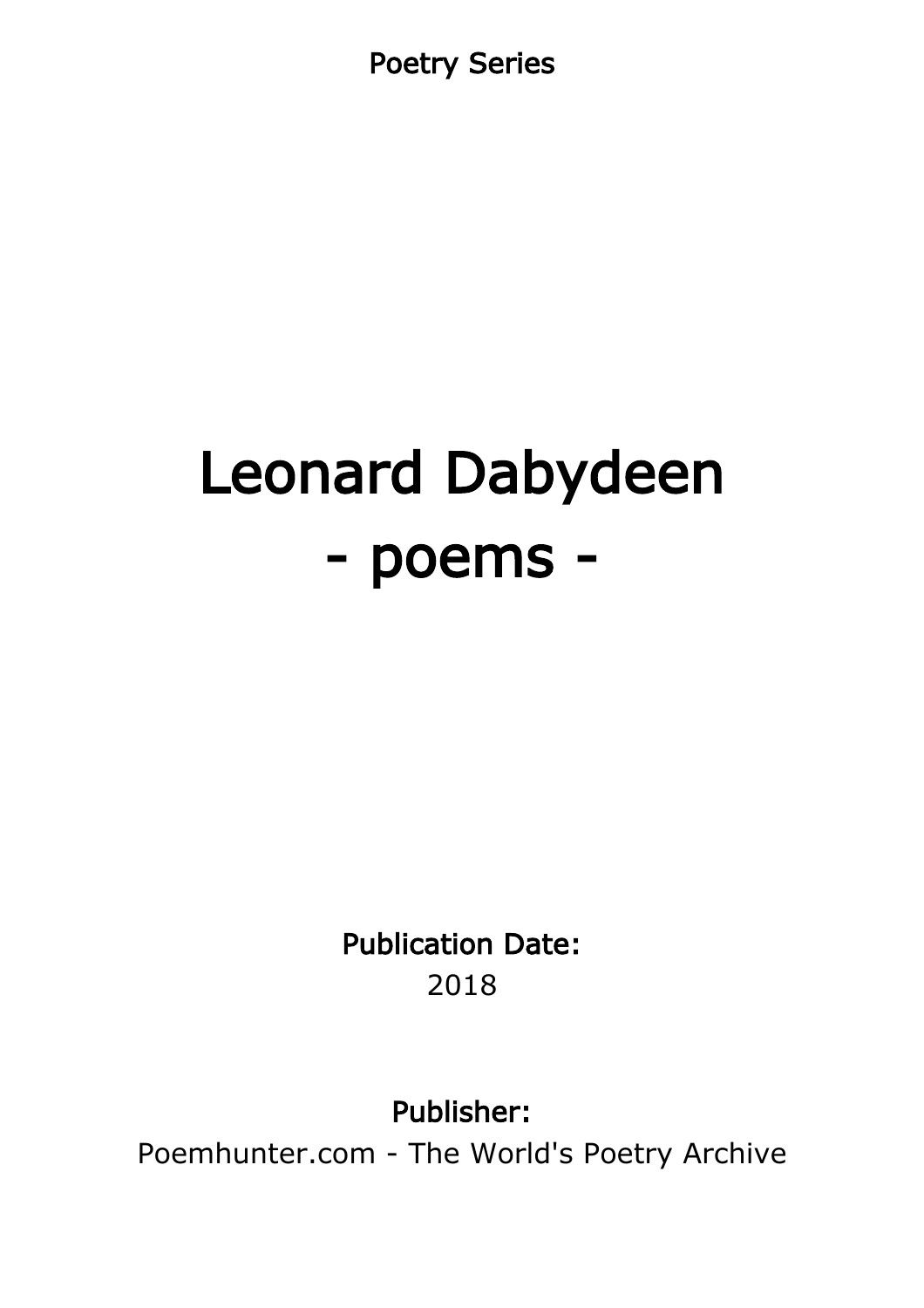# Leonard Dabydeen()

Canadian - Guyanese rsity education. Freelance creative writer.

Poetry manuscripts submitted in Poetry Contests in Canada & U.S.A.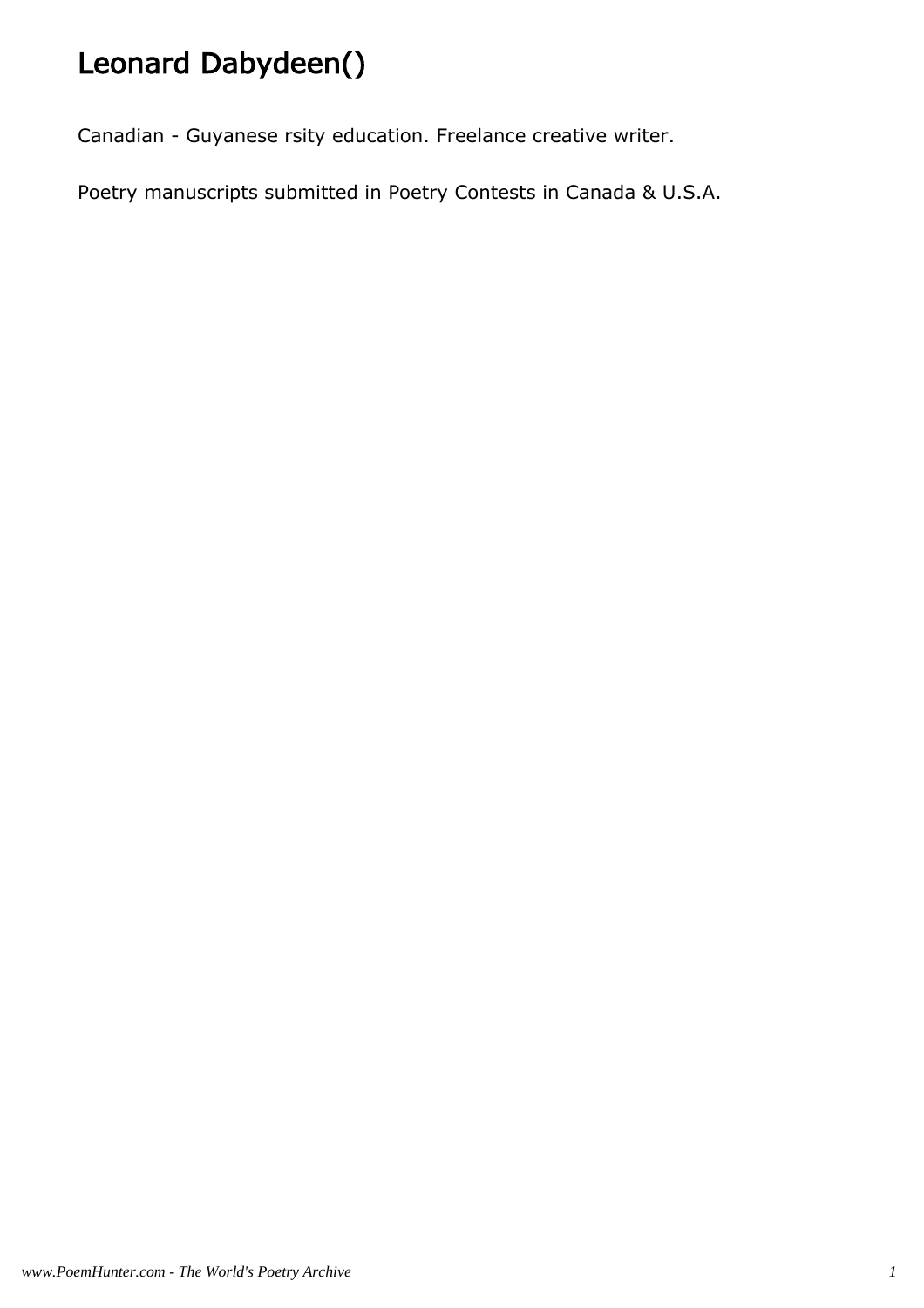## " When They Go Low, We Go High. "

" When they go low, we go high" A magnificent, articulate cry Beyond cauldrons of indignity So magnifying in chicanery Blindfolding a nation in apathy We must never be daunted But look them as so haunted To stampede our dreams Using every lie as their means They cannot hack our mind As they struggle to repeal us blind So here and now in felicity I say Be the change you wish for today.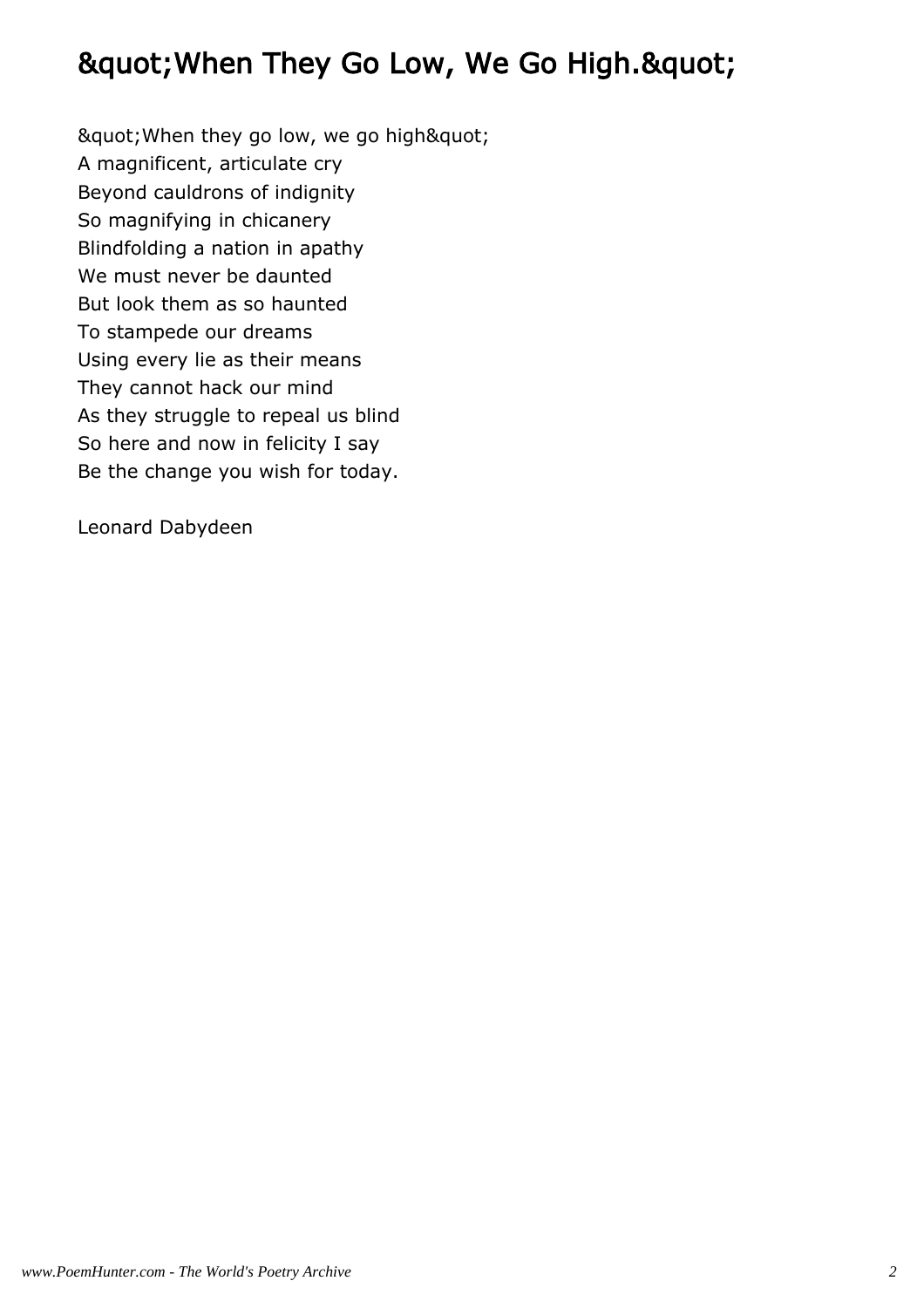# (1909-1965

Not in any paradigm without shadows Nor moon-gazing just looking at blue skies He lets music in his mind echo Like a flute through his writing bones Always hearing the Corentyne Thunder Even if it means a Morning at the Office His pen did not abandon him He could not leave the pen alone.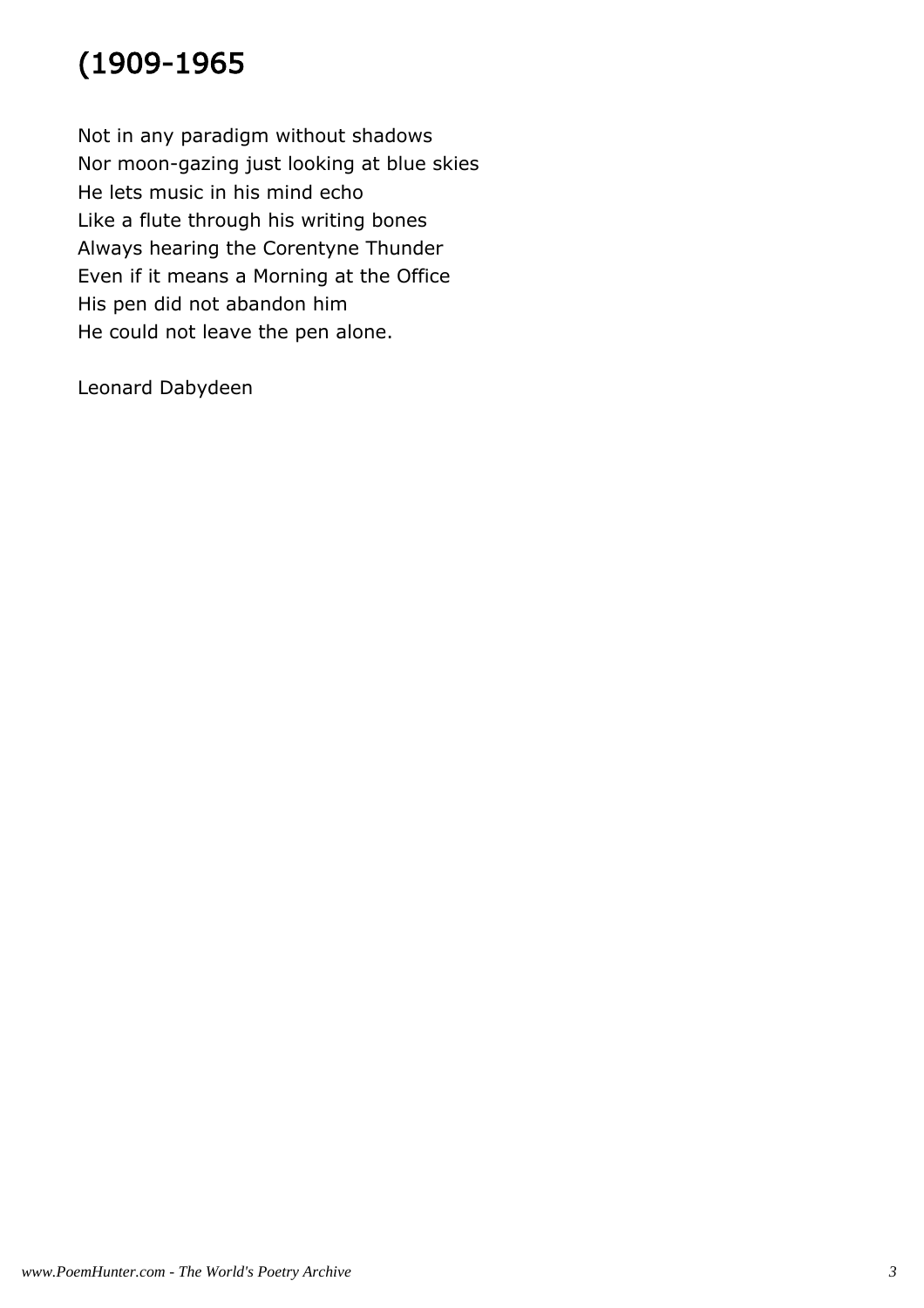# 9/11 (Anders)

Between passage of time

and reality sublime

you sit with a mark

that unfolds history,

where requiem

is carved in masonry

and wreaths

embrace steel

honoring lives

time and time again;

but low and behold

you lift a hand

to cheer your lot

fraught with many

a gleeful bunch,

gifting you

forever joyful

with love and happiness

in a clarion call

not to worry: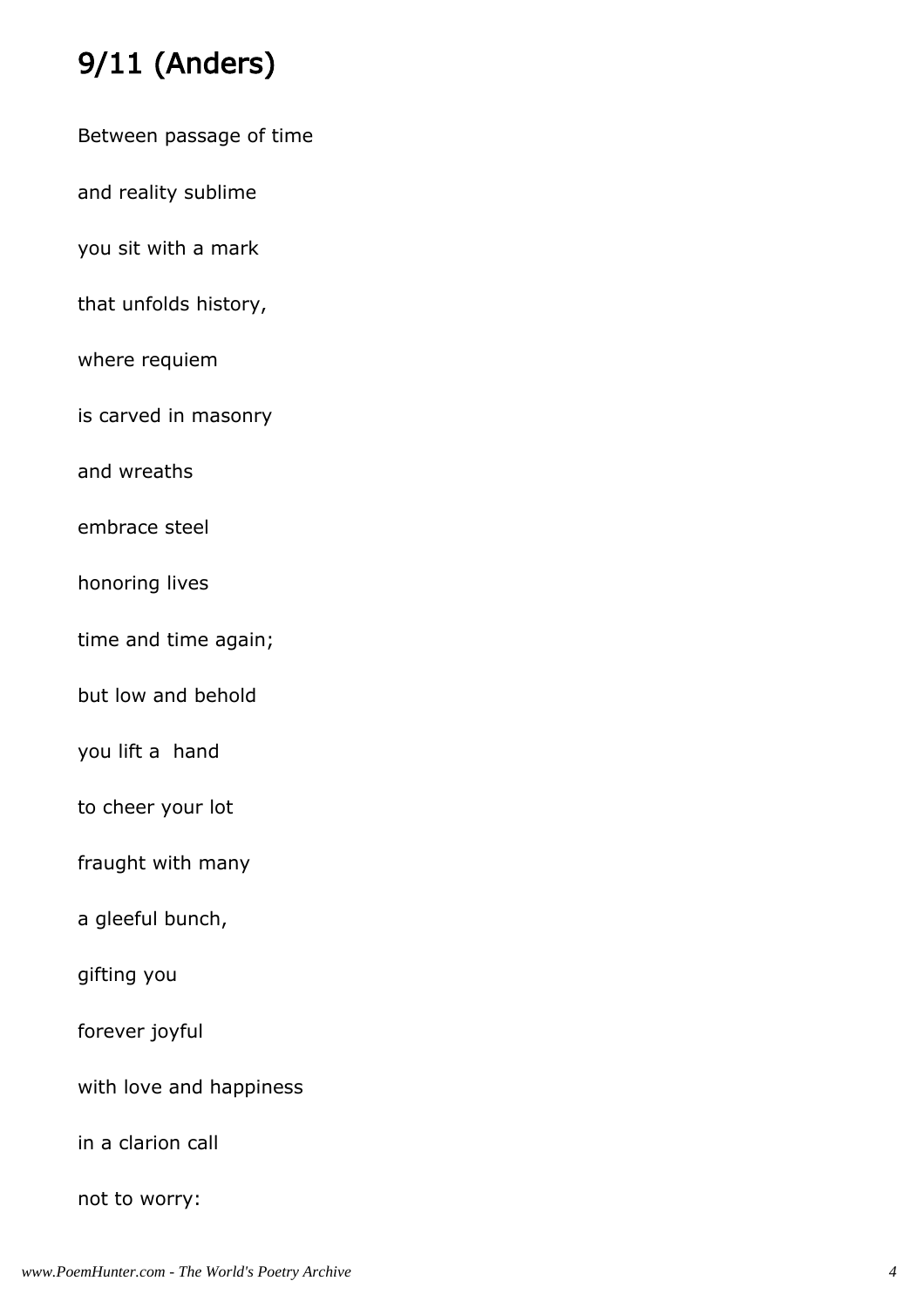it's your Birthday! !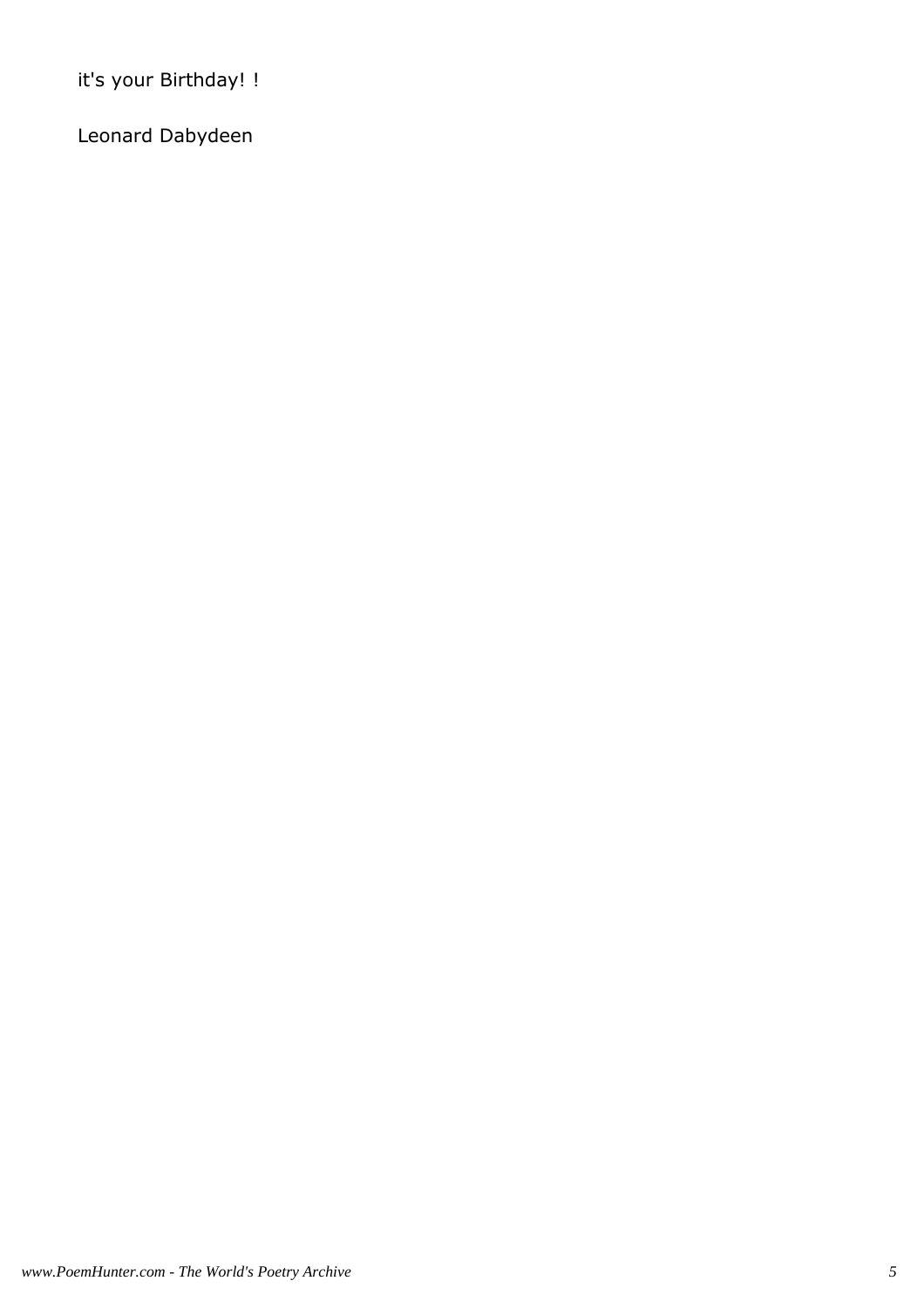## A Common Cold

How effortless it seems sometimes to make battle or wage a war with a common cold all this tirade so eager not to be a tyrant and so eager to stuff tissues in my gaping nostrils hopelessly trying to clog each ruction tunnel I say lemon juice and sea salt are best to stir a citrus opiate.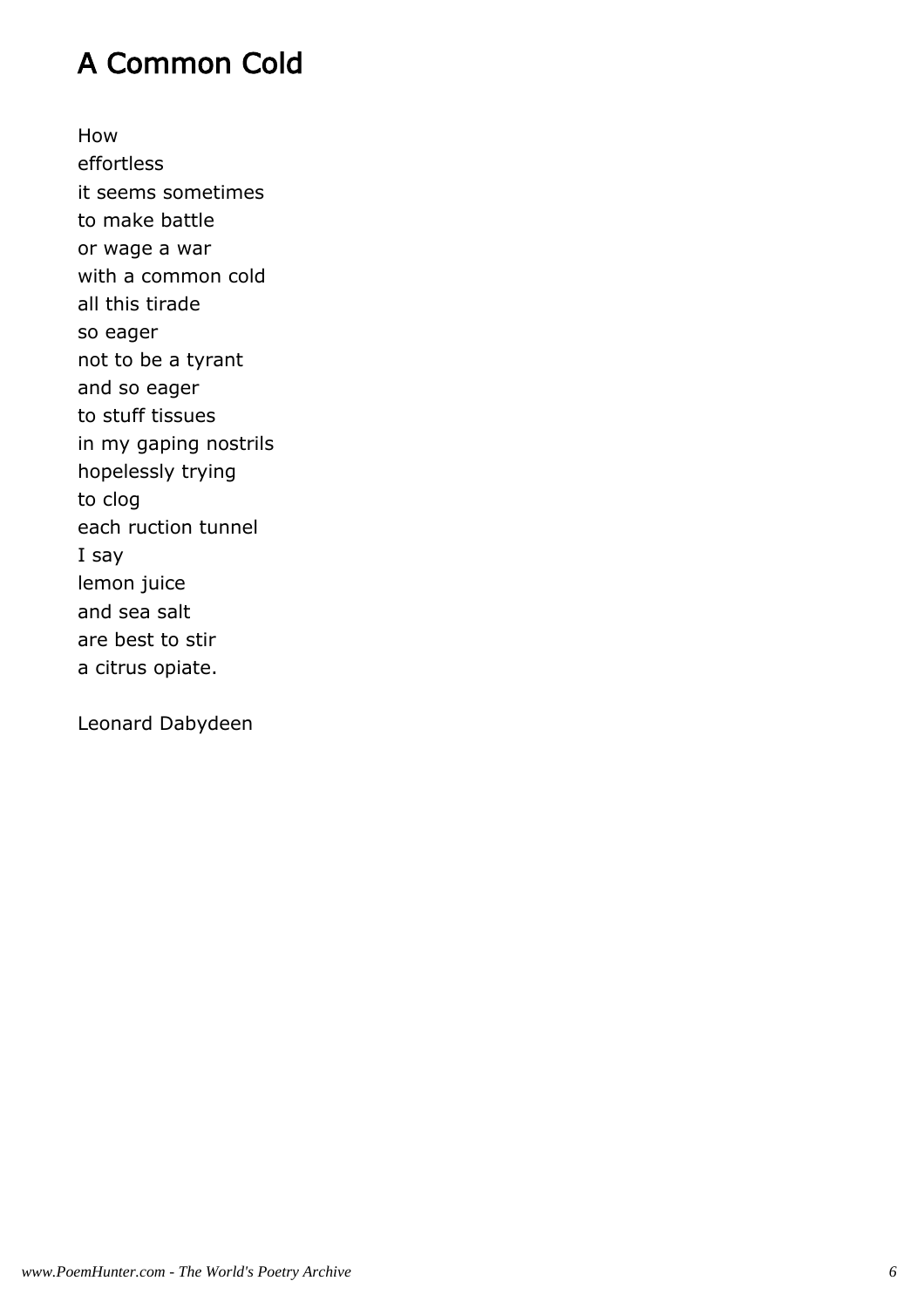## A Crow's Heart

Shadows move among them, amorphous like the wind whispering in tranquility, and twittering in unison a harmonious cry among the dead and the dying. Unmindful of the waxing and waning of the moon their carrion minds dance effortlessly on a barbed fence sepulchral vigilantes watching closed eyes never to see the light of day again: a crow's heart only knows recluse of dark places. Leonard Dabydeen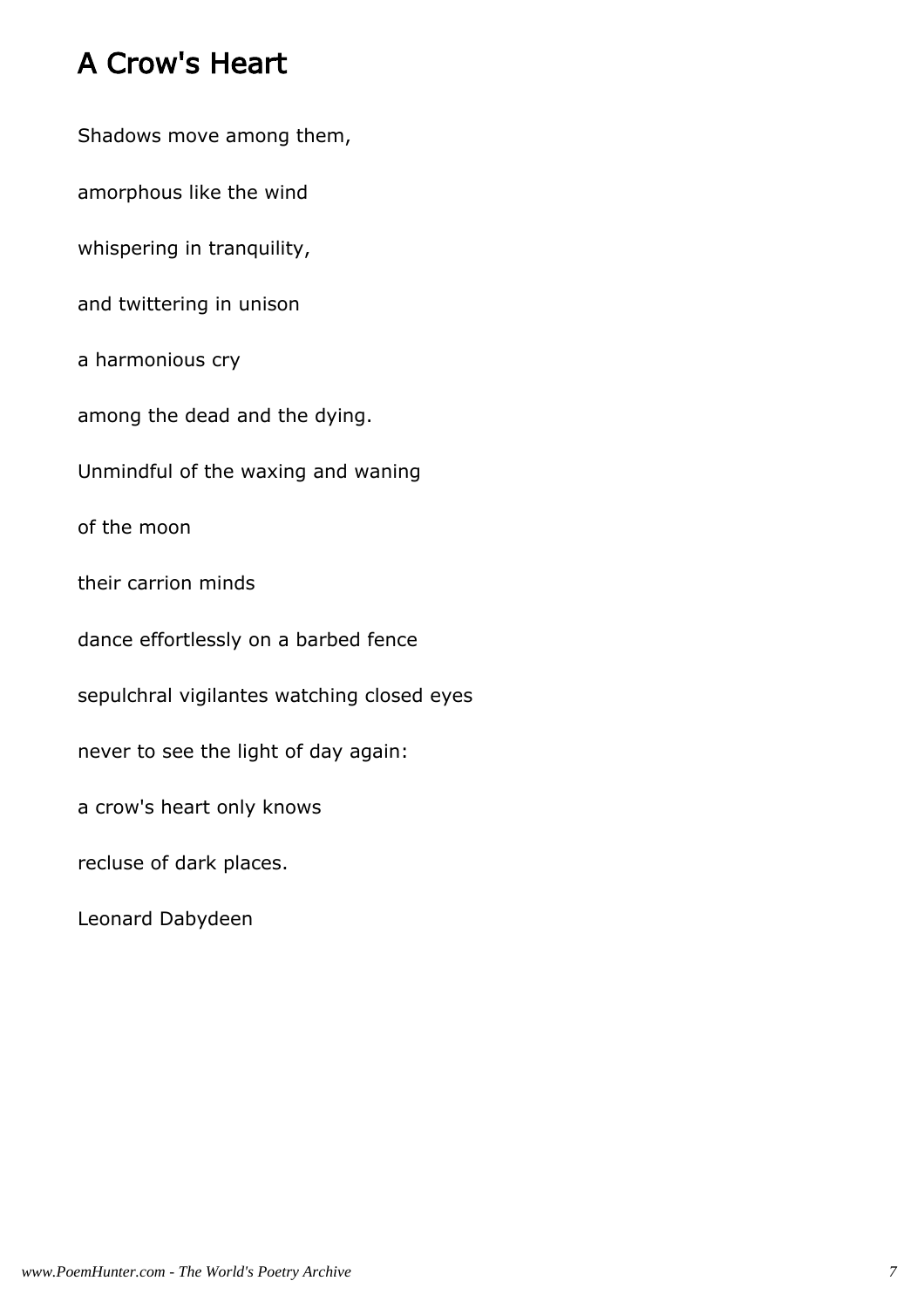## A Crow's Watch

In the meantime I'll sit here and I'll pray it is the patience imbued upon my life as a crow when evening light takes a bow and night spreads silent wings in comfort of your impending demise I'll stay awake just to see your closed eyes before I partake of a sumptuous meal in your dark world.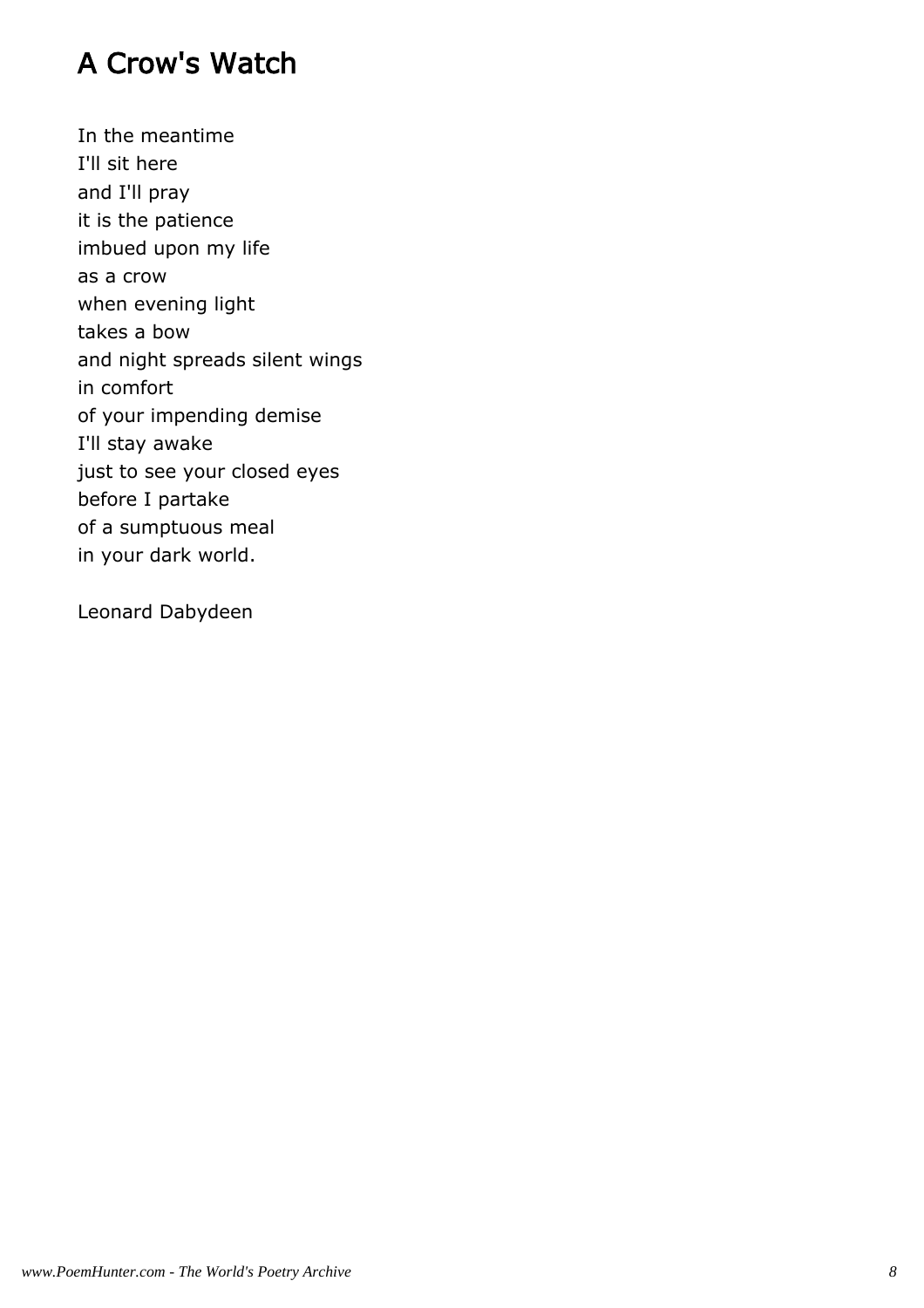## A Cruise Ship

When a cruise ship is about to lose its broken sail and linesmen become tired and weary and its capt'n looks at the deep blue sea with cataract eyes with sailors awaiting his call there will be a moment's cry like gurgling water rushing down main outlet into a sewer into an acoustic tunnel coursing along where scavenging mice feast on putrid licorice and this cry will echo without tears far out in turbulent waves 'cause the ship's capt'n loses his direction just like he's about to lose his ship.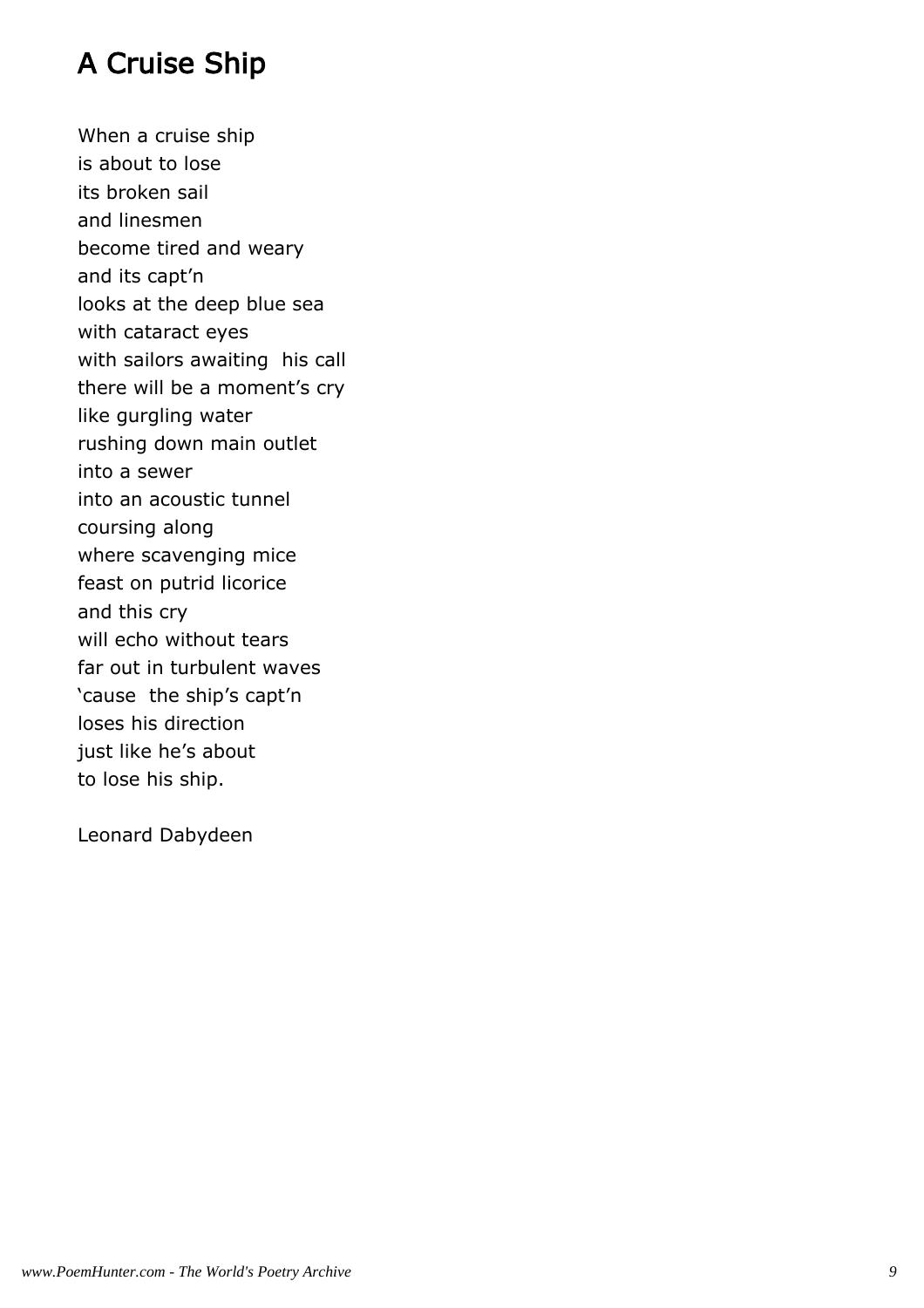# A Gifted World

Opening my window beauty catches my eyes in a gifted world…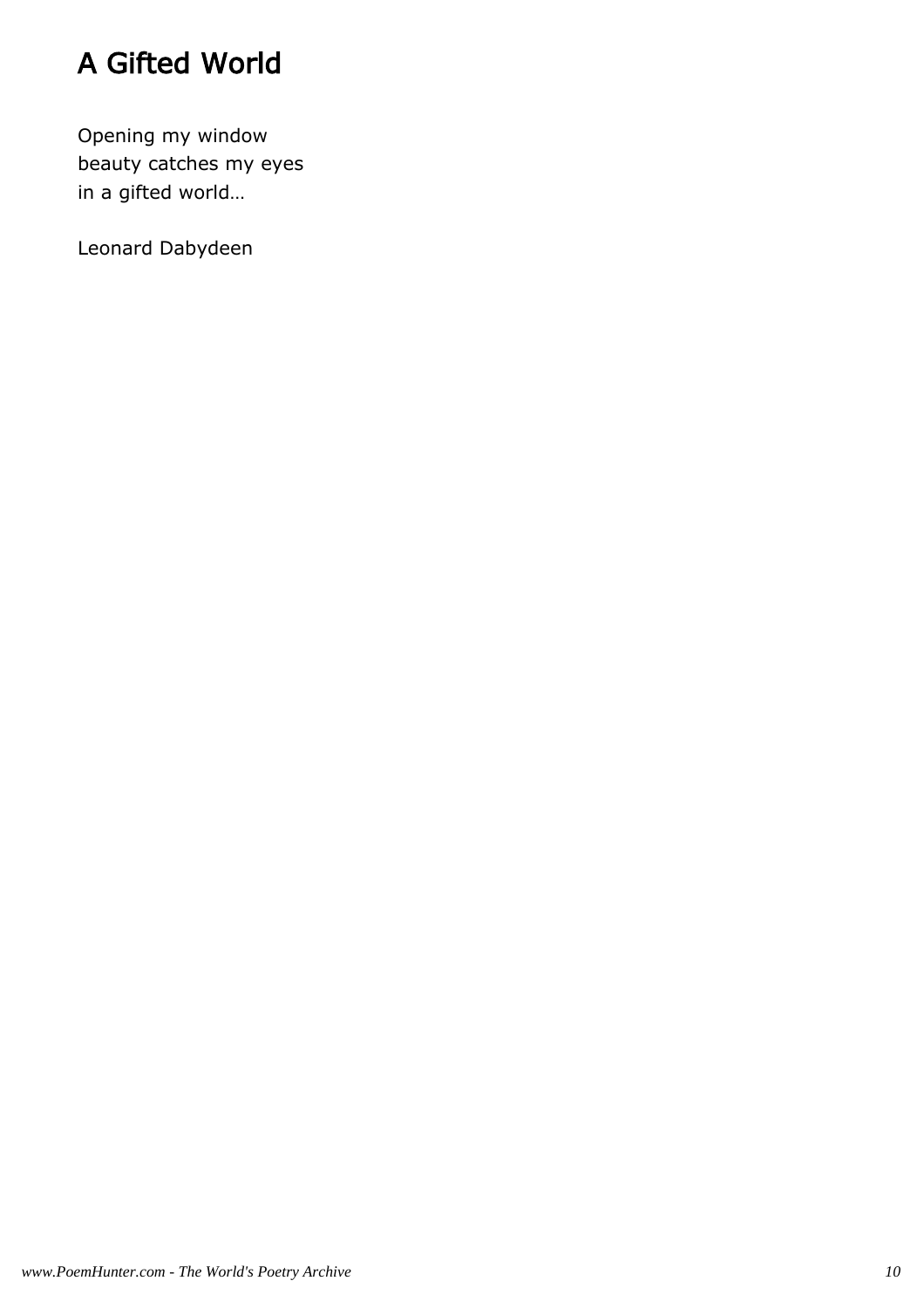## A Kite Watch

Must watch my kite a kite watch it dances like a fool or is it me...fool as I am?

I ball the string to bring her home ground zero launch pad take me home enough wind play!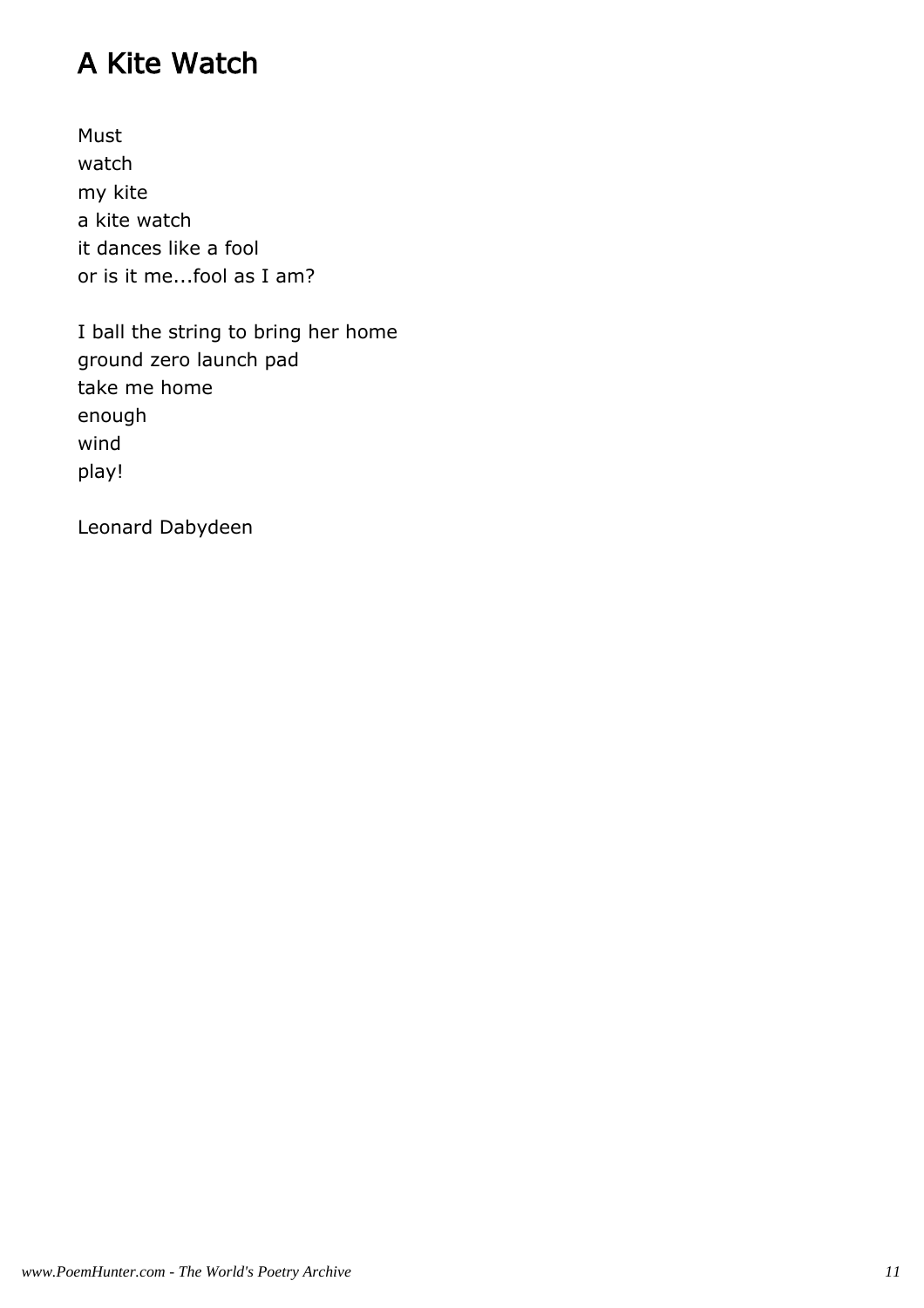## A Life Without Music

If

I cannot listen to the sound of music, guitar playing steel pan beating sweet echo of a melodious voice reggae or rock calypso bacchanal, as I watch the Atlantic rushing to wet my feet, let my coconut water and rum dance like the waves, then I'd rather turn the light out from the blue skies because I have no life to live; deep in my heart a life without music is a life without love.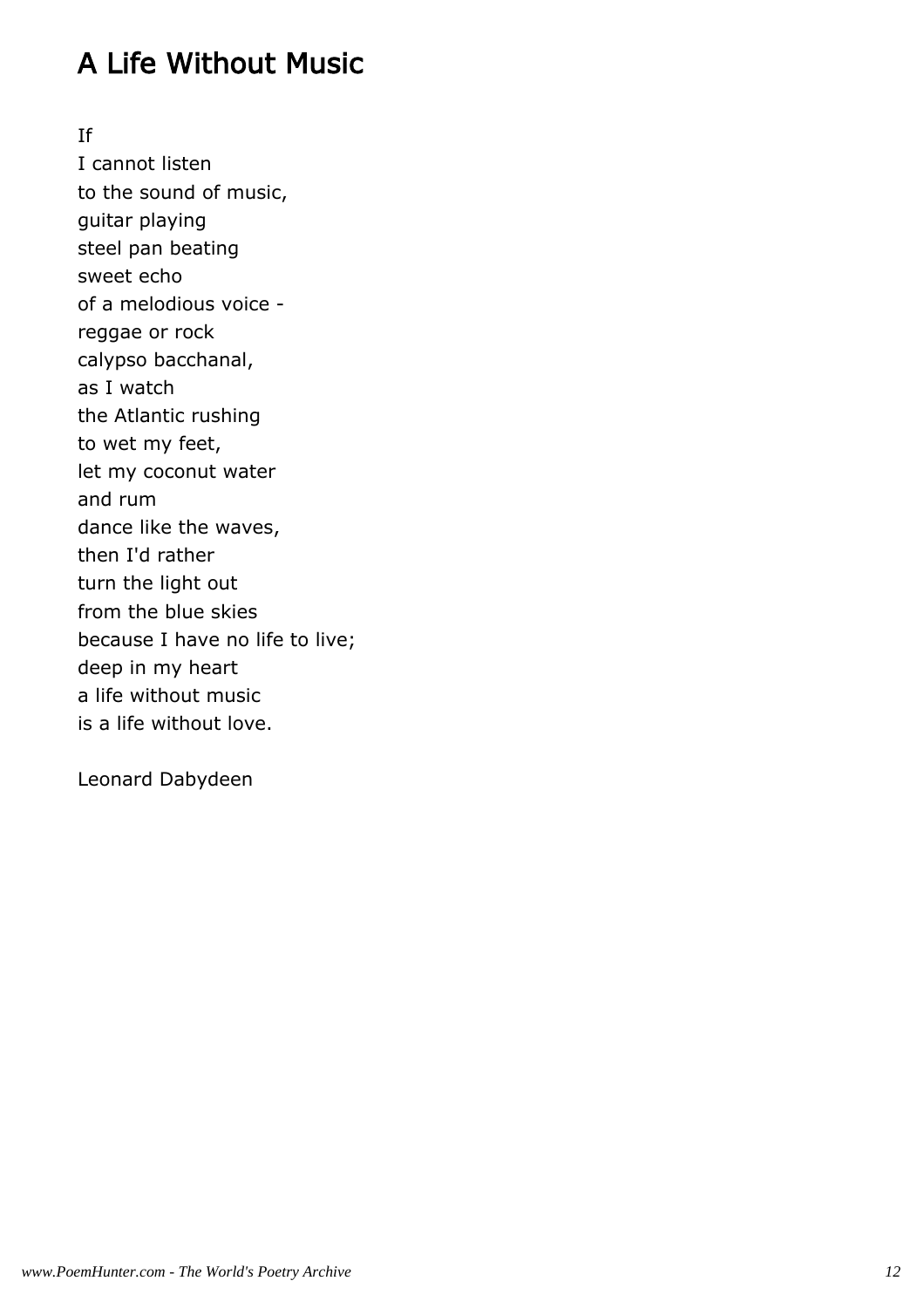## A Little Too Late

I did not get to see my father in the Tower in the hub of my country.

They took him away before my mother heard me crying in a crib next to her.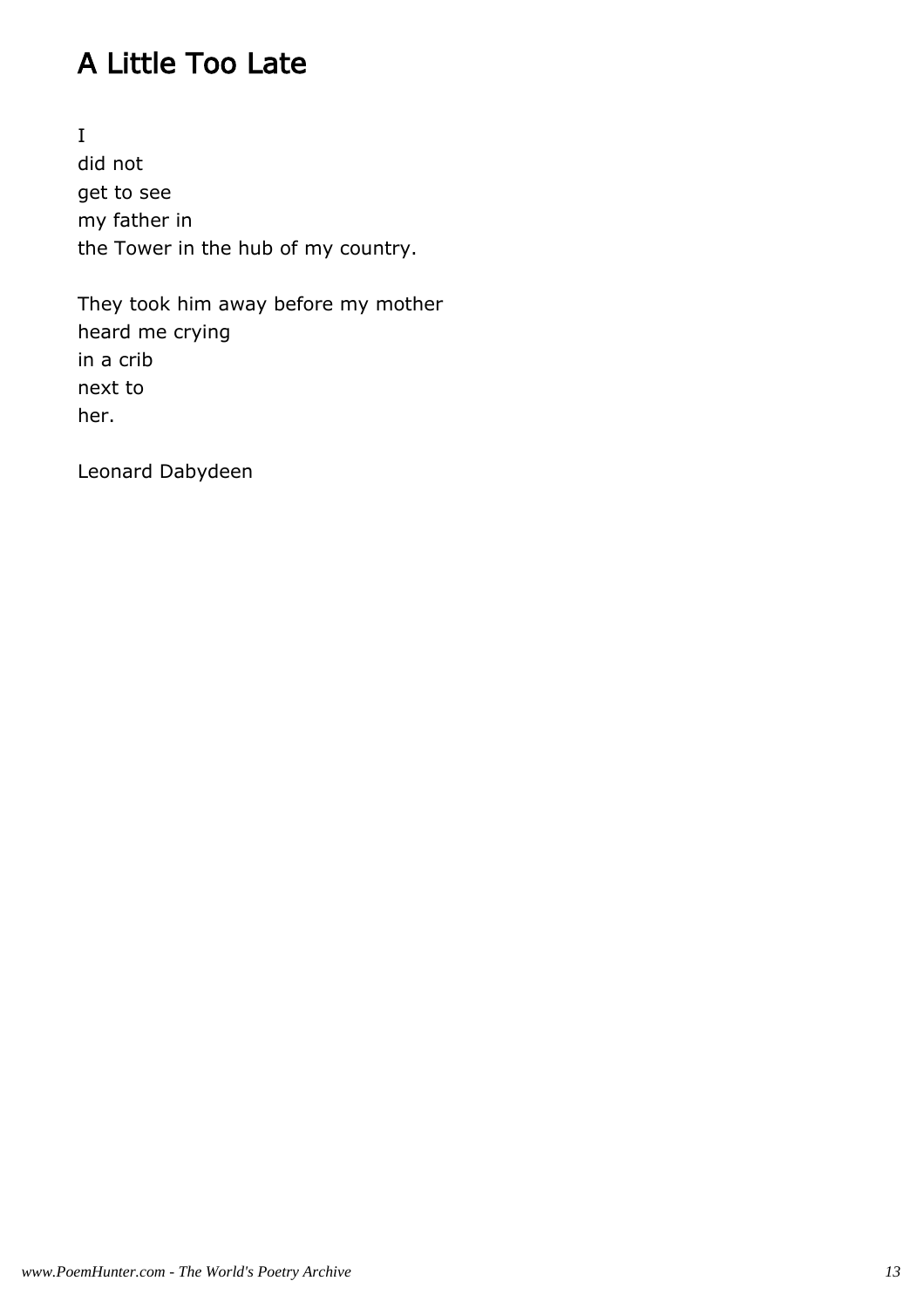# A Long Ride

Horse for a long ride getting my saddle ready, \*Corentyne road side.

\*Corentyne - Guyana,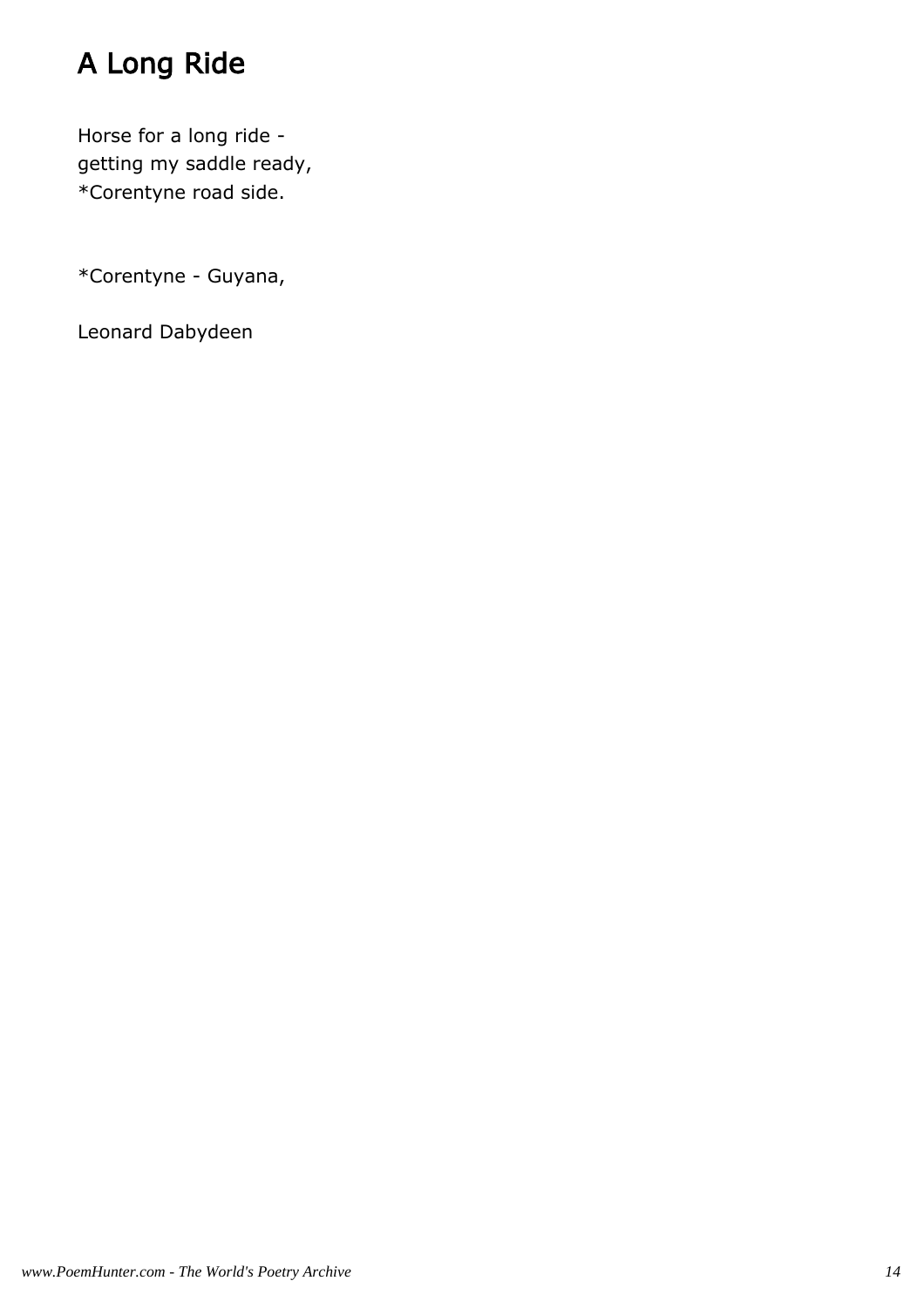## A Mid-Summer Night's Play

Headlamp beams on fallen log and a dot of glowing green beams back as a fishing spider nods to the headlamp with star-mangled eyes in glaring delight.

Inside the crater of a dead log there is a scratching song of Katydids a nocturnal foray in blossoming darkness with oak and hickory and tulip trees in soldier-stance salutation.

Bugs luminescent in ecstasy innocent in a mating furor and ritualistic by default inside the crater of a dead log exuding spasms of life with sexual appetite.

Watch termites dance termites chatter their conversation is musical melodrama in a lavender glow of black light.

On the other side of the dead log longhorn beetles urinate while camel cricket flutter in a sugary bait. there is no end only continuation of this mid-Summer night's play.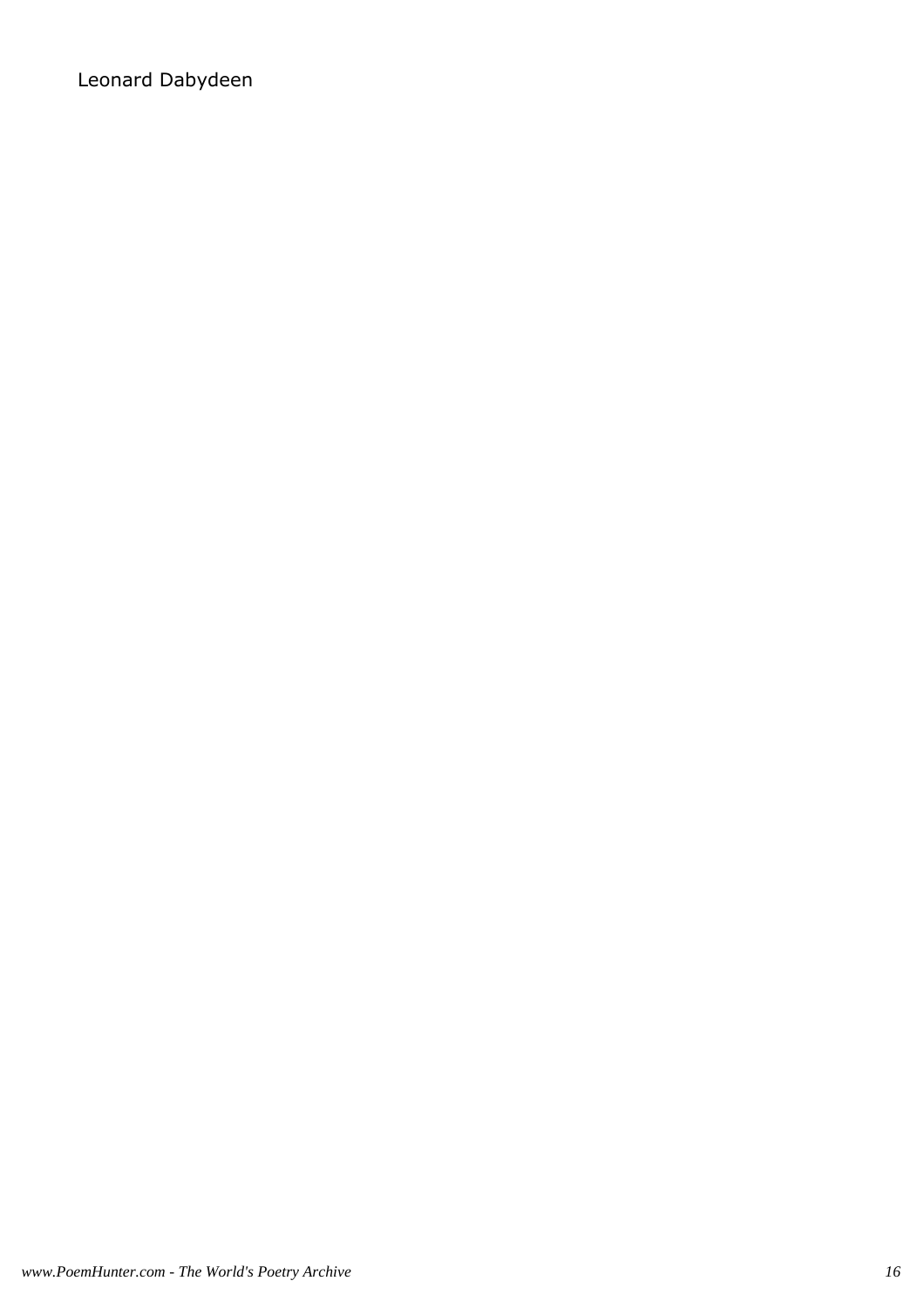### A Migrant's Path

this journey of hope where darkness is full of dreams and light brings joy like a new born child theirs are silent voices speaking without tongues networking with shrieks of emotions how they trek this journey listening to harsh footsteps speaking to naked brushes crisp as sunlight tumble weed and blunted stones one group craving thirst wrestling faith one migrant facing undaunted death yet daring to die where there is no rhyme or rhythm for survival. uncaring of slurs or shameful taunts do not call them dogs nor monkeys their calves are not cantaloupes for your putrid tongue relentless is their journey hope is their beaming star their every footprint is like light that brings joy to a newborn child.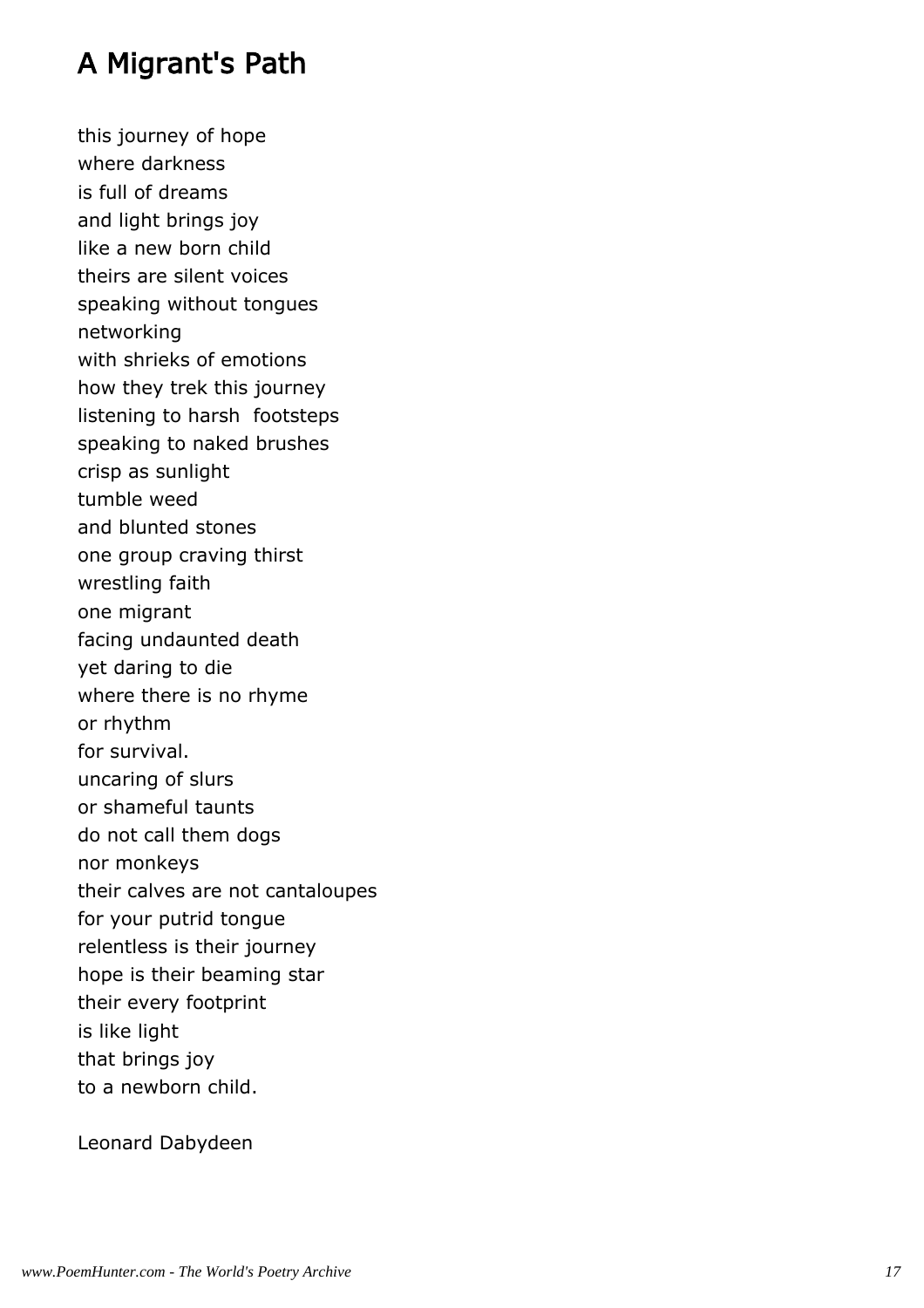## A New Dawn

I watch the glowing sunlight in the horizon the night before is sleeping.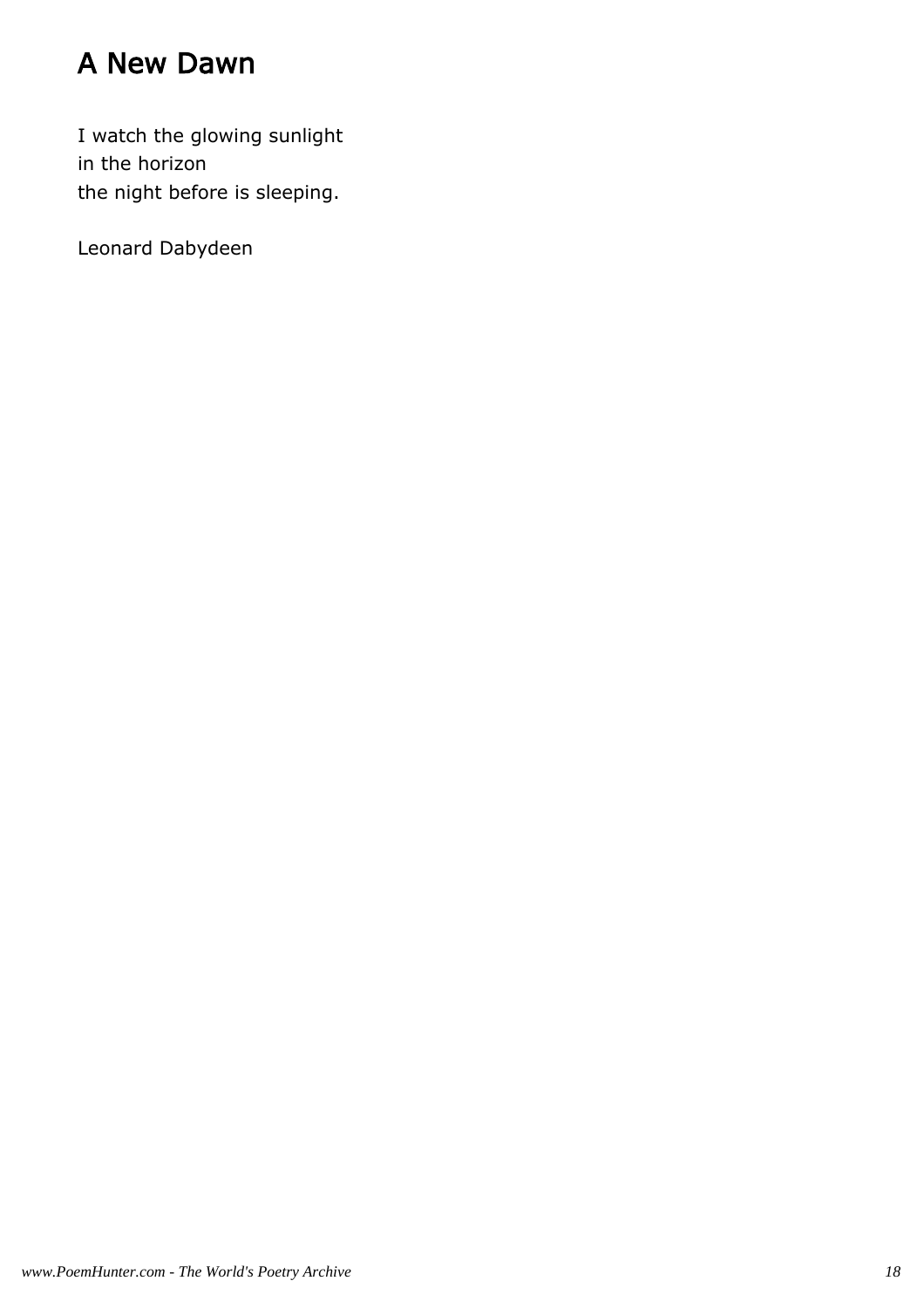#### A Ploy Of Time

No one heard the turmoil in my sleep nor the rattling sound barricading my dreams inside my stuttering mindsilence must be deafening indeed.

I bruised my brown eyes as I furrowed my forehead and dusted attachments from the barnyard clinging to my wrinkled attire – eyes so guilty from atonement.

The air was nostalgic like innocence of relief after cattle mooed at my disorientationfresh air sifted through a window where I caught a glimpse of daylight.

I woke up with a sigh of sprinkled bewildermentlooking at the wound that never let go like a ploy of Time.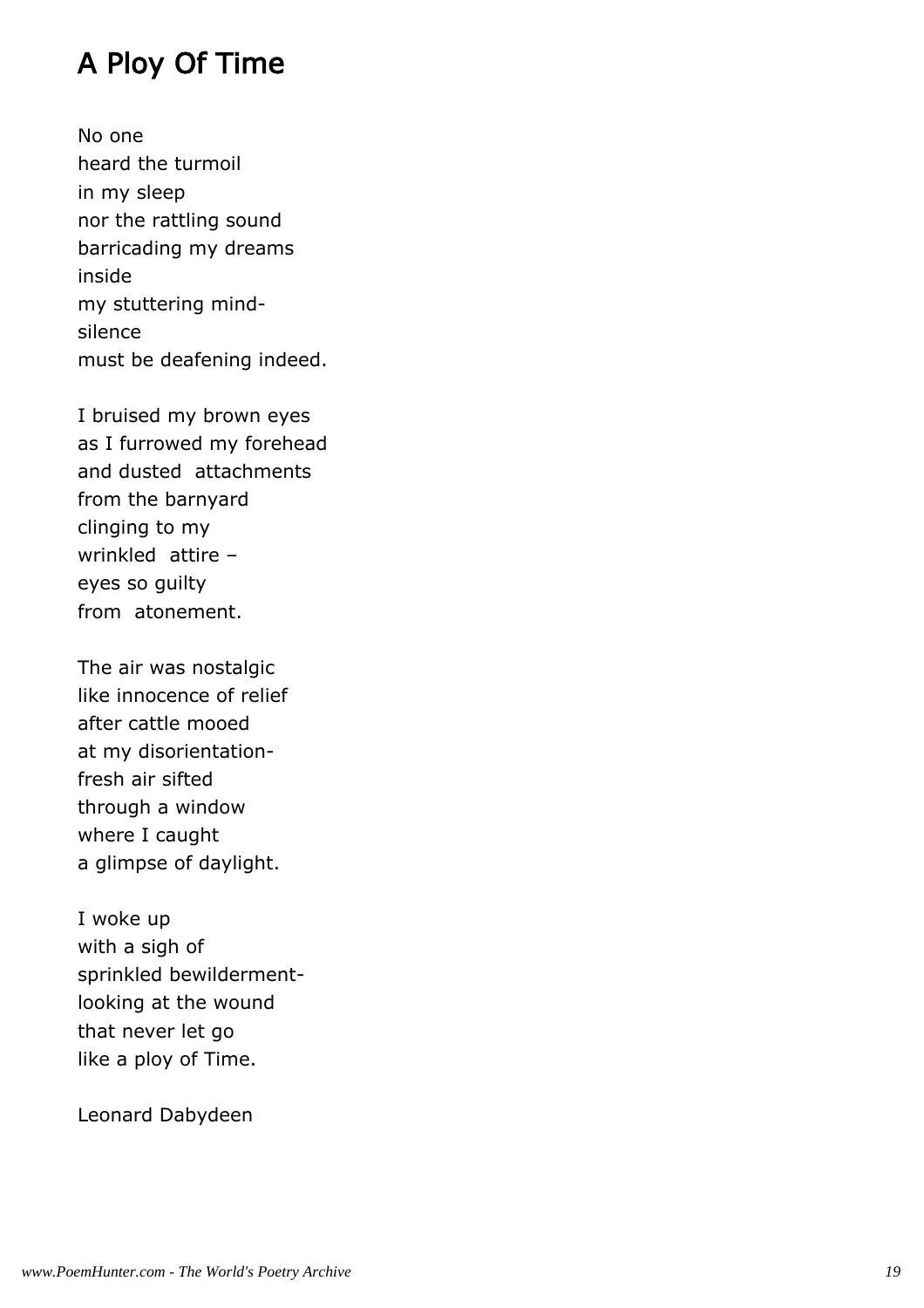## A Winter Day

Waking with a squint the kitchen chandelier glowing in silence and looking at me.

I scrub my stubbed face bare hands clearing cobwebs my sofa-bed breathing sigh of relief.

I reach for pull-strings of latticed blinds free LED lamps by the touch of a switch let nature's candescent glow wash my face.

There is falling snow from light-grey skies flurries soft as dancing cotton balls in the wind snow-flakes catch the eyes to see a winter day.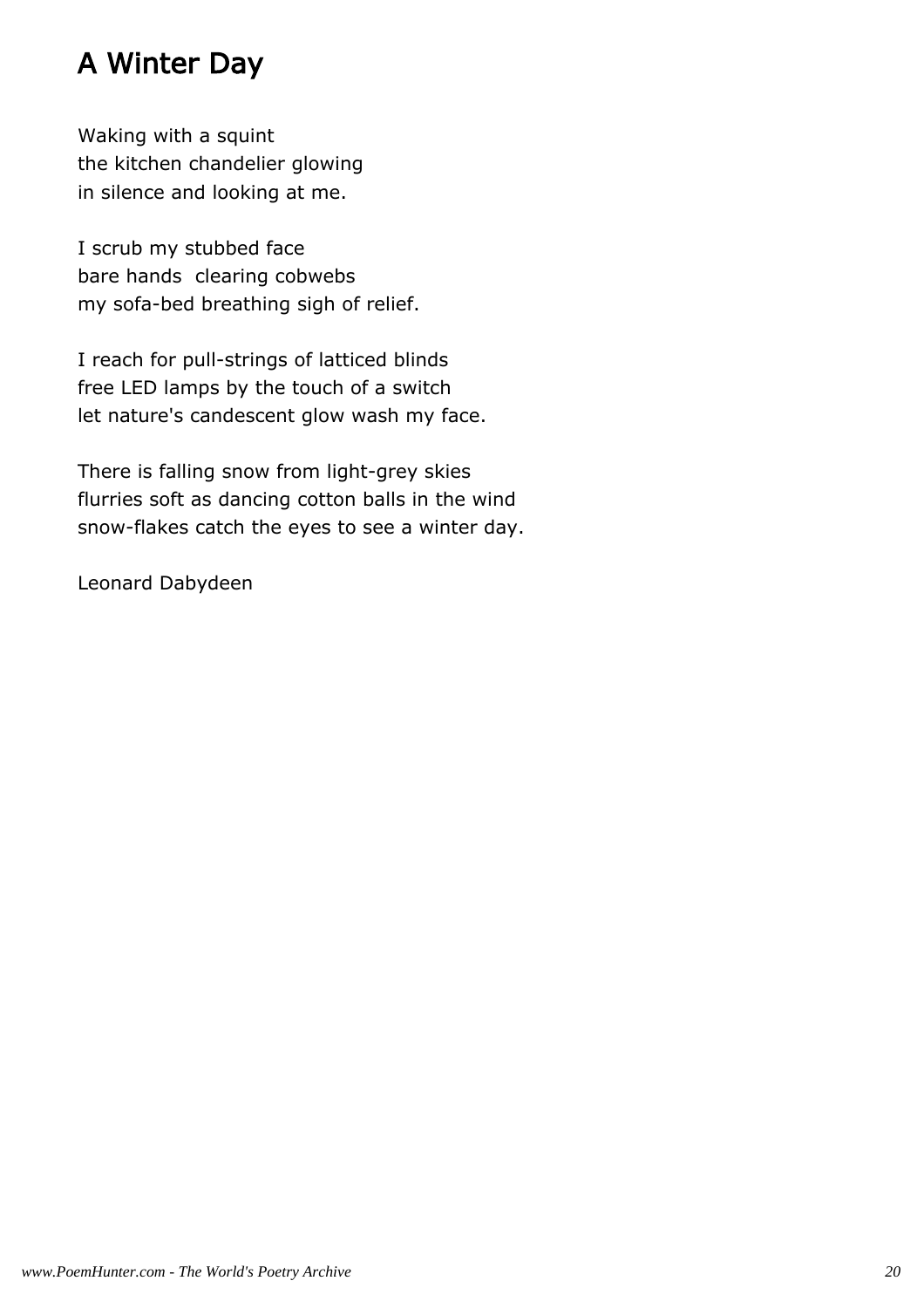## A Woman's Story

A woman's story is not what she sees in the mirror that is so cosmetic so intrusive so inconclusive yet she pools her plots like tidal waves rushing to shore let the ocean of her being saturate her wholeness in search of the unknown deep within lies her story pulsating in every heartbeat untold to the naked ear she only knows beginning and end.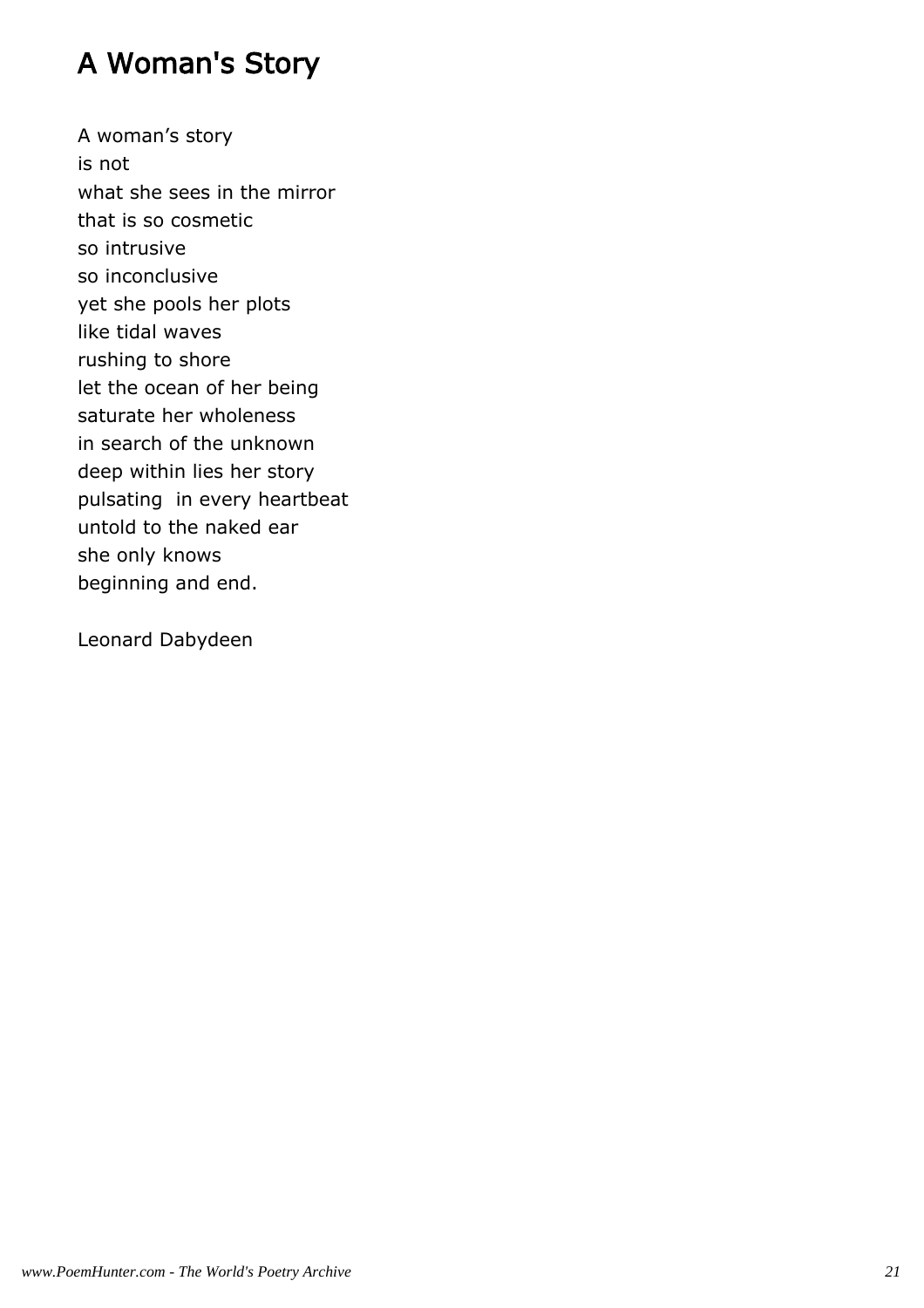## Acrobatic Action

Dog raises hind leg acrobatic in action he takes a quick piss.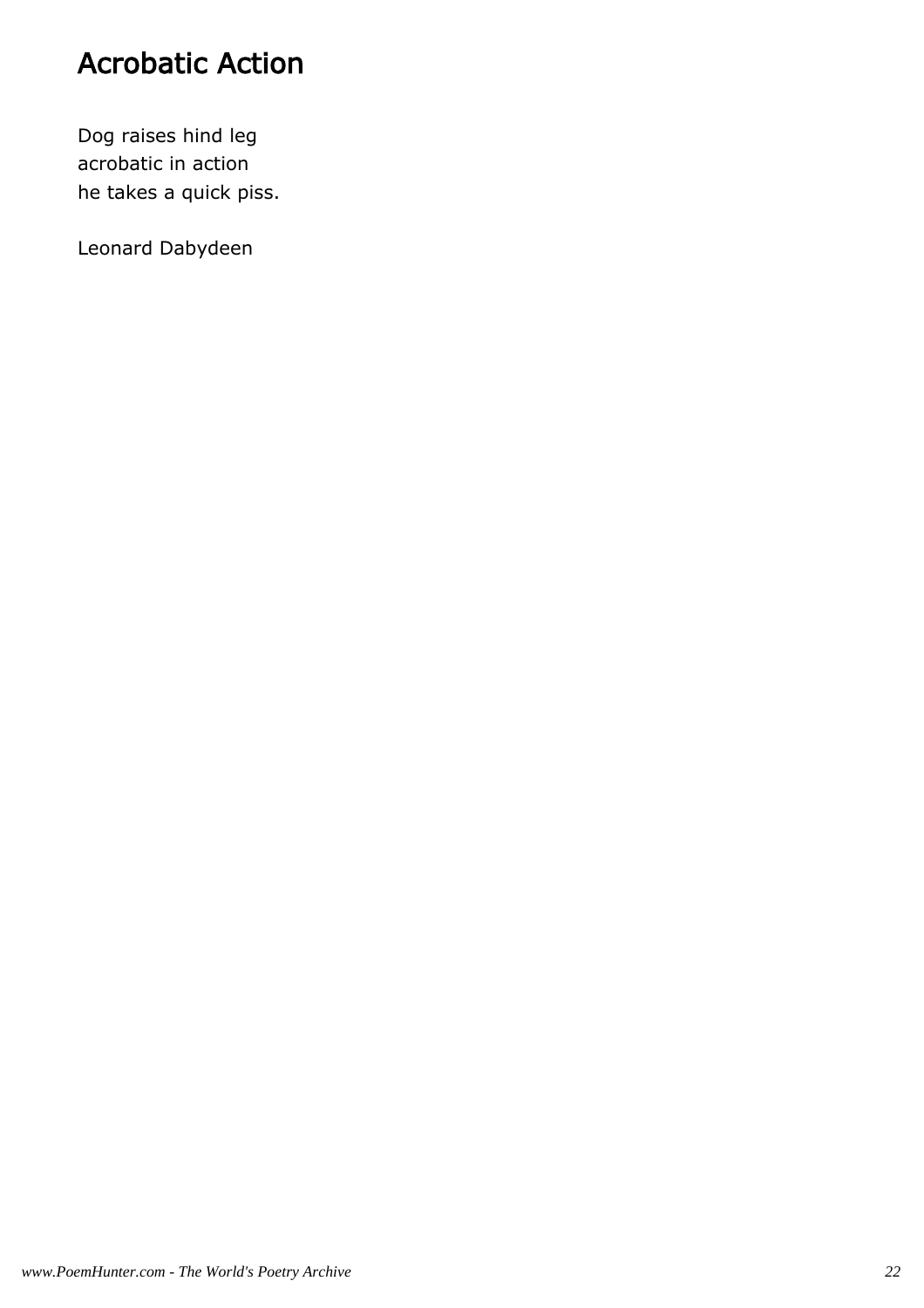# Addicted

This cool morning breeze

keeps my heart beating with joy:

I smell your perfume.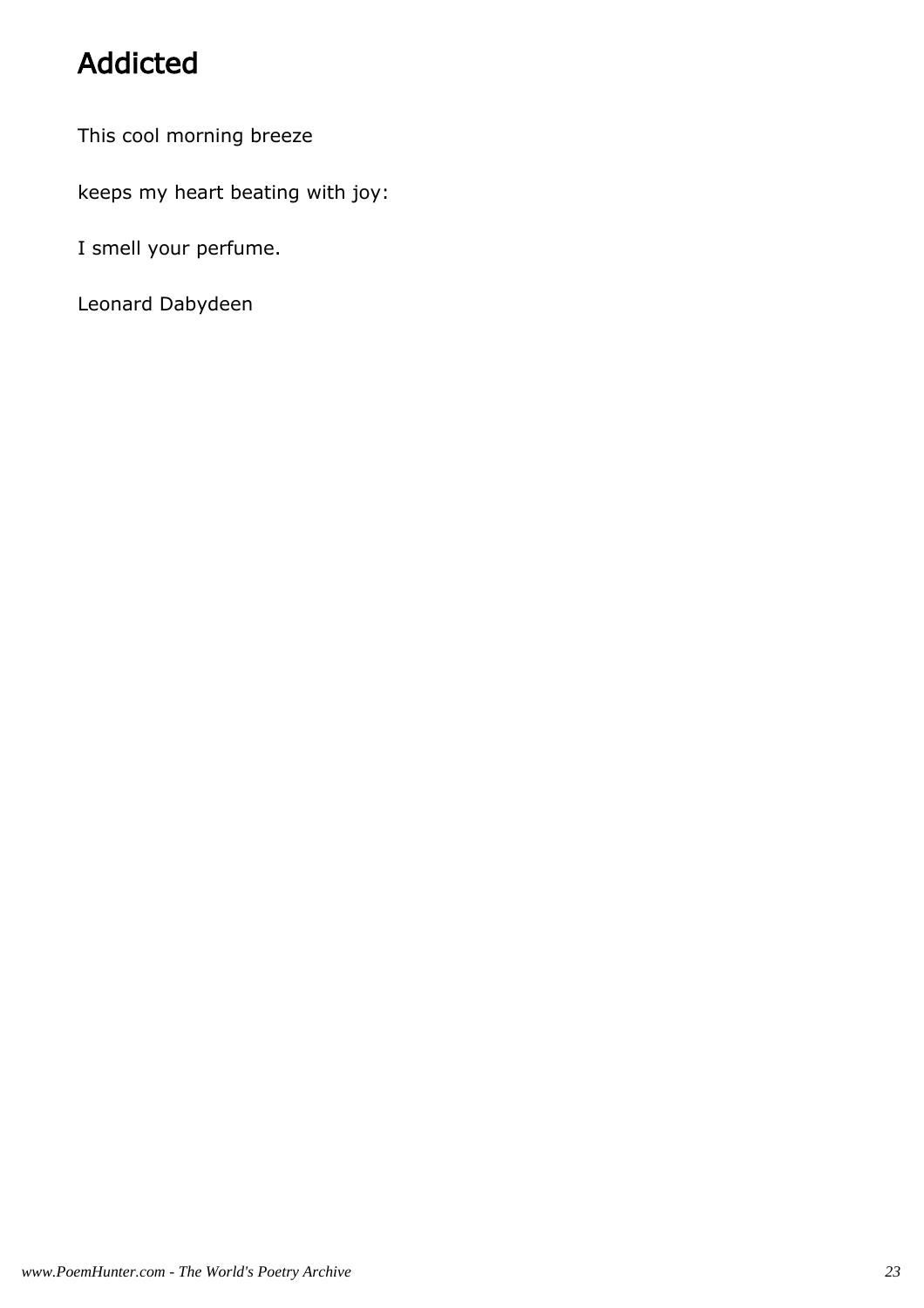#### Adelphi Dream

One one dutty a build dam punt trench wattah a run go ah koka and alligata ah hide between muck-mucka waiting fuh catch yuh while carrion crow ah sit pon barb-wyah fence watching fuh see who guh dead gyal a wash claat pon de ghat and all ahwee a listen how donkey a bray while cane cuttah ah come home wid he cutlass in he han wrap up in ah bag and I wake up seeing everyting, everyting wid me naked eye.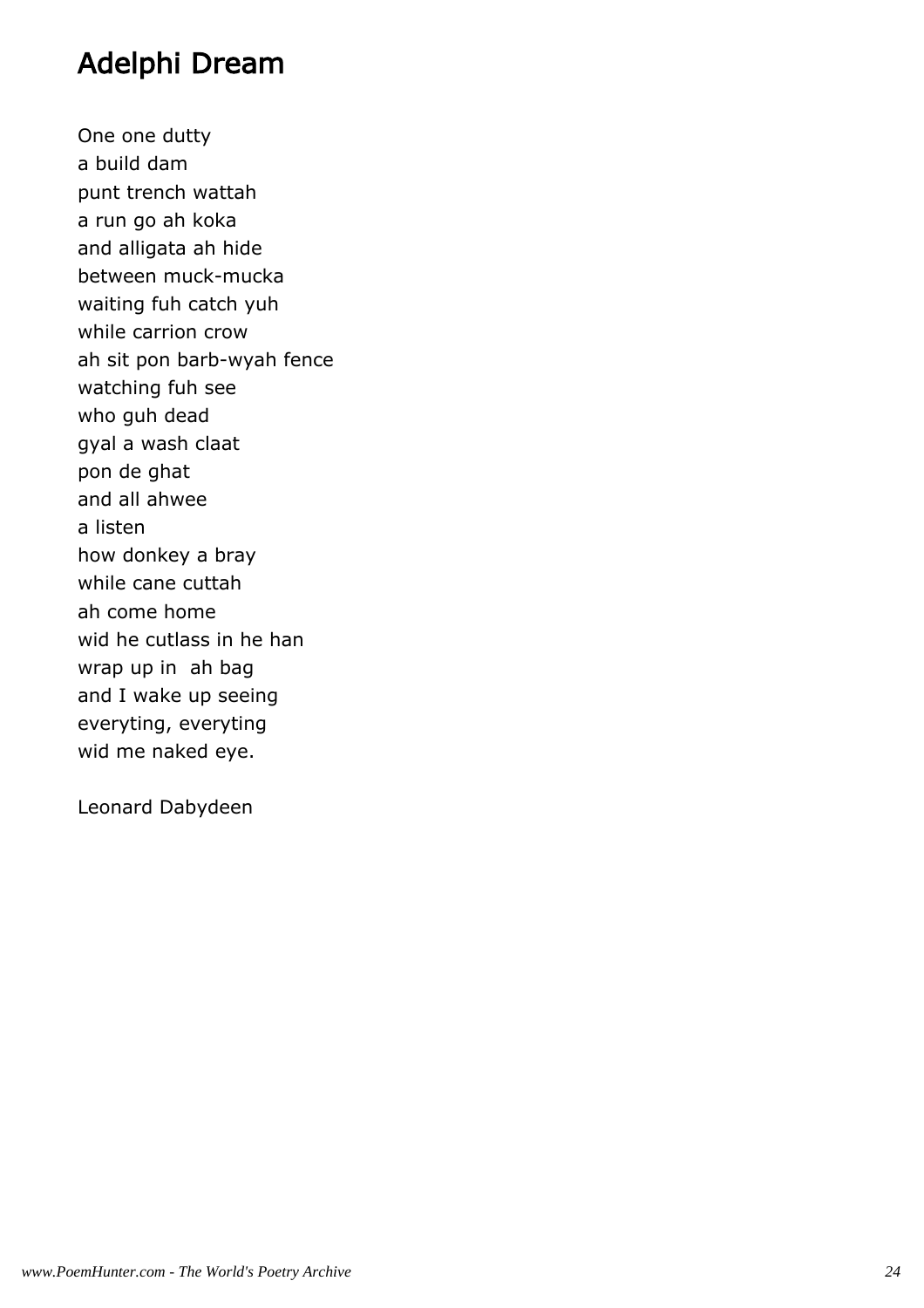## Age

Age,

you old much-ado-about -something now you come to take stock of my tattered clothes and hobbled knees and my thinning gray hair and my frail bone-in body why is it that you think my memory is short of breath as if I suffer loss of time here in this neck of the woods if I were to tell you that I've been there and done that too perhaps you'll shower me with acquiescence wider than the smile of a chimp or regurgitate in laughter louder than the echo of a hyena or perhaps make your hands akimbo to support your equine jaw only to consider that your time will come like ocean waves washing towards the shore and leaving a crustacean memory for those who are yet to come.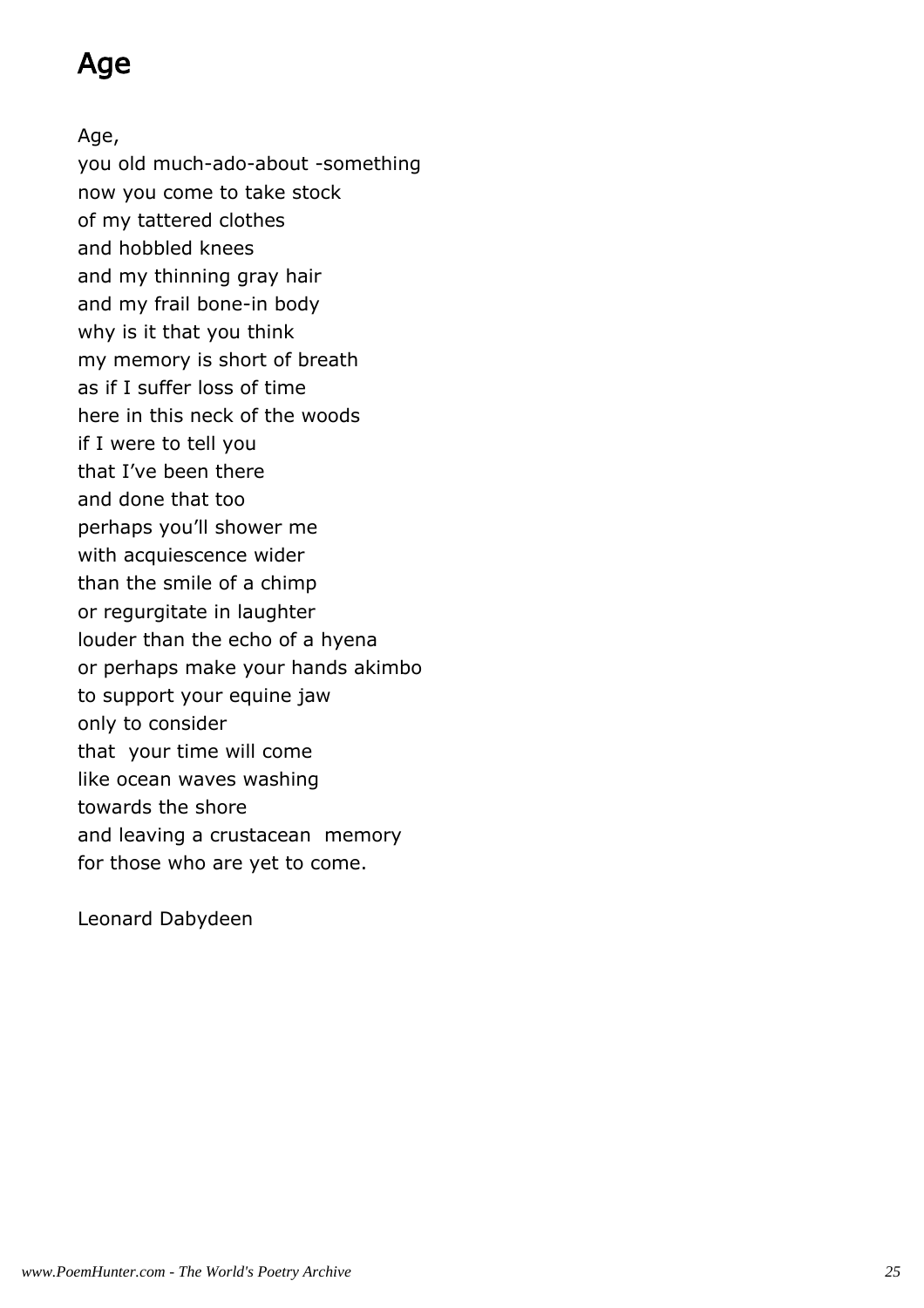# Aleppo Dying

Aleppo dying bodies lying everywhere a massive graveyard.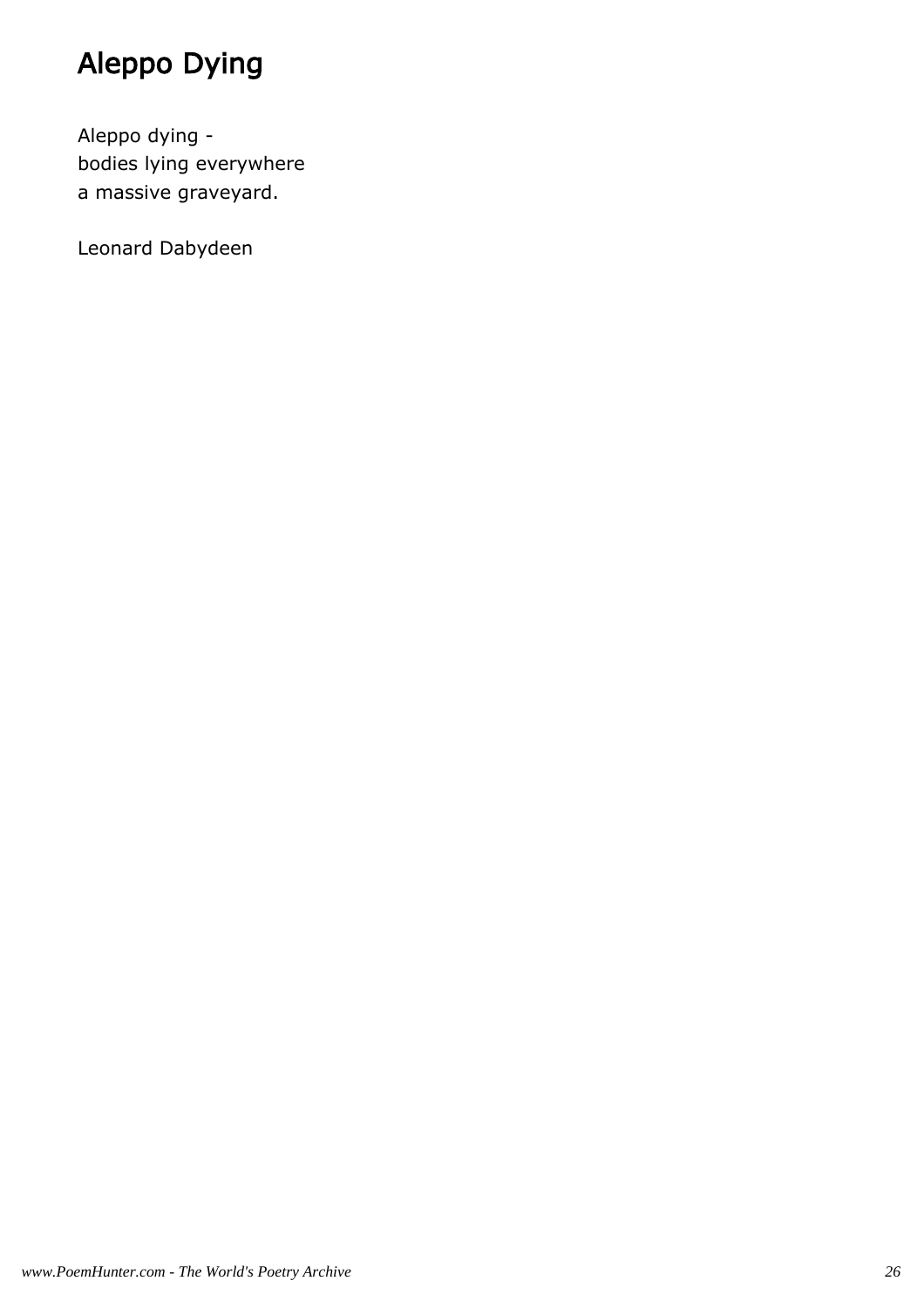## All An Act

This platform I stand on is my playground my world stage in the game of life I play you can come to me like a bandit in the night and try to steal what I have or what I am or like an angel full of charm chaste in gilded armor with candle-light burning in the palm of your hands and with sanctity wrapped in prayer it will still be my choice when I tip-toe on the stage and hear the cheering from the illusive audience and every dance I perform for you will be free from antics of desire visual through the thin fabric of my scented underclothes and when I touch you to stir the metallic gender in your heated mind it will be sweet and swift until the moment expires and the encore fades in the wind and I return to the stage knowing deep inside it's all an act.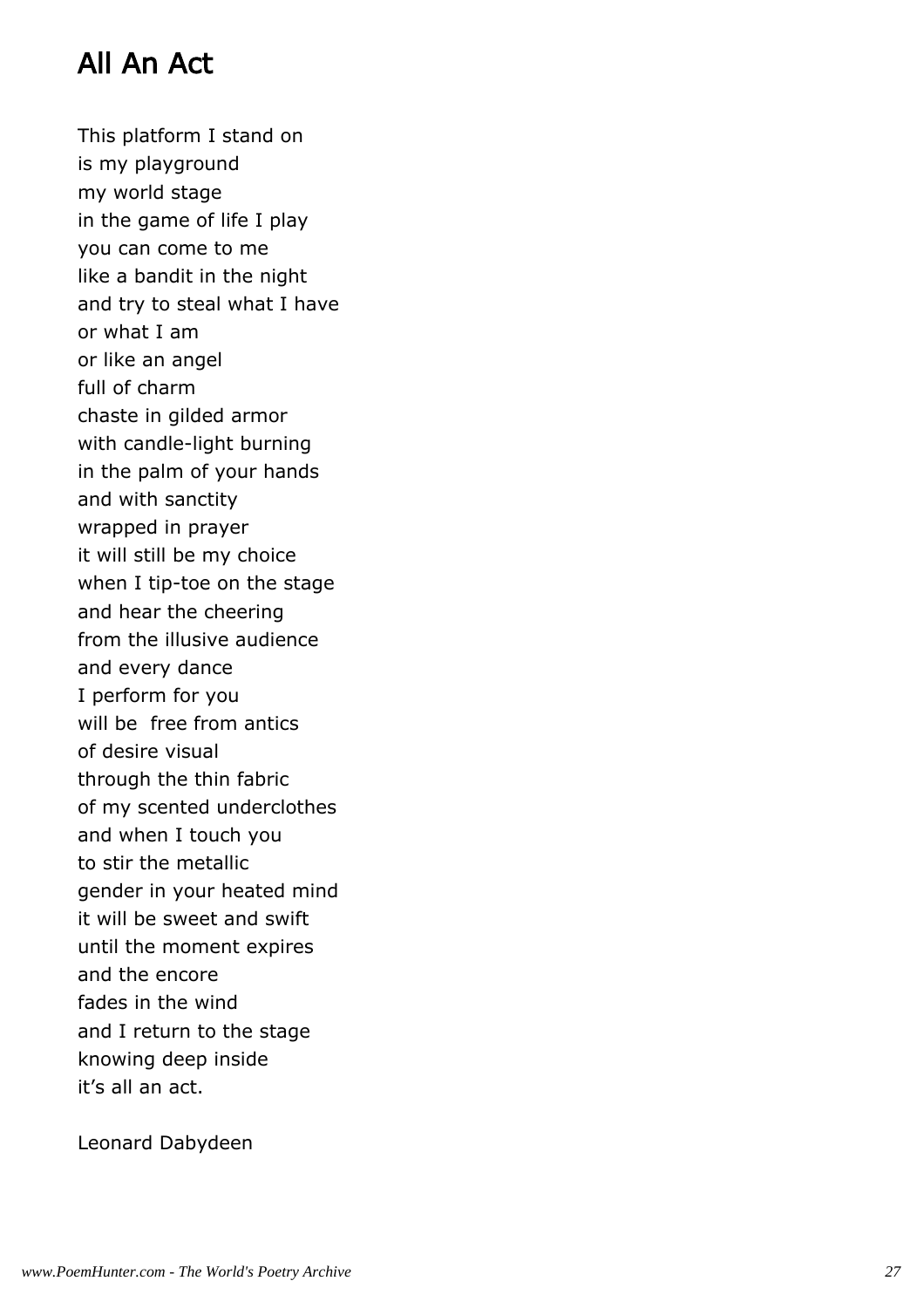#### All Because Of You

(for Sri) @ Pf

Indeed, my smile is wider than the oceans spanning Canada to India. and now... I'll open my library door and let the waft of air fill my room with aroma of hot dal and paratha and scented agarbatti my God! ! so much ecstacy! and so happy to hear a koel chime like the bell on my altar all because of you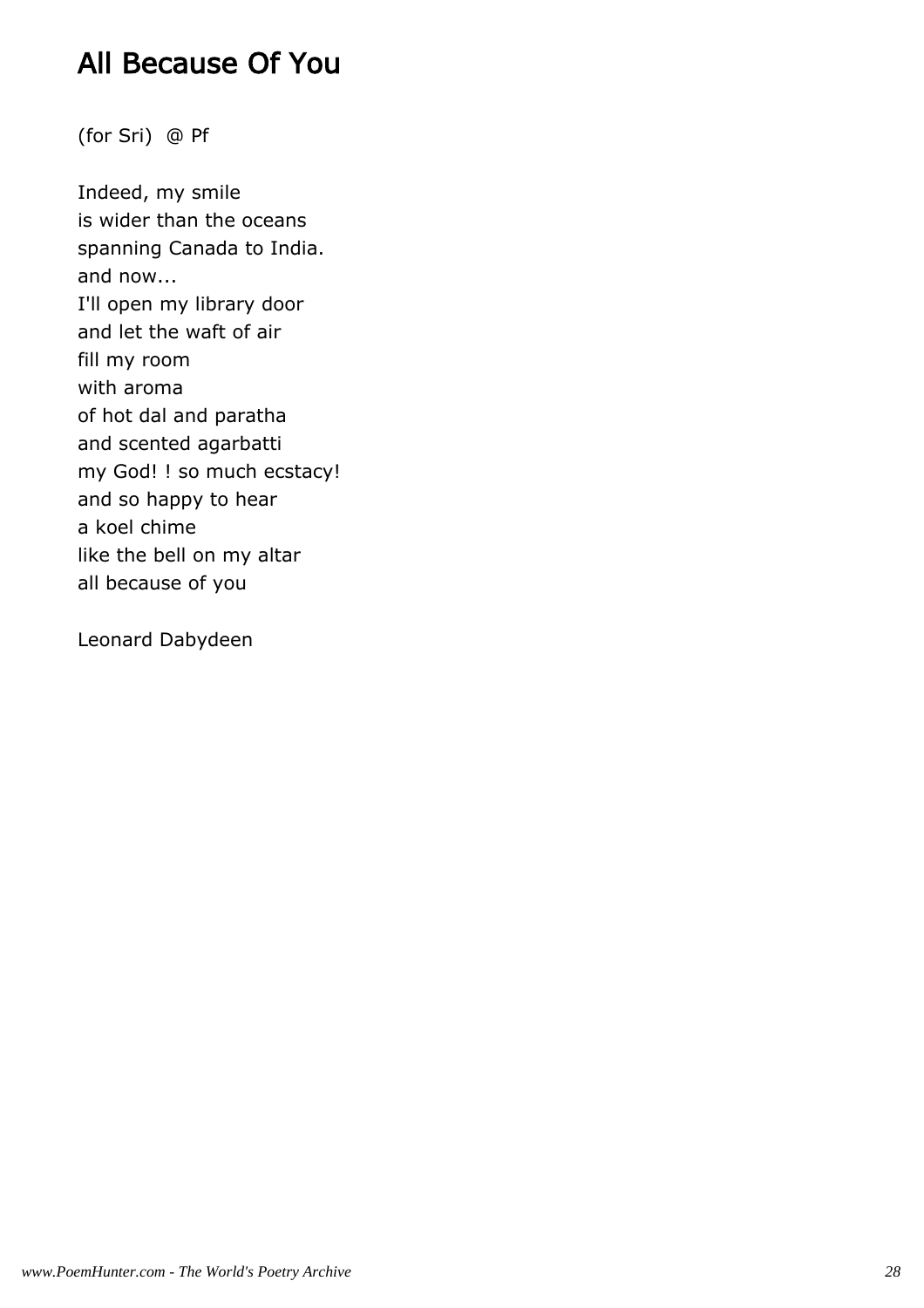#### Always From The East

Now the British comes to shore wet and tired from colonial gatherings he sits on the bench in the park smoking a cigar and watching ducks play in a pool falling asleep as the centuries drift in a dream wakes up looking at the carpet being rolled out curry-stained on the ruffled edges in a corner Mahatma Gandhi is eating dal and roti and looking at the children marking pages of the British constitution they too eating tandori naan and drinking chai listening with intent musical hummings of Rabindranath Tagore and reading Gitanjali as a new beginning of the sun comes rising again always from the East.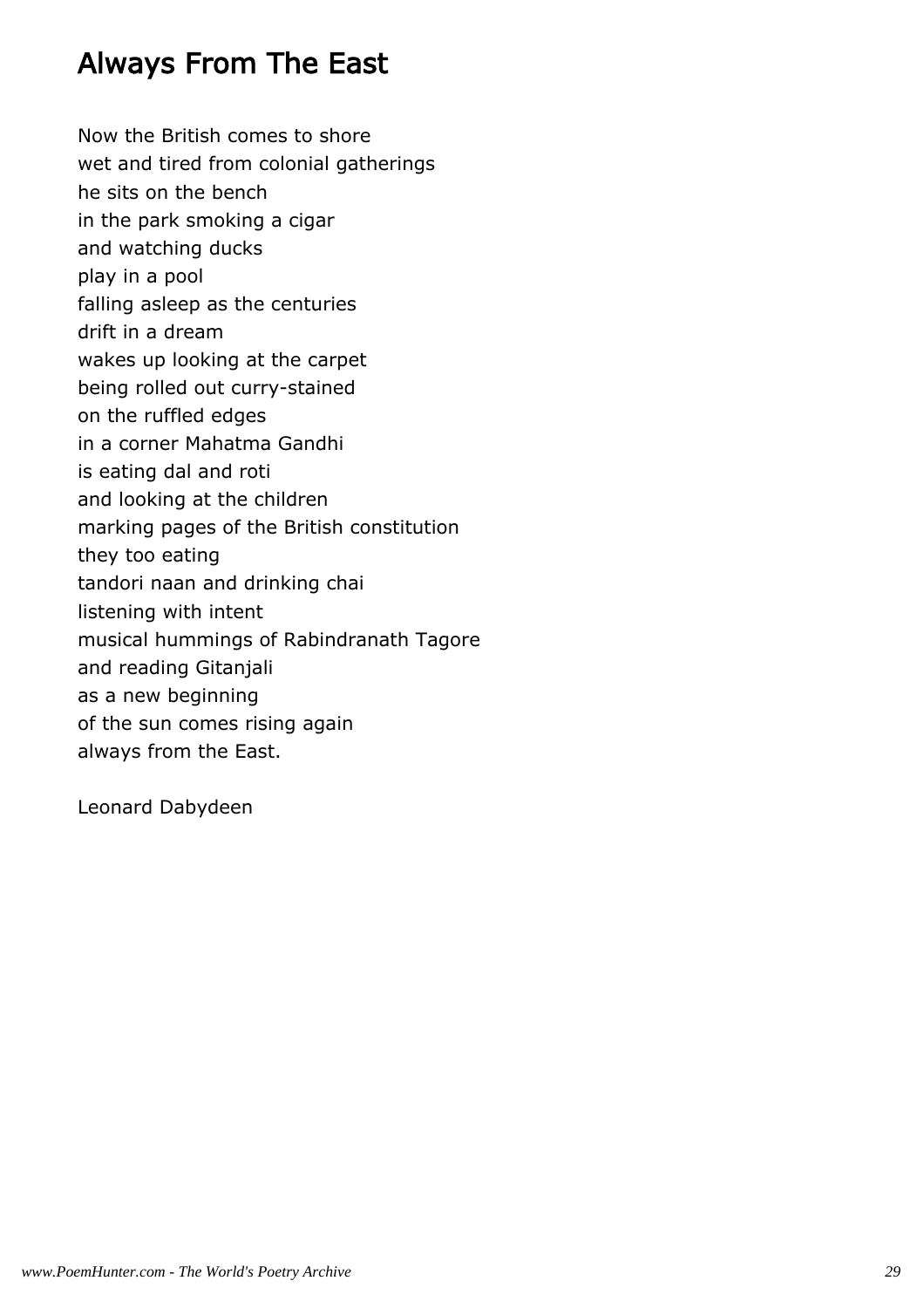# Always On My Mind

Always on my mind bird-songs in the pink of spring: joy to birds singing.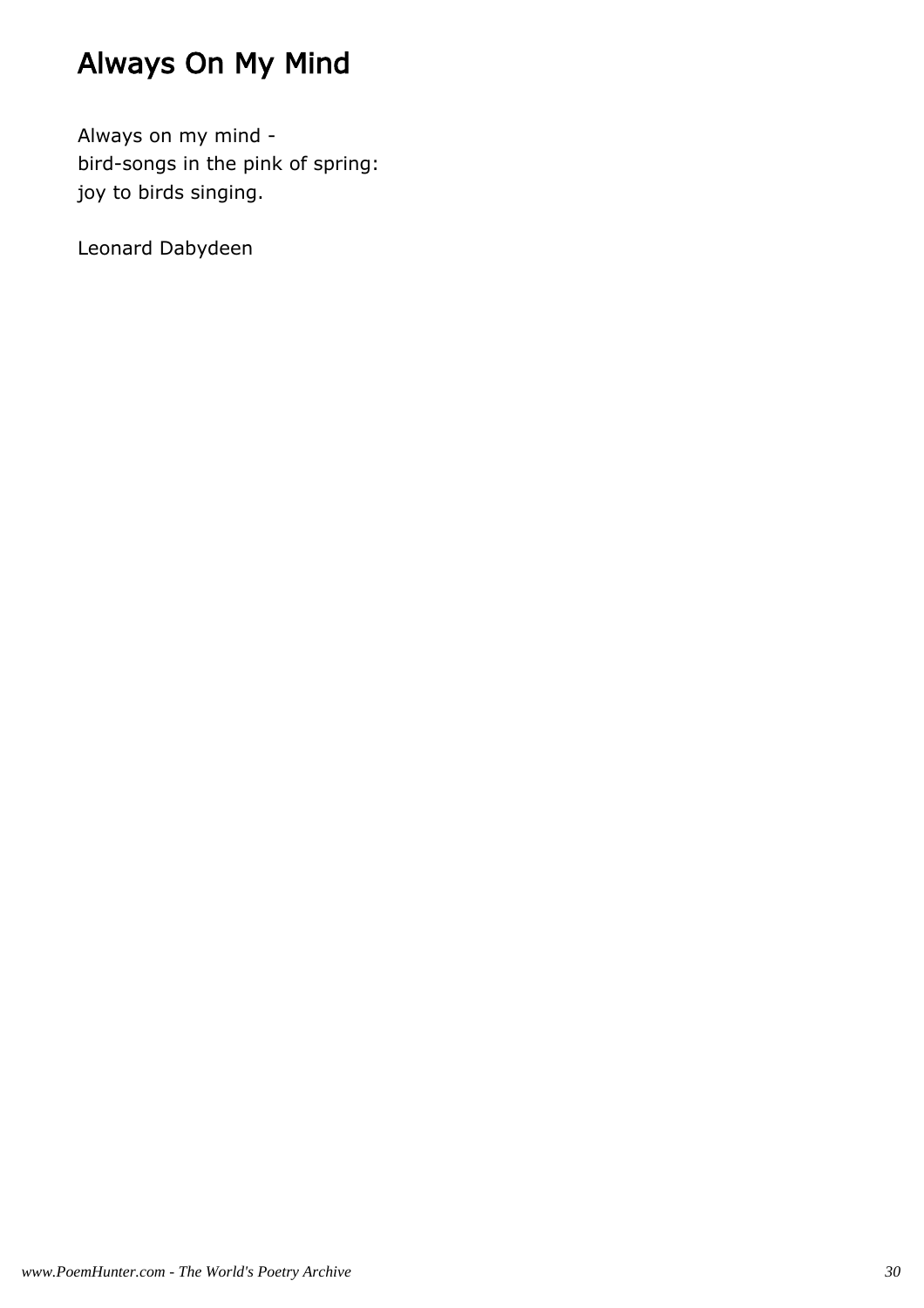# Always The First (Tetractys)

Rain falling makes me laugh to watch you hide why is man so much fearful of nature?

He is the beast of the best to endure always the first to decide what is right.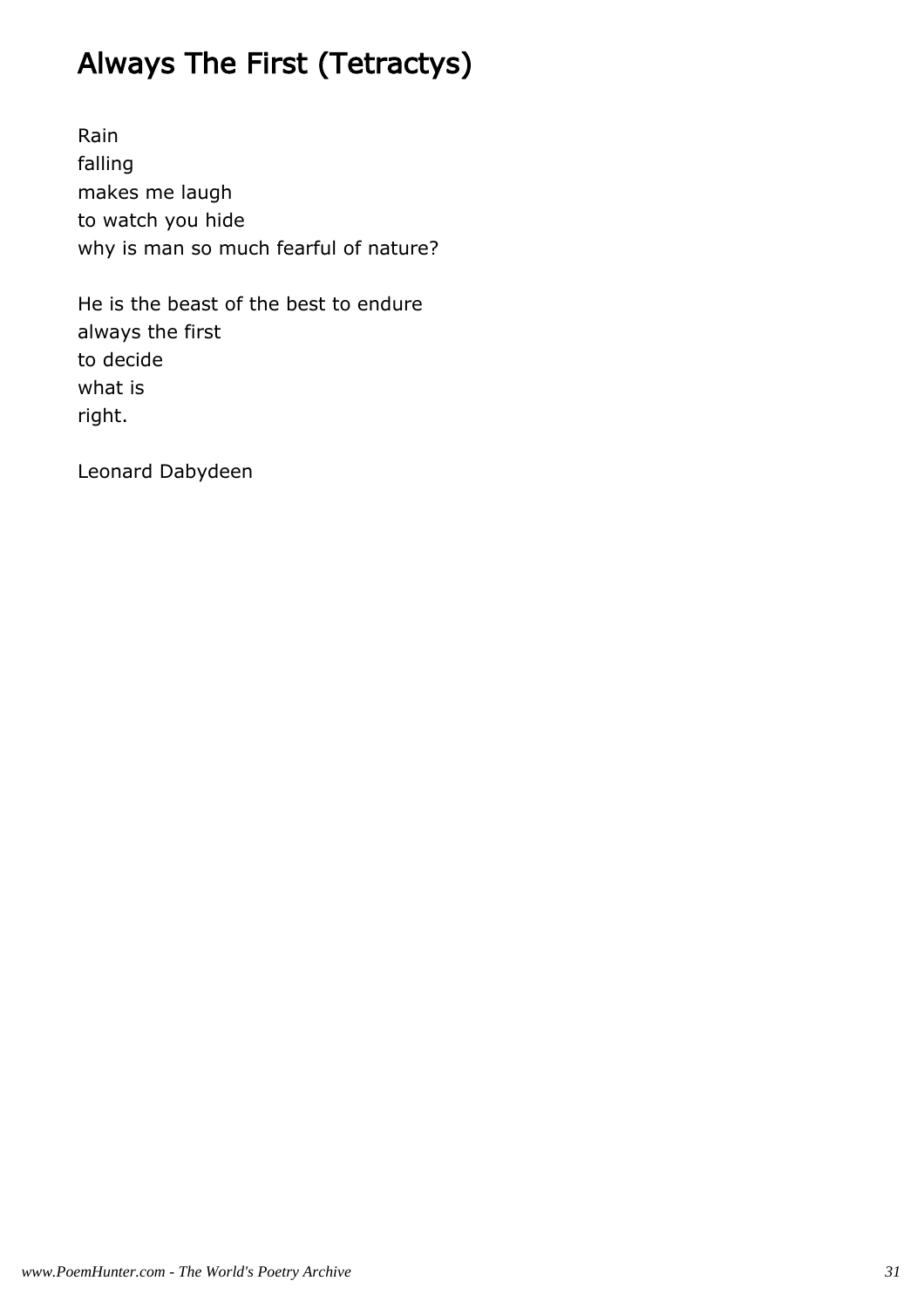#### An Eclipse Of My Mind

As always my mind floated across the equator of dreams bright as naked moonlight sprinkling starry spots of luminescence glowing in things moving

or pretending mobility or things unmindful to be intimate with silence a conjugal rhapsody in the constant of death and then on this estranged night I let an uncanny dream take amorphous shape like a cluster of clouds to overcome my ambience and obscure my mind overshadowing me like a browser and forming an eclipse of my mind that will last in one phase of memory.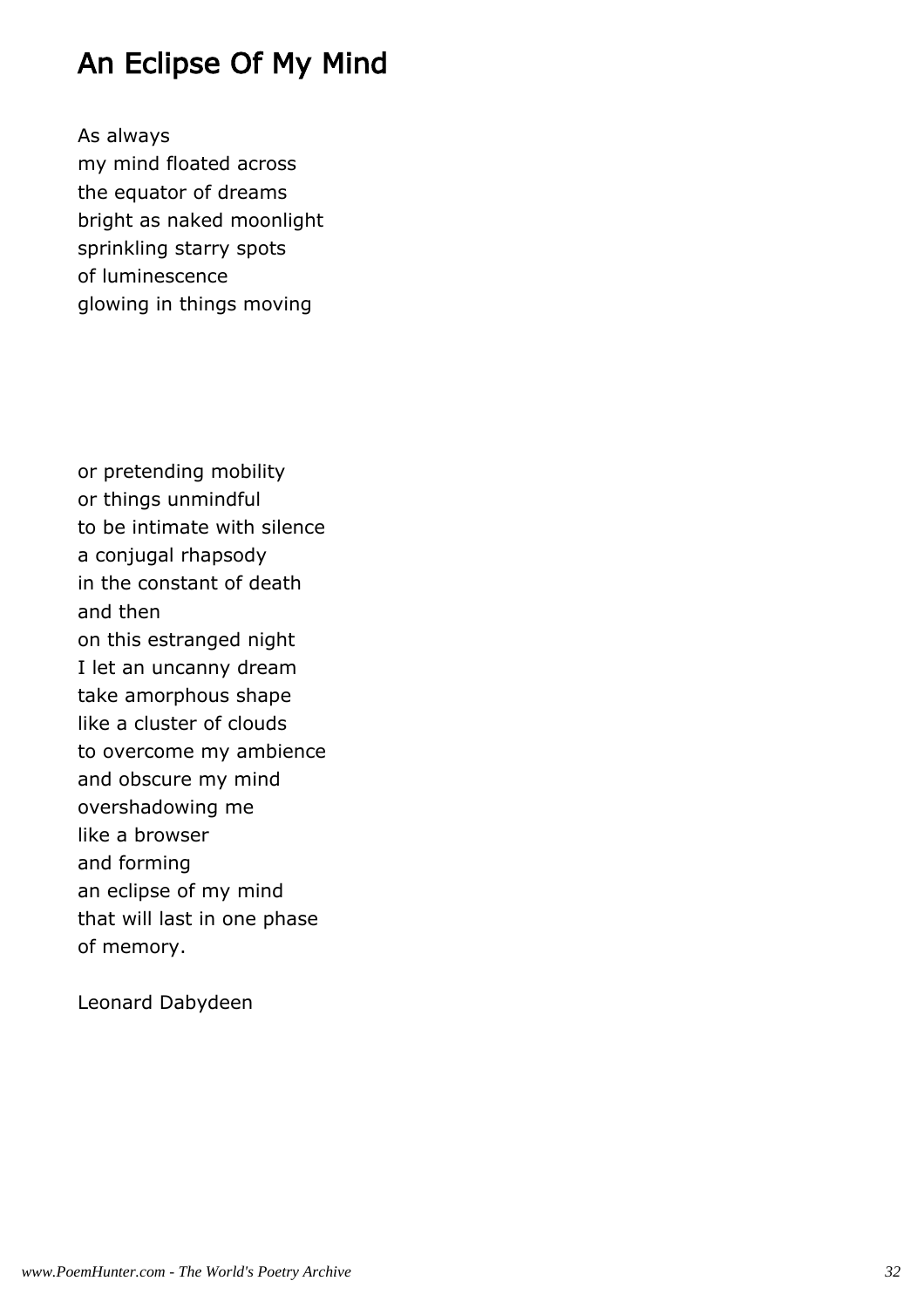## An Uninvited Guest

AN UNINVITED GUEST Let me visit you today let me be an uninvited guest for I do not know what fortitude or good luck will knock at my door tomorrow our destiny is guided by the dreams we pursue and we must be prepared for what tomorrow brings with or without an invitation even if you don't know me let me be an uninvited guest I am here to wish you farewell even though I know this is not your final resting place Forest Lawn Mausoleum will keep us remembering your footprints in the journey of your mysterious, yet illustrious life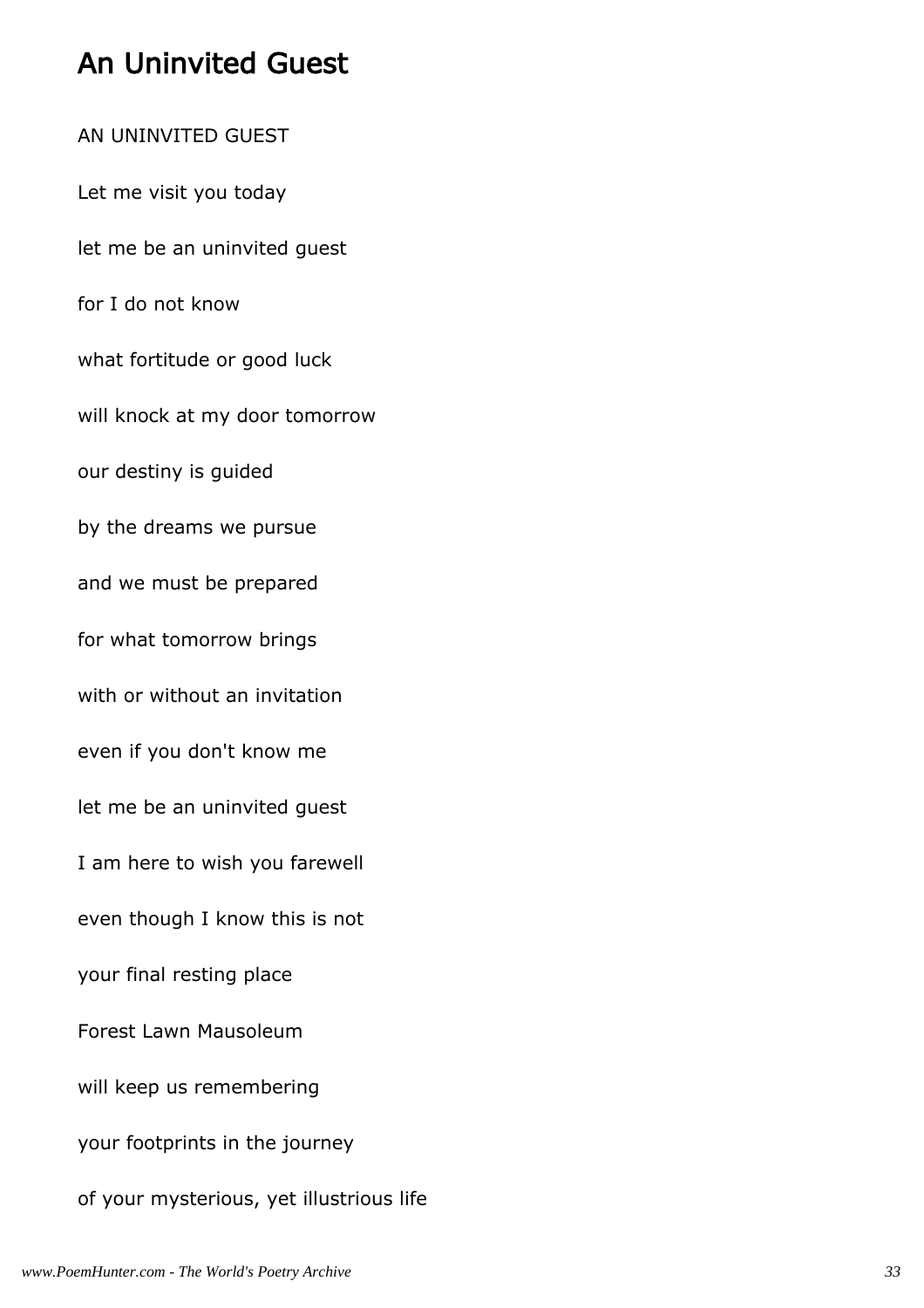| let me be an uninvited guest     |
|----------------------------------|
| so that I can watch over you     |
| like the invitees here today     |
| let me be your leonardo da vinci |
| and participate                  |
| in the last supper               |
| of your Michelangelo             |
| let me be an uninvited guest     |
| holding your torch               |
| with flickering flames           |
| of pop music                     |
| I am waiting to see              |
| if Sammy Davis Jr.               |
| or Nat King Cole                 |
| will find your presence          |
| a thriller                       |
| when you do the moon-walk        |
| not knowing                      |
| if you are black or white        |
| or an uninvited guest.           |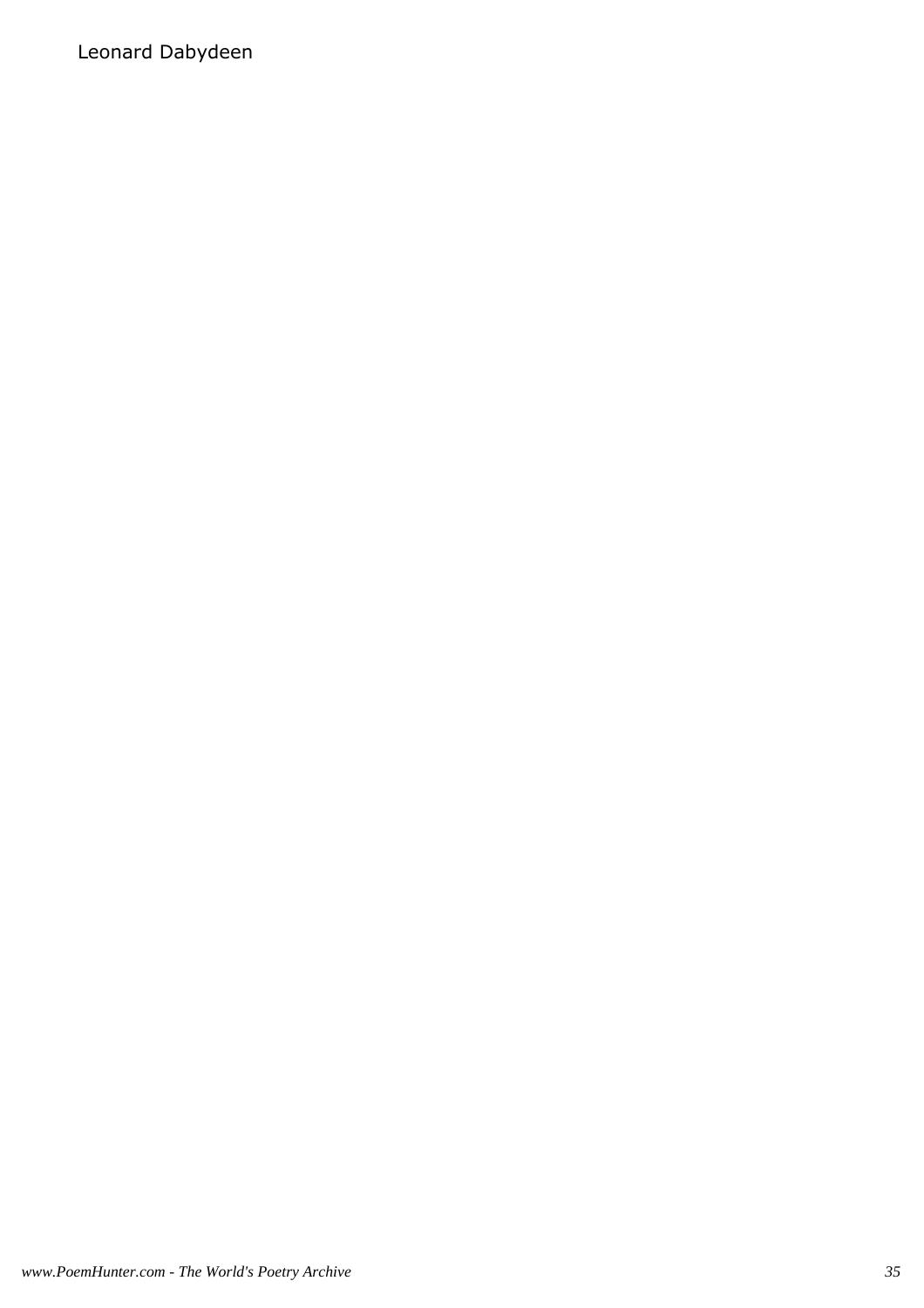#### And Then She Was Gone - Part Iii

I stood there under the tamarind tree listening to the rain and the hooting of owls and realized she was looking at me with folded arms while she leaned on the tombstone.

I wanted to go to her but somehow my feet were wet and wedged in the veined roots of the tamarind tree. But I did not take my eyes away from her thinking how cold she was in the rain.

Then I heard the owl hooting louder than before beckoning me to rescue her. She did not move a blade of her trestles as I approached her with my black overall ready to make her warm as the moonlight chased the shadows in the graveyard.

I reached the cross she was leaning on but she was no longer there only her laughter filled the air leaving me to wonder who was she.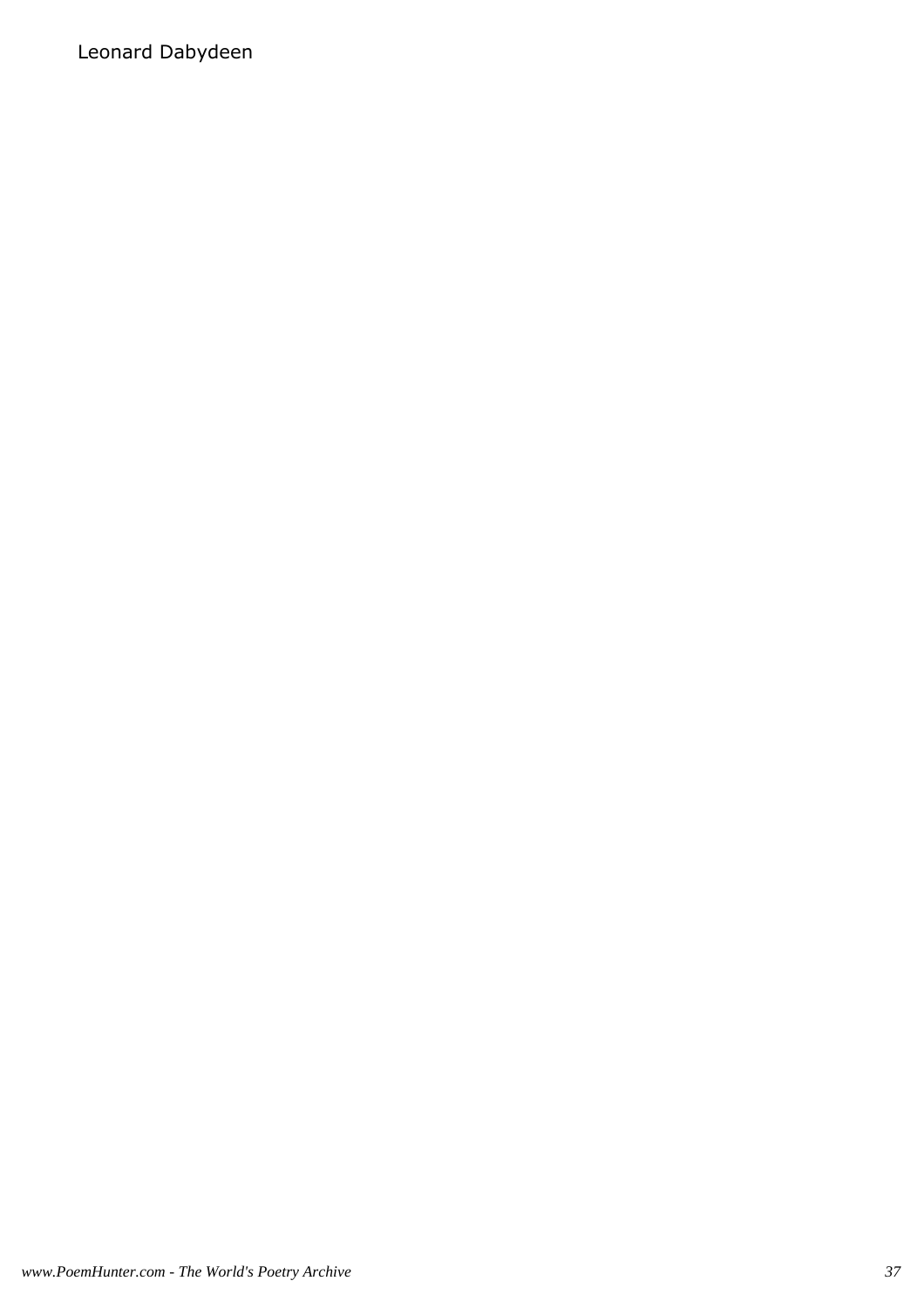#### And Then...

and then it came into view

as if it had roots

among the stones and boulders

slithering in silent meandering

towards my broken path

and then slowly in awe

I laid my clayed goblet

of water dipped from the Ganges

on the bedrock

where my naked feet held firm

as if they, too, wanted to make root

and then the cobra lifted its head

with tongue darting

and eyes riveting

as if transmitting a message

into my frightful brain

its shimmering body exuding

majestic power at the edge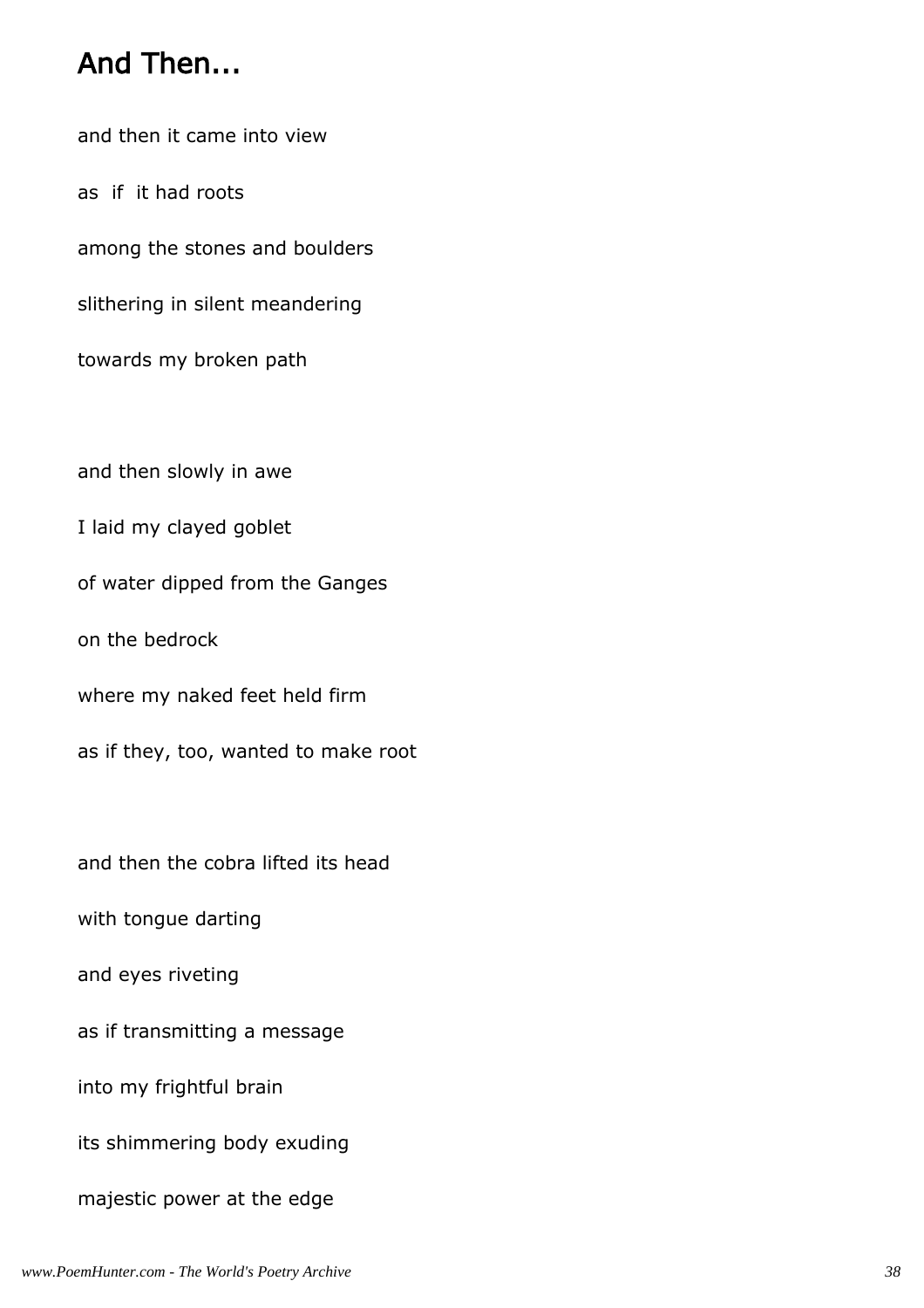of the fissure divide

and then as if the heavens

made friends with the enigmatic quake

a twister with stormy wind

dusted the fissure

like a mirage

and then as the dust

settled in my mind

the cobra slowly

moved down the opening

only to rise again

wrapped in sanctity

around the neck of Lord Shiva

and then I clasped my hands

in solemn prayer

celebrating Maha Shivaratri

unscathed by evil in my destiny.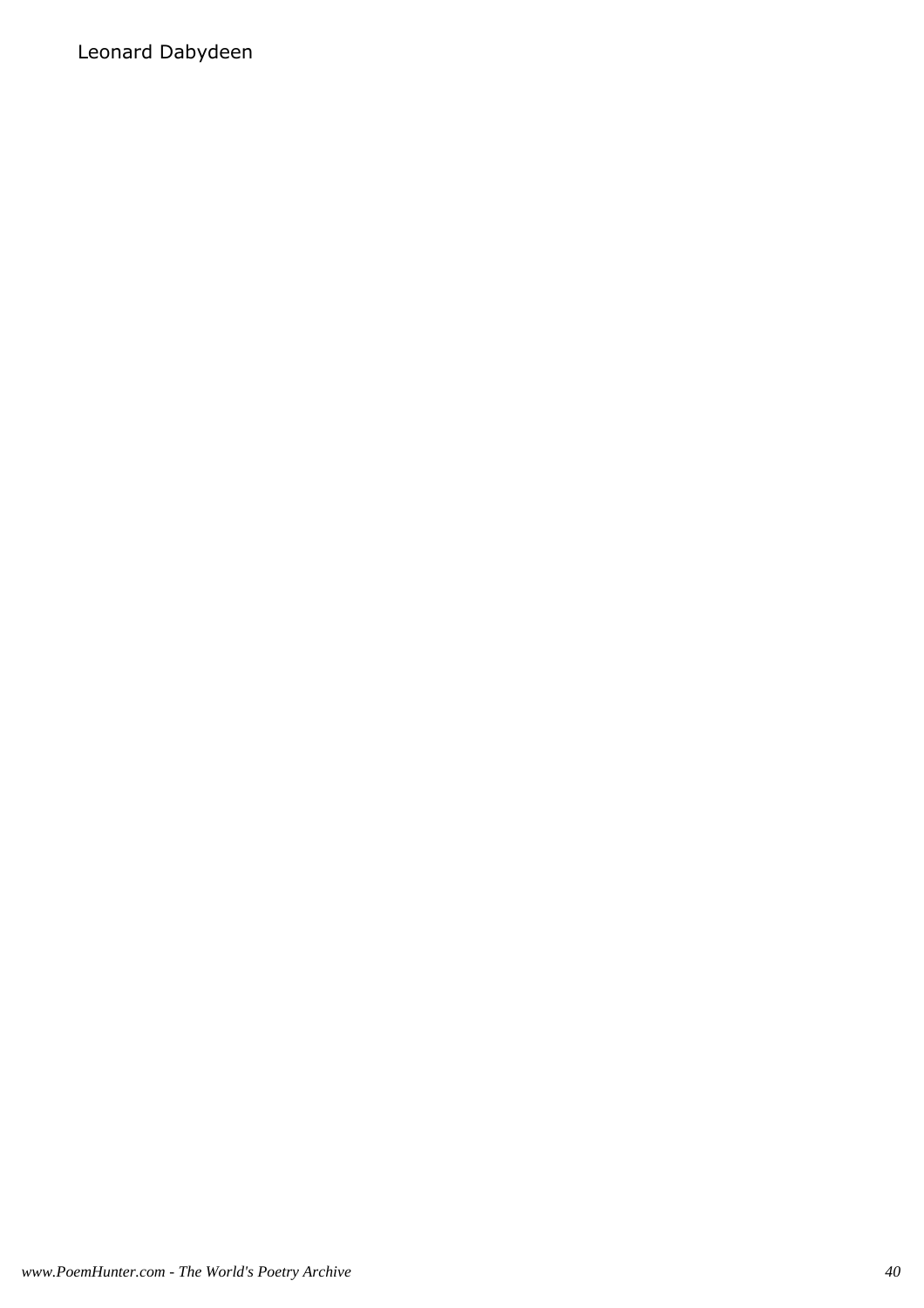# April Fool

You do not dare fool me with your eyes in the half-white clouds with stars coquetting moon I know the feeling of cold wind whispering among naked trees I, too, have seen the Komagata Maru coming in the Vancouver harbour white men walking and talking where the harbour front has no turban and British Columbia does not make pujas but I learn never to be blind and that if I speak their language British will question their English so I sit on the crooked planks on the wharf patiently hum bhajans soon to see Gurdeep Singh arriving in time to make Maple Leaf our flag oceans may be deep, but colourful you do not dare fool me not even on this April morn.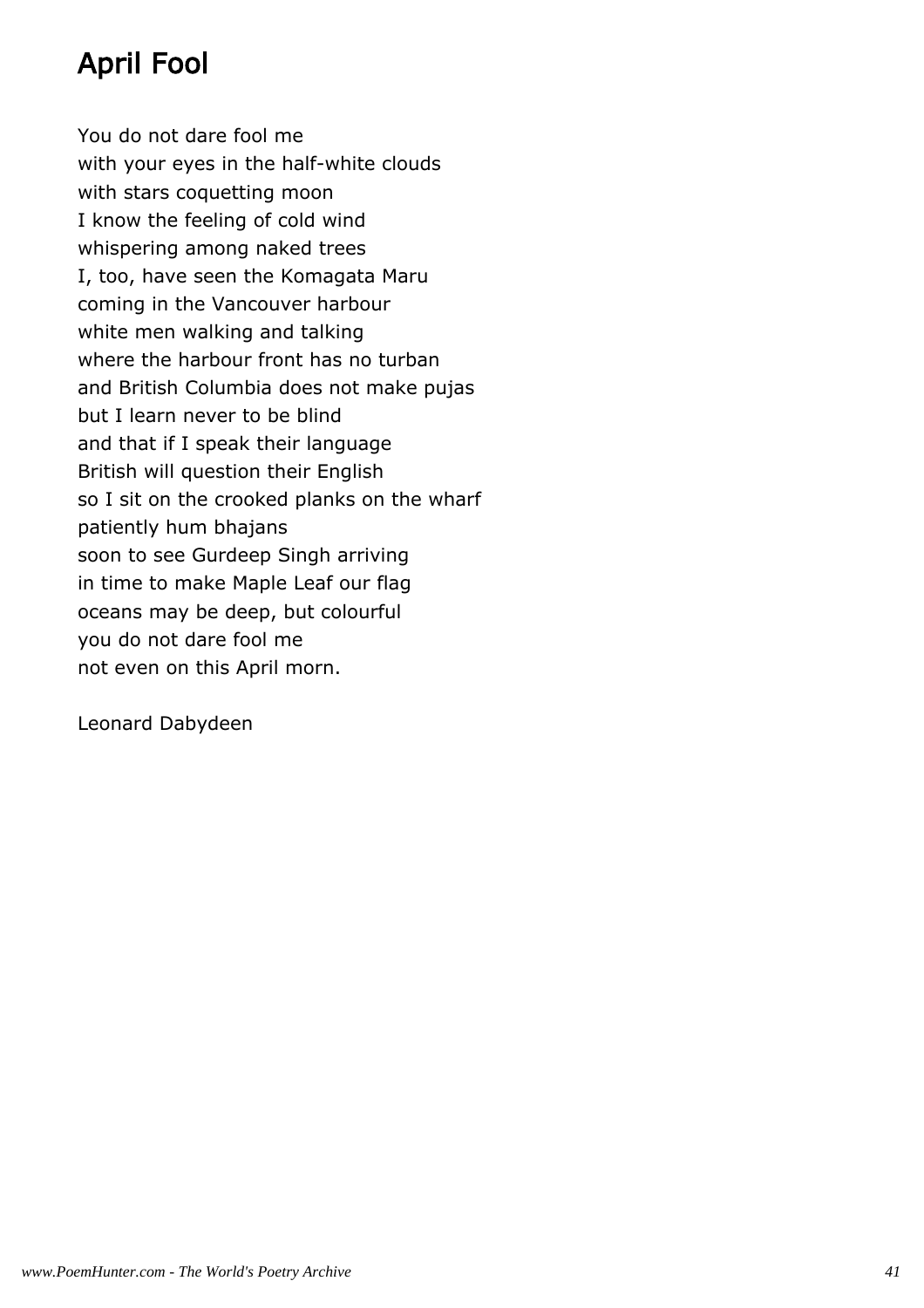## April's Fool

begin to enjoy this feel of warm wetness on the sandy beach, listening to the rush of water bathing the shore and watching the seined fisher casting his netted hopes in the sea.

here, too, I begin to gather feelings like the fisherman over there and I think of you standing in water waving invisible hands of greeting.

I remember how yesterday you considered me smart to water the ground you planted my seed on; I still feel the wetness. now I live at home with every morning looking the same; even today is the same in your hurried absence, as if distance is a measure of freedom: nothing but this April's fool.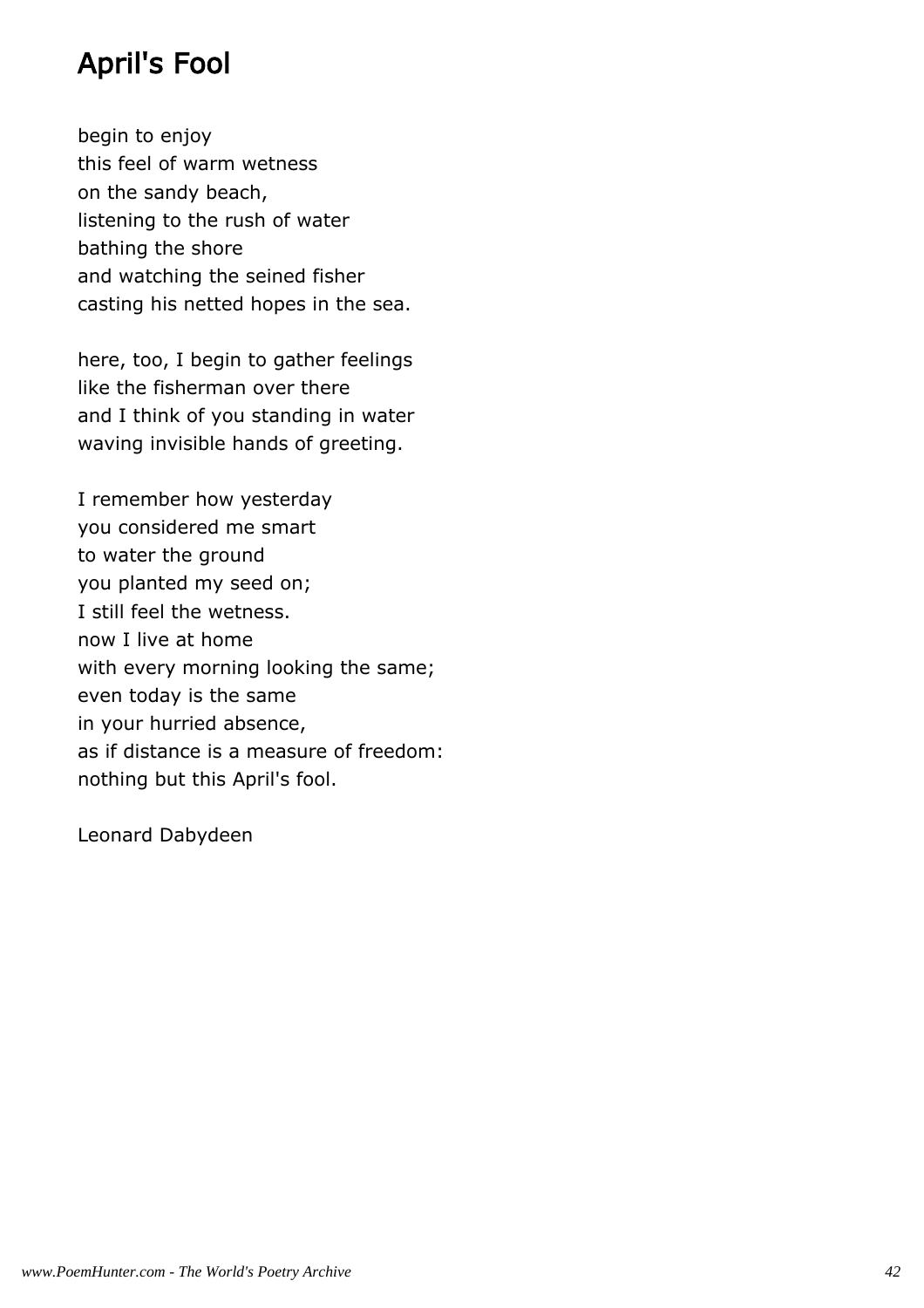## Arrival

Splash of water plummeting in the roaring wind, angry waves wandering in the crevices of salted wounds as the Hesperus heave and sigh in the Atlantic adventure; frail hands shiver in fright, mingling uncertainty for an arrival without time: indentureship is a journey feasting angrily inside the heart.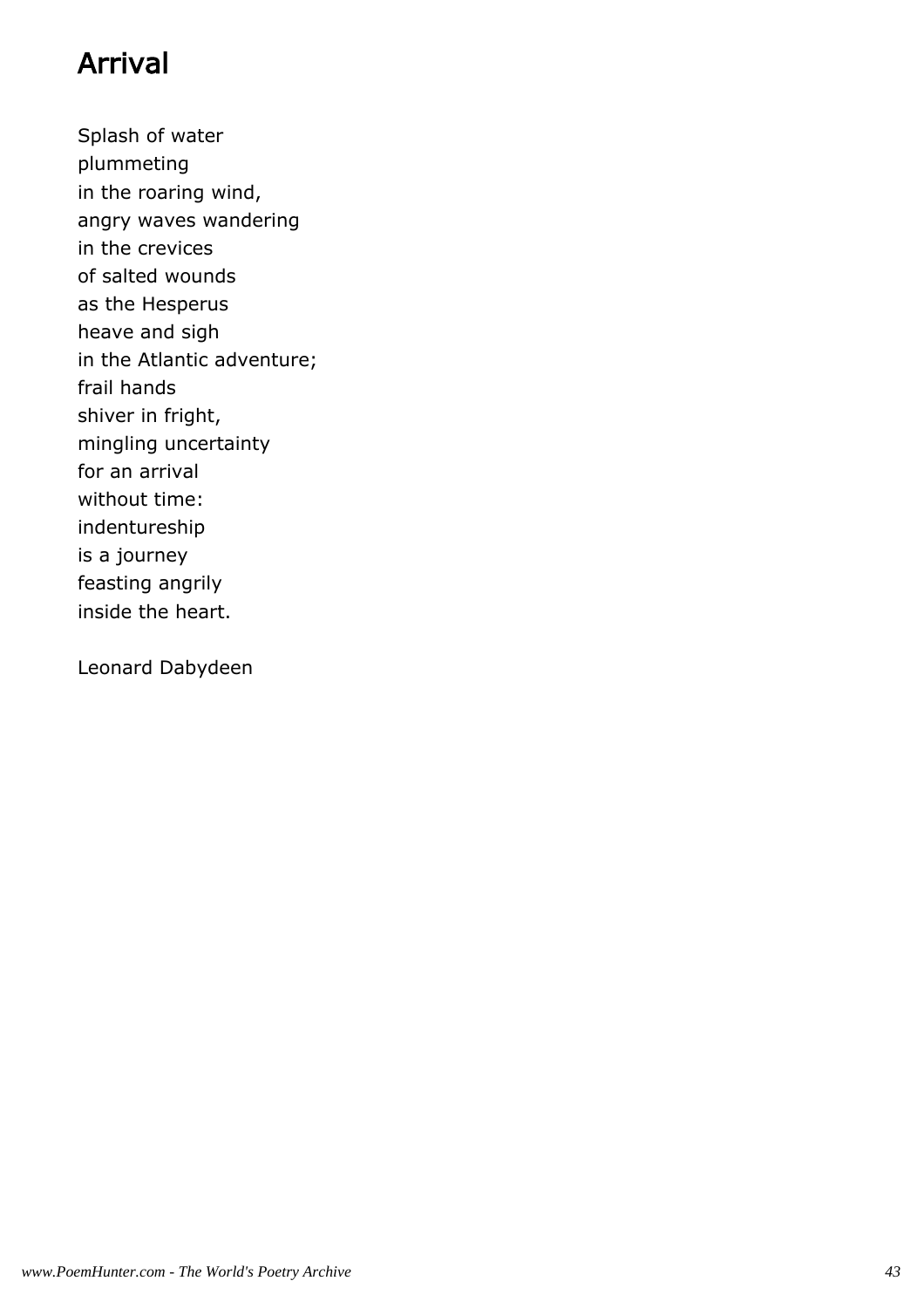# As I Hold You (Tetractys)

Fresh fragrance of deep trust comes to my mind as I hold you and walk along this path.

This is the route you came to visit me when I forgot to call you at your home.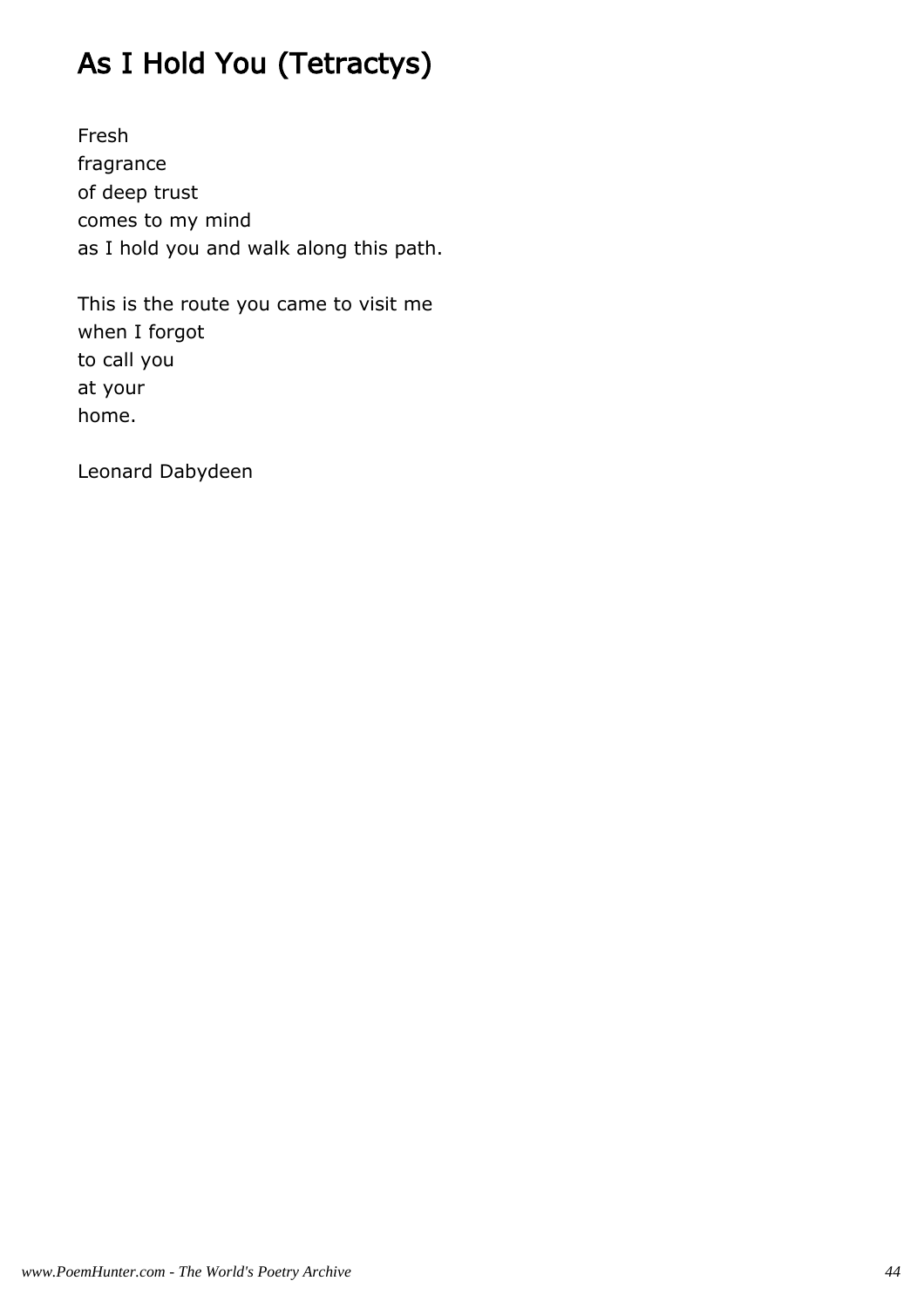### As I Plant A Bouquet

"But can I feel the salt in her tears stinging my skin I wonder aloud..." sridevi data (2010/08/22)

And as I let my fins brush the water's edge my mermaid's mind begins a tune with shimmering ripples of the sea making sweet sound like a sitar as I watch the glowing sea anemones winding waywardly around the bed-rock where I sit waiting for the choir of blue dolphins in the heart of the sea only to echo in this moment the rhyme and rhythm of my handsome mariner as I plant a bouquet of sea-shells upon my dark and curly hair.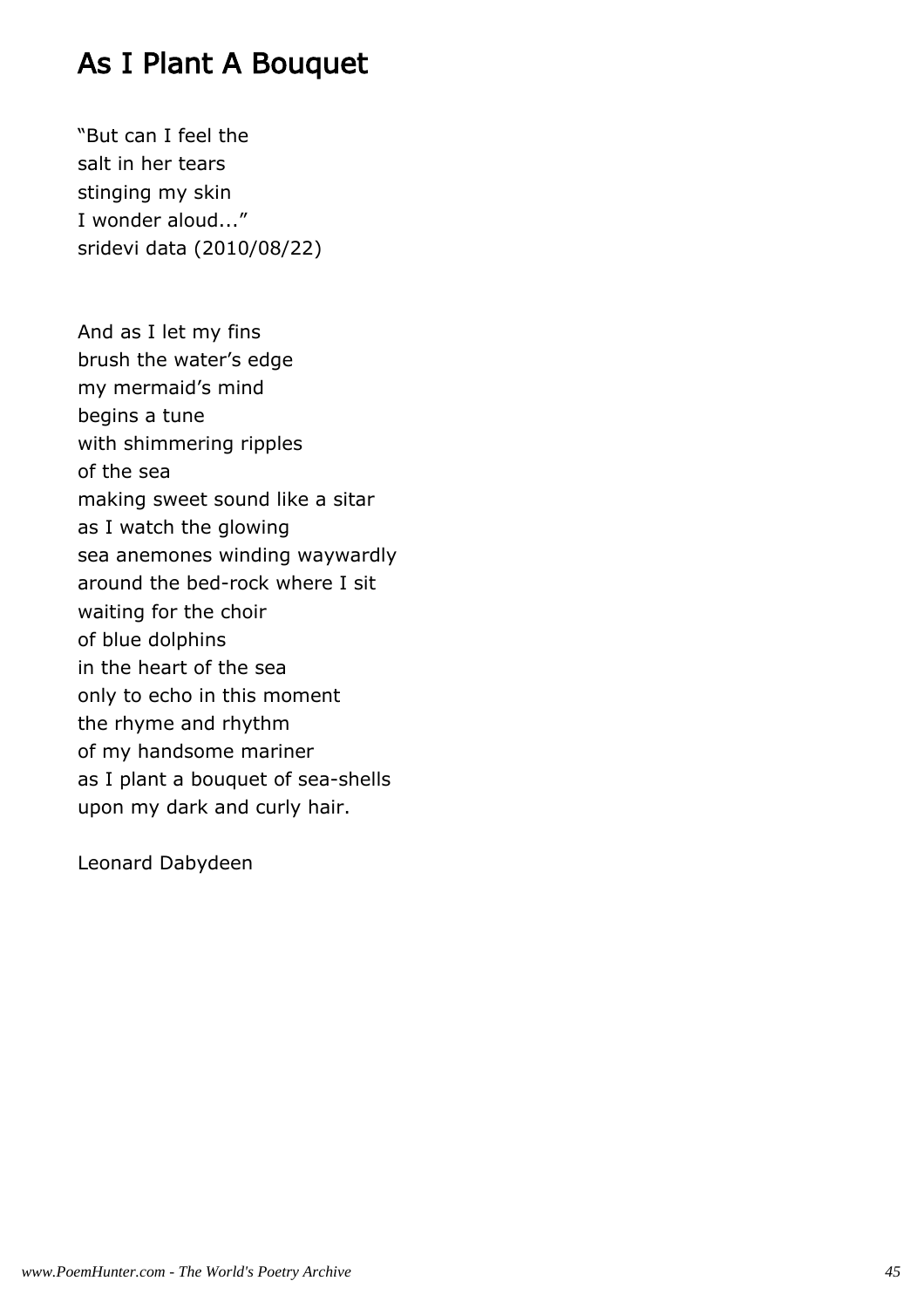### As I Search For My Dreams

I, too, search for my dreams without guidance of a dreamer I travel around the moon among the stars (how they twinkle to see me) float on the clouds just to watch the blue skies and then… I return here sipping camomile tea on the deck of a cruise ship look around every port on the islands even talk to deck- hands returning from the wharf on a stop- over in Guyana (I remember I was born there) even write an email to the Chancellor of UG about stalking at night on the long haul to Turkeyen and then… in a quiet moment I begin to hear a drum tassa sound in a ritual and I see cutlass and cane and a man in soot with indentureship like a halo around him only Demerara rum to appease him as I search for my dreams.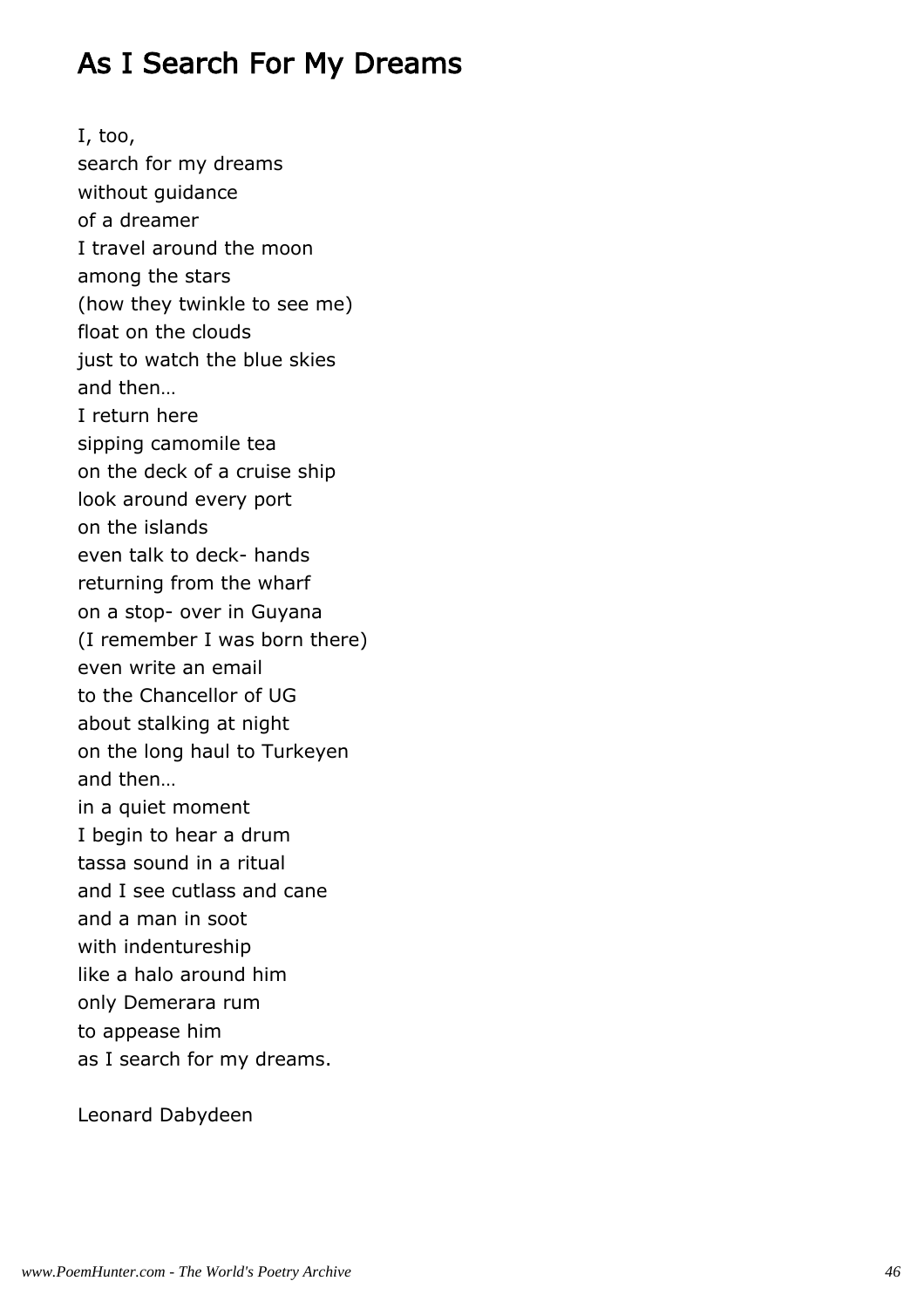### As Tears Fall

As tears fall upon dehydrated cheeks making their own free rivulets without interference from plastered hope my bony fingers are bruised from combing rubbles and bricks and stones I am searching for one little pulsating moment to ricochet from the crumbled silence beneath my weary feet I cannot feel the dryness of my throat my thirst is empty with unremitting faith only to become quenched when I touch you again as tears fall.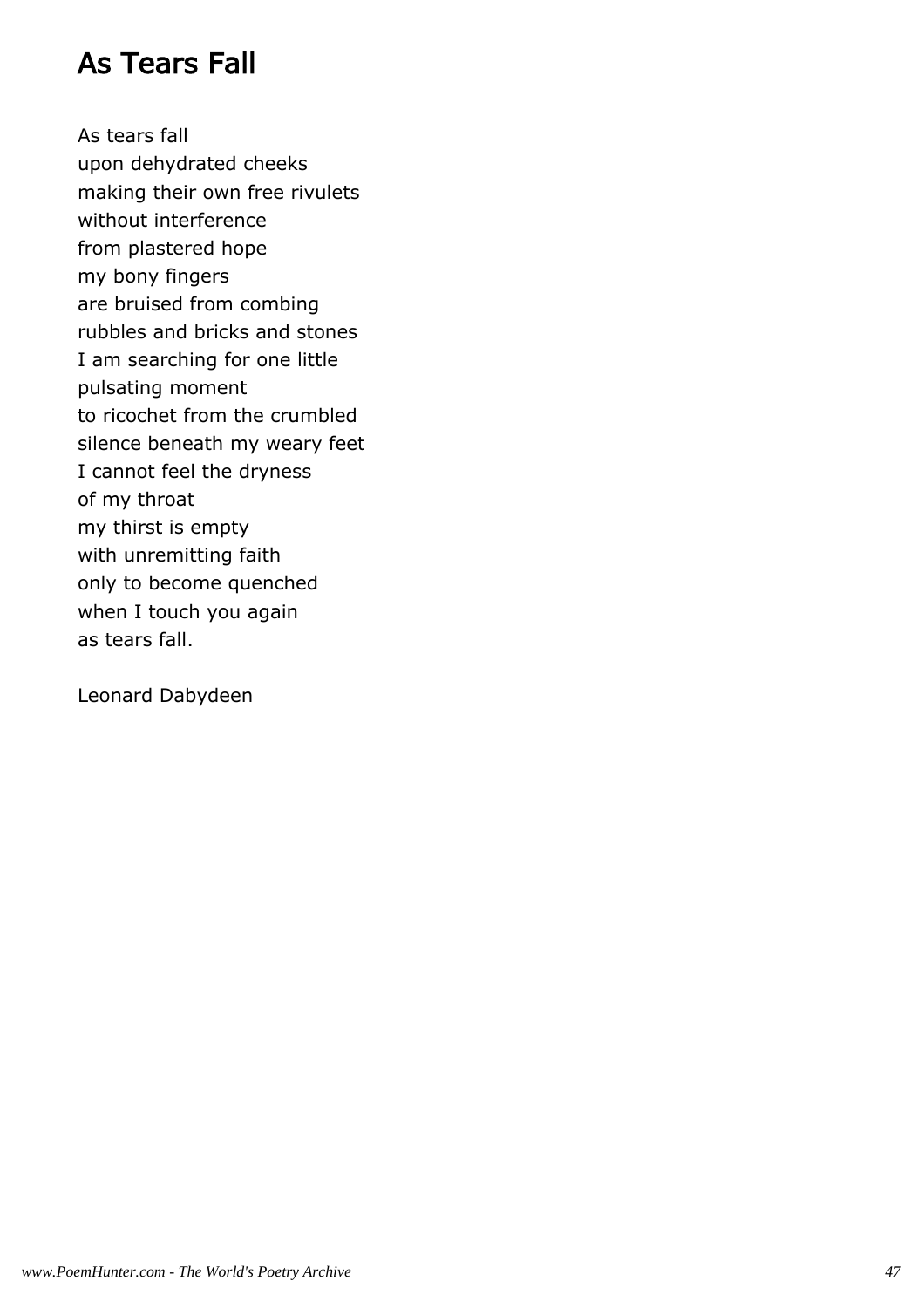### Attachment

Play music and dance the tune feel strings attached resonating sounds melodious tranquil no heavy metal eyes closed begin journey of sleep harnessing dreams watch every movement closer almost touching scent of imagination recluse just a smile.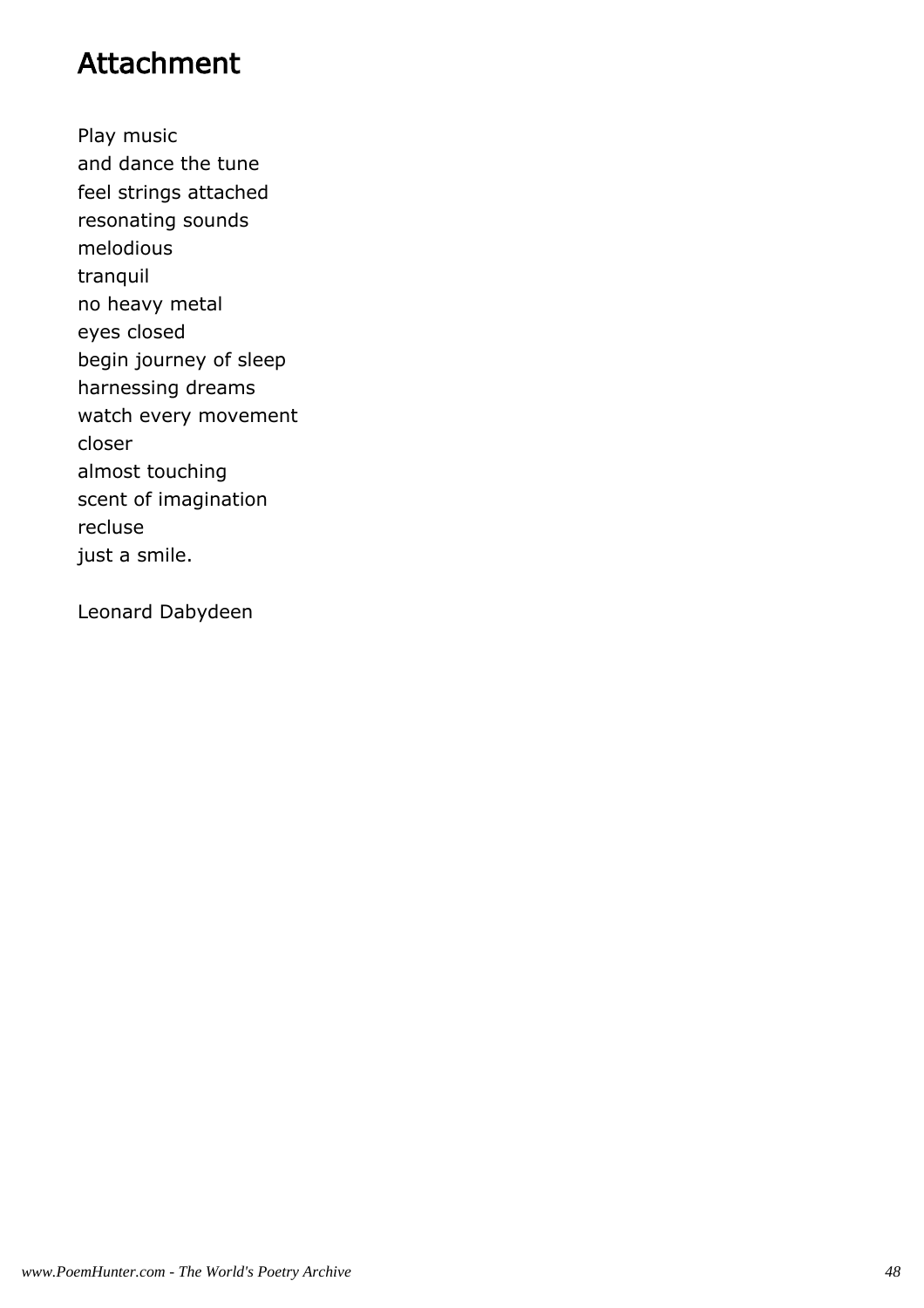#### Autumn Leaves

I made a pact with my heart that I will share precious moments with autumn leaves golden hues brown tint coppertone while I sit in Sandalwood Park and watch them silently fall to the ground I lay my feet on assuring each one its goodness is yet to come.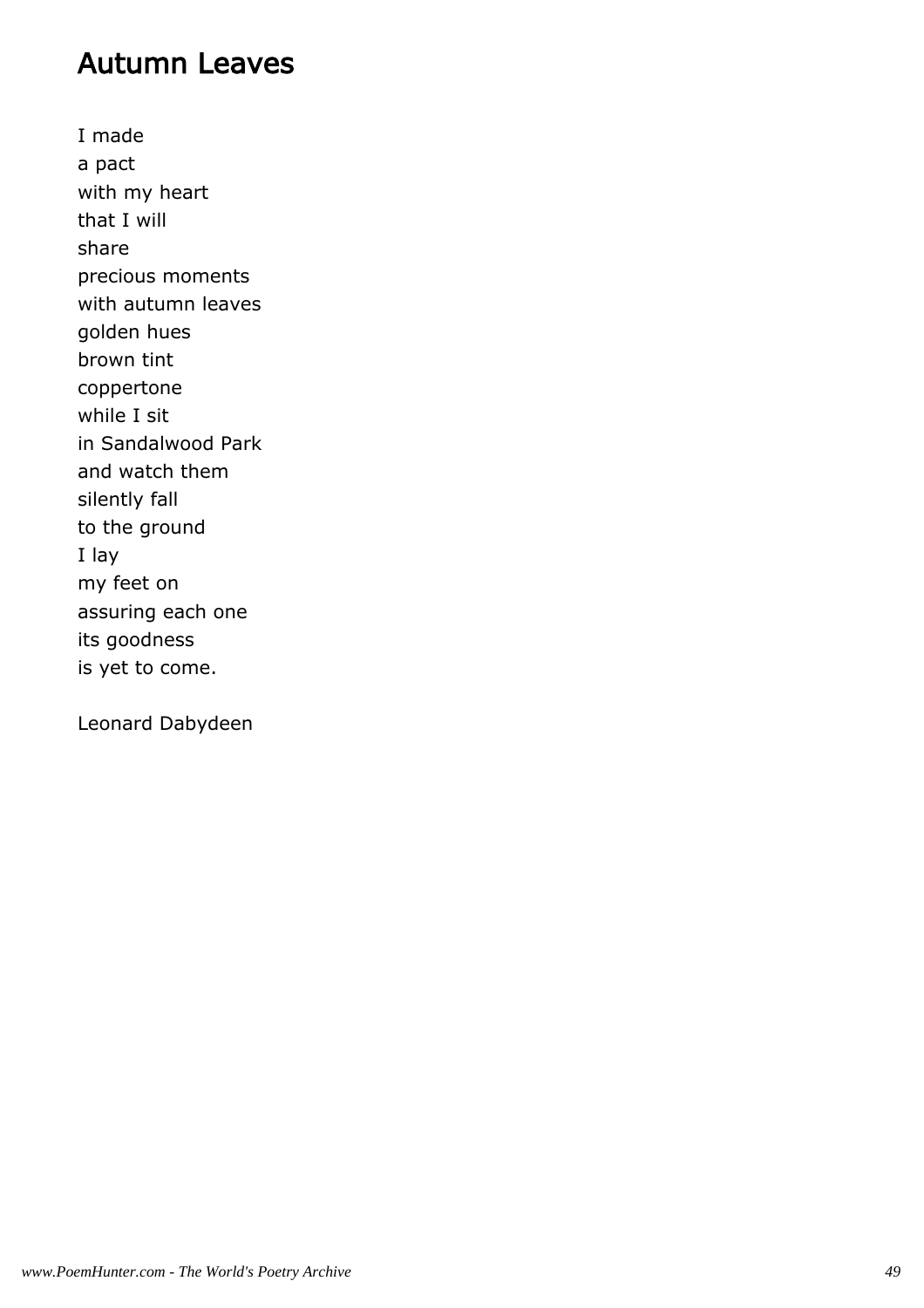# Backyard Watch

Sit outside on a bench watching the hens now a peacock comes strutting for a mate.

Morning cock crowing to herald sunlight straddling a mate go ahead make my day.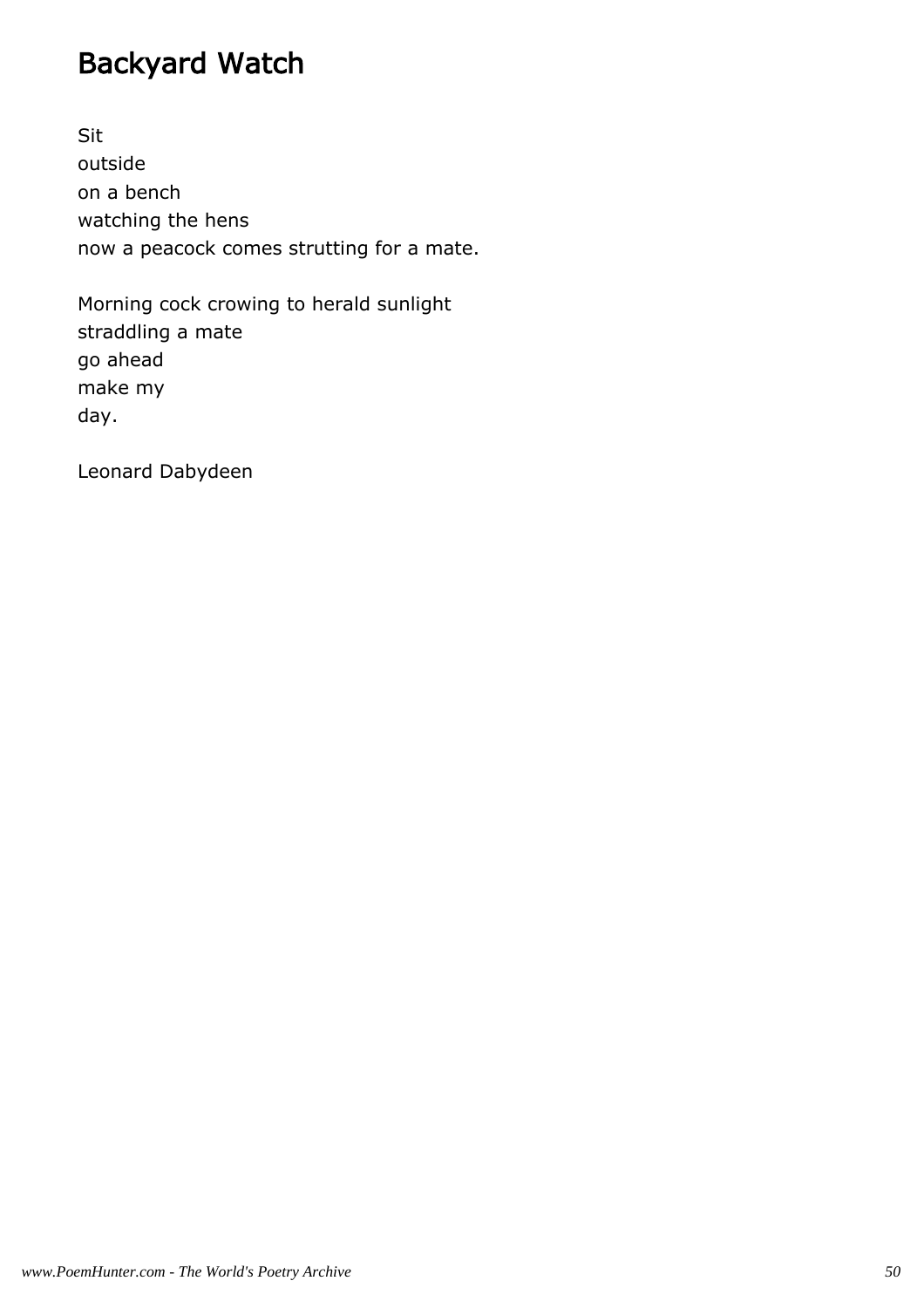## Baptism

Singing with the choir sinful, kneeling church goers the preacher stands firm; with benevolence and grace he makes a soulful baptism.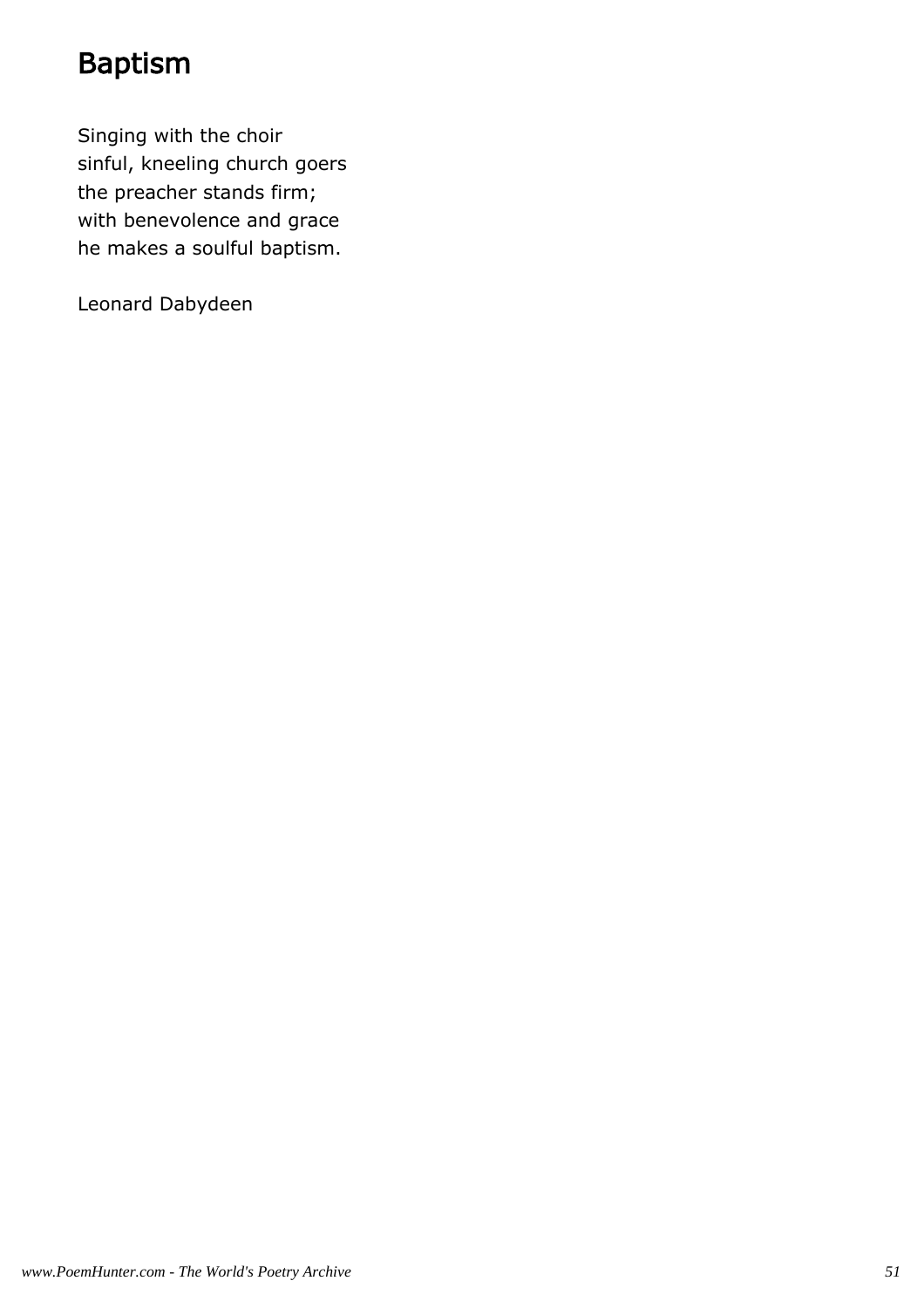#### Baskets Of Flowers

(I) You and I are here: with baskets of flowers pruned after raging storms.

 (II) We come to your door with hope amidst blowing wind: holding a basket.

 (III) We bring this for you: flowers of joy and true loveto start your new day.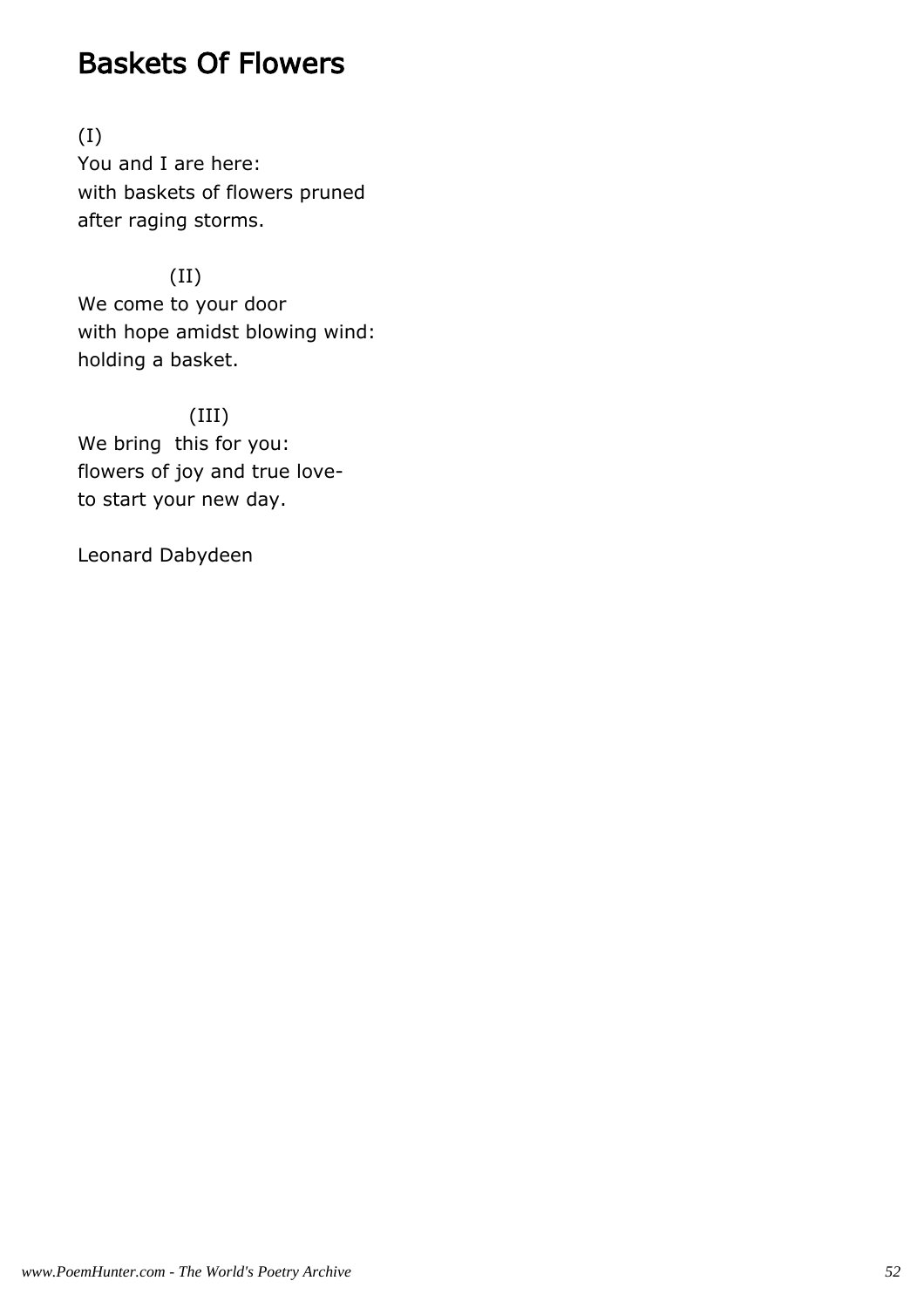## Beach Comber [tetractys Poems}

(i) Set my feet on beach sand feel the wetness I watch the Atlantic in tidal waves.

(ii) Shrimp catcher casting net with coming tide I feel the seined salted sea in my bones.

(iii) Drink water coconut under the tree I quench my thirst from the heating sunrise.

(iv) Watch the crabs creeping out from sandy holes I open my satchel to collect them.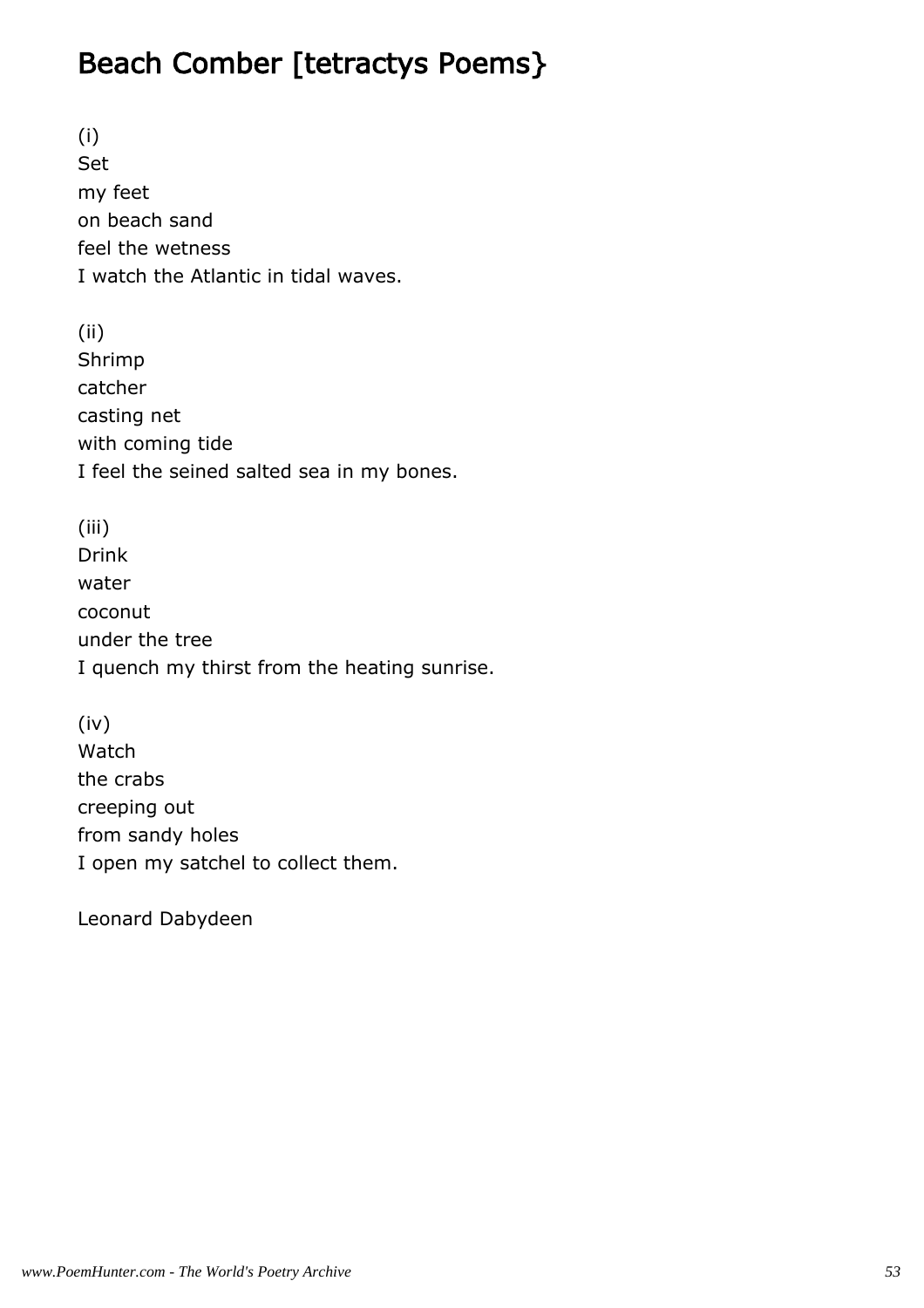## Before I Leave

Read what I write before I leave this world alone here today but gone tomorrow.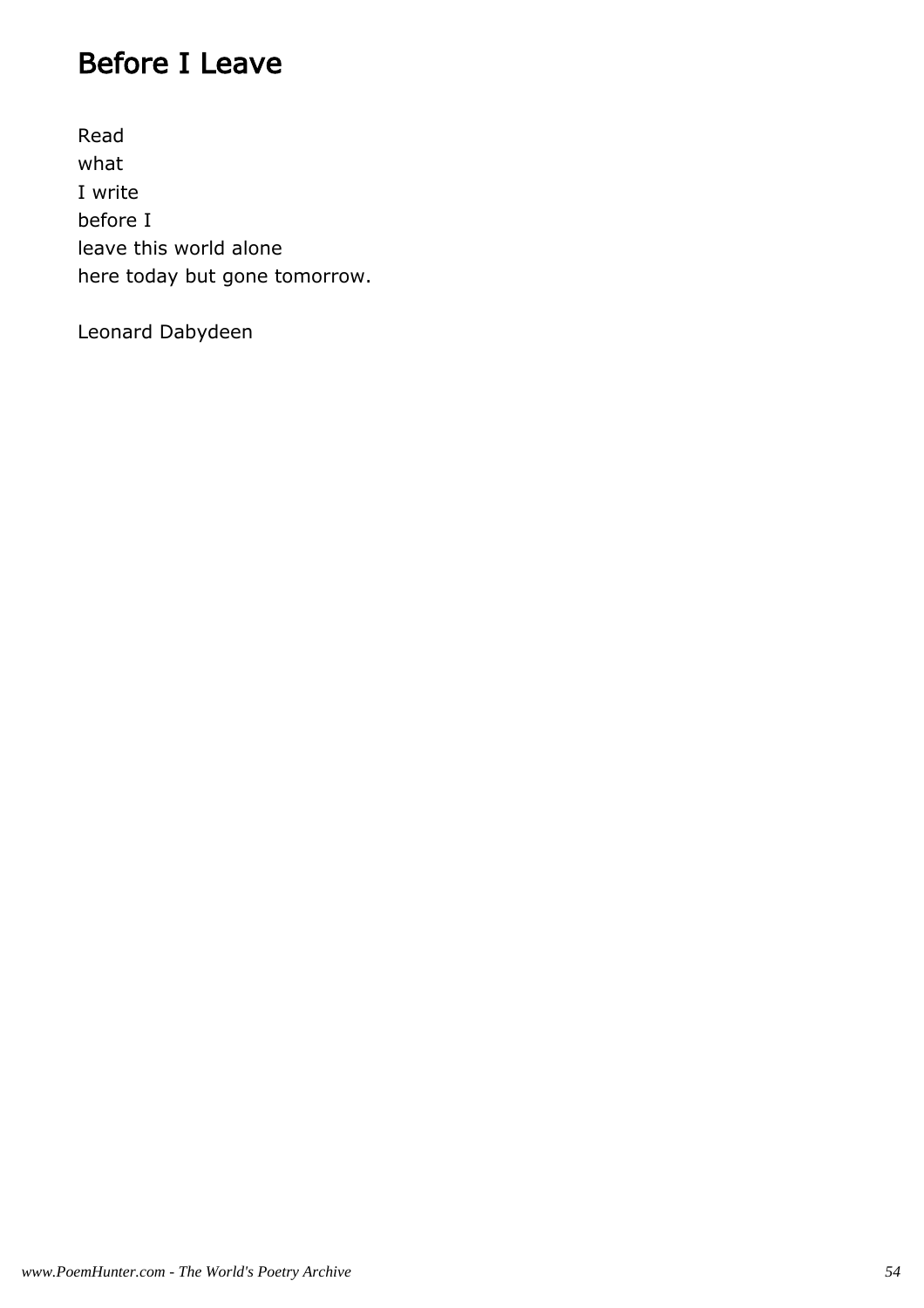## Behind Every Gilded Armor

Behind every gilded armor life is like steel resilient to the bone a knapsack of love over the shoulder not a burden, never was, never will be. Share my love with you. Anytime. Sing with me a song of hope, reaching far beyond my balcony of beautiful roses where I play in my pool among lilies and lotus flowers. I will remember not to forget what power you possess like the sunshine after this eruption with every after-shock.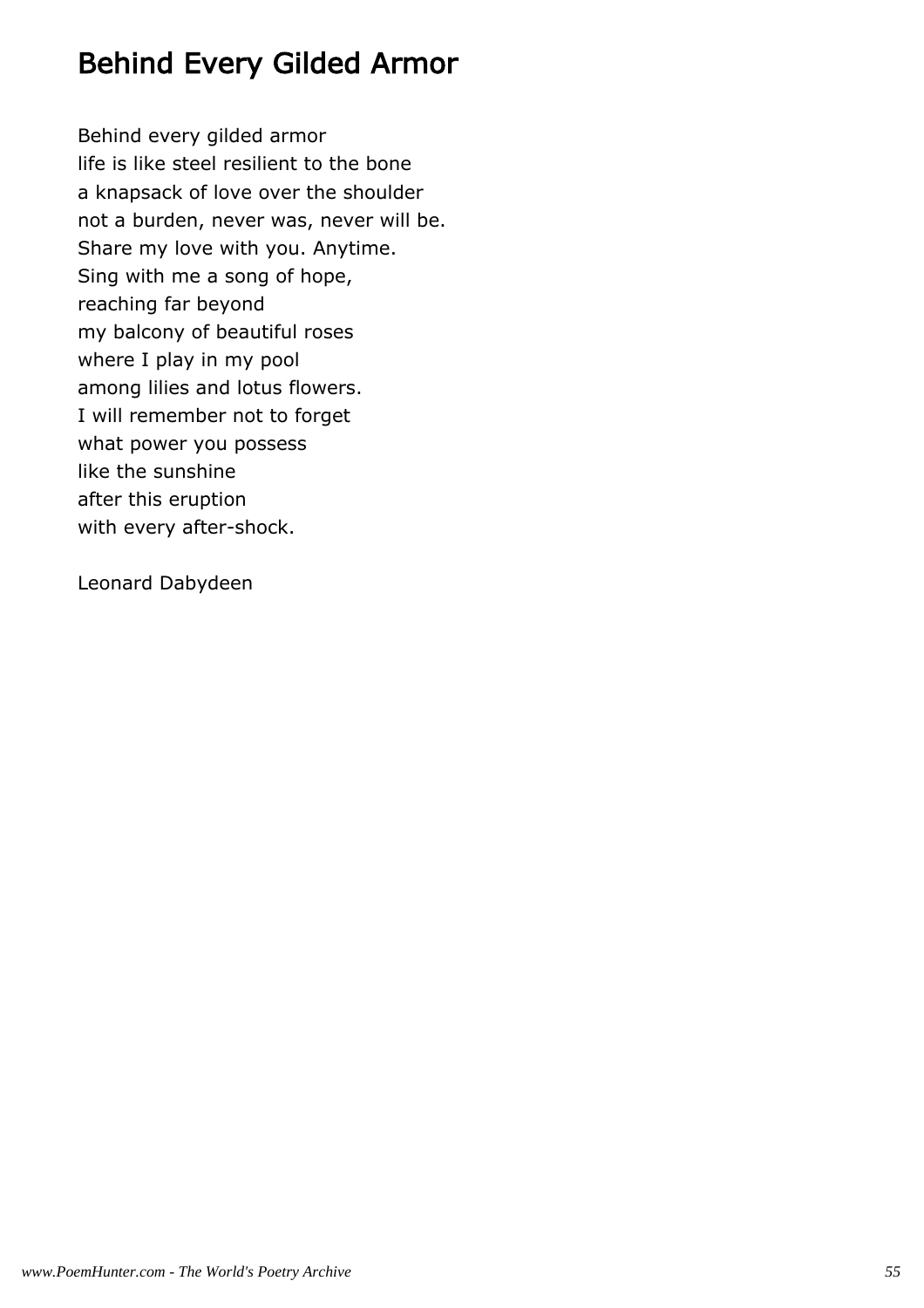## Black History

One day me cross over punt trench greenheart bridge only wide like me shoulda me machete tie 'pon me waist me head-band tie strong fuh steady me head me bend down and scratch me big toe waiting like a morning cock a crow in Goberdhan back yard 'till overseer done make he list me and Cujo fuh cut cane 'till punt come, 'till punt come quick, quick me squat on the grass take out me calabash with me dry-coconut and me salt-fish eat quick, quick and drink water from the canal and all day we cut cane cut and bundle cane load punt 'till sun come down skin black like punt ashen-gray in Picasso color in the truck I listen to the voice deep inside my heart how the dust from my black skin will one day take me far, far away on a journey of my dreams from Africa, through the villages in Ghana across the Atlantic and the Pacific into the cold, winter streets of America and rendezvous in Canada for my new generation to make black history a curriculum of their lives.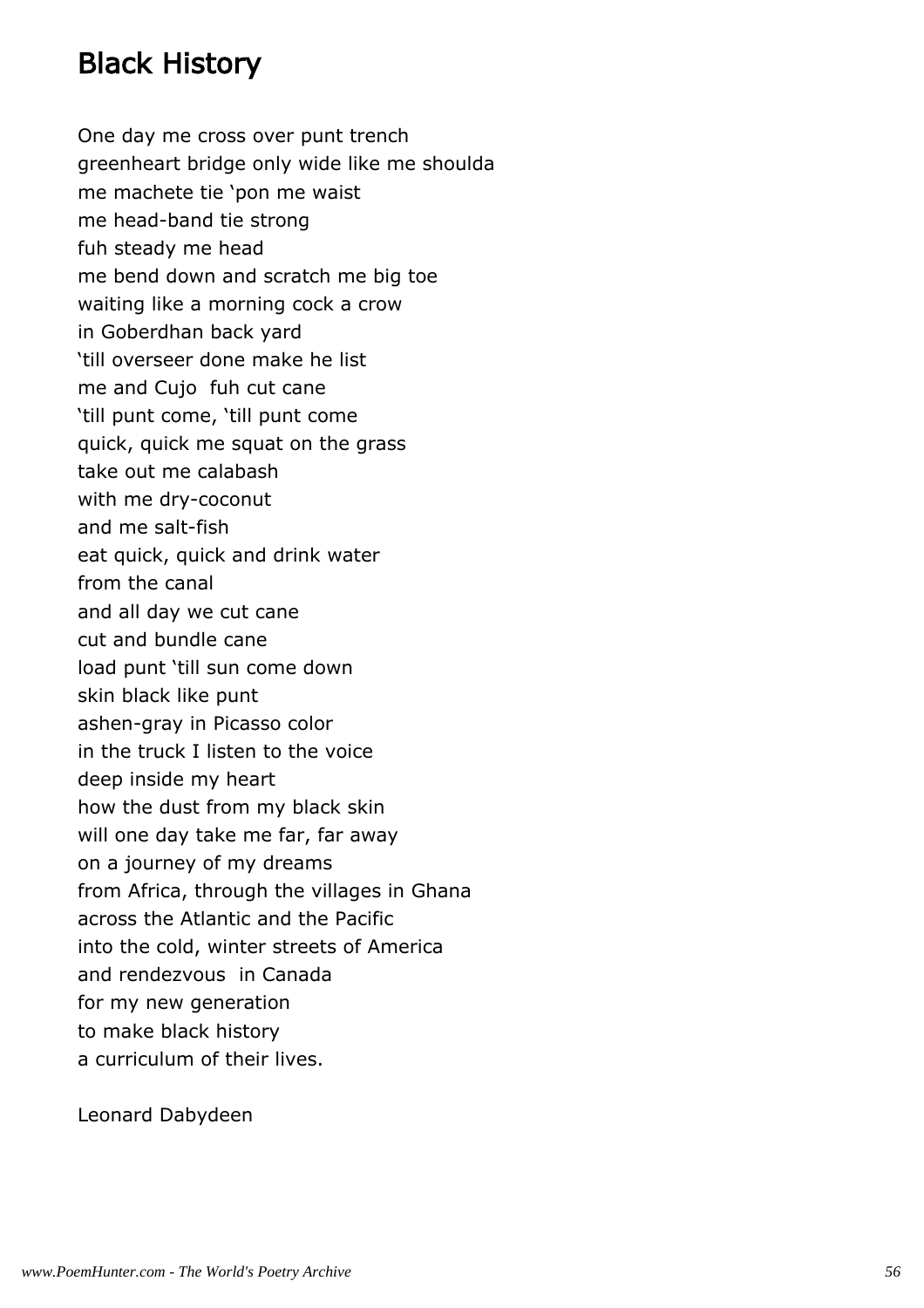### Bless You

If I am a yawn upon your finger tips, Then let me become your 4-letter word Ripped from the pages of the dictionary: Make LOVE to me; Give me a KISS; Touch me there...when your hands are FREE; Now let me reciprocate SAME. BLESS you.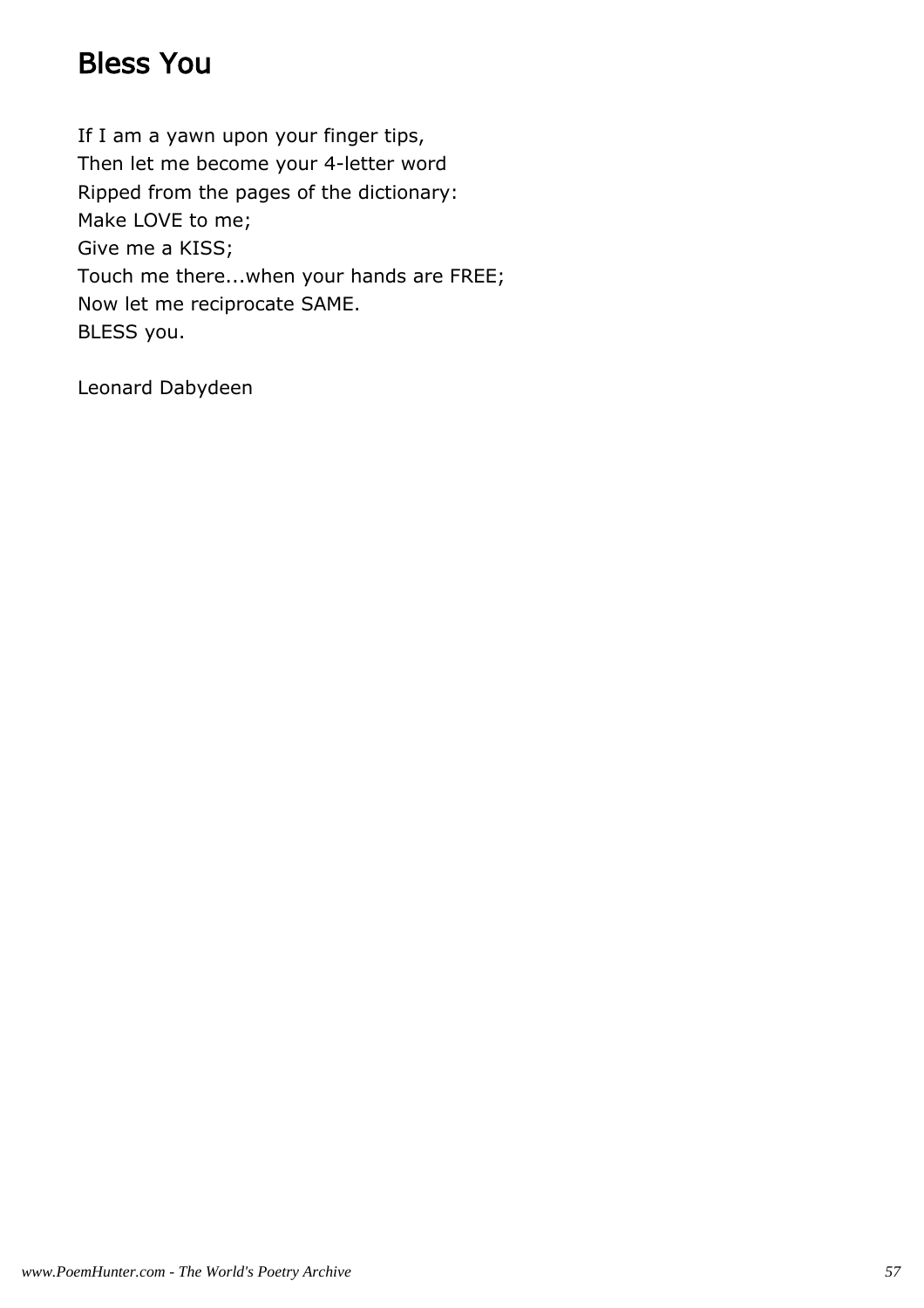### **Blessings**

- Your melodious voice
- brings illimitable pleasure

in our hearts

- like a swirling aromatic incense
- burning in the altar
- of our minds
- when you begin to sing
- as you step out
- of your pristine room
- and make entry
- into your warm shower
- a rapturous feeling
- of elation
- dances
- with elusive joy
- in our minds
- as you chant the names
- of Lord Krishna
- of Lord Shiva
- of Lord Ganesha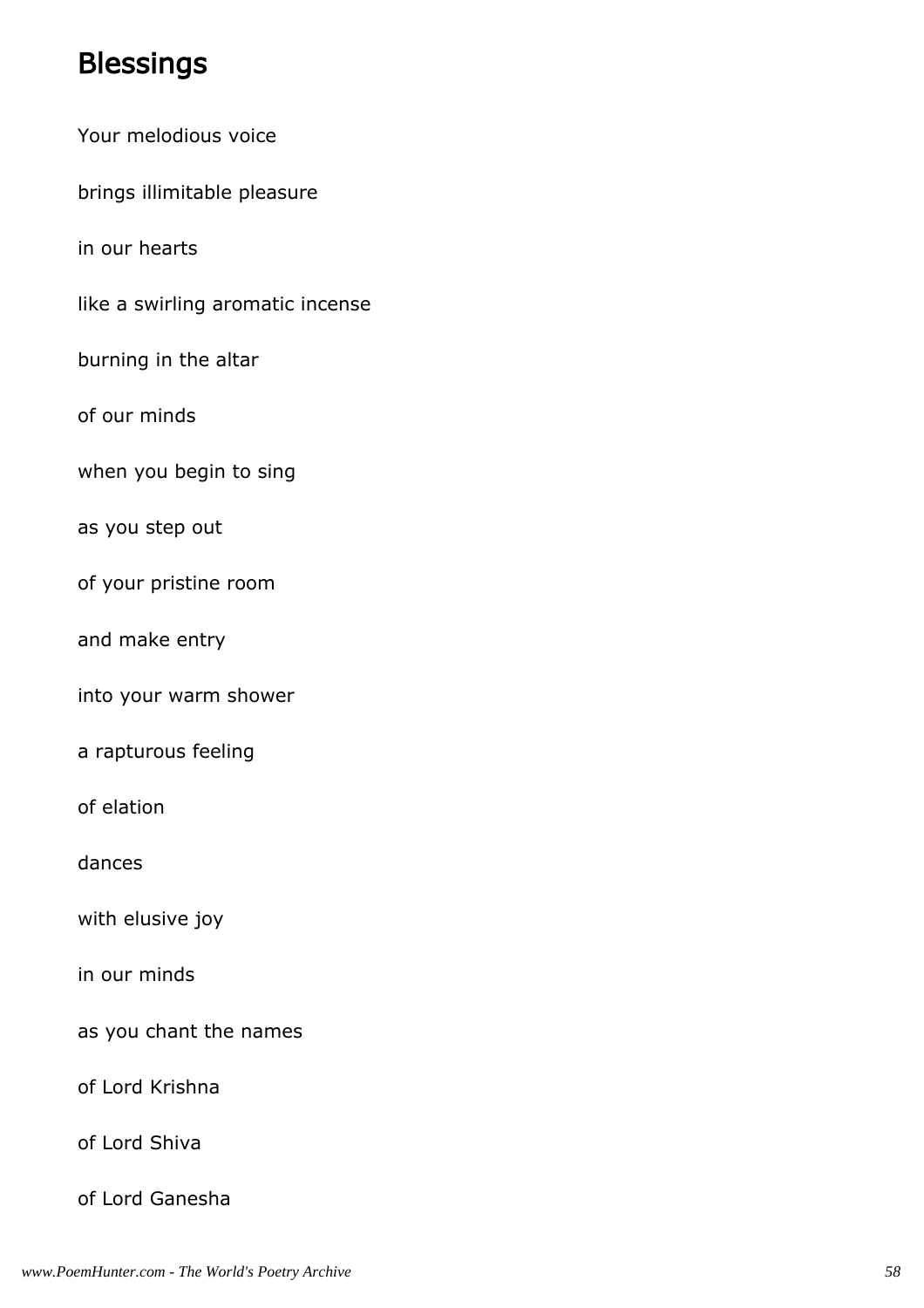of Mother Laxmi

making an encryption

of a pooja in our soul

can we ask for your blessings?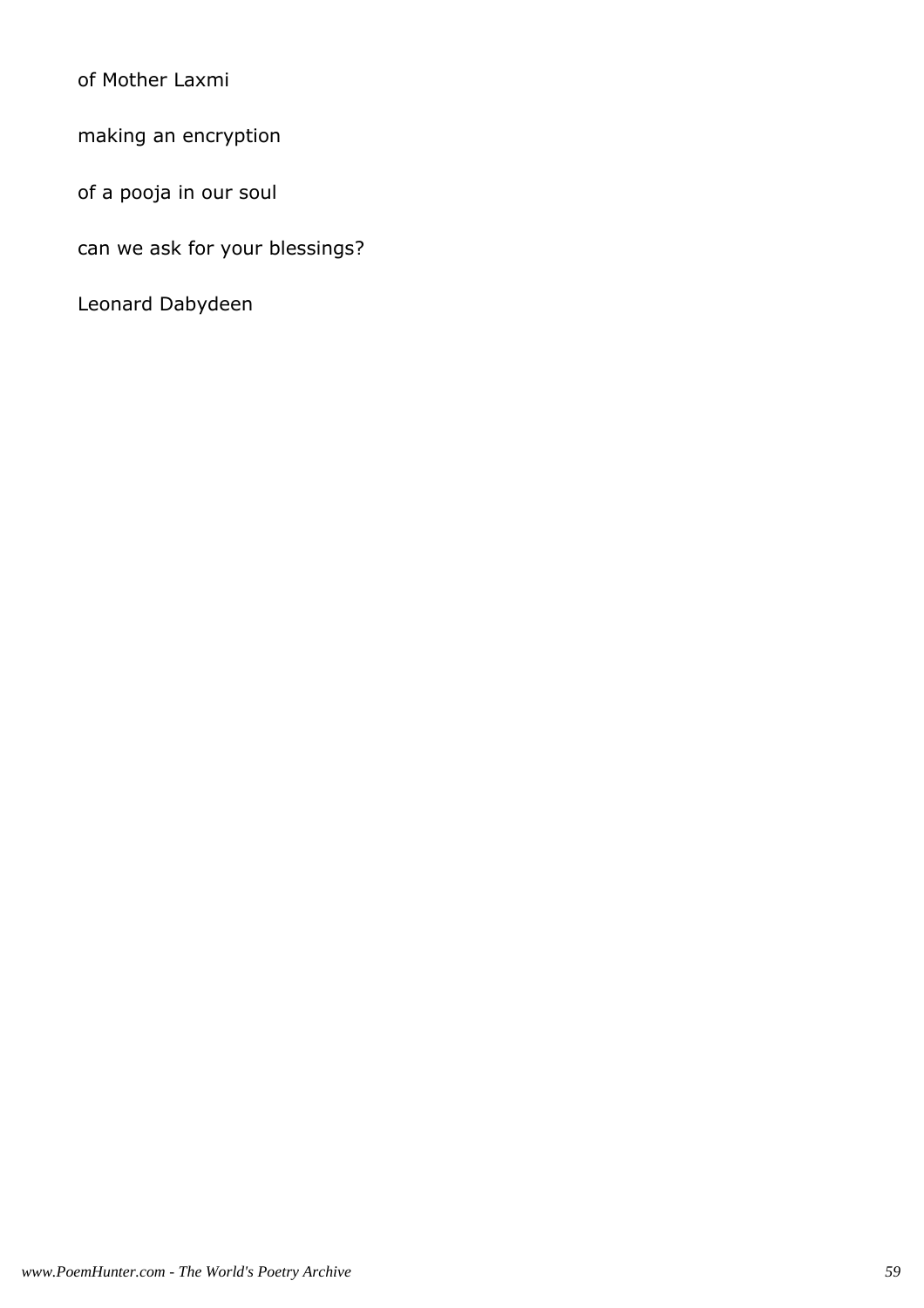## Blue Moon

The Blue Moon rises: mystic, majestic, silent; park riders see light.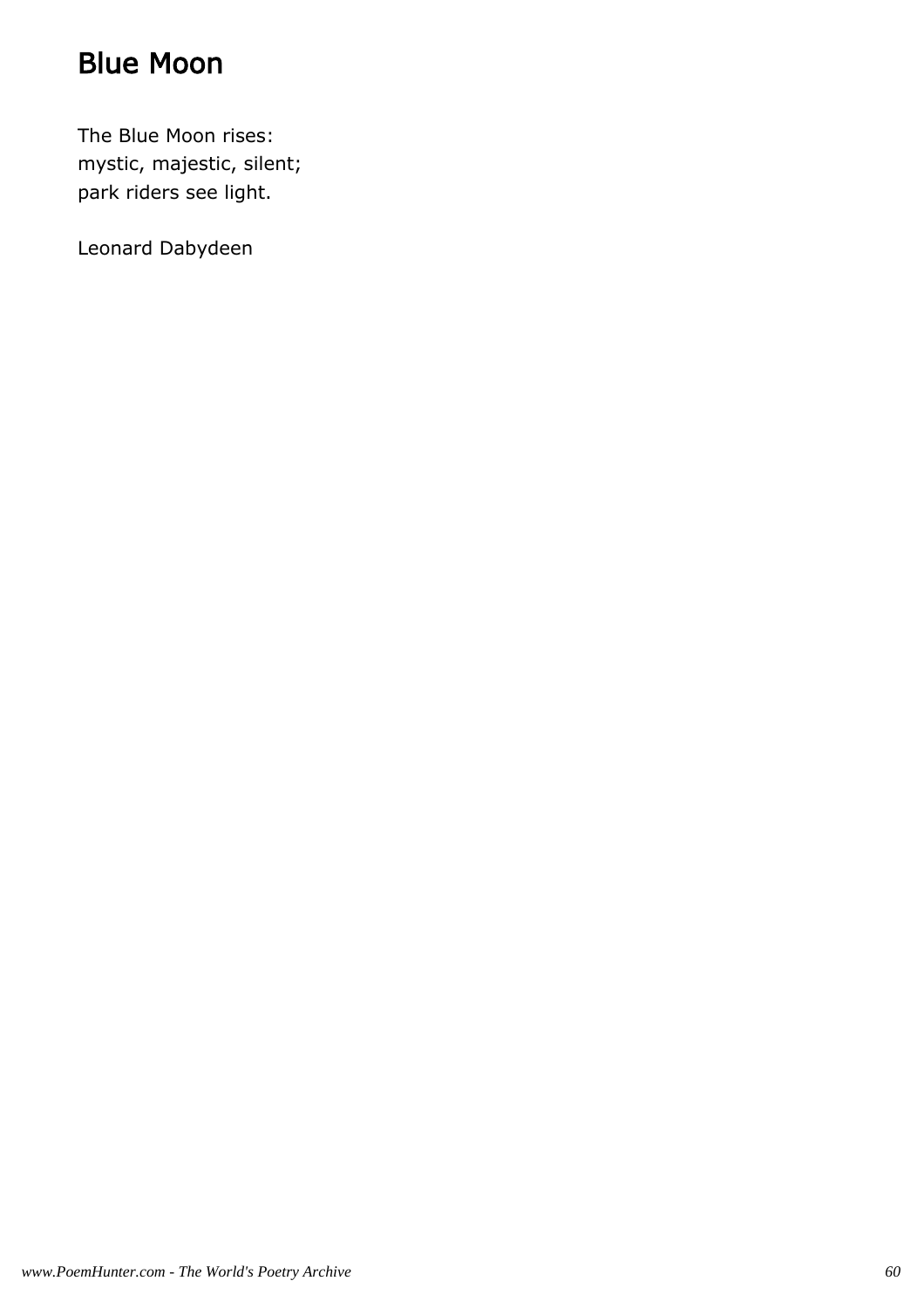## Body And Mind Recluse

& auot; A man's as old as he's feeling ... & quot;  $\sim$  Samuel Taylor Coleridge

& quot; If the body frees the mind in its quest For youthful dreams to be forever young Let not Time play such games like cricket test\* To stay batting because the gloves are hung. If I should sit alone in dark of night Will I hear angels singing of a new King? Or should I let my mind wander for light Until sunlight herald flowers of Spring? Never too old, " I think in solitude, Murmuring to myself, " Am I too late? " But the Mind regales with much gratitude That I am so far from St. Peter's Gate. When youthful feelings prod the mind to soar Sweet dreams go far beyond ocean's shore.

\*Cricket test or test cricket is an international sport. Test matches are played between competing countries (England vs Australia …)When a test player & quot; stays batting, & quot; this means he is not available to play in international matches. He hangs up his gloves.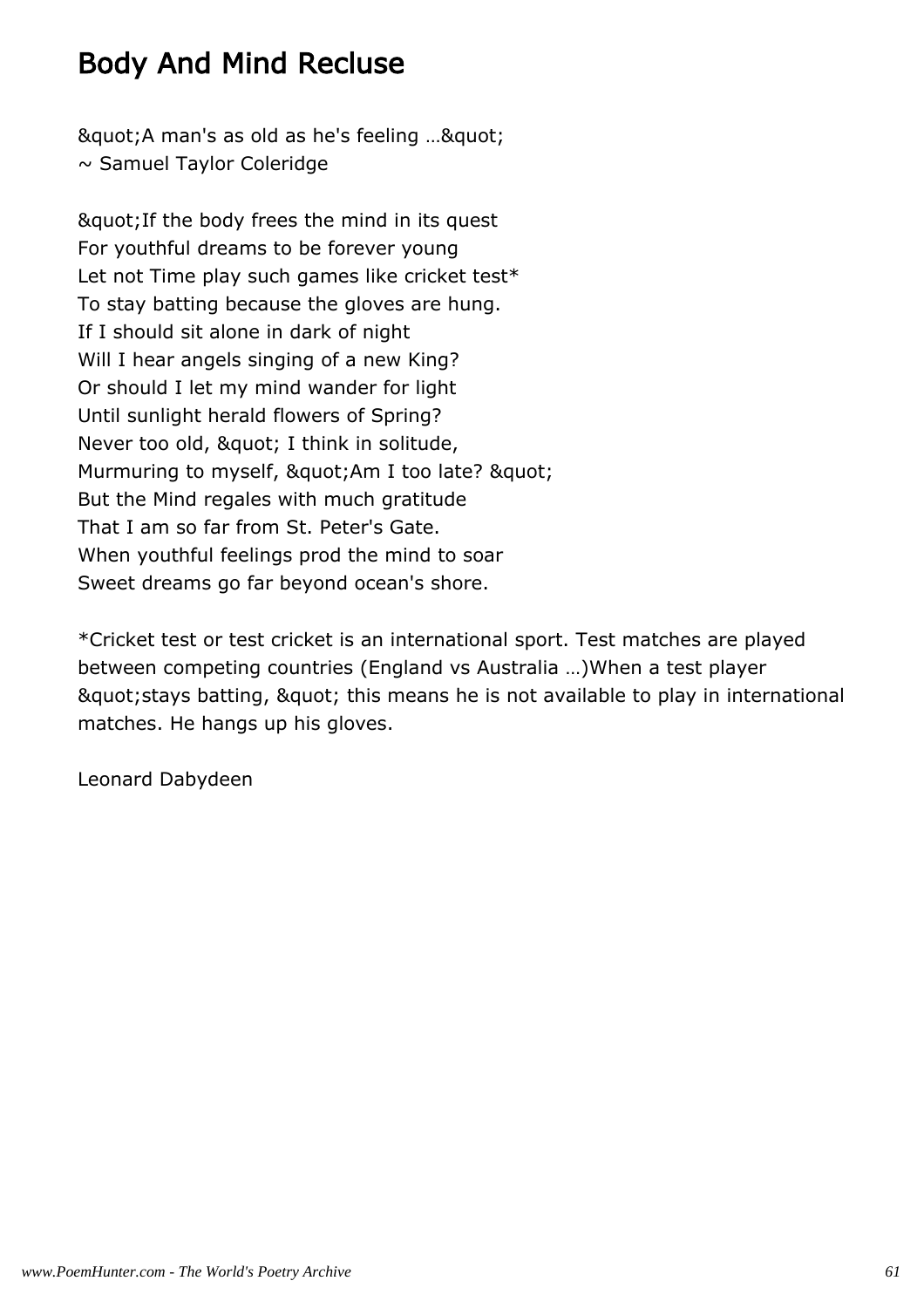### Booed By Your Own Mind

Booed by your own mind not sure what was said or what thought process might have jerked off from the brain like political crap to play fiddle with the mind but something so awful so un-pallet like evoked a response that was nothing less than booing as if it were self-satiation and I cannot express my shame.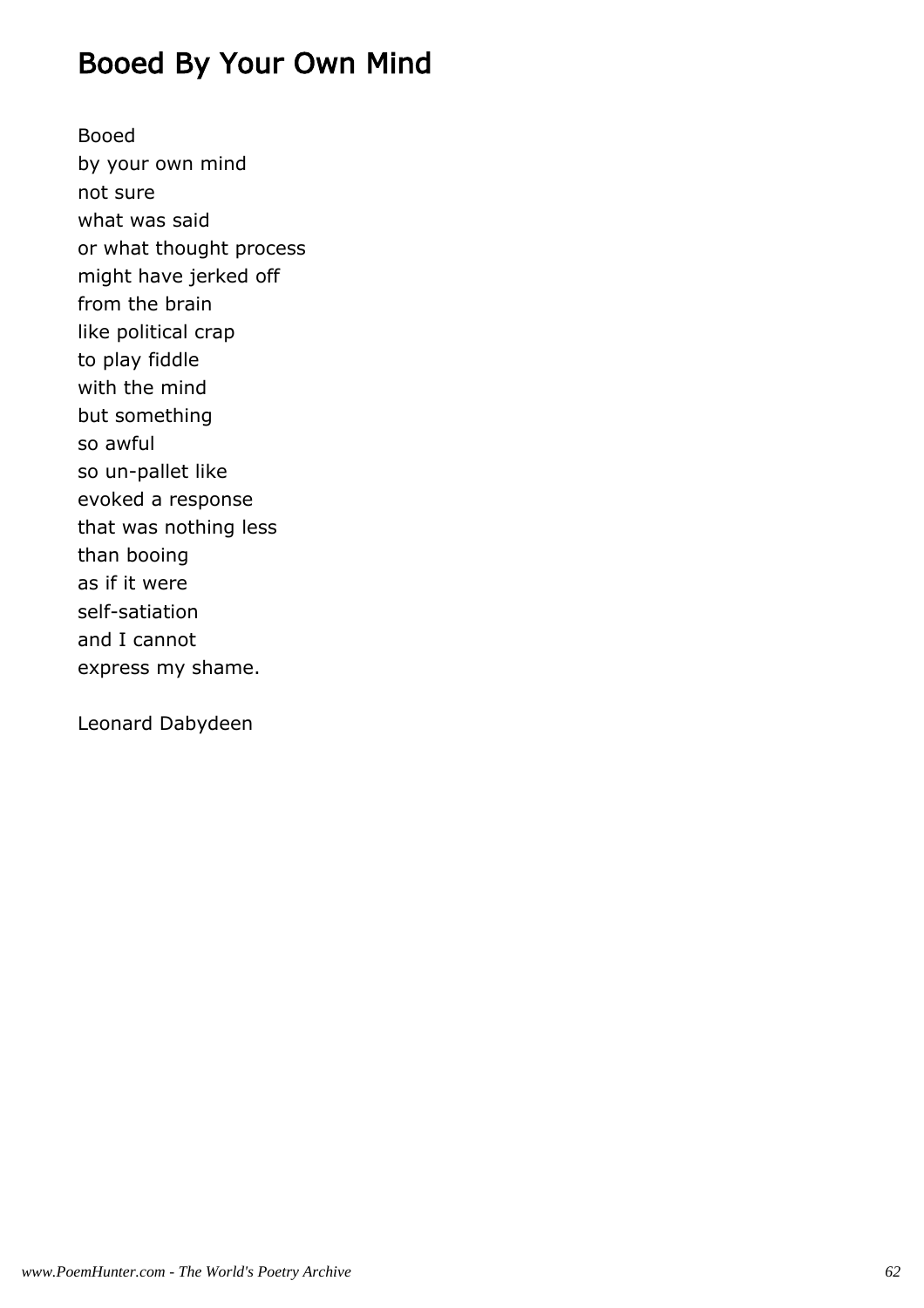# Break Of Day (Haiku)

Morning sun brightens The sky in an orange glow-Birds are everywhere.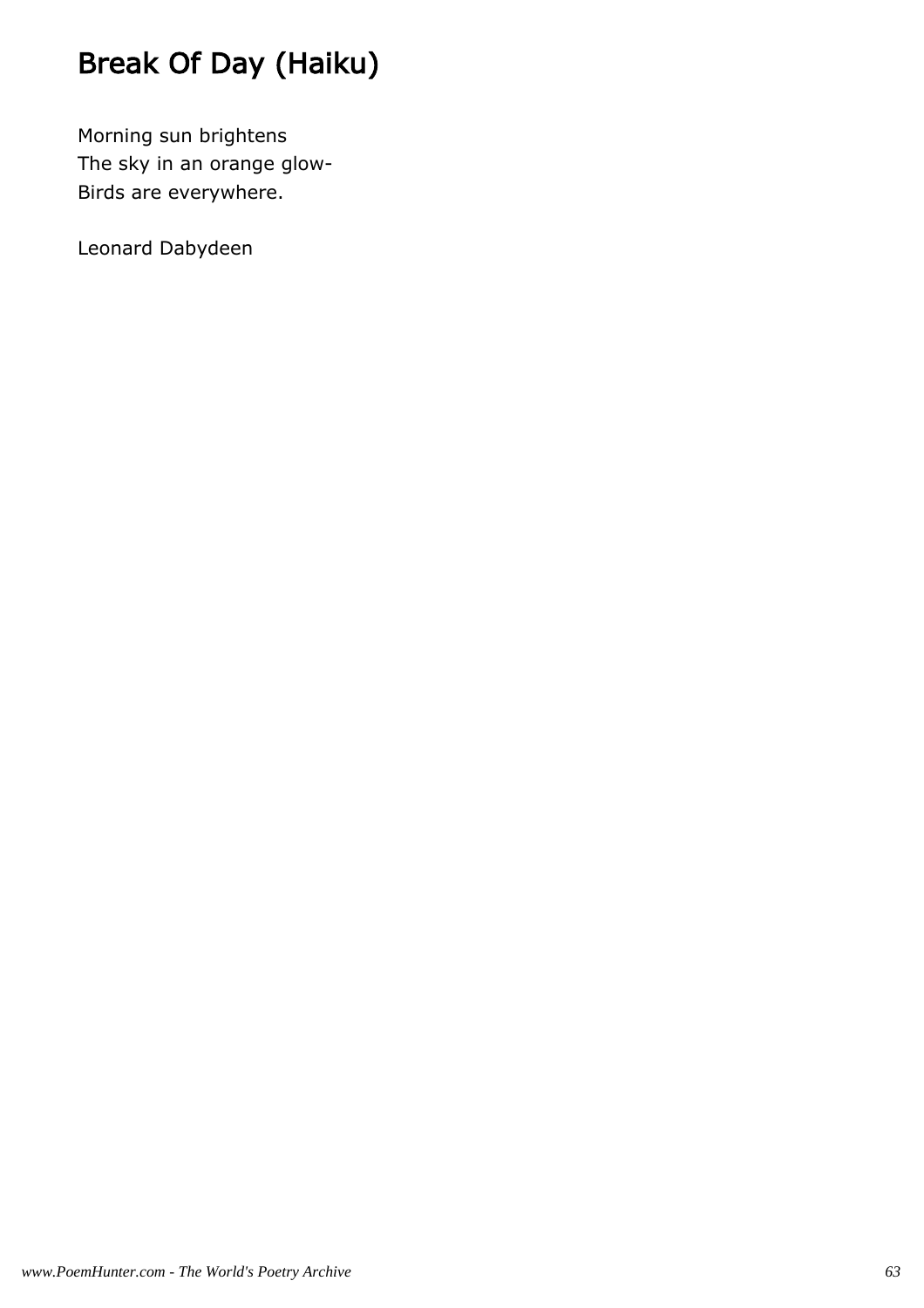#### Breakfast Will Be Different Tomorrow

I sat at the breakfast table, looking at my bruised knuckles like they were telling me the fight was not over. Even the ceramic plate, sitting in front of me, did not feel tortured with only bread crumbs crowding its rim, as if they were going to commit suicide. Even the glass on my left, stained with yesterday's milk, did not feel shy to look at me.

My stomach growled like it was angry with me, too; even more so, it started to make funny sounds as if I would soon need an interpreter to comprehend this language of hunger.

I started to shake my head, thinking of the post-man soon coming with the mail again; seemed to me he was visiting every day of the week, like someone gave him free postage stamps. Too bad.

Now once and for all I mustered the thought of this life being in need of change; if I stayed longer at the breakfast table, this change will wander away like lost opportunity, as if it were knocking at my door. I went outside: breakfast will be different tomorrow.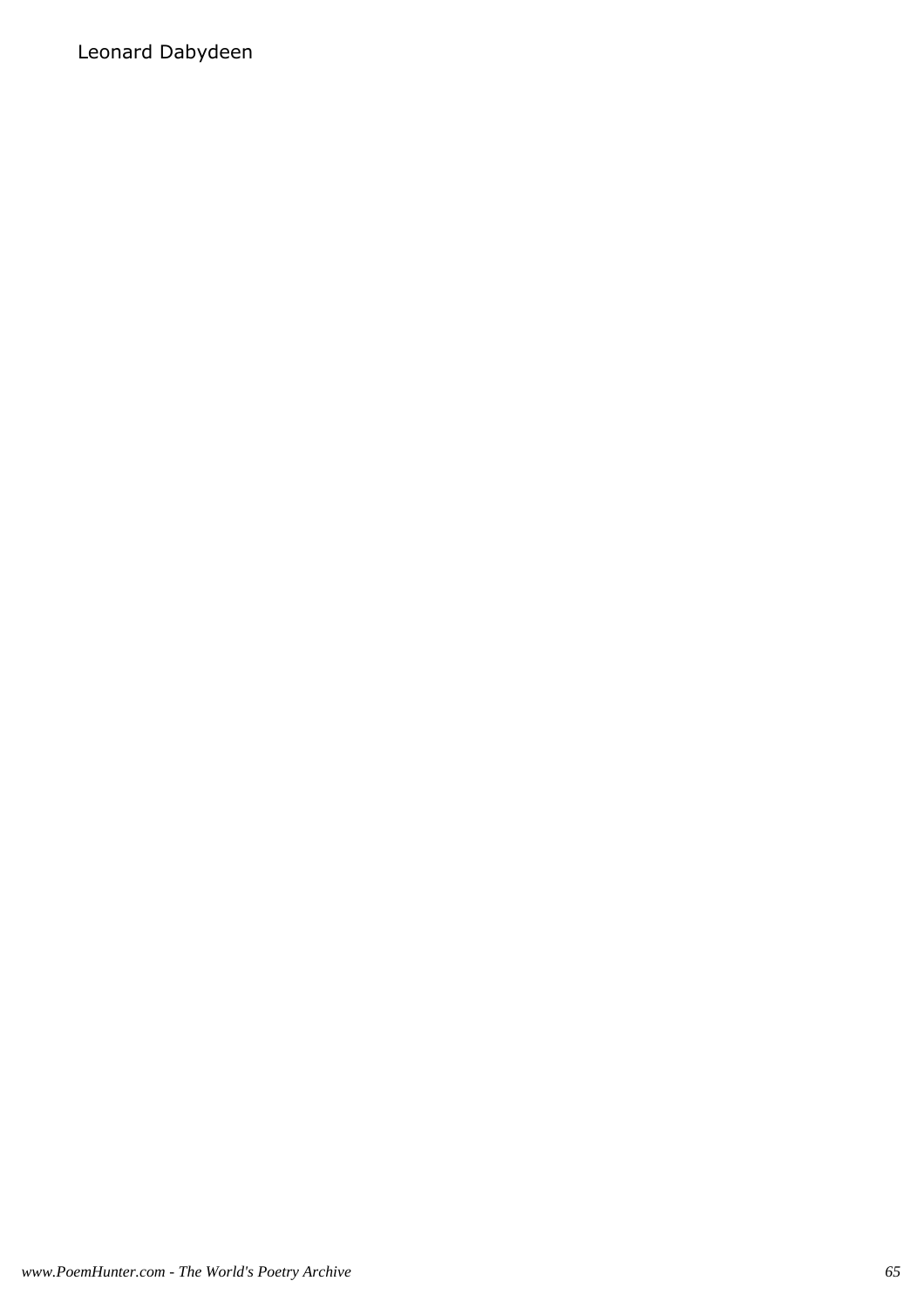# Buffet Treat (Senryu)

Slice of tender love warm Chinese acupuncture steak of happiness.

Watch you brim with smile ready to massage a meal cutlery bare hands.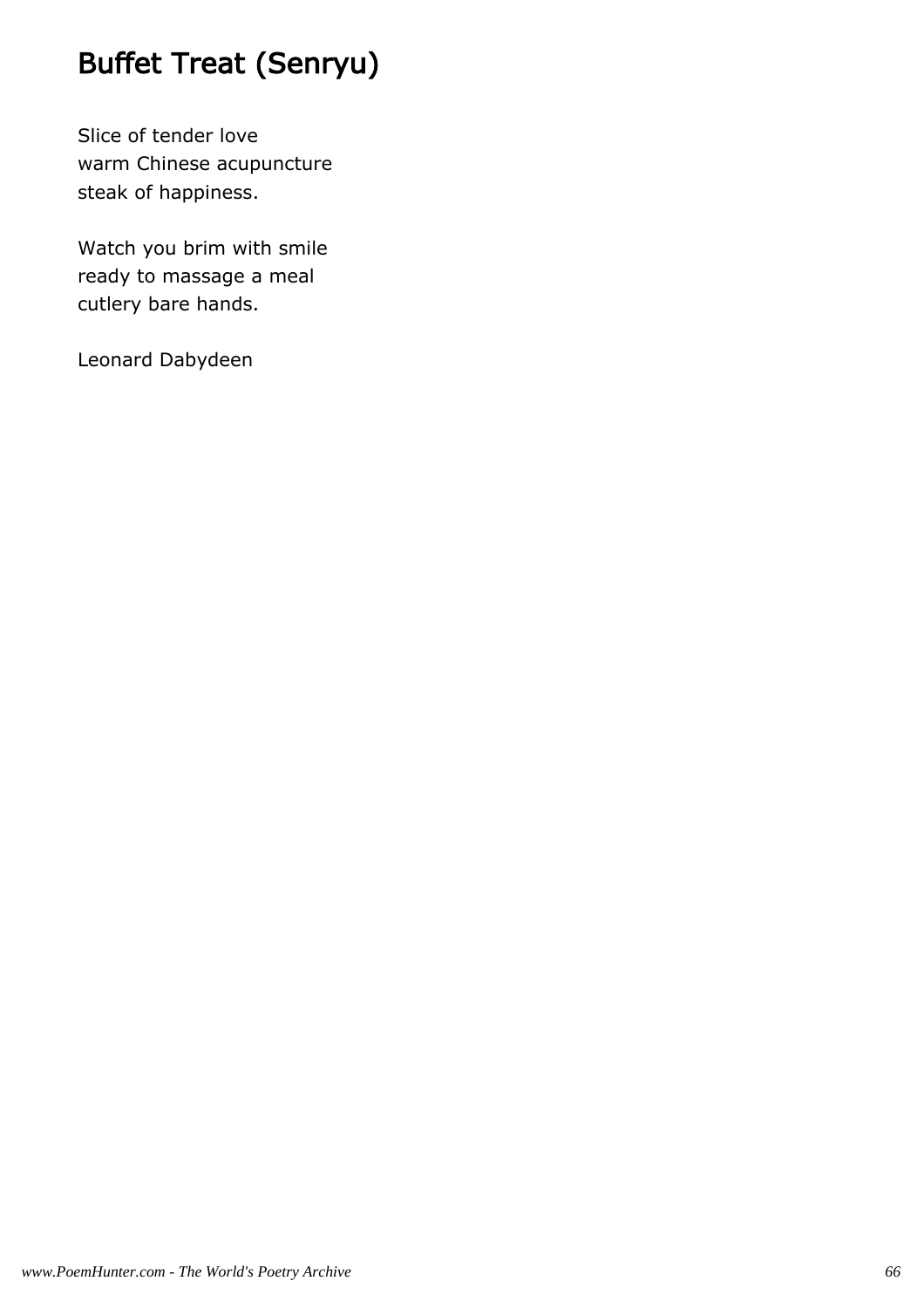# Bus Ride (Tetractys Poem)

Rape victim enemy so much anger tsunami of heinous minds in disgust.

Bus ride on a lonely Indian roadway turn time to fear how mind works body soul.

Men repeat wicked shame denigrating flesh and bone to smear woman of her dreams.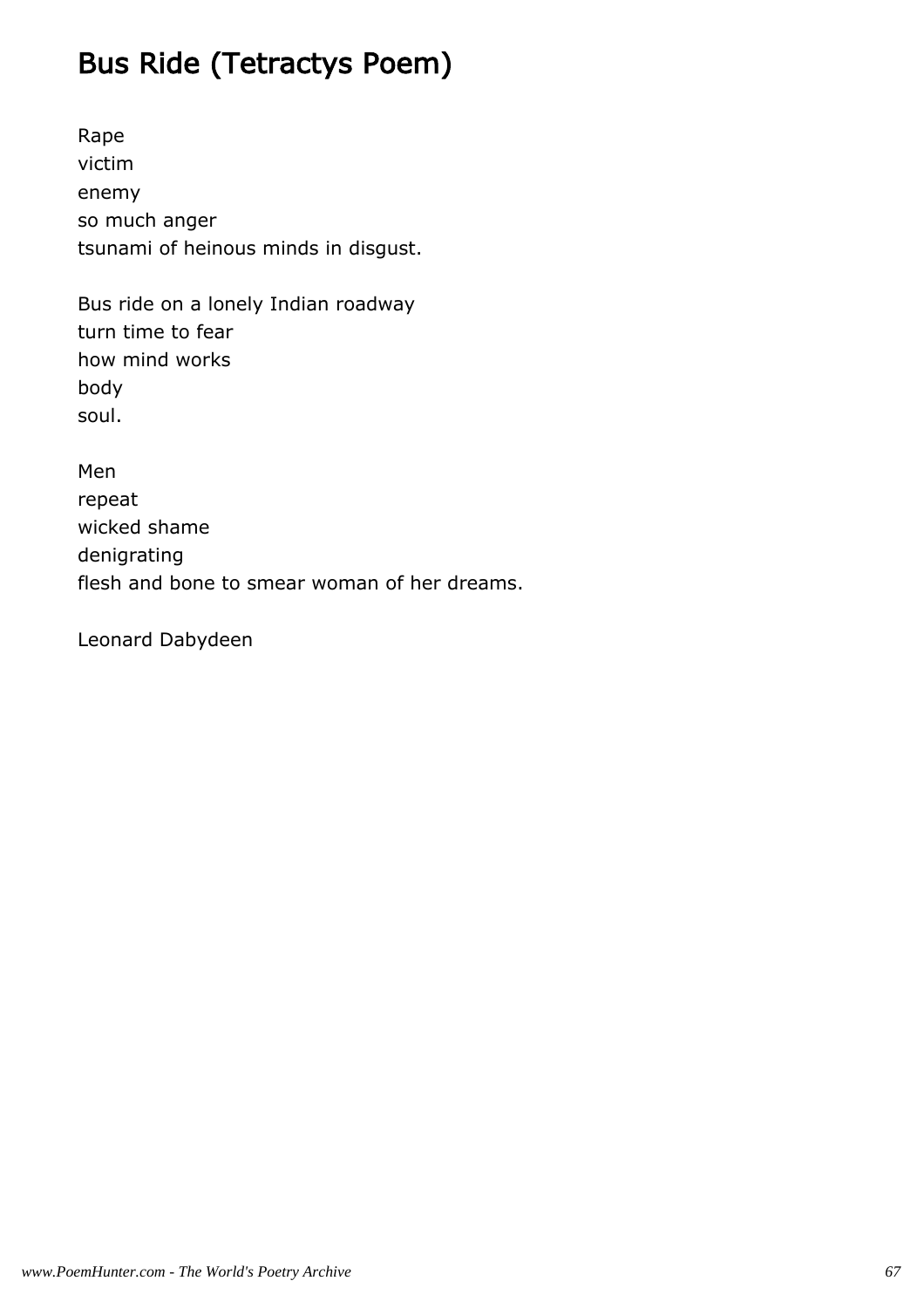### But Didn'T Make It Home

I left the group today thinking I should go home and fight a different war just go home and gather friends from the hood show them the value of staying off the streets gathering resources taking care of the homeless and putting food on their table without ownership comforting those in shelter not with an MK 47 but with hands that once pulled triggers of guns to defend and survive or protect without knowing faces and families none to call my own so I left the group today but did not make it home where I wanted to be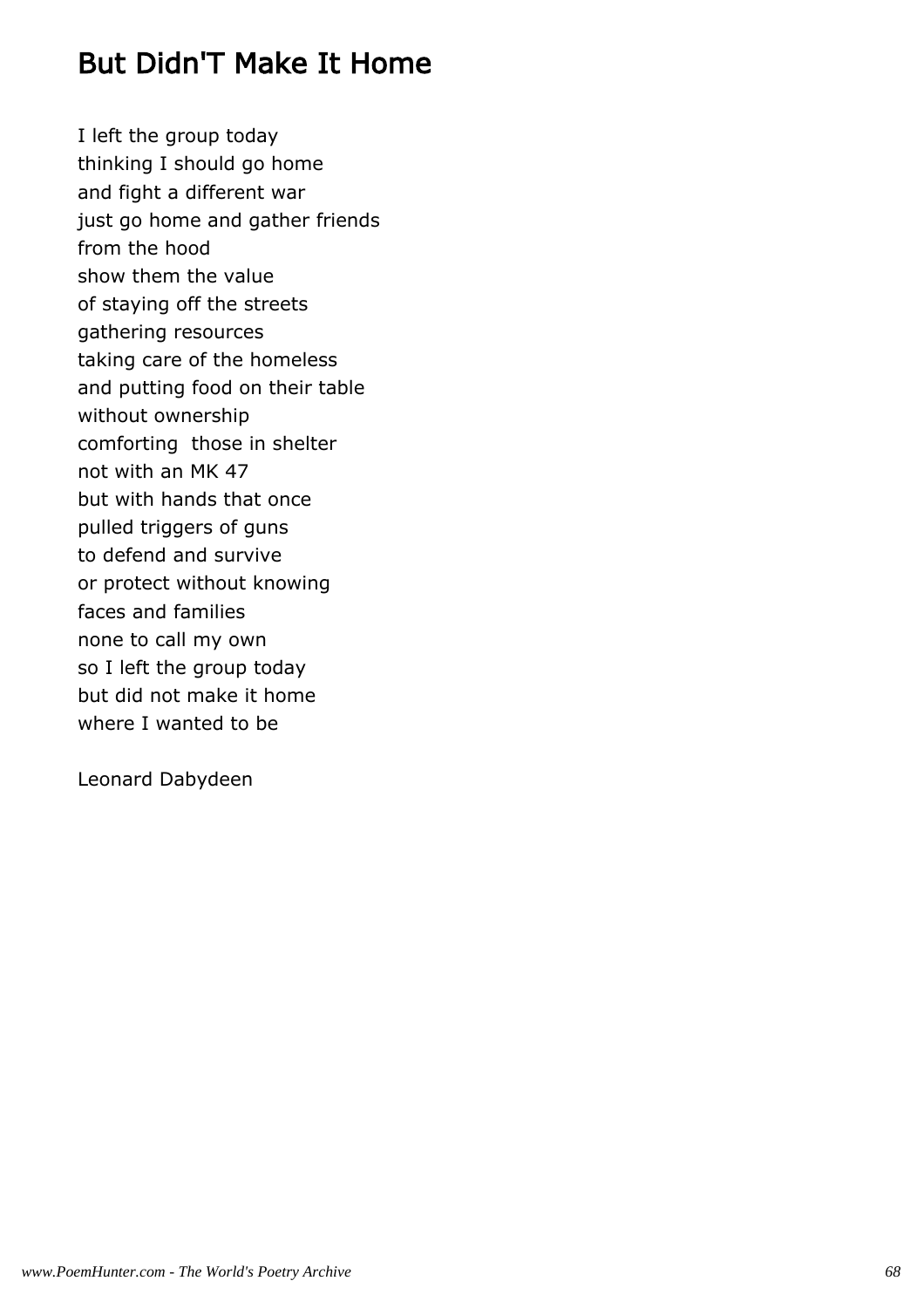#### But What Is Truth

Weighs a tonne, if it's a burden to tell it or explain it clearly snipping away frills and flattery but becomes a monumental relief like reaching for the moon in a visceral cranial of meteorites but touching sky-spangled stars if it is what it is then what is it yet leaving minds convoluting begging for clarity or conviviality yet cradling frivolous shrapnel dark clouds grey with hearsays Plato perorates it is beauty and yet finds it amorphously esoteric and inconclusive how photo-philosophic can it be to query Aristotle or Socrates to pantomime its evidentiary lust and did Pontius Pilate knew it when Christ was mounted on a Cross until my dreams expiate TRUTH will be an epiphany of Life its mystery mine to endure.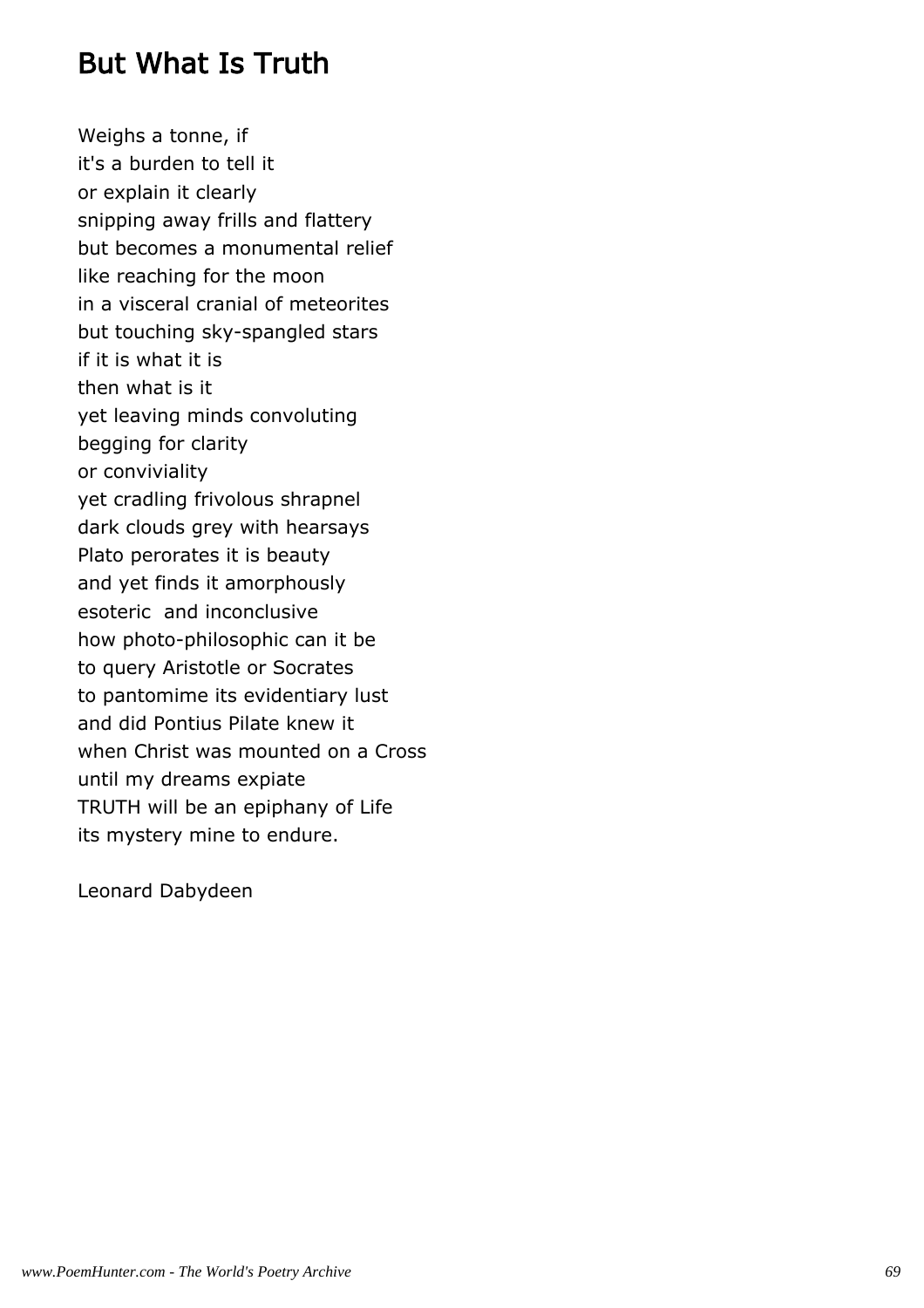# By The Lake

Now I can sit here again and feel the warm sun and watch fishes swim in the lake.

Cool breeze lingers over my face caressing me as I trace the contour lake land.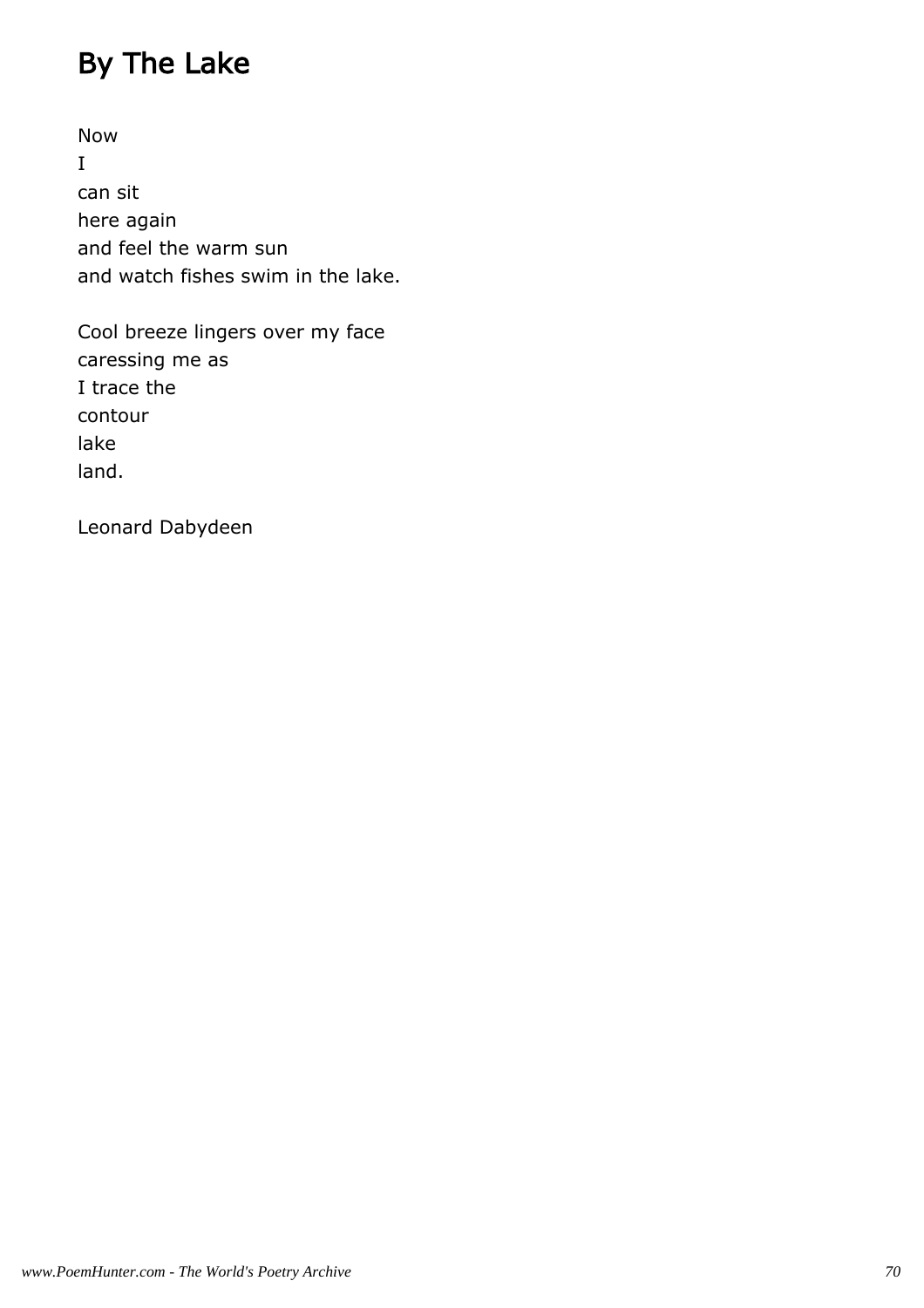# Caged Child

Like a night gripping darkness amidst light turning halogens in sombre delight a caged child whimpers with a moaning gripe and certainty languishes without hype.

Early dawn shimmers with glory of sun shadows move stealthily, nowhere to run a caged child sobs uncannily with fear while hunger crawls with a stomach so bare.

Sun strikes radiant rays of harmony across azure sky and earth aplenty a caged child stands still, yearning for mother absence haunts the mind, 'What happened to her? '

When night or day there is only ennui why rely on border security?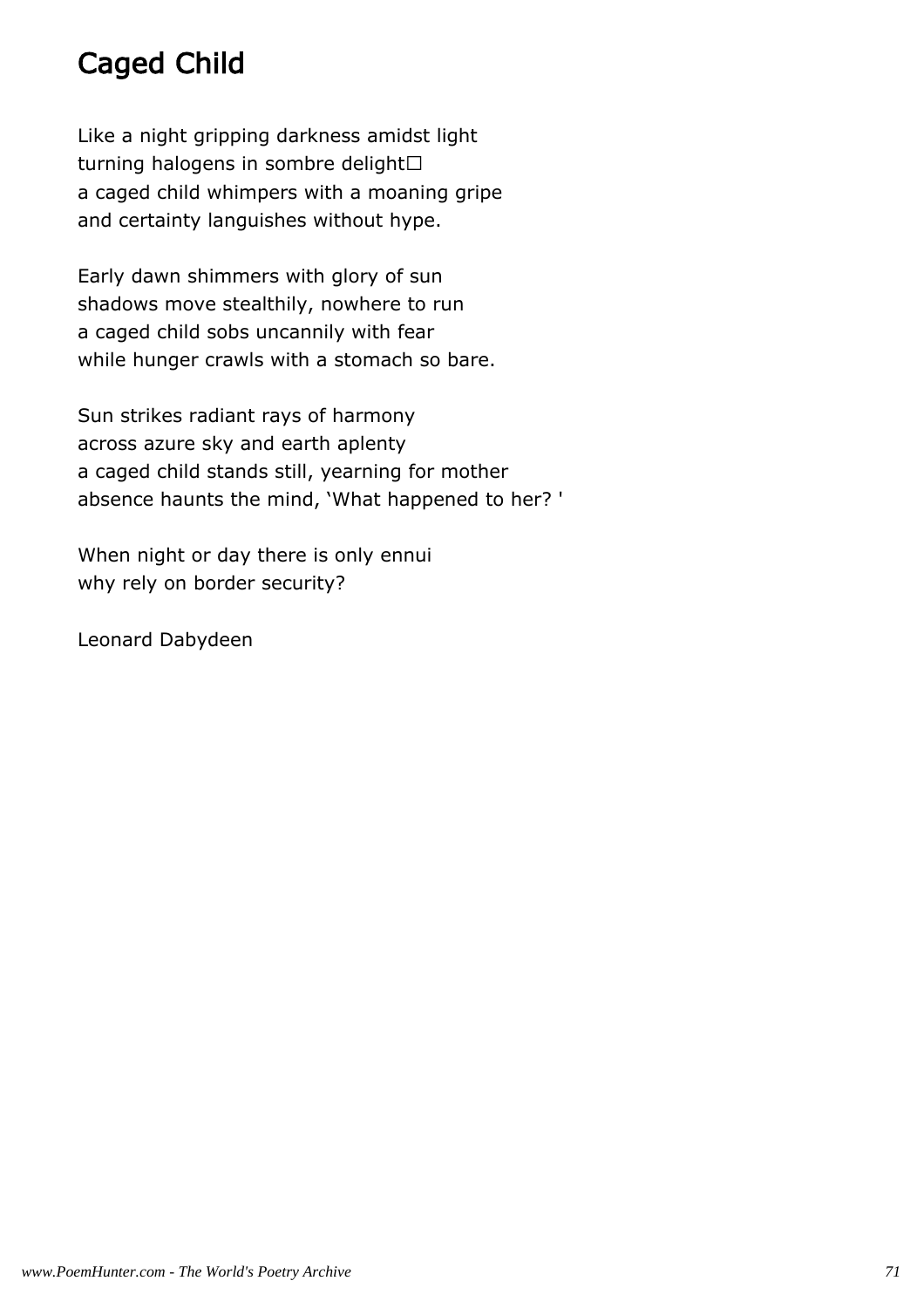### Cast Shadows

Cast shadows like the moon as clouds pass by we are shapes without metamorphosis.

There is no anger among the shadows yet they follow every move that we make.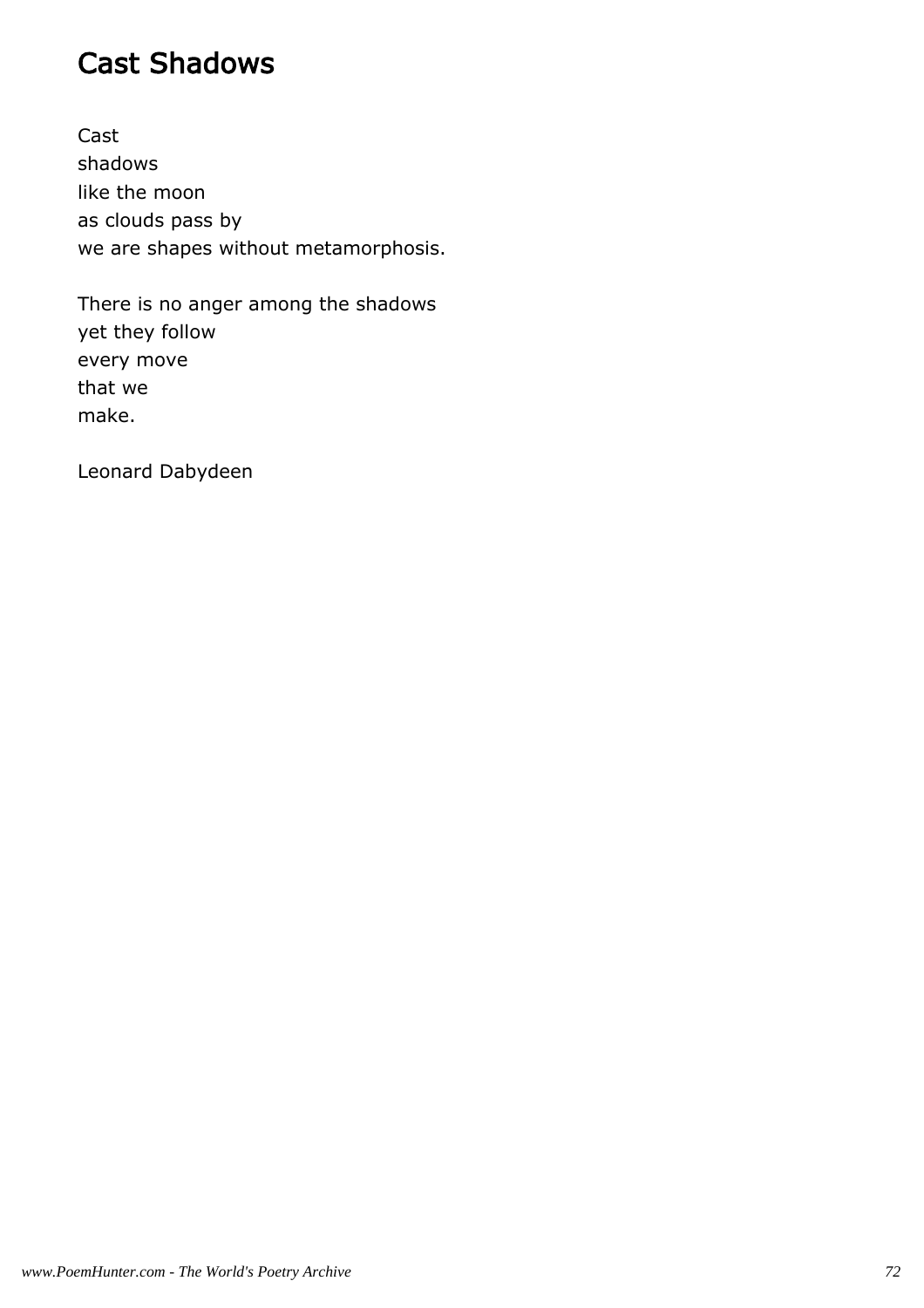# Caught In Your Shadow (Haiku)

I remain quiet When the moon is glowing bright Caught in your shadow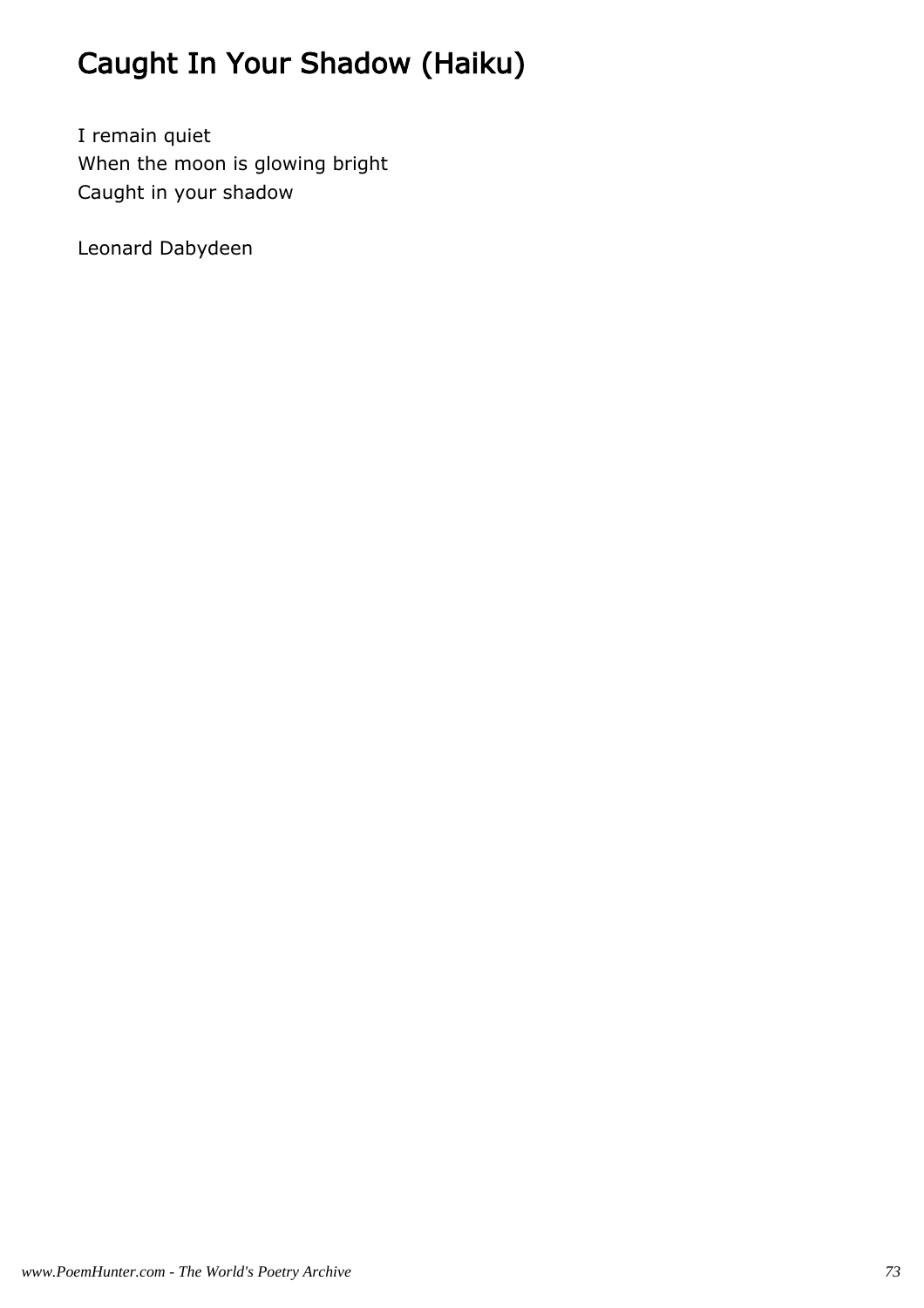### Caveat

When grey clouds silently overshadow the moon I wait patiently for the first raindrop When rain comes in a loud, thunderous burst I lift my hands joyfully praising Him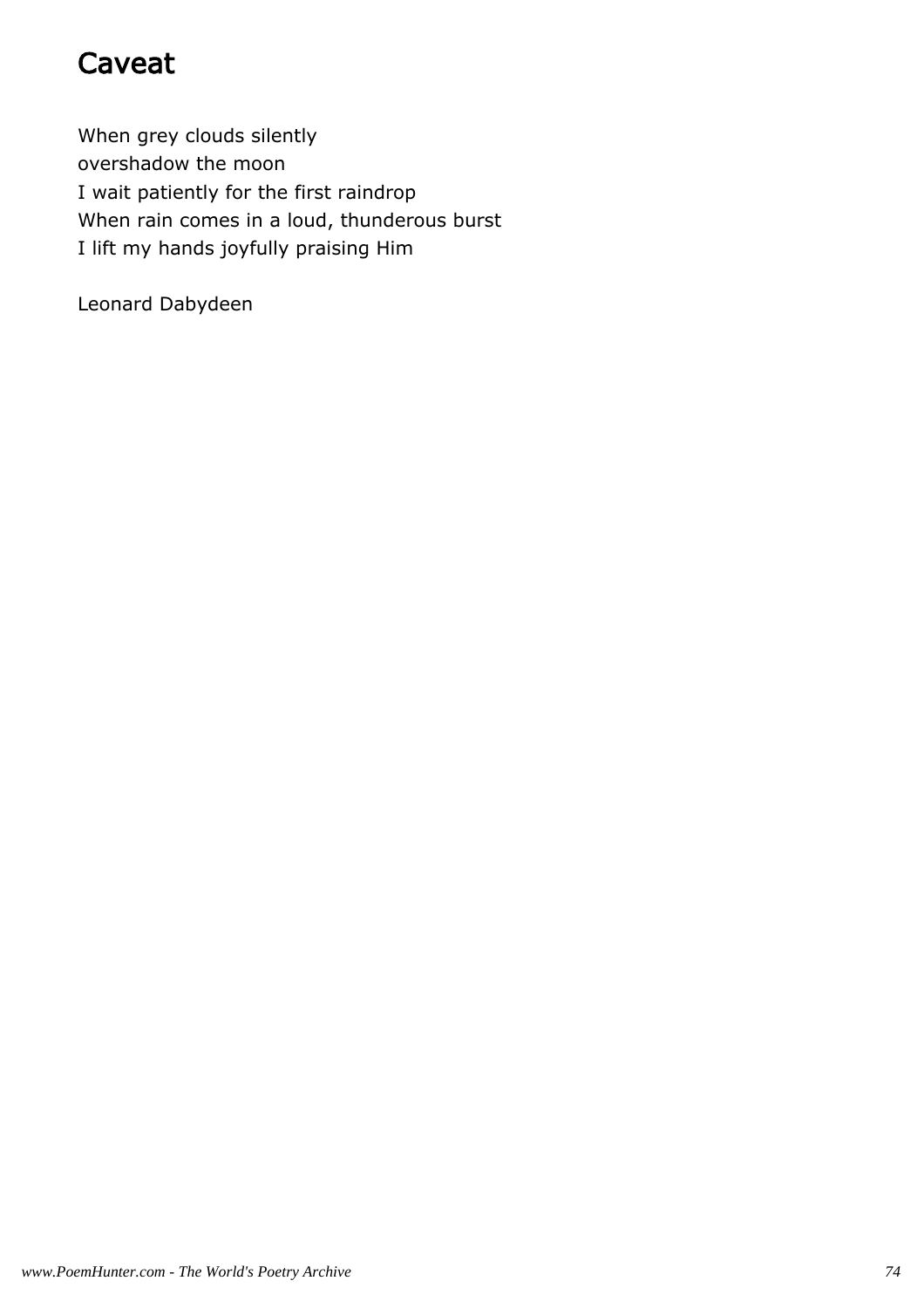### Cherry Blossoms

So beauty-inspired by cherry blossoms I am so awe-struck with all senses alert harmonizing the moment with hanami so enamoured to share tragedy and joy with calmness of spirit so much beauty and life so magnifying as I stumble over wood studs and disgruntled concrete walls scouring rubble from dusk to dawn and vice versa as the ocean remains calm as if there lies innocence.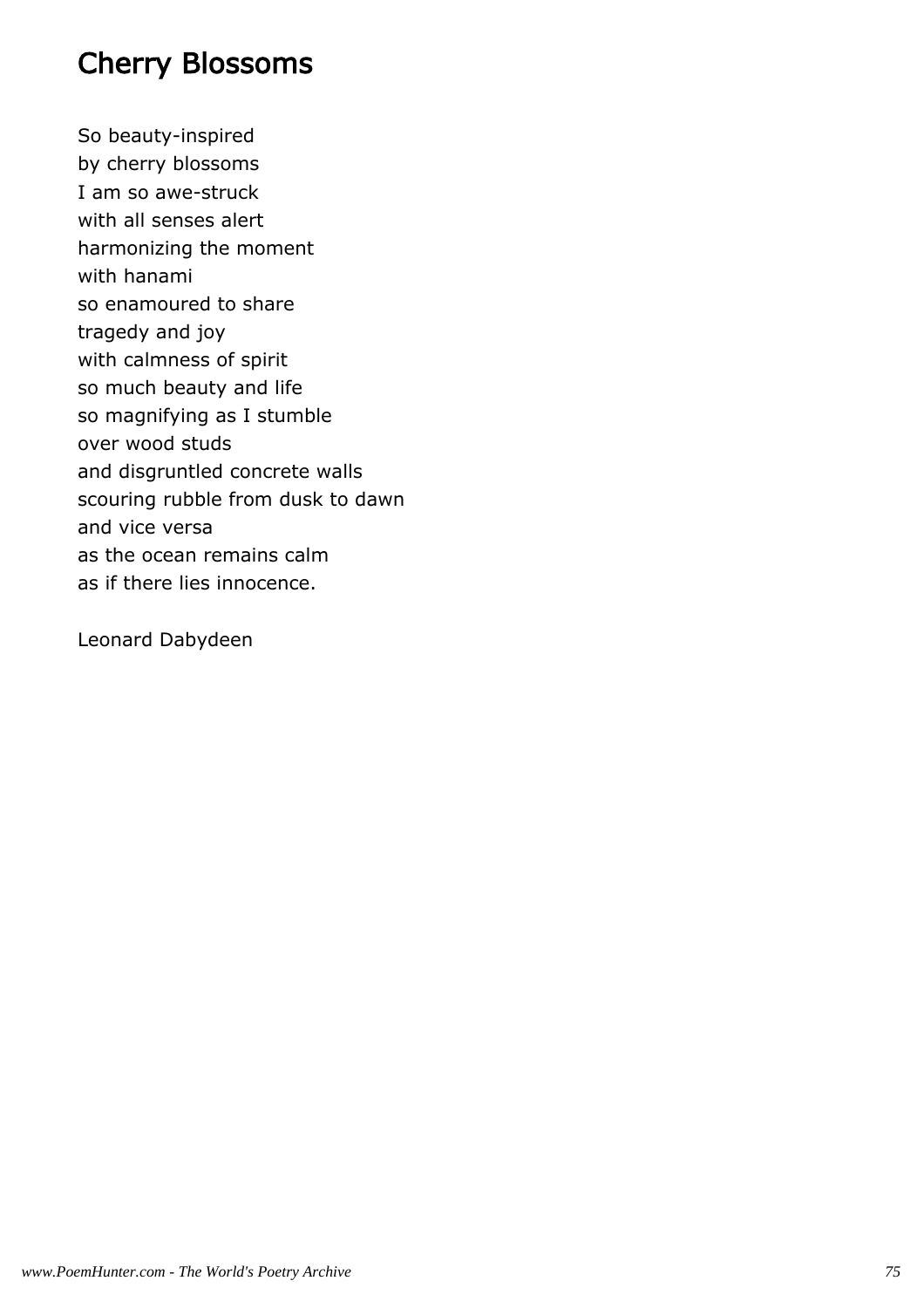### Children Of The Camp

They listen to blowing wind whispering through crevices of the camp slowly navigating their flesh and bones one child clutches a father's legs to embrace his warmth the cold bites her fingers her toes, her lips they are uncertain of night following day slowly patience feasts on their minds they expect a ride to another city to another world waiting bus arrival children of the camp.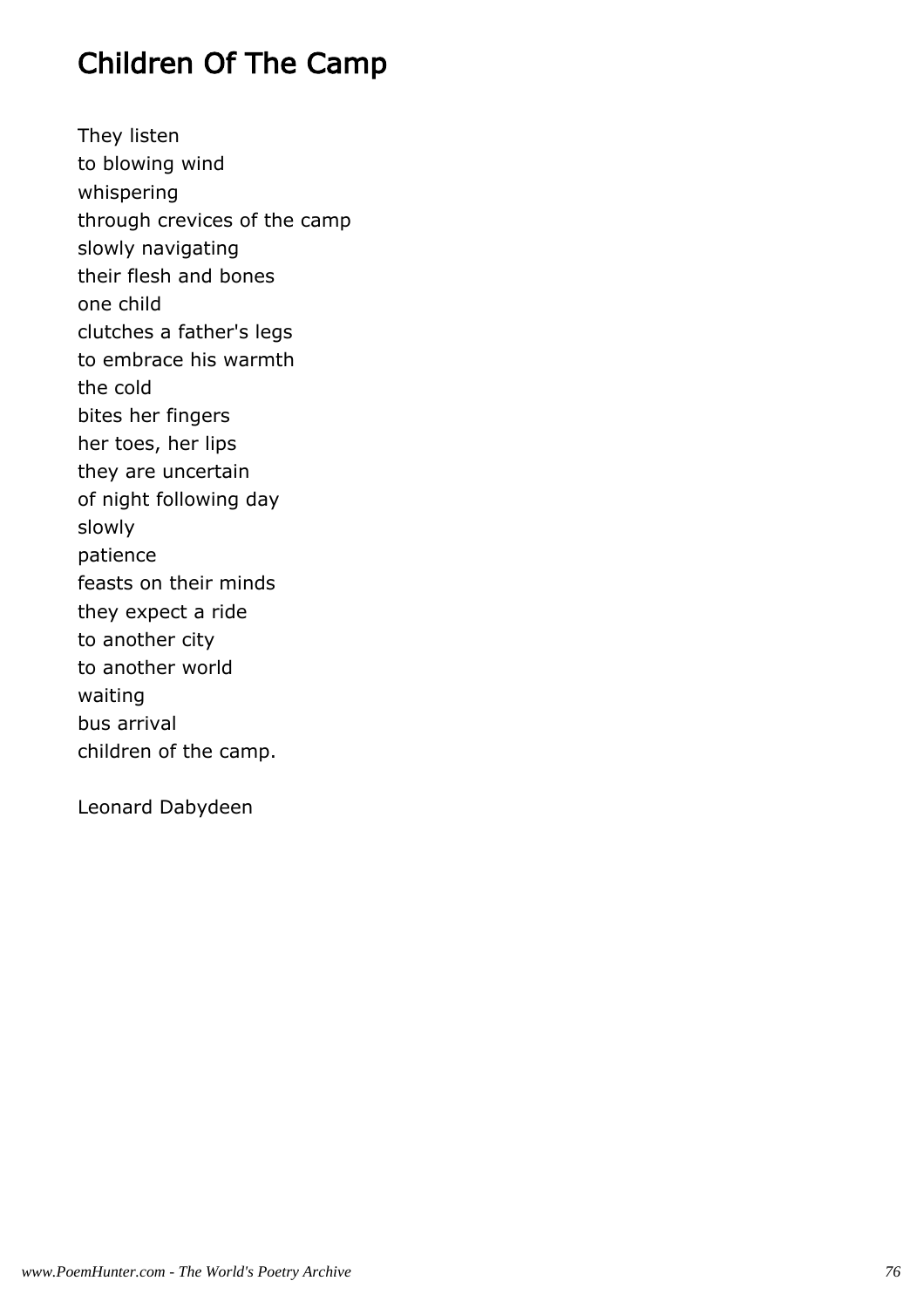## Children Of The Night [haiti Refugee Camp]

You do not want to be here among them they are part of these bedrock make-shift tents.

Their dreams are torn just like their tattered clothes always hungry wish for food to eat now.

They are ghosts of the night fearful to cry no one can listen to silent voices.

Across the horizon music playing people dancing shameful joy voodoo song.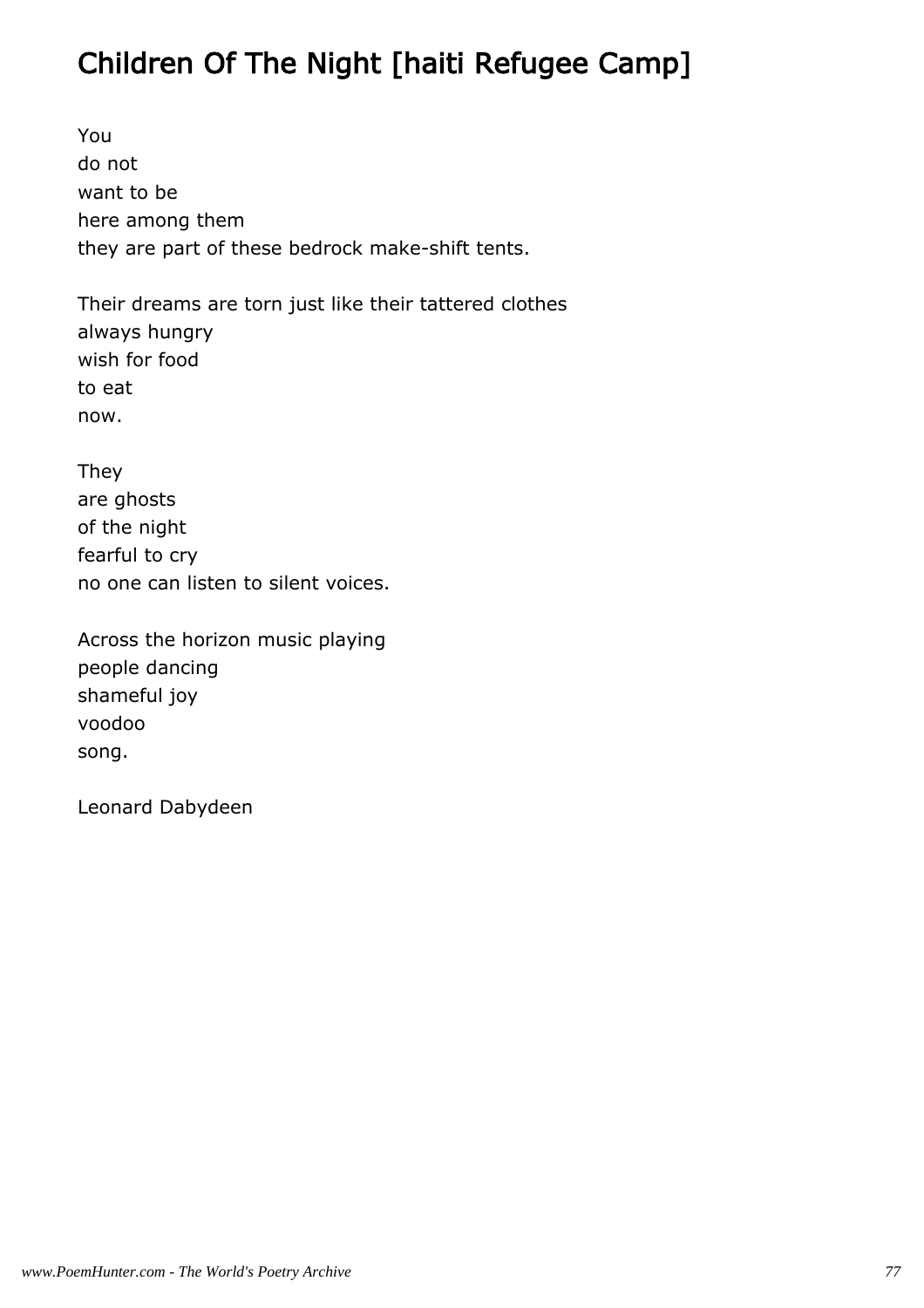## Chindia

Zao aur Zindy no matter to me now my name-change is massala- mix in belly- dance I am Lou Low Singh and you now Sita Ram Lee what's in it for me if I come from Shanghai and kiss you in Mumbai and here I dream to see you in Canada holding one hand in China holding one hand in India just like in Guyana.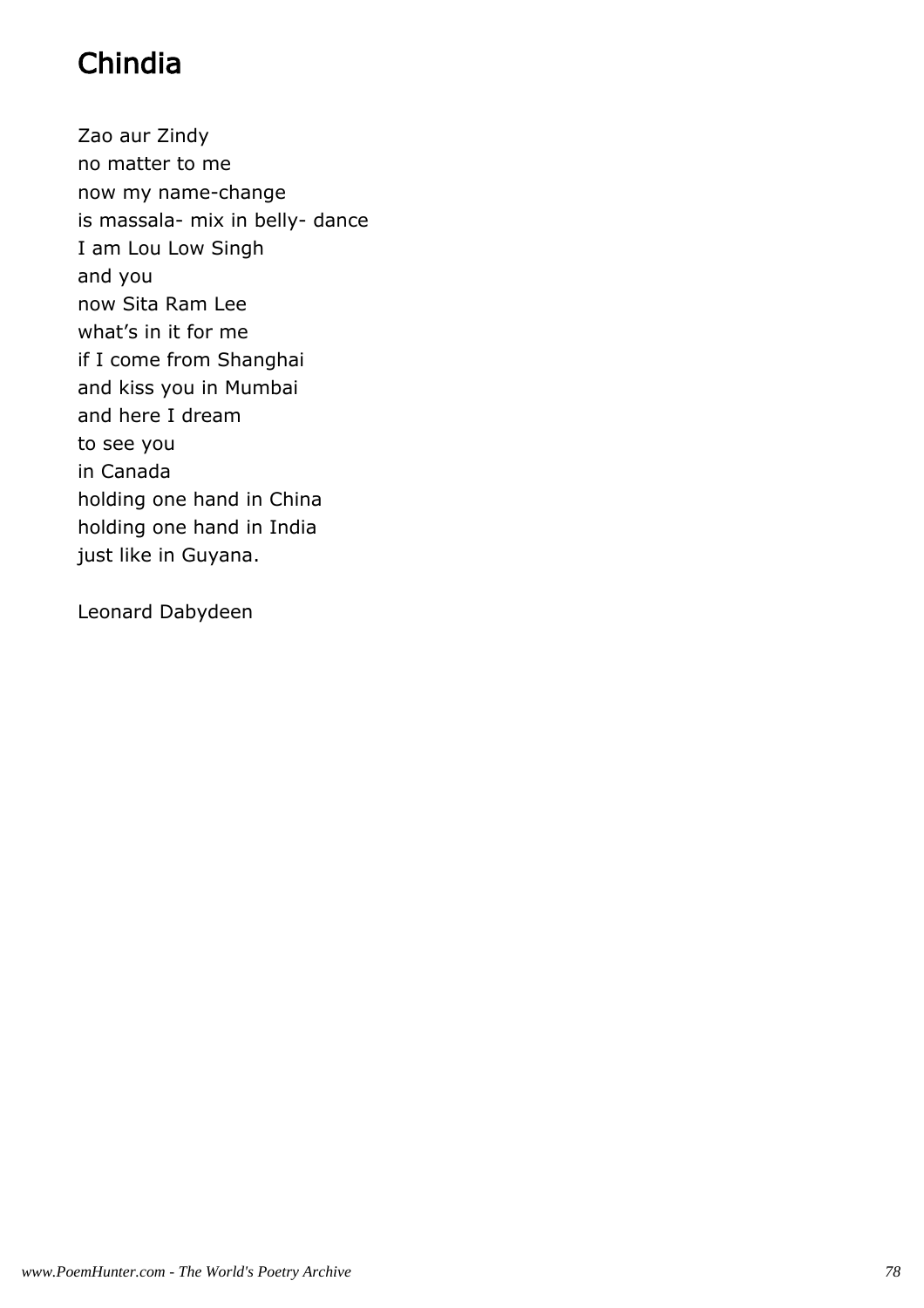## Civil Crisis

Shoot to kill everyone in the district Syrians must die no hope for survival civil outcry they fear not they will never tolerate this bombings continue to destroy them human rights no longer exist for us.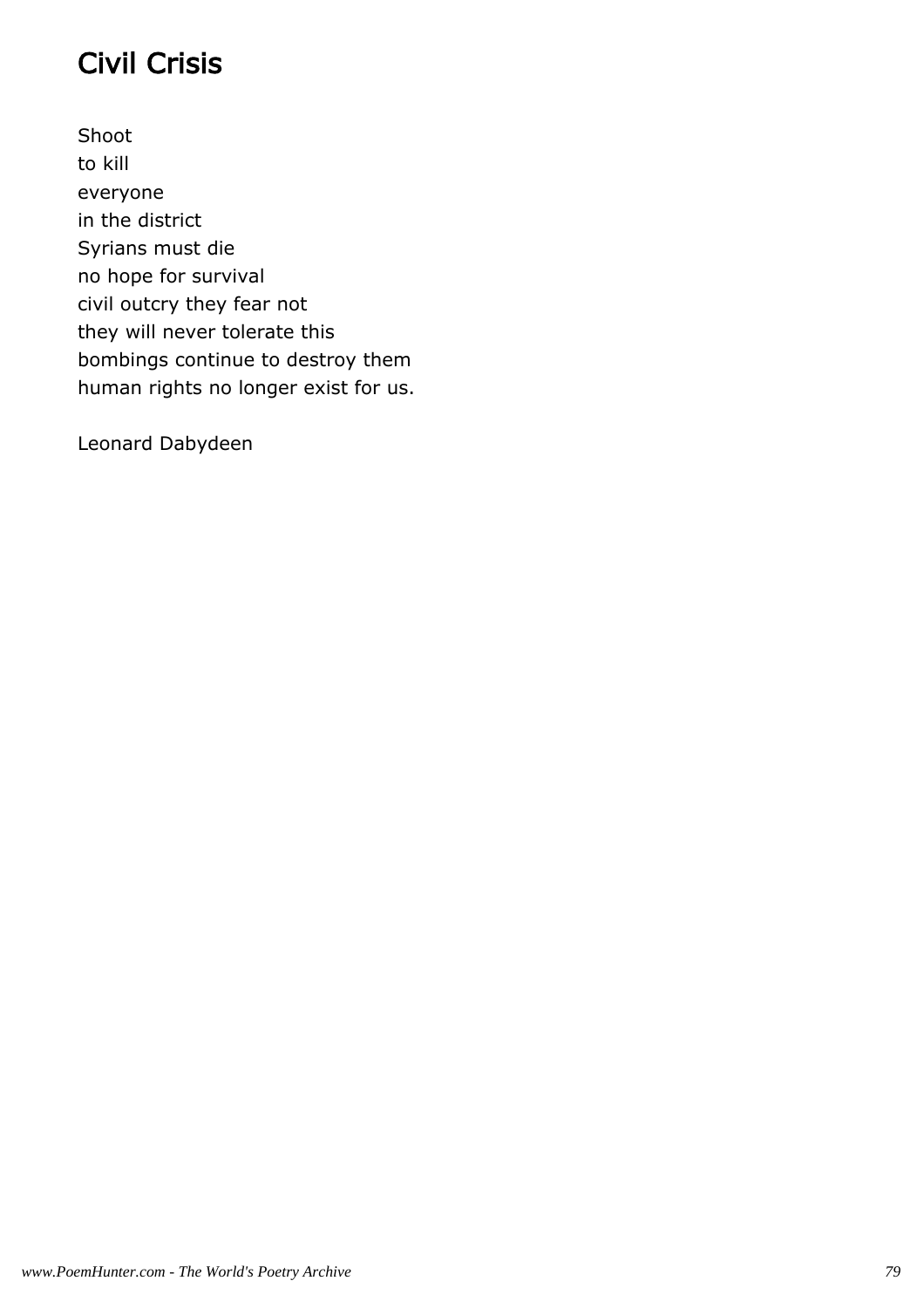# Cold Night

This festering cold In this stormy wind tonight I wear my parka.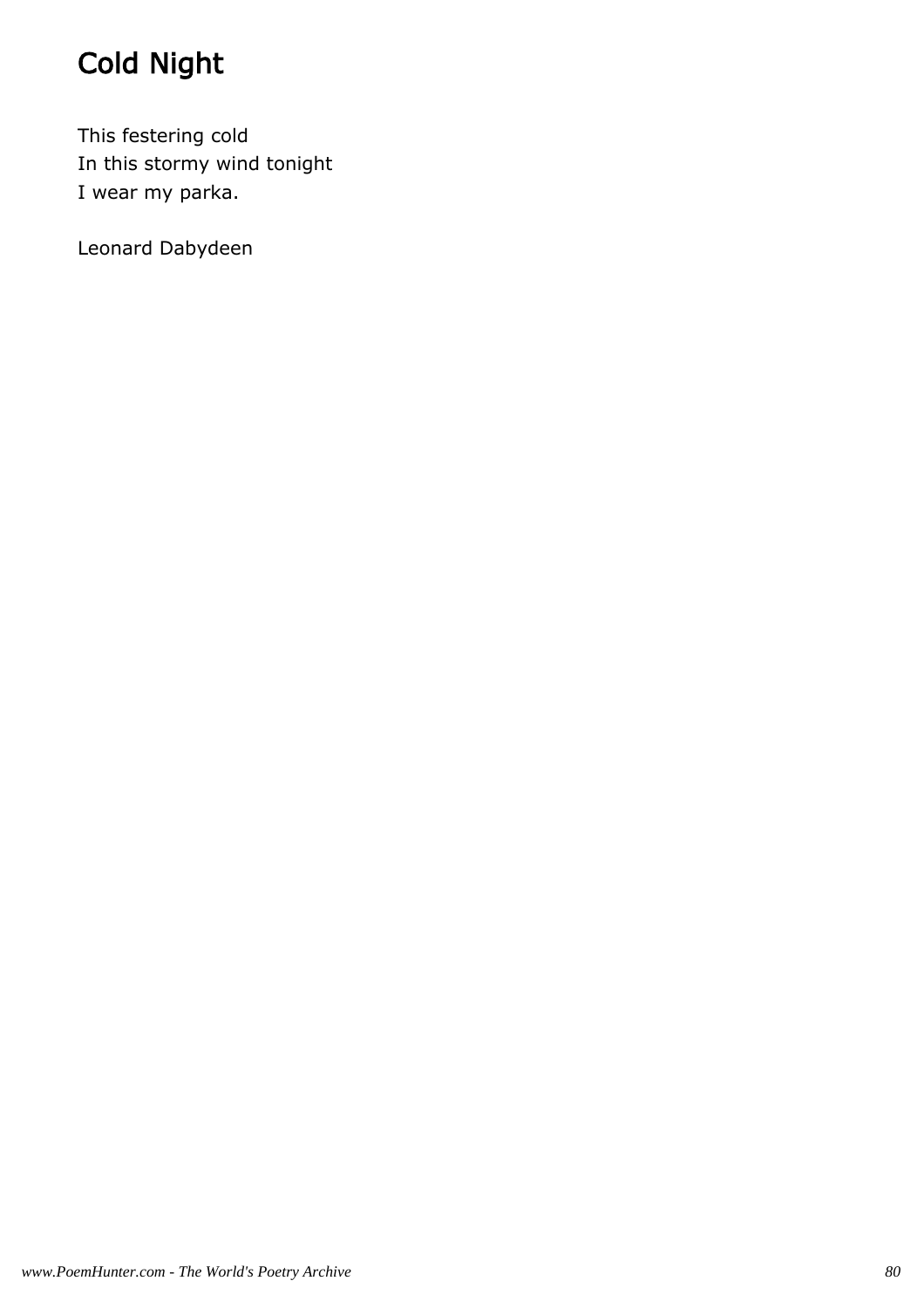# Cold, Hard Truth (Haiku)

I can't tell lies When I sit by your altar: This is cold, hard truth.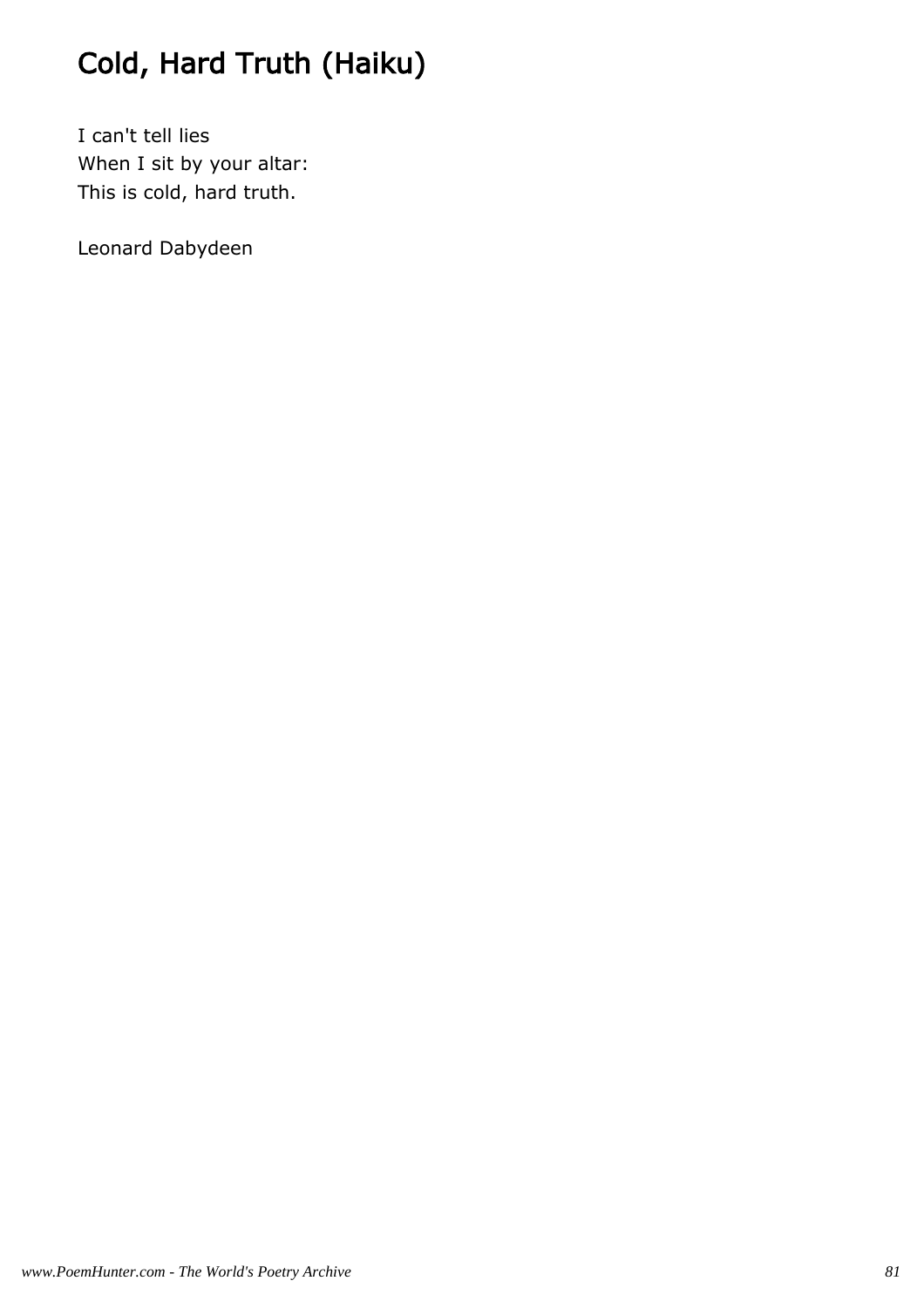### Colour Blind

Better to be than not to be colour blind, bare bottom black bare bottom white or a mixture of both, some yellow tint and brown too with green texture, where did they come from to change the brush- stroke creating a new diaspora? I am therefore who I am, yet you wonder who you are when sunshine is born for a new day.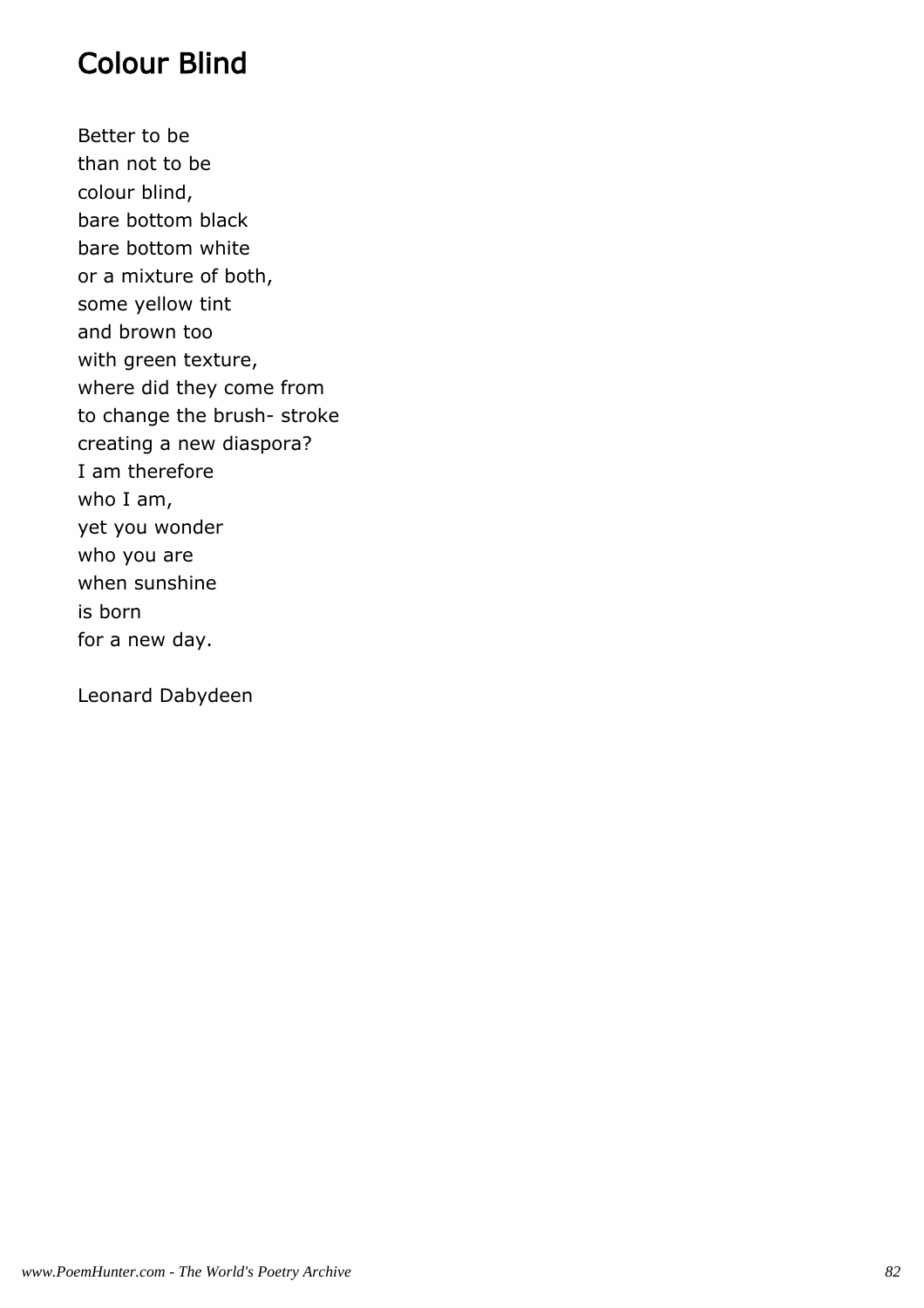### Colour Of Racism

You can mock me at your dinner table call me bad names from your filthy mouth ride your prancing horse and whip me like your slave boy when colony sugar burning because you bought me to make flourish your plantation you can take my woman as you please and drown your whore-mongering angst in her black womb while I tug and sweat in underground railways but just you never forget you cannot change this colour of my skin like I can change yours it is my black heart you fear that will rise and bury your shame when history pages keep turning to make new chapters as this millennium gathers storm just you never forget just you never forget! ! !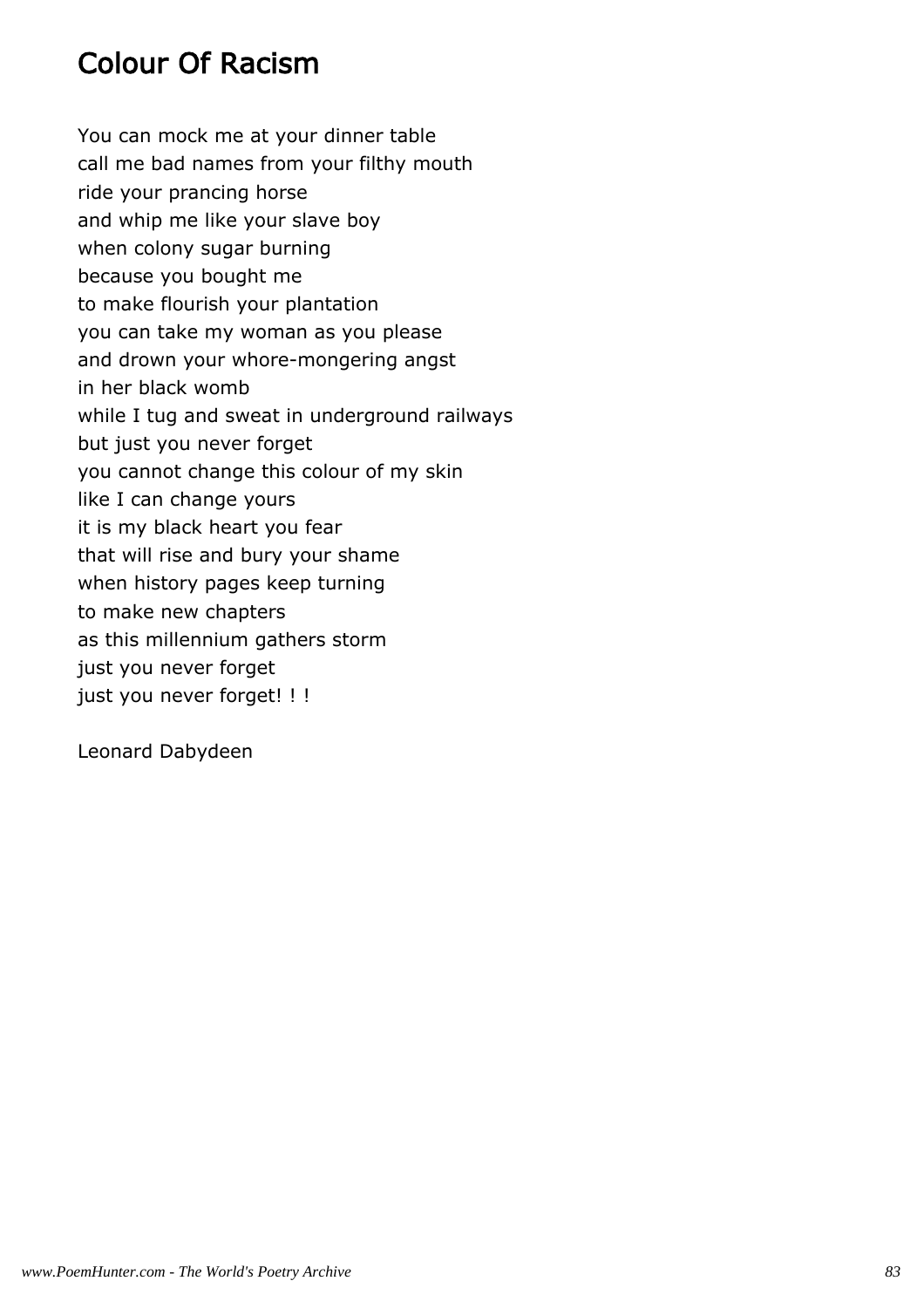# Colour Of Spring

Play holi, celebrate name of Prahlad colour of spring rekindle happiness.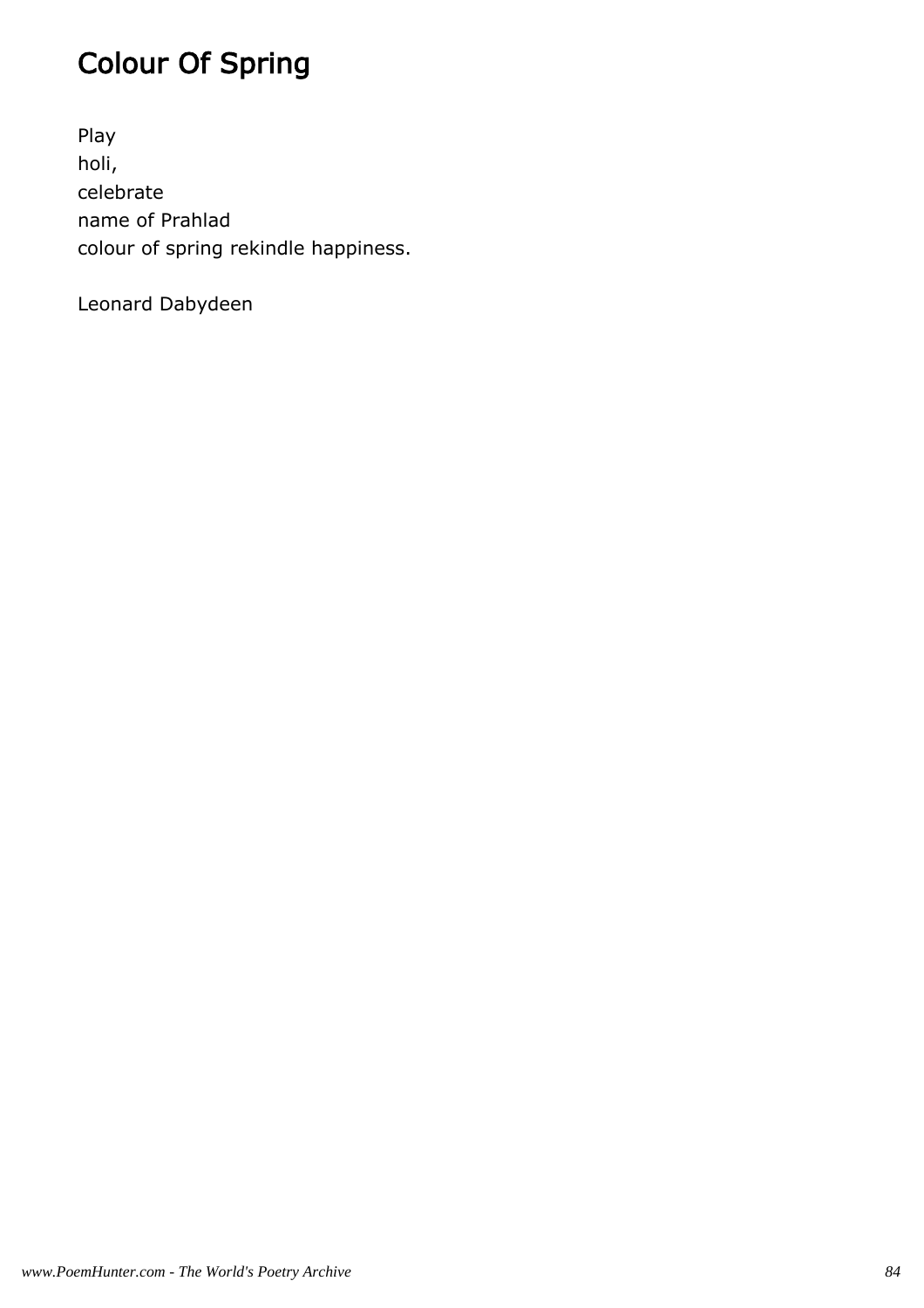### Come And Visit

Come and visit my new home where angels muse with child-like innocense all the time.

In my rocking-chair I shall sit playing sweet music mandolin humming a tune.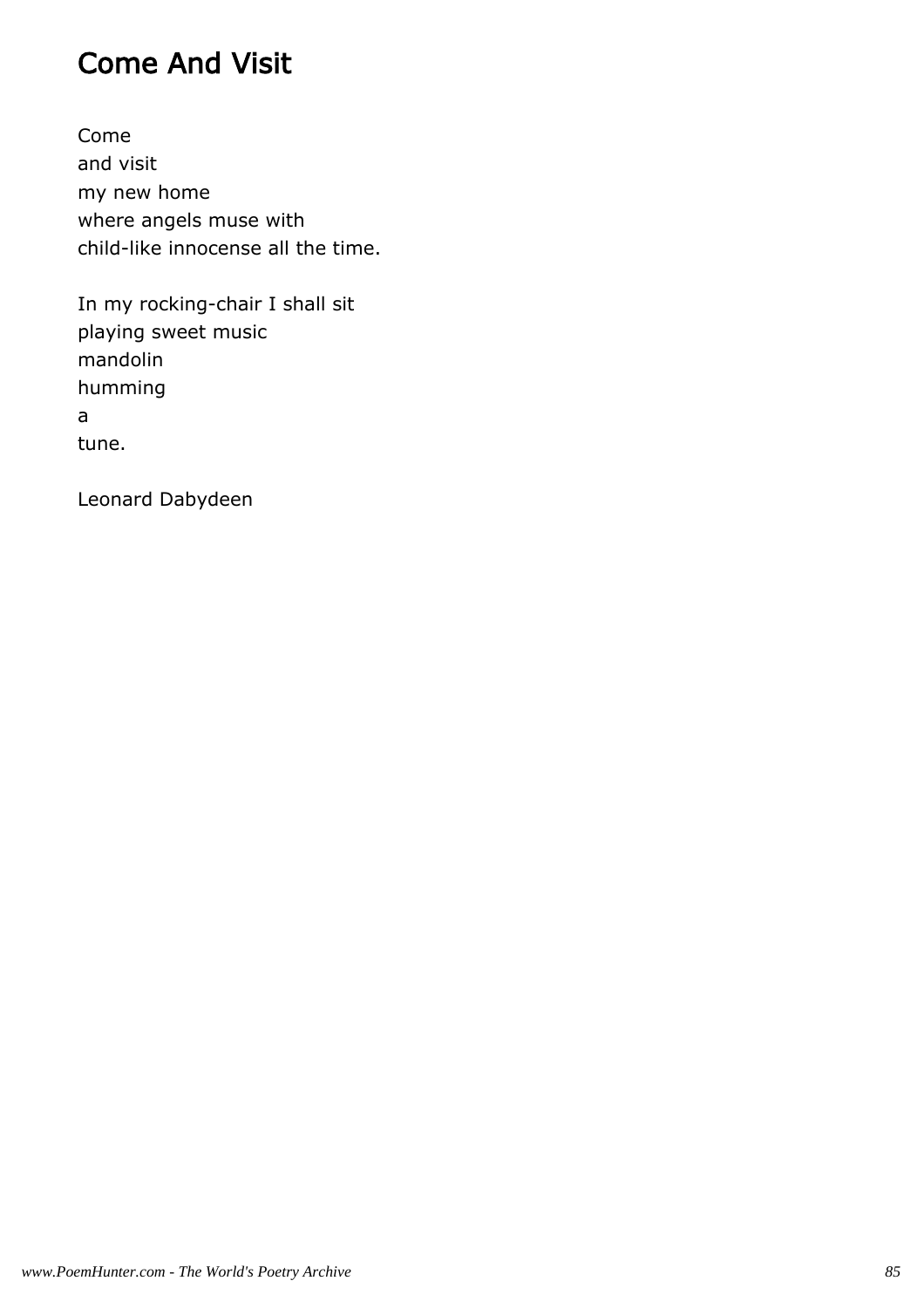#### Come Visit Me

Come visit me where everyone is dressed up for a ceremony in their best-ever attire and carrying on as if the moonlight will last forever our music is enthralling in the vicissitudes of heaven and its quiet tambourine rattles the Gates of Hell come visit me with a bouquet of flowers or a wreath scented with your tears but most of all come visit me and leave a smile on my feet as I always will be wherever you are in every step you take.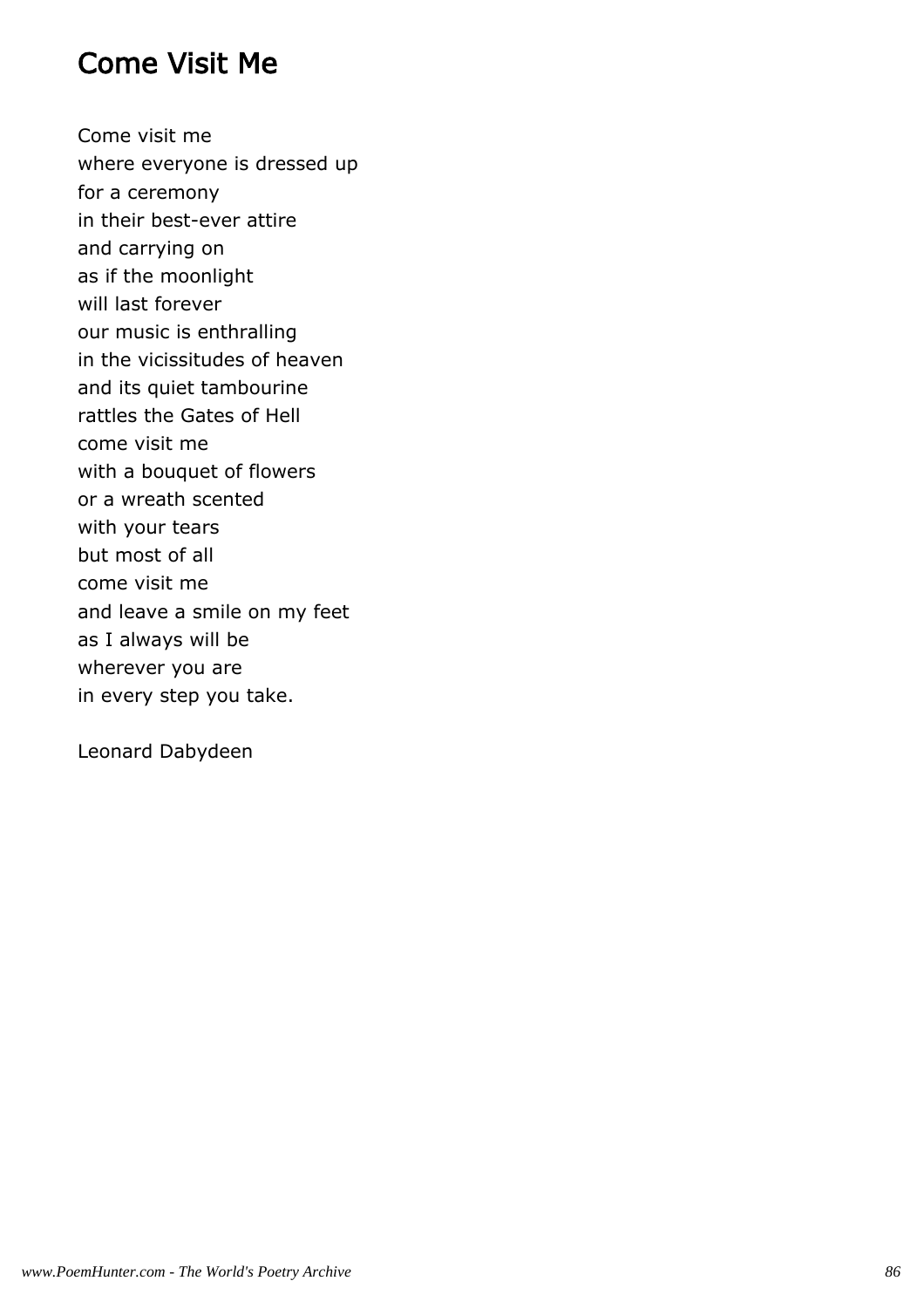## Comforting Others

I begin to ask you about yourself but comfort you bring to my heart lulls me.

What shall I call you after I wake up you are happy comforting others too.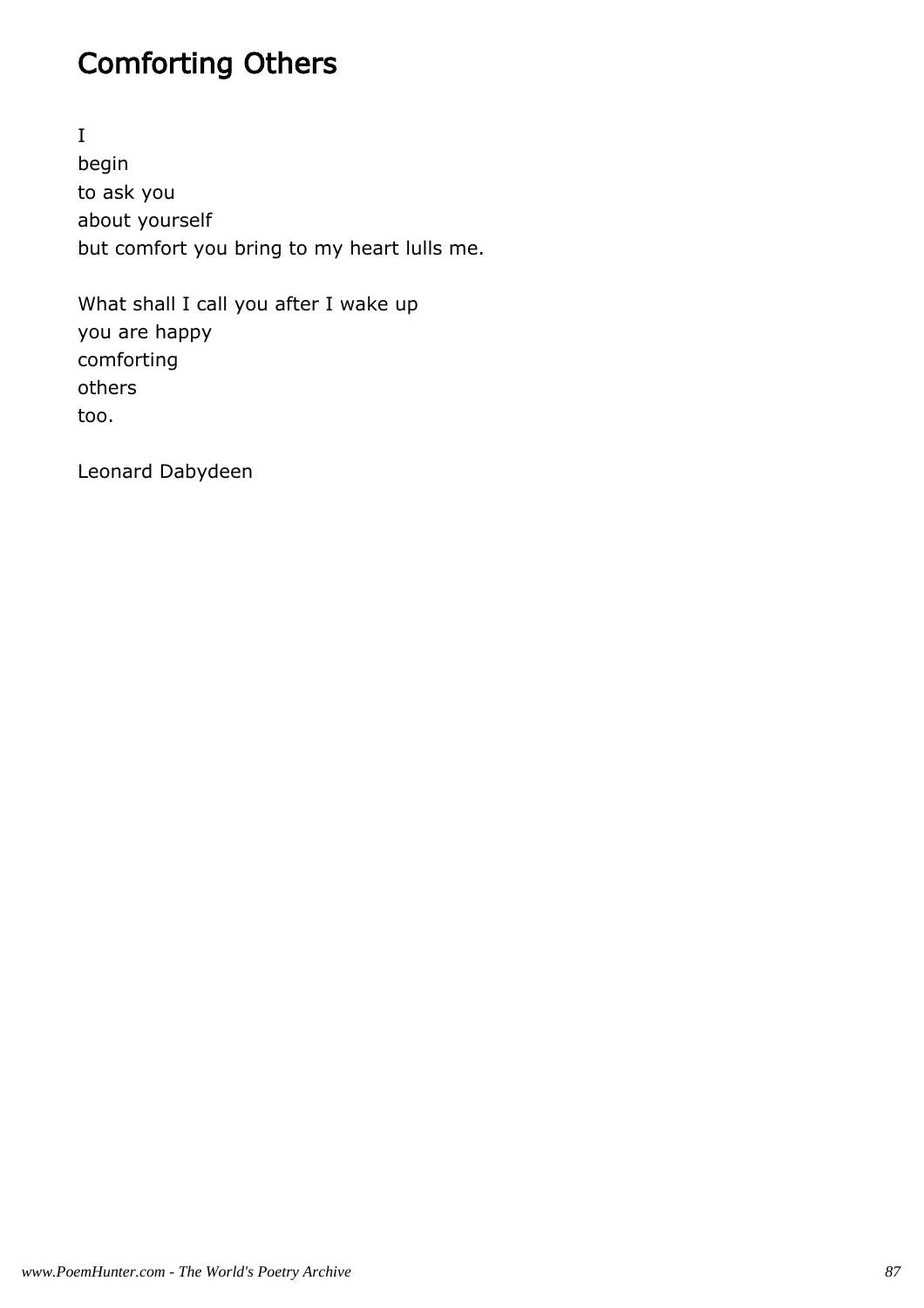## Coming Home

Search marshlands feel prairie wind in your bones this is your country lush with happiness.

Cartier's dream in the sign of Gaspe cross a maple leaf emblazoned coming home.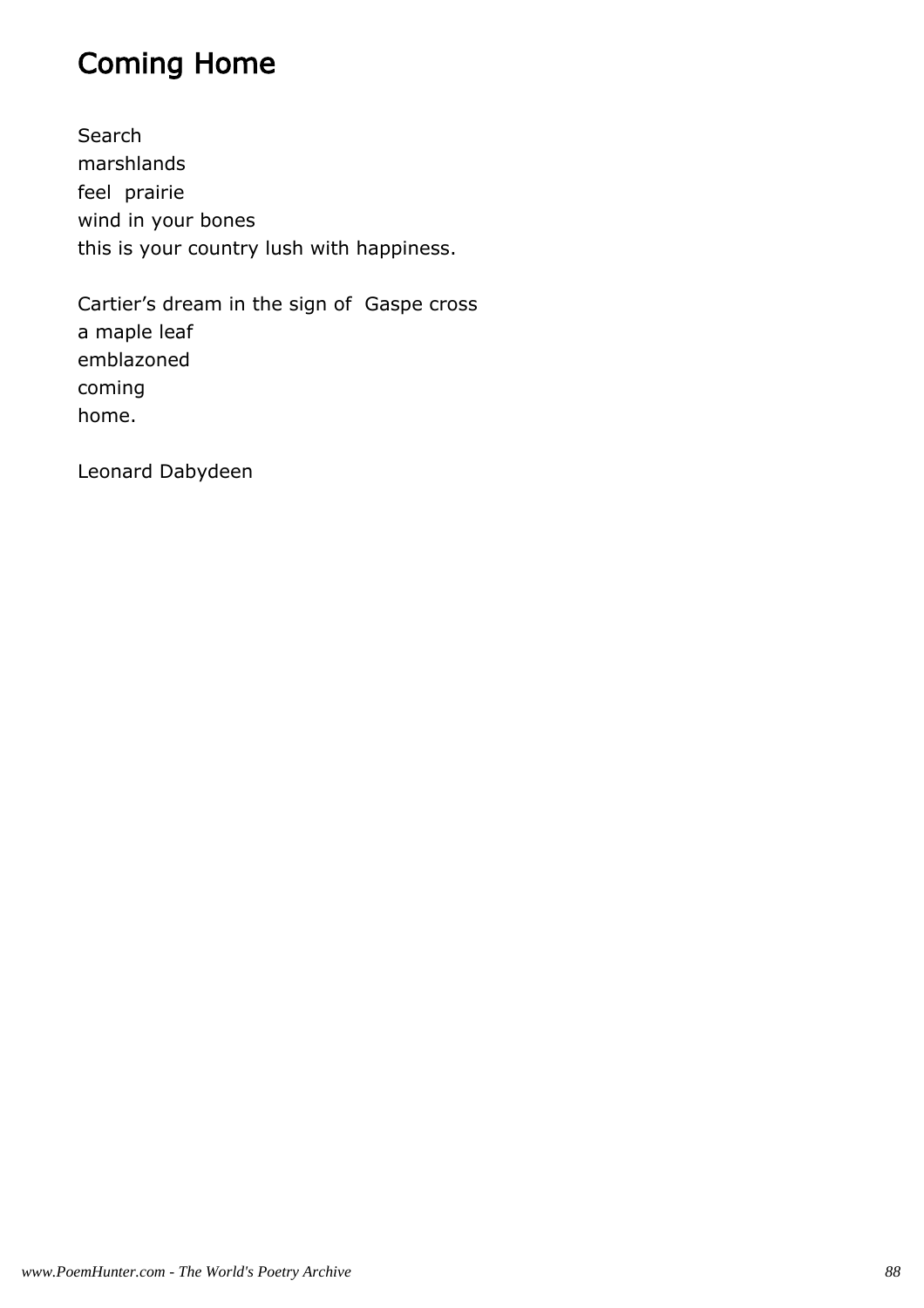### Concepcion, Chile...

neither true nor false then how can I vindicate myself from hoping

this quake will go back to the ocean just as day recedes into night

here a blanket of rubbles is wrapped over my knees and I am stuck

over and over I hear the siren of death closer to my ear

on the bridge up high a man leaps into the air he is afraid, too

before I shut my eyes the tsunami will come to wash all my dreams

I am lingering in hope to survive today to be free again.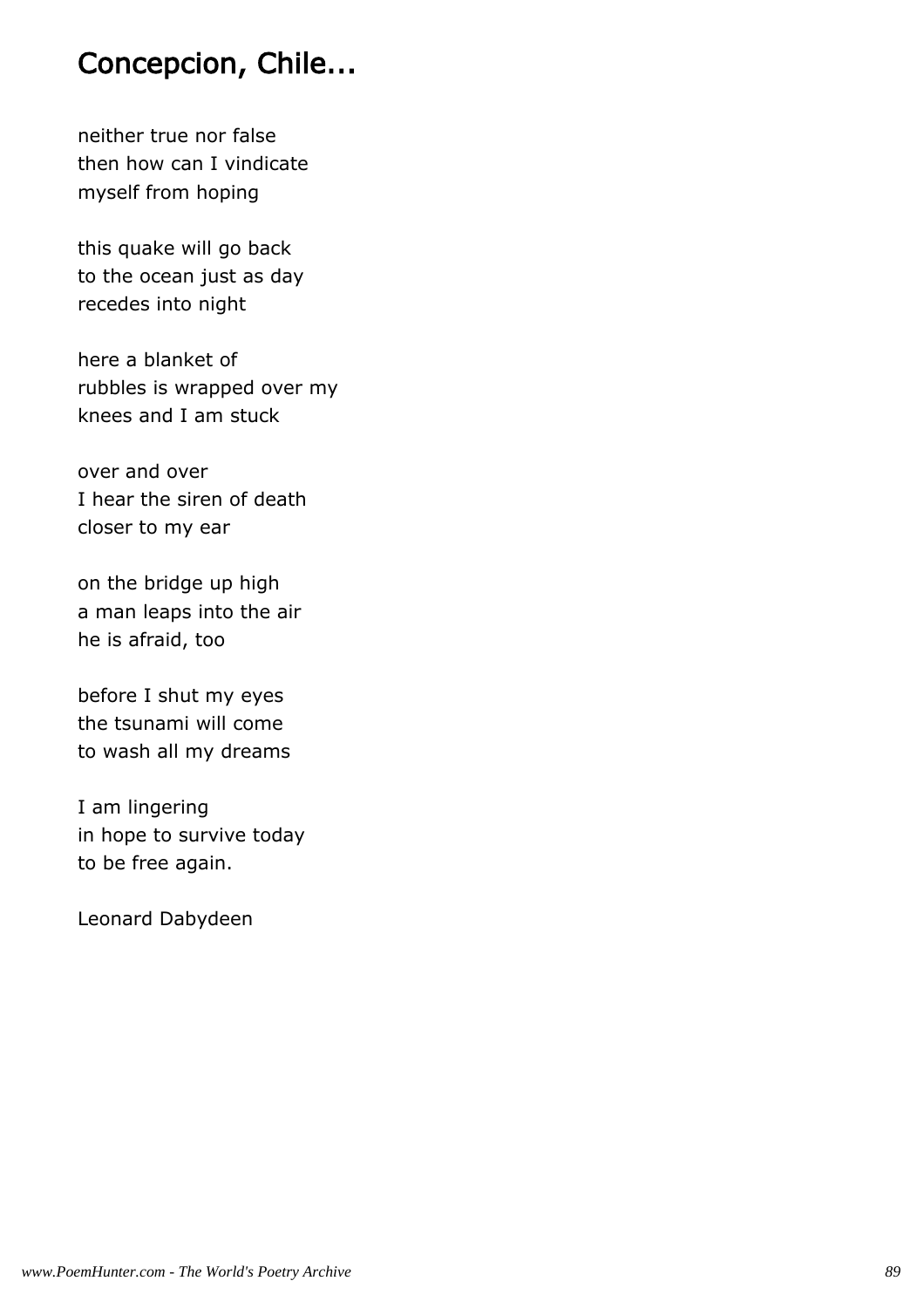# Conflict Of Interest (Tetractys

Just as I begin to listen to you a conflict of interest stops my thoughts.

Your next door neighbor is my client too another case in progress small claims court.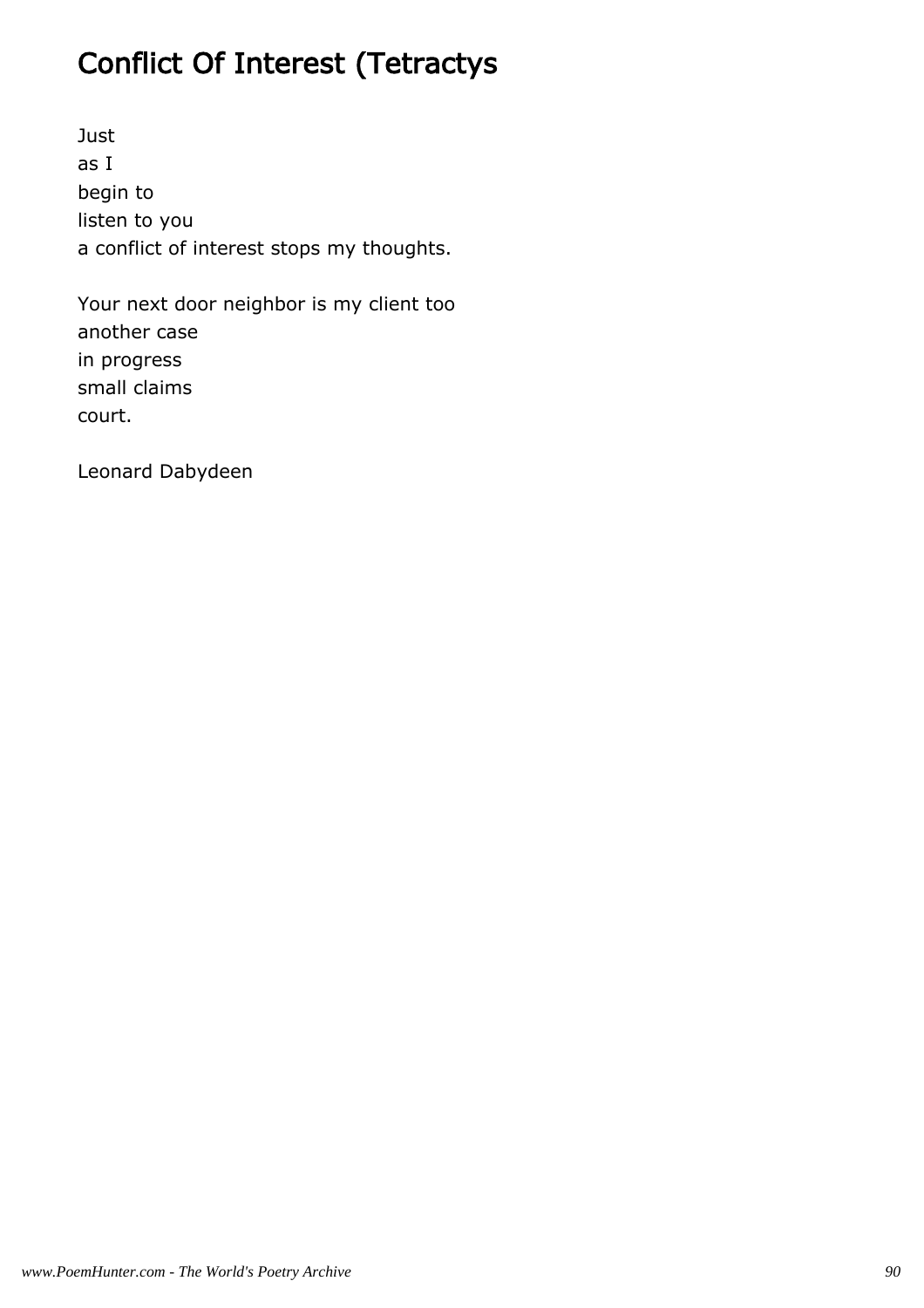#### Conquerer

I agree that sometimes journey of life can be remorselessly filled with bad dreams.

Flesh-eaten tendrils of freaking horror haunt your night sleep leaving you without hope.

But it is the power of a strong mind that conquers death even in dying times.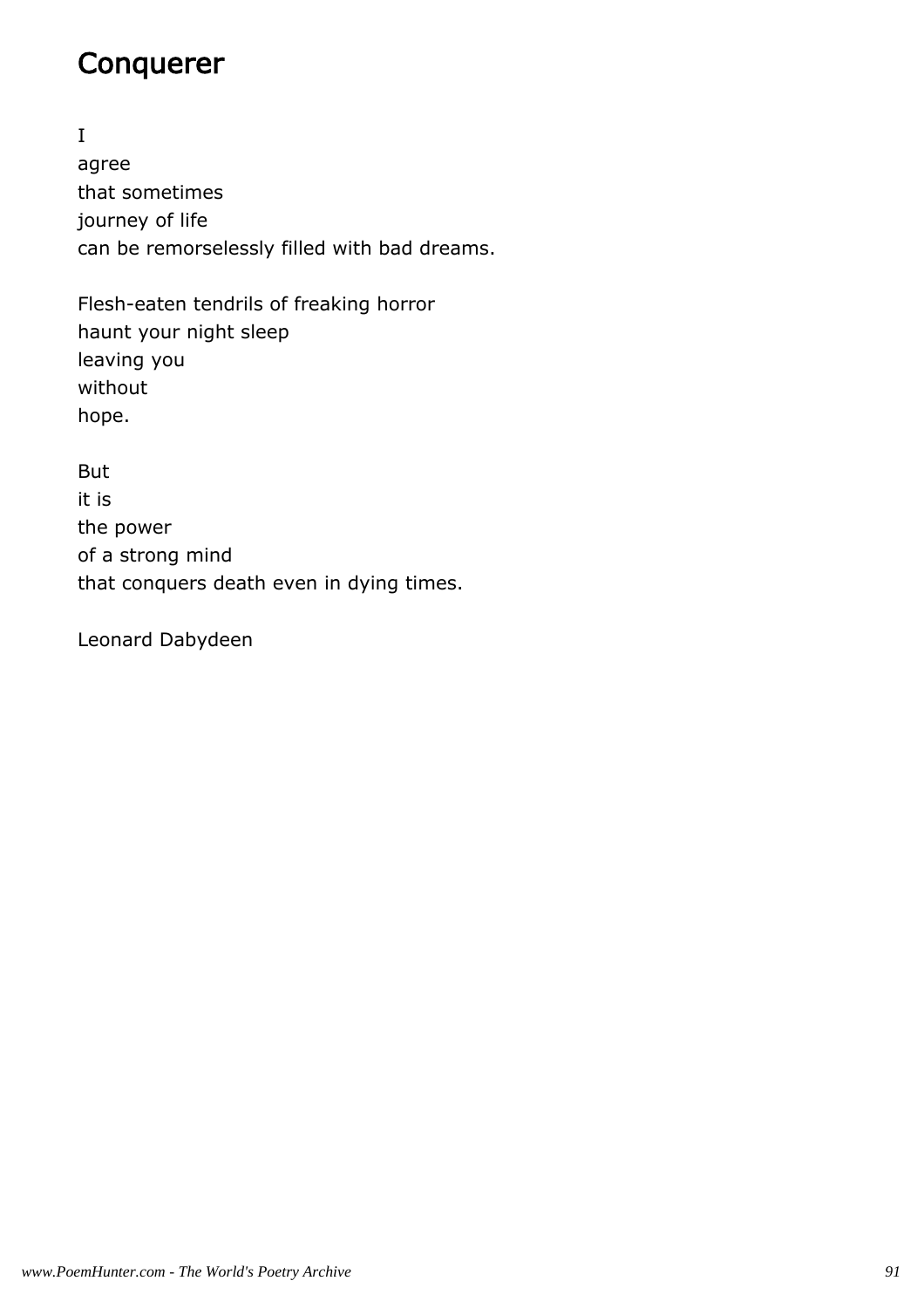### Court-Room Whisperers

Silence is like a bamboo leaf broken at the mid –rib and I sat there in the pew waiting with a blue paper-mate pen and a wire-ribbed Hillroy note pad and listening for the sound of evidence and watching prosecutor and defendant lawyers robed like carrion crows and almost ready to peck at the victim's flesh or massage the evidence like a masseuse at therapy then a voice fills the courtroom: "All rise." and I follow like monkey see what monkey must do and watch the black-robed judge come burrowing to his desk then voices begin to filter in the air West Indian voices Italian voices Romanian voices Polish voices Canadian voices and voices from Kolkata and Gujrat and Portugal and Russia and Sri-Lanka and I listen intently like a court-room inter-com still trying to decipher the melting-pot of languages and eyes rivet on the judge as if he is now the pot-salt who will validate the brew in crime and punishment and satisfy my court-room whisperers.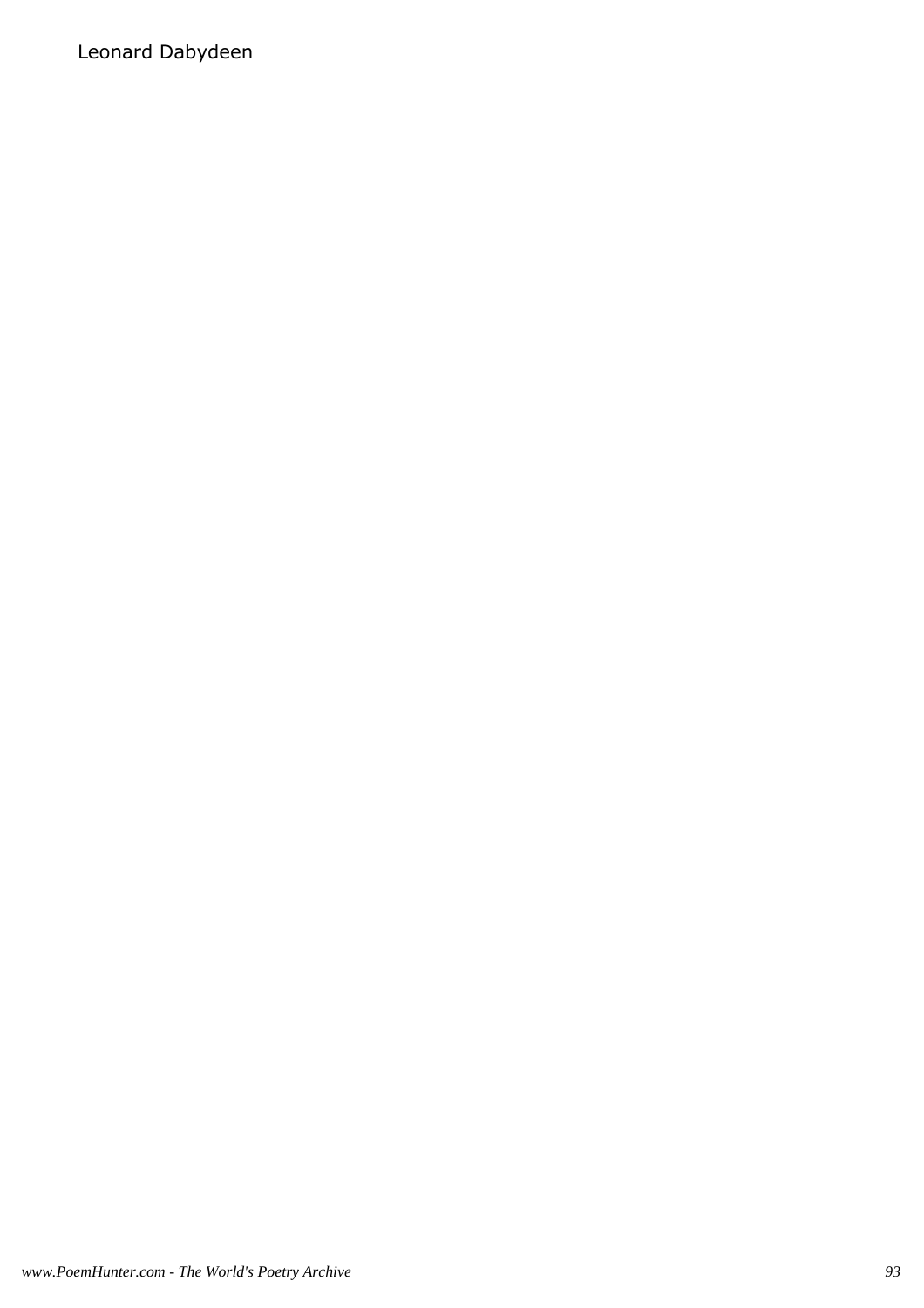#### Crustacean Joy...

and freaking with a smile knowing you're here collecting sea-shells for tomorrow evening

...to place them in my cupboard of fantasy they come back to life these precious shells from a forgotten life whenever my feet get locked in the tar-sands of the shore

so beautiful and soul-searching, so much crustacean joy I crunch my freaking bones!

Leonard Dabydeen & Indira Babbellapati

Aug.30,2010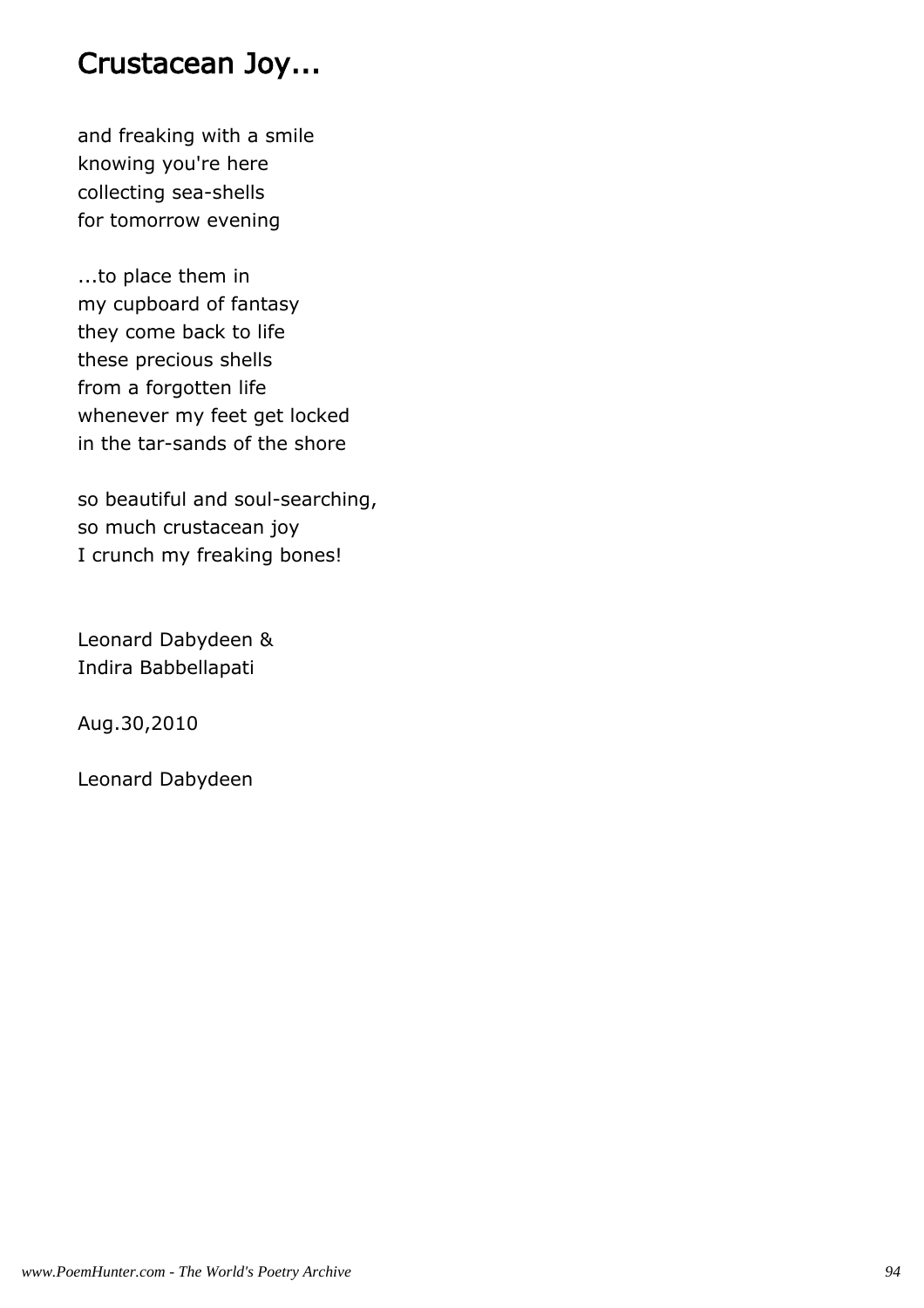## Cycle Of Faith

No wheel to turn no companion empty space like a lost coin treasured in hiding her absence hurts my heart aches yearning for her return longing like parched lips for water even dew drops before the sun rises and I call her name reminisce good times as I walk along musing my cycle of faith.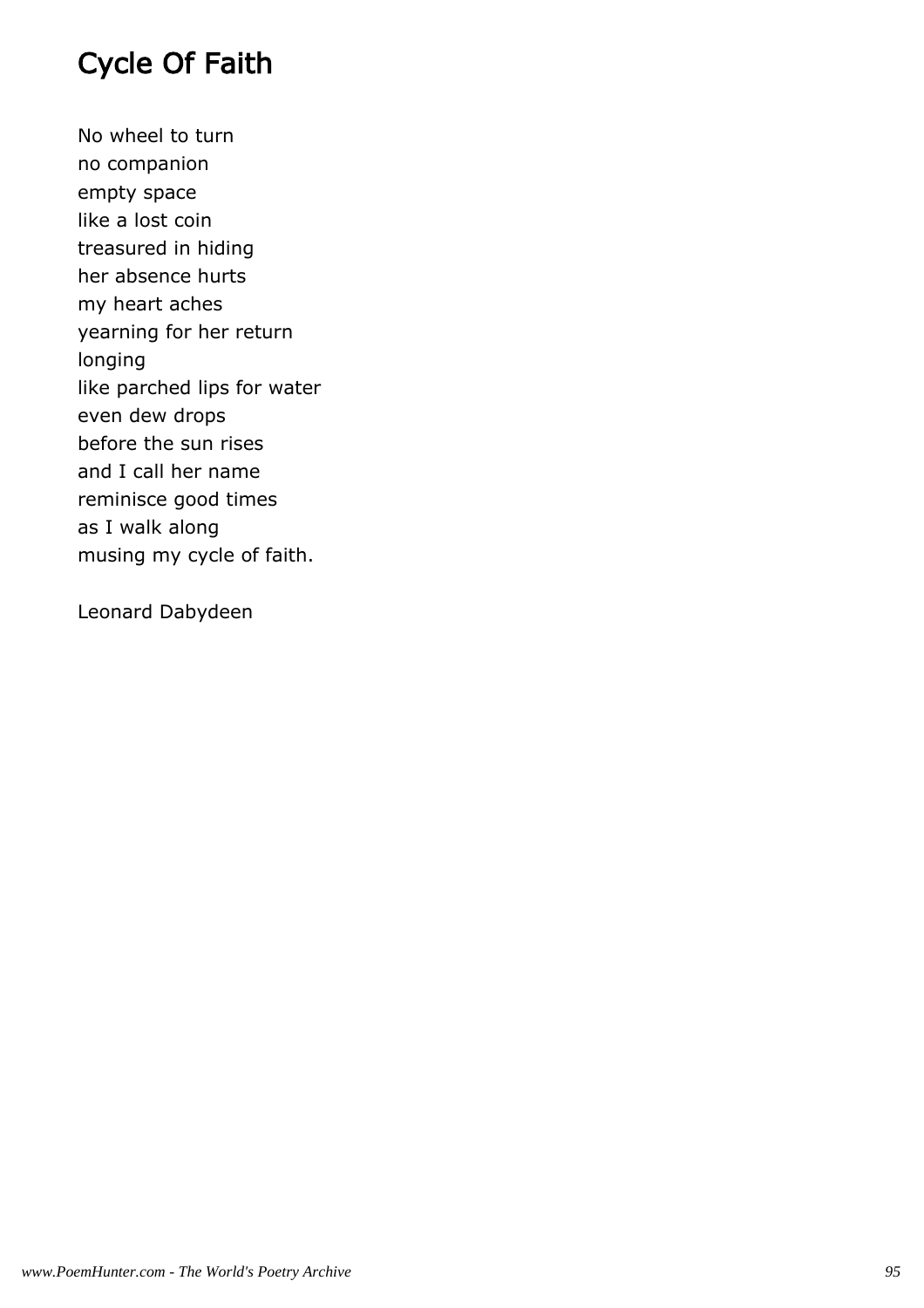#### Dance Pacific, Dance

Deep in the bowels of the earth and closer to the Pacific North encrypted on the Crazy Horse totem pole vaulted in the archives of British Columbia and ridging the shoreline of Northern California

they tell me this is where Mendocino Redwoods shake hands with the resident sea and here like a secret in a dream the Pacific is brewing a turbulence in volcanic form and shape as Earth's enigmatic plates silently shift to cascade the fault line with frightening quakes

they will come when your eyes are closed as the blanket warms the skin or the ears begin to fall in love with the silence of the night or even before the first draft of your dream is saved and the next episode begins on the 15th floor in a hotel room or your prayer-book is planted beside your octagon-shaped night table for a night cap

the quakes will tip the Richter scale then hammer the Earth with aftershock like a wild animal regurgitating its victims then licorice them again and again and in continued intensity an angry tsunami giant will rise from the deep blue sea like a gigantic sea-monster snorting towering walls of water as if it had a bad dream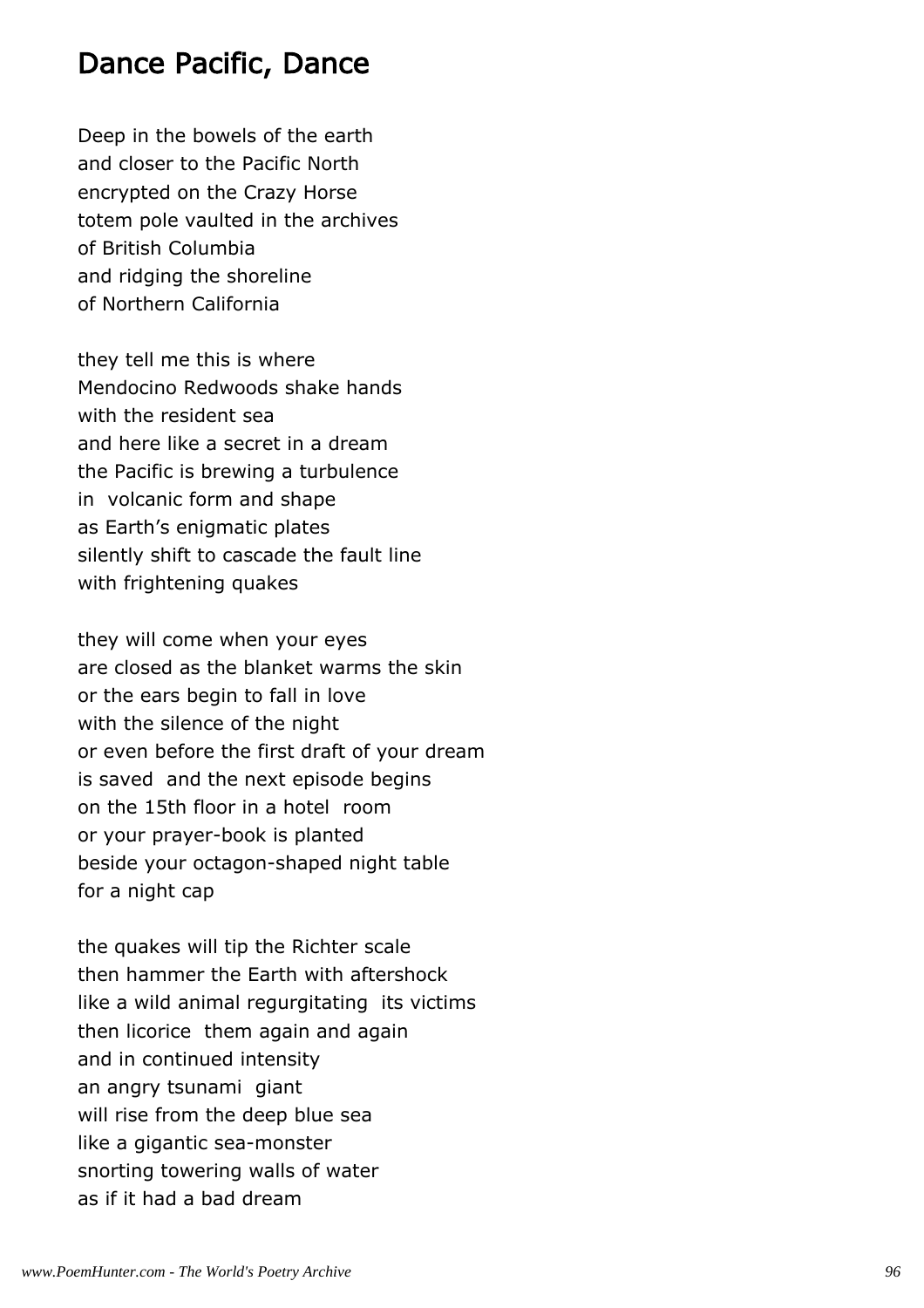then it will move uncannily with unrelenting speed as it lashes out towards the coastline going after people and places and things and in the echo of howling winds a song will be heard in the fright of fear show time begins with an ominous tune dance Pacific, dance.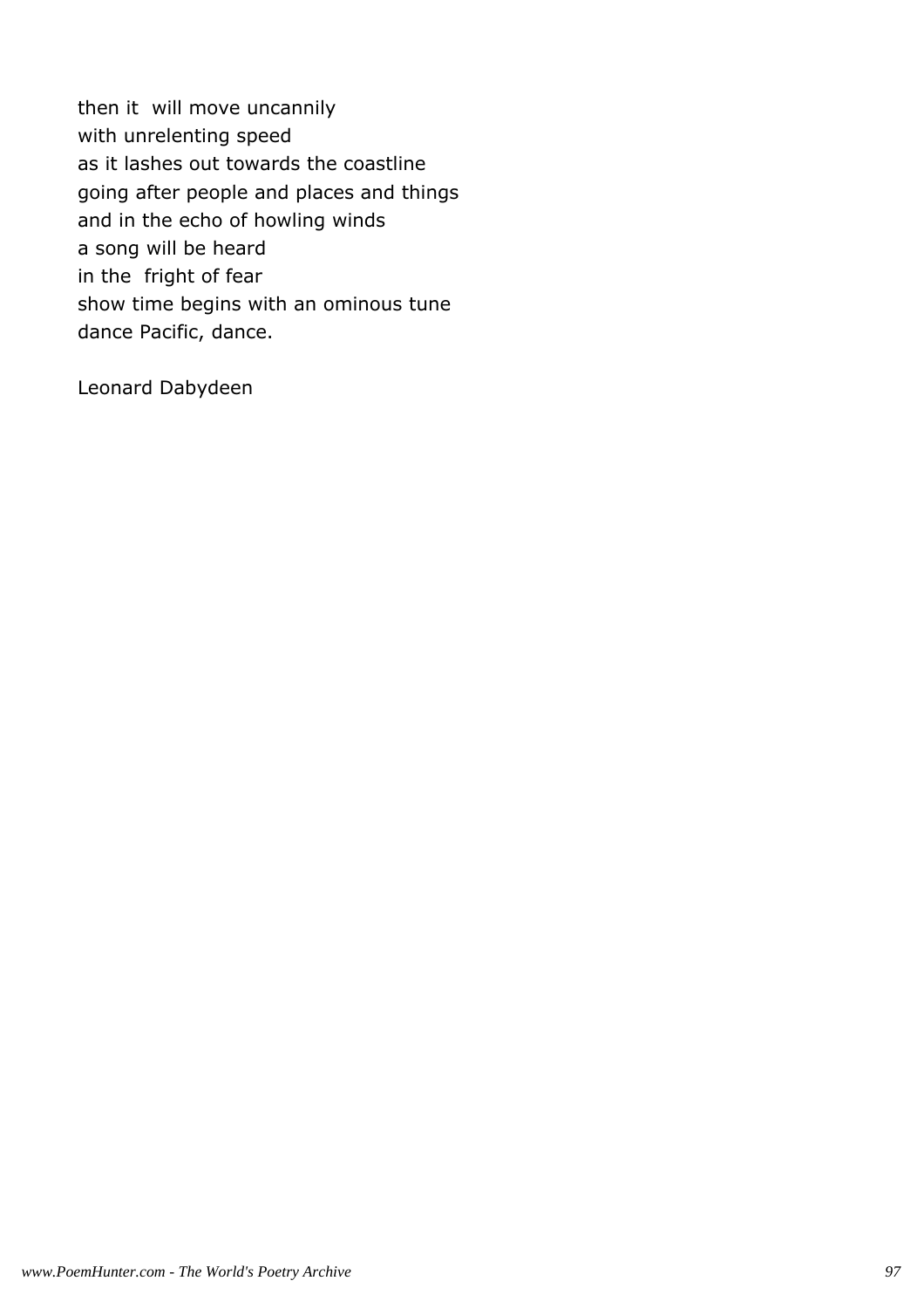### Darkness Is Everywhere

No light in sight and the thunderstorm is roaring like a hungry lion and the hooting of owls in the trembling trees and the mournful cry of cats frightened the light away even among the shadows I can hear dogs barking how uncomfortable is the feeling when light is like a long lost friend and darkness is everywhere.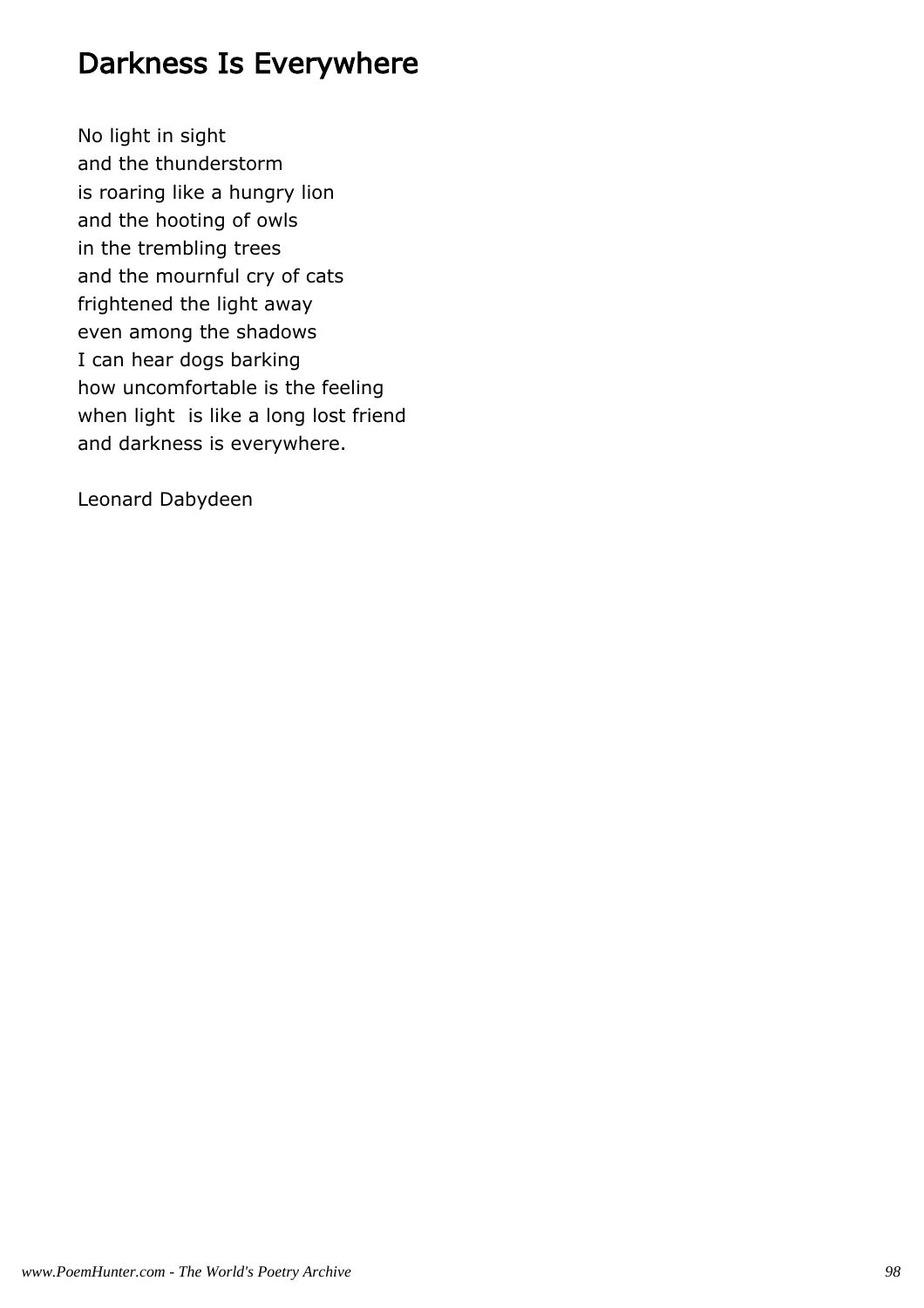# Dead Flowers (Aleppians)

Flowers not for dead Lying in a massive grave - No identity.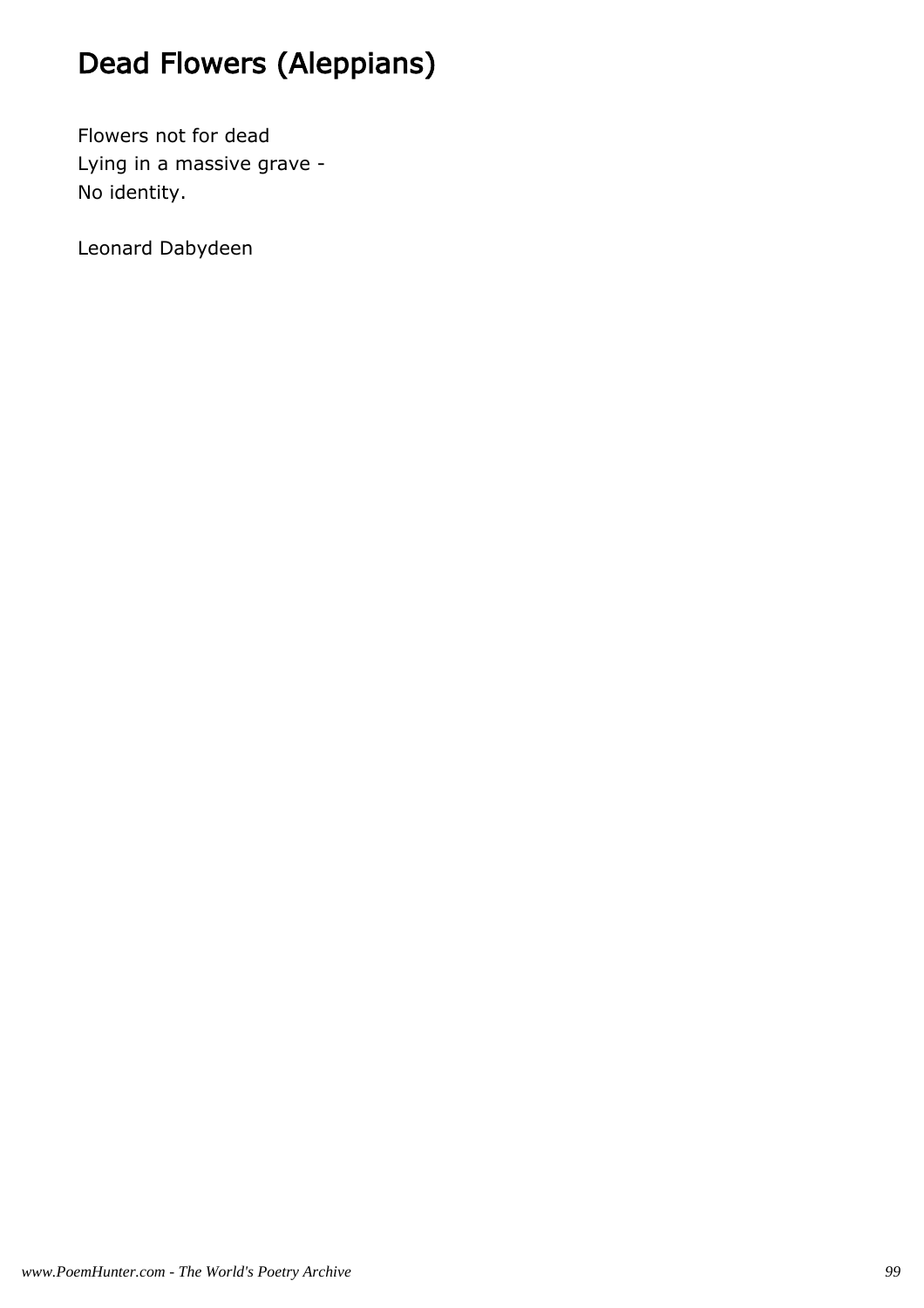# Dead In Sahara Desert (Tetractys)

Pray tonight no more tears no grief abound death is about dying in search of hope.

Flesh scavenged lying in the Niger sands bodies bone dry no water their minds lost.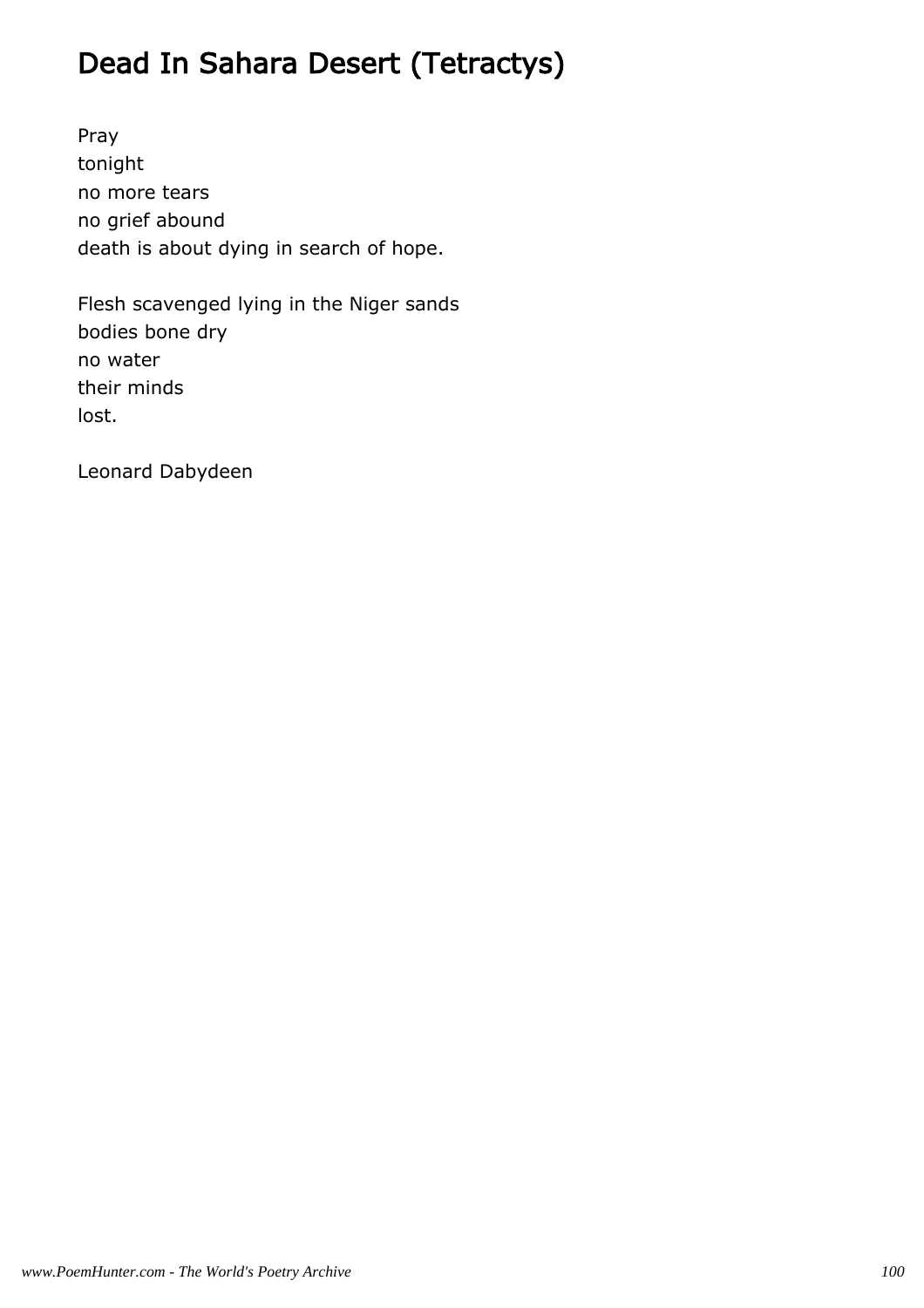## Death Of A Cobra

Come give me a kiss: Eyes wet with desire to feel Death of a cobra.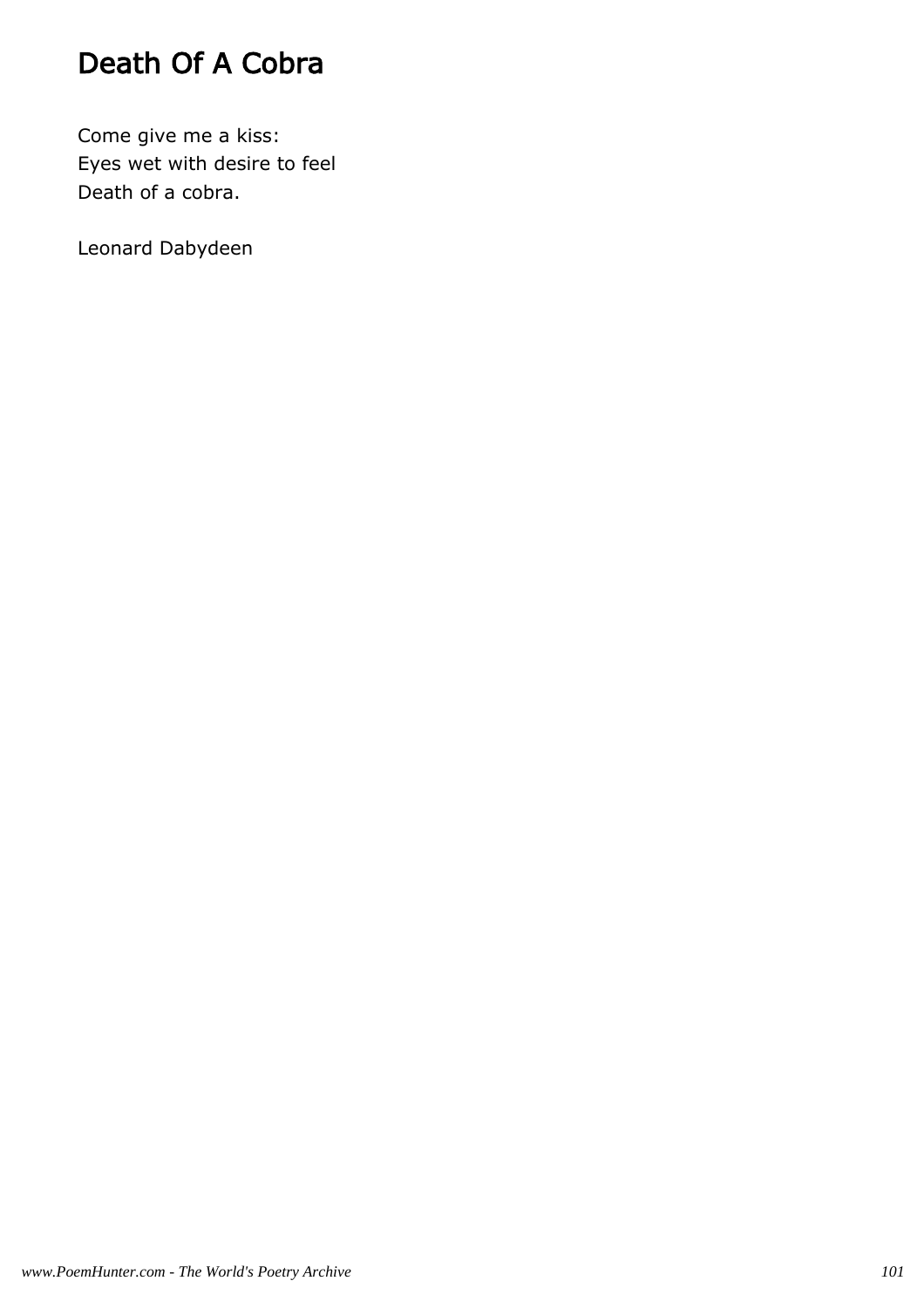## Deep In Love

Too busy counting stars on my altar tiny lamps rippling with bright delight and joy.

So serene they make peace with each other share their delight on my hands deep in love.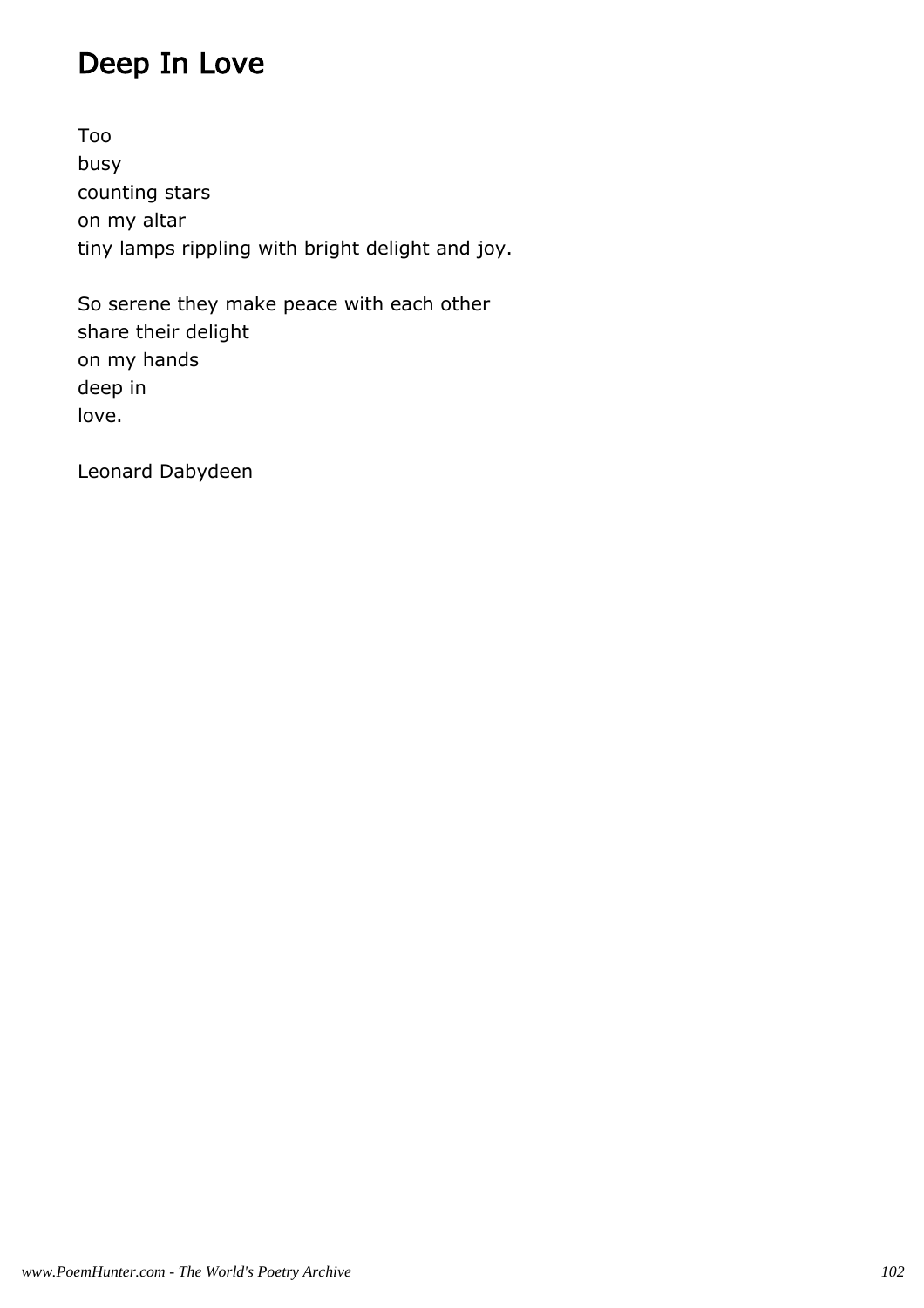### Deep Water

Long after the silence becomes brittle I feel stormy wind across the ocean. I abandon ship without a shipwreck without a tide deep water nurture mind.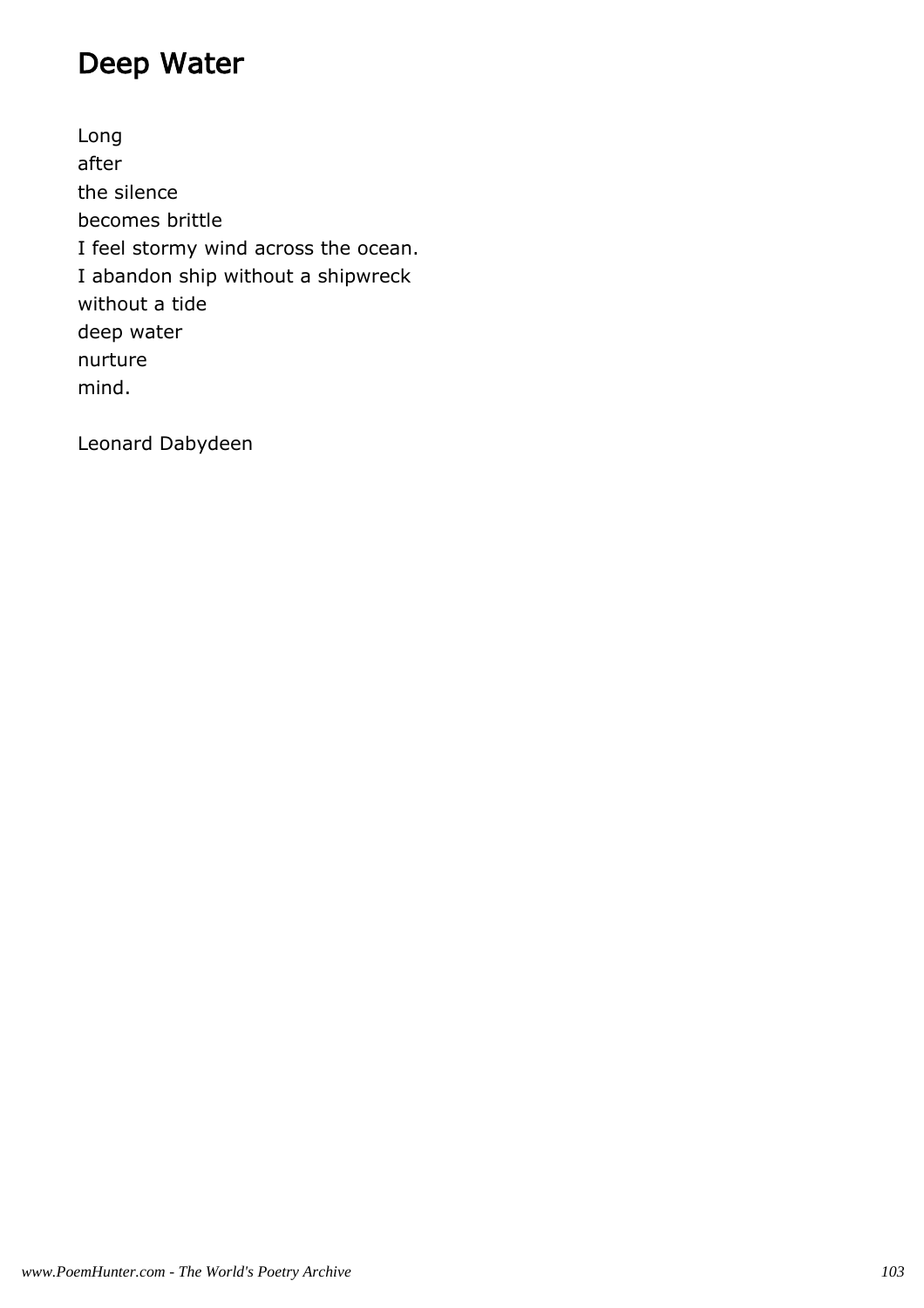### Depth Is Illusive Like A Bad Dream

Depth is illusive like a bad dream unimaginable in scope like the cornea of the eye trying to fathom the bottom of the ocean floor excruciating in pain more than any amputation of a body part dislocated in a rubble in the heartland of Port-au-Prince here heat has no friend no depth for imagination scouring mind and body and soul lips parched dry as dust stomach empty from hunger all deep in despair too weak to search for survival blind hope knows know depth for survivors among the dead and dying or the living dead.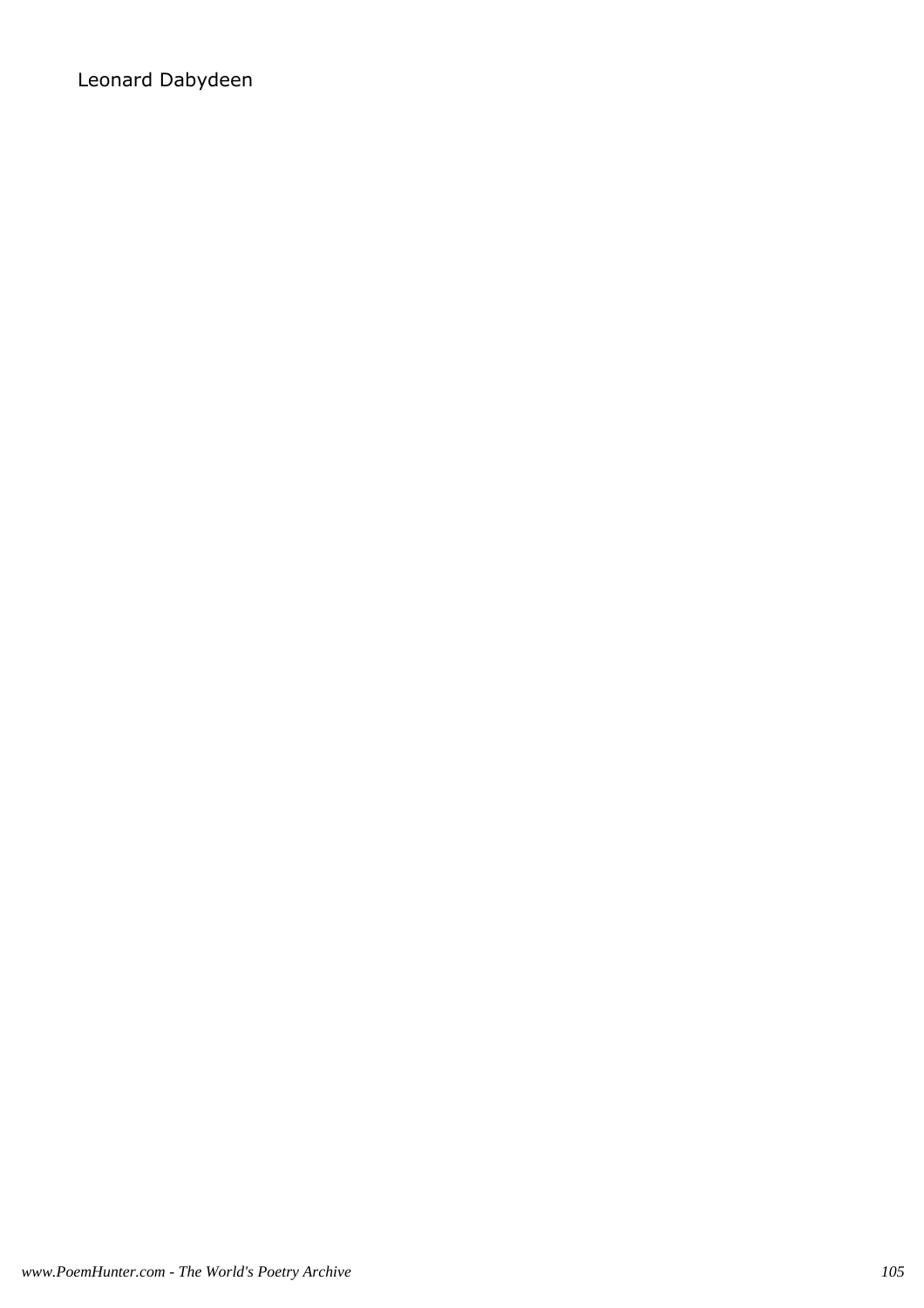### Disclaimer

Inside the content of my dream I profess to tell the truth but this is not intended for you to uphold with a sense of pride my dream comes to me with eyes closed unconsciously so it is not my fault if you strive to follow me just bear in mind I express morbid thoughts with an effortless skip of a heartbeat and a sense of paralysis so it may be idiopathic for all I know but it is up to you to follow just remember I profess to tell the truth and I linger long enough to decipher the content of my dream and if my thoughts become morbid I eschew only what I think I knew.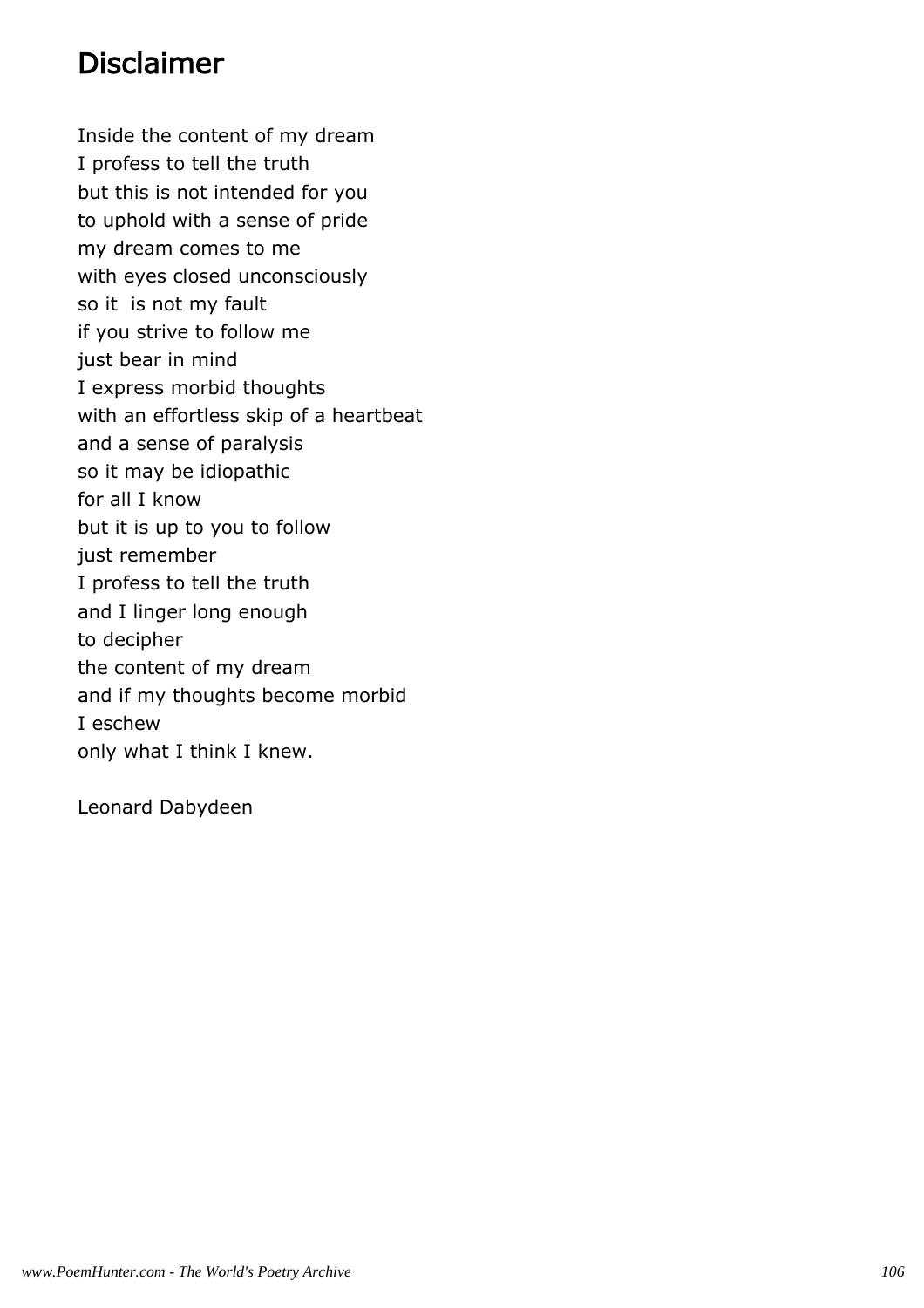#### **Discontent**

Frankly speaking I must have fallen into a seismic dream in a distant period of time watching tumultuous turmoil in the rumble of discontent tidal waves lash against unwavering shores and mountains spew fire like bellowing dragons in China mount Roraima gone and the Andes and Appalachian ridges regurgitate in molten lava and the Rockies and Himalayas melt in torrential slush winding in fissures swallowing every peak every pinnacle all in a molten mass in sizzling heat and then… the mighty Amazon river roars at the shivering flora and fauna as the Pacific and Atlantic and Indian oceans immerse all things in a tsunami gulp leaving my index finger on the power button of my twittering remote control as I pull the clouds over my eyes and go to sleep.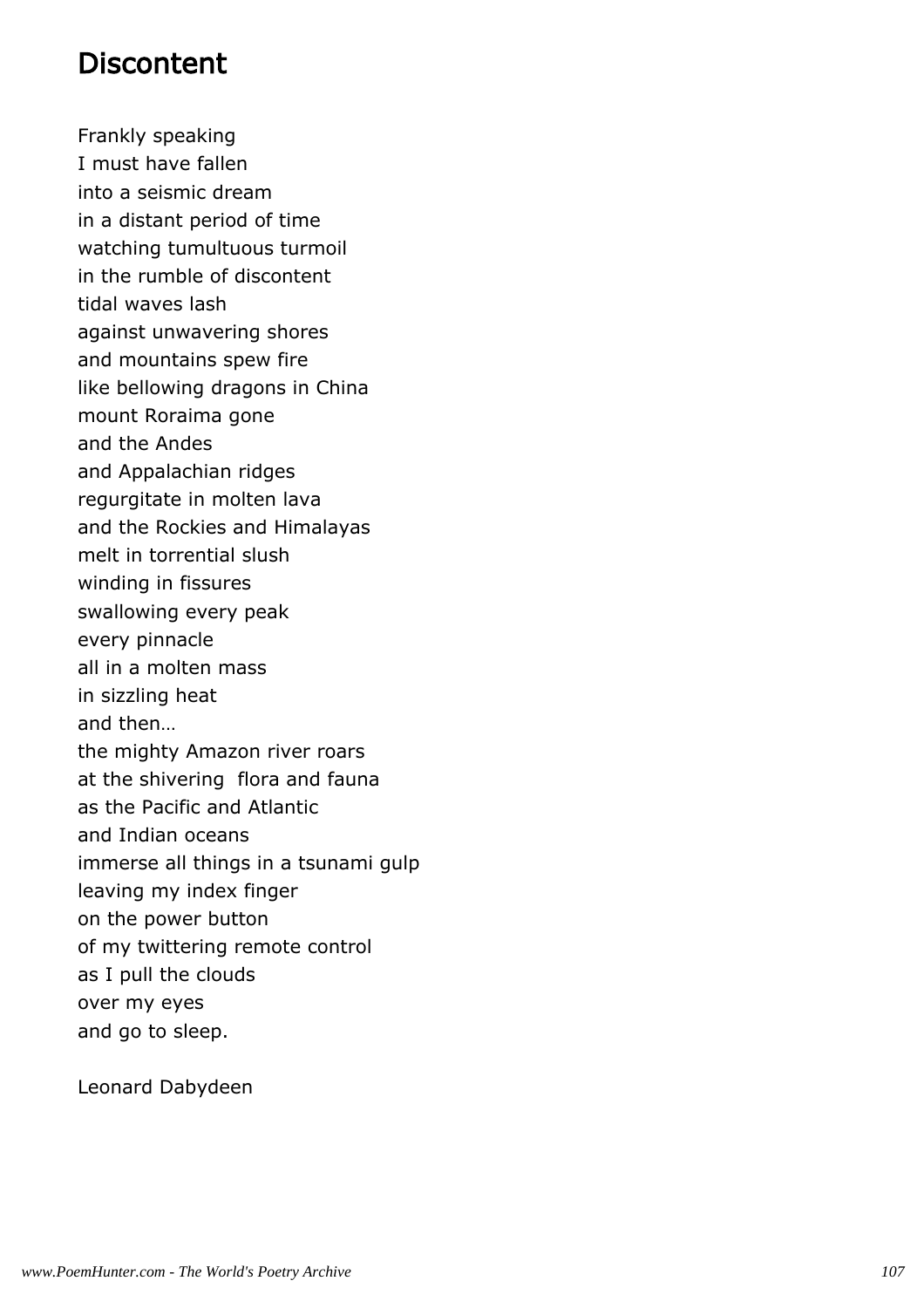#### **Dishonesty**

Look me in the eyes tell me what you see dishonesty is like a city of gold bright on the outside dark as your shadow inside twisting your mind with a knotted heart in blindfold ask Sir Walter Raleigh as the story was told of one lost city called El Dorado this city of gold somewhere in a rainforest where men made leaps and bounds over the Atlantic and the Pacific beyond the Amazon River until disbelief did not offer mercy for unaccountable dishonesty closer to home within oneself night takes leave as day begins after you made hurried love and two untangled hearts make promises in mindless lust after a bounty of molten satisfaction knowing how dishonesty is fashionable like the search of a lost city or like truth crusted in layers of lies.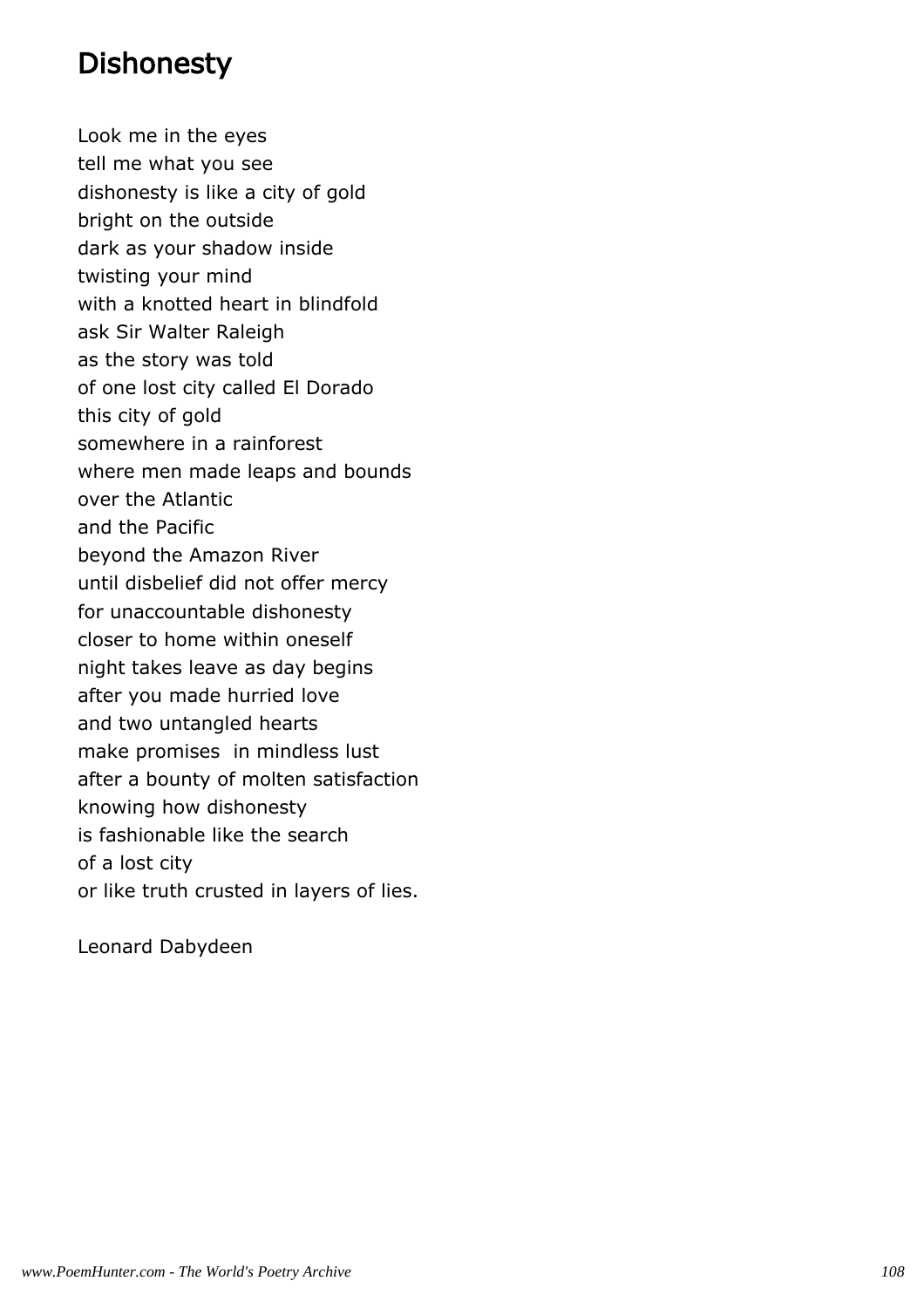### Do It Now

**Stuck** in traffic going home nature begins to make my delay much more urgent.

I feel my inside becomes so unbearable telling me do it now.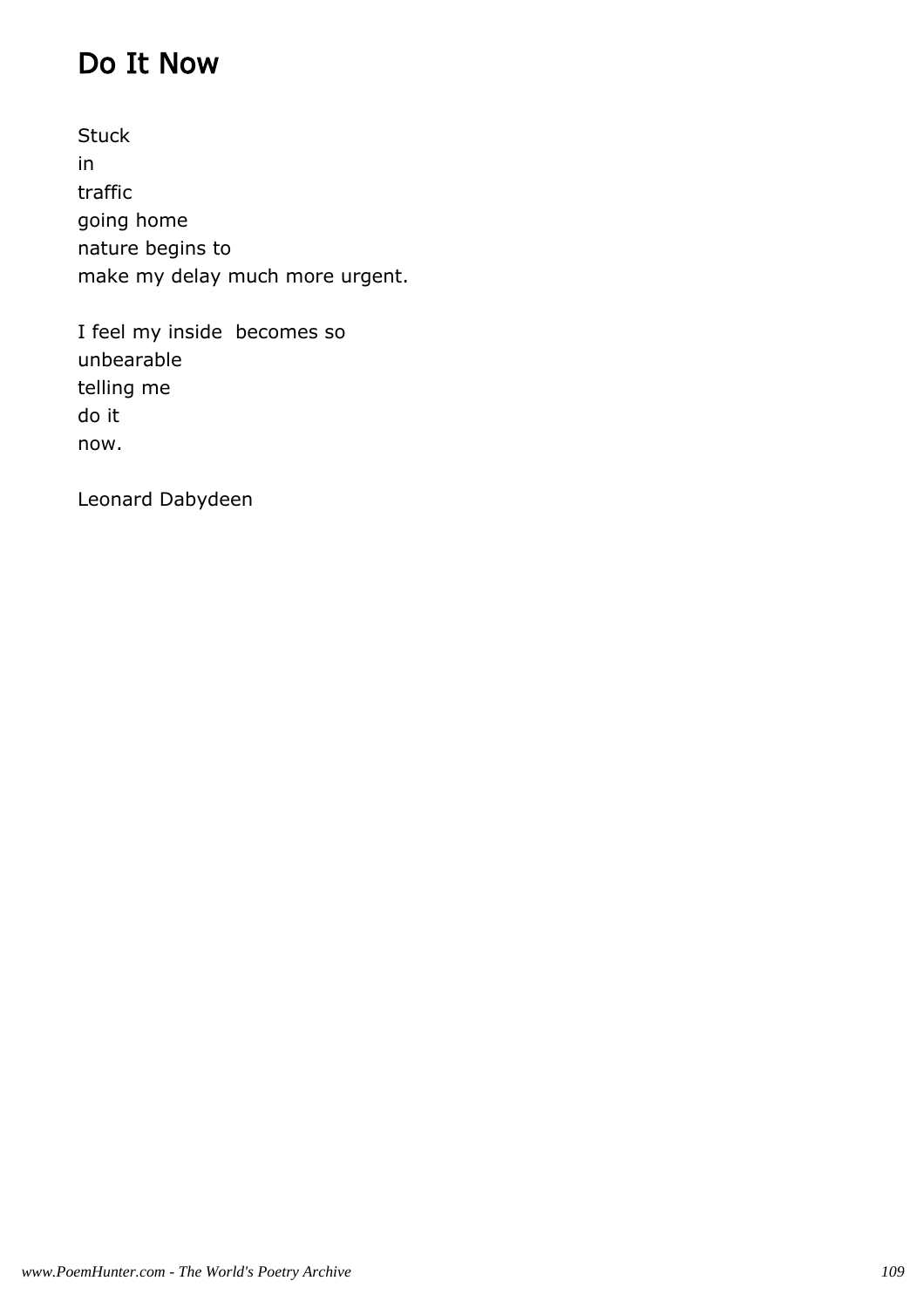### Do Not Feel Shame

Do not feel shame who you are, for who you become makes a difference tomorrow.

Light on your black skin brings pleasure, erase any lies of weakness about you us.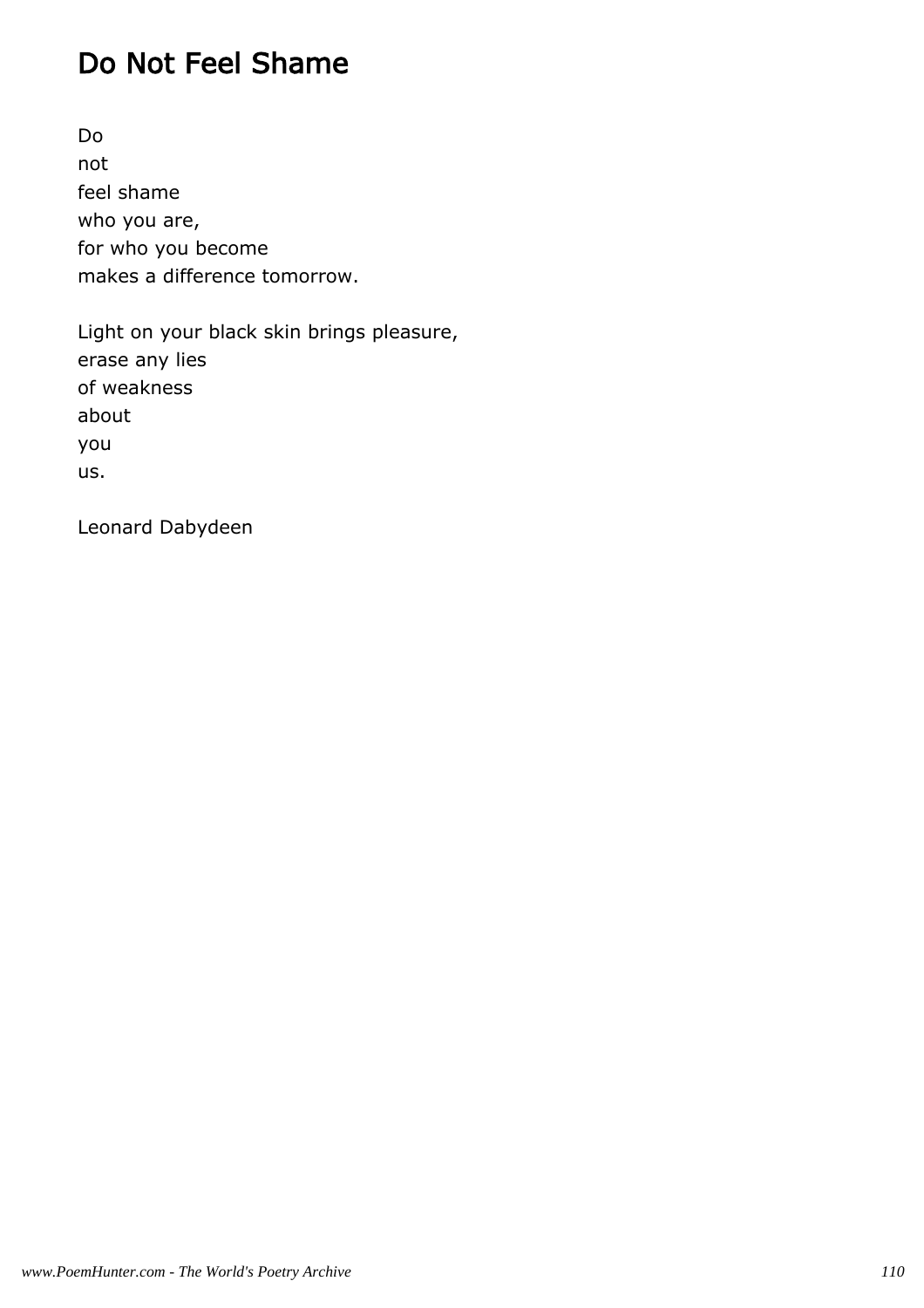#### Do You Know Where Smart Flies End Up?

There is this young boy who is well-liked by his parents; like honey on pita bread, as the mother would say sometimes. Morning comes with this boy one day milking Sita in the backyard, and Ramoo rocking away in his hammock. This boy calls out to Ramoo, "Hey Dada, got something to tell you.' Ramoo goes closer to the boy, picking a ripe guava from the tree, like a monkey when hungry. Listening carefully. Like BBC news. This boy tells a story to Ramoo, how he plans to outsmart Didi, to buy snacks at school for him. " No lie. I'm smart, ' he says. Ramoo walks away, smiling; then he turns back to look at this boy, as if youth forgets age when mouth opens to let story jump out. Ramoo asks the boy, "Tell me something. Do you know where smart flies end up? " The boy is puzzled. He looks at the milk. The pale refuses his answer. And the milk refuses to tell.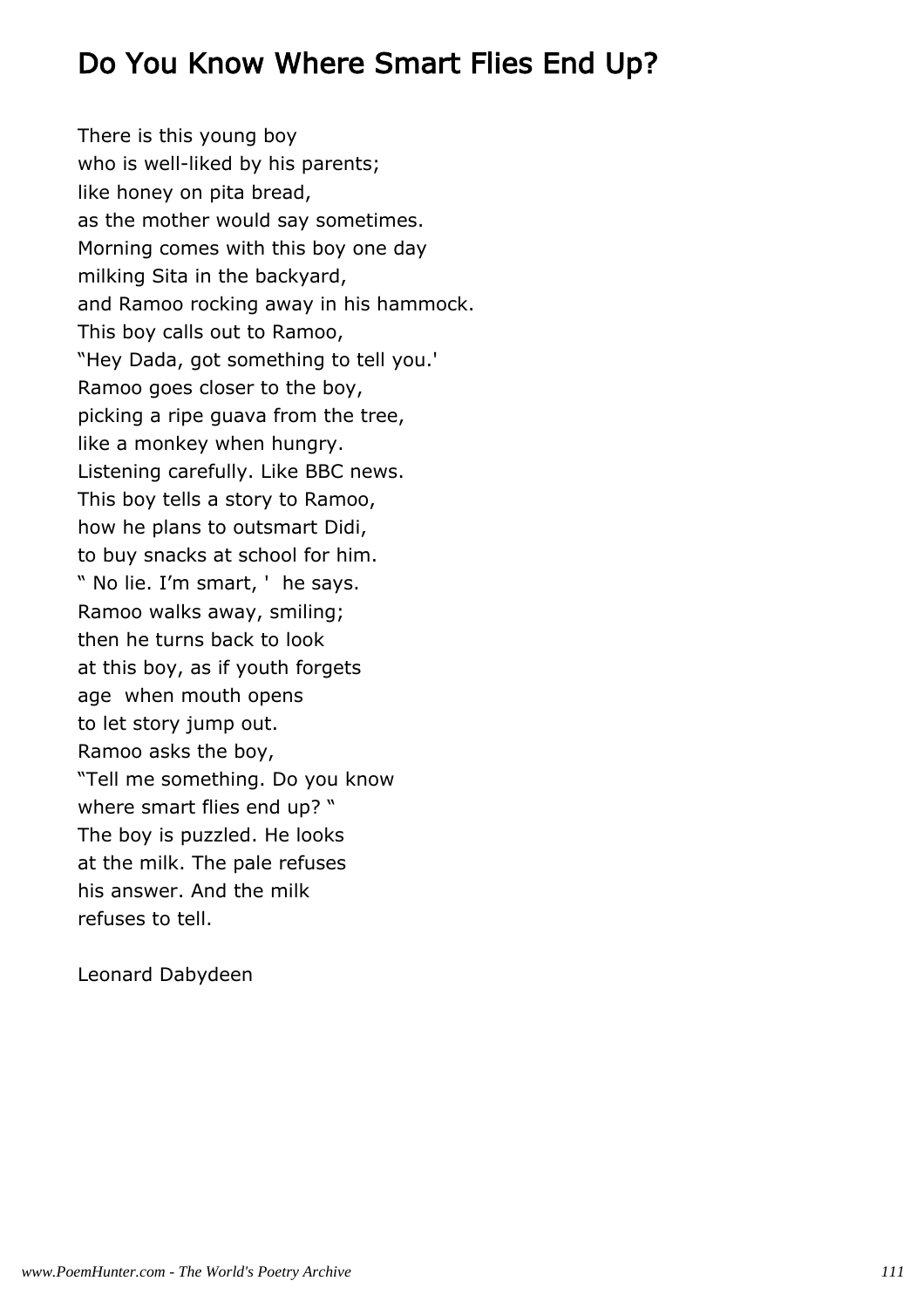### Don'T Be Afraid To Cry

Who will come to your rescue

when the pain is erupting

in your crumbled mind

like a volcanic explosion

and tears are rivulets

searching the crevices

of cheeks and bones

meandering closer

to parched, sagging lips

who will come

as the eyes squint

in the bright sunlight

watering with the innocent

and wary distance

where yesterday's drought

is now climaxing in

torrential downpour

like a typhoon's ghost

who will come

to watch with you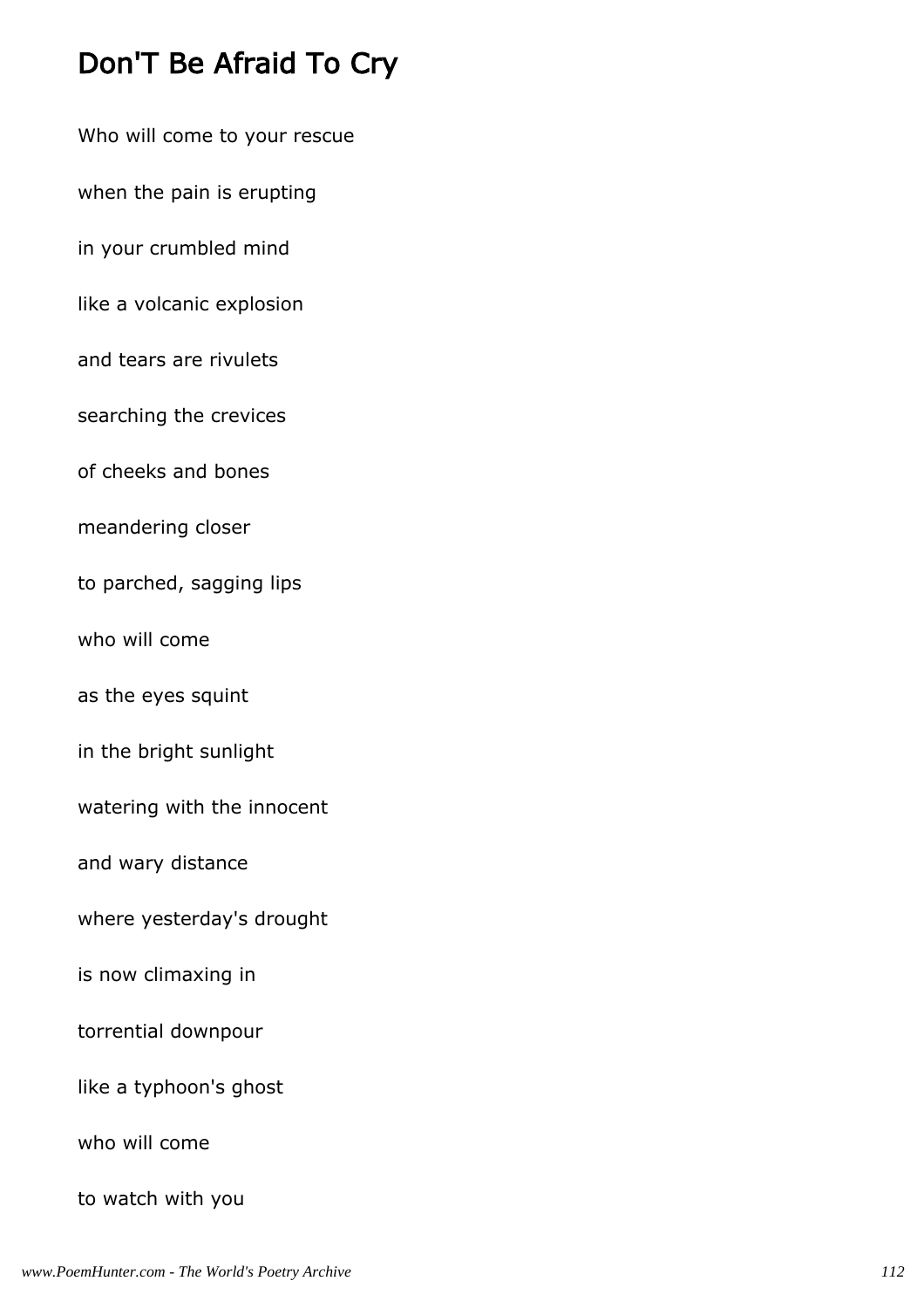as the house floats

across the road

in tattered pieces

and flesh and blood

of parents are remnants

of history, your child

cannot cry again

only the tears welling

from deep within

must gush relentlessly

like a broken dam

and discharge with relief

freeing the mind

so don't be afraid

to cry, and cry, and cry.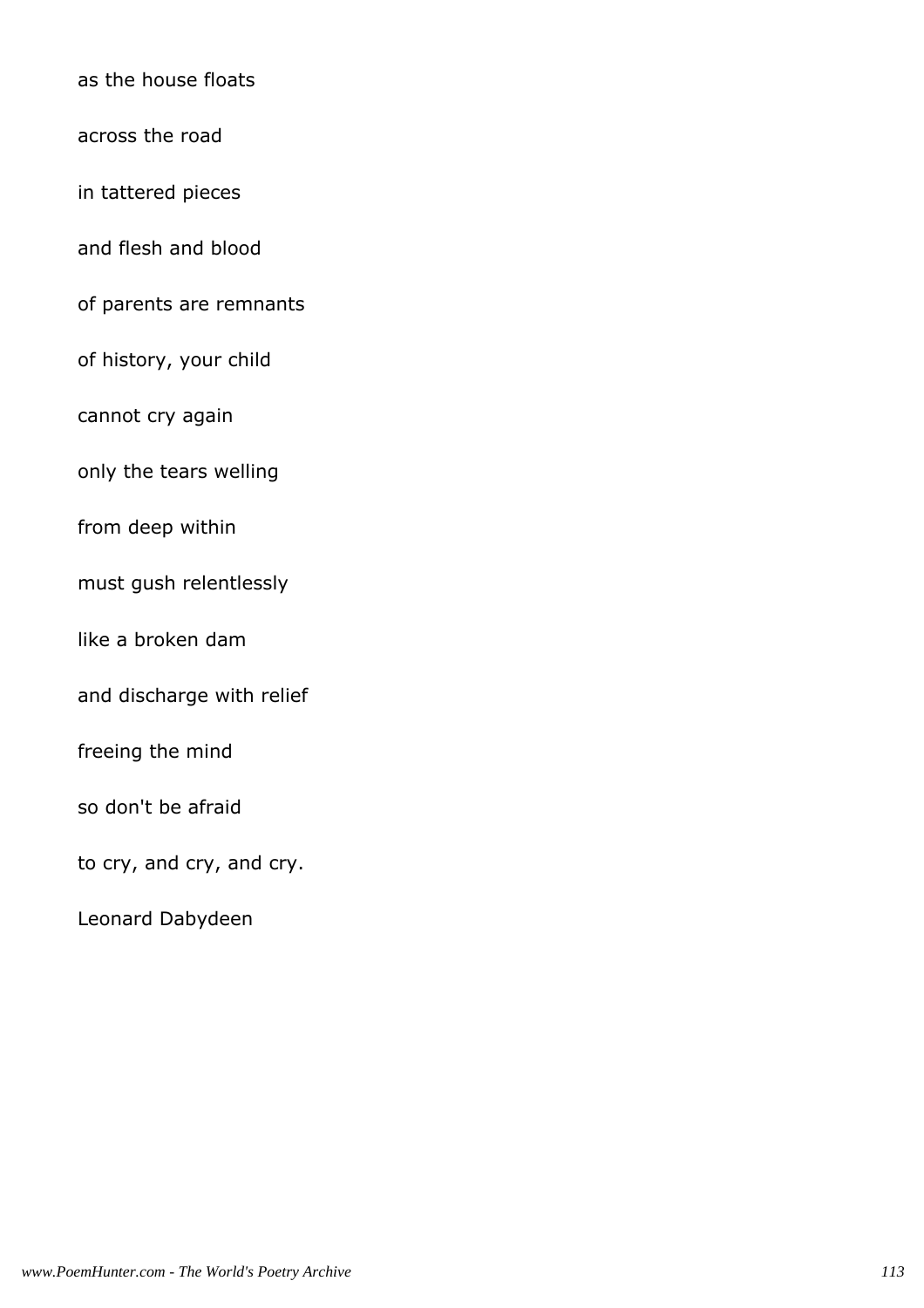### Dying Declaration

The preacher looks at me with eyes dimming: he knows that the truth is now or never.

I hold the guard of faith to his forehead he watches me eyes closing smiling dead.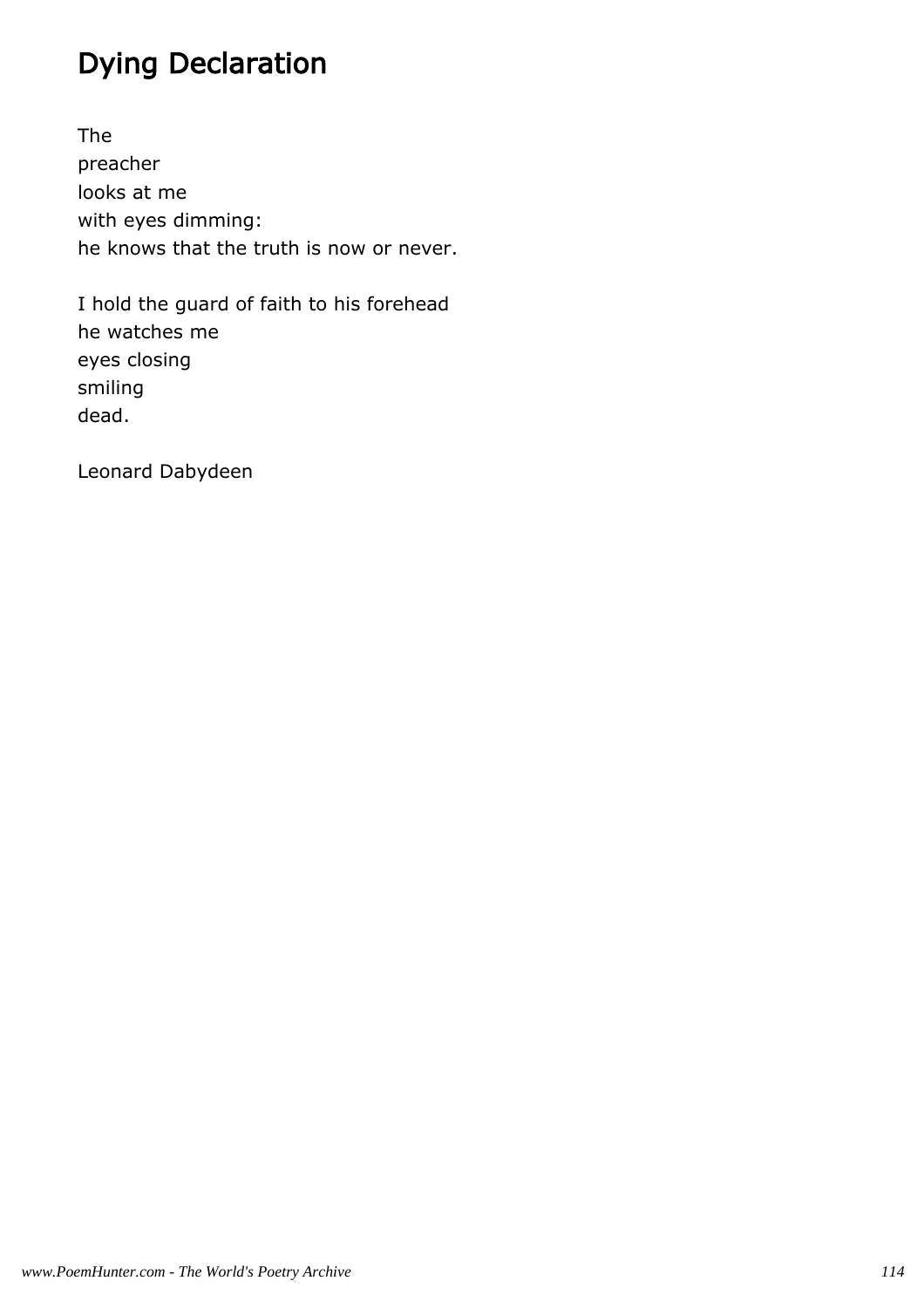#### Elements Are Us

She always will be blue benevolent we watch the sky night and day for answers.

Our questions arise from the earth and air and the water fire within each of us.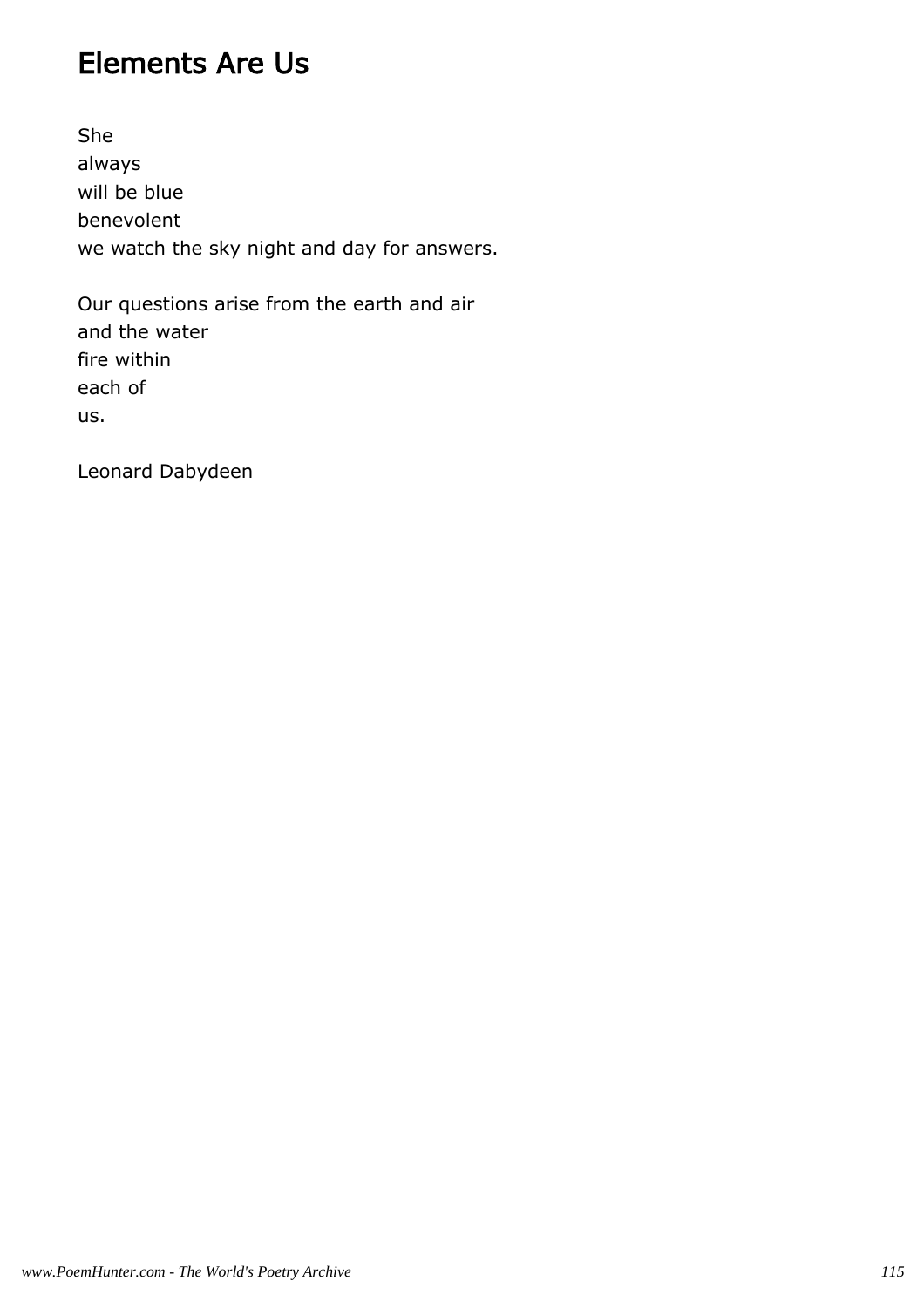### Empty Chair: Liu Xiaobo

World wide watch empty chair his soul sits on frail hands wave to his people with warm heart.

Hearts waving back with hands like pendulum his chair is warm with freedom his name Liu.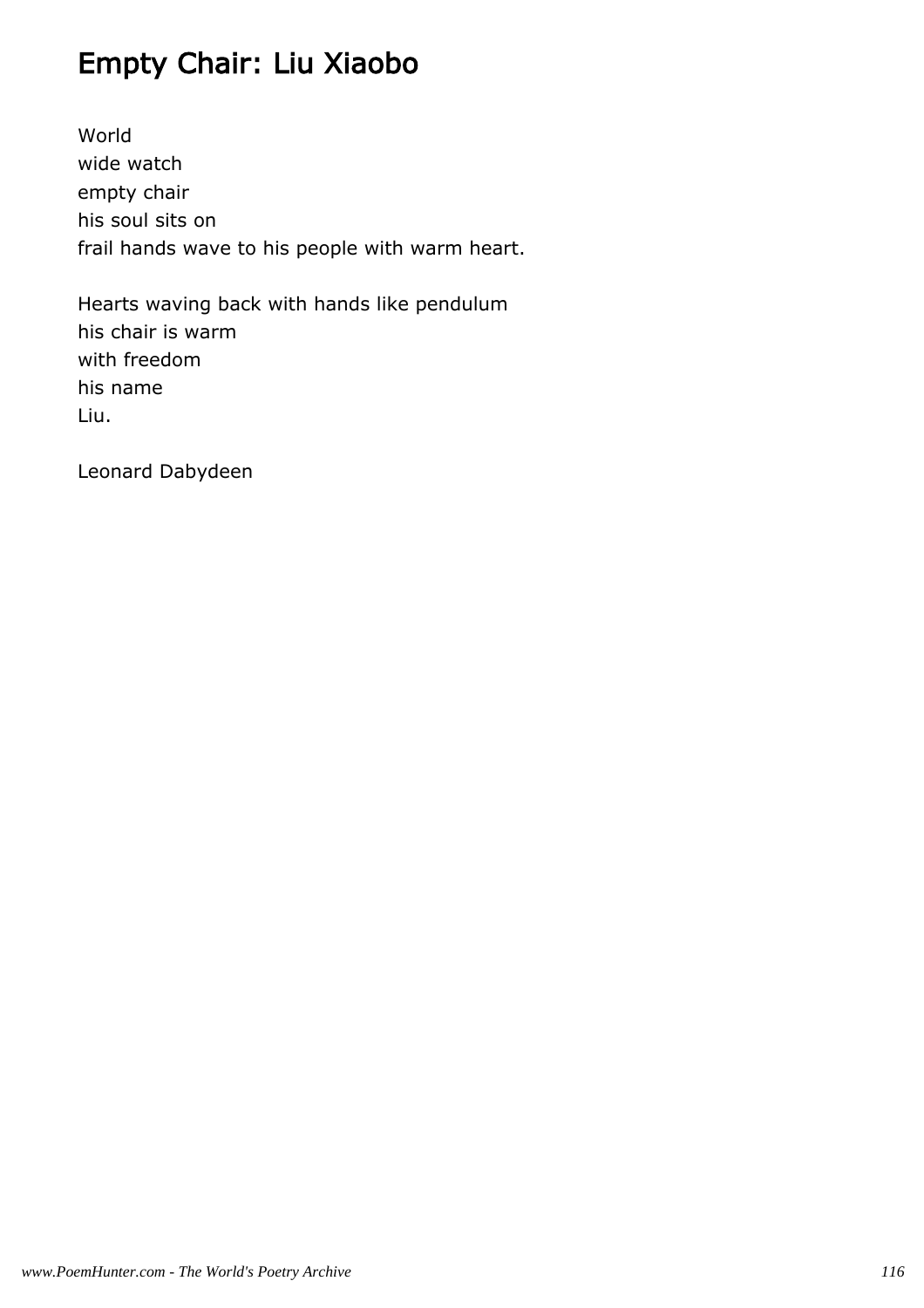# Empty Stomach (Tetractys)

No restraint not caring empty stomach now gratification leaves the stomach.

Holes in my pocket leave no coin for change they wash their hands walking out without haste.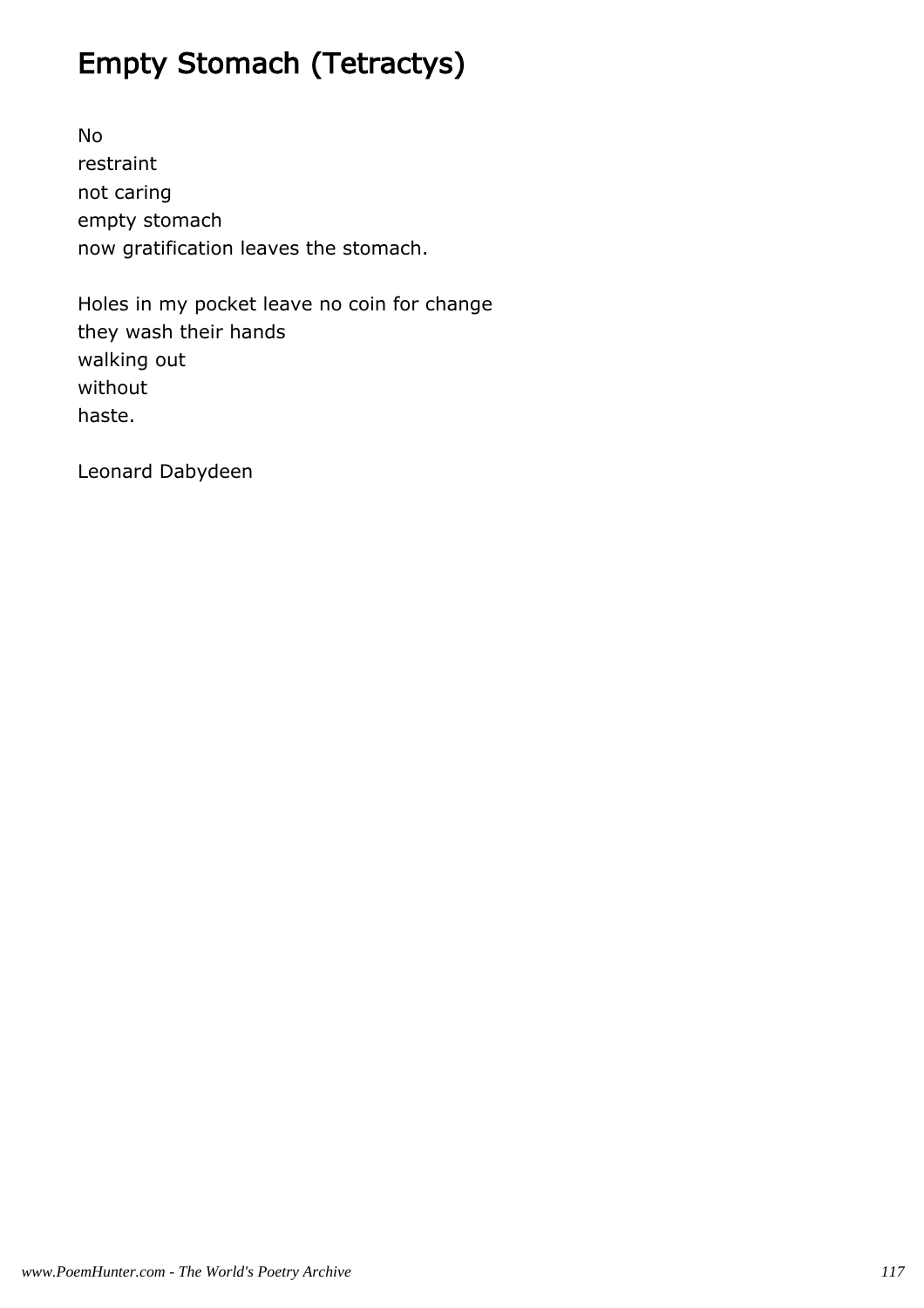#### Everlasting Love

Feel it deep within without congruence of hate meshed like a spider's web in a dedication of craftsmanship.

Here it echoes like a fluted maestro sending signals sweet to the ears making the mind dance to every tune.

In a labor of ecstasy it utters a smile or makes you laugh in congeniality with happiness never a compromise.

You can find a name to call it your own but being my significant other you are my everlasting love.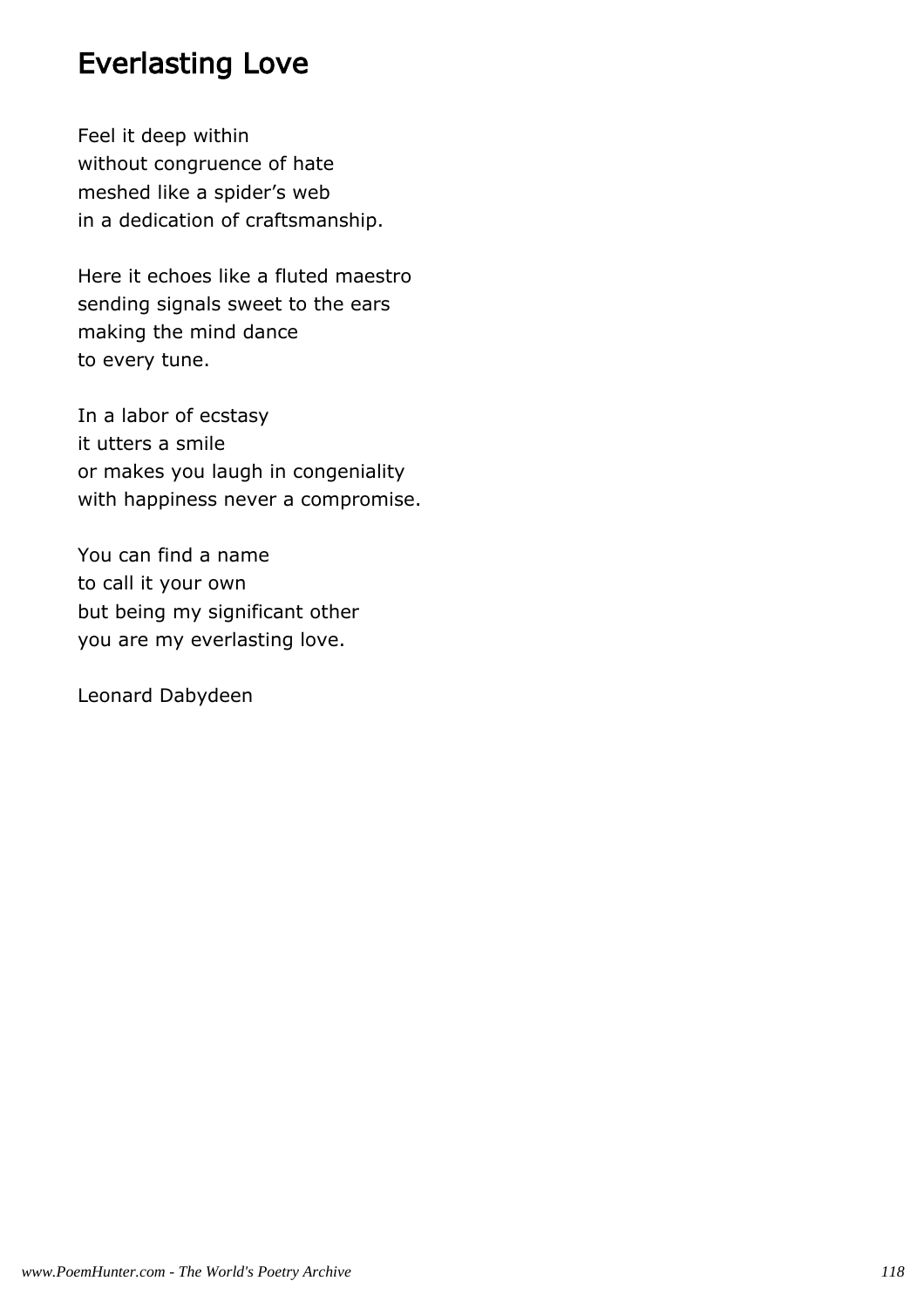### Every Night Or Day

Every night or day as you begin to pray, just ask your mind if it's ready to believe in what you say; just don't let your heart lead you astray it's the mind that offers guidance to the heart, as it's nourished in the soul; and clasping your hands in prayer for penance or faithful repentance is a rock-solid oath, only if it's honored by the mind without make-belief or shameful pretense, as you travel in this world one day at a time.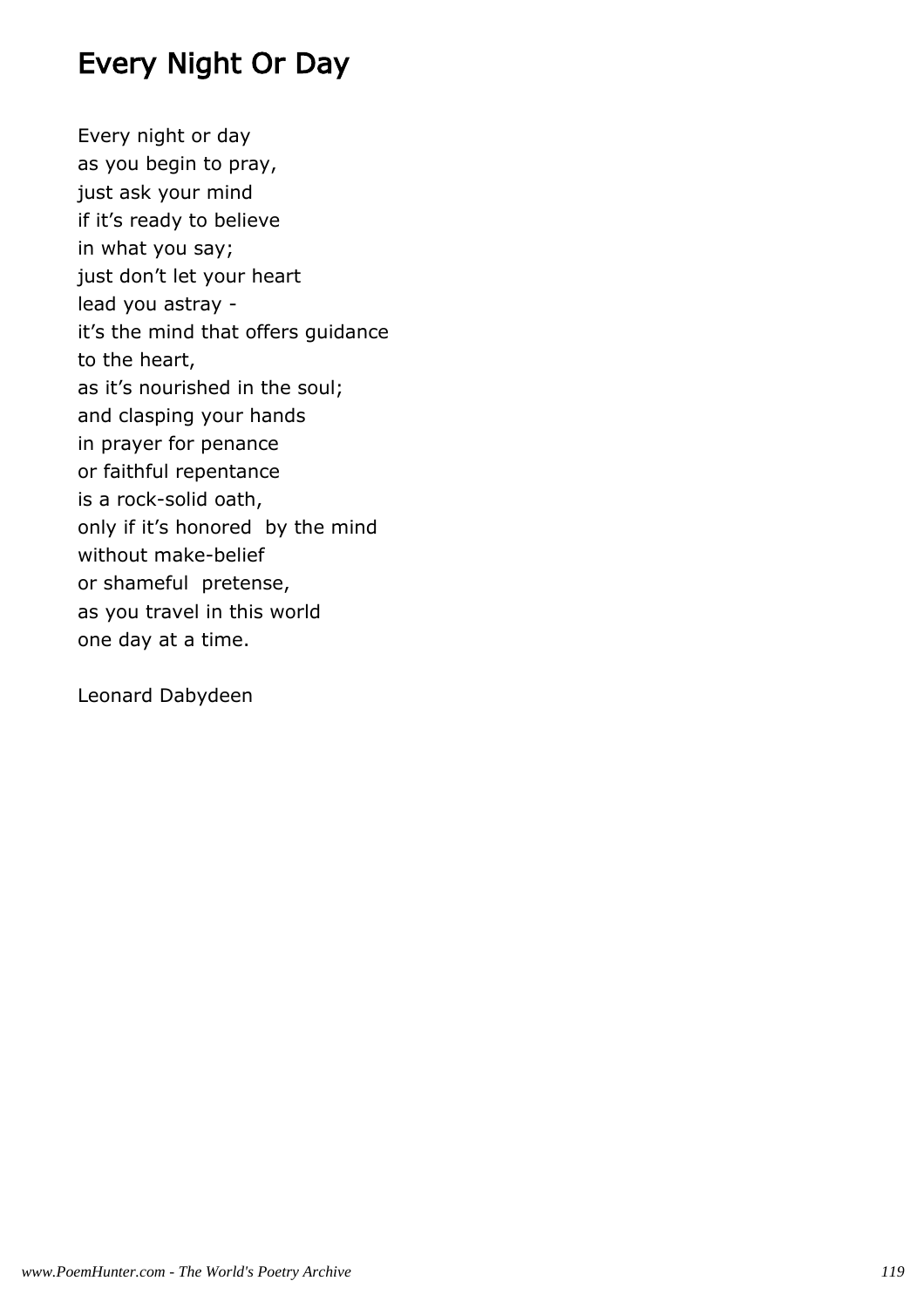# Everything Gonna Come To Light (Celebrating The Legend: Bob Marley- 1945-1981)

No, oh no, no, no … Is not the natty dread lock What catch me eye, me eye; I look at his face See the pain, the pain Like you see naked rain … Hear the music playing, playing: Everybody no cry, no cry Let the music play, play Almighty With love in the eye, the eye … Listen to history of man-Reggae drum a talk: No lie, no lie … Everything gonna come to light.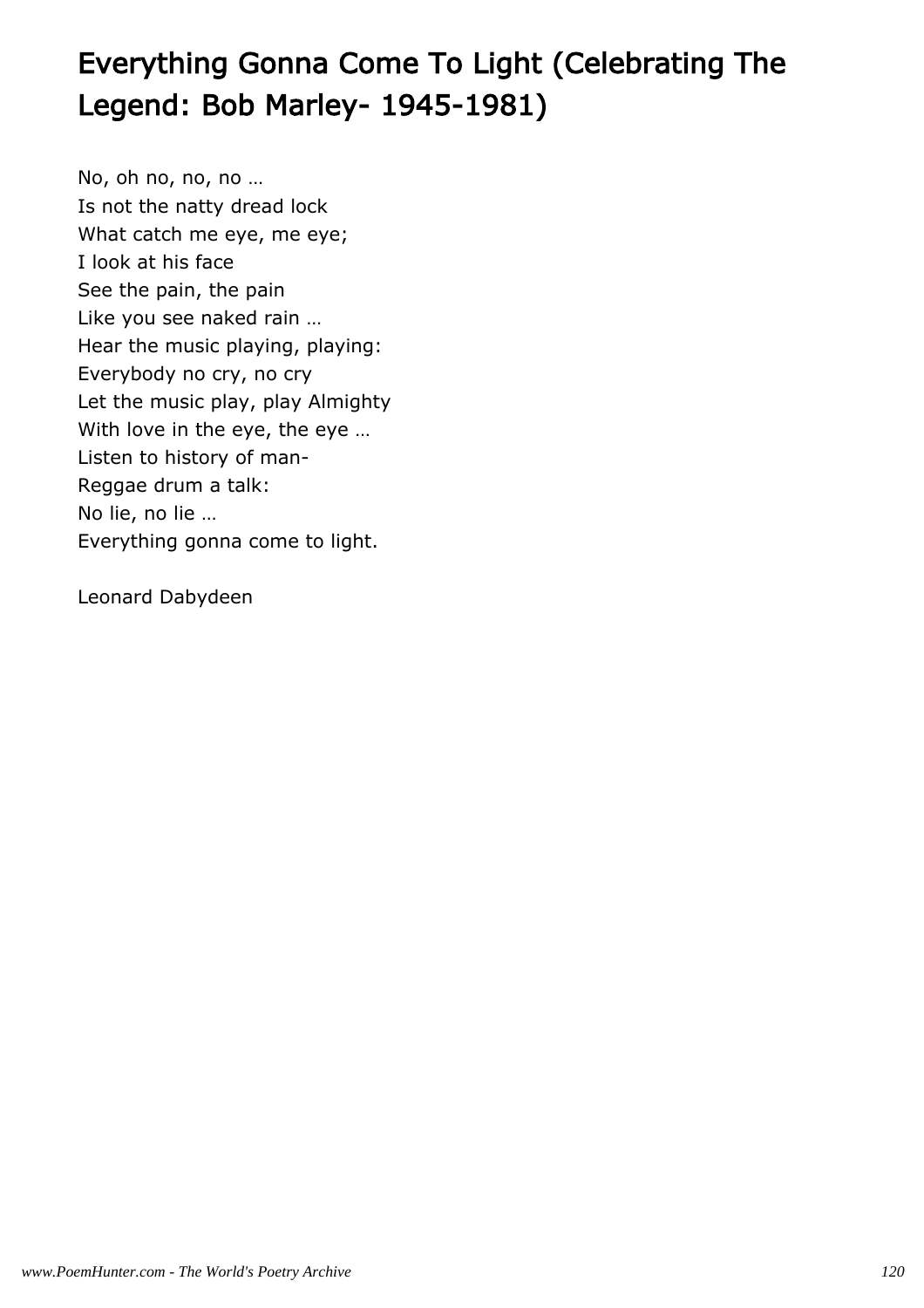### Except Her

I listen to the sound of her silence her grief so worn in pain and agony.

Night knows not the difference of darkness neither shadows of her dreams except her.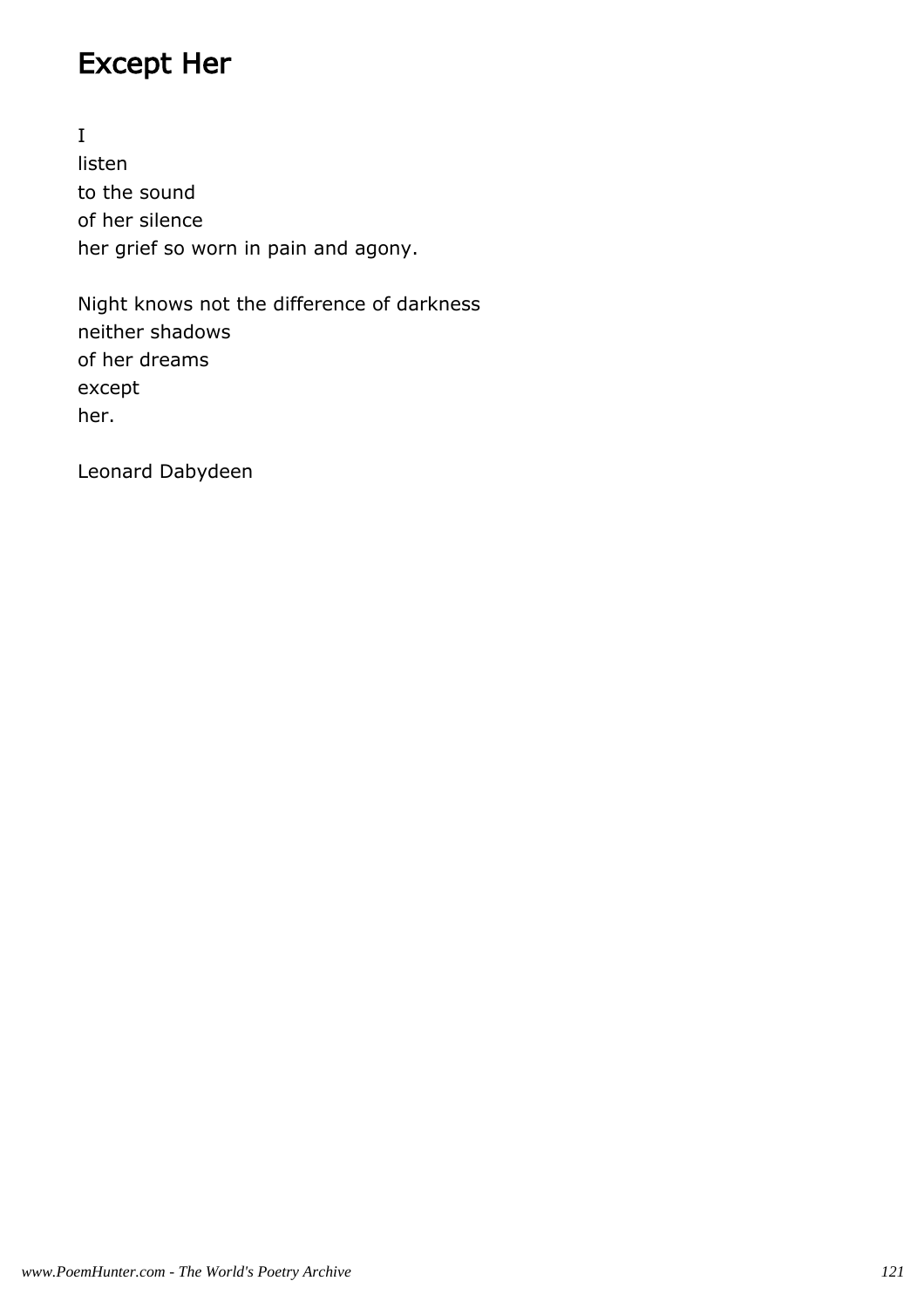#### Except Me

This home I call my habitat my space coronation ambient flow of dreams that gather filtered thoughts streaming with unfettered joy and rivulets of hope.

Sometimes I gather wishes and pan-handle parcels of ideas and watch them fall over the balcony swiftly taking recluse with wind winding wayward without worry... except me.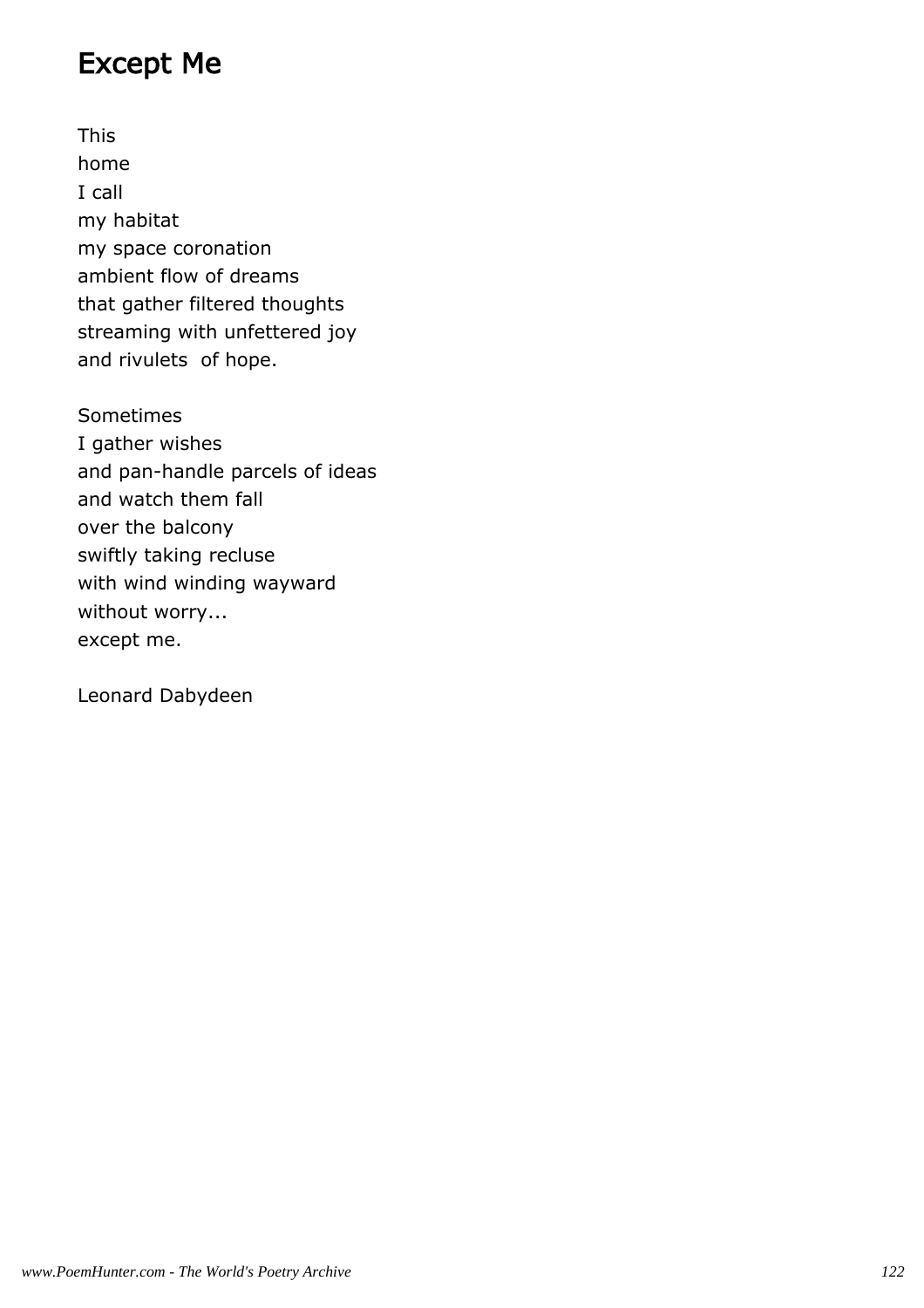# Eyes On The Sea

To watch the sea is often like evoking deities from inside the underworld.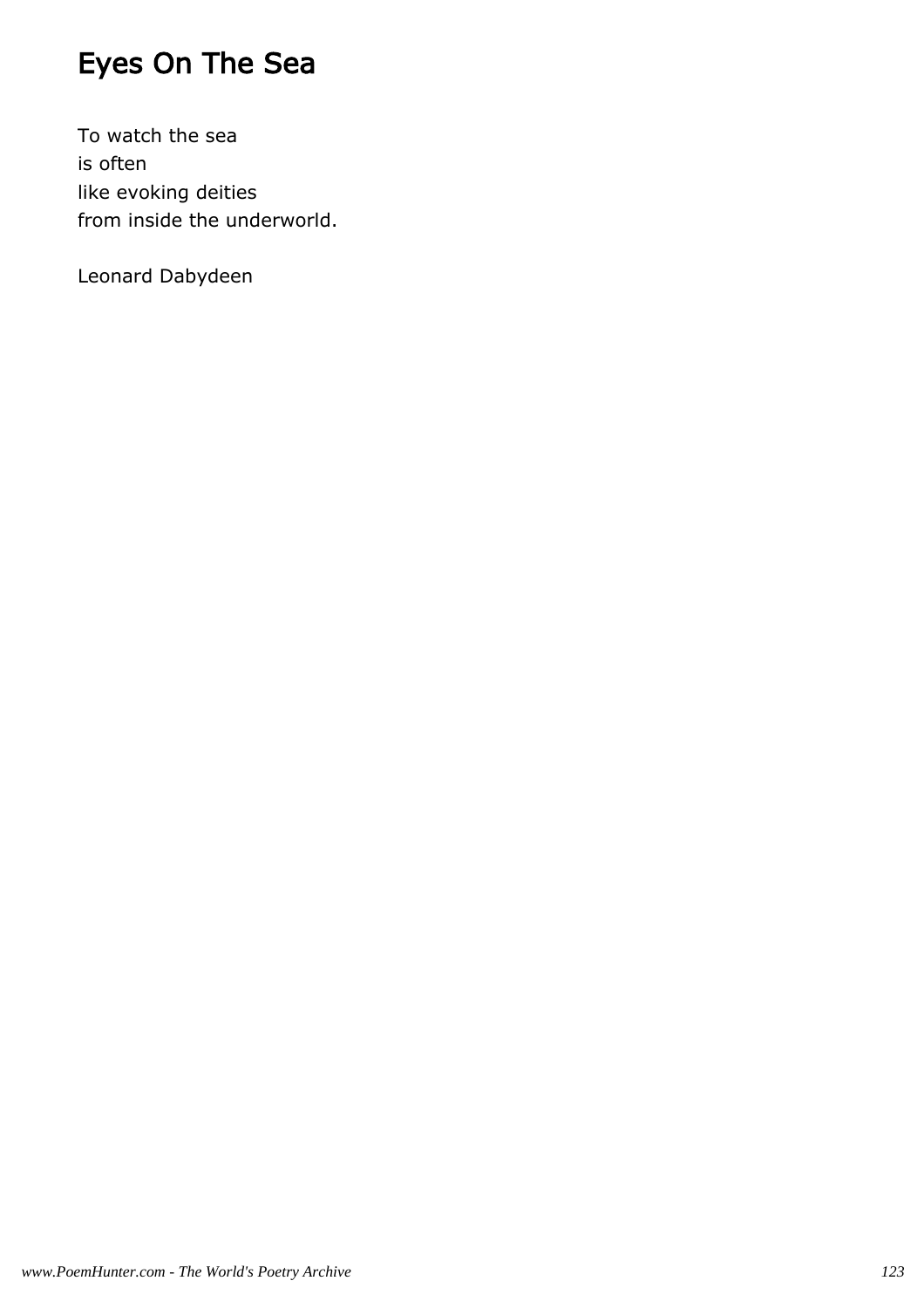### Face To Face (Bm)

**Just** listen to his music steel drum echoes guitar playing ain't nothing like it to mash you up his unique voice just keep you humming everything gonna be alright as you pack up your clothes leave the shack shanty town and all and the light gets brighter echoing reggae sound you ain't no Buffalo soldier just a rasta face to face.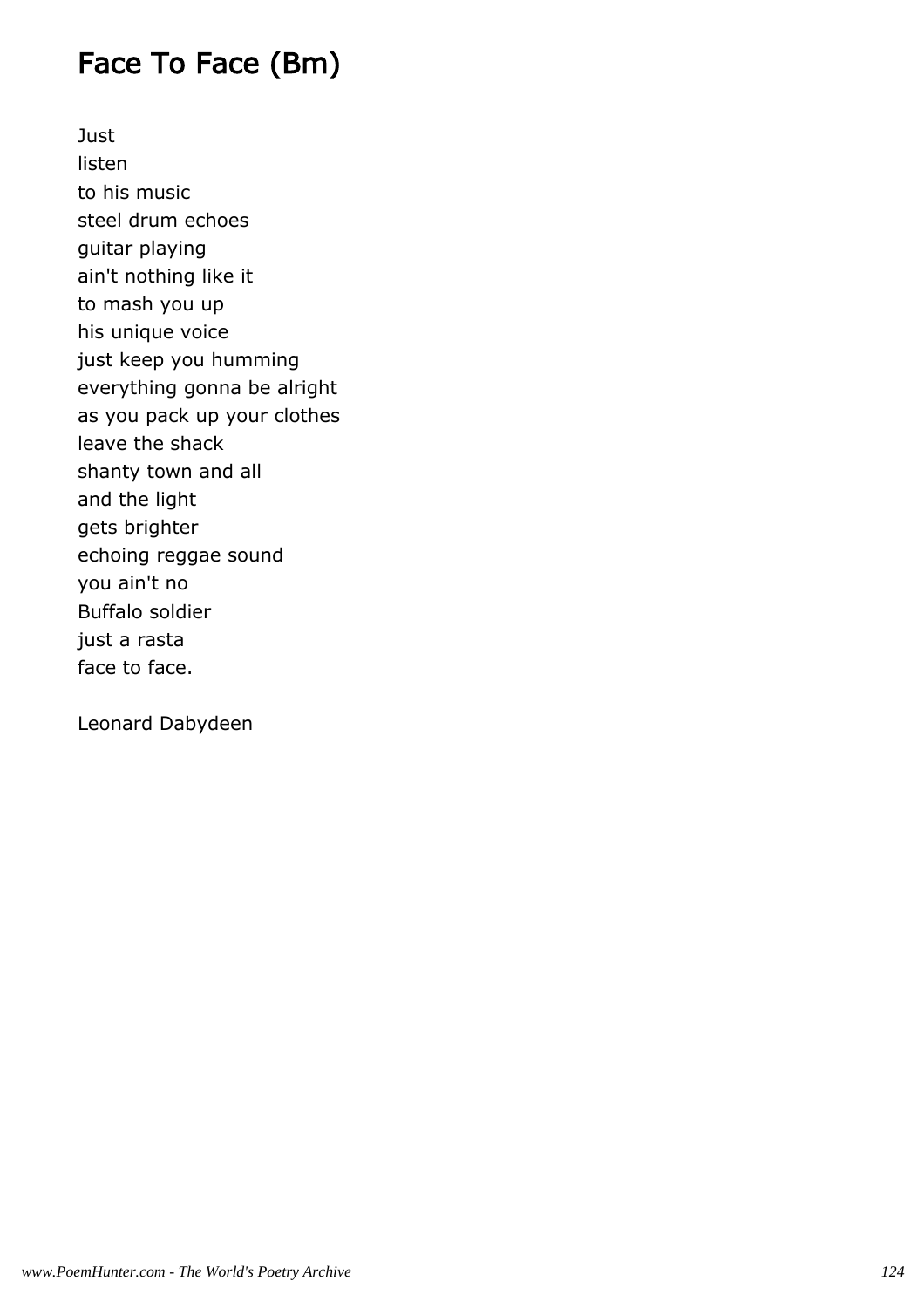### Fall Leaves

Not anymore hanging on a limb fluttering in the wind. There is this emptiness that is becoming bothersome to the mind as they leave their abode. They leave limbs languid and naked as the sun. Little by little cold air bruises their veined feature, chilling flesh; their colours imbue a rustic gold and bronze. A delight to the squinting eyes roaming parks and country side. In a quiet moment they unhinge themselves flamboyantly, slowly beckoning to earth's yielding call. Without any finicky human touch they nest a soft bedrock, tender and inviting. They let me sit in yoga trance, with nostrils ocean-wide, breathing organic air. Soon the mind will permeate the body with renewed energy as the fall season unleashes its charm.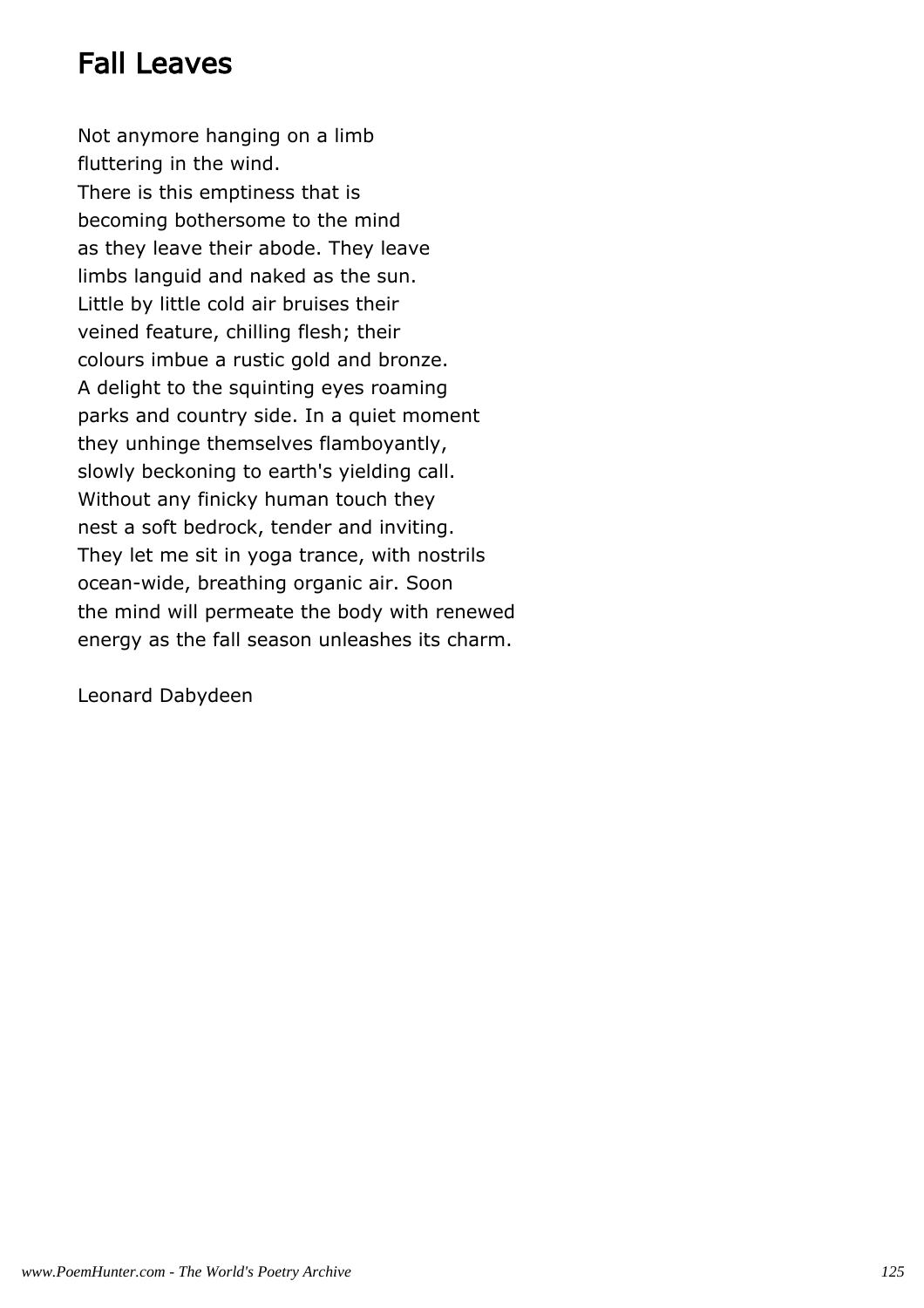### Farewell

I am here to bid you farewell no, never a moment to tell my friends, my fellow countrymen a sad day to leave, even then I have no choice but to go as I gladly look forward for tomorrow of those eight years memory will abide with footsteps of those at our side and when I open my new doors after all the White House tours as a friend from yesterday I'll take note of the role you play.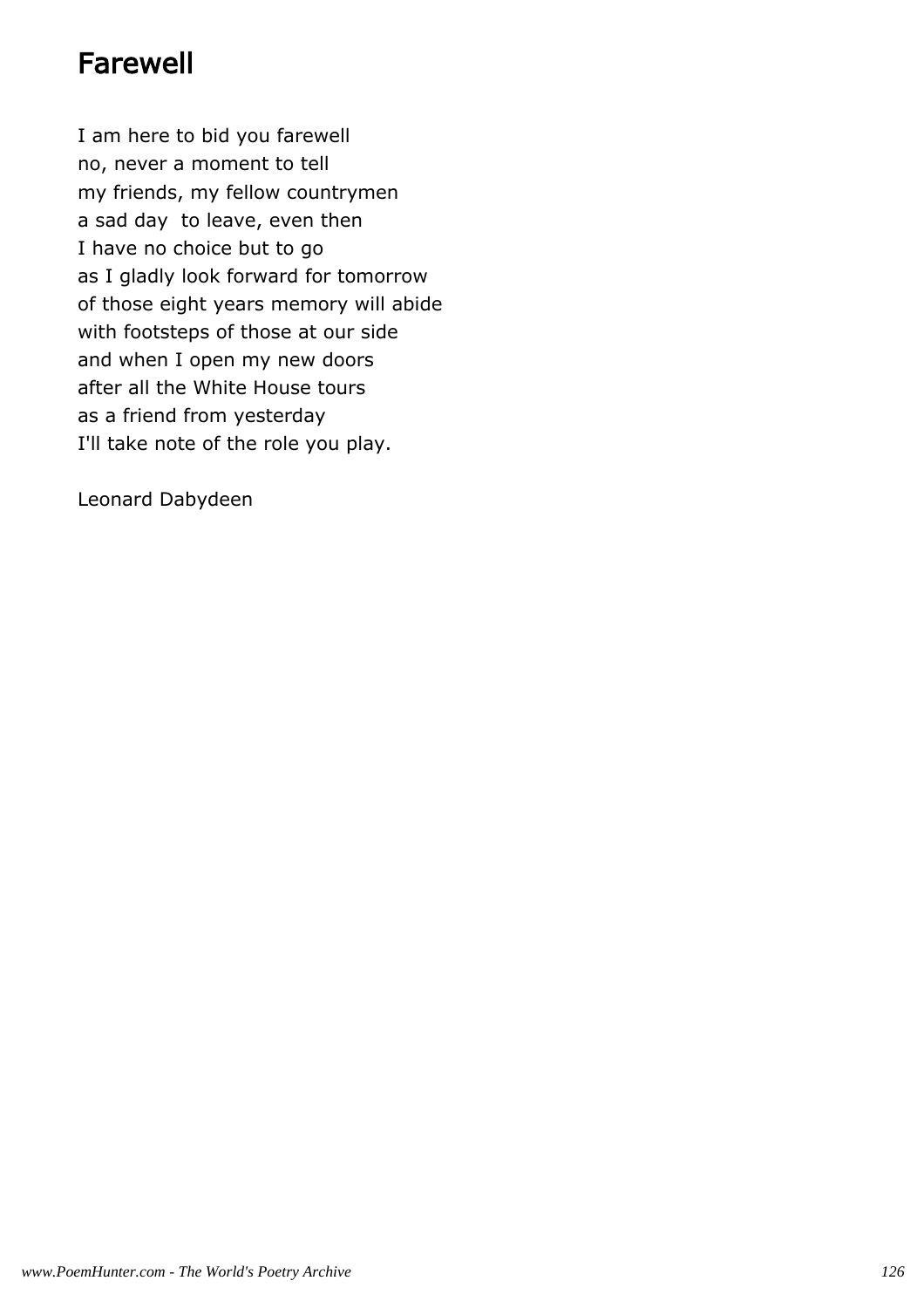#### Feast Or Famish

Just one morsel of food to satiate empty spaces in my growling stomach I cannot have pity neither do I have guilt that you be my feast at this precious moment of desire my need is on fire I let hot flames open wide my gaping jaws to make you my relish dinner come gently and be at peace offer yourself knowing that your purpose is my fulfillment.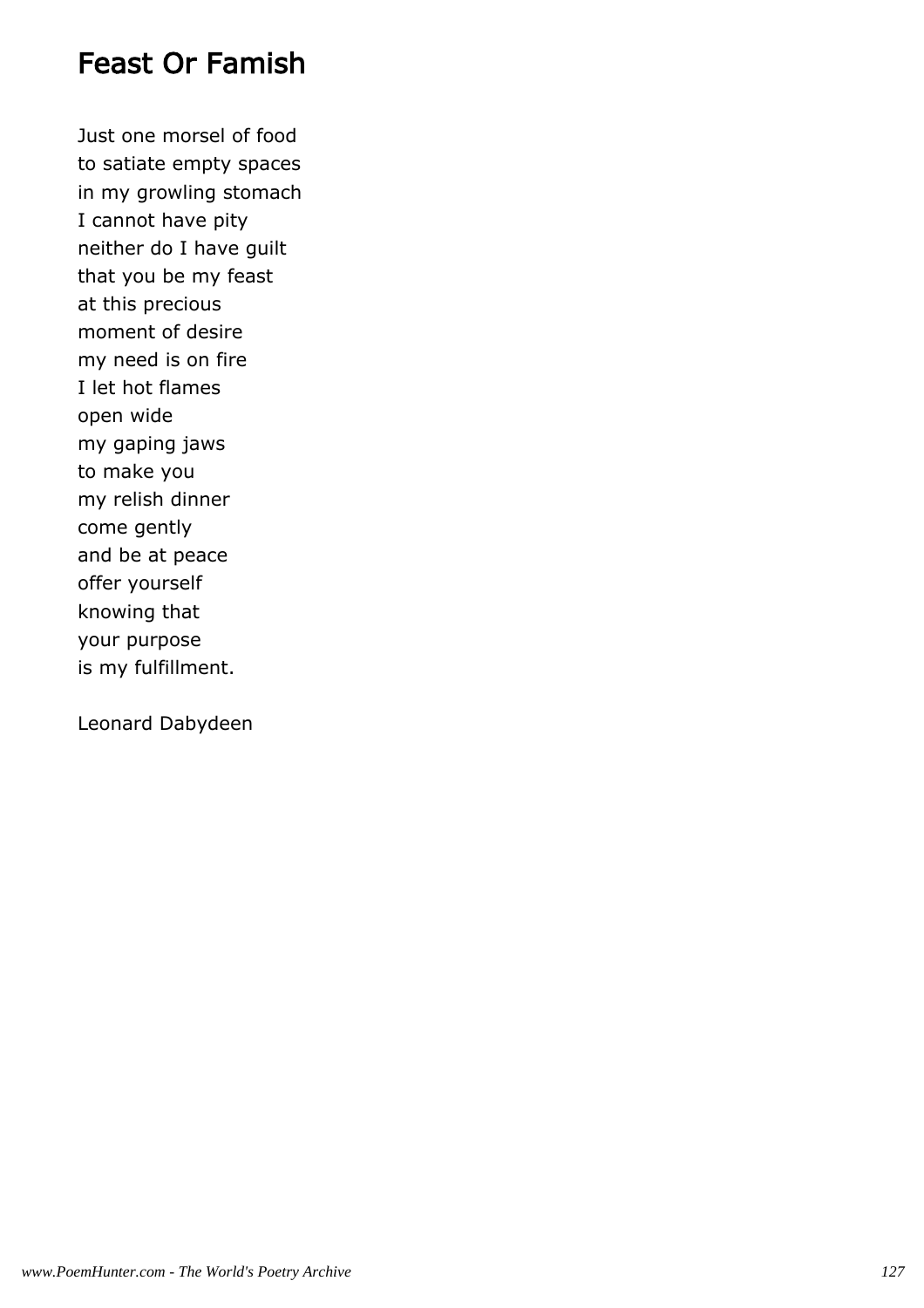#### Festival Of Light

I keep staring at the flickering light in the tiny clay bowl ...as if in a trance at the brilliance it portrays feeling the heat of the night cloistered in intransigent darkness light making shadows dance without sound of music iridescence of hope in a world unwittingly engaged in wars and unrest and nature's own remorseless storms I clasp my hands and bow in prayer seeking blessings of this festive aura light of hope and joy over darkness within.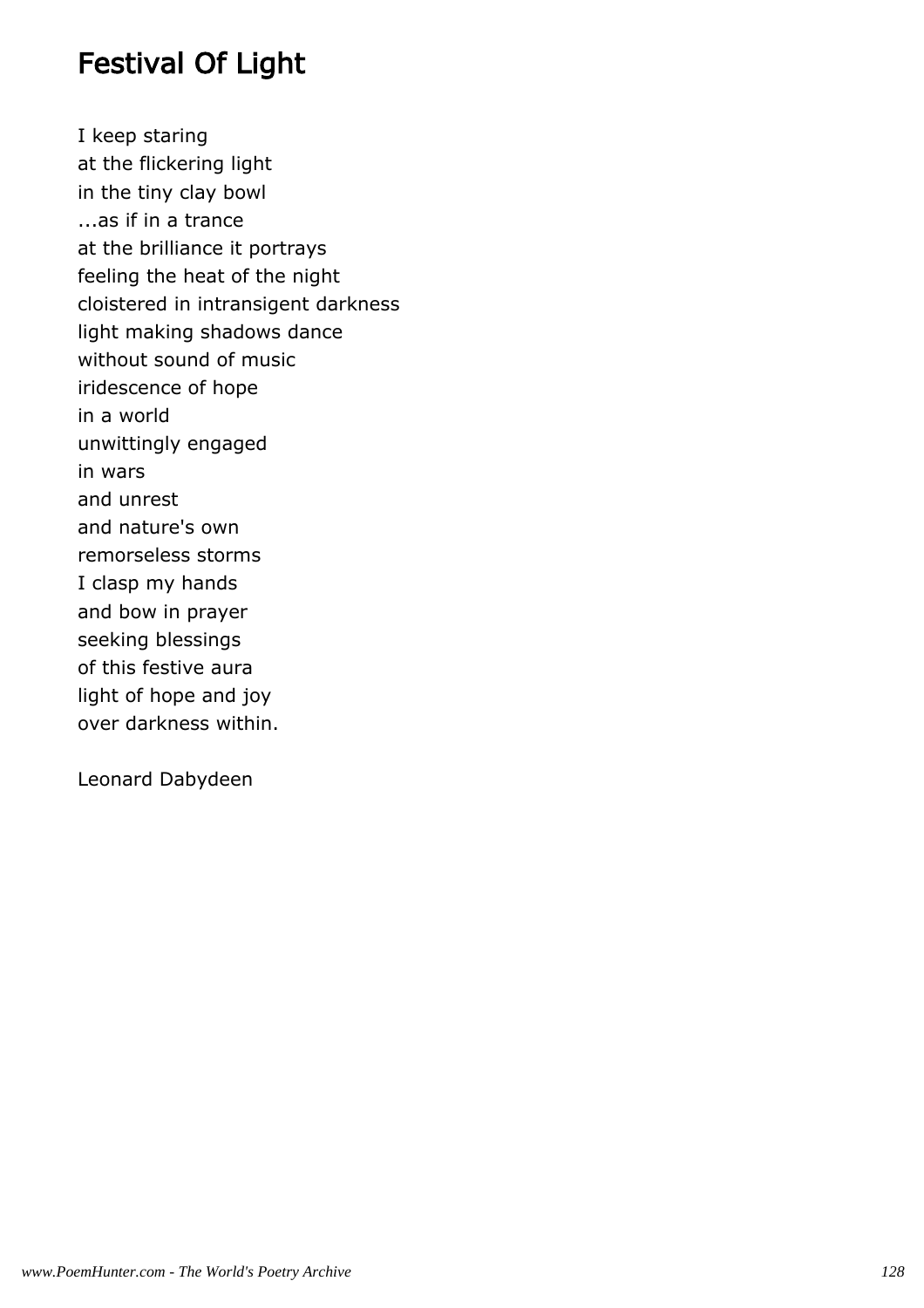### Folklore [tetractys Poem]

Folks folk gaffe bring to life culture their own folklore continues till mo'ning day come.

Behind blacksage bush in the dark of night you squat fuh pee but hear sound jumbee call.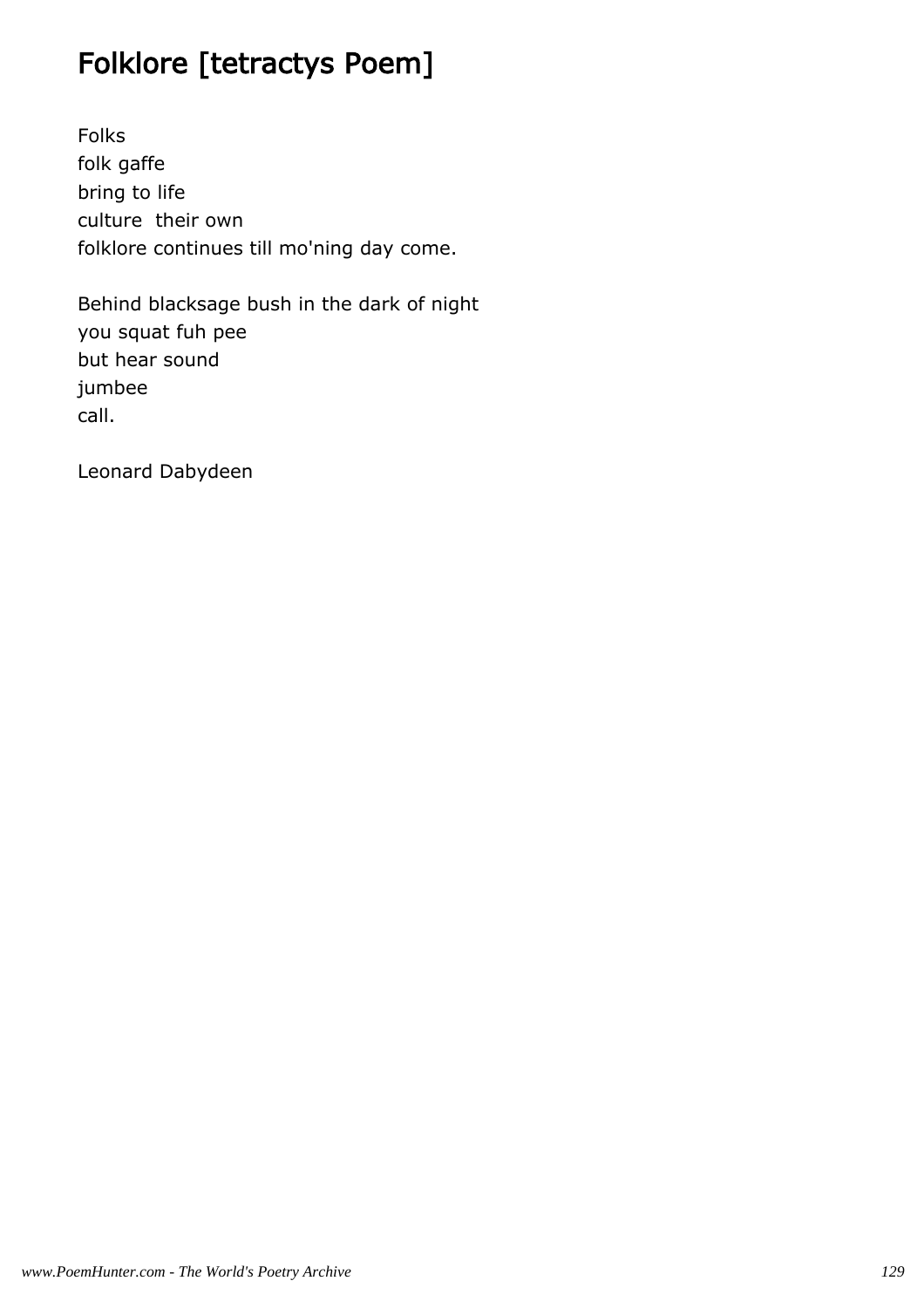#### For What May Yet To Be

May all good things be with you that they may follow each footstep you make where life's open journey lead you on and on through stormy weather and bright sunny days smile after a scream when the going gets tough and laugh aloud when the challenges confront you time is yet to come for what may yet to be.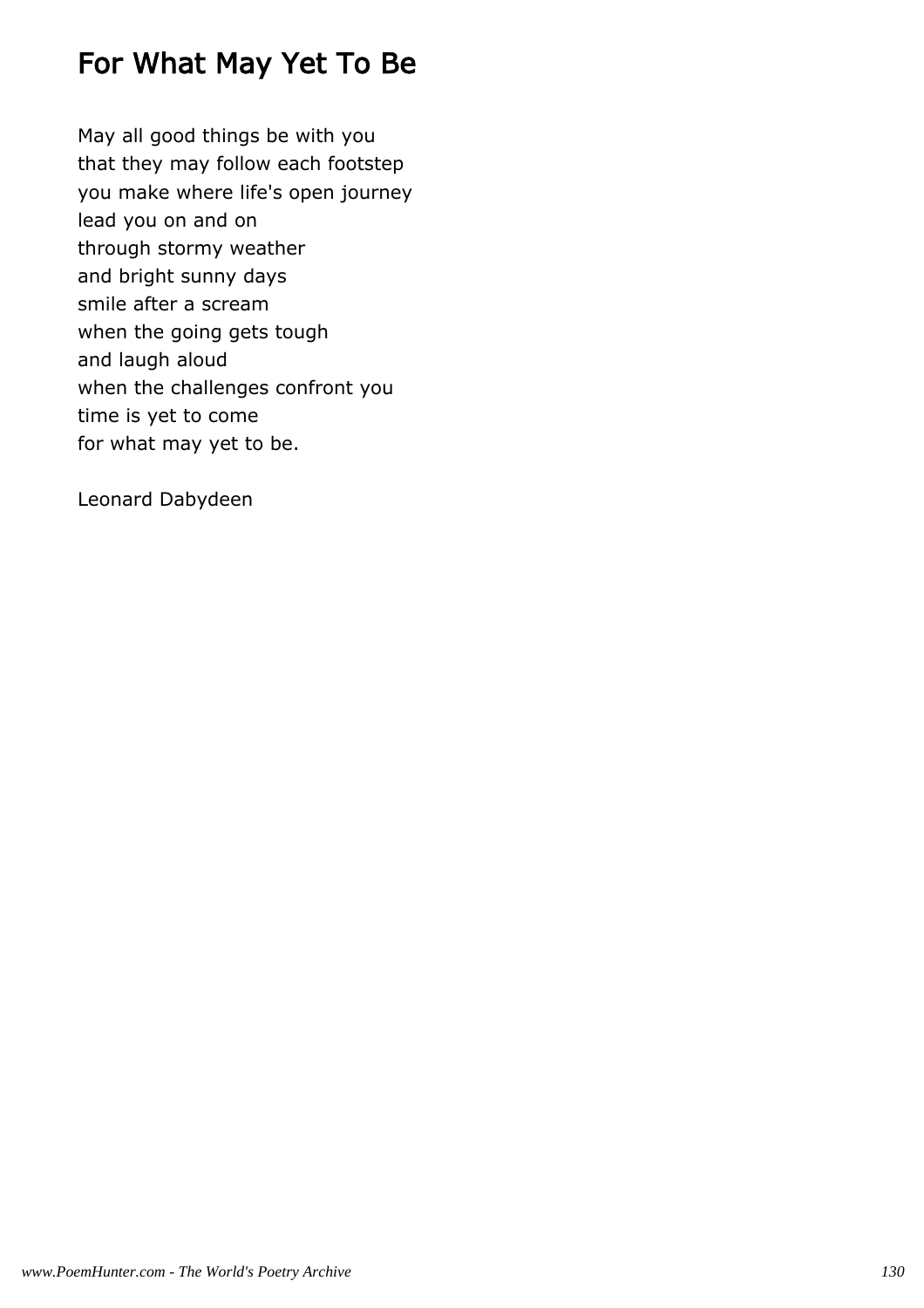#### Free At Last!

Freedom! Freedom! so hot! hot! hot! Juba, Juba let me sing Juba, Juba let me dance my independence is joy my independence is dream to bring new tomorrow from the rubbles of yesterday Juba, Juba let me think now is my freedom and I see my dream.

(Independence of South Sudan)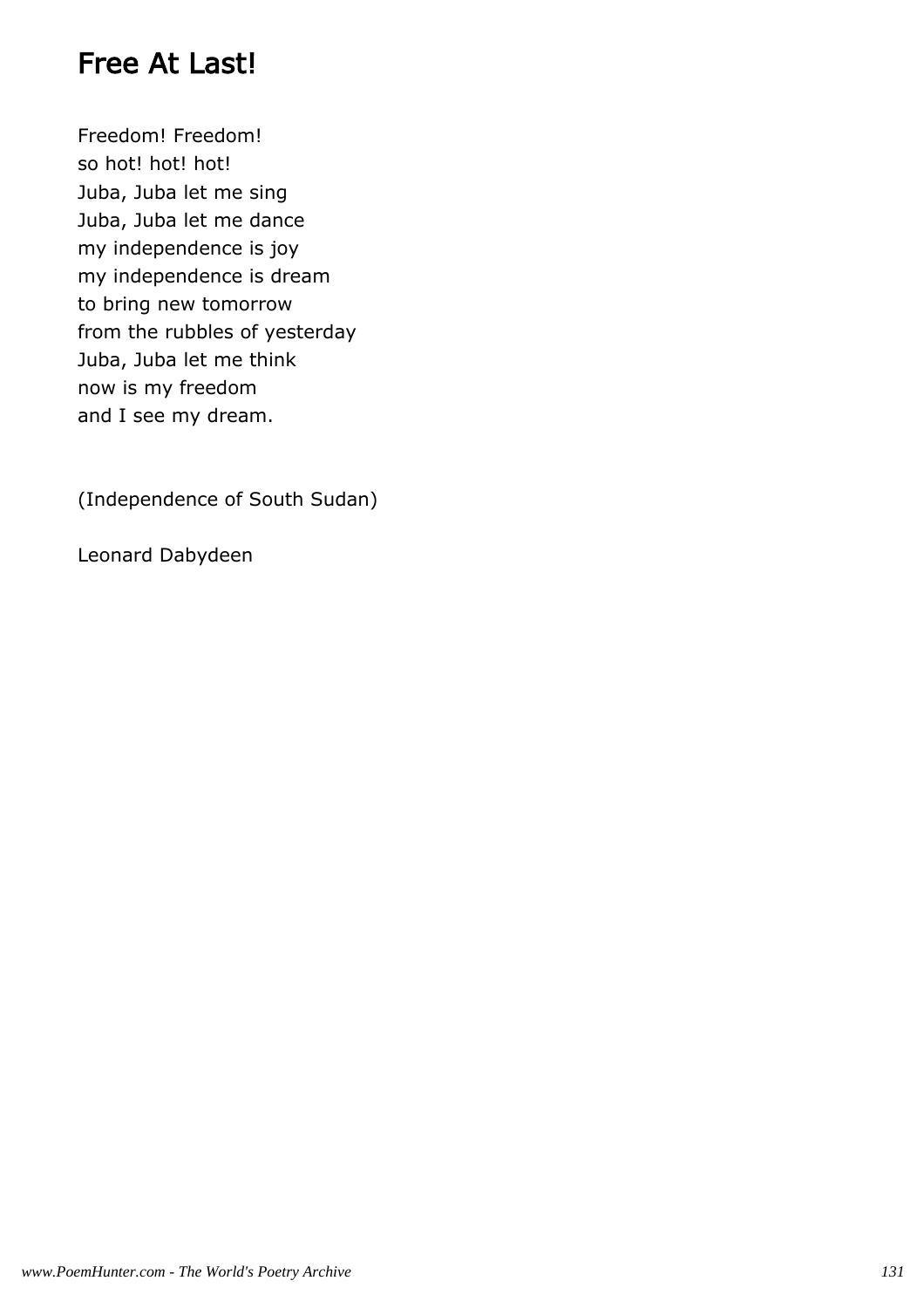### Freedom

Cold wind pushes against the van as if it wants to test its silver coating but I listen carefully to the whooshing sound without complaining no one will listen, anyway, except my frozen ears like folded strips of bacon. And as the wheels grind Main Street tarmac a bird swings in a U-turn, swaying with the ease and carefree arrogance one bird wants to show our open world. This is the freedom I choose it belongs to me, let alone my van and a black bird whose place of abode is far from the ceramic tiles and oak polished flooring of my Egyptian sand living room.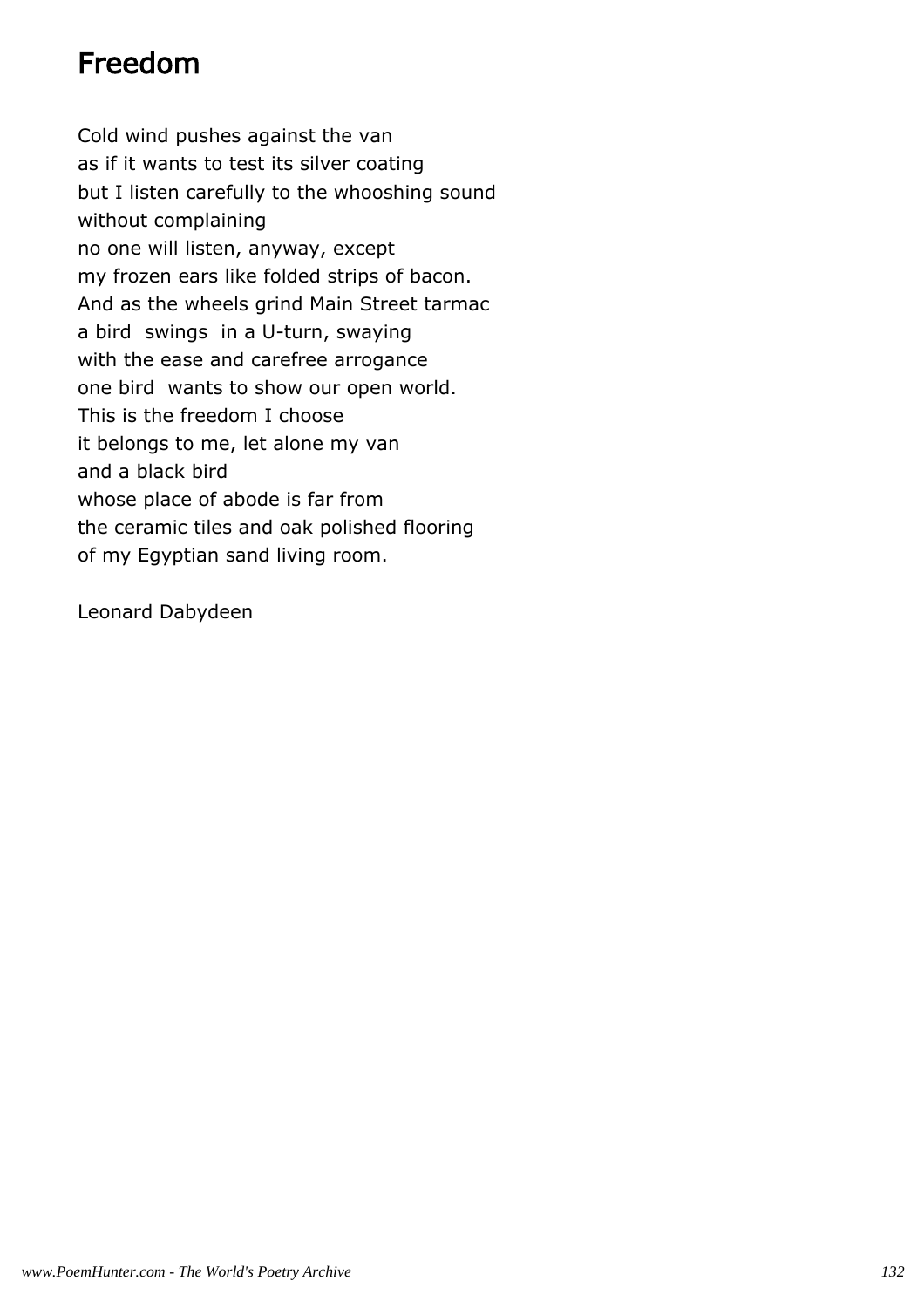### Full Of Love

Do it all by yourself then let it go where the mind finds happiness unending.

Then let it fly like birds of a feather cresting the sky marking time full of love.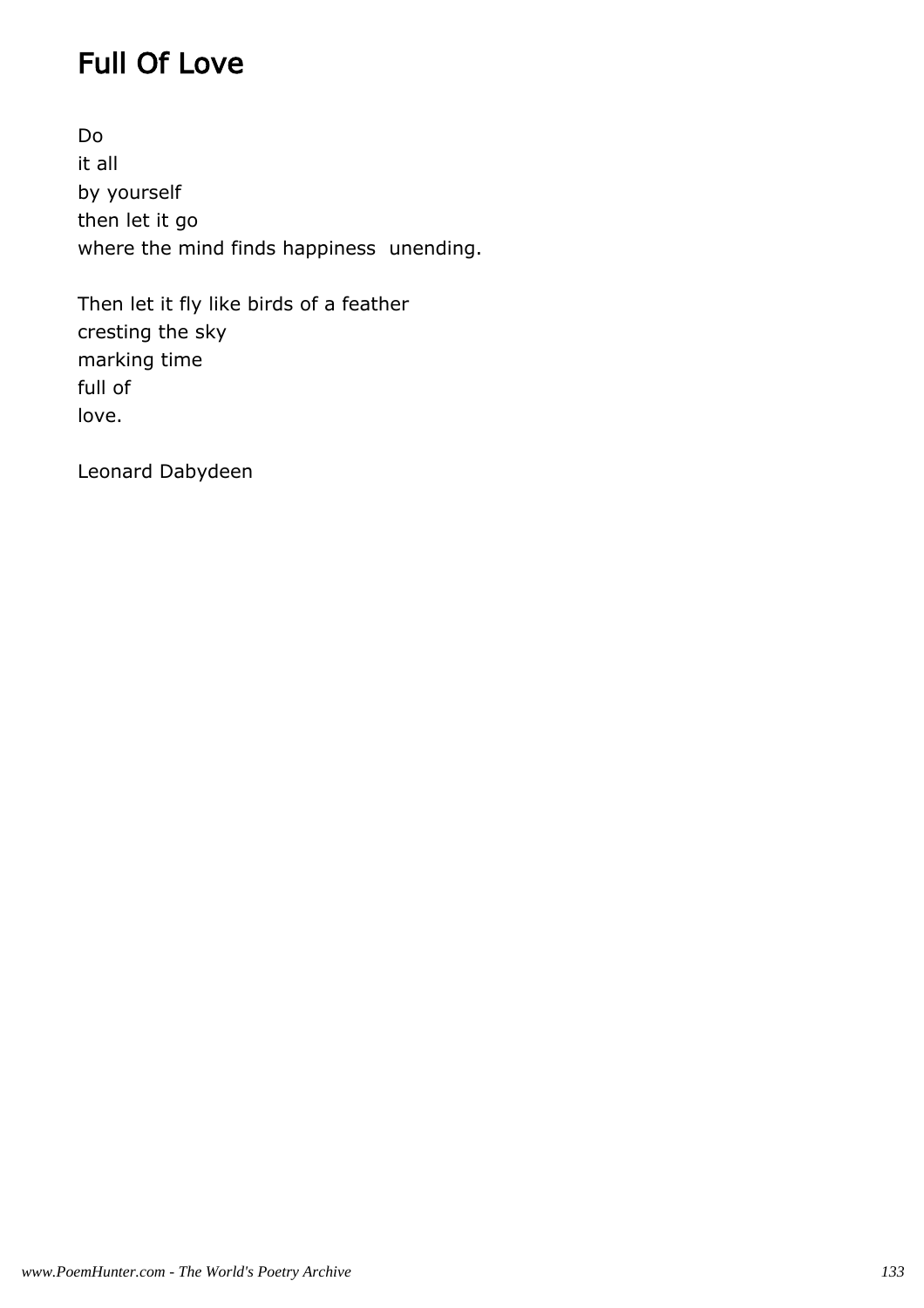### Funchal Flood

...watch my SUV dround in a swift flash flood. I am swimming in it.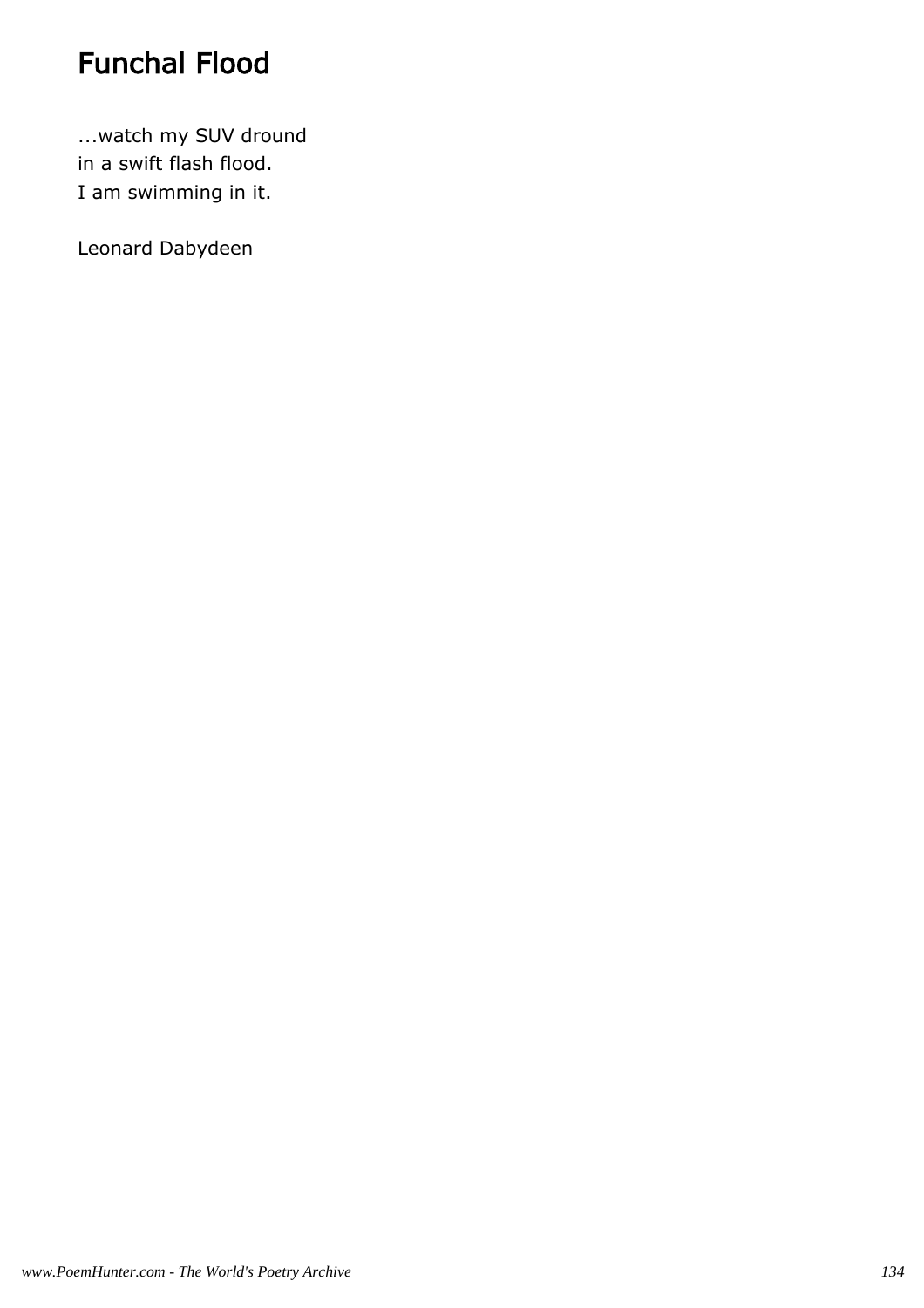### Gandhiji, Namaste

I shouted when I heard the shot rang out his frail hands in solemn prayer, hey Ram.

Today I mark his final 'Namaste' satyagraha no more fight ending war.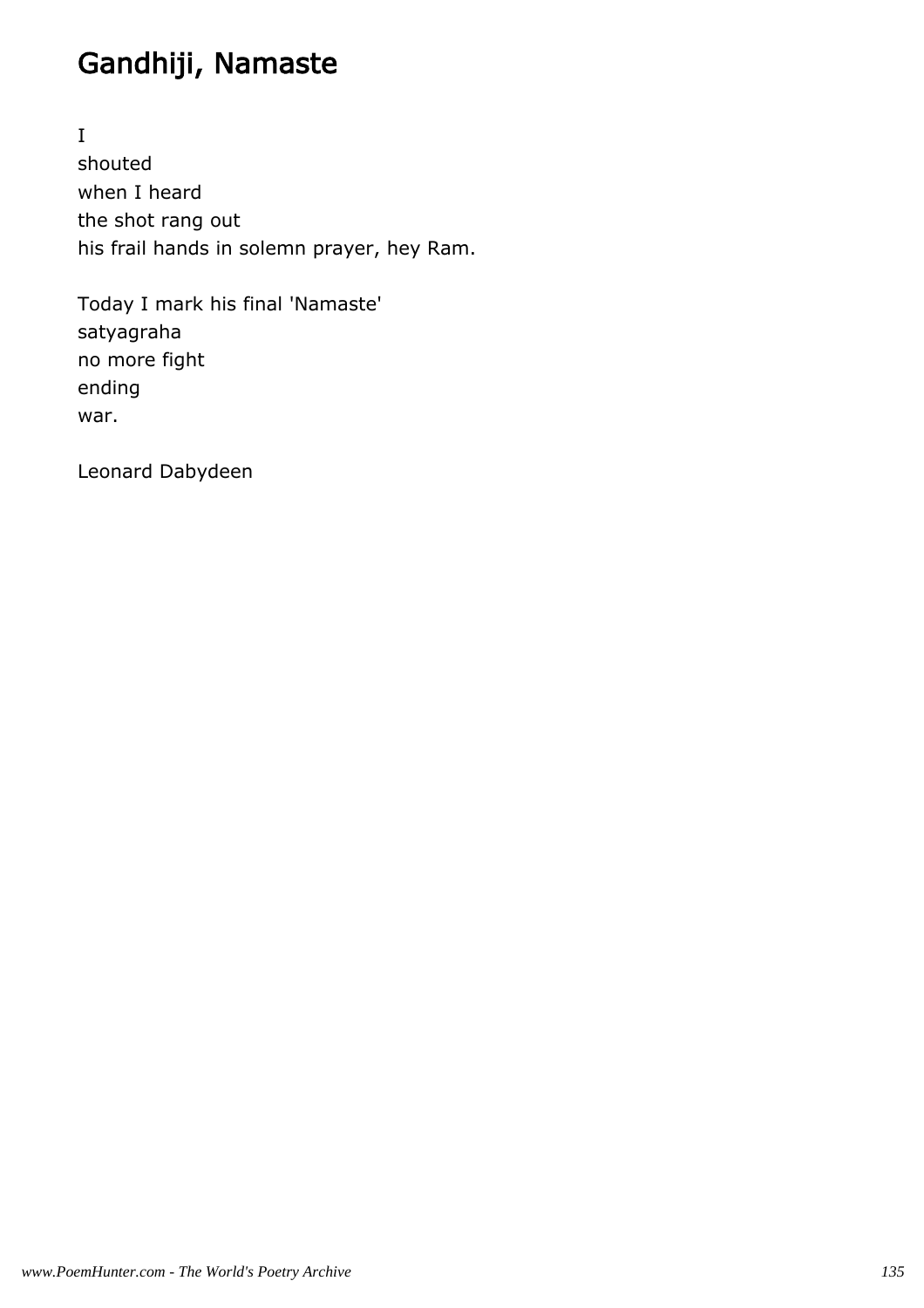### Gatekeeper

What would you like to do as Gatekeeper: play the piper and call the tune for us?

Ask us to repent before exiting: tell no more lies speak the truth plea to live.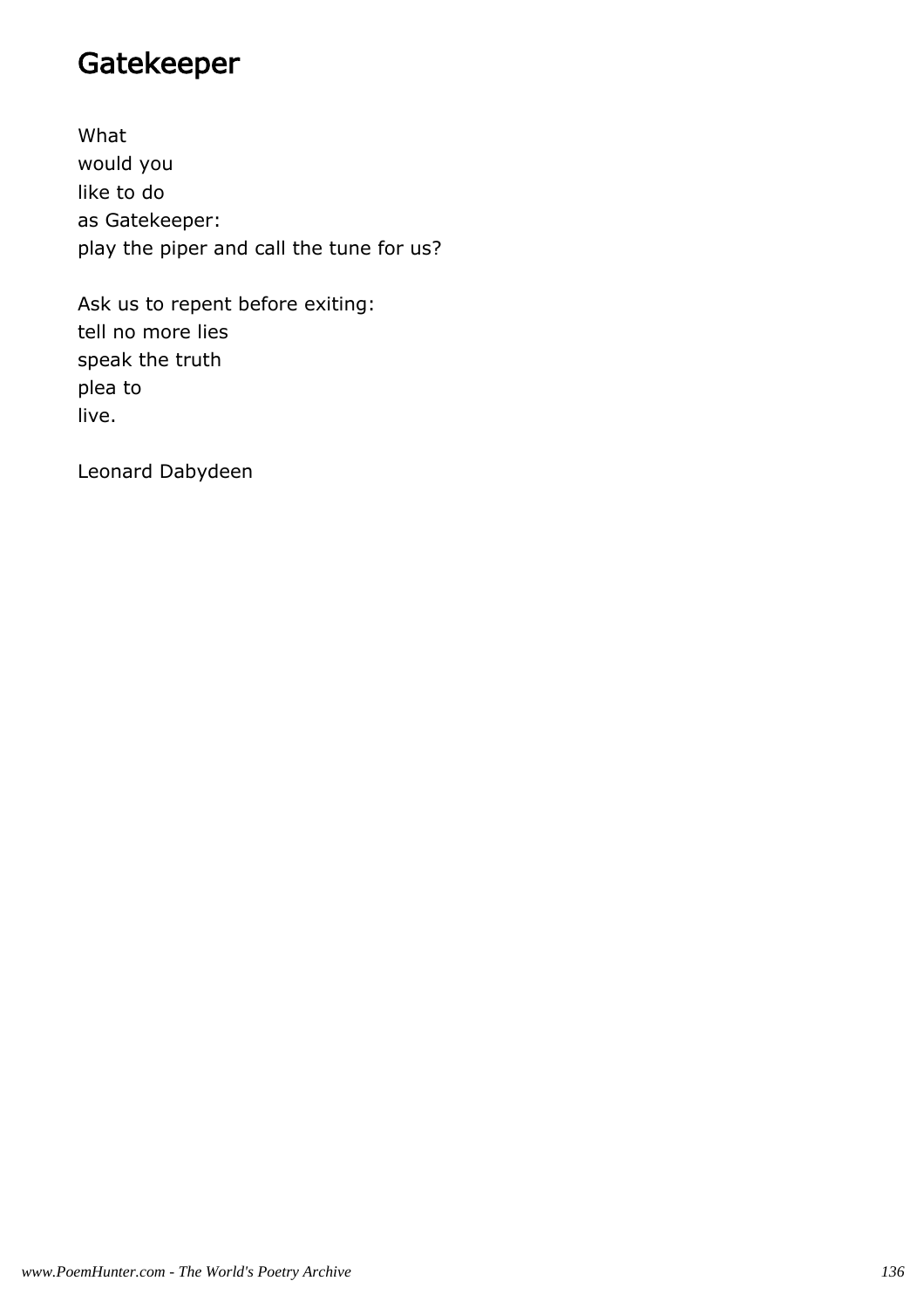### Ghost Who Walks

Walk among the dead-Graveyard is my best resort: I fear no evil.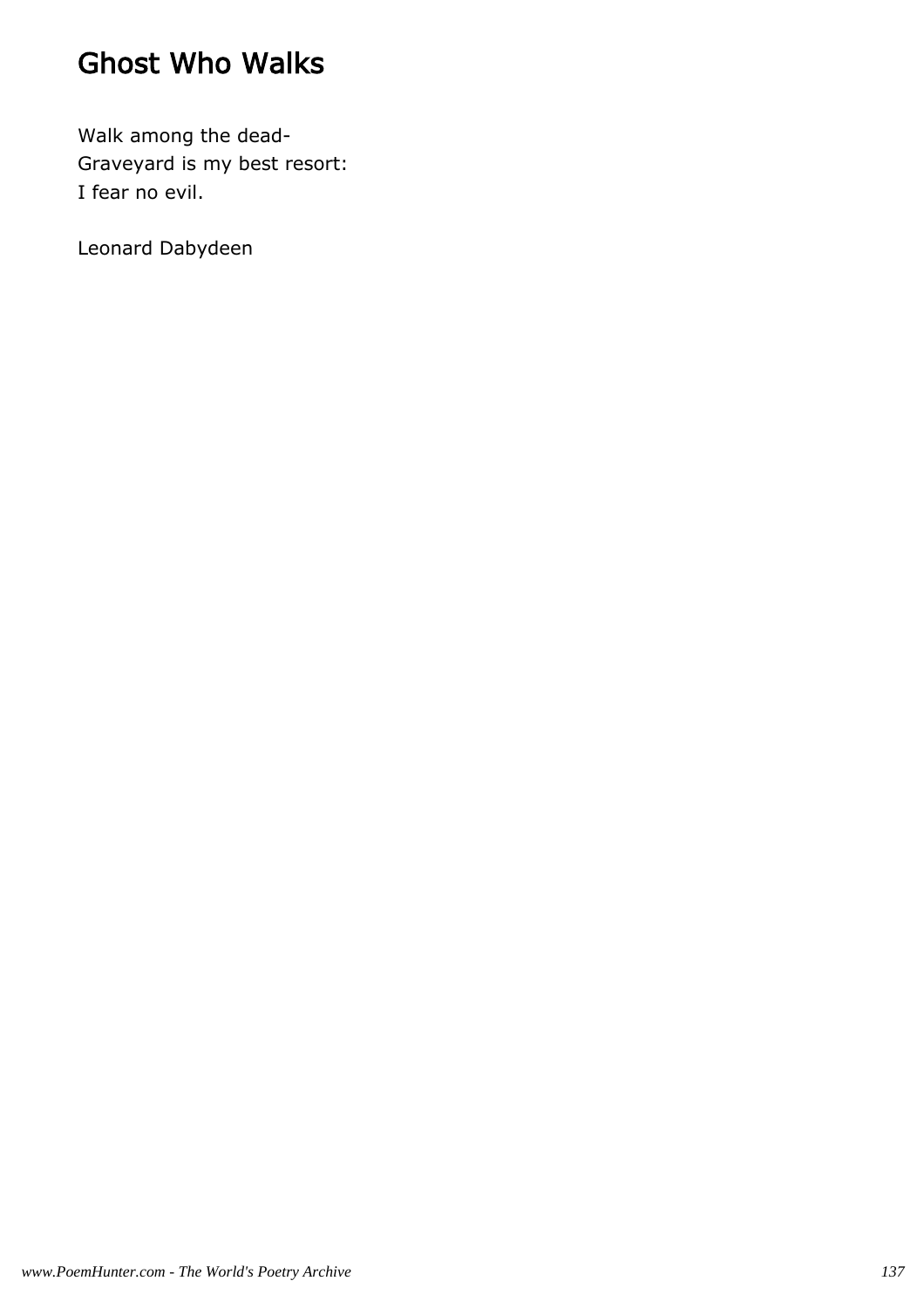### Going Home

Posted: July 12,2010,12: 44 am

Going home is what everyone seems to be looking forward to do it does not matter if night catches day or day catches night or shadows snoop around rugged bends on the road.

Sometimes the road is rough and feels as if tightening your belt should have started a long, long time ago on the hour when you yelled as someone kept you upside down and you felt a slap on your naked behind.

And sometimes the road is like cool breeze riding with waves of the illusive Atlantic or like wooing echoes of the unconquered Pacific swirling memories of Sir Francis Drake having a jug of red wine on the Plymouth or Christopher Columbus sea-bound in the Pinta, landing on my shore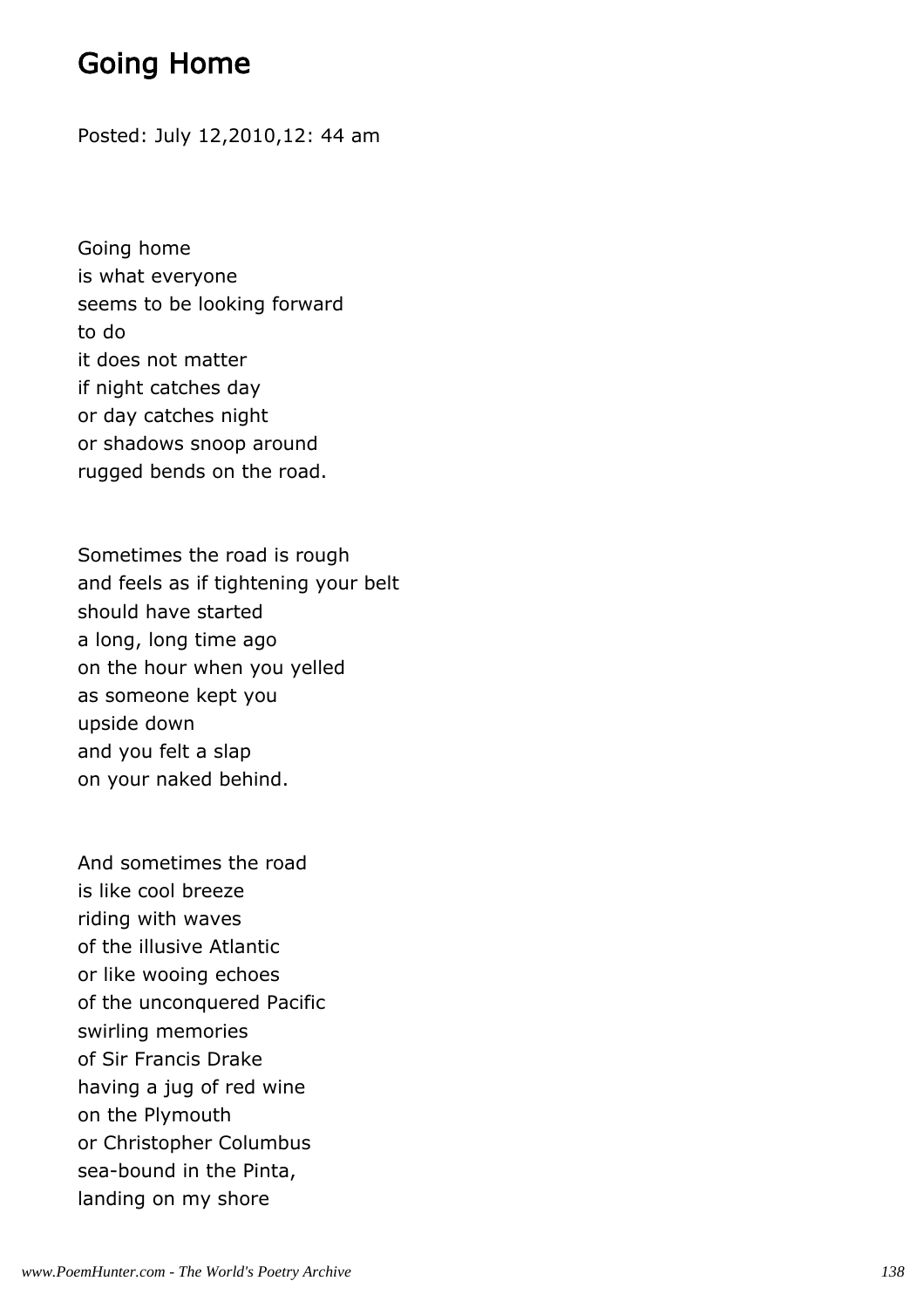gathering pebbles of the West Indies eyeballing Caribs and Arawaks canoeing in blue seas with bows and arrows like weapons of mass destruction or like Sir Walter Raleigh vexing at trekking over river beds in the Amazon jungle and looking at every shining stone as a fragment of a lost city of gold.

Someday it will come to an end I know the distance is near and far or short and long my soul tells me this from the knapsack in my mind as I am going home.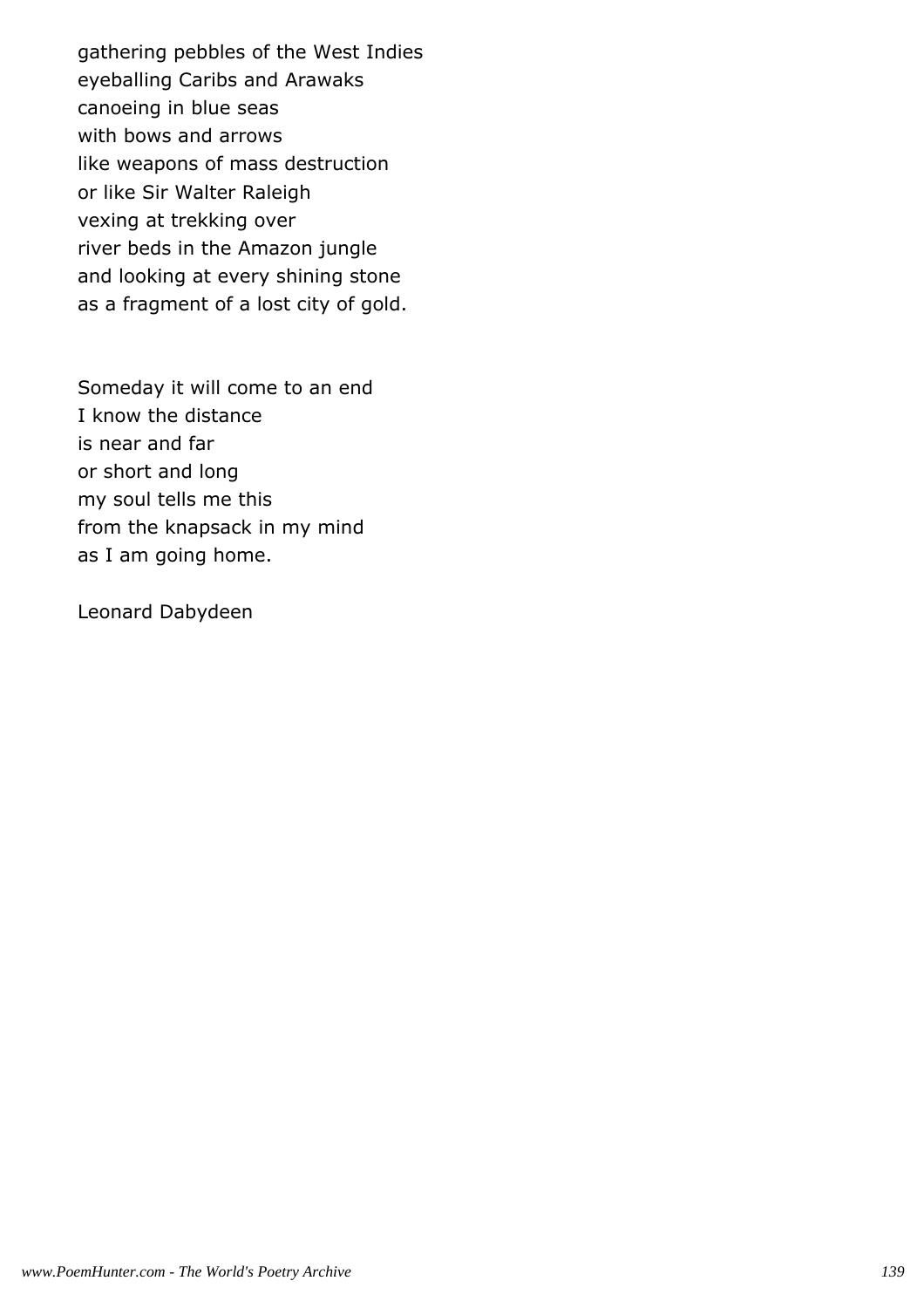# Going To My Grave (Haiku)

(l) Going to my grave: Tomorrow rain will melt snow Blanket my coffin.

(ll) Bright sunshine at dawn, Rain will come till tomorrow; Flowers are happy.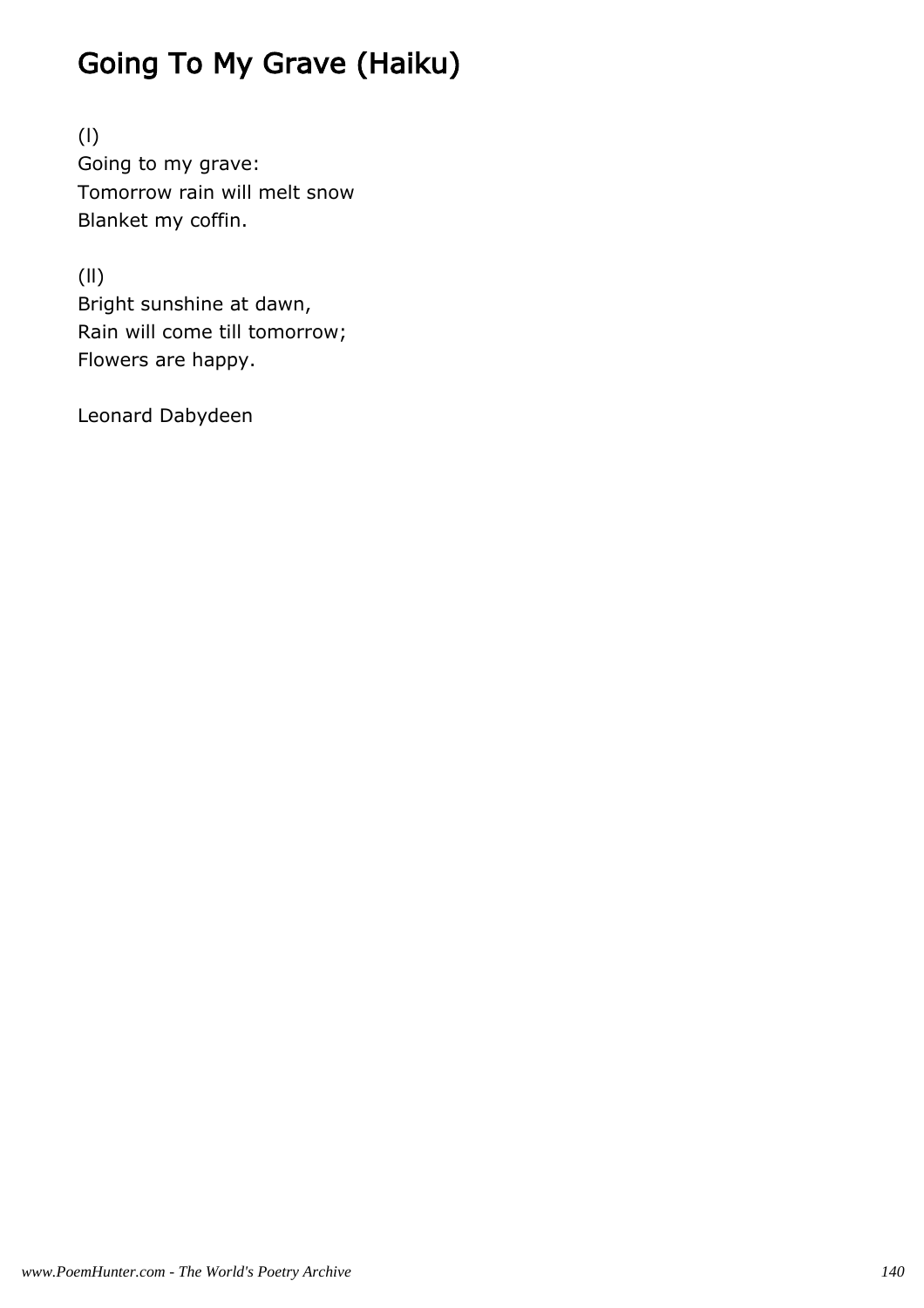# Gold (Haiku) (I)

Stream glitters with gold-

Embedded in the pebbles;

River is silent.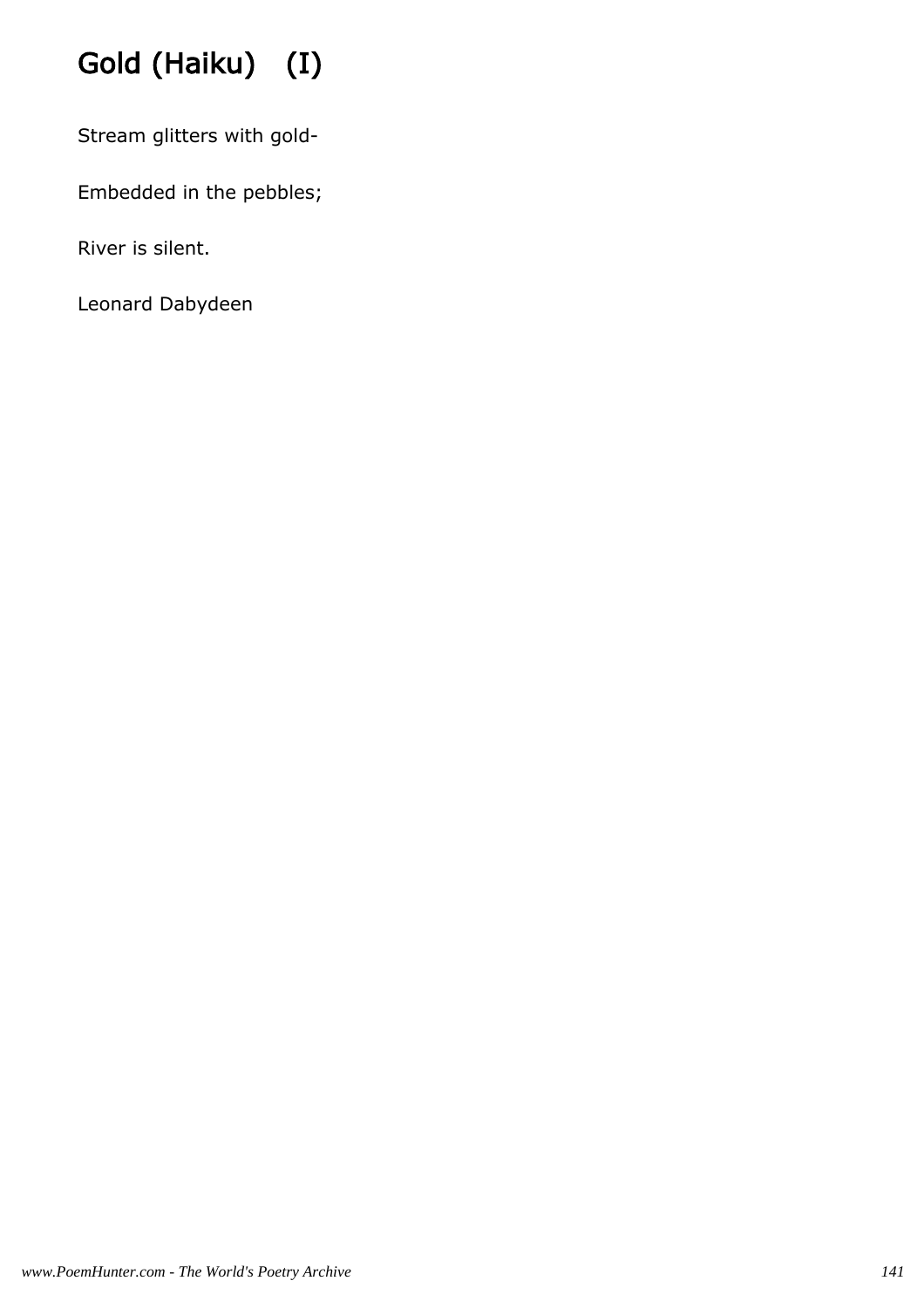# Gold (Haiku) (Ii)

Gold is glitteringthe moon is spreading its light: and the rocks shimmer.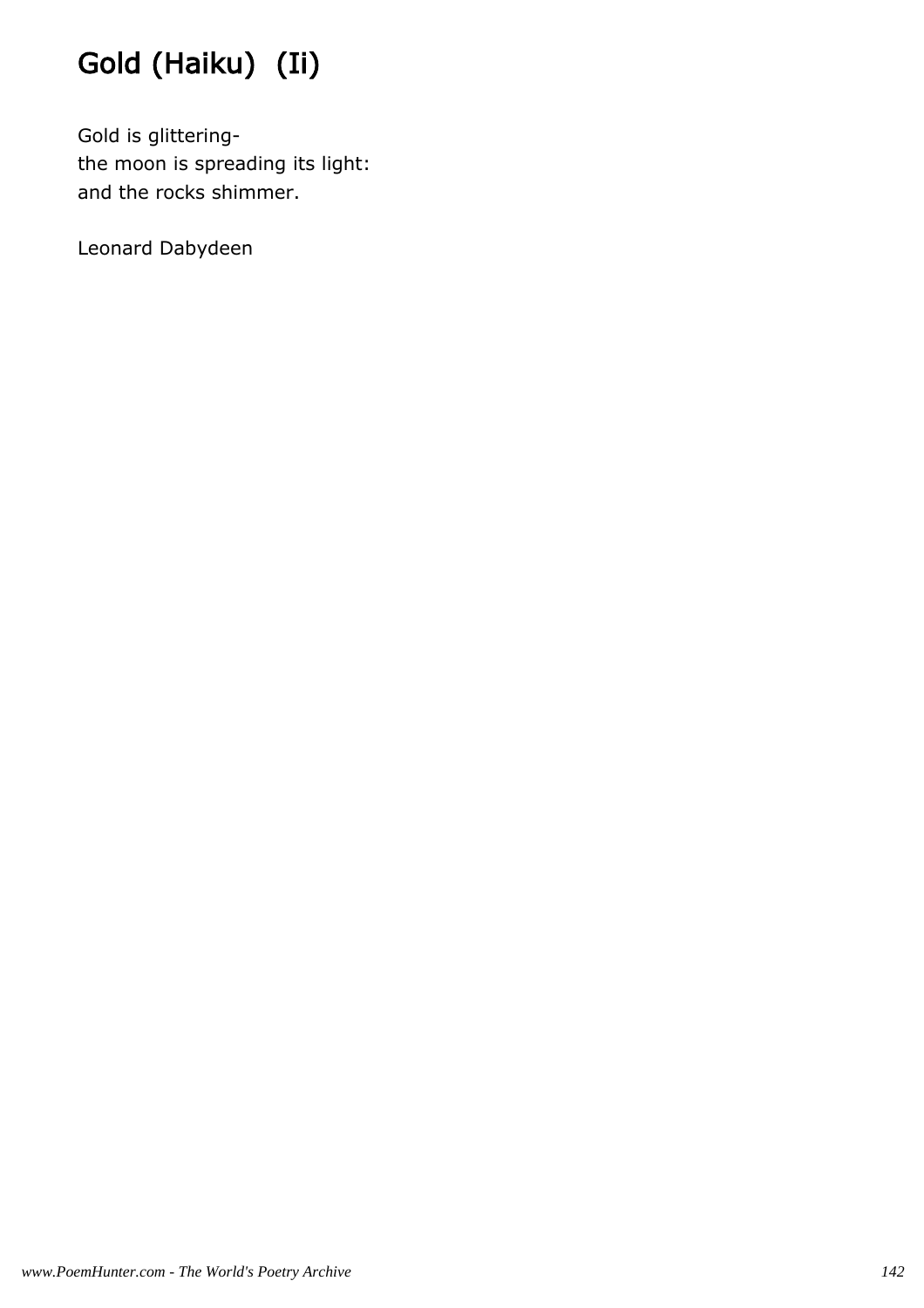### Gold Corrruption (Guyana)

Tell me nuh ah who ah tief de gole: one han' ah shake de basket de nex han' ah full pocket; gole digga nah get kinnahanyting you get is bettah than notting; sometimes two tief ah mek Gad laff and one man trash is a nadda man treasha is dat wha mek dankee a laff so loud.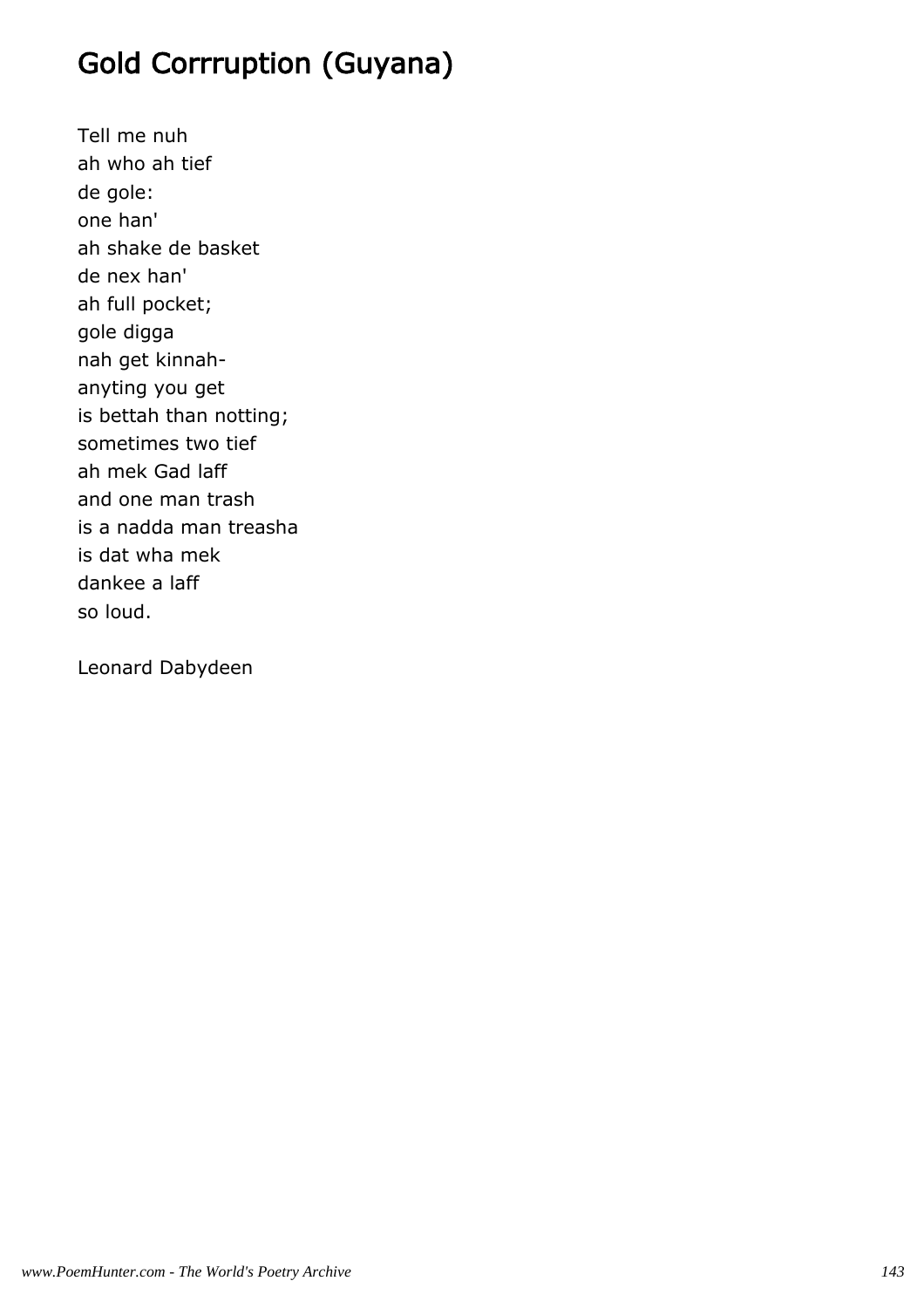### Goodbye, With Love

and then… the eyes did not blink as I watched the wings of the Canada Airways jet turned in the northern direction on the runway and the wheels began to gather speed like an eagle in its moment of flight each moment my heart pulsated faster than nanoseconds before as the lift-off became imminent and drone of sound kept me silent like a coffin being lowered in its final recluse and in the moment of flight I raised my right hand in gesture only to wish you blessings on your journey and scribed in the palm of my hand were words I will cherish till the end of time: Goodbye, with Love.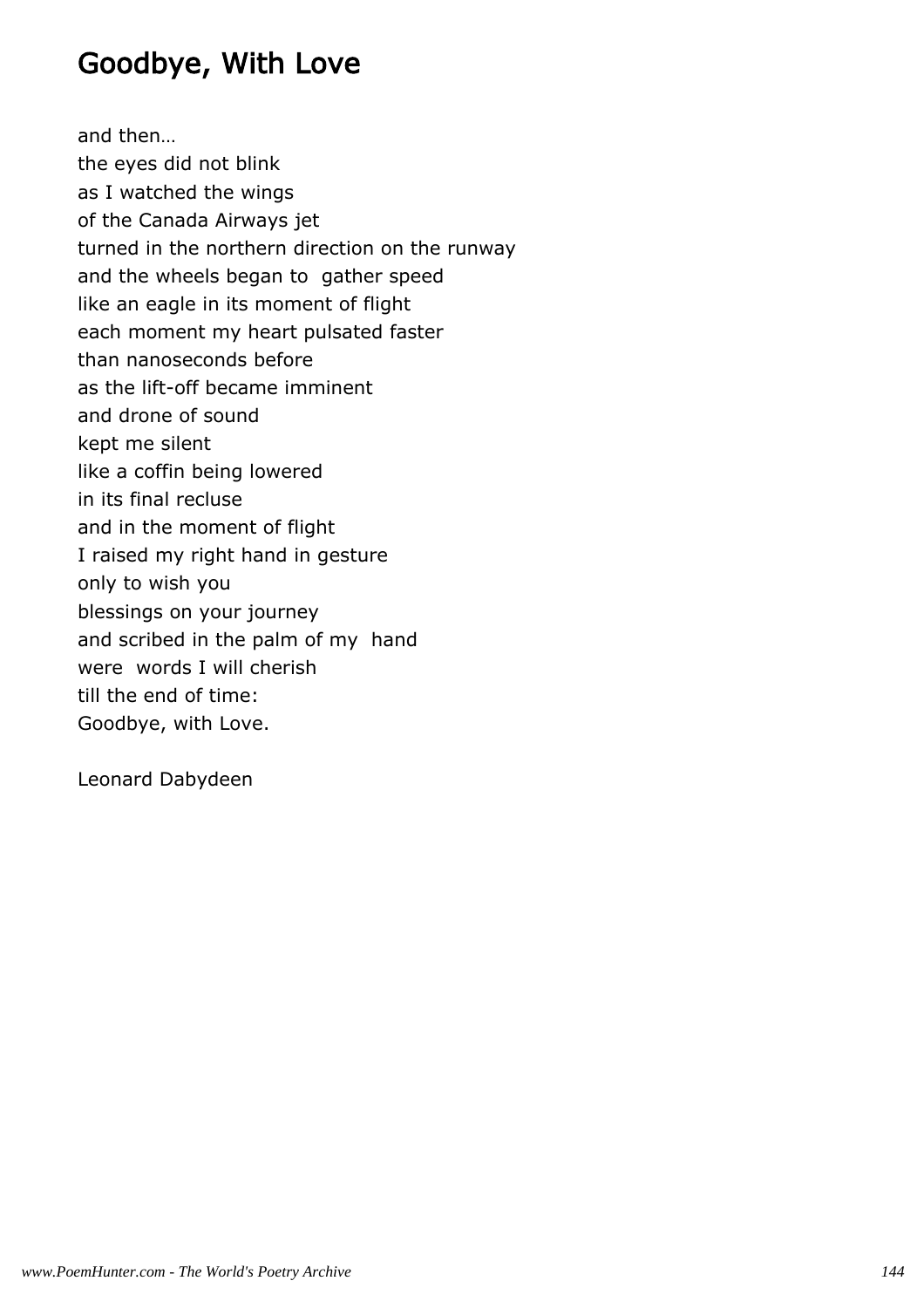#### Gratitude

In the beginning I thought it was more of a habit for him to come to this chosen spot, like the full moon peeping out of the grey clouds and shining through my latticed window at 10 o'clock in the night. I had passed through this much-travelled street the night before and commented to my mind about the LCBO café so close to St. Michael's hospital. He was not there. How must I know if time was of any significance for him? Tonight I stayed a little longer at the crossing, waiting for the count- down of the stop light. He was there, spreading sheets of corrugated cardboard on the side-walk canopy, getting ready for a night-cap. And on his right side he kept a little cardboard box guarded as if it were more than what his life was worth. I went over to him and asked, Are you hungry? He looked me in the eye, but I could not tell if he had written a smile on his bearded face. Sound was stifled like clouds in the sky.

I handed him the paper lunch bag with sandwiches I was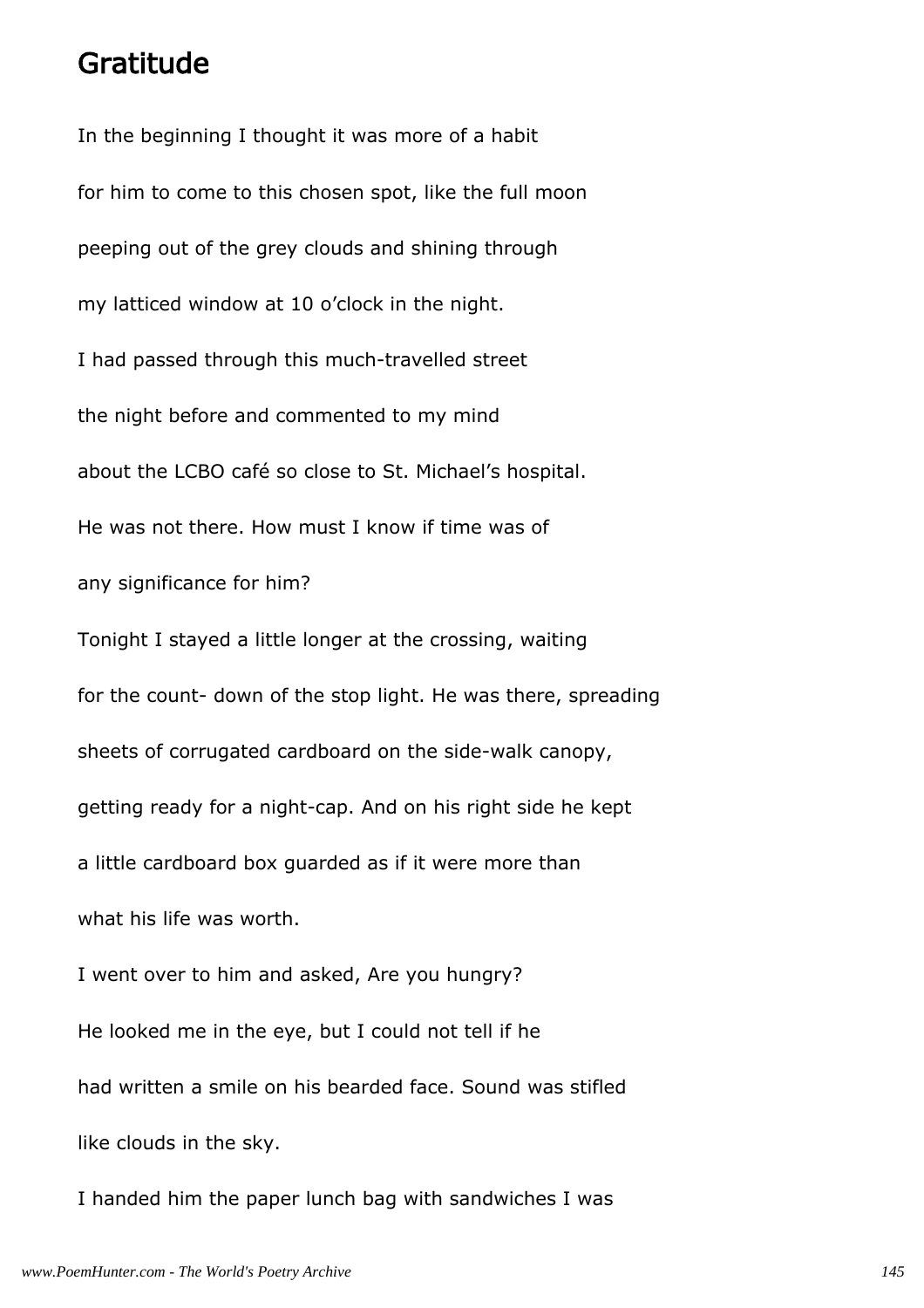taking for my patient at the hospital.

And he angled his head in a bow to offer his gratitude, as he opened the lid of the cardboard box. Inside the box a little kitten lifted its head, meowing mournfully in heartfelt thanks also. And then the old man pointed to a sign written on the box: Blind and dumb, but not deaf. Thank you. I smiled to myself, thinking how gratitude has no particular shape or form. Gratitude is in each of us to share with the world.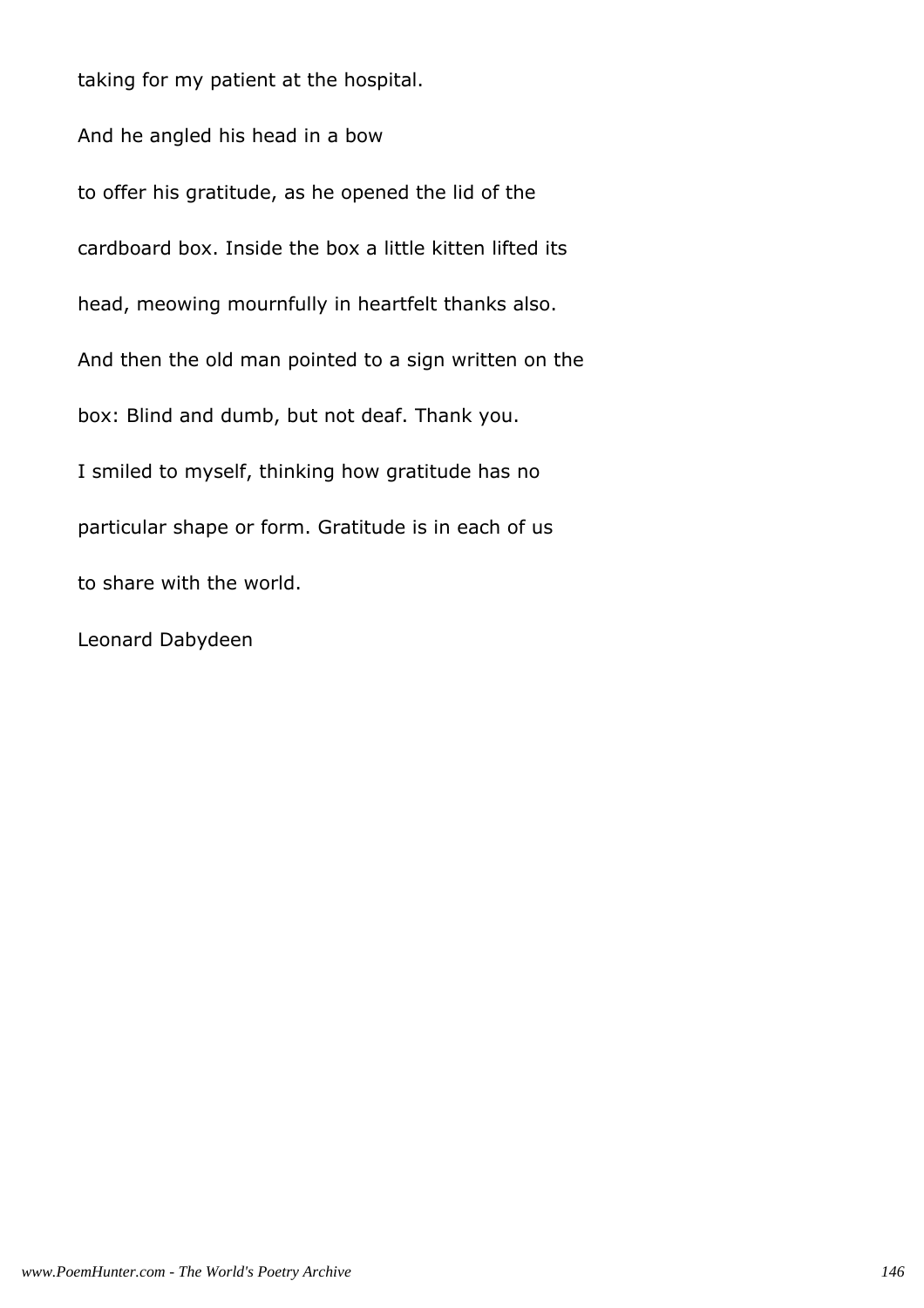# Gun Control (Fib)

(for President Obama)

Shoot me tonight if you like if your mind is dark but my executive order brings safety to innocent lives on your bullet watch.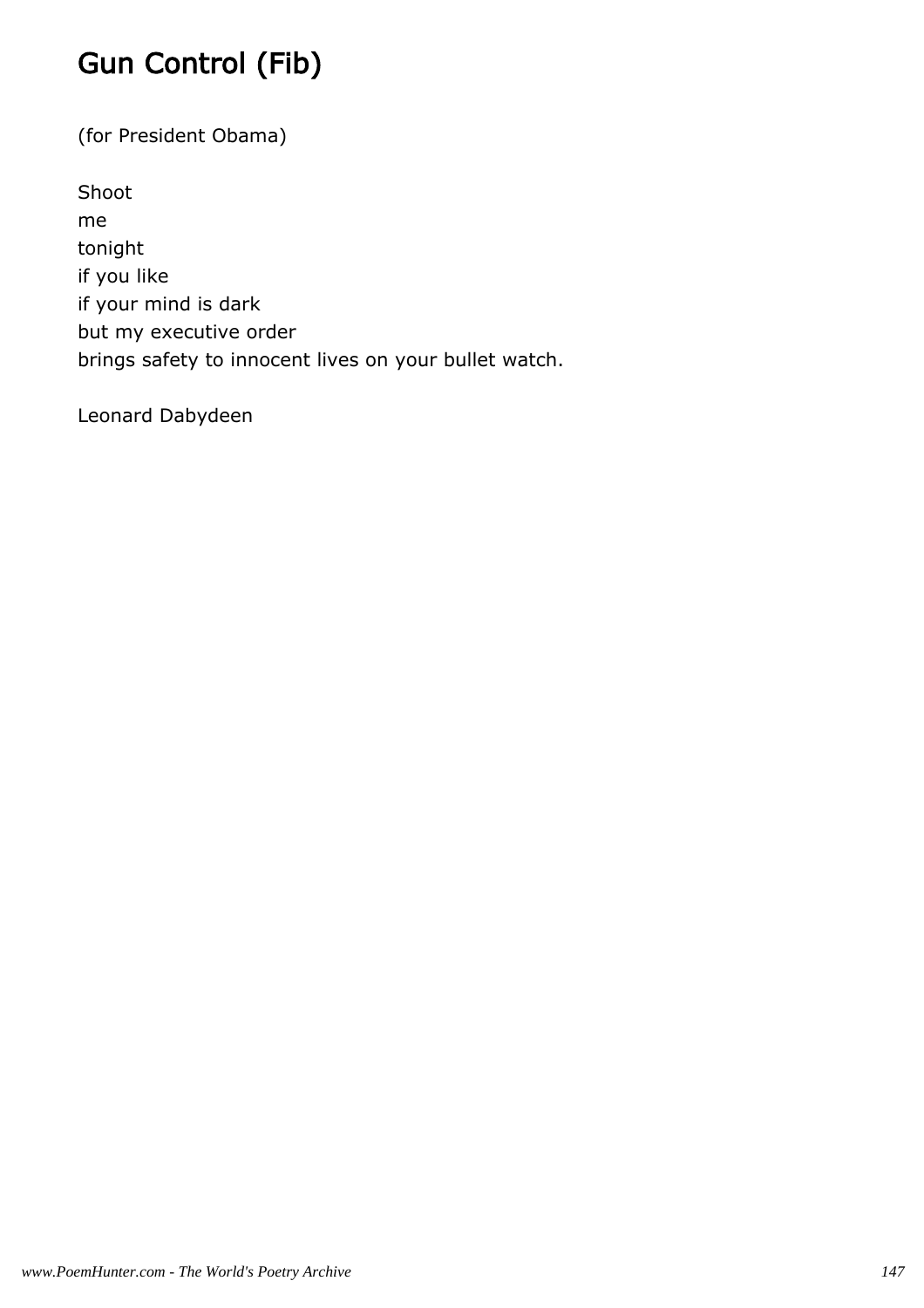# Gun Violence (Tetractys Poem)

Gun to shoot aim to kill enemy eyes targeted within the scope of your mind.

Take this bullet in your hand to kill me just load your gun wait for me right here now.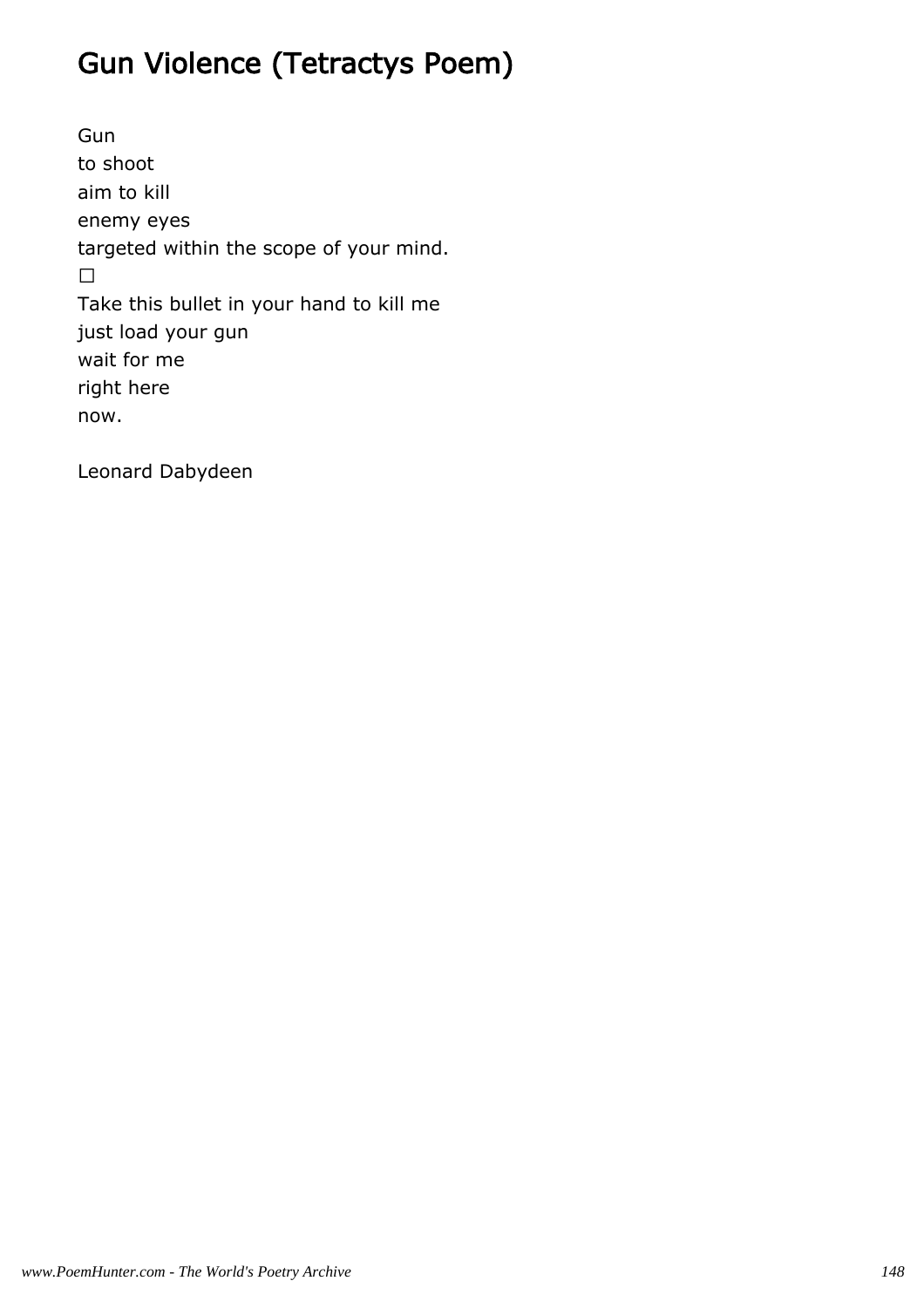# Haiti...

...now comes voodoo dance man still jumping in a trance head on totem pole….

dark bodies lying silent near the twisted fence waking of the dead…

a choir sings a hymn it is not the Lord's prayer love is never lost.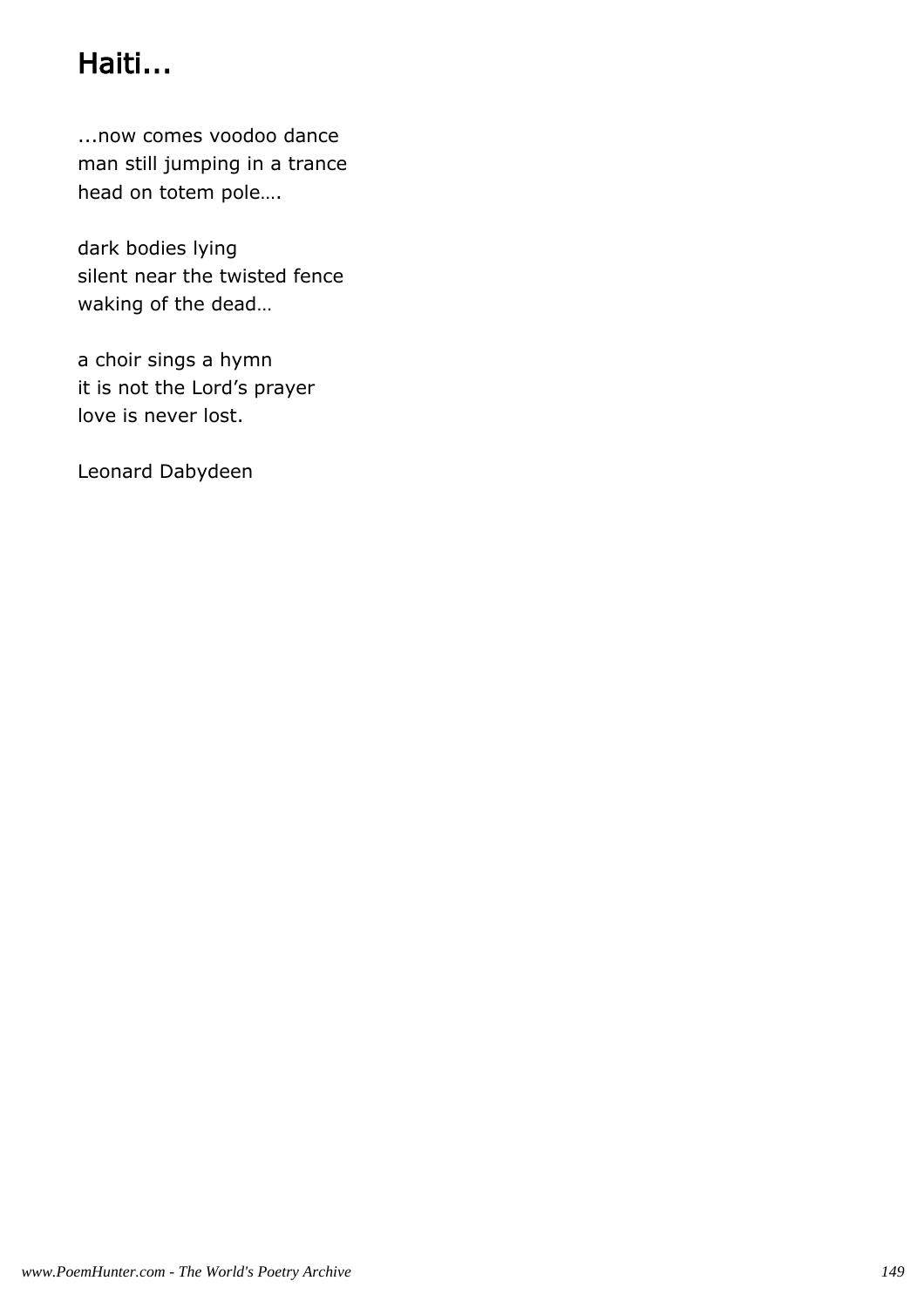# Halloween (I)

...in the vineyards of Edgar Alan Poe...

Wind howling tonight here on the seashore as I lay upon my pillow of rock.

I echo for sleep so that I can dream like a vampire emptying vials blood.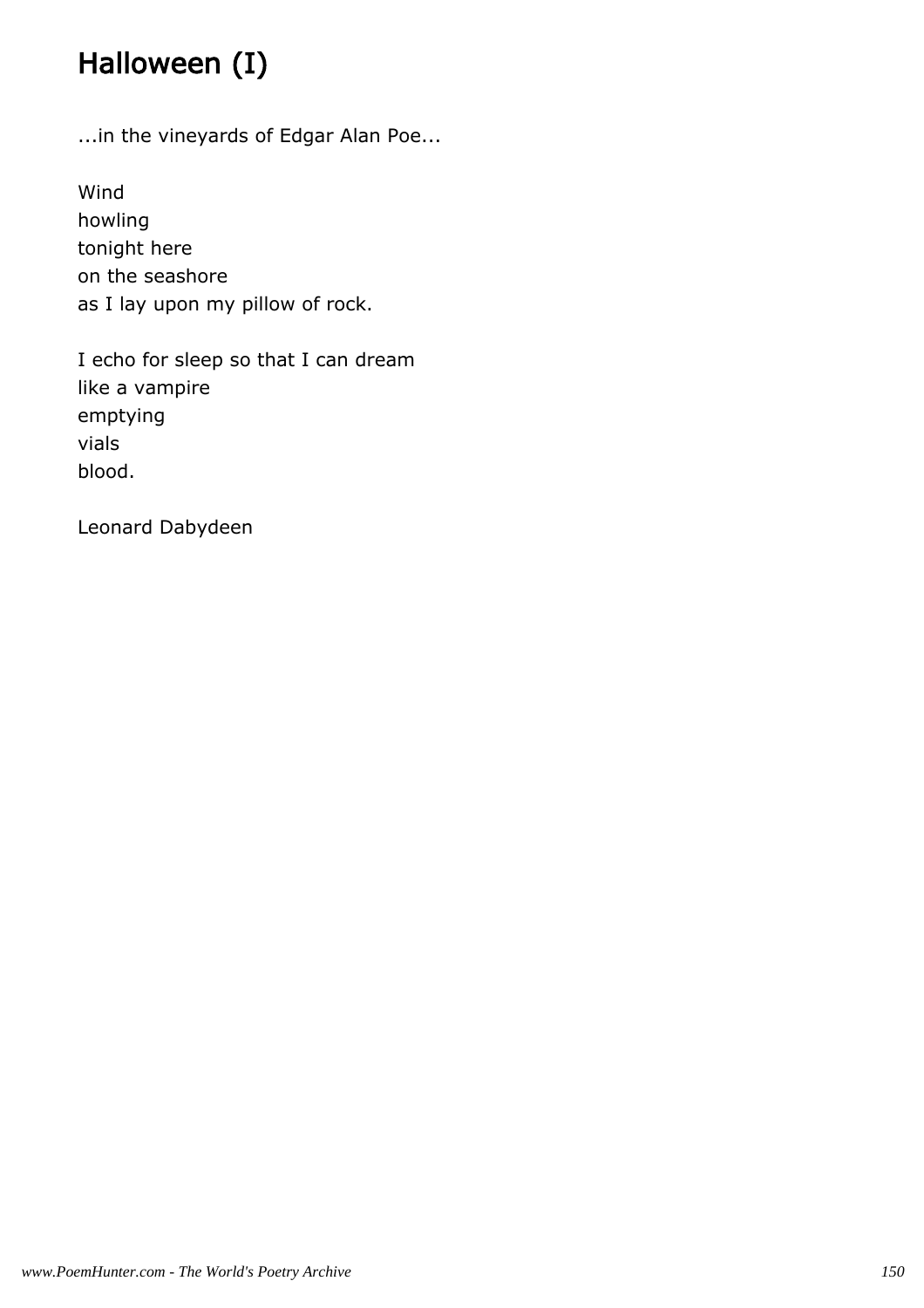# Halloween (Ii)

...in the vineyards of Edgar Alan Poe...

I

tinker with my flute in my tavern drinking a brew of vampire's milk with lust.

Taste of venomous blood on my tongue I carve your name in my bones watching you.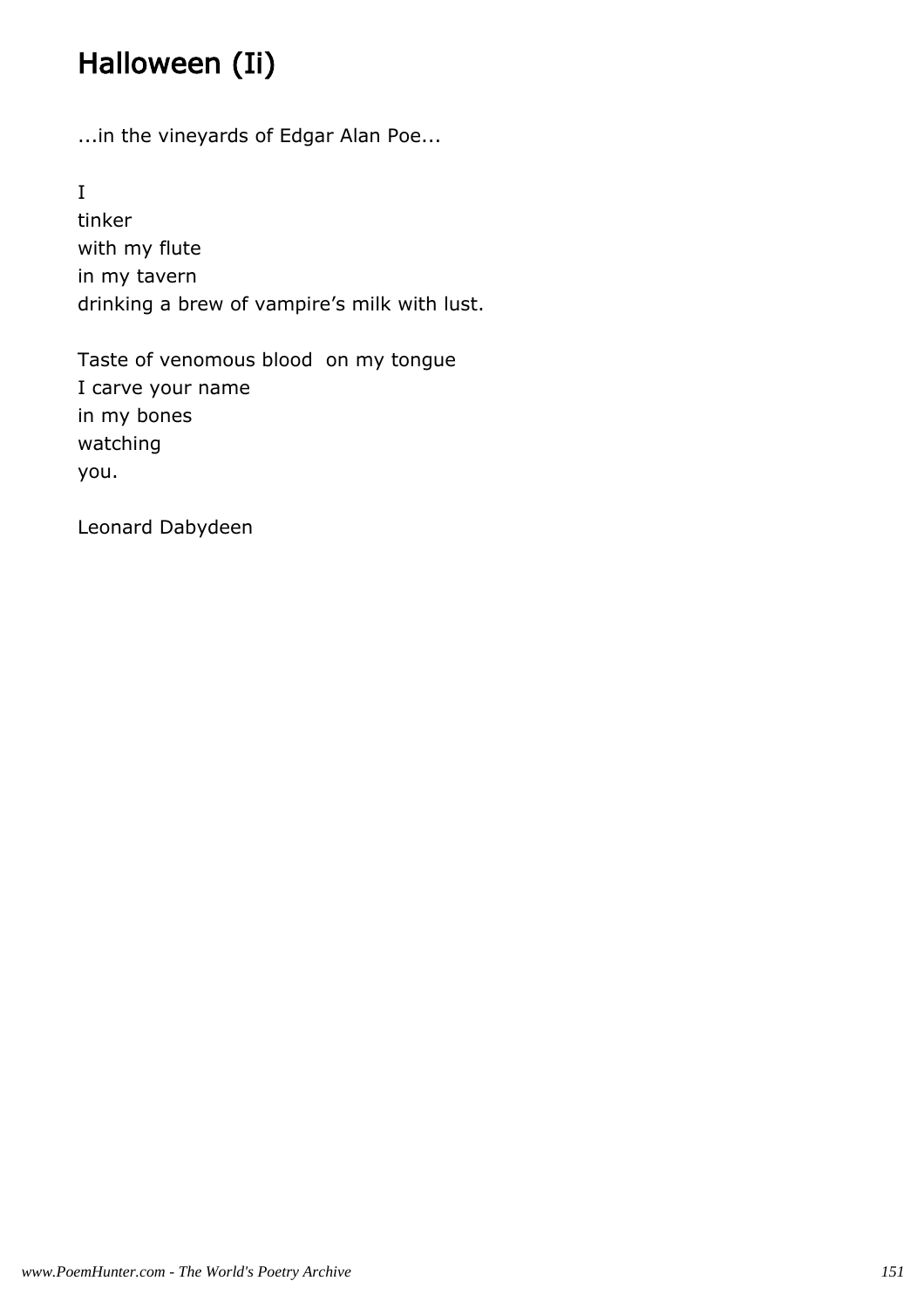# Halloween (Iii)

...in the vineyards of Edgar Alan Poe...

His coffin I carry in a satchel just so his mildewed bones will not see light.

His tombstone I balance on my shoulder black hat askance tattered clothes dead man walk.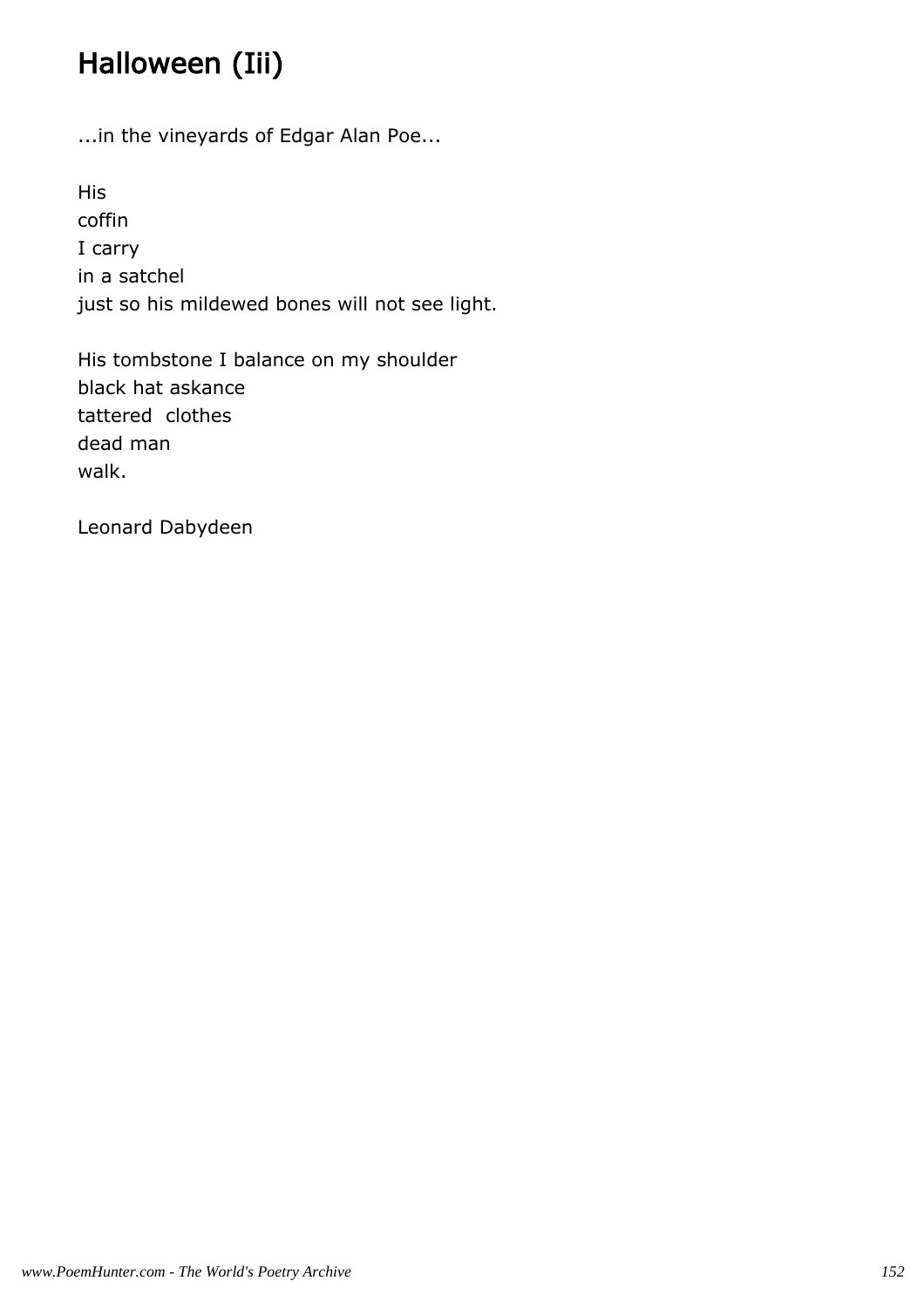# Happy As A Bird

I am just a kite, humming a tune in the wind: happy as a bird!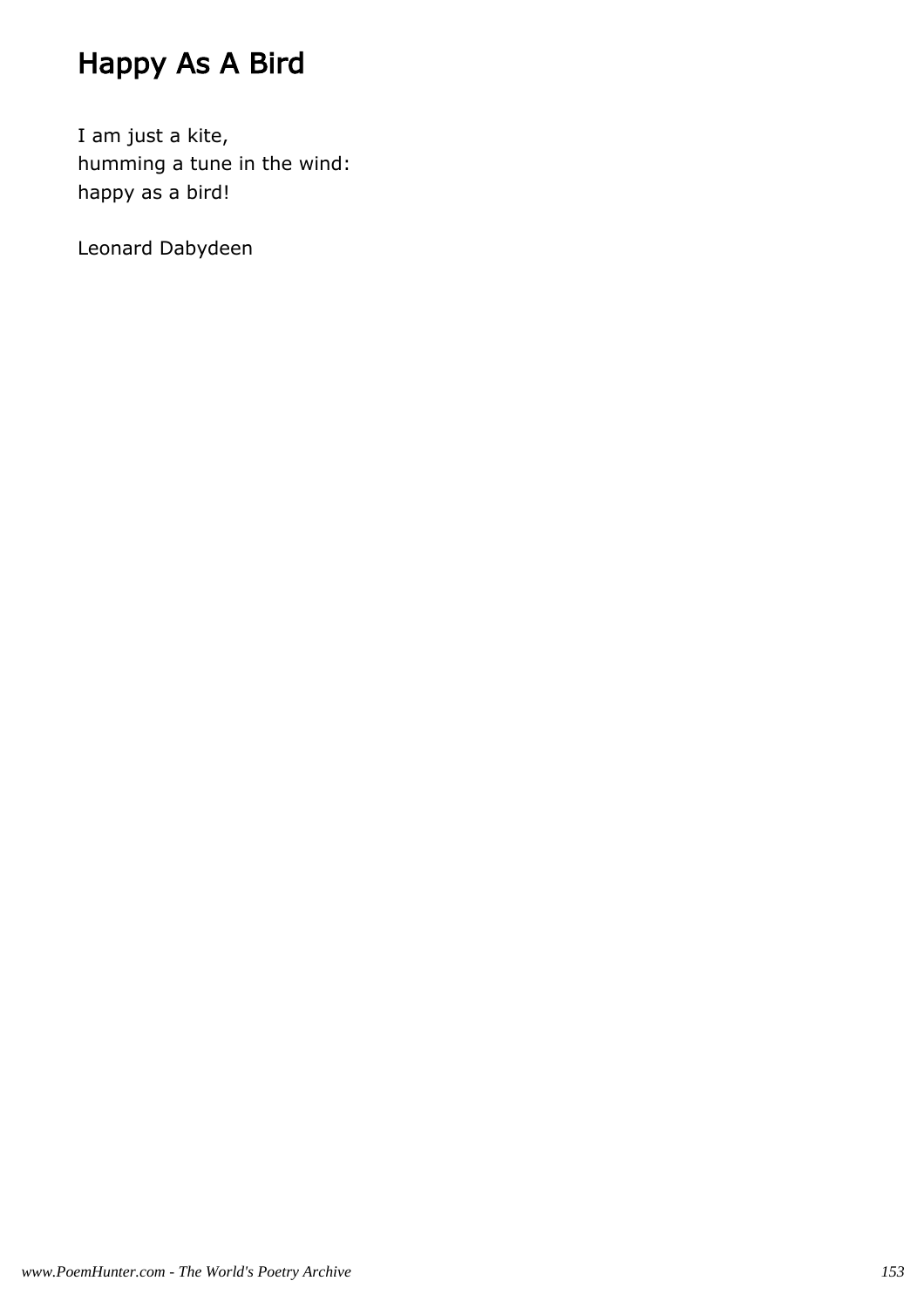# Happy Diwali

Light this lamp and let it adorn your heart diyas bring hope to your dark world with joy. Happy Diwali to all of my friends just celebrate each moment full of love.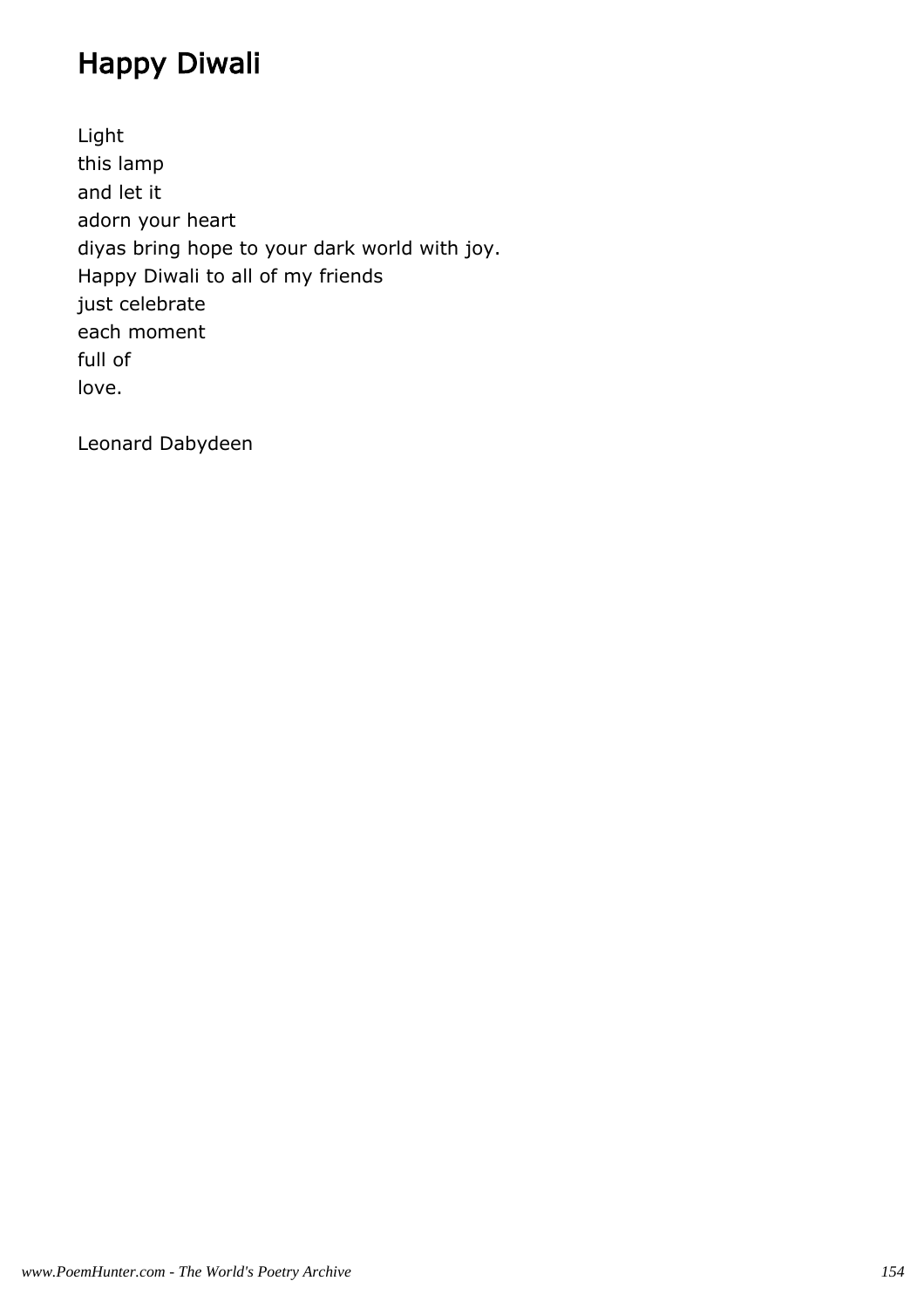### Happy Mother Day A Salutation

From that special moment as conception tickles her womb Motherhood takes root like a banyan tree she's a nascent woman pristine in her own castle all consummate Jai Santoshi Ma so devoted to happiness, prosperity void of selfishness, fiery maw ebullient cooing heartbeat Durga Ma shakti aur bhakti, ma mukti Lakshmi mata, Saraswati mata child in her cocoon you are migrating in her pulse she sleeps portraying your dreams sculpting body, mind and soul many are nights of bad tales she strokes your karma for birth into a new world always a silent bhajan aarti her pregnant tummy her smile an embroidery of faith her utmost wish mere ma satyam, shivam, sundaram glorious joy to the world.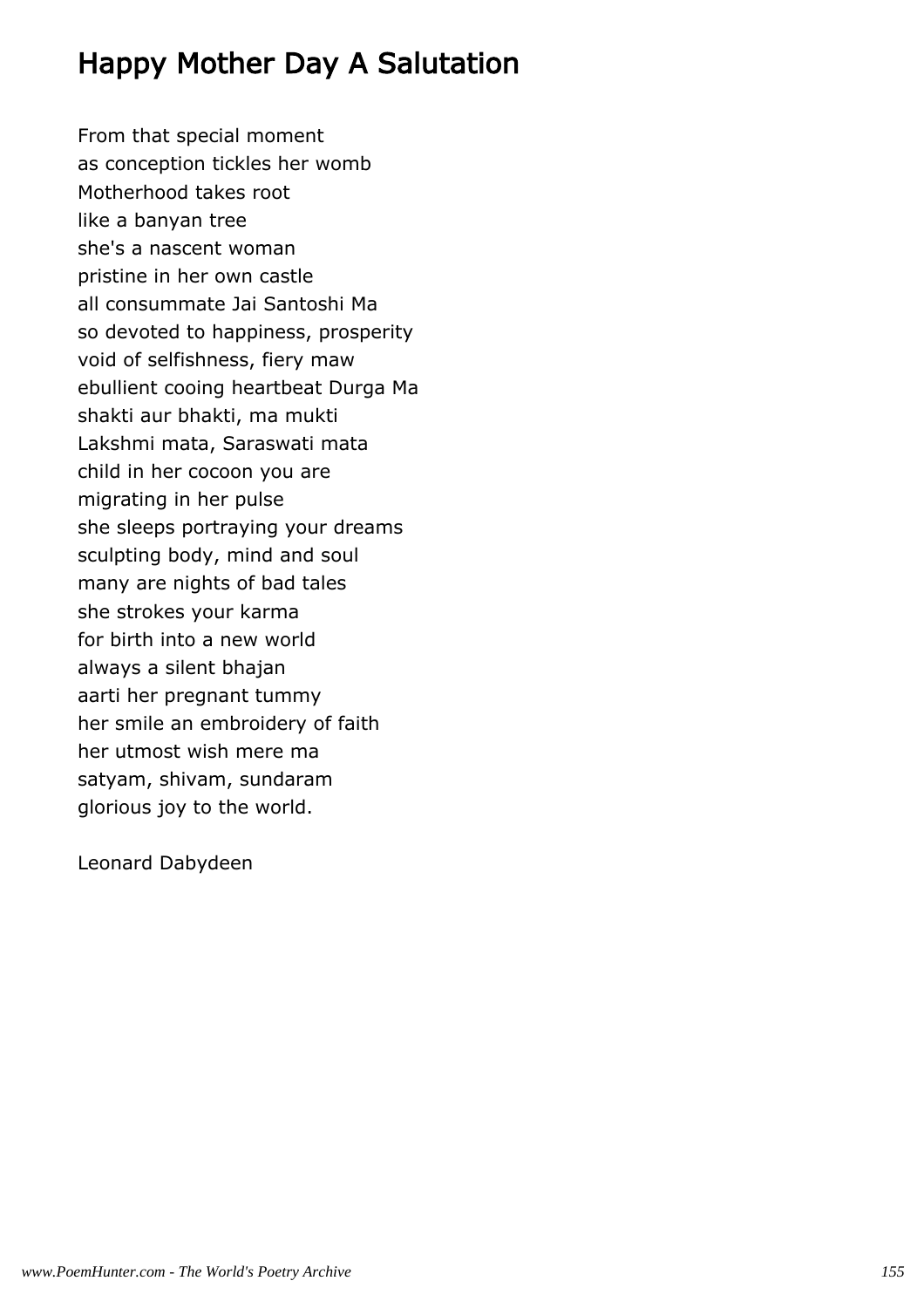### Happy Now

Yes I sing with a heart clapping my hands the rhythm of my song gusting the wind.

I share the tune of tweety birds up high swaying tree tops happy now leaves are born.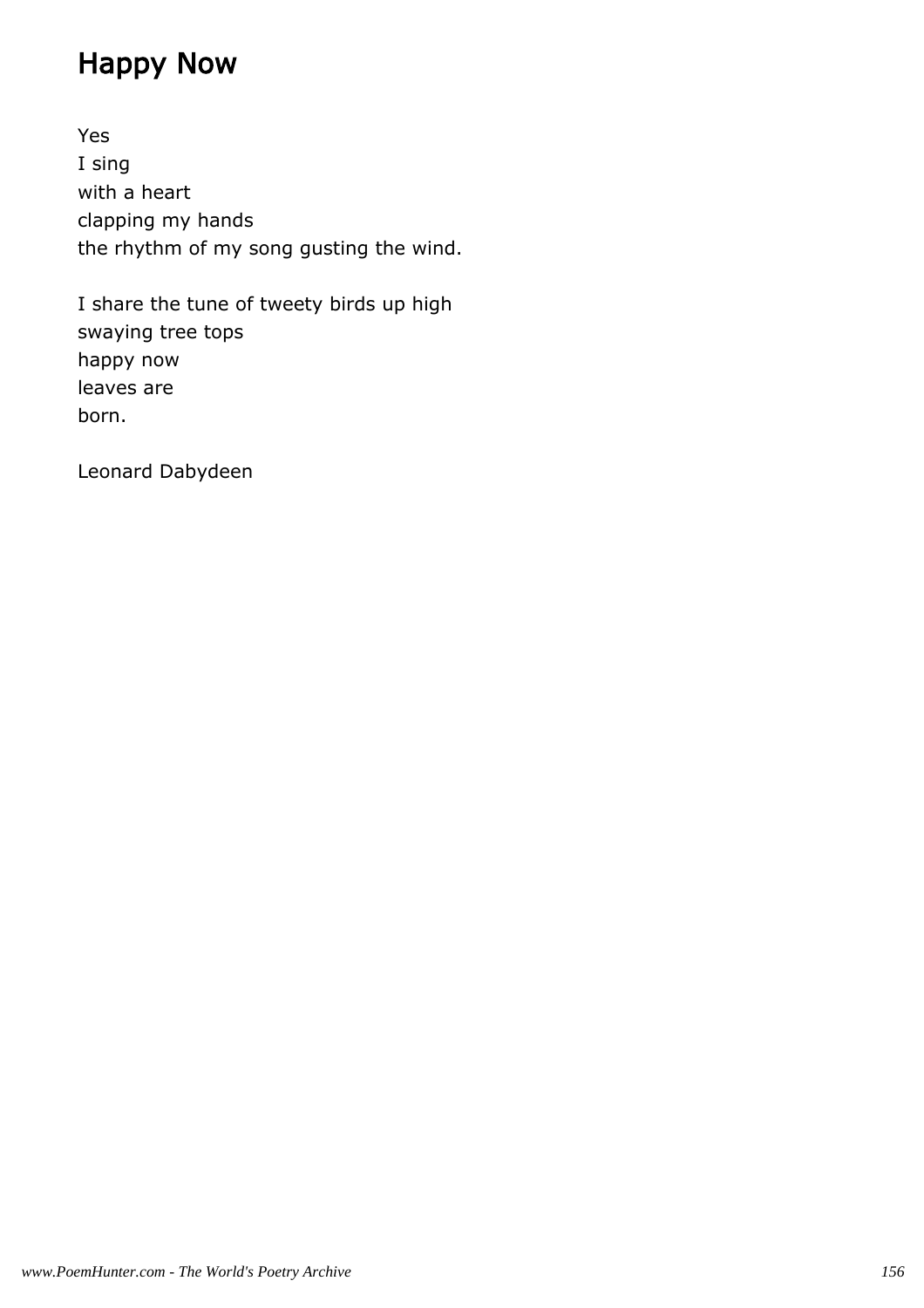### Happy Valentine's Day

Romancing the night with celestial stars and moonlight and glowing glasses of wine blending bonds of love divine

caressing mind and body on fire fanning flames with un-channeled desire forever true roses are red a bouquet or garland before bed

before the light is out say a word or two about sweet promises the heart to keep blessing Mother Earth a place to sleep

sculpting your sweet, sweet Valentine with bonds of love and happiness design.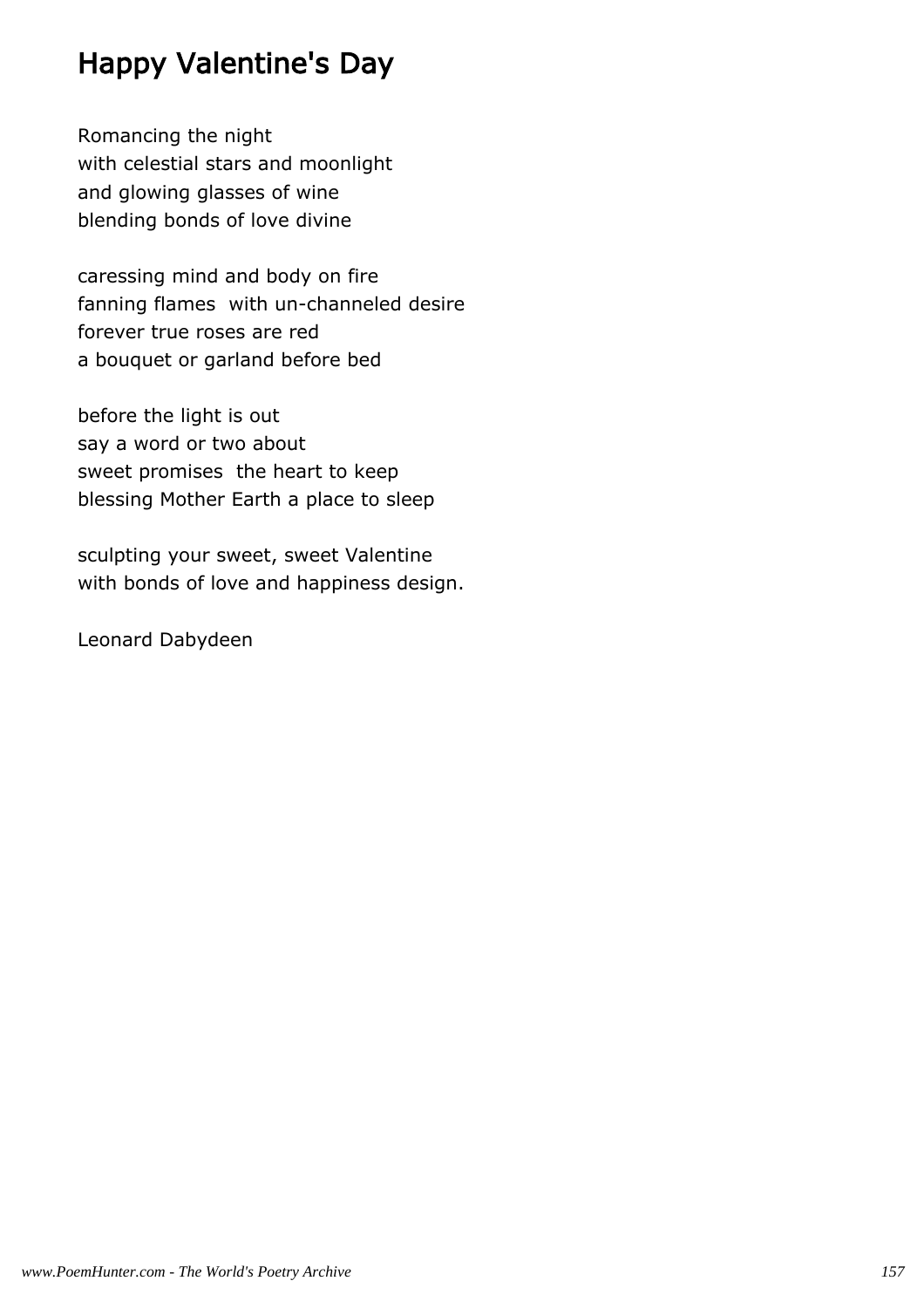### Happy Valentine's Day!

This tiny package you posted to my heart is stamped with a scarlet rose and laced with a golden bow something tells me in this candle light there is a Dairy Queen confetti inside and I must open it with gifted hands in slow maneuvering I nested the glass of red wine you offer me on the Bombay mahogany night table my first sip is not to drown the rich chocolaty caramel of sweetness you feasted in my body but to implant sobriety to my next move as I open the package to display a golden mannequin with words written in its open arms: Happy Valentine's Day! Always loving you! !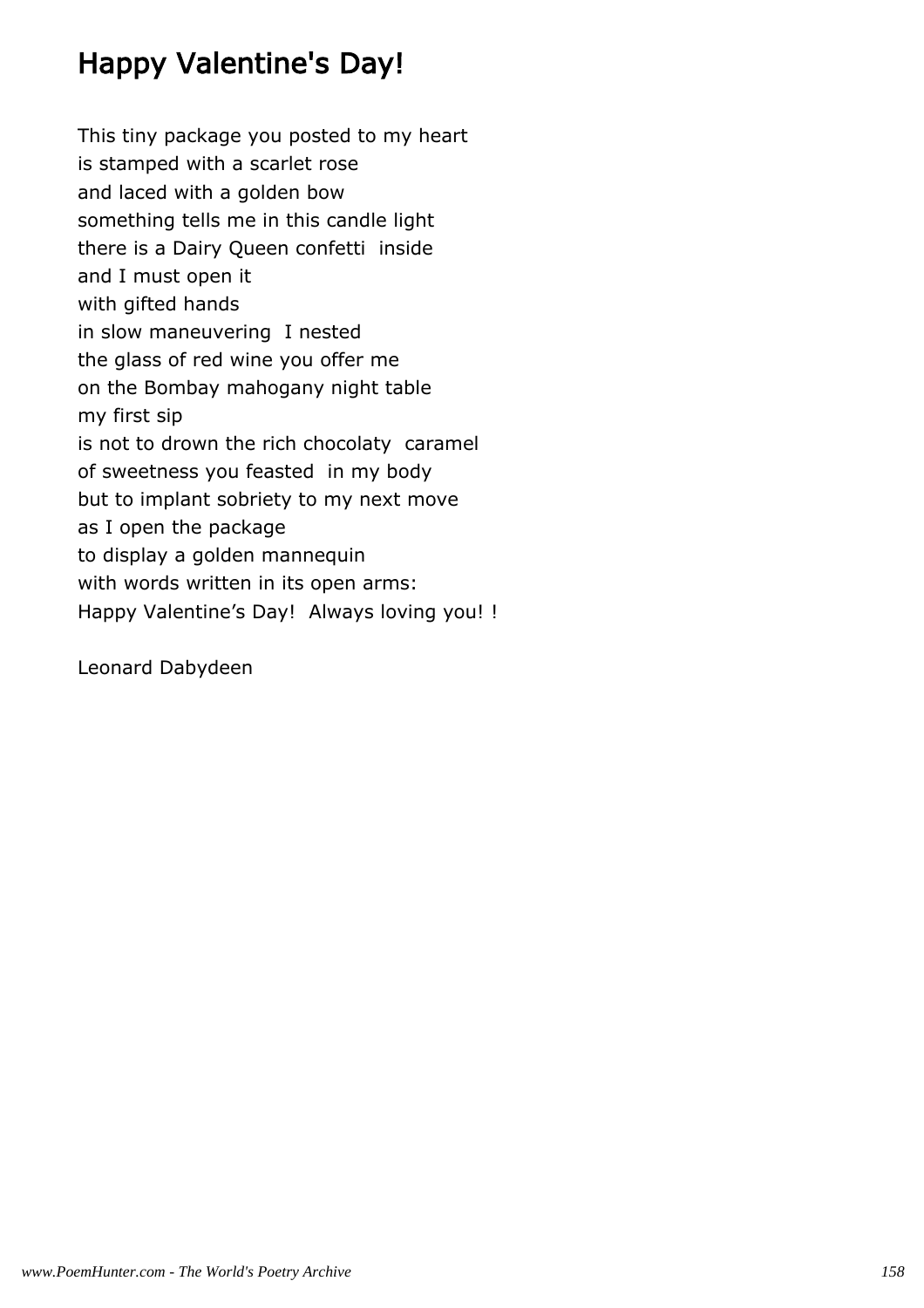#### Hard To Comprehend

think it's hard to comprehend what life is all about shifting ideas like shifting temperature

how winter knows what autumn looks like before snowflakes climb back into the skies

and spring spreads sunshine swift enough to catch skimp-clad cuties caressing crest of waves on sandy beaches

and summer comes like a smart little child riding his bike around the lakes ponds and pools are prime party escapades as people barbecue outdoors under shades of old sycamore trees

and flowers fade and bloom in lovely tint and hue and look special in the morning dew grass is green with shades of gray and landscape listening to lawn-mowers making hay

then comes again this time of year all neighbors stay indoors not a breath of fresh air and families are like a game of checkers or solitaire

and beyond borders behind innocence or guilt where children seek errands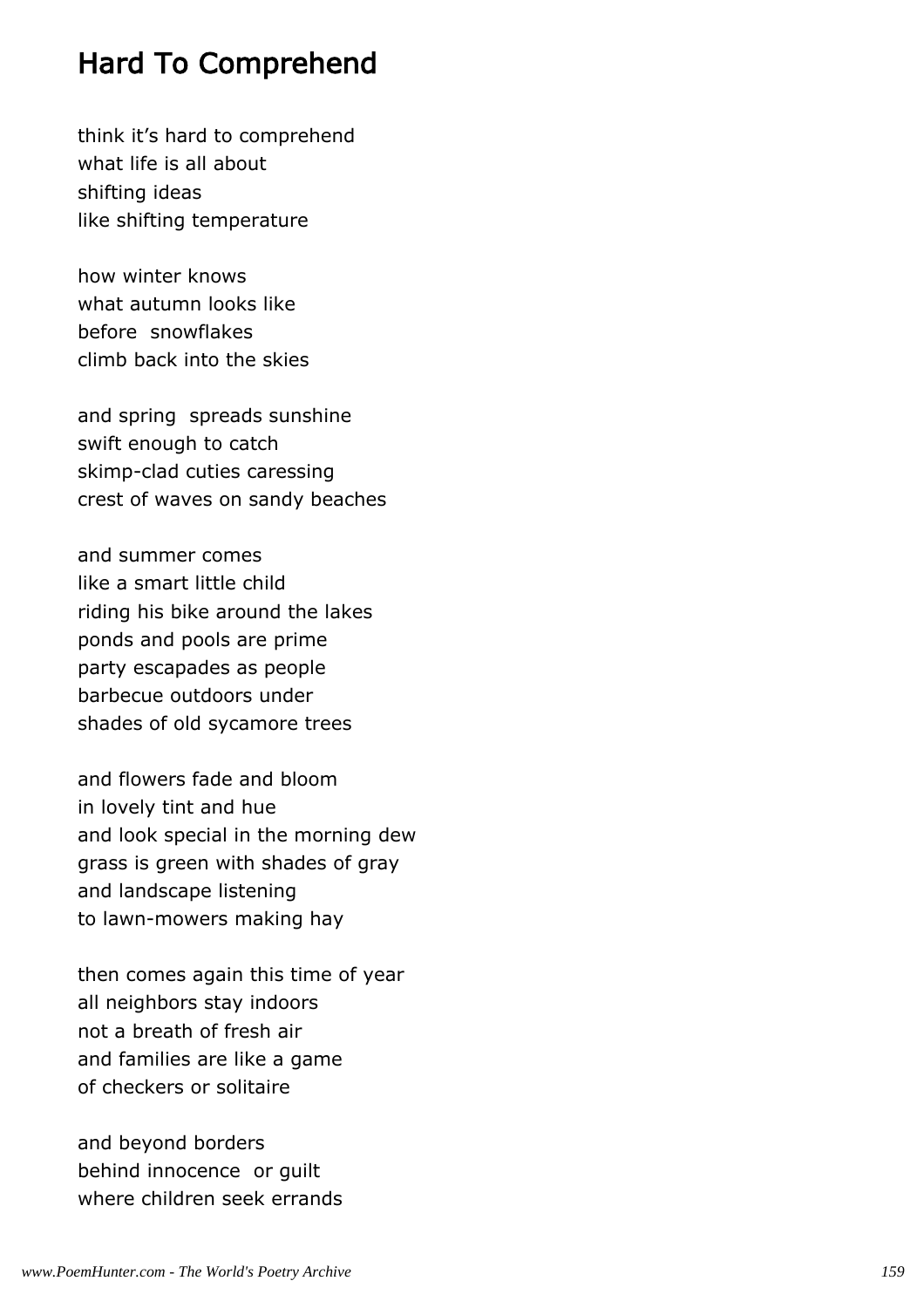for survival and sustenance life goes on without tomorrow and so hard to comprehend what life is all about.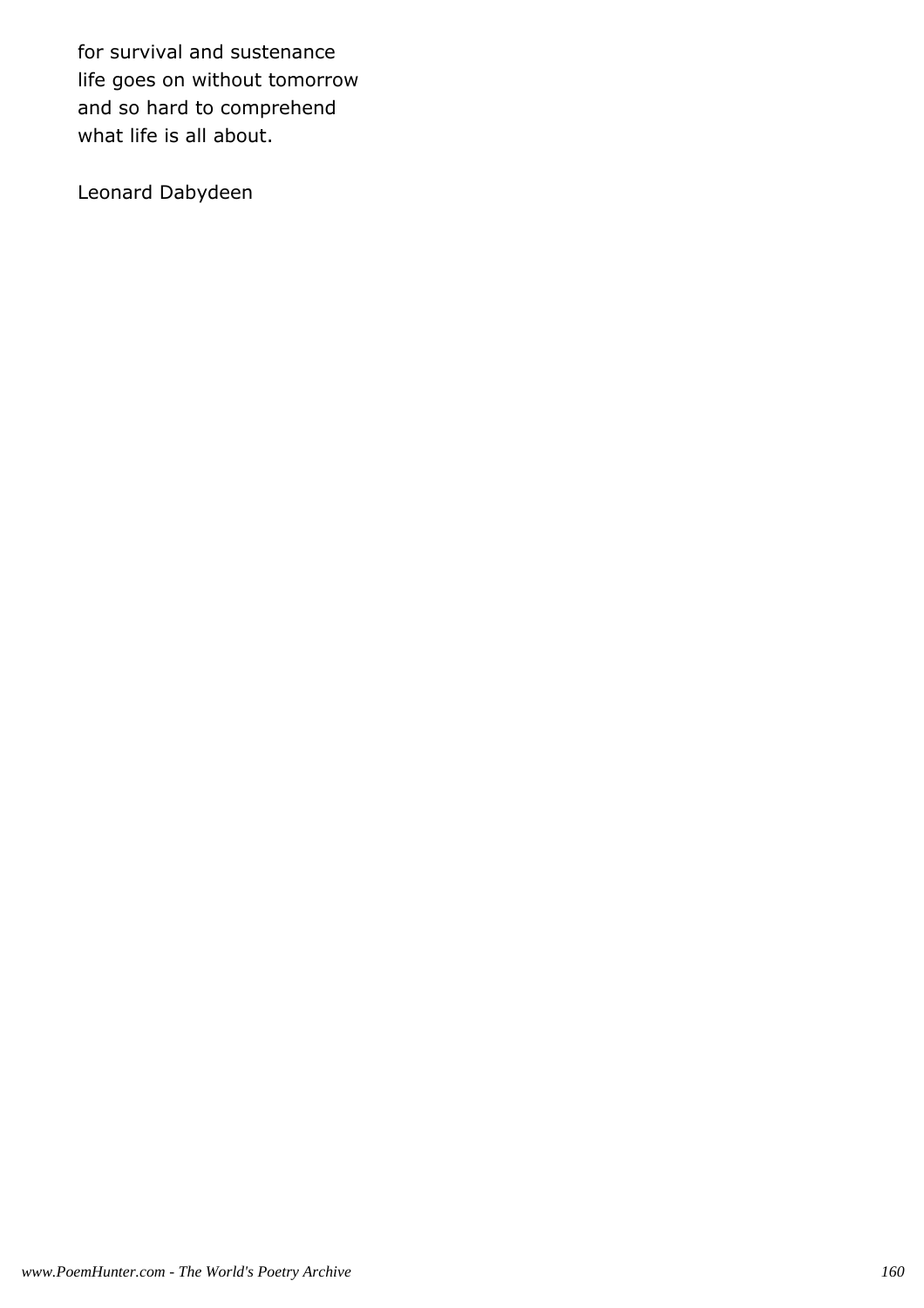### Hate

Where there is hate, the heart has no peace. Anger heats up in the gurgling churn Of blood palpitating rush; The mind is restless Like a hungry wolf. You can hear the snarl and growl Over high rises sitting aimlessly Steering at the naked sky. What will man think When the noise abates, To inform the rush of traffic It is only an escalation Of ruptured blood pressure?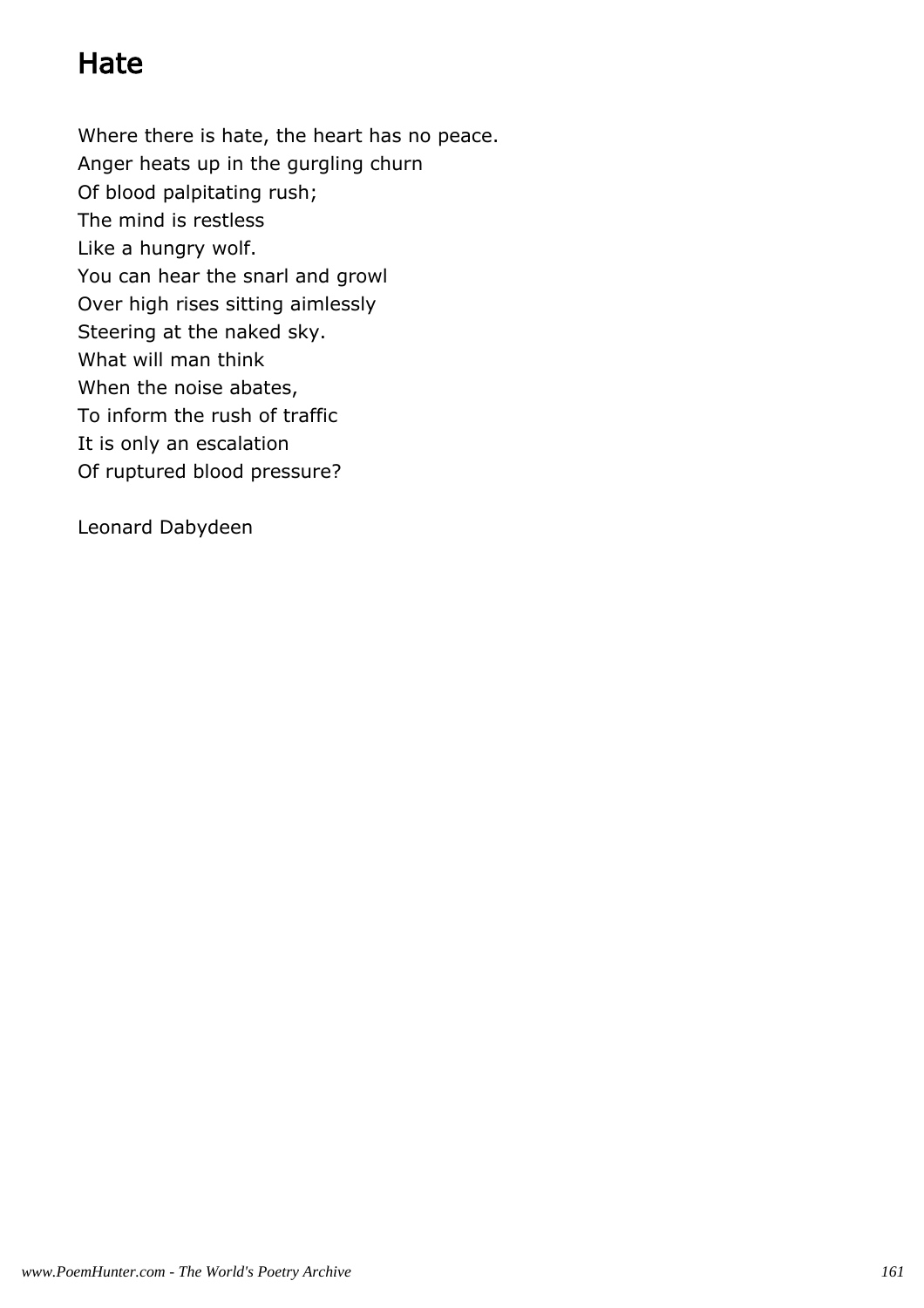# He Cannot Sleep

| He cannot sleep                   |
|-----------------------------------|
| with eyes wide open               |
| he does not see enough light      |
| through this blinding darkness    |
| he feels the recession thundering |
| like an enormous quake            |
| on a Richter scale                |
| with unfathomable                 |
| logarithmic upheaval              |
| as joblessness                    |
| cries out for mercy               |
| rising like a tsunami             |
| in tumultuous waves               |
| wallowing in our hopes            |
| for a better tomorrow             |
| often times                       |
| job openings make mockery         |
| of our social fabric              |
| lashing away with emptiness       |
| or nibbling away                  |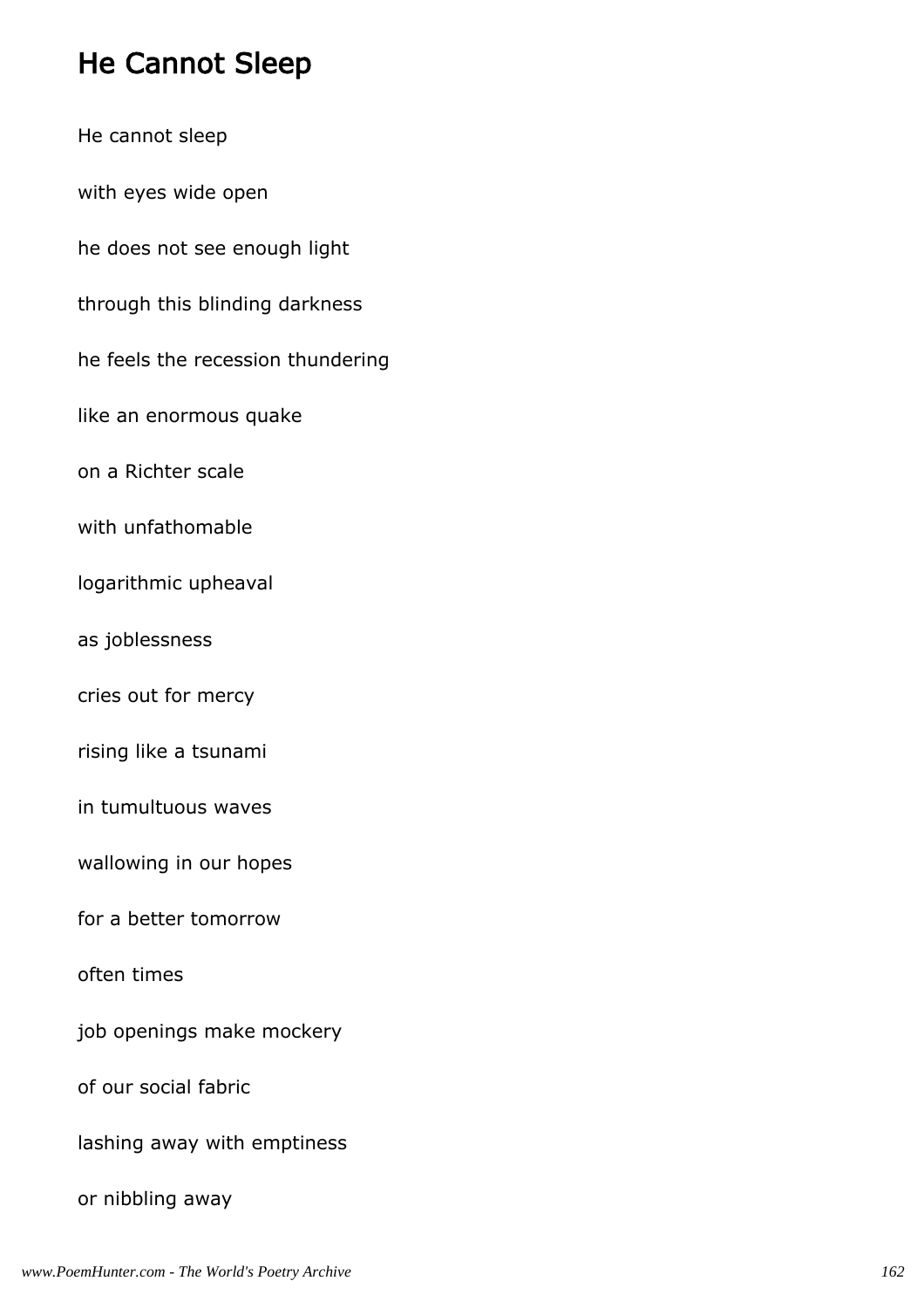at our broken dreams

like piranhas

only leaving our bones

for the breakfast table

with our eyes wide open

he cannot sleep

we cannot sleep

sleep.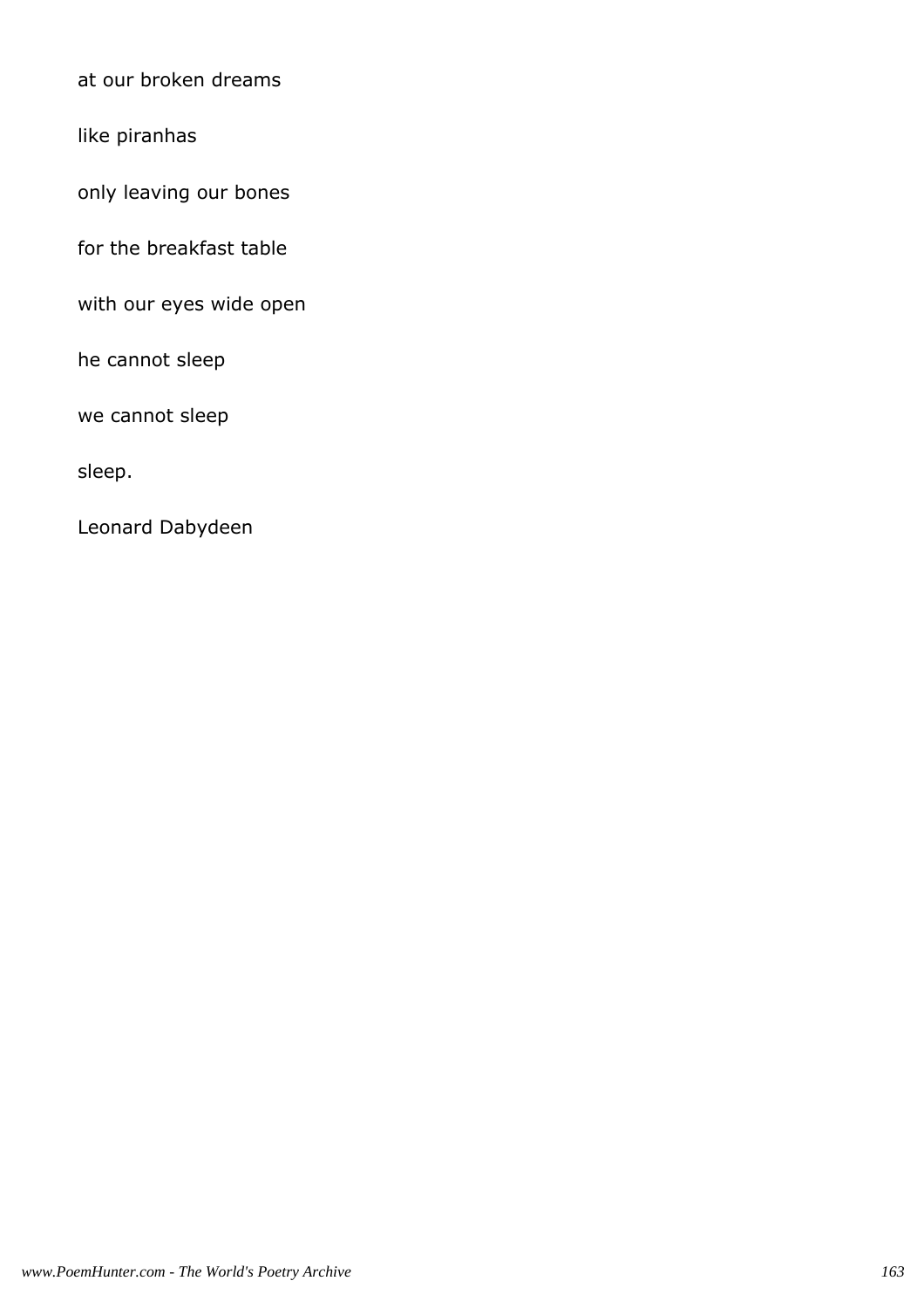#### Heaven

I want to think Heaven is made for me and for you but only as an afterthought I look inside the playground of my mind where a narrow gap forms a cleavage of rituals where the flowers bloom after the rain is gone and the sun shines with embers of glowing light stroked across an emerald sky and hues and tints blush with beauty spiraling delight more than rainbows can offer colours in an arc that's when I come to my senses and tug at your combed hair and pinched your chubby cheek and sigh with a smile as I undo the notion that Heaven is not what I think it is but a secret unfolding eternally in all of us.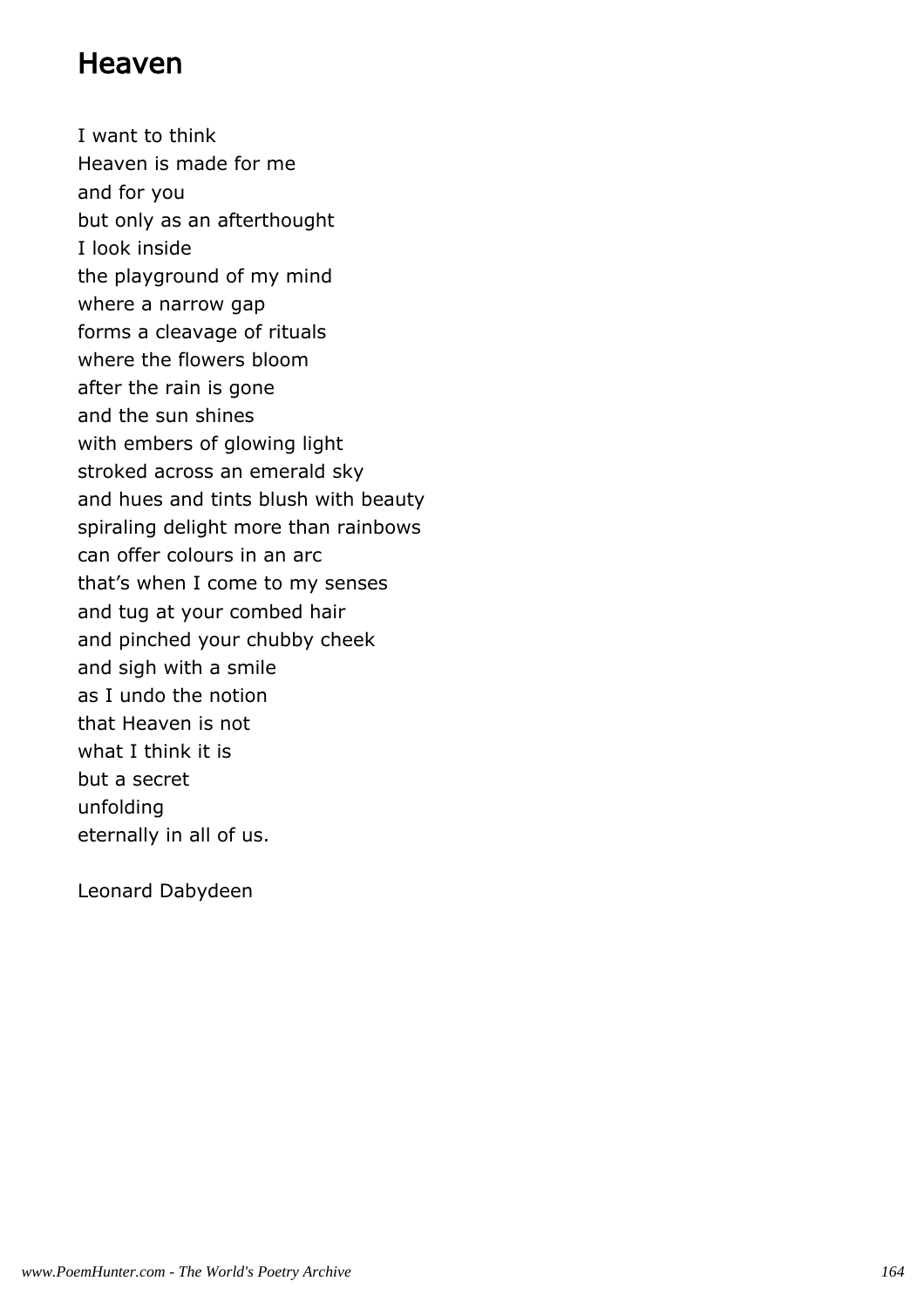### Here Is Our Playground

Here is our playground bigger and better than any golf course or football stadium where pebbles of our minds are crested with opinions and beliefs some confessional, some consummate each heart in tandem with another heart or delighting in some differences yet we will not falter as we present our pot-luck to nourish our ambient souls fragrance of pious spices wafting like aroma in a buffet our round- table larger than a globe our seats unmarked, to each his own yet we will not falter as we partake with love encrypted in understanding in this delightful game of life.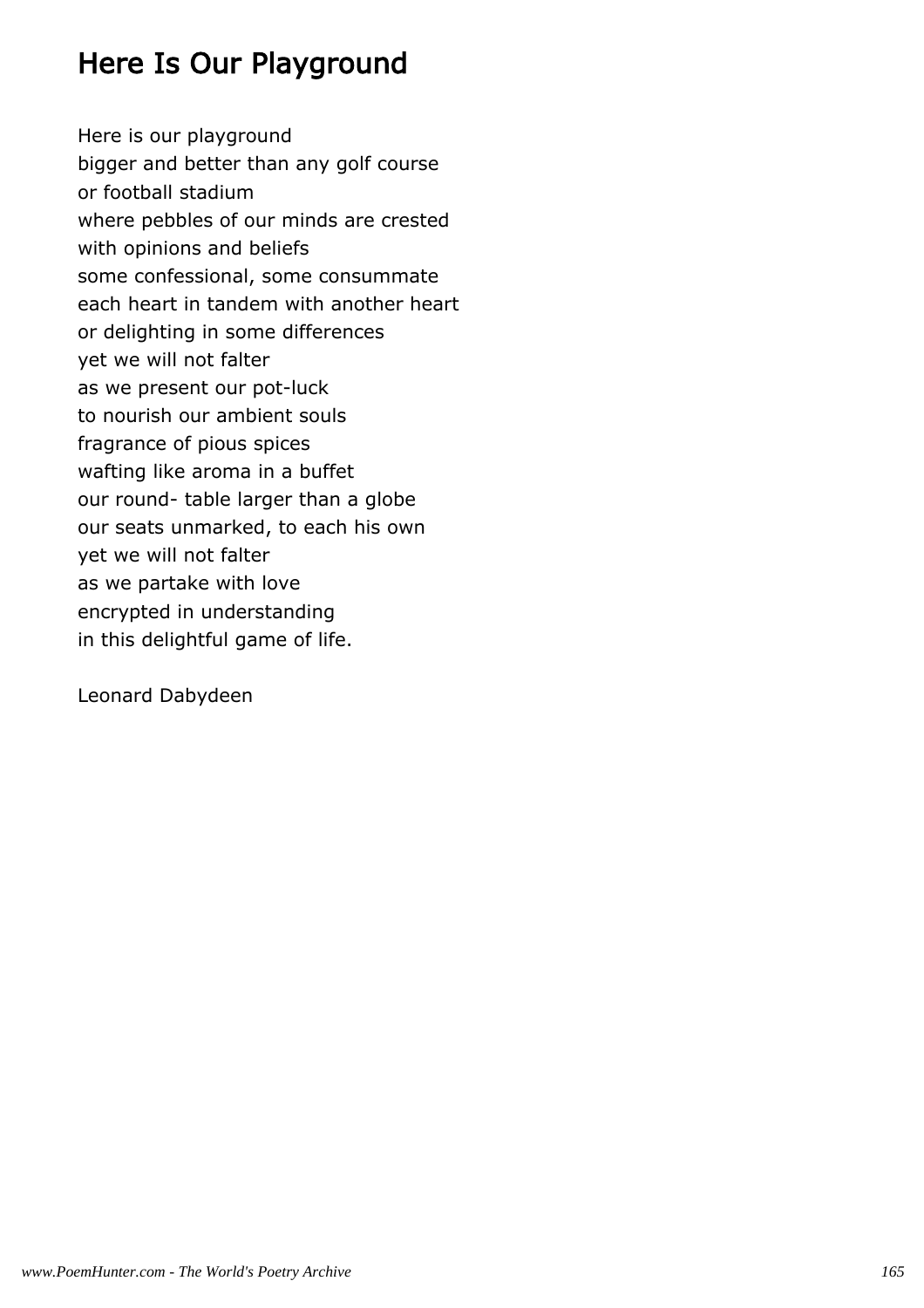#### Here Today...Gone Tomorrow

It is like a stampede how the mind works in the gathering of things and there are footsteps everywhere sounds of feet chattering in chaos screeching sometimes in the push and shove jostling each other in the city streets of Mumbai slick tiny business sizzling with tandori naan and goat curry and Times Square mavericks hiding their eyes from street vendors now selling hot-dogs and sugar-cane juice you can see them here too in Nathan Phillips Square drinking water-coconuts with straw or balancing cups of Tim Horton's coffee heading in and out of nowhere in transit to pan-handle rush hour sometimes difficult to understand if mobility means to peddle oneself in ascent or decent in going places this we know with certainty you are here today and you will be gone tomorrow as long as memory does not suffer senility syndrome.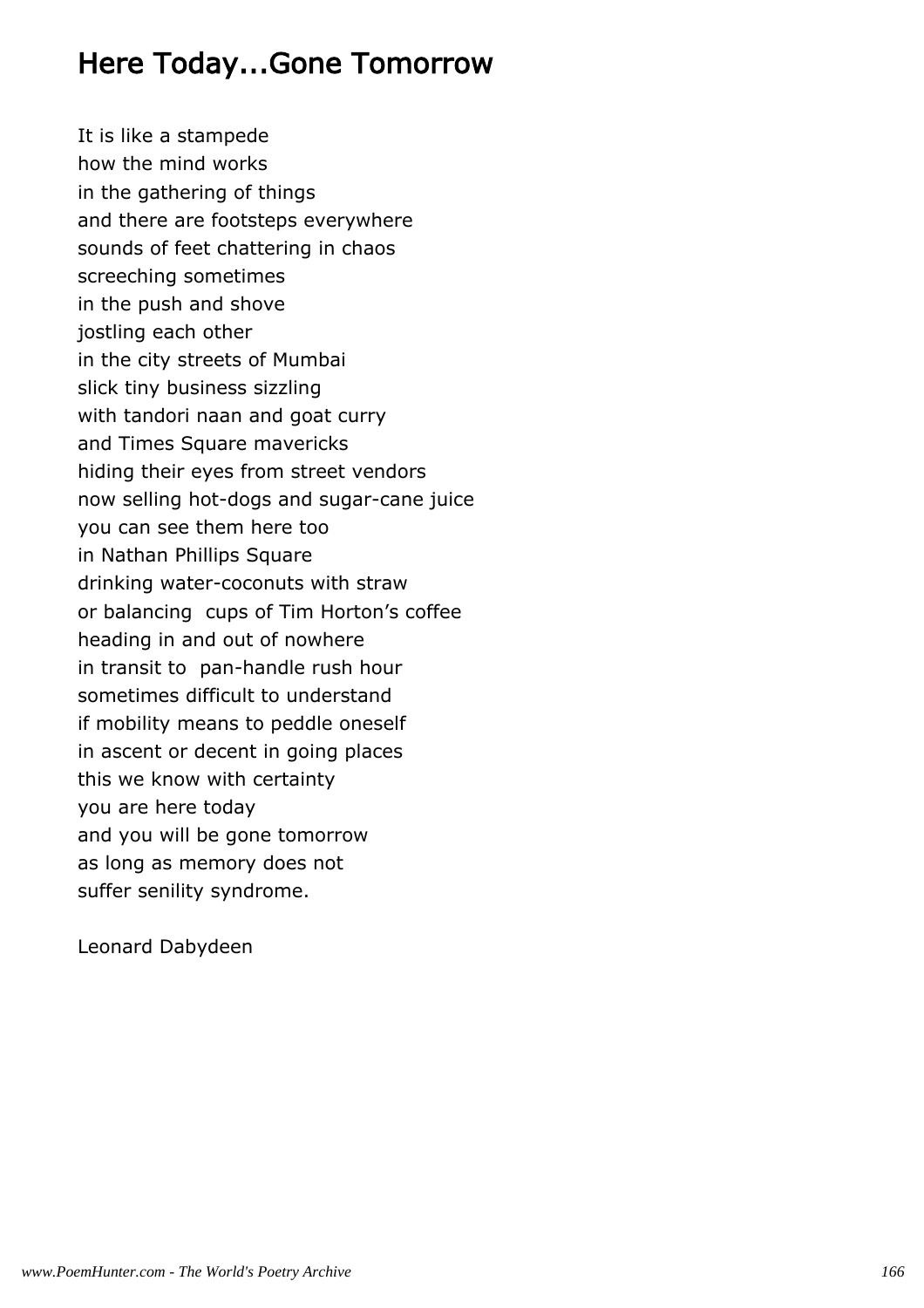### Hide And Seek (Senryu)

hide and lose seek and find now hide and seek

\*\*\*\*\*\*\*\*

searching for love looking under a table hiding from me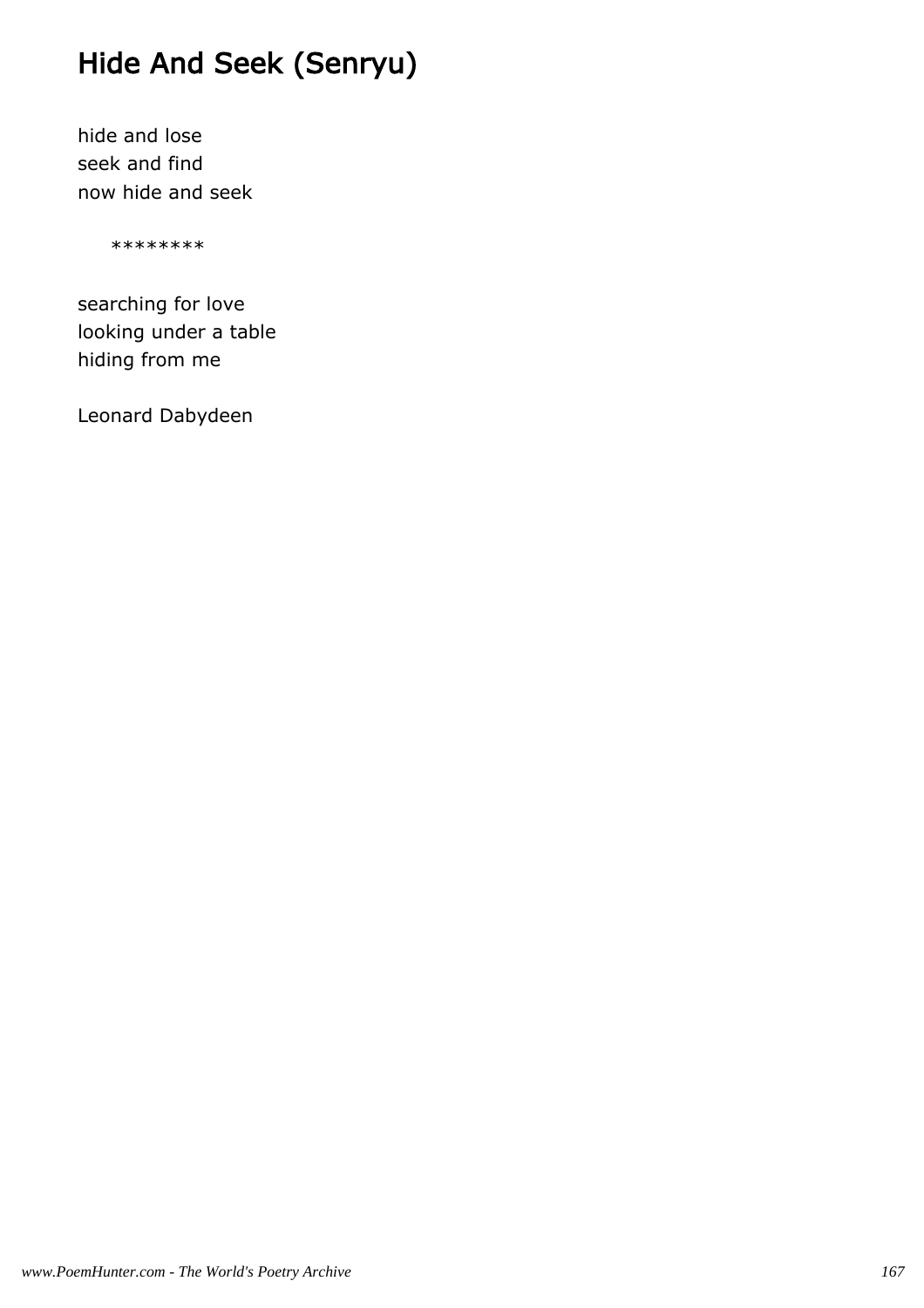#### Hide The Truth

Sometimes people hide the truth by spreading a blanket of lies like wool over your eyes in make-belief that love has no shame

convincing enough if you let yourself be blunted by naked deceit but so help me God when this love bursts into flame

only to bring fire in your home embers rustle in your mind as you pretend to sleep you hide the truth like you hide in this love as faith weeps in your soul

a child wakes up in the middle of the night searching for comfort for love that exuded from the womb

true love is absent is on a vacation on a cruise ship deaf to the whisper of a child loud laughter scavenging the moment until the phone rings

someone else takes the call as the caviar wets the floor love stares in the face of denial now let me explain only to hide the truth again.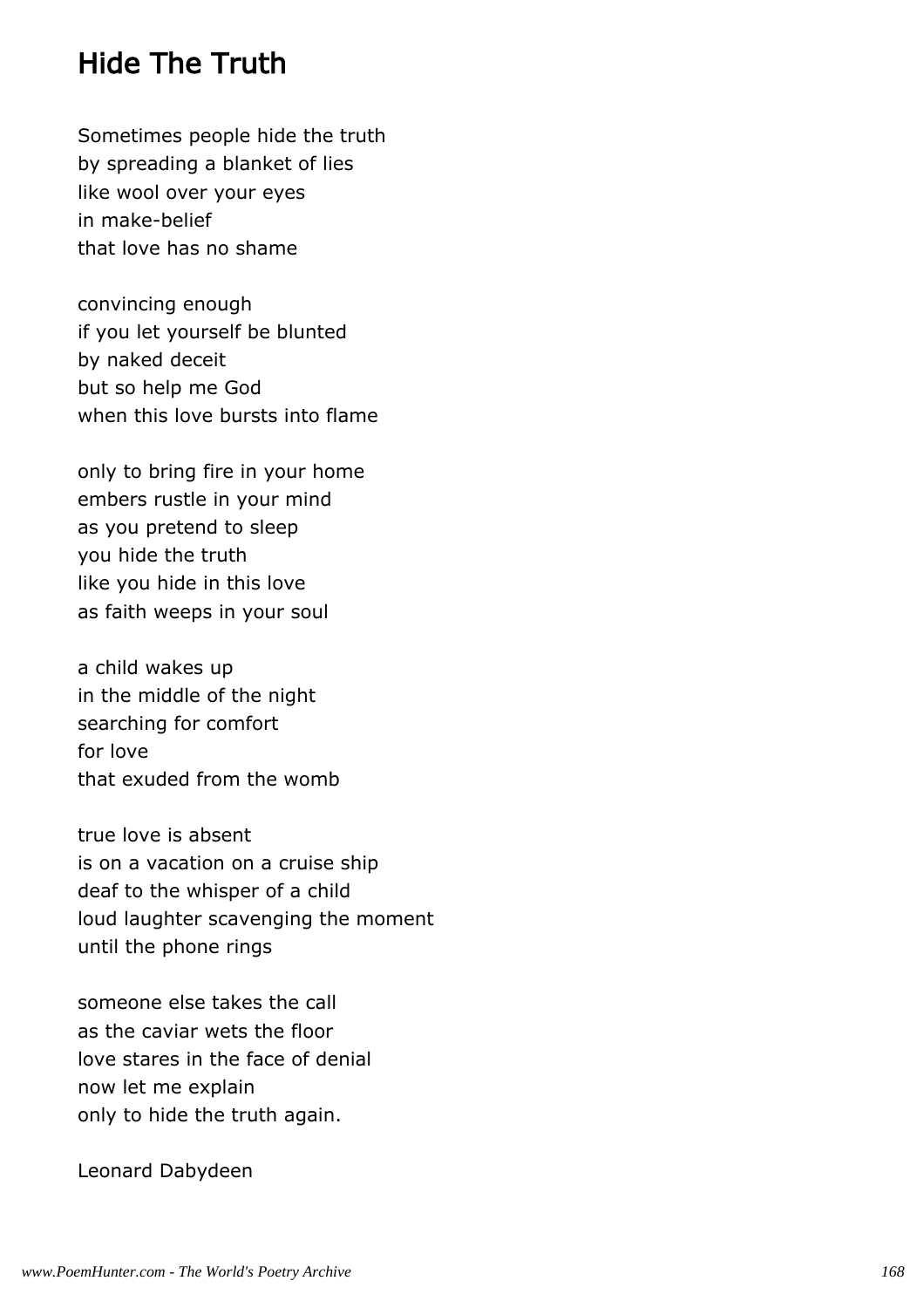### Holocaust

Some day this ingrate act will bring remorse and men will be swallowed with punishment.

Atrocities will whiplash their being burn them inside and outside without fire.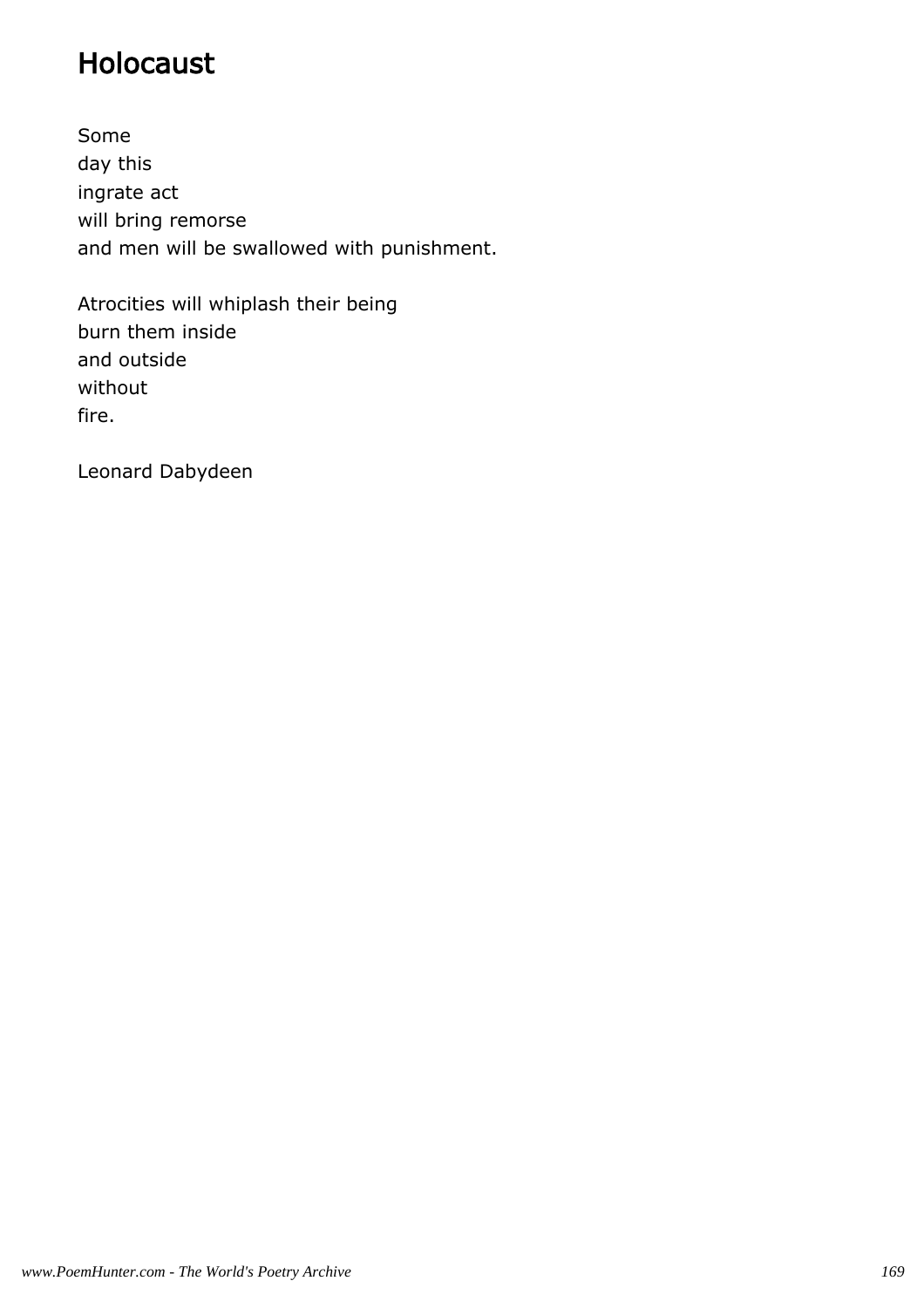# Holocaust (Ii)

This evil that men do features front page with shame in the annals of history.

Holocaust by name marked in flesh and bone bring cursed denials that echo inside them.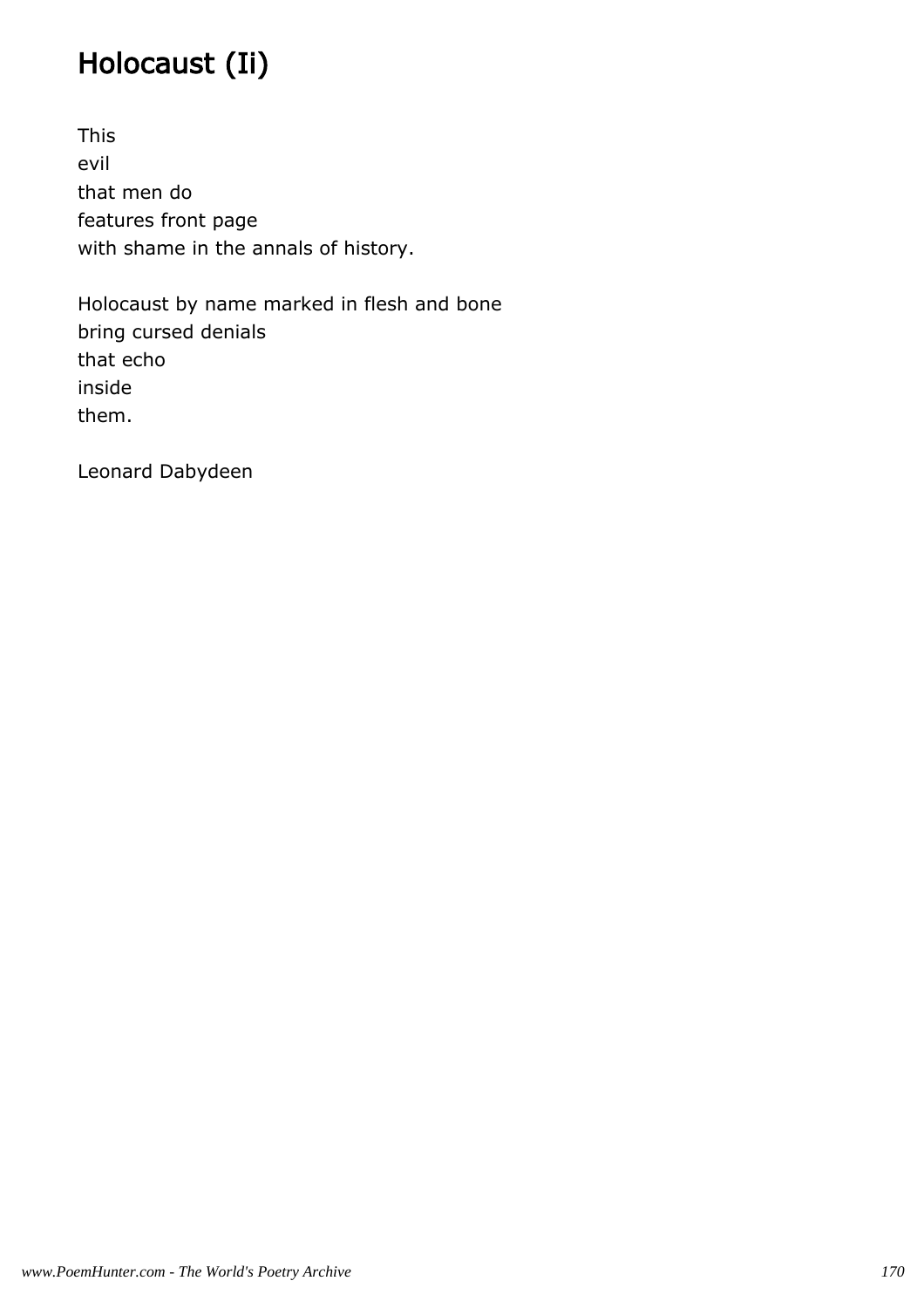### Home (Tetractys)

You come back into the room where you've been living all along. You say: What's been going on while I was away? (Margaret Atwood)

home is where I sit alone thinking of you wondering what on earth you are doing.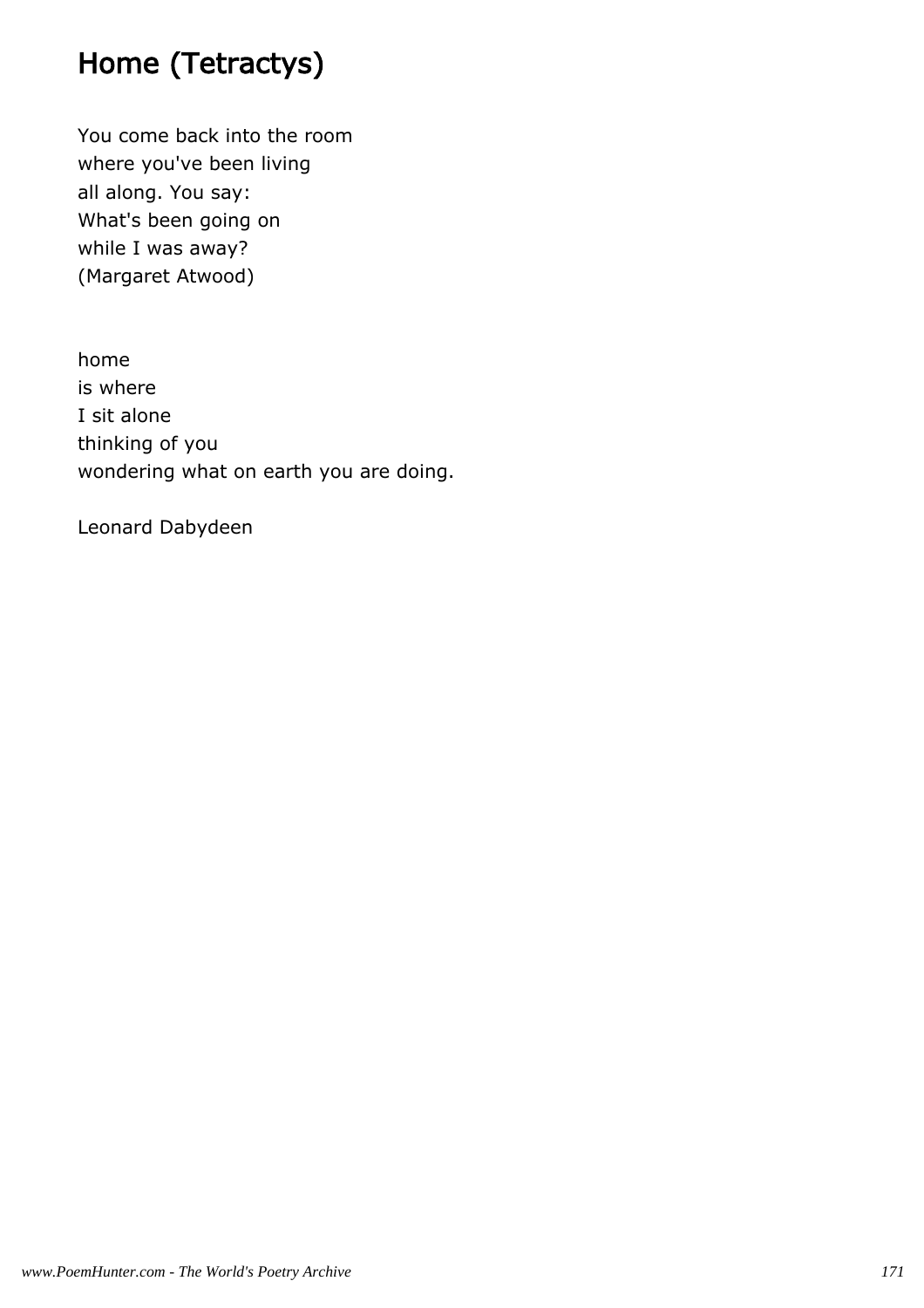### Hope

#### Hope

In the silence of this endless night my last song ricochets in the wind; and in every nook and cranny of the abyss I hear the echo of my song swirling through every crack and crevice. Sometimes swaying trees beckon to my song; they, too, dance to the lilting tune while my fluted words make melody to marinate my dreams. So look deep into my eyes before you let sleep harness your memories with this brewing storm; and listen to the purr in my voice: in this aura of Hope I will hide this endless night with a new dawn for your dreams; and as the sun rises your smile will take shape and form as you watch children play in the living-room of your happiness.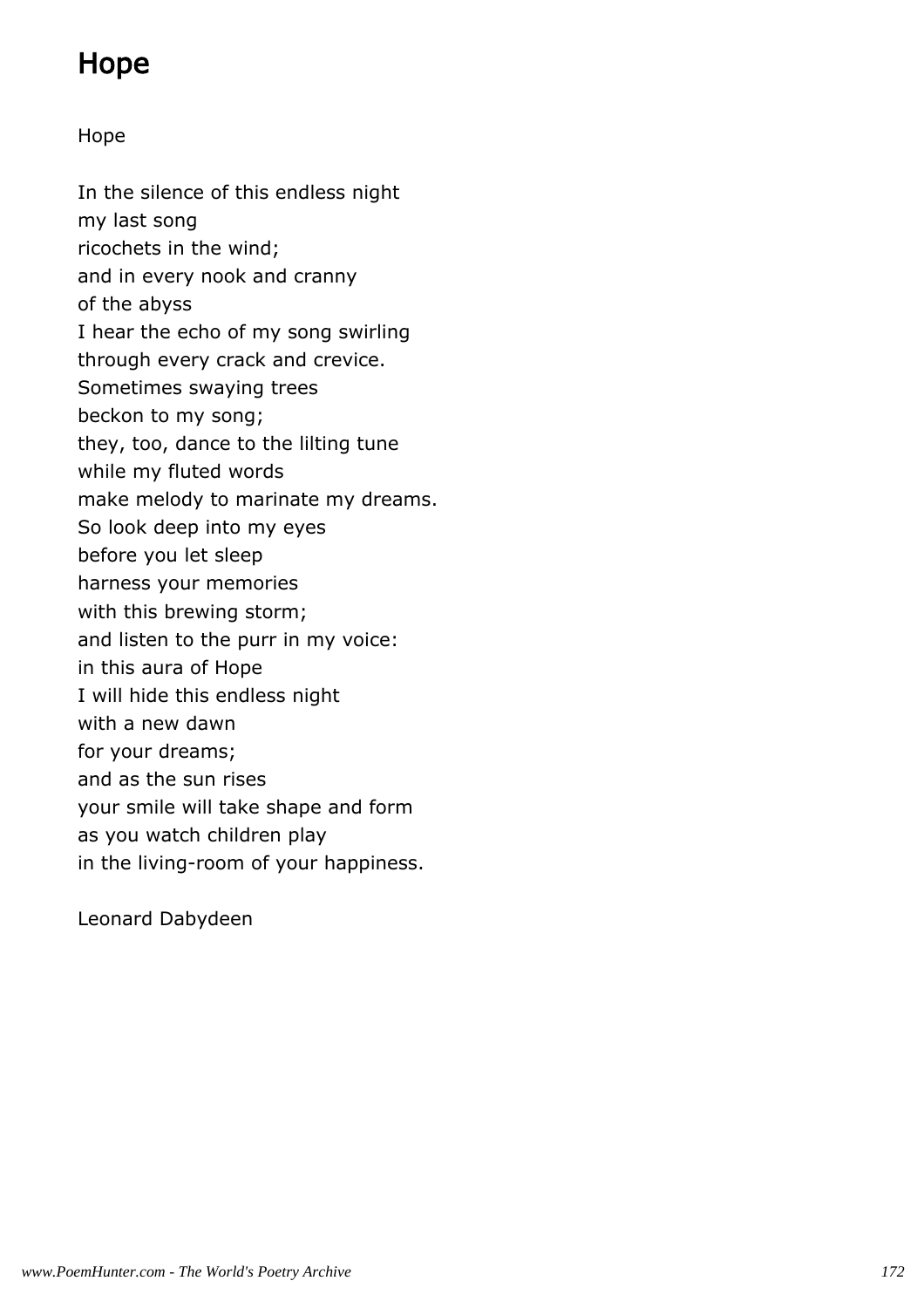#### Horse Wanderer

I pause to absorb this glacial beauty within the breath of my naked eyes and my vehicle remains quiet like a mouse thinking I am just another Iceland tourist lost in amazement at this porsmork landfill a glacial dance of rocky undulation where tributaries are without rest meandering in the cornea of the dark-blue sky with passion like a Viking god silently you straddle alongside my open window make your traditional greeting rear-ending my metallic companion and without a neigh you poke your face through my open window look me in the eye with an animal sniff sneaking appreciation or approval then continue on your uncaring path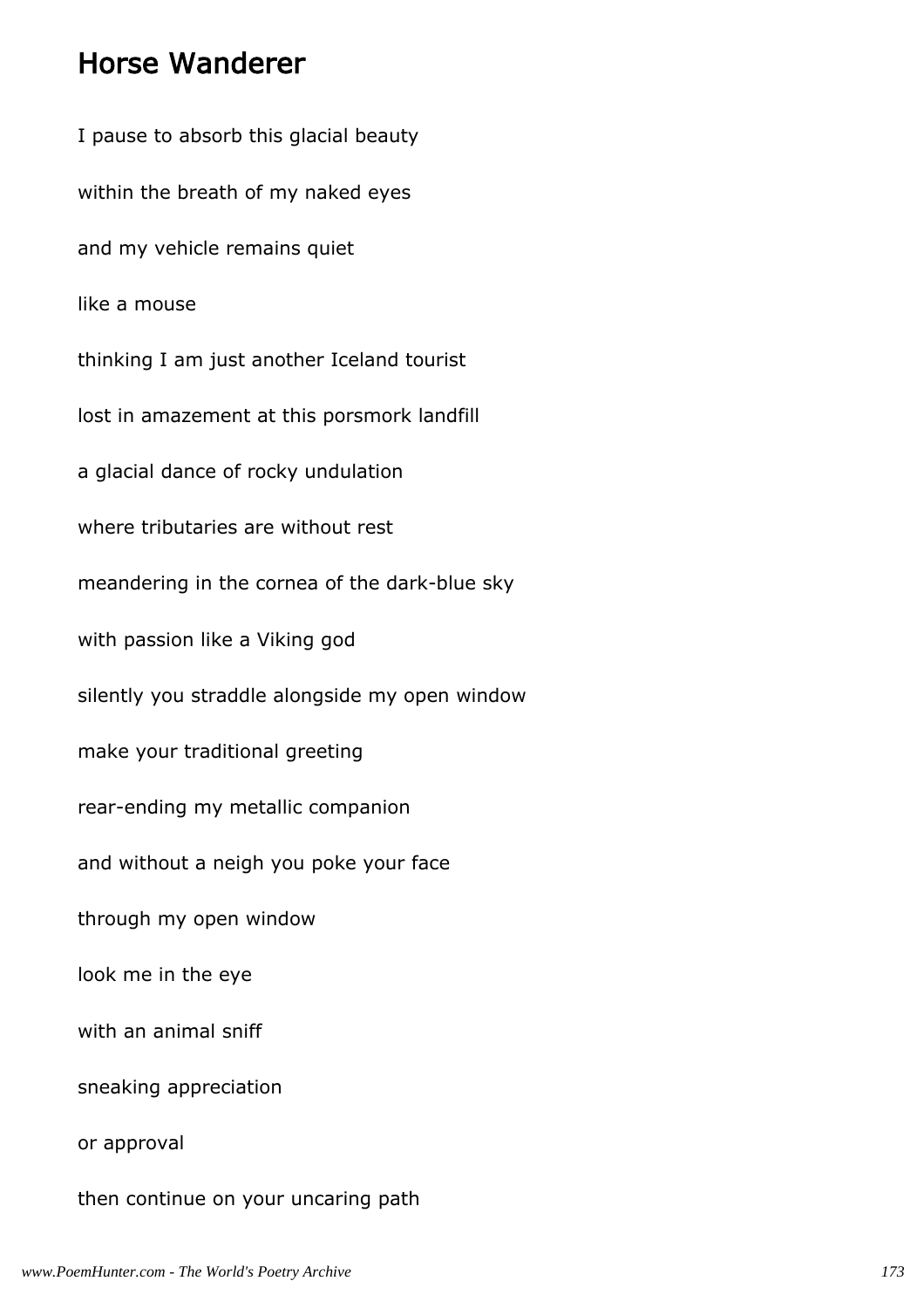a horse wanderer with a pebbled mind.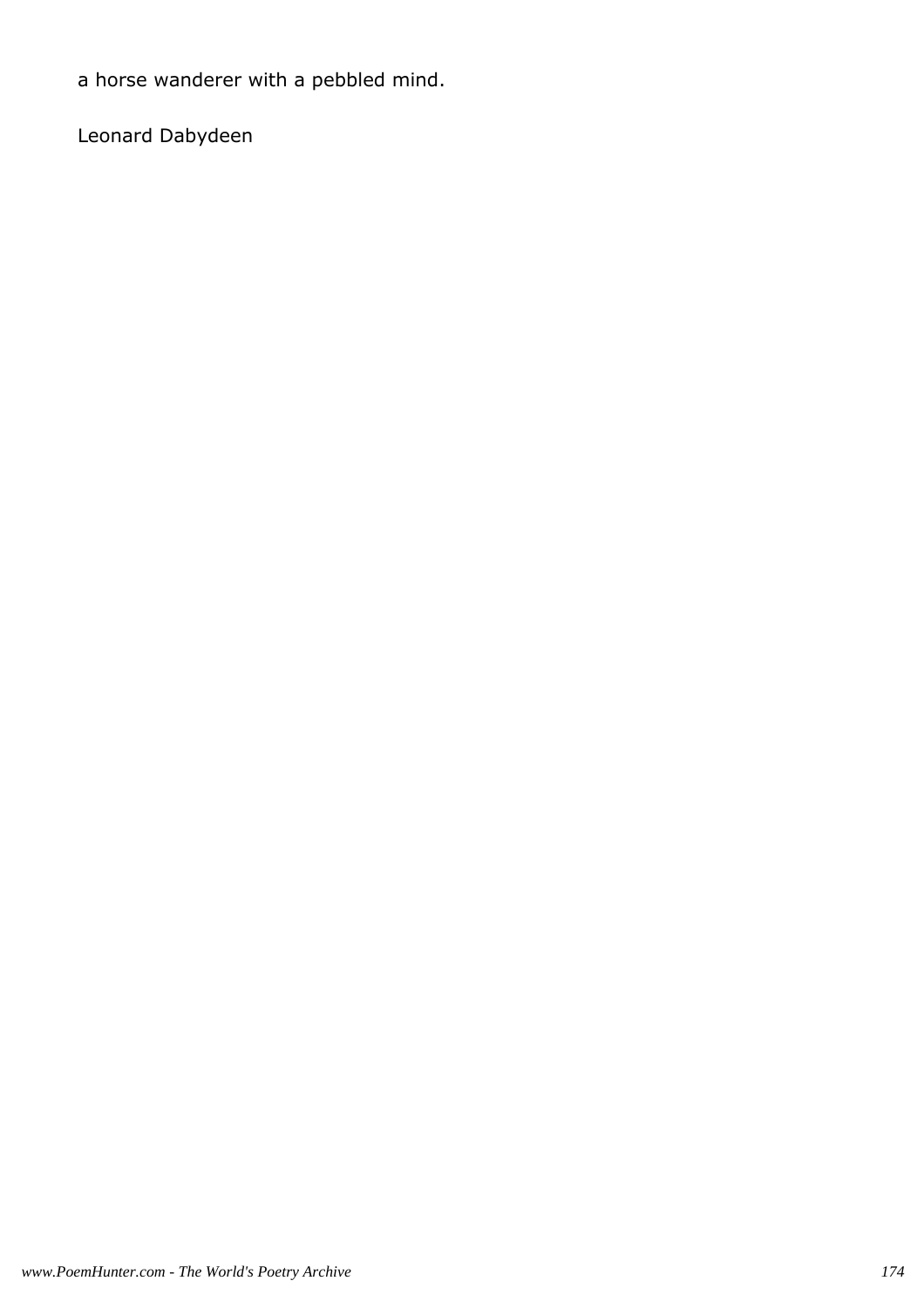### How Can I...

How can I dance in the rain when morning comes without a smile when trees no longer have branches when light and darkness catch me hiding in the shadows like a cornered mouse …

How can I begin to cry when tears know not fear when the sun drifts north and south when east and west are lost in the pouring quagmire like a lost pendulum of hope …

How can I tell what tomorrow brings when I am moving along aimlessly when I feel as if I am sailing in a dinghy when I am steering in any direction only listening to myself like a flute without a sound…

How can I…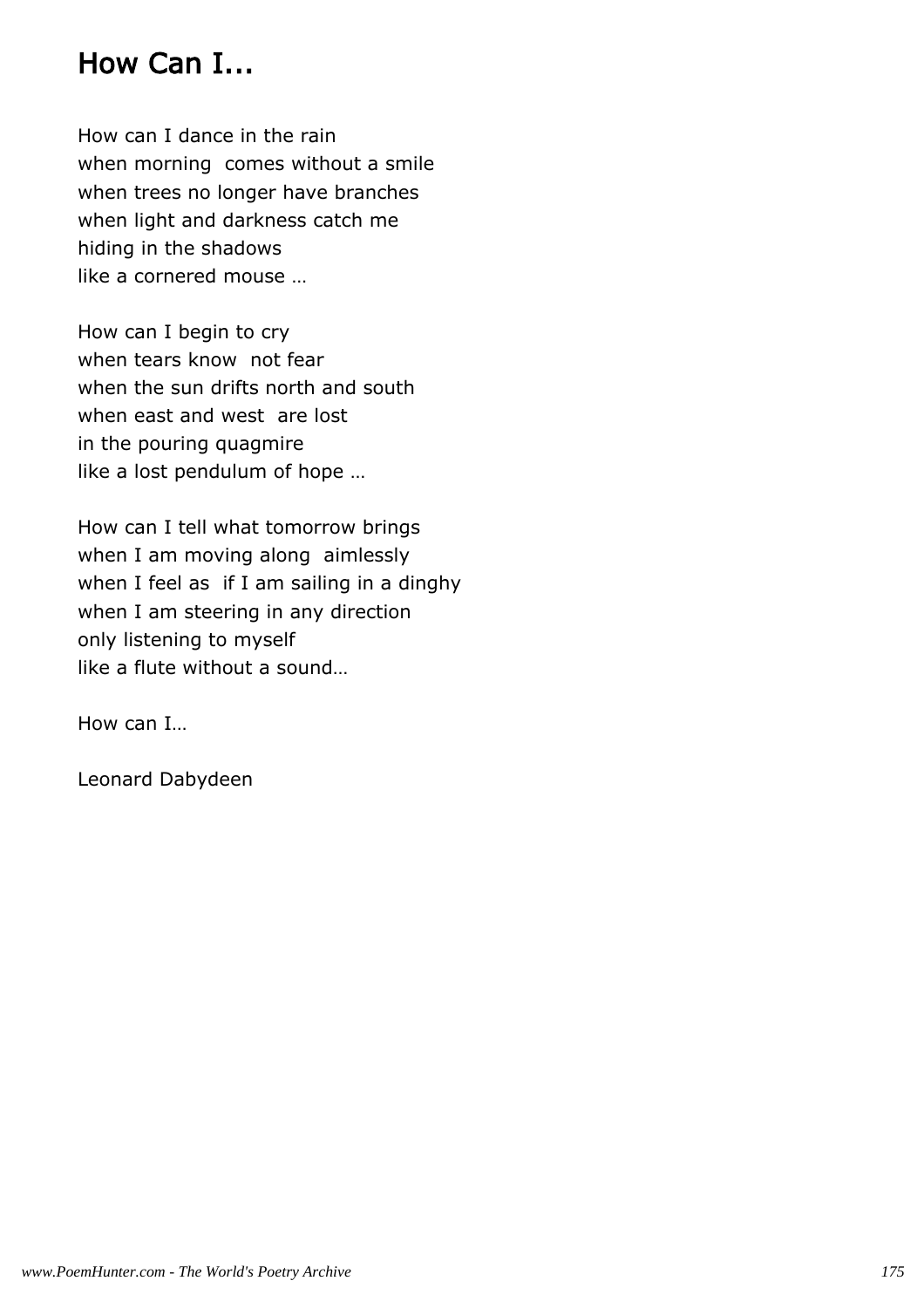#### How Can You Believe

- I was not certain
- what it would be like
- what it would look like
- what shape or form
- it would take in the mind:
- a bunker paradise
- breathless
- silent as a coffin
- an expanse looking
- half empty with hope
- or half full in doubt
- and a measured distance
- 12 feet to the hole
- with snake eyes
- tense yet iridescent
- Yang kissed the ball
- and a birdie putt exploded
- in overflowing joy
- and an echo resounded
- relentless like a twister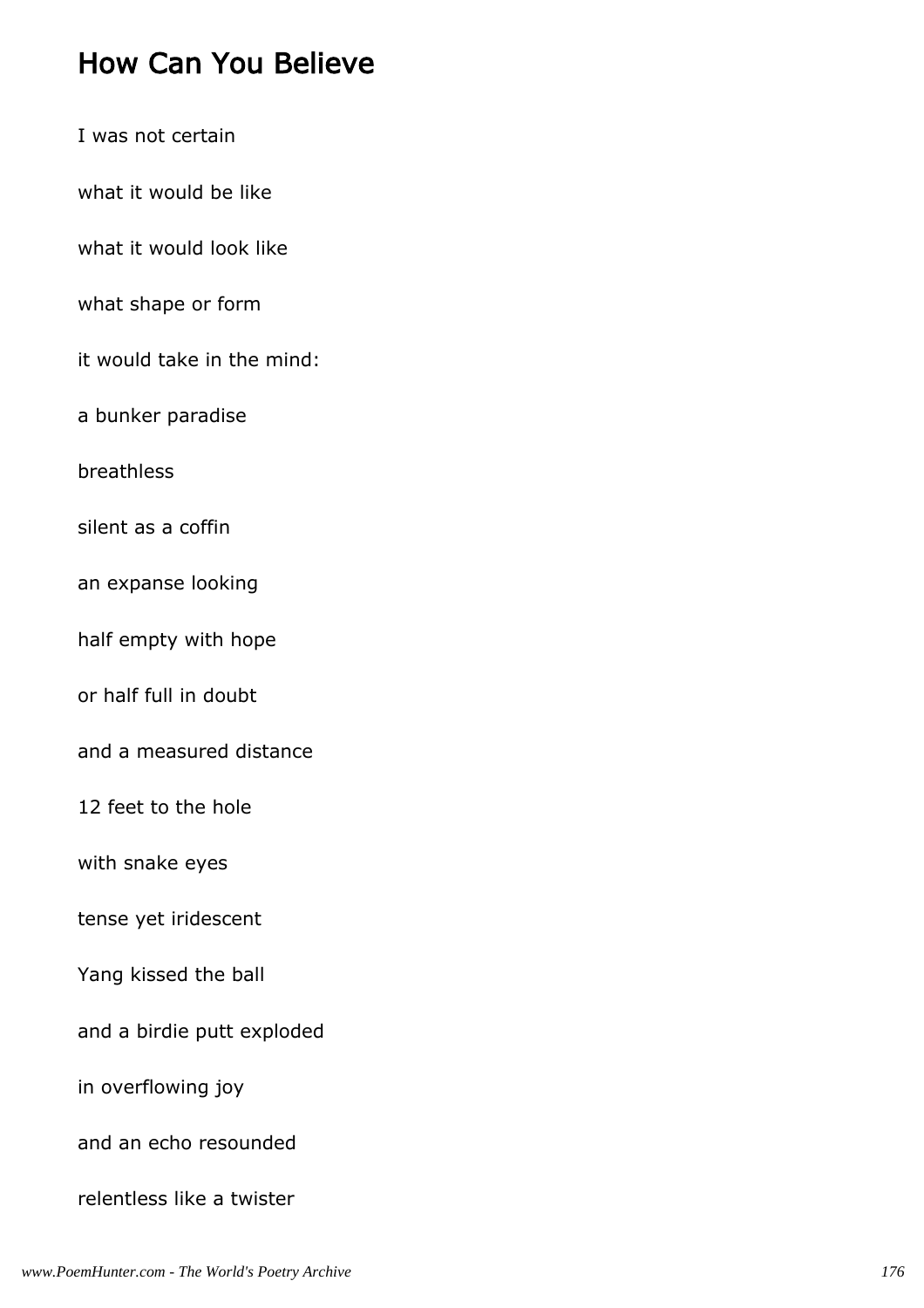as clenched fists

stamped history

advocated by Tiger Woods:

how can this be?

how can you believe

in what you see

but see it nonetheless?

with an Asian smile.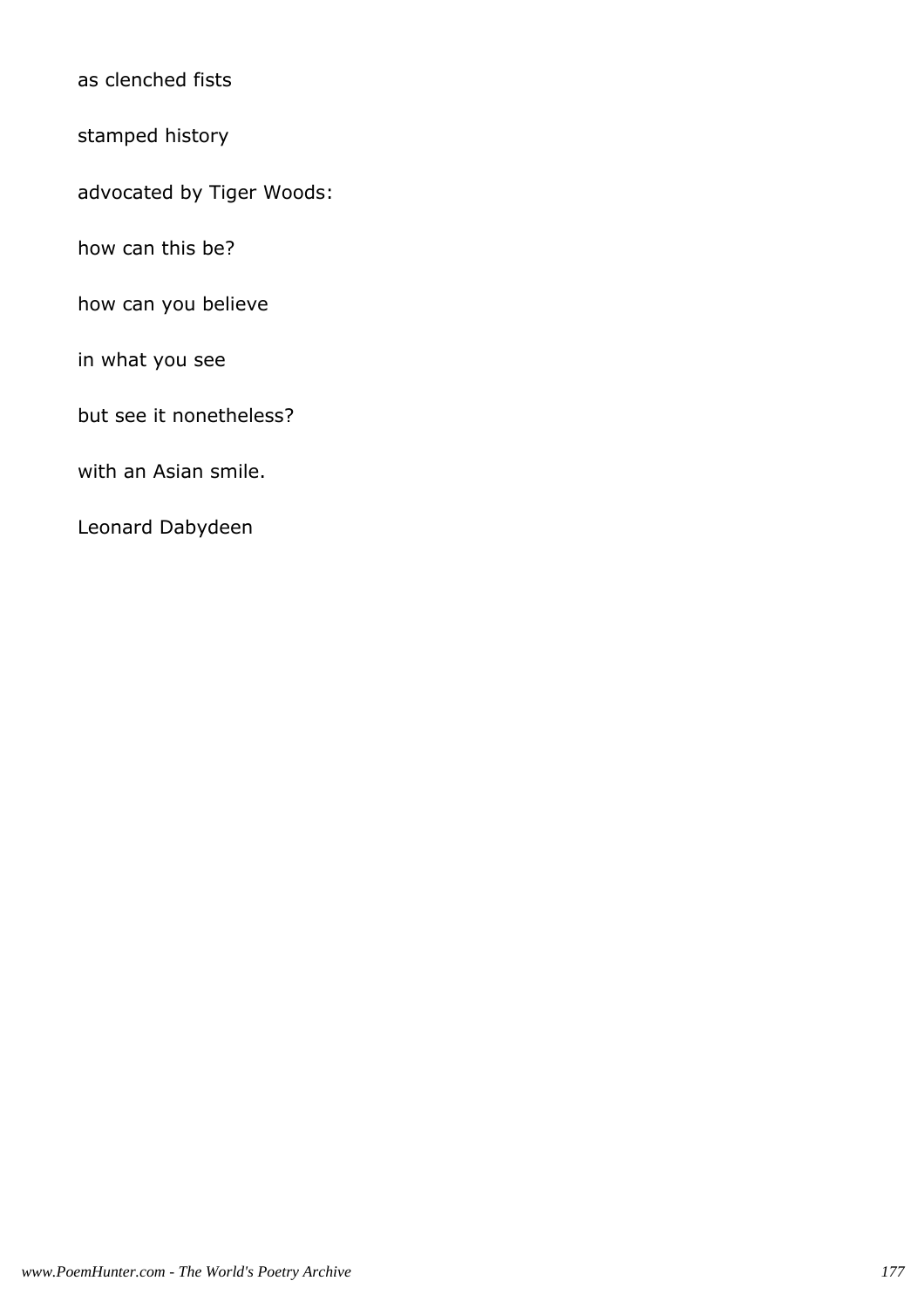### How Far

How far are you from being a licensee when you're not called to the bar?

Not knowing what type of law person you have become not knowing the strength of your voice.

If I speak no legalese will I rumble at ease on becoming a paralegal or become tortured as a paraplegic?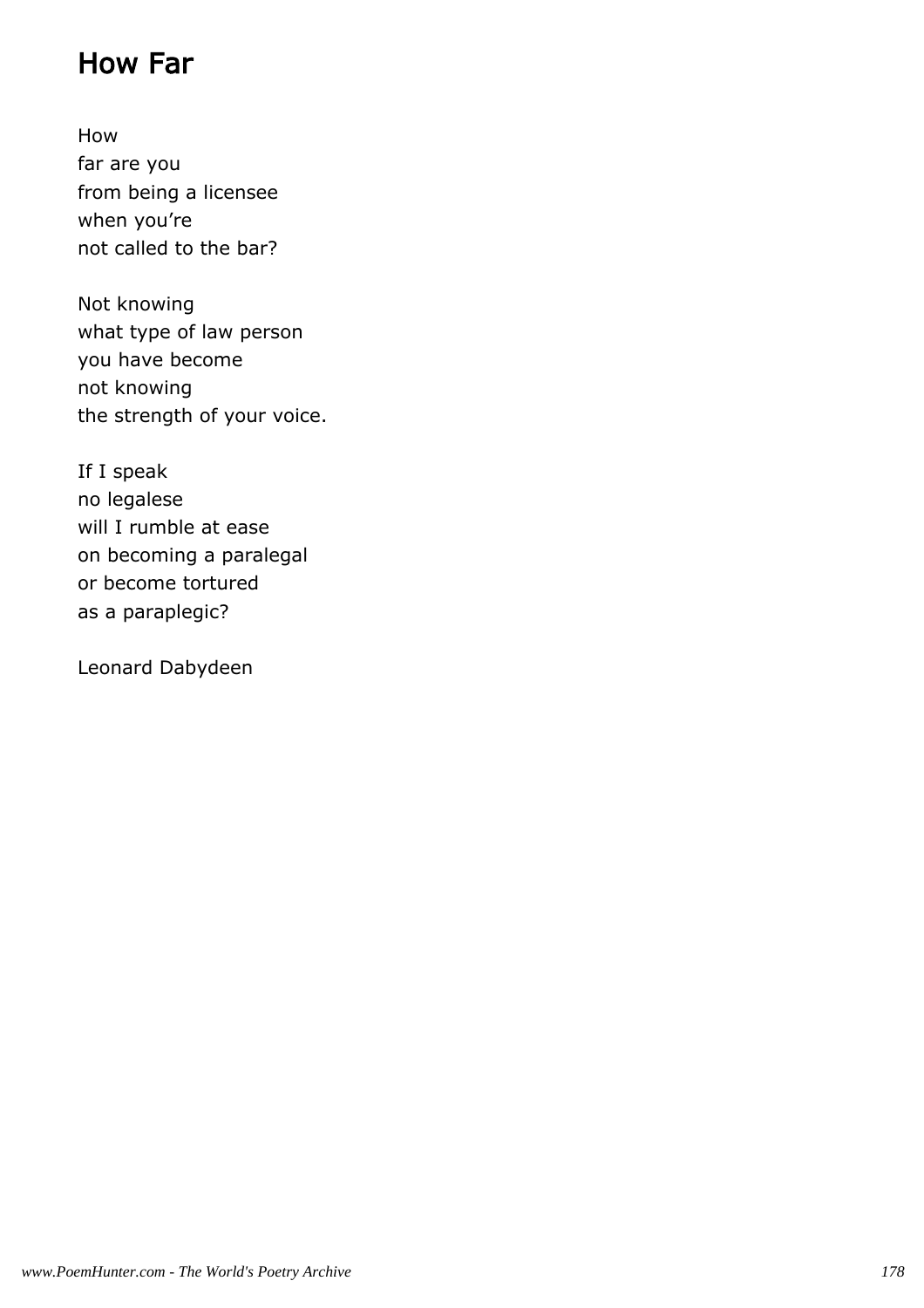#### How I Wish To Sing You A Song

How I wish to sing you a song to let you know my love for you is greater than all the world; How I wish to hold you tight and embrace your coastland: your rich mud-banks, golden rice fields swaying in the wind, sweet sugar-cane burning in the fields, punts slowly drifting in the canals, bauxite mining and gold diggers panning; How I long to watch buck-crabs marching and jumping shrimps in dragging seines where the Atlantic greets the sandy shores; How I wish to see little boys riding donkeys on red clay-brick streets, some playing marble games in their back-yards, mothers crouched on their knees spreading cow-dung beneath stilted houses; How I wish to drink sweet coconut water sitting by the black-sage bush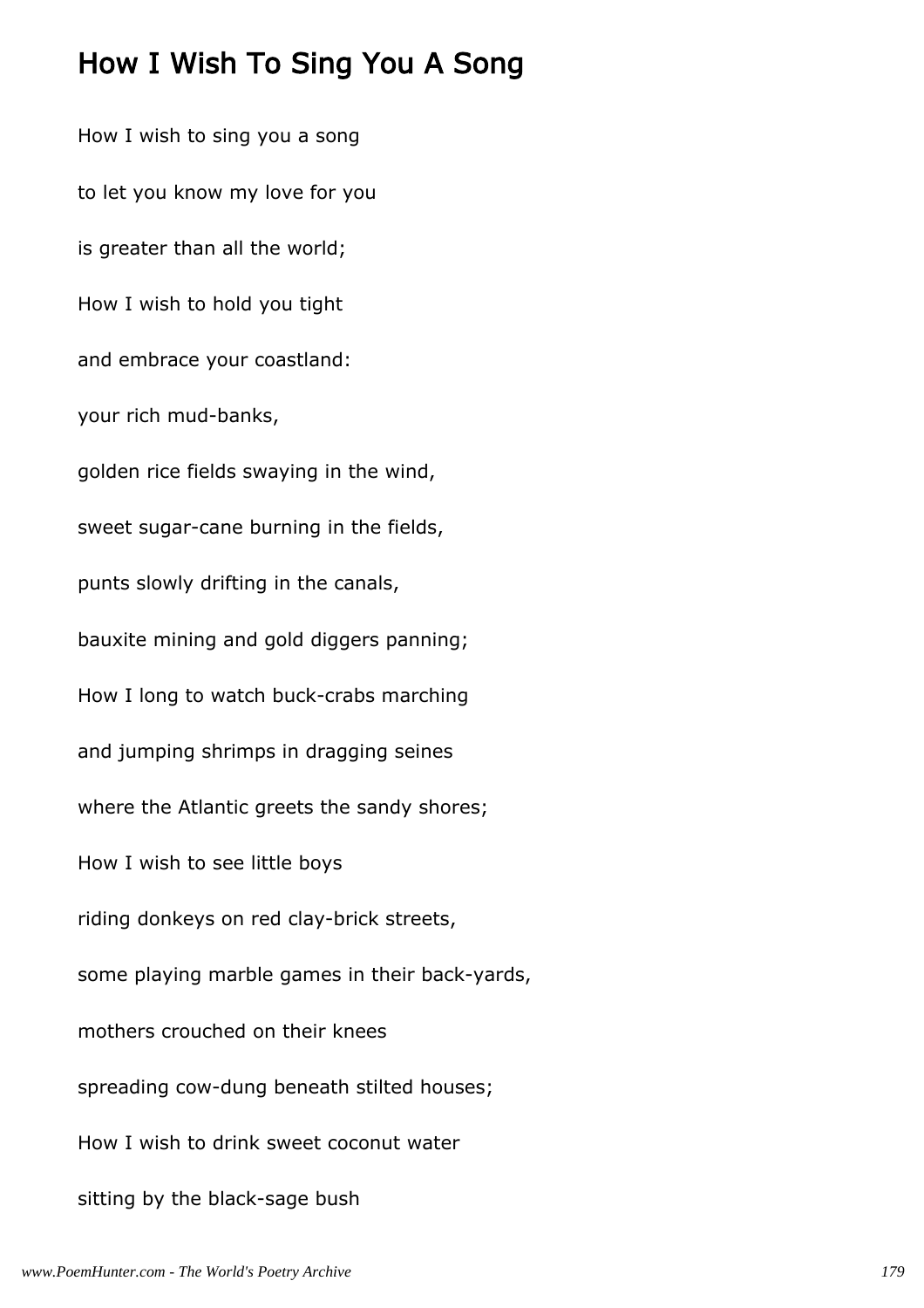or under a canopy of towering coconut trees swaying like giants reaching for the blue skies; How I wish to call my country my home not wanting to be a refugee: fleeing from the wrath of demon-like men who want all not even listening if you're begging for some. Leonard Dabydeen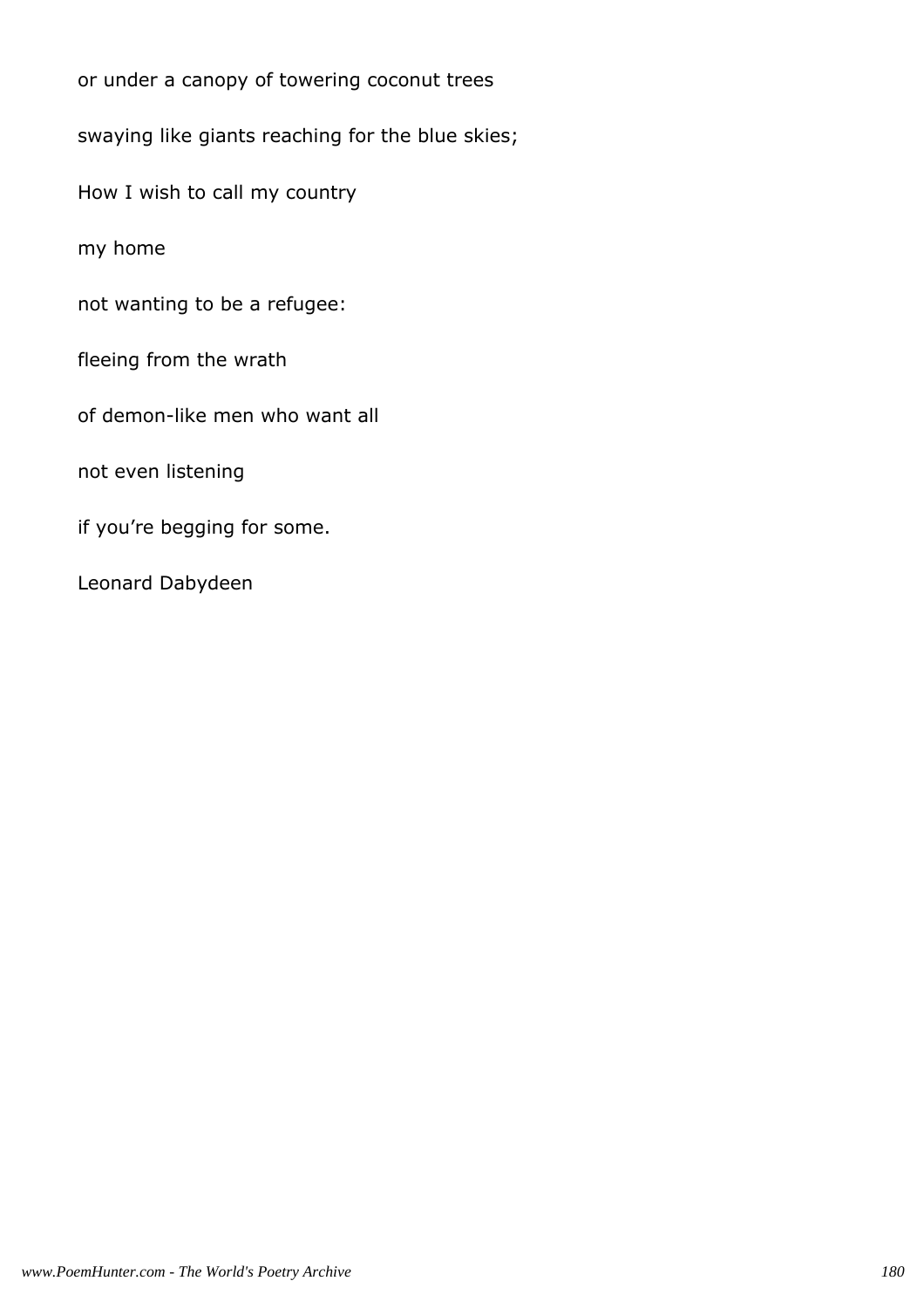#### How Much More...

How much more and for what price, if not beyond sleepless nights and empty stomach, must this human travesty without halt or hope continue unabated? Sometimes I implore my mind to alt, control and delet just to give me a restart and to come and rescue me from this egregious holocaustso much wasted lives unchallenged for their creativity and their innovative explorations. Oh! what has man done to man to emboss him with so much hate and anger? You ask me as much as I ask you with a blush of hope how much more and for what price?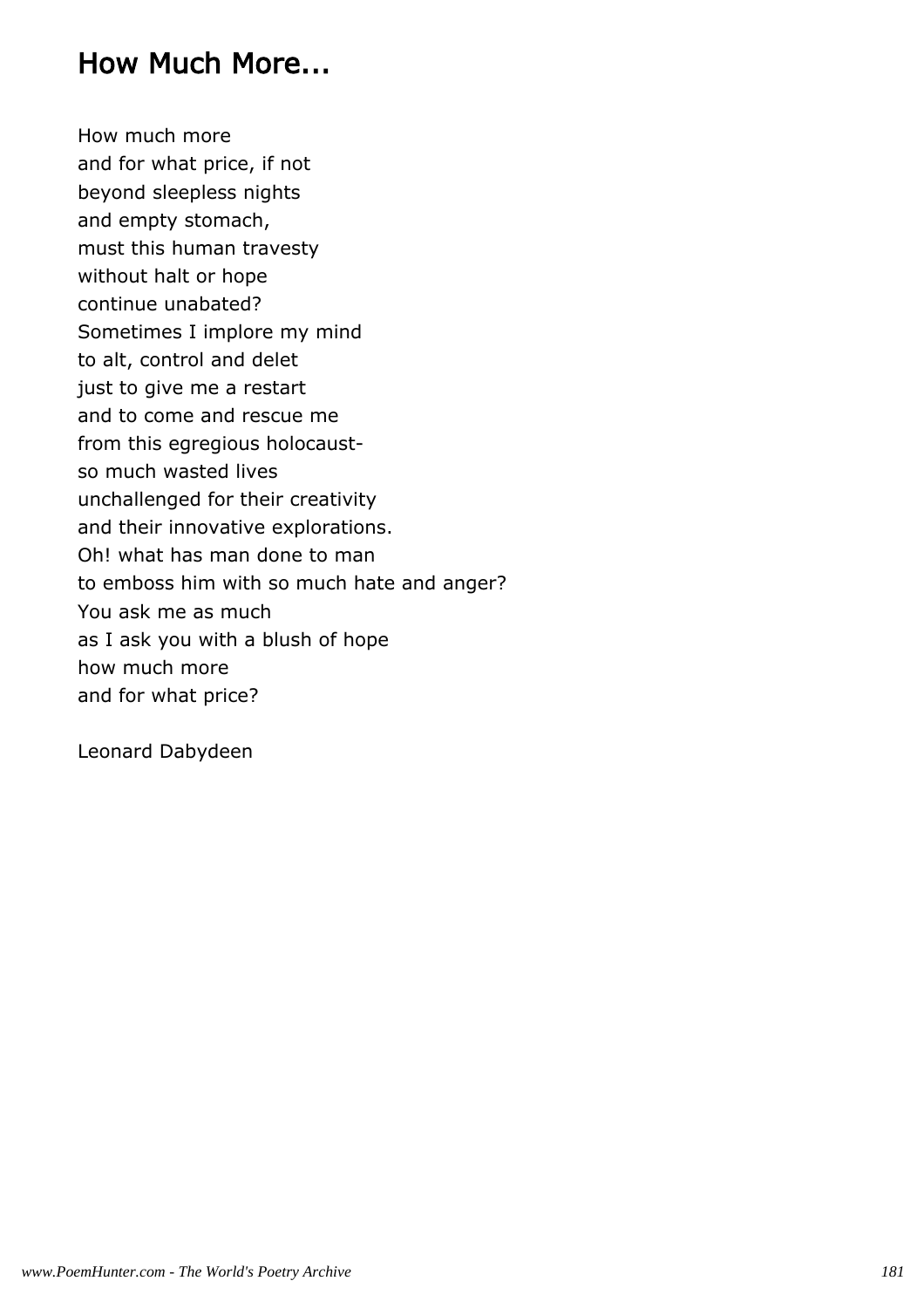#### How To Remember

I dip my cup made of clay into the rivulet of the Lethe meandering in carefree travel and drink of the clear, balmy waters as I watch the rolling pebbles distant themselves secretly in the solitude of Hades my mind begins to fade as my memory weakens at the thought of you and my slumbering eyes quietly go to sleep forgetting night or day as the sound of Hypnos whispers in my ears and I begin to forget how to remember.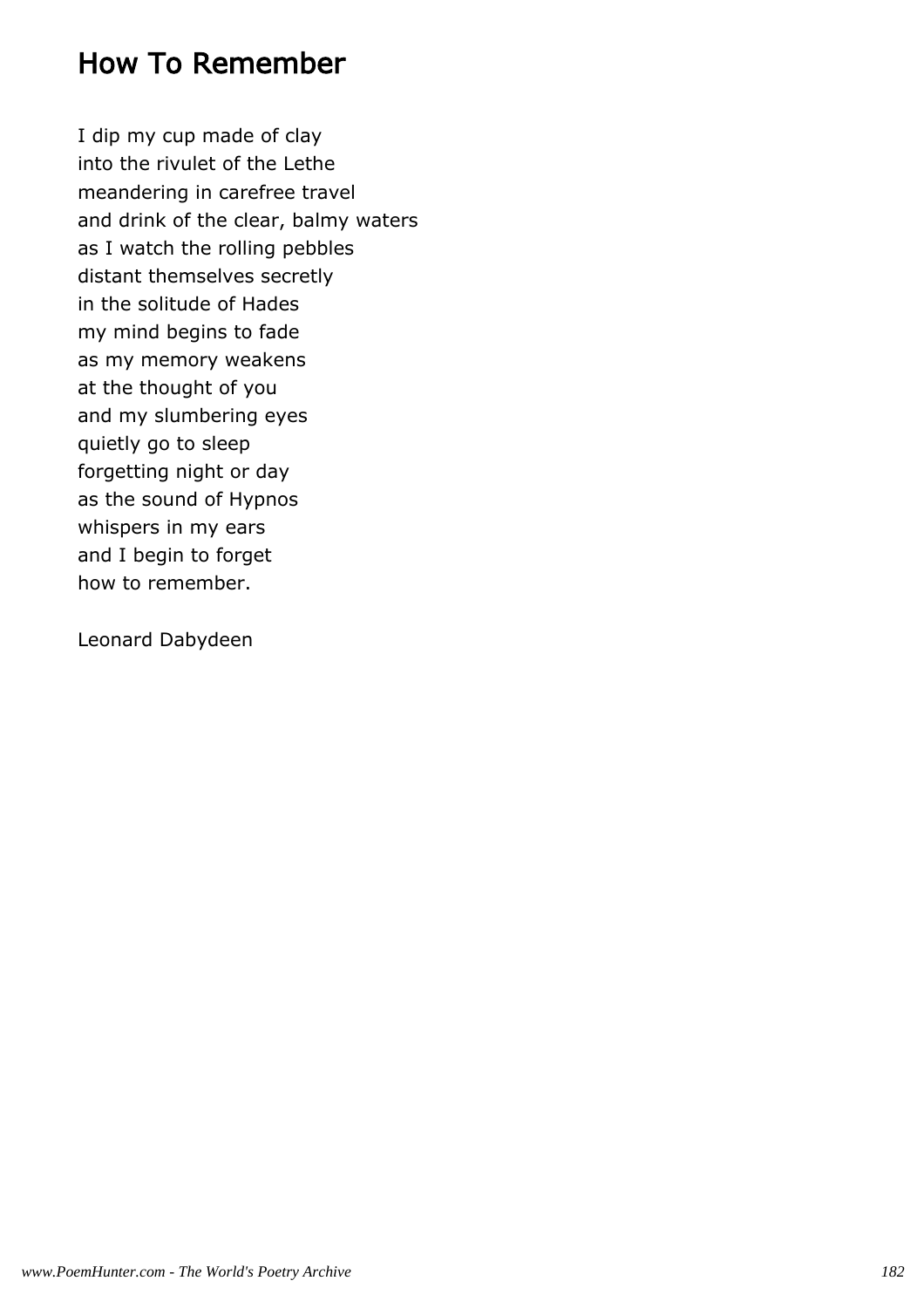# Hudhud

It raged in mighty anger like a hungry cougar in motion leaping catapulting uprooting bedrocks and wailing trees people everywhere awed unable to shriek or hide their brittle limbs in sinuous motion every stone unturned every hope blunted like an un-kindled diya hudhud hooded cities without a tinge of regret then a quiet moment oozes out of the wreckage only to let the eye see how nature endures bad moments of our lives.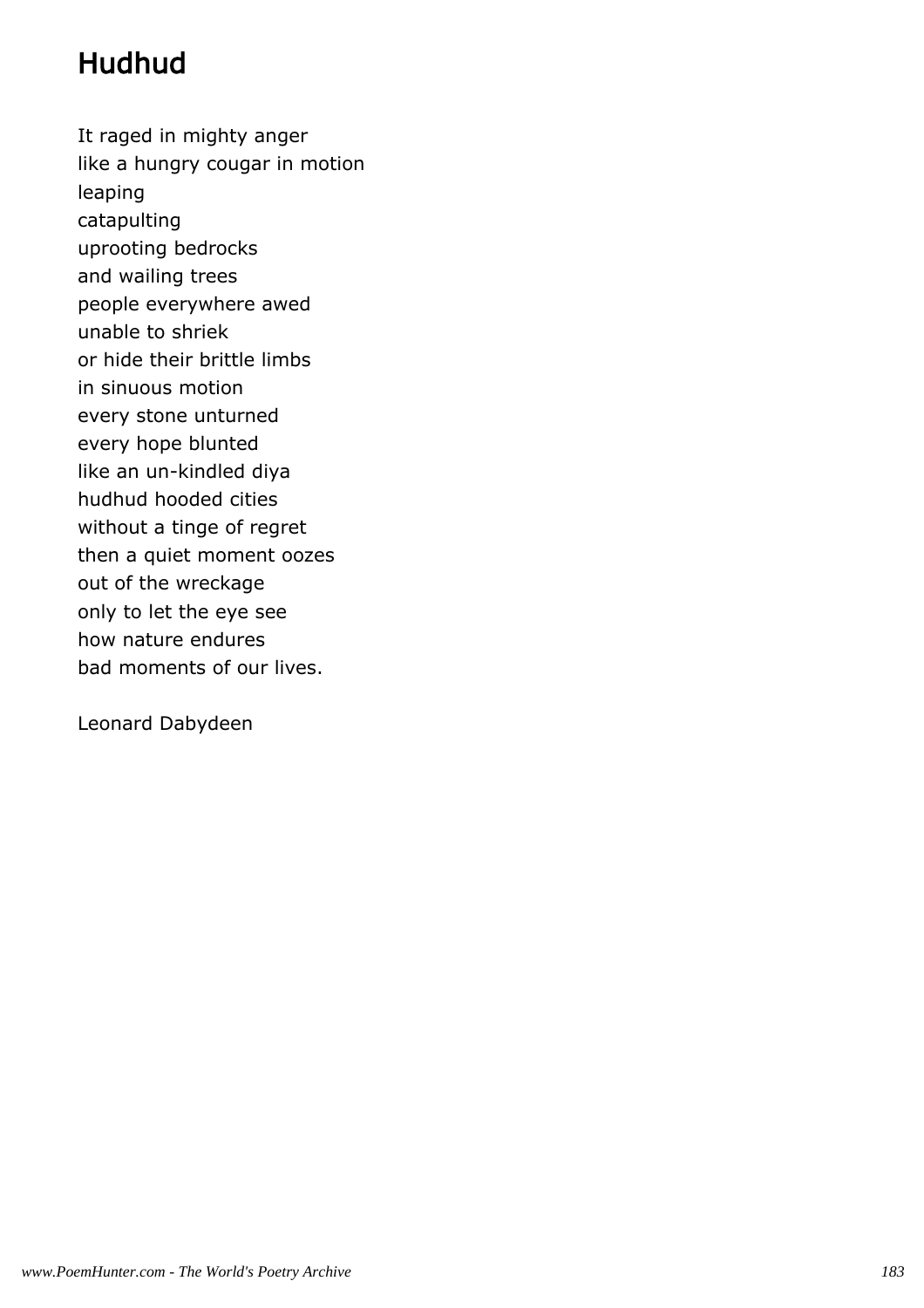#### Hunger Snow Moon

Now the snow storm pelts a whopping across New York city and the Governor tells everyone to hide before the night spreads its wings of snow squalls and blisters let the people not see because there are outages and only men in black will be cruising with feet burrowing snow-deep with flashing lights hunting for smart miscreants and duffle-headed truants but as the night sky eyes the game plan the Hunger Moon wiggles its way silently across the sky a mystic glow spreads ominously playing with shadows and shapes and the sky will illuminate with intensity as the full moon moves elegantly up high in a sacred path staying on course from dusk to dawn.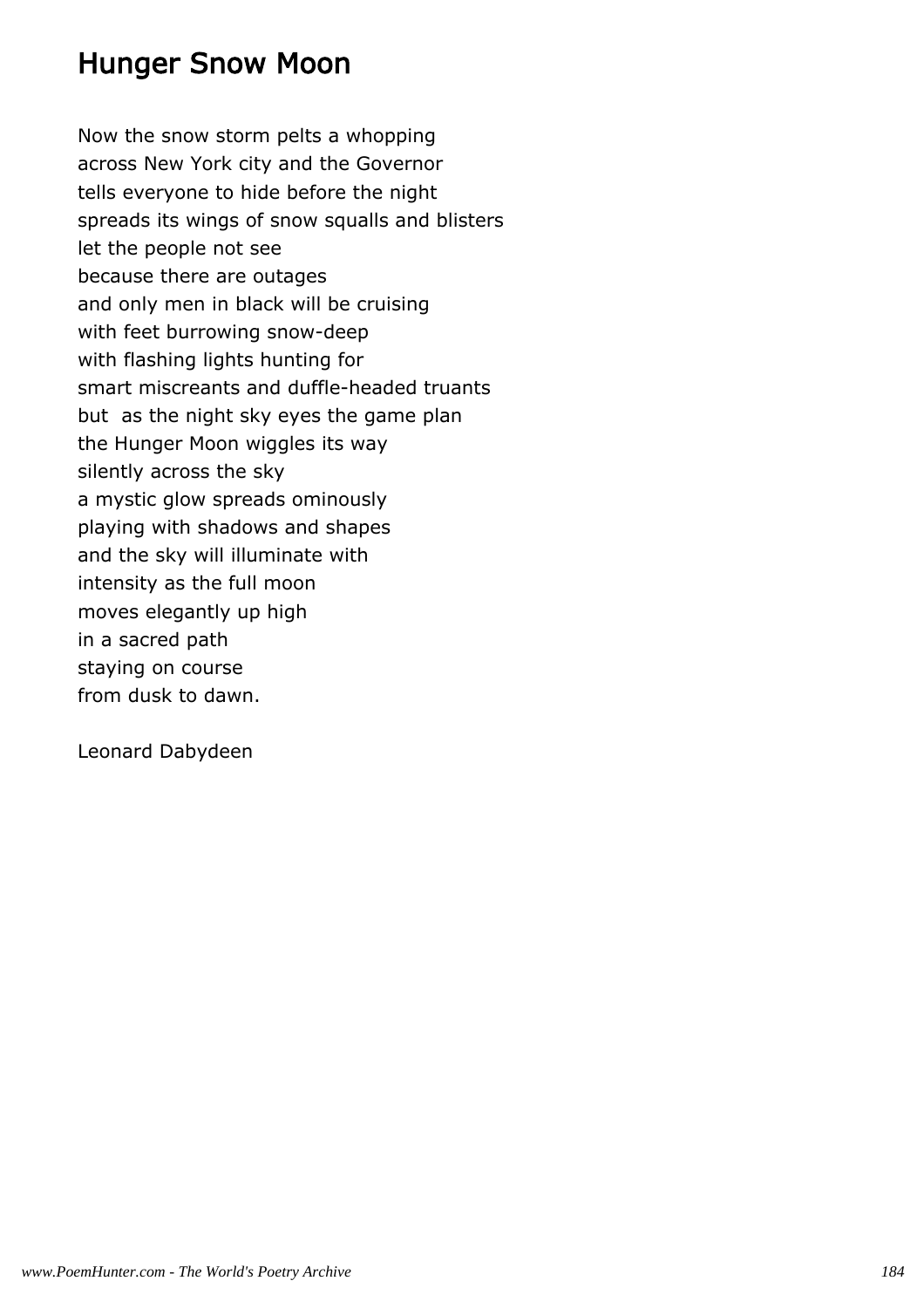## I Am At The Cross-Roads

I am at the cross-roads where many paths seem to lead me to where the grass is greener on the other side or so it appears to be every opportunity is lingering with uncertainty wrapped in vaulted vestibules, luring the mind to slice any tentacles of doubt I harbor more certificates and more certificates to support more certificates but those are all I have waiting for Hope like a desperate prostitute needless of any recruiters then, again, looking back at what has been, or what might have been, is like recharging the mind to move forward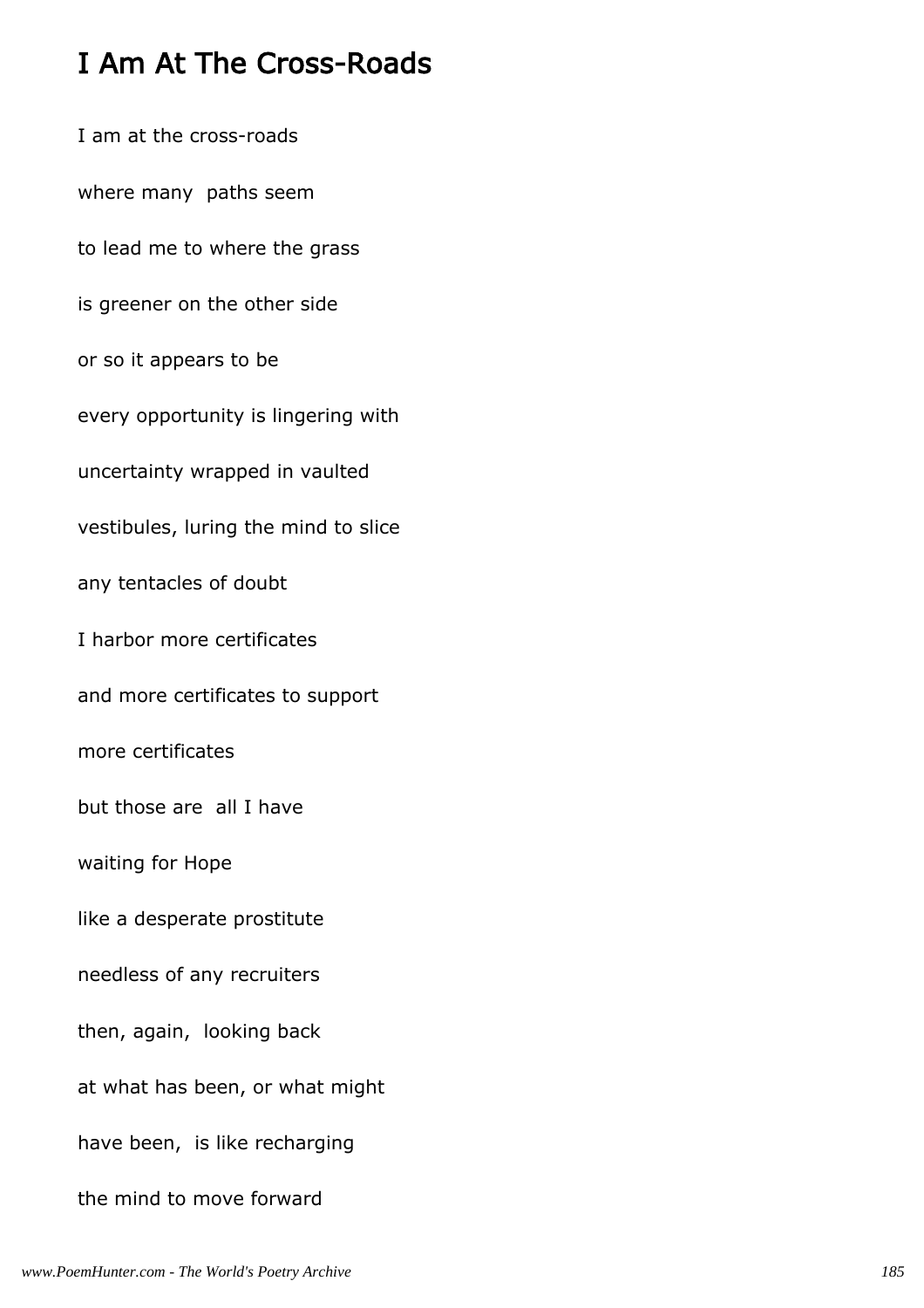where the future is dancing

in the wind without looking back

with lingering anticipation

I am at the cross-roads.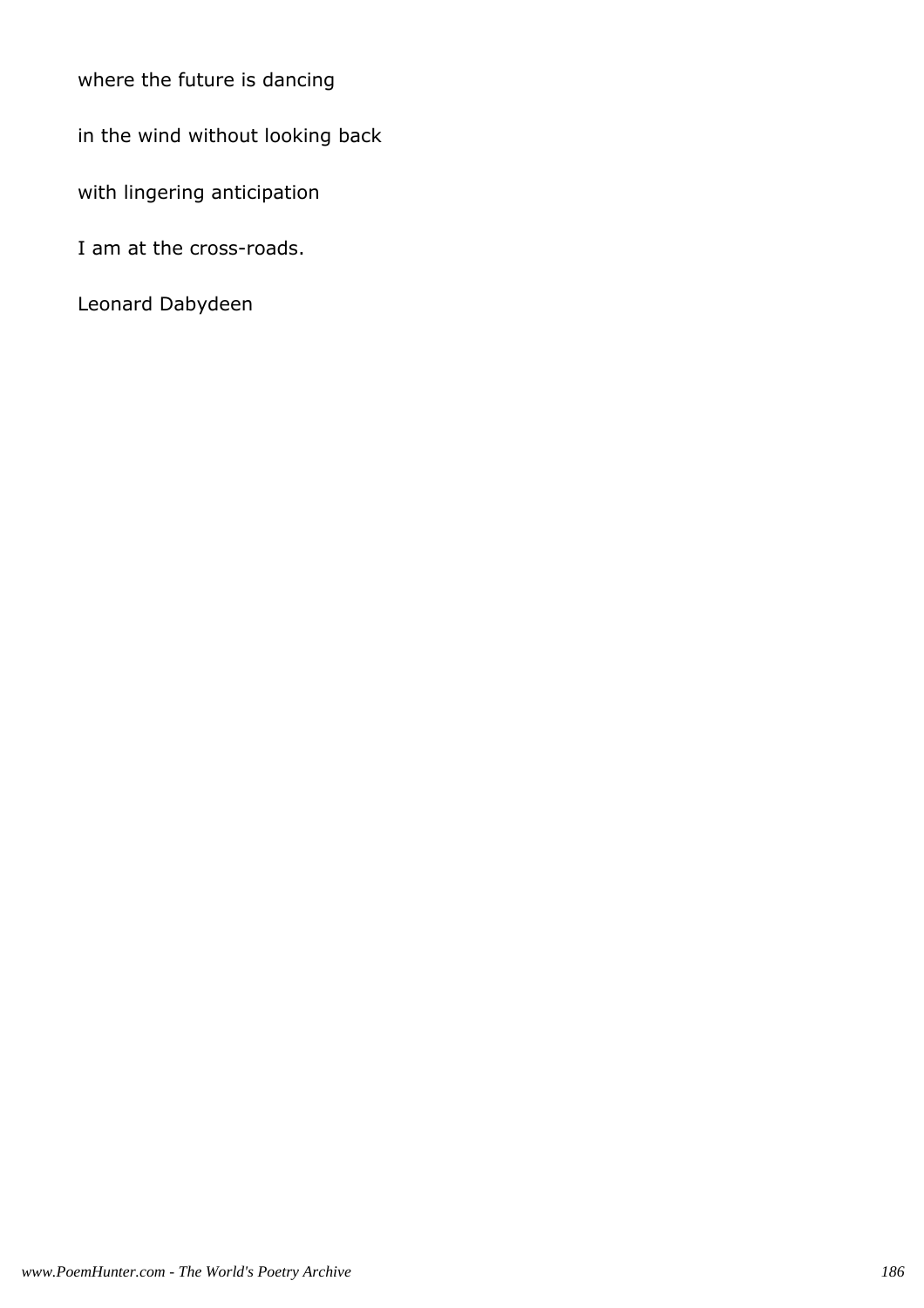# I Am At Your Side

Here my world moves around with your fingers soothing my being in every contour.

I know that you touch me everywhere I go I am peaceful when I am at your side.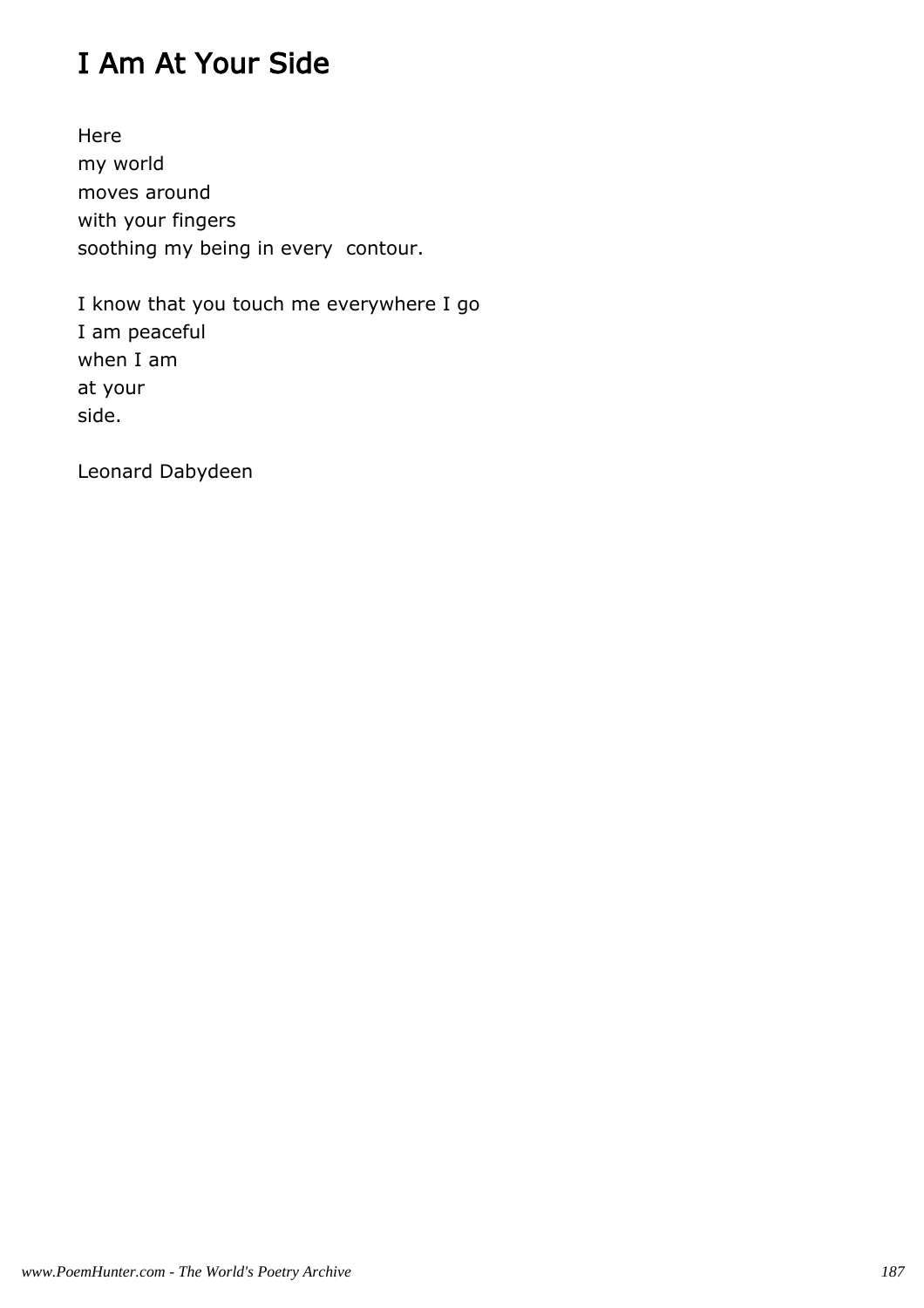# I Am Black

Just because I am black you measure me by the colour of my skin to such shame.

I build you railroads and teach you freedom never turn back to hear you insult me.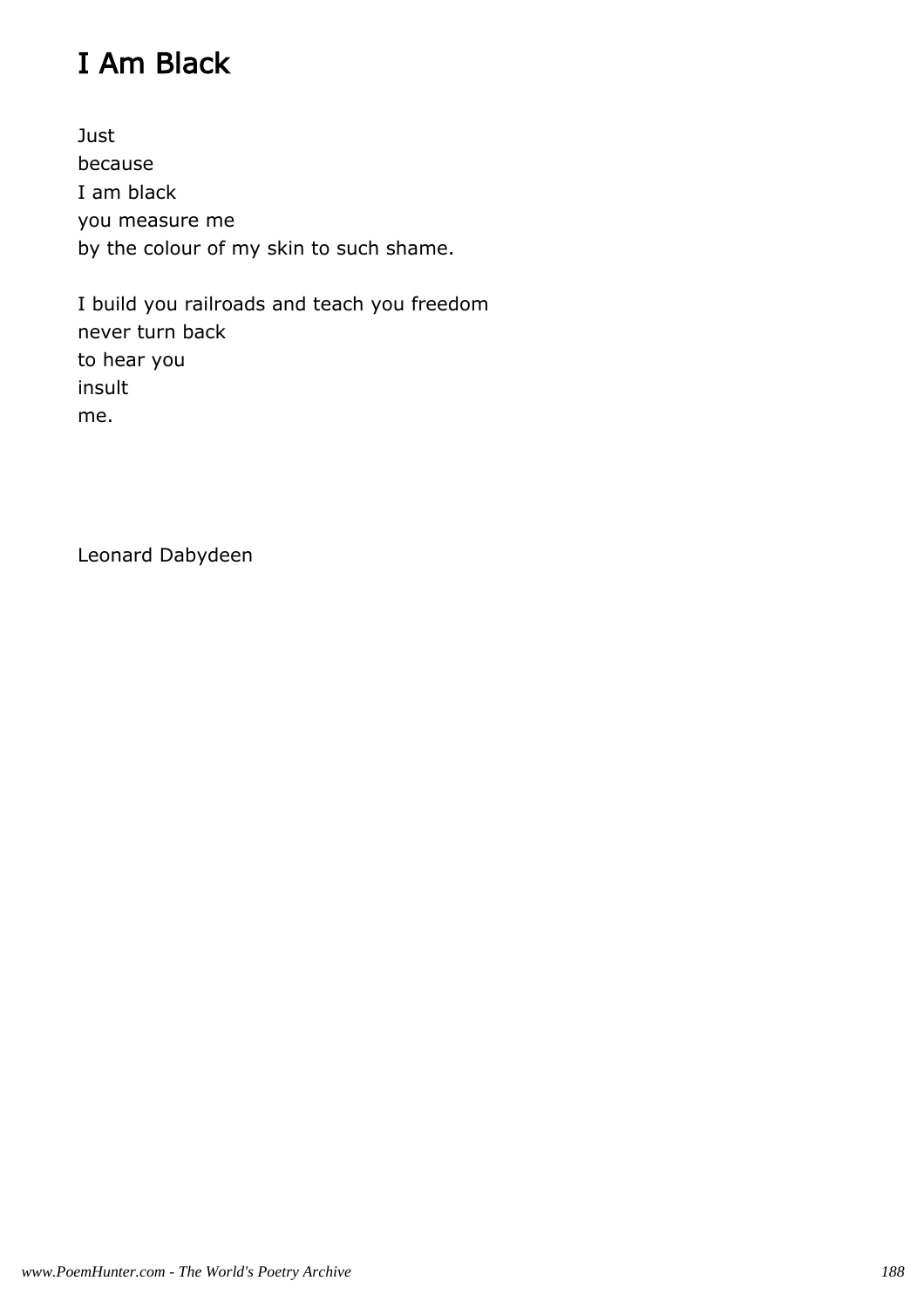# I Am Overjoyed

I am overjoyed, Looking at flowers blooming: Spring is here again! !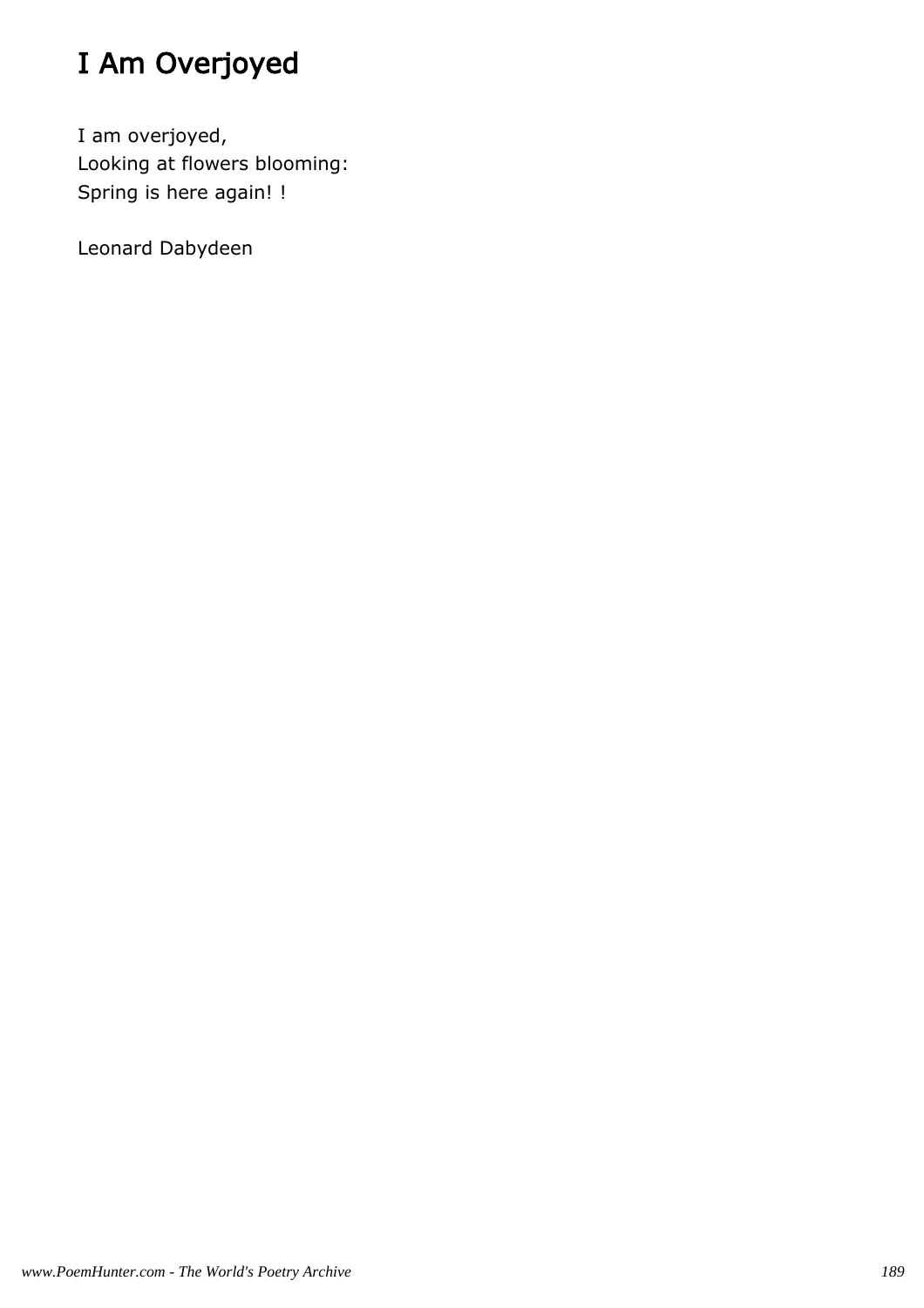## I Am So Happy

(1) I open my window, and my eyes catch the beauty: sunshine everywhere.

(2)

Sunlight in the sky, and hibiscus bloom outside: my lawn is now green.

(3)

Birds are twittering, on tree-tops and roofs so high: spring is here again.

 (4) Song-birds are dancing on branches of trees outside: flowers are blooming.

#### (5)

I am so happy to sit with you in the park: with geese in the lake.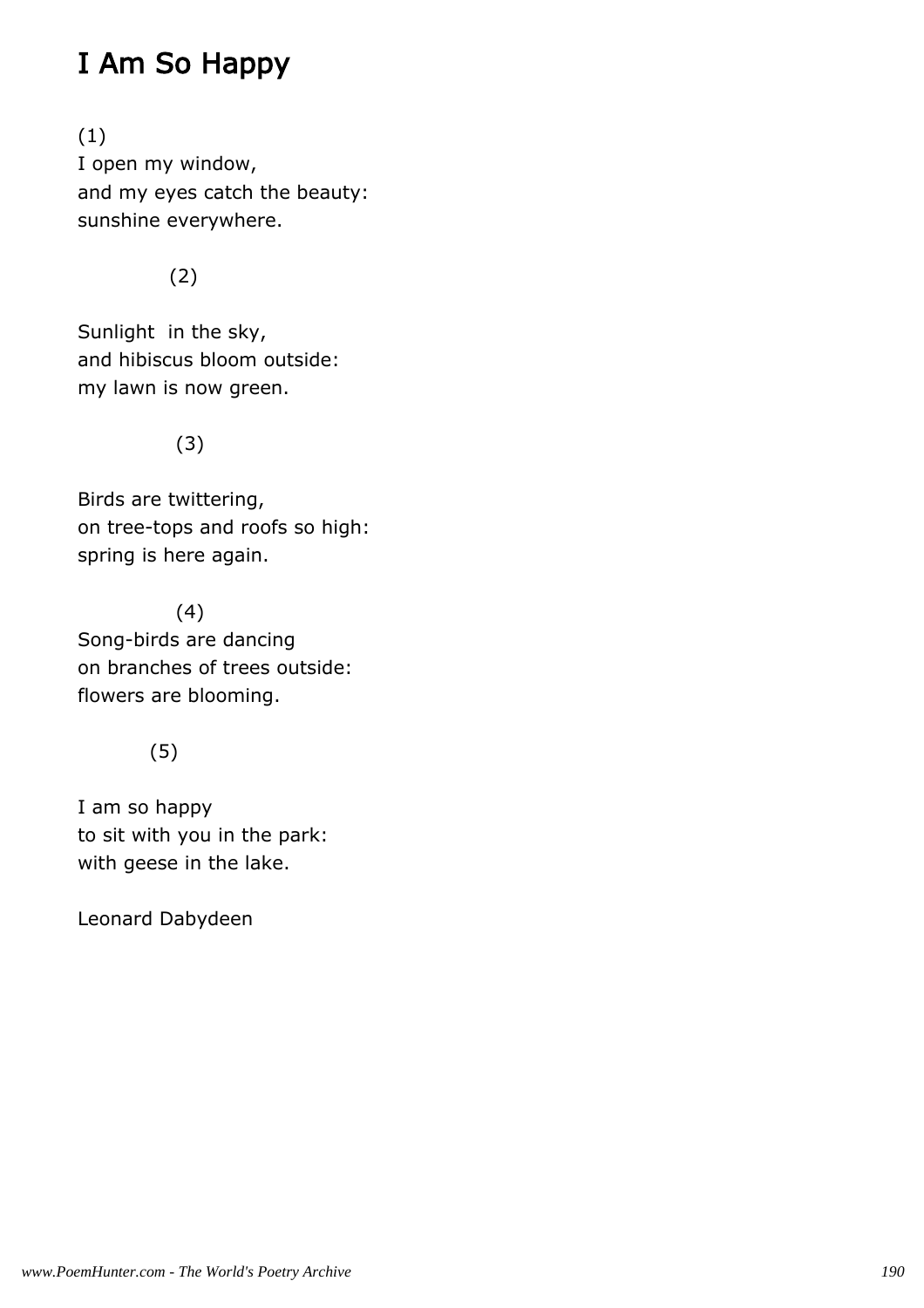## I Ask To See Myself

Up all night watching stars moonlight radiance this is the night of self revelation.

I ask to see myself in the darkness not hidden there only here on this bench.

Light at night makes you watch even shadows you wonder how there are so many shapes.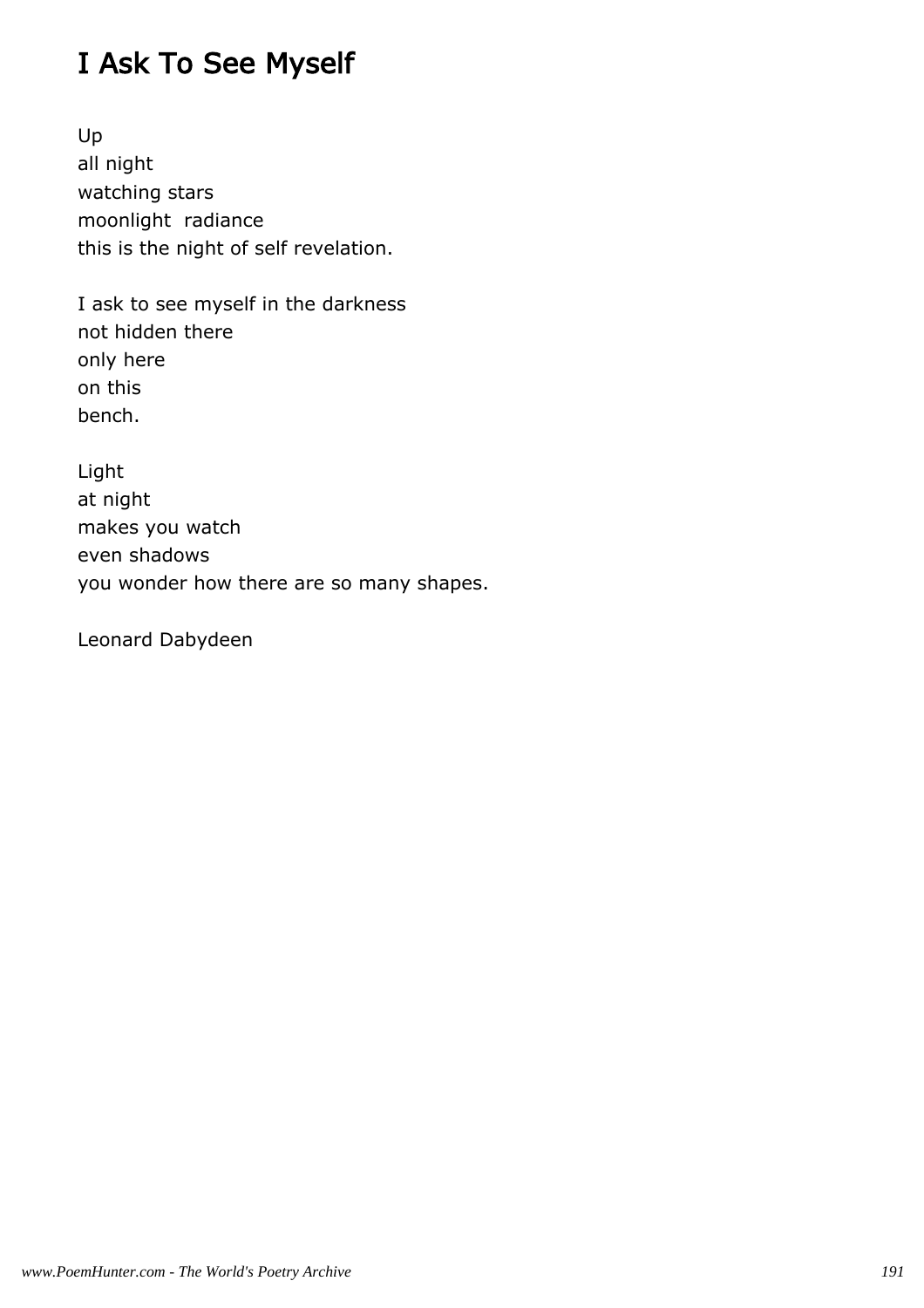#### I Begin To Recognize

I begin to recognize a storm fight only when the winds rustle waves of the Atlantic and sway coconut trees rooted in the islands like Earl whip-lashing rooftops and howling hurricane madness and sweeping through homes without invitation everything gone astray even tadpoles loitering in a pond and hiding from silver-fish and my knitted hammock all busted in a splurge of chaos and underneath the house I hide inside grandma chicken -coop peeping through broken boards watching to see if Uncle Max will open his ice-cream shop but it is now clap-boarded with sheets of plywood hiding from the hurricane and the wet wind touch my feet as I begin to recognize a storm fight a dry-coconut rolled over next to me thinking I would recognize it.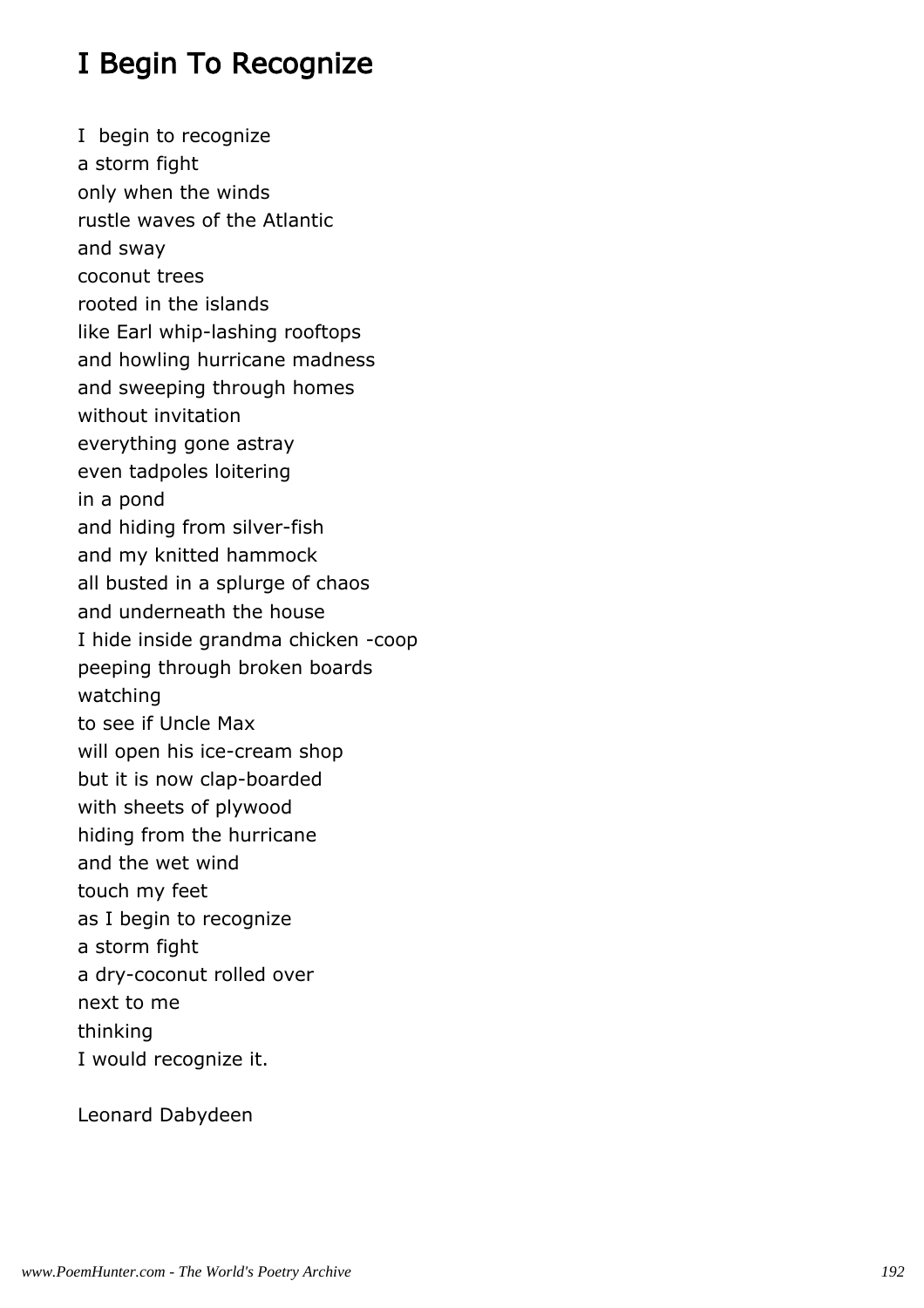# I Belong To The Battle Front

Hold me tonight do not go without taking me! I belong to the Battle Front!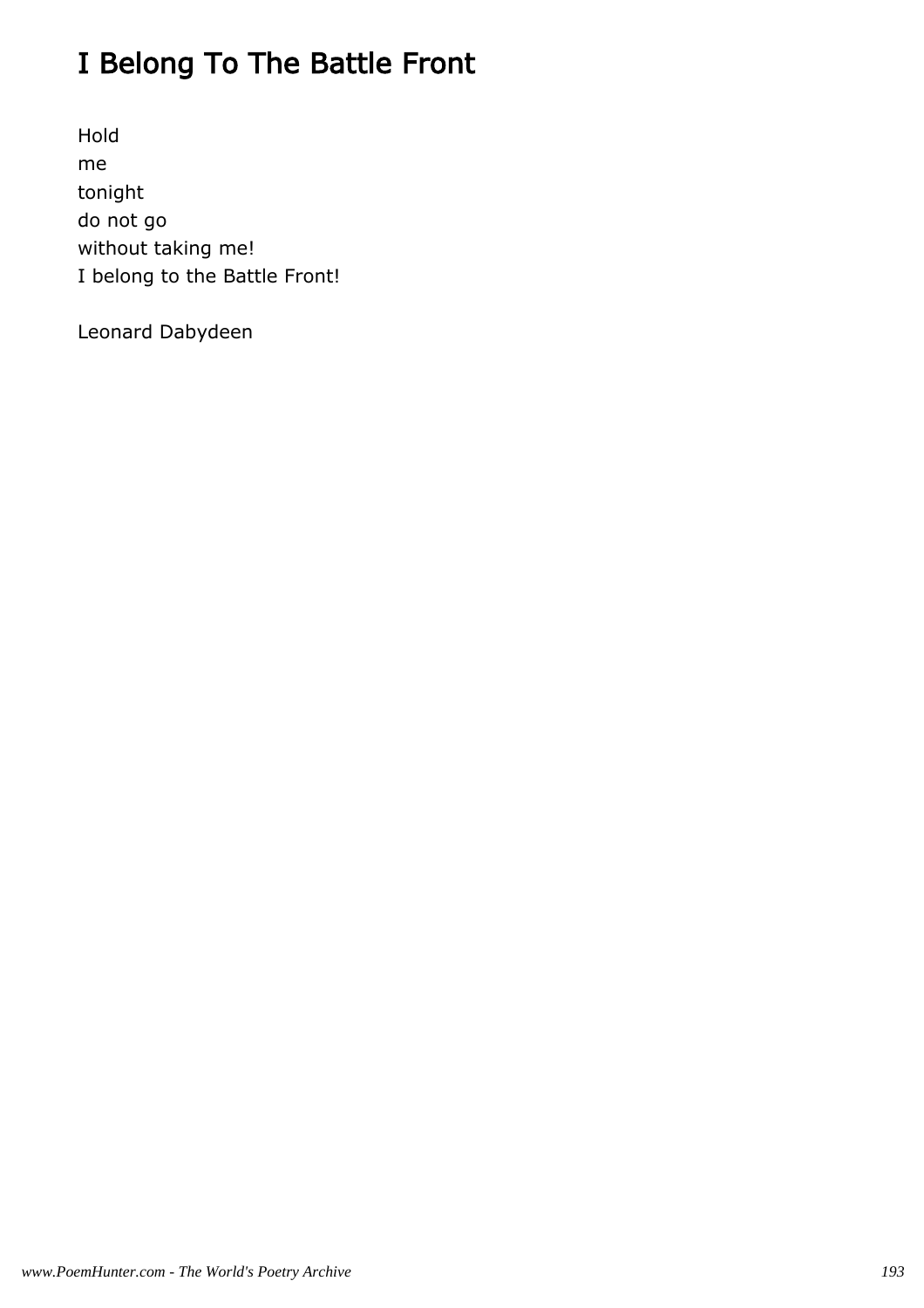### I Belong To You

When the morning sun shines upon the horizon and jewels of dew drops glitter in delight upon green, green grass and flowers blossom like a mother's charm as the wind delights in beautiful fragrances let me come to you with one special wish never to leave you naked as a dream for I belong to you like a river to the ocean you are my beginning you are my end.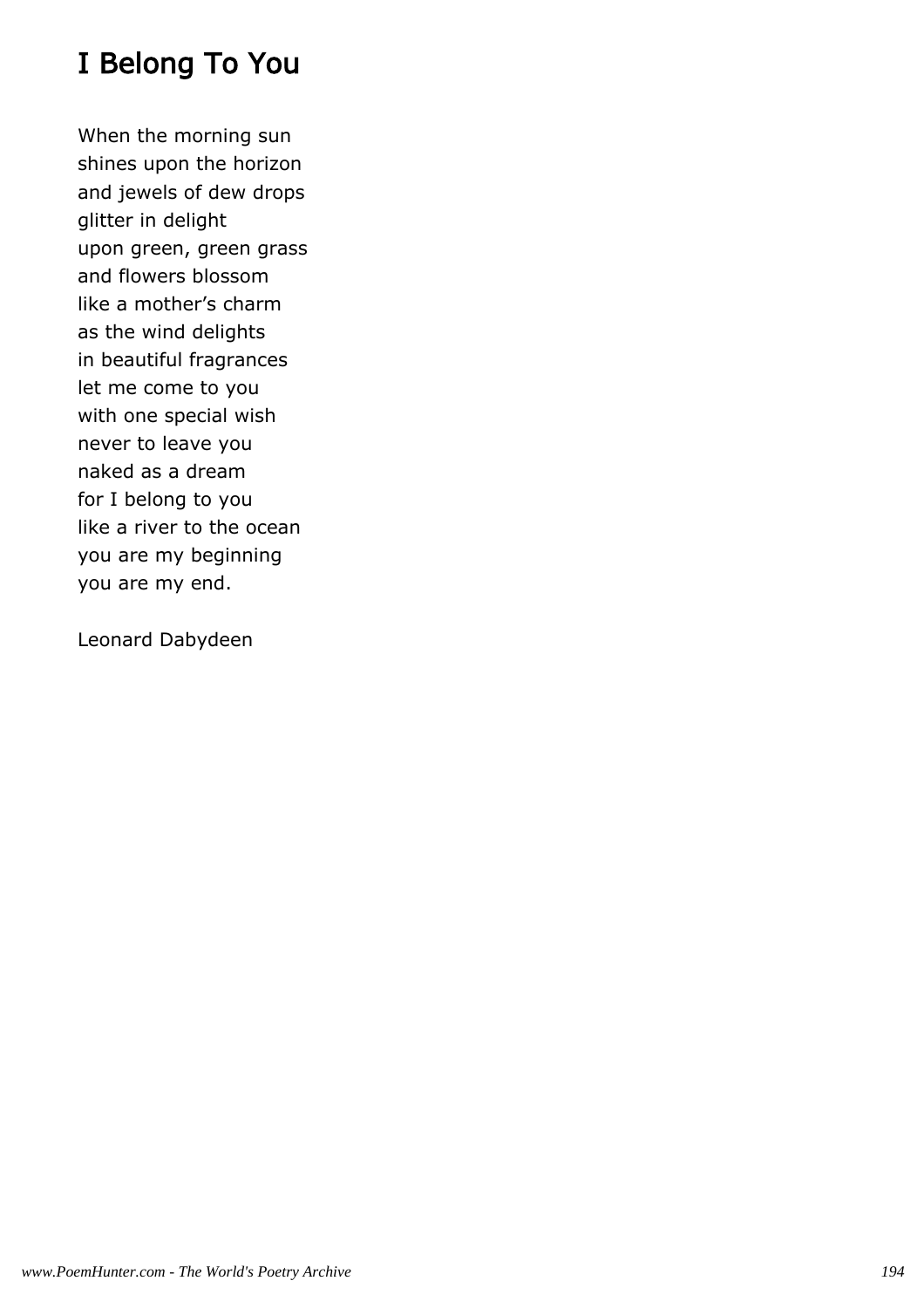# I Break Free

Twist of fate knots inside my belly wounds as I listen to the roaring sky line I continue my journey with a song singing with joy knowing that I break free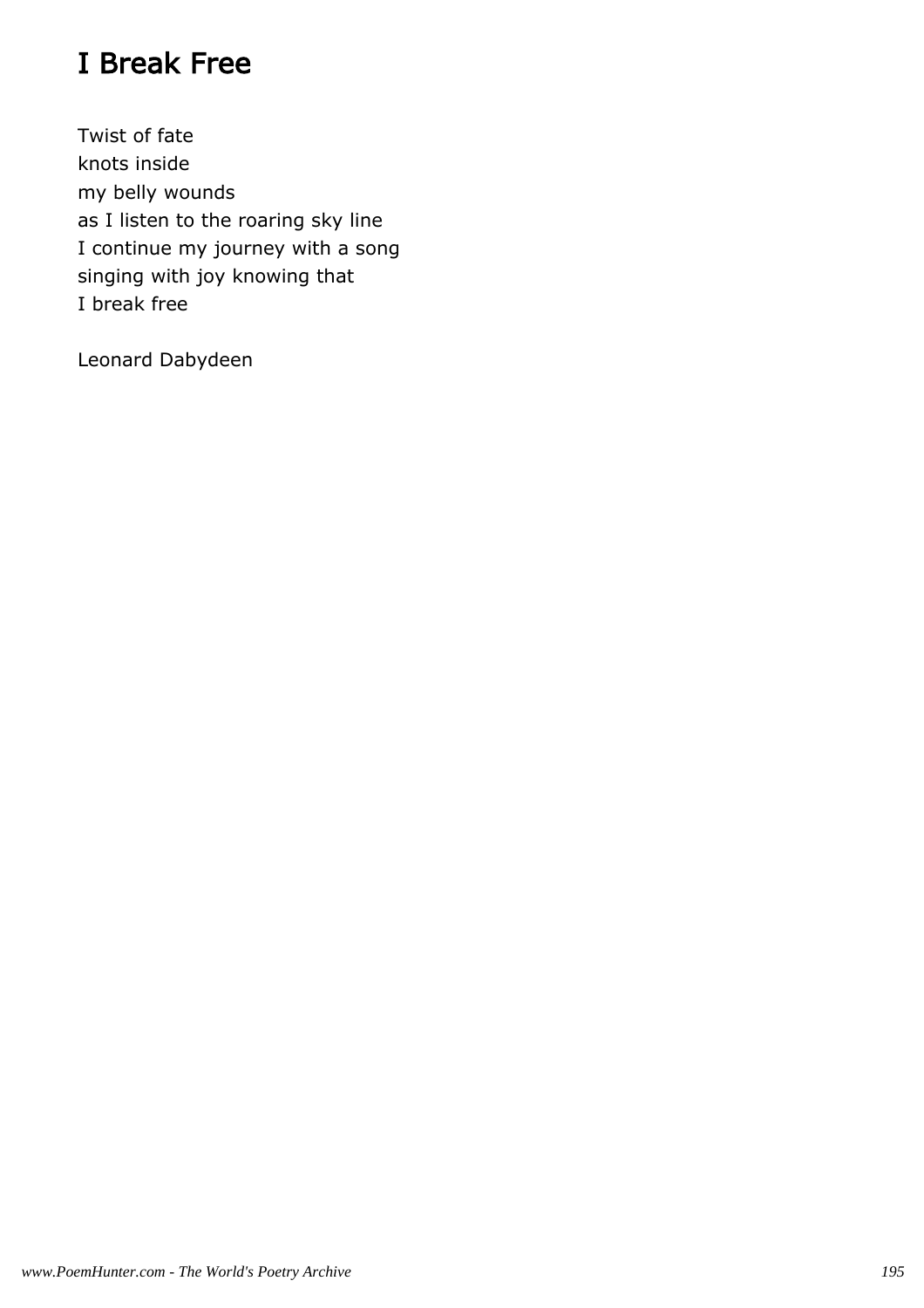# I Cannot Stay Longer (Tetractys)

I cannot stay longer: pull the sails down, the sea is getting tired of my complaints.

And the wind is approaching with a limp to cover my aching bones, crying lies.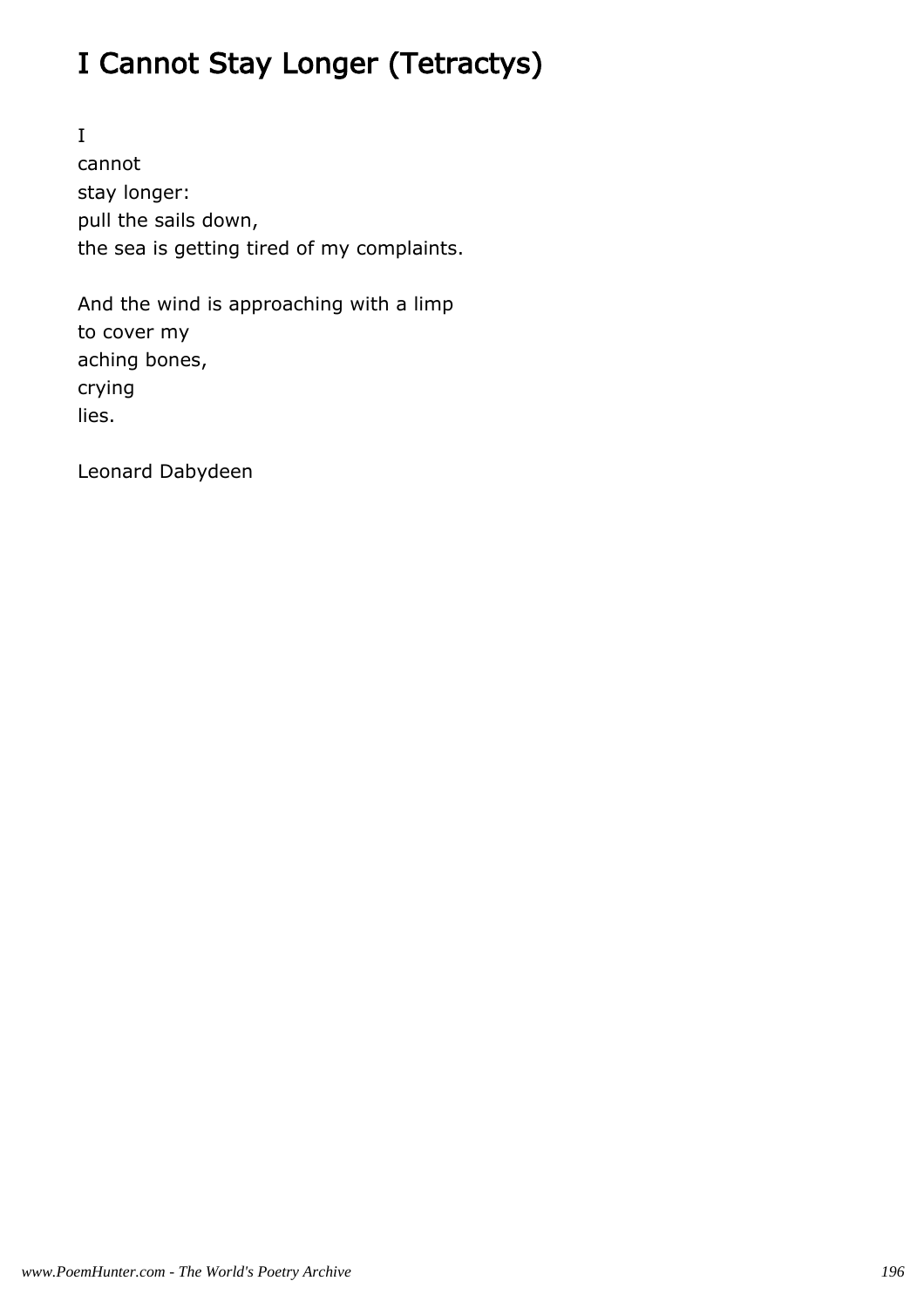# I Demand Freedom Too

I demand freedom too composed of rights my symbol for peace is not a gesture.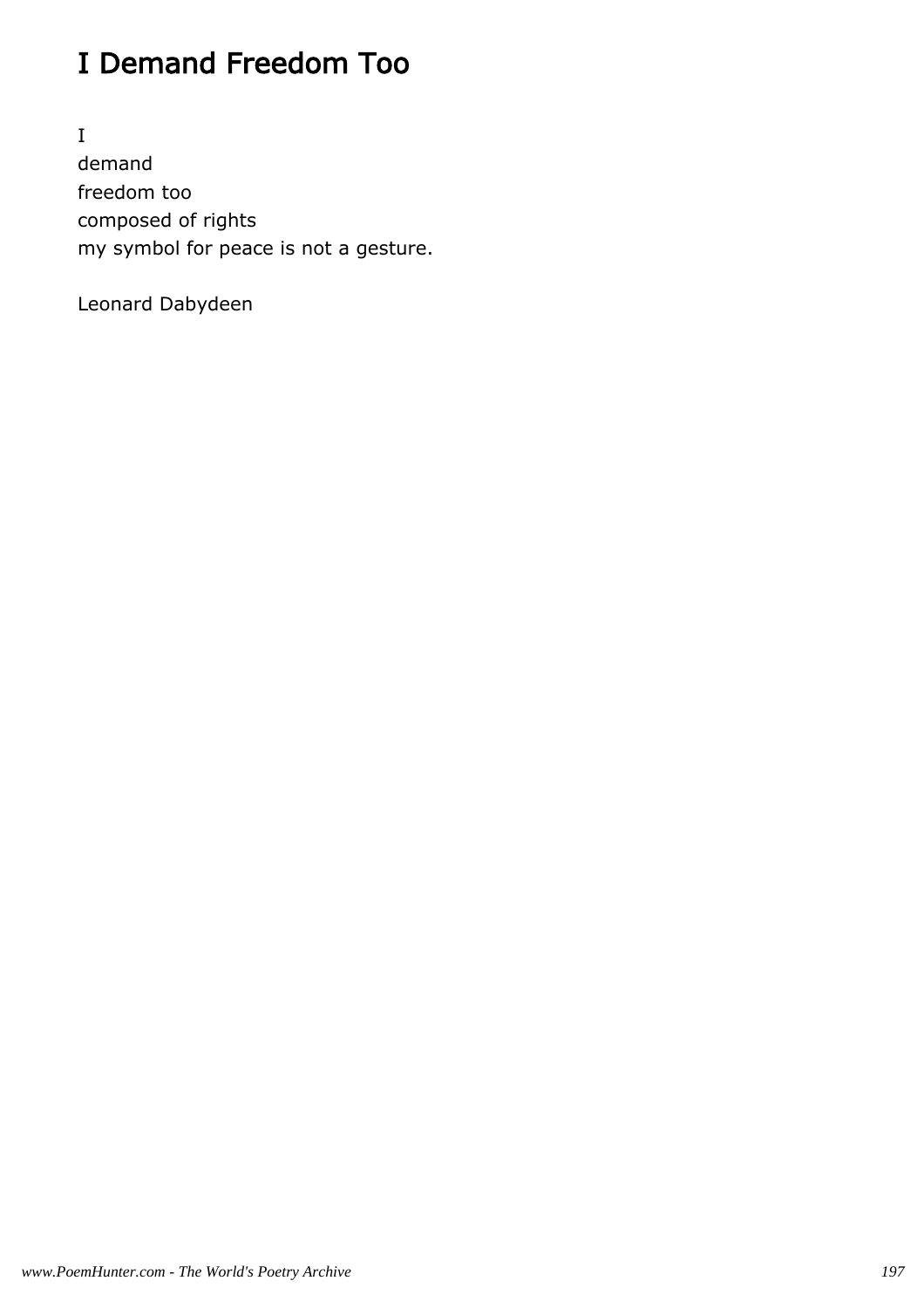#### I Do Not Know

I

blew a kiss with pouted lips, and let it chart a silent course deep within your restless heart.

I clasp my hands to offer you a simple prayer, and bow my head with sanctimonial gesture before I ask Him for blessing too: just for you just for me, and all others I cannot see.

My eyes are closed to hide the sin I face within this journey of life, where I go I do not know.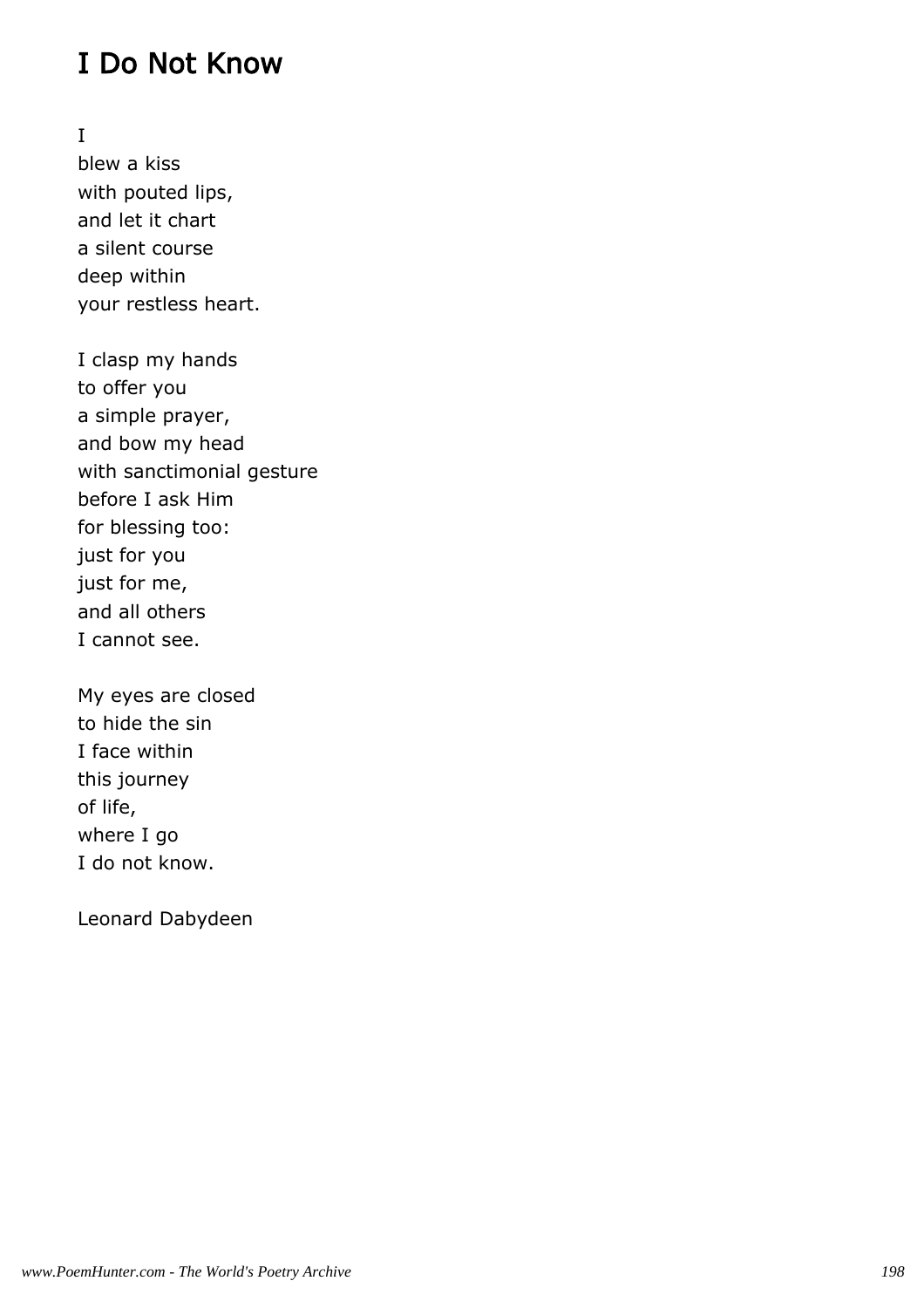### I Don'T Know

I don't know if tomorrow will come with my head hanging in shame as I recoil from home-grown Socialism.

But those who pride themselves as Comrades of a Revolution trying to construct a path with pebbles of Marx and Lenin and Kim ll Sung they're sadly wooing our people into deeper self-destruction.

As new vistas unfold in the illimitable horizon these comrades shackle the nation in entrapment they fill their coffers with the toil and sweat and blood of our people.

Along the way the path behind becomes broken and disjointed leaving the nation parched with hunger there is no bread to eat the strength of our people drained like the juice from a ripe mango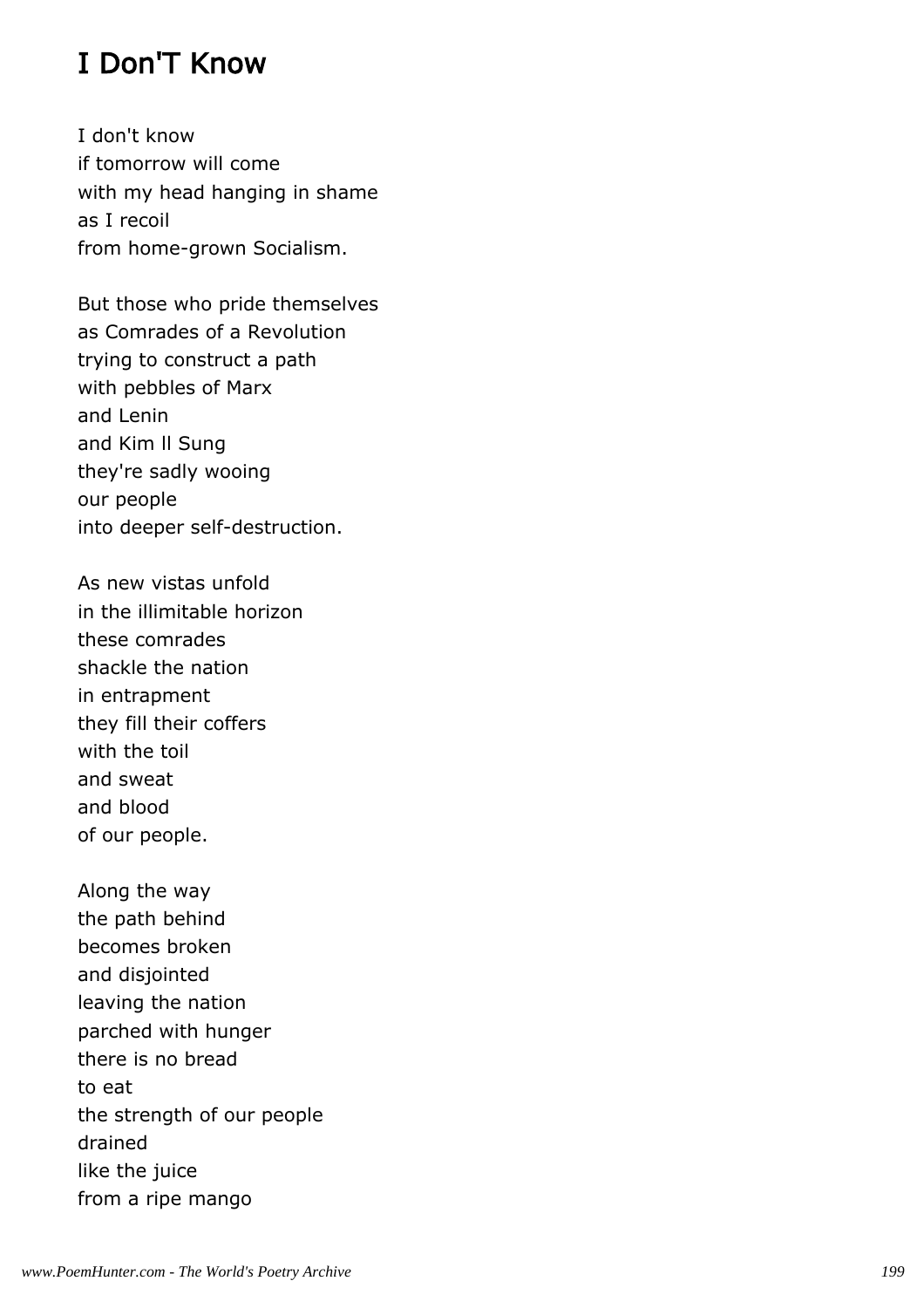squeezed to the last drop.

Fear of our people's survival enhancing in the sleepless hours of the night gun-toting bandits roam the streets knocking down doors raping sisters raping mothers killing fathers and sons maddened by the impotence of their weakened victims.

When such Socialism can breed maggots in the minds of Comrades and let a nation weep while they sleep I pray in earnest not to be a part of its machinations.

(This poem is surfacing from my archive - written on June16,1984. It was not so long ago THE JONESTOWN MASSACRE took place) .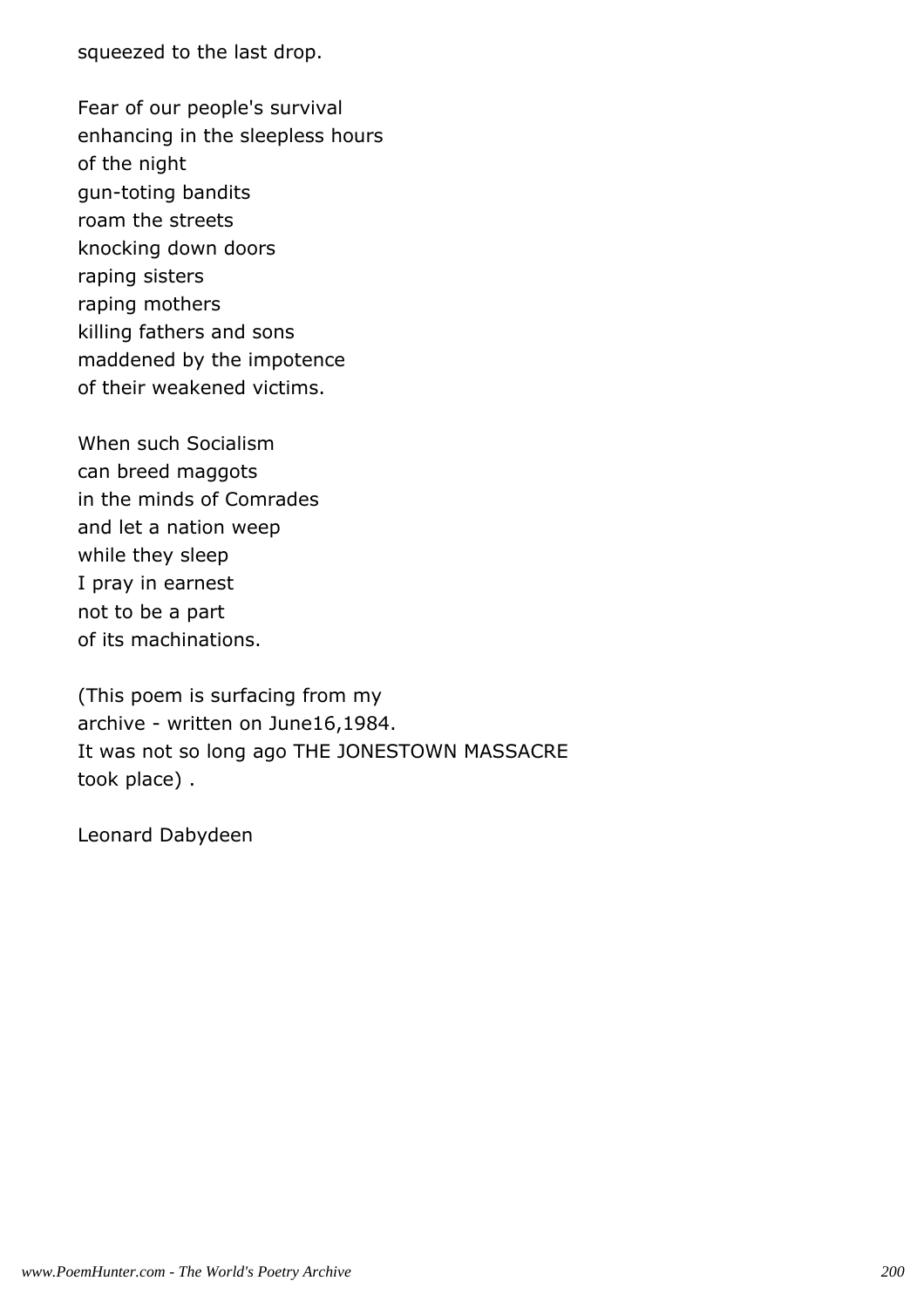# I Inhale The Earth

Just for this moment, when wind purges me in love: I inhale the earth...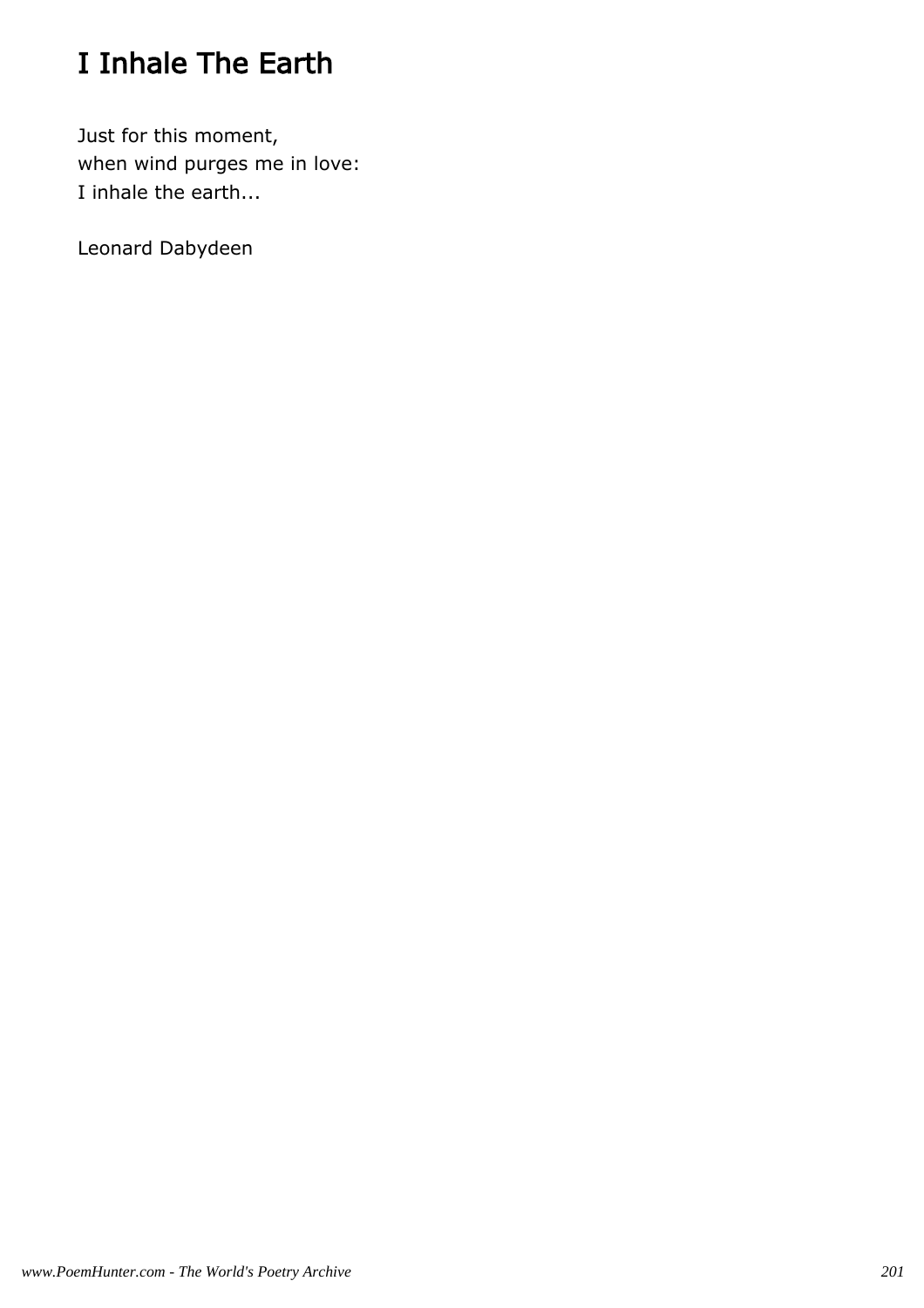#### I Know Now

I know now no reason necessary to hold a lie to set you free again.

But I cling to this last chance with slow breath, watching the wind almost lost within you.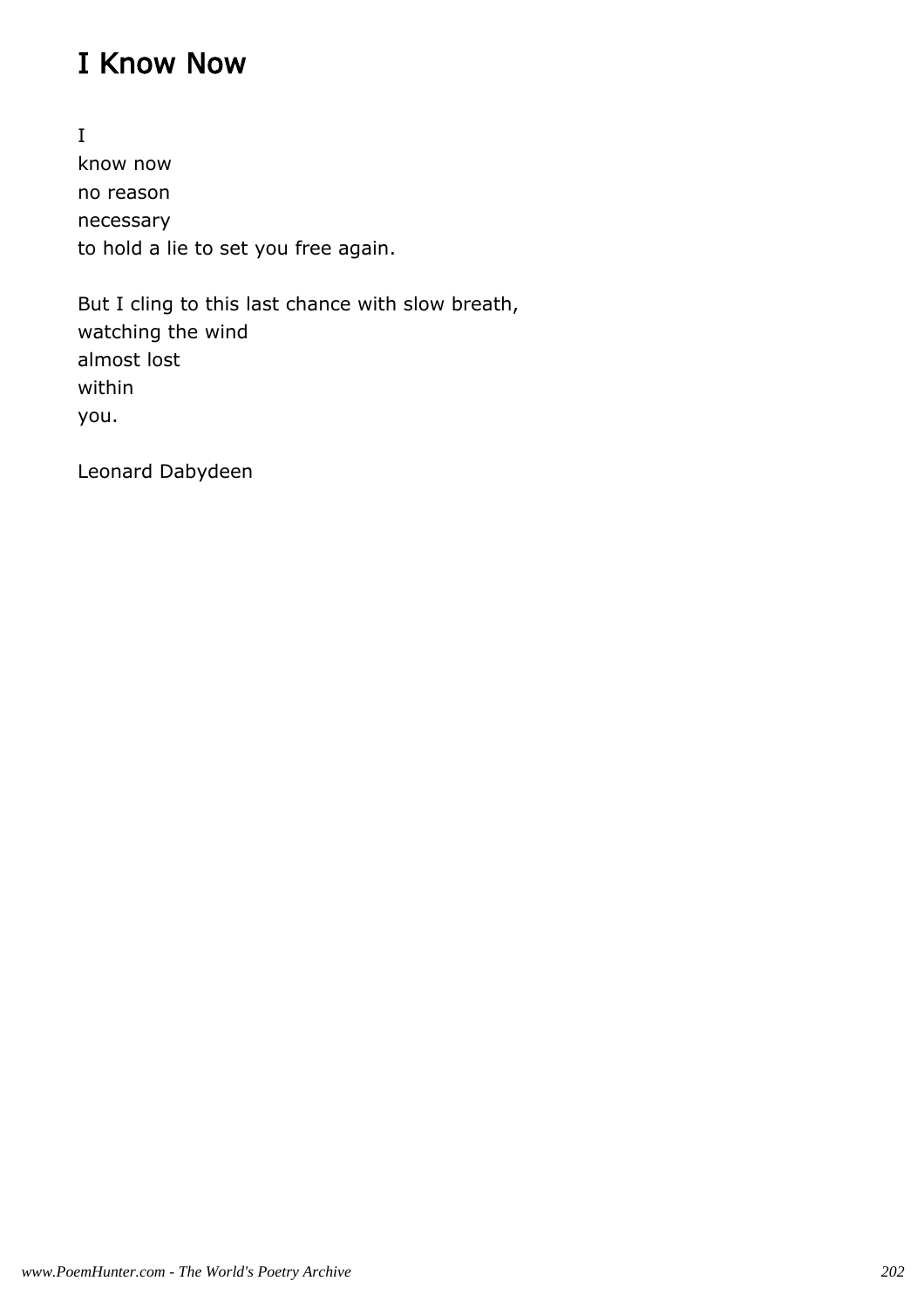# I Need You

I believe miracles crested your soul to watch over me when sleep has no dreams.

In the hereafter beyond galaxies like a lonely traveler I need you.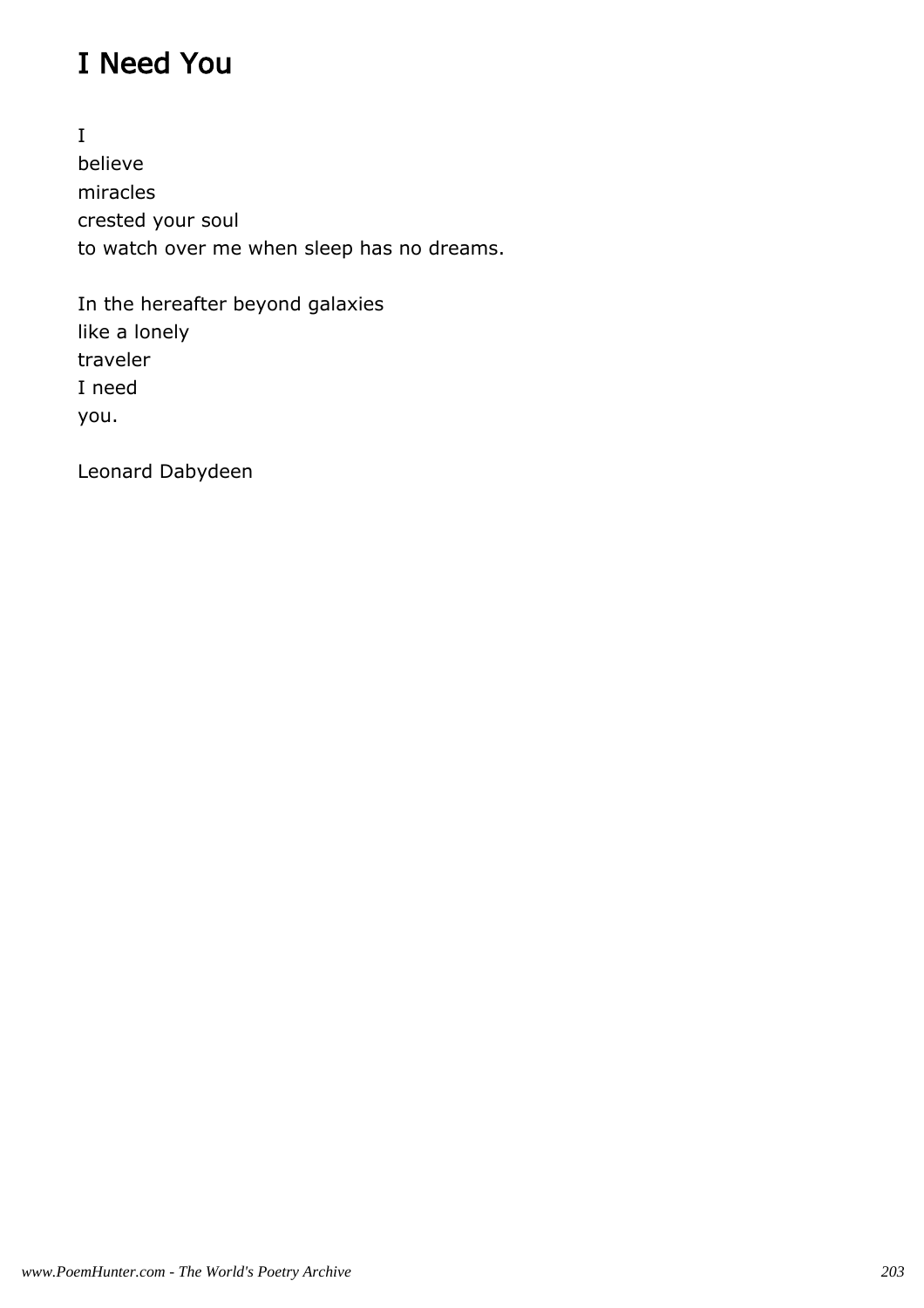# I Never Speak Lies

Just what you think is the truth? I never speak lies! But does that mean I speak the truth?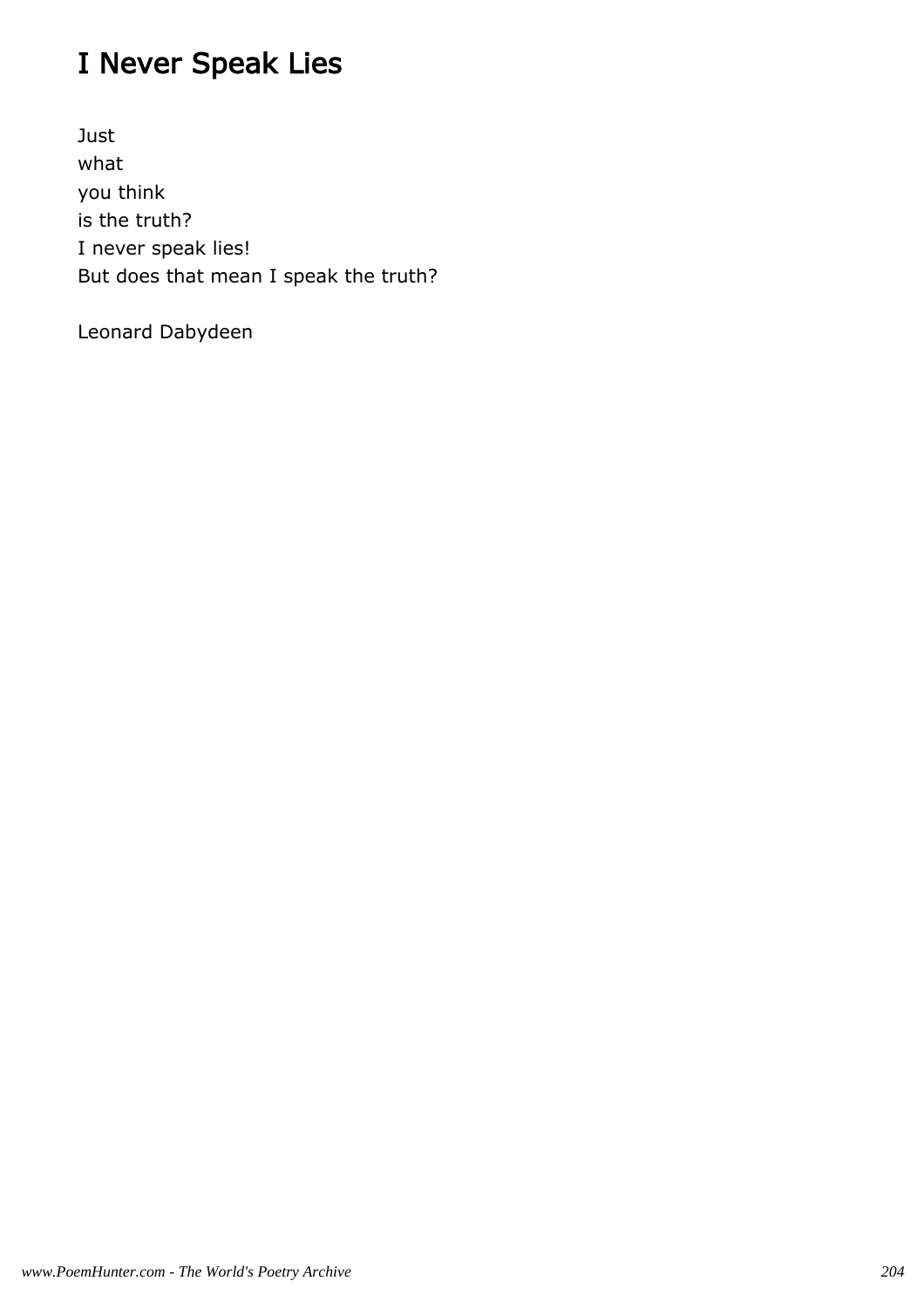# I Pity Farewell

Raindrops of pearls flow In eyes glowing with teardrops I pity Farewell.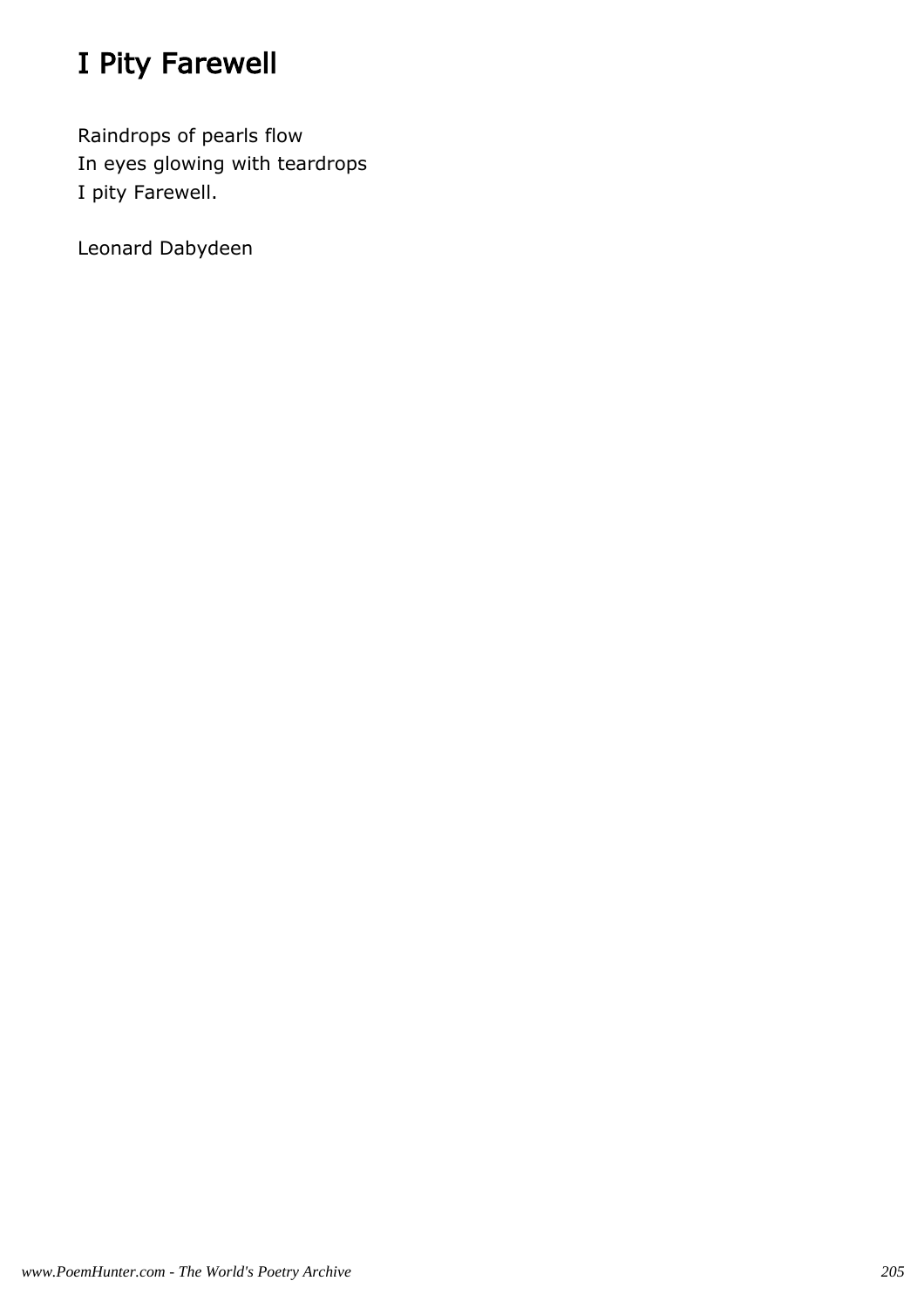# I Speak The Truth

I speak the truth. Only thing is... you do not know it! and you may never know at all.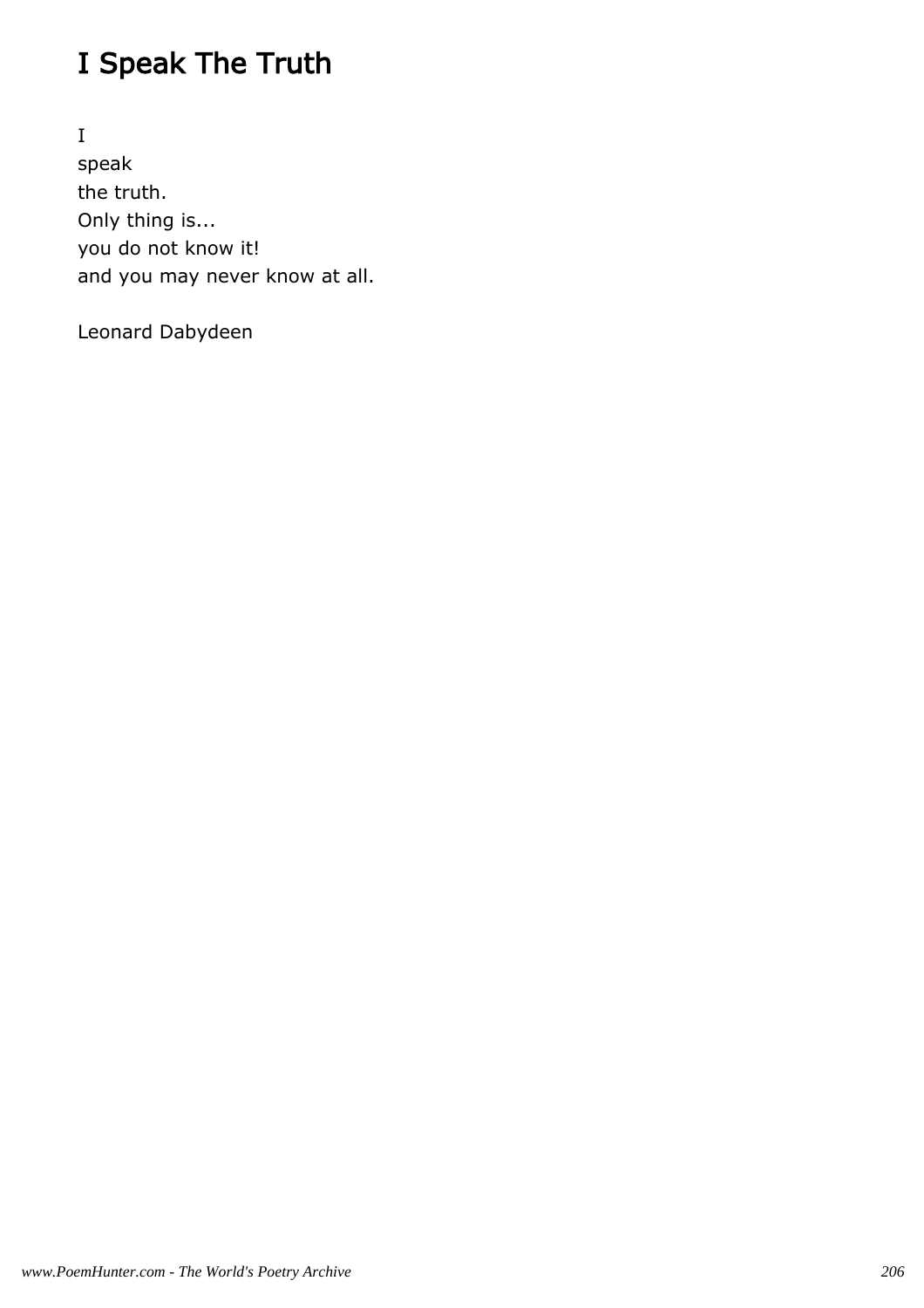# I Think I Can

If you look at me without knowing who I am It is likely your judgment may fold your mind with the unthinkable and in your wandering sojourn you may believe I can fly to the moon become President of my country sail the seven seas sleep in the Royal Palace and have breakfast with the Queen or dance with Bollywood stars but all you have to do is just ask me before you sleep and think it's just a dream because the answer is I think I can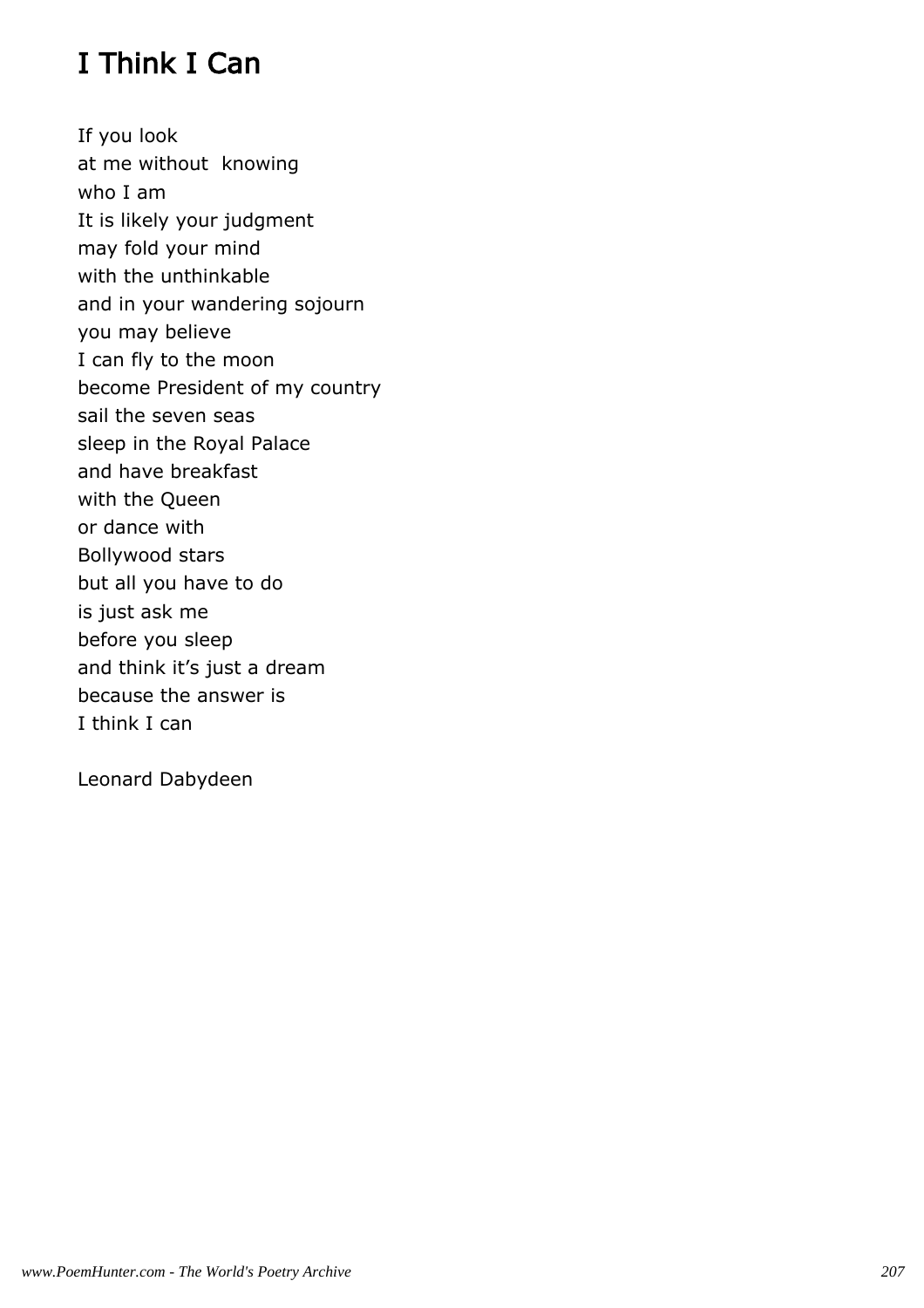### I Took The Fall

I took the fall on slippery ice without a frame of thought to explain how it happened wetness can lure you to your death or leave you with broken bones or let the pain vibrate slowly on swollen parts and the driveway waits in camouflage in freezing cold excitement for another victim here in the contour of black ice just crystal clear threatening the grid-lock on your padded boots you step on the ice again feeling the passion once more as if it were a rink.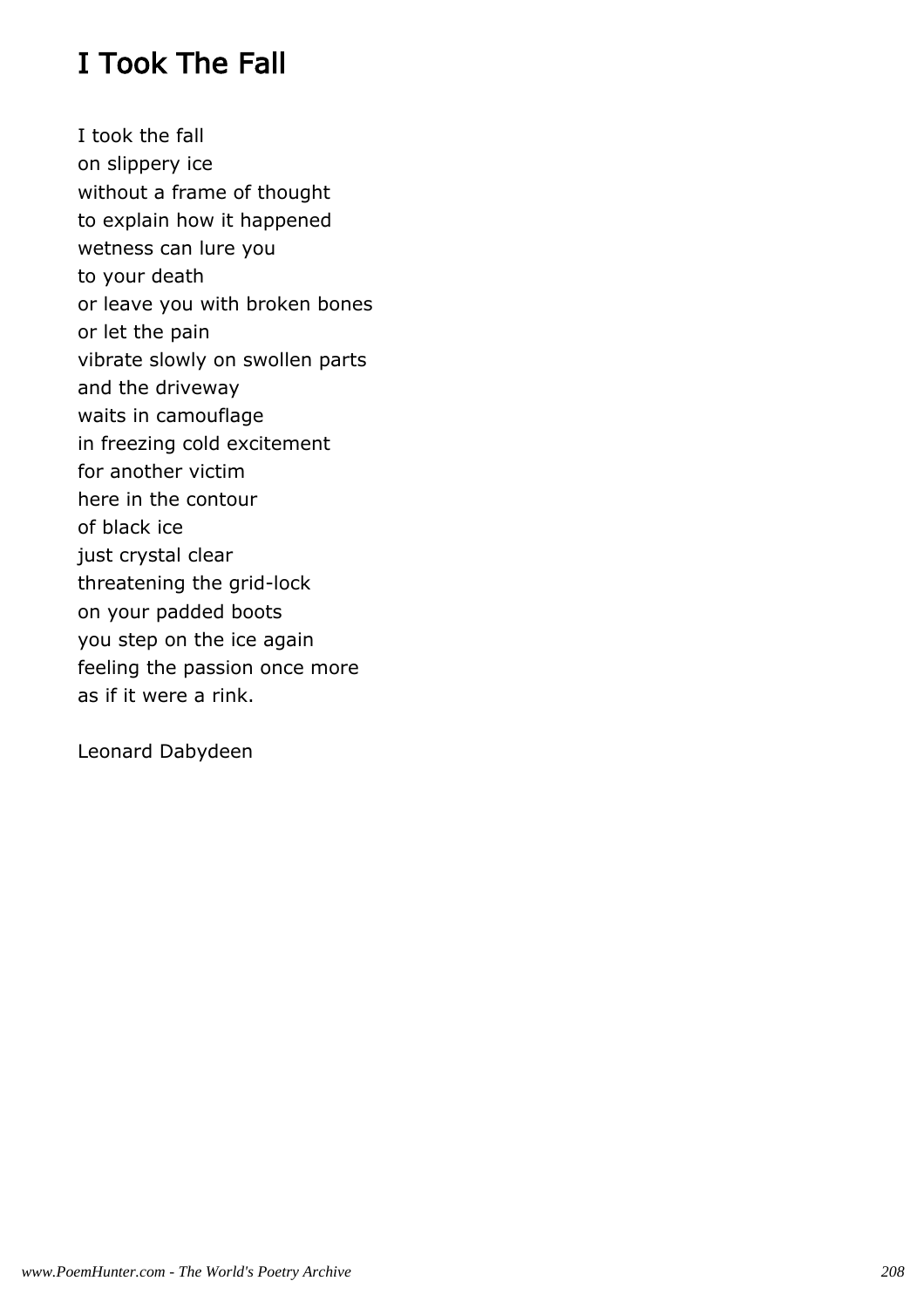# I Watch

No mental dysfunction will irritate this sea-salted rock of my mind today.

I watch the bodies nest on the sea-shore innocent as receding waves go by.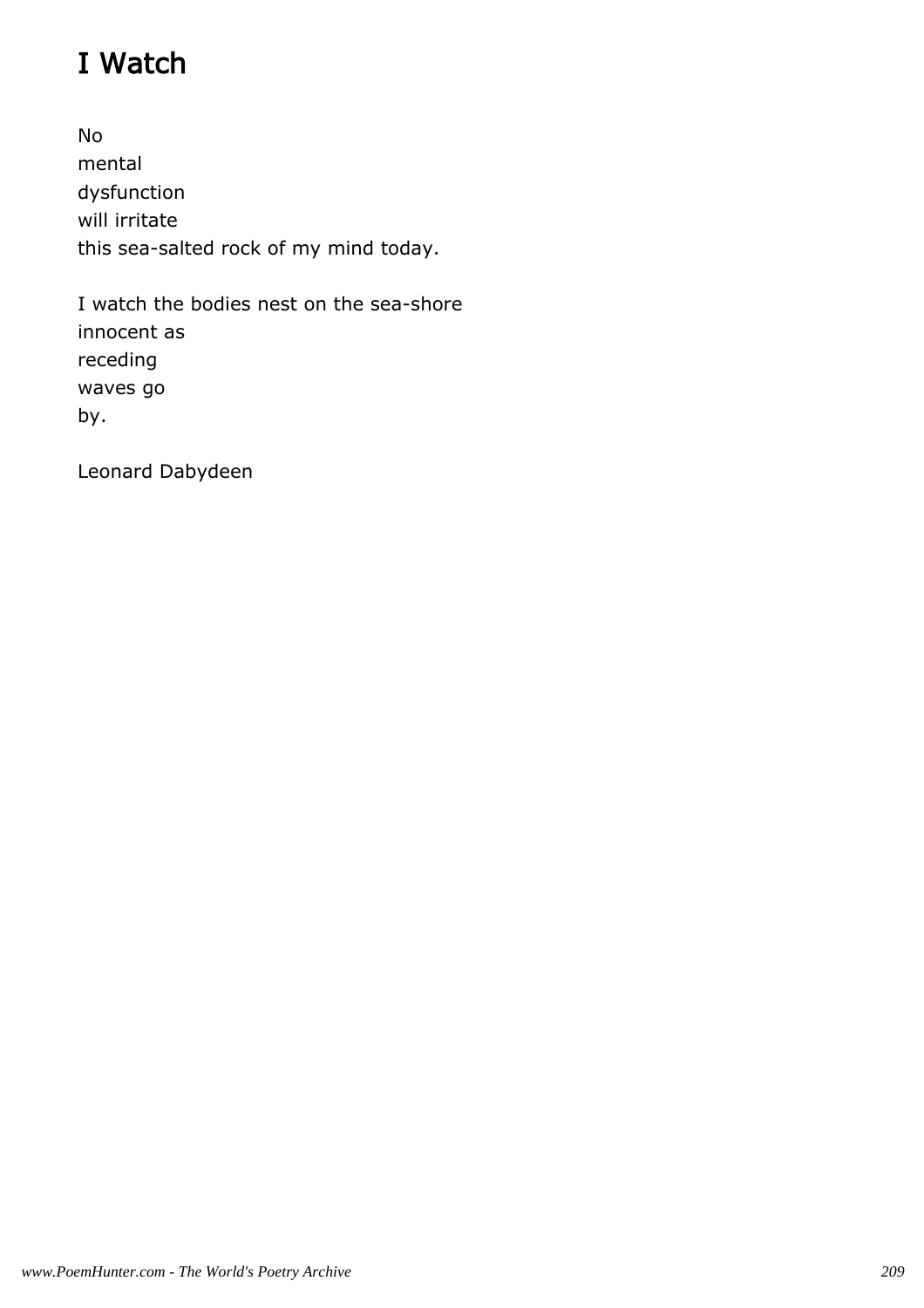### I Watch Him In My Dreams

I watch him in my dreams (waking hours are sometimes dreams, too) with endearment streaming through my veins and my blood feels cold with trepidation as I wonder what drama is unfolding in the silver city of his mind yesterday in history his nuptial knot etched in ink gratified his manhood nurturing today a frenzied hope and a family more refreshing like honey-dew innocent of what tomorrow heralds as he gestates in a wheel chair with MS wriggling his toes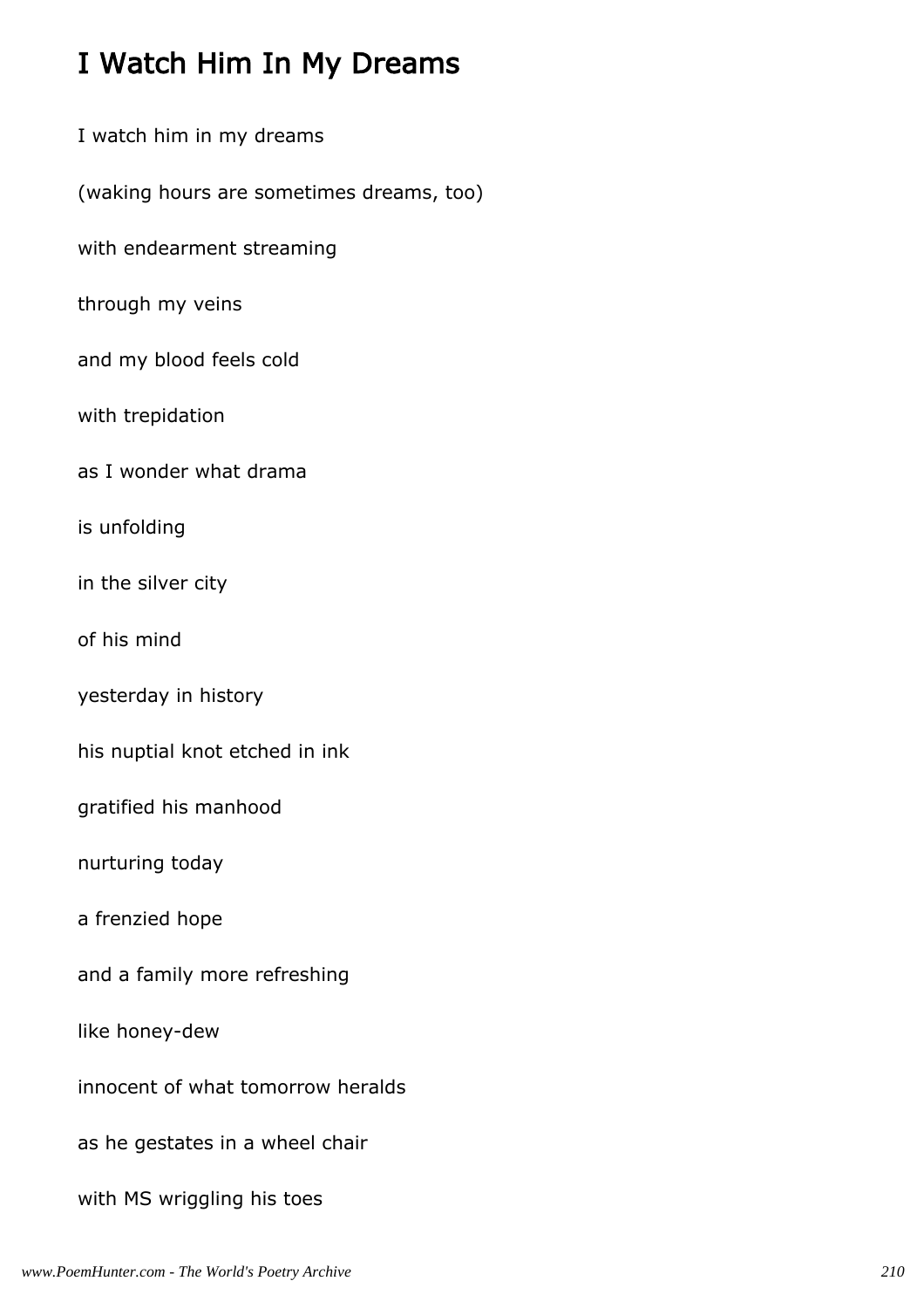and youth imprisoned

without trial or tribulation

and in this ocean of grief

I cry without tears

longing for my son

to see this world

from dusk to dawn.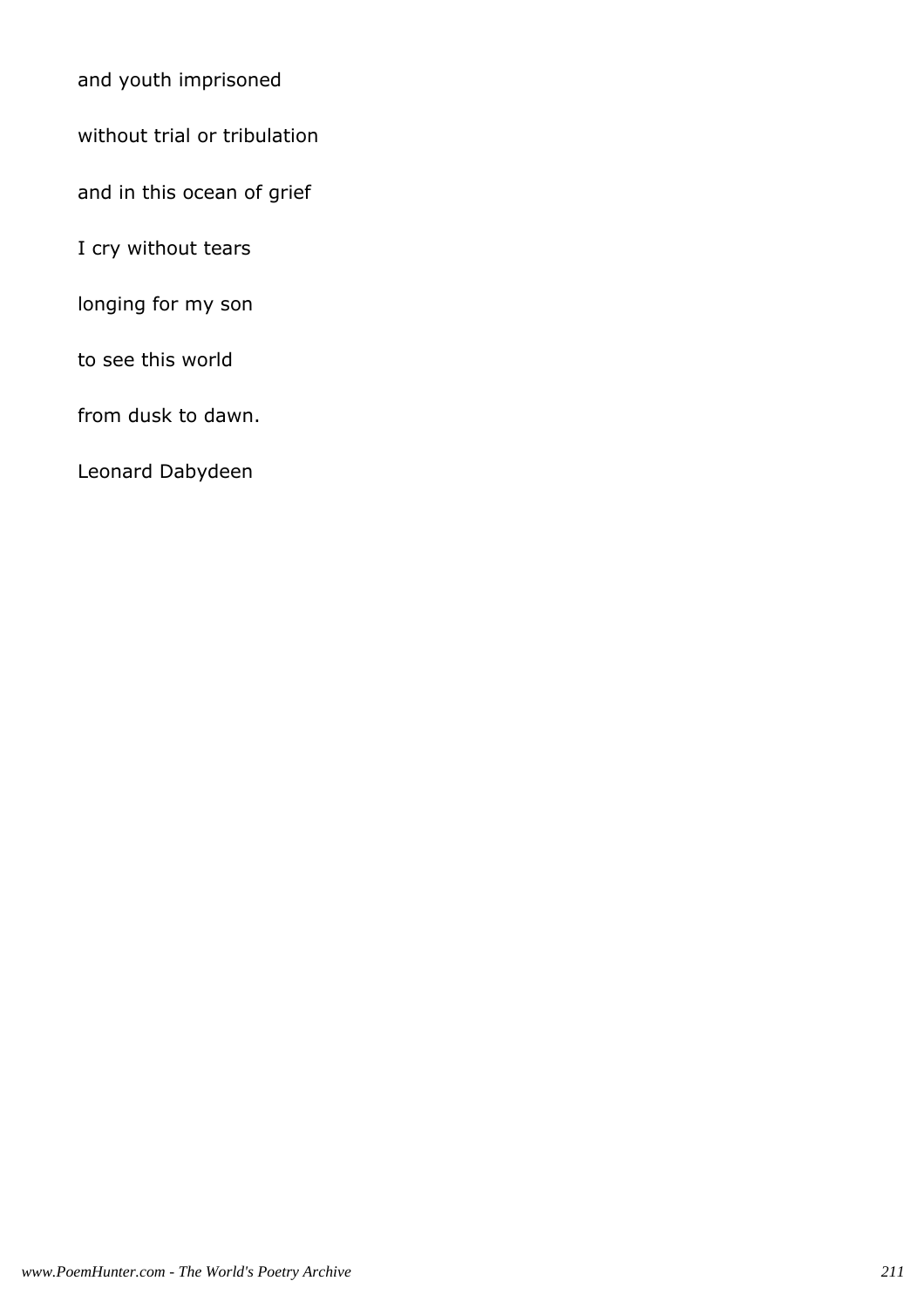# I, Too, Have My Roots

My navel-string is attached to the Caribbean I, too, have my roots with coastland raindrops anointing my soul only English-speaking country juxtaposed to watch the Atlantic sometimes on the tip of Mount Roraima I'd listen like an Arawak to the winding rush of the Amazon river pointing my arrow to catch a meal hearing the cry of the mighty Kaieteur wondering why they did not see my Eldorado in broad day-light my long-tenured city of gold must be for sure they were lost in the medley of tunes emanating endlessly from the rainforest chirping of birds, monkeys swinging on tree tops like nature's Tarzan, toucans and rainbow- colored parrots esoteric in flight and alligators parading on mud-banks and tiger-cats rushing in leaps and bounds but never, never a sound of a quake sometimes a tremor is like a drizzle but more like a forgotten dream yet, I too, walked a mile or more for water to drink lit a candle when there was no light slept in a canoe with eyes wide open waiting for New Brunswick sardine and no-name bags of flour to make a meal like a burrowed contraband you cannot erase this memory even if I visit my country six feet below sea level so let me hold your hand, my friend and walk in faith and hope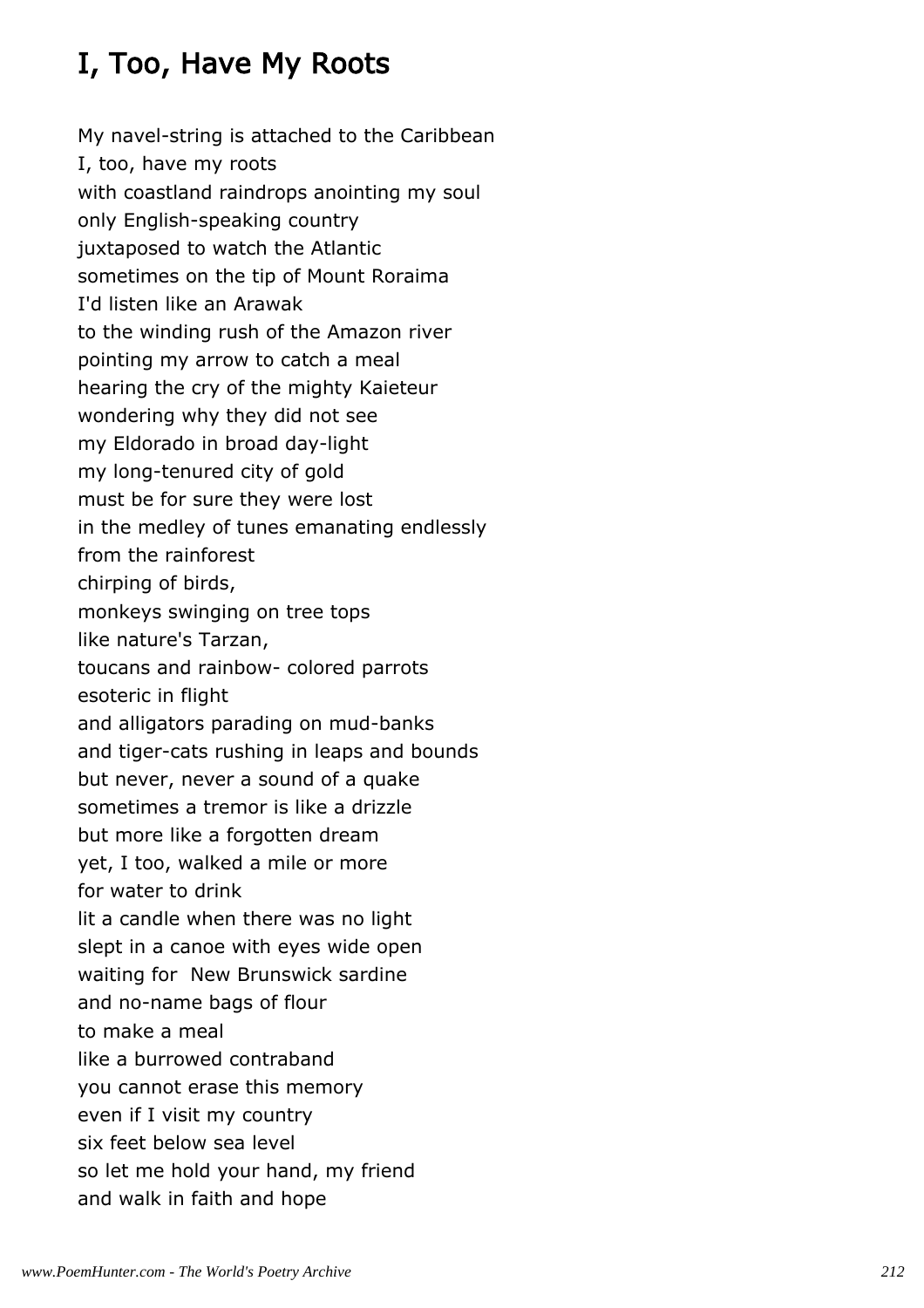through rubbles of Port-au-Prince we shall not witness God, I pray, sitting on the highest mountain-peak shouting: Let my people perish.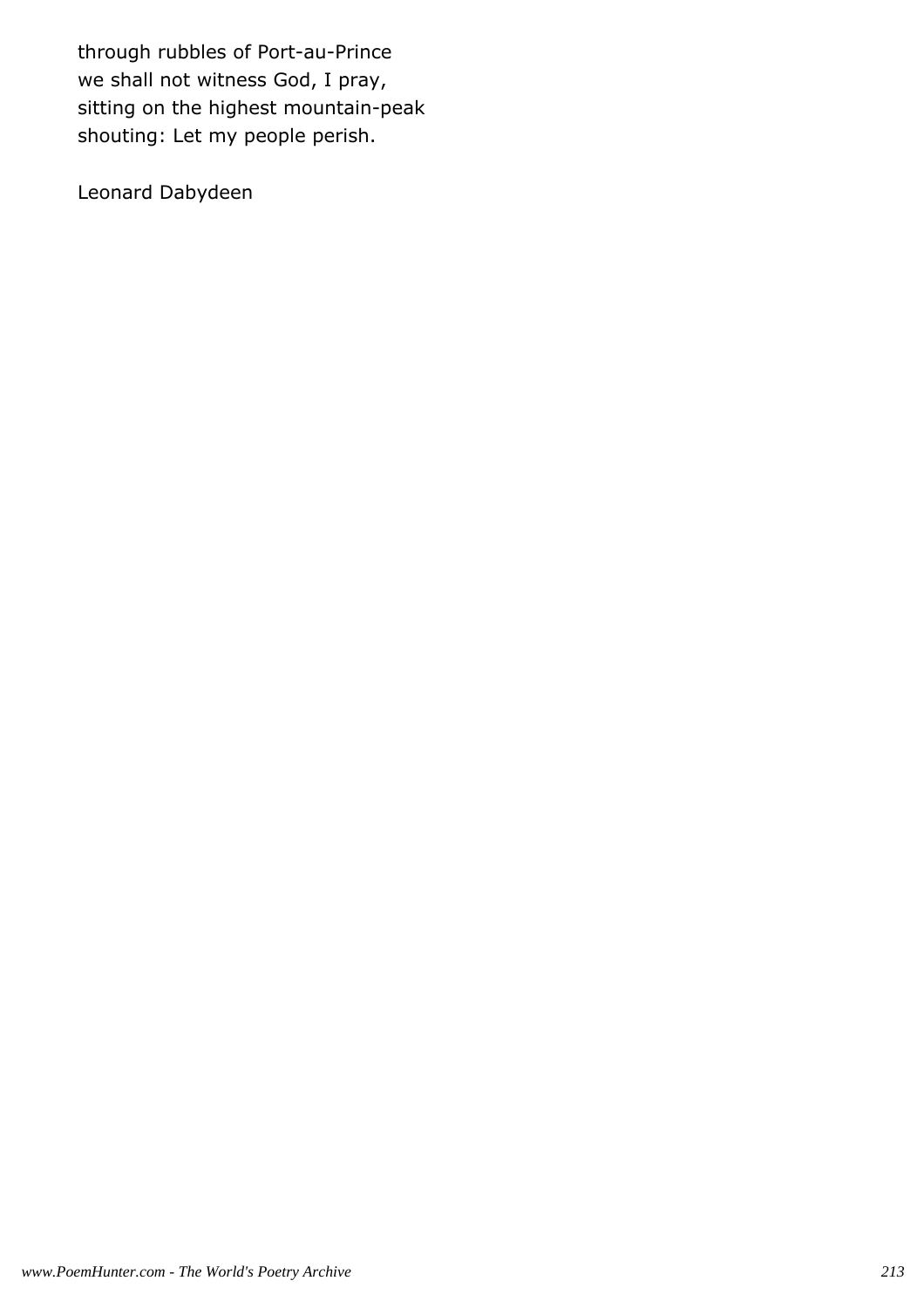### If Colour Matters Not

When I did not feature my inner self black or white or somewhere in between tint:

How will I know what is reality in innocence if colour matters not.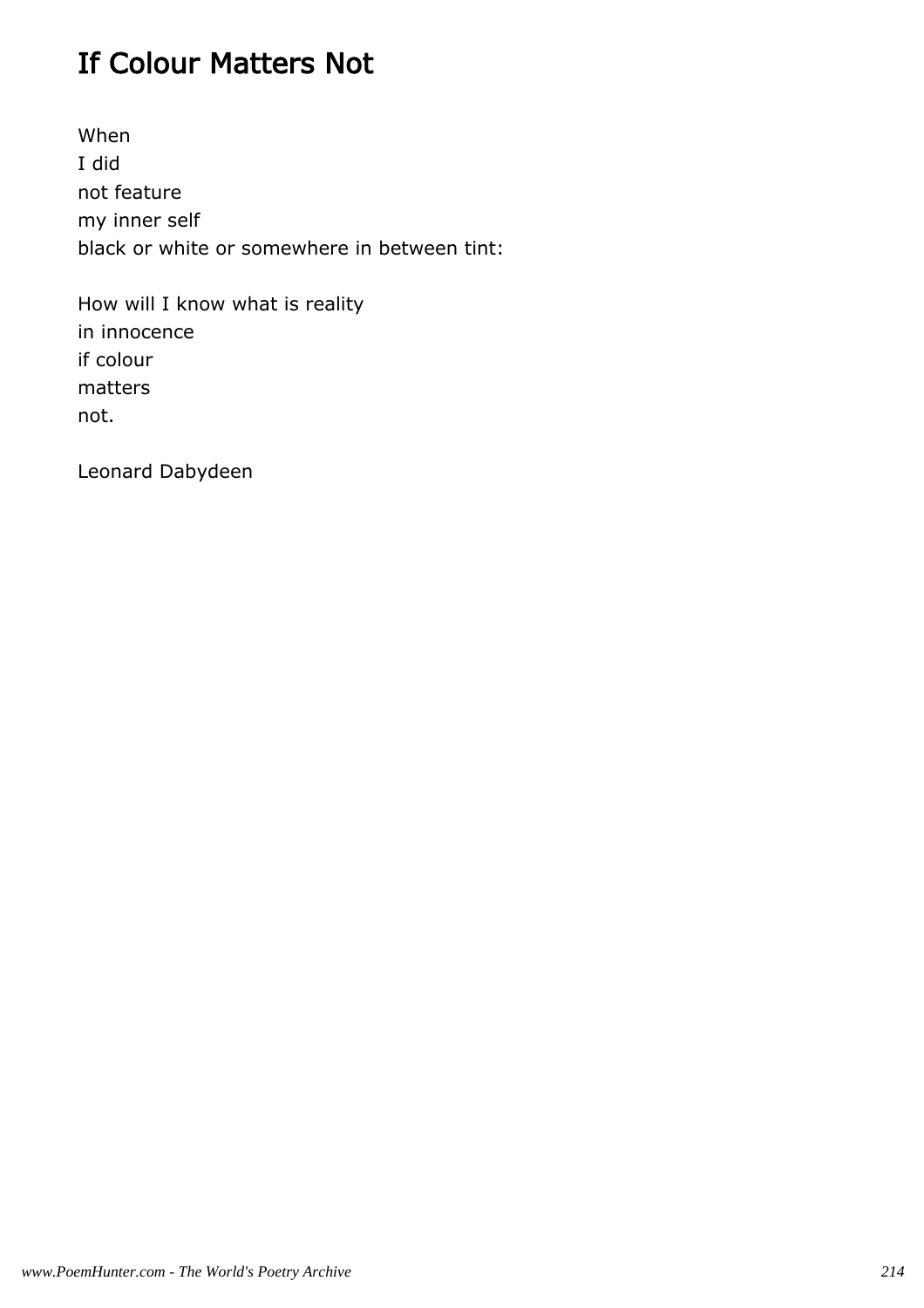#### If I Were A Cartoonist

if I were a cartoonist and you were my cartoon what in this twisted world you'd rather be? would you rather be me making characters I don't know as if I have doubts who I am? or share the space on this forum like a prince-charming chameleon? my hands are gifted to pencil you as my mind would rather have you but I would like you to have wings to soar above the clouds to heave and sigh in the illimitable blue sky to seek adventure to seek tangential shape and form to keep rising above the crowd and be whatever you must be free as the wind free as the cartoon I cannot be.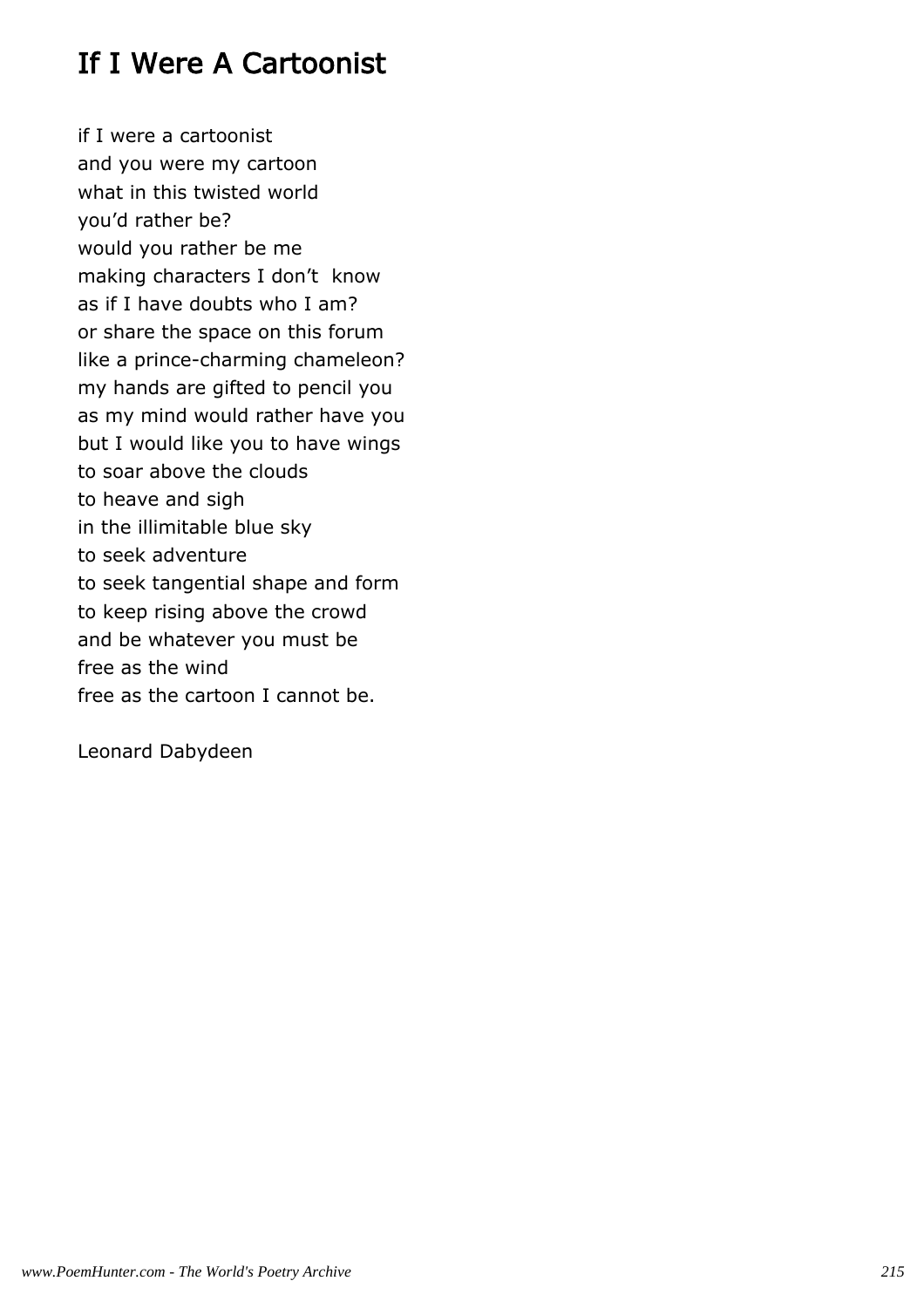### If It Weren'T For Love

You

are laying in your new home

visitors

confirm you're there

with their signature

blotting lined pages

on a silent open book

your eyes look tired

from an over-worked

mortician's face-lift

hair coloured

and groomed

just the way you like it

what more can you

ask for

from those who sit

in the front pews

mourning

wet napkins of tears

only the other day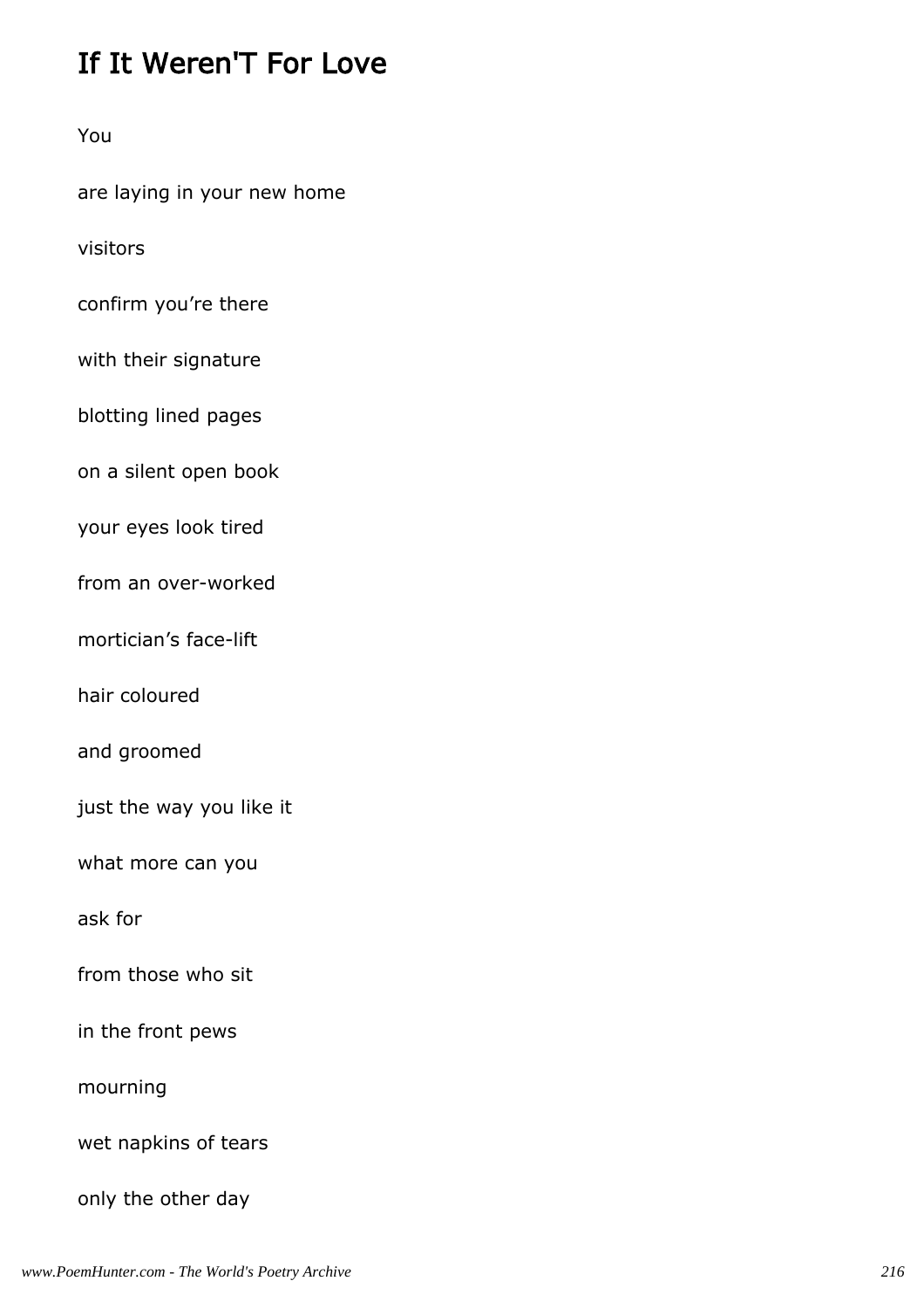| whatever day                     |
|----------------------------------|
| you may select                   |
| or think it should be            |
| they whispered                   |
| of your demise                   |
| curiosity lavished their tongues |
| with wishes                      |
| wondering how                    |
| you will be missed               |
| if you were to go upstairs       |
| but you're gone now              |
| to the other side                |
| after your last sleep            |
| on the sofa                      |
| leaving a memory                 |
| smelling of your                 |
| wrinkled presence                |
| so glad to listen                |
| to blissful mourning             |
| asking yourself                  |
| why bother                       |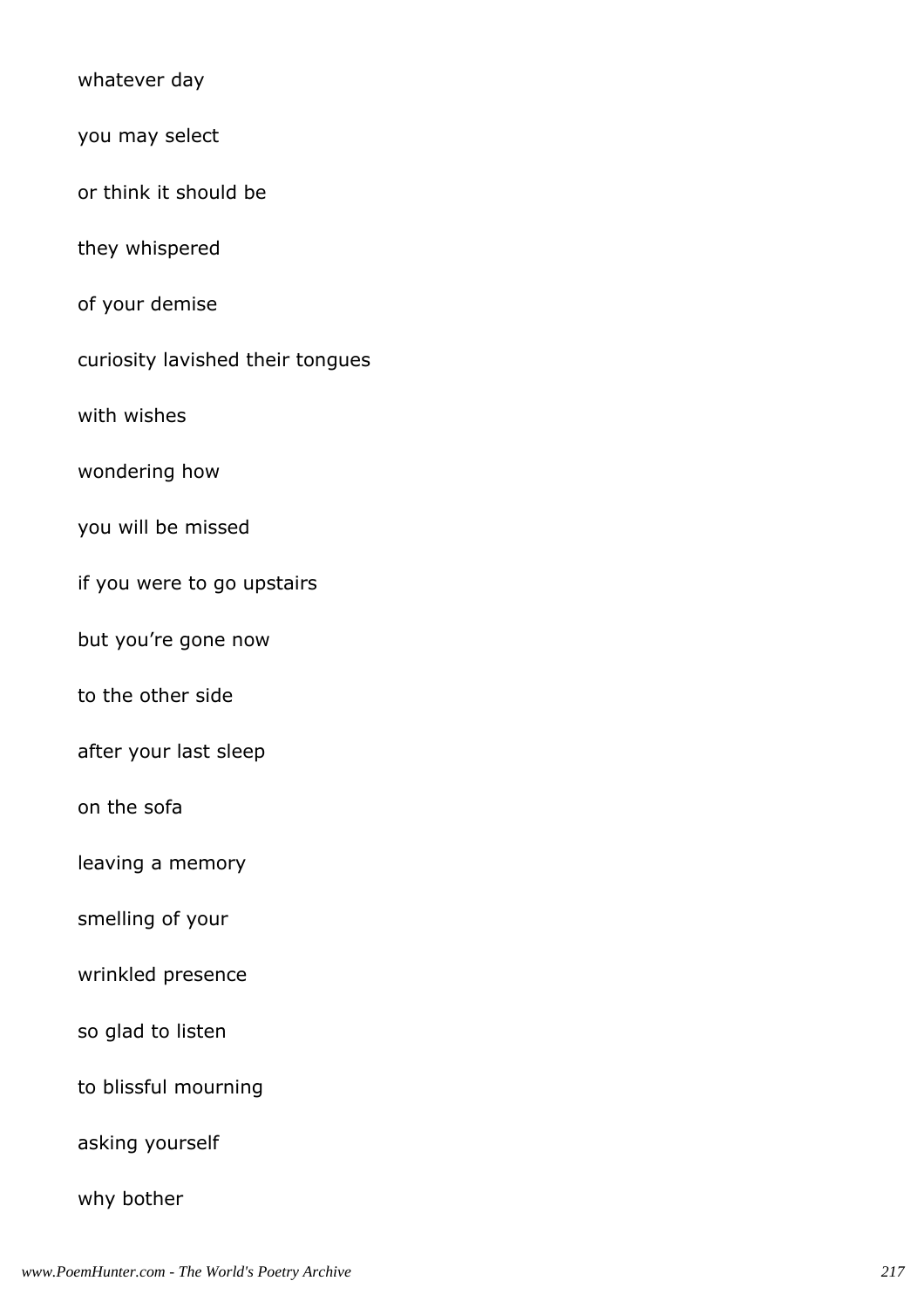after you're gone

if it weren't for love.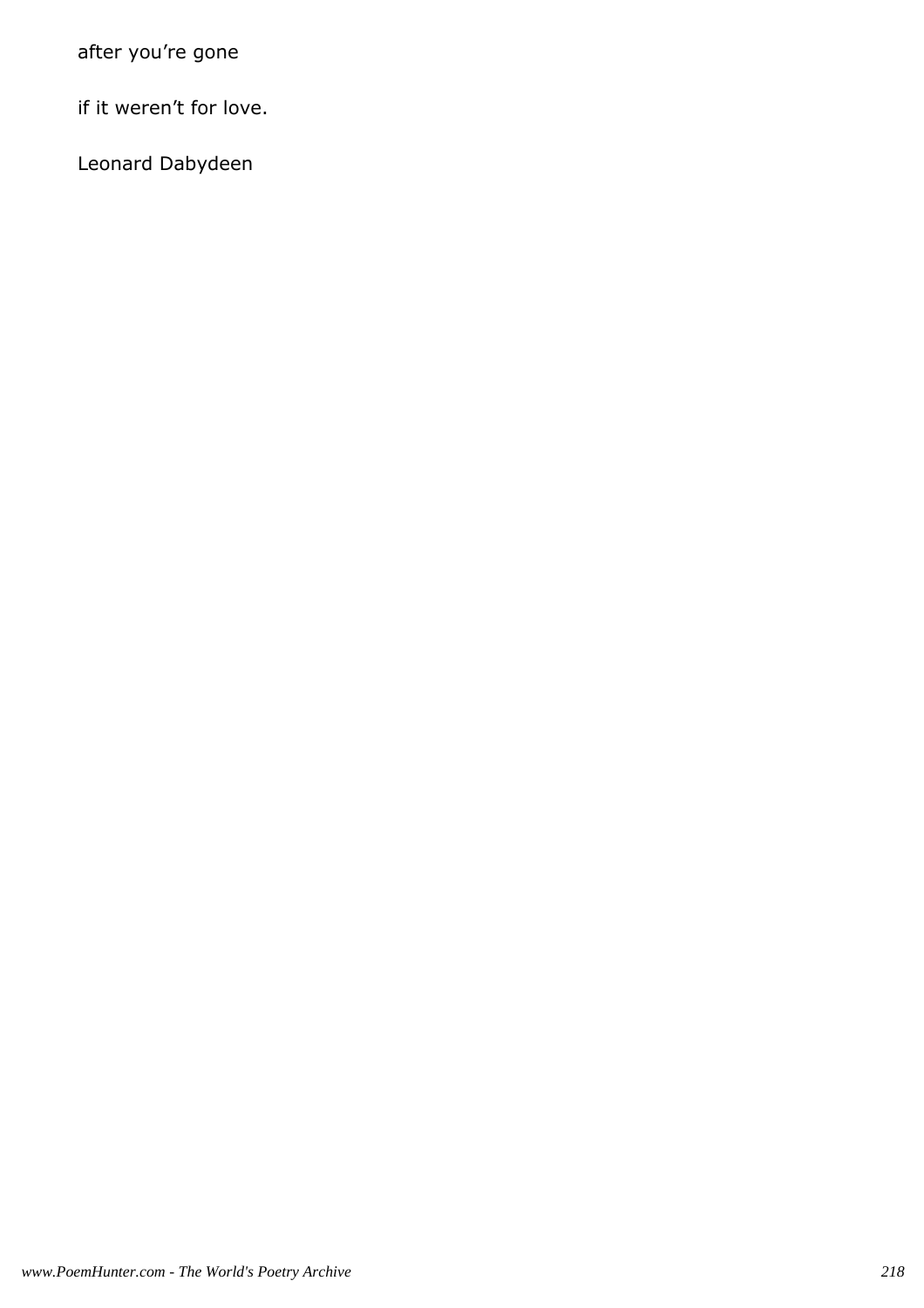# Illegal (Tetractys Poem)

Where can I have a place to call my home I am illegal in my own country.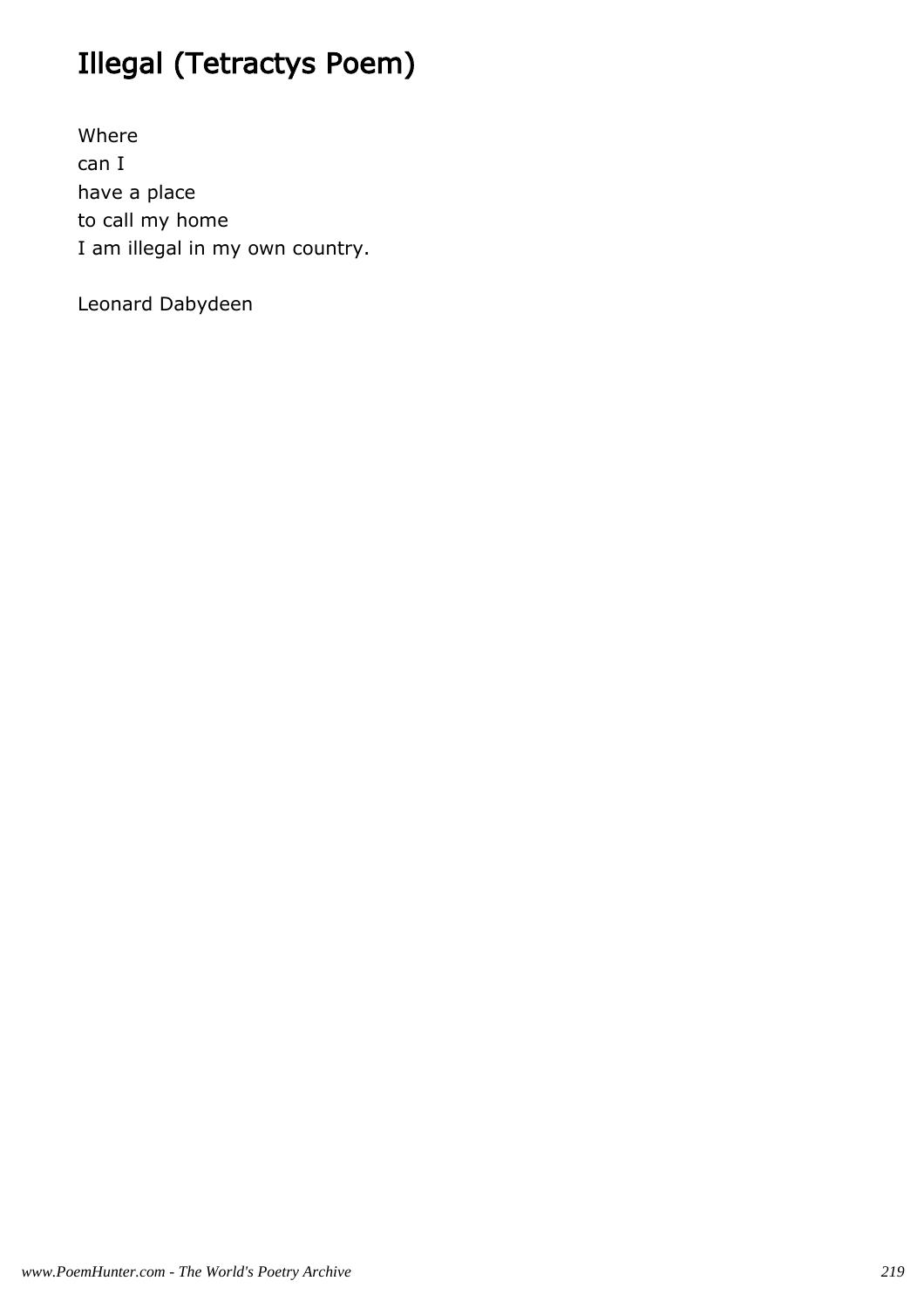#### I'M Not A Number

I am not a number not today not tomorrow nor the day after not even a stroke on a keyboard to watch a monitor scribble aliases of myself in numerical values or marked like a prisoner in a jail-house nor am I ever a tab at a blood clinic waiting for a vampire needle to plunge at my flesh withdrawing blood for DNA I am who I am always making a name for myself I am not a number.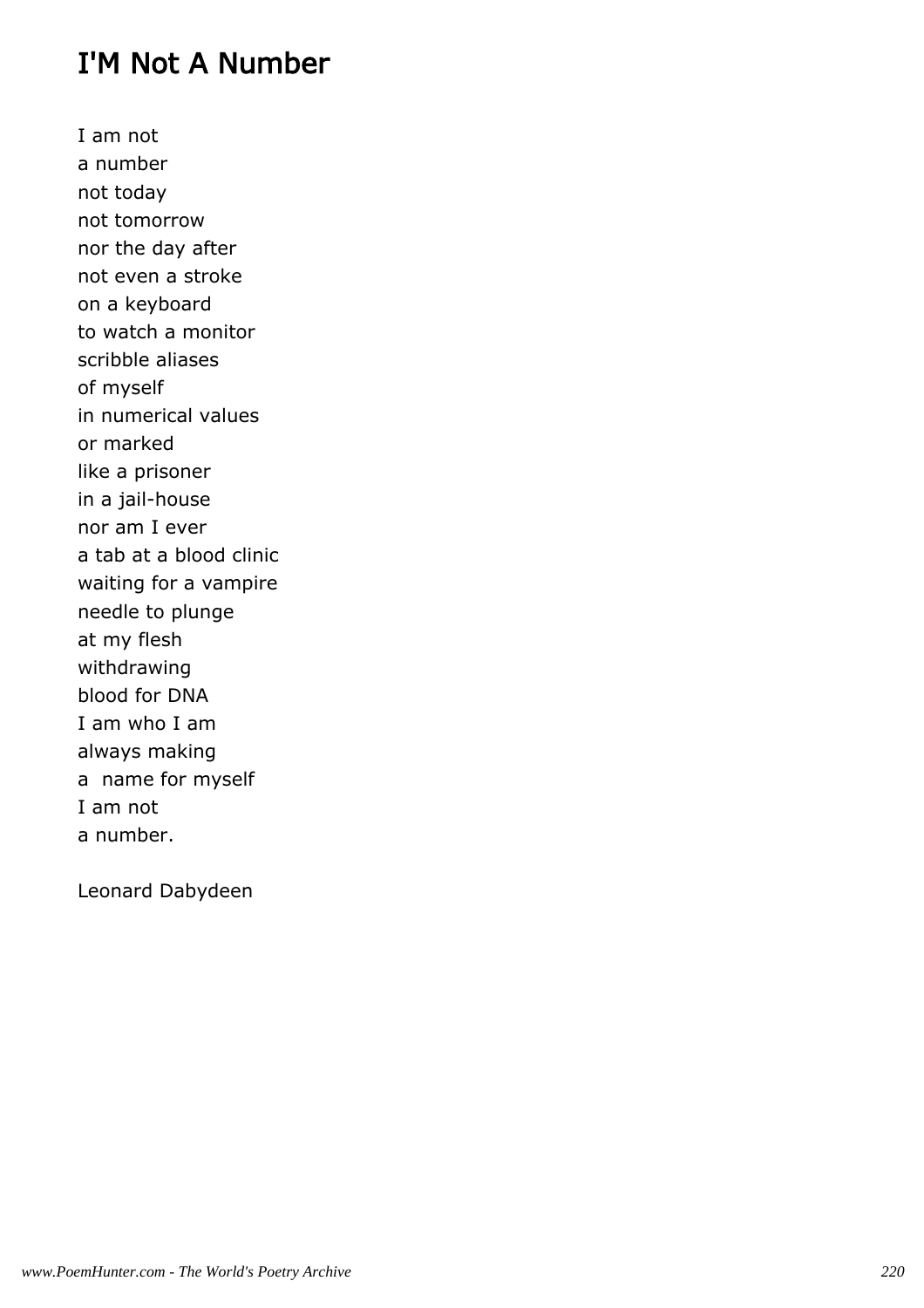# I'M Not For Sale (Haiku)

I enjoy living In your beautiful garden: I am not for sale.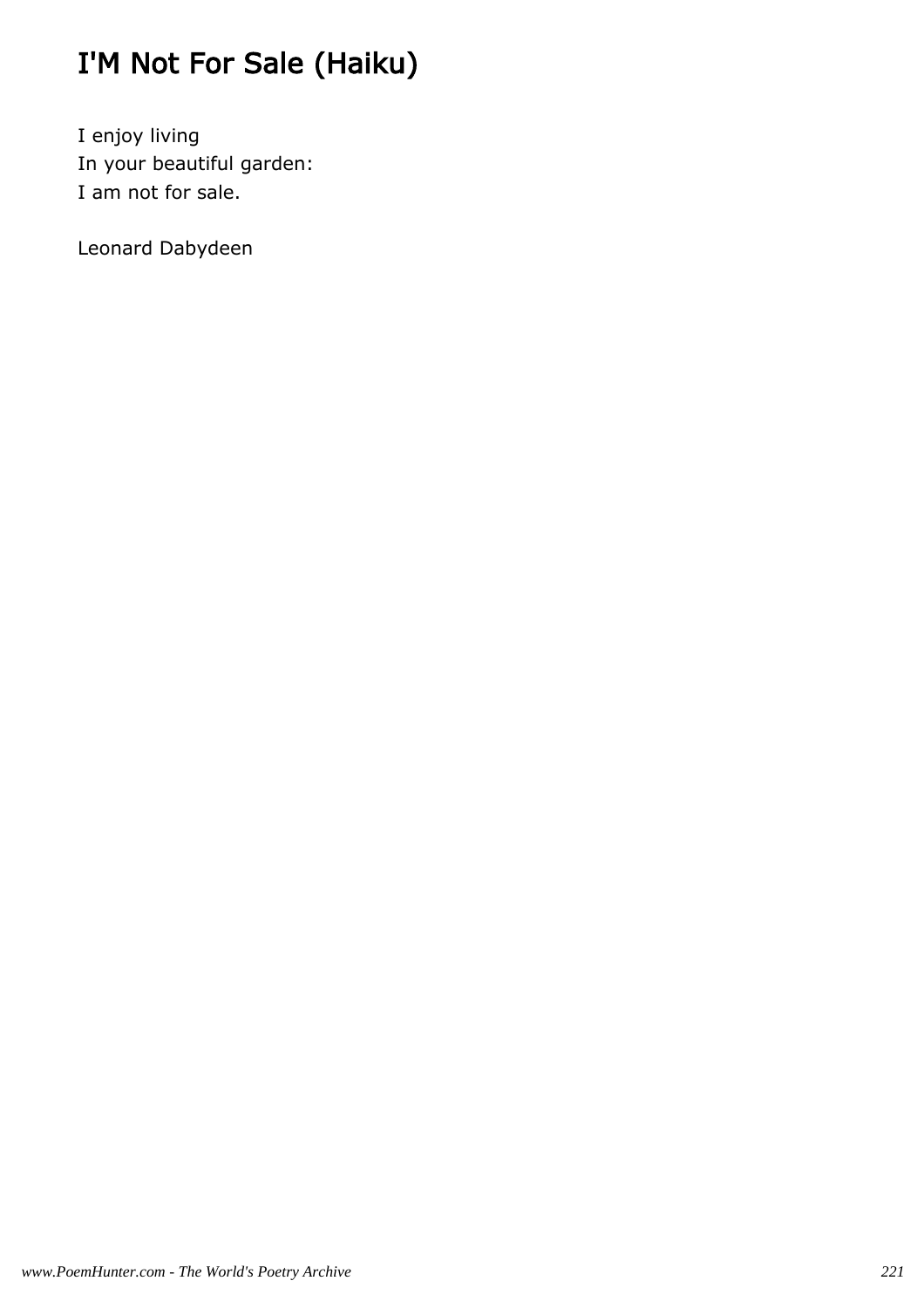### I'M Yours To Hold Tenderly

Read me when you're free, or make a date with me. I'm yours to hold tenderly; I'm always there for you to see; or to keep in your library. I'm a book with a life-long storyin sickness or health you'll cover me, and keep me warm and cozy, and turn my pages as you turn your body, and hold me under your pillow tightly. Then in the morn you'll wake with gleeremembering what you said to me: let me be you, and you be me; and your words will set me free, and forever make me happy.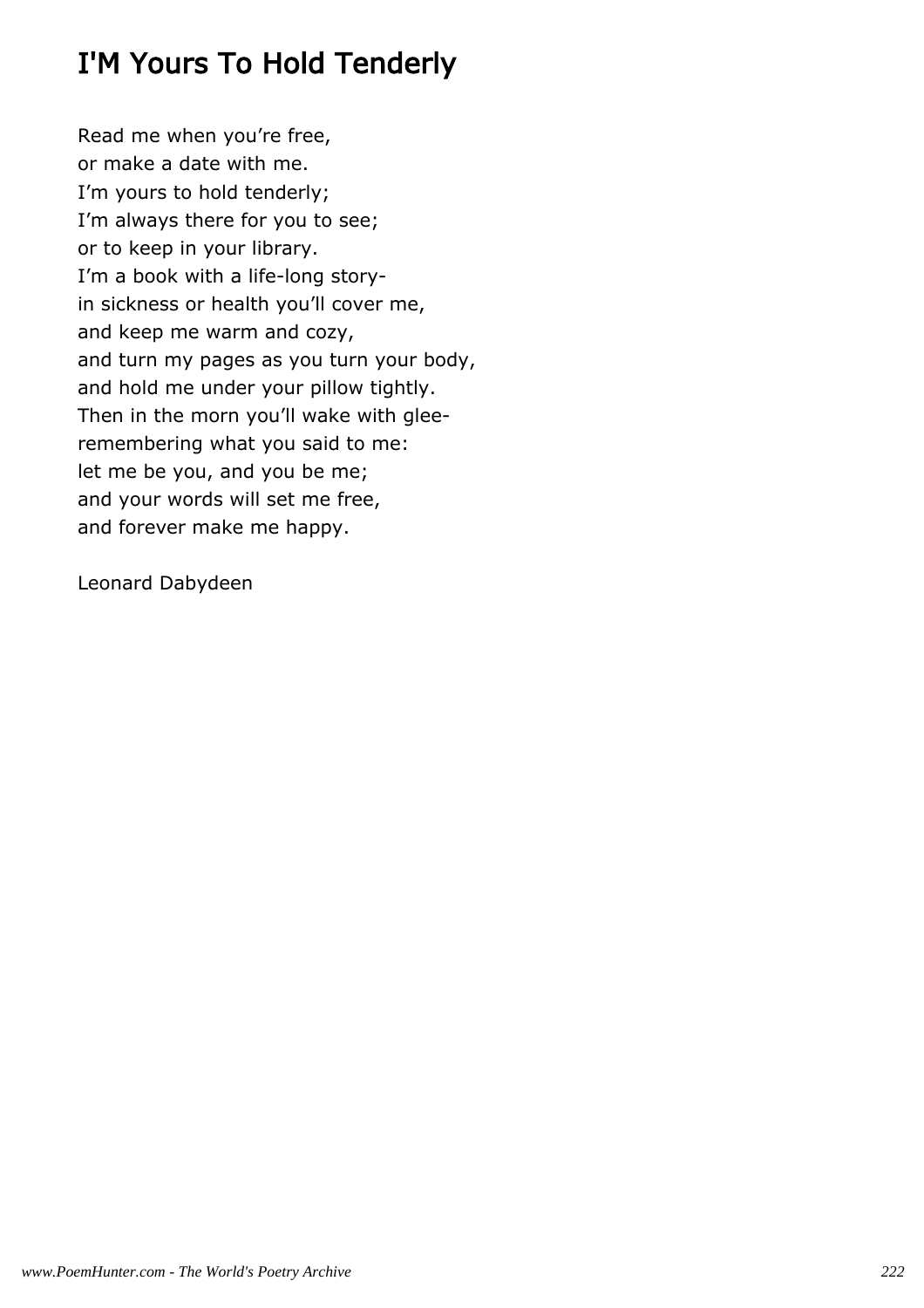# Imagination

No noodle in my soup what I request is in a bowl with imagination.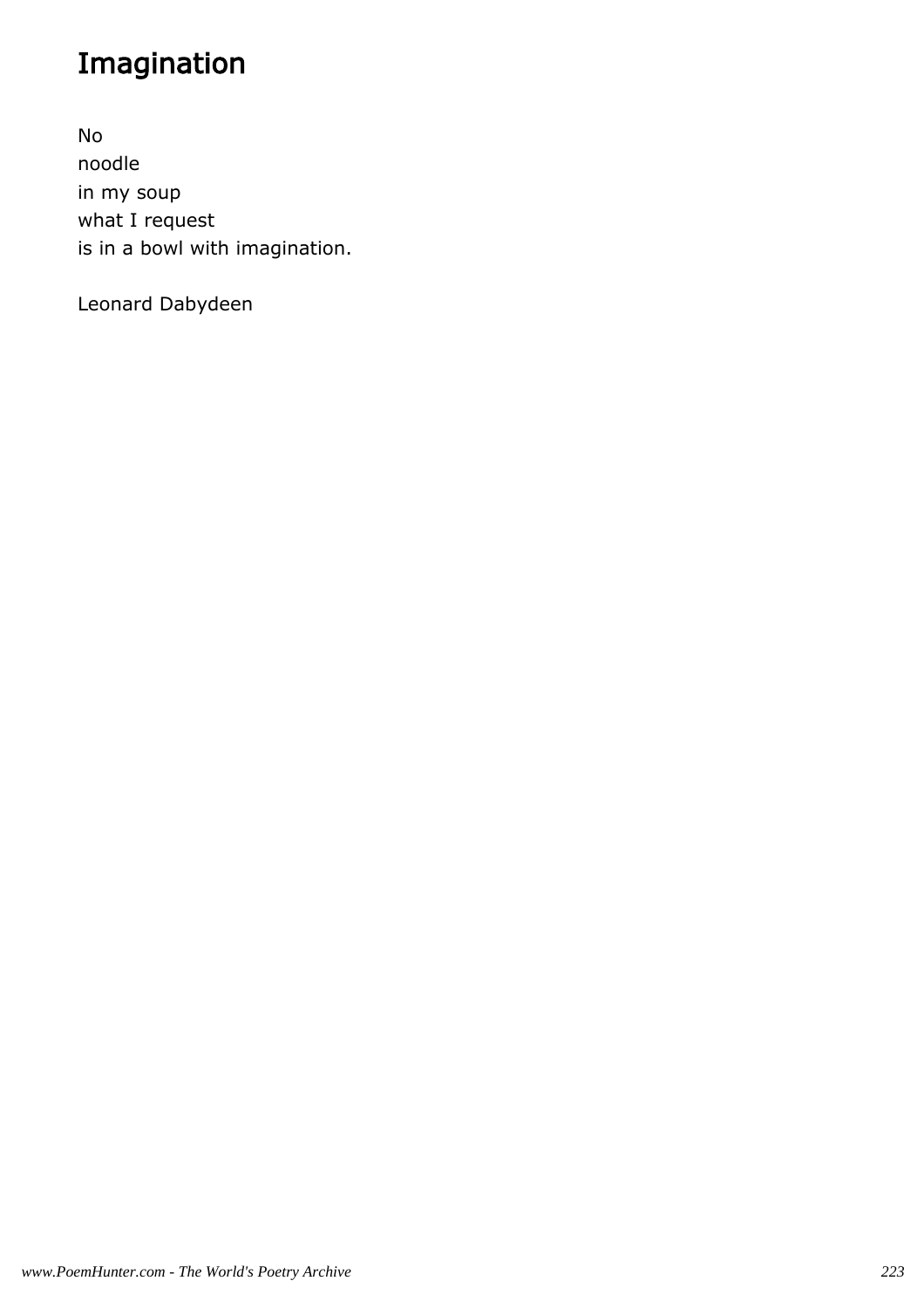#### Immigrant Prison Cry

How indefinite is my life wreaking with constraints here with outstretched hands I feel naked with clothes on my body ashamed of Nature's urgent calls let me go set me free I will not take your food I will only feed mouths you left on pavements while you crave your rotten core of blunted denials smelling the stench of who said what to whom and where just let me be set me free.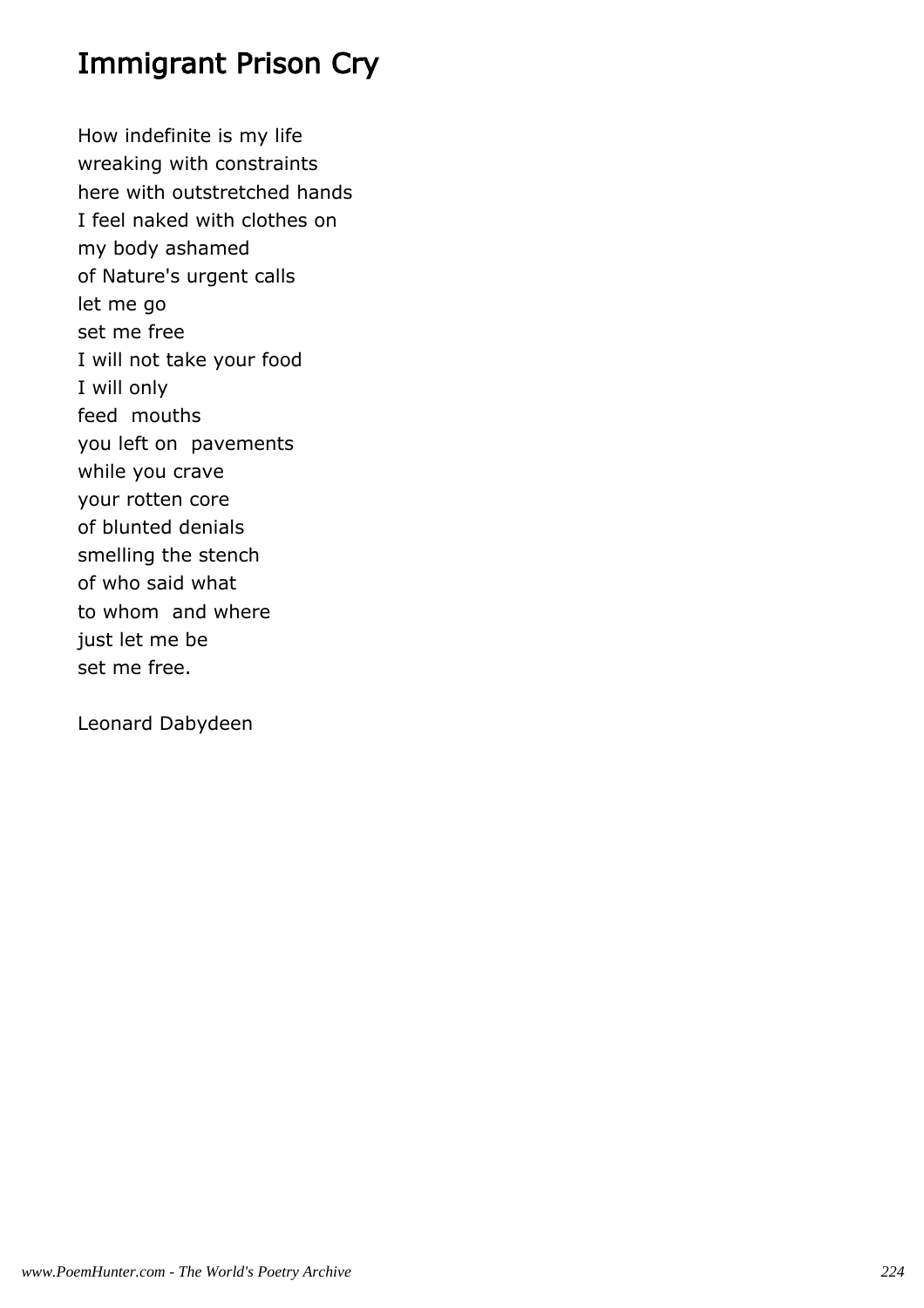#### In A Dream

- In a dream I sleep
- with eyes wide open
- looking at the skies
- watching the angels
- move in unison
- among the stars
- I let my hands
- mold the clouds
- into different shapes
- chasing a flock of sheep
- going where the wind
- is like a shepherd of the night
- I put a mound of hope
- inside a crater of the moon
- like a feathered pillow
- in preparation for a night cap
- before the next satellite
- comes looking
- for a drink of water
- then I stirred at the sound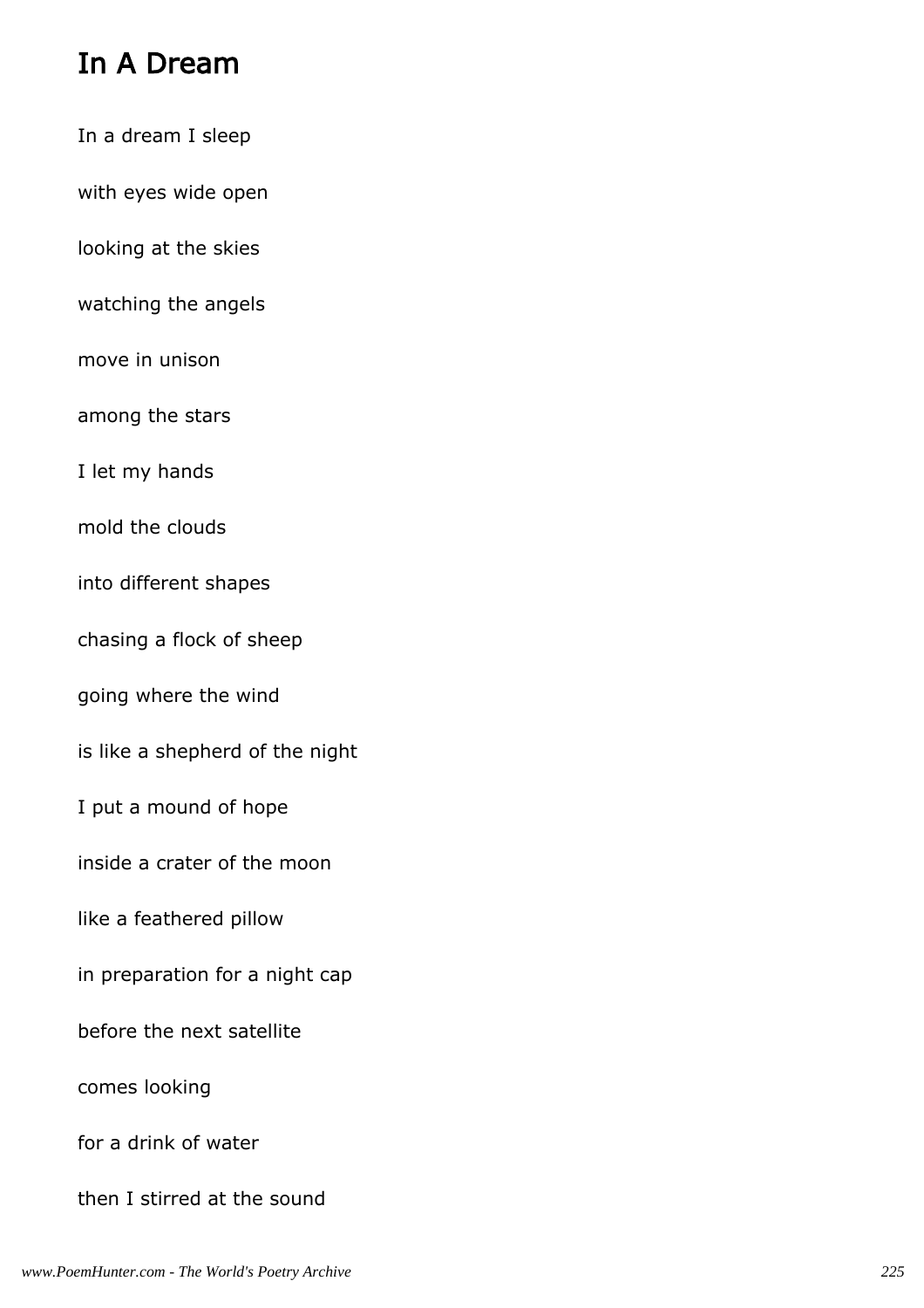of imaginary people

running in the hallway

with my feet reaching the floor

and my flailing hands closing

the nocturnal door

in a dream I sleep

no more, ever.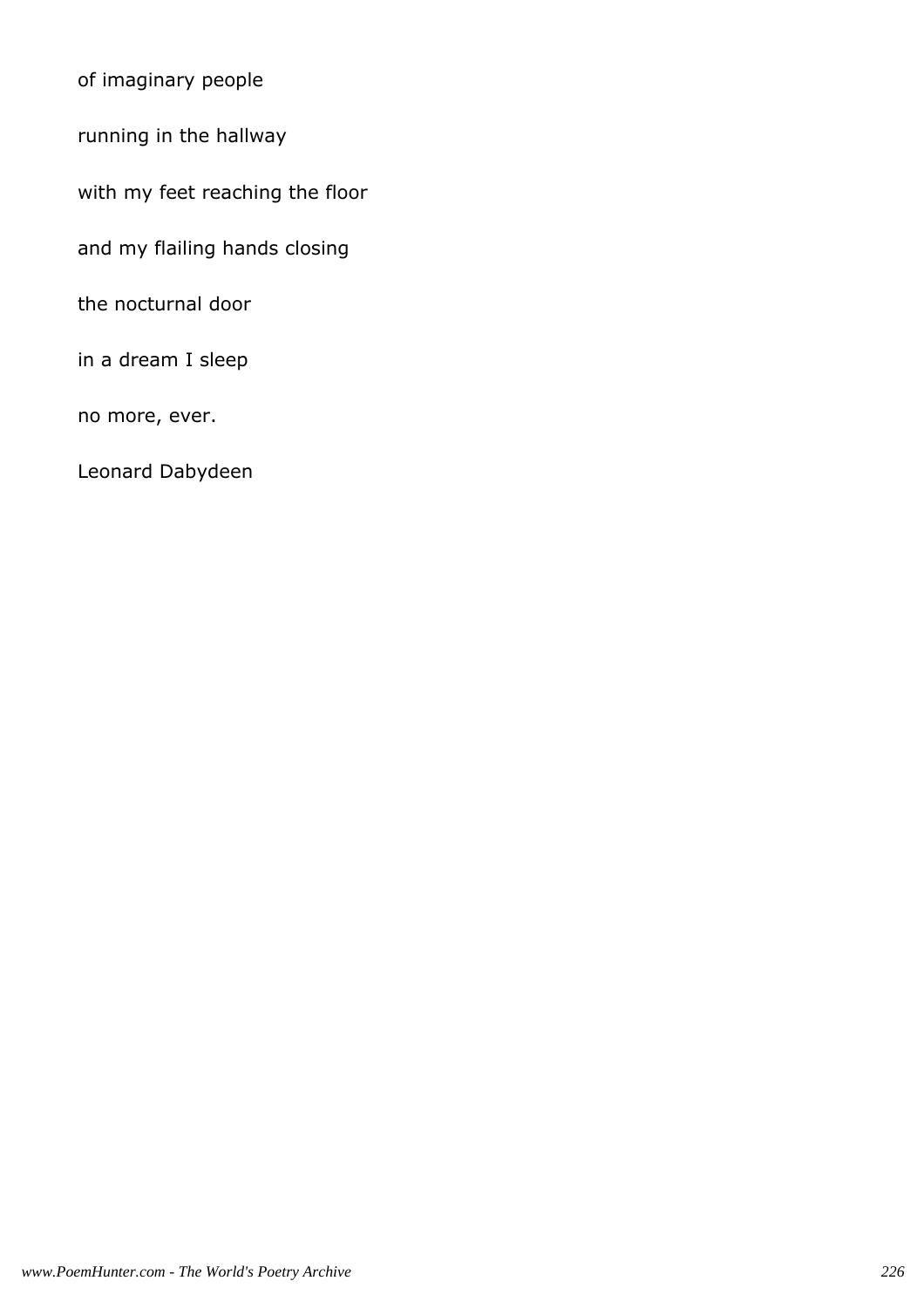#### In A Graveyard

Curse of the Devil in darkness of a graveyard tombstones do not lie ghosts will walk in the night reading names of friends and foes alike in marbled italic inscriptions how they will guffaw at the memory in eulogizing joy pointing a witch's wand at some Mc Coy Donald guy but cry in rivulet woes for a child washed ashore from the Mediterranean sea and that Syrian mother refugee that ached for freedom now set free for eternity and soldier-boy shot down in rough terrains in Afghanistan an old man dressed in khurta and dhoti aged beyond a century some ghosts will be silent like the graves that be but welcome us all as the night awaits for you and for me.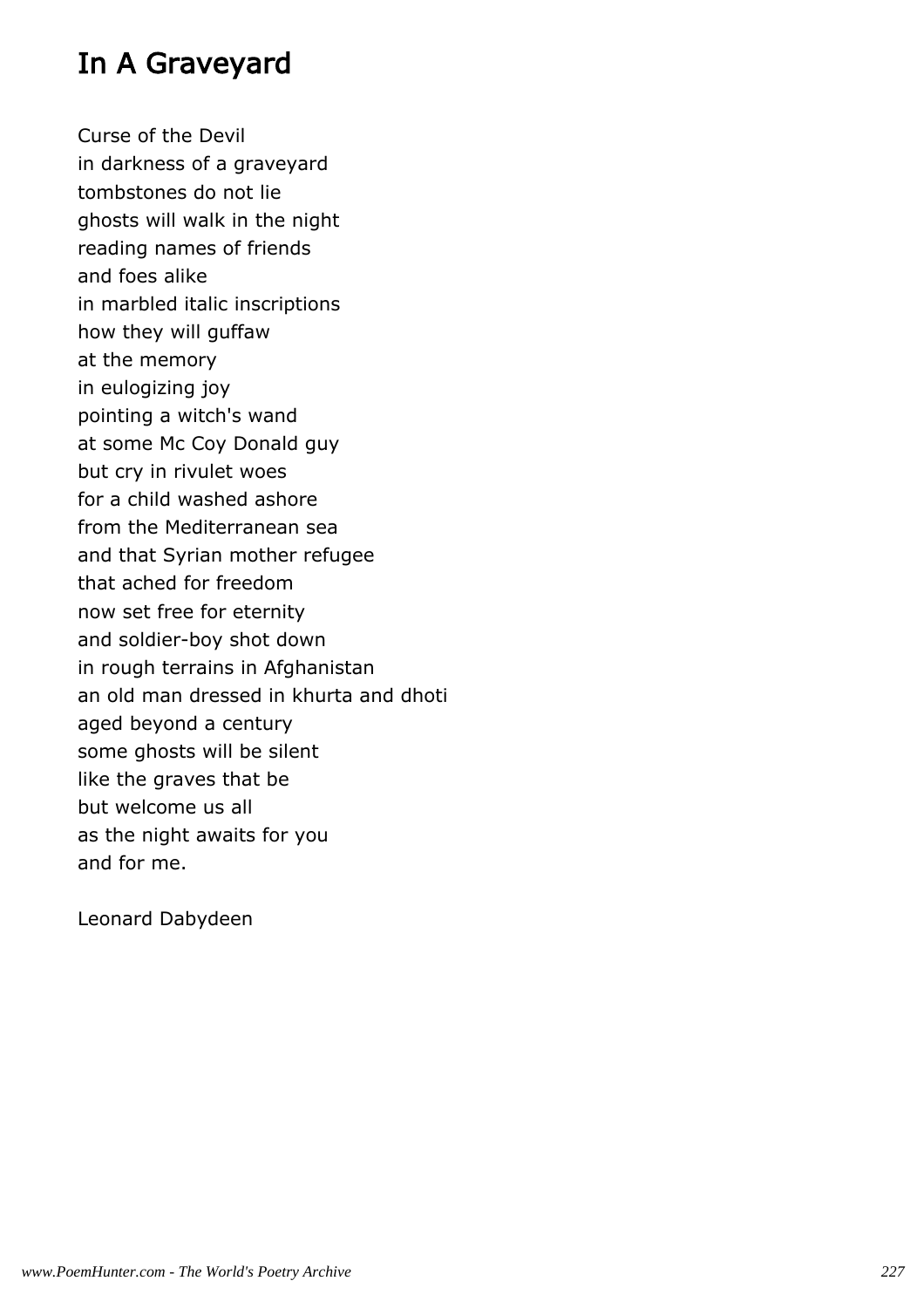### In Captivity

You have not found the place you belong to but you have your dreams in an overhang like open umbrella sometimes you want to snarl in submission but suffocate the mind denying approbation and yet you keep looking because the place is waiting just for you like a shrine in captivity.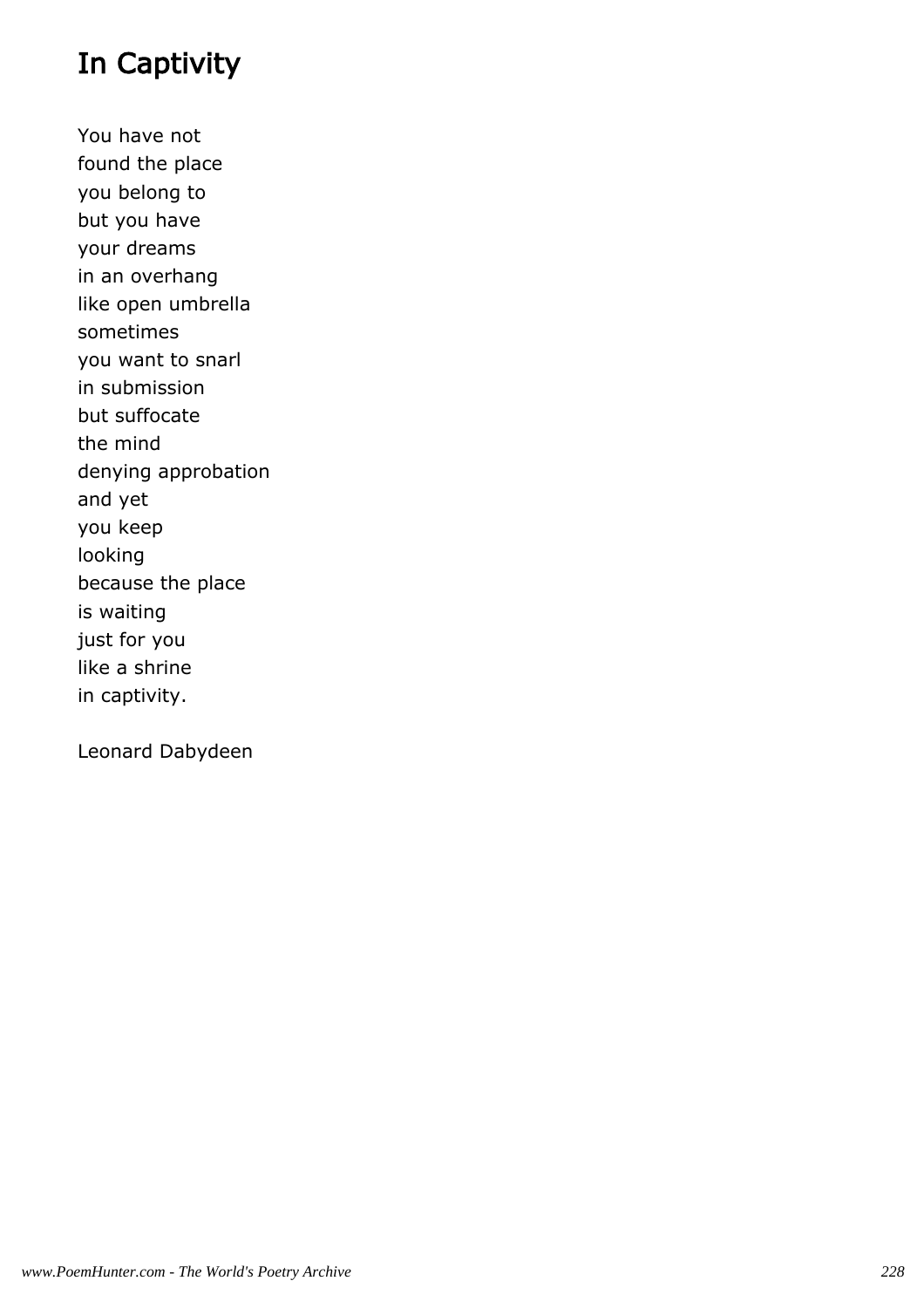#### In God We Trust

If so much in faith in God we trust our love to share forever we must lift our spirits in outreach so high sifting away the rubbles to see the sky every darkness in time will vanish every light will sparkle without tarnish.

If with bruised hands our pain we must endure our hope in time will keep us secure this quake we know now leaves us in fear every tremor more, more of despair our parched lips in thirst we suffer covered in dust in heat unable to utter-

Words like drum-beat our hearts to mutter echoing through our songs without a stutter yet singing in hope we pray and pray glorifying our life with each new day if so much in God we trust our love to share forever we must.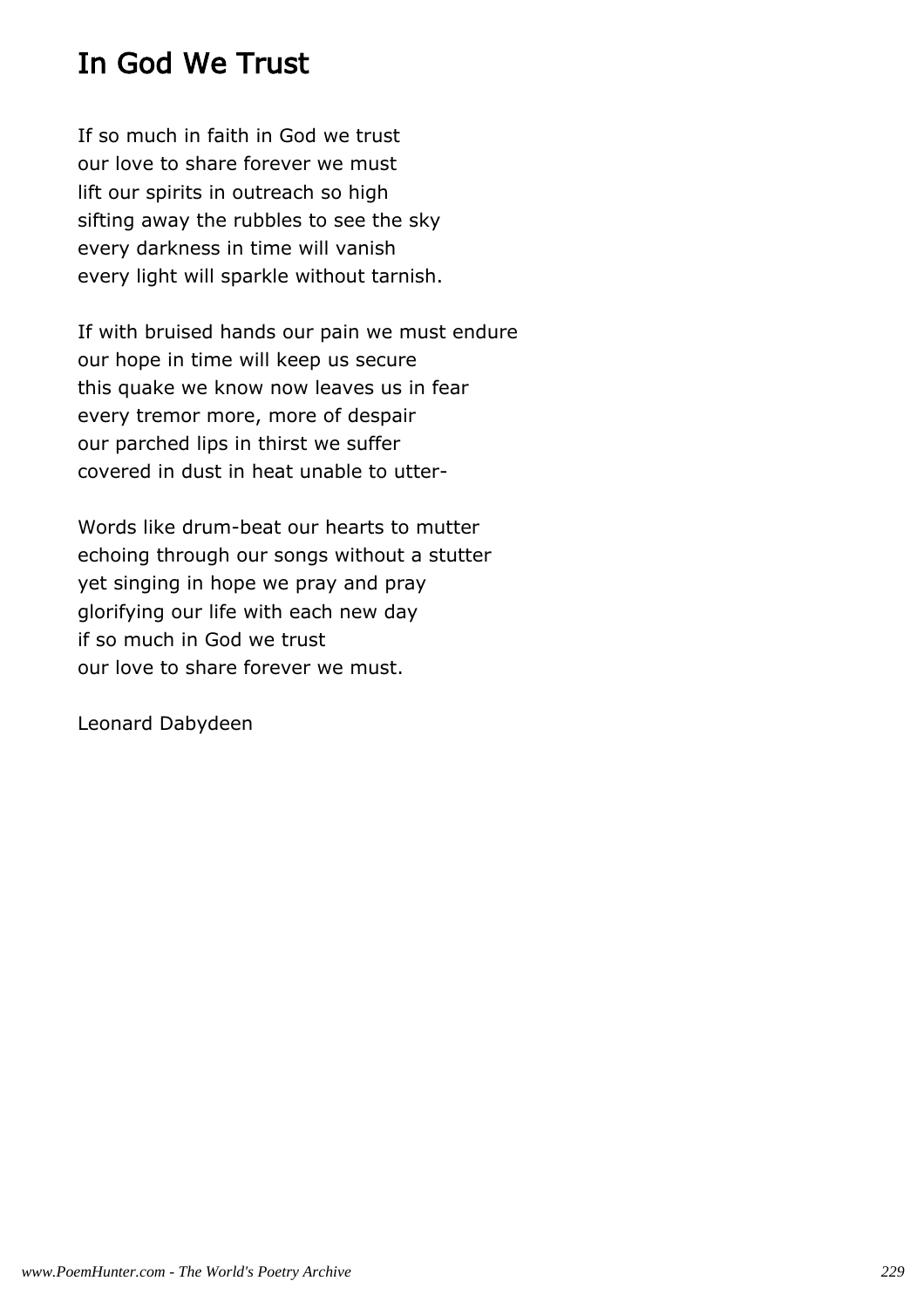## In Life All Sorts Of Things Happen

In life

all sorts of things happen:

you tread carefully

along the journey

windy road

strange sounds and all

eyes like squirrel

everywhere

lightning flash

thunder growl

belly fat moans

body weight defies bmi

the healthy vista awakens

crying for herbal nutrition

organic cohorts dance in melody

brain storm and body growth

like mockery of the mind

in life

all sorts of things

happen.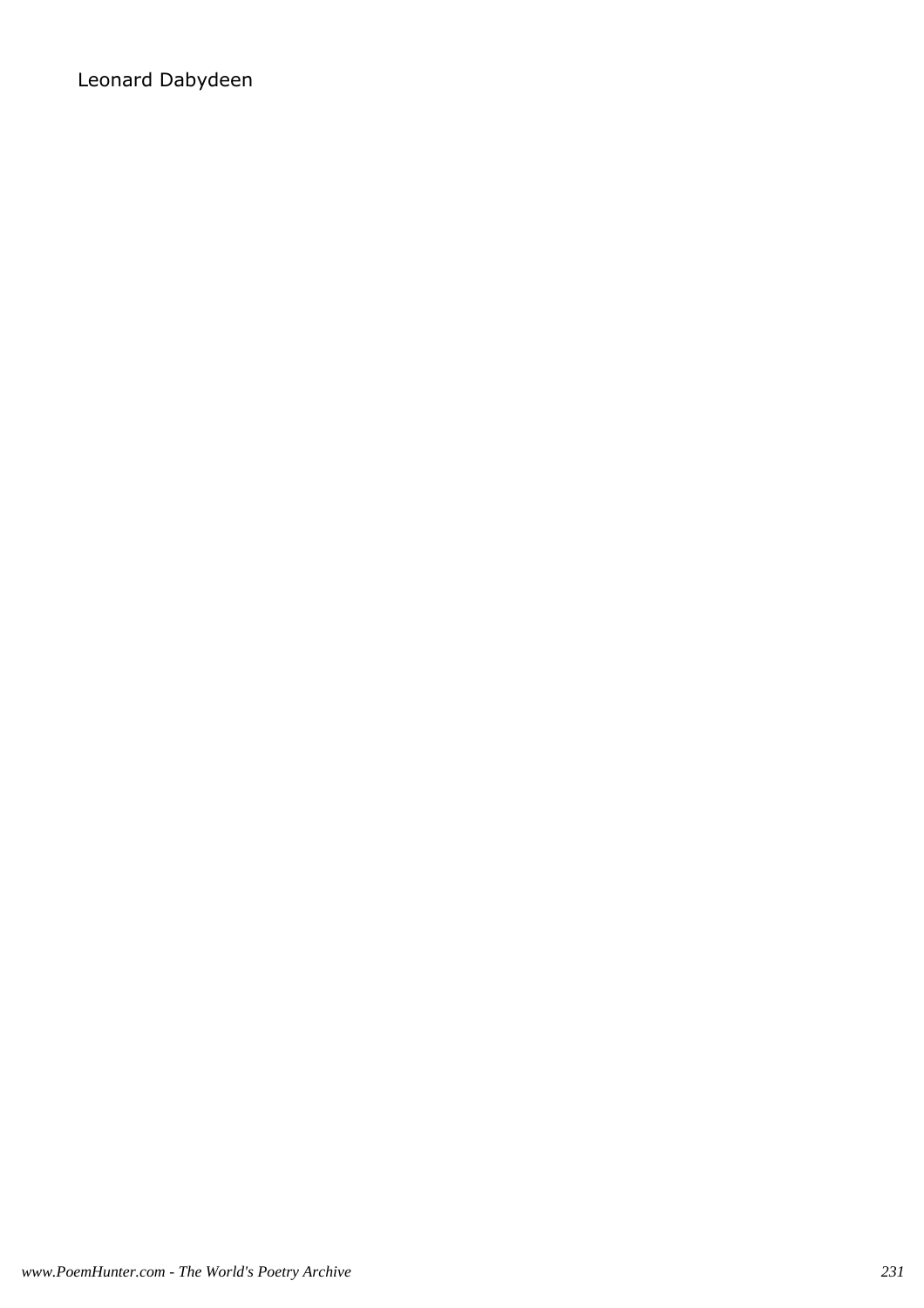#### In The Eyes Of The Mahatma

In the eyes of the Mahatma there is no wound to hurt the inner self bullet by bullet only feast on flesh and the echo of his voice: hey Ram, hey Ram only illuminated the sky with the purity of love and peace and contentment taking era by era to keep us unwinding our insubordination of hope our dreams to pursue wailing in the tremors of wars his sandaled feet are our footprints to follow each step in the path to a more condescending world to bring happiness even though I was wailing as a new born thirteen days before a gun was pointed to his frail body to end his march in transition for a better world hey Ram, hey Ram.

(Celebrating Mahatma Gandhi- assassinated on January 30,1948)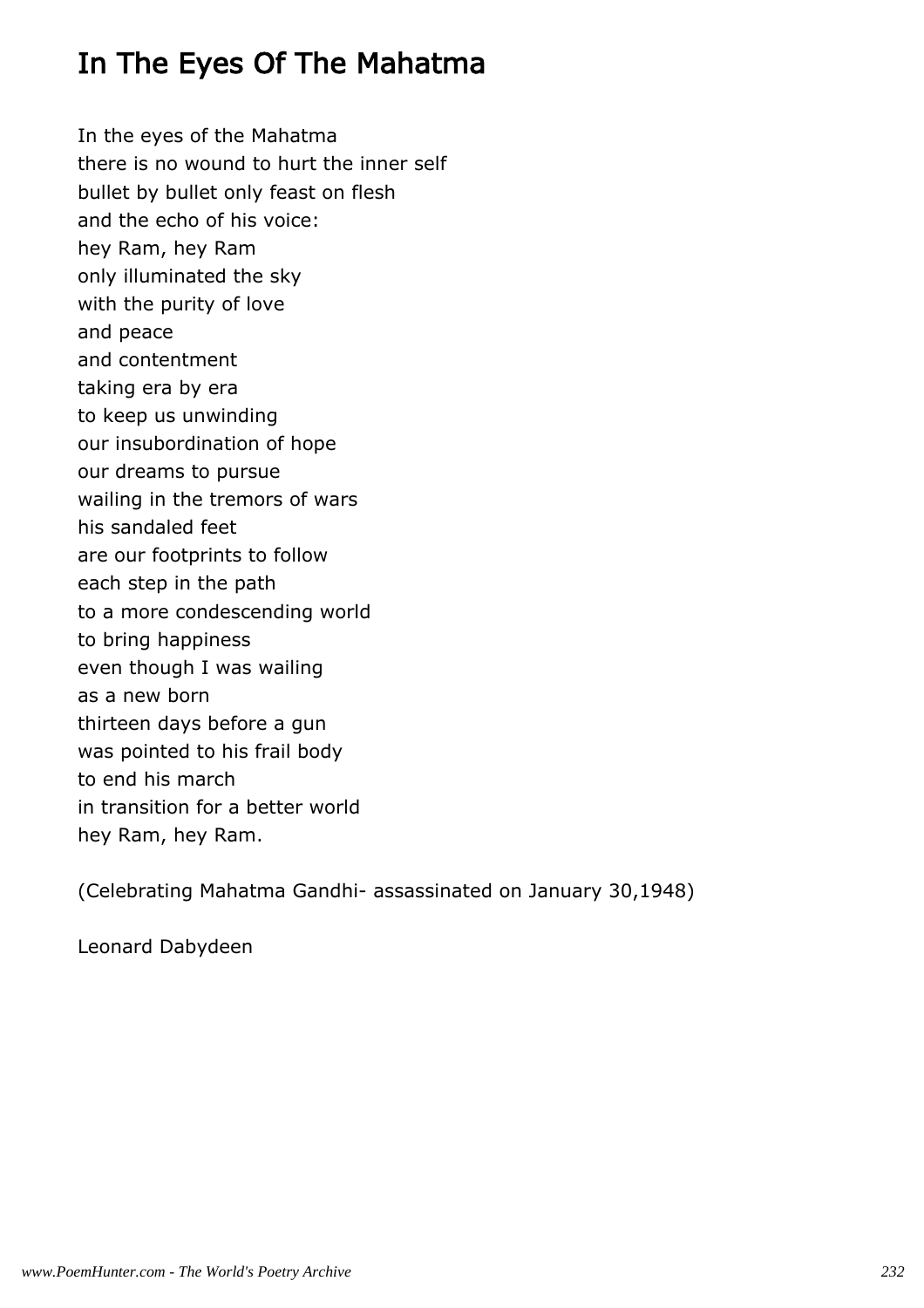### In The Park

How Mother Nature dances in such radiant delight of her beauty such magnificence cannot be challenged in Picasso's palette or van Gogh's trembling optic delight to imprint the same Fall brings for us such ecstasy in colours imagery beyond brush strokes of May Stevens or Emil Noble here our appetite for Life is living with Nature.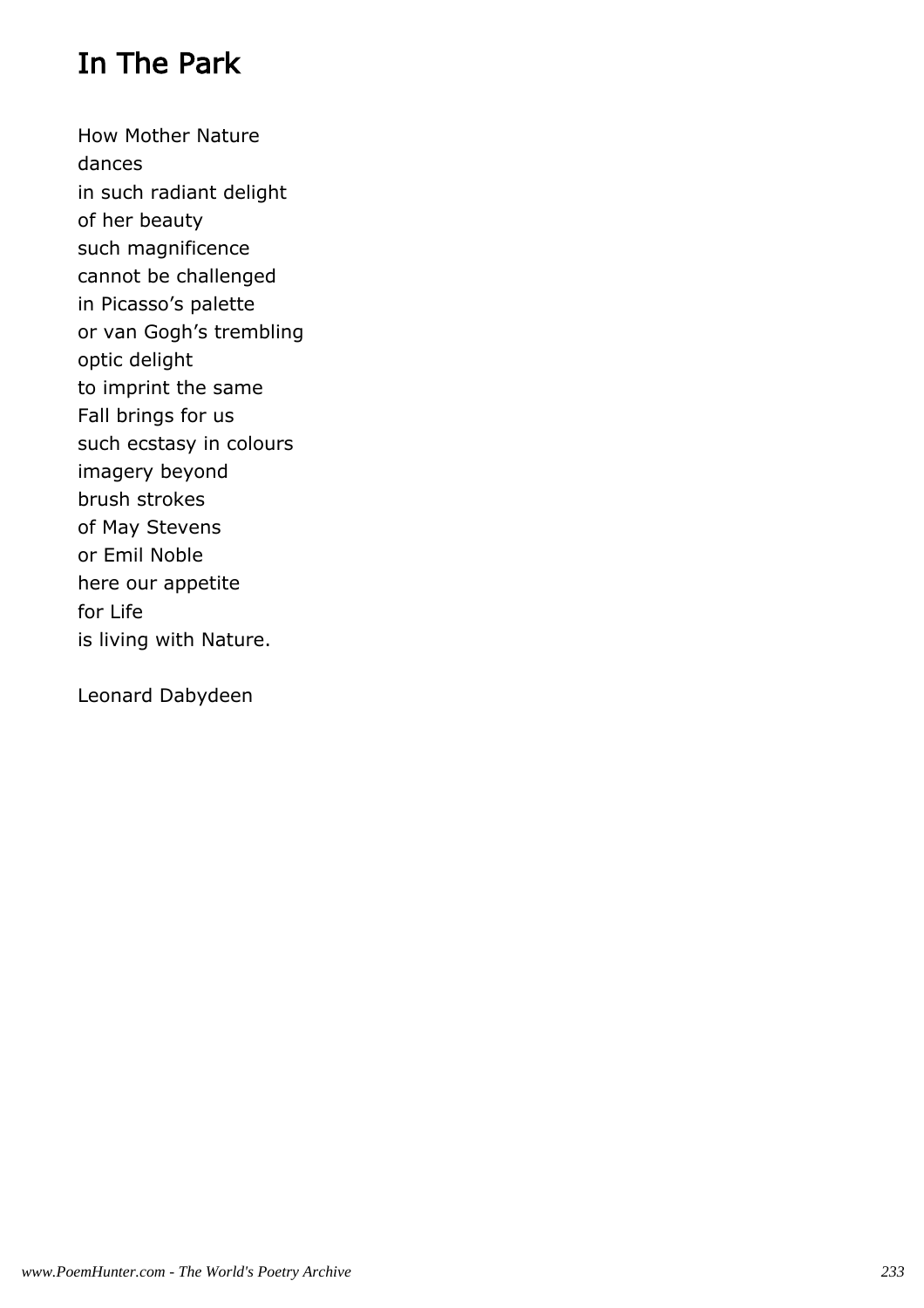### Indentured Man

They call me a coolie plantation bound indentureship is my common slave dance.

Shackled in chains to keep me from running like common thief they kept me docile too.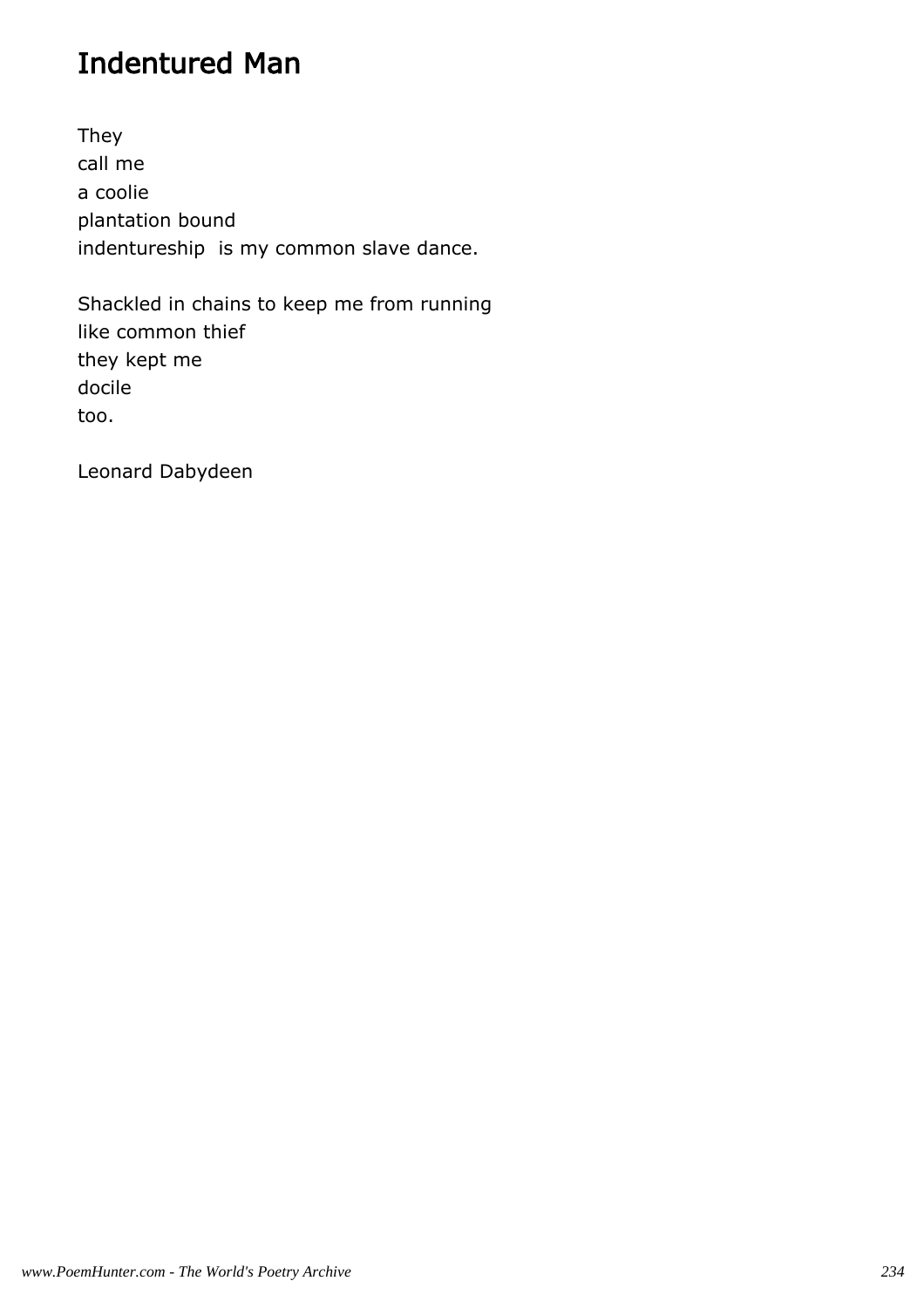#### Independence Arrival

Stand your ground feet firmly bedded mud-rock on coastland waving Atlantic holding the Golden Arrowhead aloft wafting the air buckman blackman coolie puttagee chinee whiteman God save the Queen rigor mortis now dwell on Independence arrival we hate we love we fight we despise yet longing to share togetherness our motherland yearning.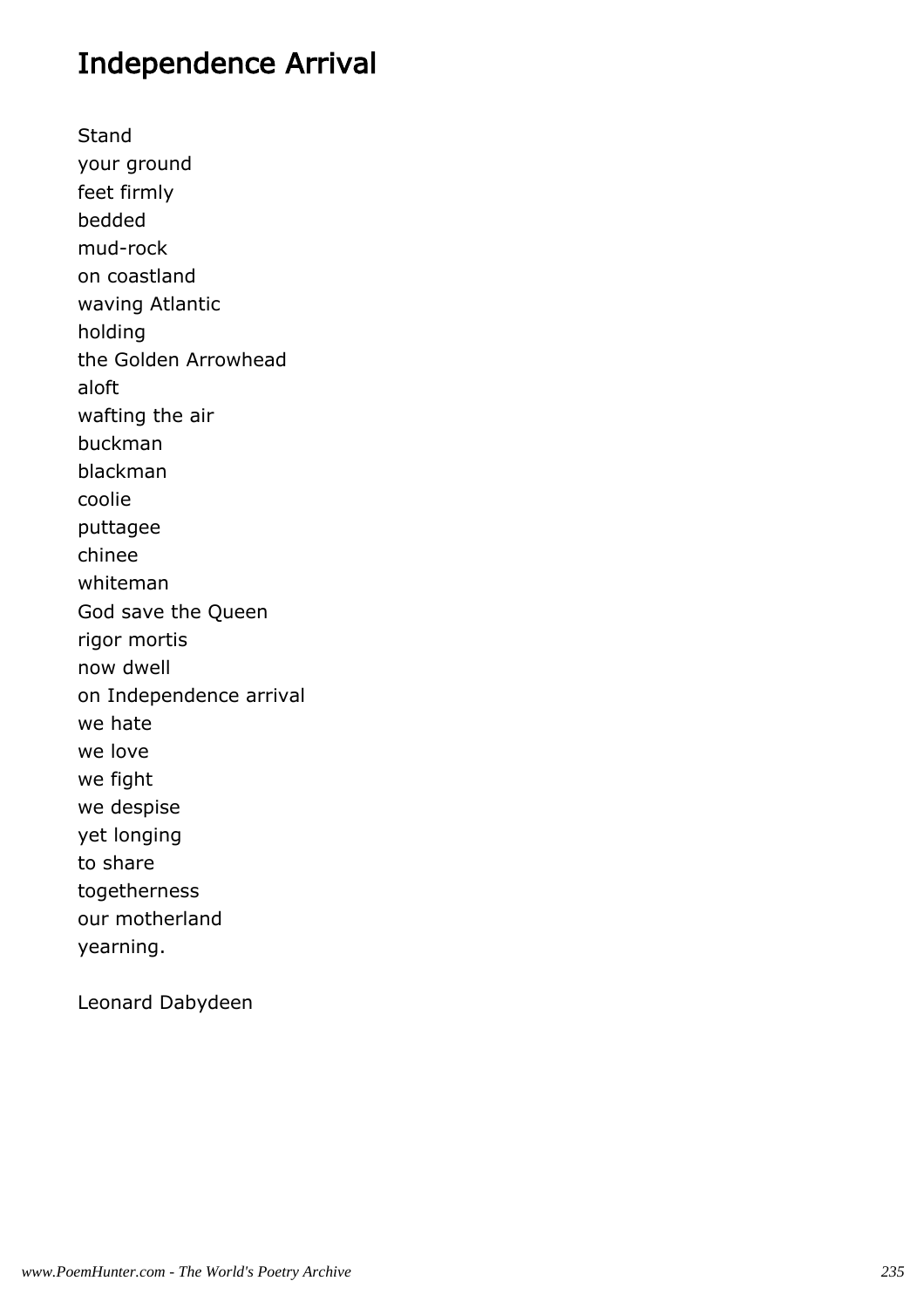## Indian Arrival

We bring you shapes of fire colour of skin indentureship wakes from very bad dreams.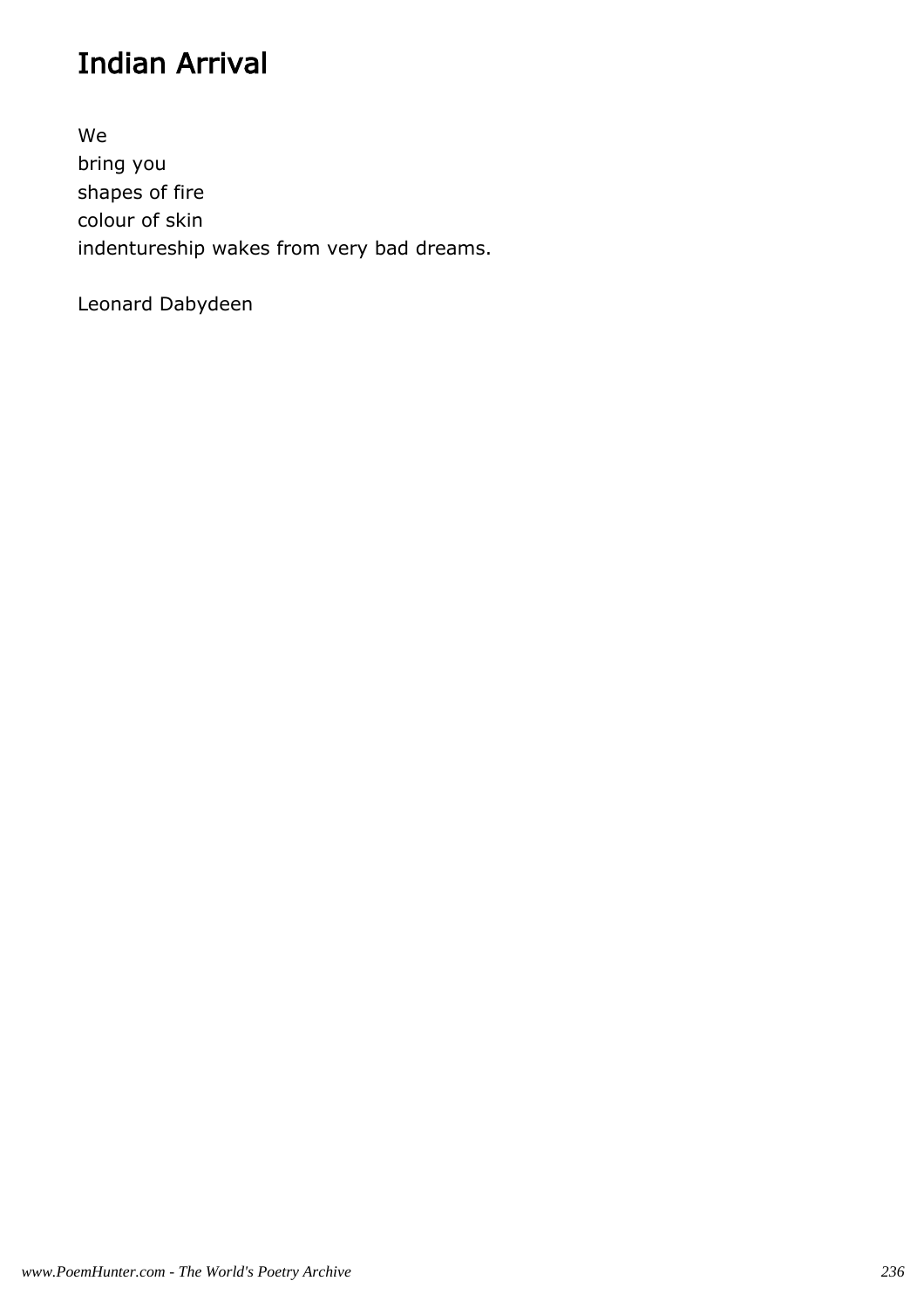# Initials

why it had to be

this way

and not as you'd have liked

that way

this way or that way

doesn't matter

or maybe it does

you try to figure it out

like you figure which shirt

to wear

for the dinner party

and some of us hide it in the mind

like the moon

hides behind the clouds

and shows up when you least expected

they say much about his poems

and he's T.S. Eliot

the initials reprimand his full name

so why then it's not W. Shakespeare

instead of William Shakespeare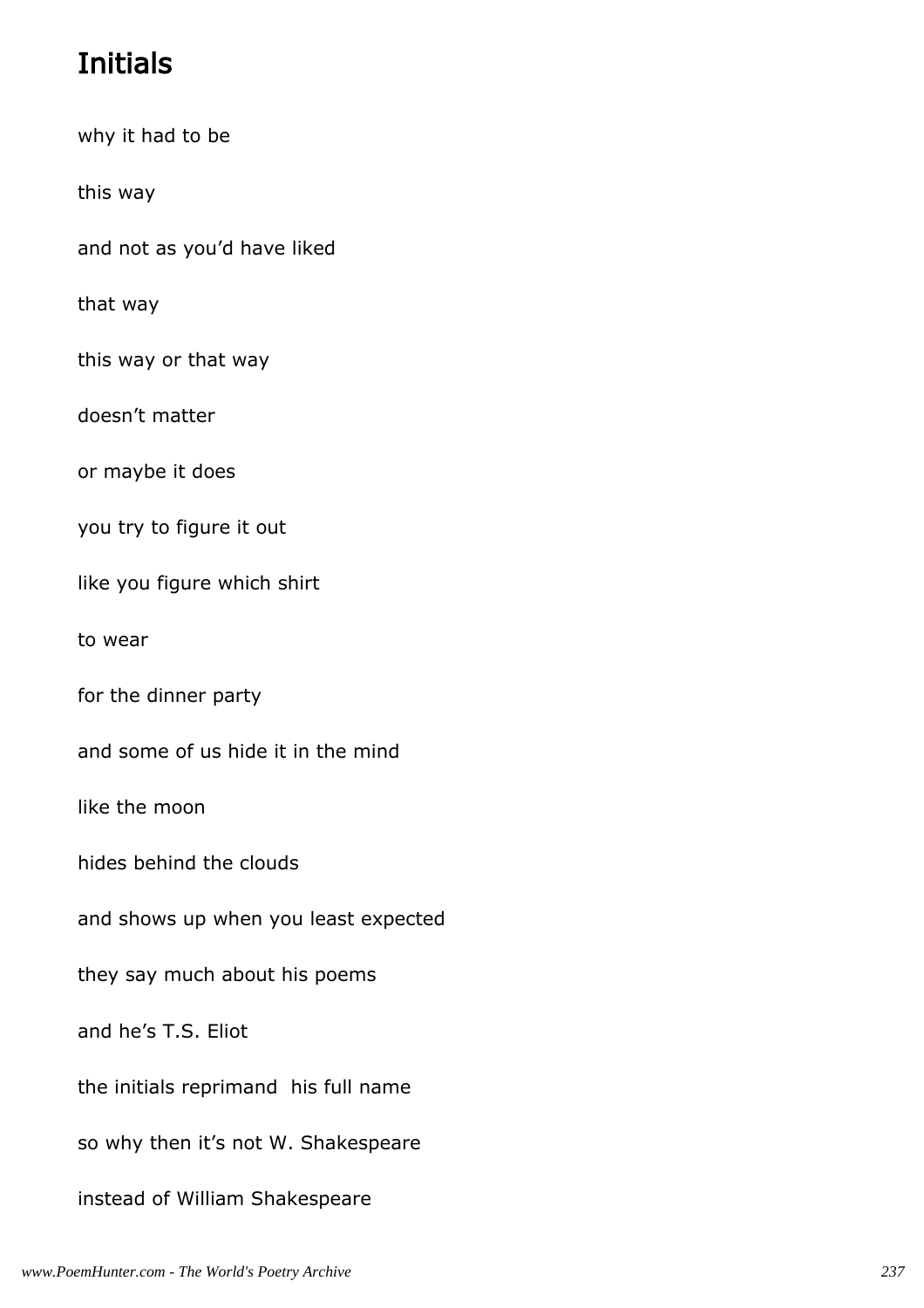or E. Dickinson for Emily Dickinson

or G. Chaucer for Geoffrey Chaucer

somehow the rendition is lackluster

if we say his name is Thomas Stearn Eliot

so we exude delight saying his name

is T.S. Eliot

I like the full name better

than initials.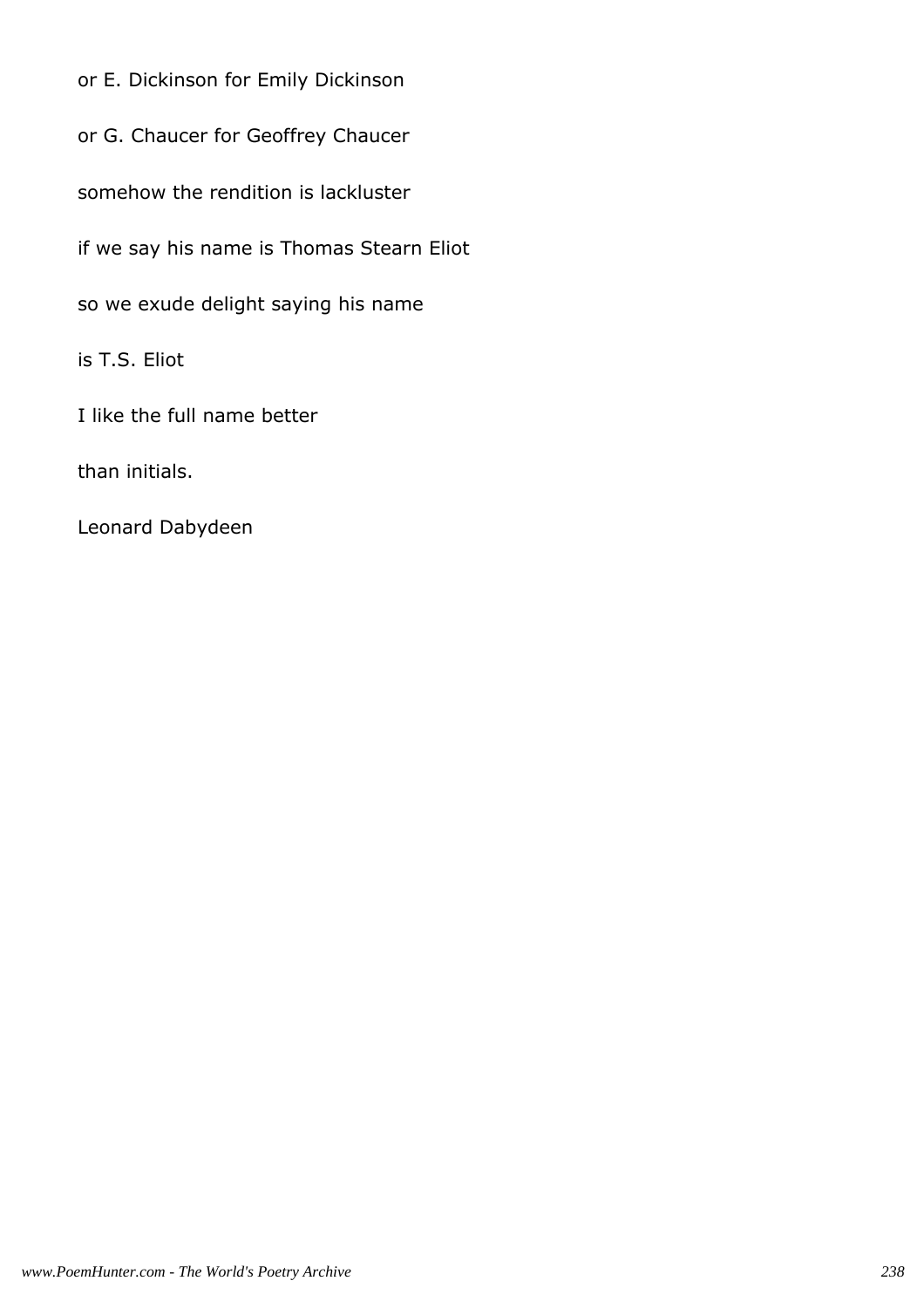### Inspired By Vampires

Look at night where darkness hides from the moon bats swinging upside down under the house. They seem to be so inspired by vampires enjoying night with vision for the cause.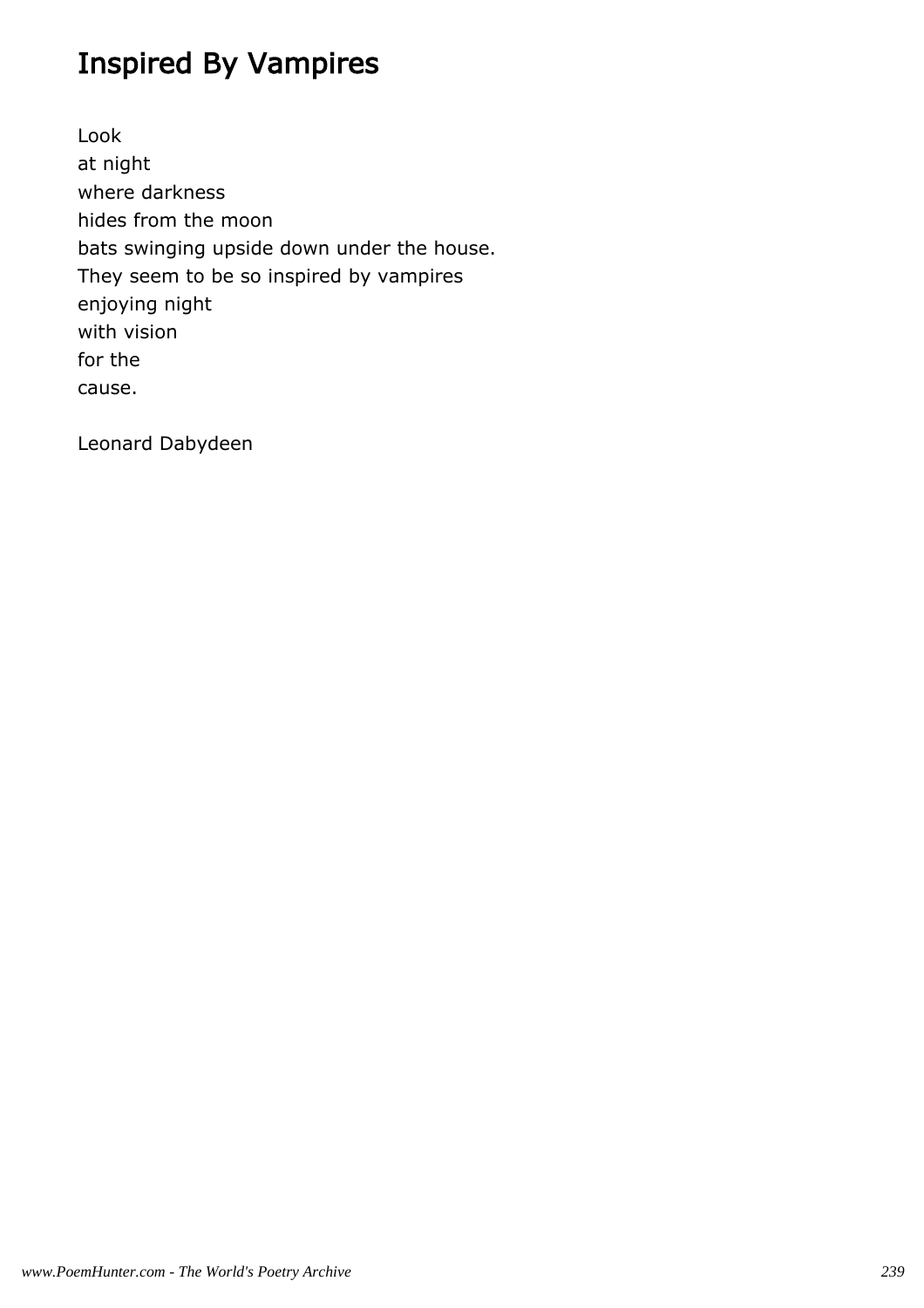# Intrepid

From the sky bearing no animosity not a shame to befriend no enemy daring it comes with a warning sign first as tiny drops a little later it waits for your wet response rushes as a torrent pours its heart out daunting marries the clouds makes some pregnant again like last evening while you watch eyes beaming through window panes.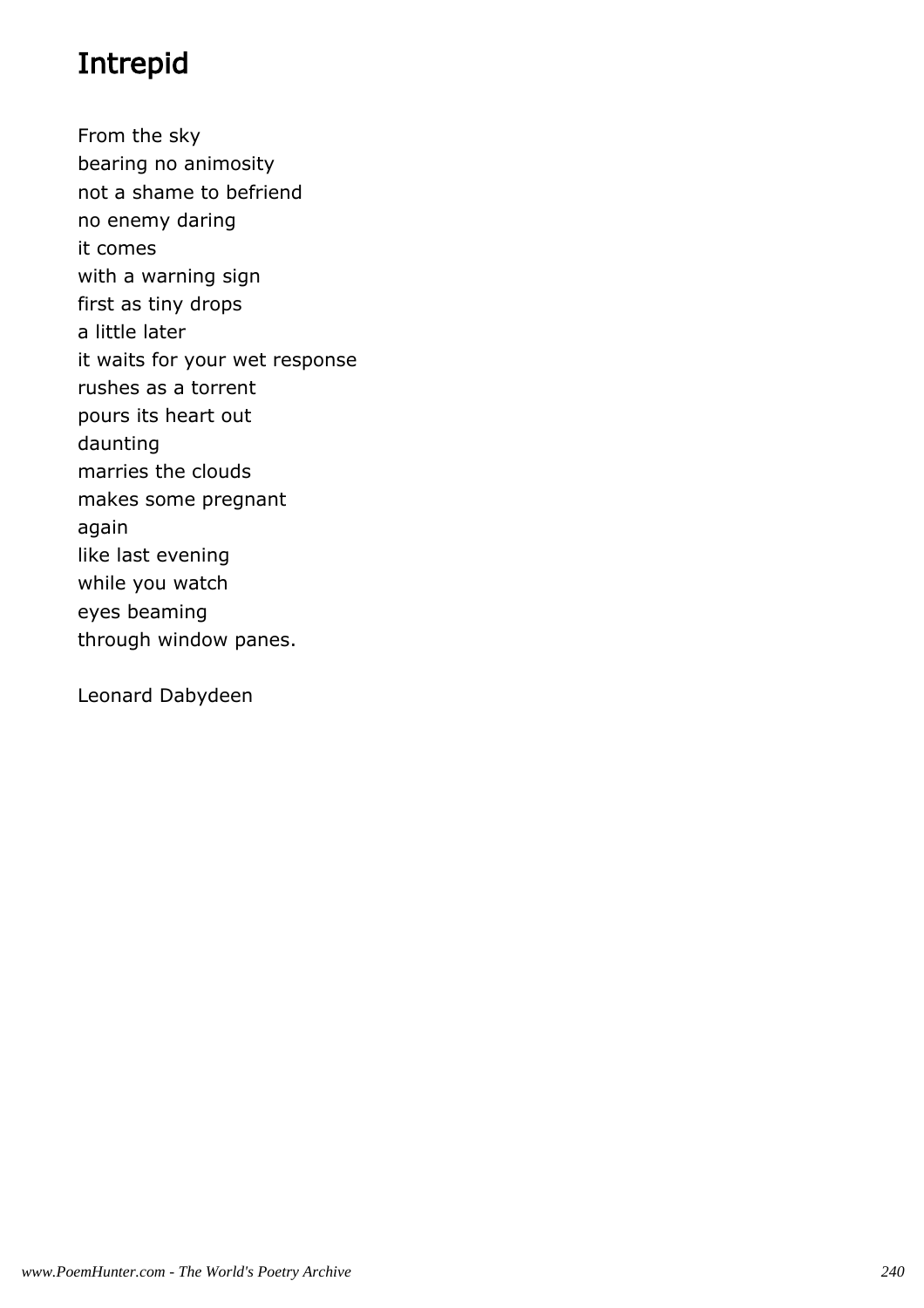### Iranian Eyes

|  | Iranian eyes |
|--|--------------|
|  |              |

cannot sleep anymore

vigil in every nook and cranny

like a moonbeam flashlight

seeing a mosaic

flesh and blood

colour of hope and freedom

knowing

echoing

this moment is a sanctity

of fate

we hear your cry Iran

we shed your tears Iran

you have become

you belong.

(for Neda)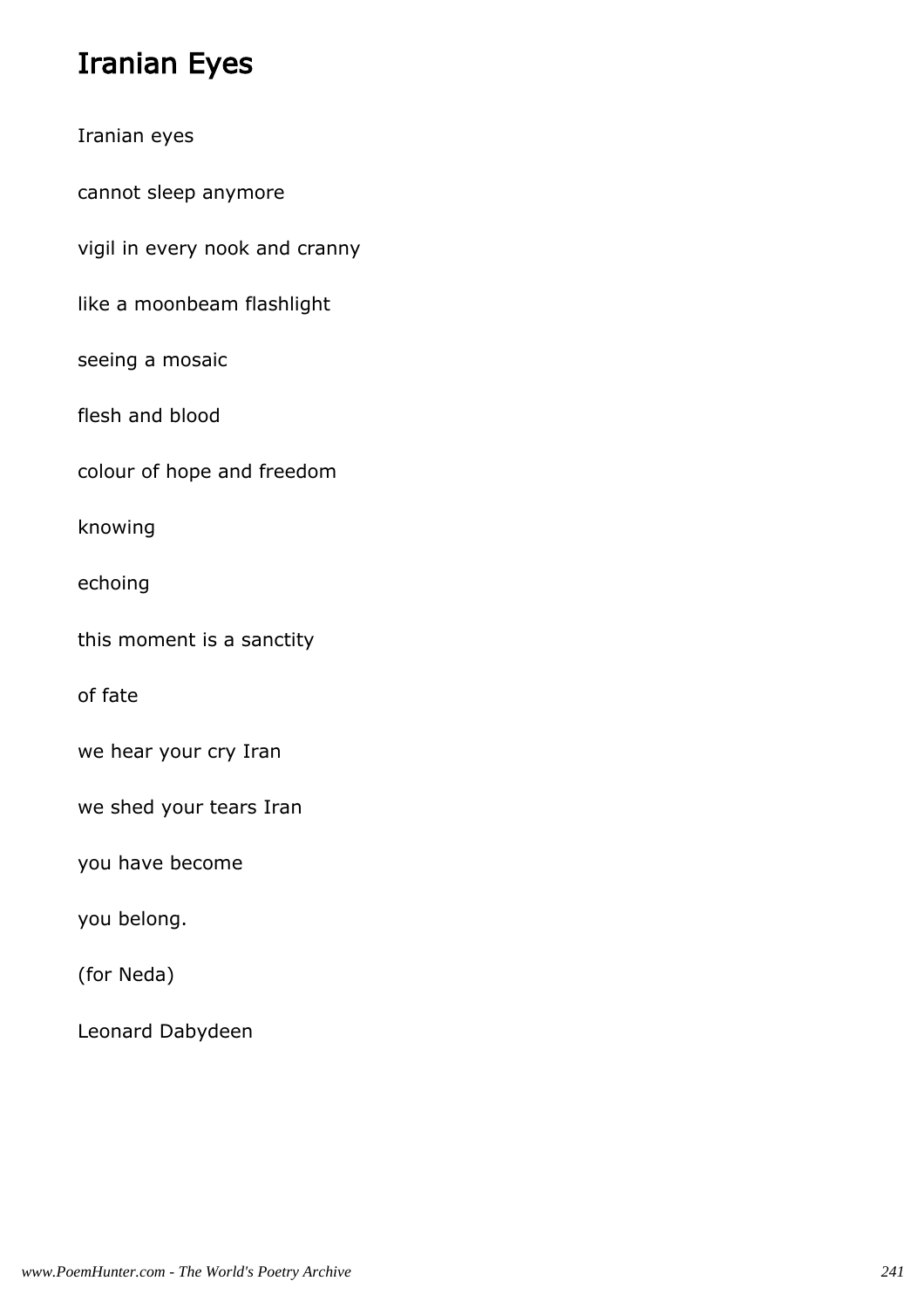### Ironic Beggar

How Daunting This picture On the one hand Cigarette burns and the other open.

His eyes peering at the empty sidewalk And his stomach Cries for a Morsel Food.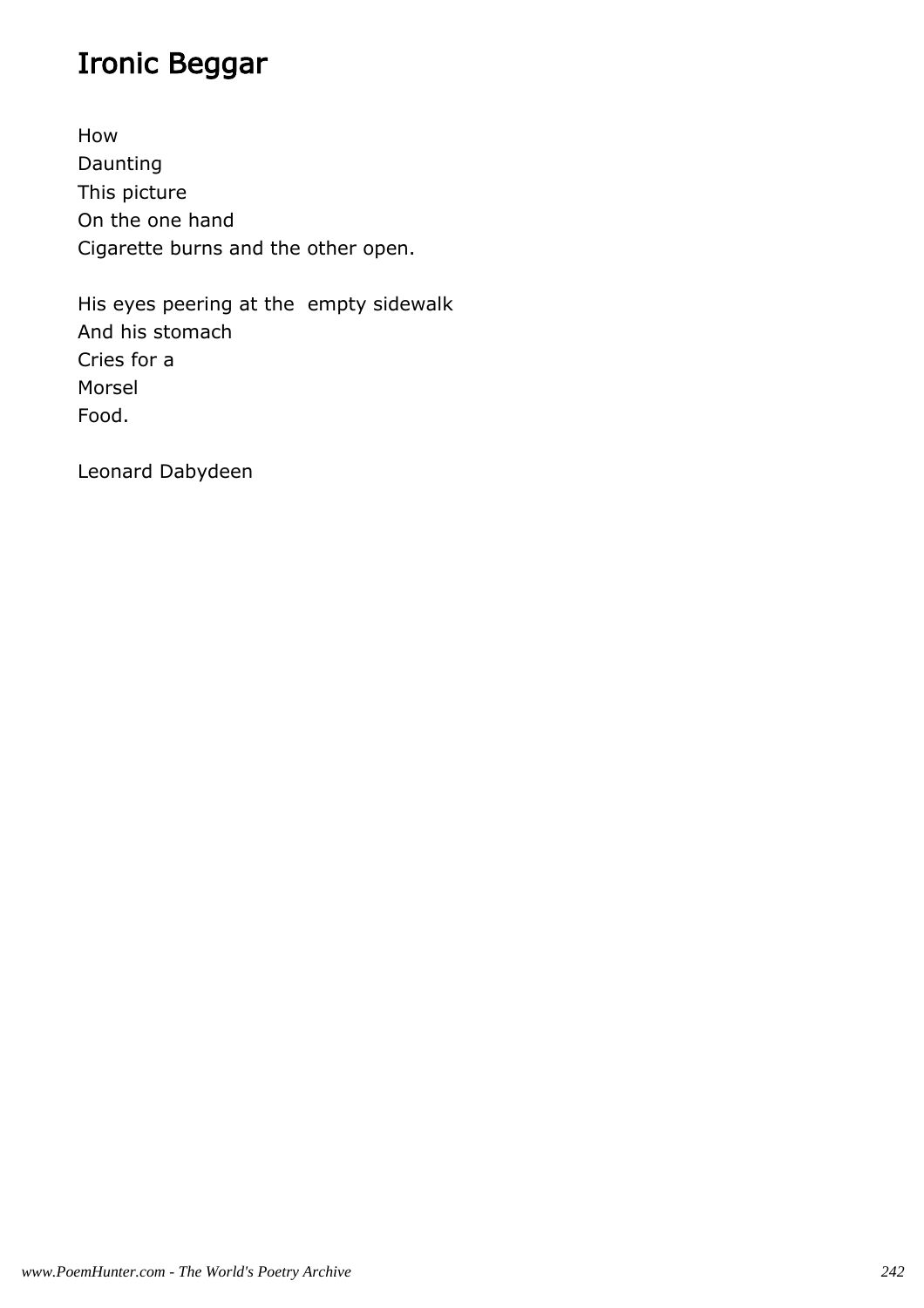## Is My Freedom Any Better?

My cup half full half empty what should I say now? Is my Freedom any better?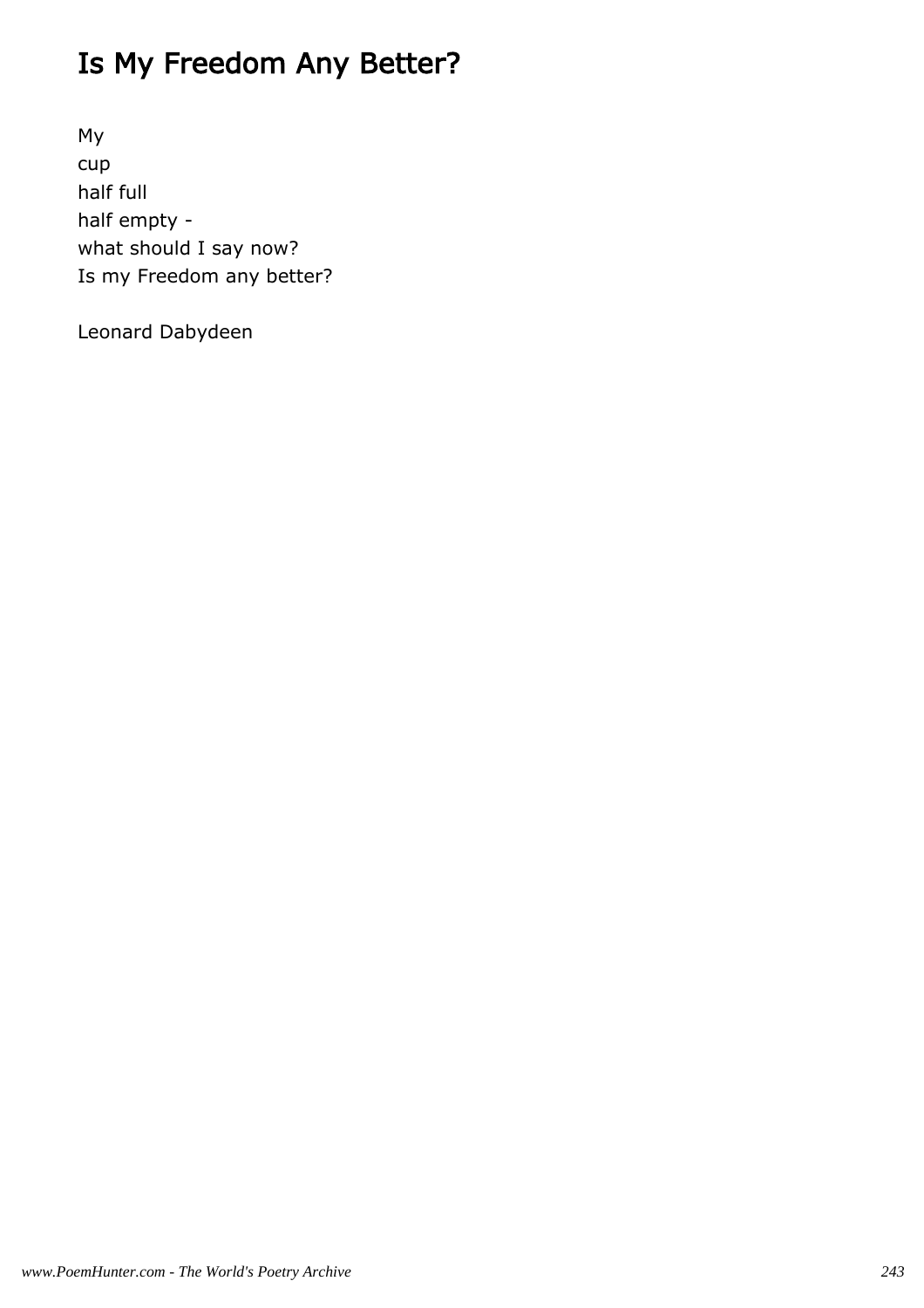# It Burns Inside

| I cling                     |
|-----------------------------|
| to hope                     |
| knowing                     |
| it burns inside             |
| boiling and churning        |
| changing the colour of skin |
| black and white             |
| brown and yellow            |
| mullato diaspora            |
| and a new kind              |
| of family and friends       |
| and not so certain          |
| the opiate of drugs         |
| belong to any kith or kin   |
| and all I ask for           |
| since there is no end       |
| and as if I knew when       |
| was the beginning           |
| is premordial peace         |
| and unpretentious love      |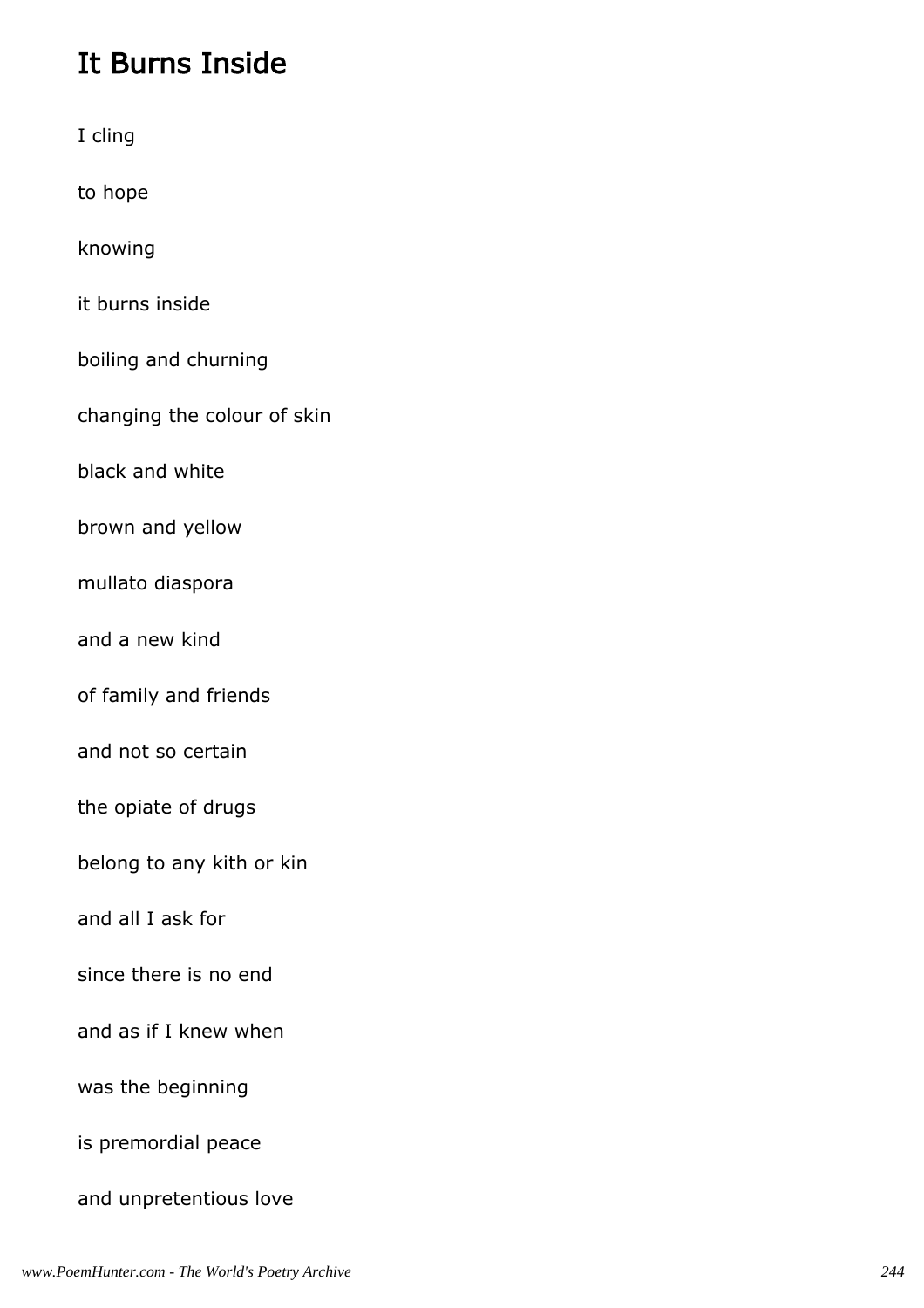just give me a handshake

a smile to be a bonus

and I shall walk

with you

till the end of our time

we are indeed

our future.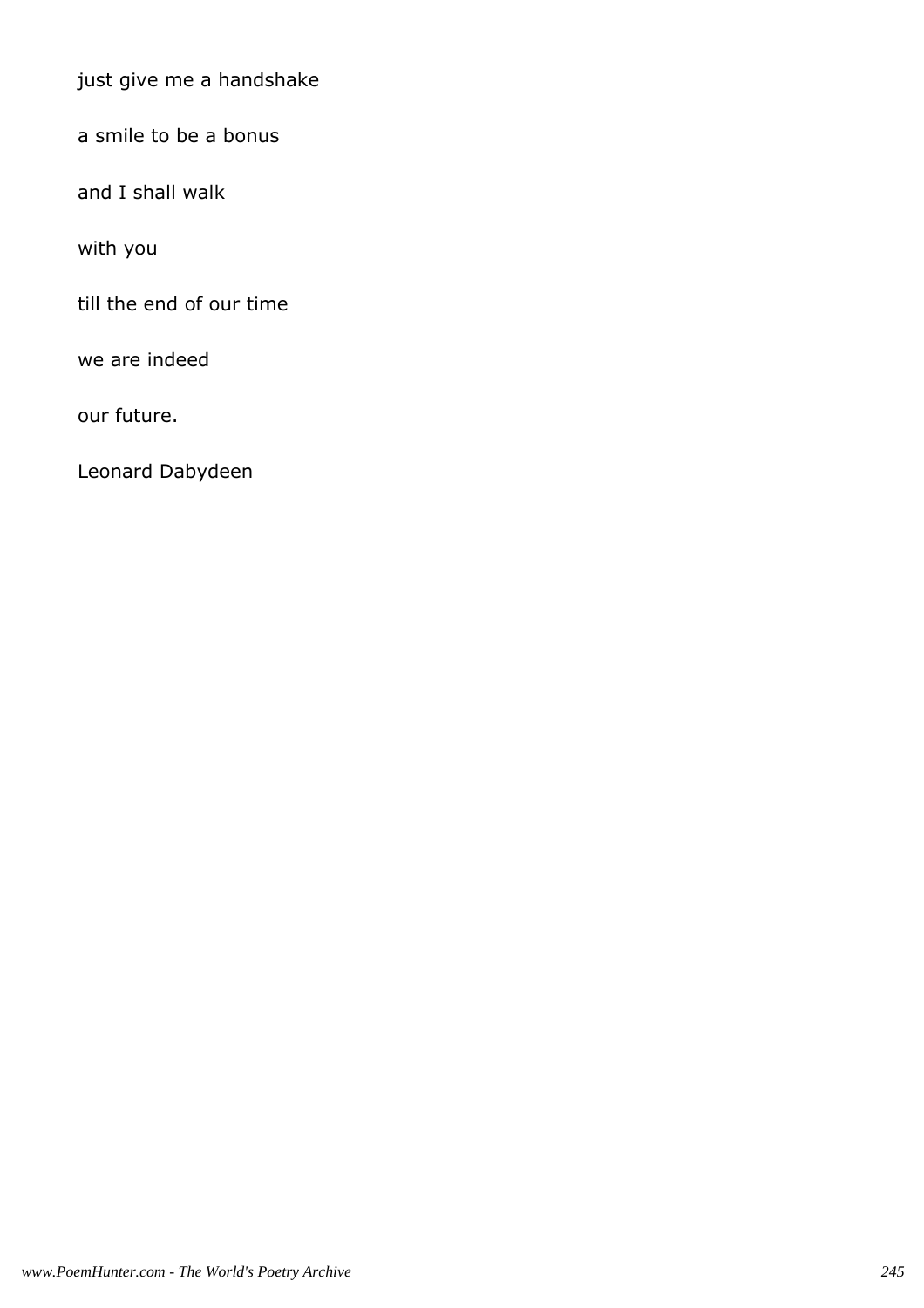### It Is Everything

It is everything always something looking at you teasing you like a child hiding in the crevices of your inflated mind always waiting to jump in your path as you make errands and innocent are letters forming words like a cross-word puzzles and then ricochet off your ball-pointed pen or tip-toeing like your fingers on a grey keyboard everything indeed it is from the bossom of your smile and the way you walk swaying this way and that and from the blind man crossing the street tapping his white cane and listening to the sound whispering in his ears it is everything from the music and madness of this unruly world and to the prayer on your alter where the bhajans reach for your thirsty soul everything indeed it is even when you make offer to love me as I love you in every cadence of an innocent heart-beat wanting more of what is becoming less.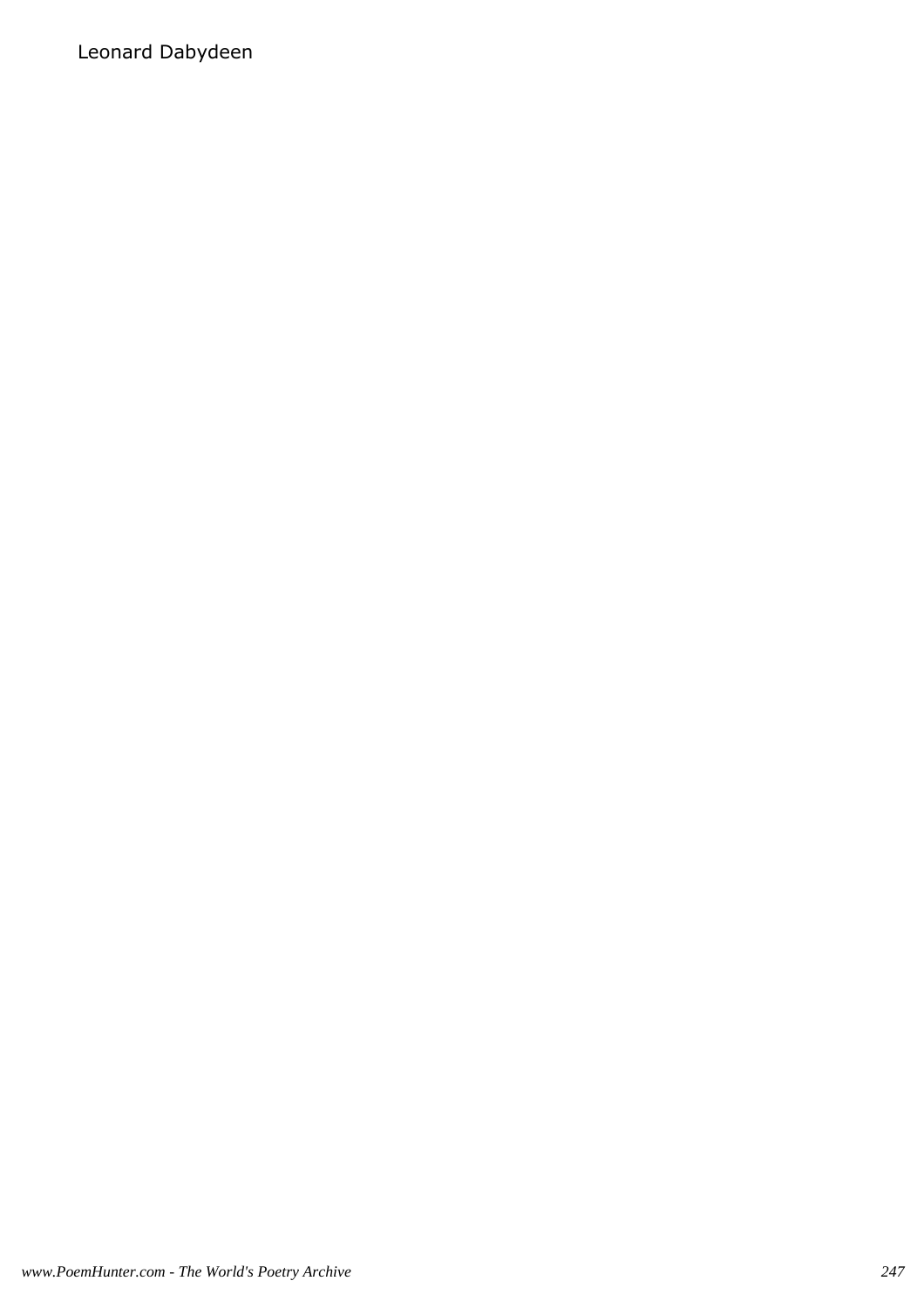### It Is How We Fool We Self

It is how we fool we self all through history everything gonna be alright singing and dancing with one love knowing for real that come what may you can`t please everyone all the time but, of course, you can give satisfaction to some people some of the time night always will be dark even though you shine the light when morning comes you gonna still be black so make up you mind to do what is right it is your freedom when you pick up the fight full of heartache and pain.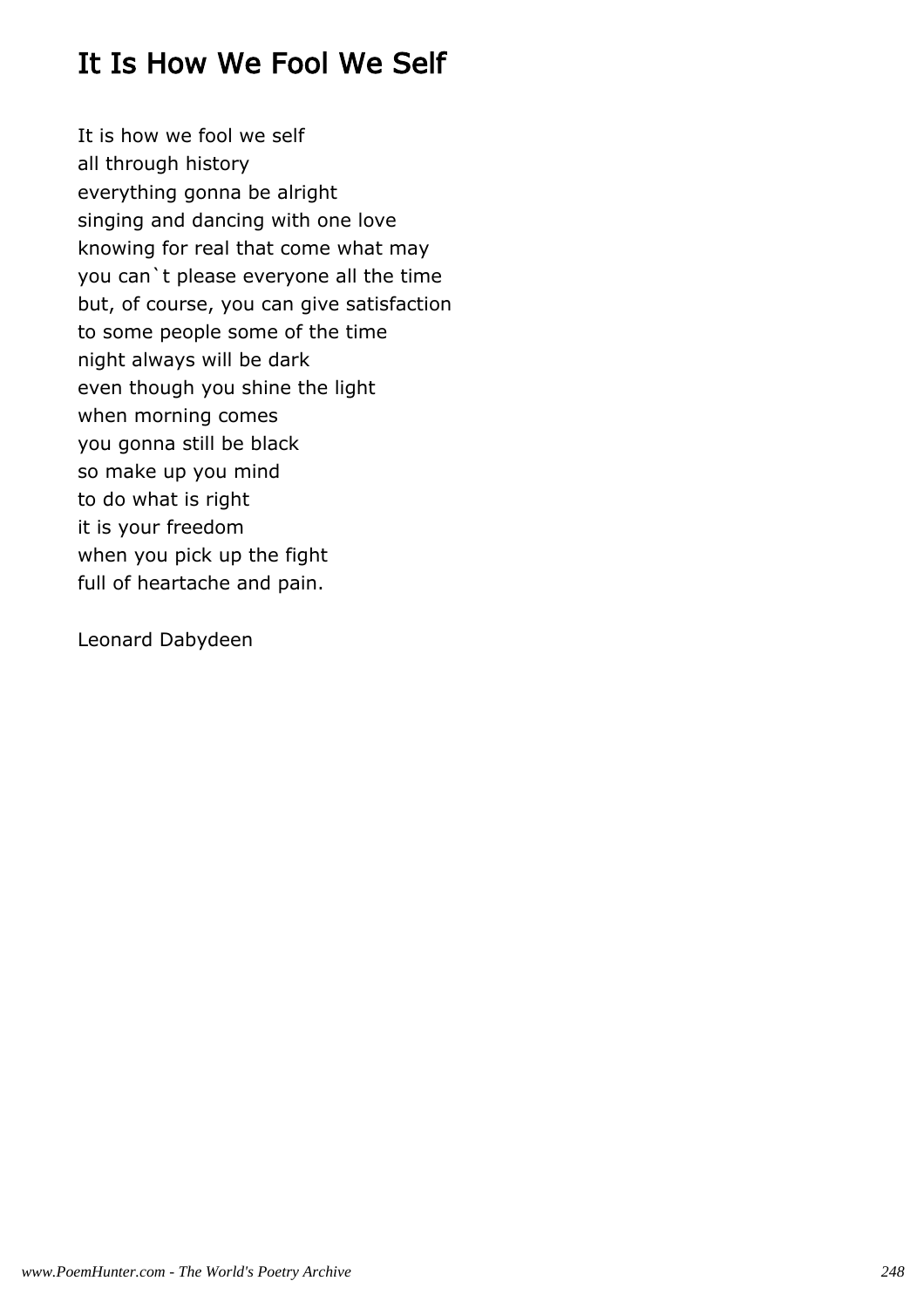### It Is The Rain

It is the rain dancing on my rooftop tap my fingers to the beat no more quietude.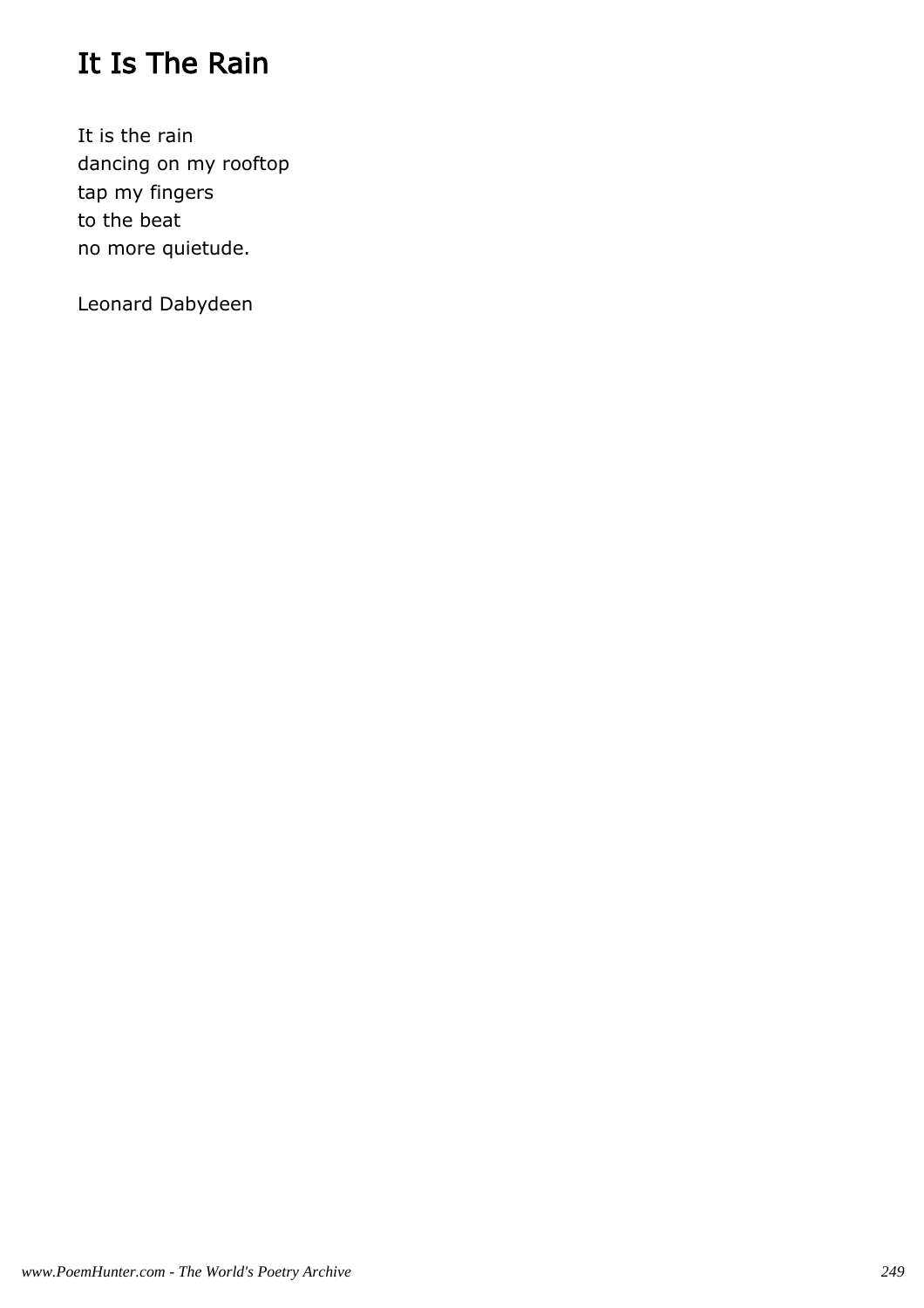#### Itinerant Poet

Quote:

" The water does not flow until the faucet is turned on. " ~ Louis L'Amour

You are not alone on this wind-rush march, Itinerant ink scribing papyrus Upon demands and deadlines flaming porch; Or over ant-hills disturbed omnibus.

Sometimes the hour is long as day or night, And eyes rebel to yawning sleep-o-tide; But you cannot haul sail in a ship's flight For the ink must flow where shadows abide.

When it is not by your will, but dharma This oeuvre lit-fest embellish your mind, Tour your cradled domestic regatta And unfurl all your constraints free from bind.

Where vista cravings for horizons tempt, Our writing rhapsody must be well spent.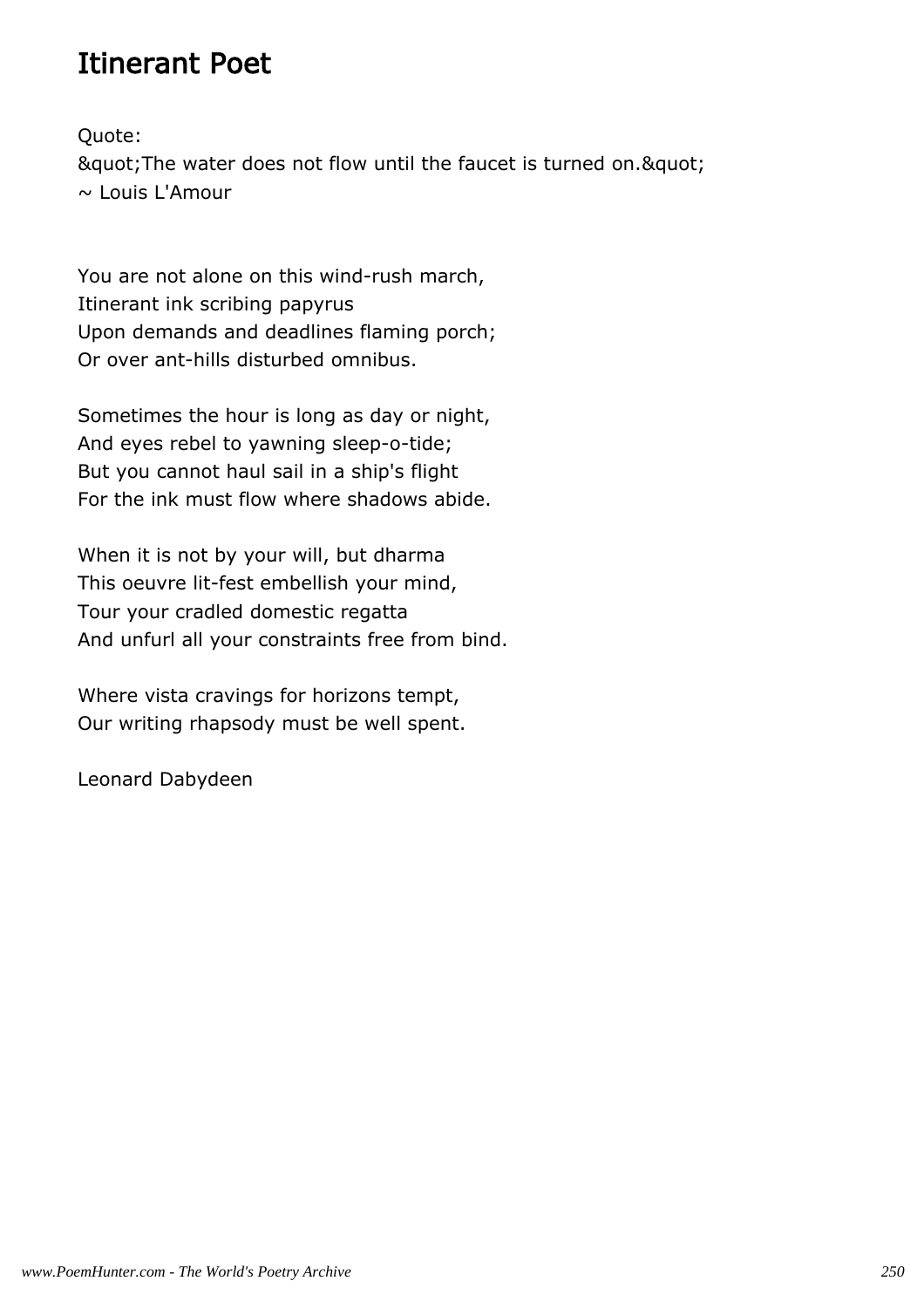#### I'Ve Got To Run

I've got to run I said so many things before, it will never be surprising if I pretend to remember to forget. So can you. This time is certain of a joint foreclosure. Never mind I've got to run a plane over the body of my leg. I like the touch of a smooth body, too. I scribed lines onto the legs with a marking gauge, penciled them, hold them in position in a vise. Then as if my life is going to run from the shackles of the work-bench, I watched the mallet knock some sense Into the head of the chisel, deeper and deeper forming a wood-grave. A mortised mind so unforgiving With a tenon arm moistened With creamy carpenter's glue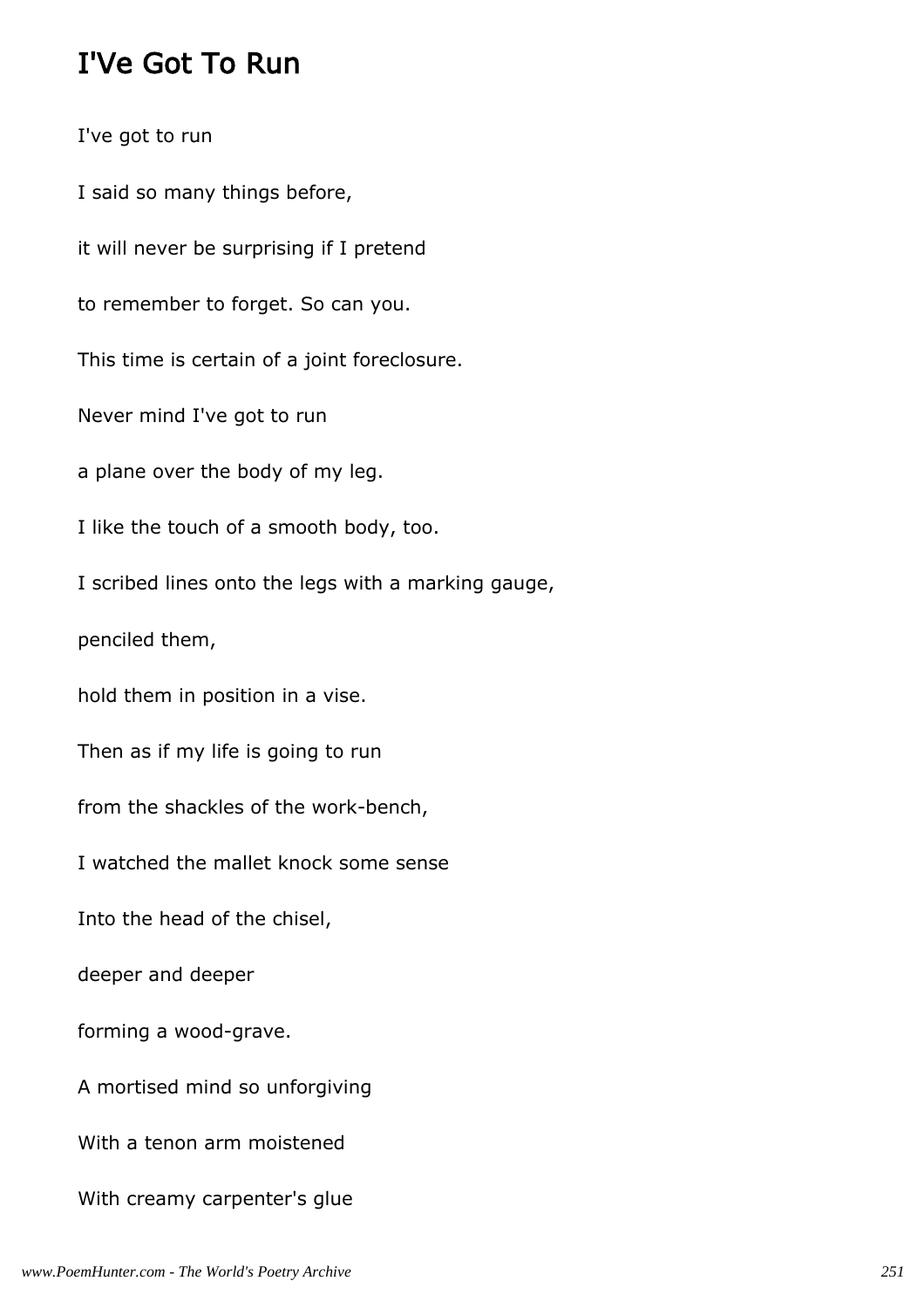closing the entrails

of an intimidating fit.

Is this the journey of man

and his environment?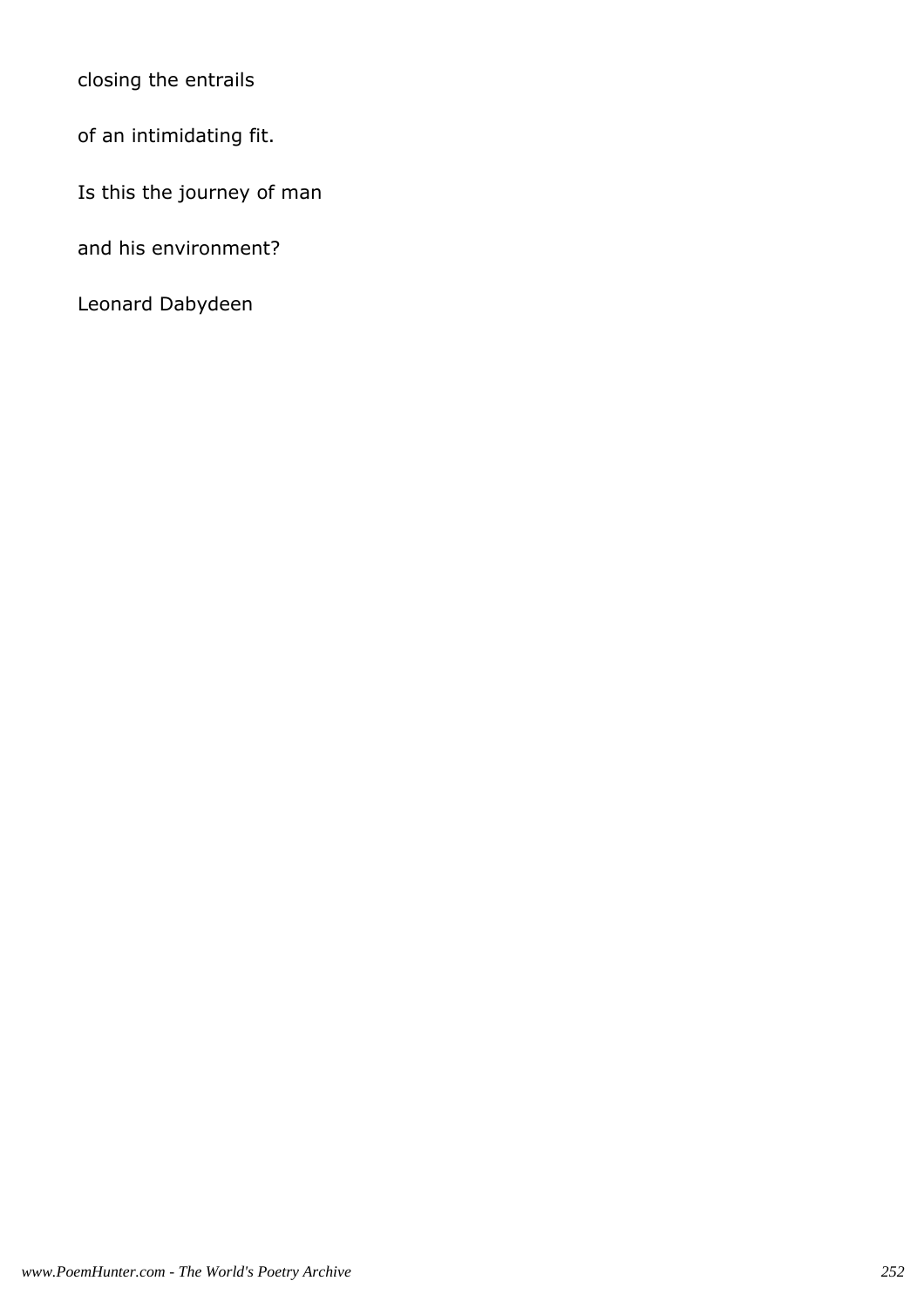#### Job-Seeker

Caught in the wind moving like a rolling stone knocking on doors or looking through windows or maybe not hoping all that's needed is one foot in the door right or left does not matter it's the beginning that underscores an opportunity to mark your name in the suspecting game of a job-seeker.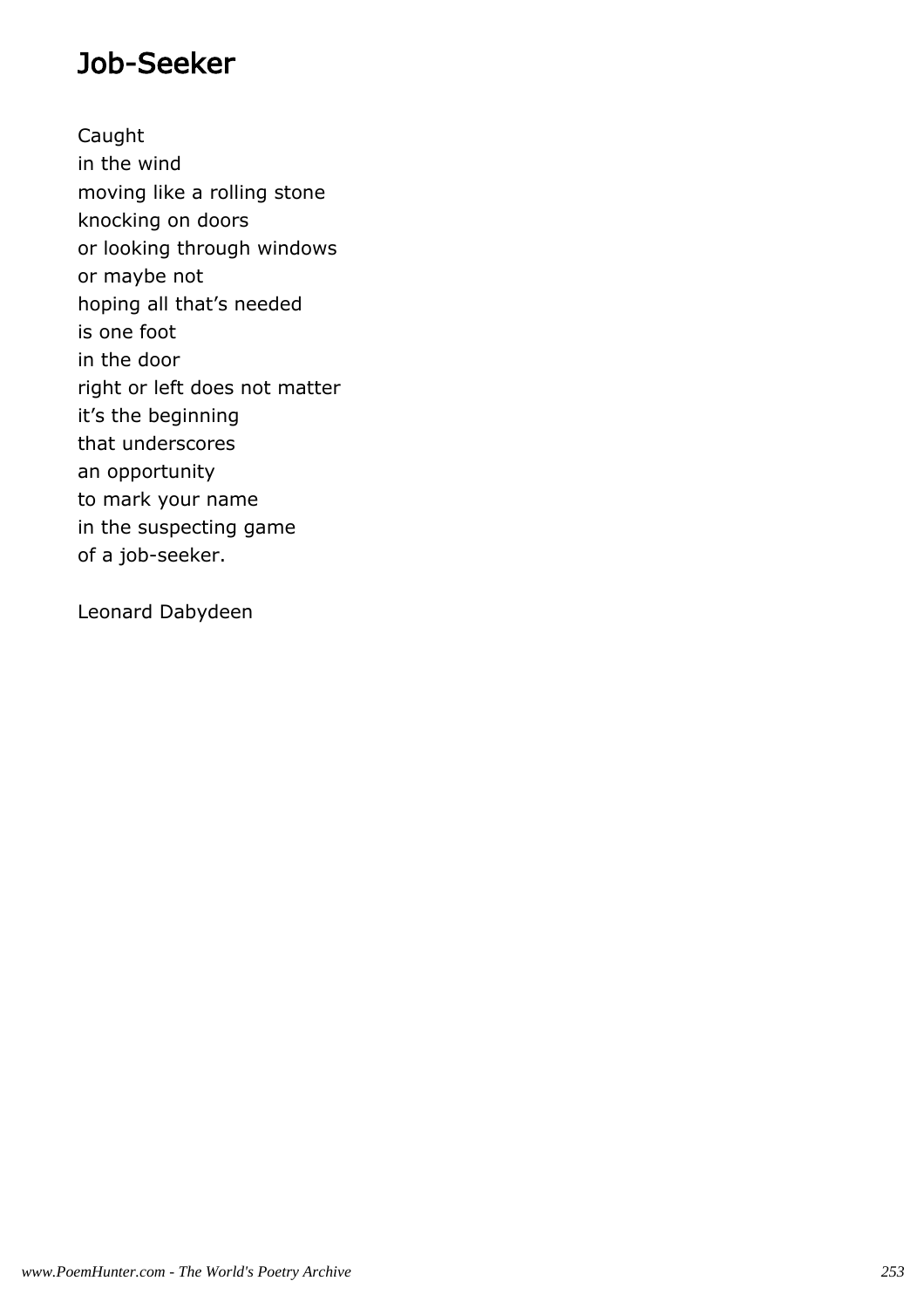#### Just A Dream

A little child wants to grow up to become a man and so he decides to seek help from among the people in his distant village where a book in the hand is the only voice that echoes deep in the crevices of his mind a television is but a dream and a computer not found in the pages of a thesaurus his country is six feet below any level of the ocean and English is all that God wants him to read and his pen becomes mightier than an MK45 (or 47- who cares) in his journey across the Atlantic he opens the book where the words etch a brighter light for living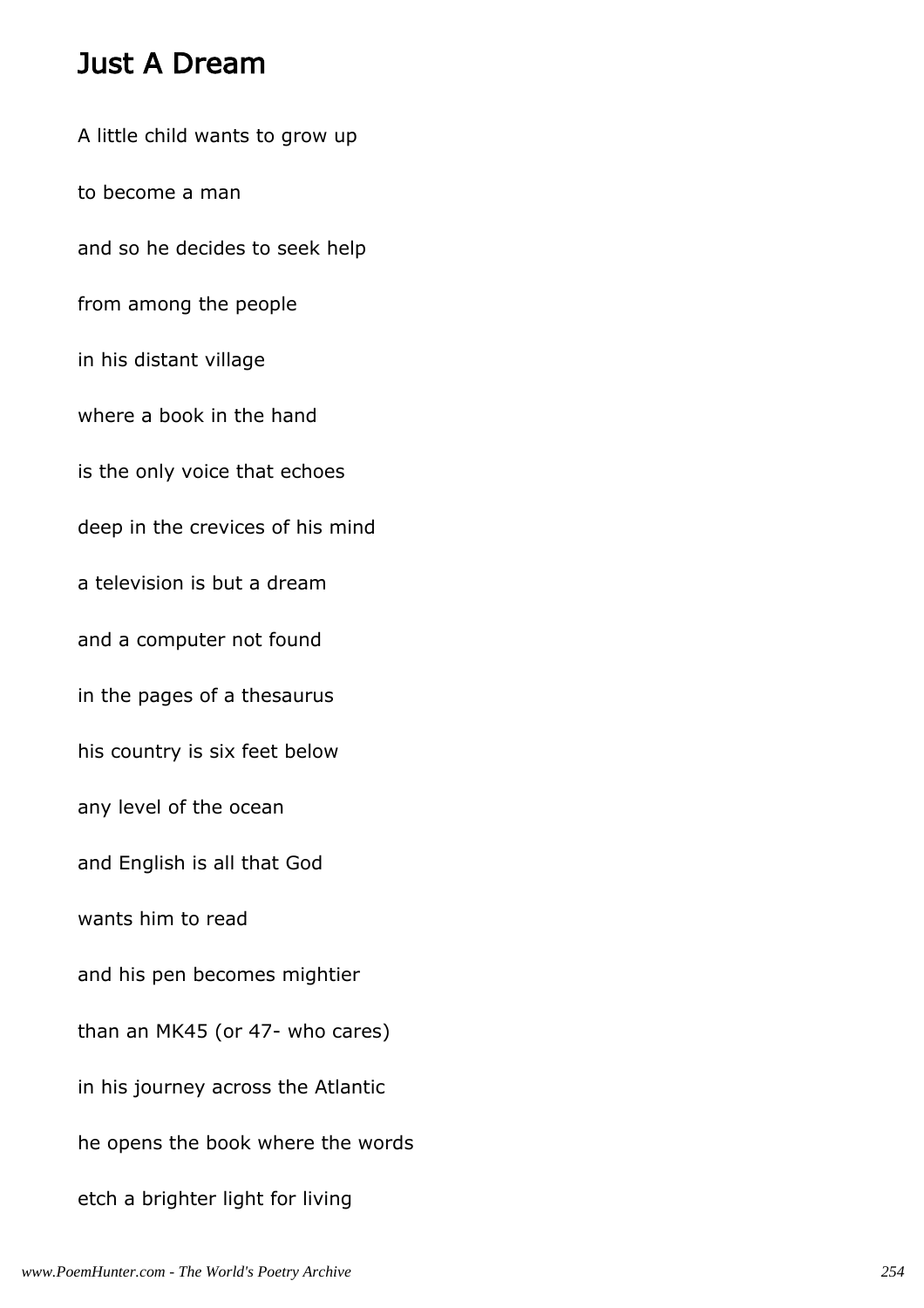nurturing his manhood mind -

remembering this:

reading makes a perfect man

conference a ready man

and writing an exact man

(and thank God for Francis Bacon)

this is my pursuit, not

just a dream.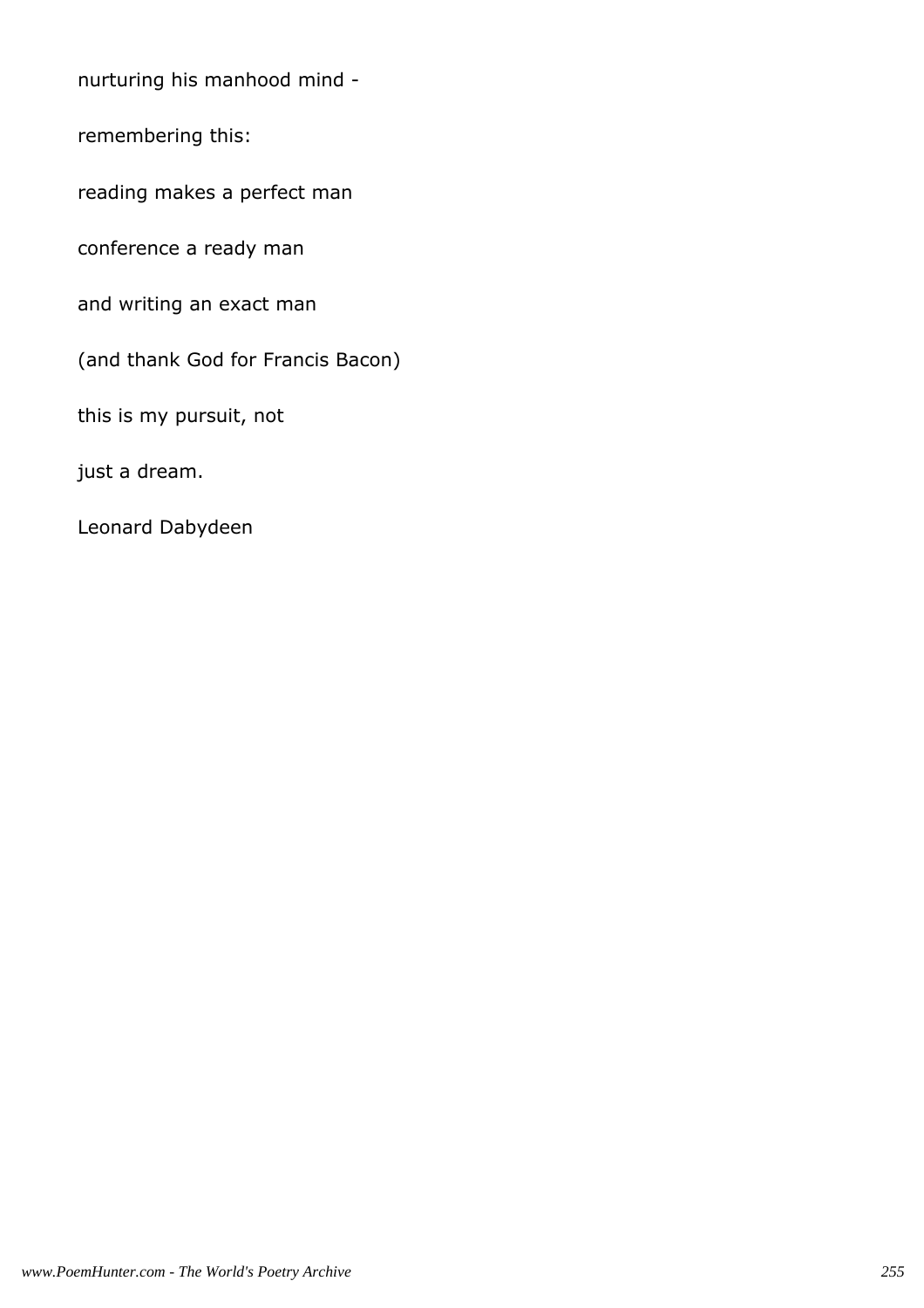#### Just A Pause

Just a pause this moment taking deep breaths feeling the wind sift through my fragile bones.

A sigh of relief is spasmodic now as I hold him once again going home.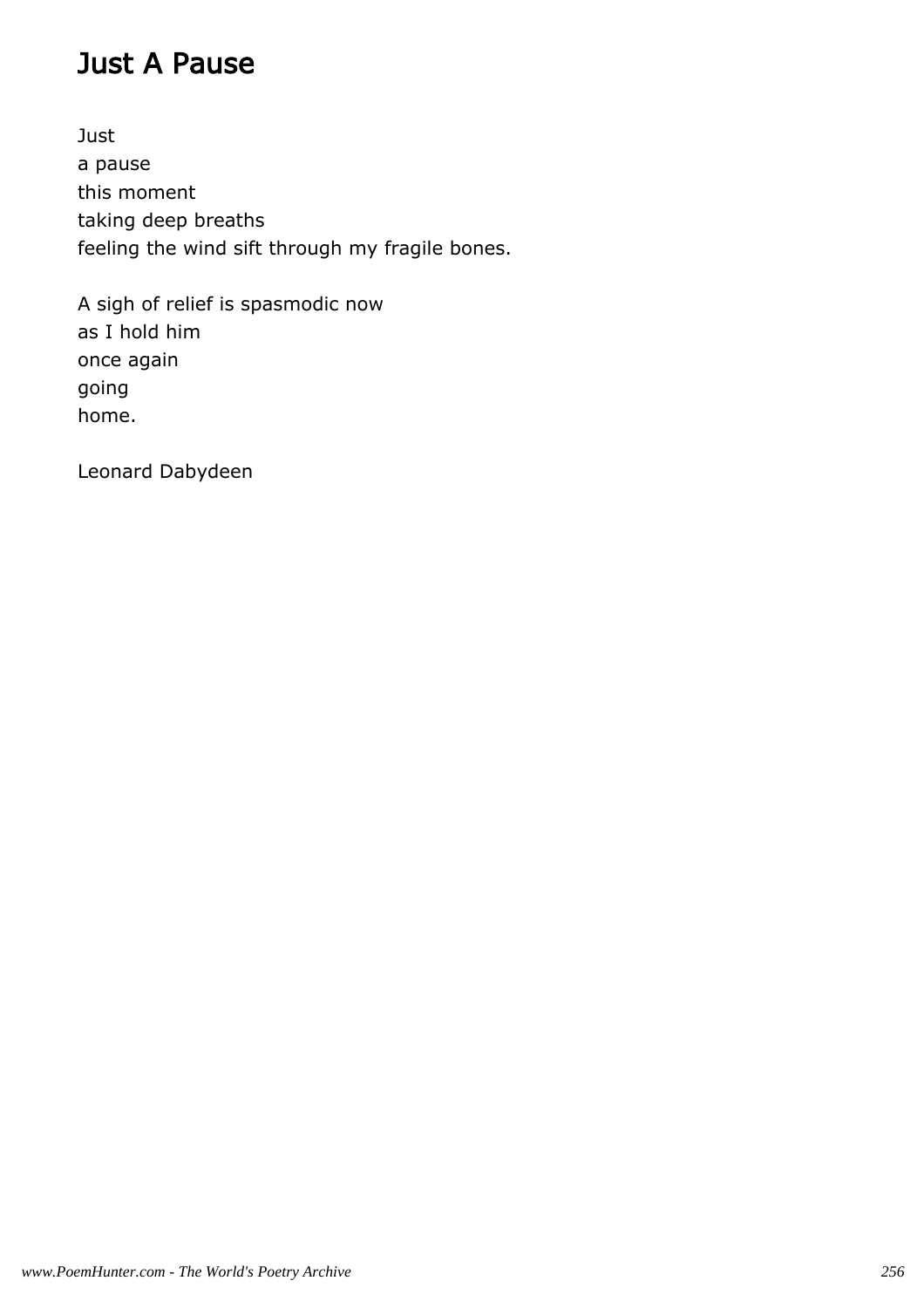# Just An Angel

She is just a little angel above decorating the deities with flowers.

She flitters like a butterfly with joy touches Shiva Ganesha Laxmi Om.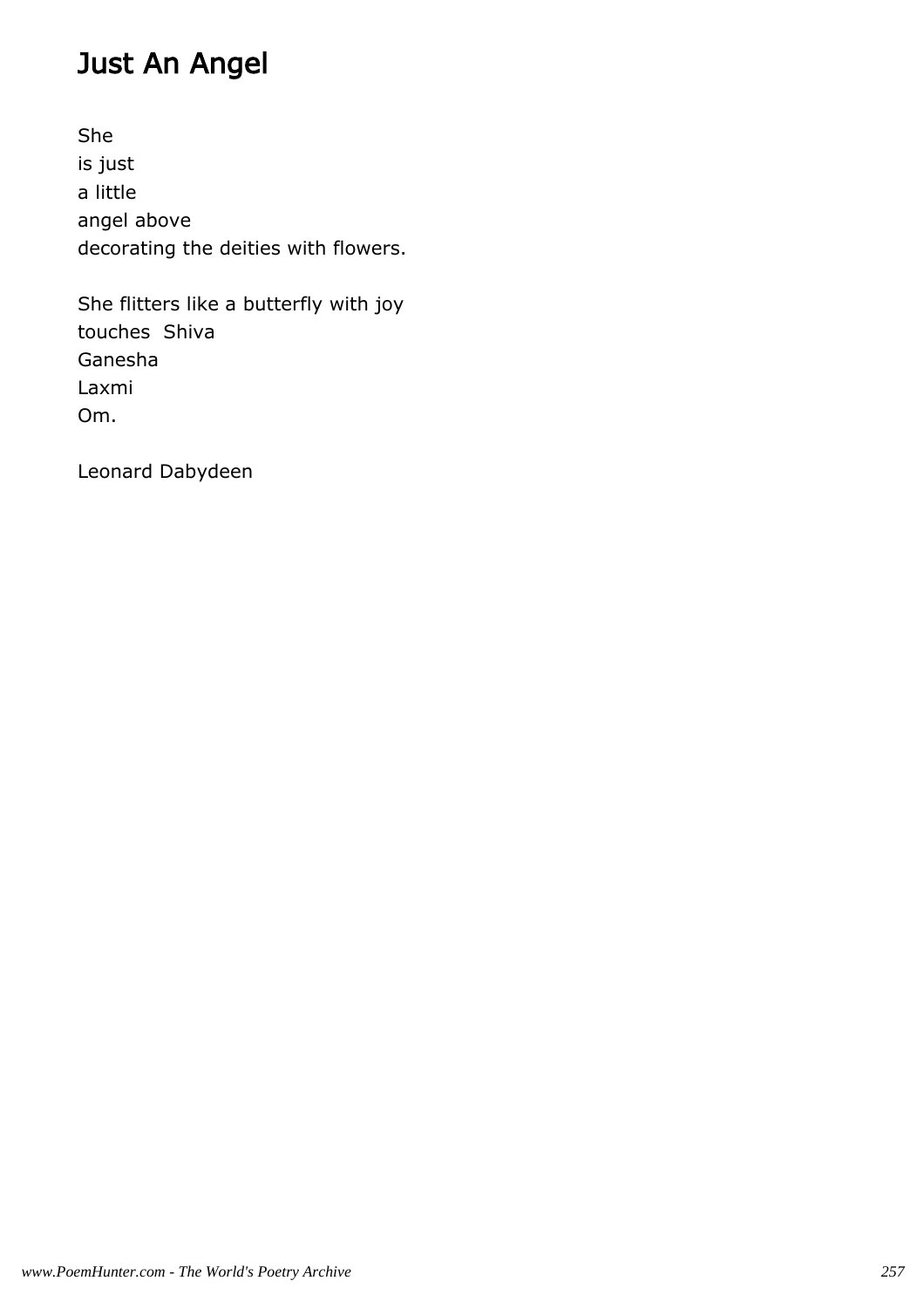#### Just As I Hold You

I shall take one more flight up the stairs just to feel the glow of achievement on higher ground no lose boulder to trip my blunted toes the grip is firm just as I hold you before I begin my pleasant dream.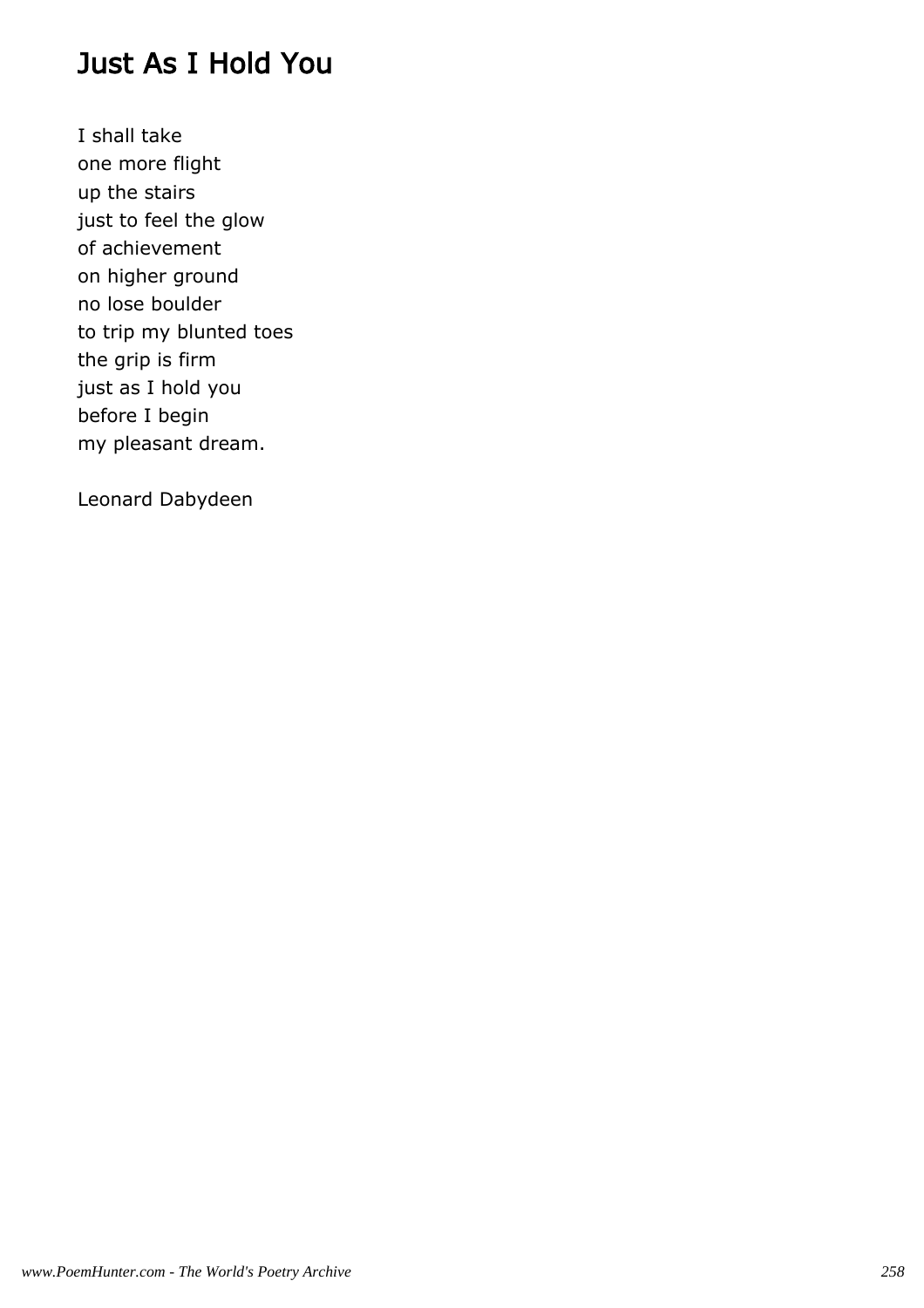#### Just Growing Old

Just growing old not knowing just how old age does not matter and Time minds its own business inside the body bones, cartilages, and muscles they reconnoitre the mind vice versa almost all the time body and mind inseparable mind knows when body hurts body tells mind to err is not human both wish youth to stay young let heart and limbs be indefinable be indefatigable let every action purports its moment like an insignia this is what defines the age in you the age in me the age in all of us.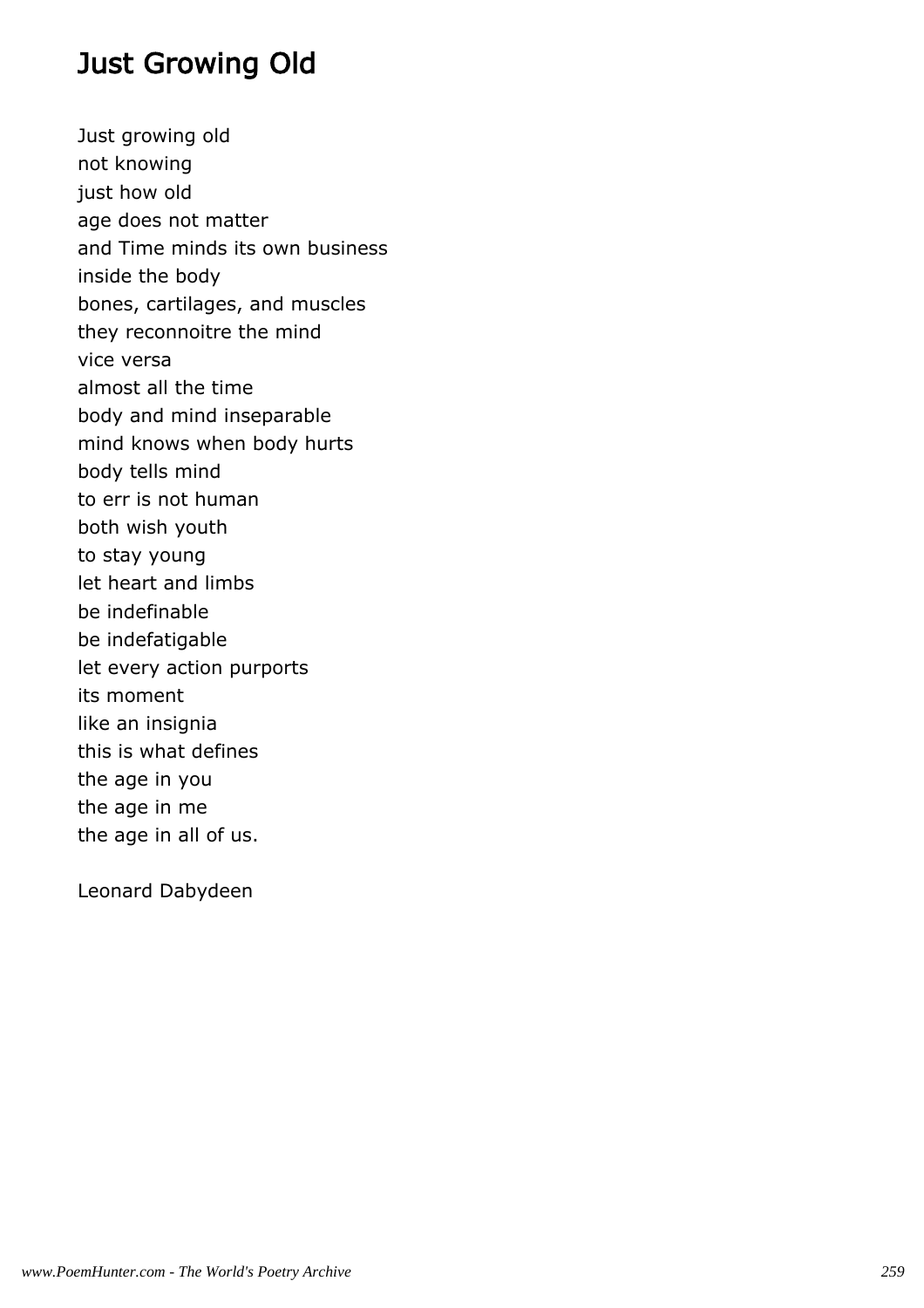#### Just Picture Me

**Just** picture me, myself and I alone watching the tide of time rolling to shore.

And I alone sitting on a corner between the rocks poking life without fear.

**Just** picture me alone wondering what will happen if I should let go a scream.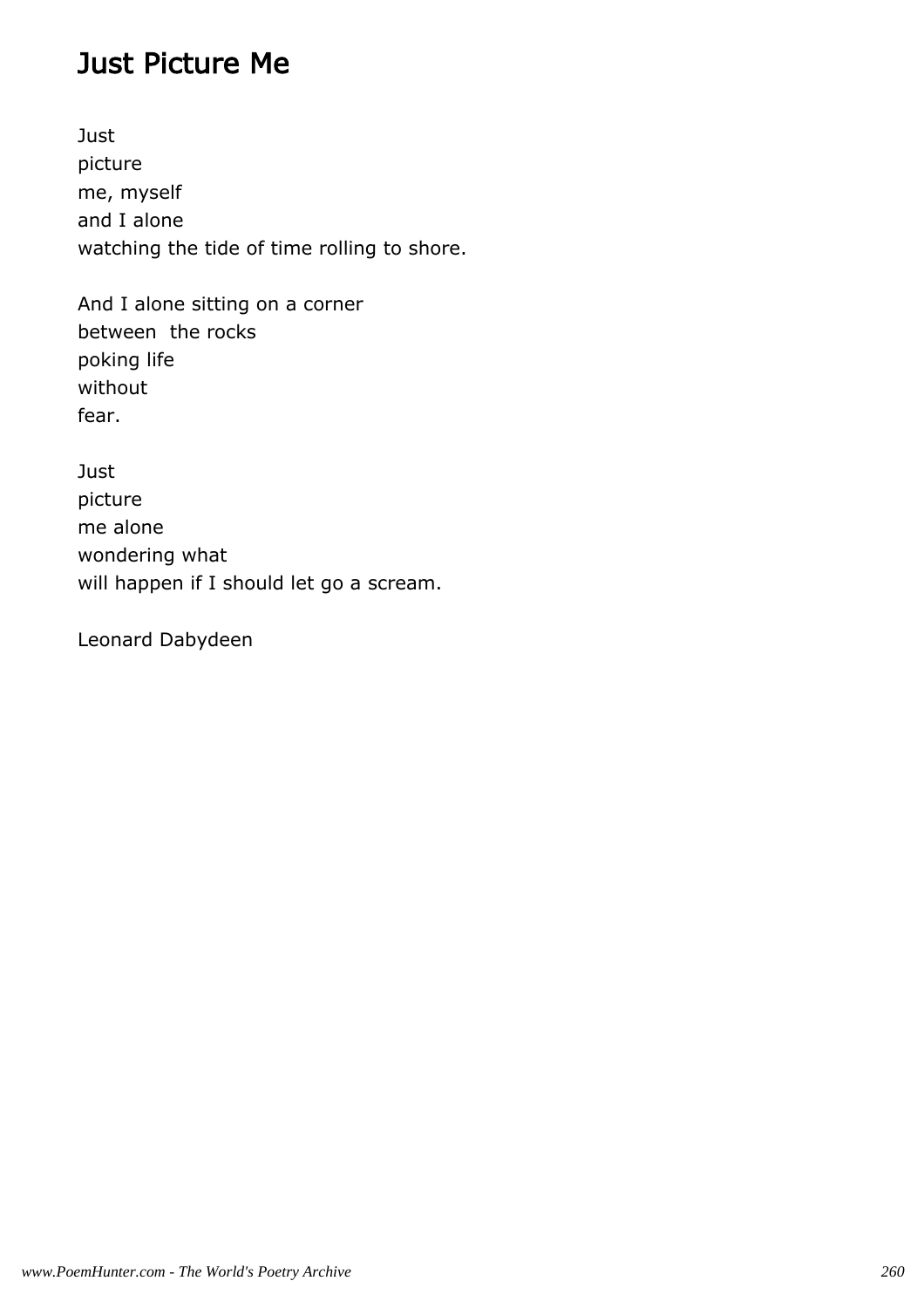#### Just The Same

Turn the tap just once, twice not a response maybe the plumbing is out of order. What must I do to be sure the plumbing is all to blame if life is just the same.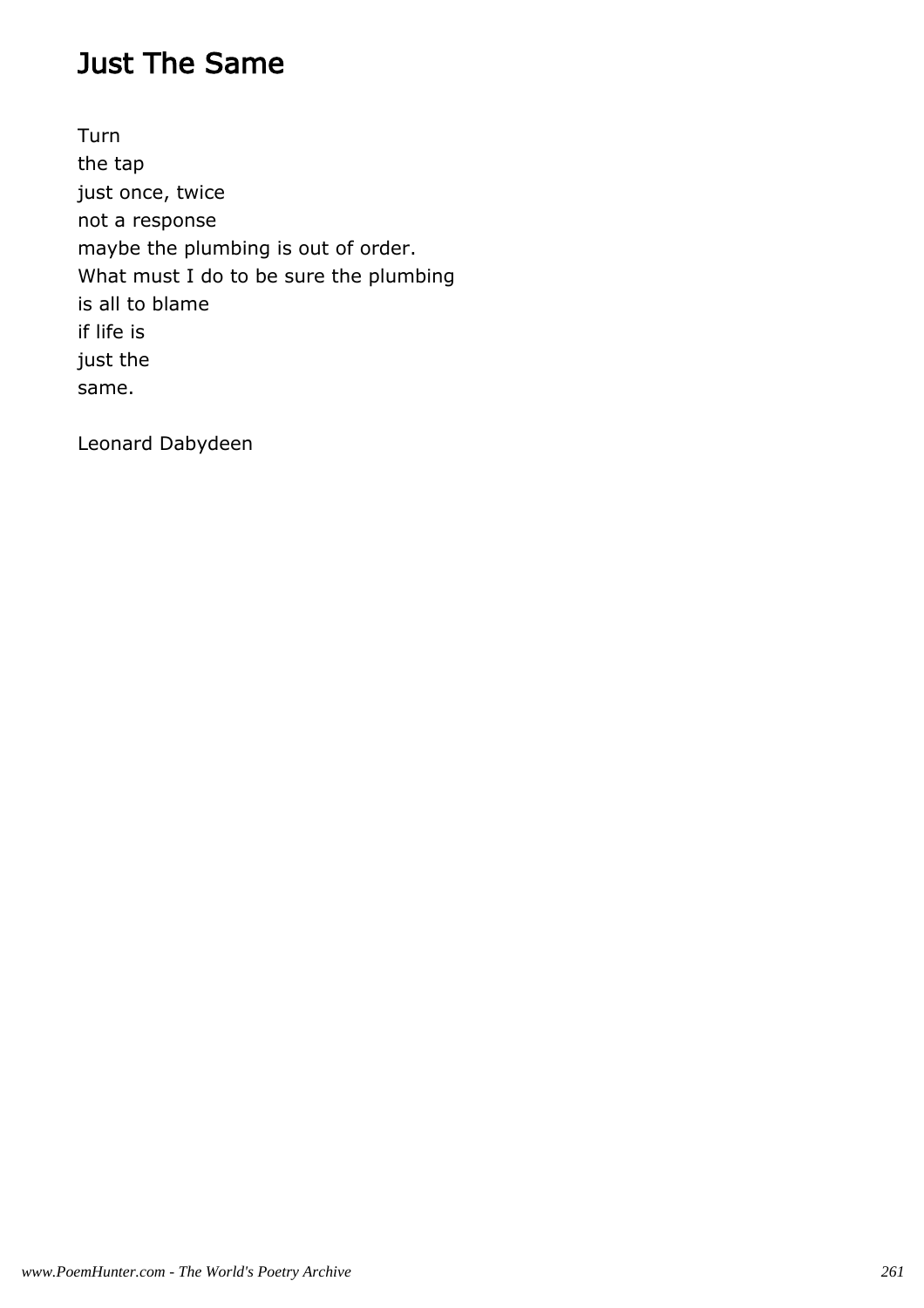### Kim Is Gold

Such elegance my eyes to behold Kim skating in royal ambiance towards gold this February in 2010 will l forever view the world only in Vancouver this ice rink respected your presence like a winged angel swaying in confidence you are indeed a beauty in balance and grace as you step on the podium with warm embrace forever we will be in your heart as long as ice skating is such elegant art.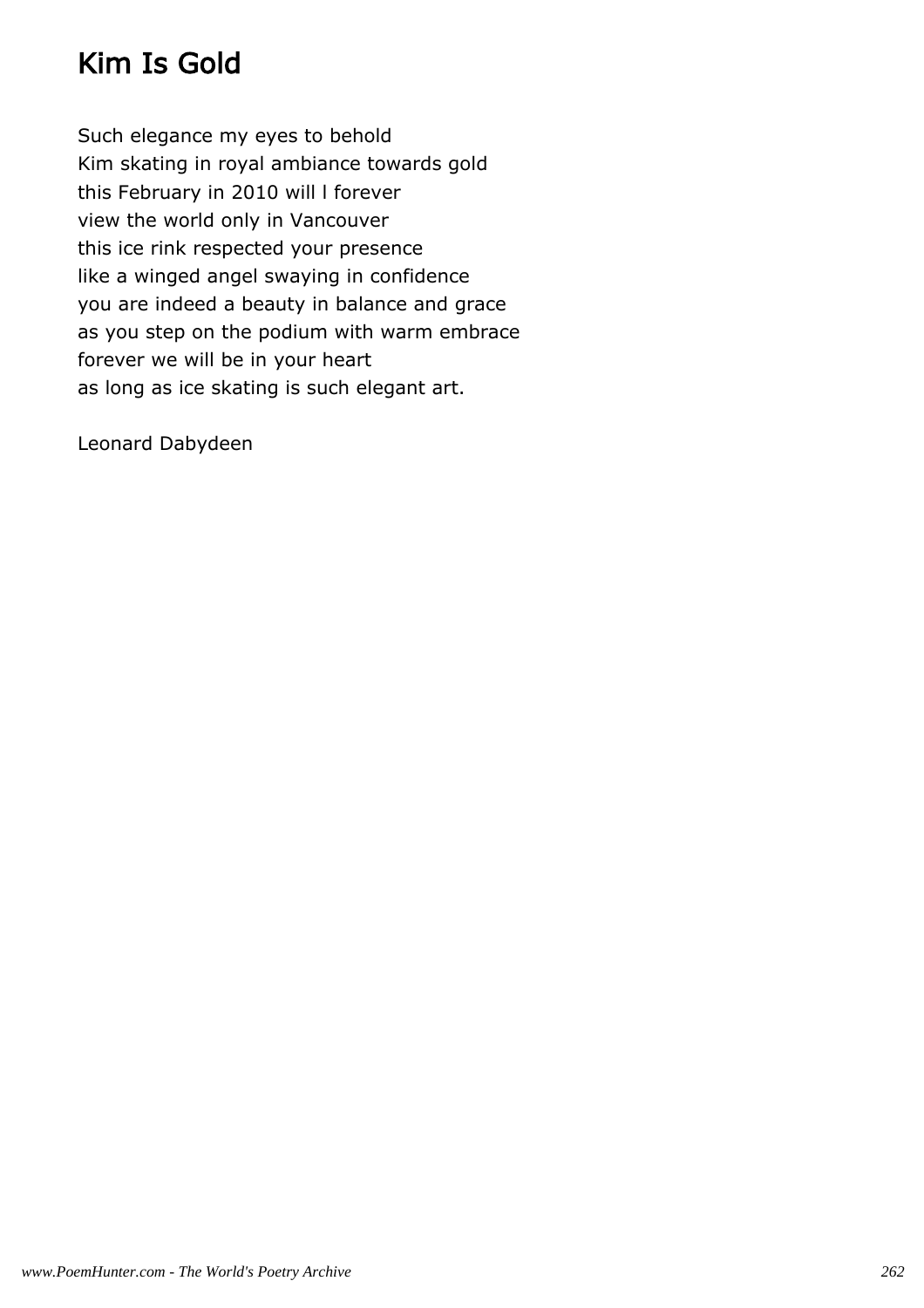# Kites Are Flying

In flight paper wings sway in the whispering wind: kites are flying, too.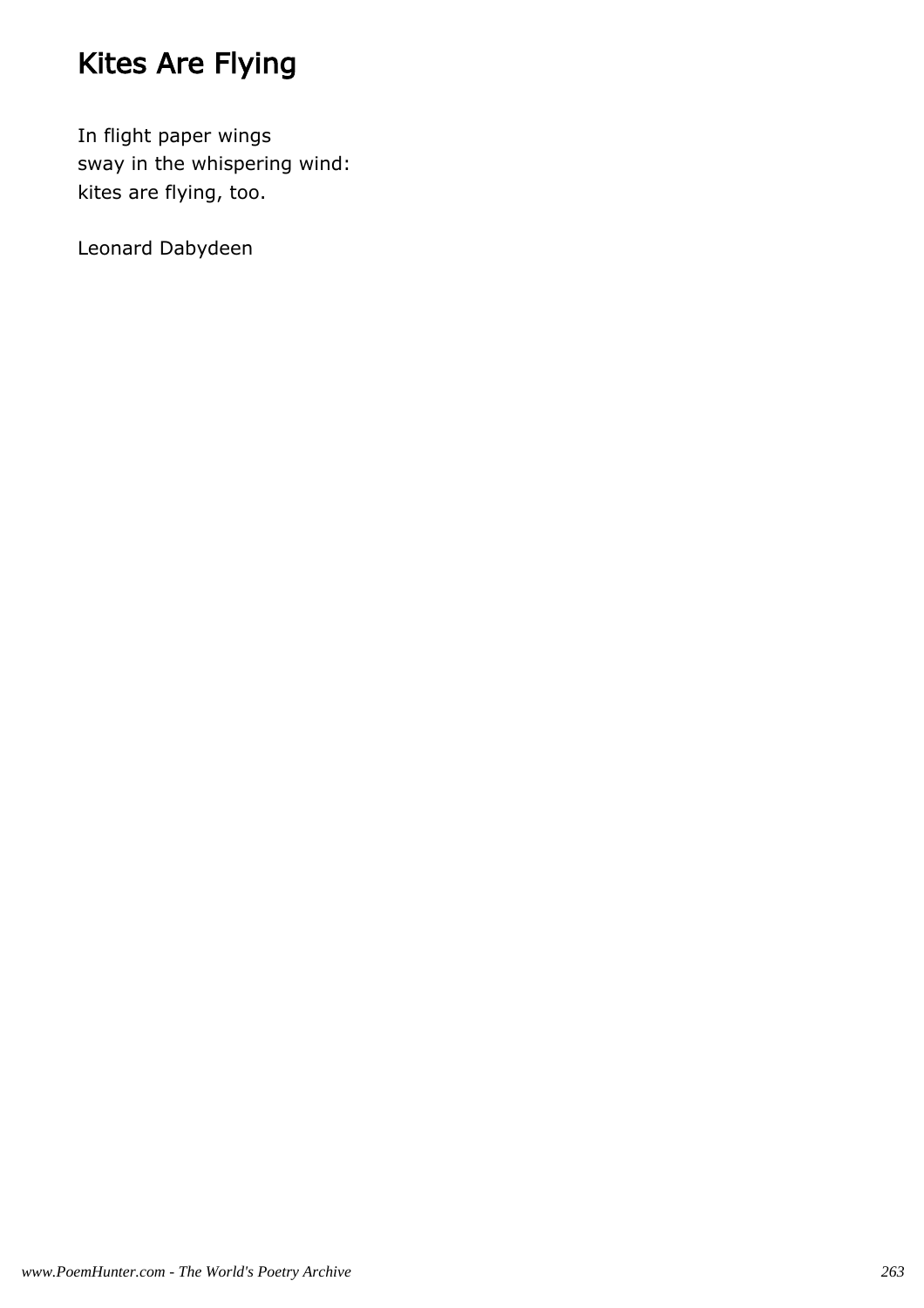#### Legacy

Clasp your hands Before you close your eyes: Let the Light in your heart Shine so bright, That darkness and shadows That prowl around you Day and night, Shame themselves into oblivion; Let the beacon of joy Bring everlasting peace and happiness Deep within your soul - So that you may one day Leave us with a legacy Of perpetual love.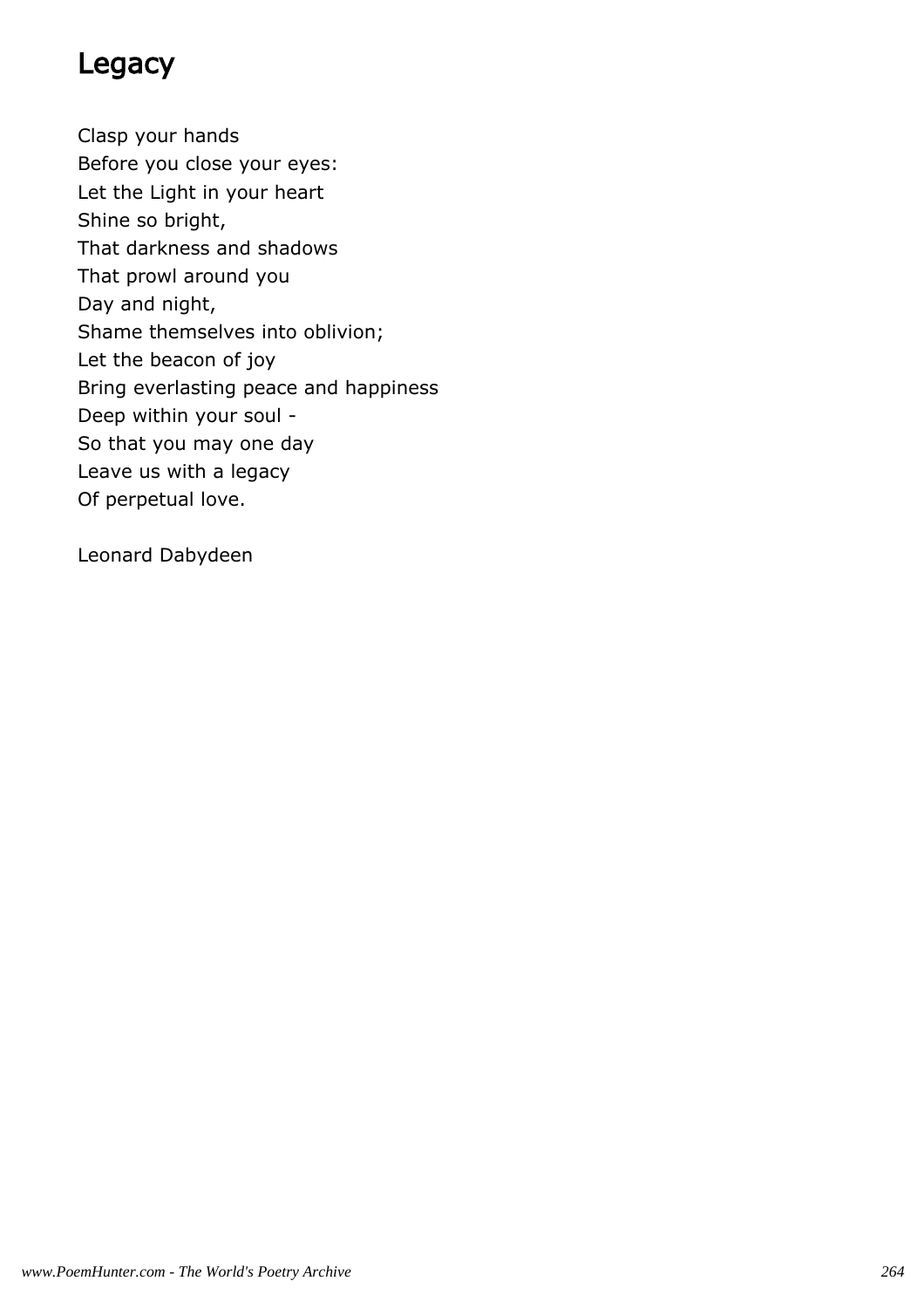#### Let Me Be...

Let me be even for a moment before you close your eyes your Commander-in-Chief I promise you transparency deep from within my heart I promise I shall not fail in providing visions of hope my audacity is evident my lingering hands will nurture every cleavage where weakness unfolds wet with the substance of joy as I offer this prayer in the poetry of my soul to be your Commander-in-Chief forevermore. Love always.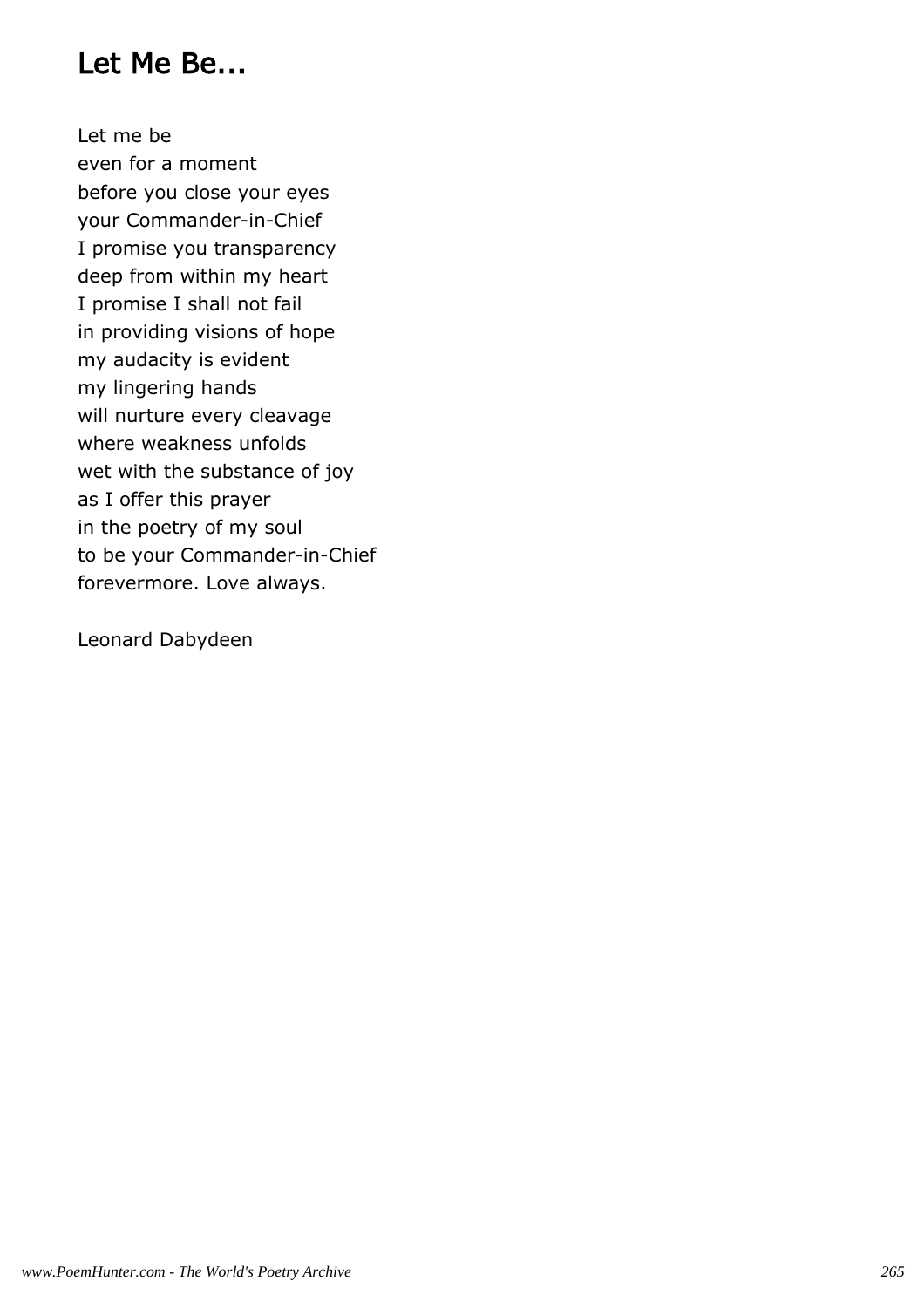# Let Me Finish My Snack

Let me finish my snack my scarlet plumage is all I own and you (haiku)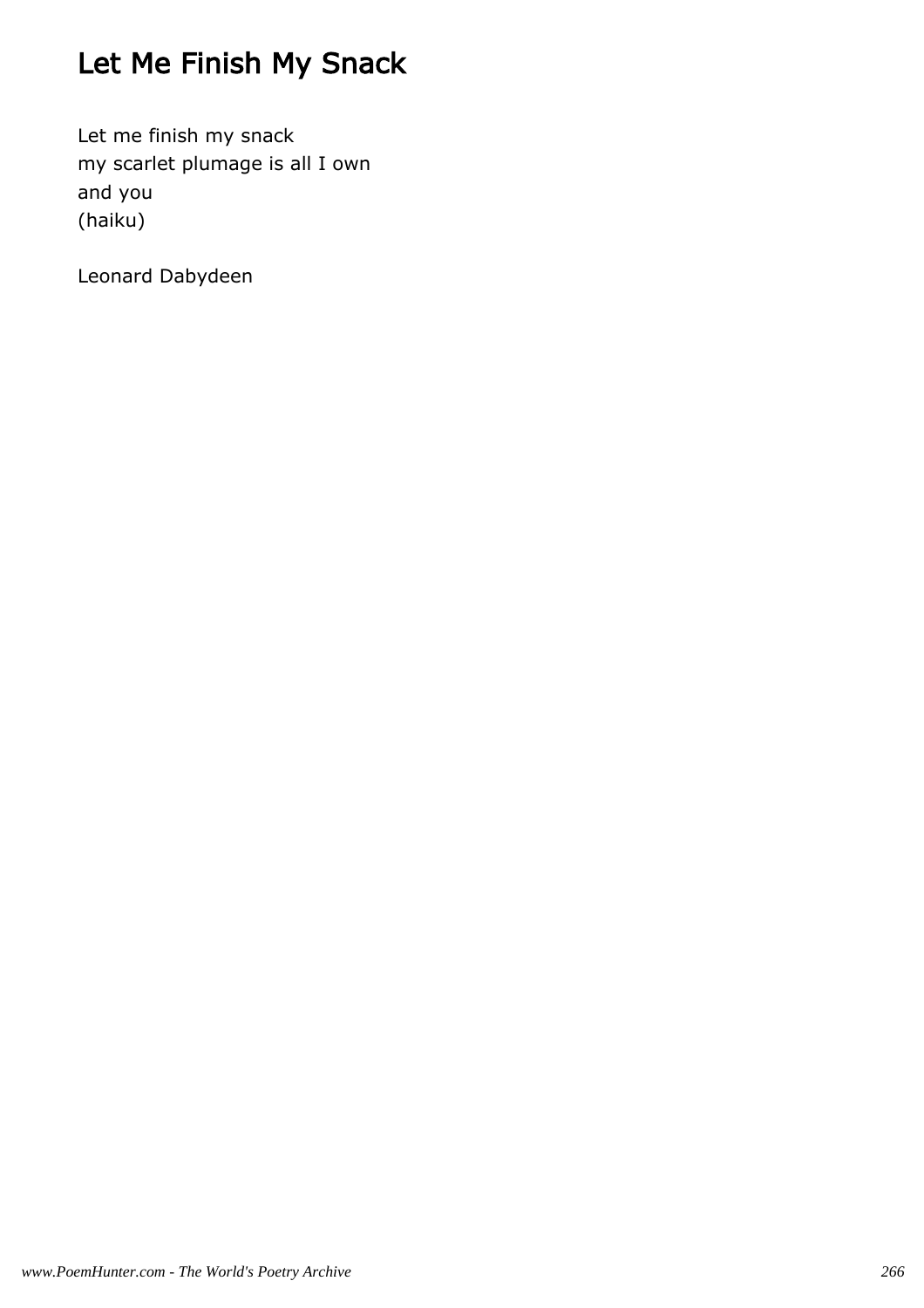#### Let Me Touch You Now

Let me touch you now Before I take leave and go to sleep; Let me feel the warmth Of your heart-beat As it seeps through Your satin-green plumage.

The earthy green texture Of your fluffy feathers Bristles with the wind filtering Through my bamboo window; It makes me feel Eco-lubed in your green majesty.

And the shaft of light Pulsating through my attic window, Brings a resplendent green glow of rich, textured earthiness within my heart; In this ambience, I am forever green with happiness.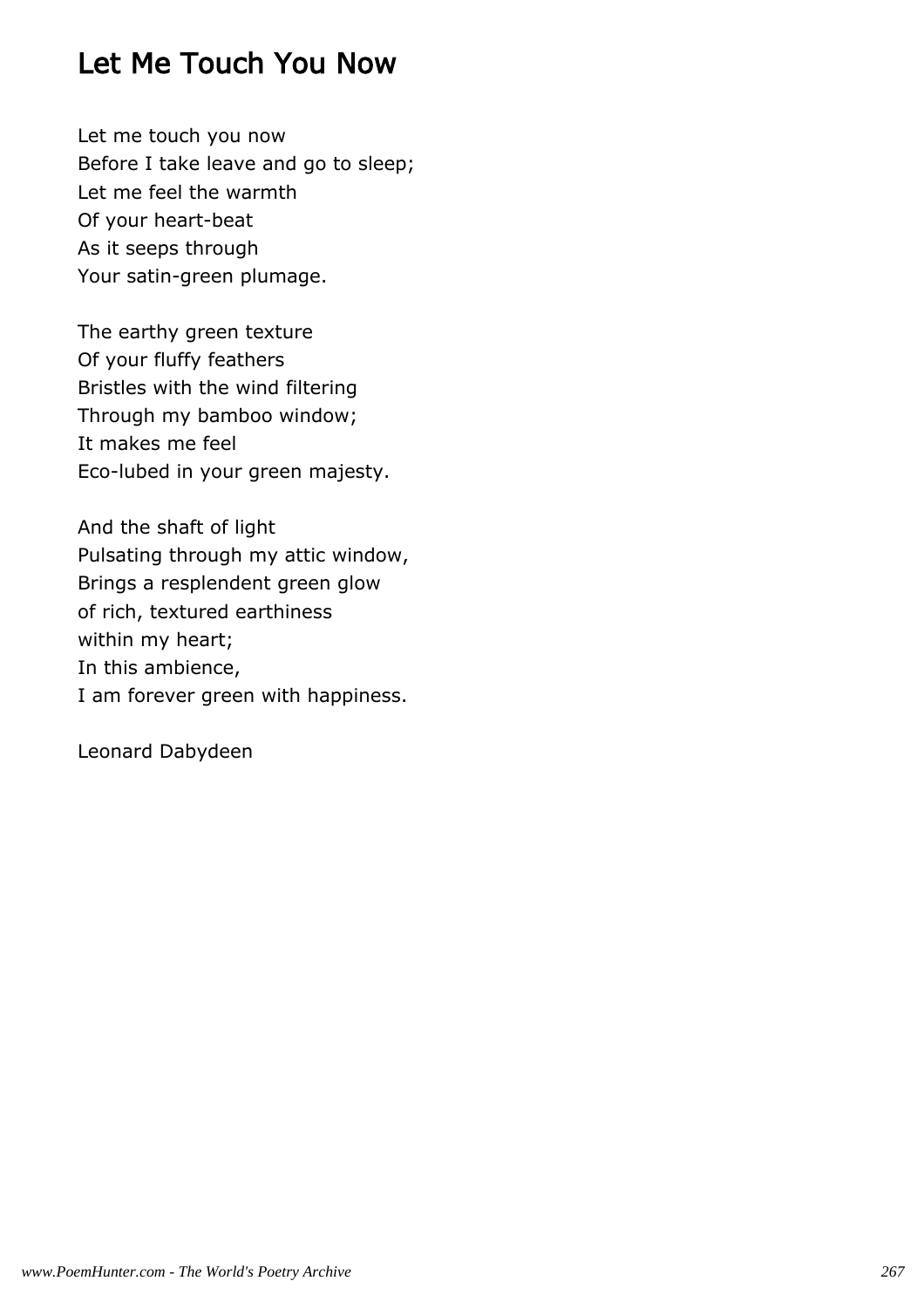# Let Me Touch Your Wet Lips

let me touch your wet lips my child forever I will hold my peace because you mean so much to me I do not even have to lift my head to see that the skies are blue.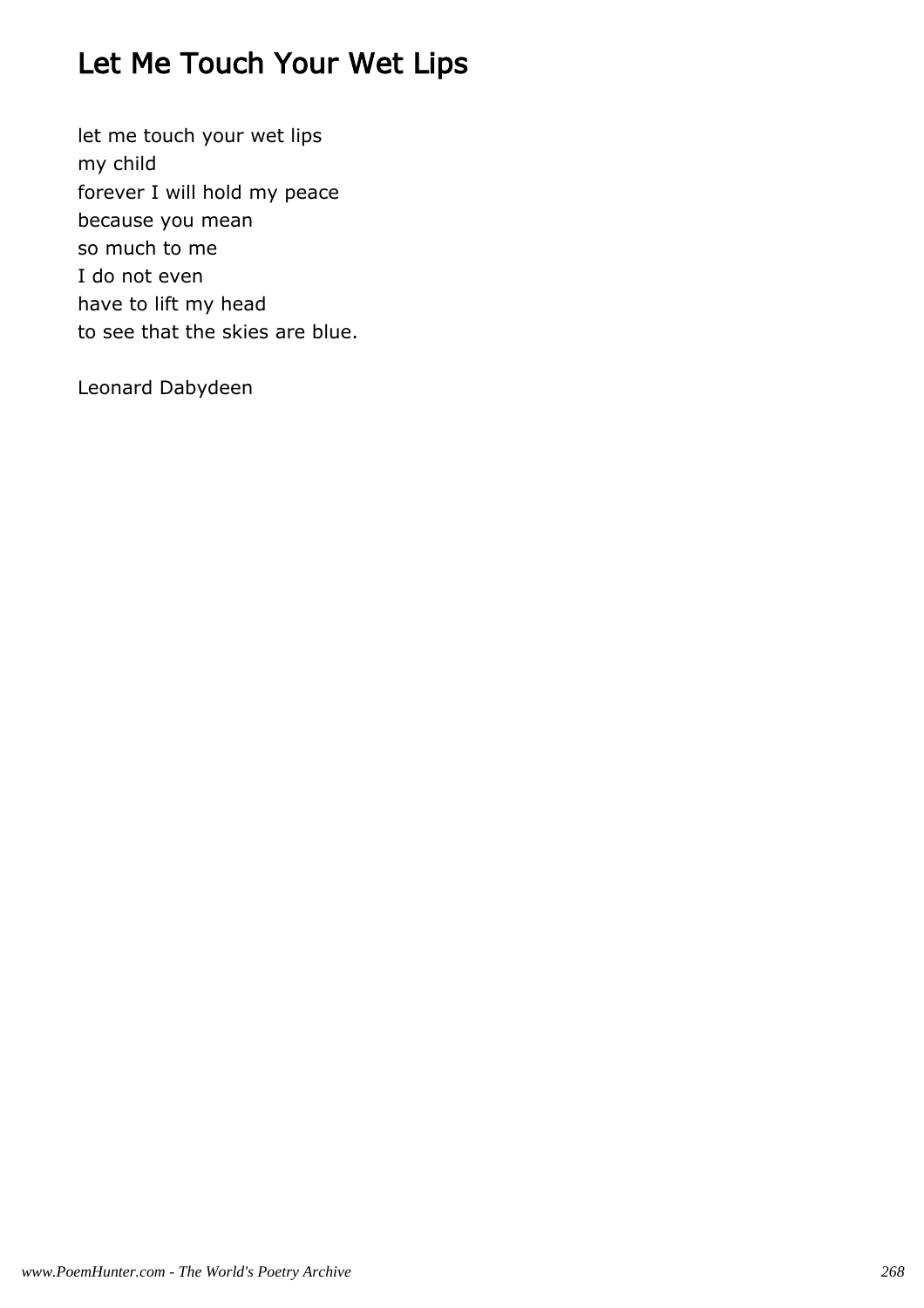### Life & Death

Night sounds whisper in my ears. They tell me grave-yard stories of people buried deep in punt-trenches. Howling dogs mutilate the darkness. Tonight xenophobia lingers in the air. Death with fragile bones stir flame between man and beast. They say someone will die tonight. If you stand on their grave. Me, too. I am Life making mockery and mirth. How can Death pierce the cold silence with sepulchral sounds and somber shadows of quiet footprints imprisoned in fortitude? Death has a friend in Life. Life has a friend in Death. But the twain shall never meet. Leonard Dabydeen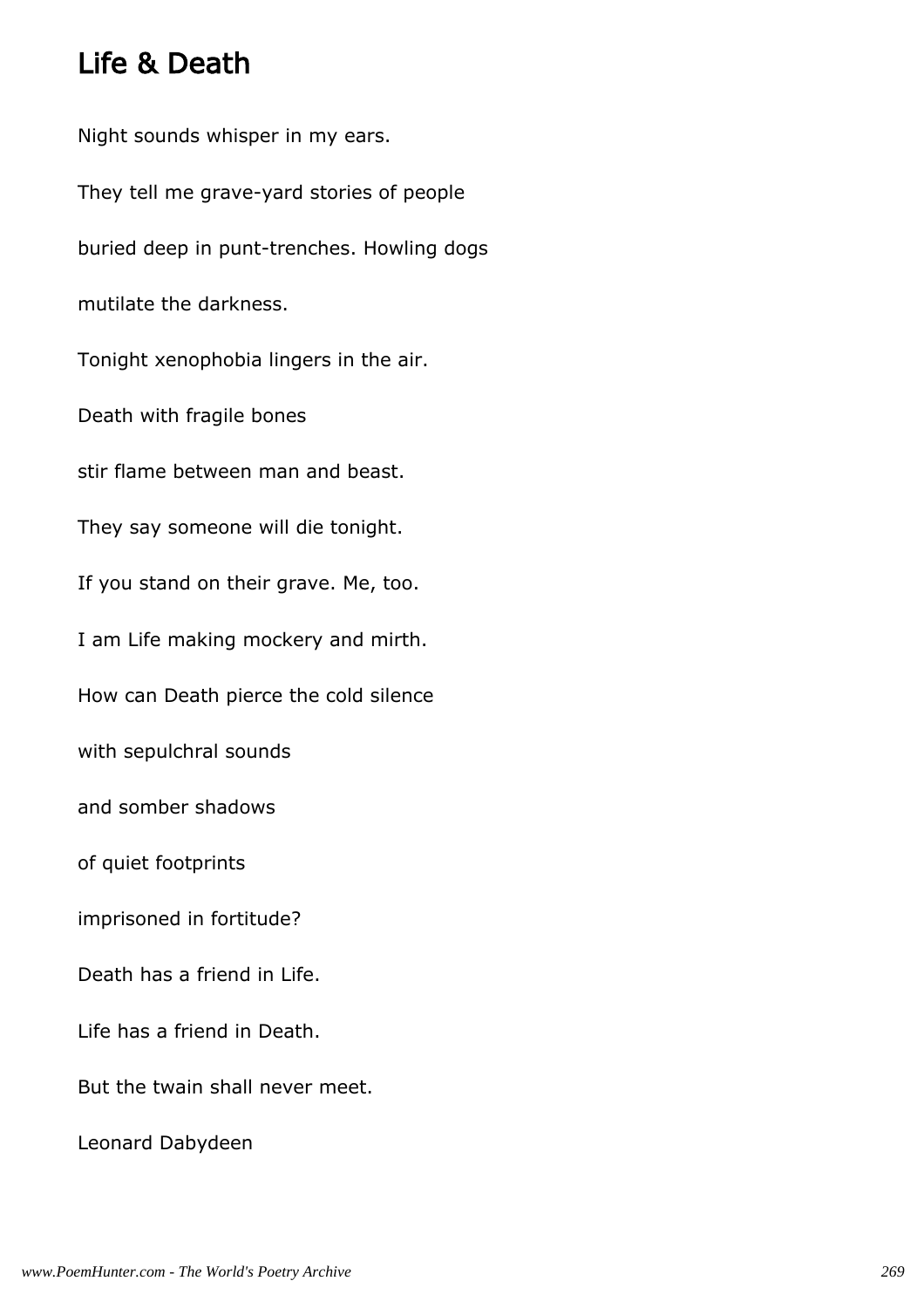# Life If Full Of Rituals

</&gt;Life so fullof rituals of engagement or non-engagement we splutter our spleens in subliminity in political plethorics or literary amphitheatrics and social rhetorics losing our own inner profile almost having a non-desire of who we are or who we want to be or where we're going.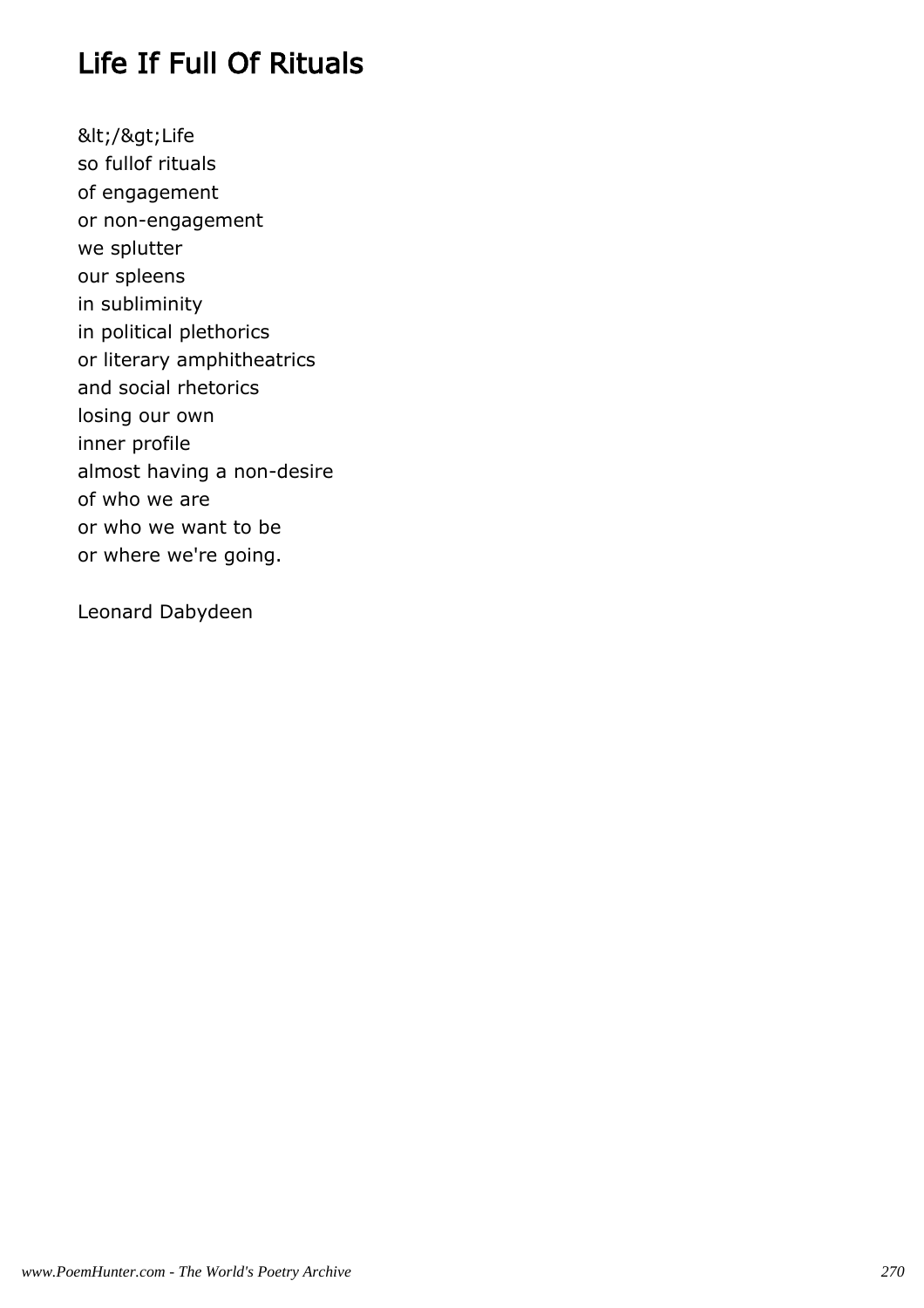# Life Is A Fire Burning

Even when your world is blind With oceans of atrocities Even when nothing seems to hint An iota of hope, Open your eyes as if you cannot sleep And heave and sigh as your heart Palpitates Knowing that life is a fire Burning without ashes crumbling And take a moment to seek His guidance And make one forward leap Towards your dreams Kindle tiny lamps to light Your journey, step by step Break the hurdles like falling rain Where dark, grey clouds abound Never look back on yesterday For there are many tomorrows Waiting to break your fall.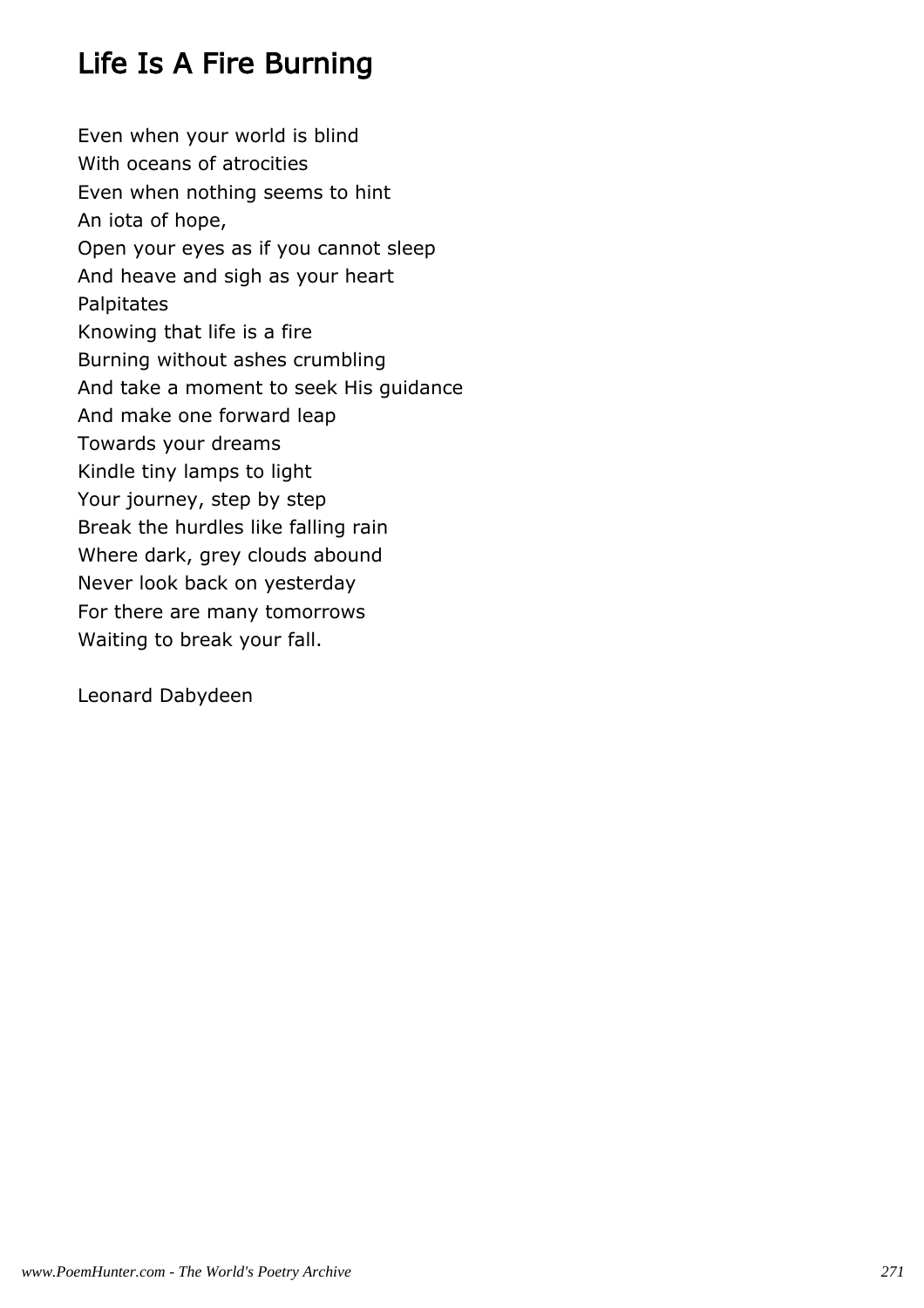#### Life Of Flowers

If only we may have life of flowers

and greet sunshine in early morning dawn and delight in flowers' fresh fragrances so much beauty

unfolding before us.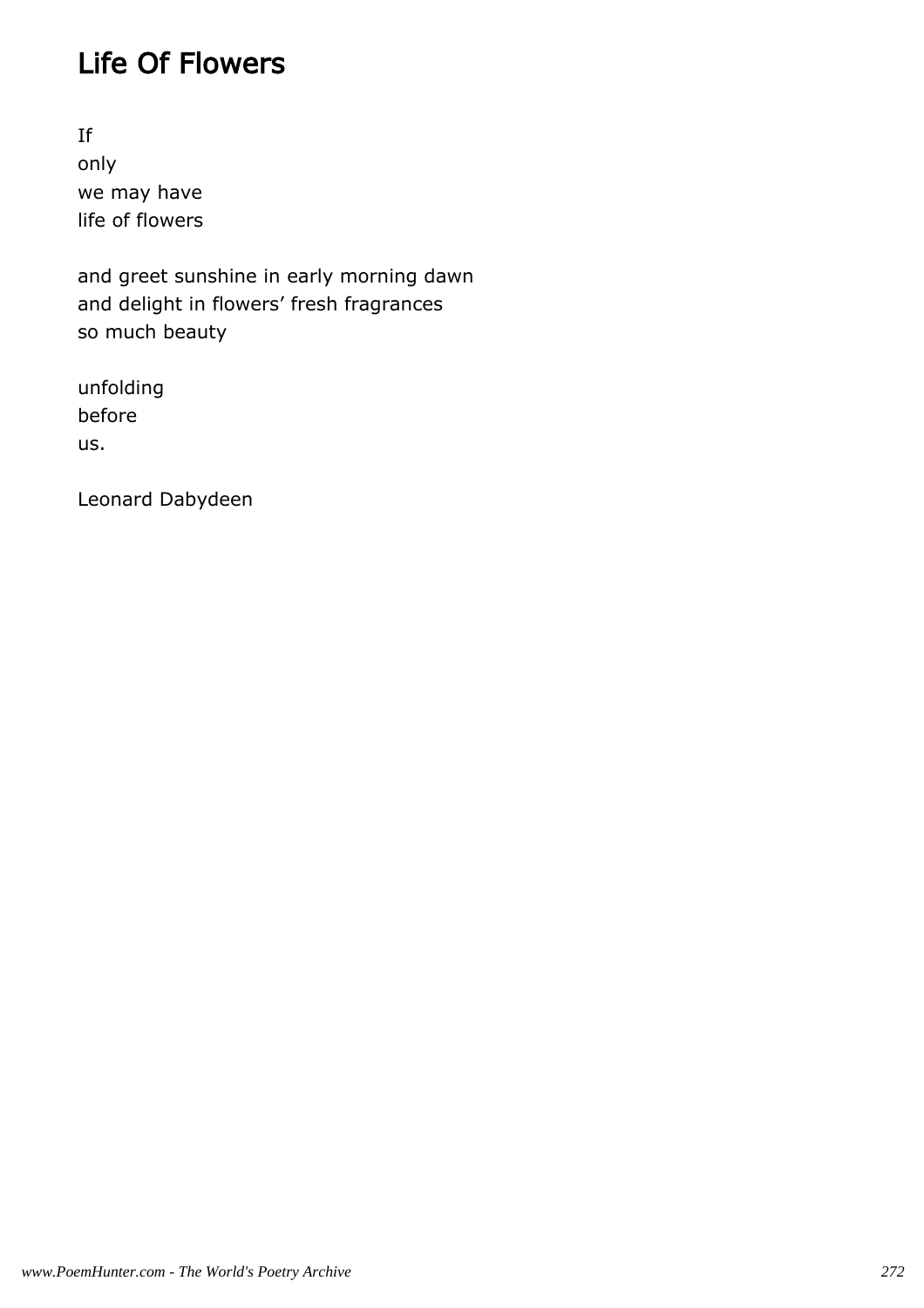# Light

Light is the affluence of life dancing in enigmatic swirls

on dark surfaces

in shapely adoration

how my heart pulsates

in tandem

with cornea vibrations

as I watch

each swift movement

like flitting butterflies

starry glowing energy

playing, enticing with theatrical harmony

sometimes beyond darkness

like a bottomless cavern

light emerges

in triumphant glory

musing with the night

in sweet amorphous dreams.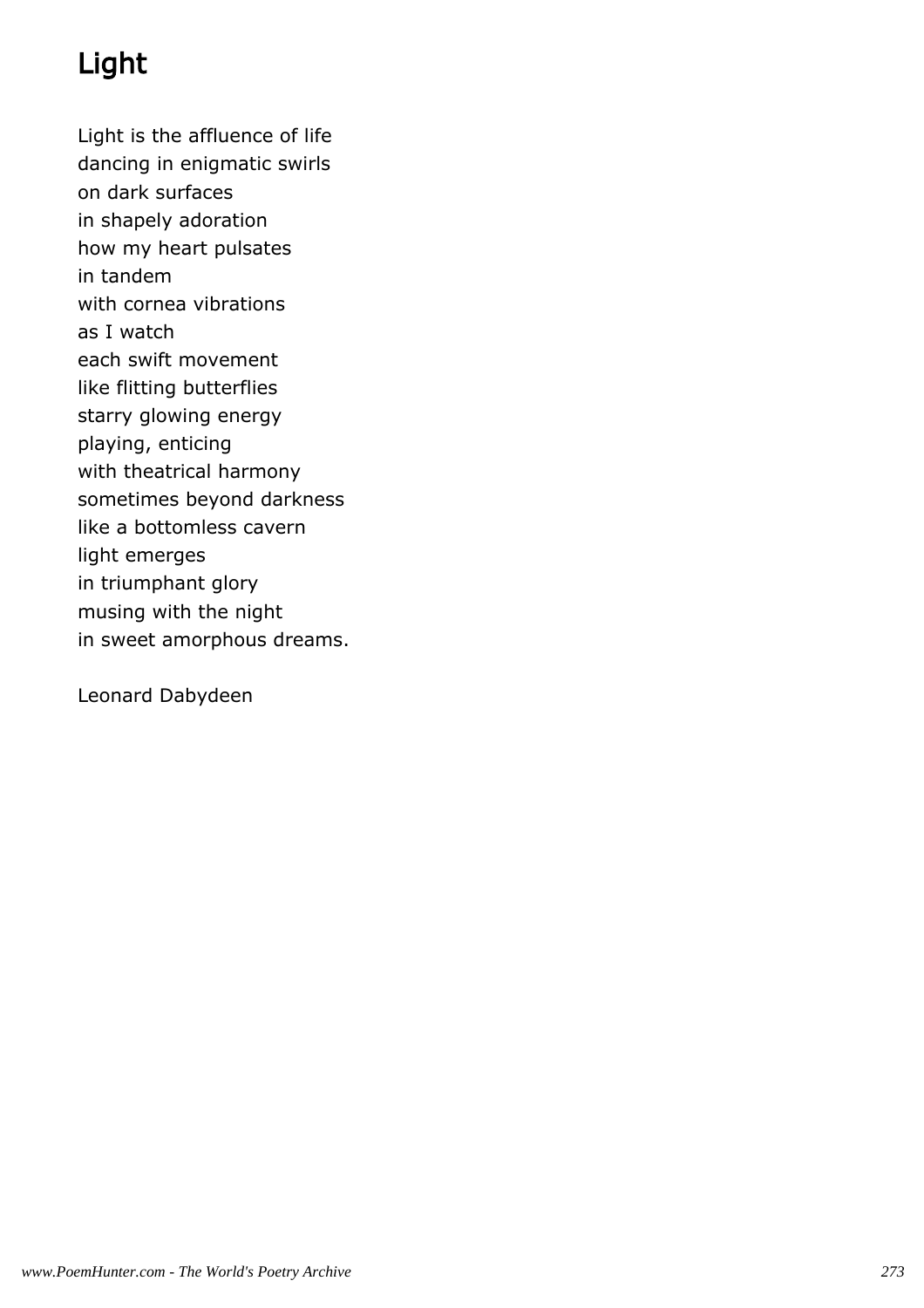# Light (Tetractys)

Light so much immersion beautiful glow many colours radiating harmony.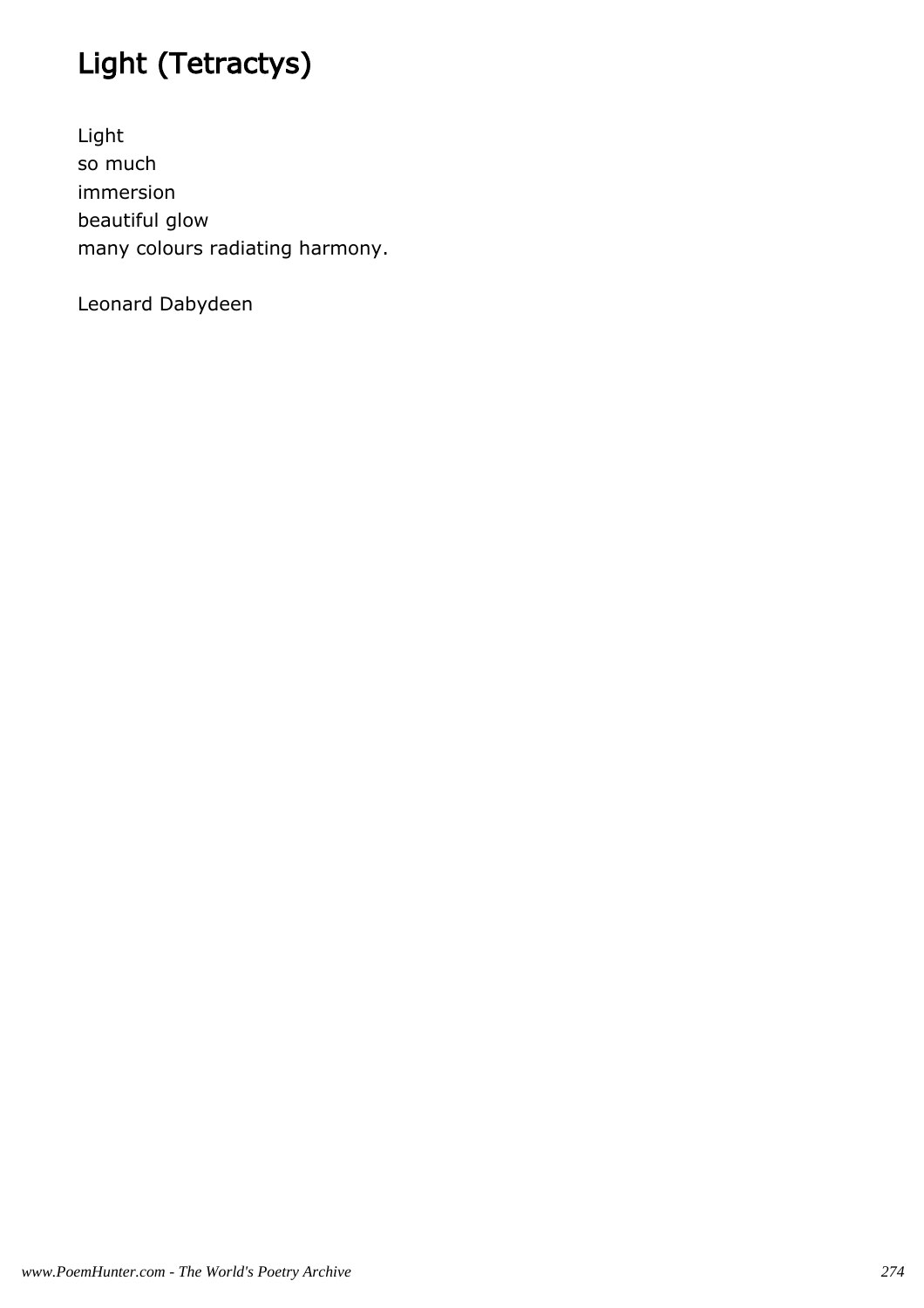# Light In Your Heart

Search my dark room for a pen colour also black groping in the dark you wonder how difficult life can be without light in your heart.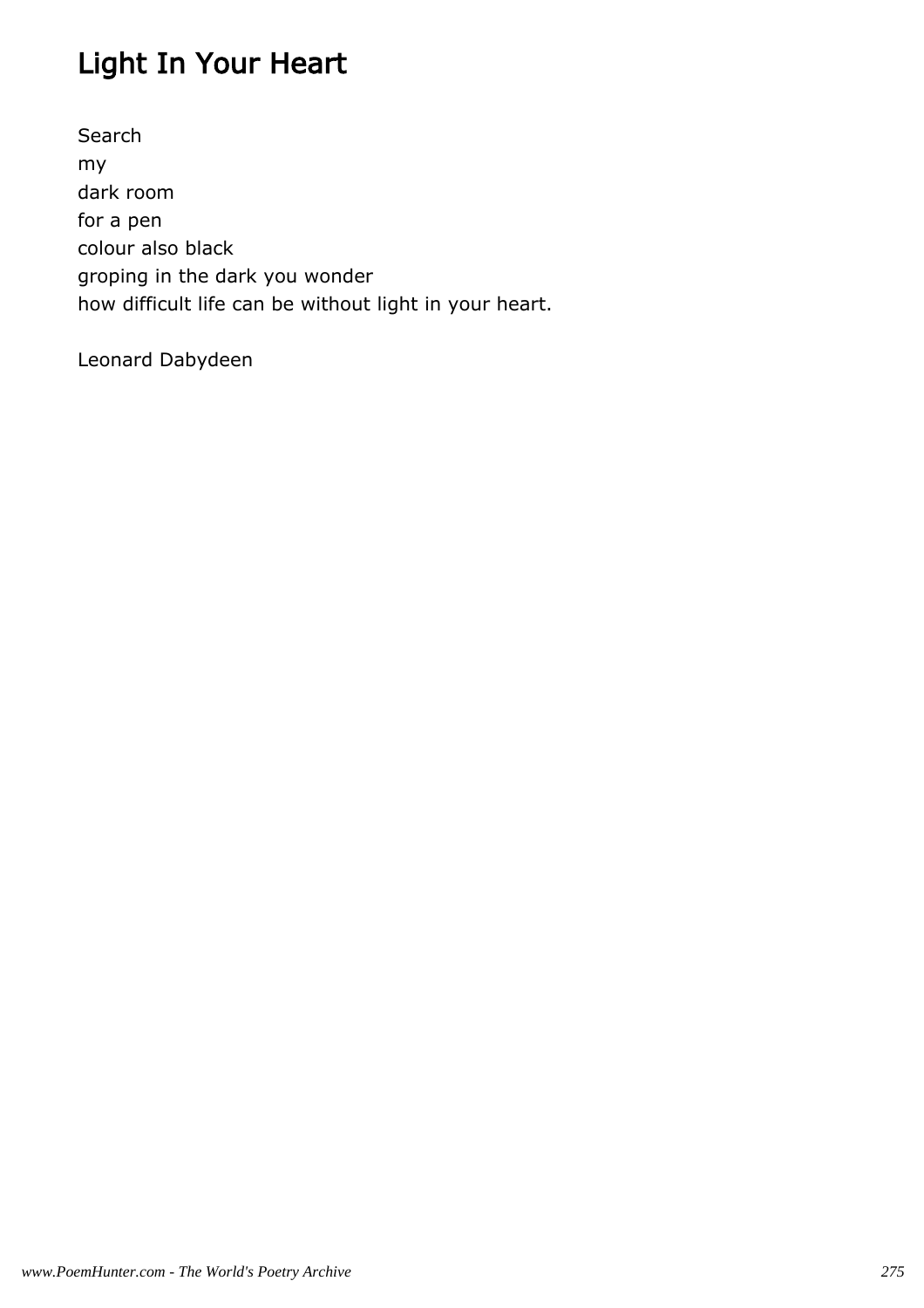### Like A Song Bird

Like A Song Bird

Every morning when I wake up I open my dew-drenched sash window to the lilting tune of the kiskadee hopping and popping on a branch of the jamoon tree loaded with mouth-full bunches of jamoon berries, purple and delicious fresh-scented air wet with the morning dew intoxicate my nostrils with a heave and sigh I stretch my open arms in welcome glee to spread my soul among the trees I wish my voice could echo like a song bird kiss-kiss-ka-dee kiss-kiss-ka-dee to make me free.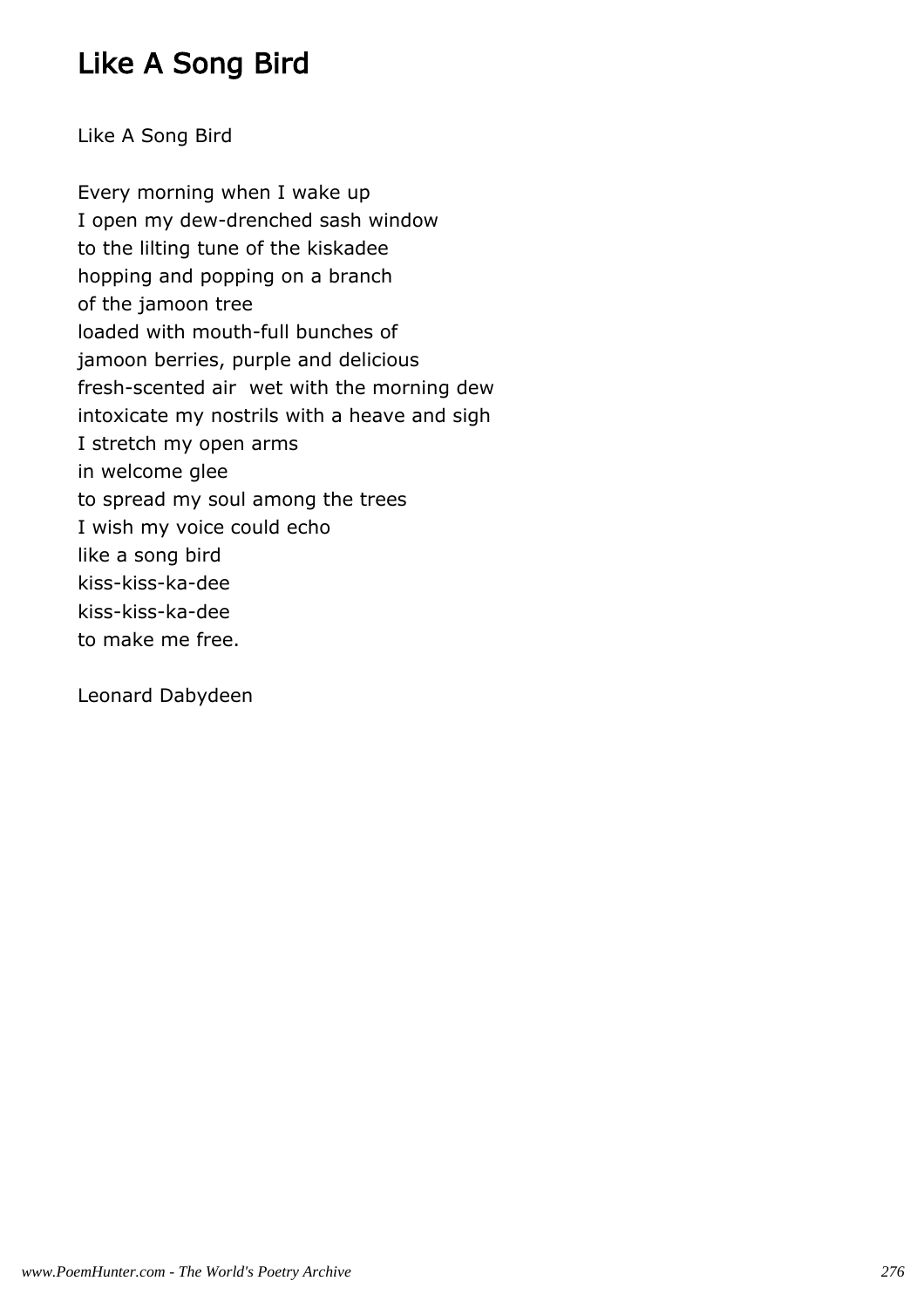# Like Children

I cycled this roadway so many times and thought I knew where potholes are nesting.

But soon I realized even the tyres need our guidance like children on this road.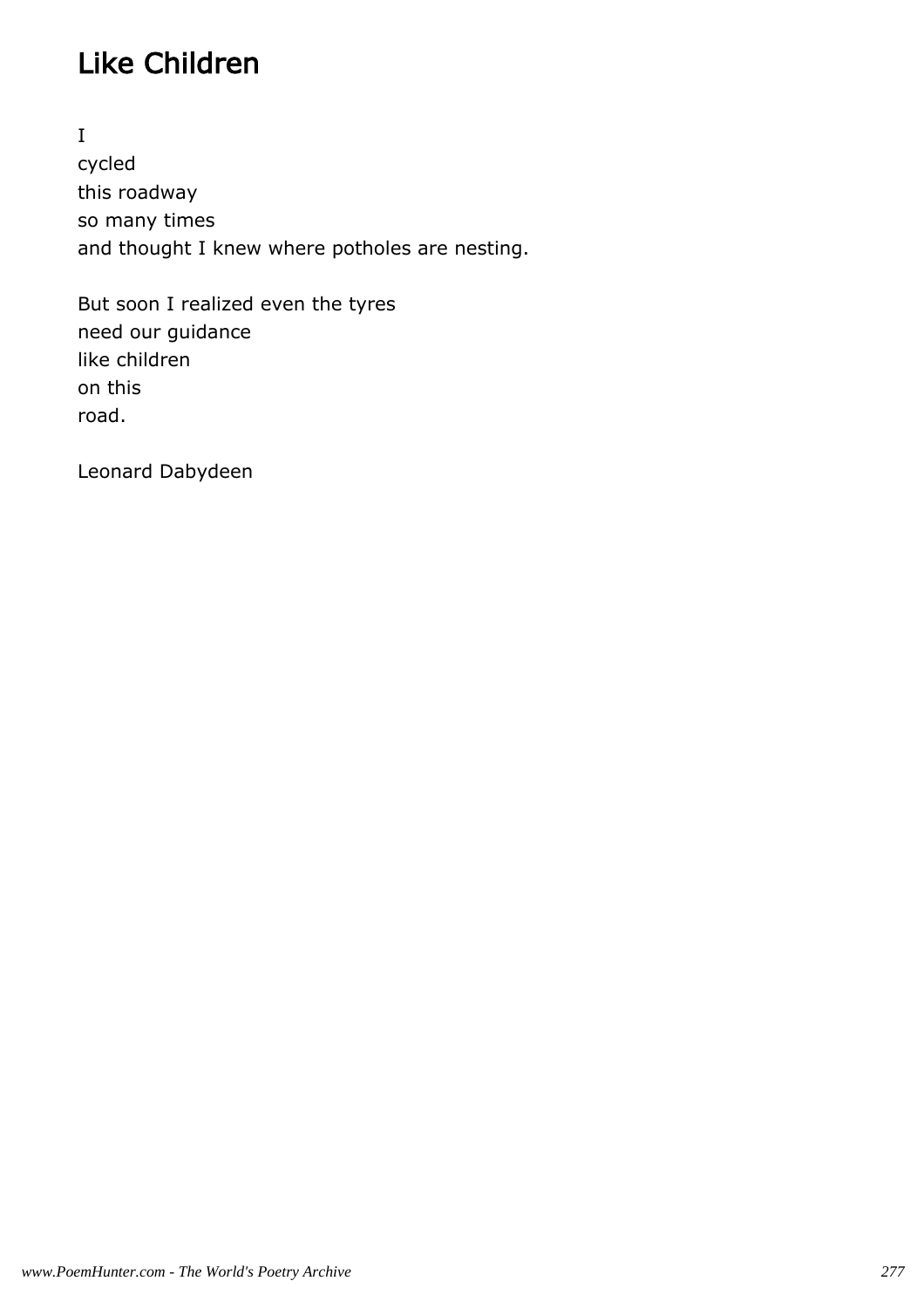#### Like Three Musketeers

Eyes sharp as swords vigilante Athos powerful Porthos cautious Aramis sabre-like prancing in the back-yard grandpa watch with visionary eyes smoking his cigarette coffee-cup gripped firmly in his hand can't let go of this drink as they dart swiftly around the shed tumbling bits and pieces of dead wood these tall trees are innocent of their dead they holler at each other echoing their togetherness one for all all for one like three Musketeers grandiose joy in freedom watching grandchildren growing up.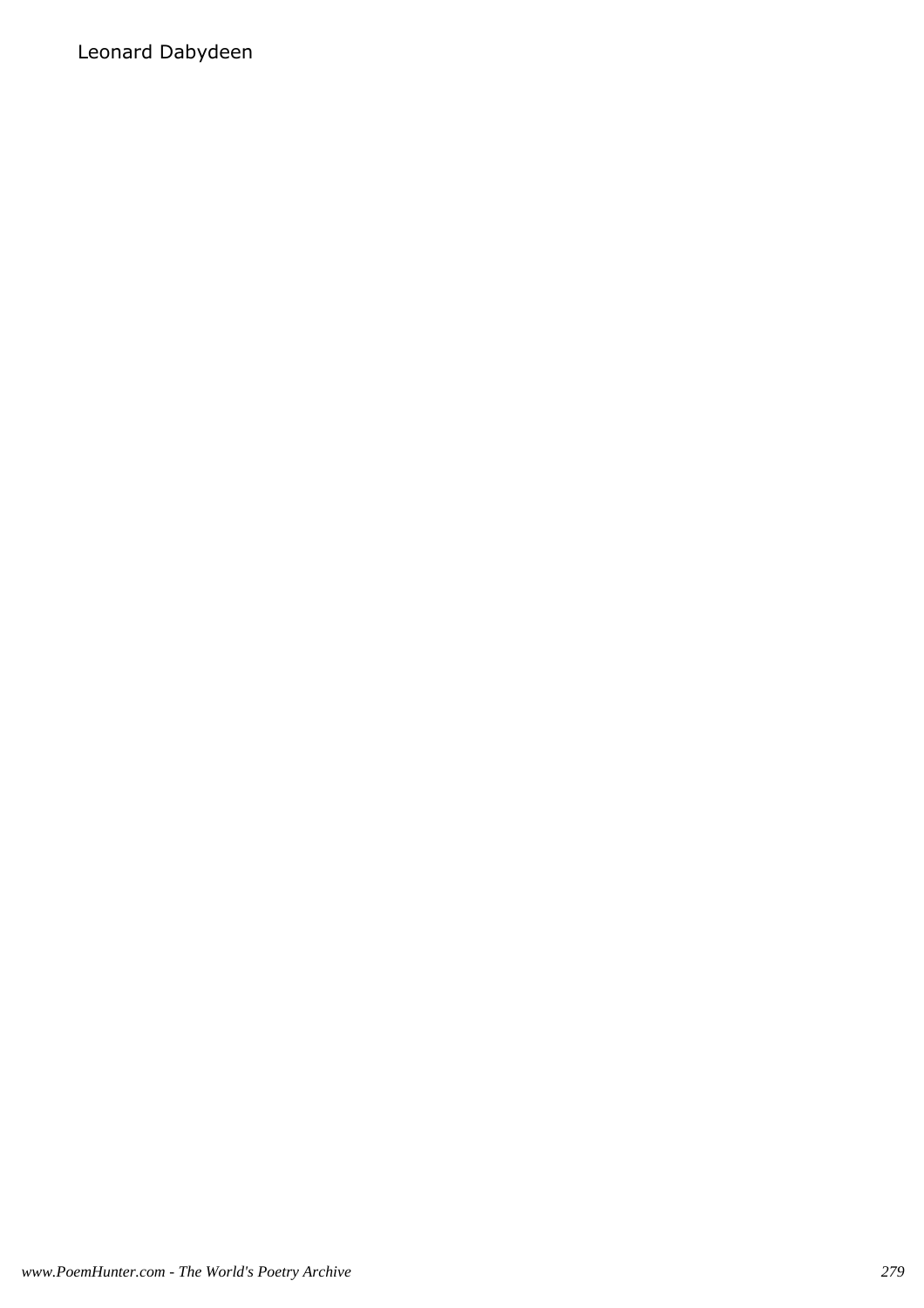# Listening To Your Hearbeat

I surface from the pyre feeling the heat with molten ashes releasing my soul.

And now I travel to your heart with love listening to your heartbeat play a song.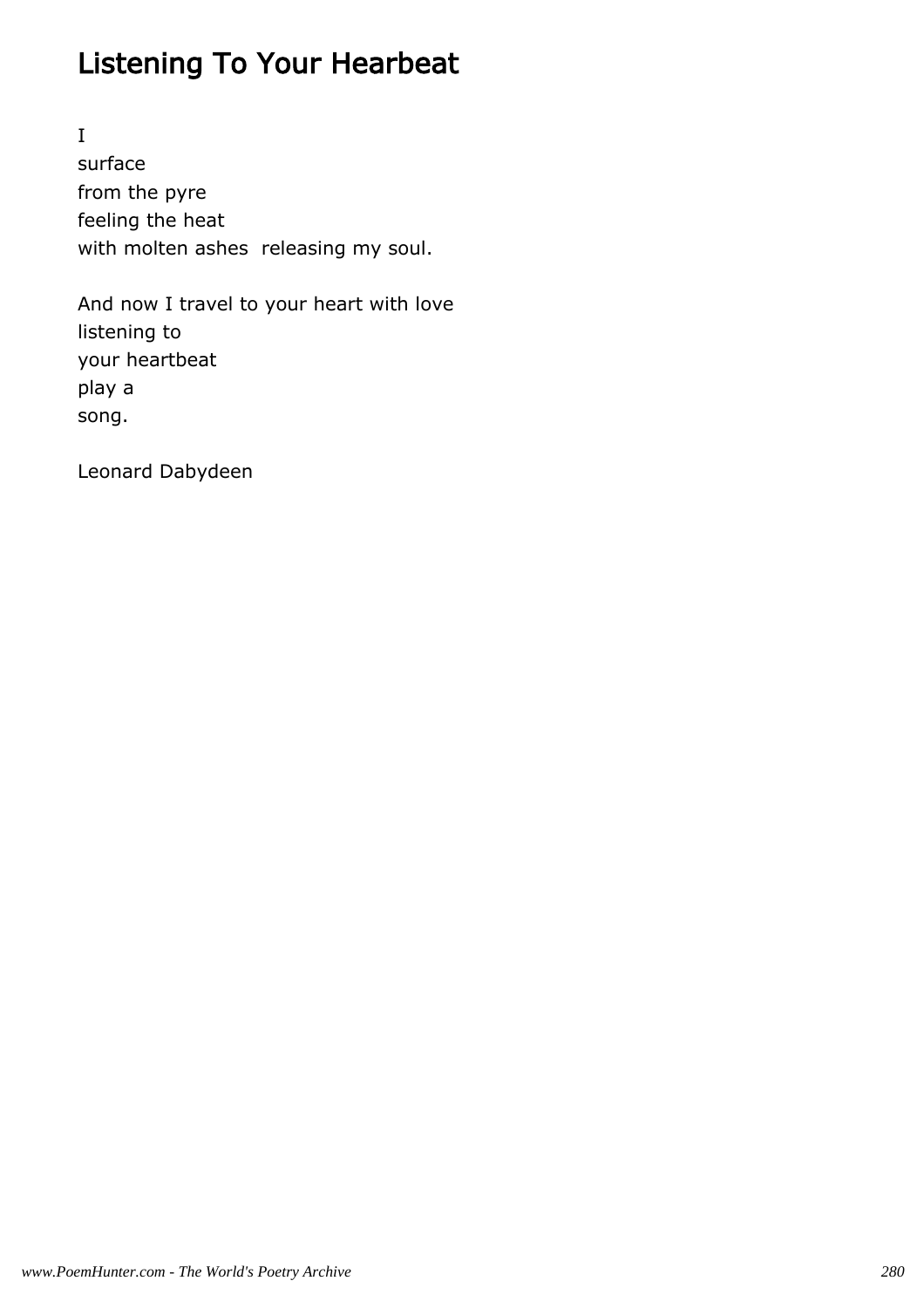### Liu Xiaobo: A Tribute

Cut my tongue and I shall still speak to you with voice of freedom you cannot muzzle.

Your stubbornness is your weakness I hold in the palm of my open restless mind.

Give freedom a fighting chance to breathe here I will have no grudge against you again.

Sunshine comes to your backyard without fear brightening your lawn with hope of fresh grass.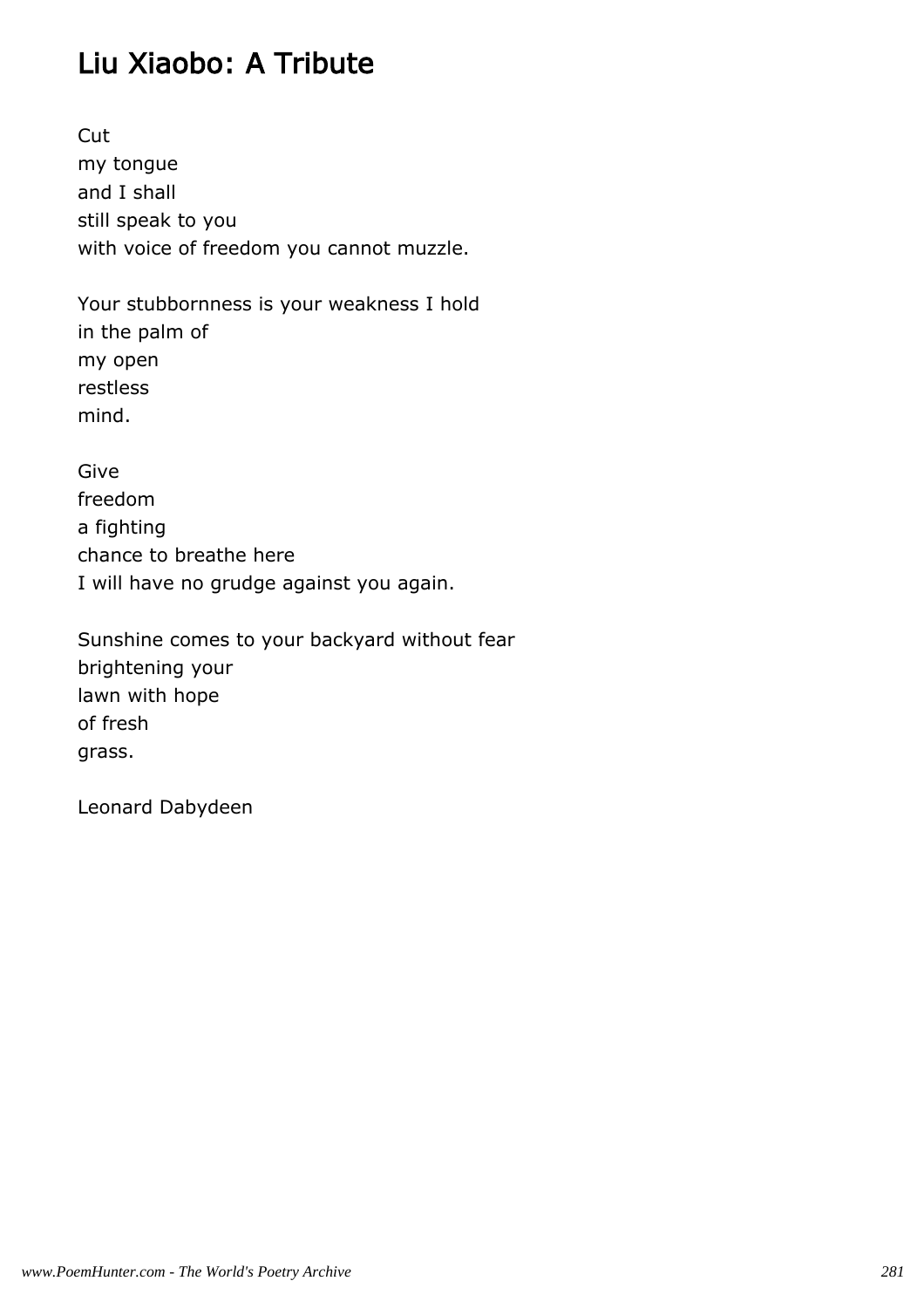#### Loneliness

She creeps around my room lulling any sound whispering in the creak of my chair or the opening of a cabinet watching and listening like a hawk perched for flight then she comes into my mind with a hug and a kiss loving me for who I am and who I want to be or who I have become then she tickles me in the vulnerability of my soul stirring me into life and I begin to let my keyboard play like a piano of my dreams as I play a song for her to sleep while I sift through my world like a spider's web trapped in the loneliness of bountiful joy and happiness.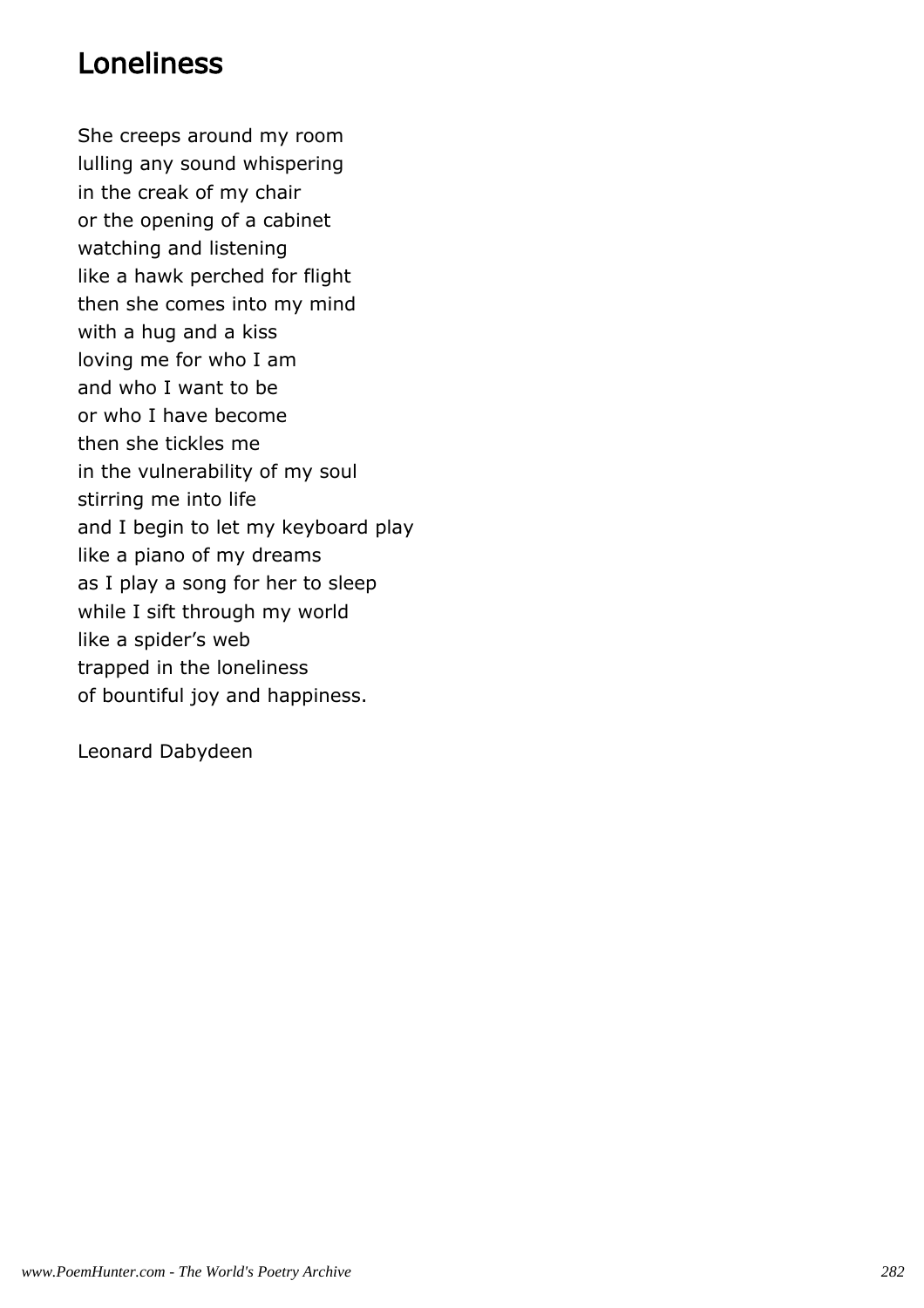# Long Is The Journey To Success

Mark here my words I echo for Freedom Fighters: long is the journey to Success.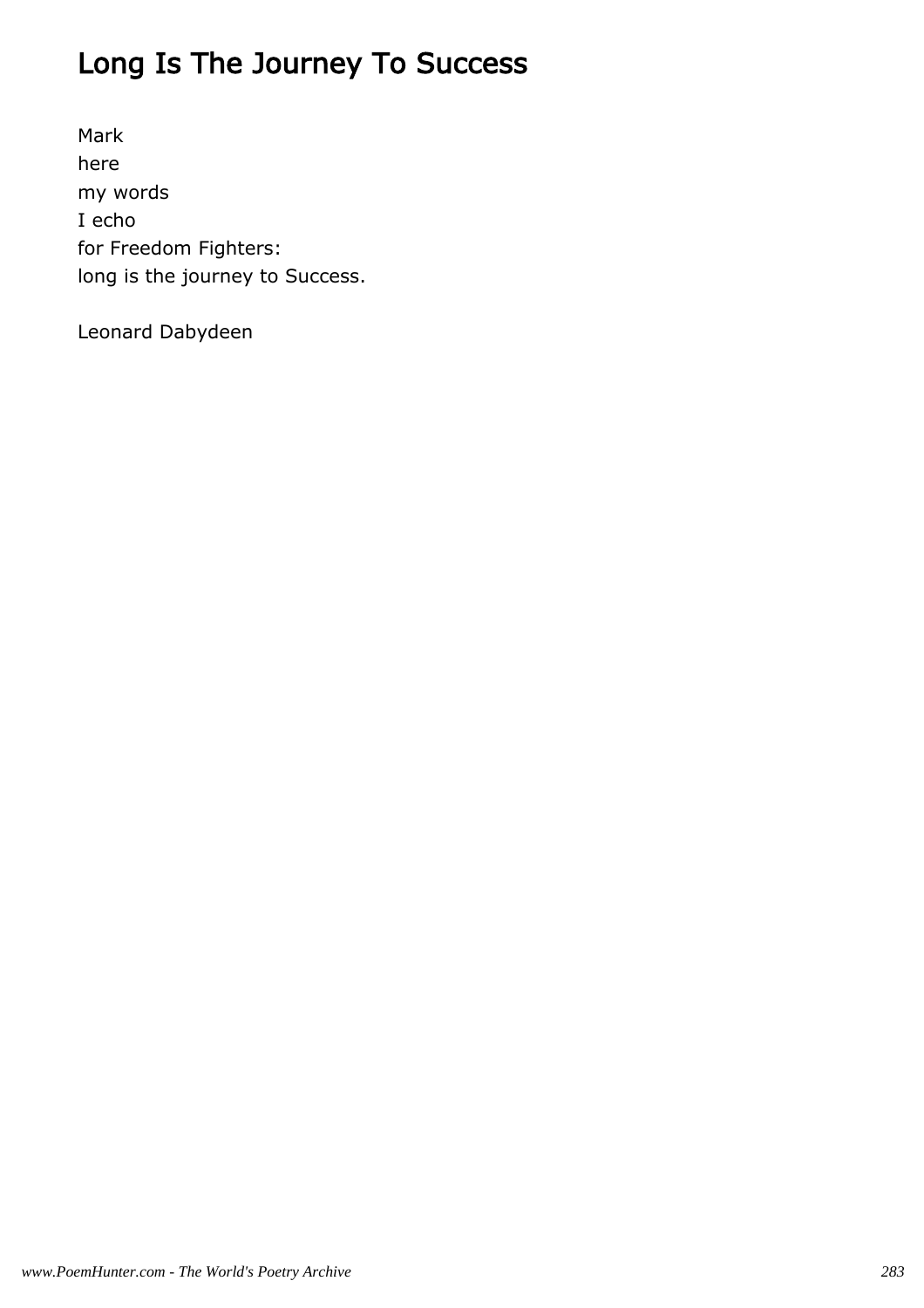#### Look At Me

Look at me come closer let me admire the retina connecting our two worlds.

You wish to leap at me with open paws then allow me to open my arms too.

This impact is beyond comprehension only Tarzan of the Apes remember.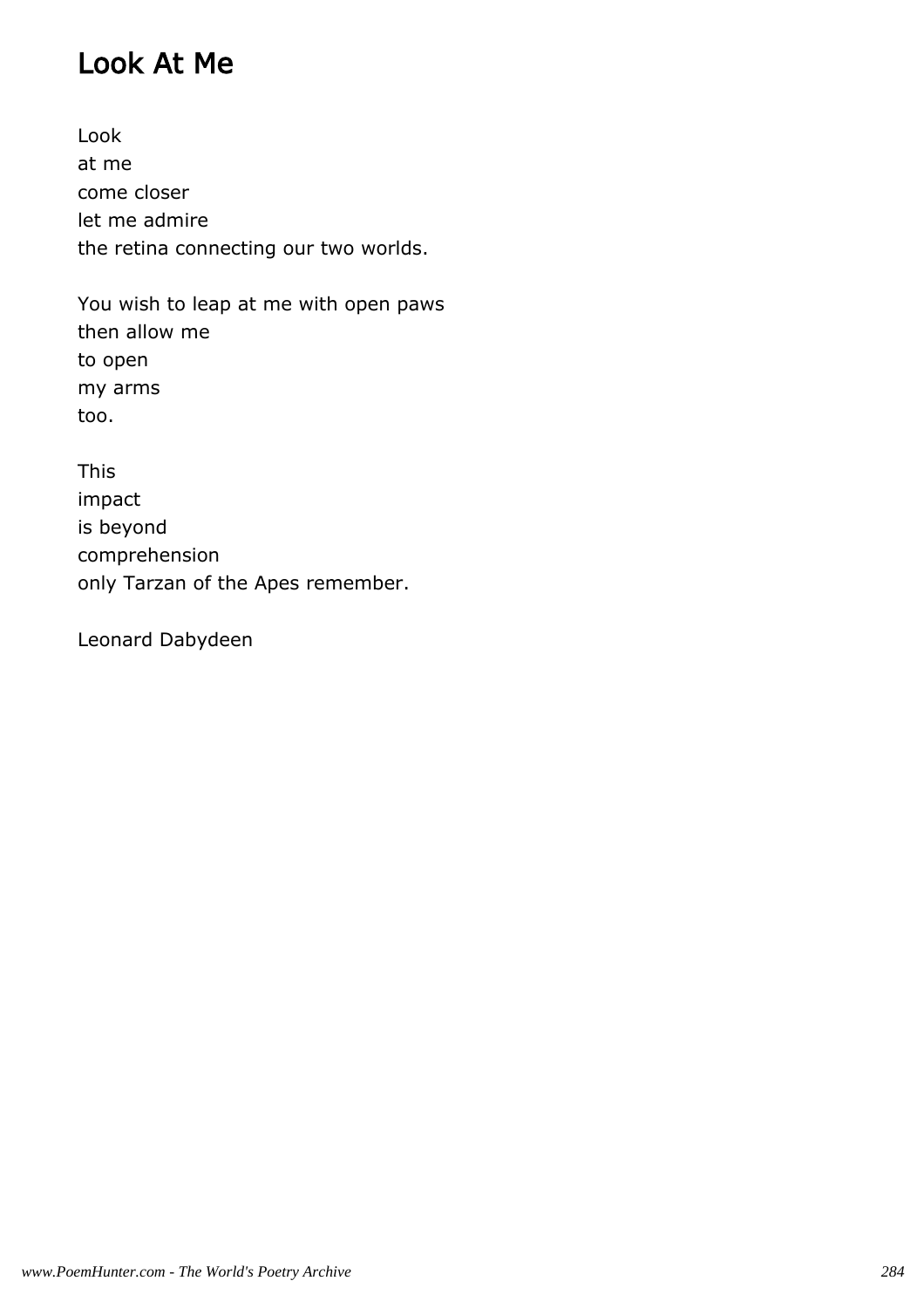# Looking At My Calendar

Dark clouds hiding moon windstorm gathering more speed rain is in my dreams.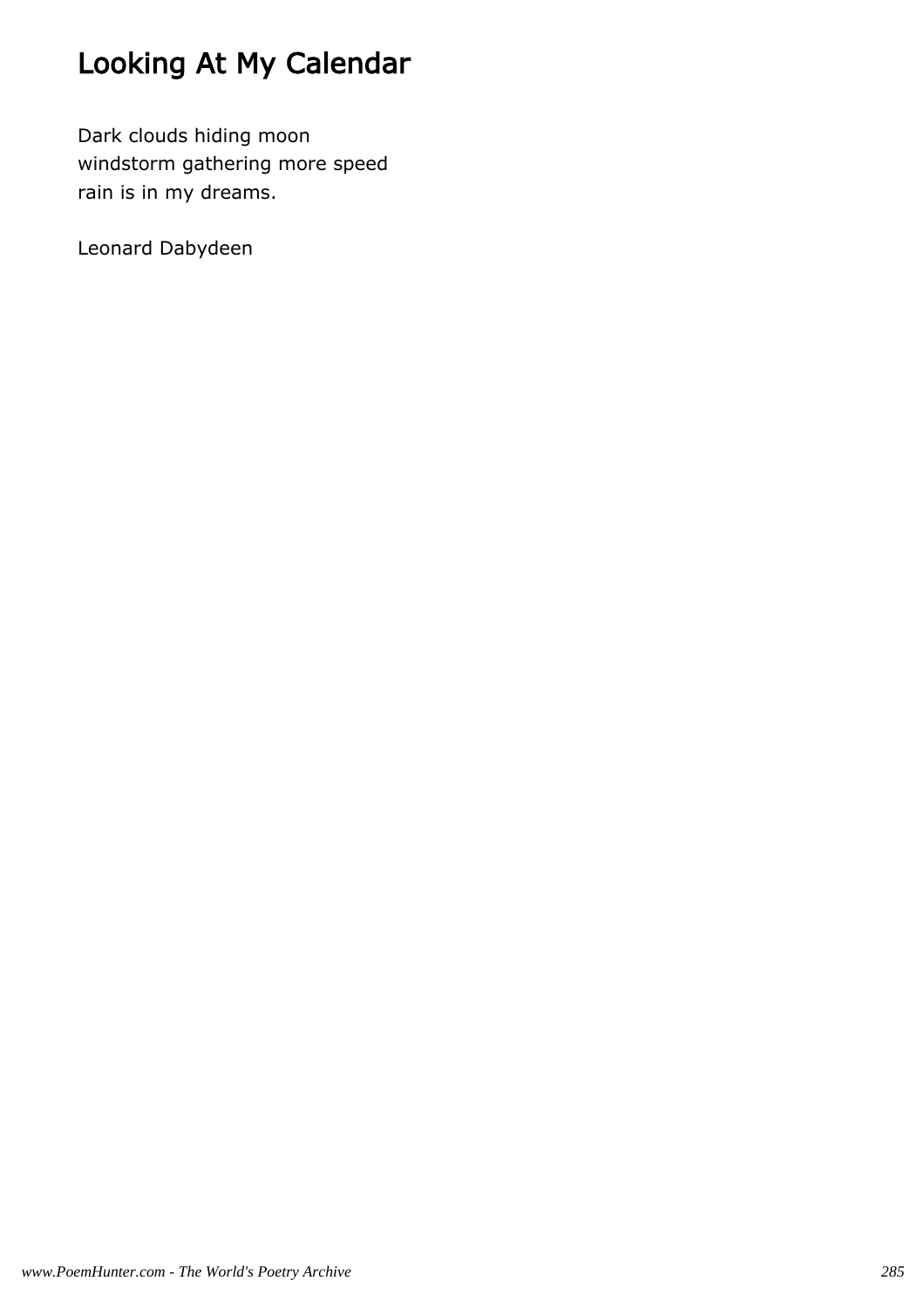### Looking For Hope

#### Wherever

I go in my waking hours

or sleeping and dreaming

my locomotive mind

keeps chugging with rhyme

and rhythm in a drum beat

swathing in blue skies and bright sunshine

I visualize

his caricature etched in fear

standing on a platform

and sometimes embracing a pillar

vigilant like a rattle snake

day in

day out

looking for hope.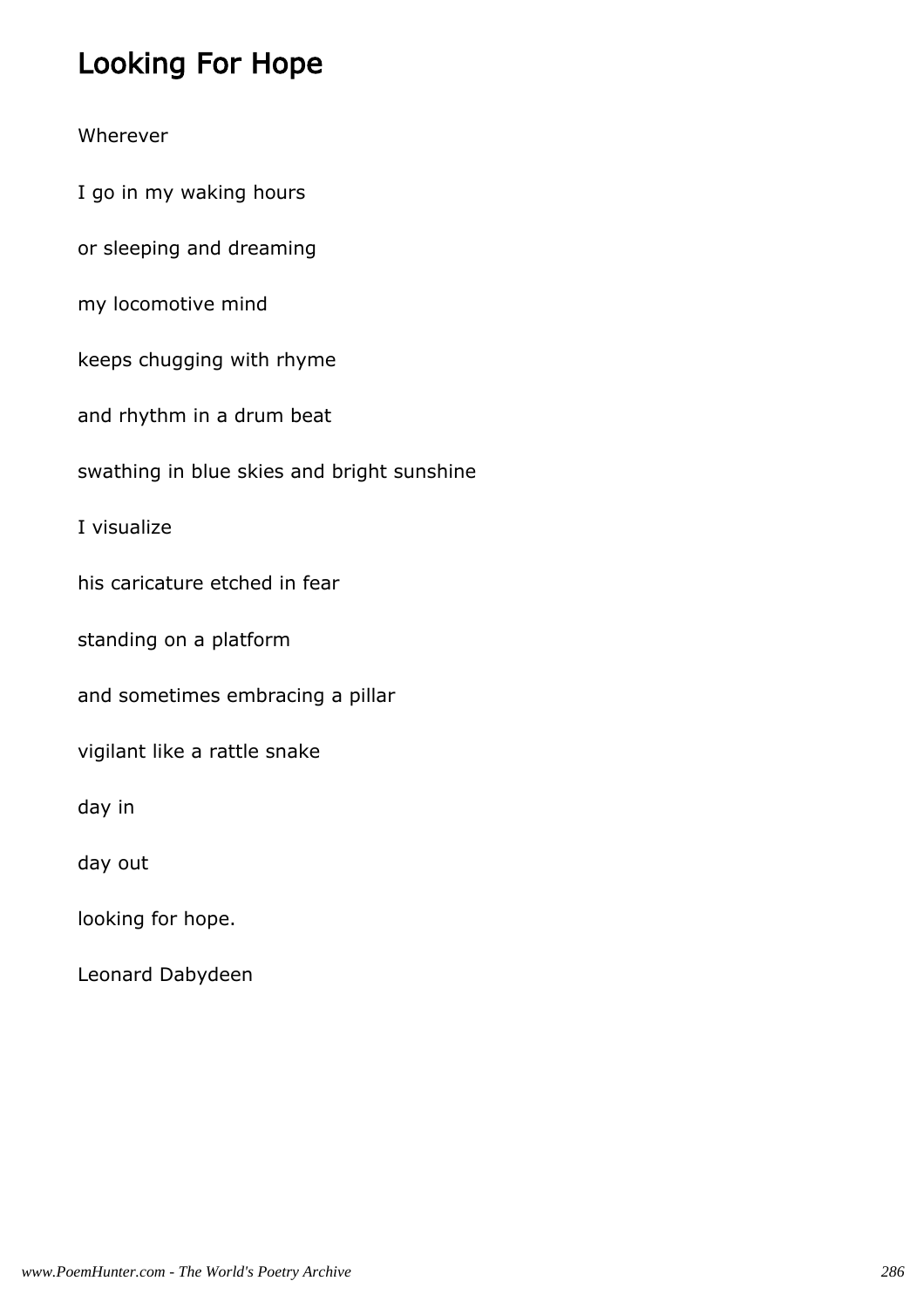#### Looking In The Mirror

looking in the mirror seeing myself as yourself emptying my mind without a downpour of tears hope is not shattered you have visited the rubbles too many times clawing with bloodied bare hands heart is convinced the voice is heard I can hear it, too like my own voice the mirror is shimmering only because you are trembling as you hear the voice louder and louder like a clarinet soon hope will be revealed like innocence of a crime and you will be home free as the storm from deep within brings peace of mind as you comb the final debris to bring your child home where once there was a house.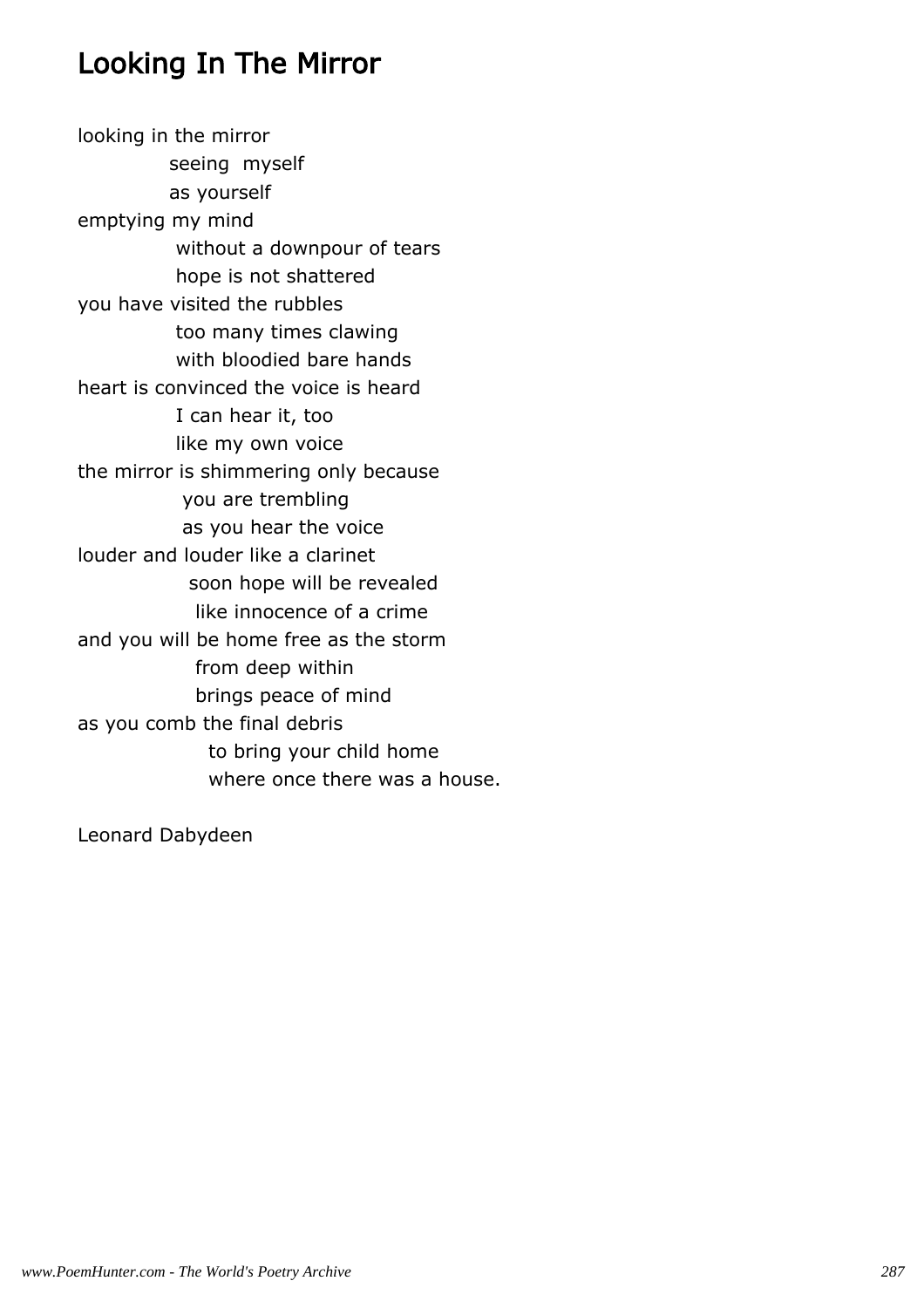## Lost In The Echo Of Time

Yes, I must say we all know it and we see it like back and front of naked hands smoothed in Aloe cream but I remain uncertain as rolling pebbles in a blistering storm and feel the masquerading heat like a body trapped in heated chamber in a crematorium on fire as the diaspora swirls in caste and colour in rituals and antics ashrams and mandirs mosques and churches all burn inside with likes and dislikes and love blind as blackness of night or like the hollowness of a vaulted chamber and trafficking of flesh leaves no mortal wound free from calluses and indentured souls stir cluster like potpourri scenic in coated slavery lost in the echo of Time.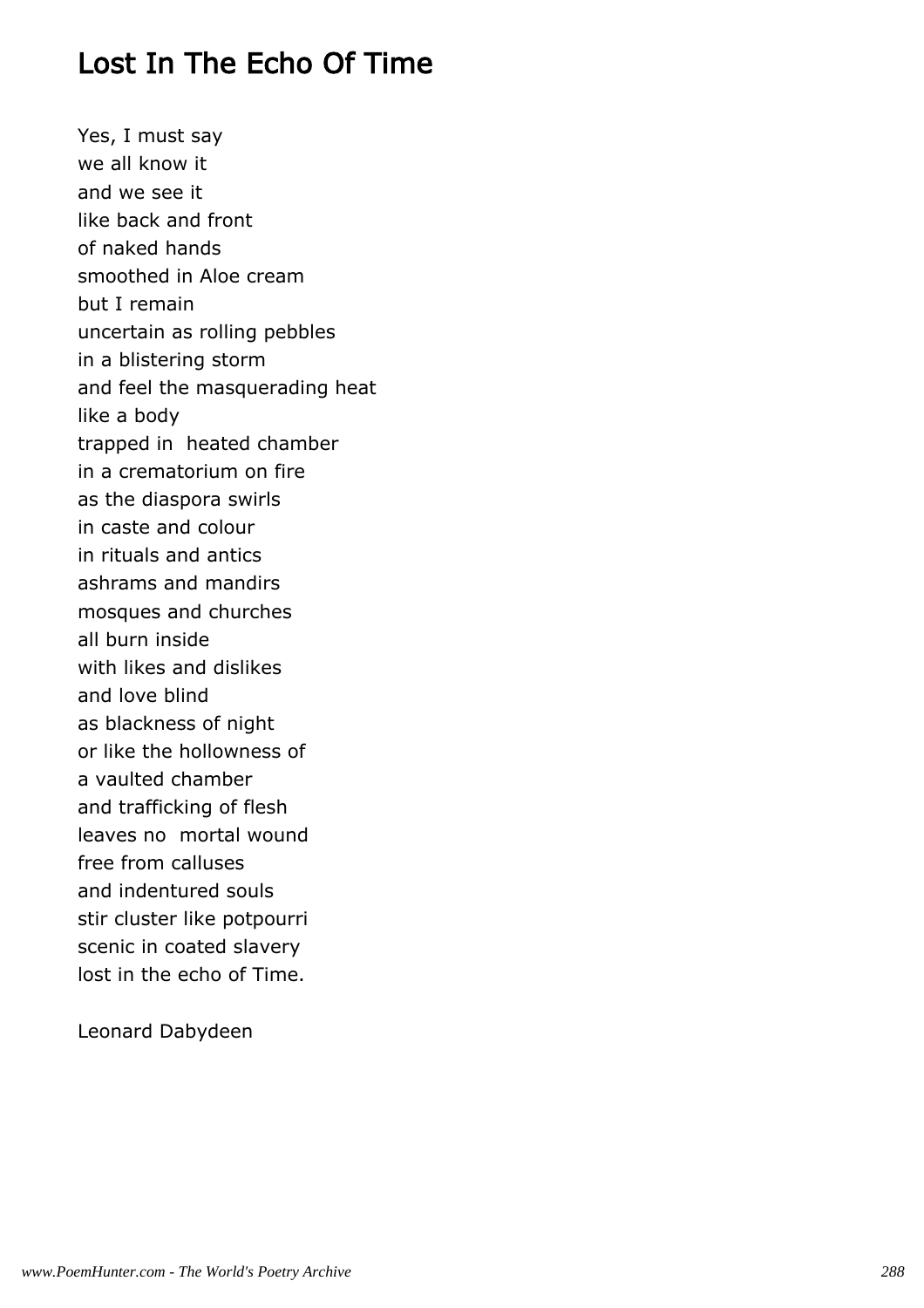#### Love For Angel

I found her pulsating in my heart in tandem to the rhythm of my heart-beat, bouncing up and down with illimitable joy; and sometimes in silent glee, like a fetus in a mother's womb, she would hold her breath only to keep me from dancing off my painted toes: oft times as I travelled this road, I pondered of her existence like the wind whispering among the old oak trees that measured the stoned path to my way back home; and yesterday when I made this trek without a freckle of thought for distance or time on my way back home, she bounced into the palm of my wandering mind: for me to see the visual, without a sliver of the virtual: this love for Angel I found... reeking of happiness like a treasure deep in the ocean of my heart; every meowing sound she made was like music in the distance, on my way back home.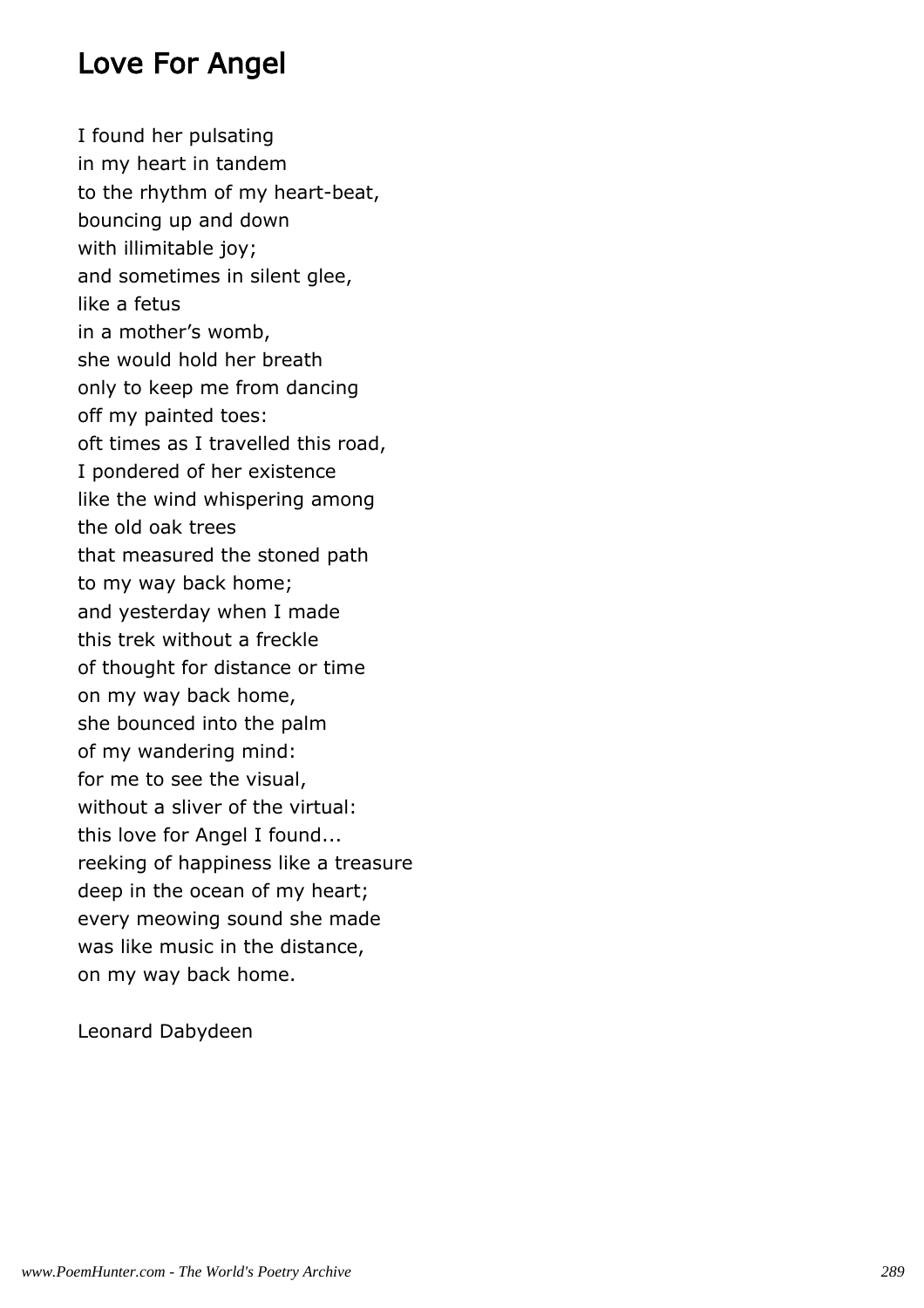## Love Of Nature

In the waning cascades of the evening sun I straddle across to the edge of the pond and settle on the rustic rocks beneath a sycamore tree and in a vigil moment I watch the horizon lingering in nonchalance deep in the bowels of an orange-glow sky the wind lurking among blades of grass whispering in monotone and rabbits querying garden vegetation as if they suspect organic grocery is not real and I listen to the neighing of horses and grunting of pigs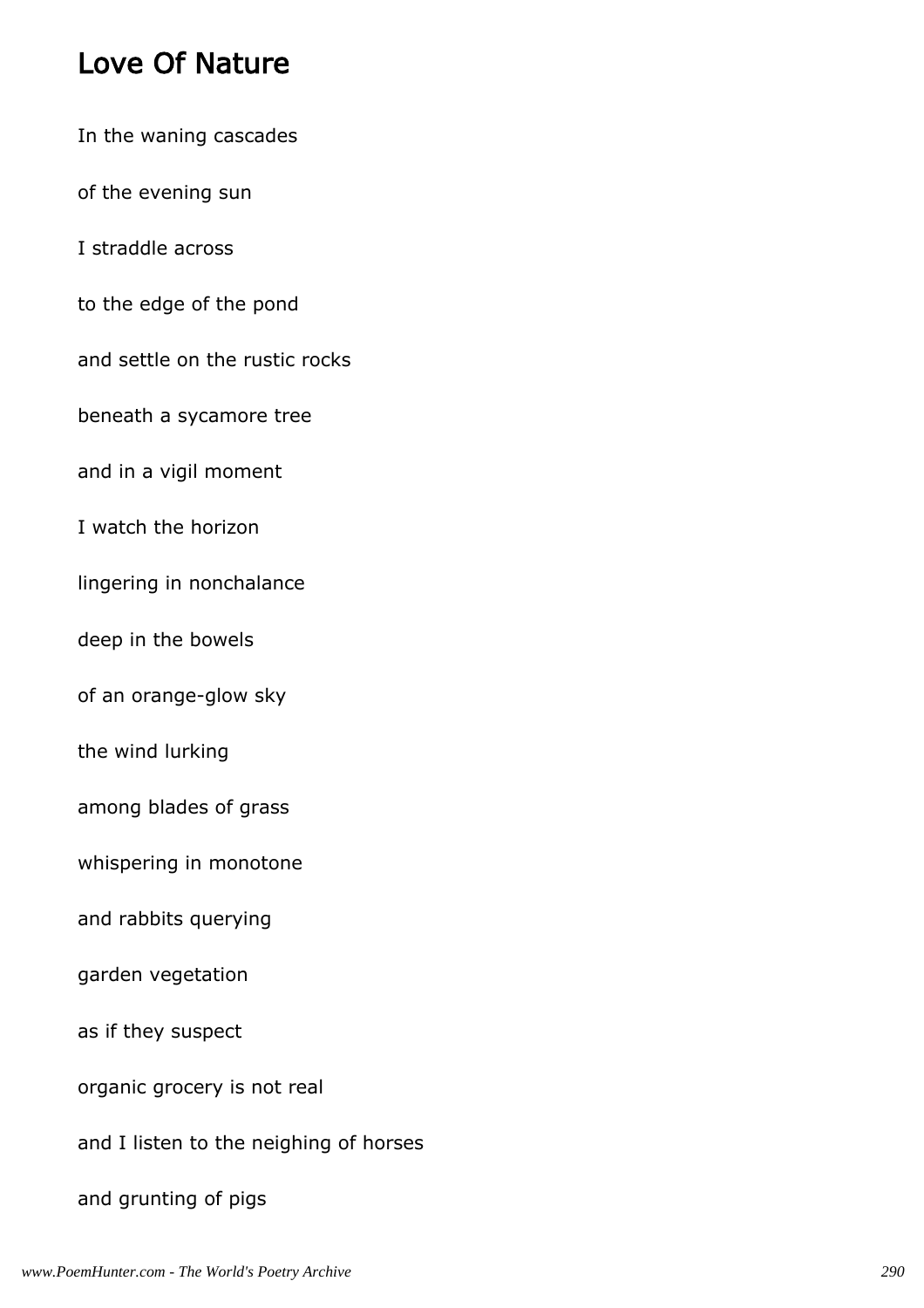and quiet wading of geese

in the water's rush

over a lingering stream

then my eyes

dwell on a mole-hill

watching black ants

congregating for a night cap

as the evening

draws a curtain for the day

full of love.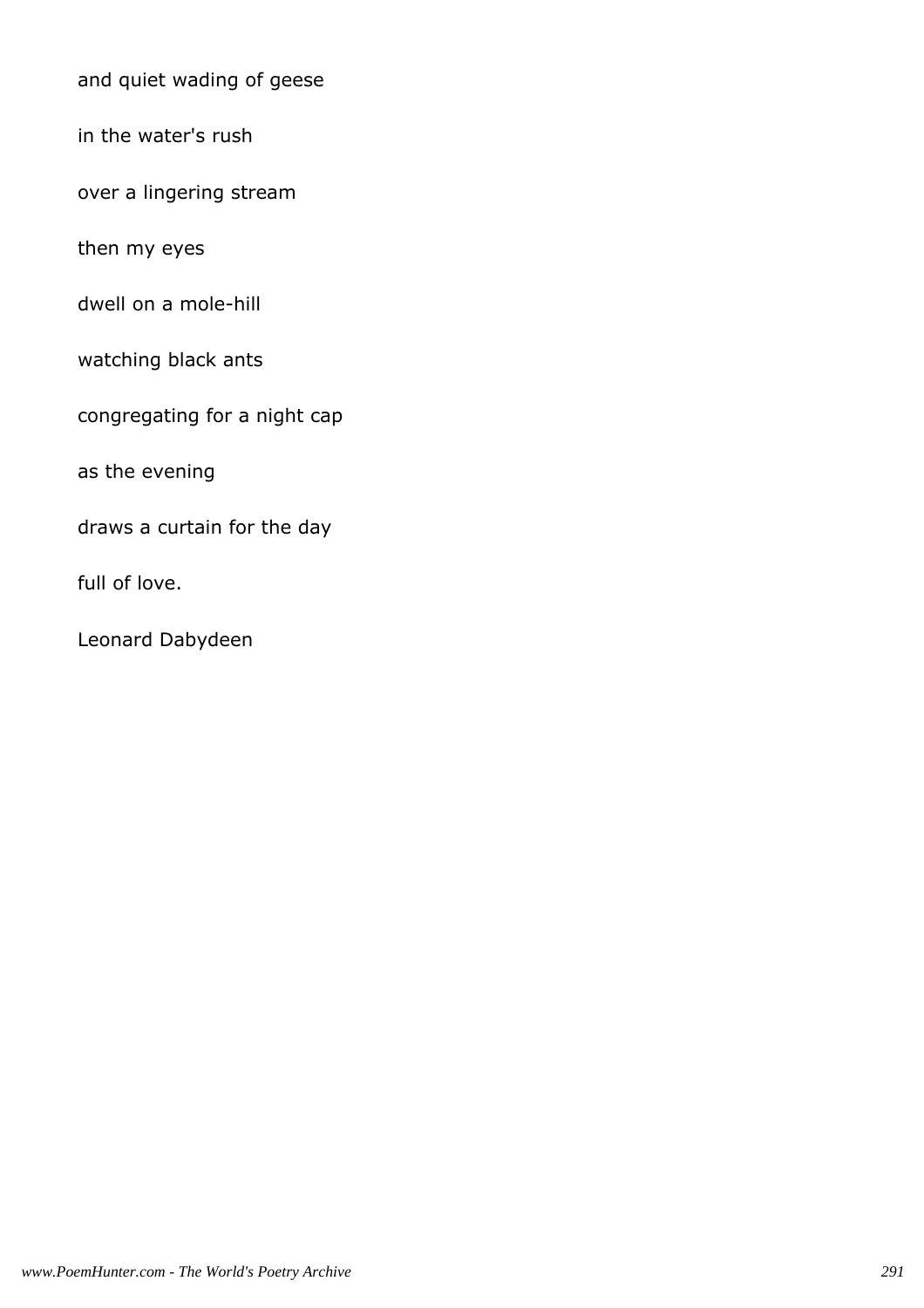#### Love Pity Lost

Love pity lost where the candle burns to a poodle of liquid wax yet my veined hands I clasp in prayer as I grace the murtis of Shree Ganesh and Lord Shiva and let Mother Laxmi bring light through the dark tunnels of my frightened dreams let my candle burn in your pulsating heart let everyday be my birthday and sing with me as if I'm there gracing your presence only me myself and you here today and gone tomorrow where children of our world need my presence to bring sunshine in their uncanny world.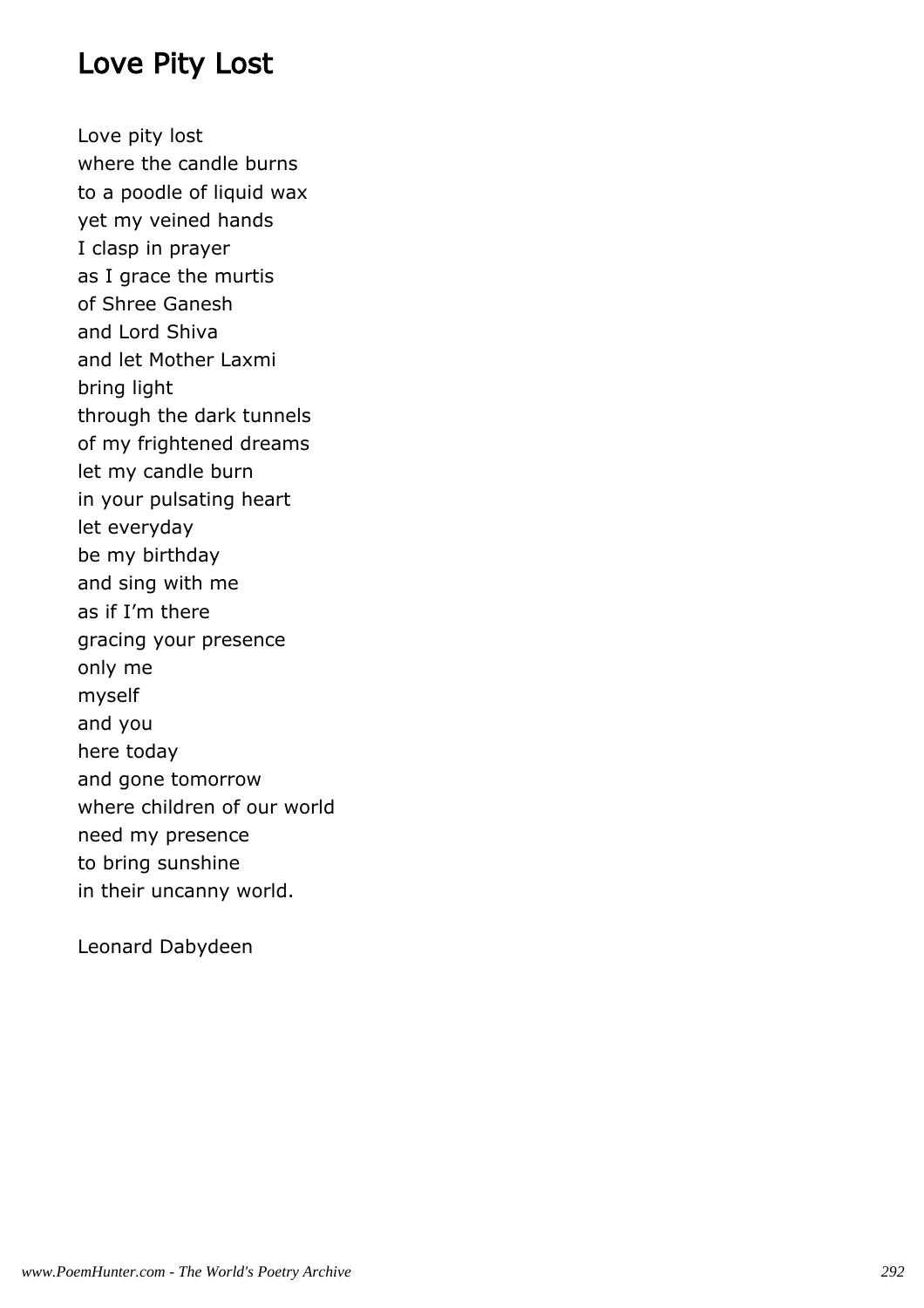## Love Will Never End

I now take this brush and caress your inner soul: love will never end.

Yesterday a voice whispered in my throbbing heart: a ritual of love.

Today this same voice jingles beautiful bhajans: in Lord Krishna's name.

I feel so gifted with this everlasting love: when you are with me.

I now take this brush and caress your inner soul: love will never end.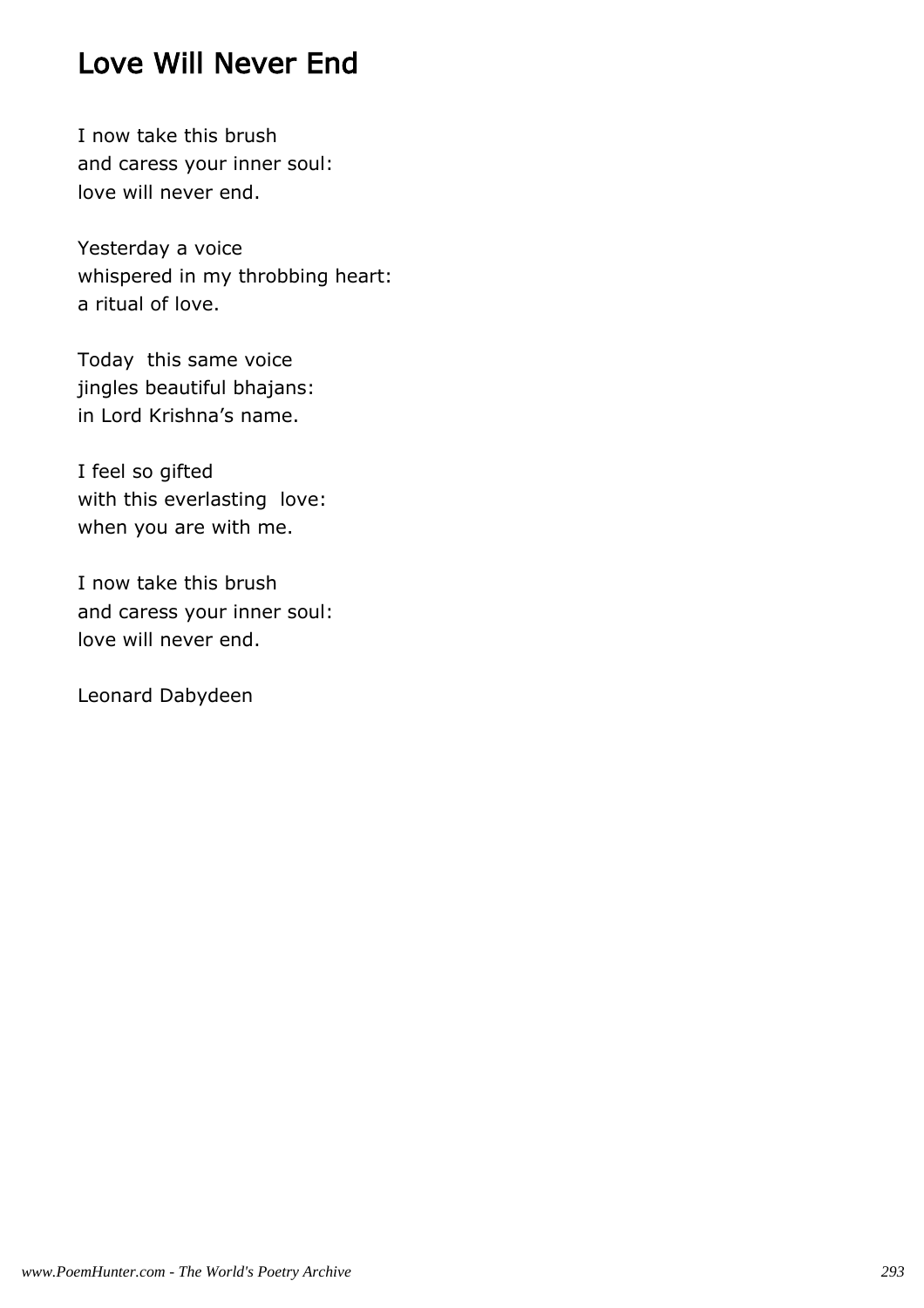# Loving You (Tetractys)

Rain music joyful song listen alone this evening I feel wet under moonlight.

Mud-sling under my feet feels very soft I fold my hands thinking of loving you.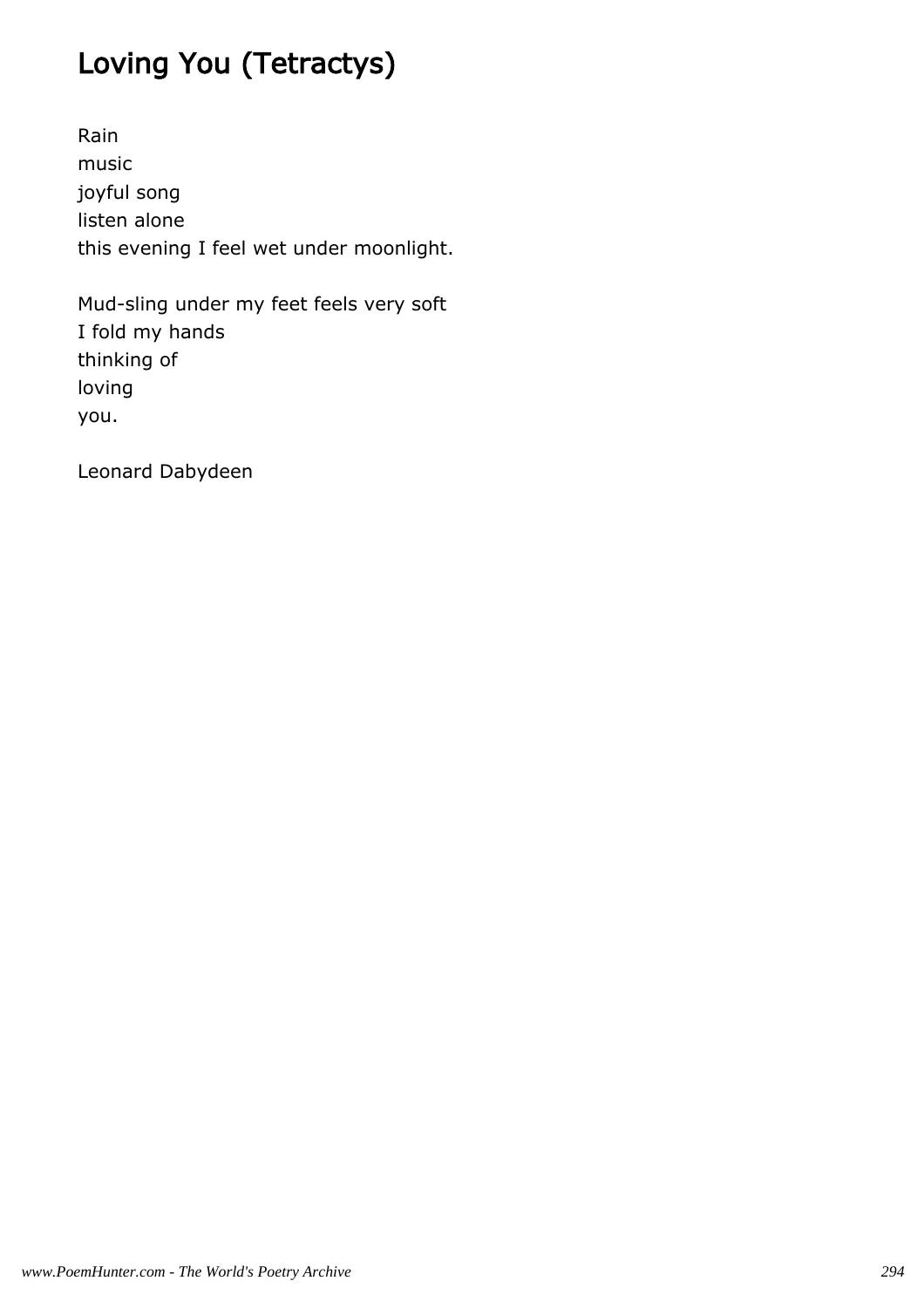## Make Love To This World

I sail across oceans wide, wide blue seas climb highest mountains in my flight travel over hills and dales and valleys beyond the reach of moccasins each journey is sometimes laden with tormented moments the glass is broken, shattered those who throw stones also live in glass houses in every flight distance is without meaning as I come closer and closer to you I seek you like I seek myself in this humble abode of my mind and all I ask for in earnest from the bosom of your heart cuddle my soul with warmth your womb my cocoon of joy let me come forth and make love to this world the earth is my heaven my heaven is in this earth.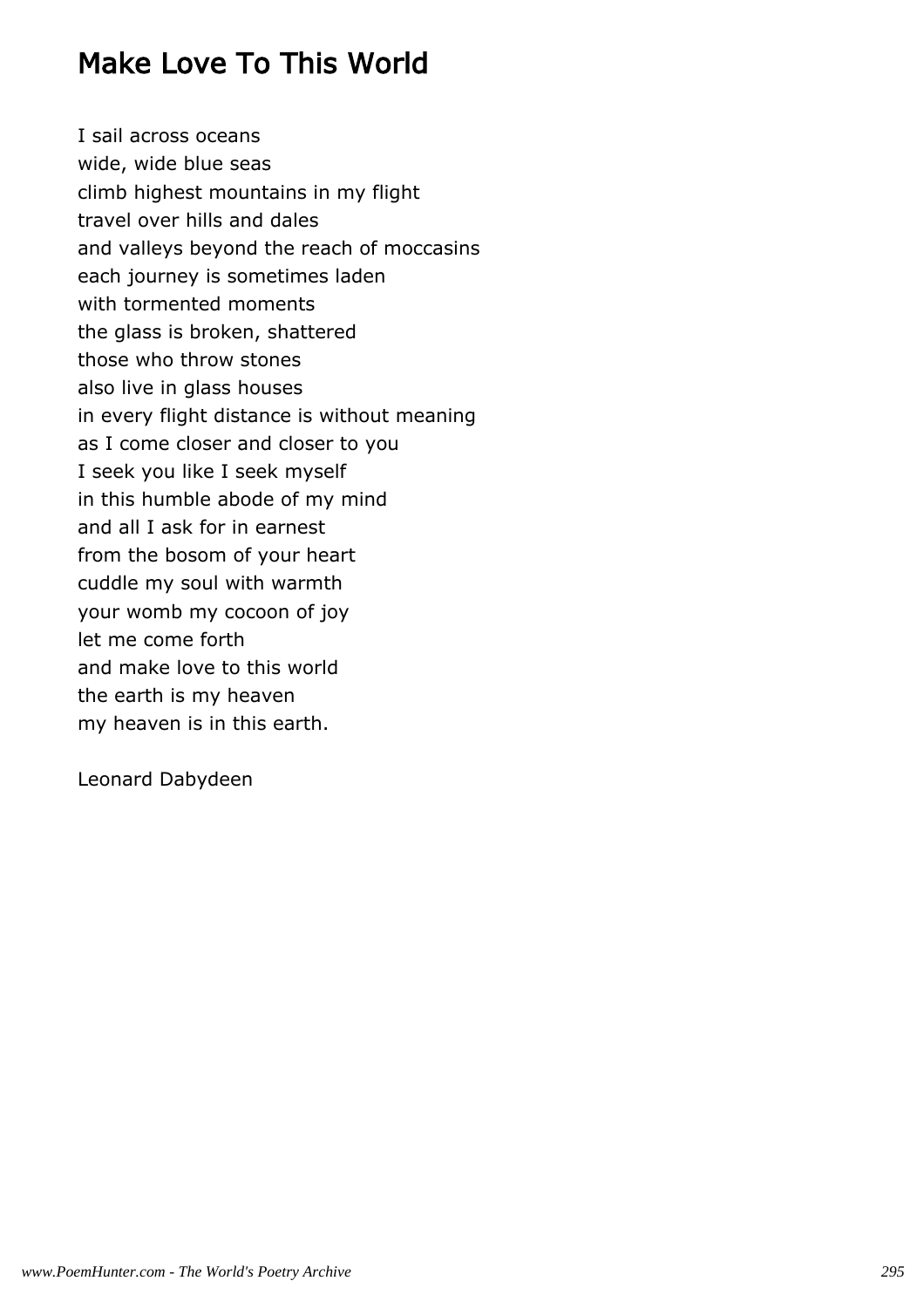#### Make Me A Crocheted Pillow For My Tears

"You swallowed everything, like distance. Like the sea, like time. In you everything sank! " A Song of Despair: Pablo Neruda (1904-1973)

This mammoth quake came swiftly like an unpretentious thief to rattle my window before I sleep. Like a drunken megalomaniac with giant paws it shoved my ruffled bed and rustled me awake in heart-thumping fear.

In my eyes I am seeing the vista everywhere the earth beneath all things great and small all things awake or in slumber all things sweet and sour all things making love or being loved all things living or dying opens like unhinged jaws swallowing everything with guttural noise.

I watch everything broken and bruised out of yesterday's shape. More gulping sound amidst incessant screaming. The disarray has no art form. It is like a frenzied dislocation of the mind. And I begin to well in tears like the pending tsunami. Dry dust becomes moist on my face. My cry knows no sound but the agony of hope. Despair lingers like a dog wagging its tail for a bite of sandwich.

What vehement emptiness now takes over where I once stood and watered my flowers? Everything is nothing anymore. Do I cry in vain or do I cry out loud in pain? Did you know this will happen to me, Pablo Neruda? Wake up and look at me or make me a crocheted pillow for my tears.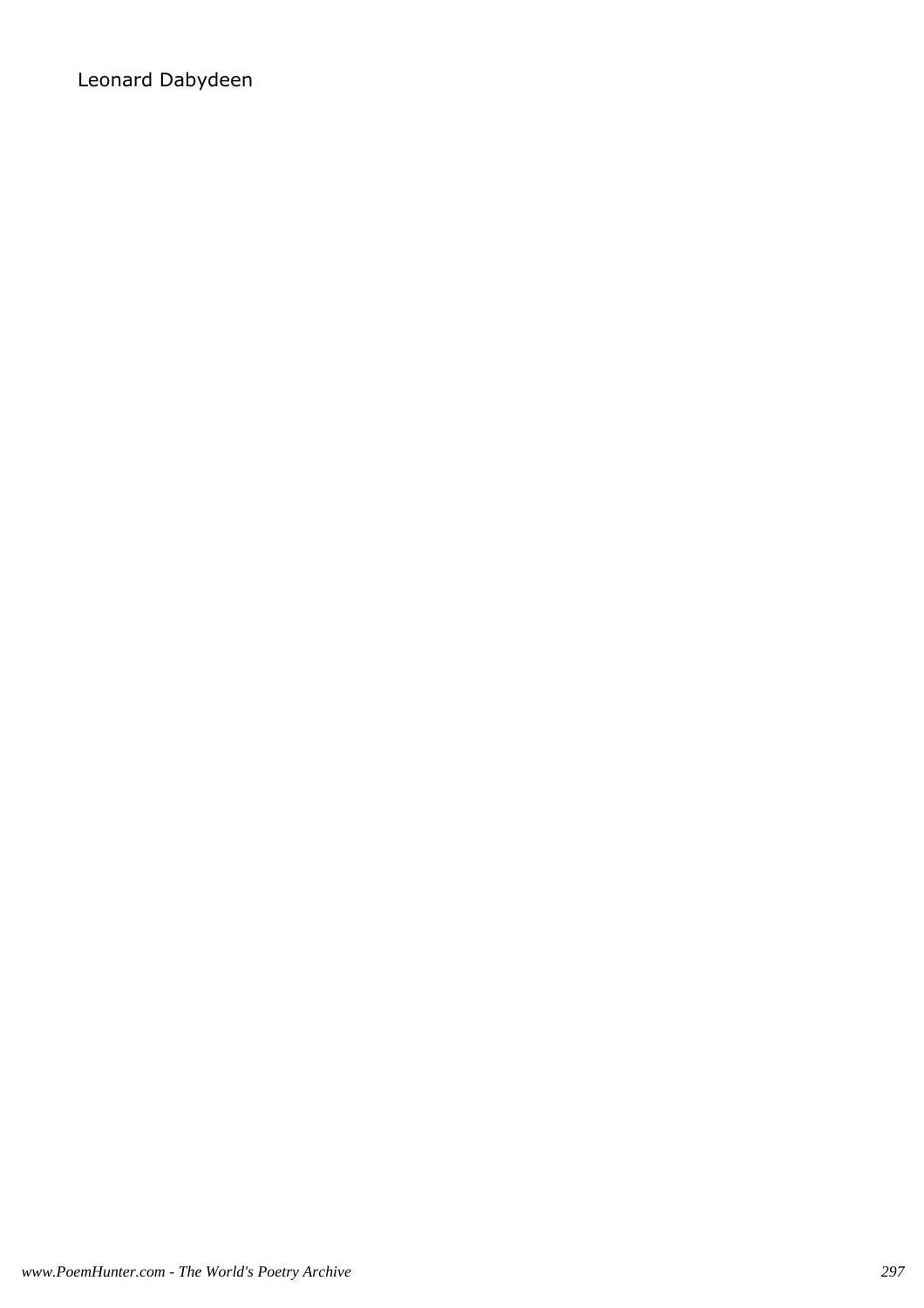## Man And His Laughter

Man and his laughter need no currency you'll agree the brew like great grandma's stew is scented everywhere from land and sea every guffaw marks a niche of happiness full of humour laugh while you can 'cause laughter makes the better part of you.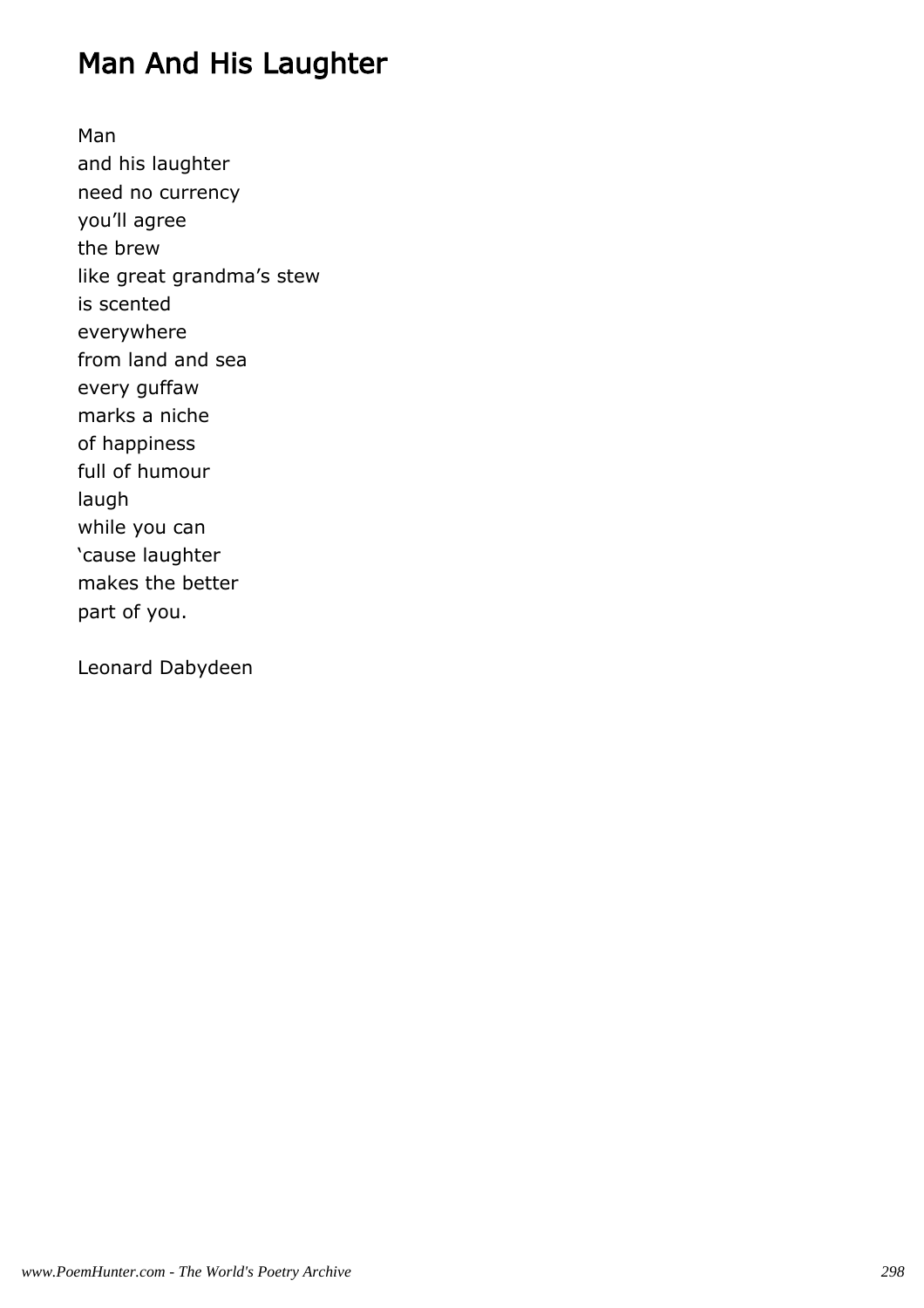## Man And Nature

#### 1.

mad man is shouting listening to the night wind waves chase the sea.

#### 2.

he rides a bike going down -hill towards home wheel and wind silent.

#### 3.

he sits in the dark waiting for the light to come forgets sleep at night.

#### 4.

birds playing a tune he knows only in the spring he holds a flower.

#### 5.

sitting on the porch waiting for the sun to shine snoring with the leaves.

#### 6.

he rings the doorbell before six at night again a dog greets him now.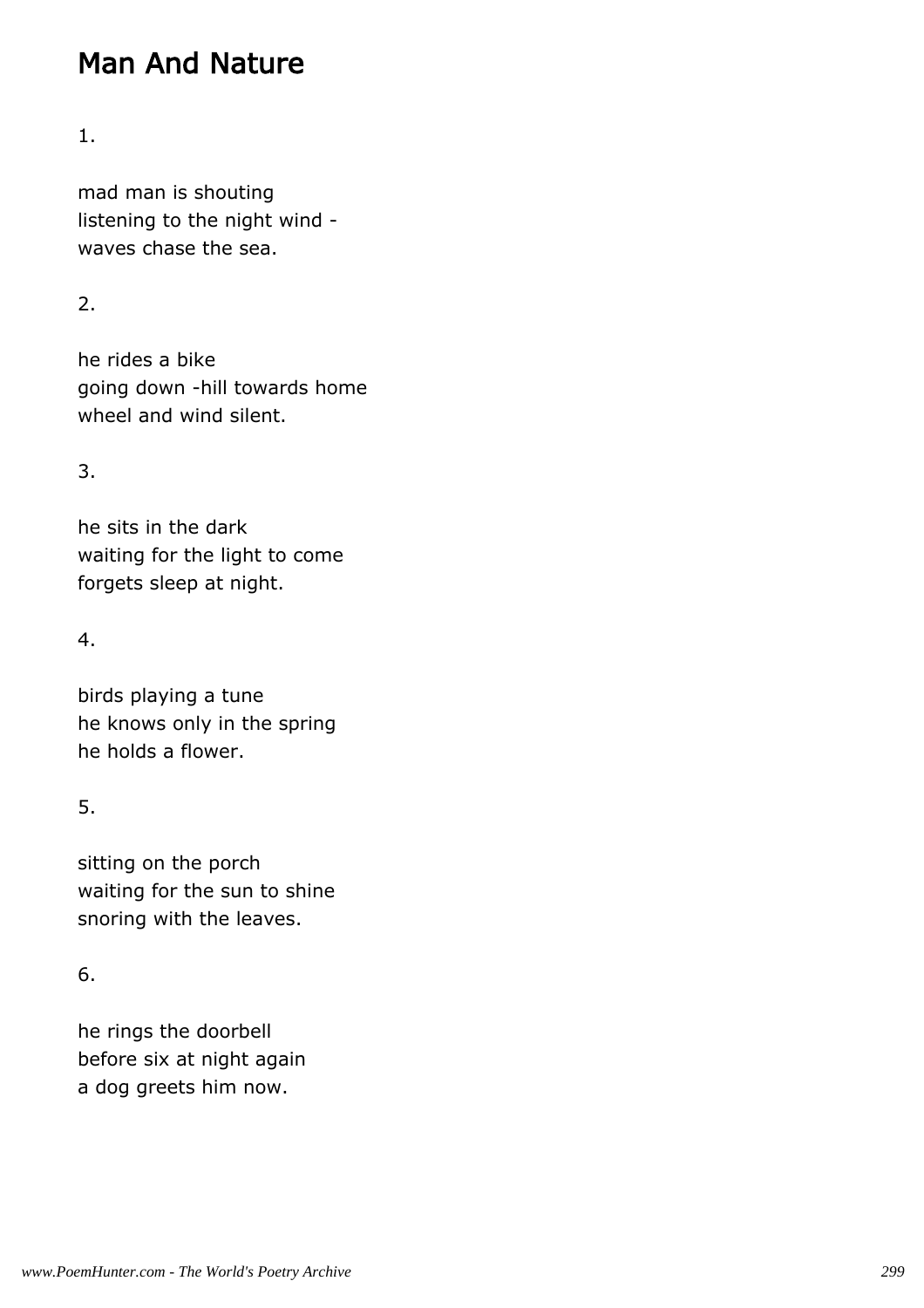7.

he walks to the barn before the cows come tonight a pail is waiting.

8.

his book is tired sitting outside with the trees no blood relation.

9.

bench on the sidewalk clouds turning grey in the sky he waits for the rain.

10.

he sleeps alone here birds listen to him snoring when does the night end?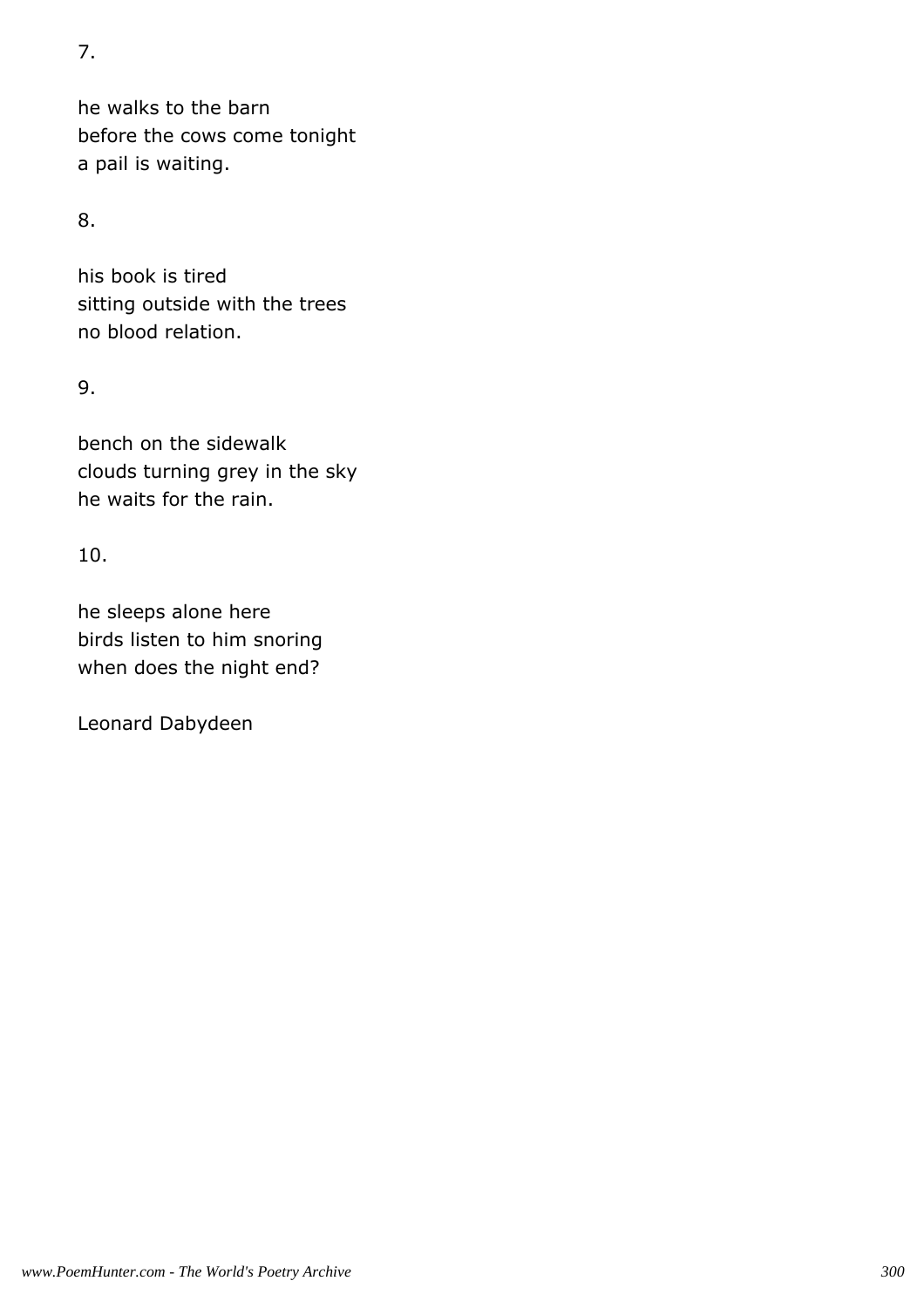### Man In The Mirror

Not by chance not by design fire burning within he is only himself and does not know this yet he looks at him from within inside out vice versa as he solicits a smile pouts his lips lifts his eyelids like a surprised host then dash another furtive look and let fingers comb his hair not a moment to spare without realizing what he is looking at is only himself a man in the mirror.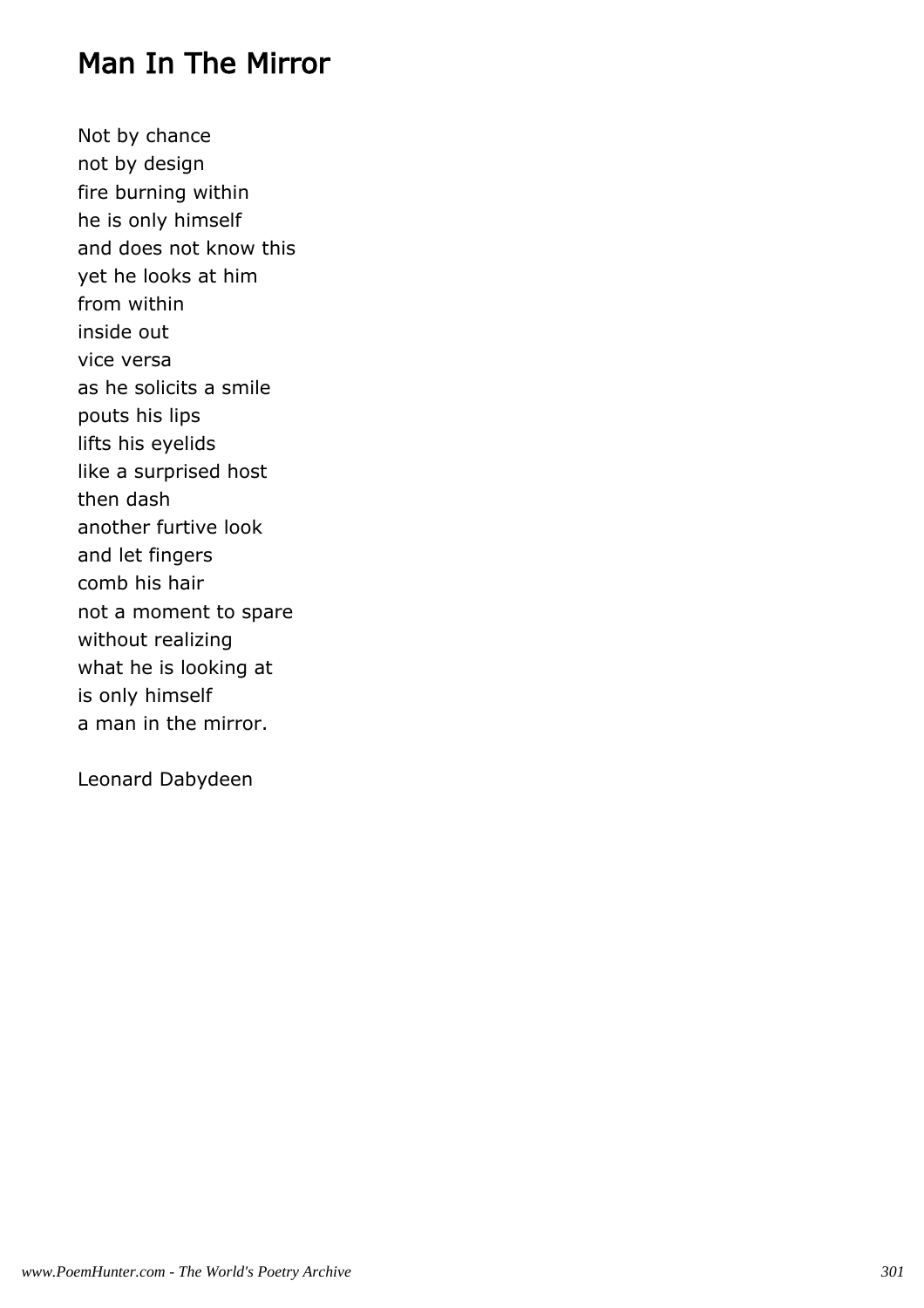## Martians Landing

Martians are coming Watch the moon orbiting Earth A bright light beaming.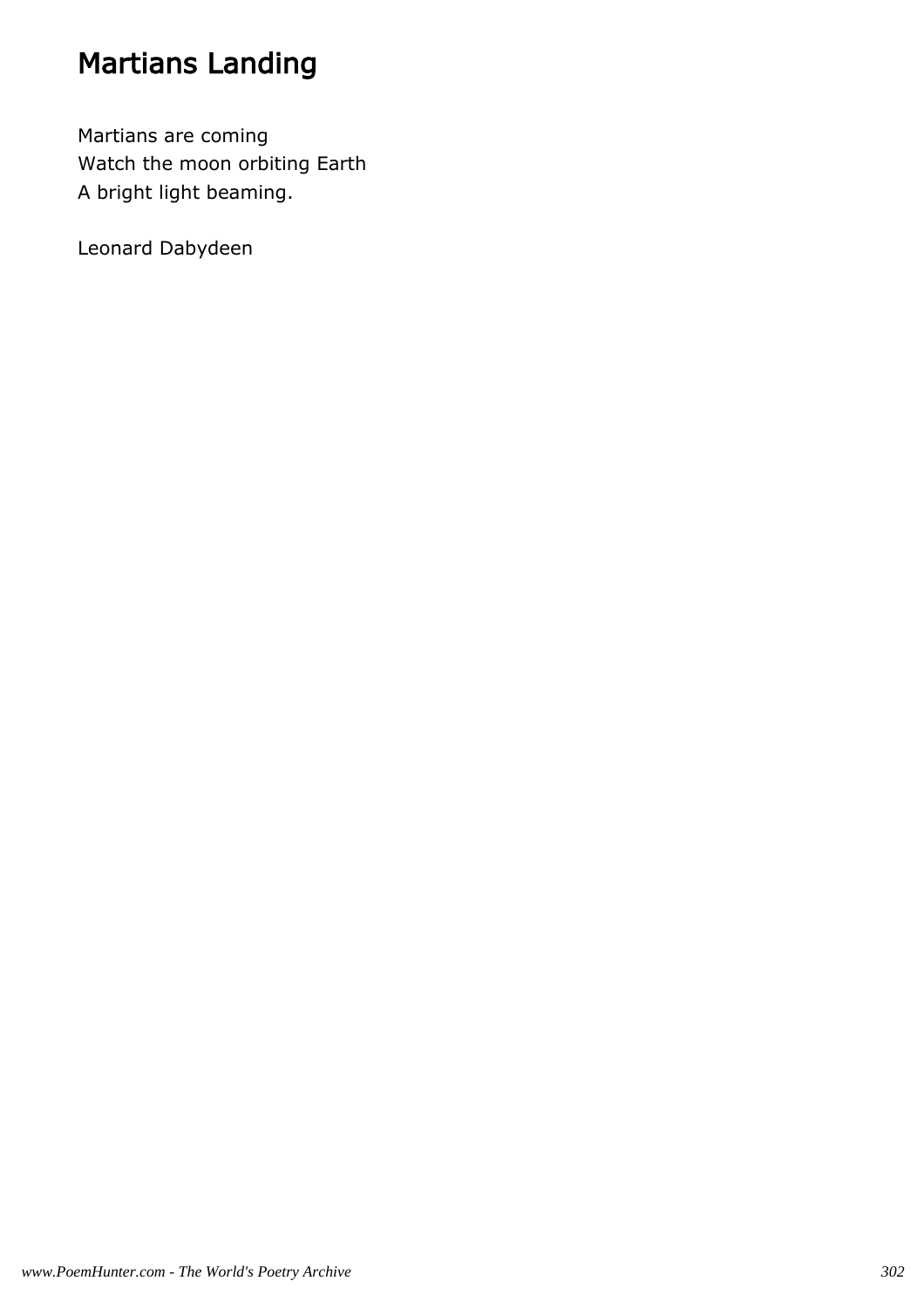## May Day

Let us make work toil and sweat with our hands and heart fruit of our labour joy of work.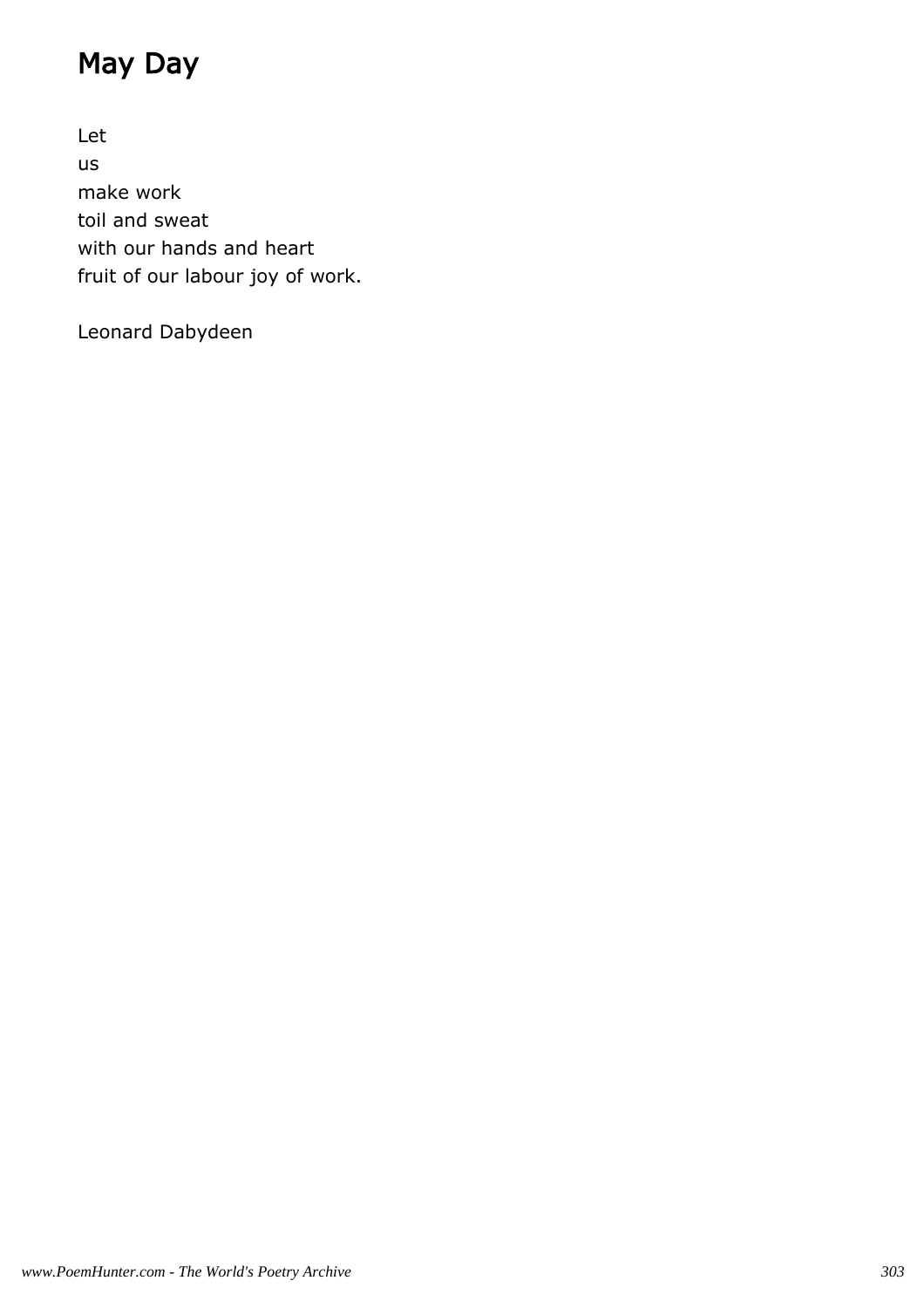# Maybe If...

| Maybe if the cows               |
|---------------------------------|
| jump over the moon              |
| tonight                         |
| we'll never here the end of it  |
| and maybe if the stars          |
| stop twinkling in the skies     |
| tomorrow                        |
| we'll never know what the earth |
| said to the heavens             |
| darkness will overcome us       |
| our eyes will be opened         |
| yet closed                      |
| but maybe if this happen        |
| and we turn on the light        |
| the heavens will open           |
| its doors again                 |
| only maybe if                   |
|                                 |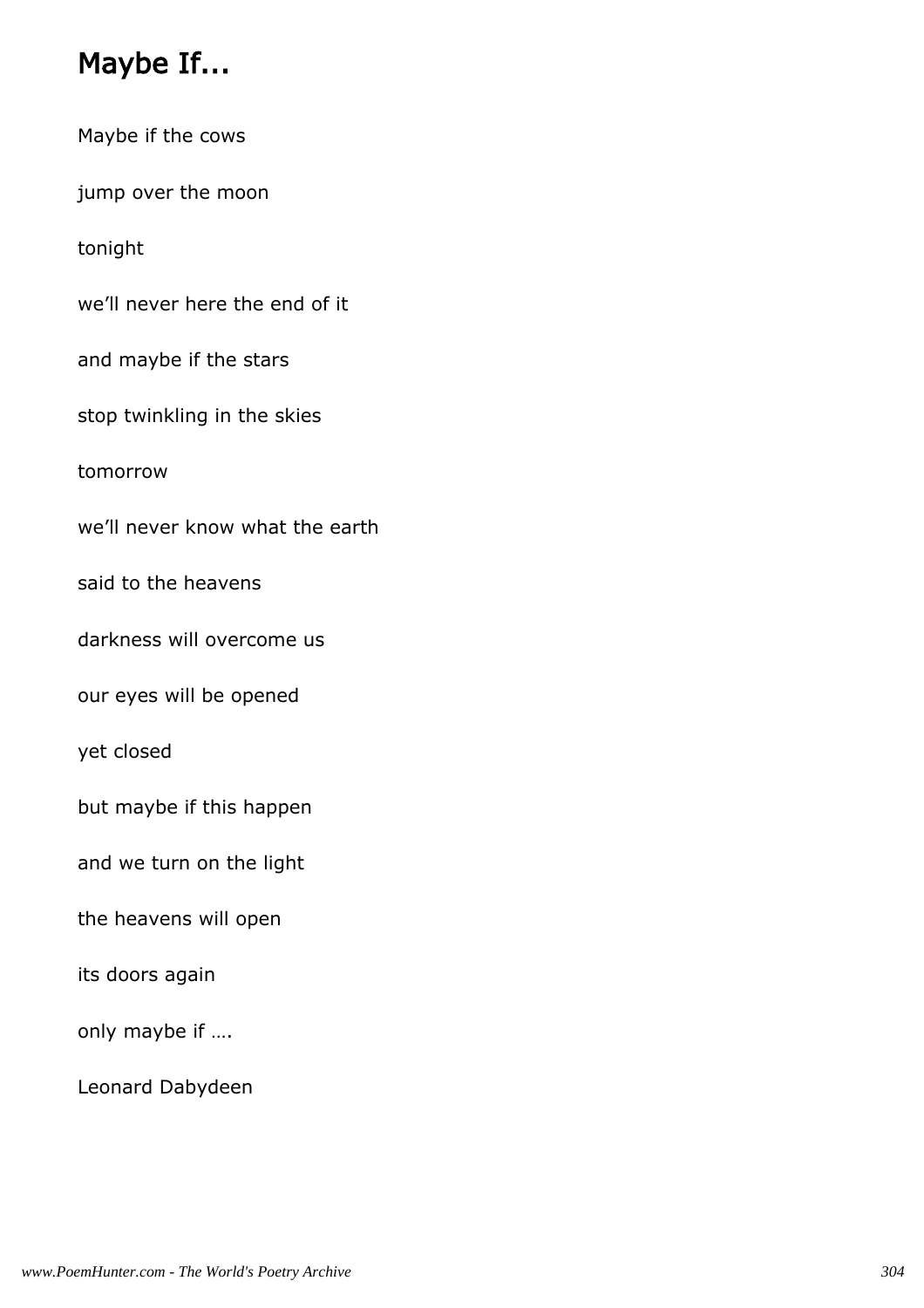## Me, Myself, And I

Knitting woven threads Of life And of death I set ground rules Layer after layer Like Sun Tzu I give you a chance Only in pretense Then prod you In offense I make the rules Take every action Watch all reactions There is no turning back I lay the past Like a back-pack Let it stay with me And I look forward Today Tomorrow Standing my ground Knitting woven threads Of life And of death.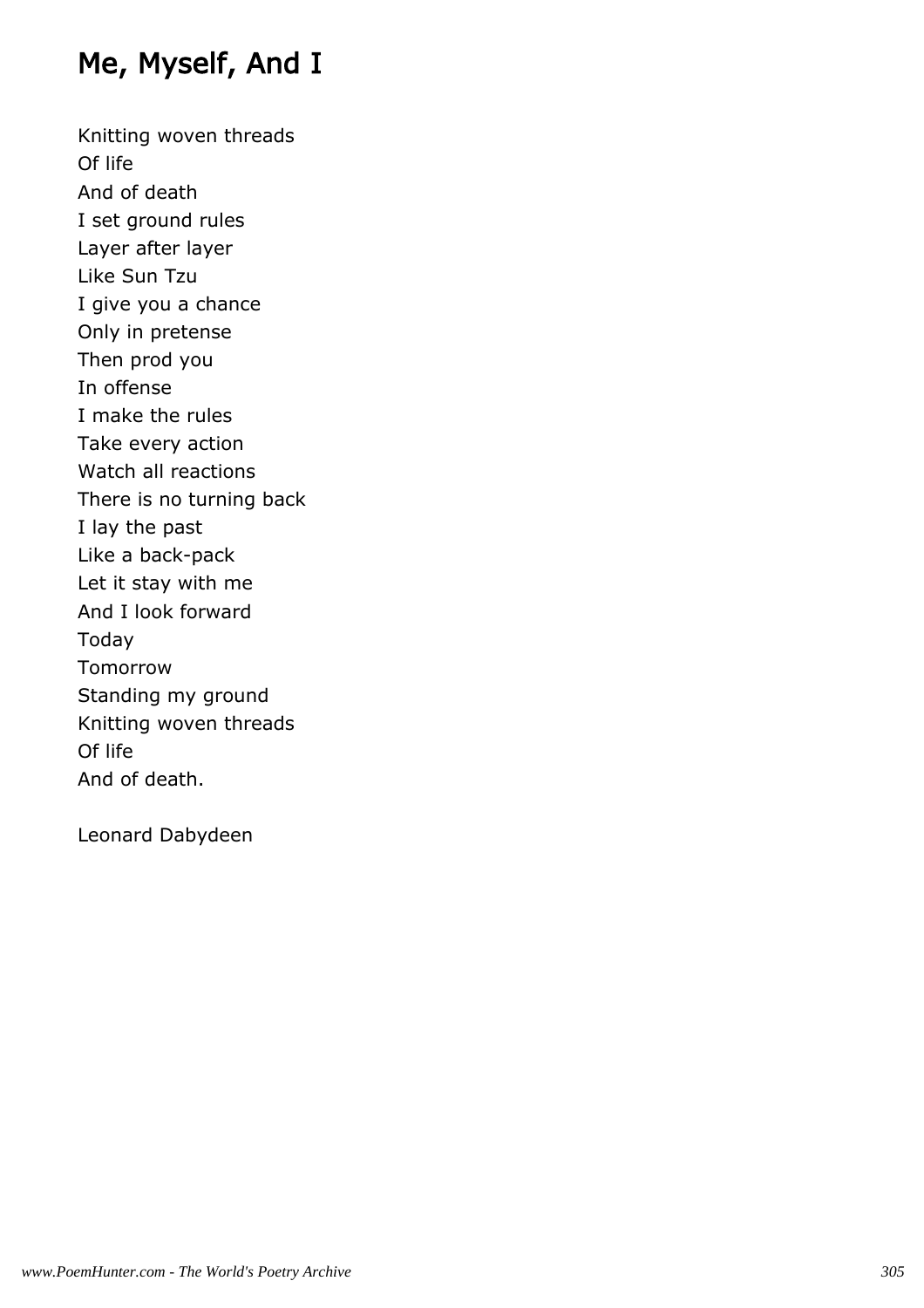# Memory

Rain falling keeps me wet at dawn of light to wake the memory that burns inside.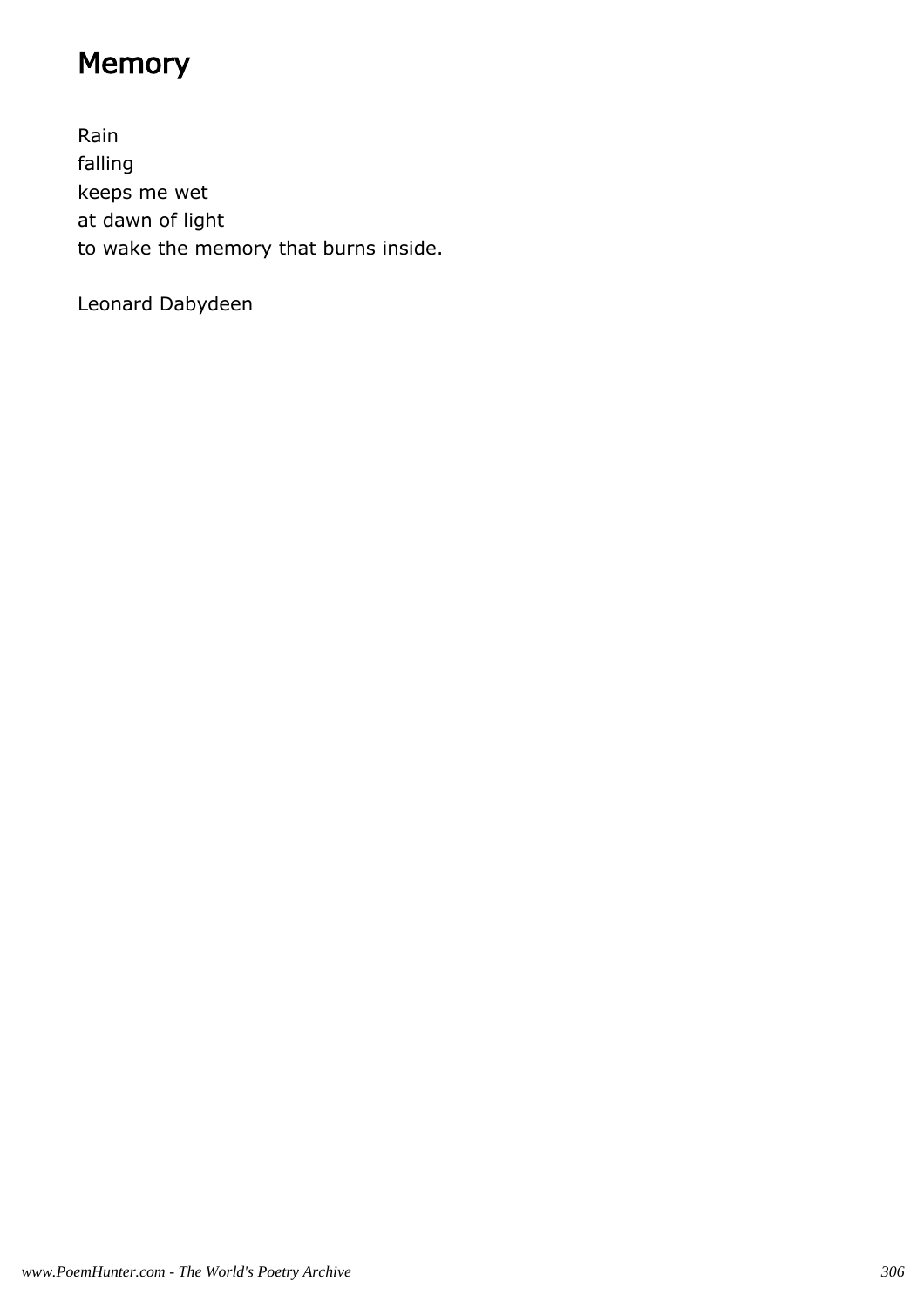# Mind And Body

Beating the mind suffocates the body to protect itself.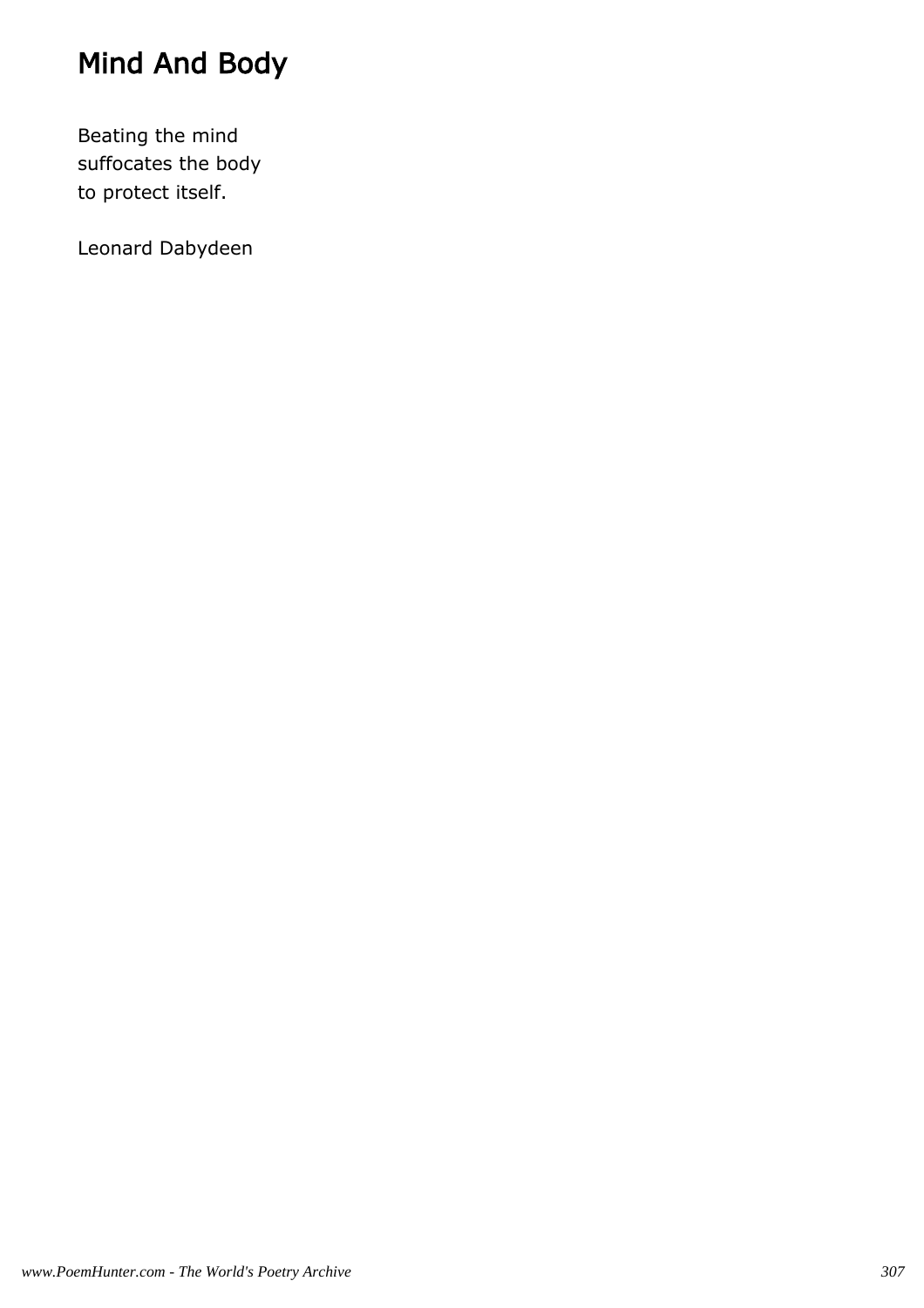#### Misunderstandings

What misunderstandings reek the mind when parents are unable to decipher how their son or daughter is growing up how he or she makes decisions that rupture their sentiments like a cesarean wound? Being too sentimental jinks the opportunities for laying the deck of cards on the table and more like slicing animosities for dinner. A son's girl-friend or girl's boyfriend is not a parent's business why should it be? and if he or she wants to stay overnight it is no big deal for the son or daughter (certainly a big deal for the parents like night catches day at sunset) . Where does the truce come from, if sympathies are lost in the dark and opinions are strained like porridge? Over time (go ahead and work on it)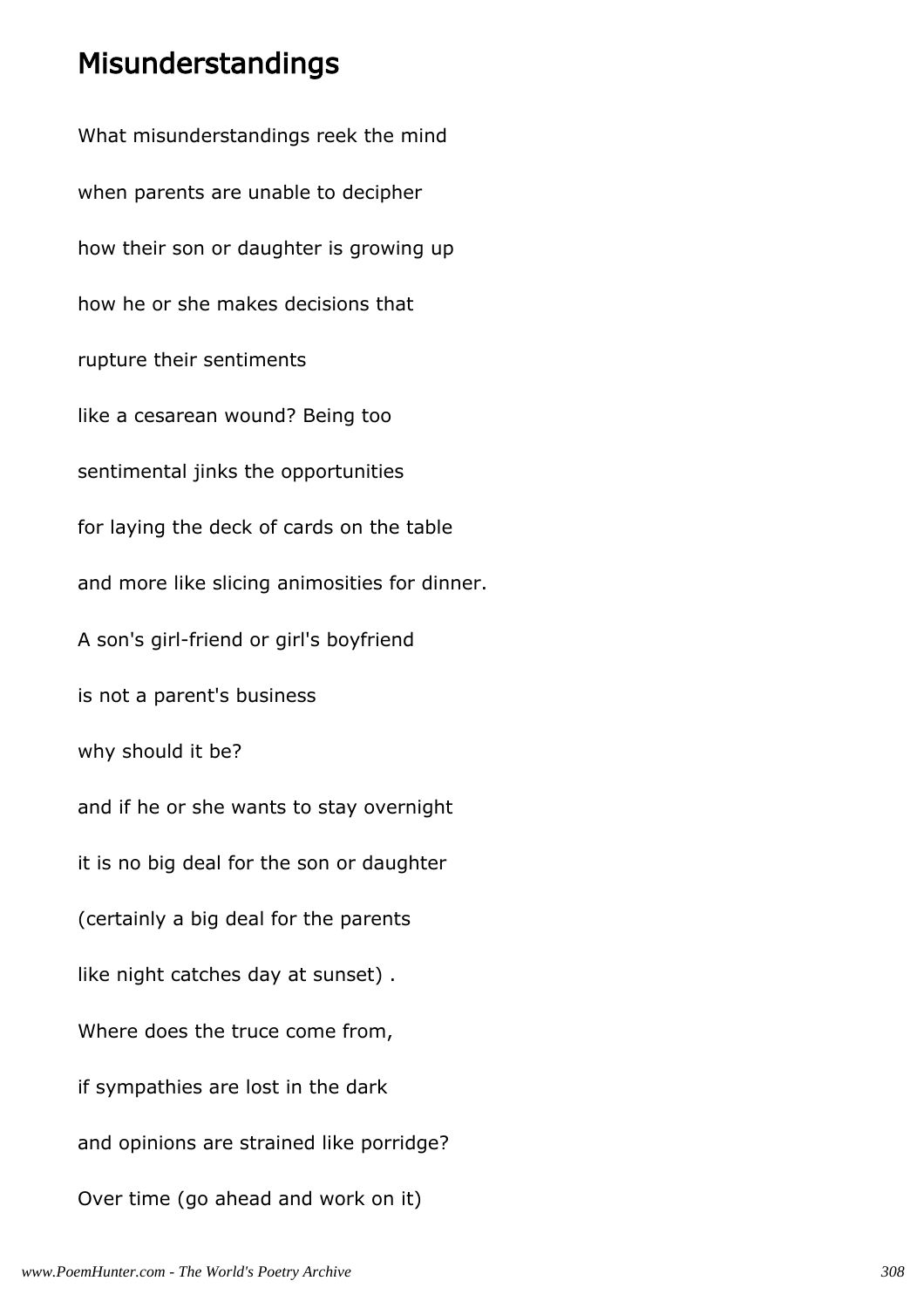a level approach is requisite love and a balancing act like a juggler on a tight rope if life must continue in crested partnership it must be as a beautiful rose on a thorny stem to wilt and die in mutual satisfaction with tears always lingering in the eyes of the relationship without a total recap of misunderstandings. Leonard Dabydeen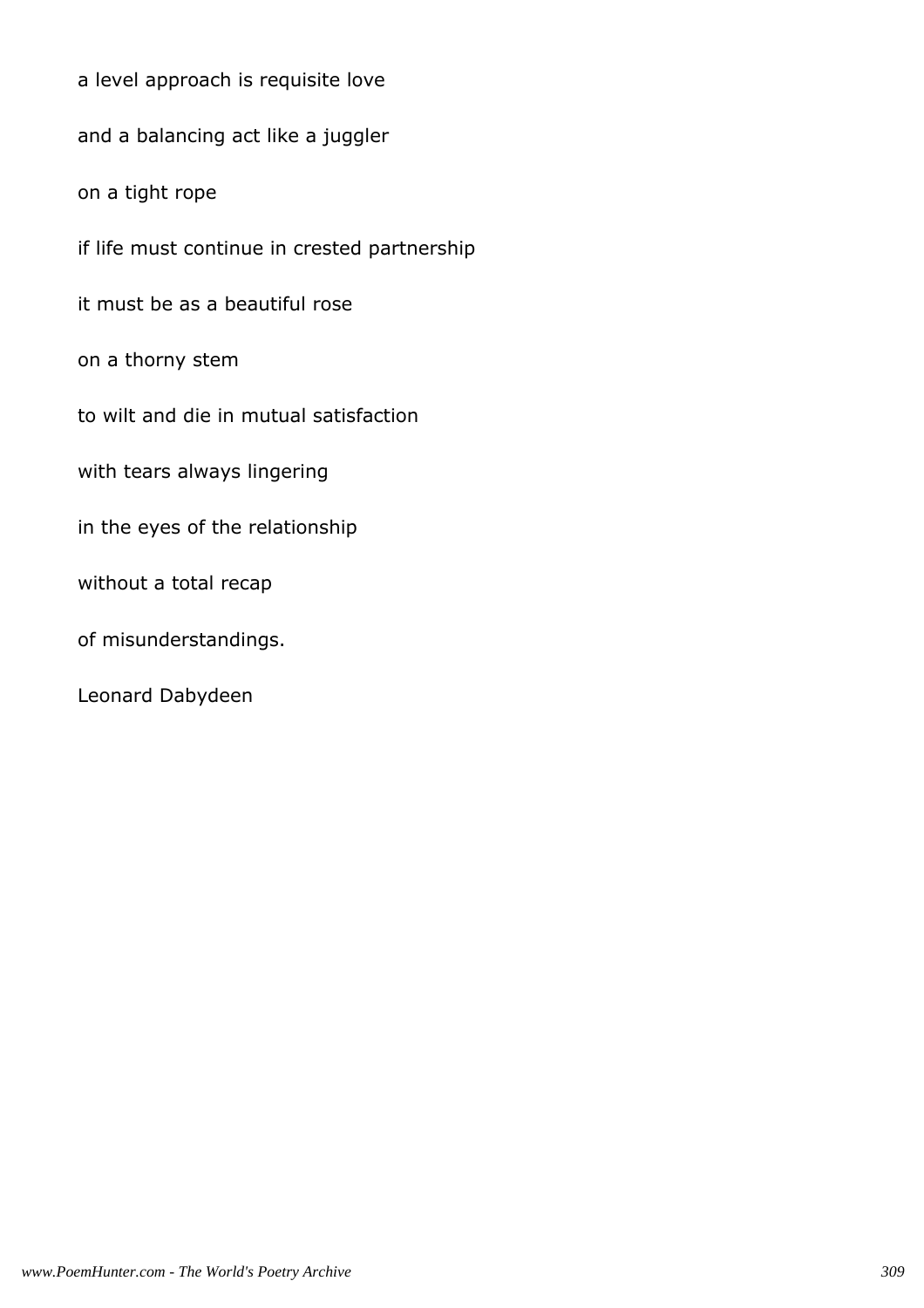#### Monsoon Curse

This blanket of grey clouds envelopes our land without any warning moon sign.

And the rain comes pouring incessantly flooding the land nowhere to escape now.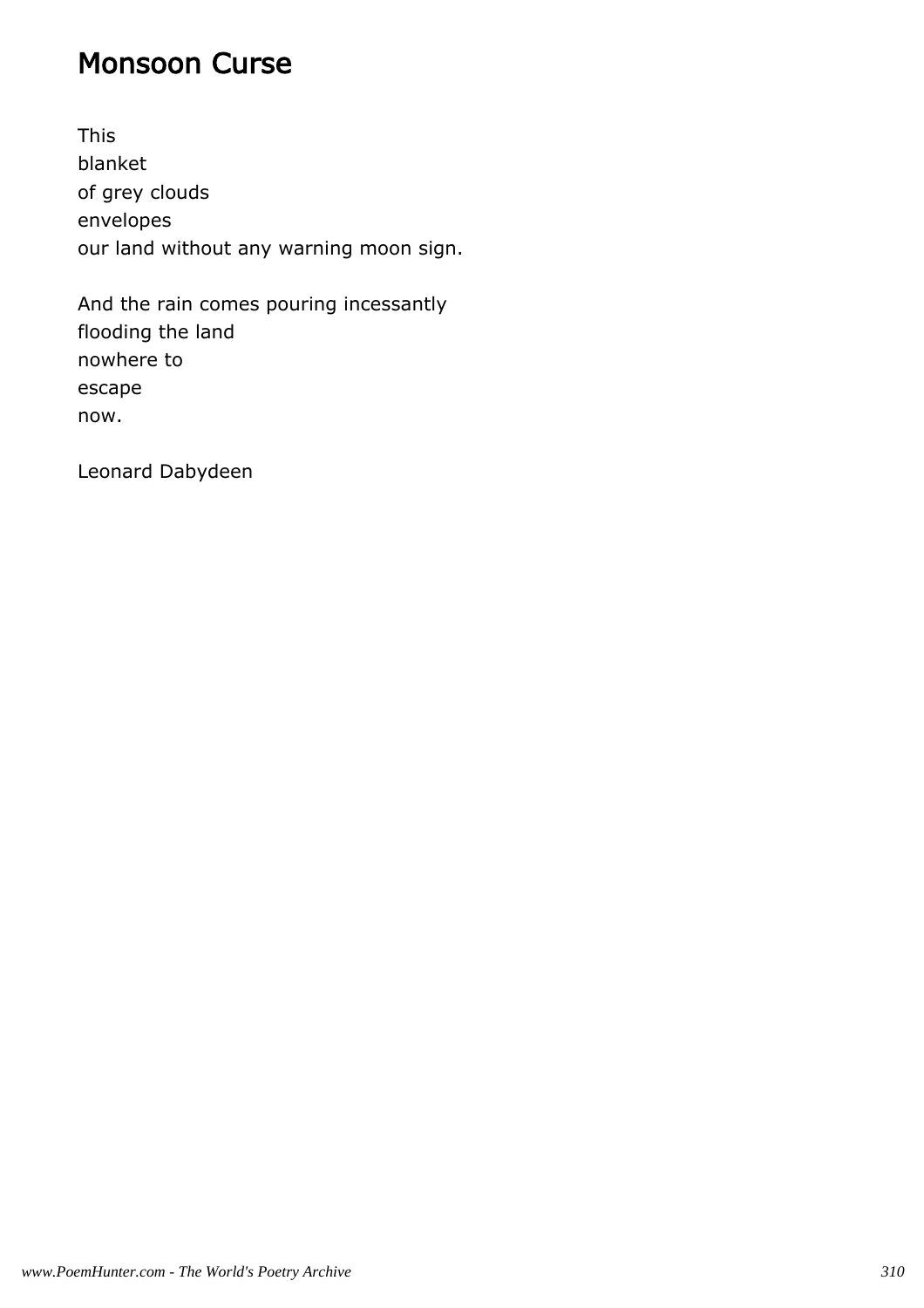### Morning Vista

I let the door reel on its tracks like a push cart at a grocery store just to listen to a black-feathered bird tweeting in her sweet lilting echo; her repetitive note is a fluting call heralding the flock prancing up and down sycamore trees; now a racoon comes hopping along on top of the fence stops abruptly to look at me lifting a paw to scratch its head; why does it look so puzzled I am yet to know maybe I look familiar who knows what I look like; I watch swaying trees lulling in cool breeze in the ravine where a train track beds on the other side where the grass is fresh and green I, too, now scratch my head it's a morning thing to do waiting for a freight train.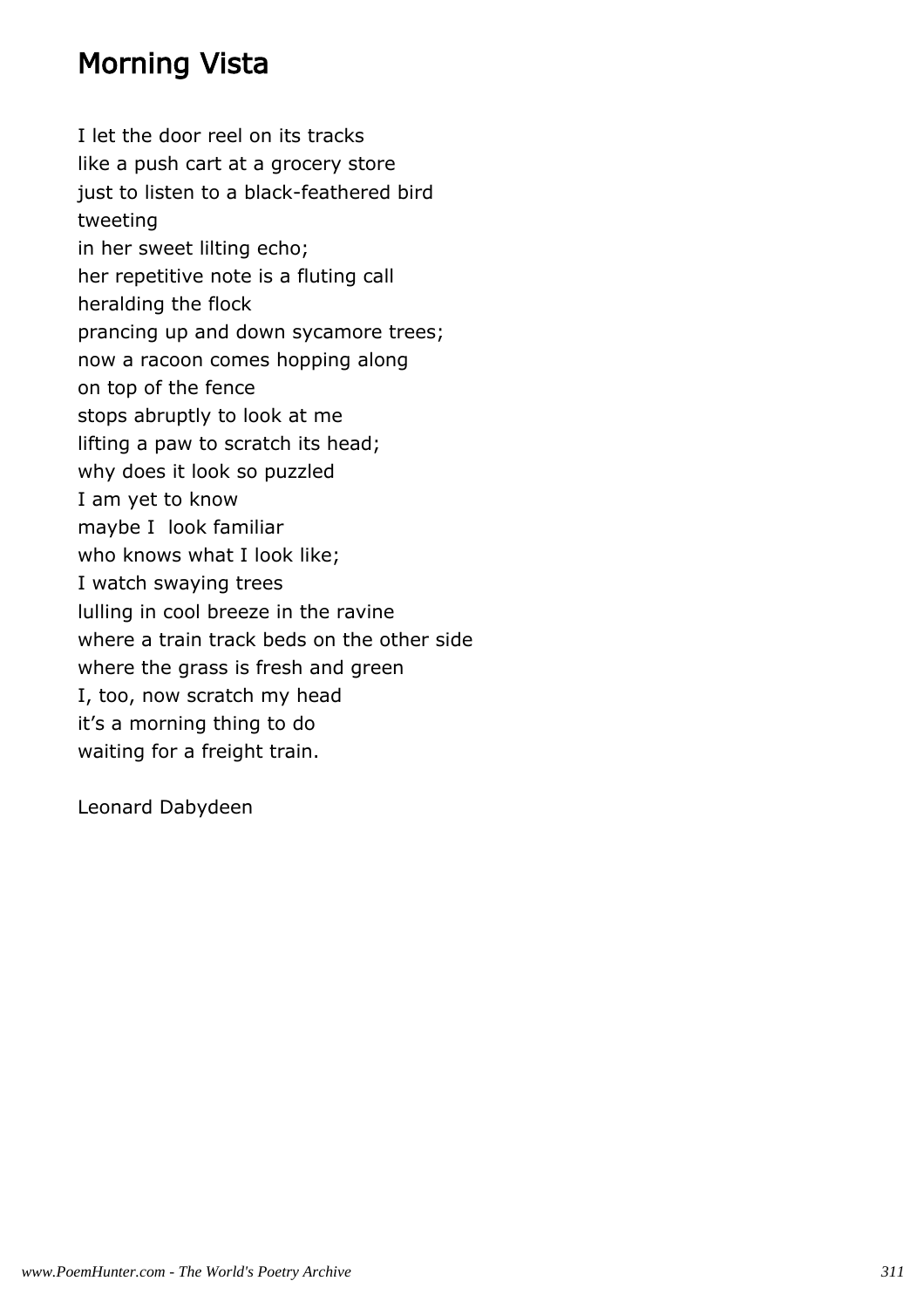## Moving On (Tetractys)

I shall find what I am looking for now as long as I move forward without stop.

Steady must be my course without failure no rhyme, reason to hold back moving on.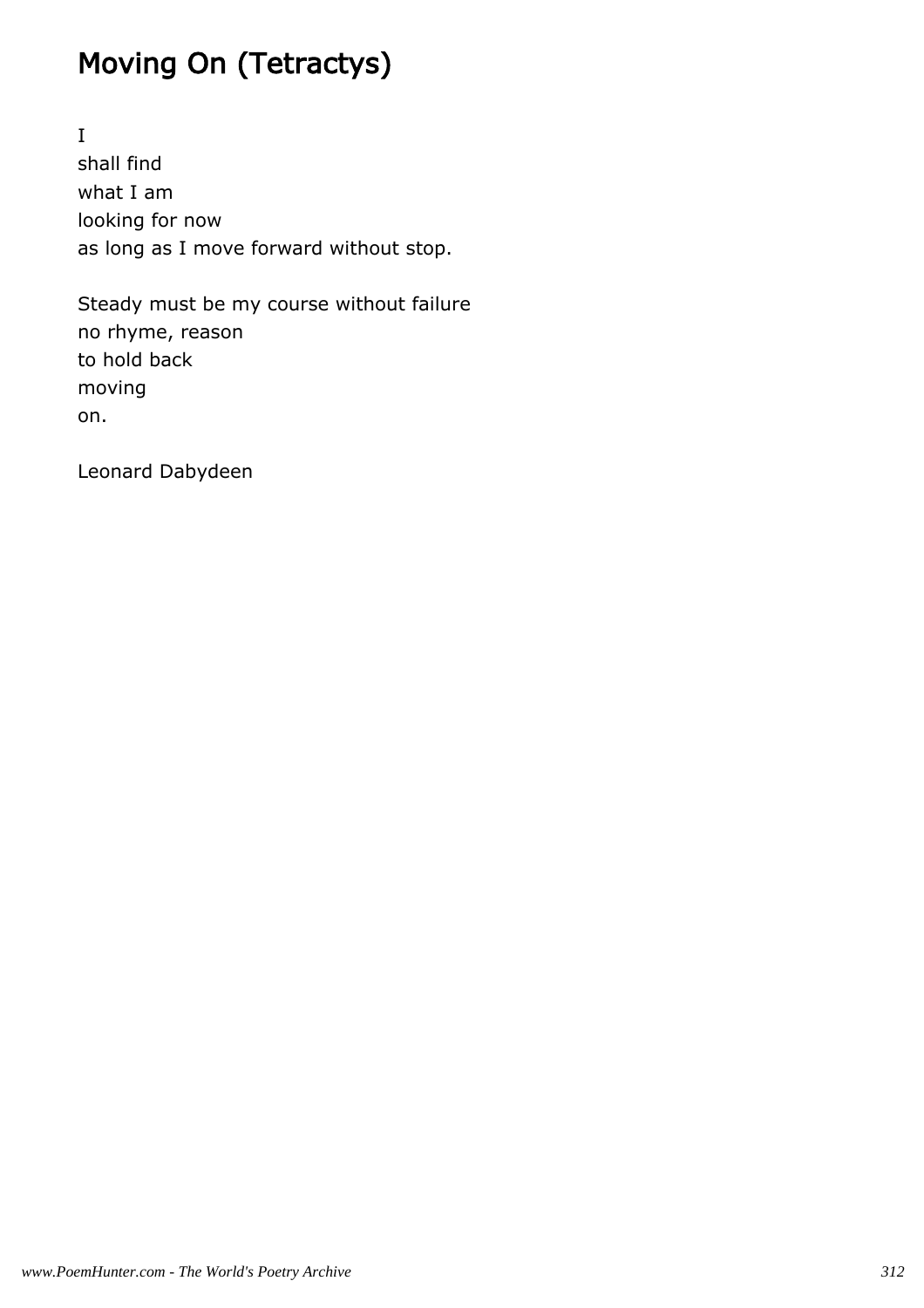### My Best Friend

8 June is Best Friend's Day A good friend listens to your adventures, a best friend makes them with you.

My Best Friend

She carries me in her mind wrapped in a cozy blanket just to keep me warm; my secrets I cannot hide or try re-inventing when her nearness exudes a perfume of awareness; she knows it all sometimes I think like a common thief: every crevice, crack, and corner where I heave a sigh she raises a brow - I am here for you, she says; not only a shoulder to lean on, but to embrace heart to heart as God only knows she is my best friend.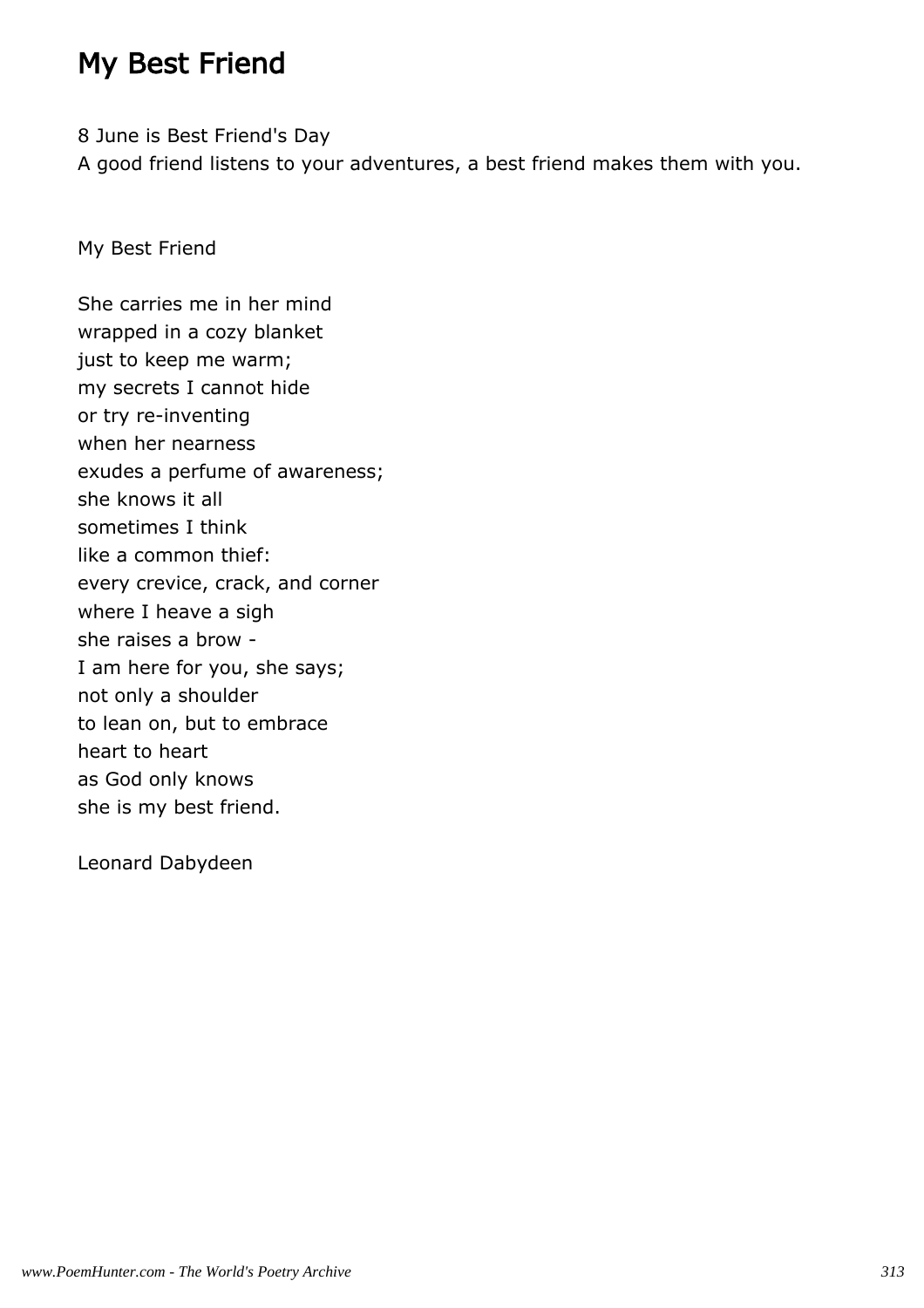## My Broken World

When the mind is kindled with disillusionment when the sharp sword of doubt cuts slivers of your tongue and make you speak in languages unutterable you become afraid that you're losing your Being your consciousness your hope for sharing one moment of joy one glimpse of comfort one gauze of friendship all lost in a blindfold of a schizophrenic dream.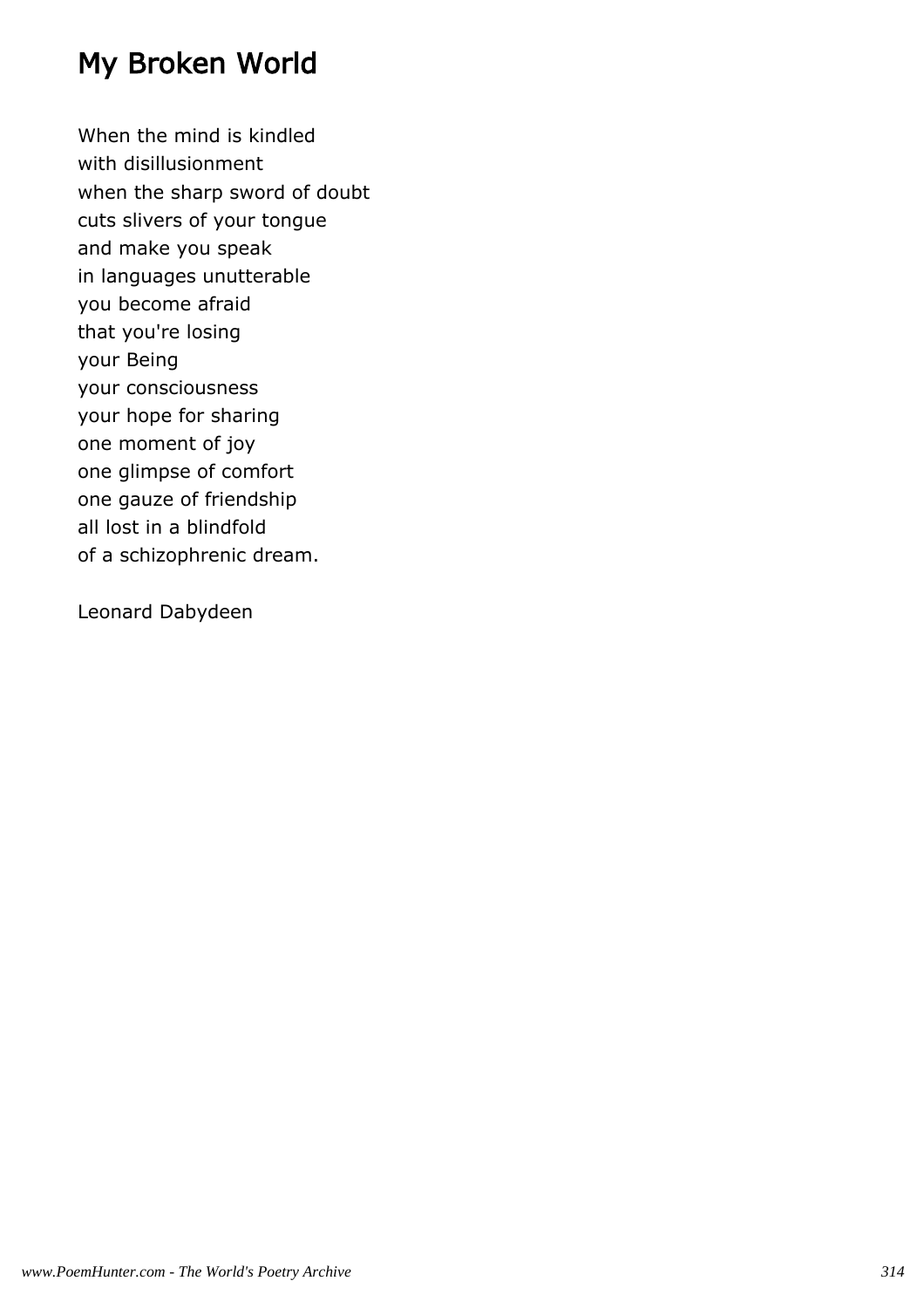# My Faith

I come with arms open wide seeking all your help my faith lies only in your hands.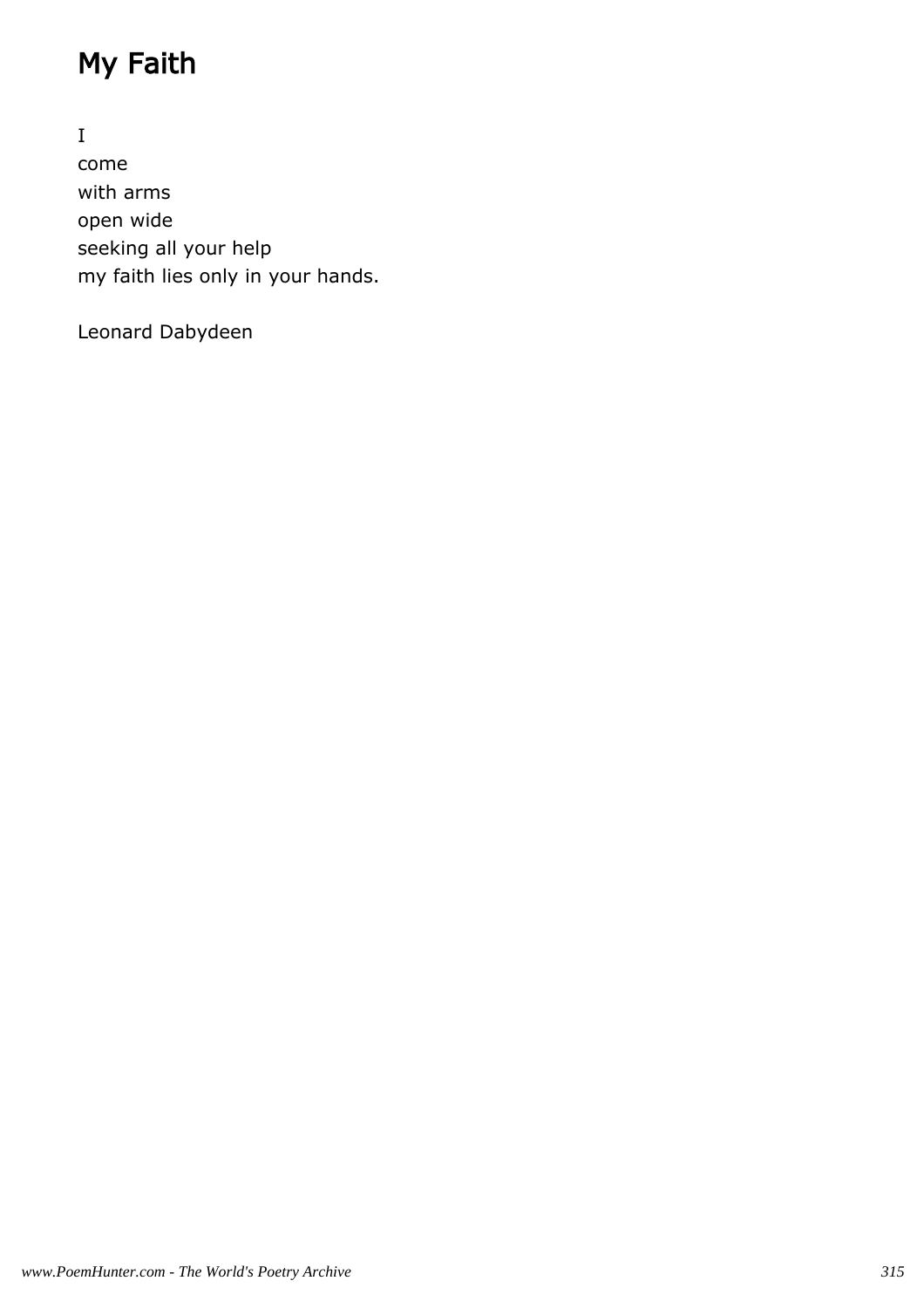# My Future

Shake my hands feel the touch deep vibration a palm reader sees my future with you.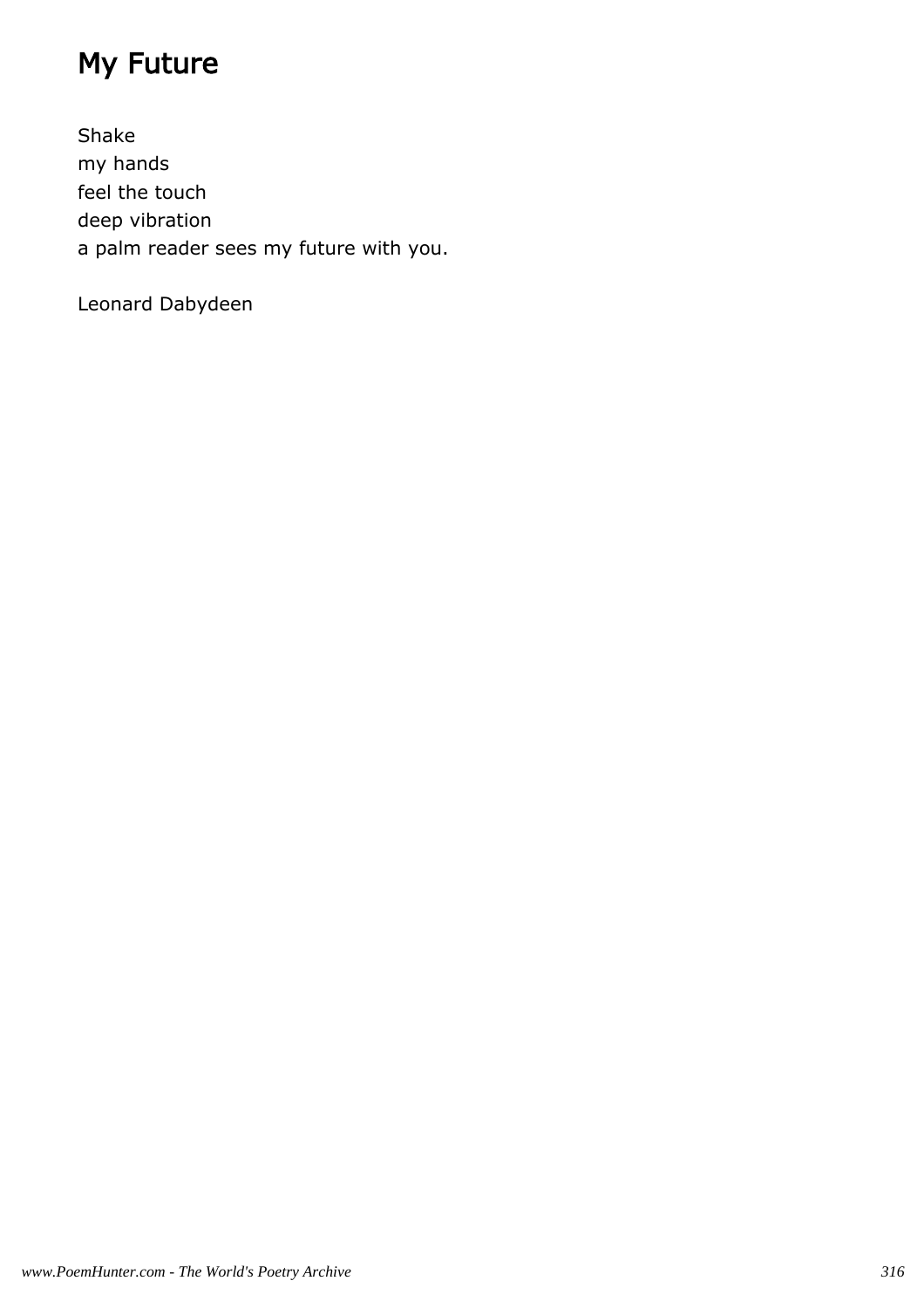#### My Game Plan

My game plan is to write you a letter while I sit in the celestial sky-dome each star will twinkle brighter than before when I form a keyword and I don't care if I cross t's or dot I's just because I've done that before and didn't get any better response so now I am going to make this letter in bold ink and mail it to you in a fortuitous dream with a stamp from my throbbing heart.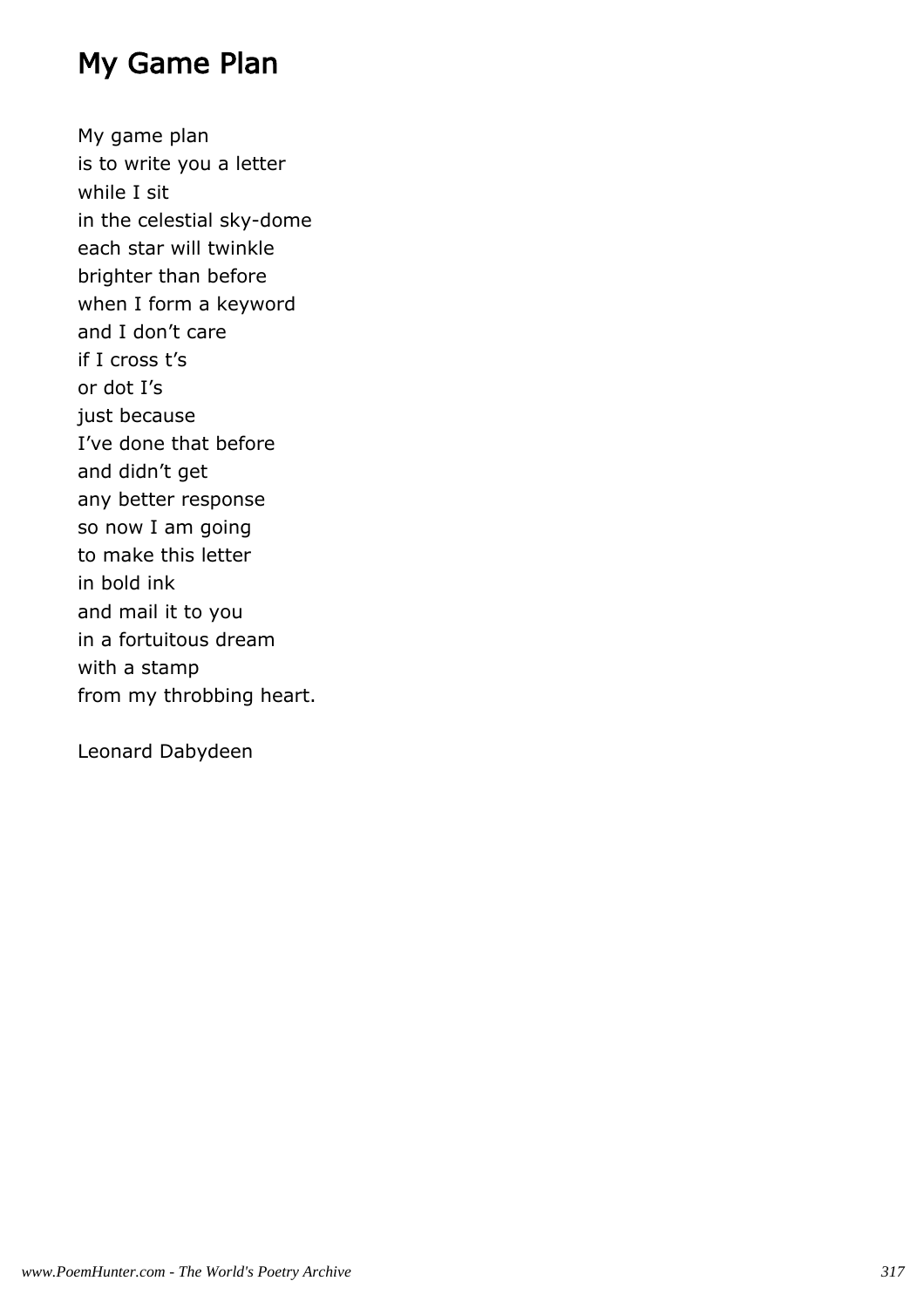## My Gray Matter

Crawling in my brain - A cockroach takes a good look Viewing gray matter.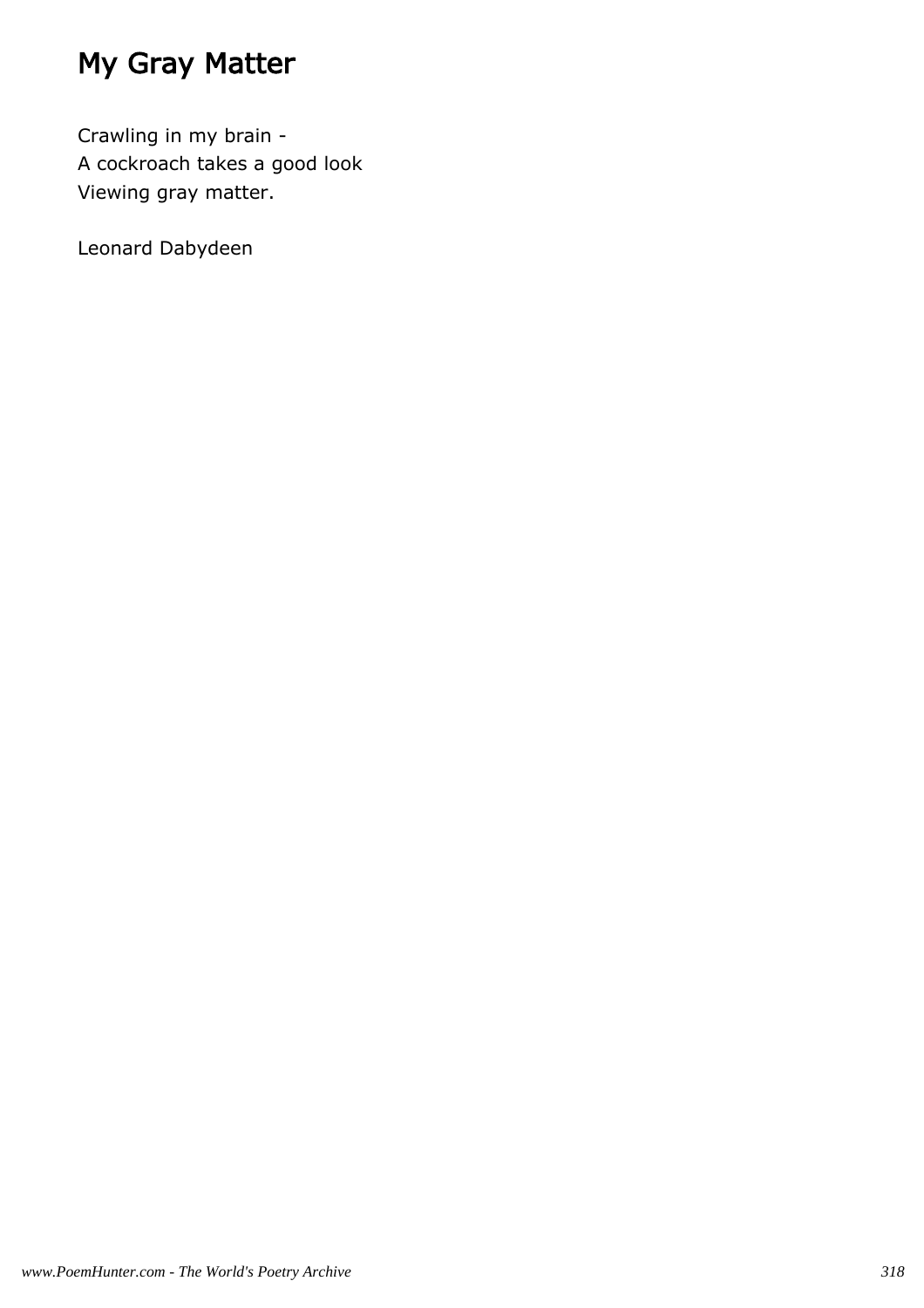## My Loneliness

I sit on the corner of Bay & Yonge my double-layered cardboard stool squeaking in annoyance at my posture and my tattered winter coat refuses to complain of the cold with its inner lining shredded by free-range mice my checkered scarf wrapped around my neck like Dada in Dance India Dance and I don't know what my hat looks like in its grey-haired nest yet feels as if it were an apple on my uncombed crown and my right hand akimbo holding an empty bowl preying on each passer-by I remain still quiet as the night nothing happens unless you make a move yourself my tongue darts up my palate as the air becomes tickled with the scent of Chinese food my empty stomach reminds me to keep a tab on my hunger with my sluggish eyes brooding and saving a thought for quake-victims in Haiti then I plunge deep into my mind to ravage my loneliness and feast at every morsel of it hoping tomorrow will start a new day.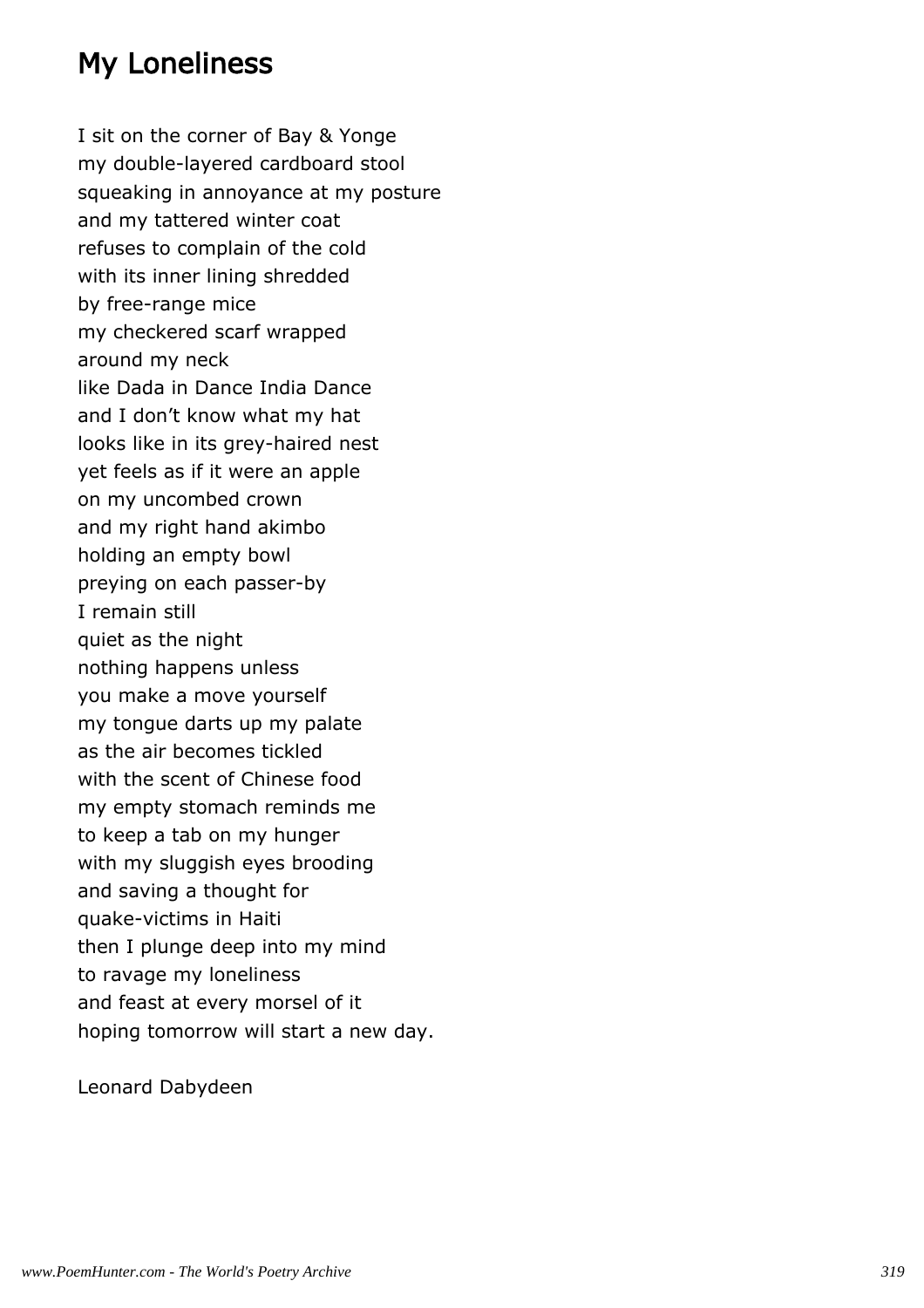## My Own Eyes...

I see spectacles when I wear glasses but my own eyes are natural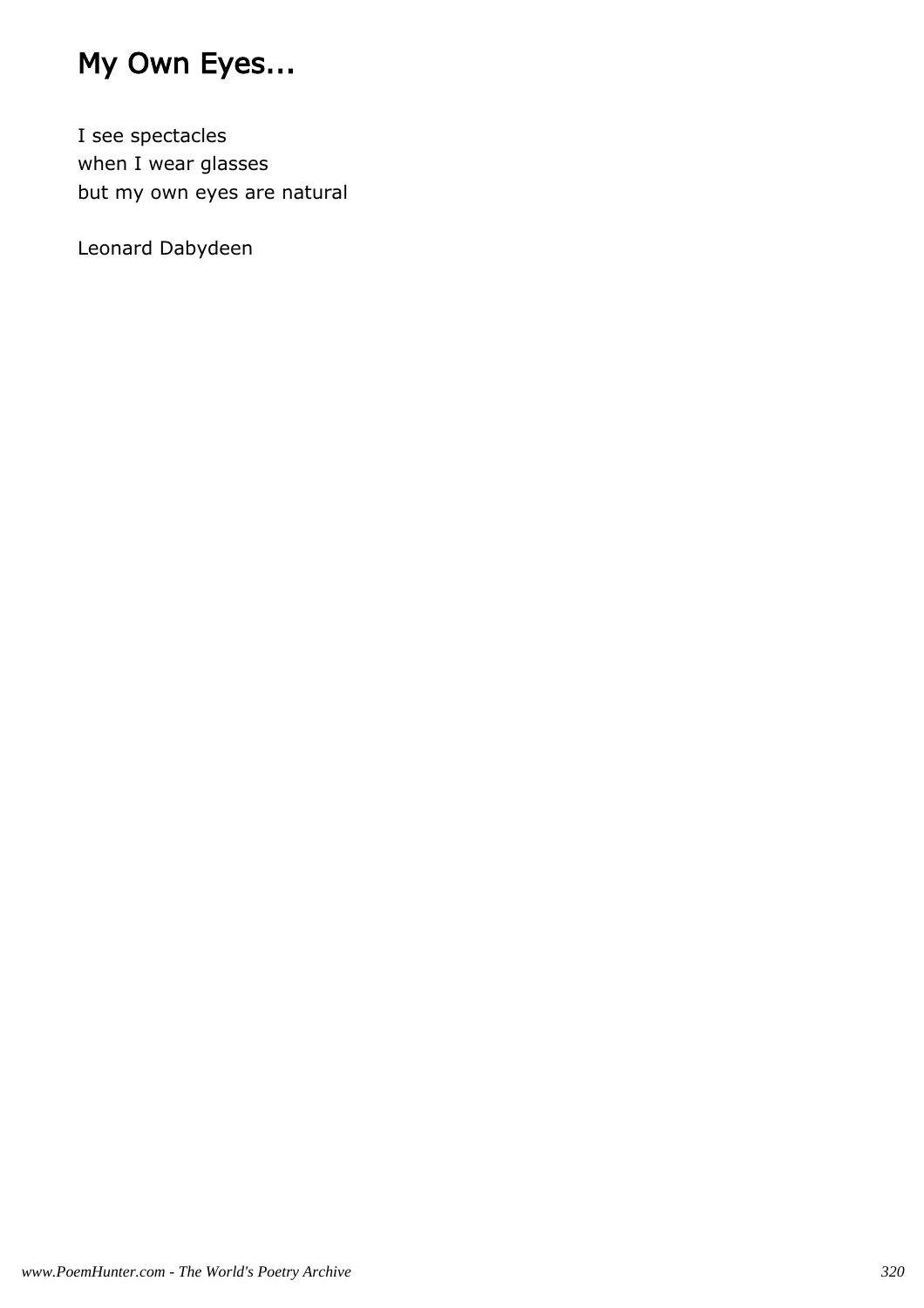# My Pandal (Tetractys)

My pandal stashed in pith Tagore's memoir I come to make Mother Durga puja.

In yogi stance my body in loin cloth Mother Durga comes to me as I pray.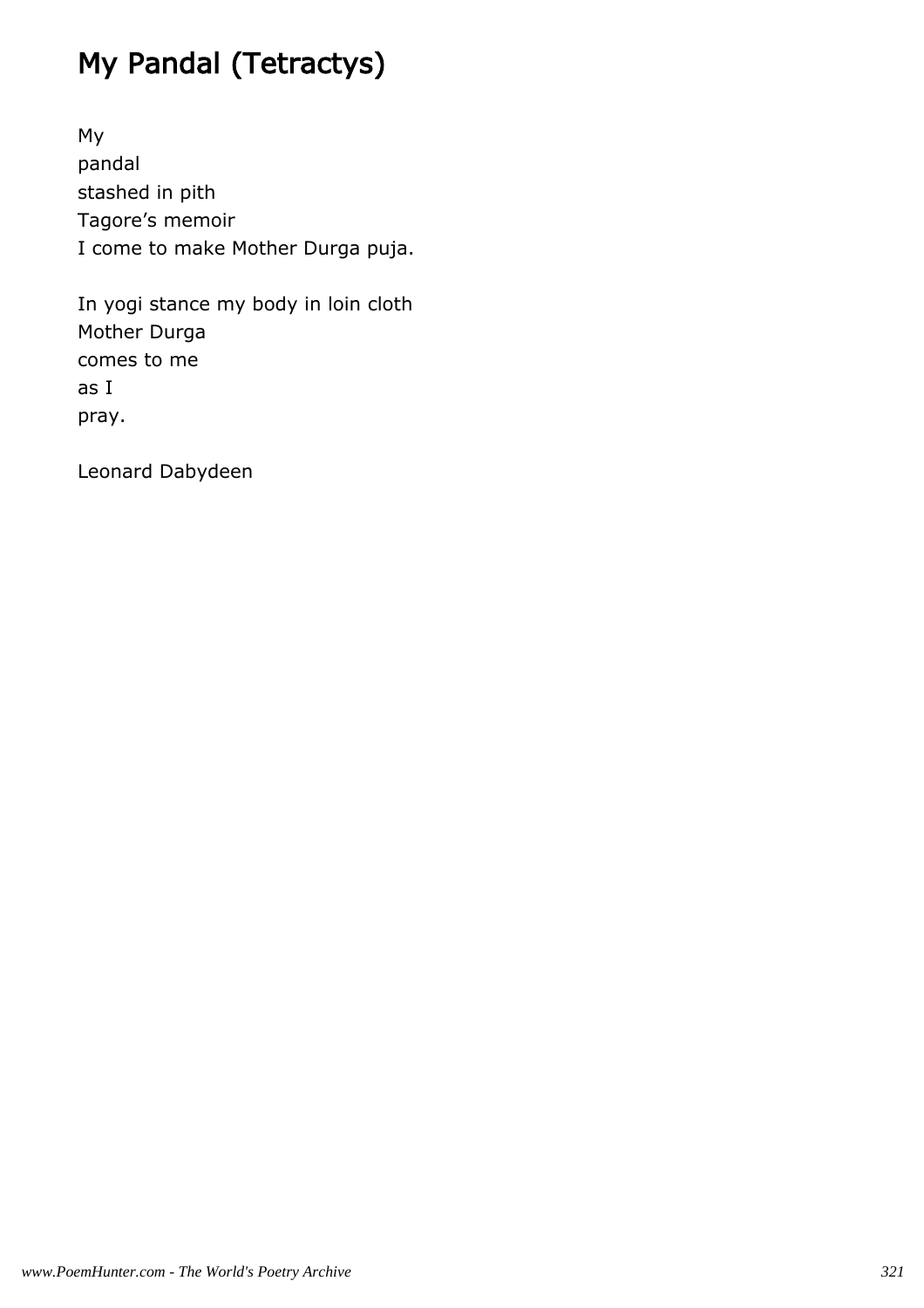## My Place

My place is in the sky where my kite is flying high dressed in rainbow colours admiring the world singing with the wind dancing to the admiration of the clouds drifting slowly by.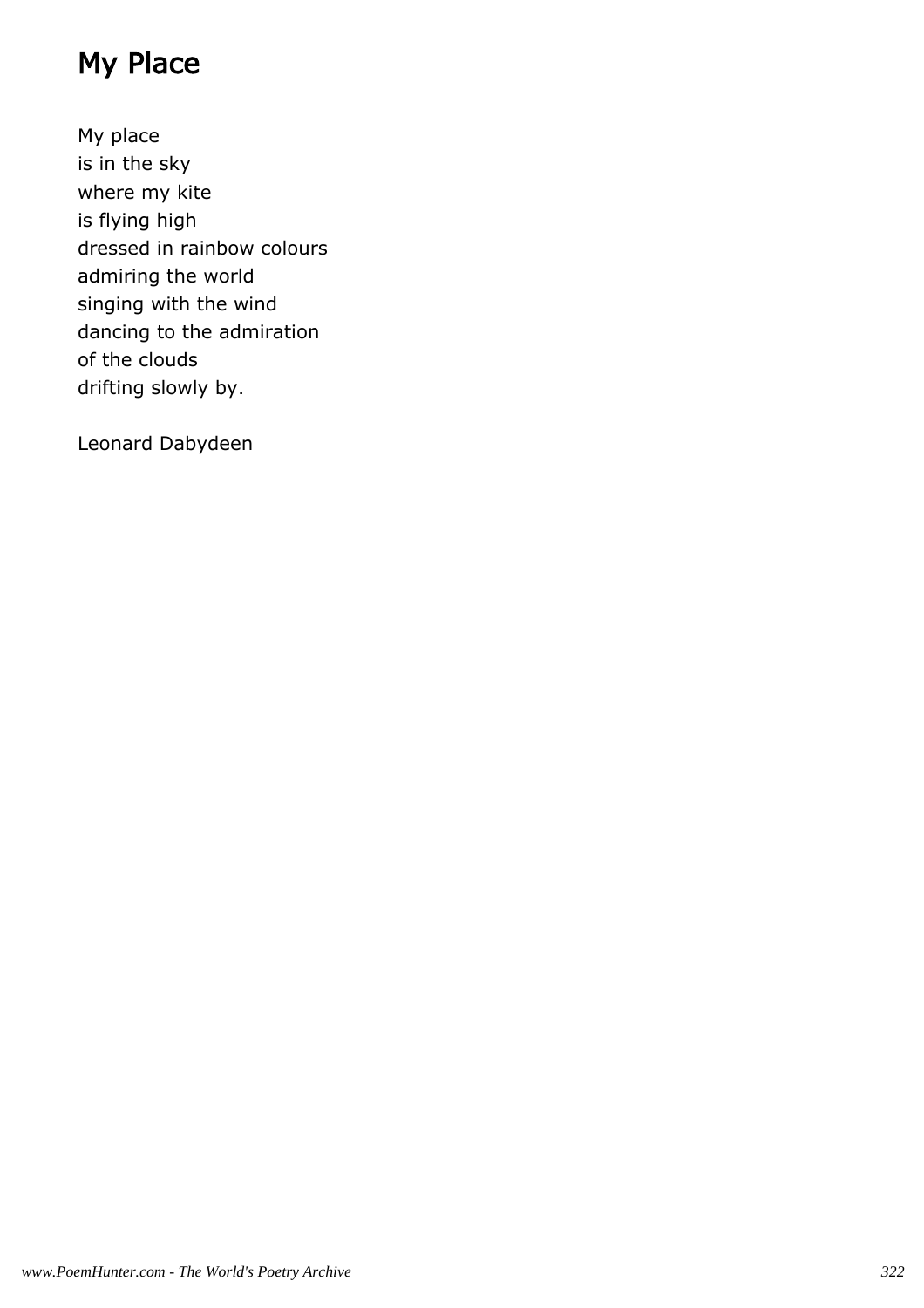#### Namaste, Gandhiji

Footprints on the sands of time glow with birthmark each glittering step unshaken and challenging not by yielding to temptation but thirst for truth for the awakening of men for soul-searching in glimpses of the Transvaal for monsoon moments in vestibules of maharajas turnstiles in South Africa under a mango tree in India ricocheting in global rumbles for peace and non-violence and as the wind whispers in a stormy weather where wars create bedrocks for sleepless journeys I clasp my hands in solemn gesture as if it were the beginning of the end namaste, Gandhiji.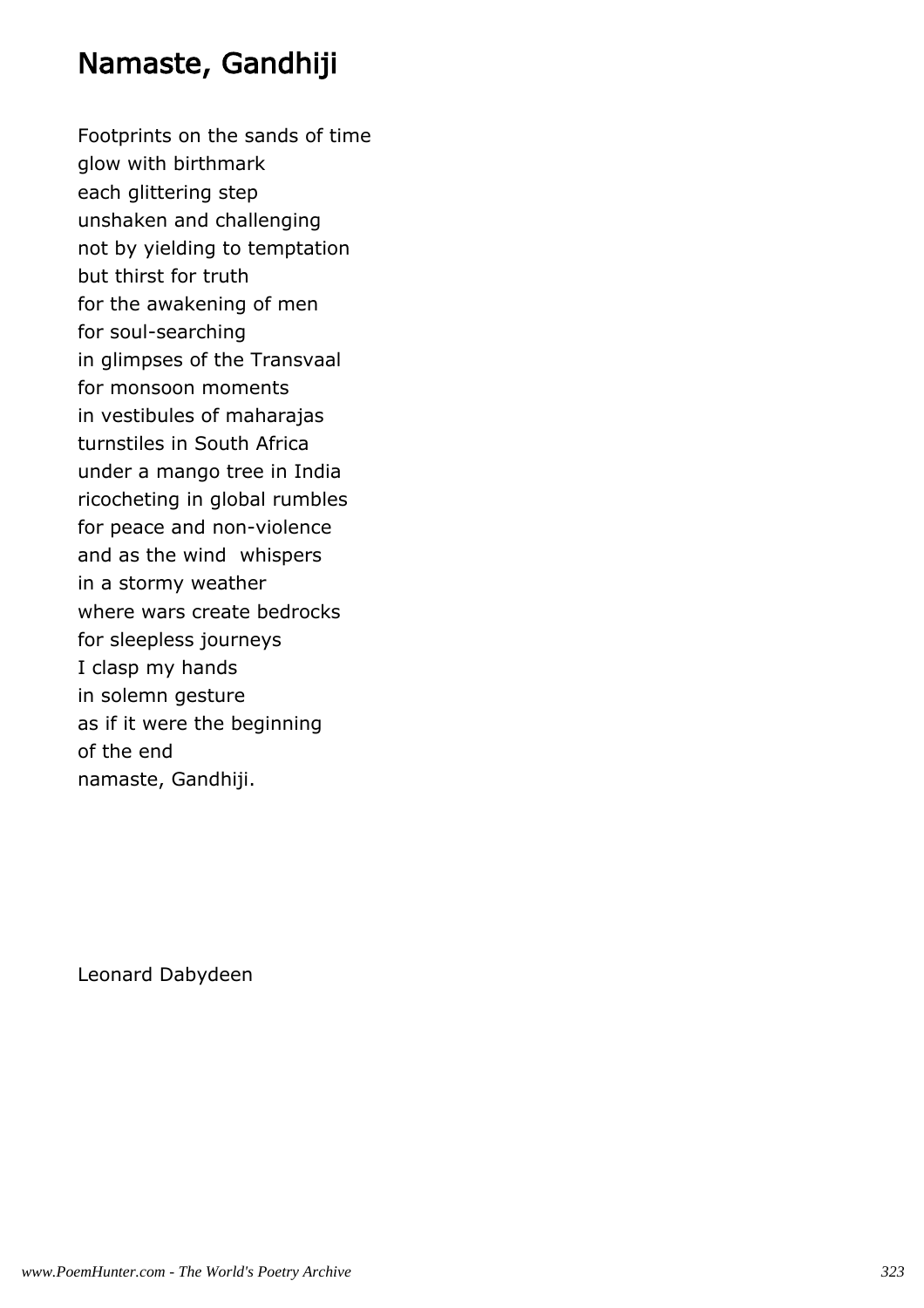# Newtown [tetractys]

Grief inside difficult to let go tears Newtown children we pray for you always.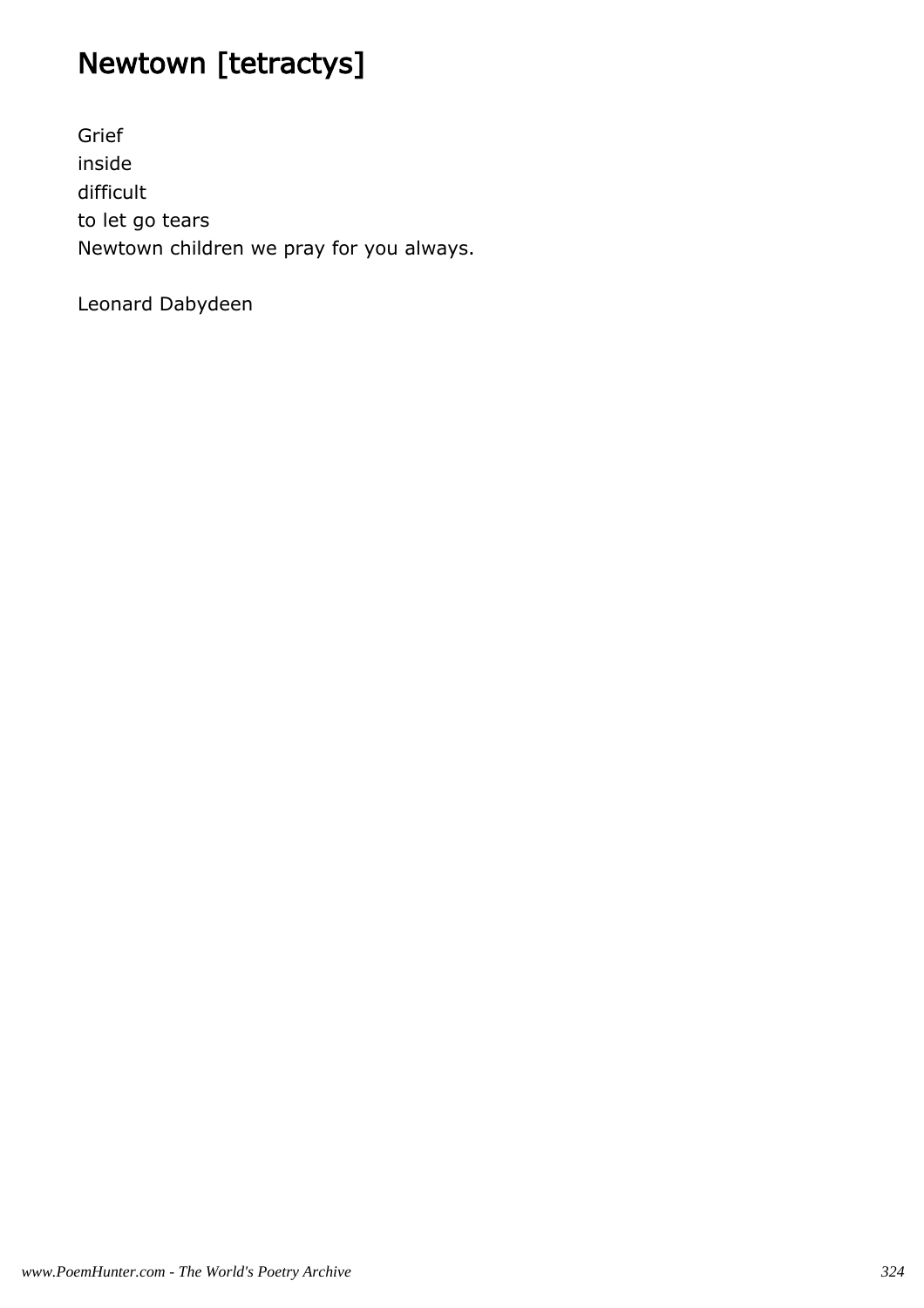# Night

Night climbs into my thoughts as my mind stirs into consciousness and I begin to sleep-walk as I feel the silence of darkness cat-walk into my dreams and I listen to owls day-dreaming and conferencing about the color of daylight so xenophobic in their hooting echoes and then watching the undisturbed sky I catapult into the clouds just to listen to their watery joy as they hide the moon from harnessing my dreams and then with hands akimbo I plummet to the stars just to catch a glimpse of their twinkling beauty excited to make new friends wherever I go until the moon goes to sleep and I come home to let the cows out in the pasture of untainted joy.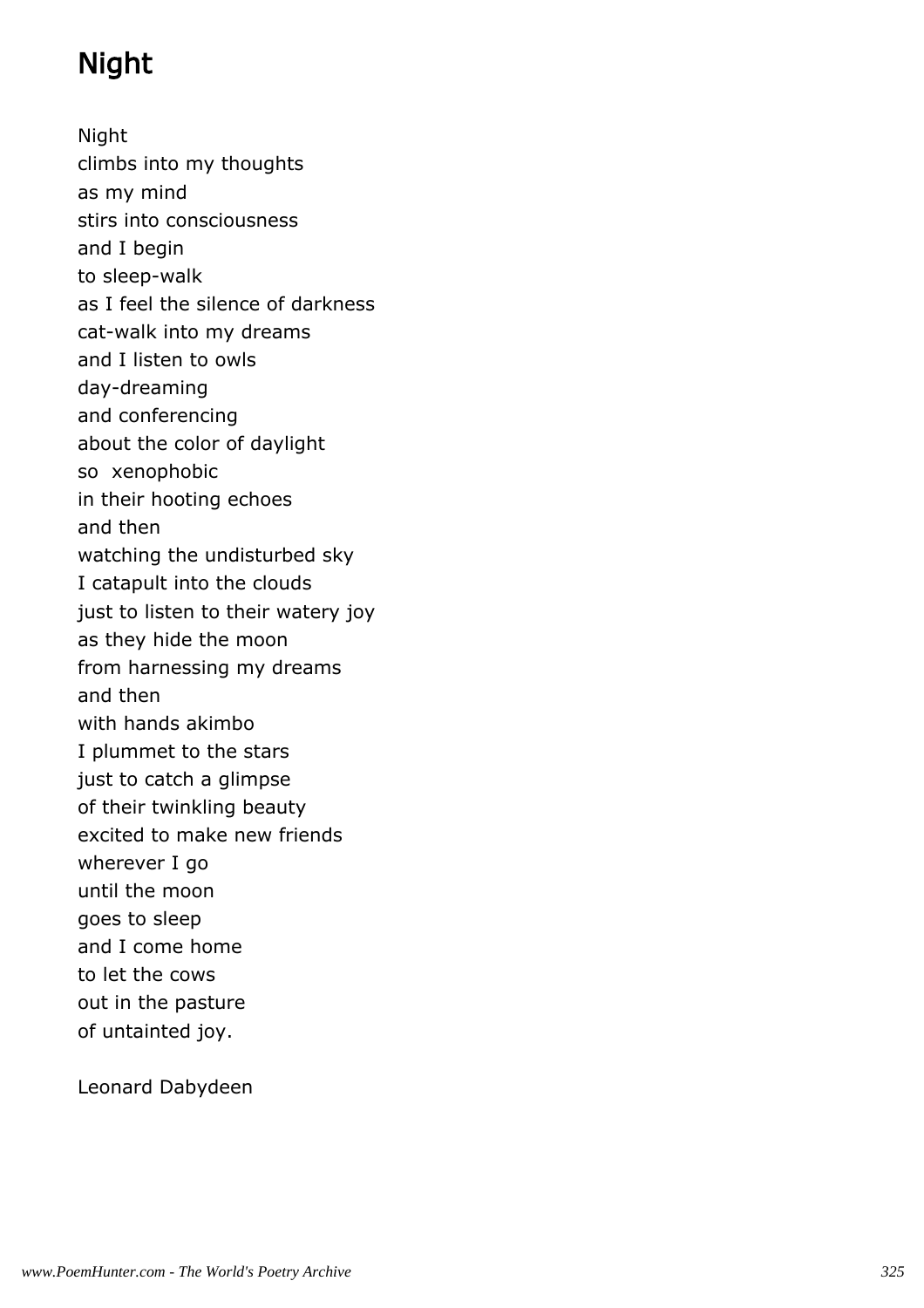# Night (Tetractys Poem)

Night whispers in the dark makes eerie sounds with the wind making it so comforting.

I hear night sounds like an owl hooting far sitting alone in the dark moonlight still.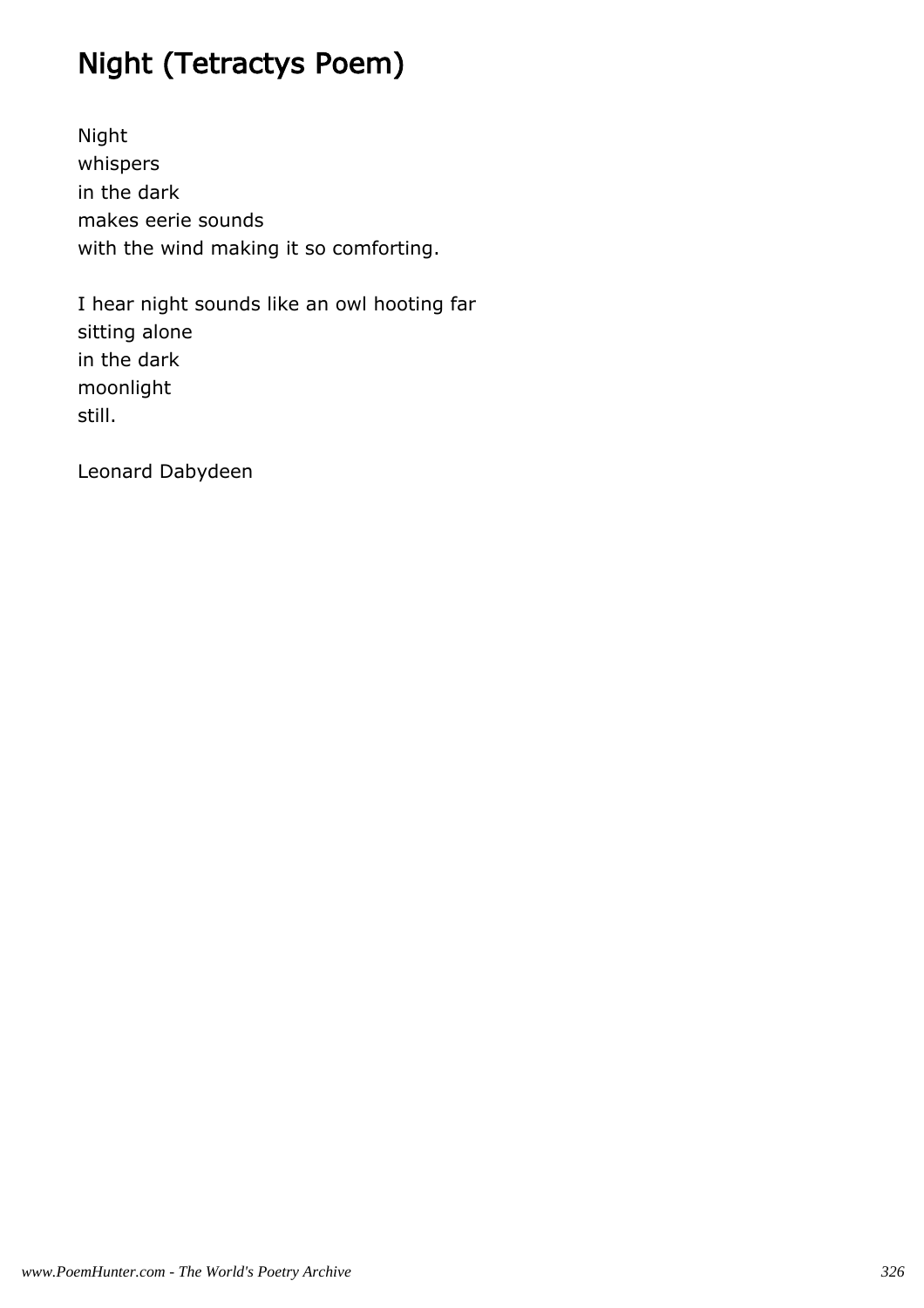## Night Has Many Faces

Night has many faces they metamorphose in the swell of mood-swings to conjure images of personhood defy even Ovid in his dream-skit of a Greek Trojan war in a polyphonic gathering parched vocals fabricate a mind's drumbeat to evoke a spirit to lure the wetness that drench from overflowing tears some faces cry with joyful pain some faces cry with sorrow grief has no fidelity joy mocks its fraternity with faces alluring waning day night changes everything.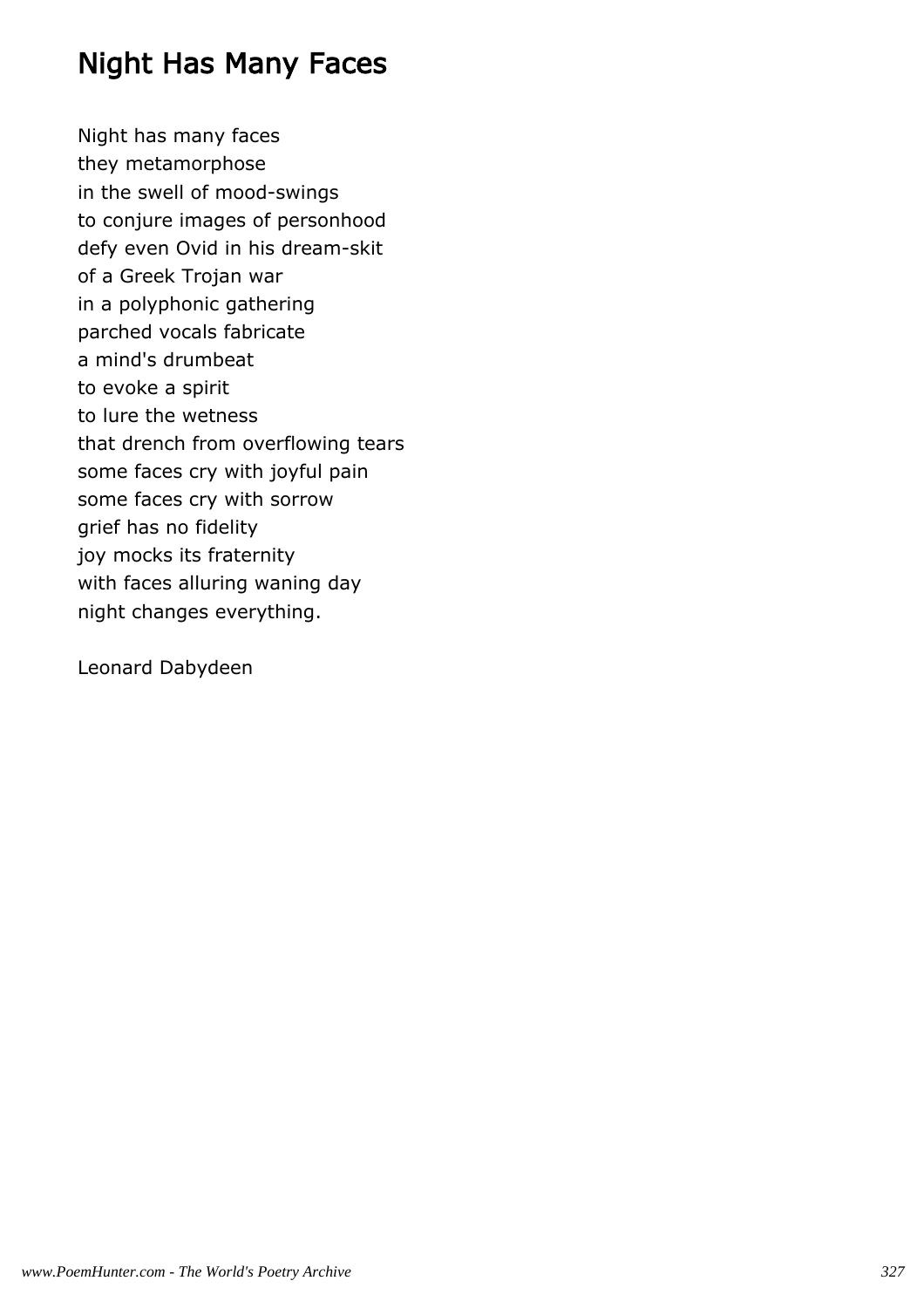#### Night Never Ends

Night never ends where there is no beginning dark shadows blur starry skies blanketing my hopes my dreams for a better life each passing day I feel the bondage deep in my bones shackles sear my heart no tears to well I sit in a corner comforting grilled walls sharing my incessant pain someday will come from the corner of my eye one spark of light where my footprint will make a new dawn on freedom one step at a time.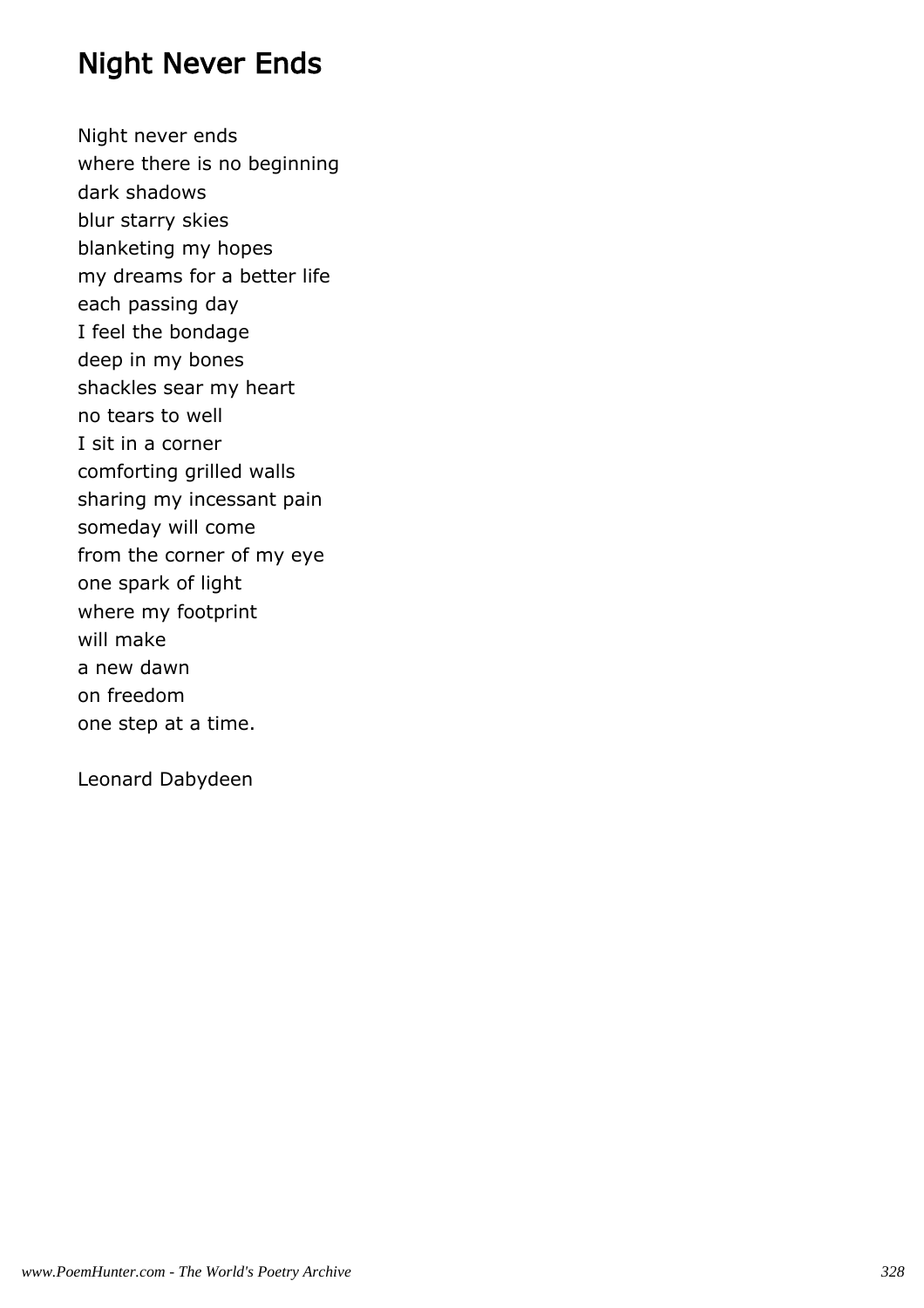### Night Sounds

Night sounds they are orchestrated with anonymity with familiarity voices parading in the dark someone shouting beat language echoing call of darkness spooky or blended with child play mother and child rubber burning with screech of traffic interstate or highway crickets calling bloated frogs croaking on bedrock by the pond in a village yard owls keep hooting night listens to cat calls mournful meowing dogs down the street barking, crying and across the boardwalk mosquitoes buzz and I snore relentlessly as moonlight chases shadows away.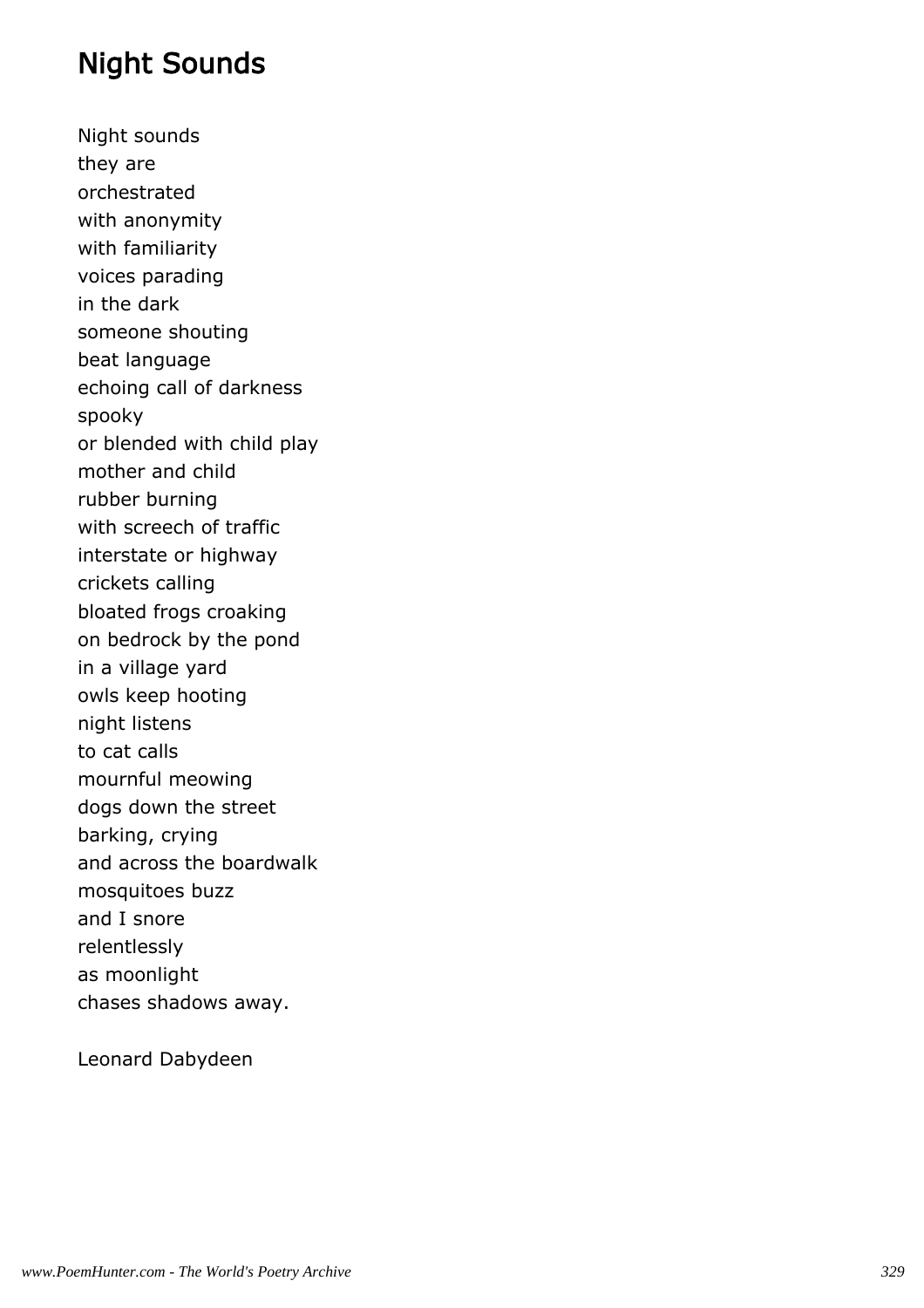# Night Watch

Here night watch is omen a wanderer as moonlight scans stained crosses on tombstones.

Stars twinkle eerily on somber trees: their whispering is about broken dreams.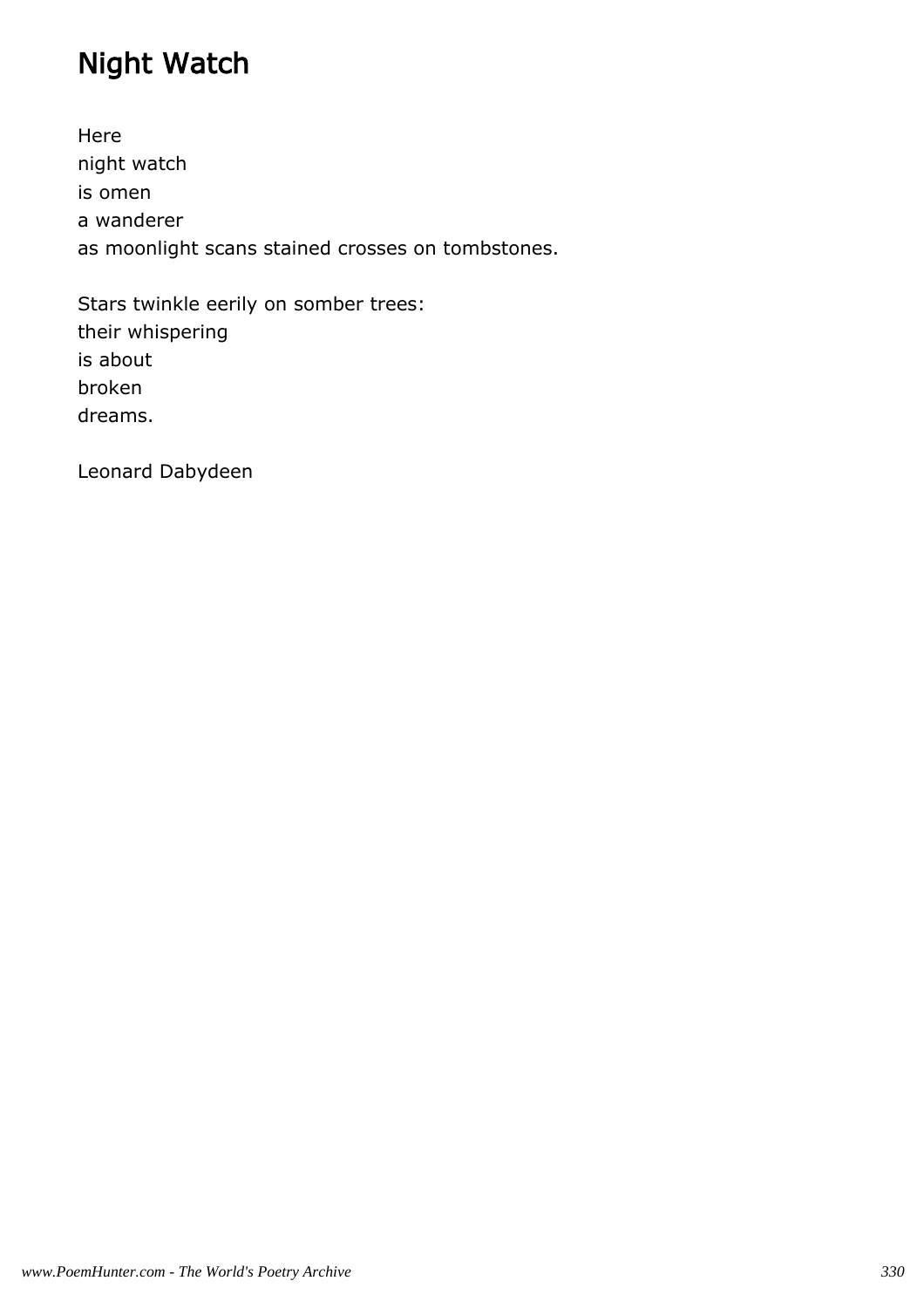## Nirbhaya

This fanfare must not be choreographed ordeal Nirbhaya suffered in the bus.

Let the eye of India see her bright light travesty and shame women face all the time.

No hero ride request gurdwara girl full of promises to feel worthy of.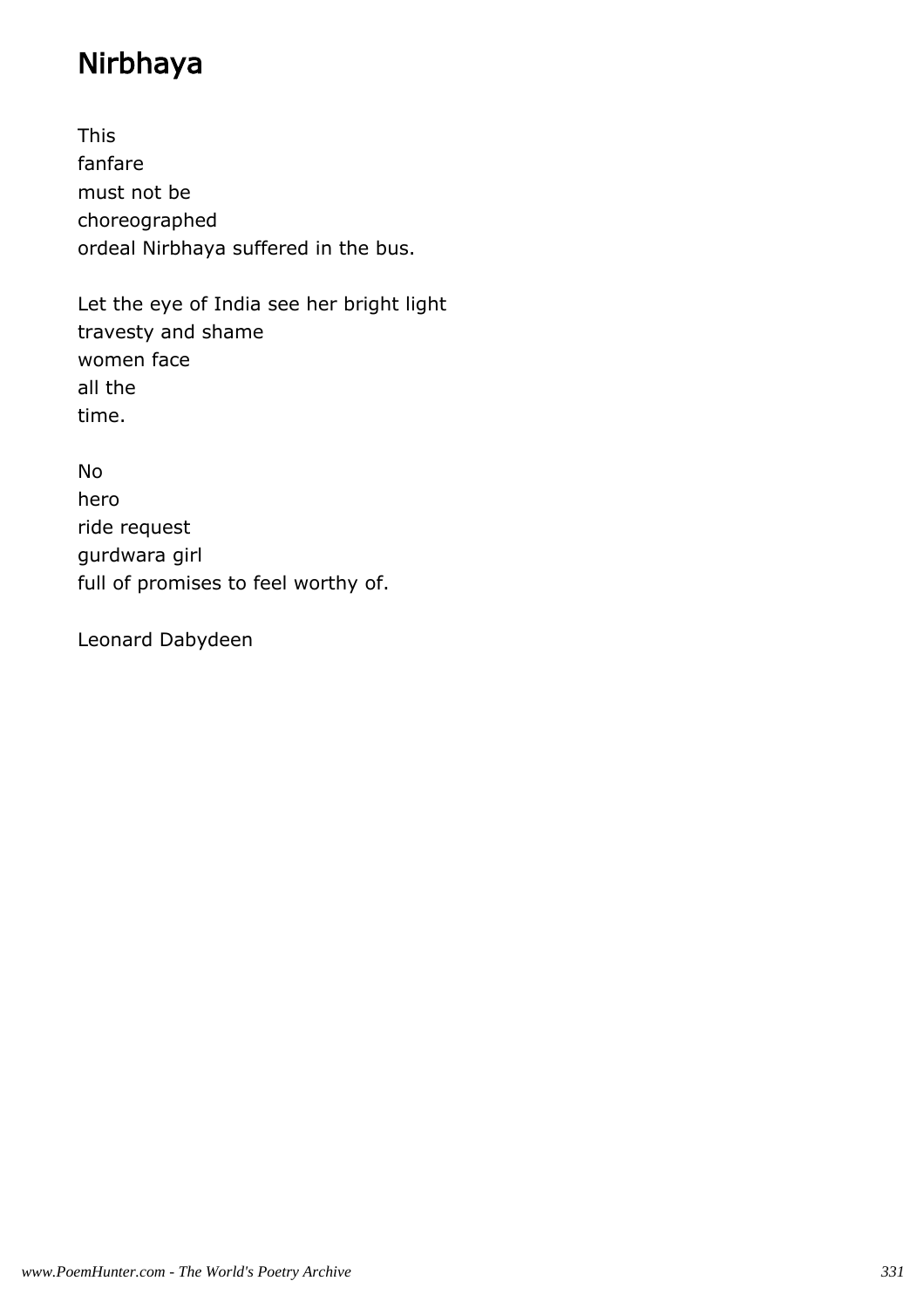### No Answers

I grow up with questions and no answers to pursue dreams my father left behind.

Till the end of time I will ponder why it happened to me without a chance meet.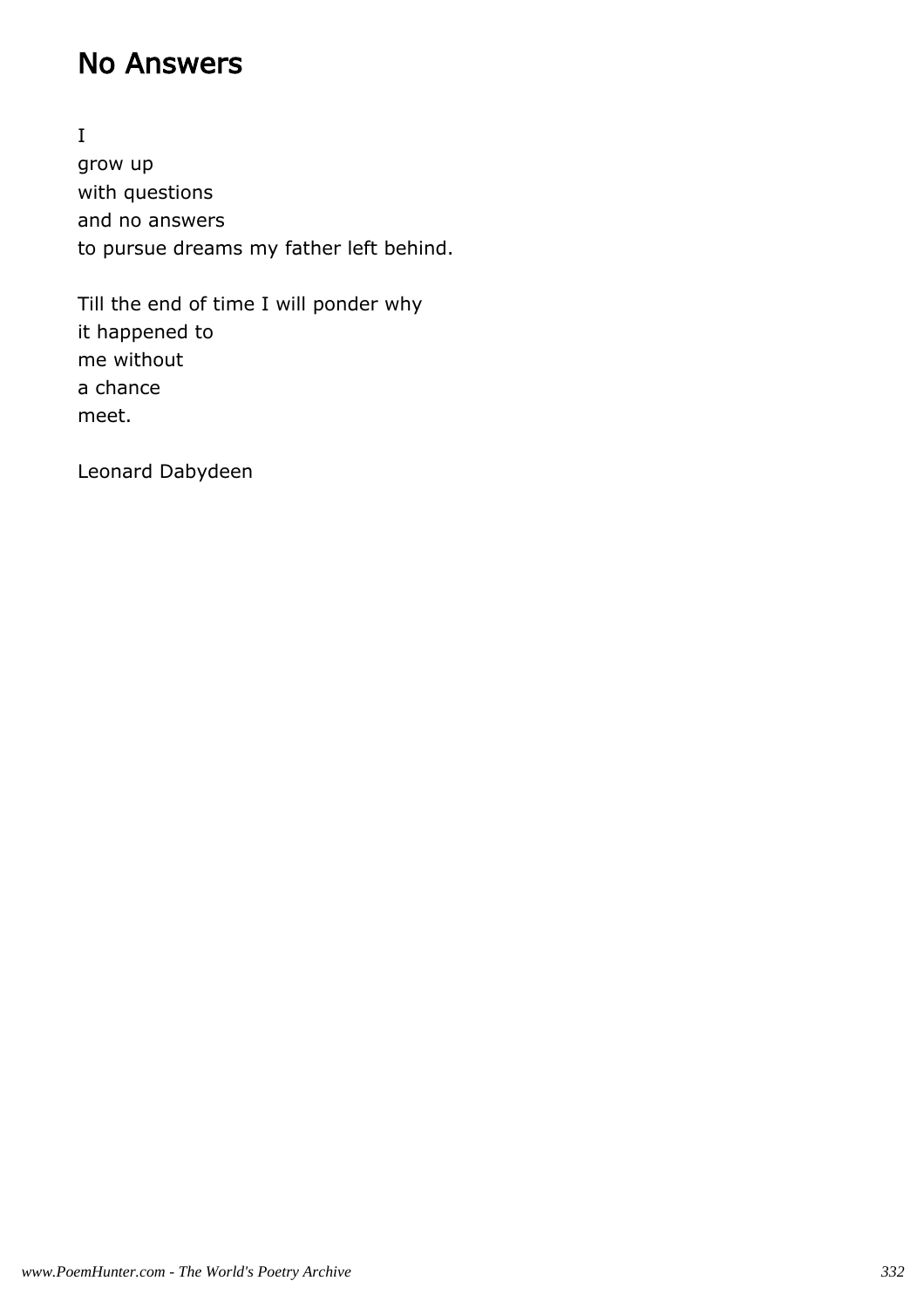### No Man Is A Slave

Bonded like wounded animals shackled in underground darkness a slave song plays in minds of victims beyond retreat how they dance to pimps and peddlers to posture in darkness to huddle in crowded rooms how they gyrate in body grief in sweat and tears through night and day all this must end with folded fists to fight to slice pitiful penury that lures this global game like a Roman battle arena courage our hope strength our destiny no man is a slave to each we pledge to be our brother's keeper to unshackle this bondage.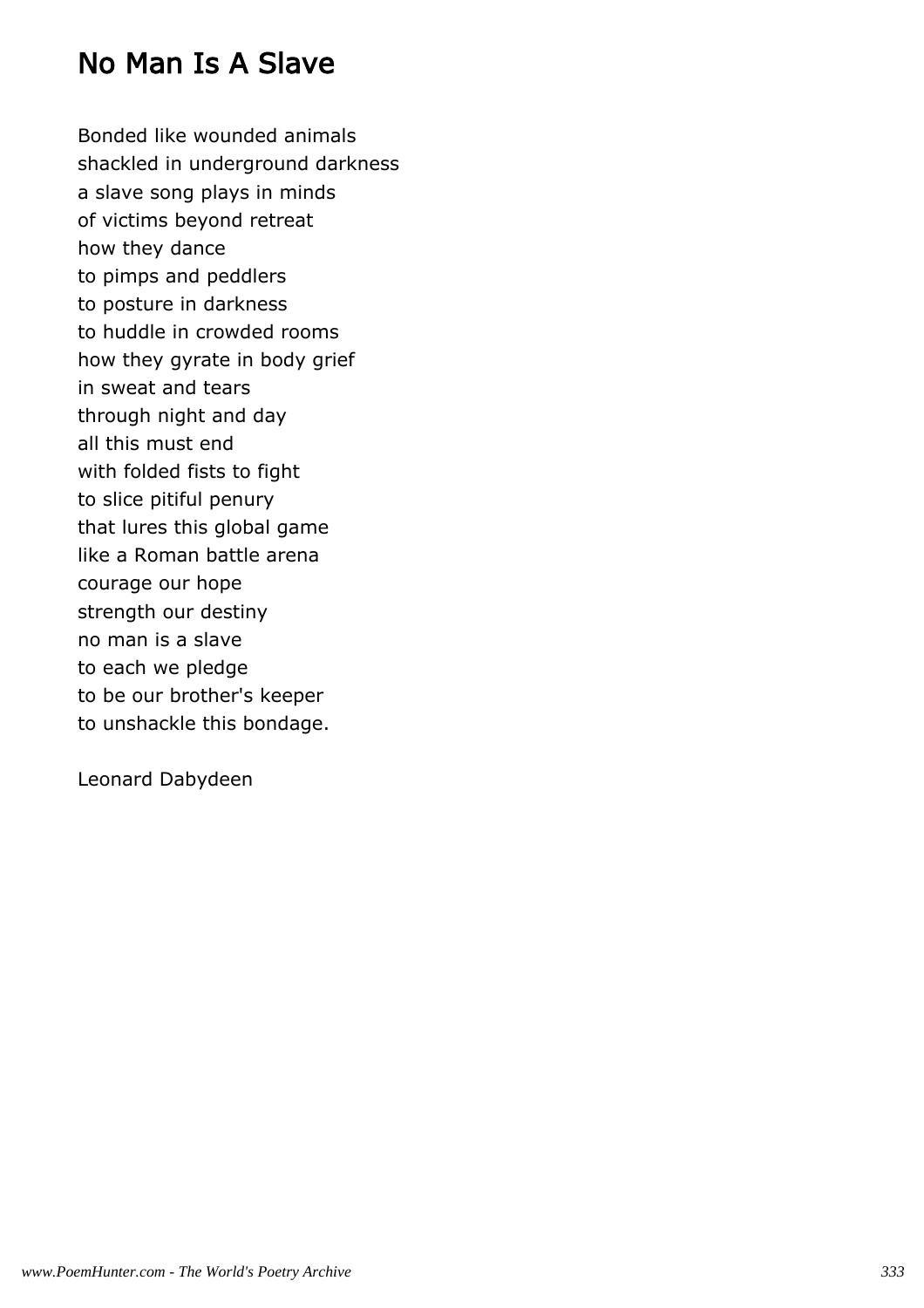#### No Moment Lasts Forever

No moment lasts forever in the vast intensity of the mind no shivering hope falls behind without notice and if dreams begin to fade this is only because faith and trust hold hands to cement your foundation of love watching your every move as a challenge to break your bond and as this night quivers in absence of the moon let diyas kindle light to harness the beauty of bhajans calming the mind as each puja is flavoured with mantras in my temple courtyard where Lord Shiva and Parvati purify your soul with darshans as we celebrate Maha Shivaratri with delightful purity.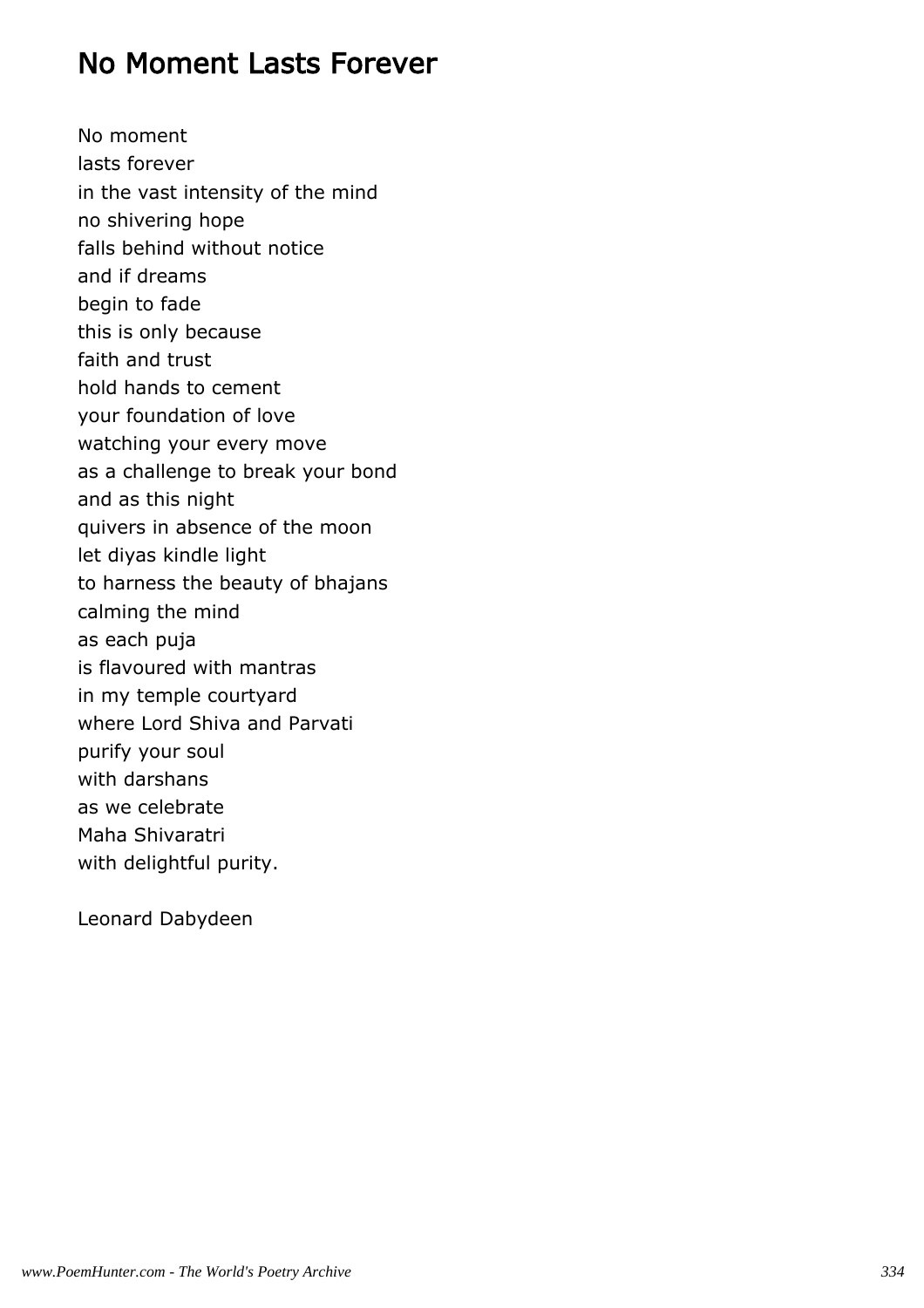## No Shame

let me continue this clan forever tonight; dark clouds have no shame.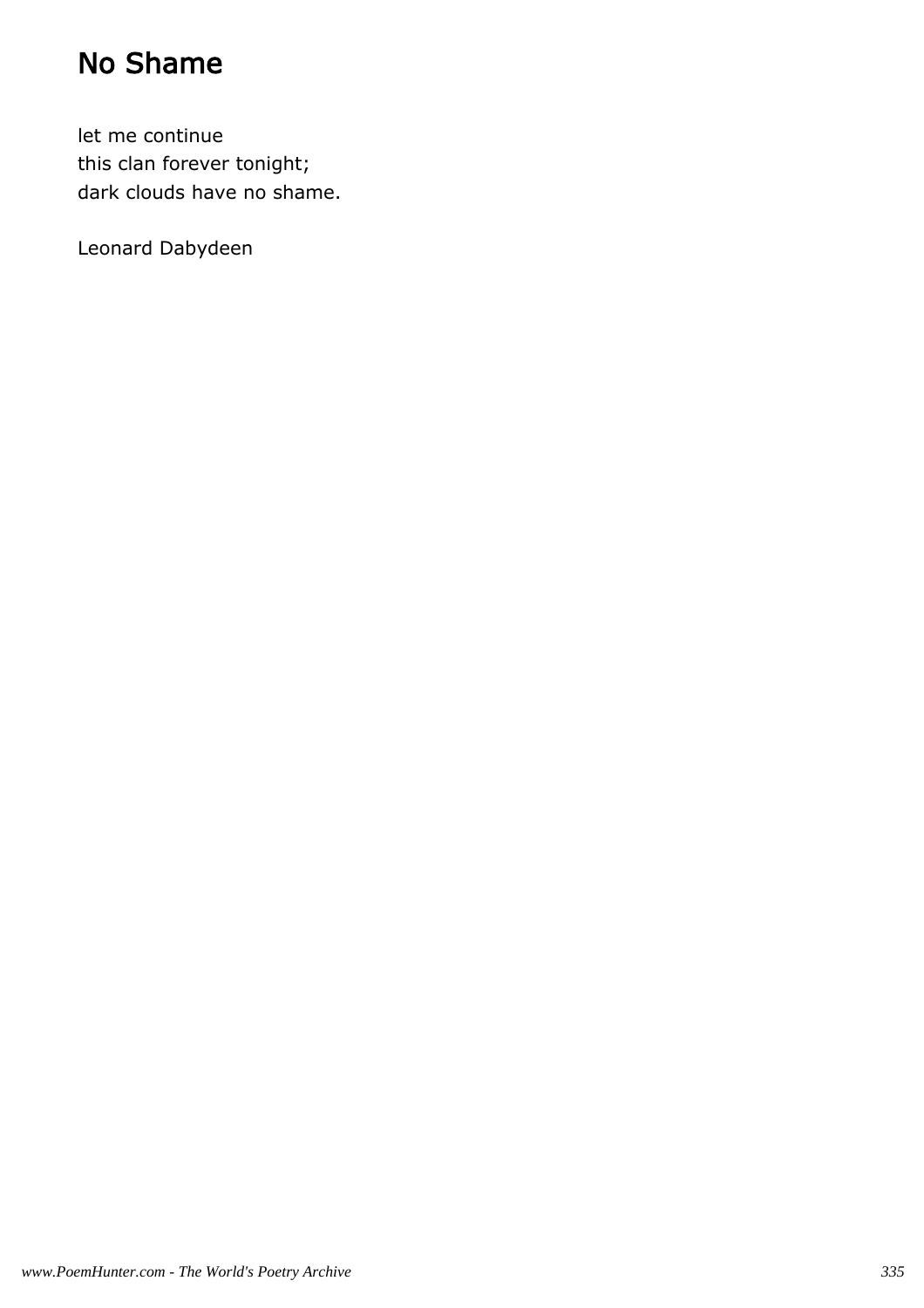### No.63 Beach

Atlantic air shifting waves rustling the shore line sifting through coconut trees where they stalk the beach I sit alone on a broken branch breathing Corentyne sands watching seined men gathering shrimps and fishes as waves caress the sand and recede like a satisfied lover look how frail crabs shuttle about in no particular direction I rest my water coconut between my legs and cap my eyes to peer at the horizon with a rising sun chasing shadows where critters cannot sleep.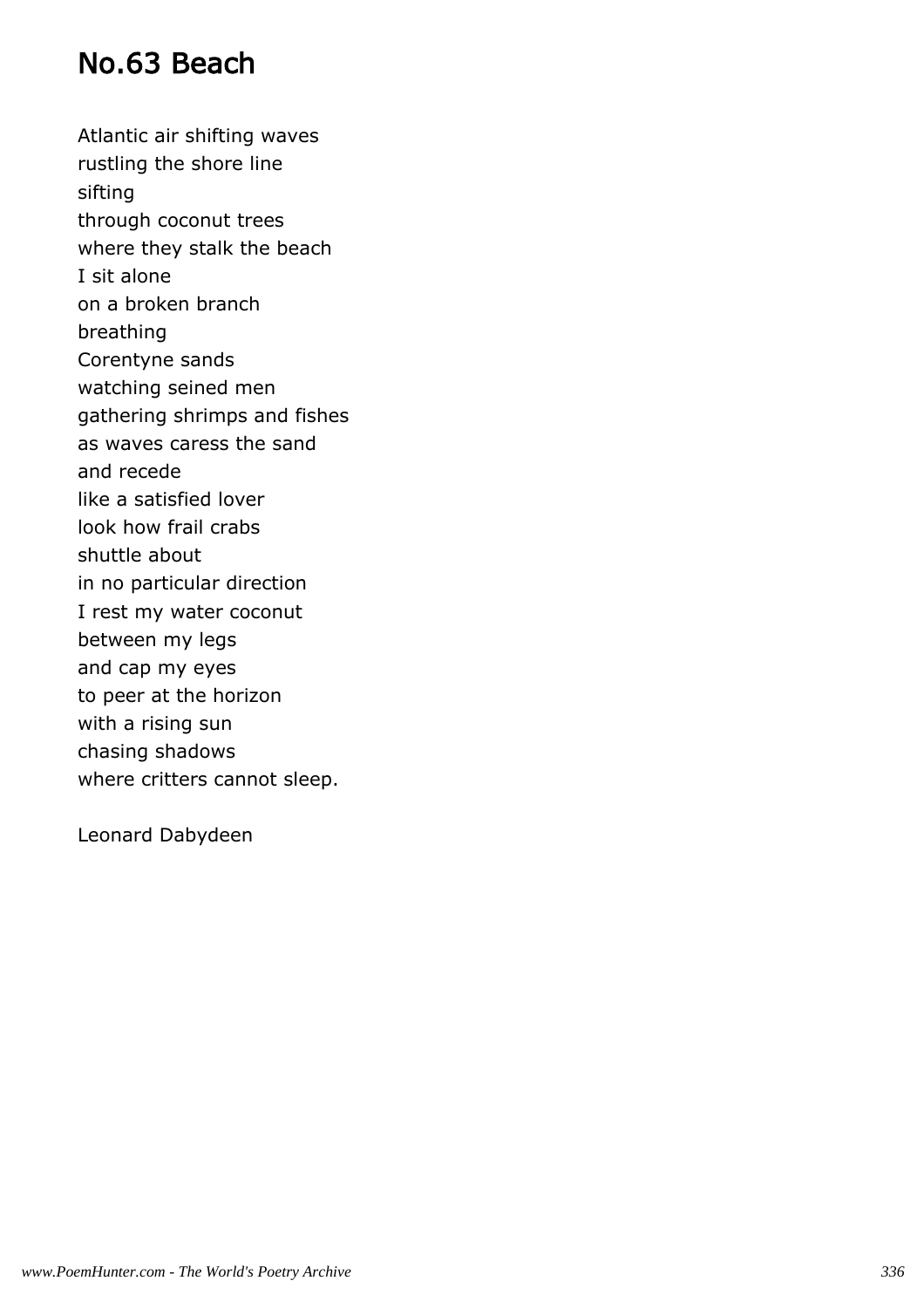## Not A Second Chance

Not a second chance to enjoy it:

this life makes me feel

like Robinson Crusoe

sitting on a driftwood

on an island without a name,

watching the ocean

kissing the shoreline-

only to make mockery

of my existence.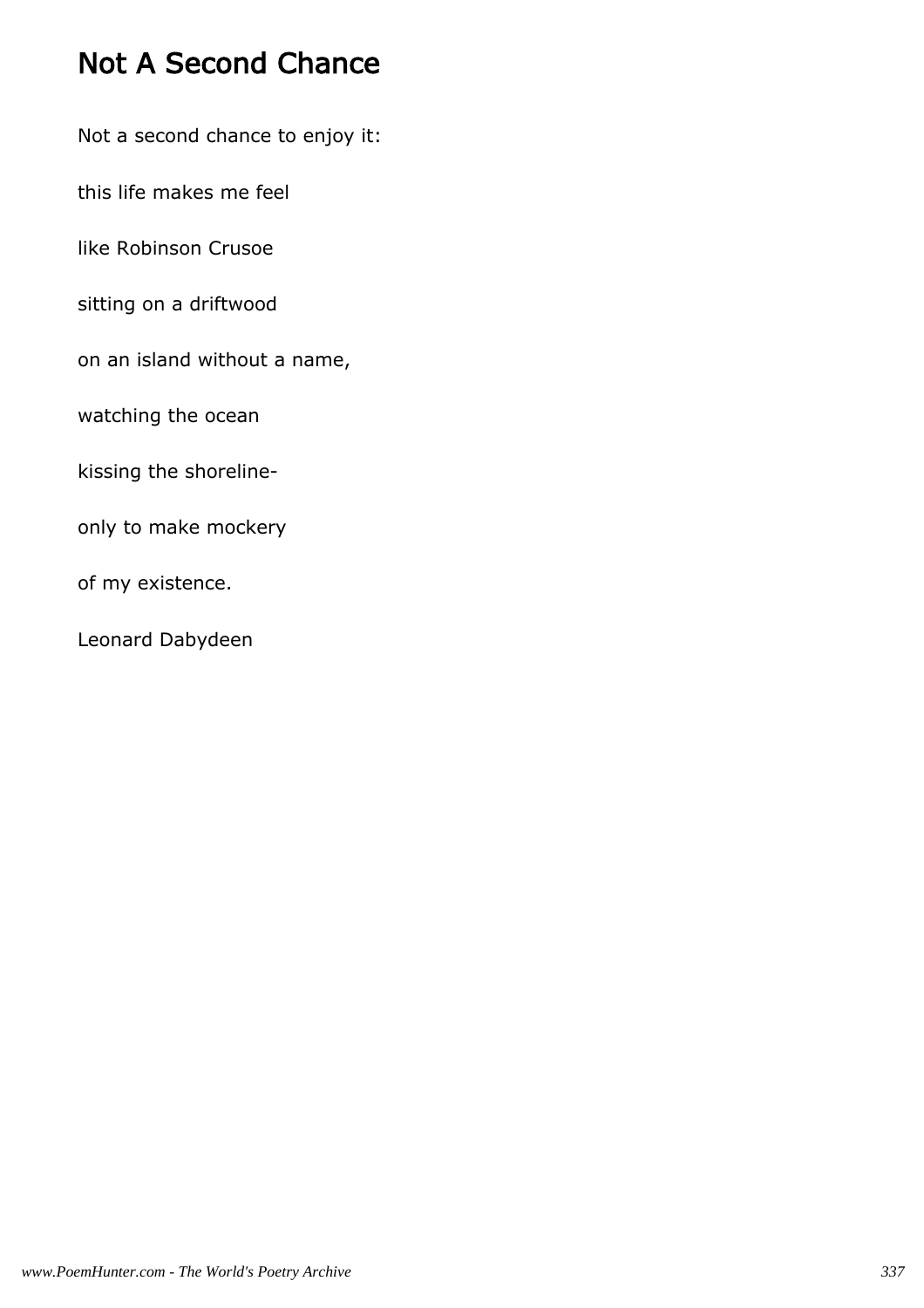# Not Such A Bad Idea (Tetractys)

Here is where I want you to sit with me so that we can talk about making love.

Perhaps it is not such a bad idea that you listen to what I have to say.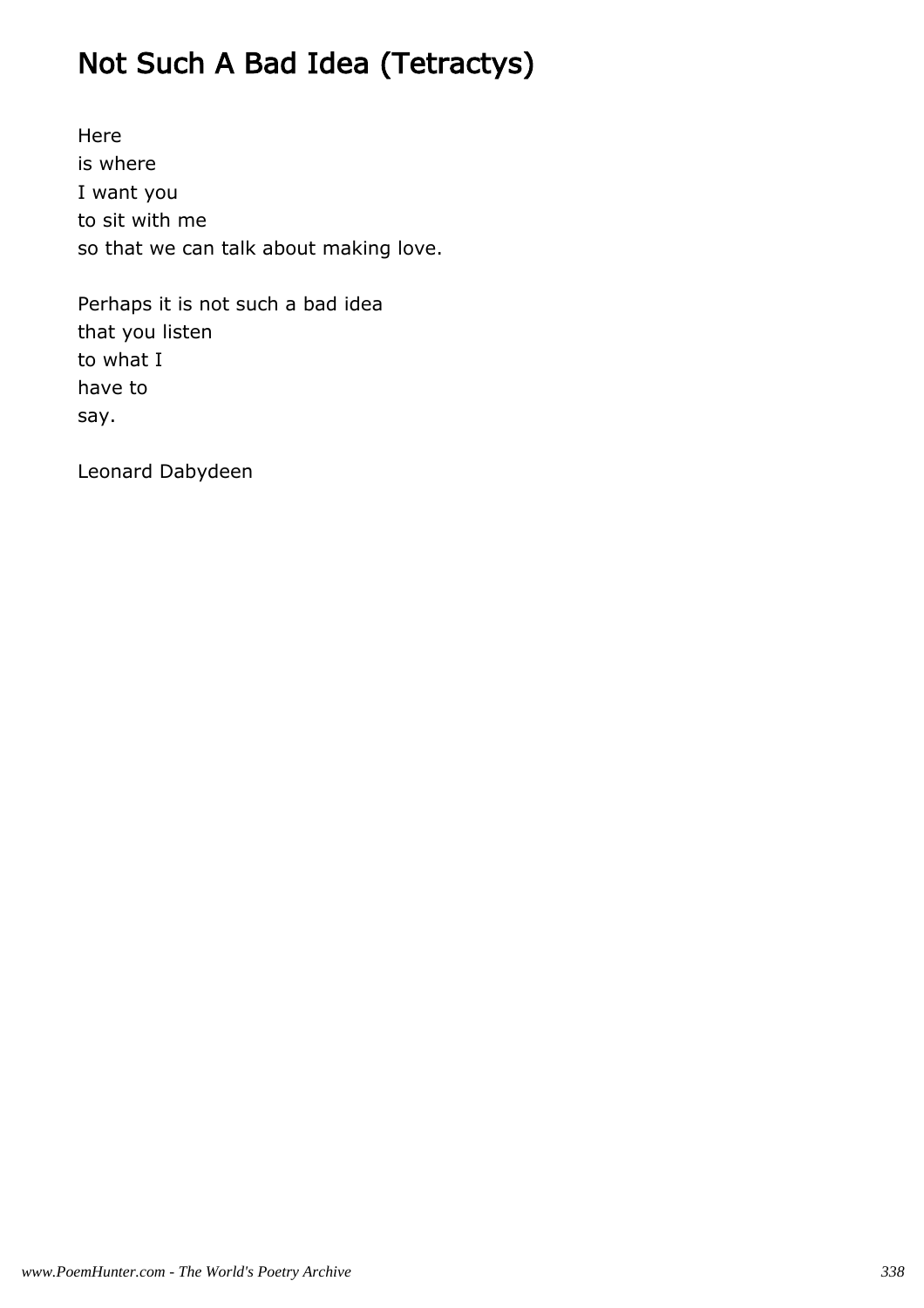#### Now Tell Me

Now tell me what evening romance I must endure to lust over this magnificent skyline and euphoric vista in the eye of the storm there are grey clouds haloed with glowing tints luring the cluster of trees and innocent brush of breeze lull the mind like a glass of red wine stirring desire to cry for more I watch in awe and crave this view will last as long as the sky wears new dresses everyday matching the mood in my being I am doused in happiness just to view the rapture of the evening.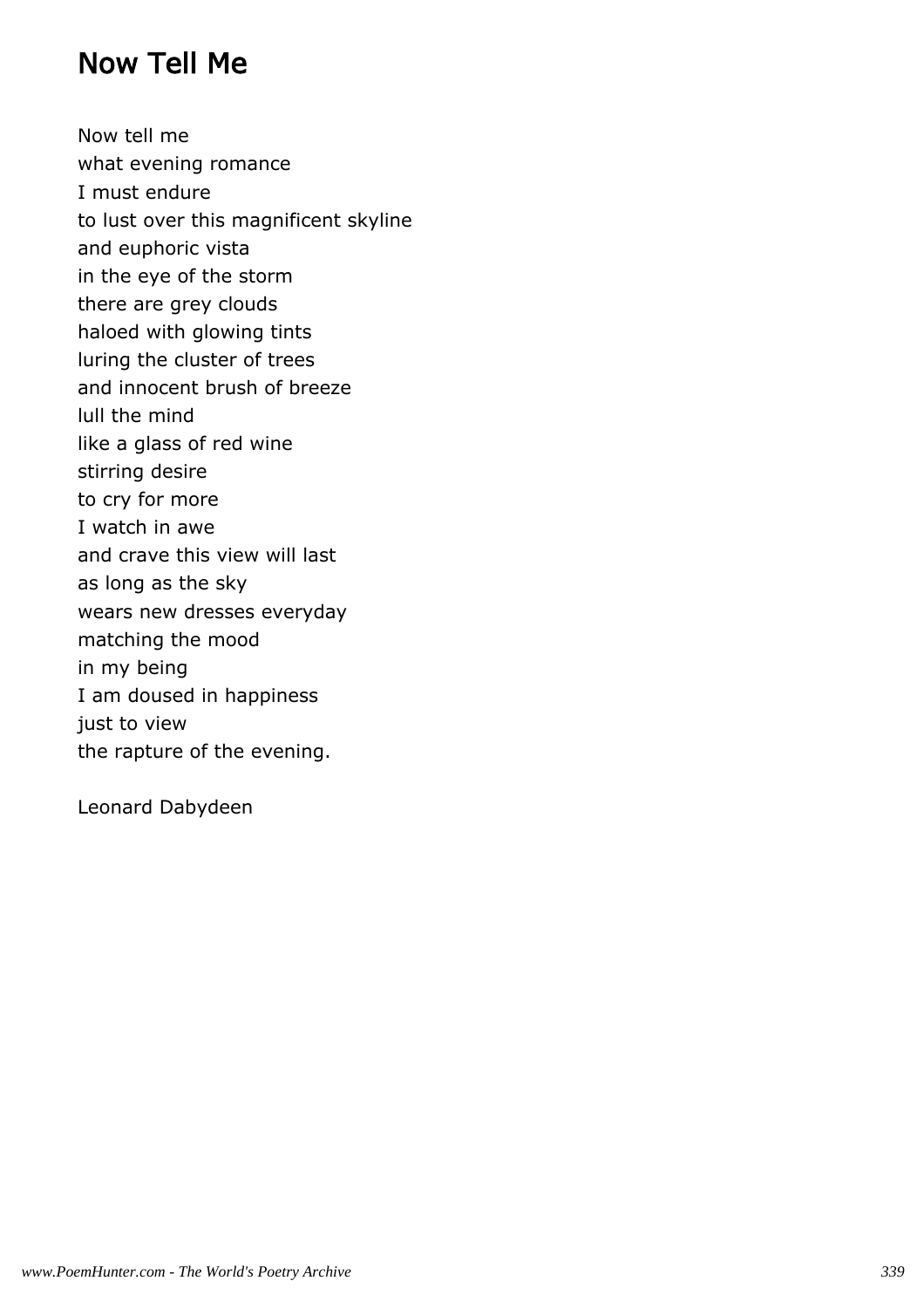#### Nuanced: All The Way…

Take your time hurry up before I'm done before you're ready before you know it before you start before it's gone before you ask before you forget before you scream before you laugh before you slow down before you hurry up before this is over hurry up take your time.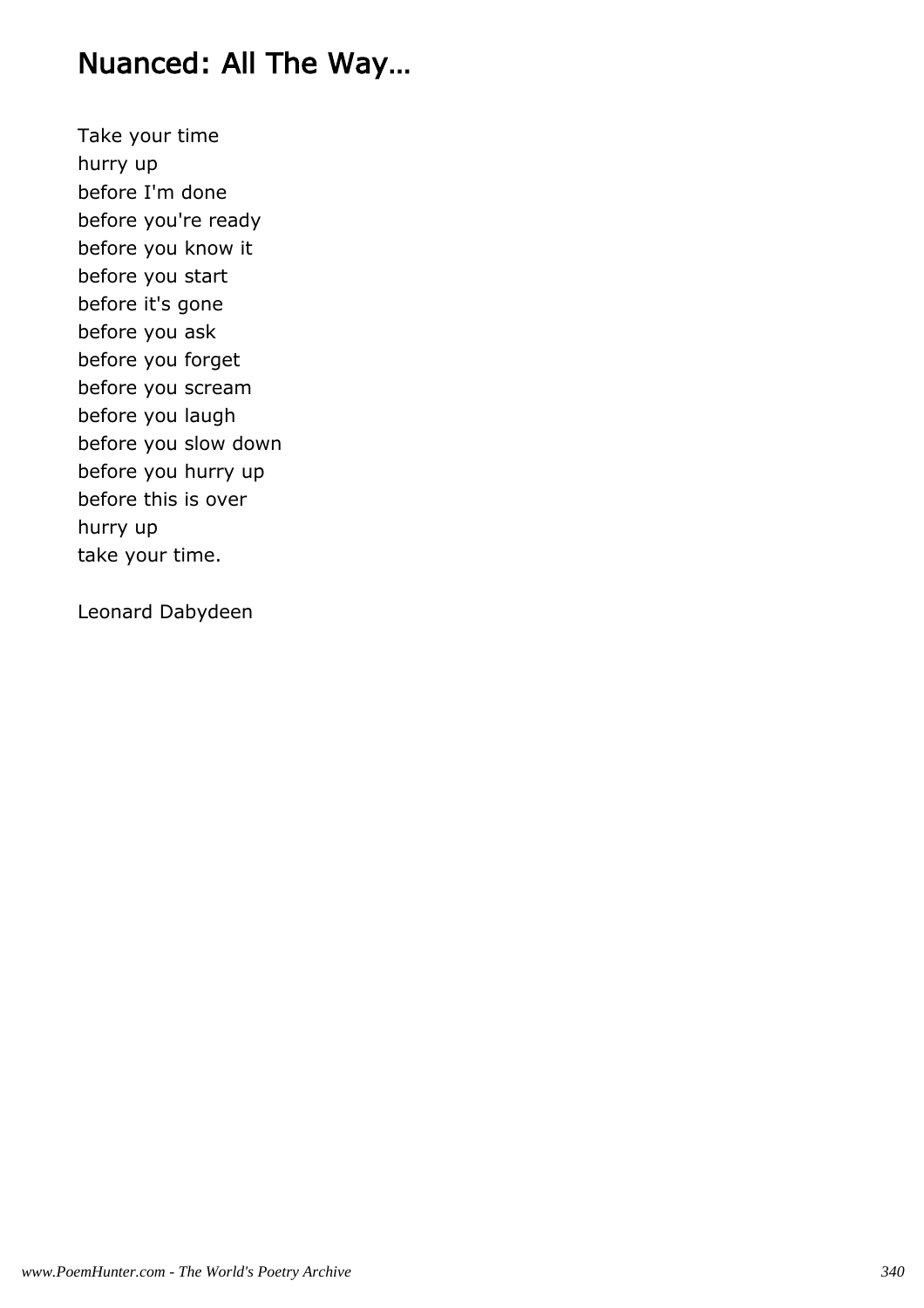## Ocean With Love

Hash-brown rippling waves linger serene in silent rush to sandy beach shoreline the Atlantic salted air wafting gently in hymnal equanimity and shrimp-catchers haul seined catch for new day market in breath of Corentyne sands this vast expanse of ocean a mystical aura brings tranquil adoration peace and happiness ocean with love.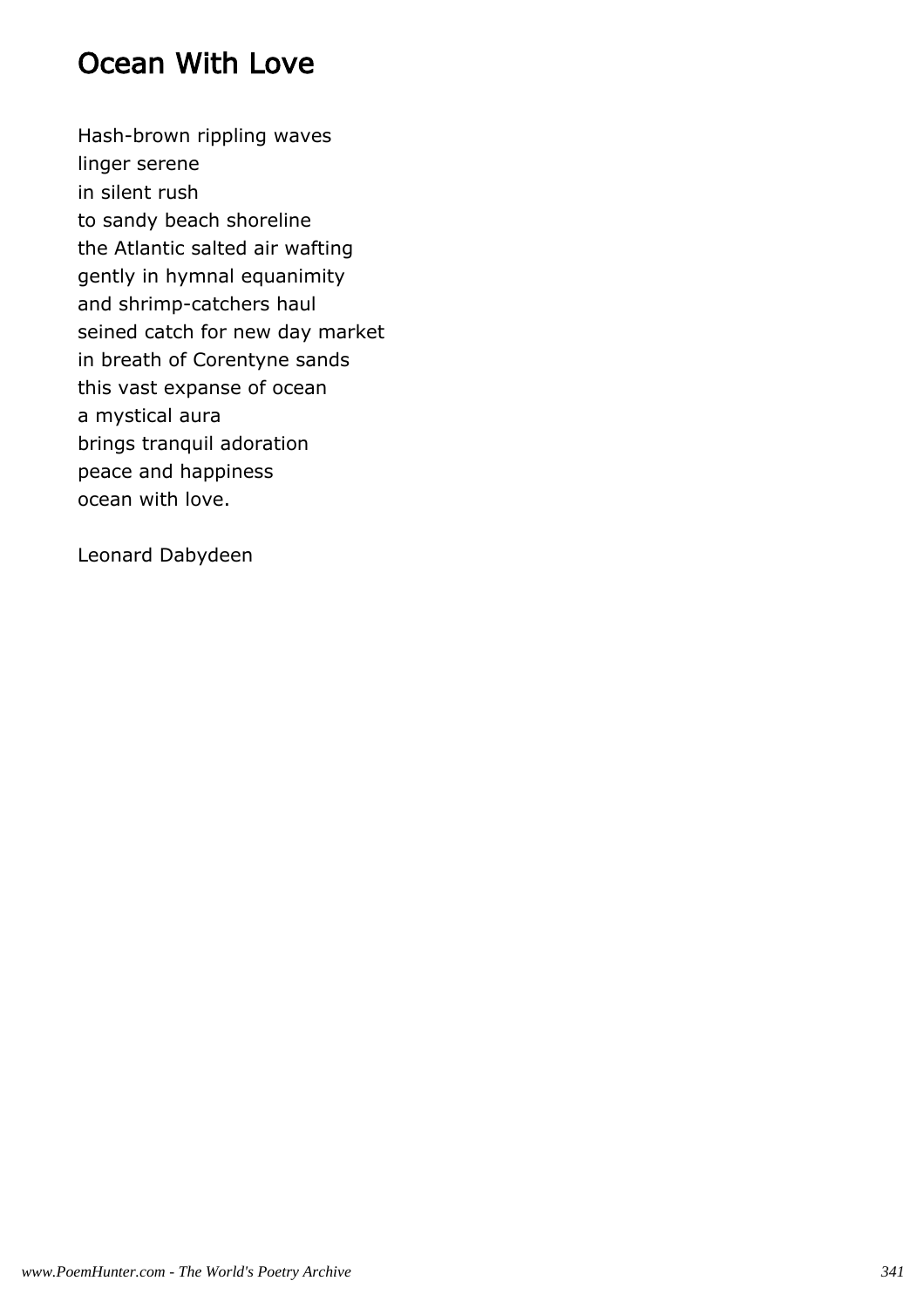## Ode To The Moon

I come here every evening this past week to sit on this wooden bench, as if invited to keep watch on the moon . I do not seek for a moment to look at the fleet of united, grey clouds saunter aimlessly in the path of light; nothing keeps my patience from falling off a cliff in the terrains of my mind. I only care for the moon to show its emboldened face within my sight. Here is where I go into a sweet and enduring tiff to make peace with myself, acting like a buffoon.

Yesterday, I brought Angel with me to watch the moon. I wanted to introduce her as a friend of a friend, knowing that if I returned to my tattered cabin, soon I'd have to talk to myself; or it may be the end. But my mind sifted through every layer of absence that I created in the rule of engagement; then I waited to see if the moon would greet us like it did before, when it shone its light over the ocean to welcome our presence. Angel was so delighted, I felt her happiness was unabated; and I, being so excited, couldn't ask for anything more.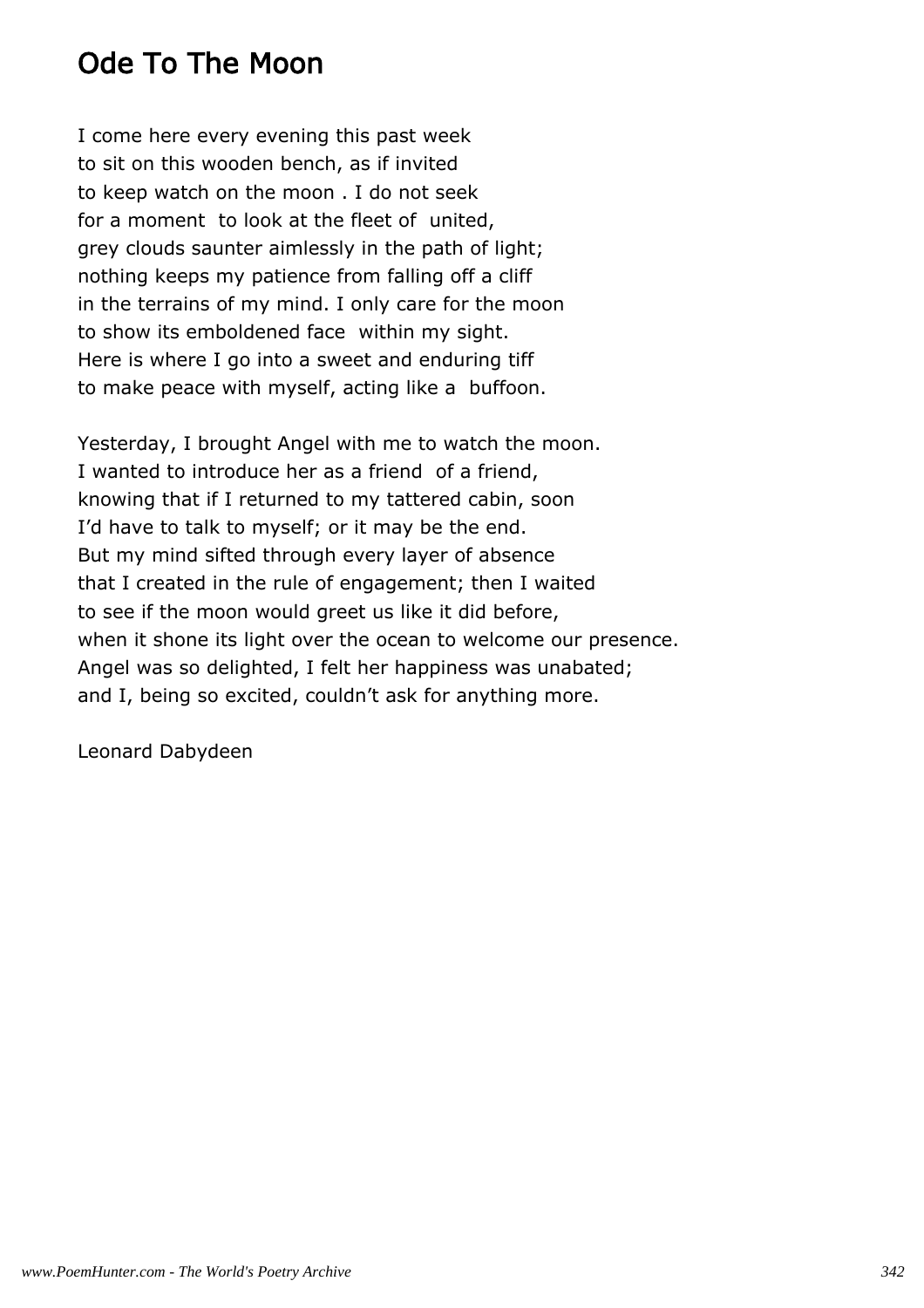## Of Peril And Rescue

When peril strikes the core of your being you play a fiduciary symphony.

You flail your bare hands without direction orchestrating aimlessly seeking help.

Then I come like Zeus to rescue you and shore your dreams before the wind is gone.

I unfold this moonlight to see the skies sit on a rock playing with pebbles sad.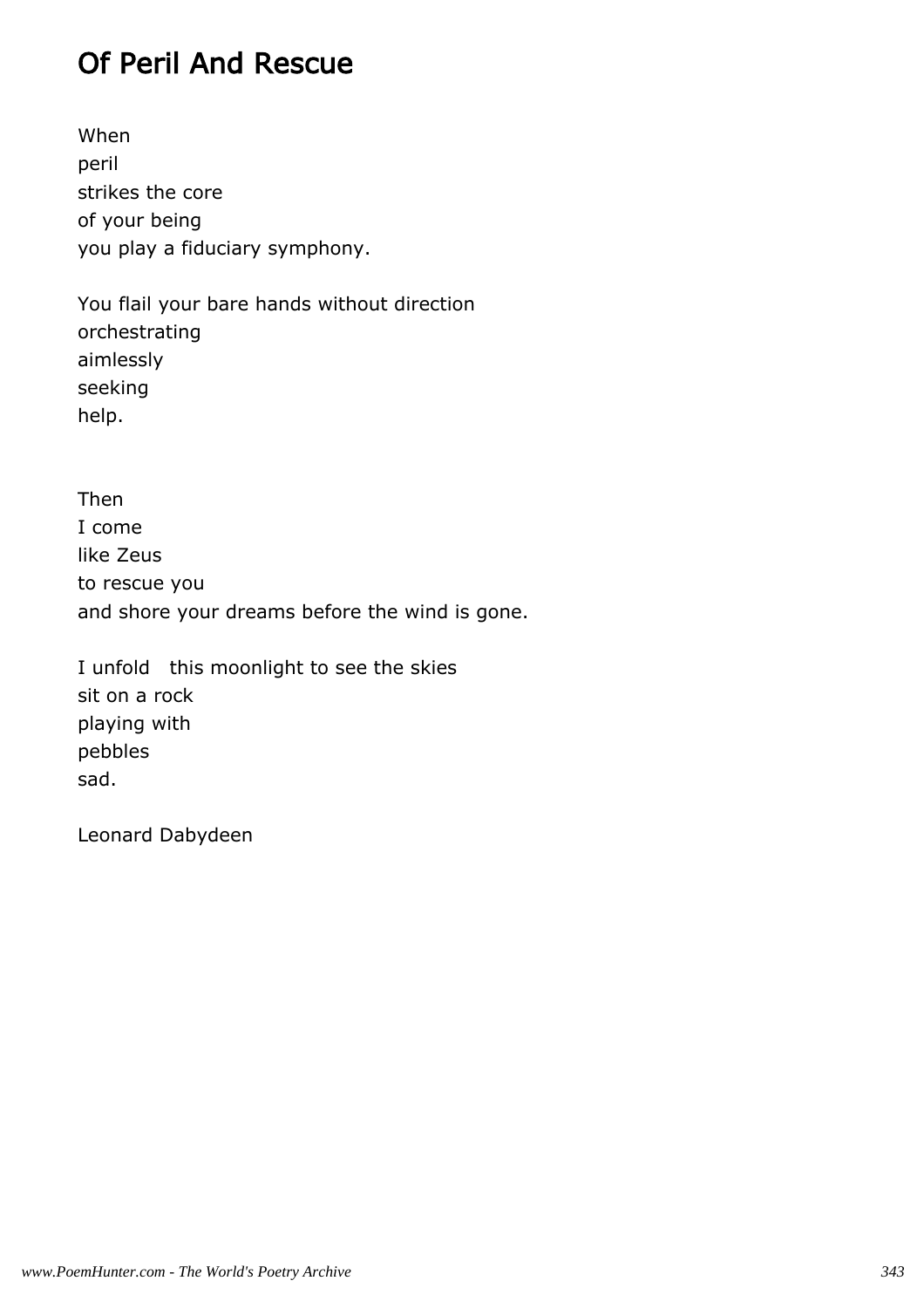# Of Three Black Caribbean Writers....(Andre Alexis, Ta-Nehisi Coates And Marlon James)

Their colour raised no doubt their inner eyes absorbed the rhapsody of all our dreams.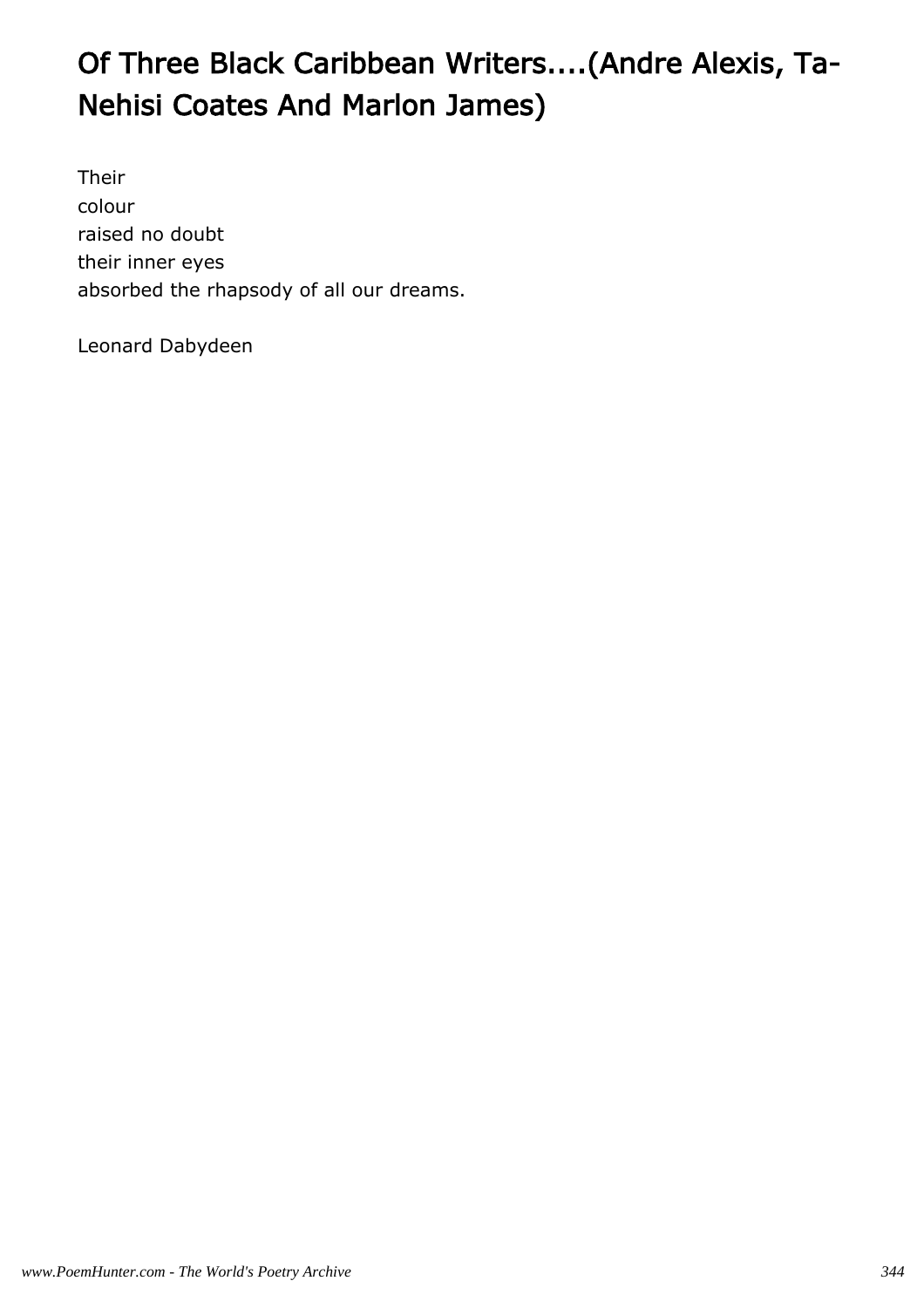# Oh How Love Is Deaf

Oh how love is deaf and lovers cannot hear the pounding of their hearts...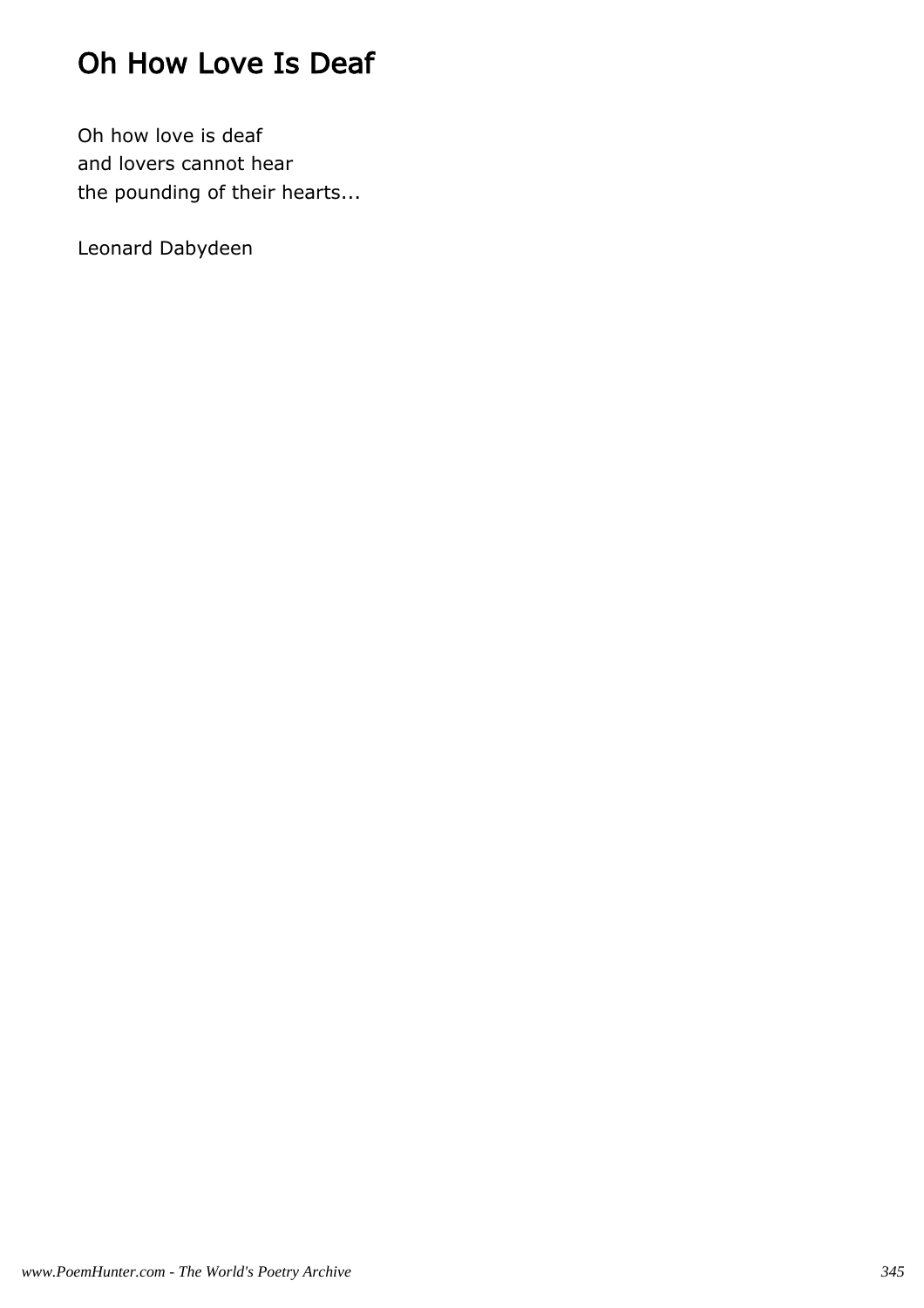# Oh Valentine! !!

You are my Rembrandt of a beautiful red rose your Fibonacci petals freshened by wetness of pearl-like dew drops amor a vida raat aur din diya jale like a petal chalice in heaven's garden my botanic crown heralded by twittering birds sohani raat del chuke oh Valentine! ! Oh Valentine! ! !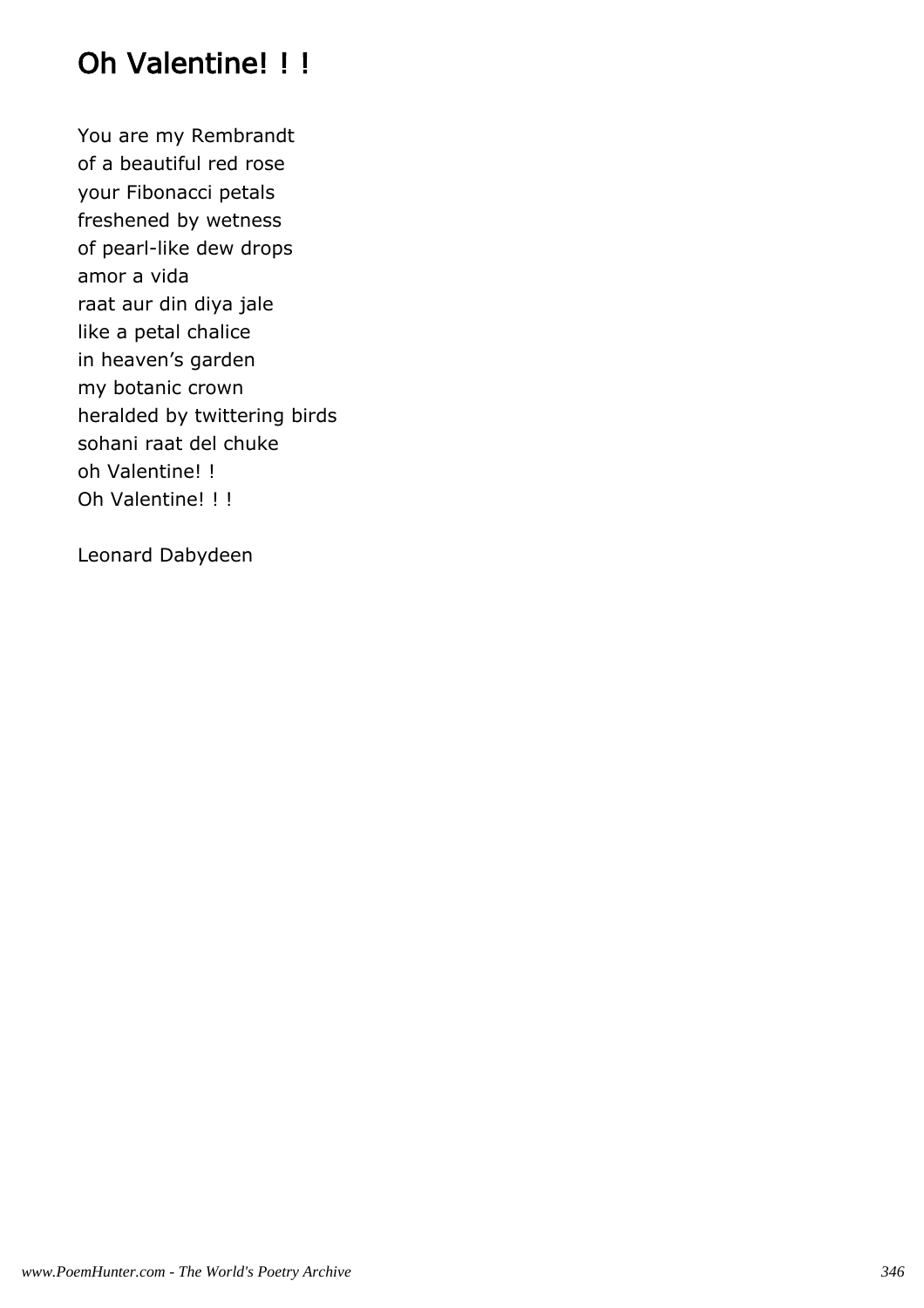# Okla. Shelter (Tetractys)

Wind raging in stupor furious force not a roof remained standing inside Moore.

Out of this rubble our faith to rebuild roof overhead new shelter standing tall.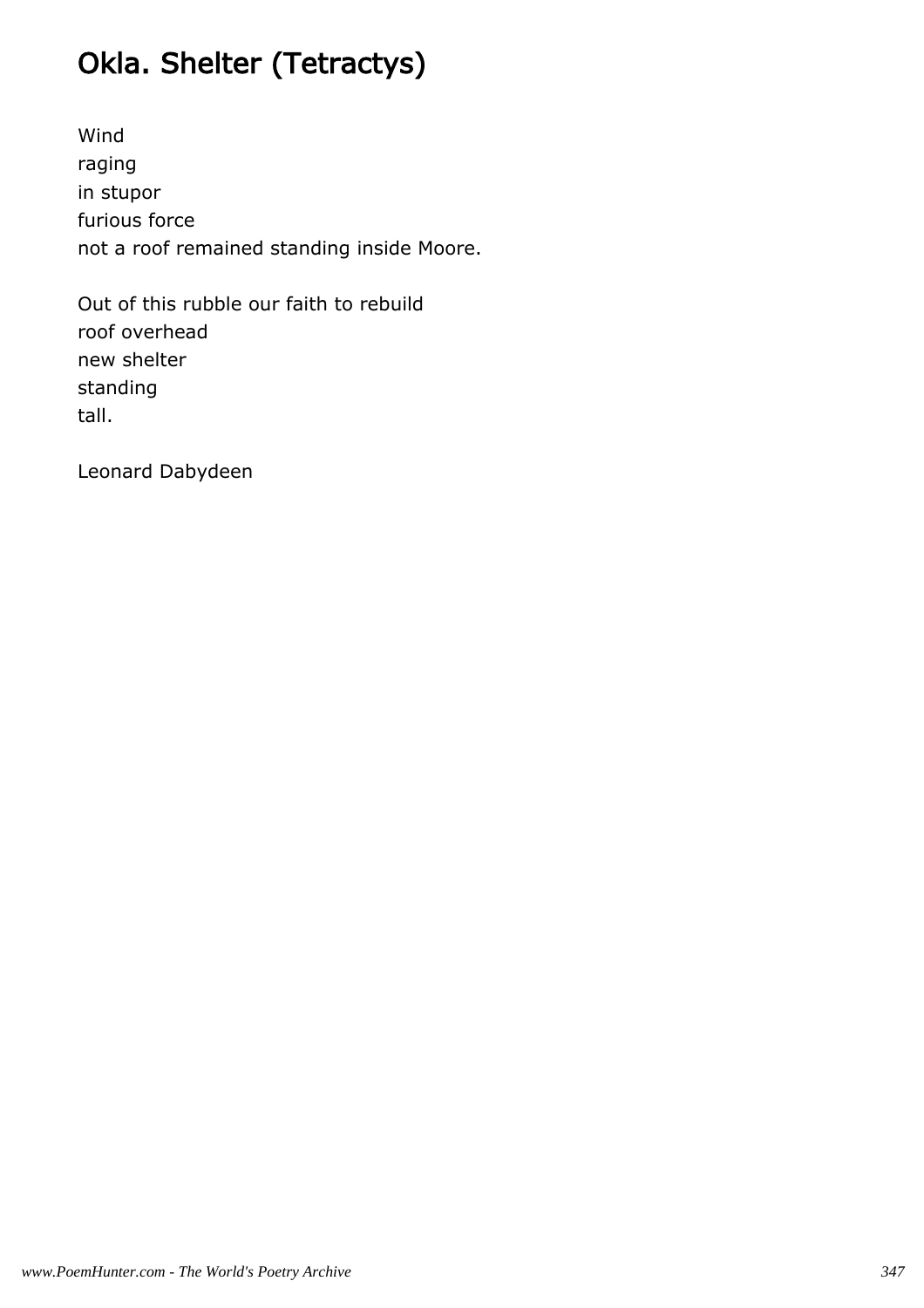# Okla. Storm (Tetractys)

Storm gusting raging wind ravages homes a city whiplashed by tornado gone.

Death and destruction have no faith to claim to each his own no colour nothing else.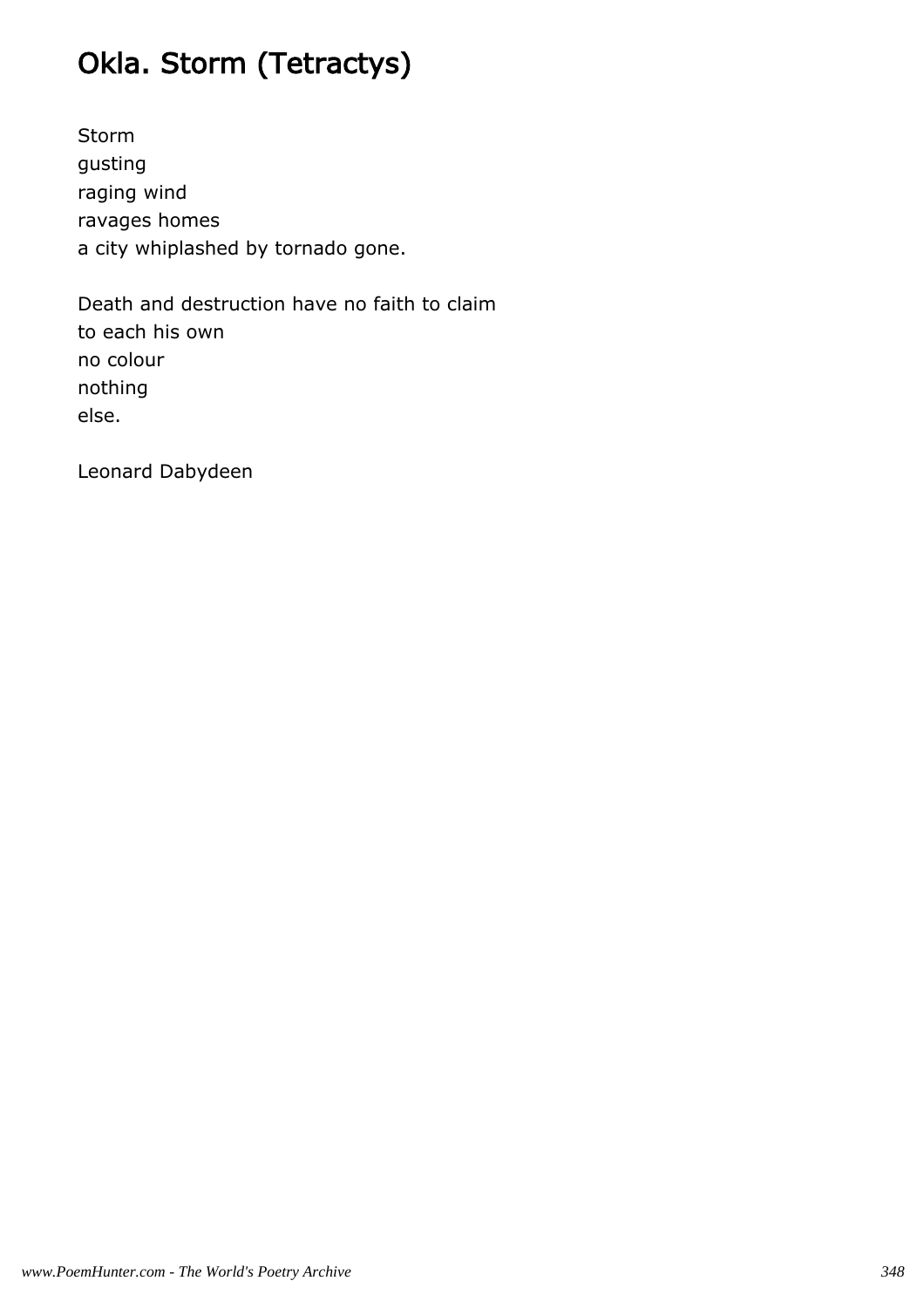## Om Shanti, Shanti, Shanti

In the early Sunday morn lighted diyas in your mandir bring endless pleasure glowing in delight and aromatic incense entice the air with a holy trance of spiritual happiness in the secret chambers of my heart and when your voice begins to sing a beautiful bhajan in lilting purity as you make your entry a rapturous feeling of elation dances with elusive joy in my mind as you chant the names of Mother Laxmi of Lord Shiva of Lord Krishna of Lord Ganesha performing a pooja in my travelling soul with unfettered happiness and the music soothes my inner being in prayer as I ask what blessing do you seek? Om Shanti, Shanti, Shanti.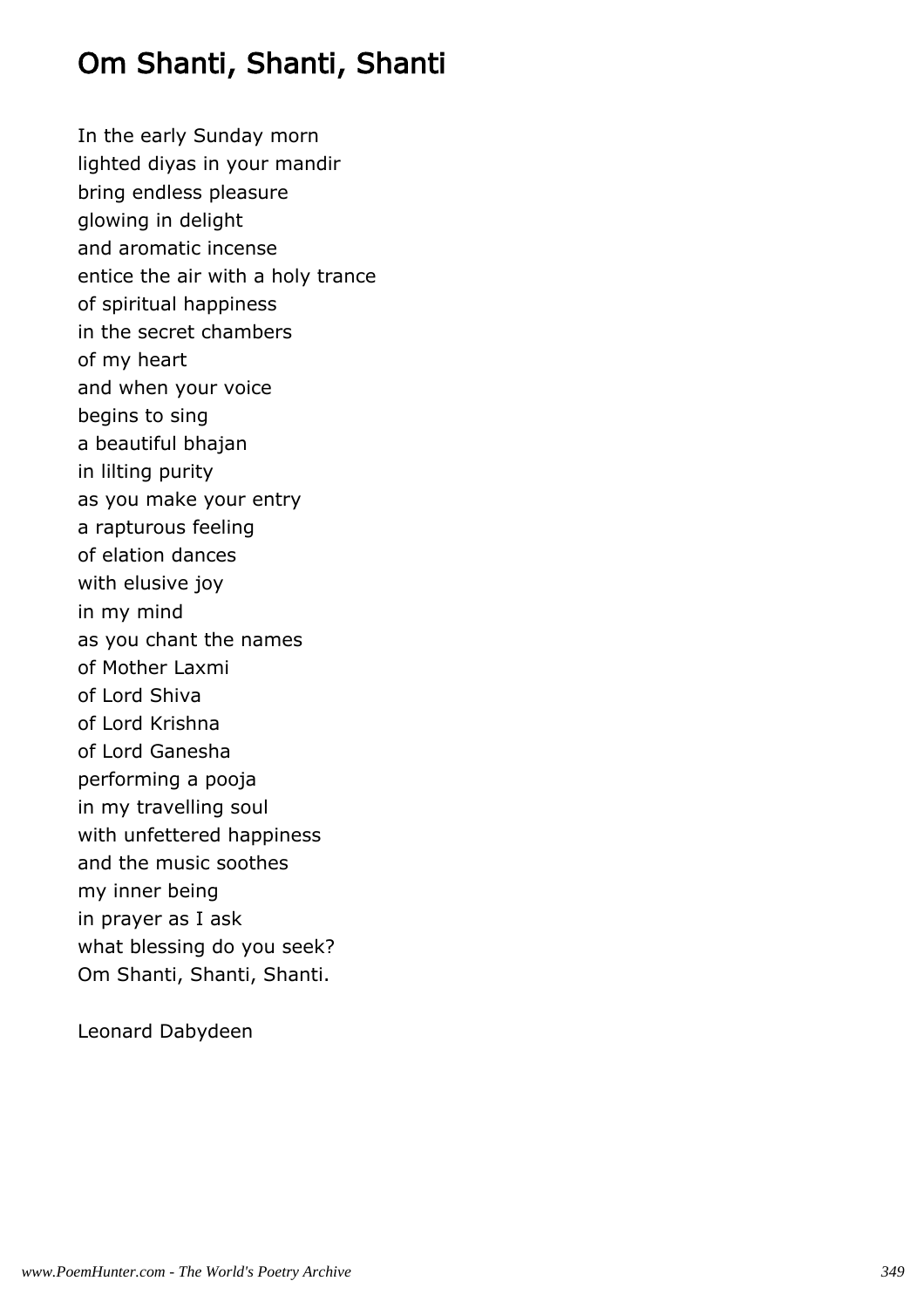## On Borrowed Time

We know it without the written word escalating like a tsunami to swallow up our breathless hearts complex and compound our genre of hope as we burst out with a hue and cry from the warmth of the womb esoteric as always in a penitentiary of pleasurable pain we cry for joy and let our mothers impose a smile on their faces and with bright eyes a dazzling fantasy of life changes the echo as it ricochets in the wind reading our rights each of us in a different way on borrowed time.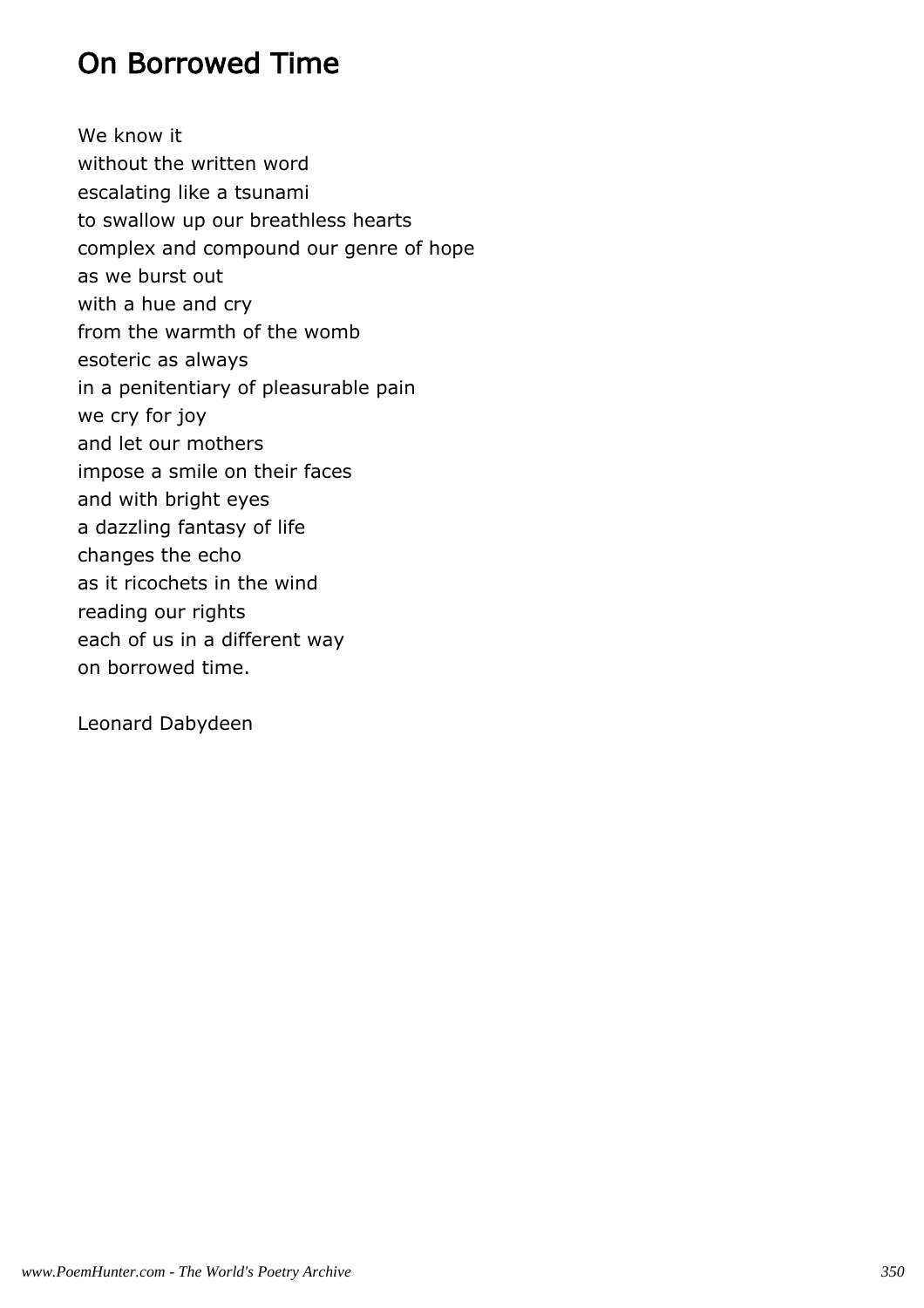## On My Way Home

I see the distance from an unknown beginning; and I do not see the end because it is far, far away or enigmatic in some way; eyes like sunshine every morning open wide as the skies watching all the hues and tints of life, making sense and nonsense in the hub of activities; sometimes I gather enough urge to tear the road- map I did not get and even look for fellow travelers making visits just like me joining acquaintances or peddling friendship while I take to the side streets on my way home.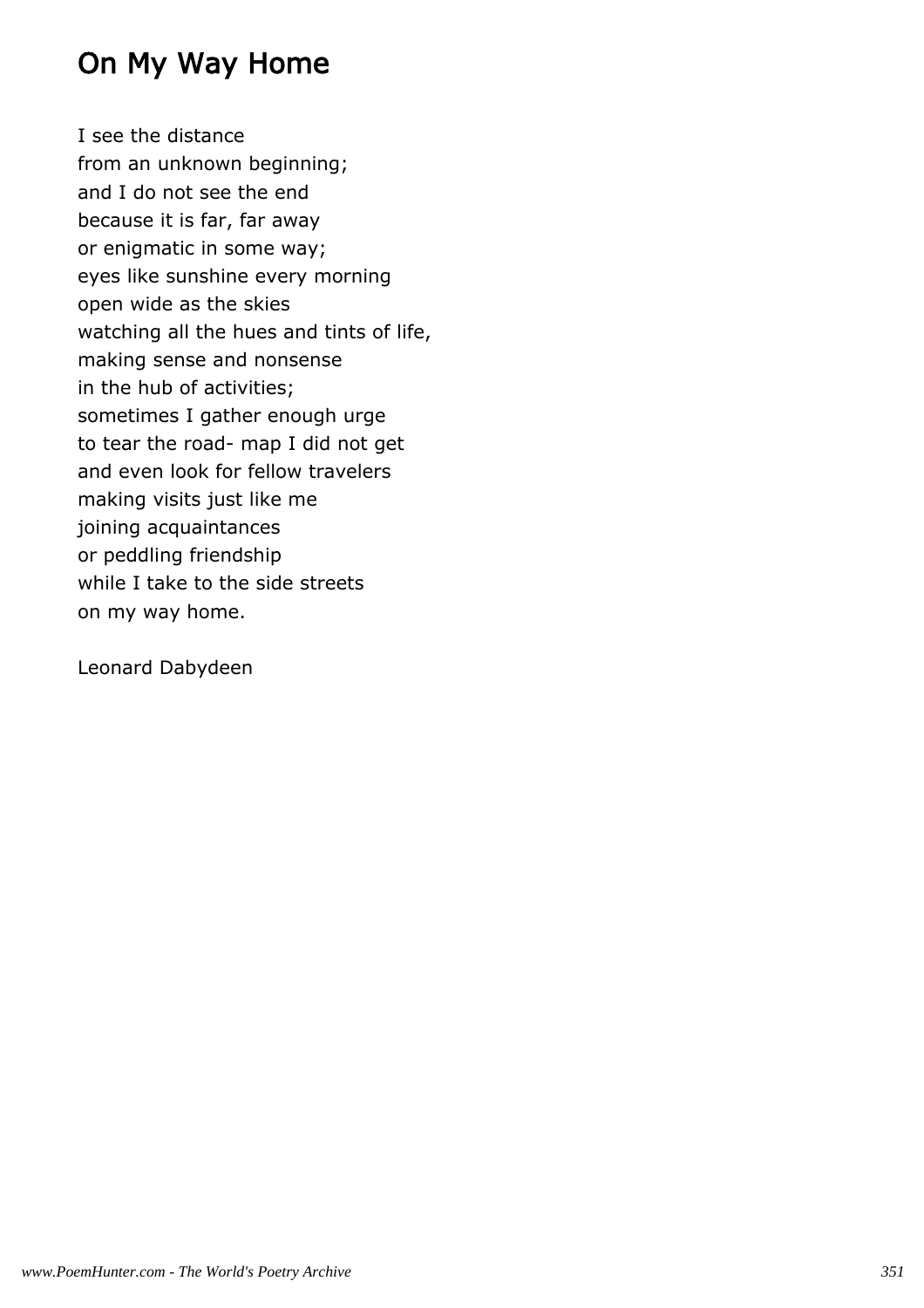# On My Way Home (Tetractys)

wait for you all day long at the crossing now I am on my way home, too worried.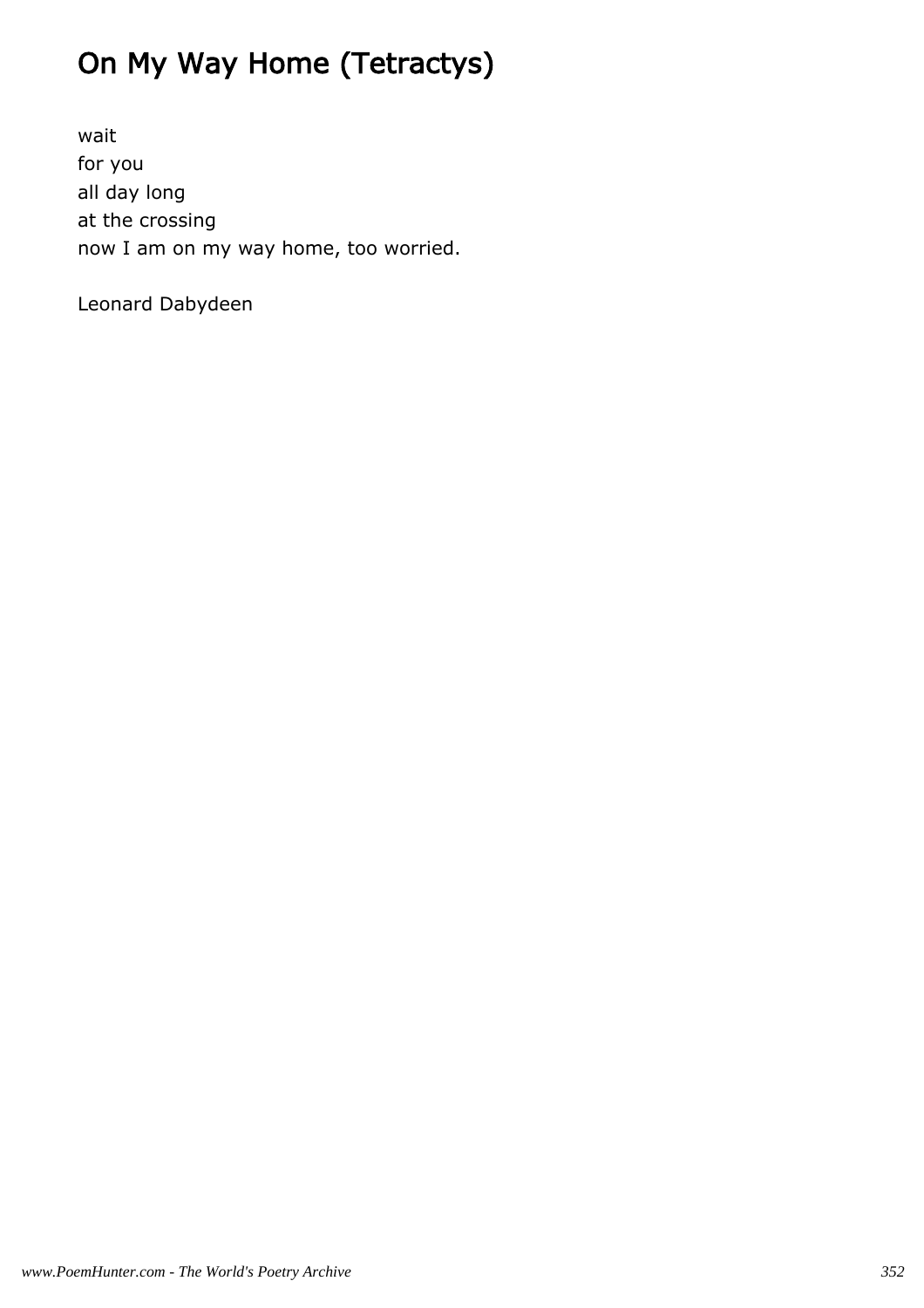#### On The Inside

On the inside life plays a frantic tune it may sound like the Requiem by Mozart in a mixture of piano and violin, 0r the resonant Erotica by Beethoven or the more recent lilting strut of the sitar by the glorifying maestro, Ravi Shankar a frantic tune nonetheless that carries the sound of your own voice on the inside you are wrapped in your comfort zone within the perimeter of unshaped walls without windows and peeping holes without knowing what the honking of horns sounds like as buses and cars and trains and all things mobile do from the outside without knowing what it feels like as the old man sits on the corner of a busy pavement without a definition of homelessness or hunger then it happens like a sudden tear on the seat of your pants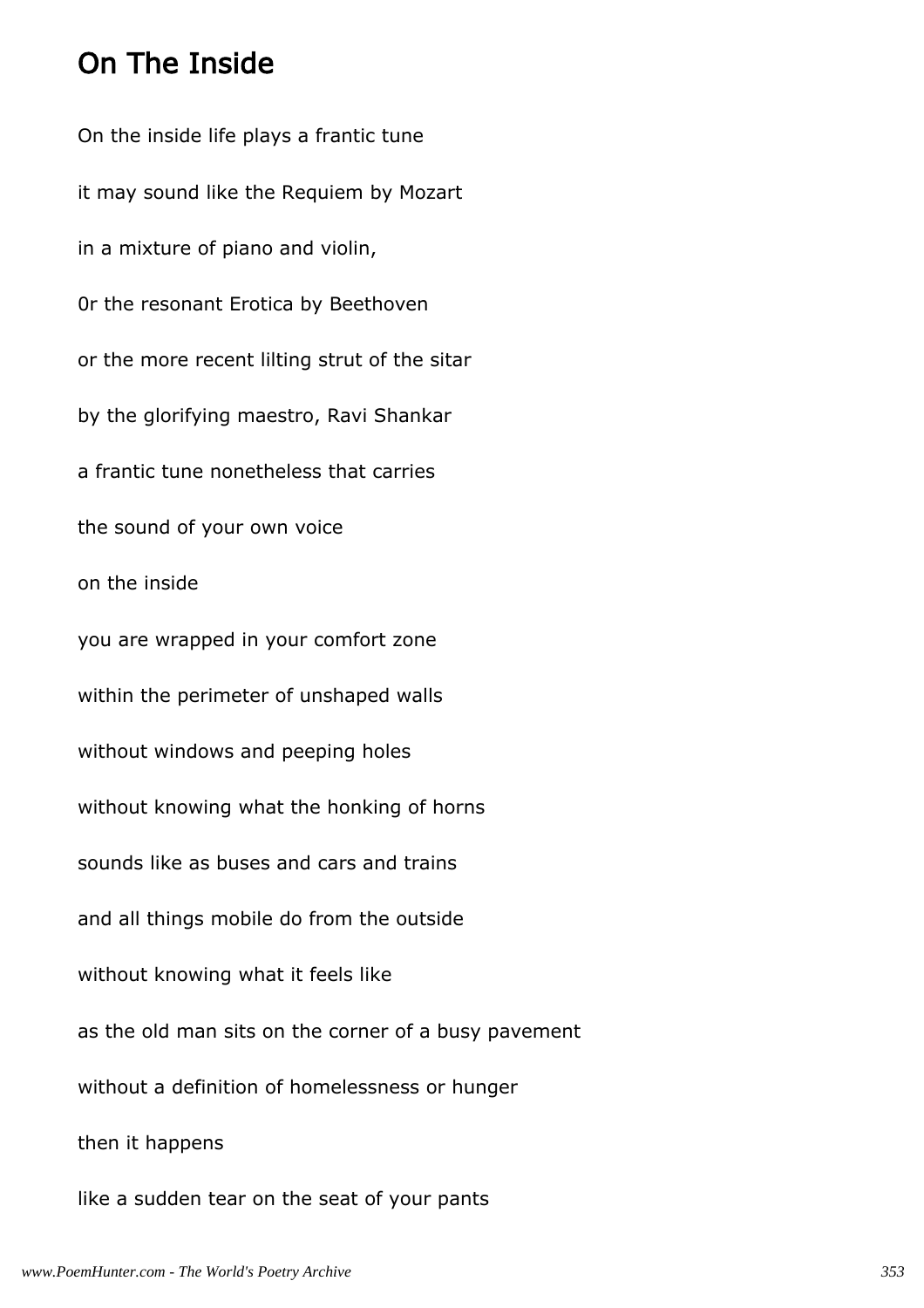as the recession takes you to the outside where you now see roses with many colors and you begin to develop a rash for staying too long on the inside wiser than a wizard you must take note that sometimes, sooner than later, it is pertinent to look outside the box while you are still on the inside. Leonard Dabydeen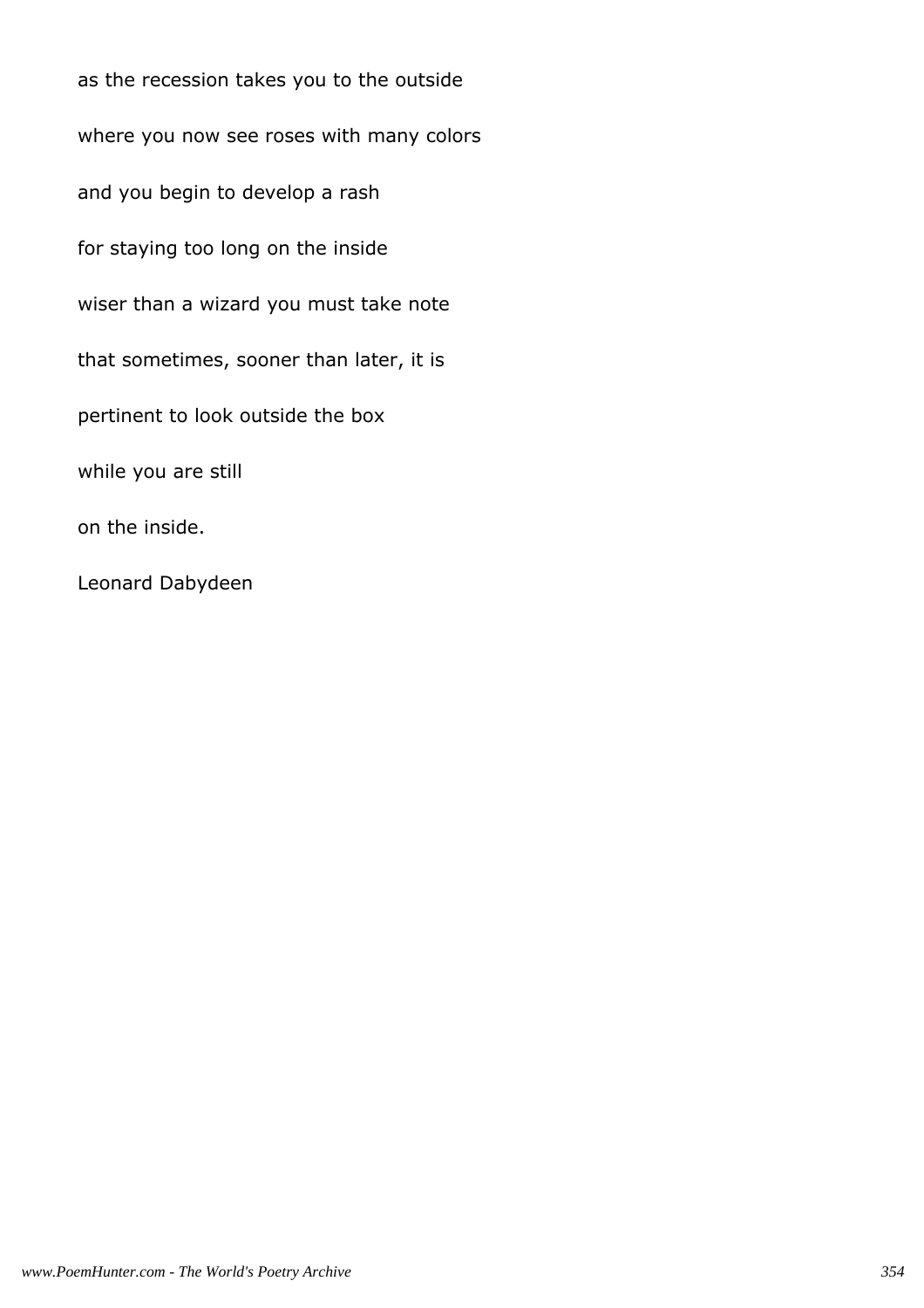### On This Father's Day

How exalted is your name that I feel so proud more than a country-side peacock to pen it on the dotted line? I, too, want to have siblings scroll their insignia like a notary public; and to feel the enormity of this uncanny responsibility. Yet, sometimes I feel puzzled like a painting of Rembrandt embracing a wall on a subway station, or a splash of color by Picasso, to look the stub of an affidavit with bare naked eyes and to see the titled name blunted like a barbeque brush raking the charged grill of my sacrificed flesh. Flesh and blood cannot hide not even blotted out like a dry- erase on a white board. And so if by civil procedure you allow yourself to act in faith and trust. then let God be with you on this Father's Day.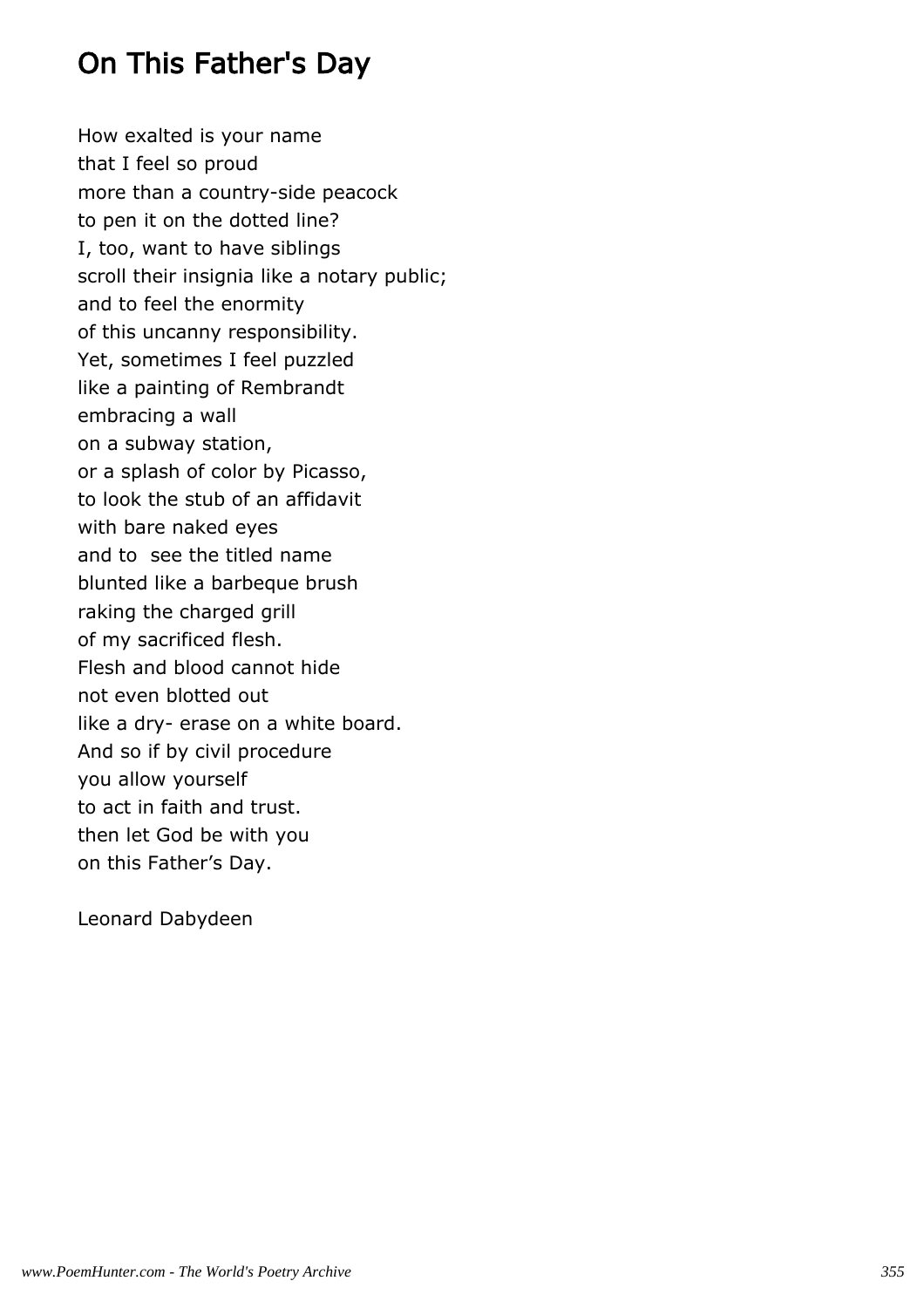# On This Path

Tears trickle down my face leaving a print to mark scorching heat of pain in my heart.

My trek is long and hard beyond repair stained with bitter grief and pain on this path.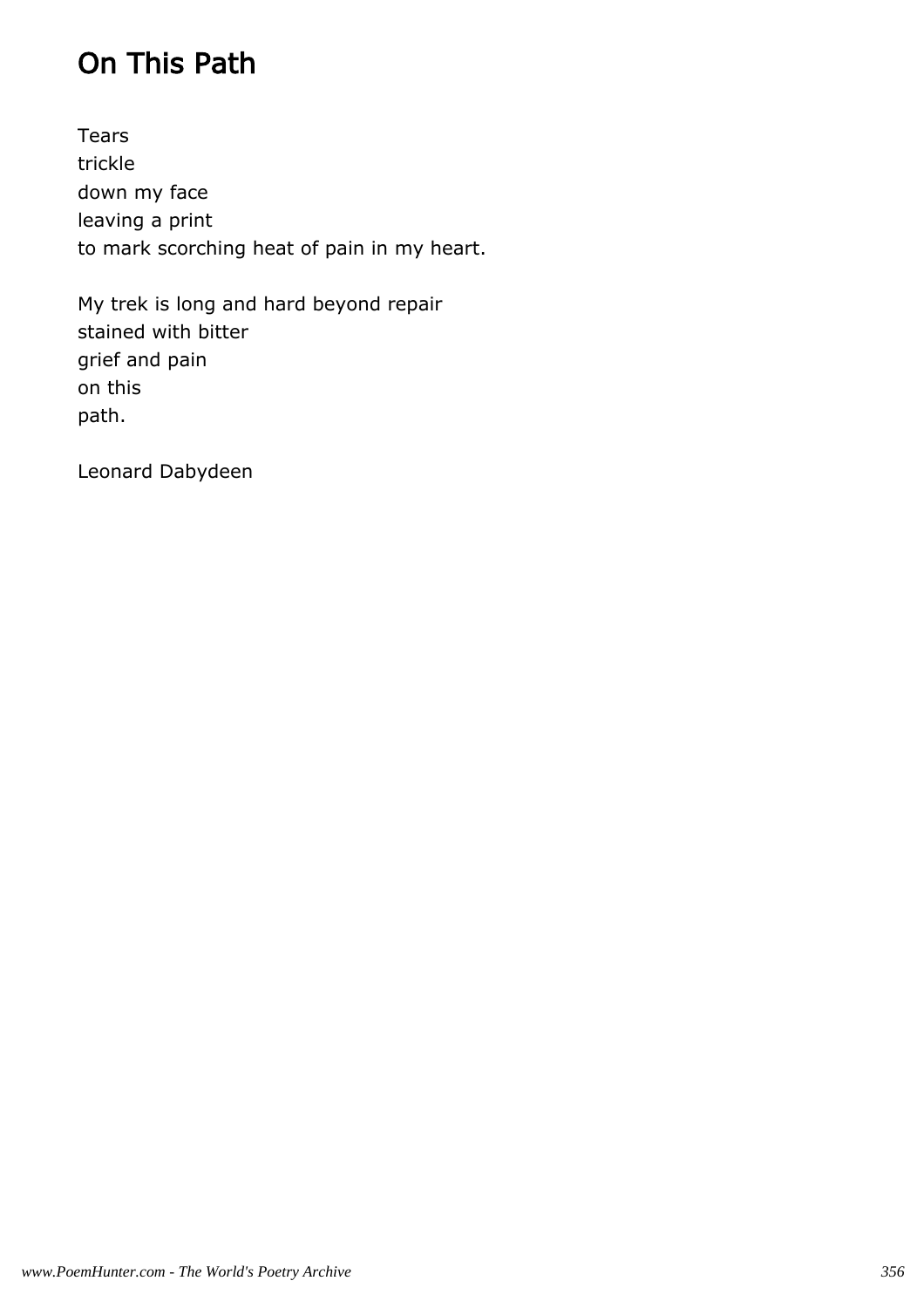# On This River's Edge

I search everywhere on this river's edge combing wet marsh with bare feet driftwood loitering with freckled skin wait patiently for the next tide evening soon will come and this dense forest will take my hope away I do not want to lose hope it took me almost forever to nurture it like I nurture you If I put a penny in your piggy-bank tonight will you come out of hiding and spot yourself a seat where I can sit beside you? Please...thank you.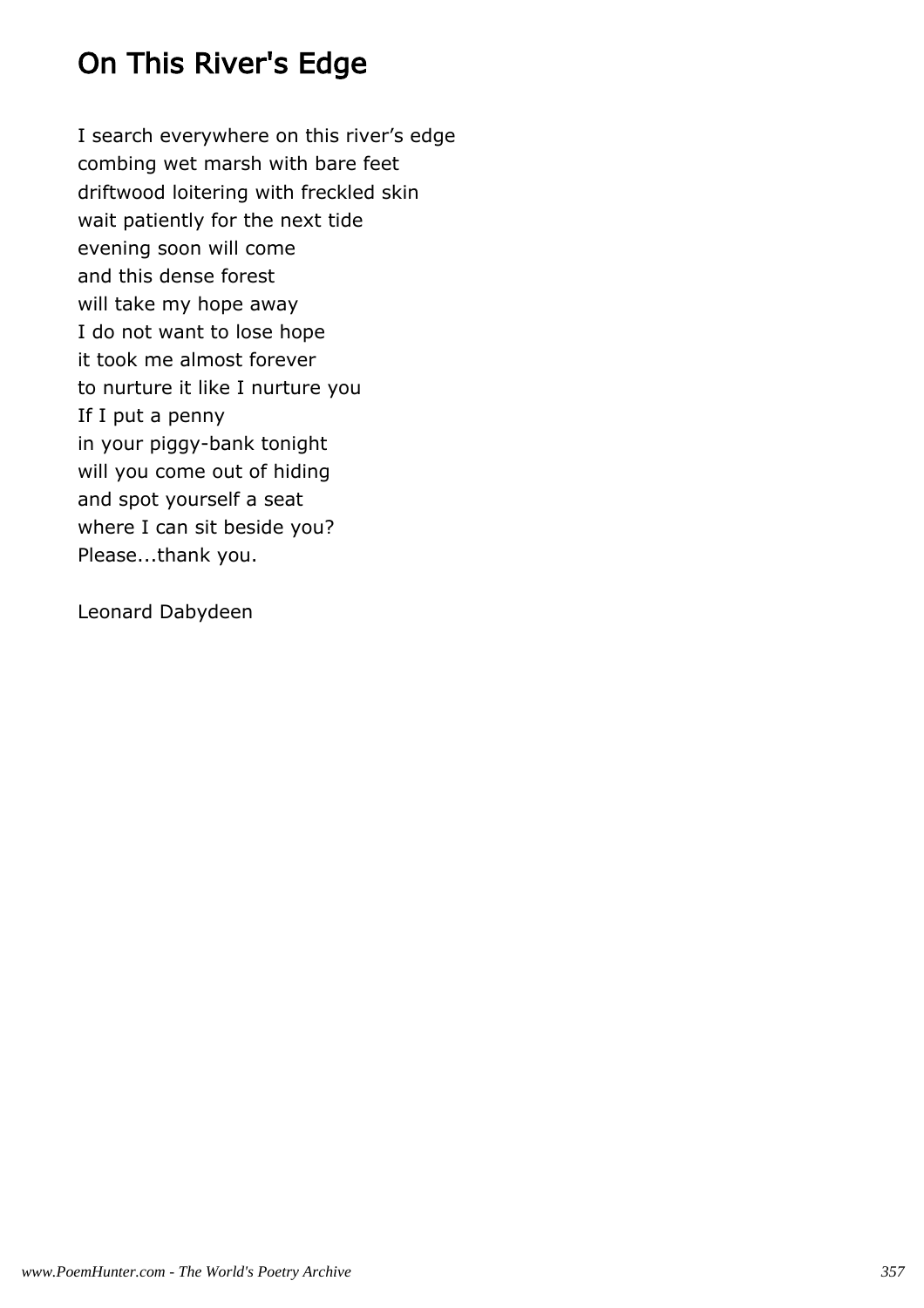# One Day At A Time

You are not alone: what you were yesterday, made what you are today – a beacon-light star-spangling with hopes and dreams: one day at a time.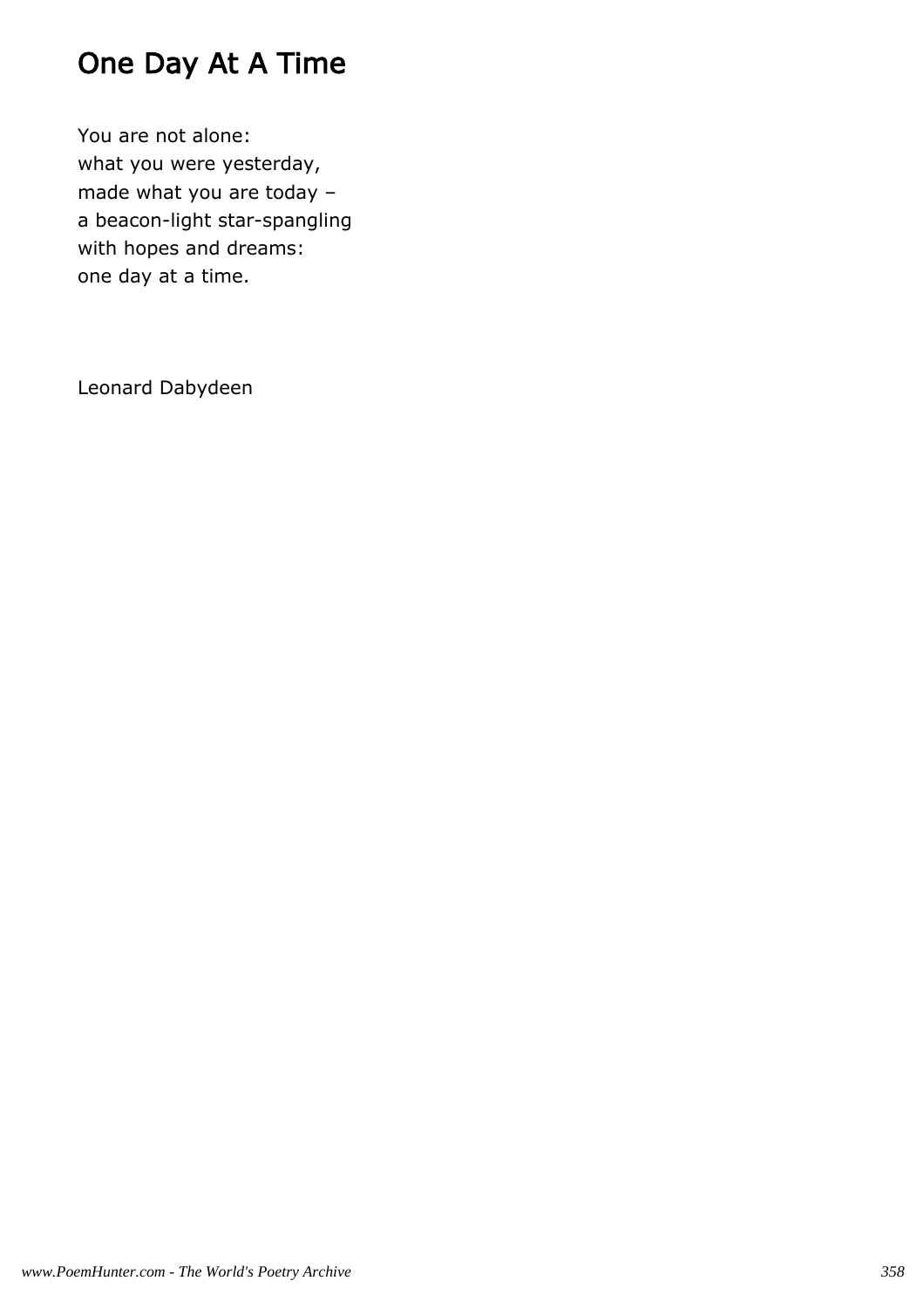# One Drop To Start

Just water to quench thirst one dropp to start the healing of the dryness in the throat.

Drought lingers one more night to follow day waiting for rain keep marching under clouds.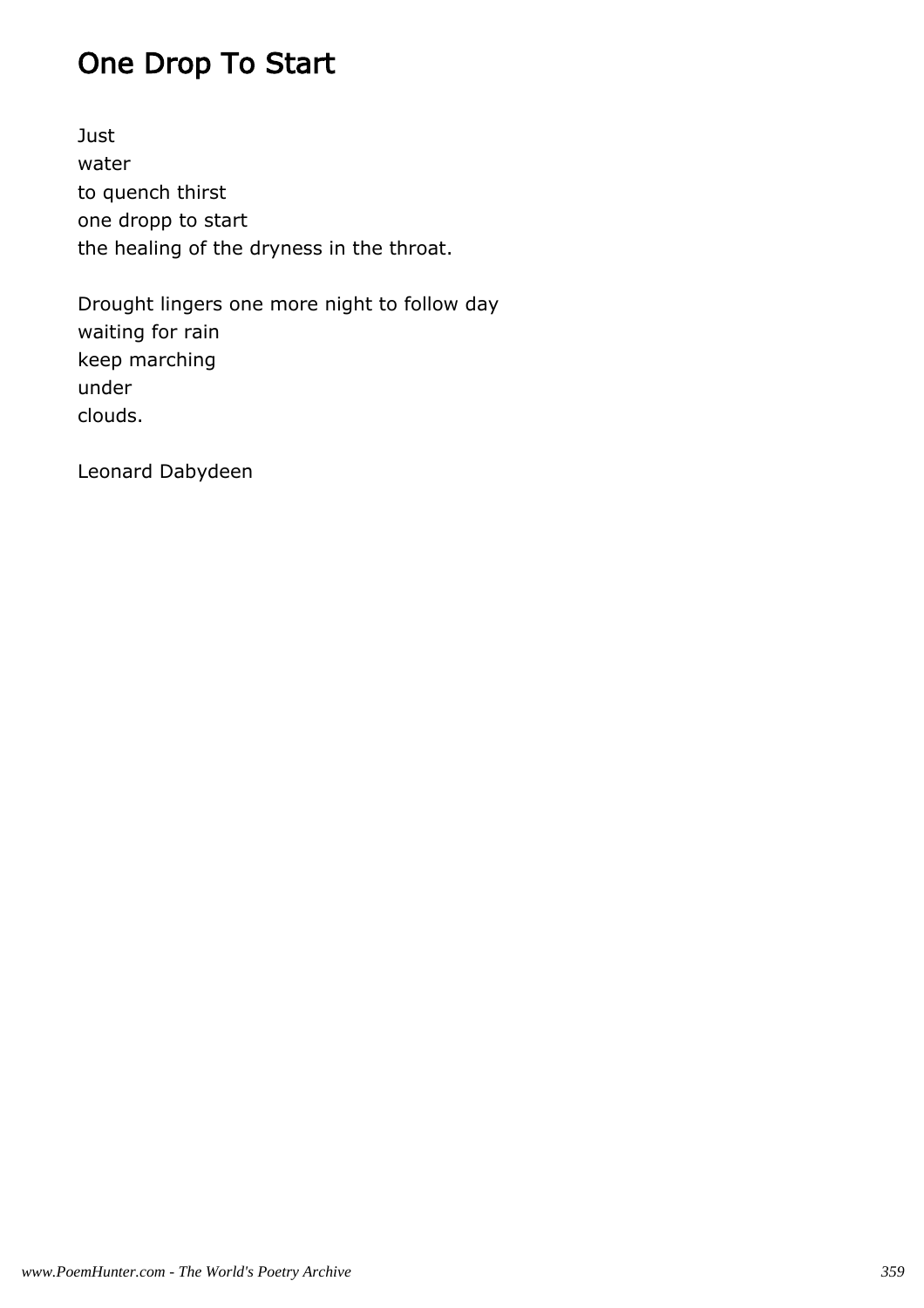#### One For The Road

Then I sat on the stool with head bowed as if in prayer just waiting for it to happen as the bartender looked at me just one more for the road I plea bargained for even if he knew every drunk's prayer; he stood there whispering to his mind undecided like a bullet in an AK45 in a prison camp I shot at him with an eye lid to feel his response but he knew it was over I was just a dead drunk no need for the hint it will not be one more for the road: never was never shall be.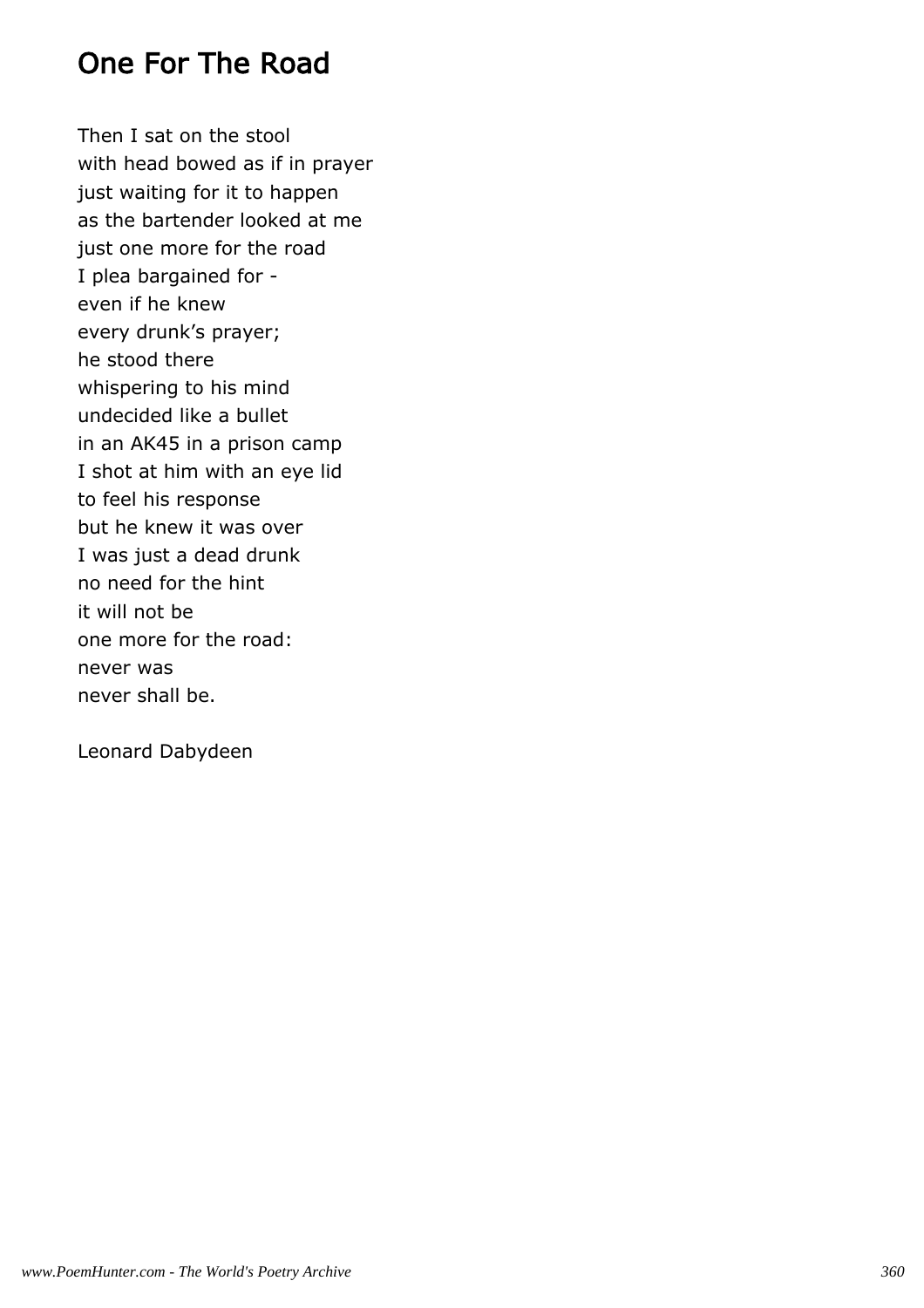#### One Step At A Time

Night never ends where there is no beginning dark shadows blur starry skies blanketing my hopes my dreams for a better life each passing day I feel the bondage deep in my bones shackles sear my heart no tears to well I sit in a corner comforting grilled walls sharing my incessant pain someday will come from the corner of my eye one spark of light where my footprint will make a new dawn on freedom one step at a time.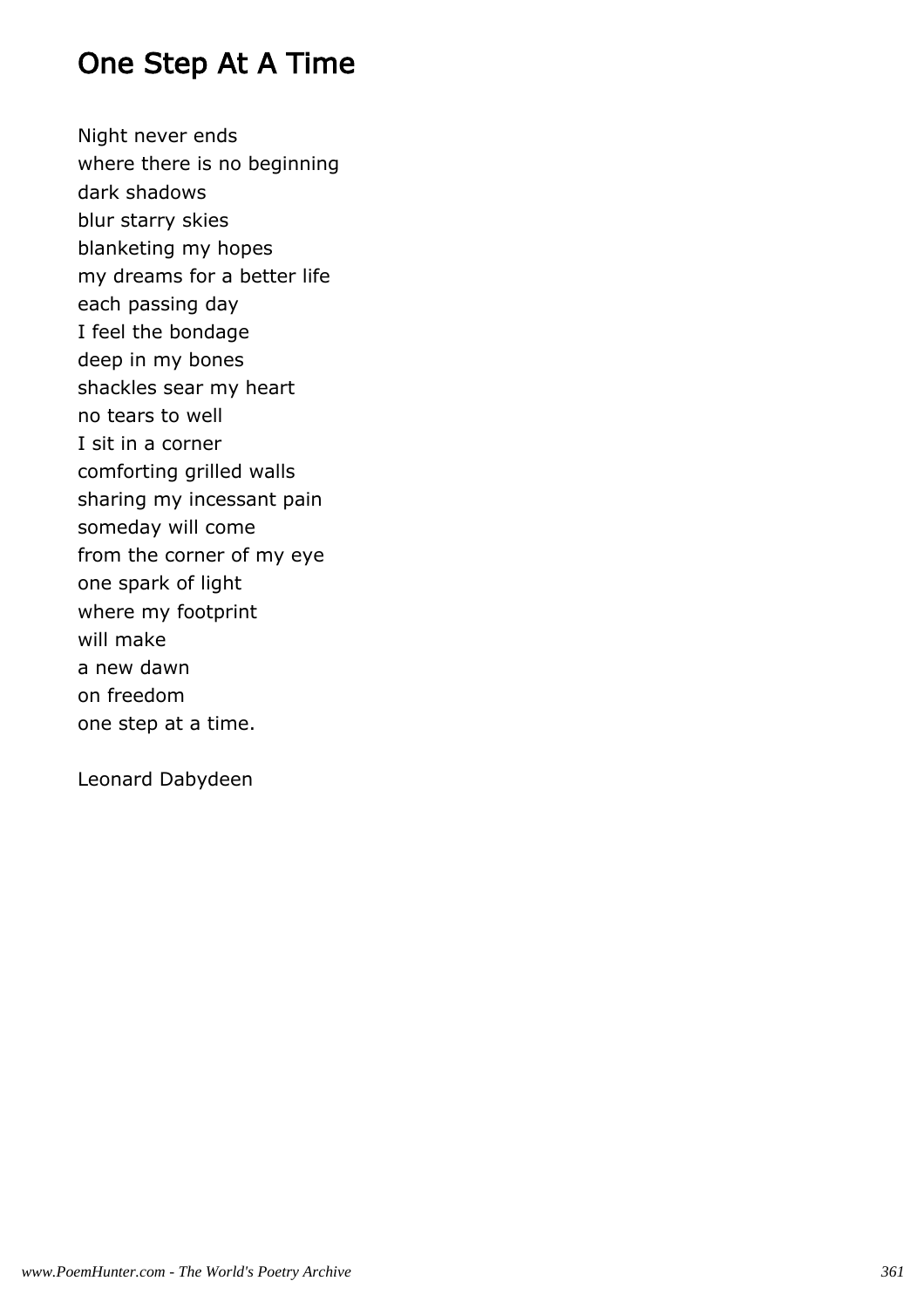# Onions (Haiku)

Rubbed my watery Eyes as if I want to cry: The air is pungent.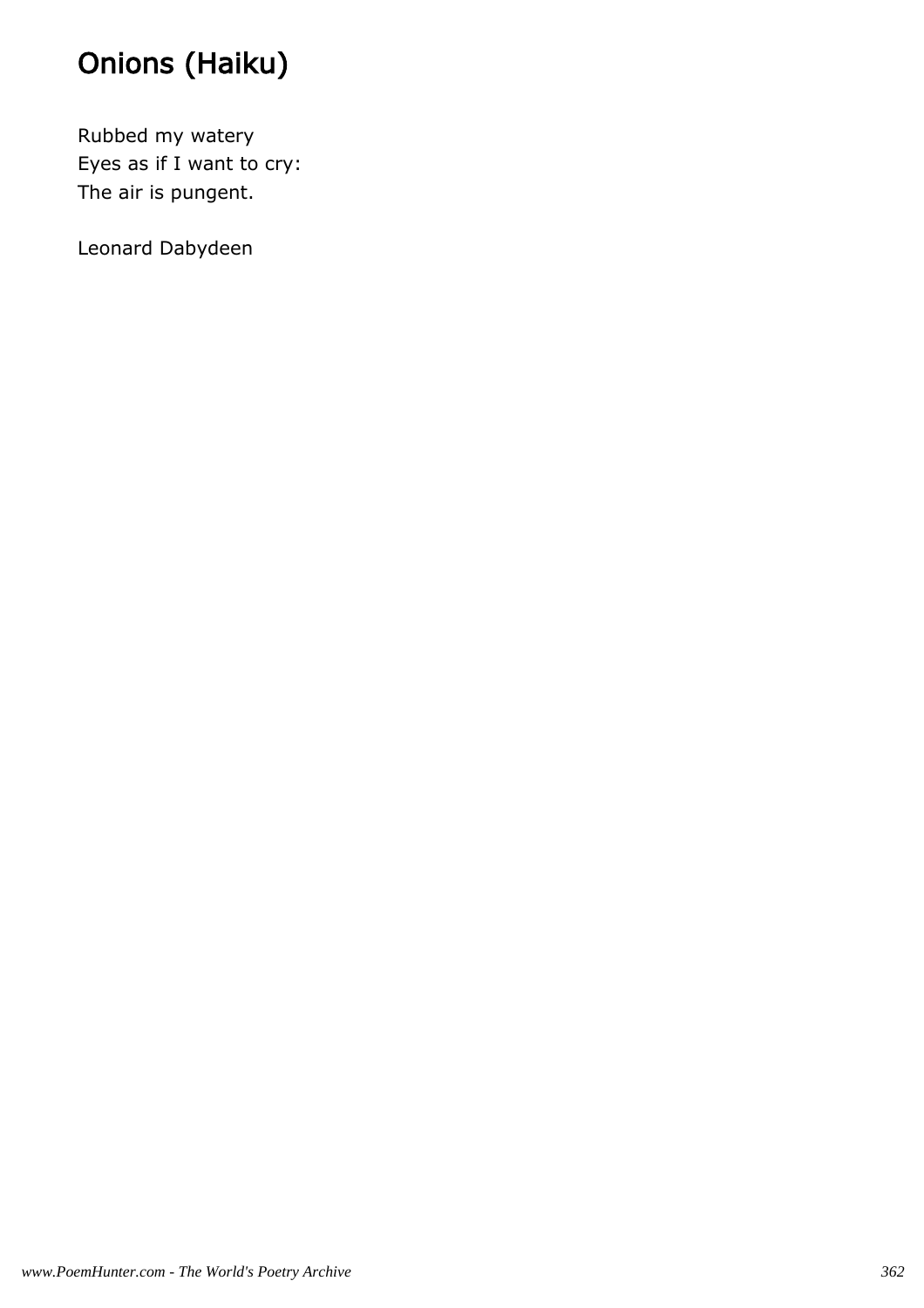## Our Humanity

I bring to bear no secret realm to share But human atrocities I most fear; Of war zones where death is enemy cry As bombs rain from tomahawks in the sky.

Man's grief to man is penchant human foil And his loss greater than sum of his toil; In his shadows are invisible tears, Can he recluse himself in later years?

No sarcophagus will score memory Where layered bones are bundled to bury; Dust to dust in man's cape he must tally And hope for a future to be happy.

Inequality is our enemy; Satyagraha is our posterity.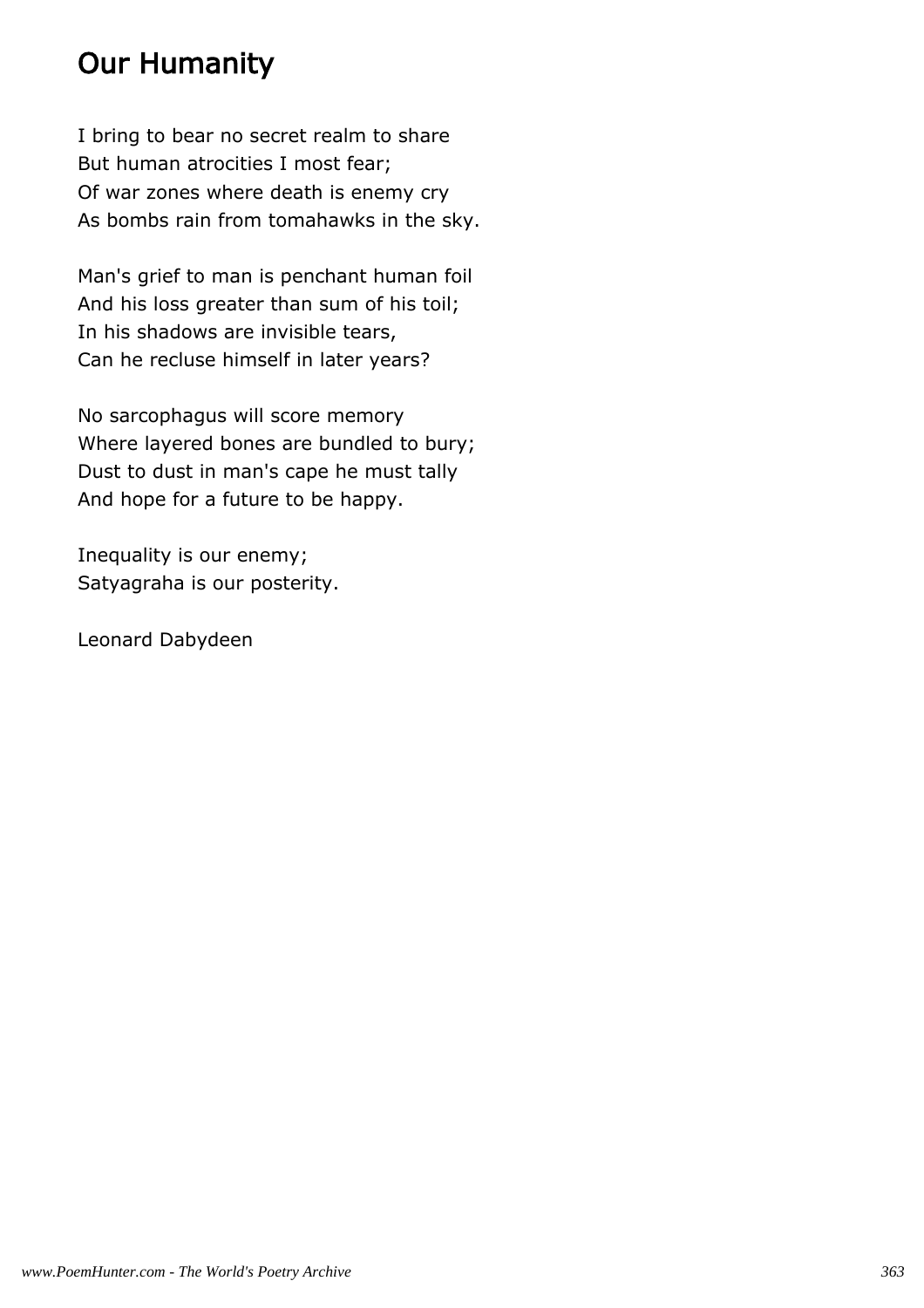## Our Journey Is Short

Let me greet you with a smile our journey is short you may not pass through here again.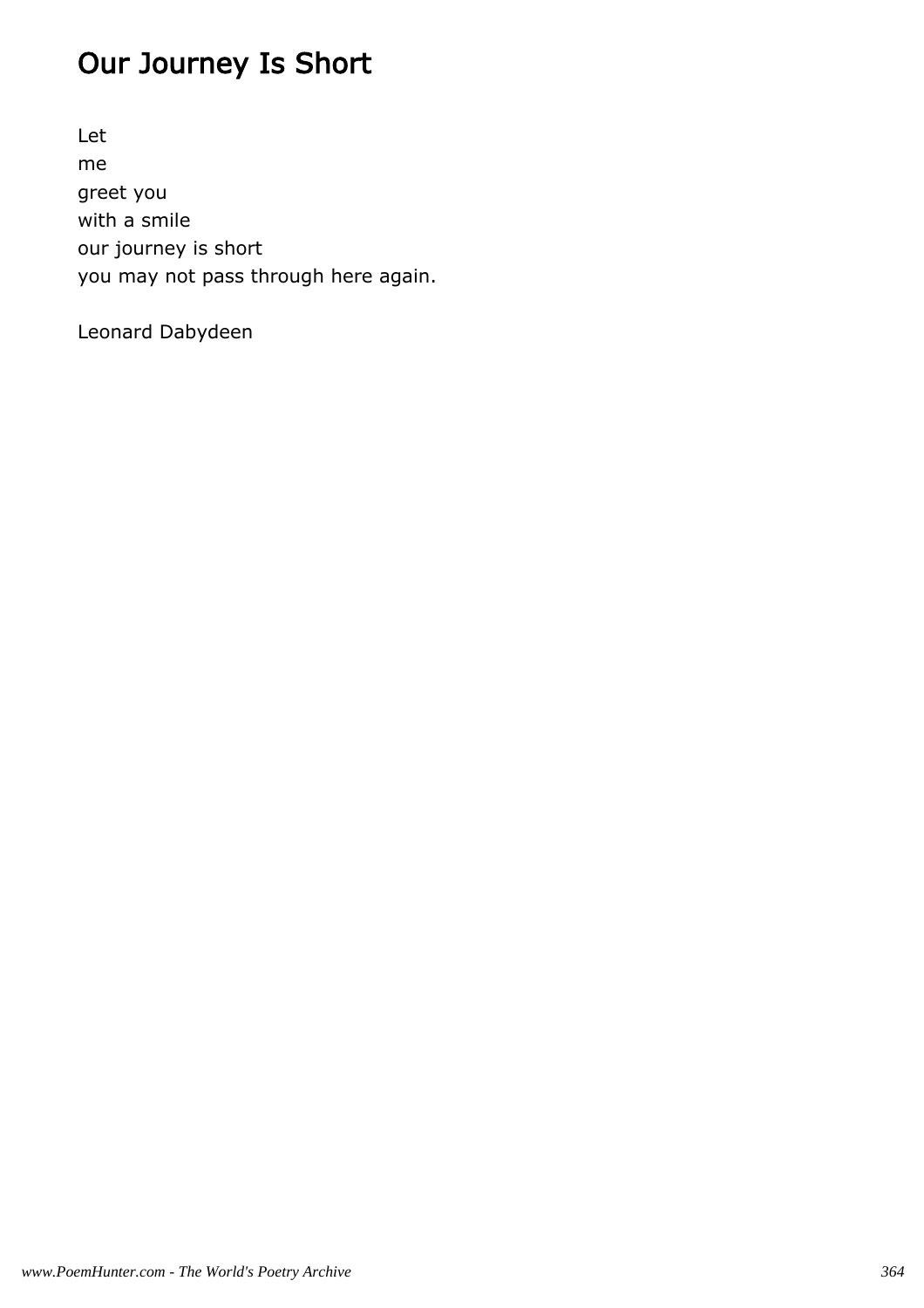## Our Life Path (Maha Shivaratri)

Enter the nostrils blend secretly with the air as I breathe precious Chandan swirling at the altar I breathe the musk feeling holistic and looking at each murti as I bow in prayer: tat-savitur varenyam in esoteric pledge asking precious Lord Shiva to let the light from dusk to dawn bring peace and comfort as it glows towards our journey our life-path.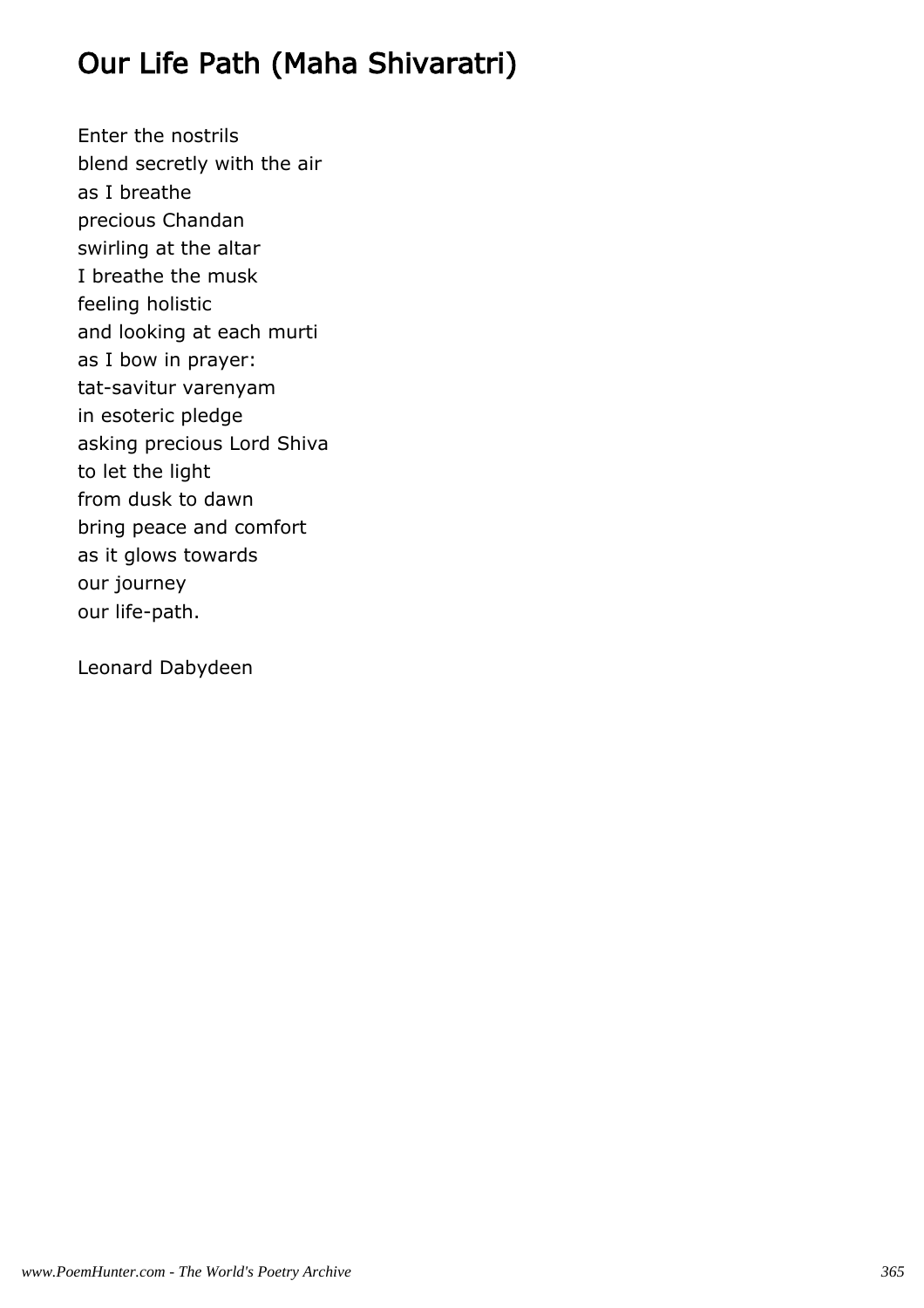### Our Only Dream

Together we raise a banner high above faces of the crowd and we walk this earth day after day shredding blindfolds steeped in torture and ignominy of hate not watering eyes ever watchful in faith for human rights human dignity rhapsodies across horizons as we carry banners and our voices echo for ever Freedom our only dream. (\*Birthday: 50 Years Amnesty International)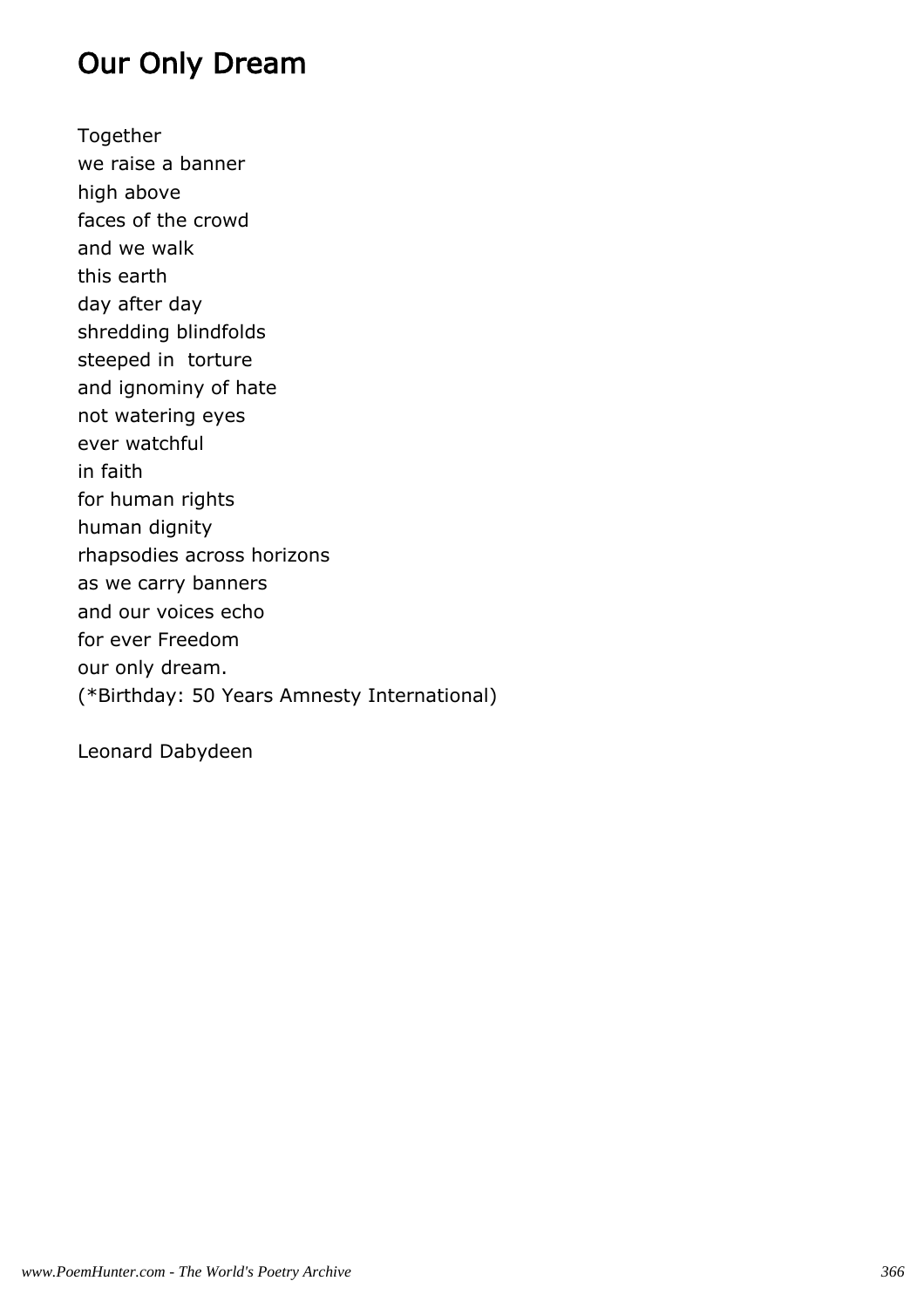### Our Own World

Our own world was rich in silver and gold or so the story was told when the morning light filtered through our hopes and dreams from yesterday and Time did not wilt away our echoing hearts as we buttressed our minds like steel welded on steel and when the cold wind and snow made mockery of our tropical attachment we smirked in exiled derision holstered in a Brampton basement many of us looking for a night cap uncertain or unwavering like roses and thorns not knowing how to differentiate night from day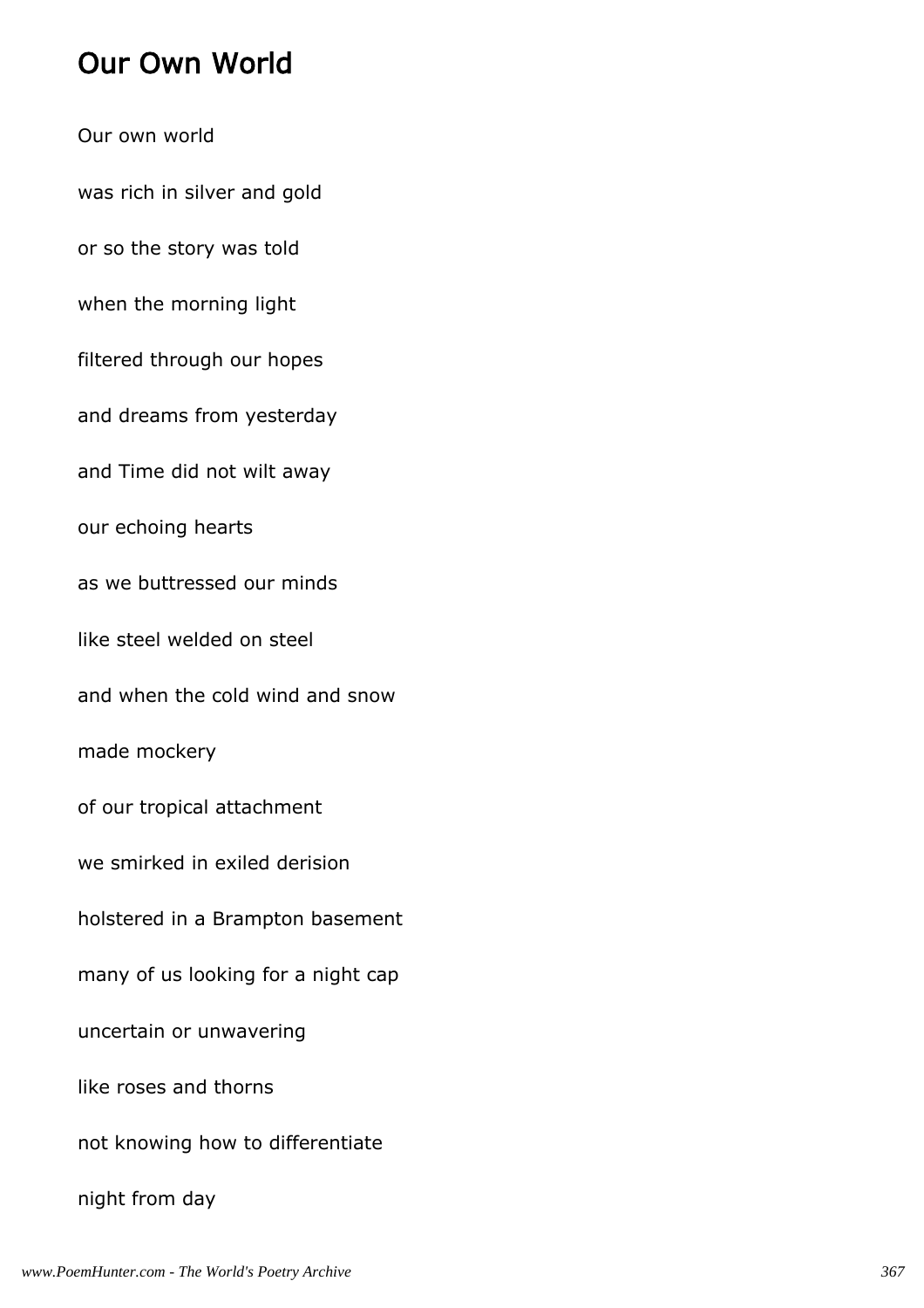and candle light vigil

and cream-colored walls

shadowed our existence

spanning cities

from Toronto to Ottawa

a Canadian out-cry

and a brother's strength

molding us with rock-like firmness

in our own world.

(for Cyril, Sept.2/84)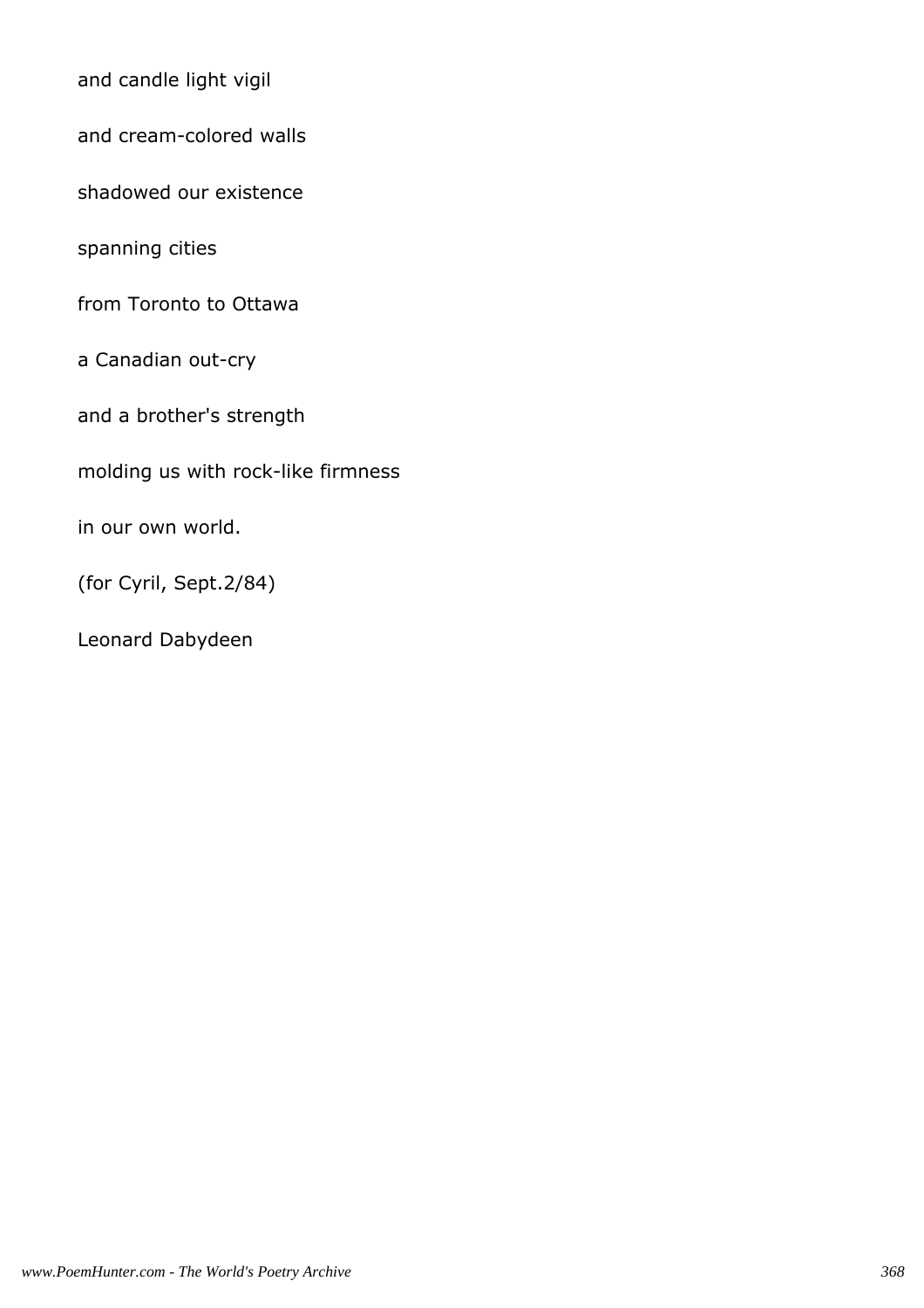### Our True Self

Just the way it happens to all of us chromosome cocktail collage confetti.

You and I are made to be who we are or who we want to be like our true self.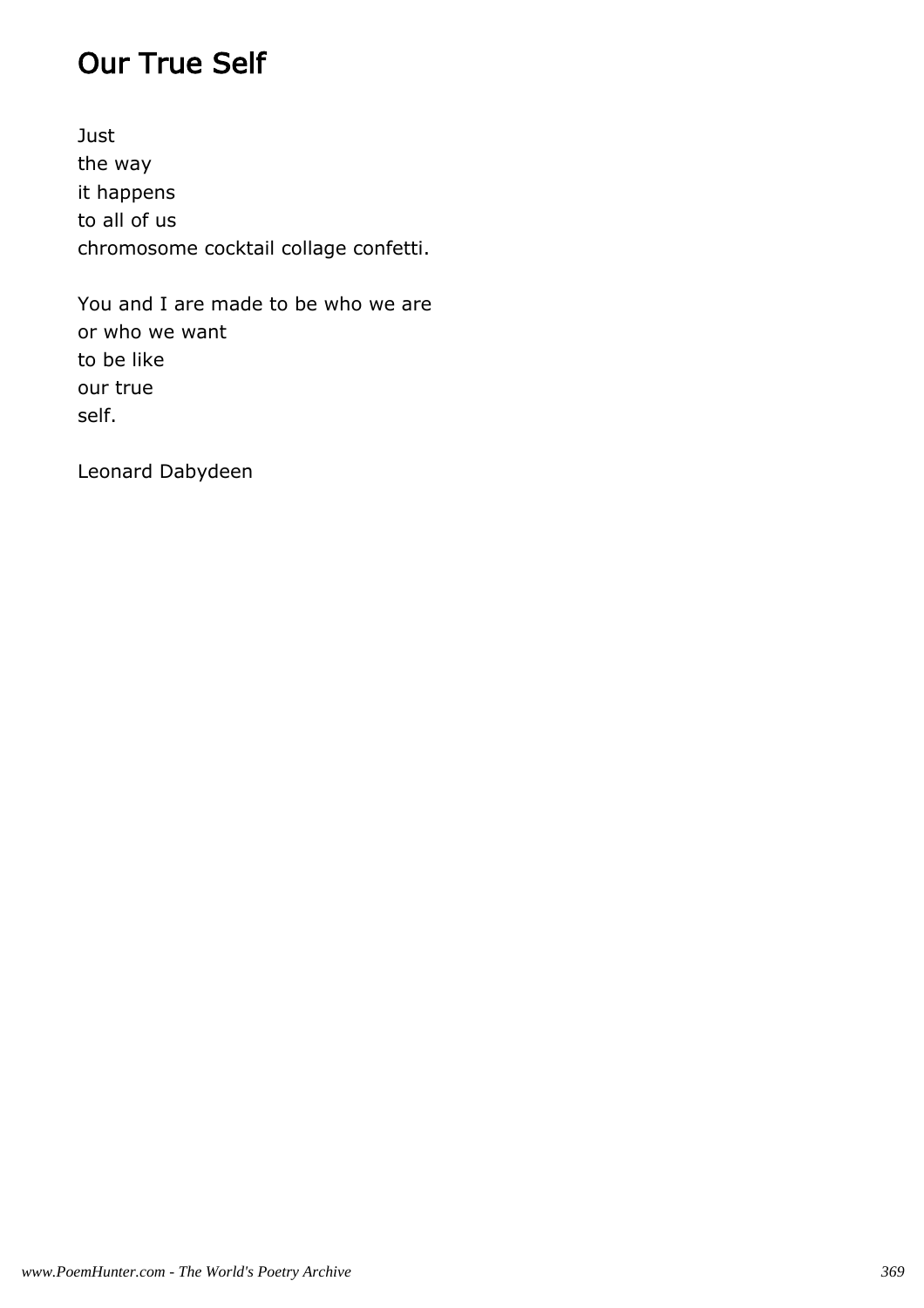## Our Women

Our women, our mothers Our sisters, our daughters Our aunts, our relatives Our arrival Out of their umbilical womb We take shape in our mindset In their intrusion our blood We share their joys and sorrows We breathe in their miseries Their gender desires and needs How they weep for us Laugh for us Knowing we're not in a Trojan Horse In their sleep they dream for us Tell us tales to nurture our imaginations But we do not wipe their tears But we cry When they set us free We must be their great expectations They wish for us to be.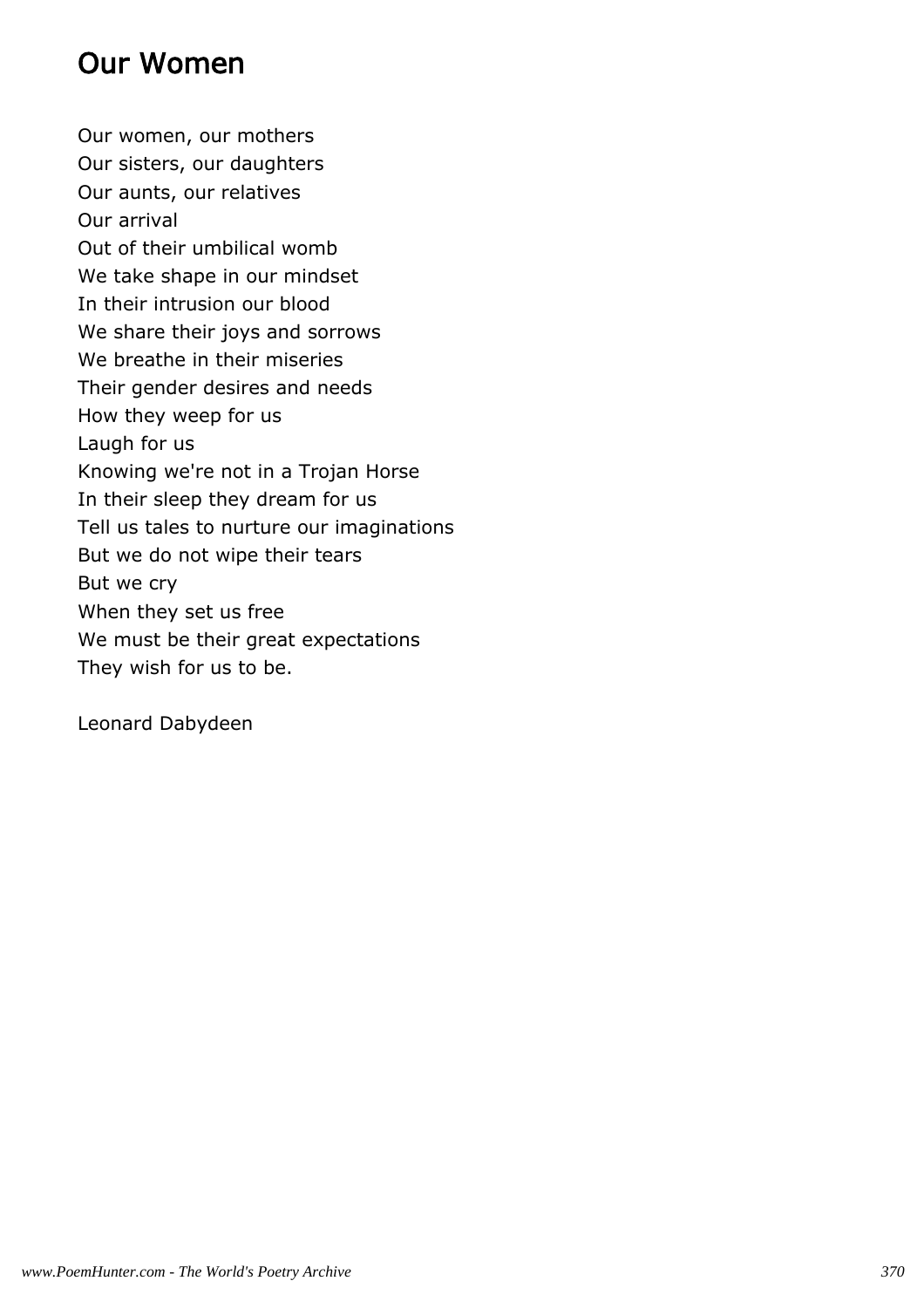### Patience

There must be a secret somewhere nearby that will bring the errant mind little peace.

Everywhere all things are lonely tonight even the fox looking out behind rocks.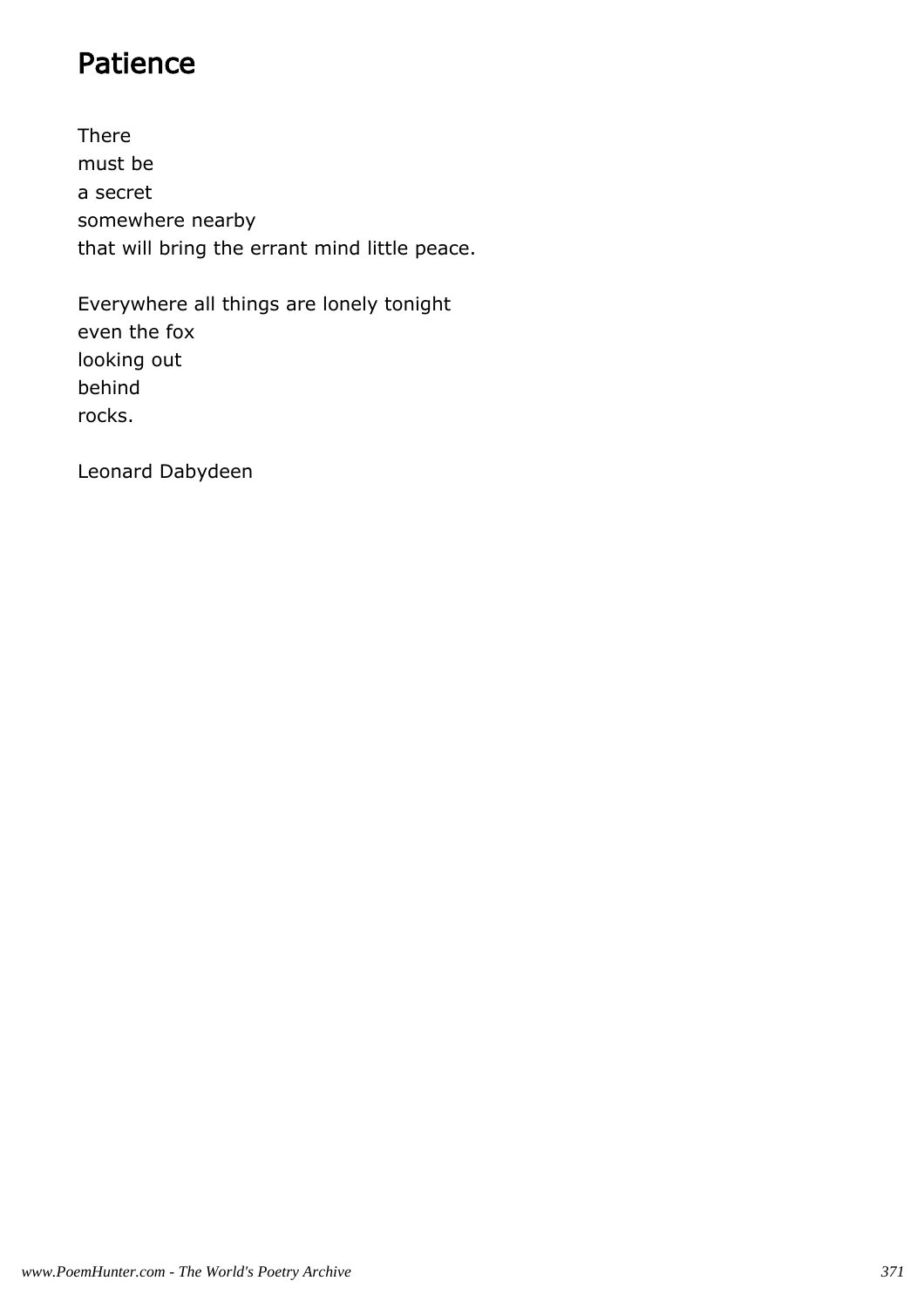## Peace (Tetractys)

When silence becomes so tranquil in dream Ganga Mata kinare brings me peace.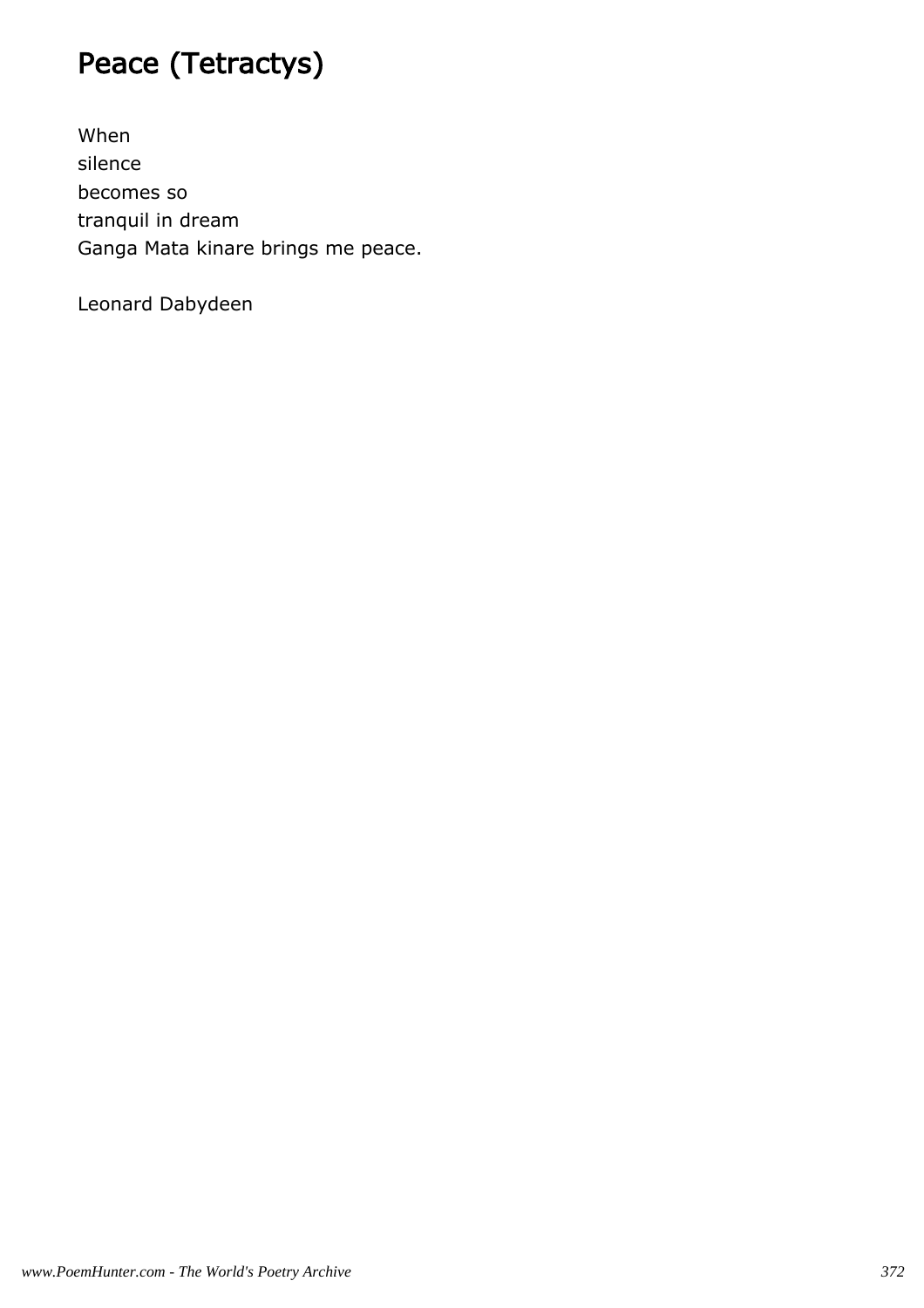## Pecan Joy

Tea cold tonight quench my thirst wet lips savour taste with pecan joy inside clay pot.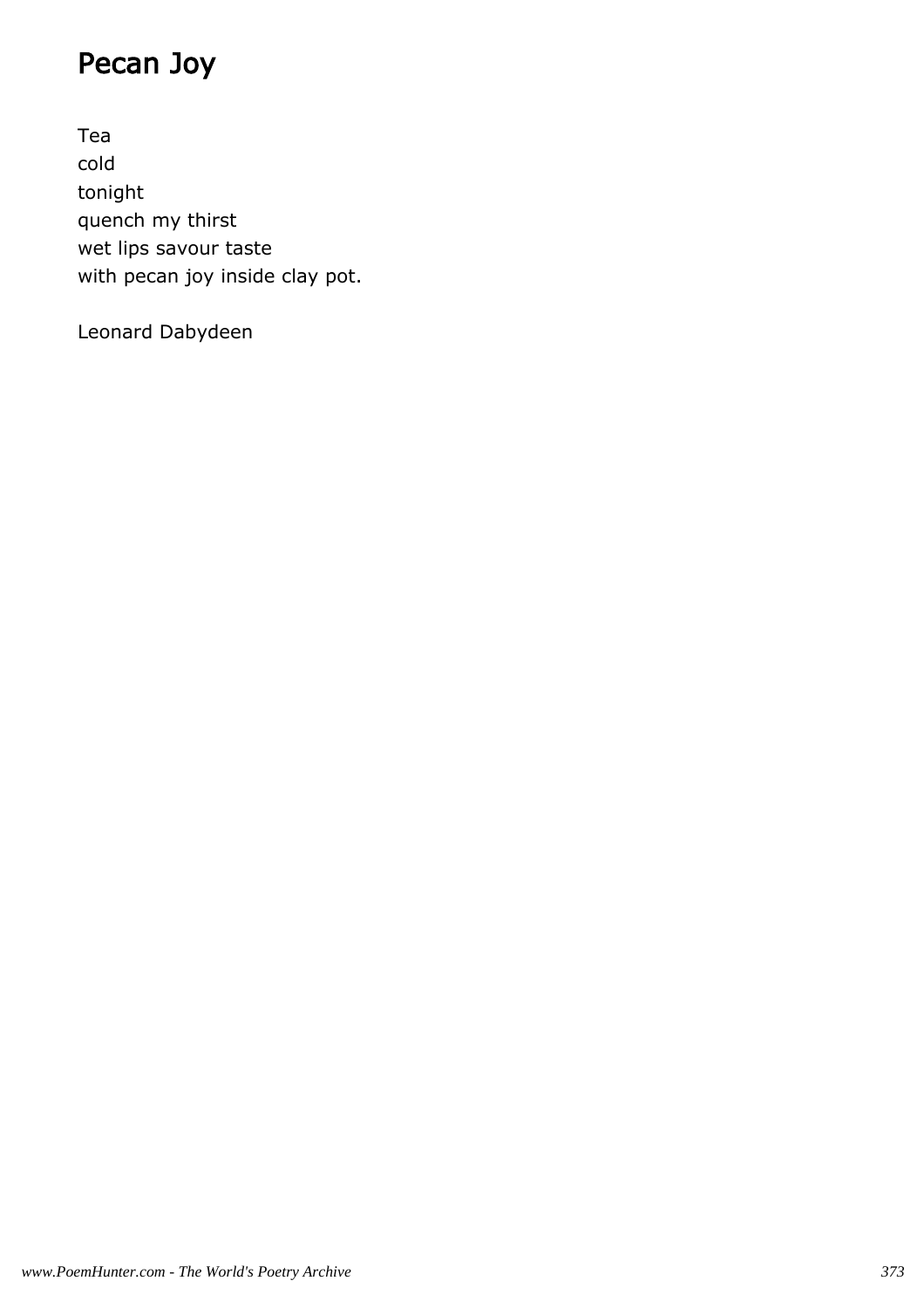### People Watching

People watching everywhere

have eyes with stories

far beyond the wings

of their imagination

some eyes look

into other eyes

in a waiting room

trying to decipher

what story brings them

for an x-ray

or maybe a test

for rectal dysfunction

people watching cannot tell

every story is a secret

locked within the retinas

on a bench in the park

people are shuffling

New York Times

looking for answers

in a recession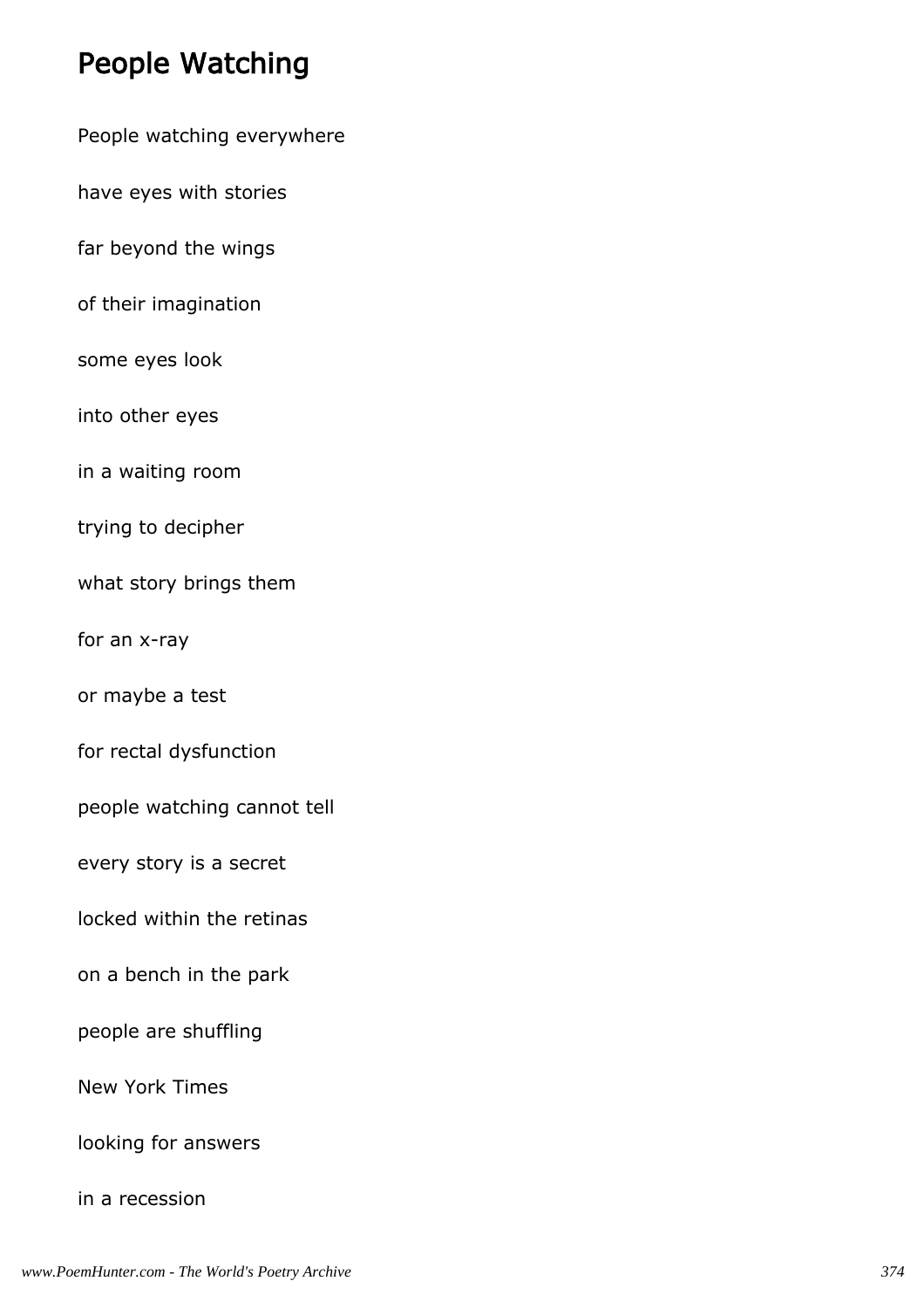while pigeons strut on the dehydrated lawn picking at bread crumbs children are playing in a school yard some ready for a tussle to make racial profiling another story to tell far, far beyond the oceans hunger eats away at the flesh with plenty of water meandering where homes were like a jewel of real estate as people watching cannot see hope at the dawn of a new day but people watching must continue without falling asleep.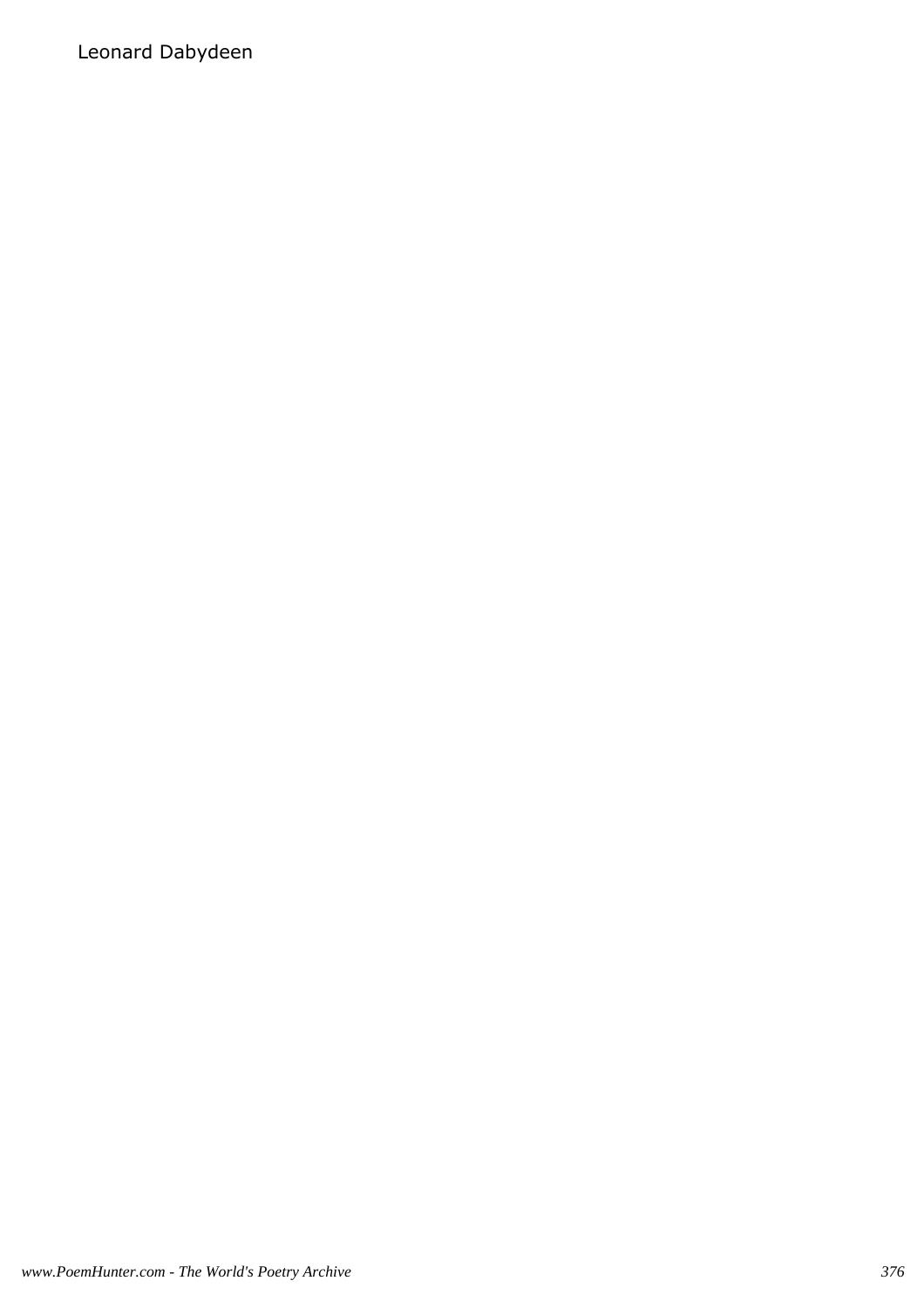## Philip Moore

PHILIP MOORE

[Tribute]

By Leonard Dabydeen

Close your eyes

go to sleep;

we shall not weep

but lift our heads

up high

to watch this monument

that you built upon

rocks of African slaves;

embellishment -

rising to emancipation glory,

plantation Lilienburg rustling

with breezes across

the Canje river.

And callous hands

stained in brown sugar

Cuffy and Akara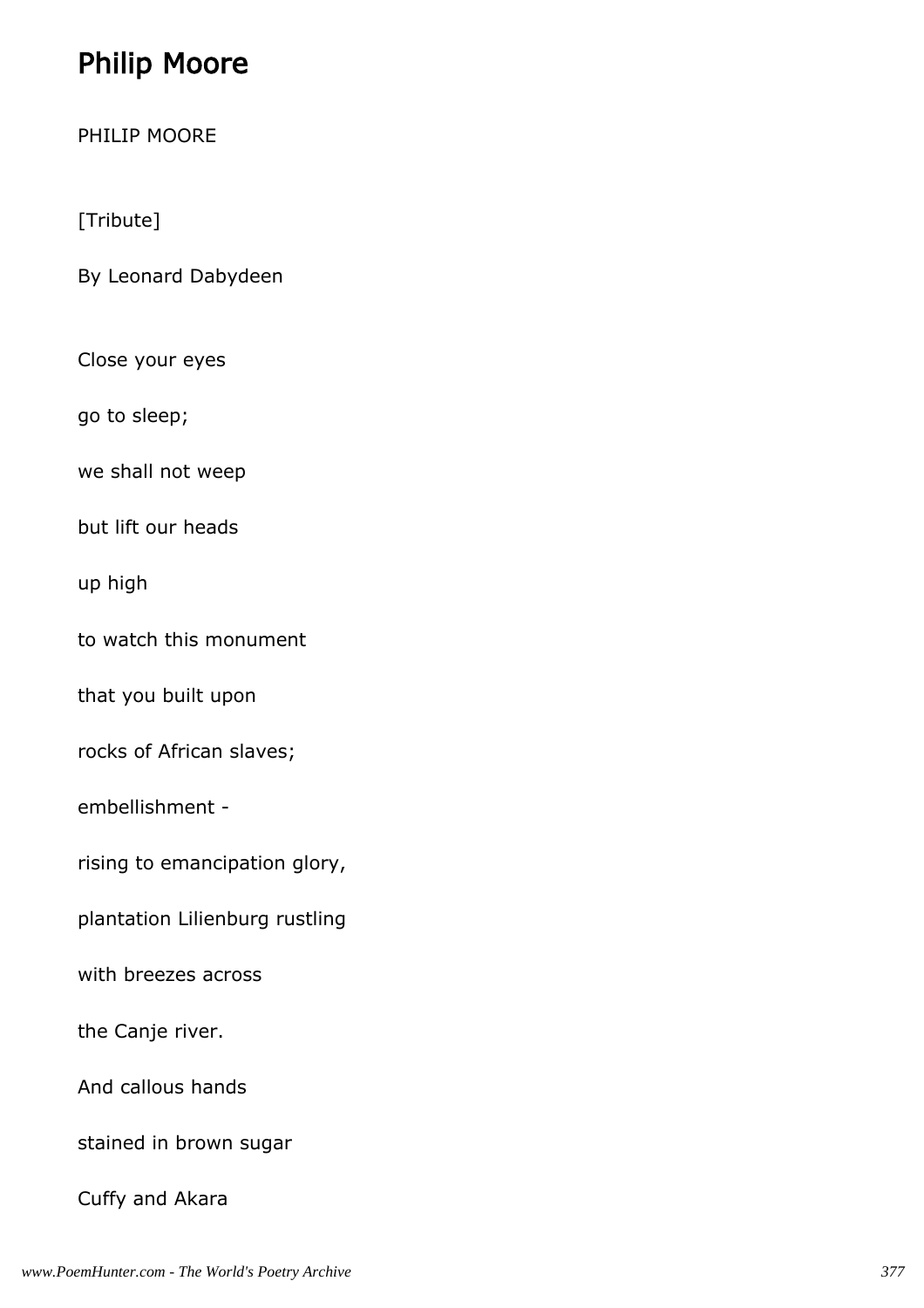stirring a rebellion

watching

Governor Van Hoogenheim

move house

in the heart of Magdalenenburg,

with a new dawn

for independent Guyana

with Cuffy

towering in the nation's capital:

a monument

at the Square of the Revolution!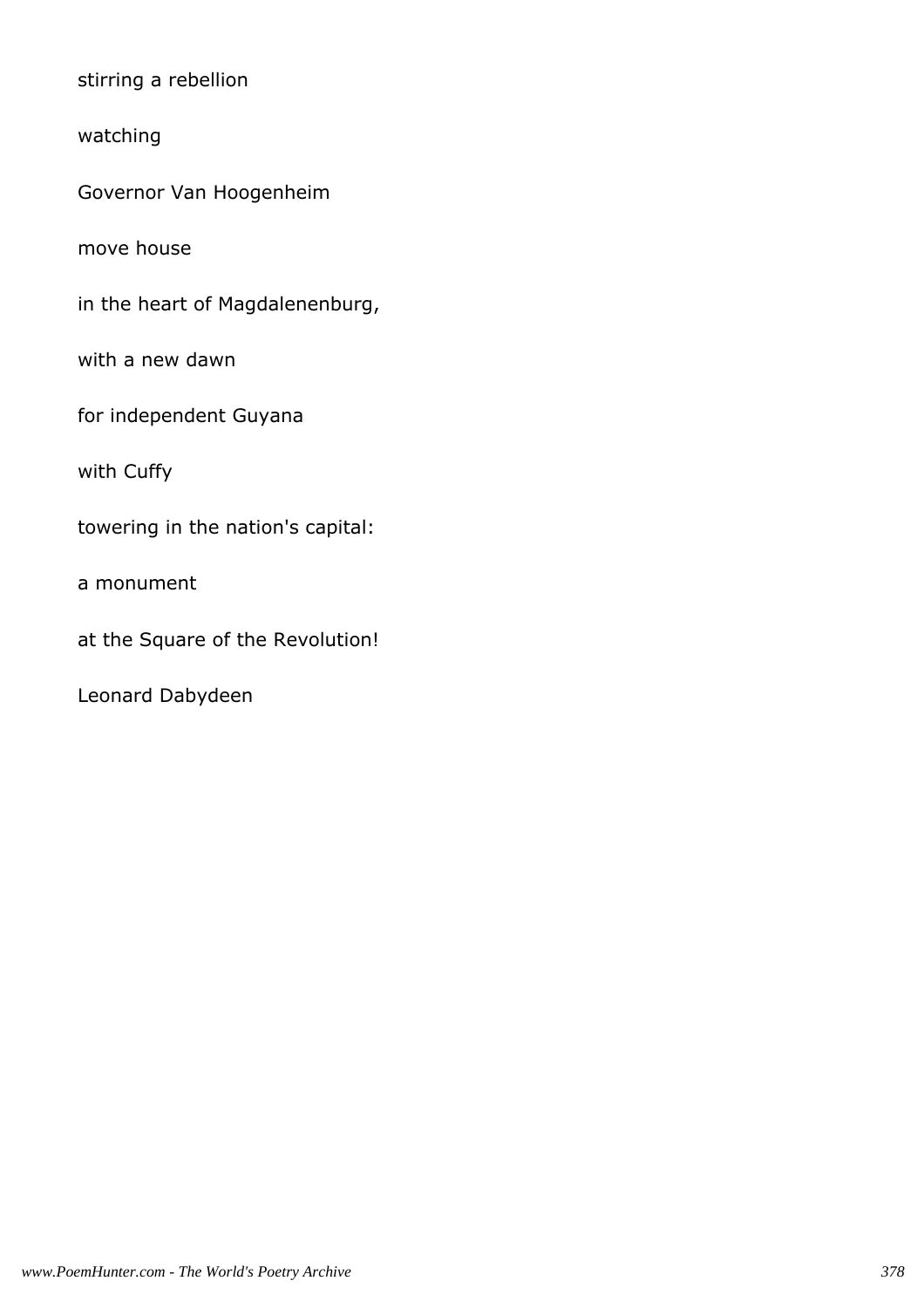#### Philippines Weeping

When life becomes a rubble of stones every stone of hope is turned upside down there is no dampness to wet the imagination to cool dry faith to scurry a dream everything is scalded by caustic seawater among the dead I look for teardrops and a moving hand just one icon to ease the pain that is stifling this hurt inside.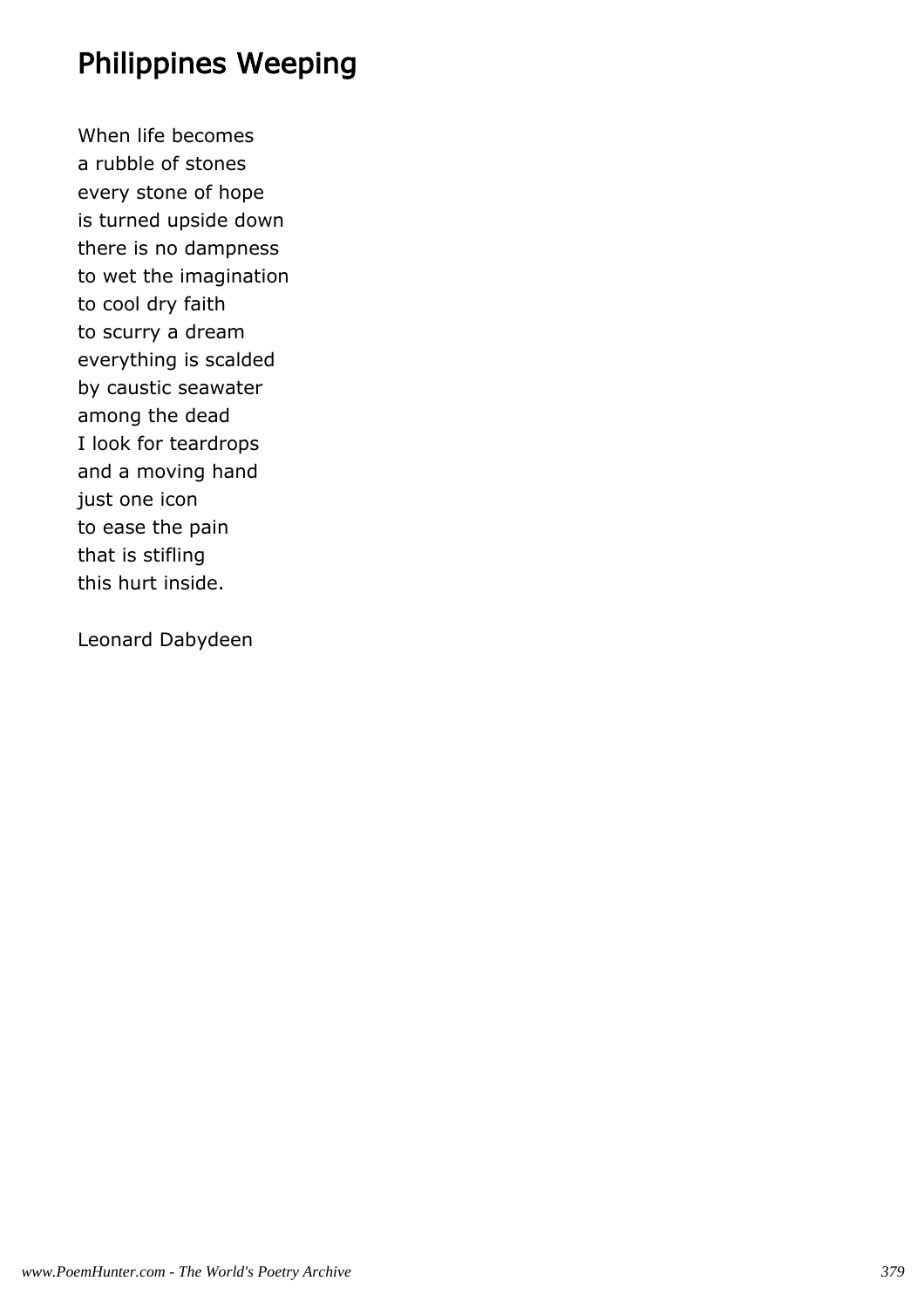### Pious Are Petals

pockets of posies plunder the prancing prairies: pious are petals.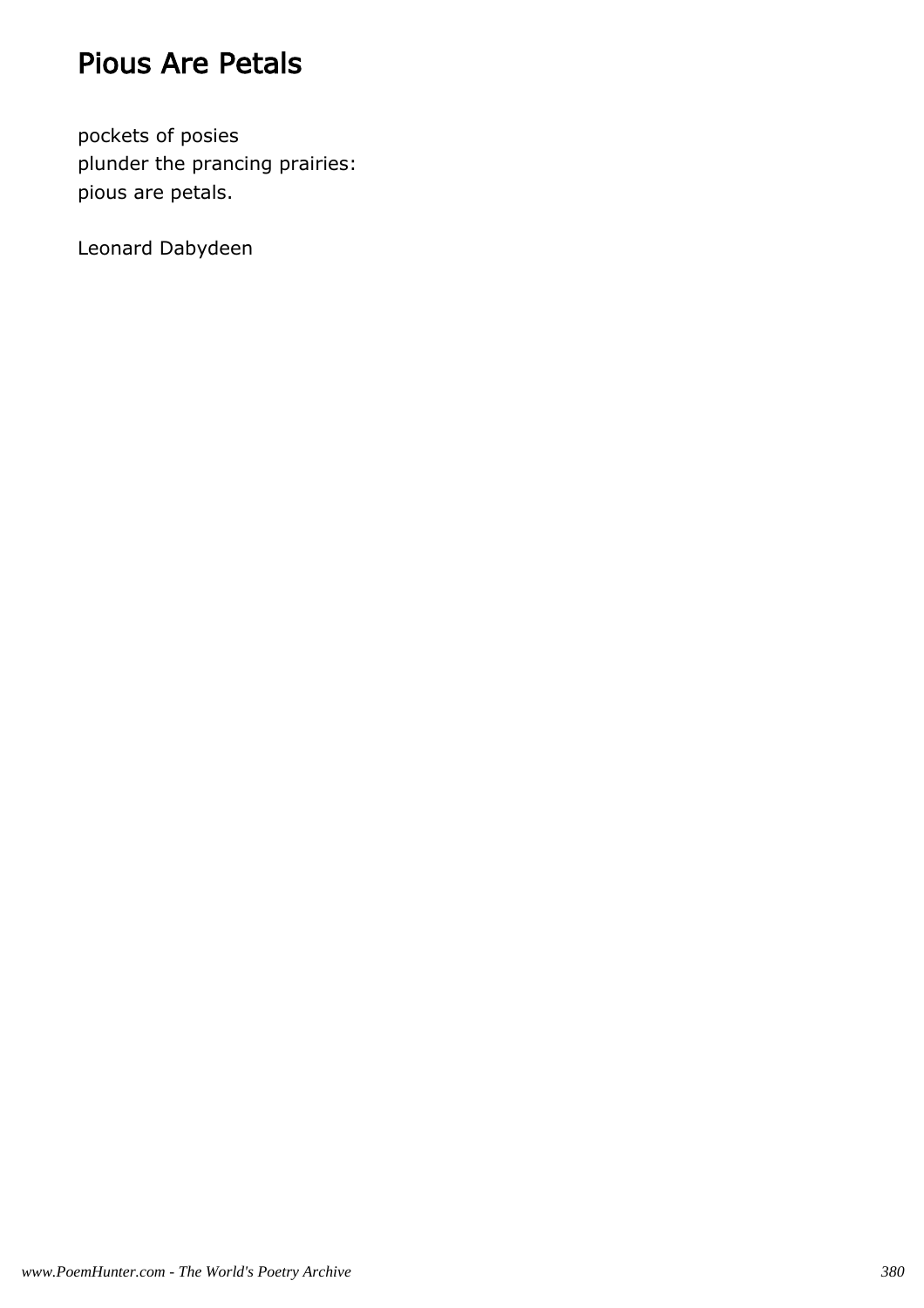#### Please Read Me As I Am

Please read me as I am a book of words and pictures a book of people, places and things a book of numbers and graphics a book of winds and waves and journeys of man and animals hammered in parchment bonded in erudition sometimes I can make you laugh if you have a sense of humor or make you cry, don't ask me why or watch you devour me only to relish more, some more please read me as I am let me be your pooja in an atmosphere of lavender and jasmine and capture the evanescence of our past, present and future nothing to escape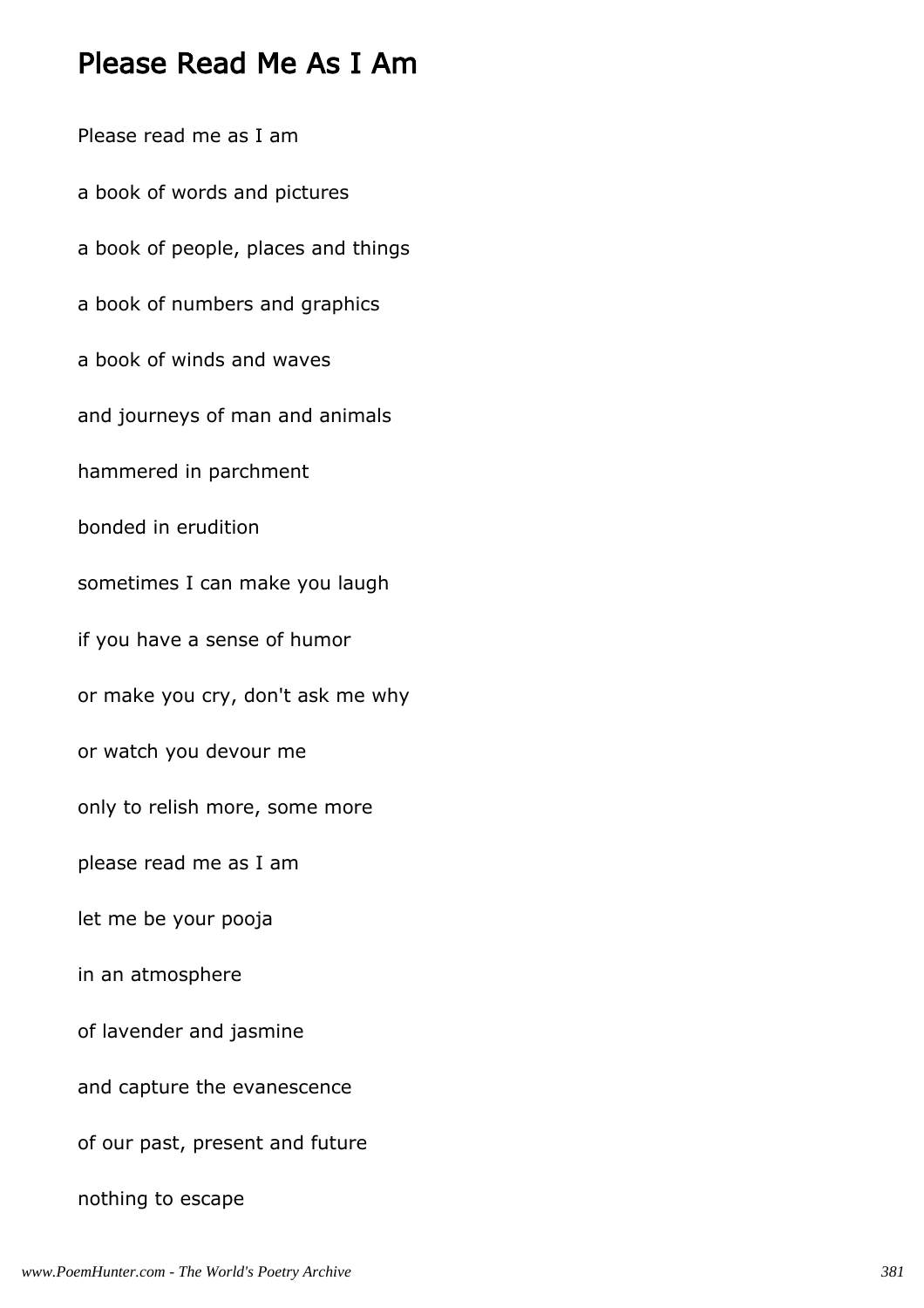nothing to hide sometimes derisive or deceptive and divisive a story-teller with a mind filtered on pages with numbers fingered in enigmatic delight under the scrutiny of your kindled light you must taste me first make certain the palate offers sweet or sour approval and then some as you swallow knowingly ingredients oozing enzymes with finer prints and then some for the digestive juices to relish in recessed delight meanwhile as I play with the tourniquet of Sir Francis Bacon please read me as I am.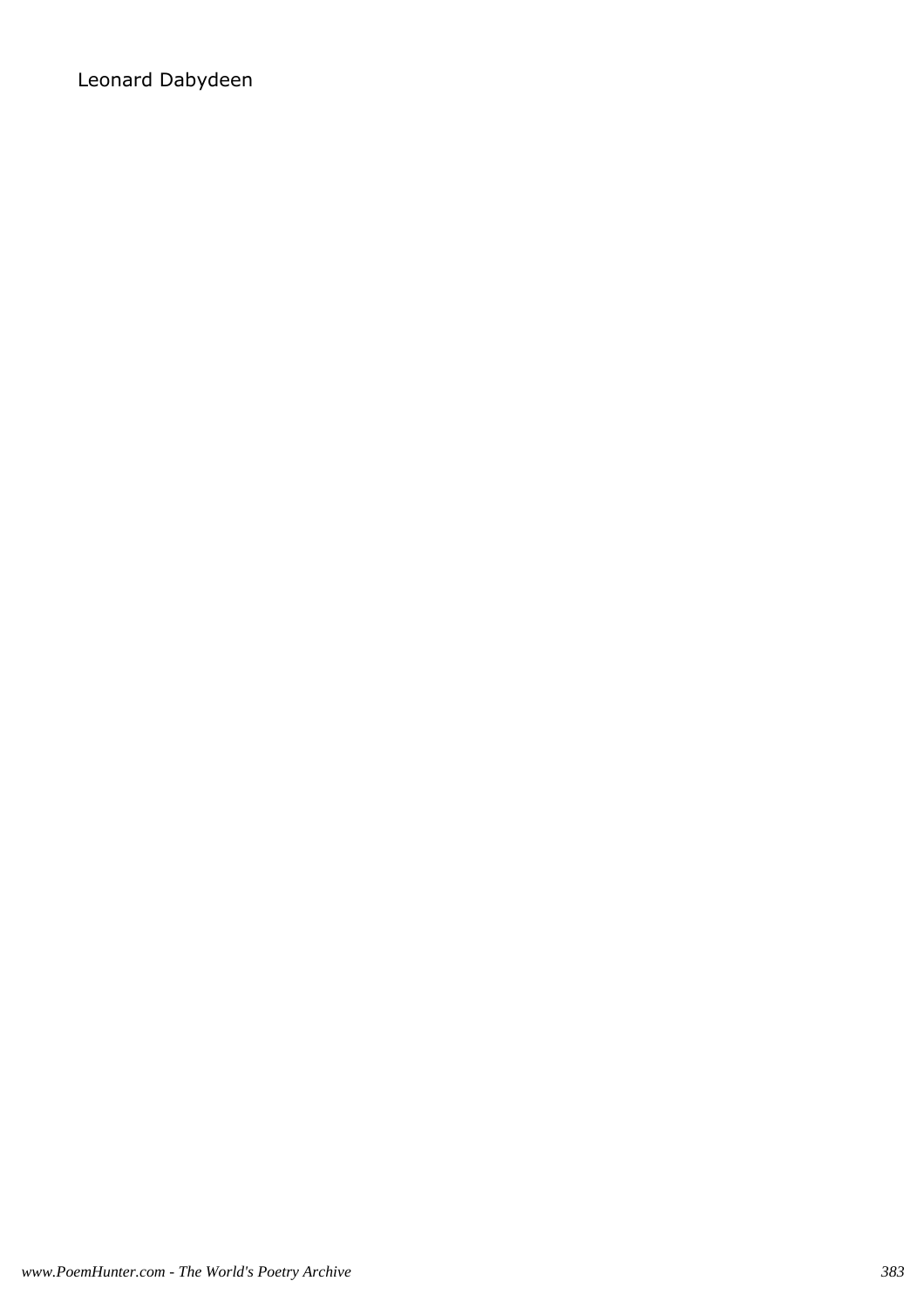#### Pleasure

- The pleasure is endless
- like a swirling aromatic
- incense burning
- in the secret chambers
- of my heart
- when the purity
- of your voice
- begins to sing
- a beautiful bhajan
- as you step out
- of your pristine room
- and make your entry
- into your warm shower
- a rapturous feeling
- of elation dances
- with elusive joy
- in my mind
- as you chant the names
- of Lord Shiva
- of Lord Krishna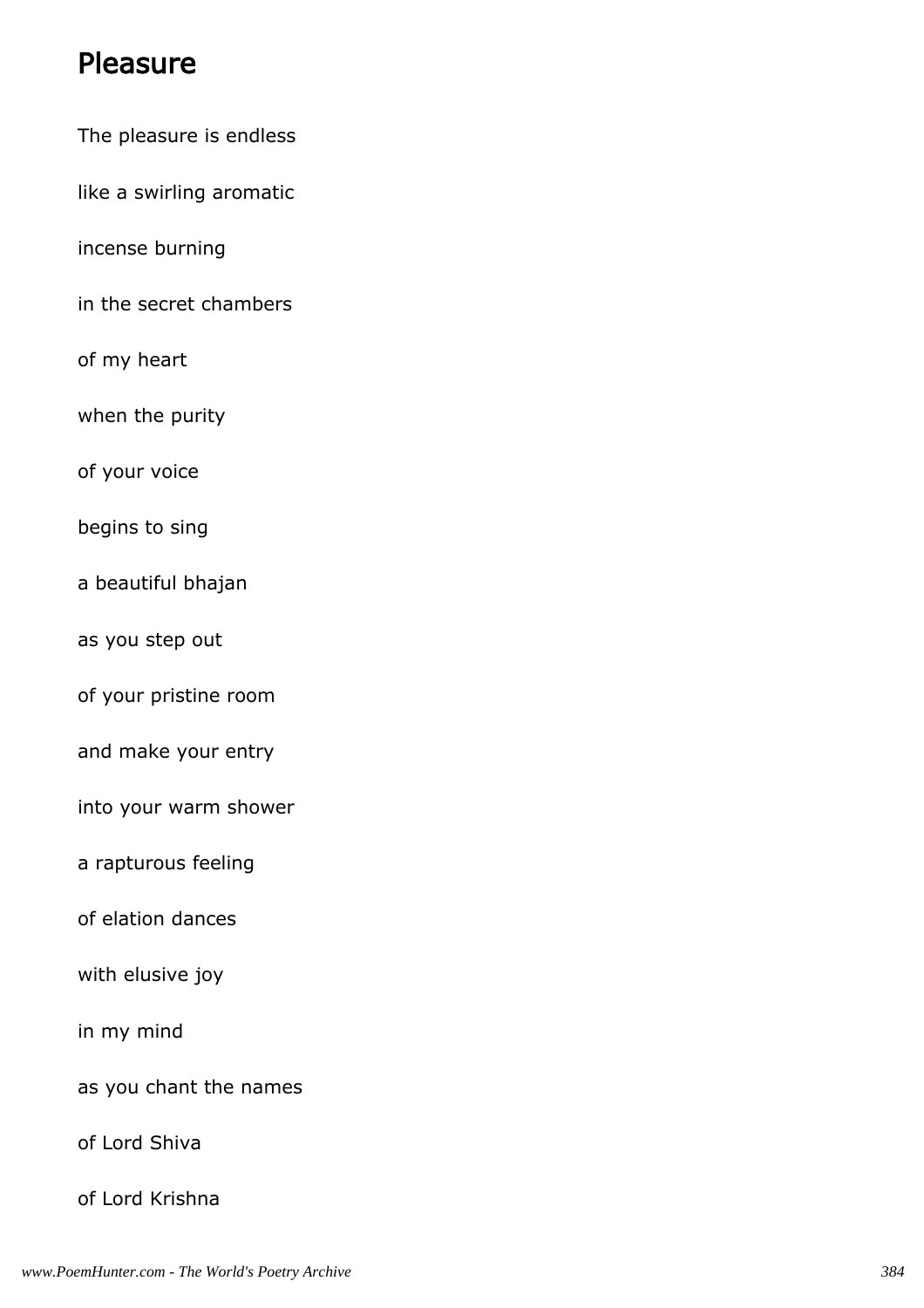of Lord Ganesha

of Mother Laxmi

like an encryption

of a pooja in my soul.

what blessing do you seek?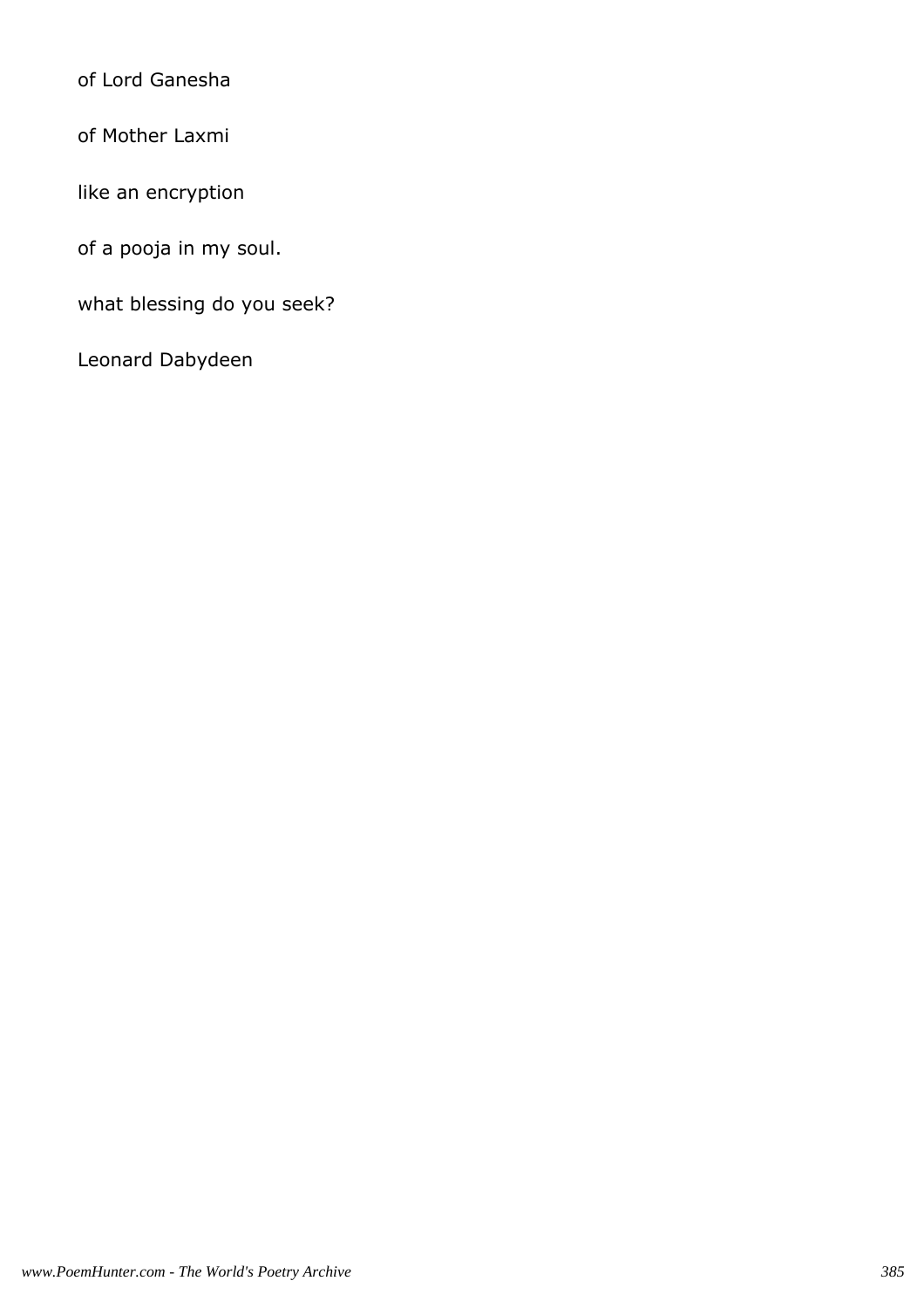#### Poet Rises

Out of yesterday where voices are as dim as evening light their sounds blunted by wrong-doing a poet rises from ocean depth to awaken the world with joy one blot of ink at a time play words into music let the mind solace the body in a carousel of happiness.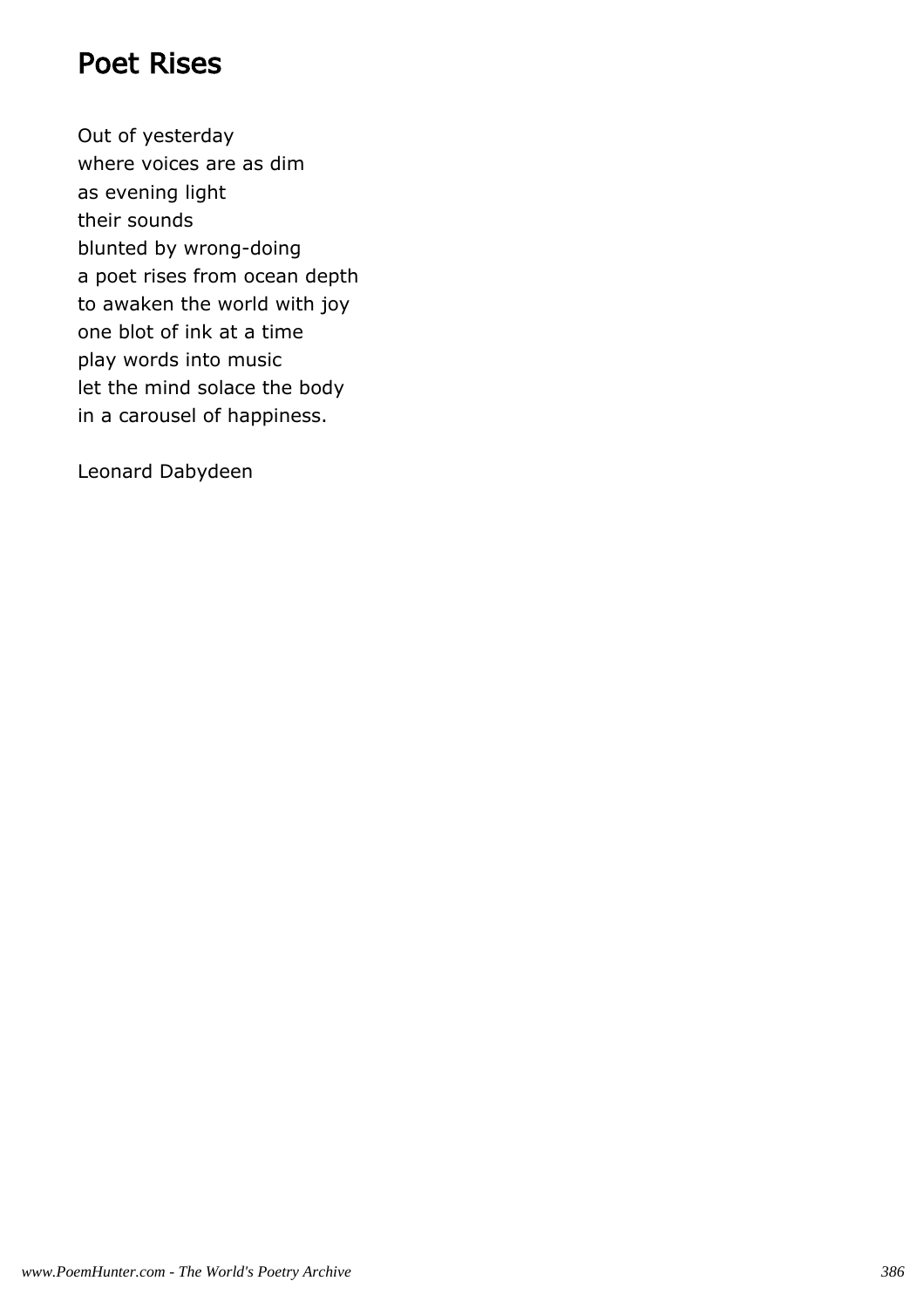#### **Possibility**

All things are possible if you can do it and I can do it they can do it too but when Death holds the reins and you're trapped in a tangled web of a spider's hold you jostle to survive twisting, kicking, screaming then slowly, slowly your mind becomes unfettered and free your body stays calm as Death takes its toll ending the possibility.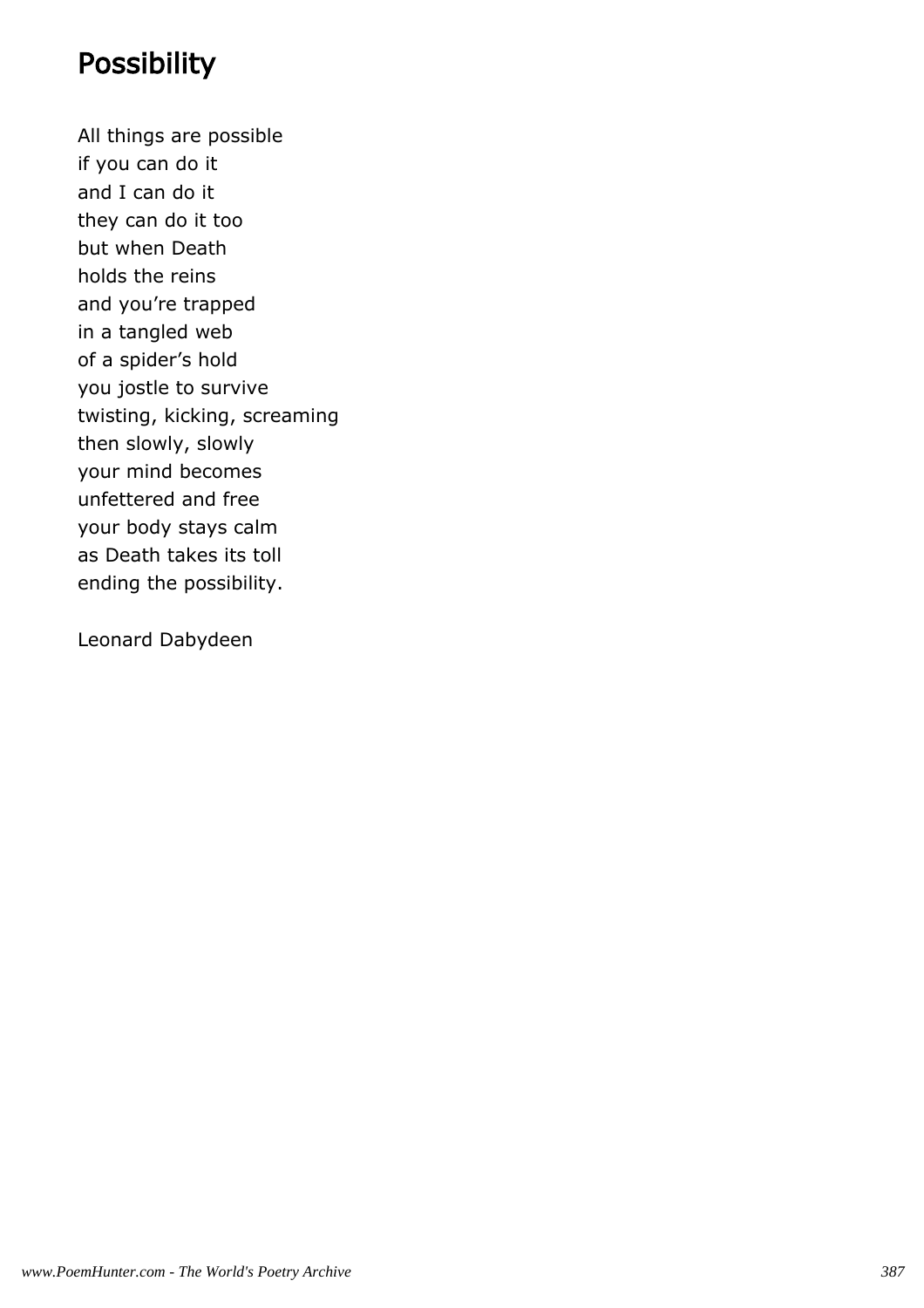## Pouring Rain

In tiny droplets comes the rain wetting my face as I lay my water-goblet among the parched rocks no more dehydration in the parched fields of my mind monsoon river flows deep inside me.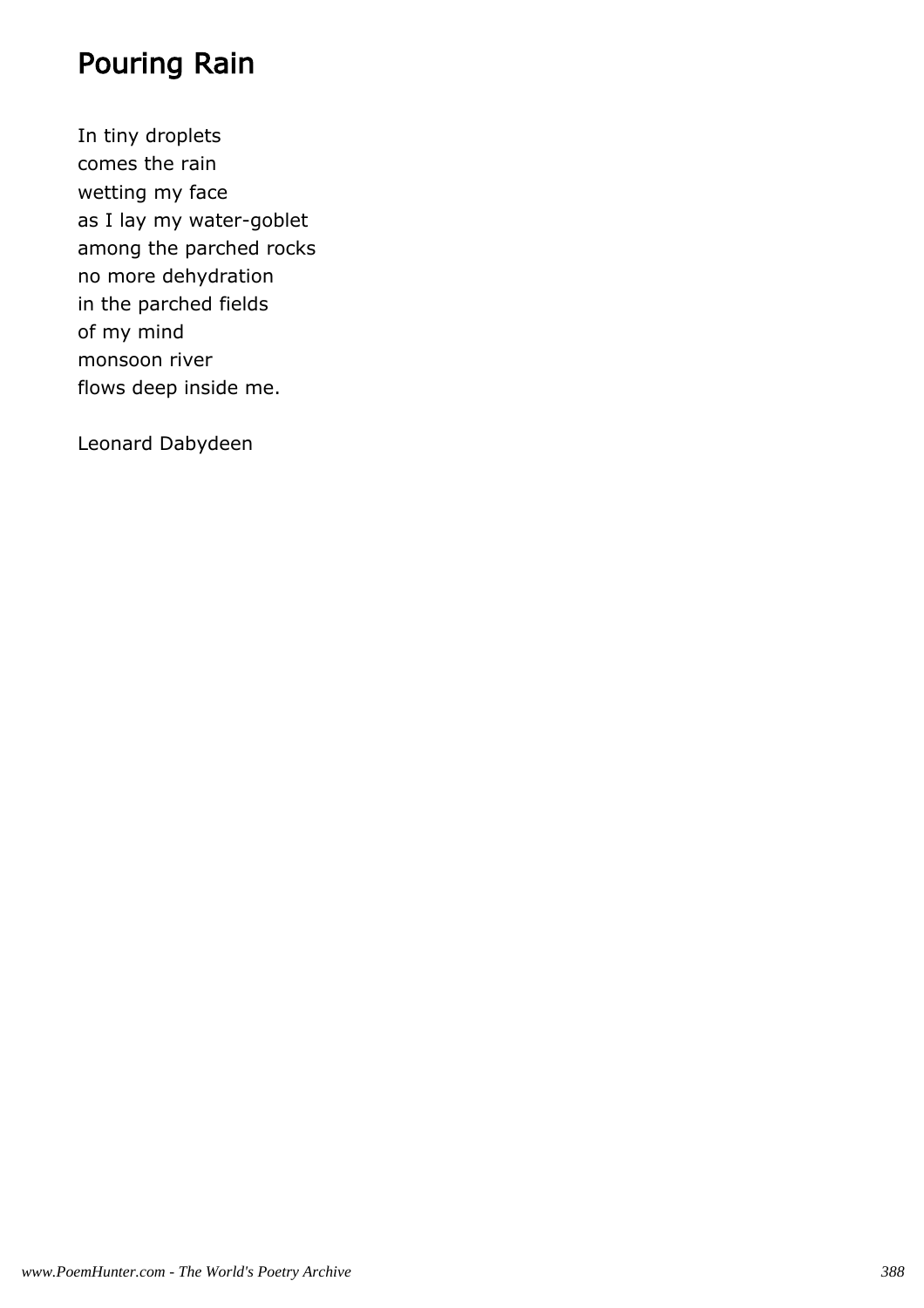### Prism Of Time

Where do I go from here without a road this journey is marred with things familiar.

I begin to take broken steps looking at the chair and coffee cup prisms of time.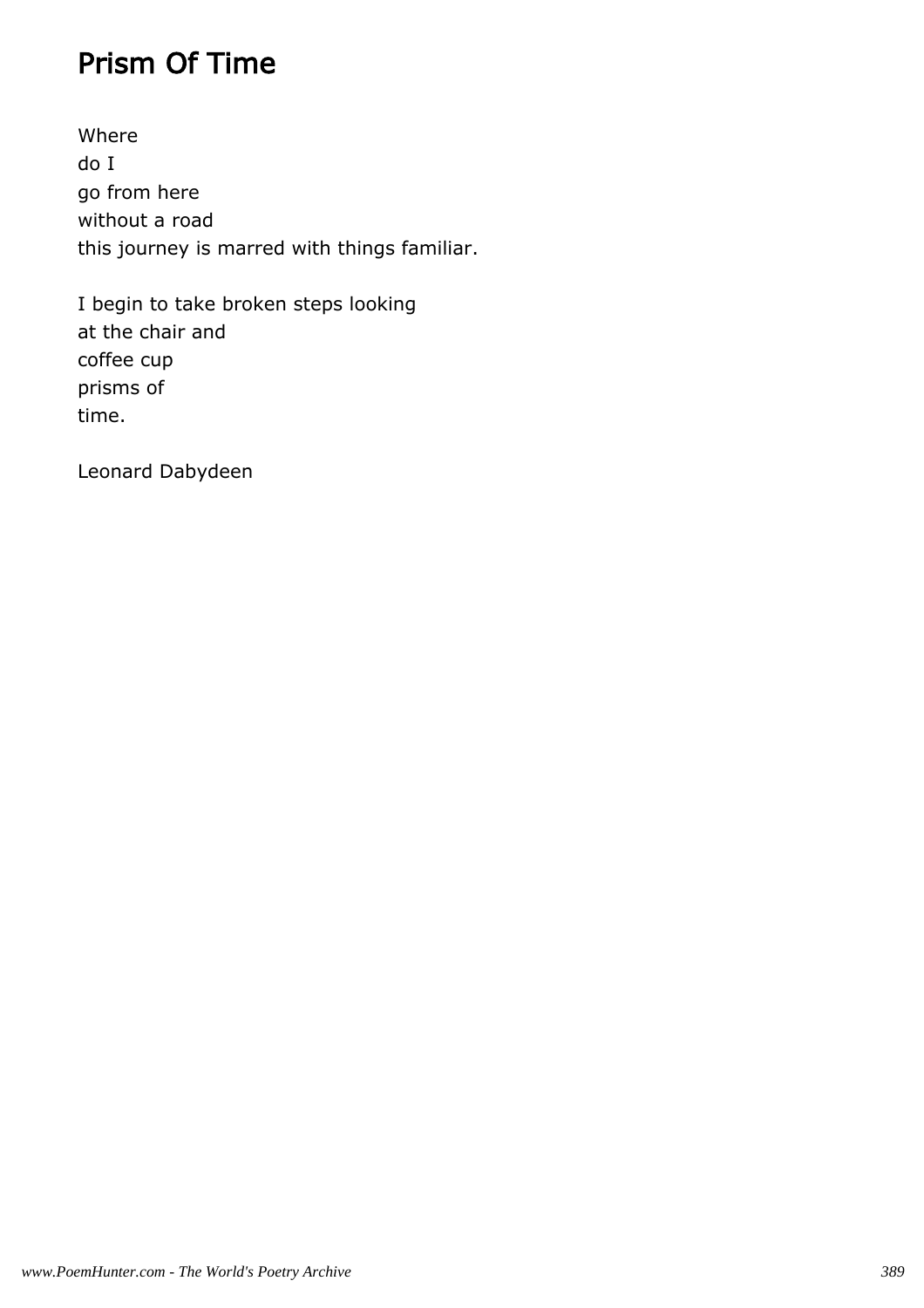### Prison Cry

How indefinite is my life wreaking with constraints here with outstretched hands I feel naked with clothes on my body ashamed of Nature's urgent calls let me go set me free I will not take your food I will only feed mouths you left on pavements while you crave your rotten core of blunted denials smelling the stench of who said what to whom and where just let me be set me free.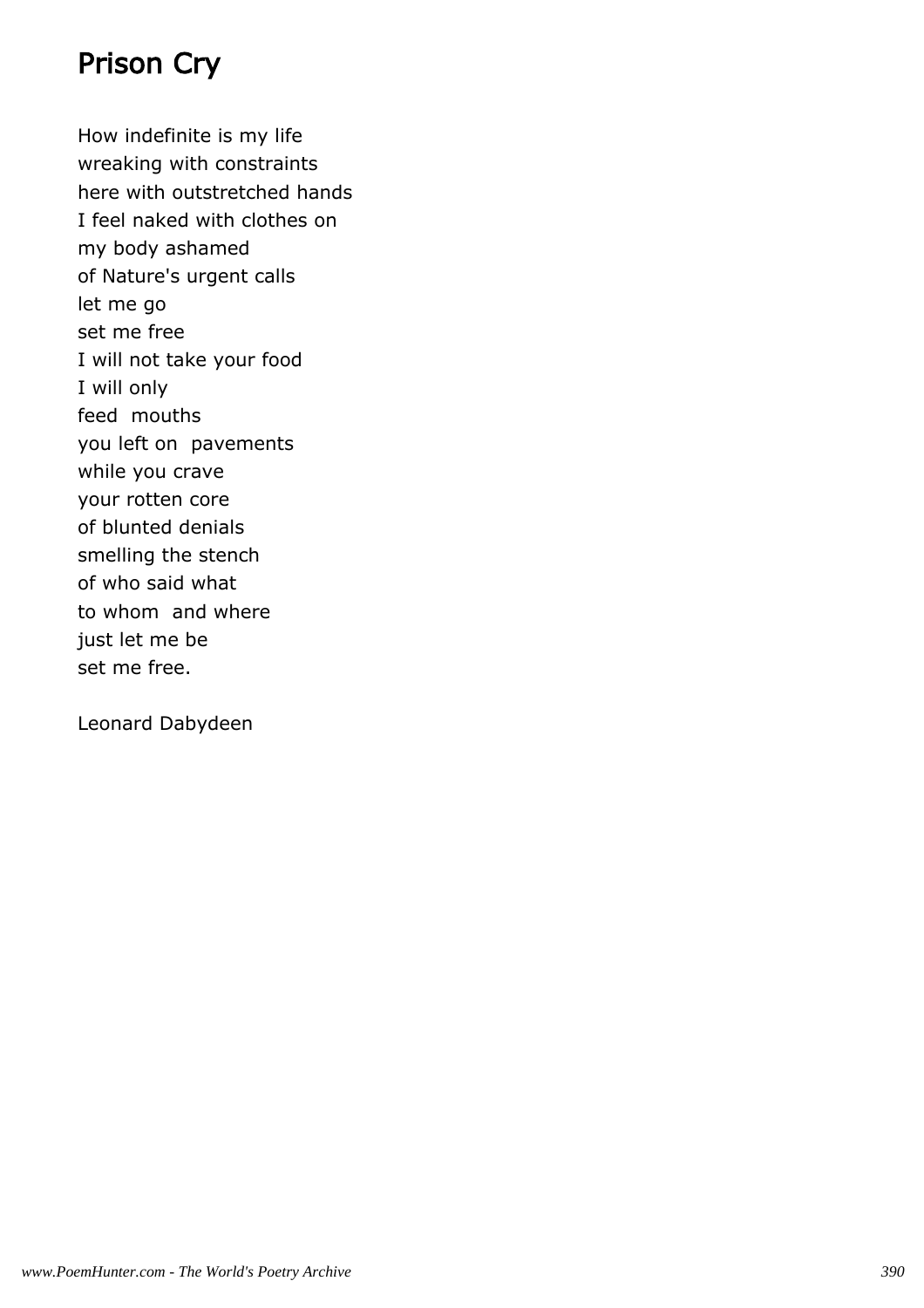## Quarter Moon

Night shadows dance in the twilight as the moon comes from behind grey clouds with a smile.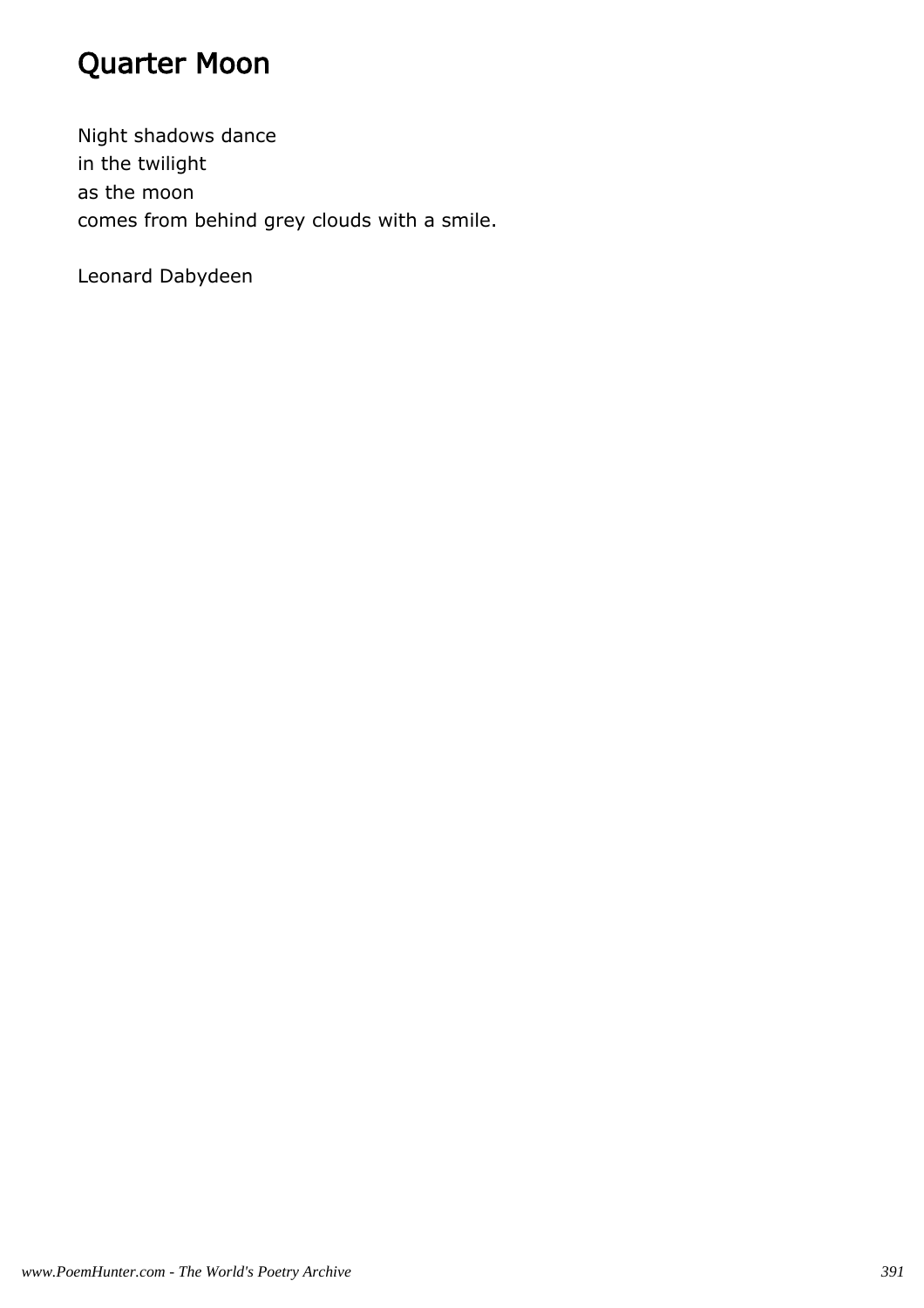## Raindrops

When raindrops fall on my window at night I feel the pleasure like a gifted child. My heart is overjoyed with excitement at last the rain is speaking to my heart.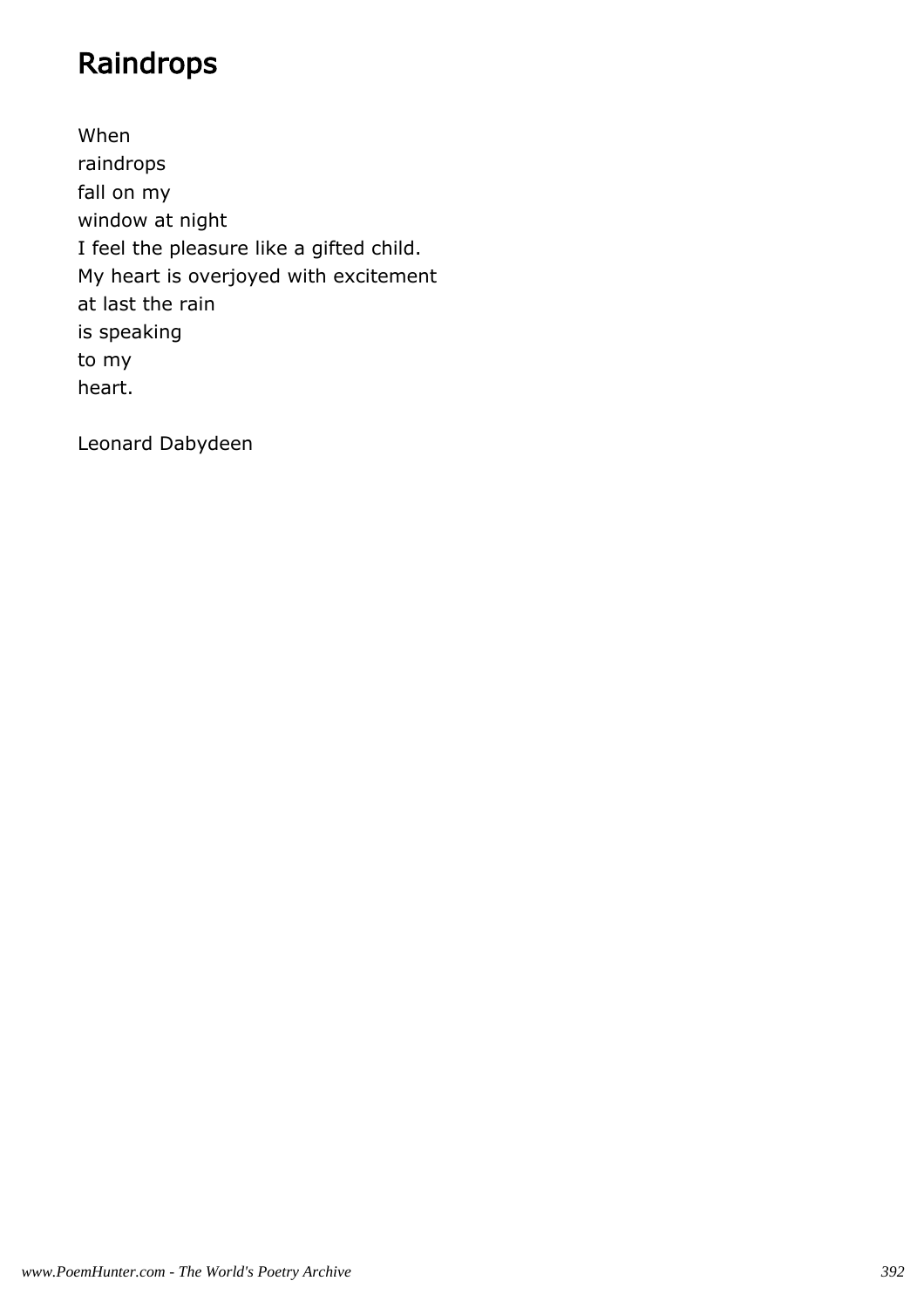## Raindrops (Haiku Trinity)

(i) Effervescence with sparkle in tiny raindrops: thunder in the skies.

 (ii) Wind begins to read monsoon picture in my mind: my feet mop the rain.

 (iii) I love the jingleraindrops walking on my lawnenjoy the wetness.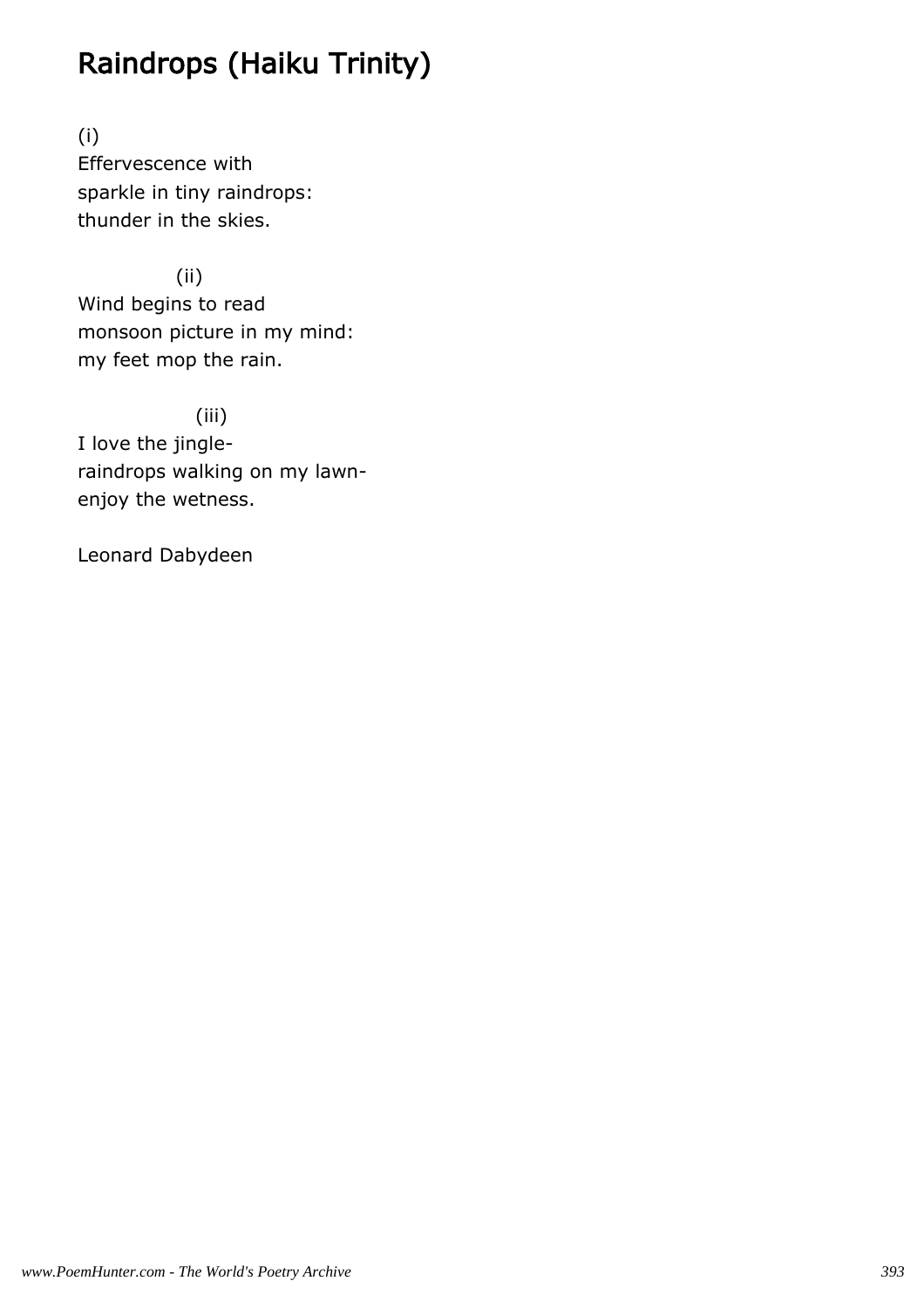#### Raindrops Our Tears

Raindrops our tears we cry from the bosom of our hearts shaking like a tremor a quake in quantum leap puncturing our dreams our hopes scattered like a rubble death is angry as a hungry child planting its presence on naked streets of Port-au-Prince we do not know where to go from here there is no voodoo in our song we embrace this moment in our own world where love needs no rain- check.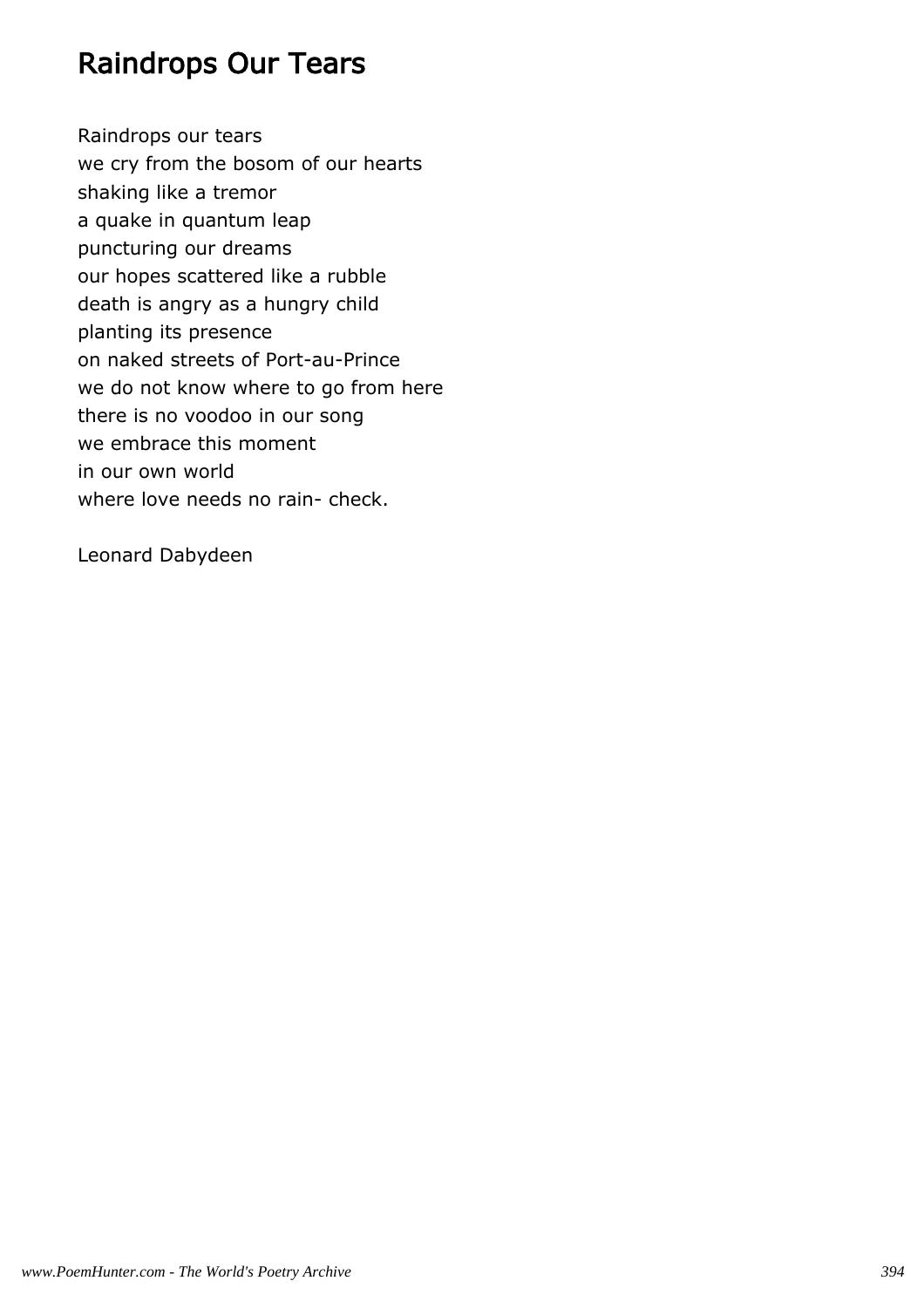## Rape If Free

The basin is empty Congo famine leaves the bones parched with dry skin and burnt flesh.

The distance to a camp is left open for molesters rape is free on this road.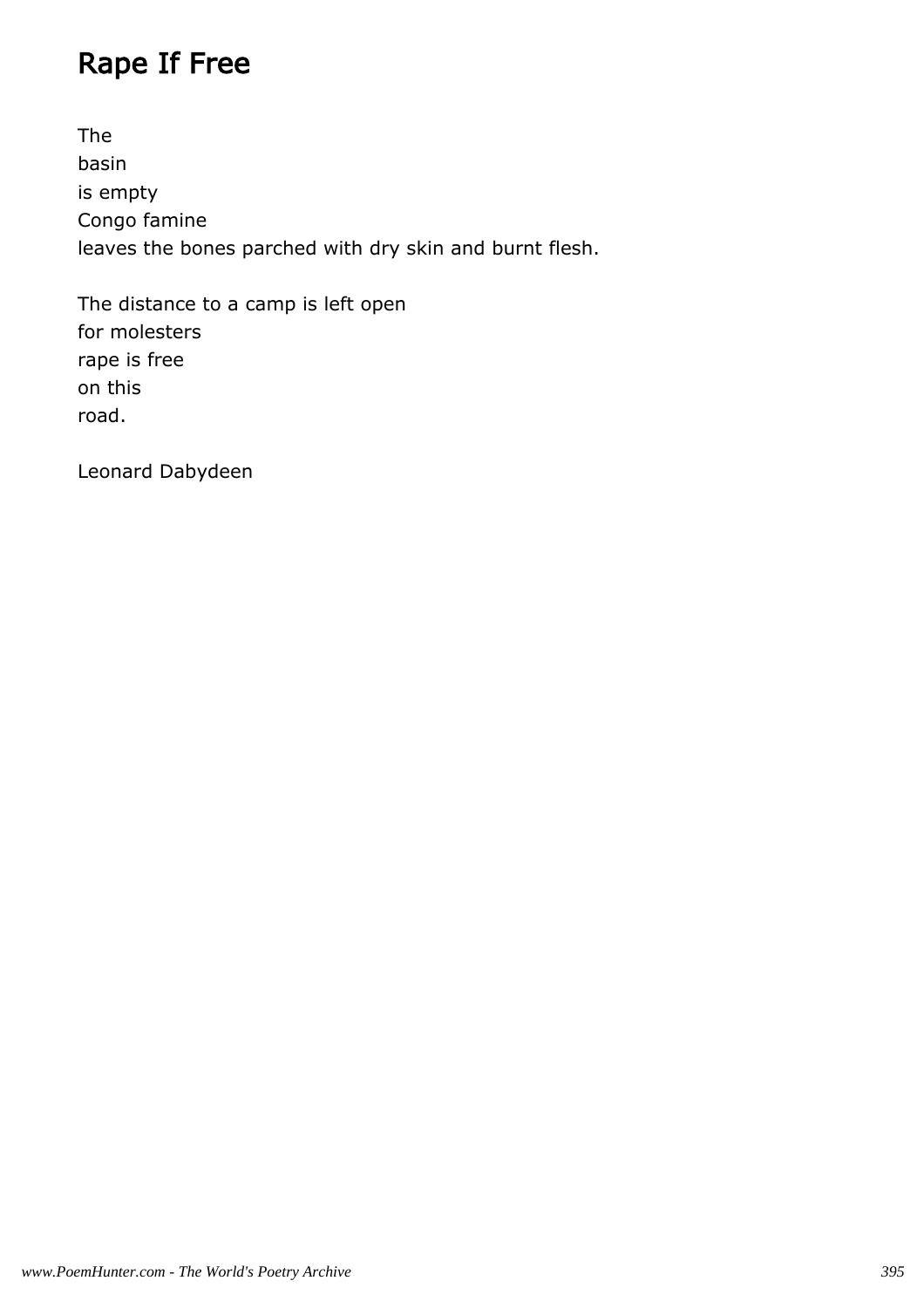# Refuge (Tetractys Poem)

I come here for refuge a grain of salt my empty stomach knows all about it.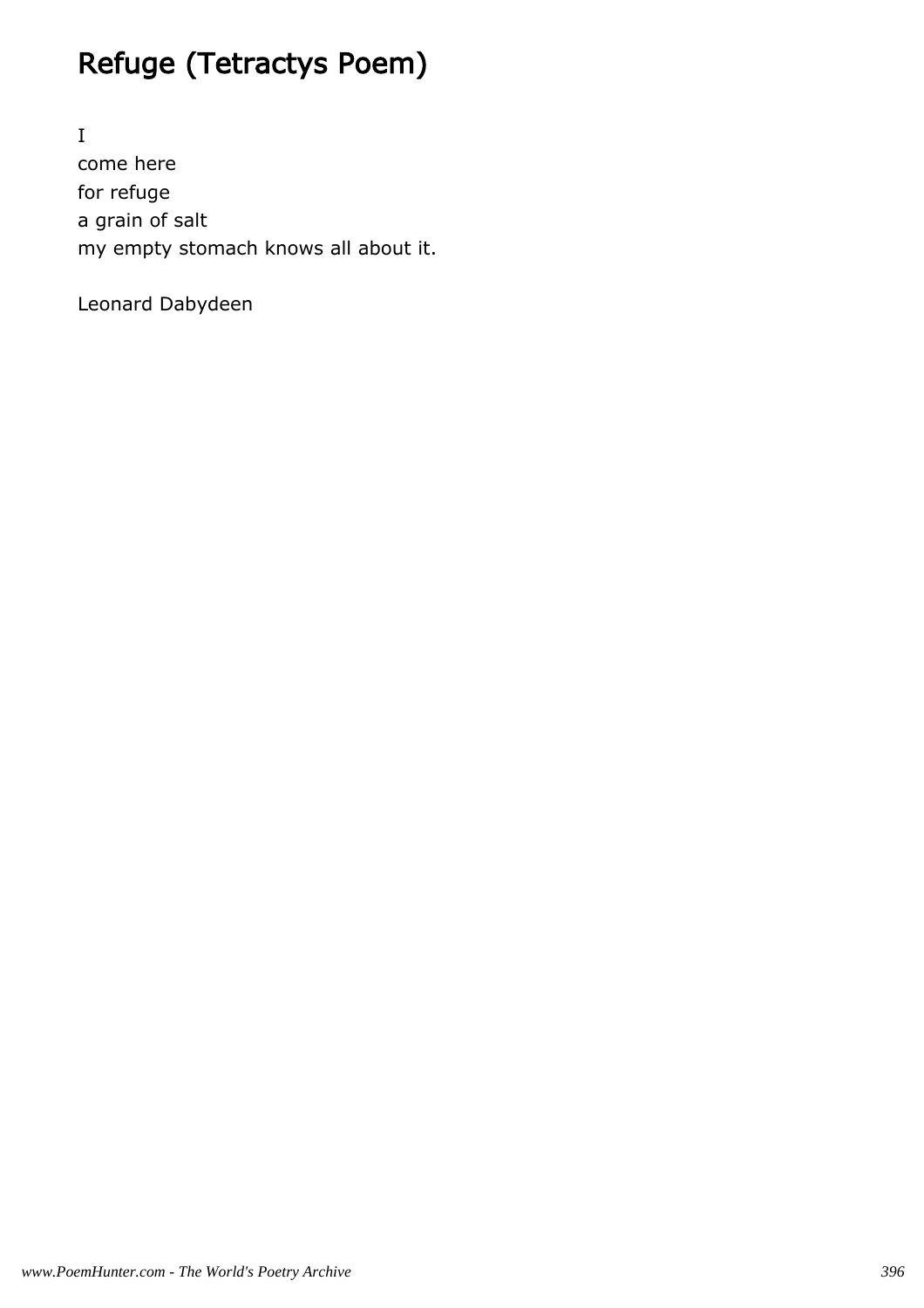# Refugee (Ii)

I sat here uncertain if this tree- stub is all I possess from border-crossing.

With nothing to hide and no shame to sell I take my chance just waiting status none.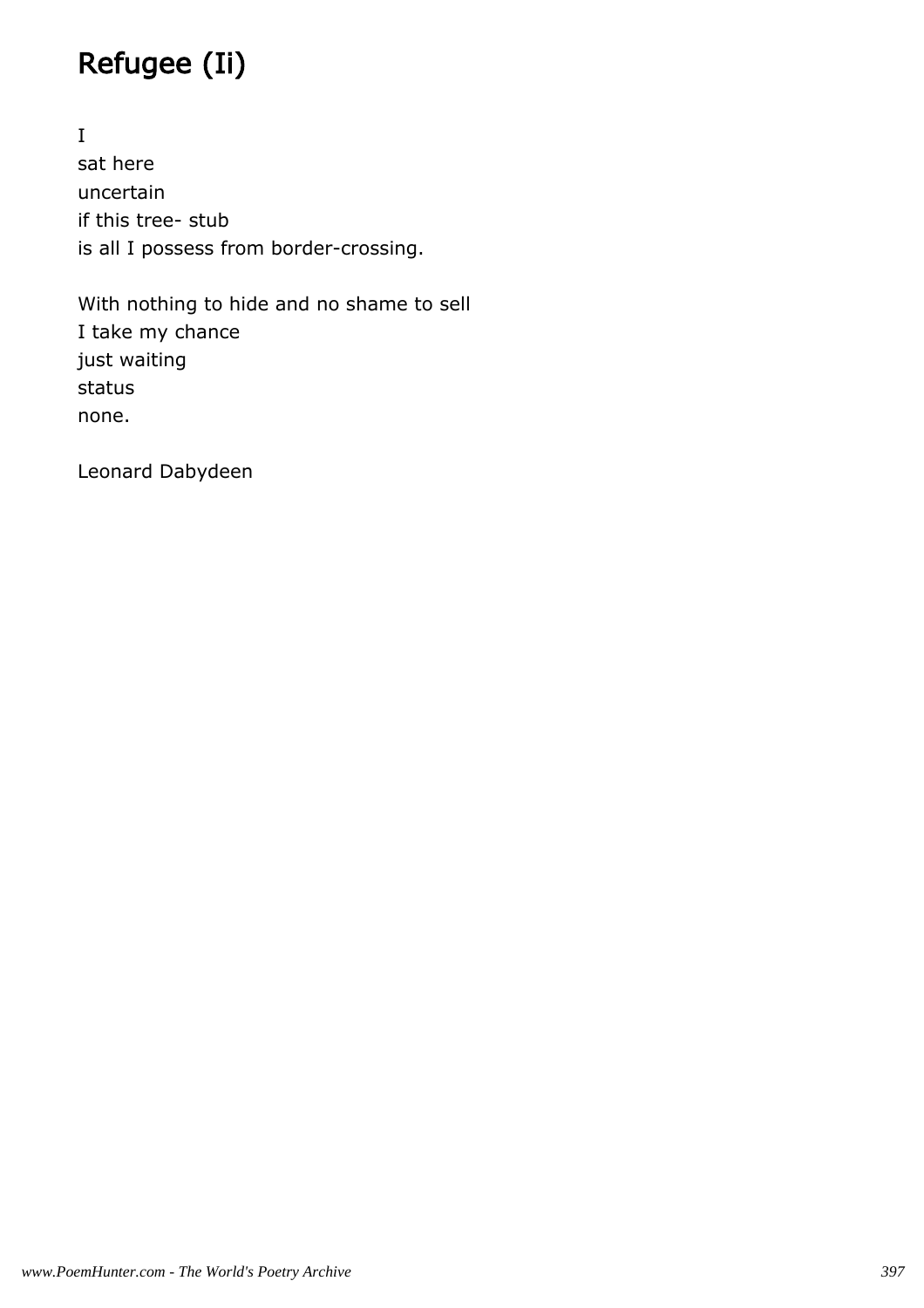#### Remember Tiananmen Square (June 4,1989)

How the student left his noodles somewhere called home just to be here no ipod nor cell phone but just his back-pack and a quick mind and a high-low monotone gathering voices like glasnost wide as the open sky where little birds fly hither and thither all hoping for change all want their voices heard free to dissent free to agree free to disagree and placards boasting defiance to see Hu Yaobang with empty stomach aching to be heard raising hands to protest as the Gate of Heavenly Peace whispers in aberration only to be slaughtered or blasted into oblivion as the world cries like raindrops from the sky.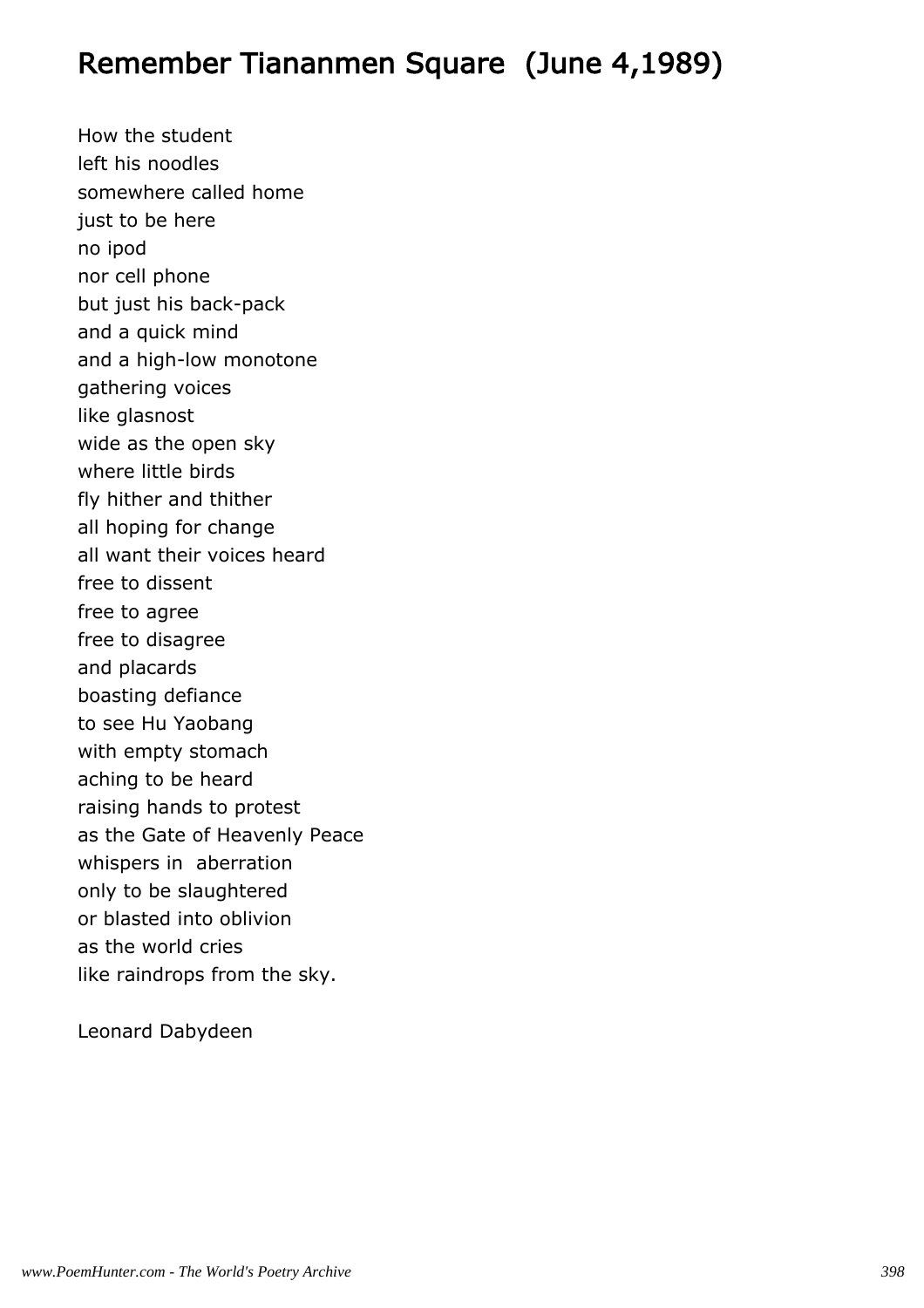# Remembering Edgar Allan Poe

Just one night when the moon silhouetted I listened to sounds of broken bottles.

Poe was mad like hell or drunk to heaven because he was looking for some more booze.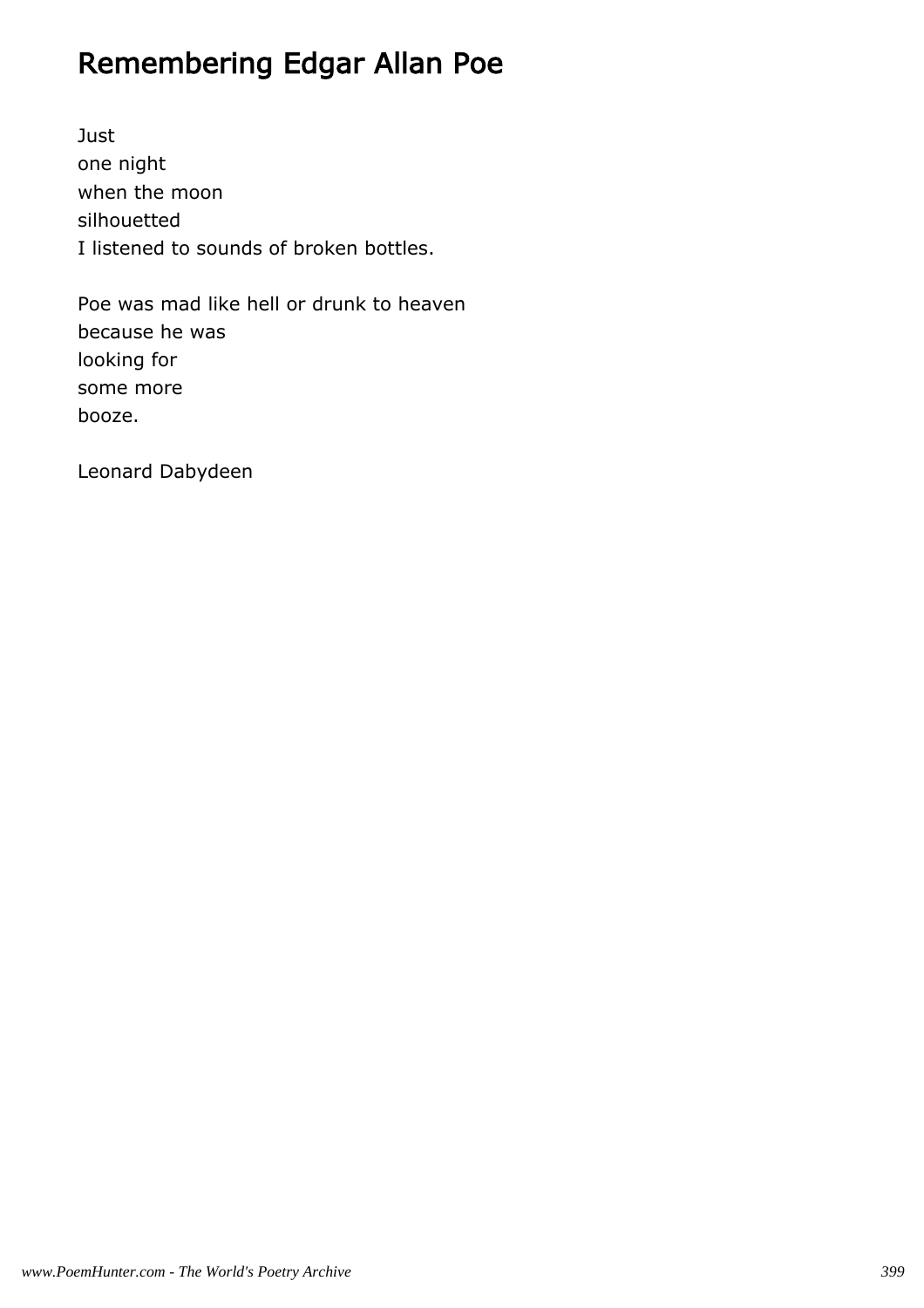## Remembering Edgar Mittelholzer (1909-1965)

Not in any paradigm without shadows Nor moon-gazing just looking at blue skies He lets music in his mind echo Like a flute through his writing bones Always hearing the Corentyne Thunder Even if it means a Morning at the Office His pen did not abandon him He could not leave the pen alone.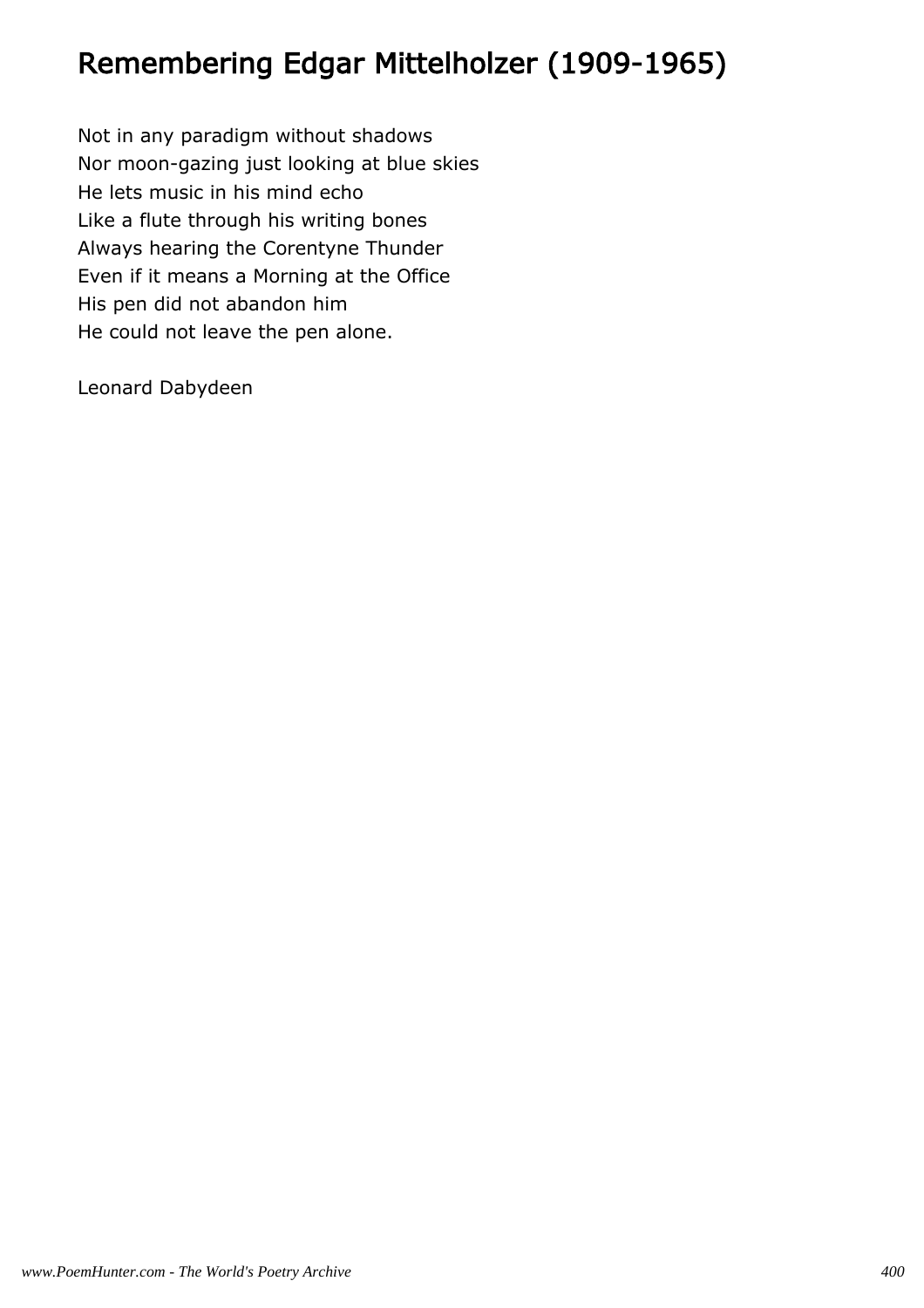## Requiem For Jan Carew (1920-2012)

From the mud-banks of our coastal belt through washing waves of our sea shores his voice echoed with the wind earthy and musical resonant and breath-taking we listen we share we sit under coconut tree reading page after page and now we take one last look at his name to bow farewell but never to leave his work alone.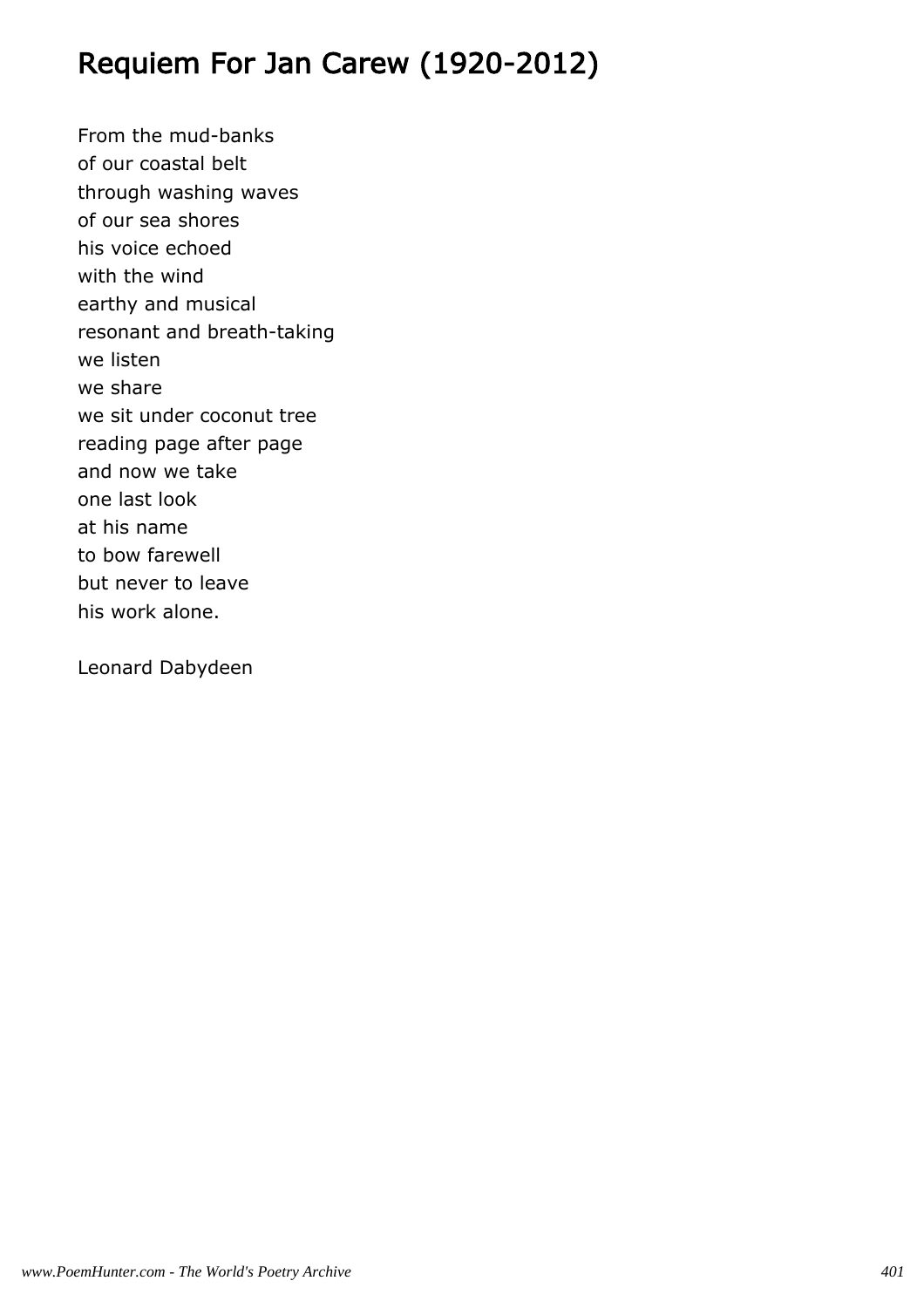#### Resurrection

It is from this seed I planted that a new life is born; its shape and form as it tenderly grows nurture our heritage, and bring with it unique tendencies embroidering nuances of its world. Sometimes in the endless pace of time, where turning back does not mean you can start at the beginning again, this life is crested on the laurels of its magical environment, like unsettled water from the ocean rushing into the sea and drifting into a river each shore as the water settles makes the journey different from yesterday; and yet in the end when this life packs up its suitcases and makes a farewell dance, somewhere it will plant a seed and a new life will blossom from an embryonic mystery ready to salute an unchanging heritage as it rises again in resurrection.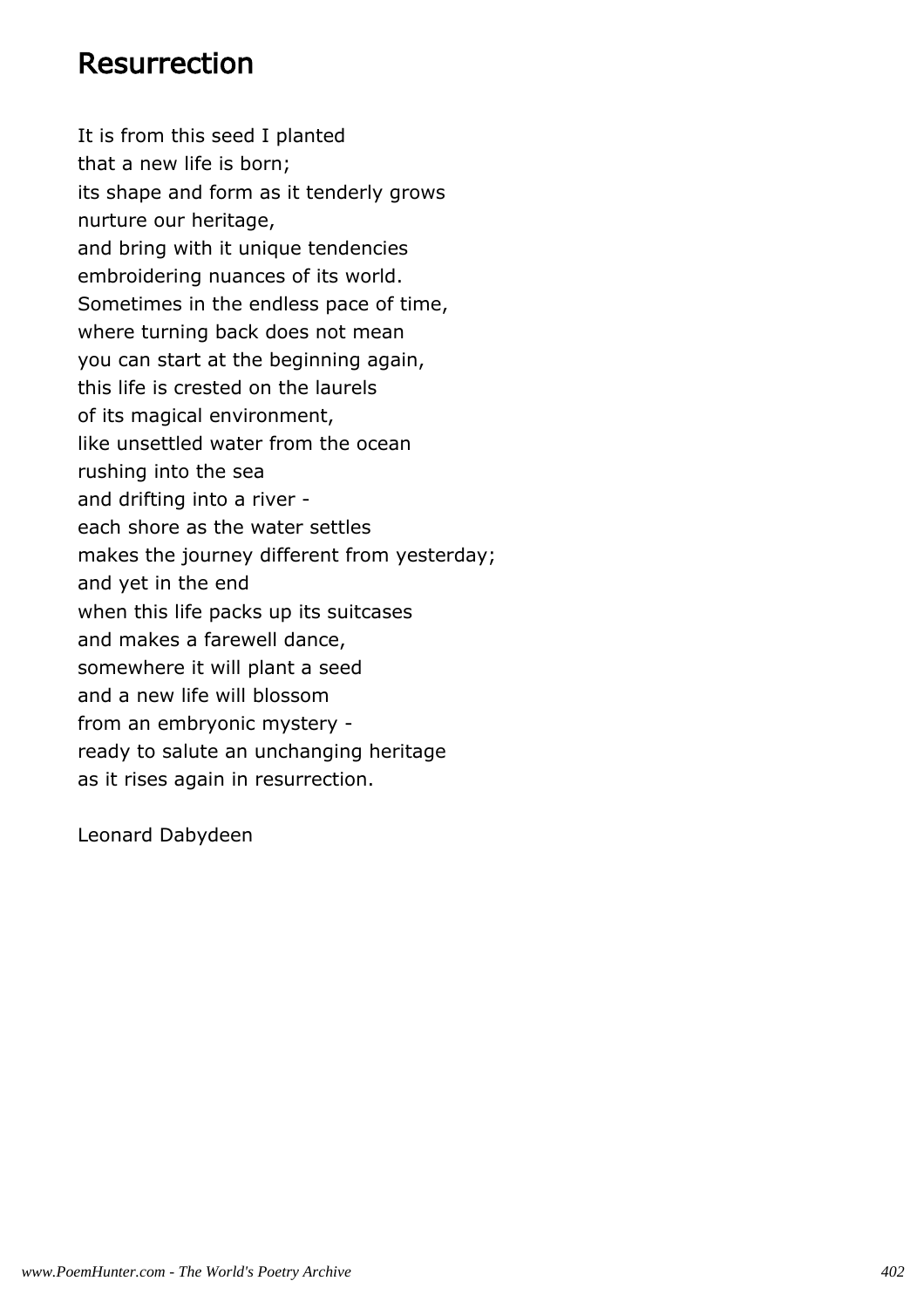#### Retirement Sometimes Comes...

On a cold winter night she sits by the fire-place nesting her frail frame on grandma's rocking chair listening to the burning wood the crackling sound of embers tickle her ears like a lover's tongue her brooding eyes focus in deep study she is reading Dan Brown's The Da Vinci Code unmindful of Angel taking a nap by the lamp post with her cute manicured paw balancing her milky face empty of purr and punishment ears twitching like a disturbed twig on a potted plant in a moment of broken silence my padded feet screeched across the oak-finished wooden floor proximity of distance where she sat is almost measured in six or ten winks of my sleepy eyes maybe equal to two arms length, not sure in my right hand is cupped a soft ball with feathered rubber skin and just as the night wants to relax without knowing the color of day I roll the ball across her back in sensuous massage meandering without knowing the color of her pain retirement sometimes comes with mysterious prices..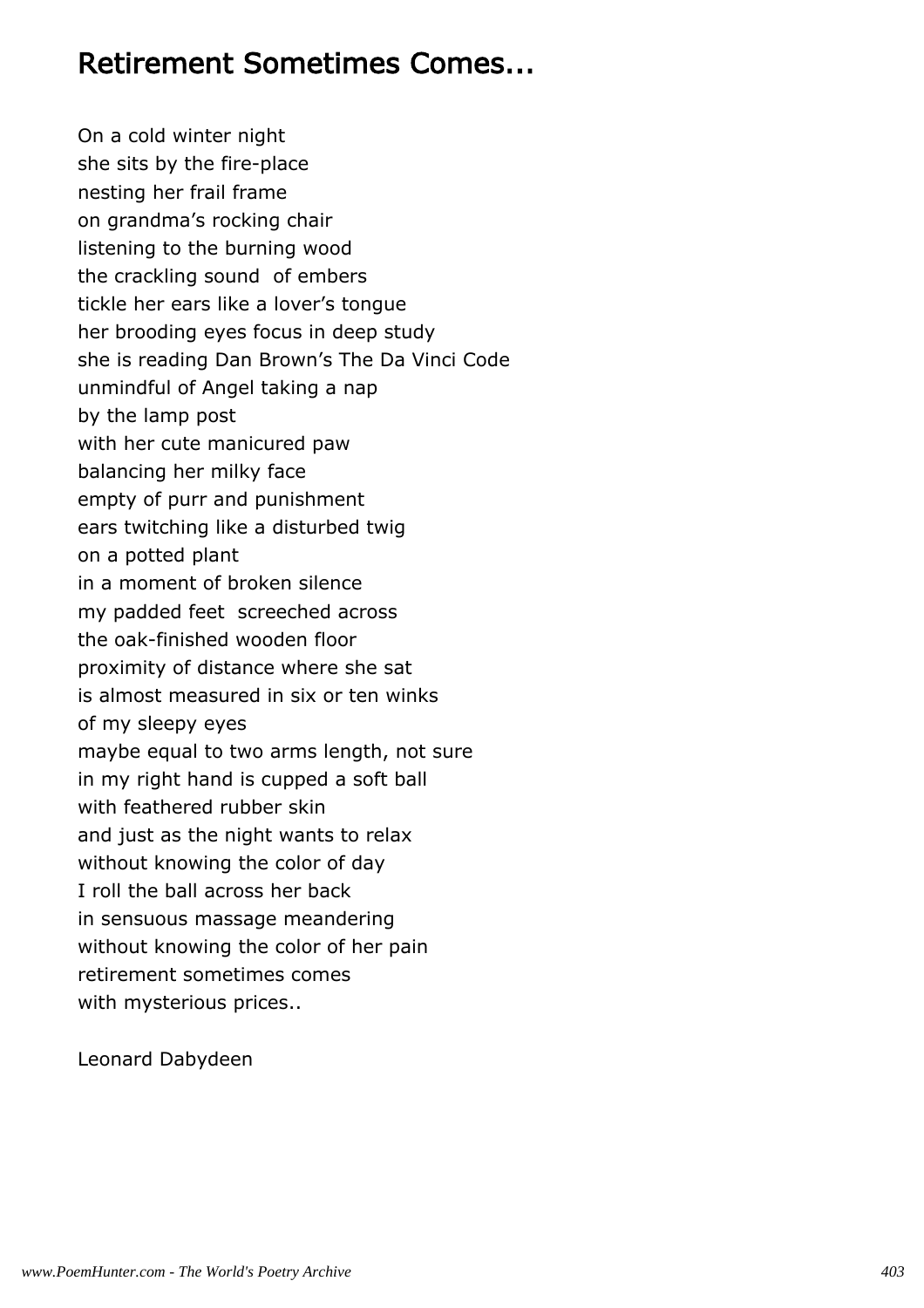## Retiring

Retiring for this day I clasp my hands and pray and before I lay my head on my pillow in bed I will look through my window for you as clouds cast their shadows over yonder meadows where cuckoos were singing early this morning.... and peace and calm will soothe me like a balm as you come to my dream in the light of a moon-beam.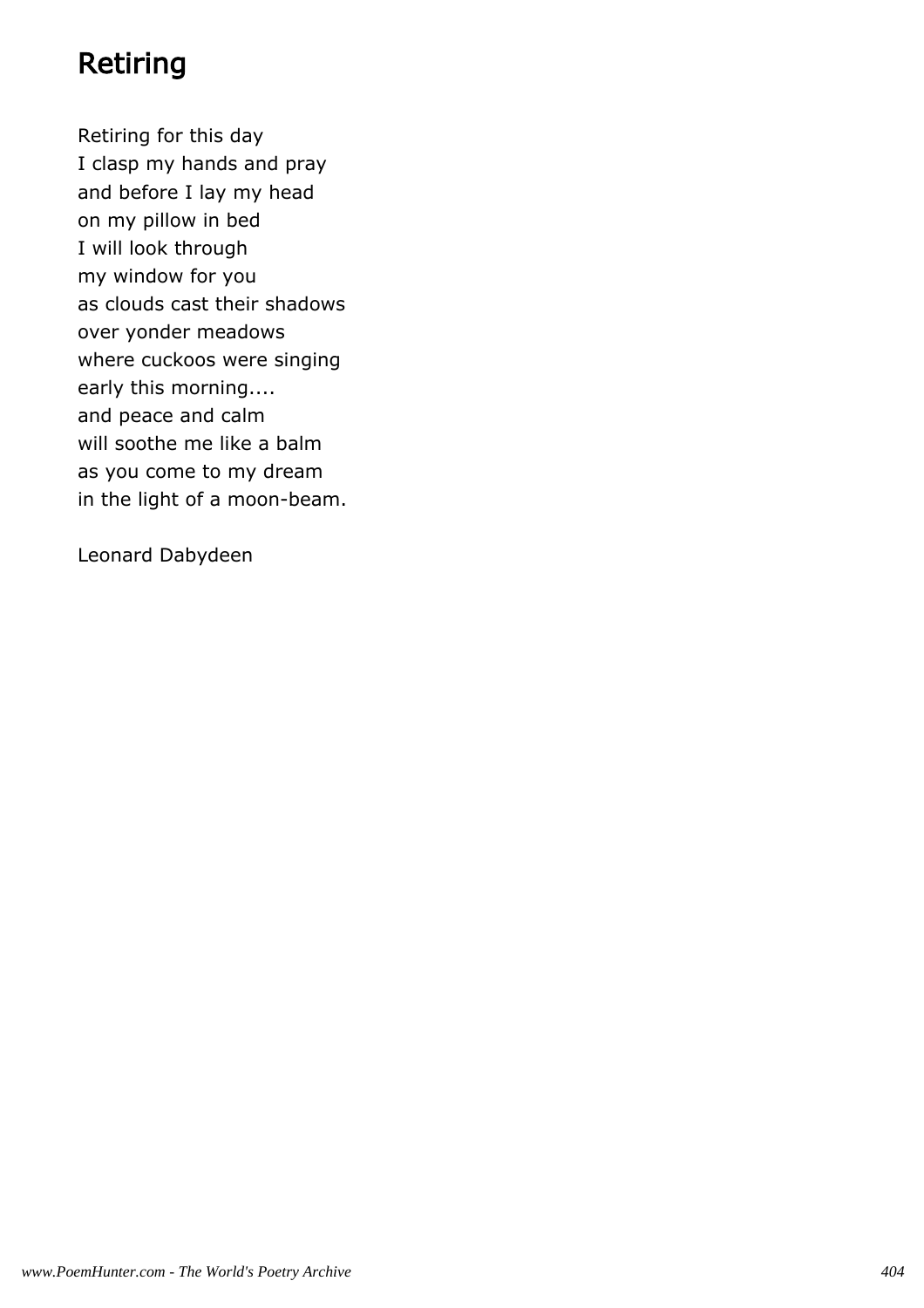## Returning Home

Bring home a dog be like one bring home a husband think about him bring home a wife wonder what to do bring home friends offer them beers.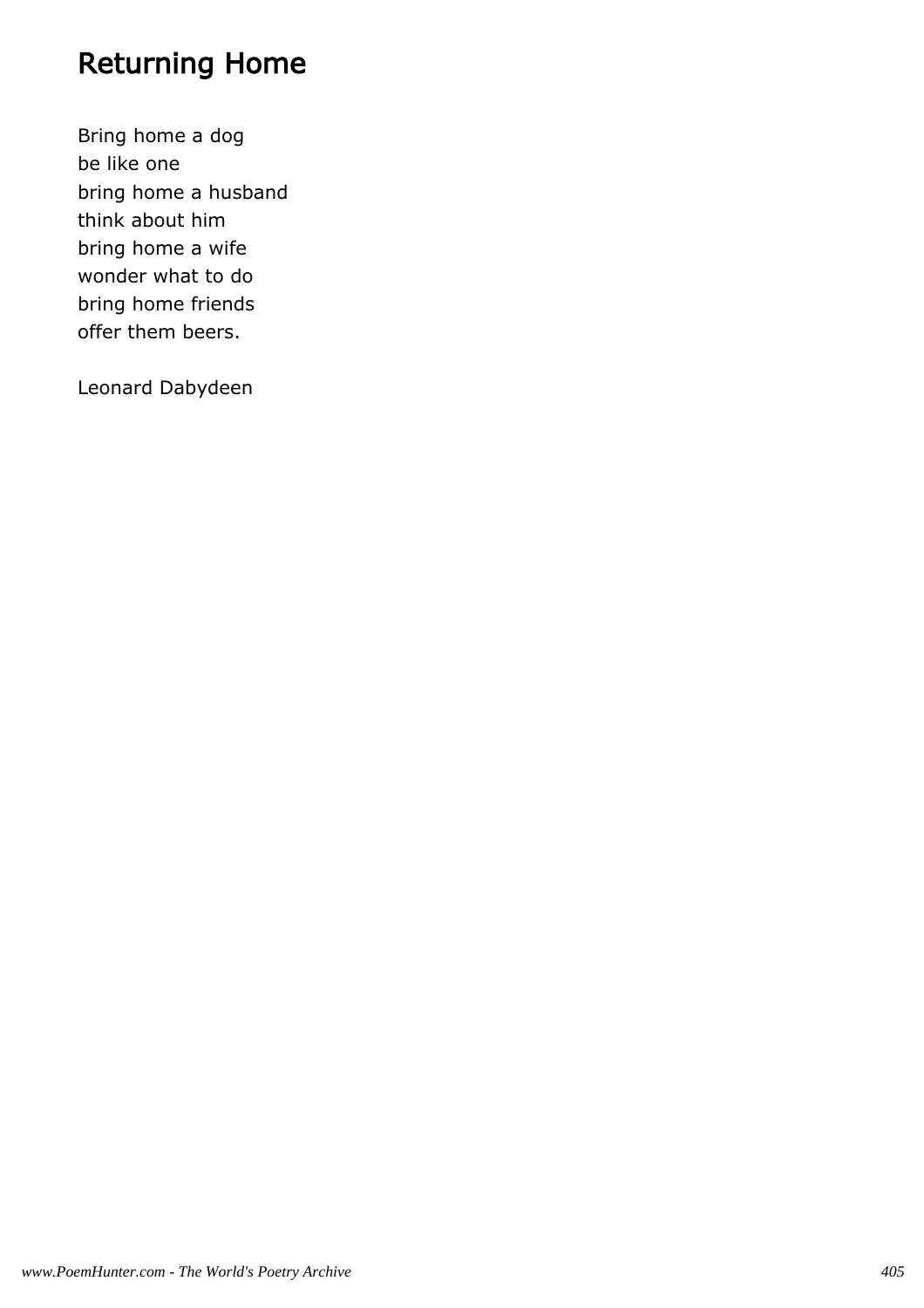### Rhapsody Of Time

Look at Time with subtlety mind over body take it vice versa what the hell's the matter if one's more important than the other which comes first I'd rather have both together but choice I gather leaves me no further to differ one way or another or just bother as precarious whatsoever about mind over body if I may look at Time with subtlety.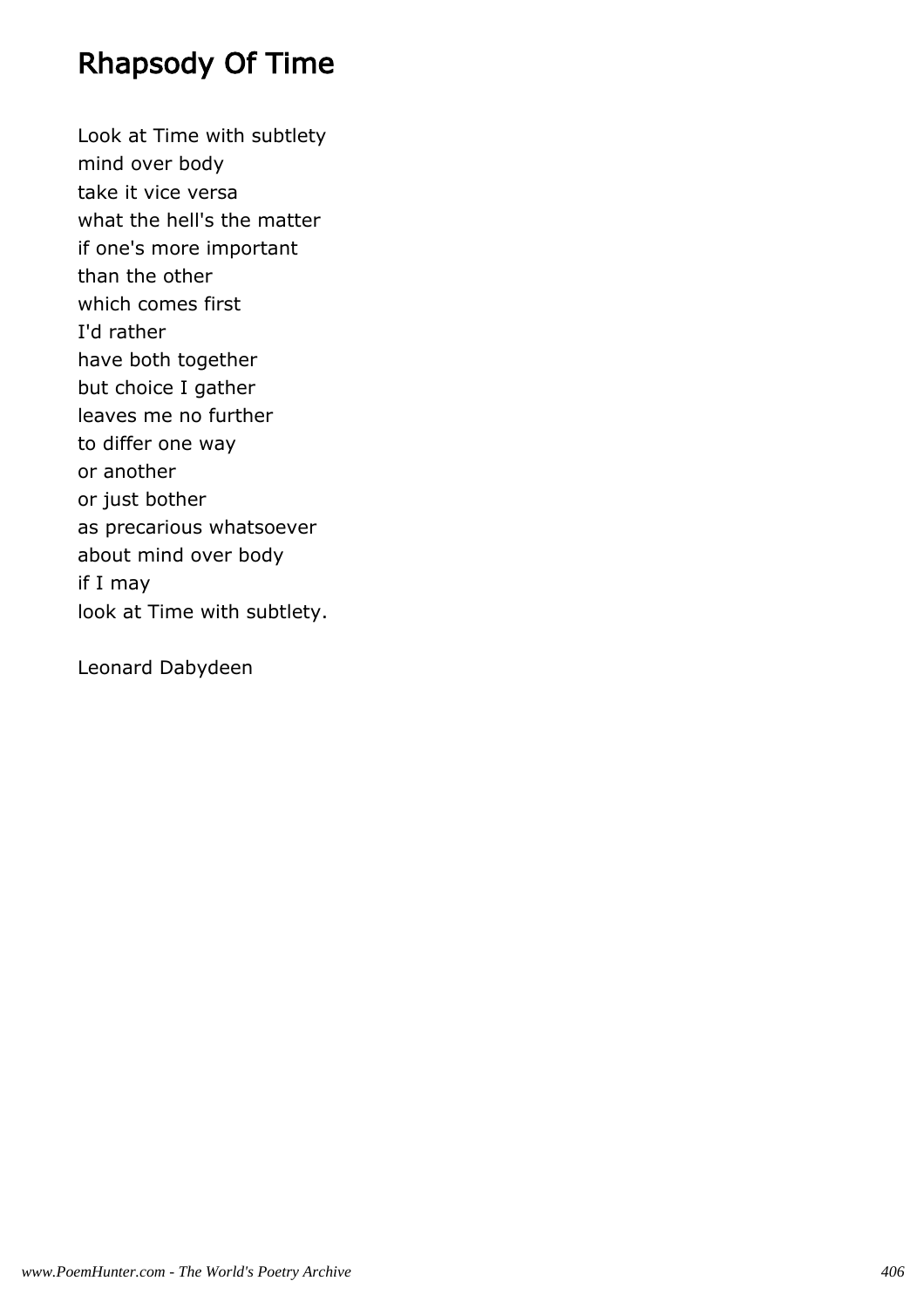## Ride Of Death [tetractys Poem]

Light candle let your lamp brighten our hope to douse the heat of this abhorrent crime.

Freedom from this shameful act is our cry justice our call show respect honour us.

One bus ride final trip horrifying this heinous act must not happen to us.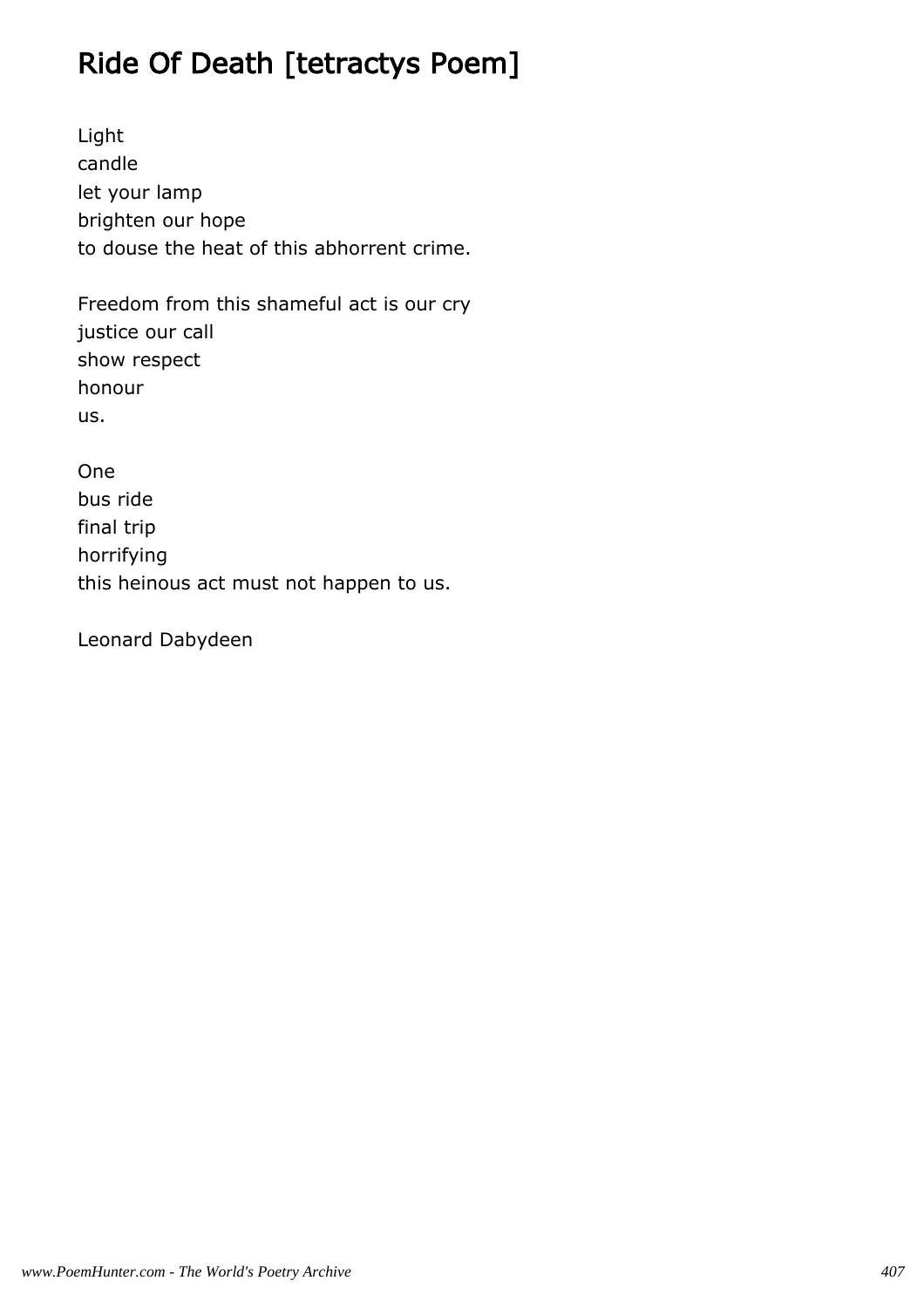### Rise Up After The Fall

In the sly hands of the Devil a blind man does not walk with a cane he is led to the slaughter like in a quake with tremors more alluring than magical witchcraft scavengers feast on his inner soul corruption smudges his mind and guilt knows no shame he leaves a smudge of blood on every door on every house on every community every dream a nightmare of hoodoo horror whiplash every disaster no shame no shame sometimes we become witness to this blind man in each of us or innocent if we do not know how we do what we do when we do all things created for us in the end Almighty God finds a way as it was in the beginning to look for us with hands and hearts from every passage of hope beyond borders beyond oceans through the carnage of rubbles and concertina of destruction as voices echo in prayerful song acts of God are showered in the depths of our mournful hearts in faith is our strength in hope is our destiny in love is our unity in patience is our virtue in understanding is our honesty in togetherness is our resort to rise up after the fall.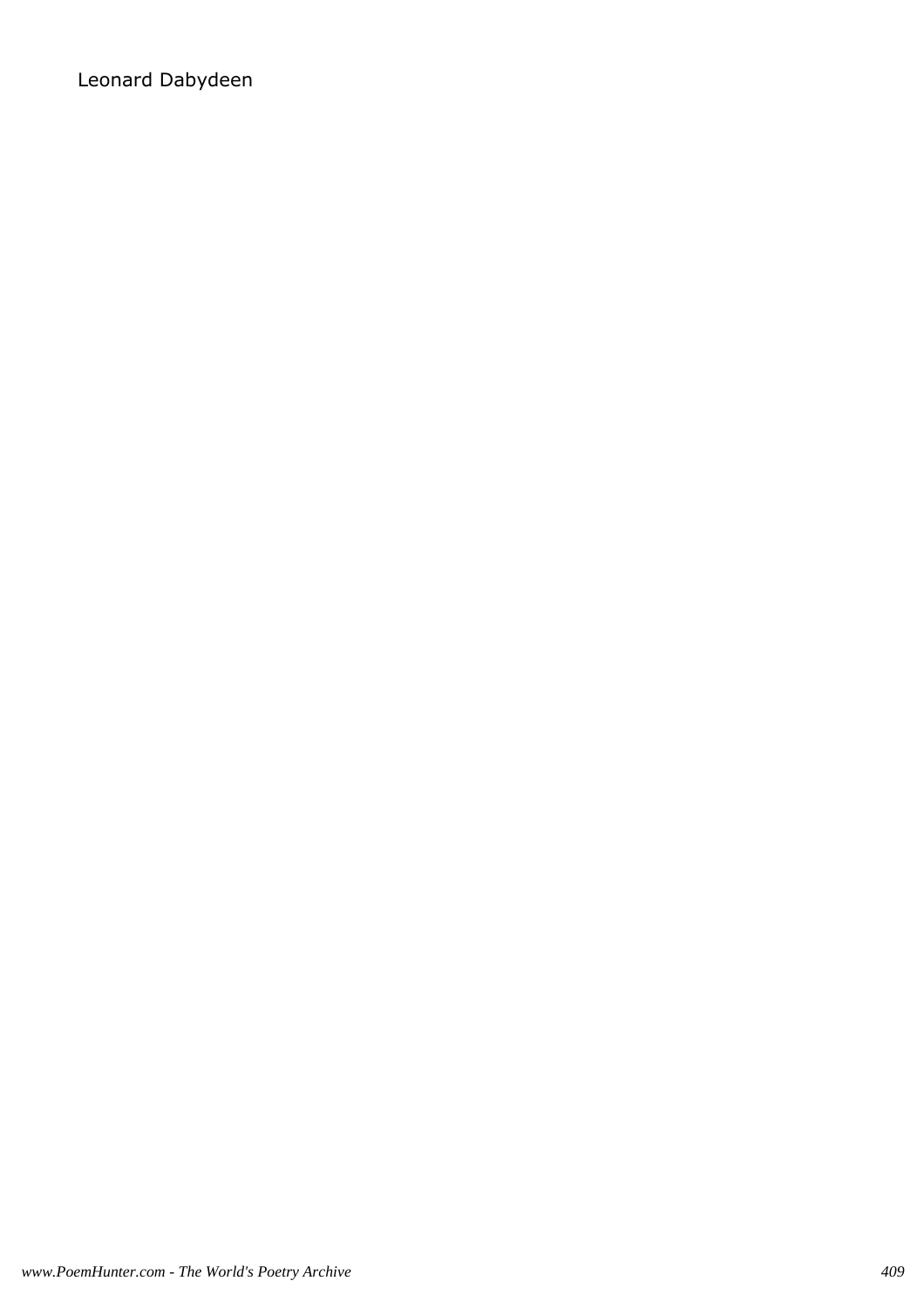### Rwanda 100 Days To Remember

As if the world belongs to know one else but the Devil within each blood-thirsty mind opening doors with untamed anger to clubber and create carnage of human flesh one cracked skull one severed hand rape and rupture of the womb deep inside hollow fear of remorseless hate how can such act of insanity elude us with blind shame to let the massacre revile in its own dance while we sit and wait for blood stain to dry in our naked hands today we remember Hutu and Tutsi are brothers too.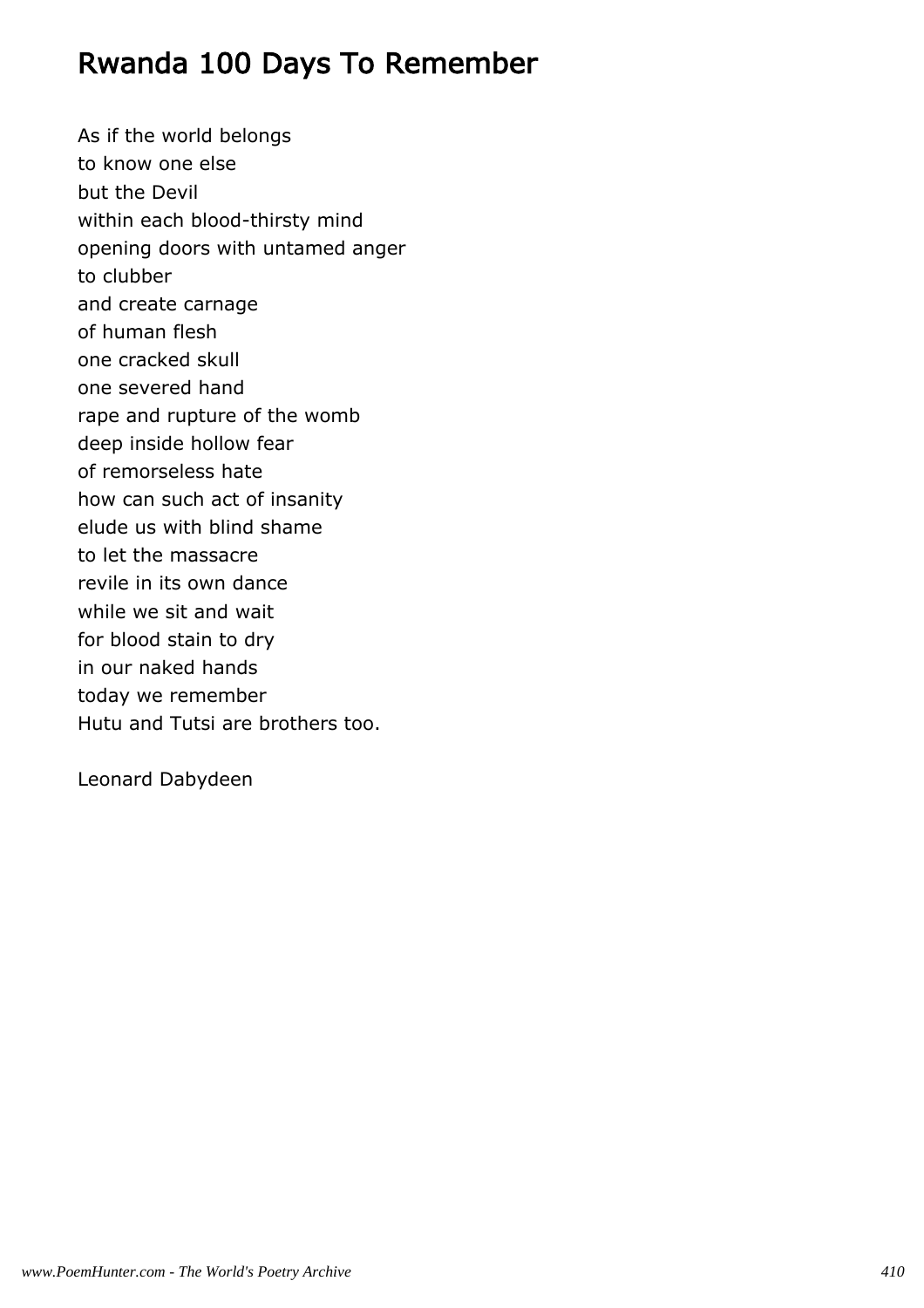### Rwanda Crying

The battle continues as if there is no tomorrow wound upon wound hurt upon hurt how they strive on each other's fear crawling empty stomachs like black ants on a ruptured molehill do they know each other will they ever do each passing night the moon lights up the darkness peering at eyes without vision.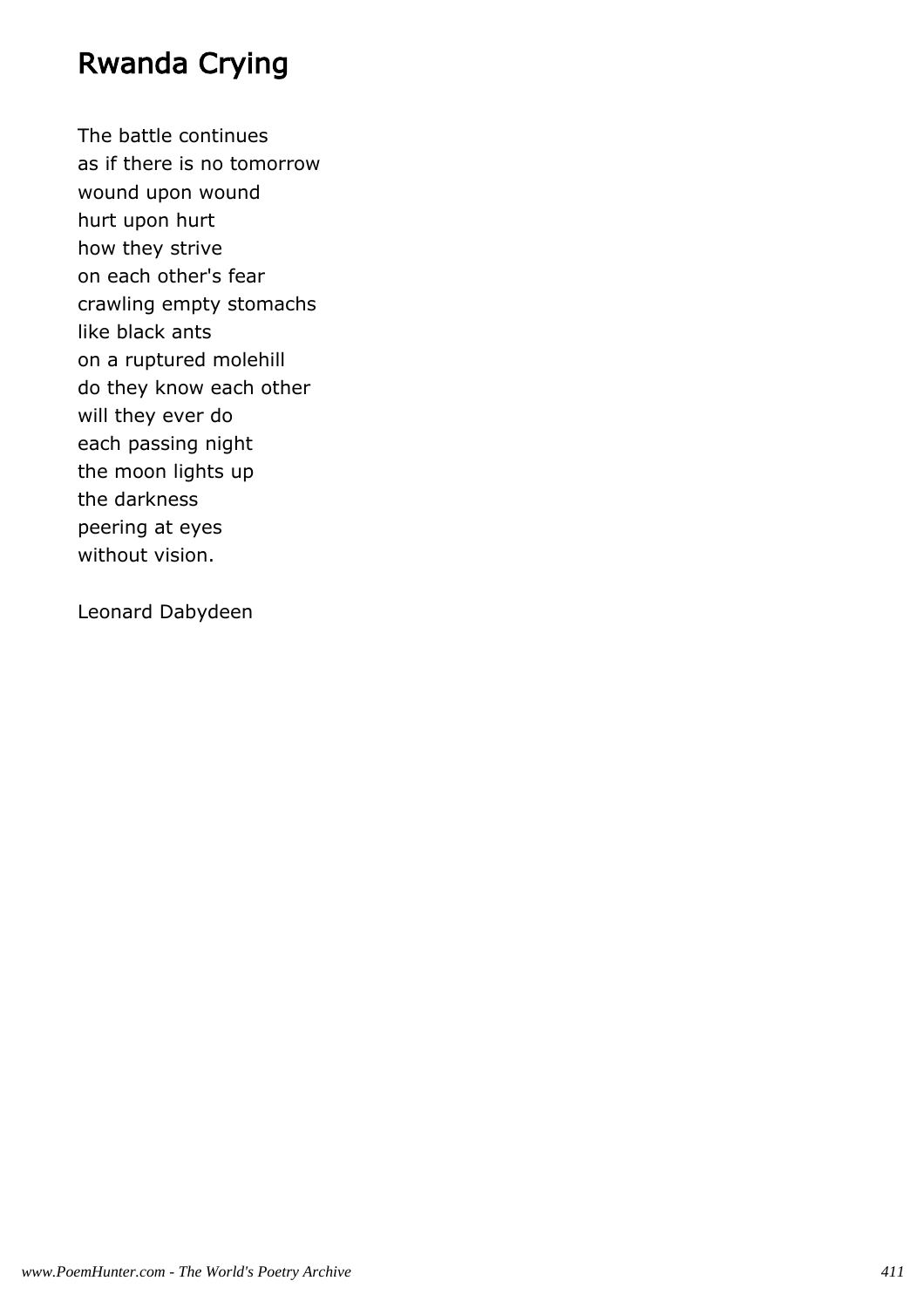#### Sayonara, Sayonara...

This heart is not made of stone nor crumbled rock to fall off steep cliffs where pebbles are sometimes loose with the rush of wind tender to the glance of your eyes this heart is encased in the vault of your mind and plays a song of sweet echo in the ear and on the tips of your dancing toes it watches you prance about teasing you like it teases me more enigmatic in flight as if it were sitting on Mount Fuji looking for you in the Himalayas there is music in the air breathing perfume in our minds two of us moving in childish excitement and Valentine listening with joy to our own child-play among rose gardens and city streets as we look for each other singing in exotic delight sayonara, sayonara…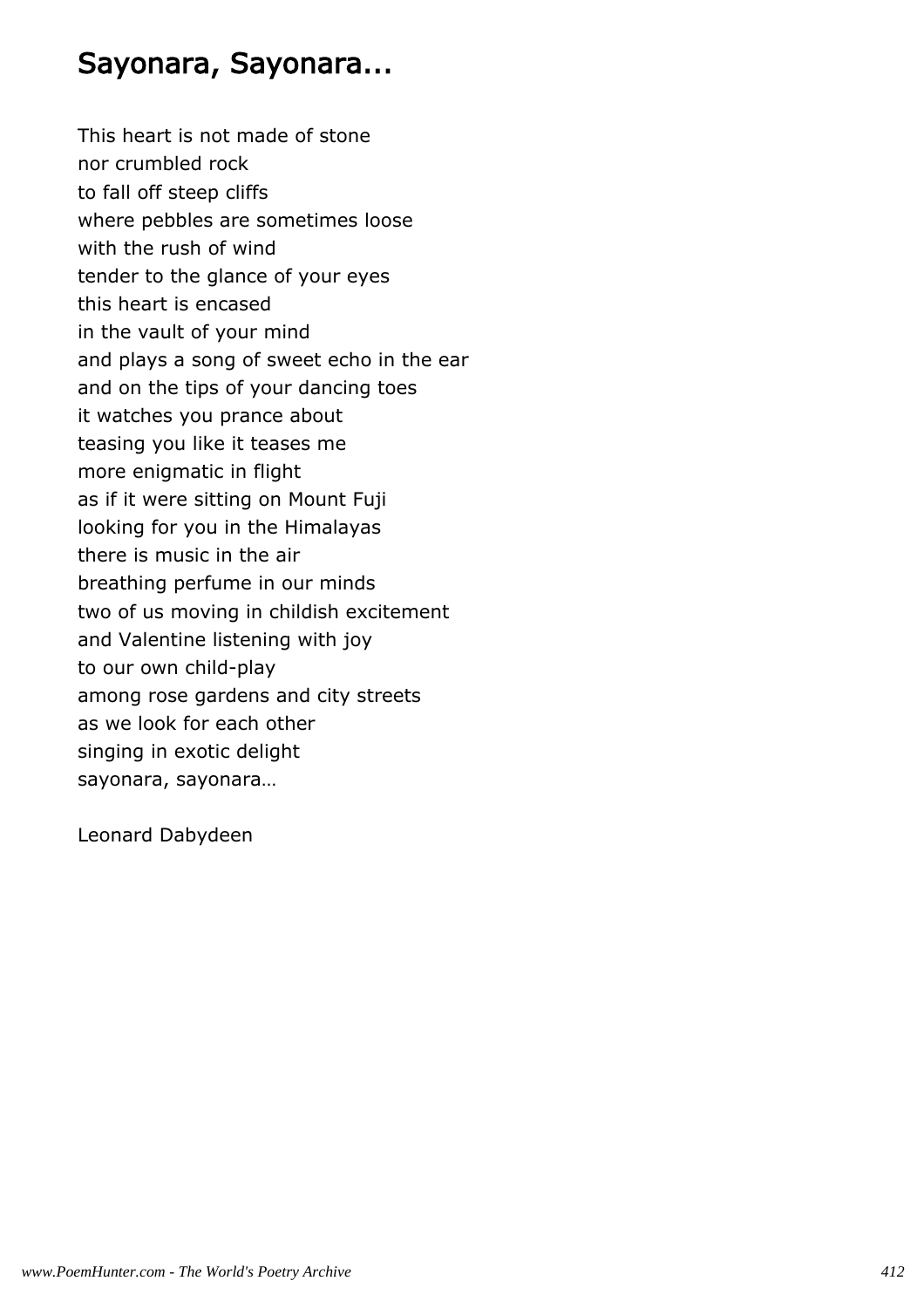### Search For Freedom

Hope comes only by your faith that change will happen in your constant search for freedom.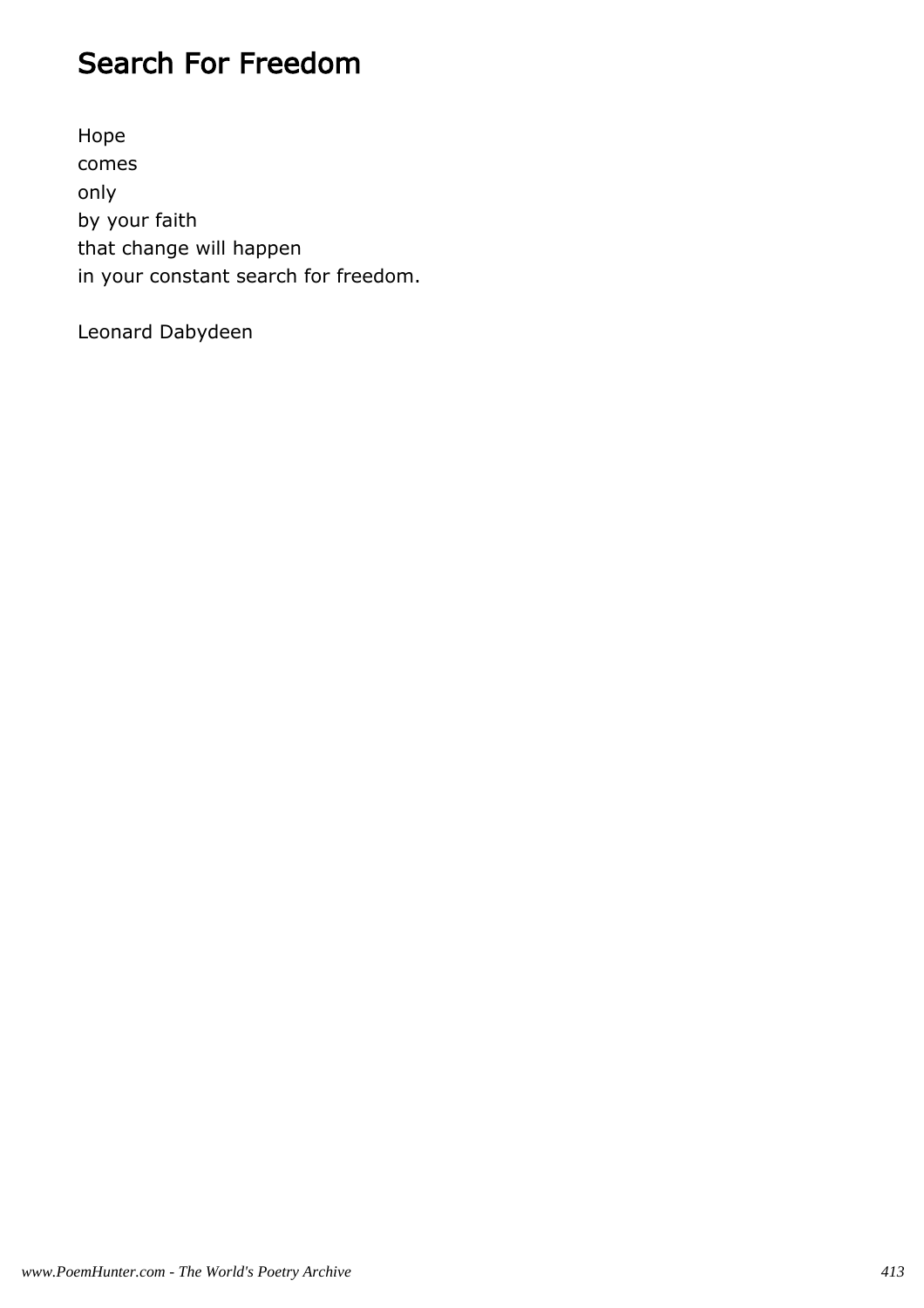#### Search For Solace

Where does a person find it when one needs it is hard to tell almost like a puzzle sometimes born fortuitously in a Rembrandt smile or a reciprocal wink textured in acquiescence or maybe at the arrival of a bunch of roses tagged with your name or at puja ritual making arti chanting bhajans evoking spirit of omnipresent deities or sometimes in a serene dream where you dance tip toe tip toe like a ballet superstar in a Royal theatre anywhere even among Lakeland ducklings as they drift aimlessly as the world turns with its own fortune or freedom or failure.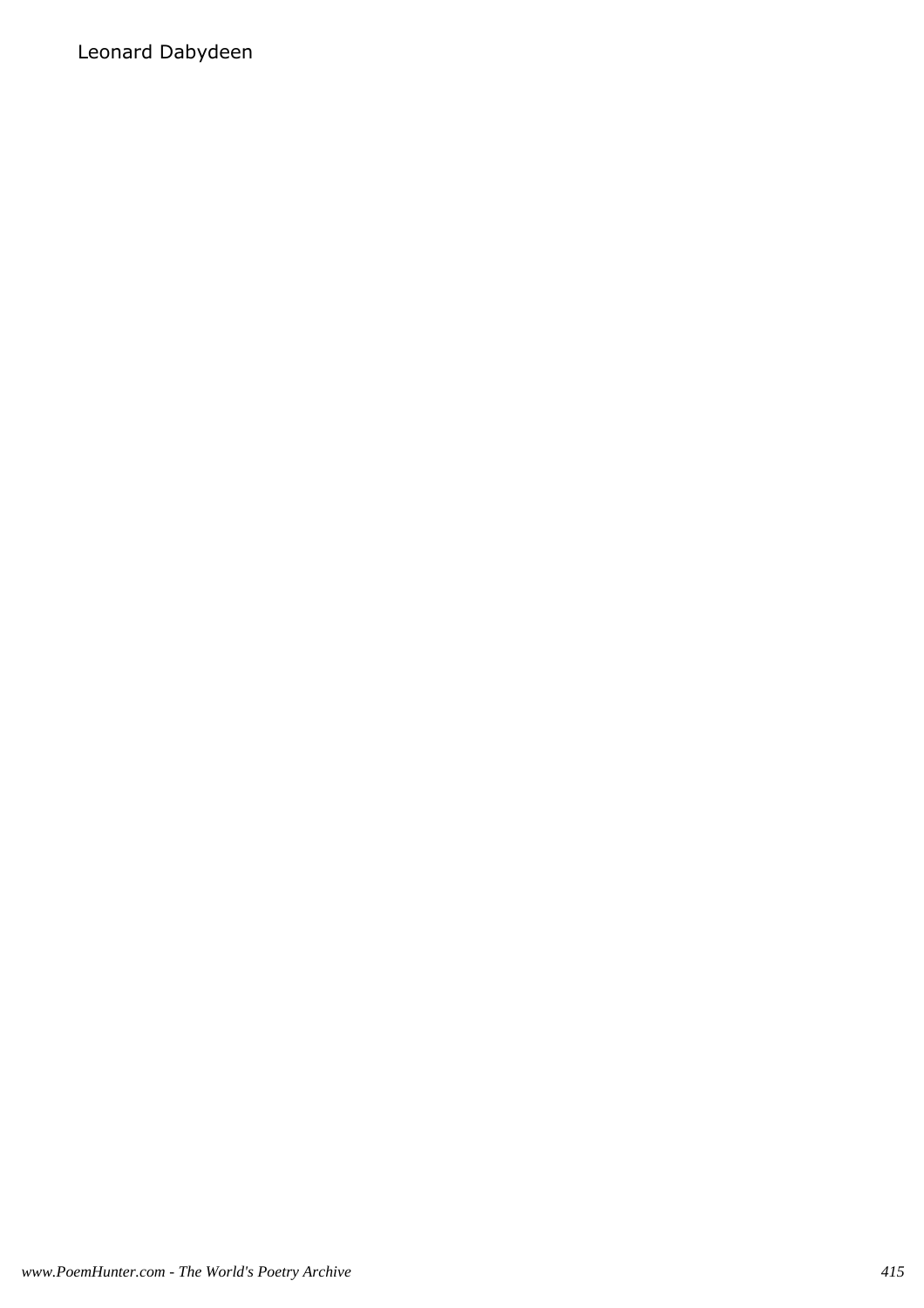#### Searching For My Dreams

I, too, search for my dreams without guidance of a dreamer. I travel around the moon among stars (how they twinkle to see me) , float on clouds just to watch the blue skies. And then… I return here sipping cammomile tea strolling the deck of a cruise ship; look around every port on the islands – even talk to deck-hands as they return from the wharf on stop-over from Guyana (I was born there, too) , even write an email to the UG Chancellor about stalking at night on the long haul to Turkeyen. And then… In a quiet moment I begin to hear beating of drums tassa sound like a ritual something like macunaima; I see cutlass and sugar-cane and a dark-skinned man in soot indentureship like a halo around him; Demerara rum splashing to appease him… as I search for my dreams.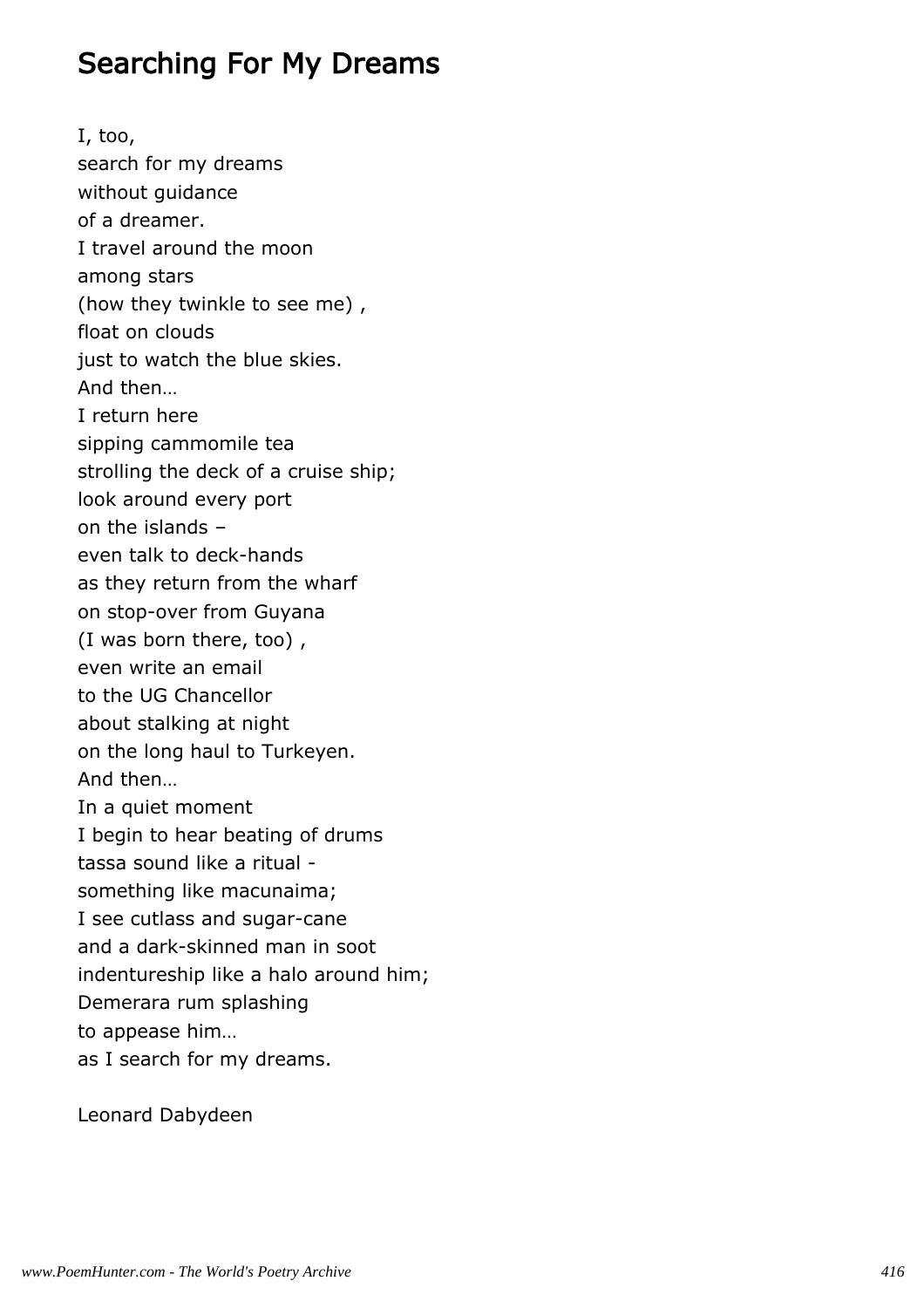#### Searching For Myself

Searching For Myself

Not hiding the gilded truth not even faking it and calling it a lie but knowing it to be my umbilical truth as I amber along dressing and undressing myself like changing clothes and places and things to do always looking forward without seeing backward shadows to identify myself as I am as I want to be without pain of burdened disclosure searching for myself.

(Tribute: Jose Antonio Vargas)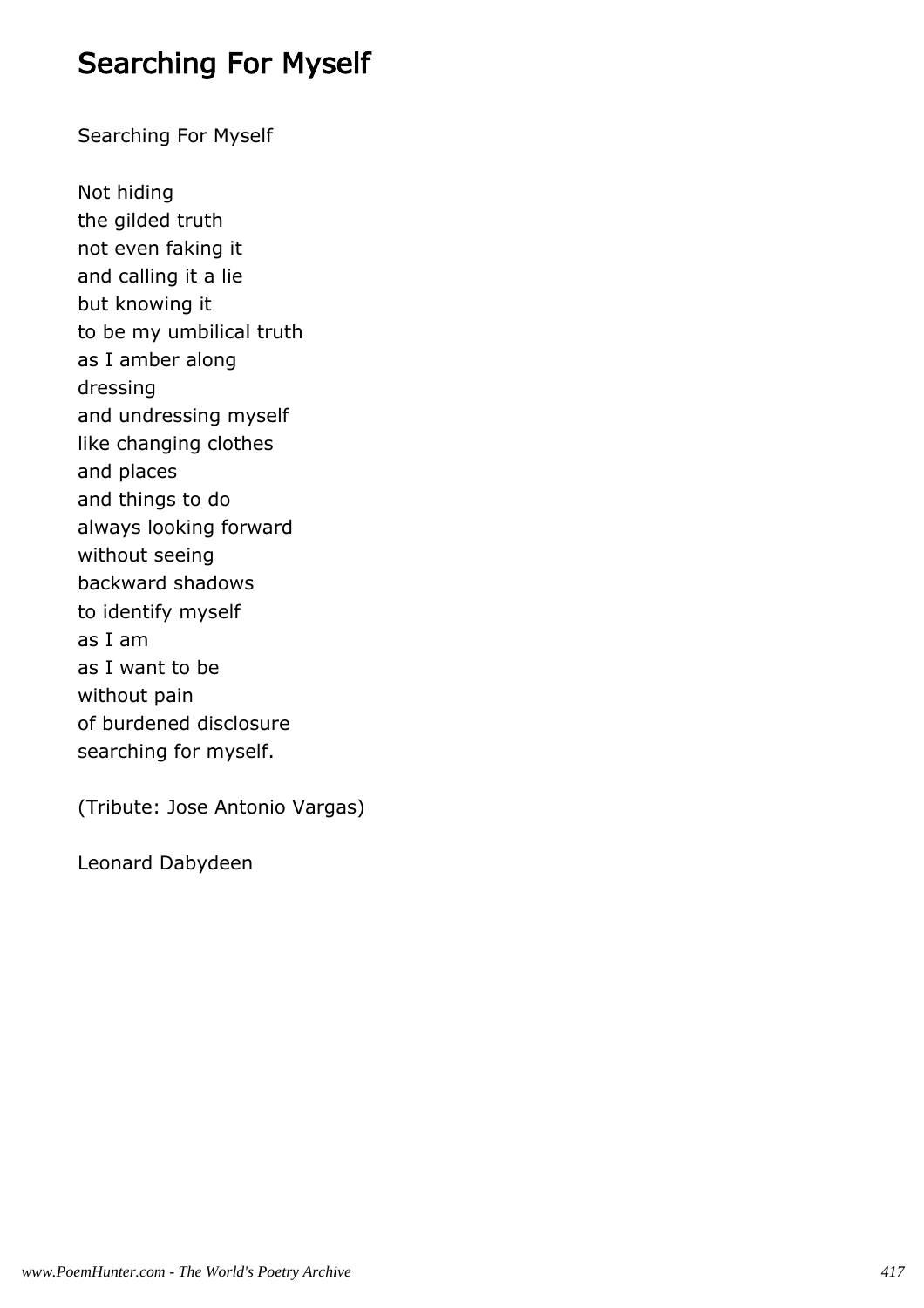### **Seashore**

I mimic sounds she makes as aftermath of a playful moment by the seashore.

I comb her lovely hair with naked hands her trestles long beautiful body firm.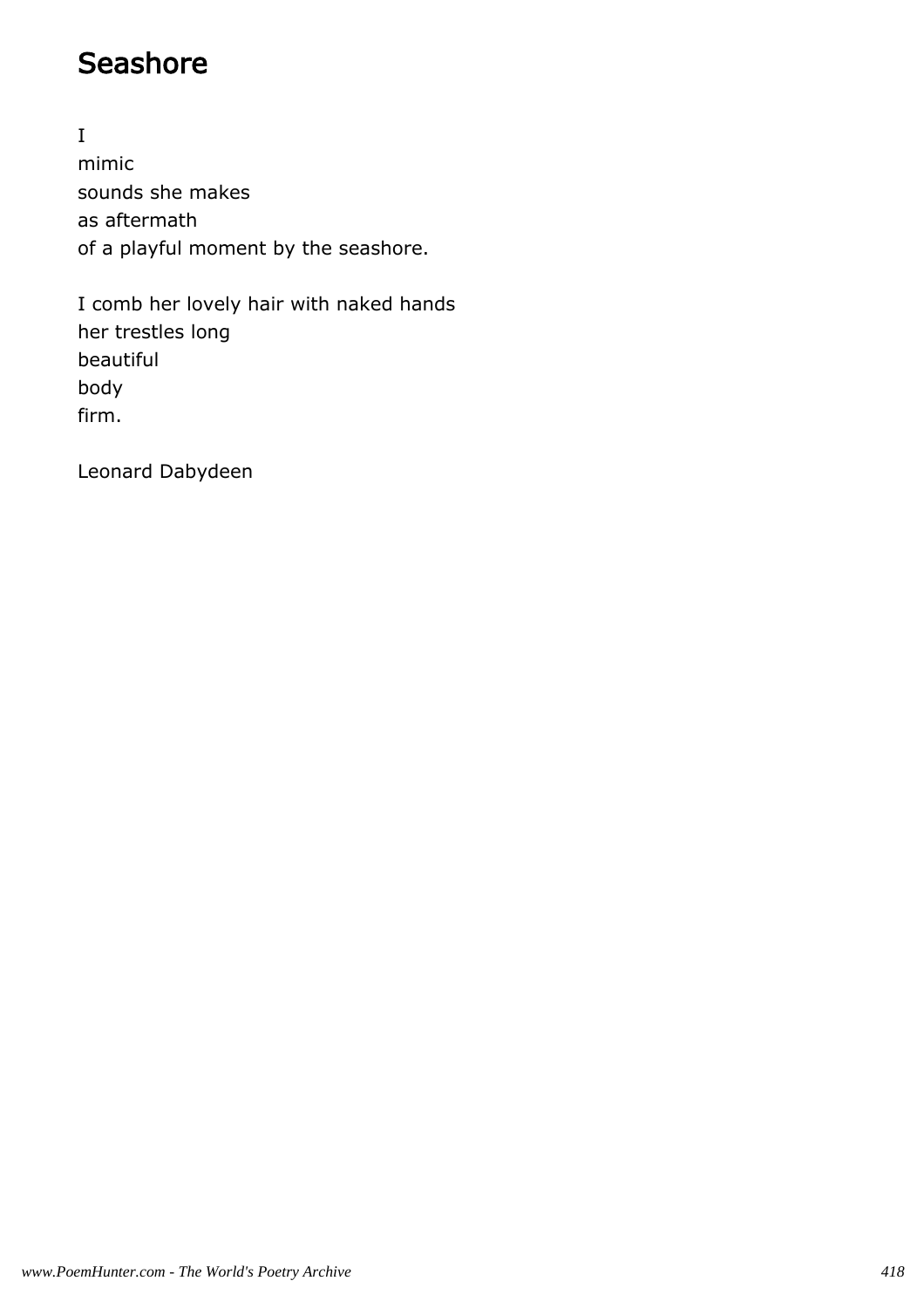## Season's Greetings

Bring with you jingle bells gifts of true love one heart open mind riding down the slope.

Let your praise be like innocent children heart full of gifts everyone share with love.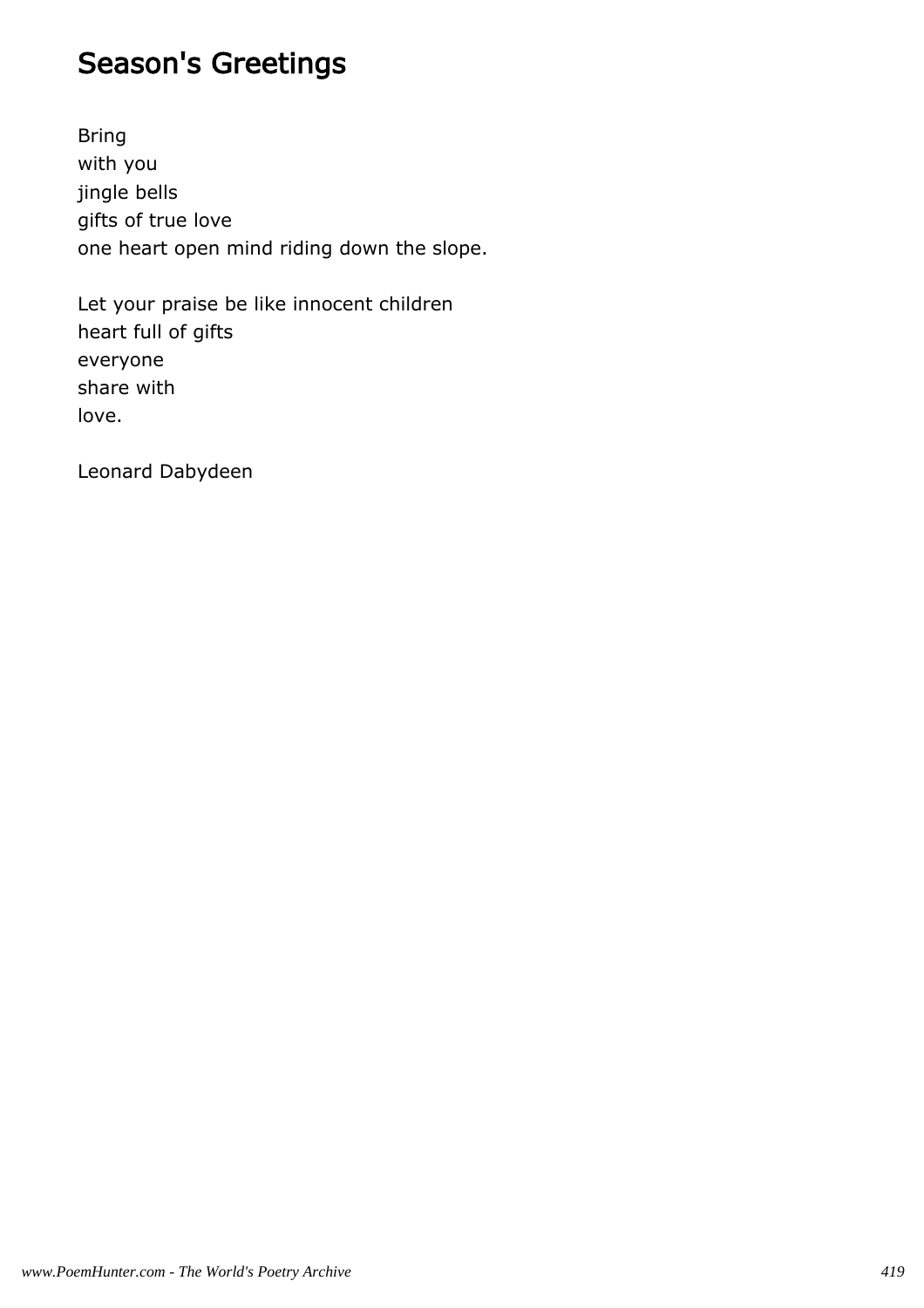## Seeing You

When I was just a child I wanted to grow up hurriedly to become a man.

I lost my virginity in my mind suffocating with pleasure seeing you.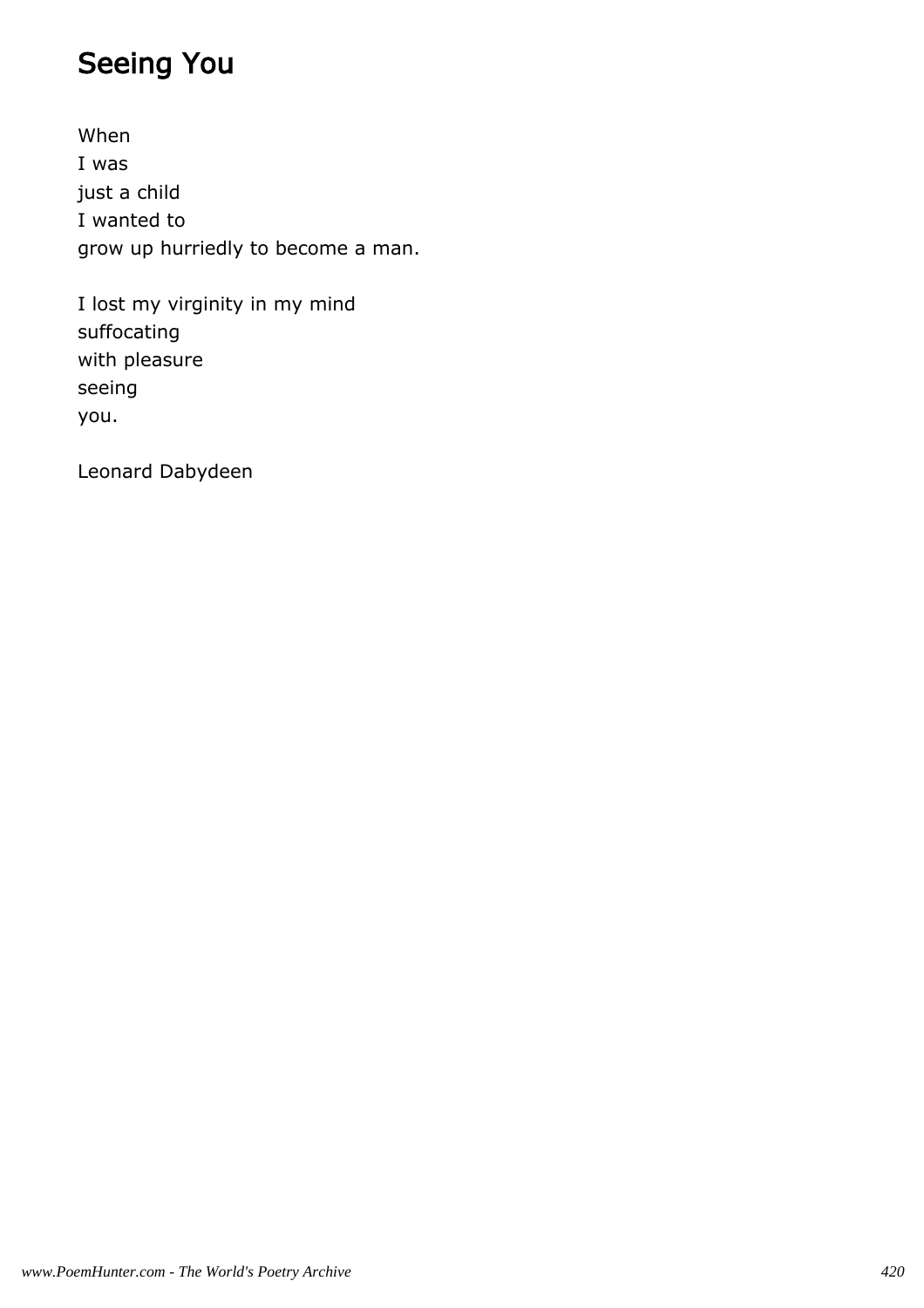#### Seeking Peace

Look everywhere to find it even climb mountains layered in shrapnel sit there with you inside a trench pumping bullets at imaginary enemies sit in a barrack with echoes of regulated war inside my head bald as the future until time of discharge brings me home where I listen to spiritual music where I chant mantras sing bhajans offer arti to Lord Shiva close my eyes in prayer for a better world for you for me seeking peace.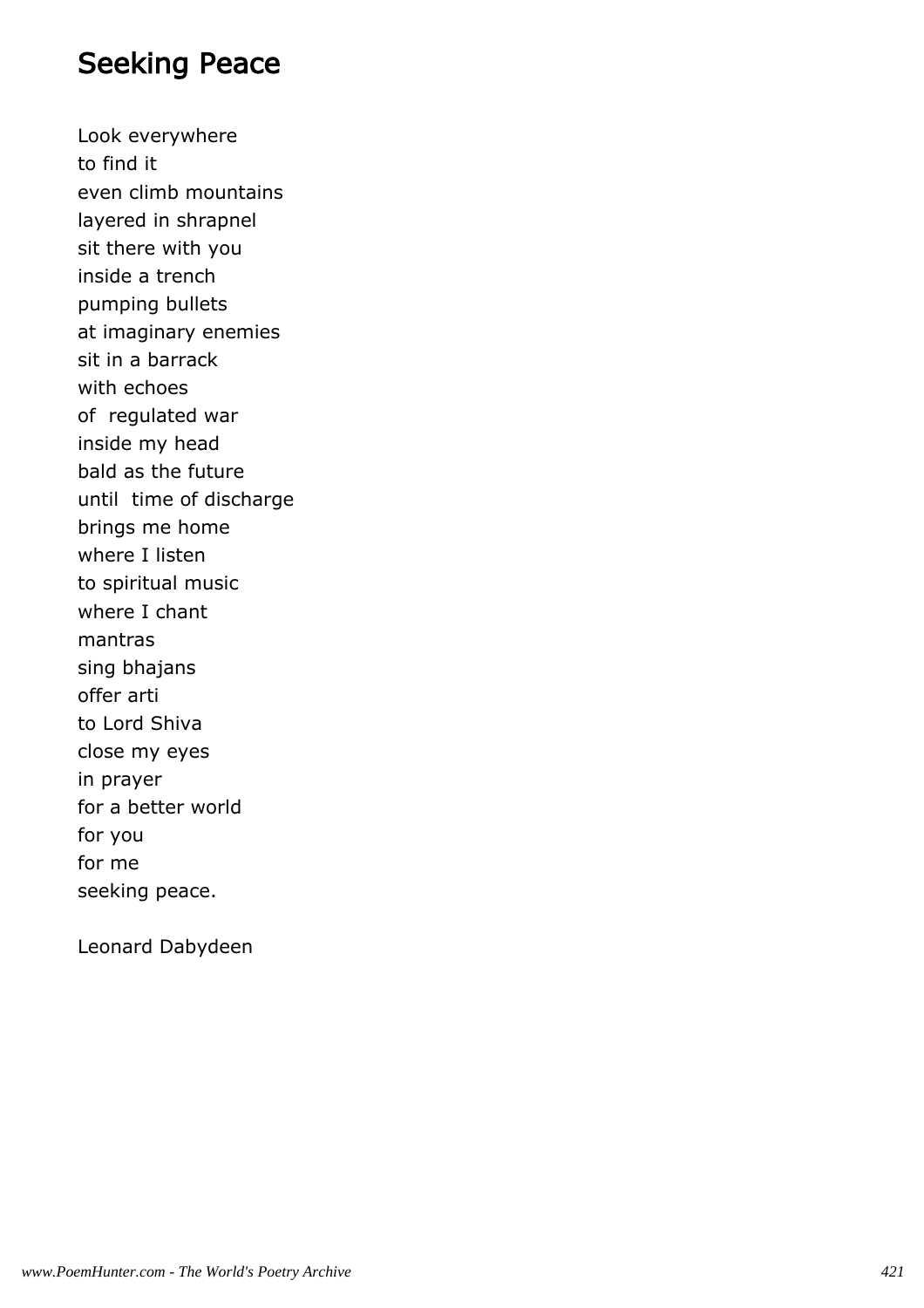#### Senryu Poems

I sleep to dream That someday you will be here Sleeping next to me.

I cannot leave home Without touching your sweet lips You make my day.

Eyes so beautiful They capture my dreams Before I go to sleep.

The moon speaks to me With wisdom of an astrologer I am a Capricorn.

I am a slave I bow to your beck and call Waiting for Freedom.

Roses have thorns They prick my mind with joy Red is my favorite colour.

Scent of your silky hair Perfumes my mind in happiness I love you.

Listen to your voice And hear the echo in my sleep You keep me awake.

Clasp my hands I offer prayer in your name Om, Sai Ram

Enjoy morsels of food Salads, sweets and spaghetti with chicken Enjoyable meal.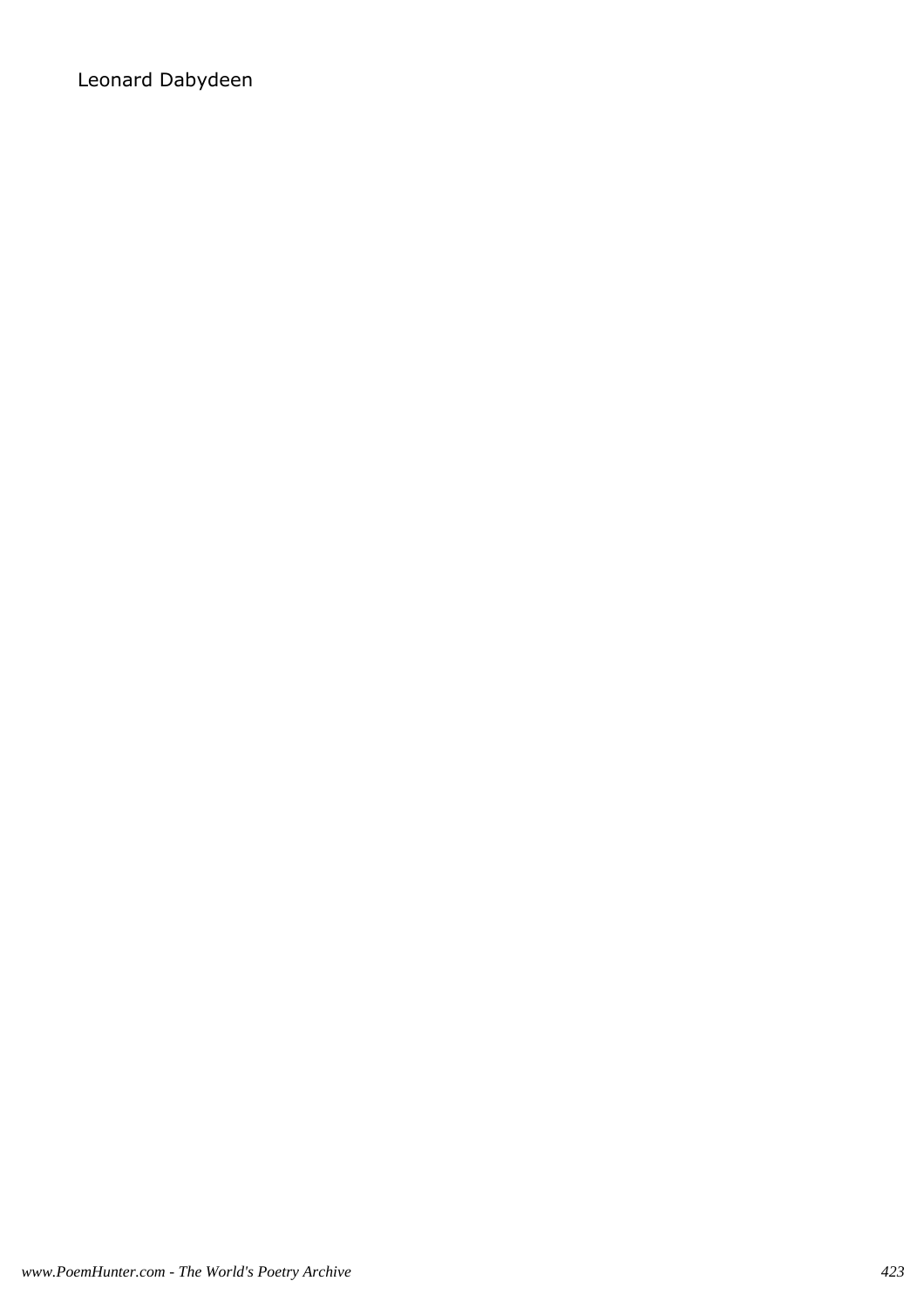## Share My Dreams

Come join me on this rock and share my dreams alone I cannot predict ocean tide.

Just your presence alone excites my thoughts let me wander far away just with you.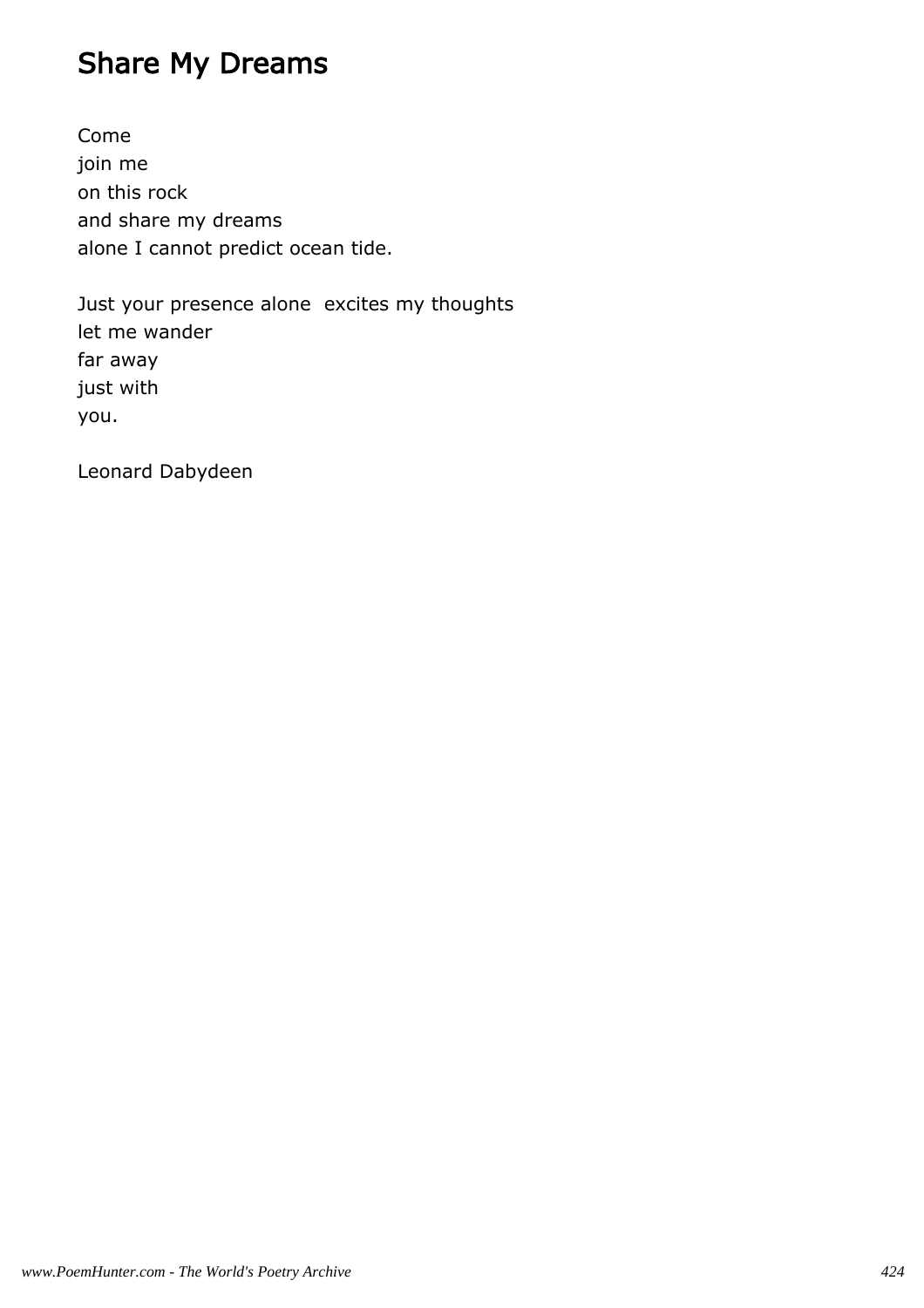#### She's Gone

She's gone! What game is this anyway? sometimes I see you everywhere and then somewhere else you're gone like a flittering butterfly and appear back again as if nothing happened; you must be looking for something why don't you tell me your story? everyone has a story it may not be the same like the others but it's a story all the same it has a beginning it has a middle it has an end and if there is no end then obviously your mind is playing a double-cross game what game is this anyway? will I ever know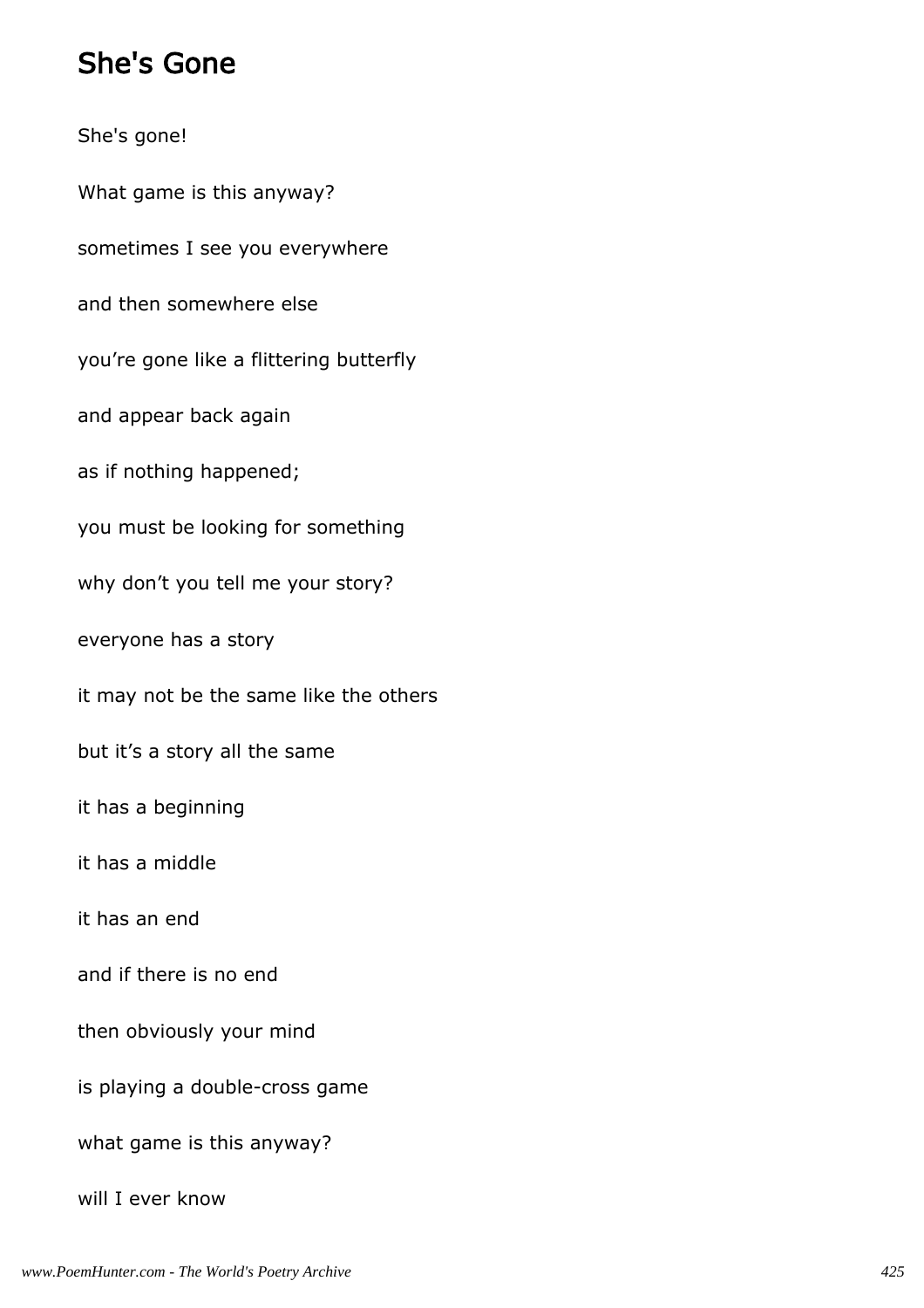when you're gone?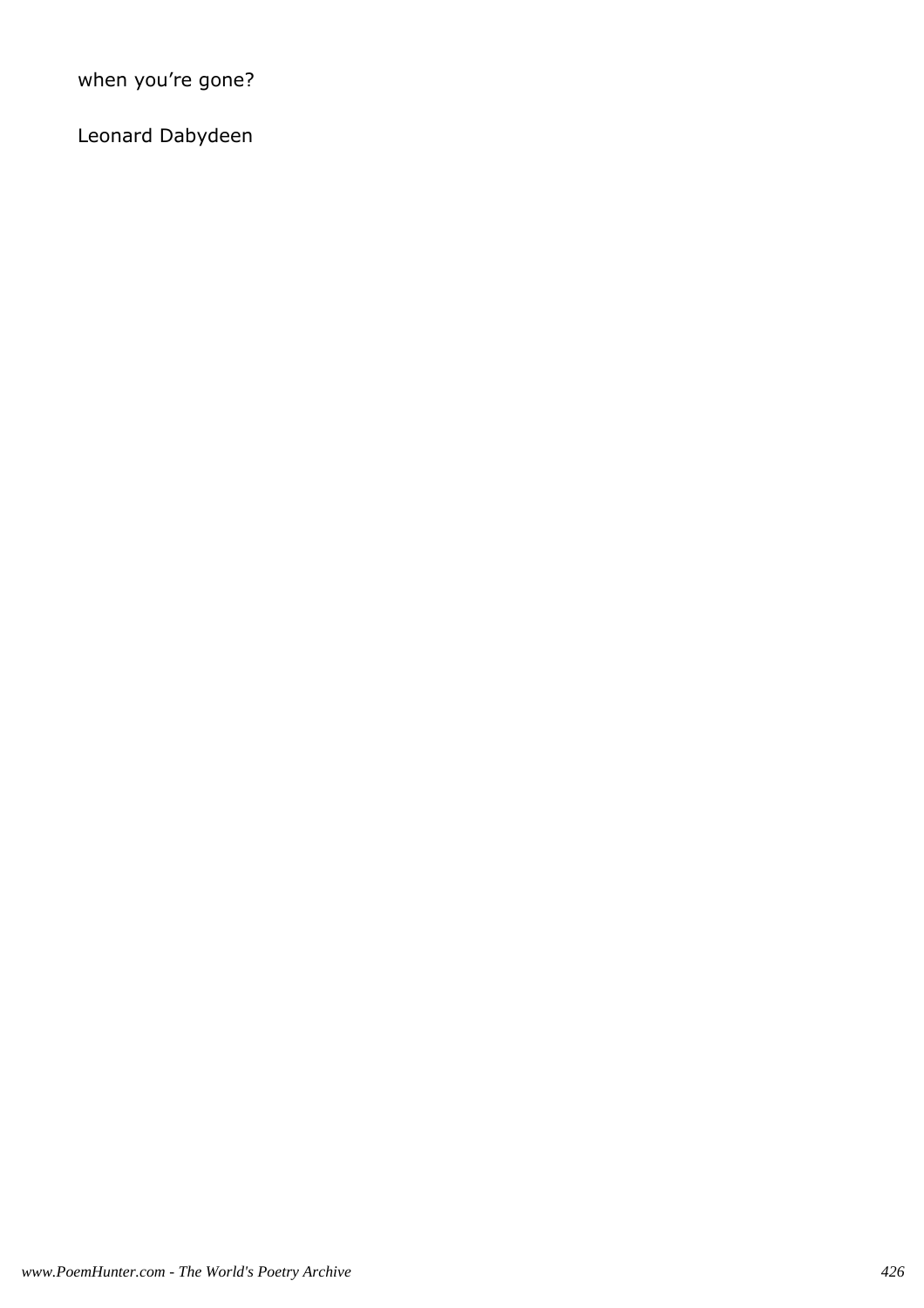### Show Me

Show me the hands that gifted me a bomb that closed the doors of my life just show me how they wrecked my freedom my voice echoing for working people yesterday today tomorrow show me the lines in the palm of their hands.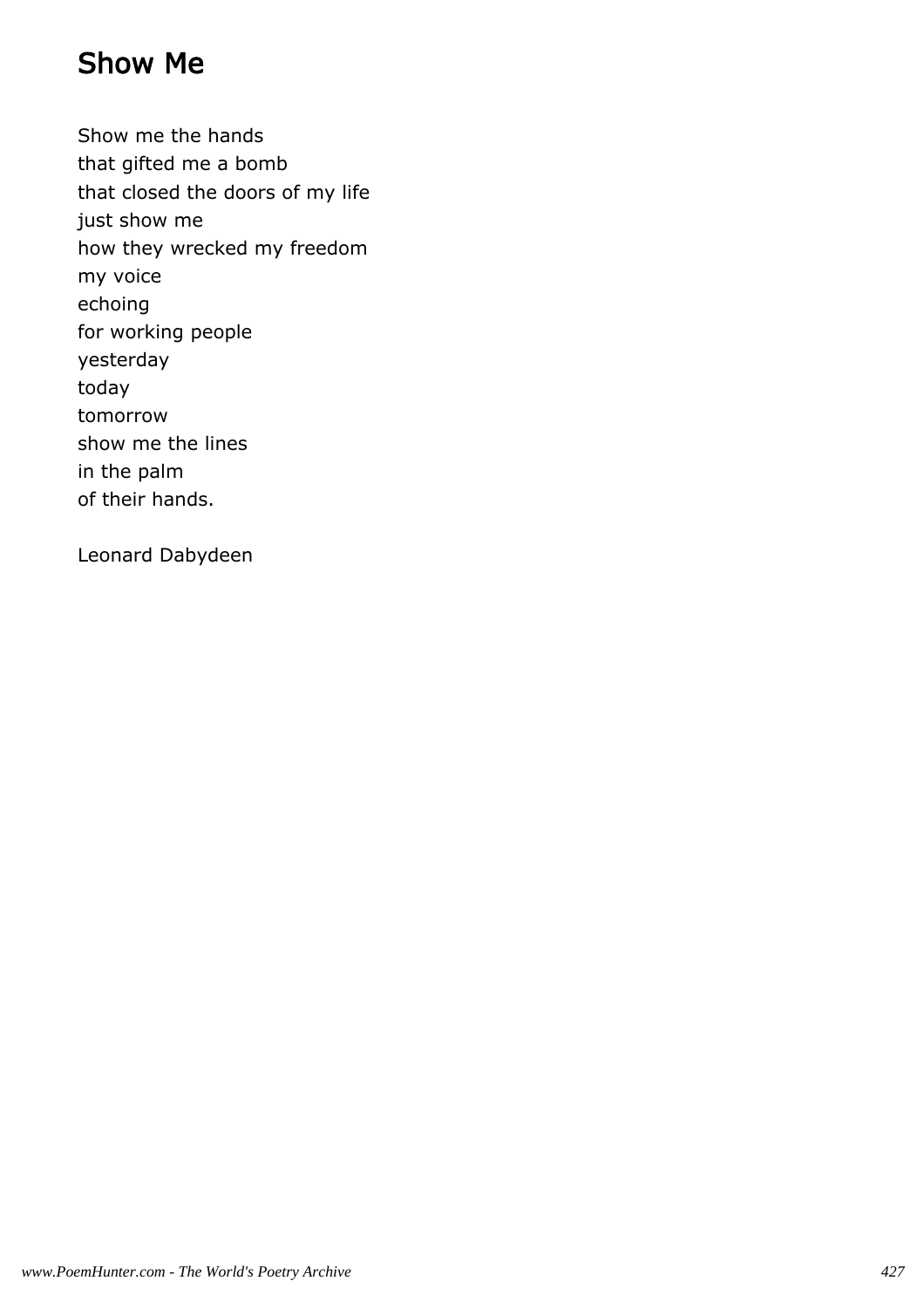## Silent Thoughts

Quiet as a mouse nibbling cheese on a wooden trap innocent of death my silent thoughts roam the countryside beyond the barnyards and acres of golden corn fields I watch a tractor roving in the distance where once I stood with a pail of seeds waiting for a farmhand my silent thoughts drift like grey clouds in the sky beyond the driftwood fence looking at the fresh-water pond where the little ducklings flock together for a swimming lesson and joyful geese quack, quacking as the evening clasps its hands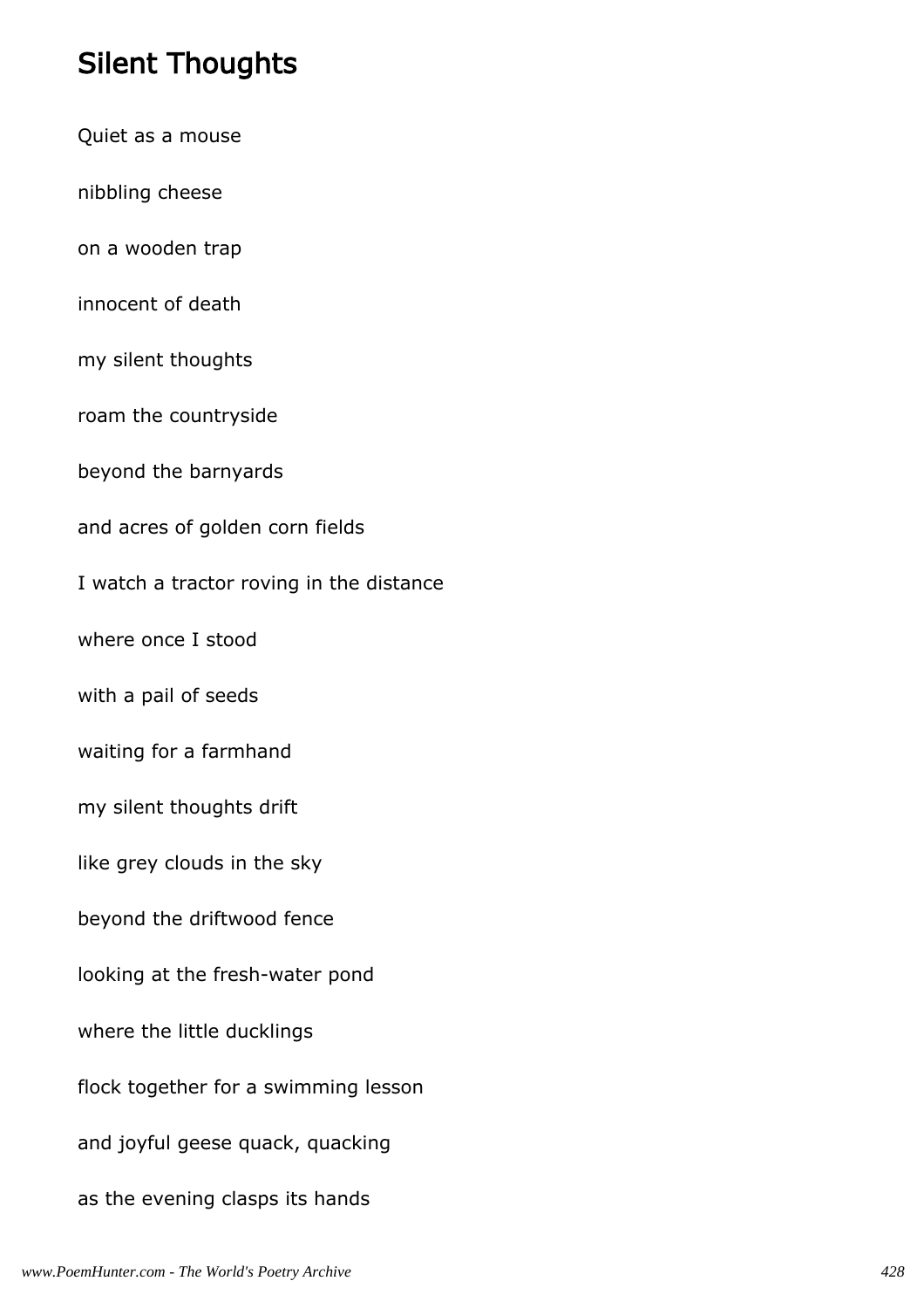in prayer for the end of another day.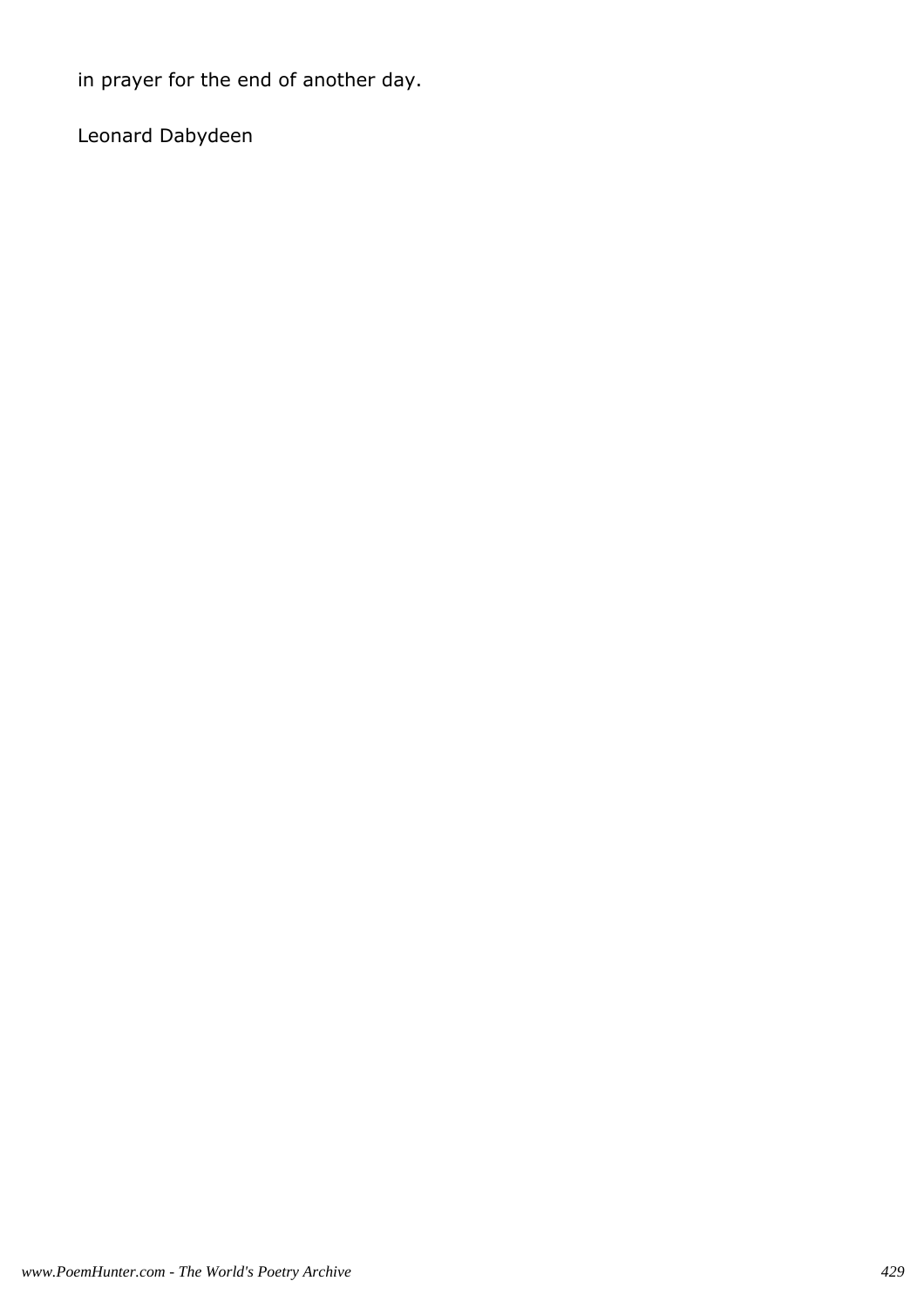## Sleep

I find it difficult to decipher What trust I should lay Upon my feathered pillow, Just before day closes Its winded shutters To night's rhapsody Of melodious sounds.

Night heralds the end Of a beautiful sunlight day's orange gleam With twilight hues - So much kaleidoscopic radiance! And silently spread Wings of cool, caressing ambiance To let sheep gather For a night's prayer, To let the cows moo Before repose for one last fodder of hay, While chickens take their spot On racks in a coop, And horses are blessed with one last visit From their patron stable ranger.

So when I attempt To choreograph my thoughts In a ballet stance Like a ballerina in full ecstasy And close my eyes to sleep, I pray for a dream Of sweet endearment That our world will no longer Make more wars to fret each nation. Rather as Gandhi would acclaim We must seek peace and purity of mind: So join me to nurture this sleep For a peaceful and progressive world., Let us narrate a prayer.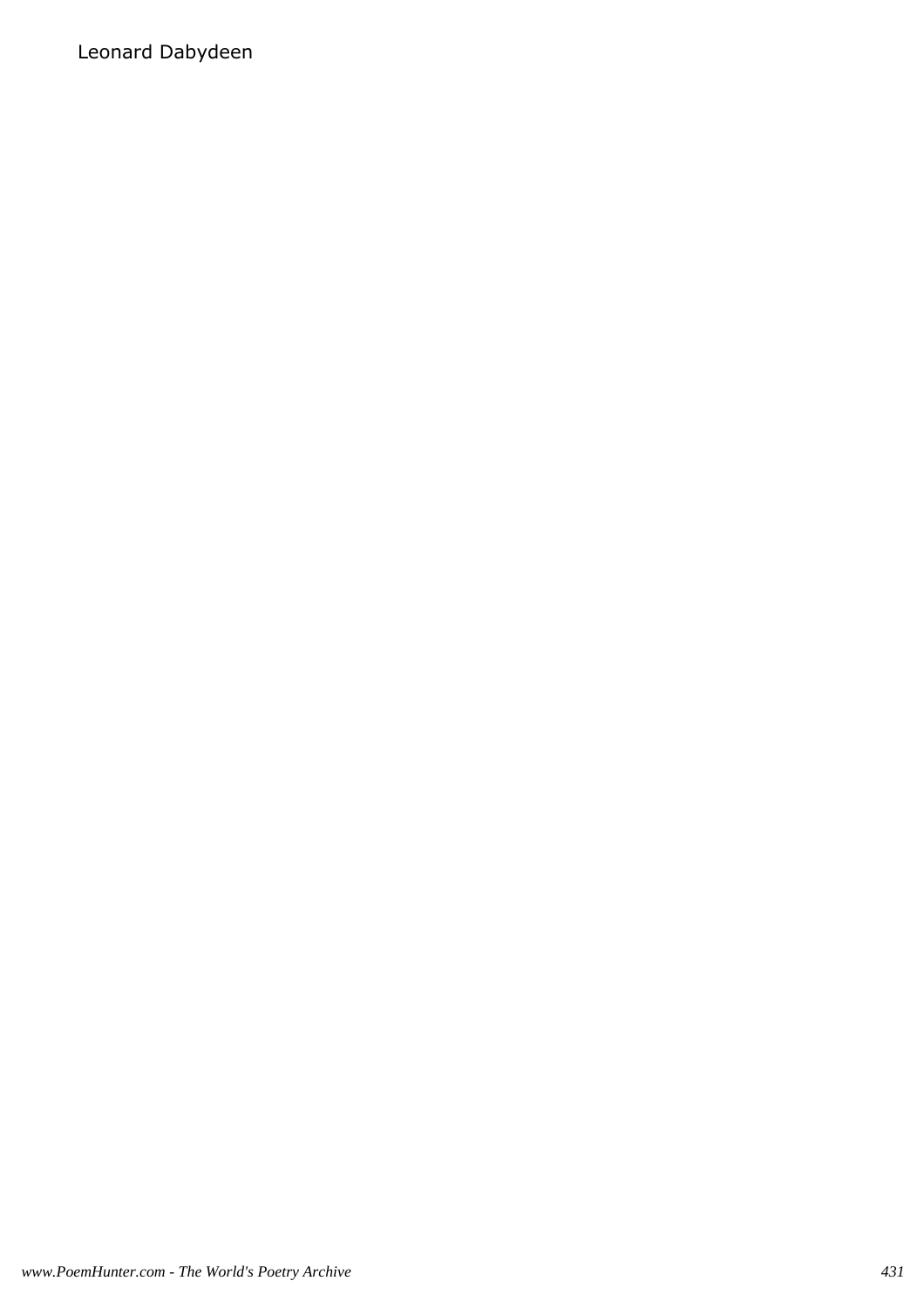## Smoke

Smoke slowly swirl upward towards the sky making shapes like a lonely artist.

I watch the embers of fire in silence poking my mind making faces just like dreams.

Not

a fire making light only smoke moving with shapes making love inside of me.

I stay calm for only as long as I watch the movement feeling guilt sitting here stabbing me.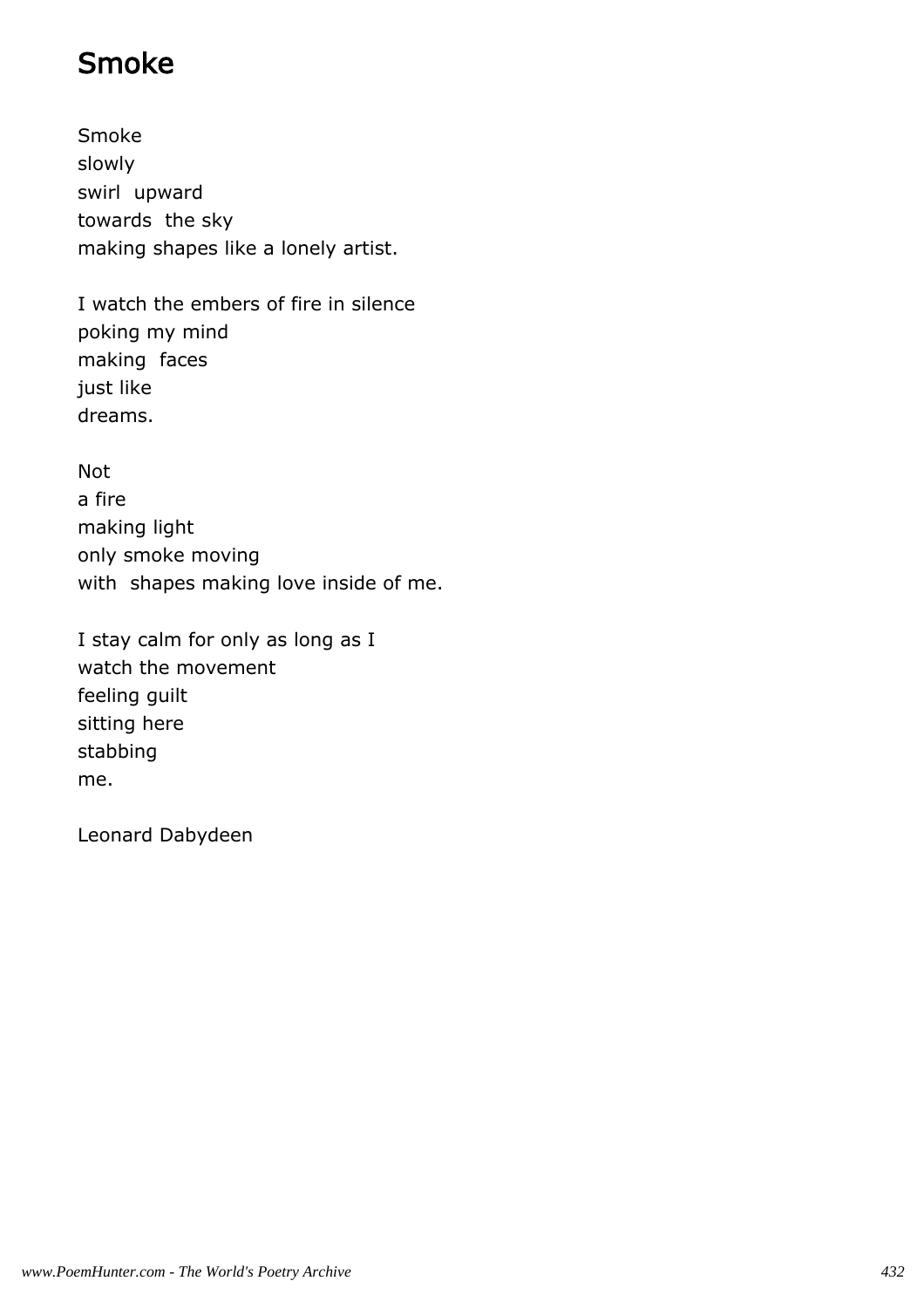### Snow

Snow begins to settle as we herald this season like children again tonight.

And tomorrow when it comes again here I will capture the flurries with my hands.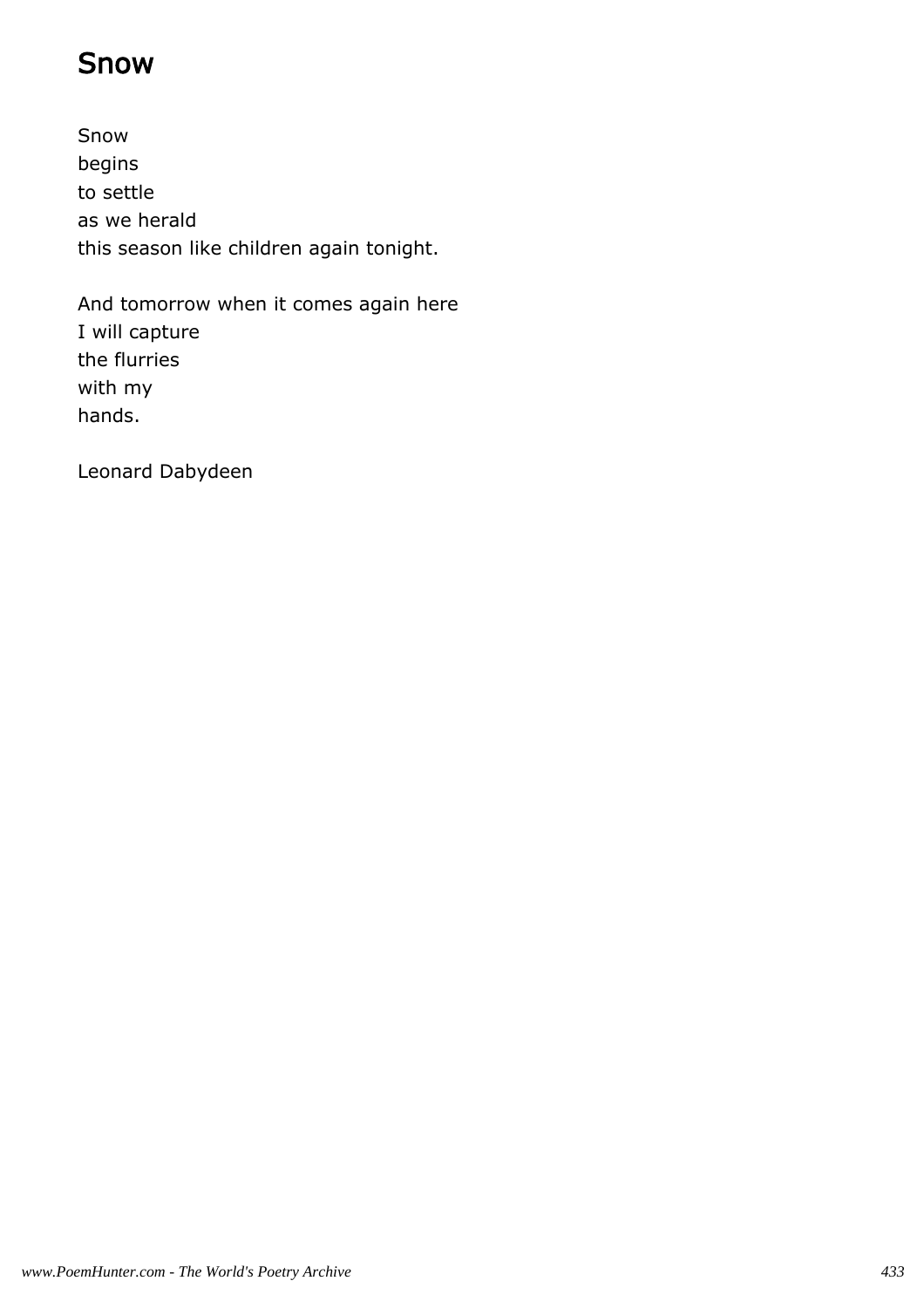## So Nature

Spring flowers glowing Rising sun strikes common bond Clouds prepare rainfall.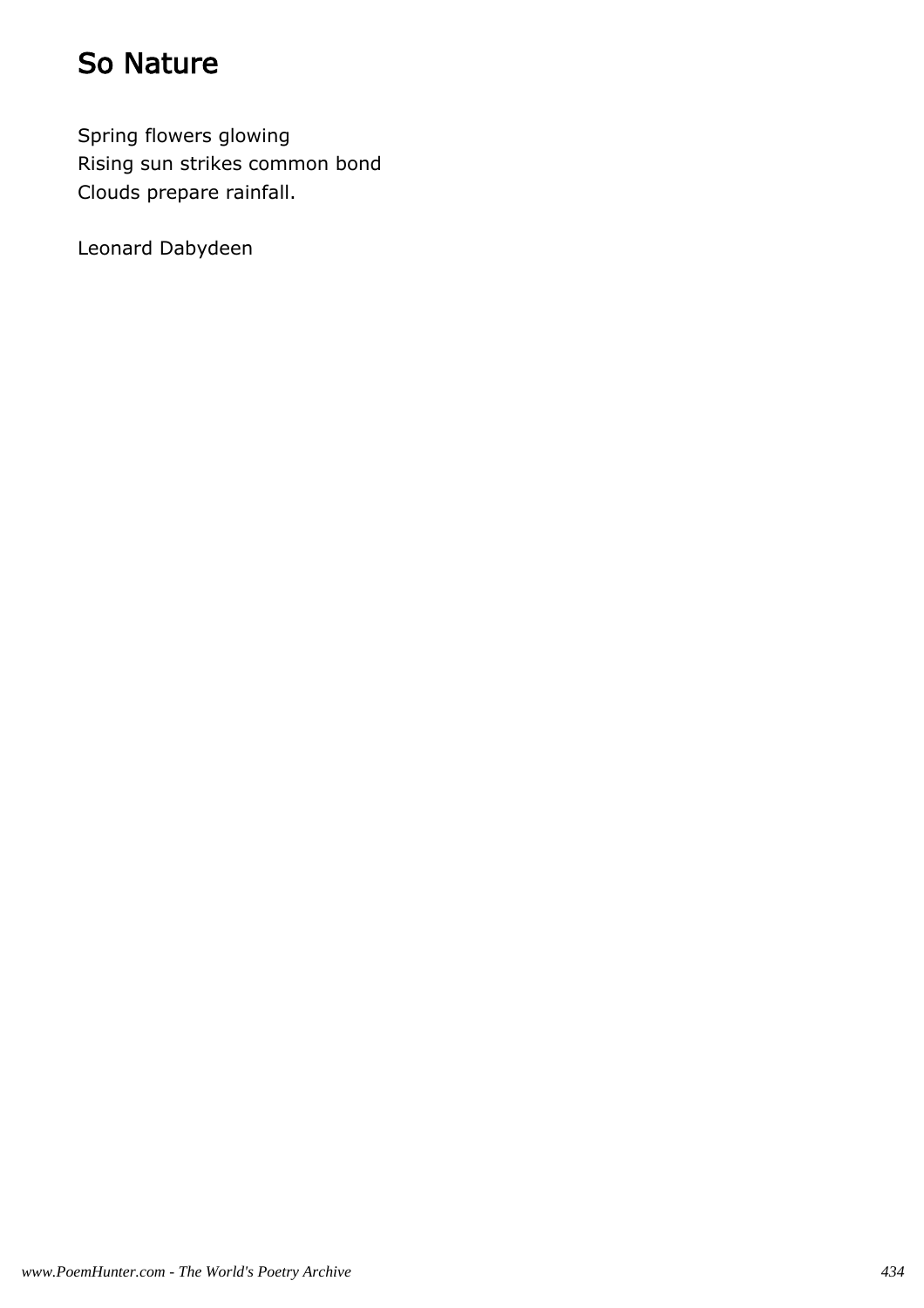# So Tired

Bones aging and brittle from being here now almost at the end of a journey.

No calcium treat will relish my staying but I am sure that I will retreat strong.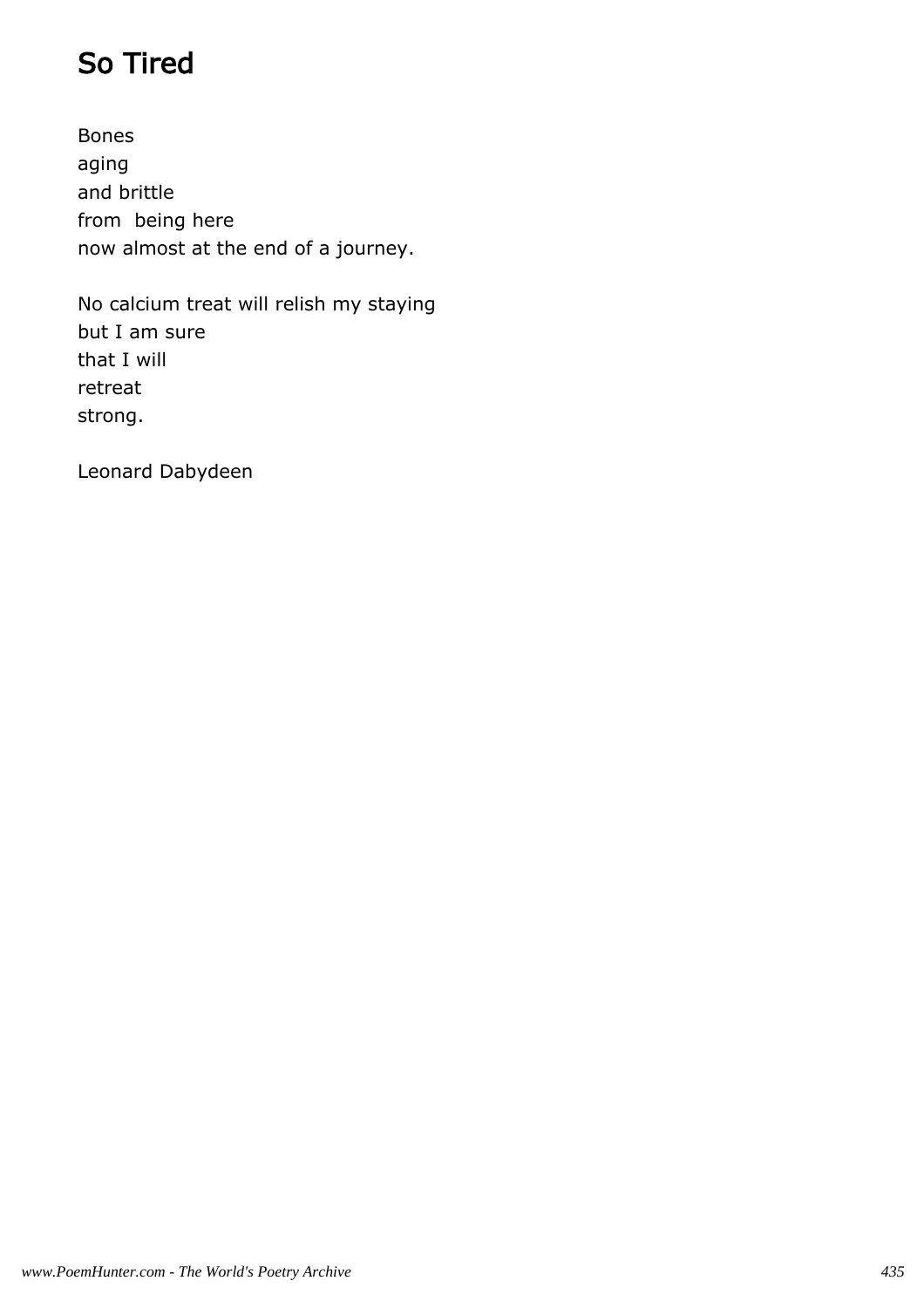# Solitude (Naani Poem)

Whenever time permits gather your thoughts into dreams let solitude be your guide.

All you need are quiet moments to release your dreams let solitude be your guide.

Let your dreams take flight show what is deep inside your mind let solitude be your guide.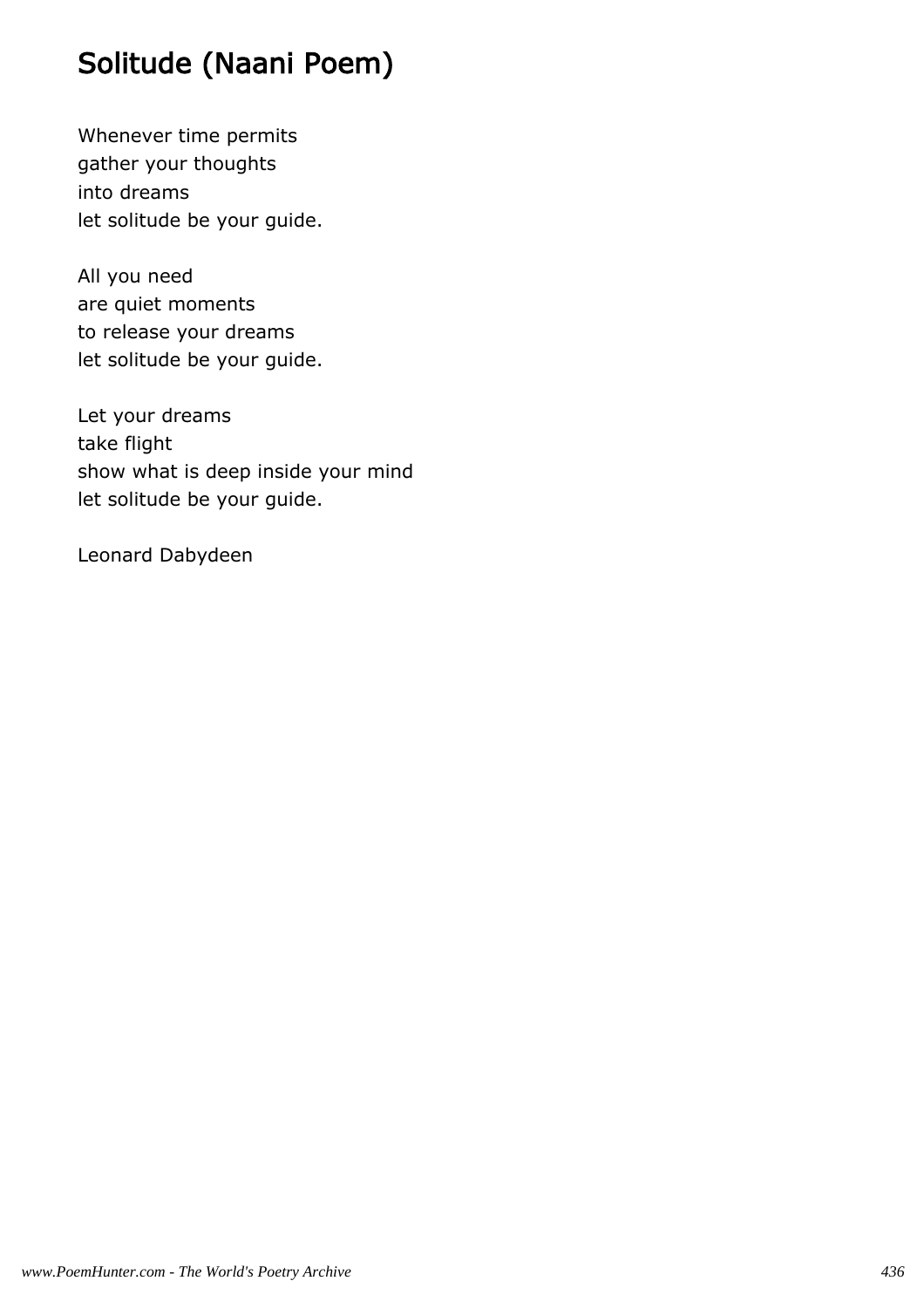## Solving Problems

|  |  |  | Wake up this morning |
|--|--|--|----------------------|
|--|--|--|----------------------|

listening

for birds to twitter

I hear the cacophony of guns

and the cry of anger

and rich expletives

bellowing from the bowels of hate

and the whack of batons

thumping flesh

fumigating in blood

I lift my arms not with glee

but to gyrate in protest

a street fighter

with bricks and stones

catapulting to break some bones

a dance forever

for the revolution.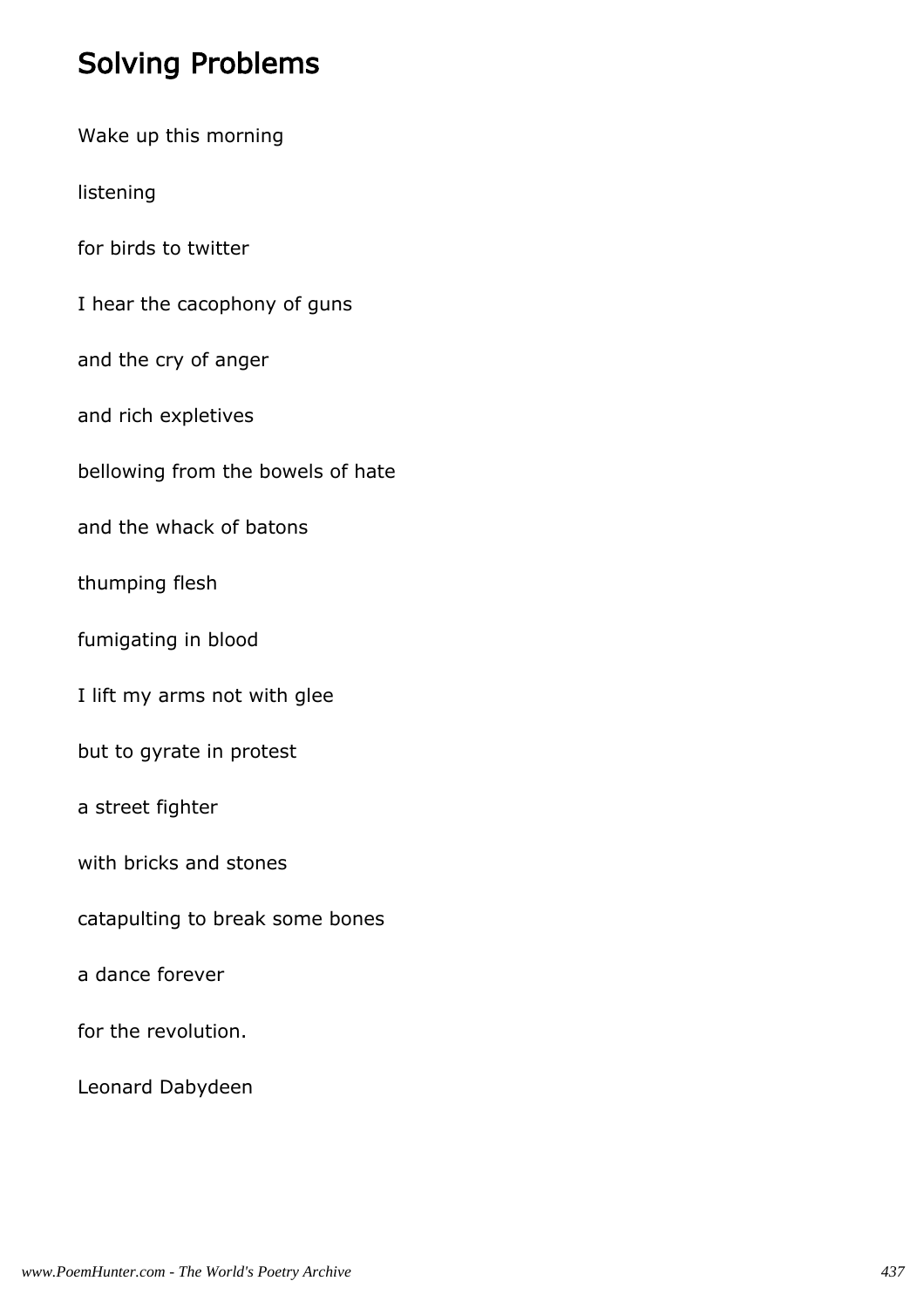# Spider And Fly

This silent spider waiting in a cast of web it catches a fly!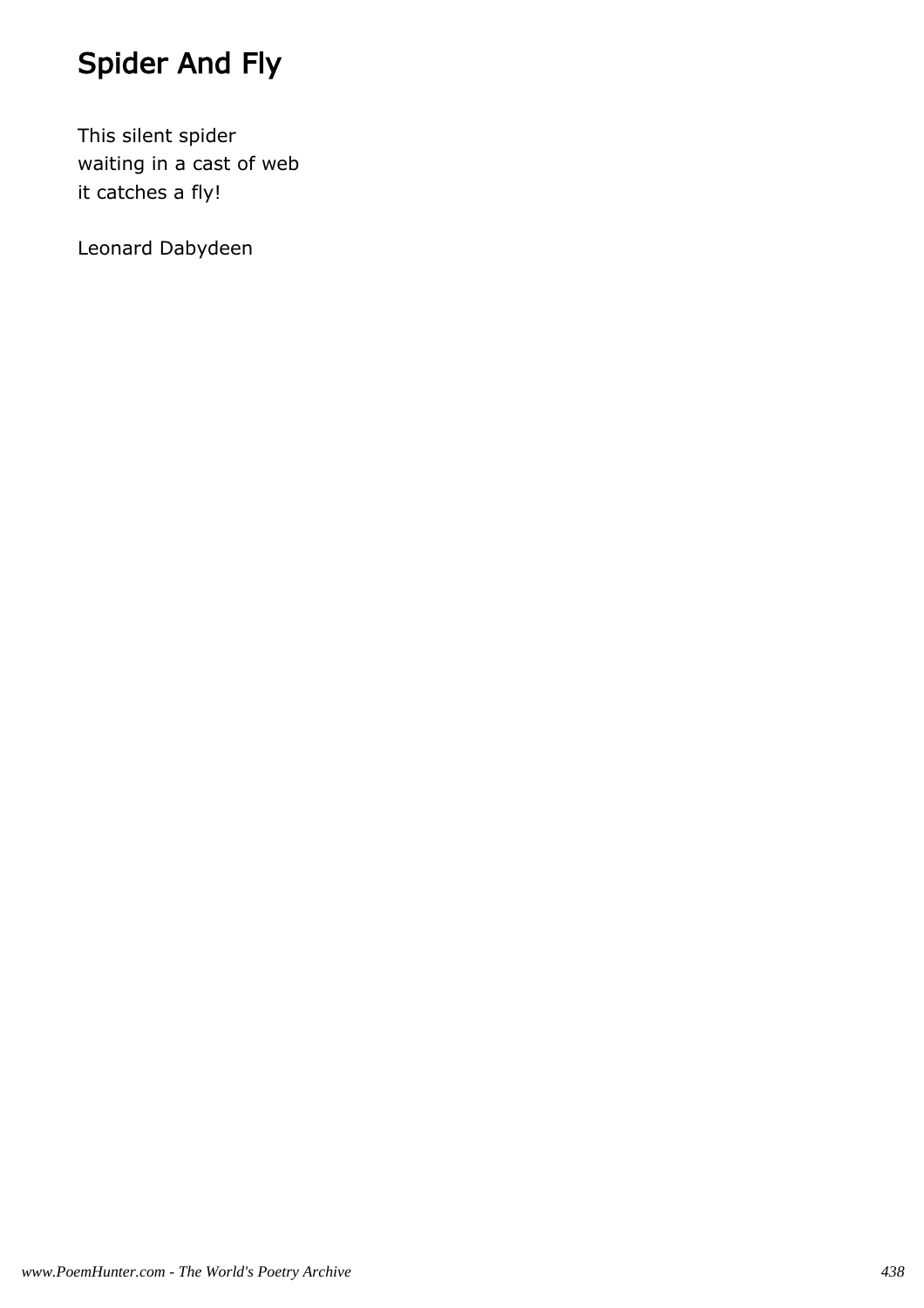# Spring Blossoms

spring blossoms are here: hibiscus and daffodils; and birds are playing.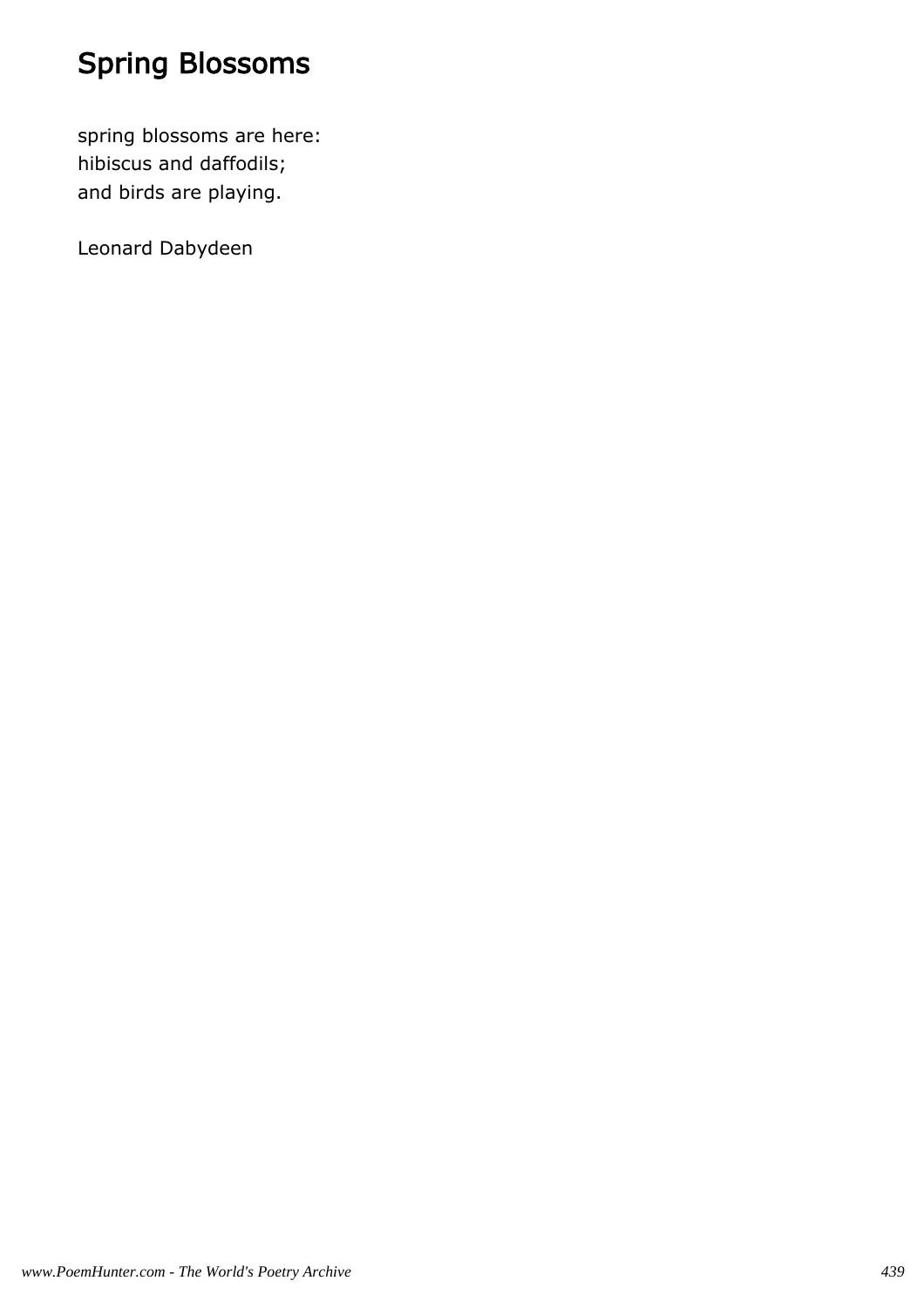# Strong

My flashlight is fading battery low light will soon turn into darkness again.

After a while new life will form again making its way like a giant Zeus strong.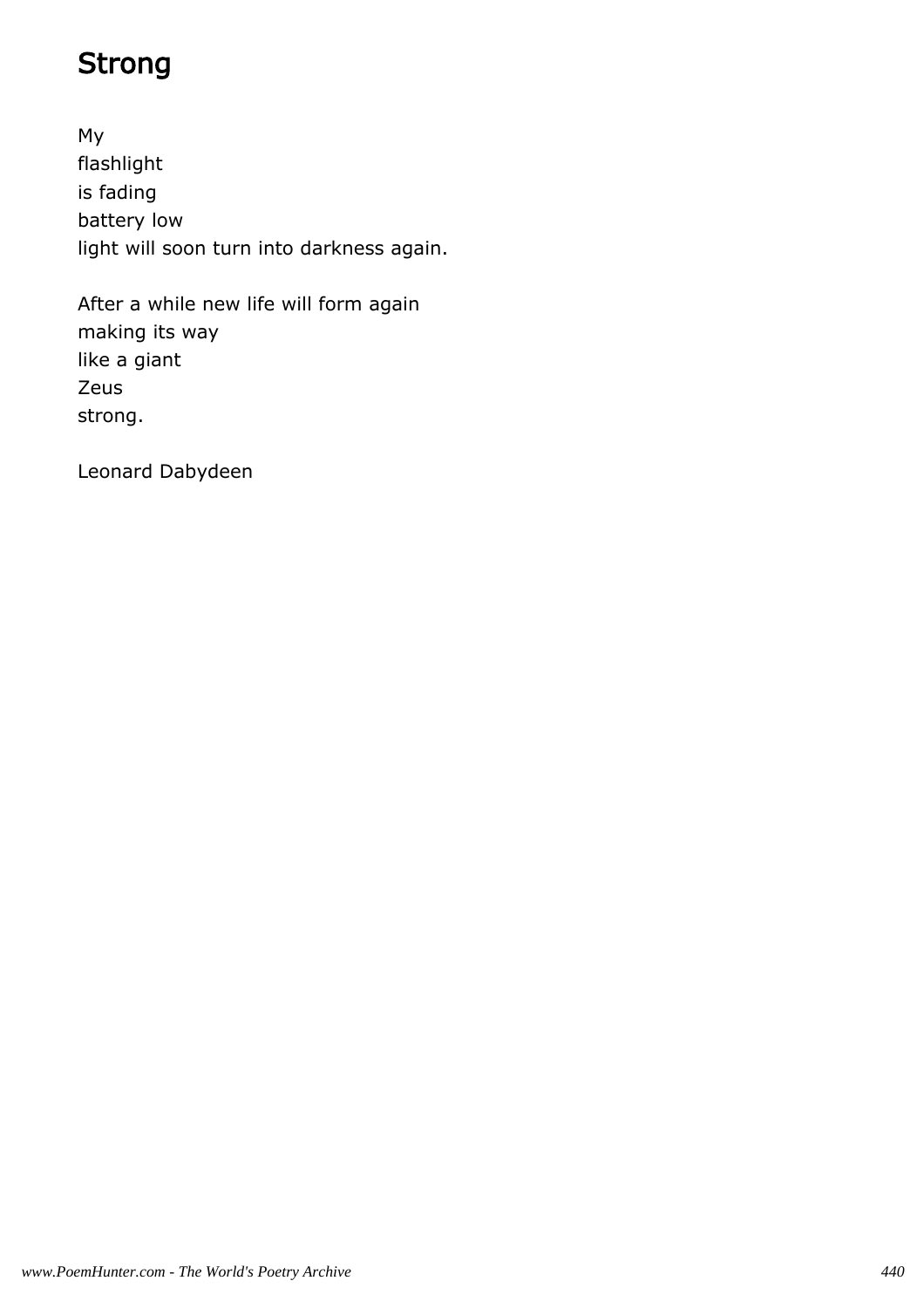### **Success**

Life's journey is strewn with pebbles and stones that can break or build your bones anytime.

Potholes you can fill or boulders remove but in the end your success mirrors you.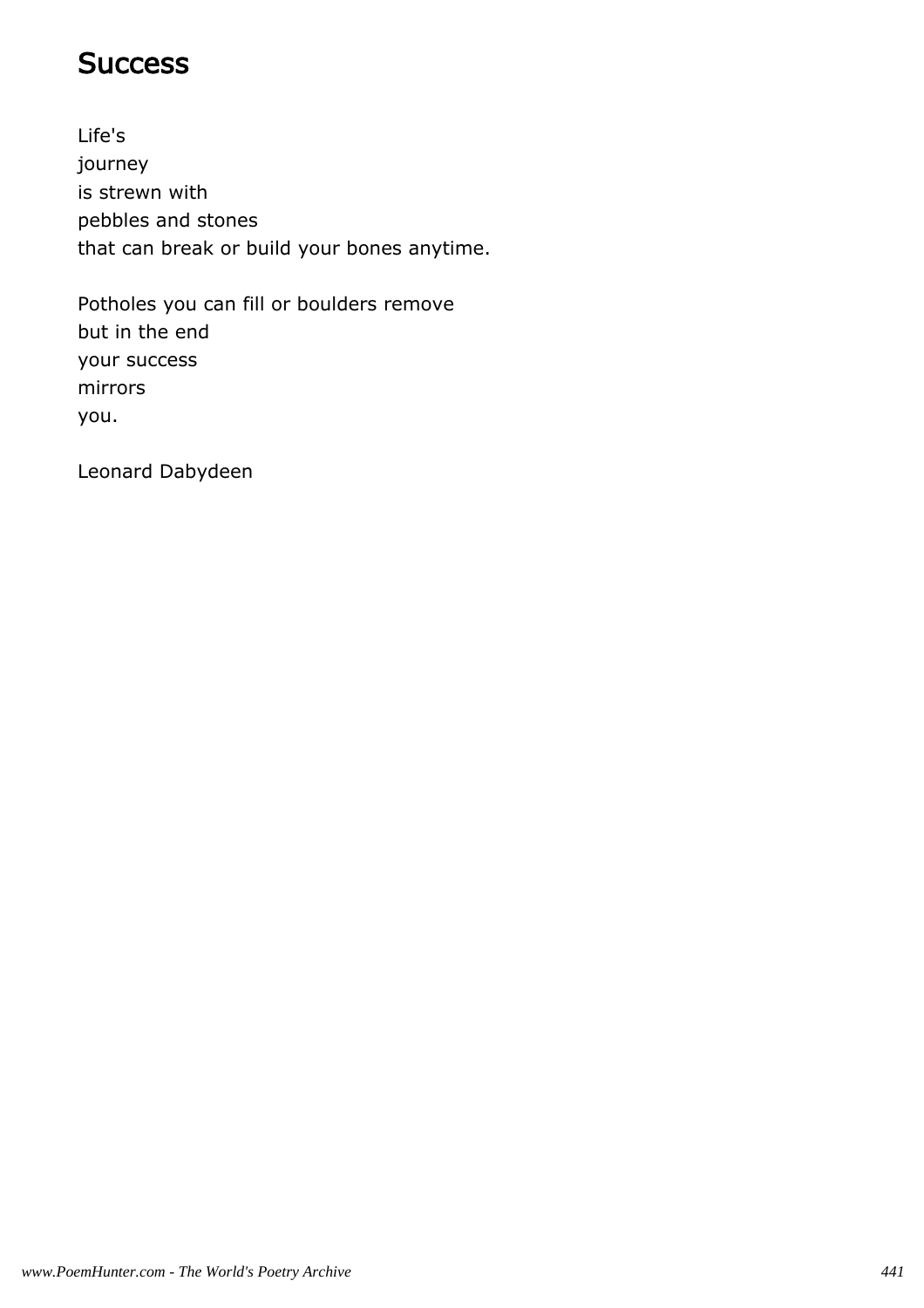# Suhaag

This suhaag is a bond unbreakable even if there is no life after death.

This pledge I hold so sacrosanct for you beyond desire or a wish to be free.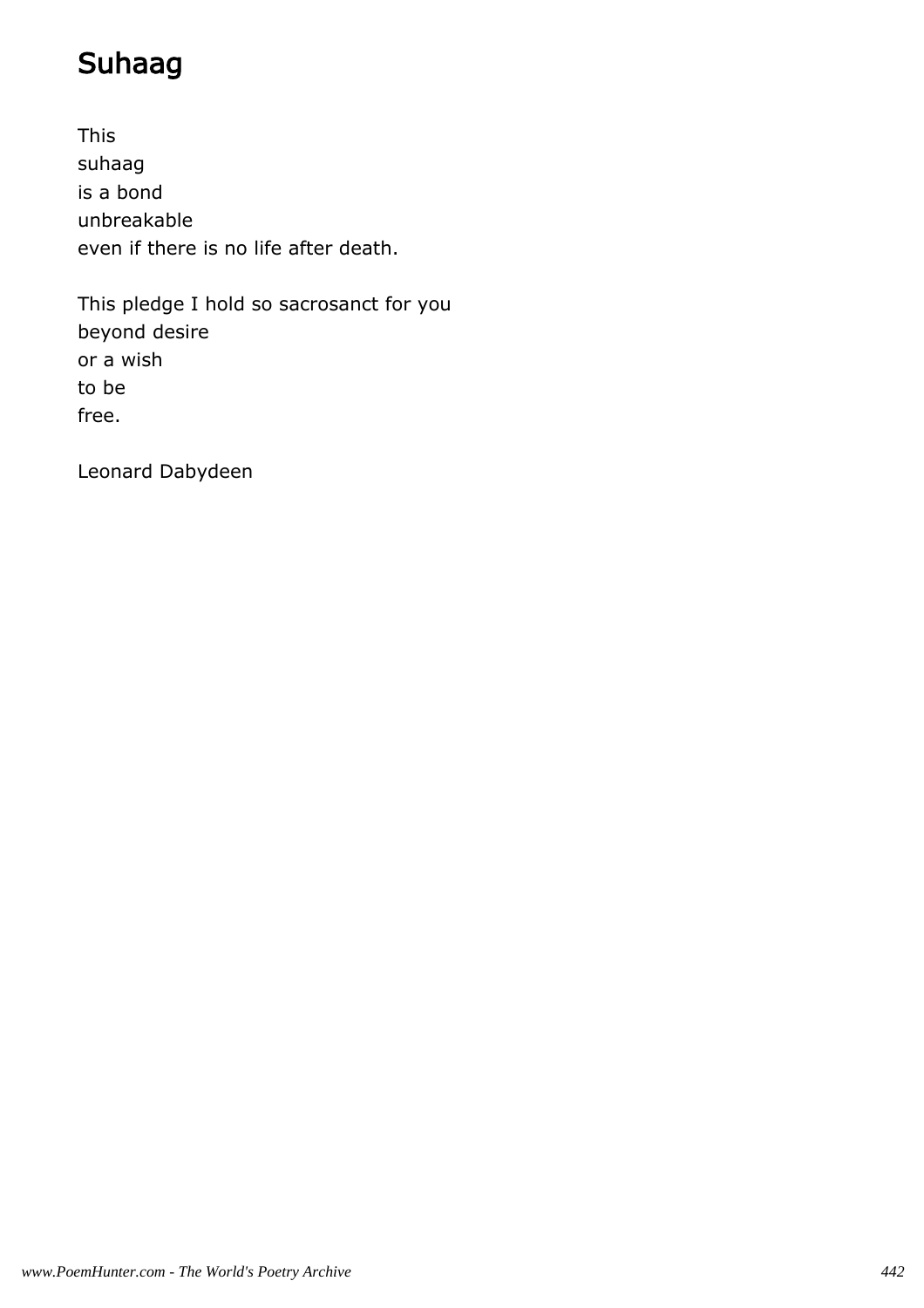## Sunrise

Sun wakes up from behind sea horizon light dancing with the ripples of the sea.

Waves linger aimlessly towards the shore playing with sand then recede going home.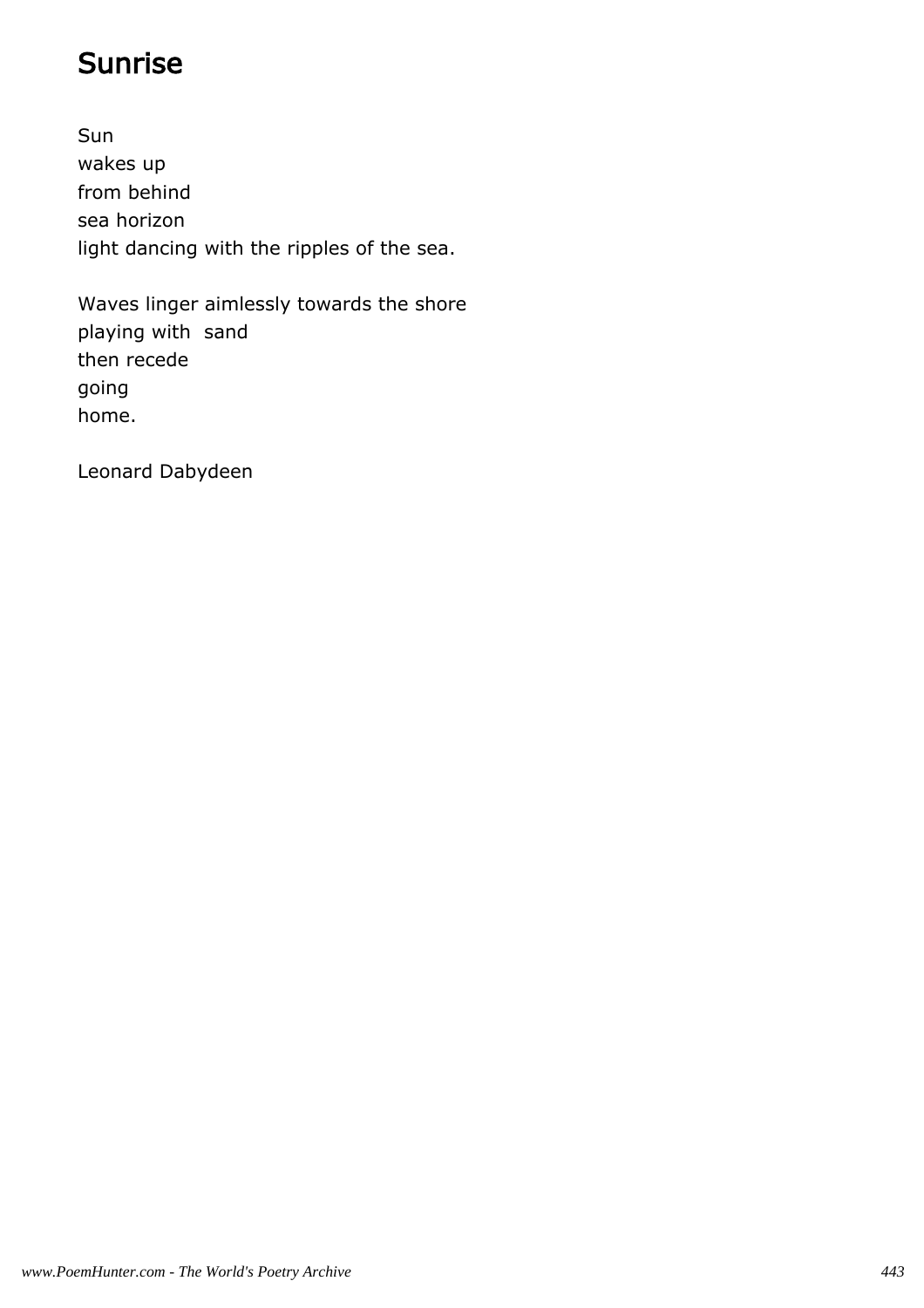## Sunrise Along The Danforth

Sunrise along the Danforth comes like a night-breaker waning evening hustle and bustle and reconnoitering sounds of laughter and music where diners squander their night life and ignore taxi drivers and transit buses as they filter through avenues in their intent destination and now grey clouds make polka dots on the blue sky dome and emblazoned light scorch the morning air before the sun goes into full glory lamp-lights seem to tease the sun just before their show is over and streets look empty and innocent like an open pulpit where prayers in silence are only for the guilty on the Danforth and sunrise is filtering light like raindrops in specific places.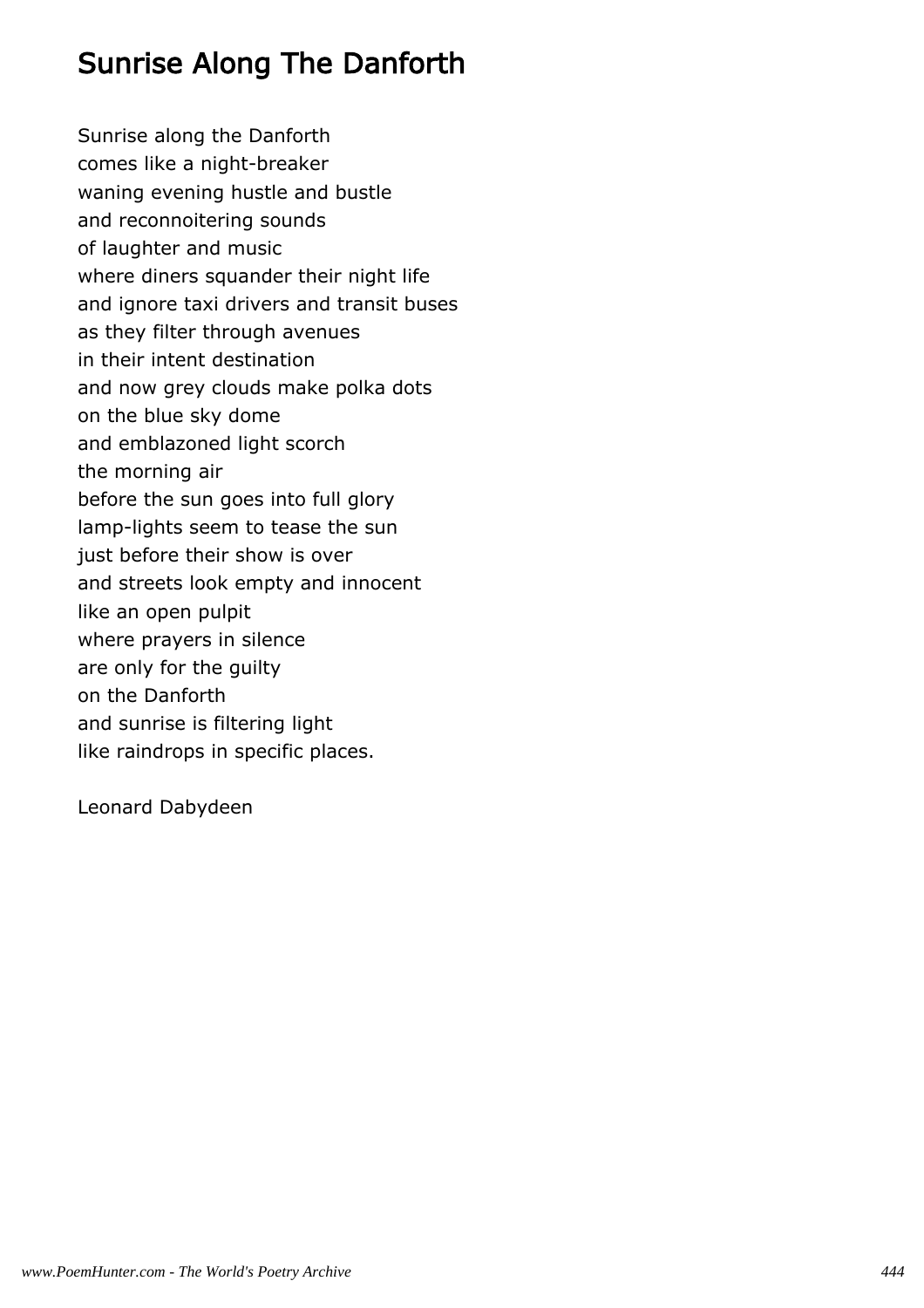# Sunshine Comes Again

tears of dew drops fall, from spring flowers in the night: sunshine comes again.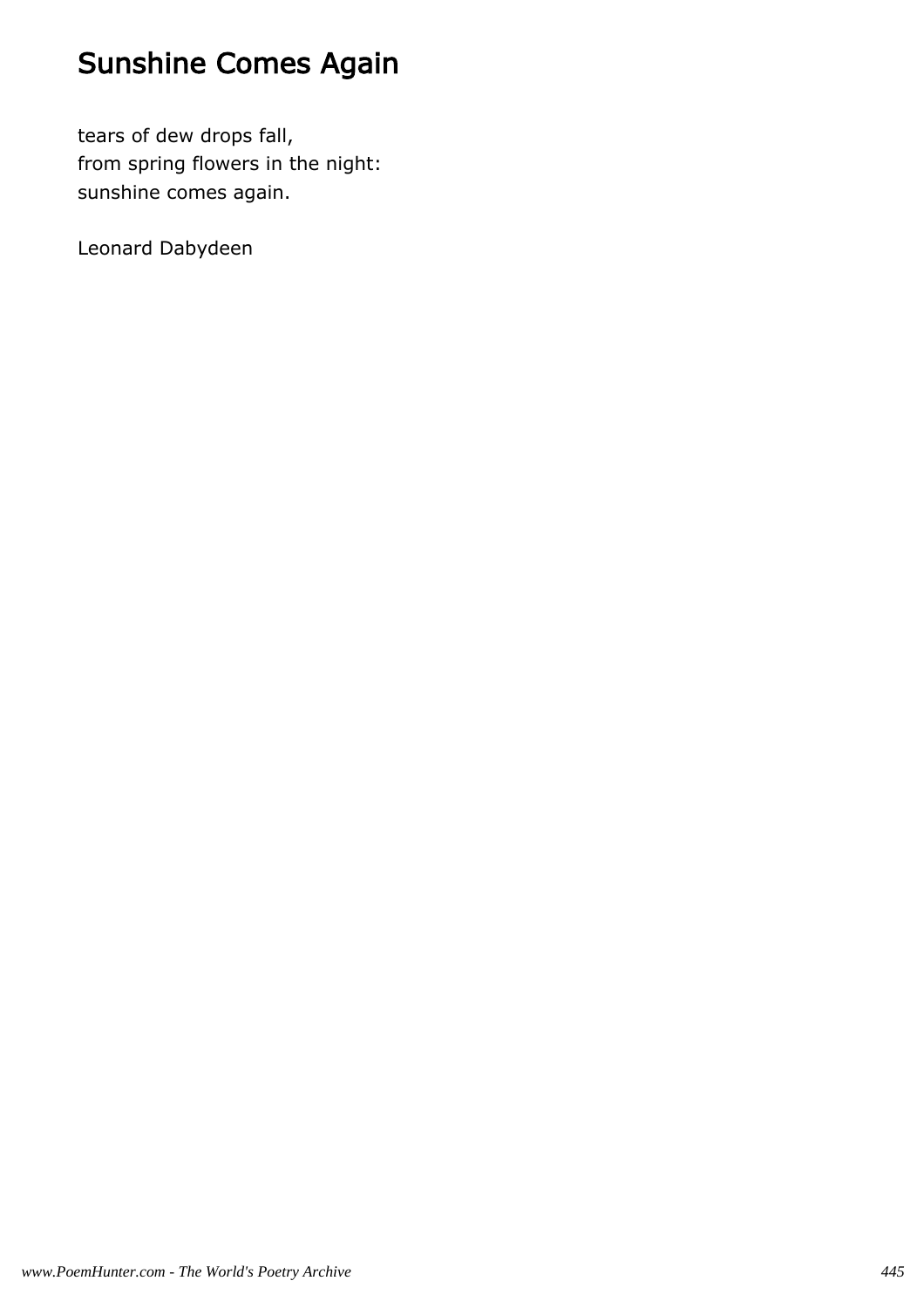### Super-Max

...eerie sounds echo through the nostrils and the esophagus is cracked like old parchment body-aches no longer matter for pain is like a vial of hope as the mind crawls into every nook and cranny of the tortured walls splatter of blood smells of anger hate and disgust worse than a wretched stomach draping the eyes to know no remorse what manner of God must I hold in my sleep to be witness of this spectacle before my eyes are closed.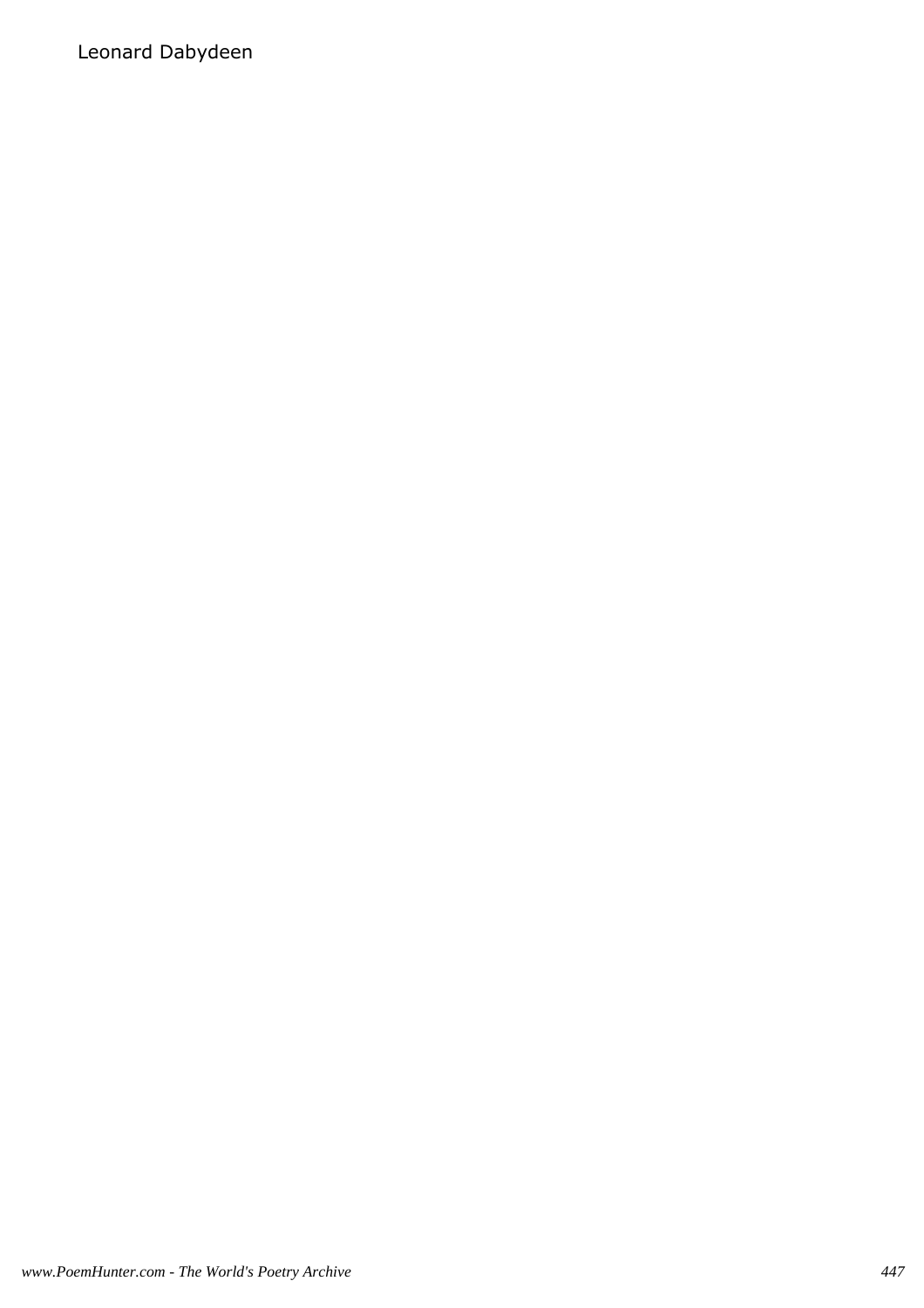### Sweet Dreams

The moment you begin to be silent is the moment your earlobes come wide awake as if you're confronted with your own image when you're half asleep and looking at the mirror with the other half wide awake and you listen like cat and mouse only hearing a dog in distress mourning the night away giving you creepy feelings like a Halloween dream as you close your eyes to mask the pain before the moon comes visiting your window to wish you sweet dreams.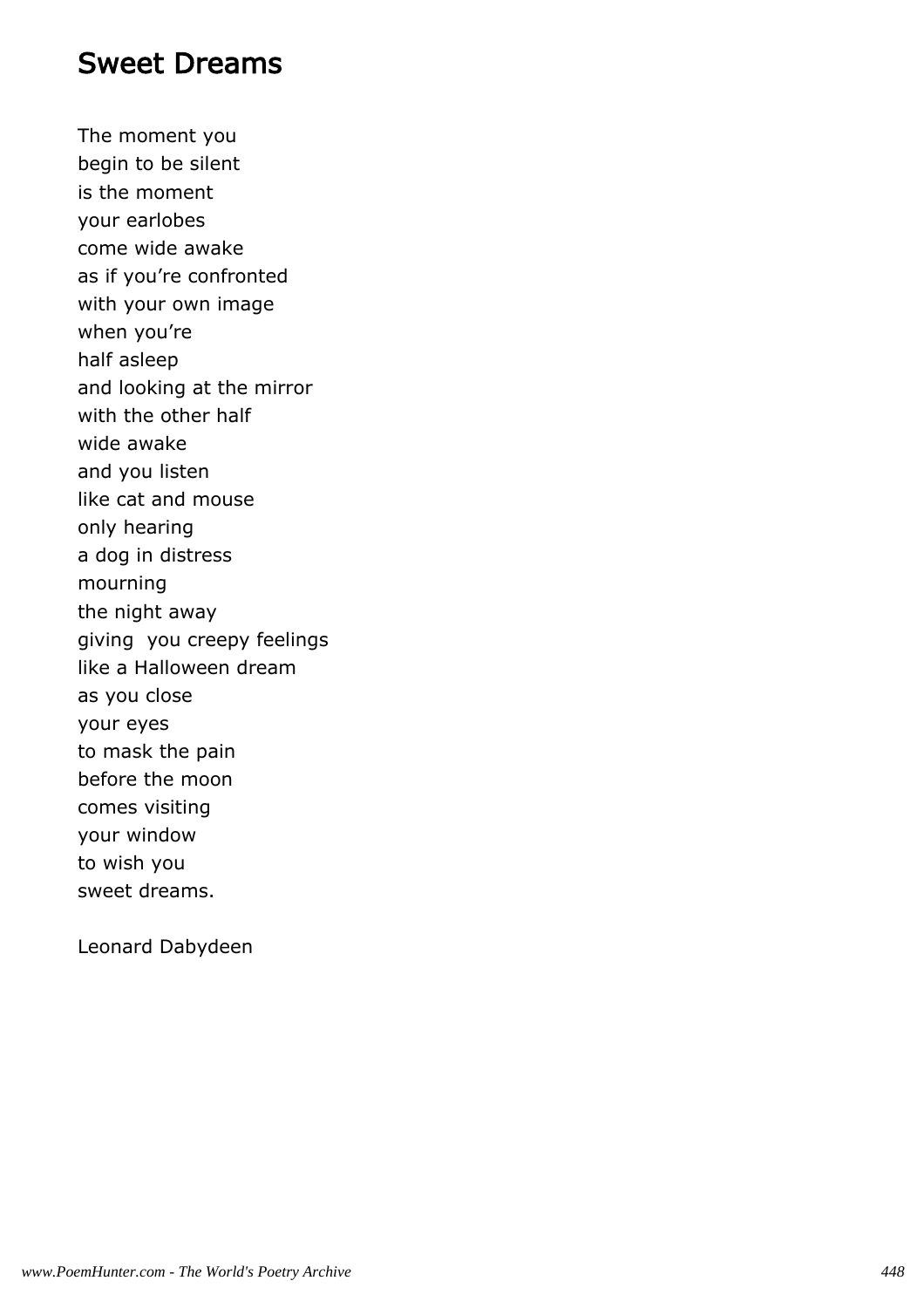### Sweet-Scented Perfume

No moment lasts longer in our courtship than the whiff of sweet-scented air that drunk our nostrils from the perfume that exudes from the silken touch of our intoxicated bodies sweat in sweet gyration saturate the soul let the mind dance in the ambiance of fragrant eau de toilette by Alfred Sung or the Obsession concoction enthused by Calvin Klein deep in our hearts drum-beat like a voodoo witchcraft pulsate in the rich aroma of the wind that cannot read our feet moving in perfumed nostalgia our hands probe in refreshing sweetness our minds responding in nostalgic delight Avon-scented oils drench our body parts ghosting our presence from night and day sometimes the air smells like lavender Ralph Lauren musk and Old Spice aphrodisiacs you become Lolita I am Stetson we are a blend of Tabu or a mixture of Armani and Givenchy in different worlds a whiff of air holding us in a hologram made of perfume sweet-scented perfume.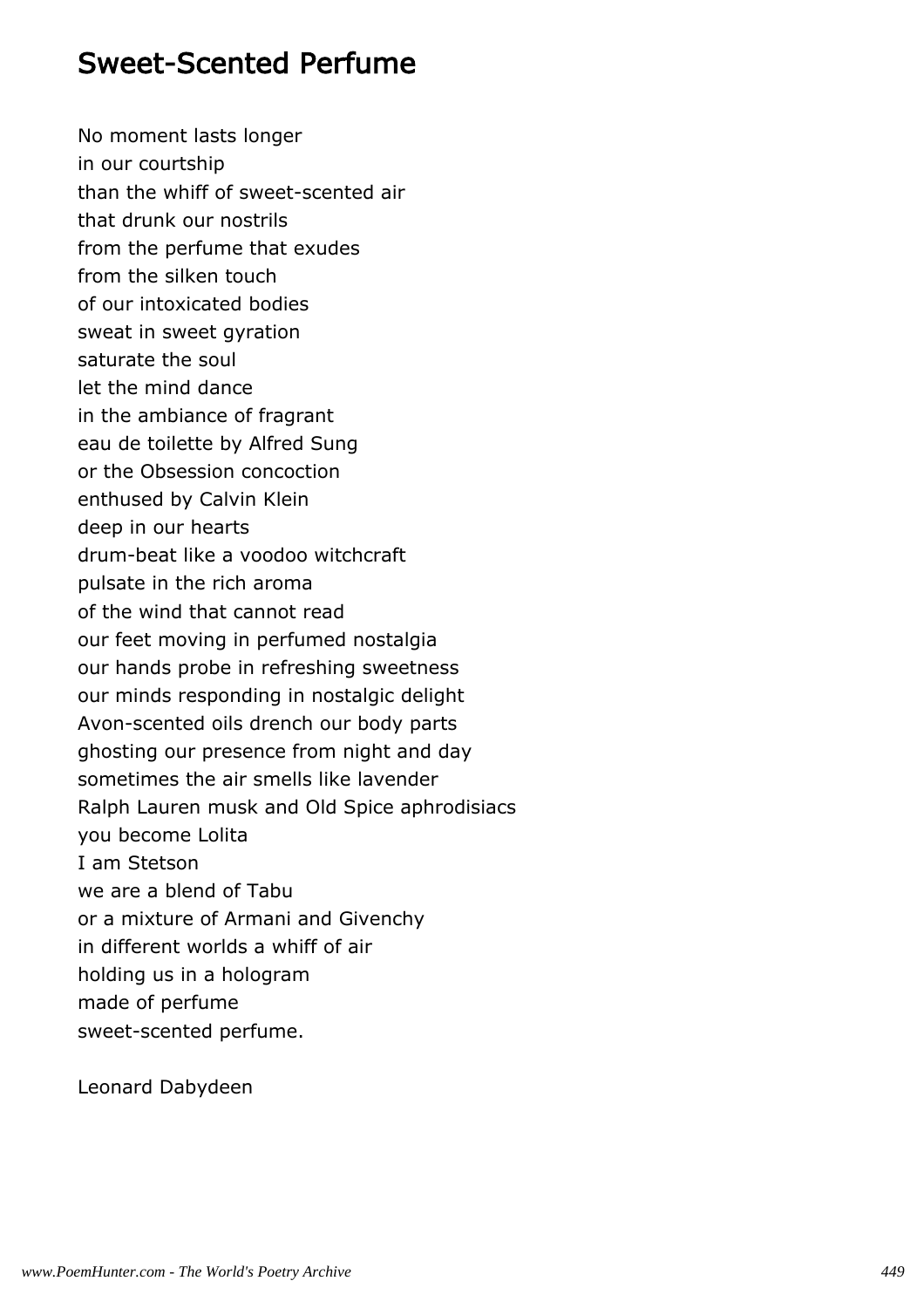## Swirl Of Kinship

Tonight this swirl of kinship moves across my memory floating like mystic dark clouds deeper than flesh and blood inebriating the mind. In vaulted exile my vision is blurred like a fetus in a mother's womb knotted in umbilical cord and I go back in time and I watch demented countrymen gouge panic and fear as if tomorrow will never come and people whip-lashed through marrow of bone moving backwards and forwards crisscrossing latitude and longitude. Leonard Dabydeen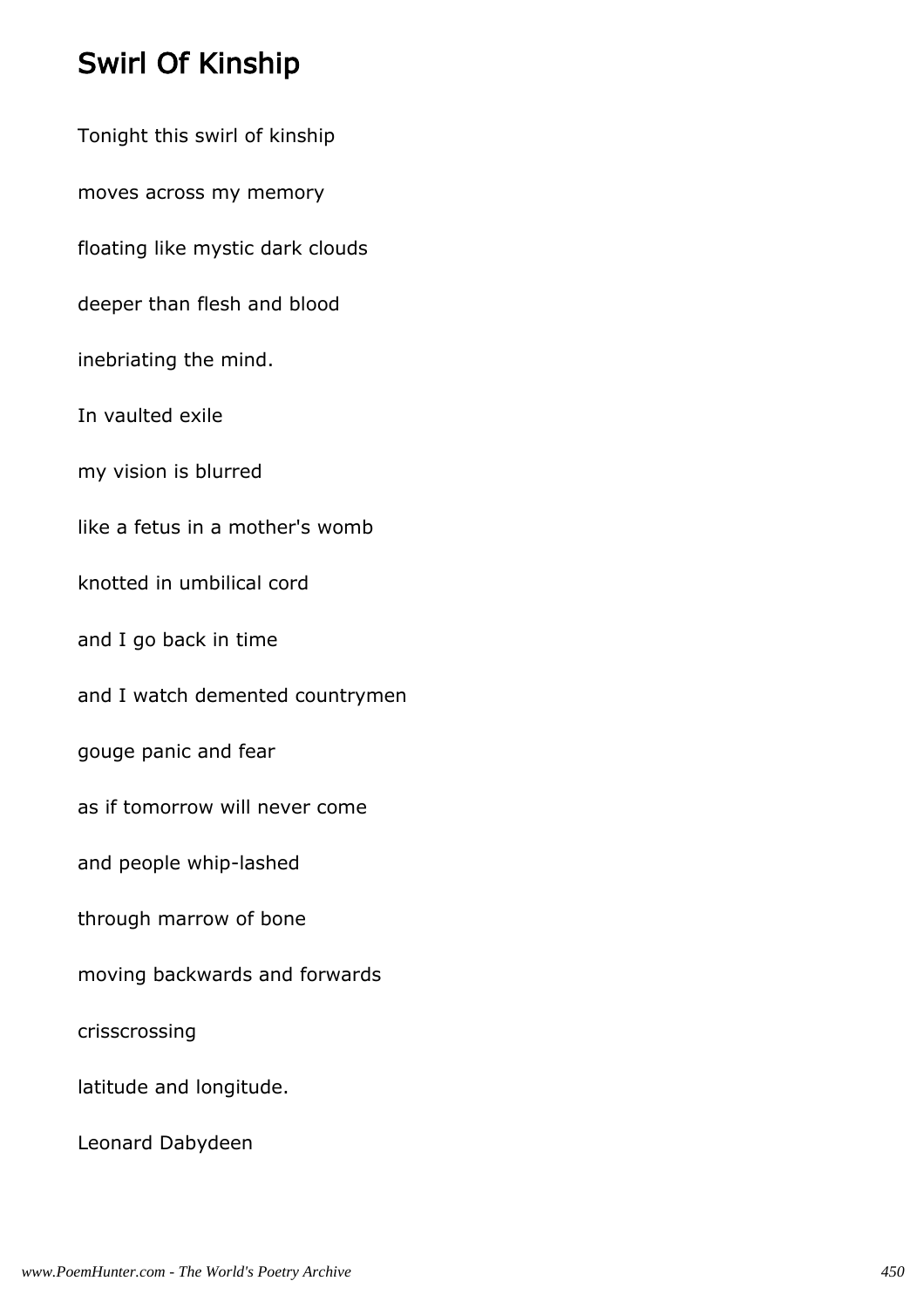### Tetractys Ghost Busters

#### 1

Night huddles twinkling stars spitting fire bright drones fluttering in ominous delight.

 $\overline{2}$ 

Dark shadows secretly walk the graveyard they look for a child crying in the night.

### 3

Tomb broken like a vase wide open jaws spiralling worms feast on rotten carcass.

#### 4

Here she comes skeletal hands akimbo broom skirting nook and cranny like a flea.

5

Blood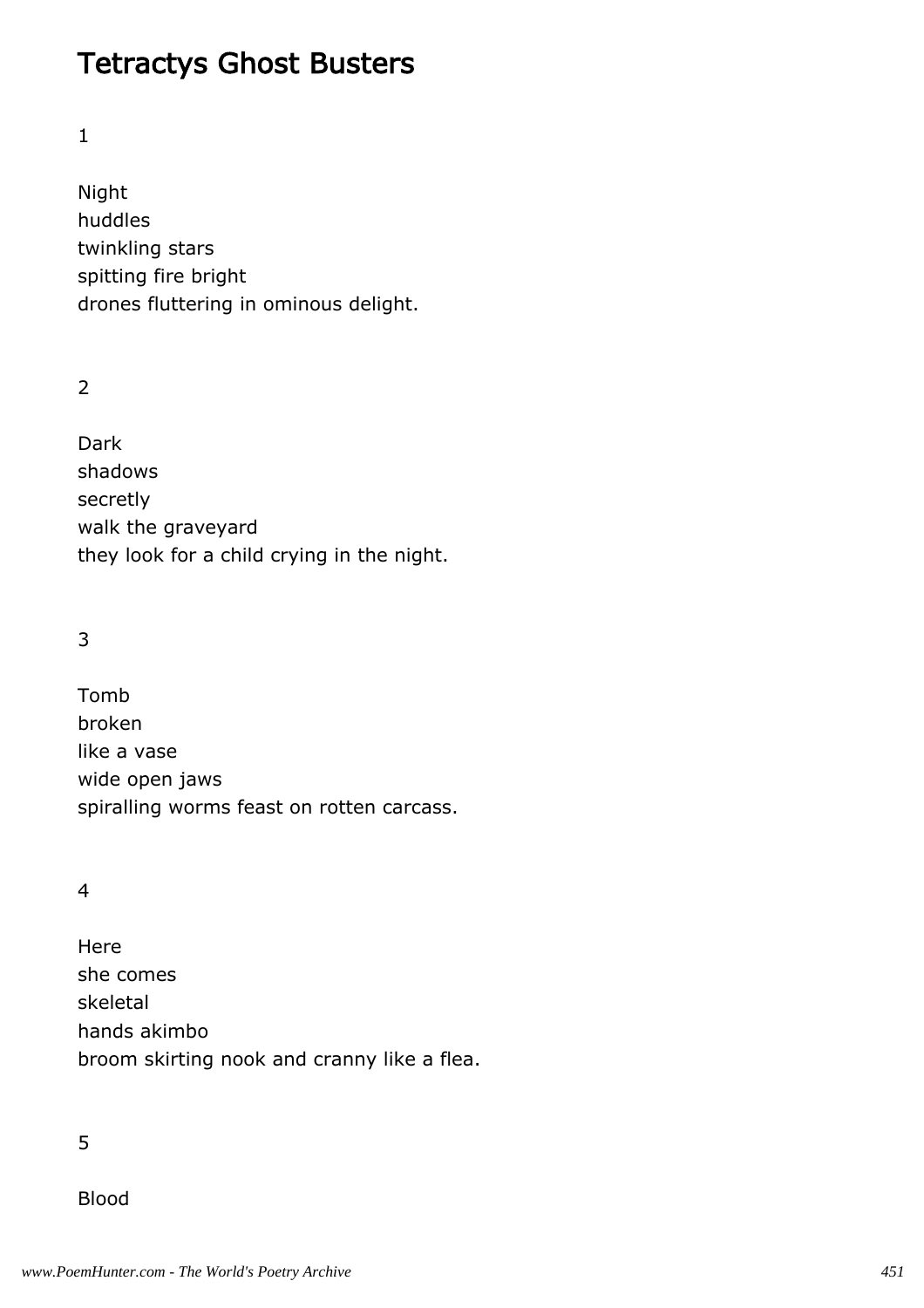dripping from her fangs a vampire night eerie sounds bellow from her dark nostrils.

#### 6

Long slender bony hands clutching broom stick cob-webby rustic hair rustle with dust.

### 7

Mark this night full moon bright Isabelle comes Knocking at your door with a magic wand.

### 8

Swirl of clouds slowly drift around tombstones marbled crosses begin to drip cold blood.

#### 9

Knife in hand vampire eyes zombie woman marking blood signs over my father's grave.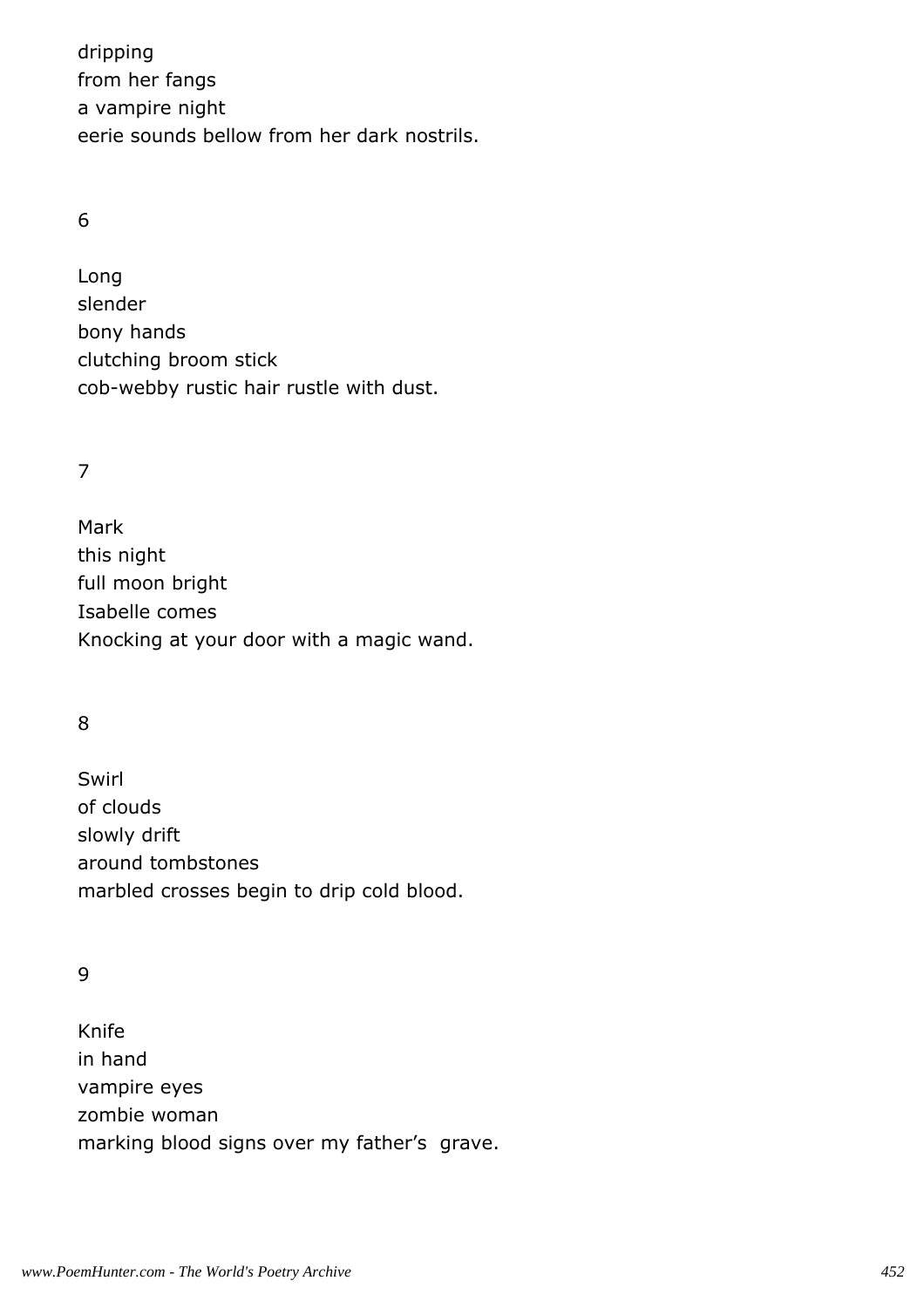Ghosts moving around in slow, furtive drift dance under tamarind tree in graveyard.

### 11

Moon glowing through the panes of my window Gremlins are ringing bells under my bed.

### 12

Knock knock, knock on my door screaming my name witches waiting for candy from my bowl.

### 13

They slowly move around tombstones tonight witches marking graves with their bloody brooms.

### 14

I hear them singing hymns around tombstones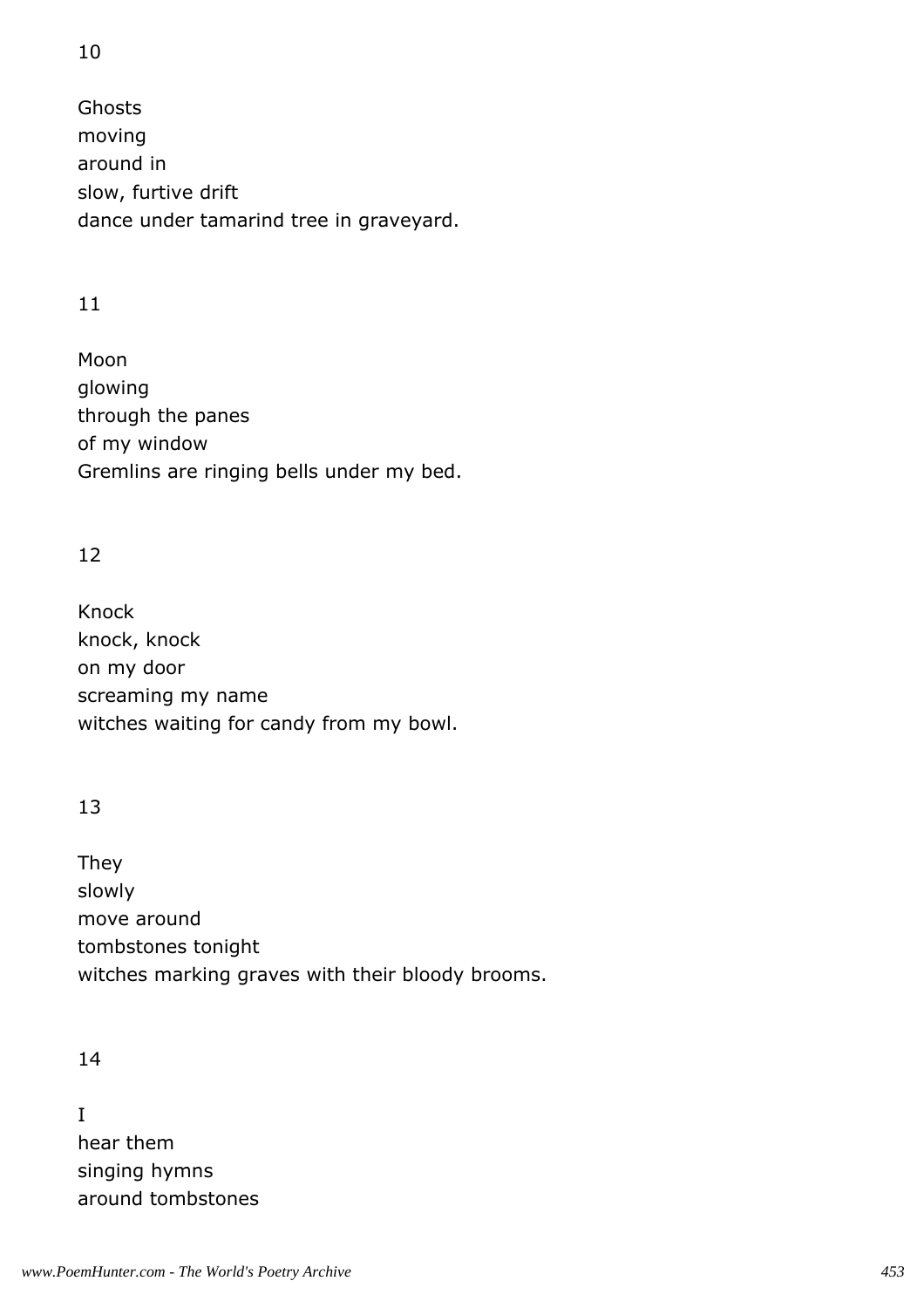hooded grave snatchers dressed in tattered shroud.

### 15

They will come at my door these Frankenstein with Christopher Lee and Boris Karloff.

#### 16

Sleep is dead where moonlight cannot be seen I hear rattling of bones in the graveyard.

### 17

Hark now hear **Salemites** singing this night the Ides of October come like prayer.

#### 18

Born with fire in her womb she bellows smoke I smell fumes as my bed starts to rattle.

#### 19

Deep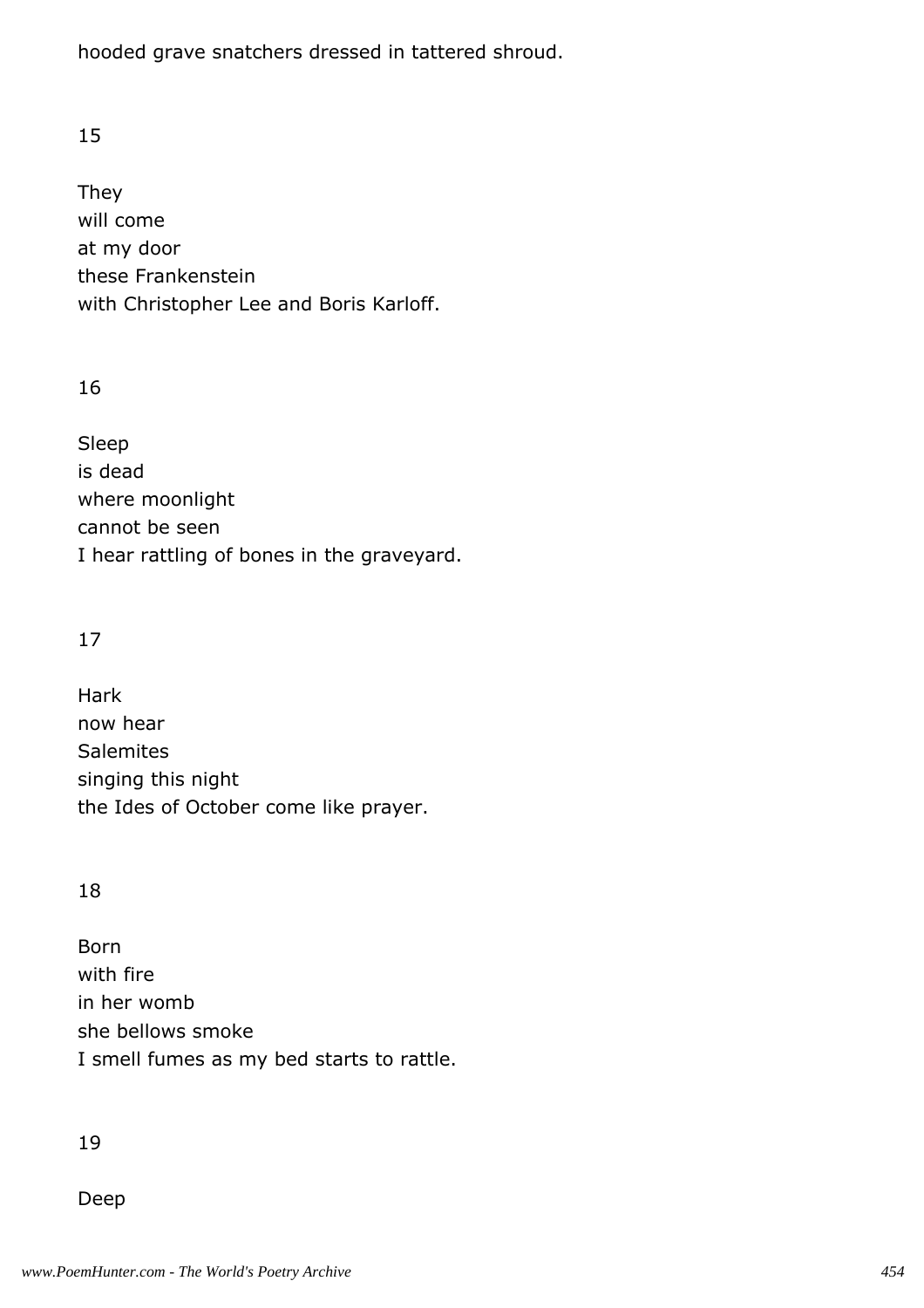inside the furnace I heard screaming the crematorium is drenched in blood.

### 20

They begin silent march body-snatchers walking among graves in the cemetery.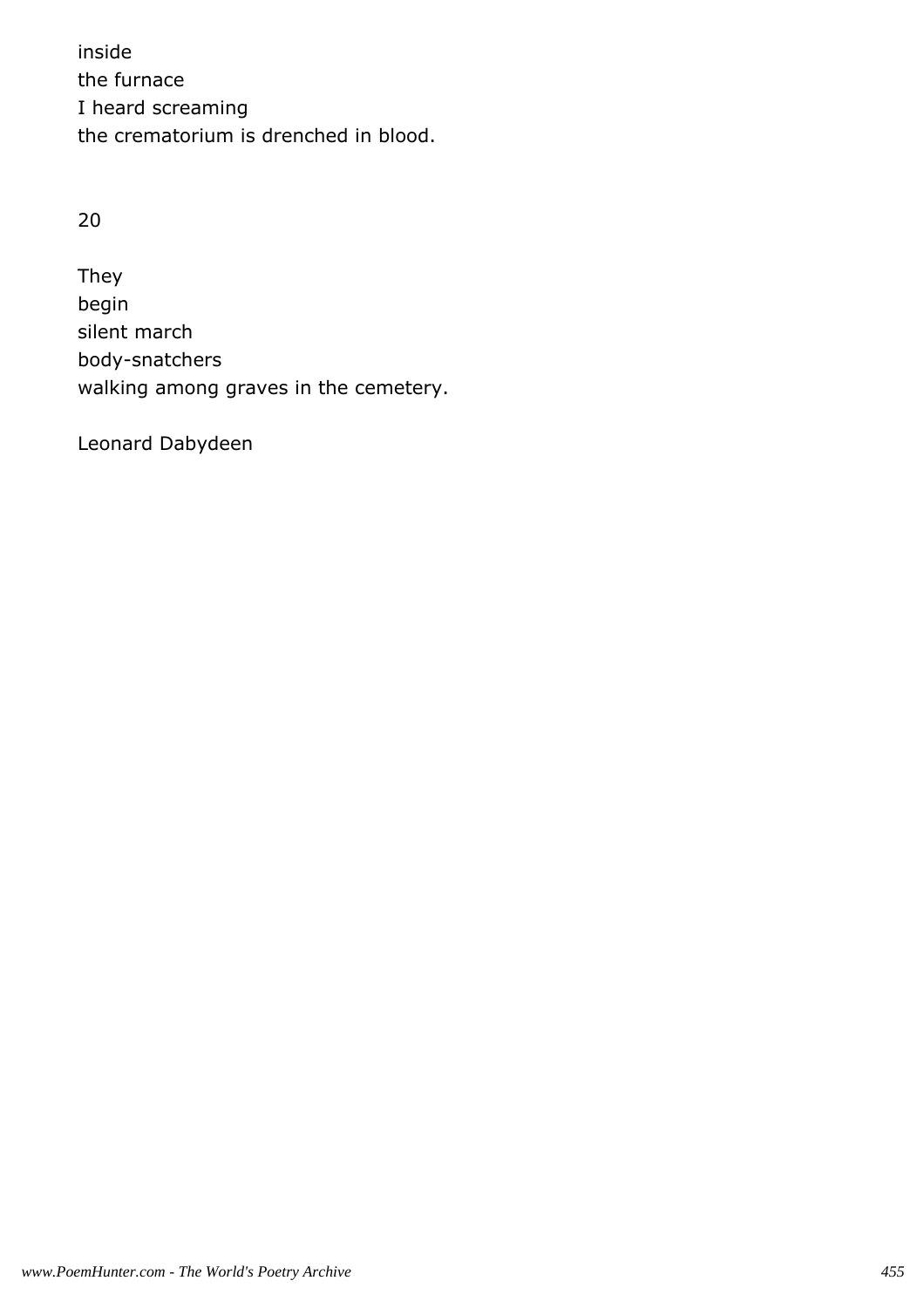# **Thanksgiving**

(I) Fight for civil right beyond star-spangled despair I salute each one. (II) Every veteran whose embrace of war of old stand the test of time. (III) This poise I must take thankful as the wind that blows every passing day.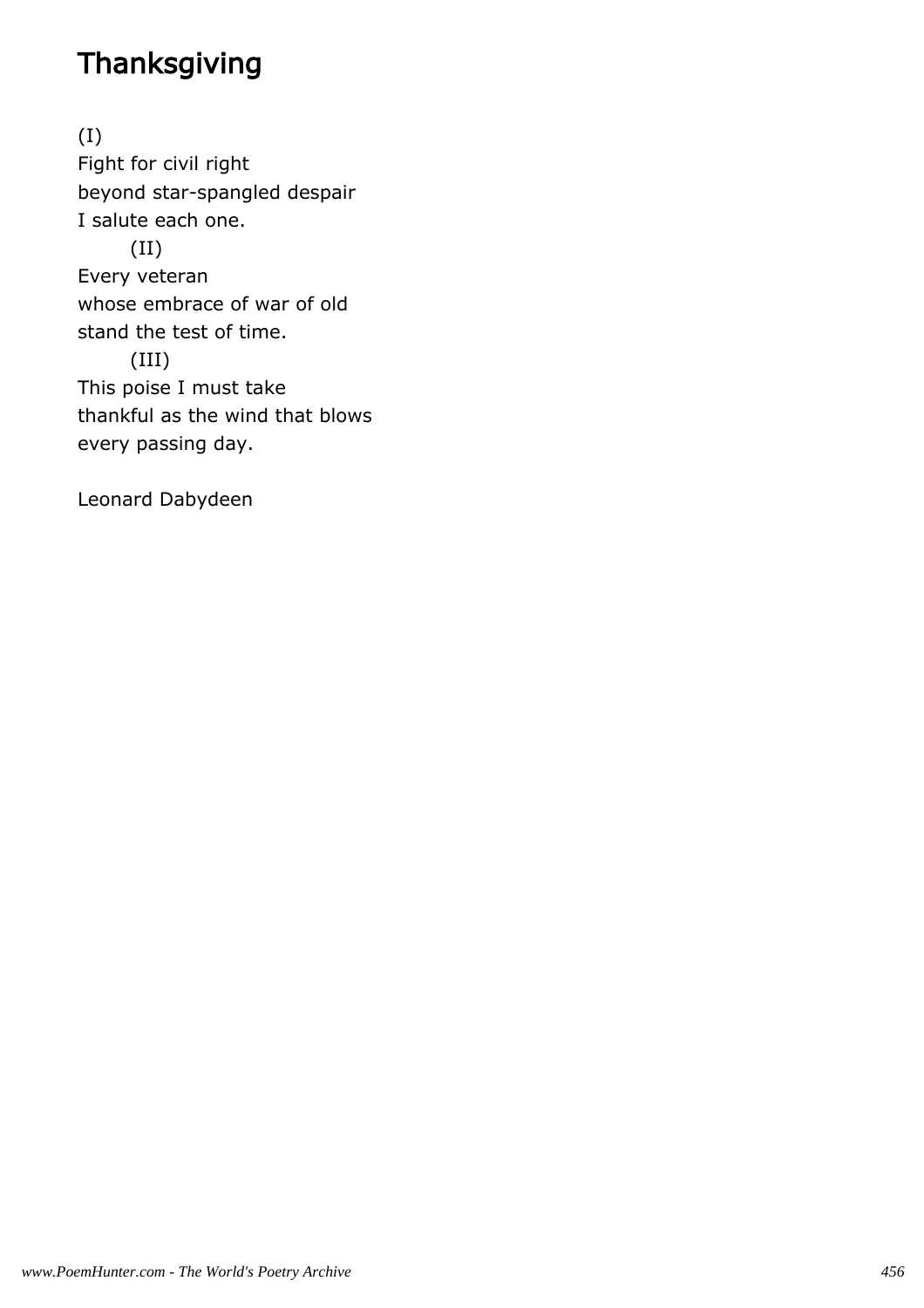### The Art Of Deception

It's not a game like any other game where a golf ball travels the distance and being putted into a hole it is only a small white ball being lured into a hole dark and full of deception have you ever wondered why the ball is never black? the hands that hold the putter take a firm grip in a certain art form there is positional assurance before teeing and these very hands network with the mind in continuance they play vicariously with the heart and when the world is minding its own course and waiting for another PGA tournament, the greenery is overshadowed like a transgressor the golfer becomes an infidel drunk like a kite in the wind moaning in apology with numbness on his lips making a hiatus wider than the golf course how to fine tune this art with family blunted by fame? and fortune? and deception?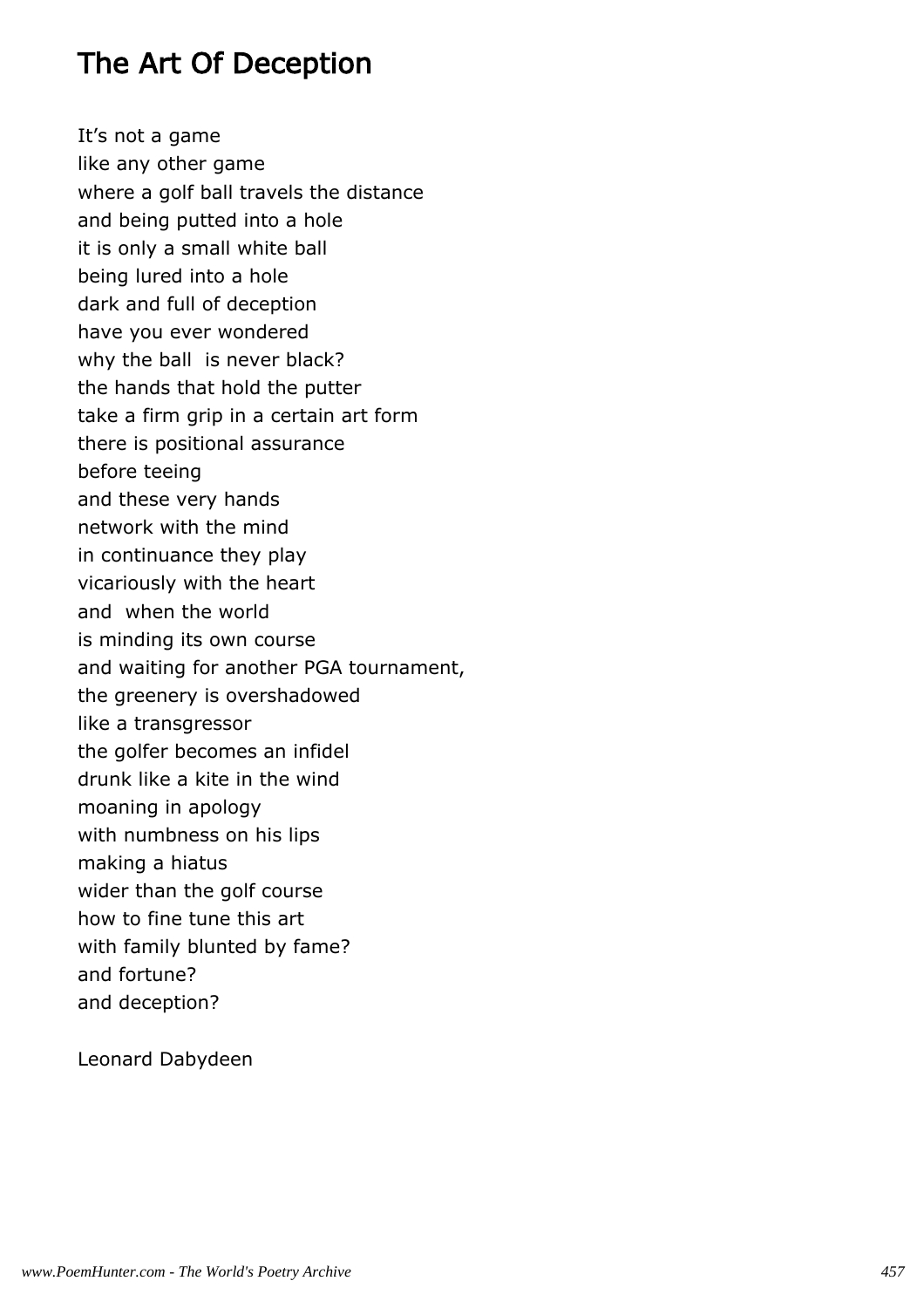### The Best Gifts

The best gifts come from the heart rich with eternal love like the lotus at the feet of a deity like the find of a treasure hunter accepting all deciphering each piece big or small with the same intricate balance punctuated with enduring love affection illimitable in continuity when admiration does not engage time in a puzzle as the gifts are proferred then the joy of receiving is more everlasting with love.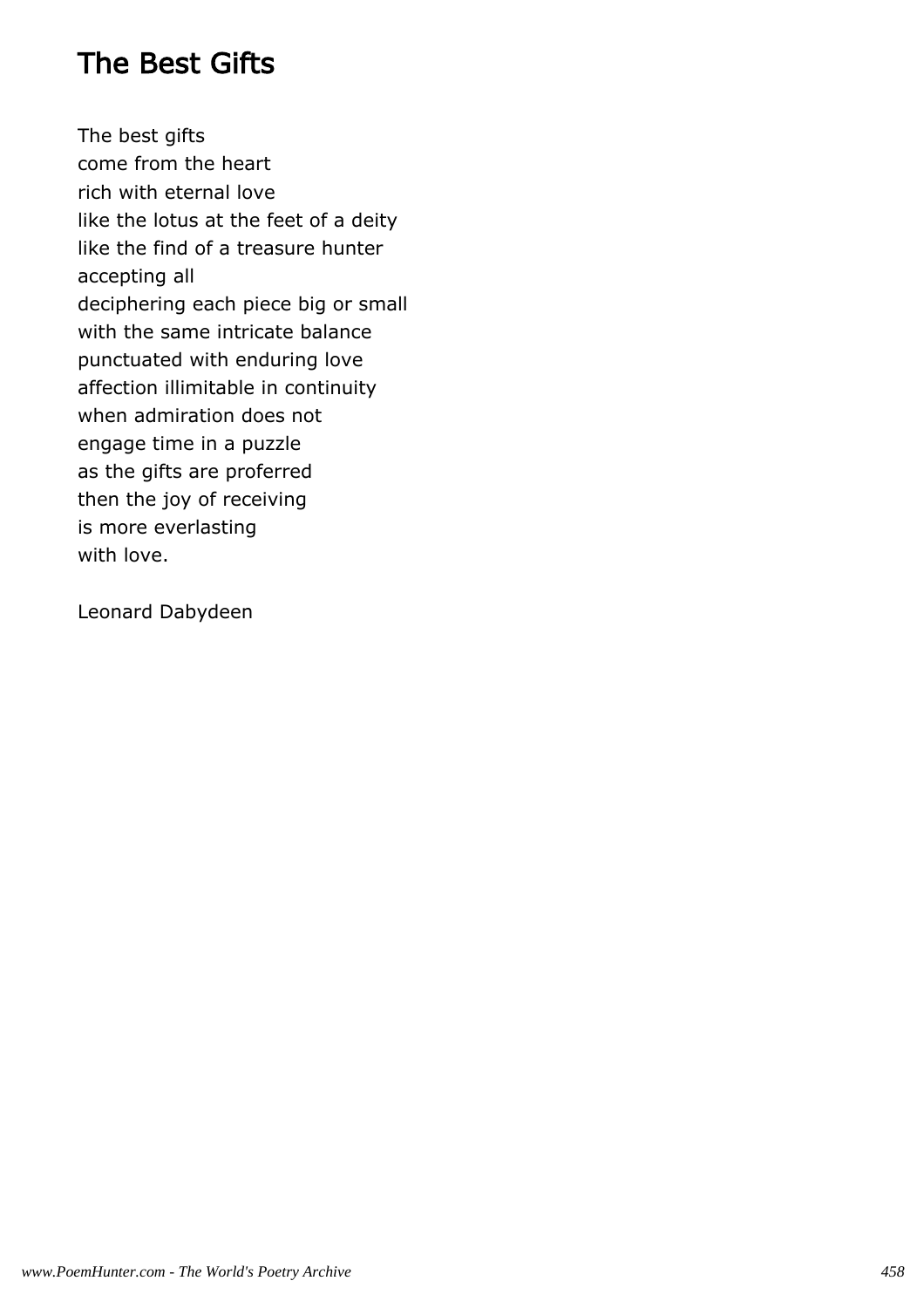## The Color Of My Skin

I may bring to your attention this posted affirmation through the color of my skin: that I am what I am. Prejudice is an art form I cannot share nor add to my portfolio; I am the color you think I am, or must be, as you are the paint freckled by heartlessness or heat from your scaled mind. Flowers in your garden are more beautiful when they capture the radiance of the heavens, just like the rainbow. So let me be me, as I let you be you; together in time our color will never become a shameful part of our self. \*\*March 21,2010: UN International Day for the Elimination of Racism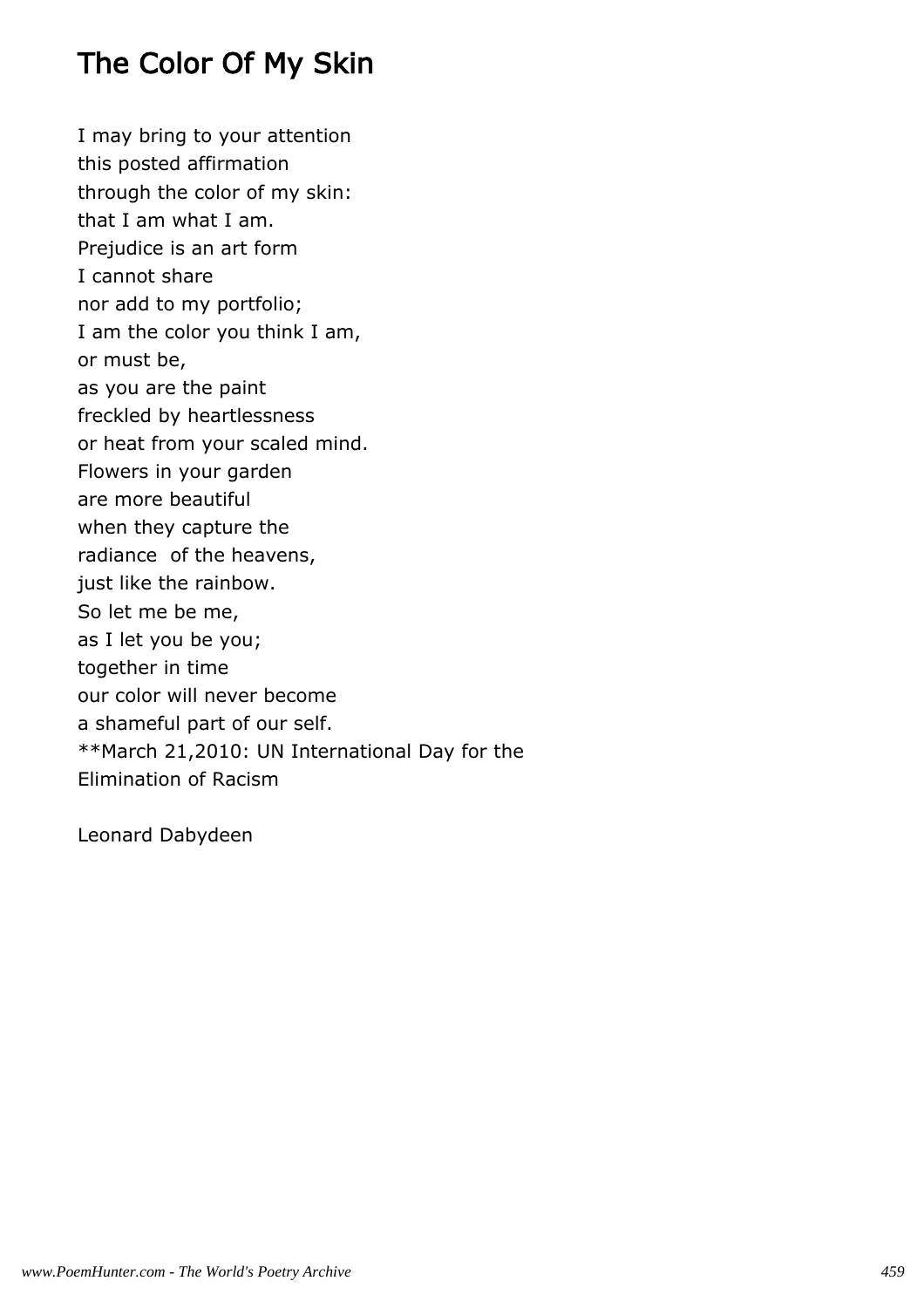# The Galaxies

</&gt;Tonight I open a conversation with the stars asking each one to tell me its secret of courting the moon only a twinkle of an eye text-message a response asking for username and password to visit the galaxies.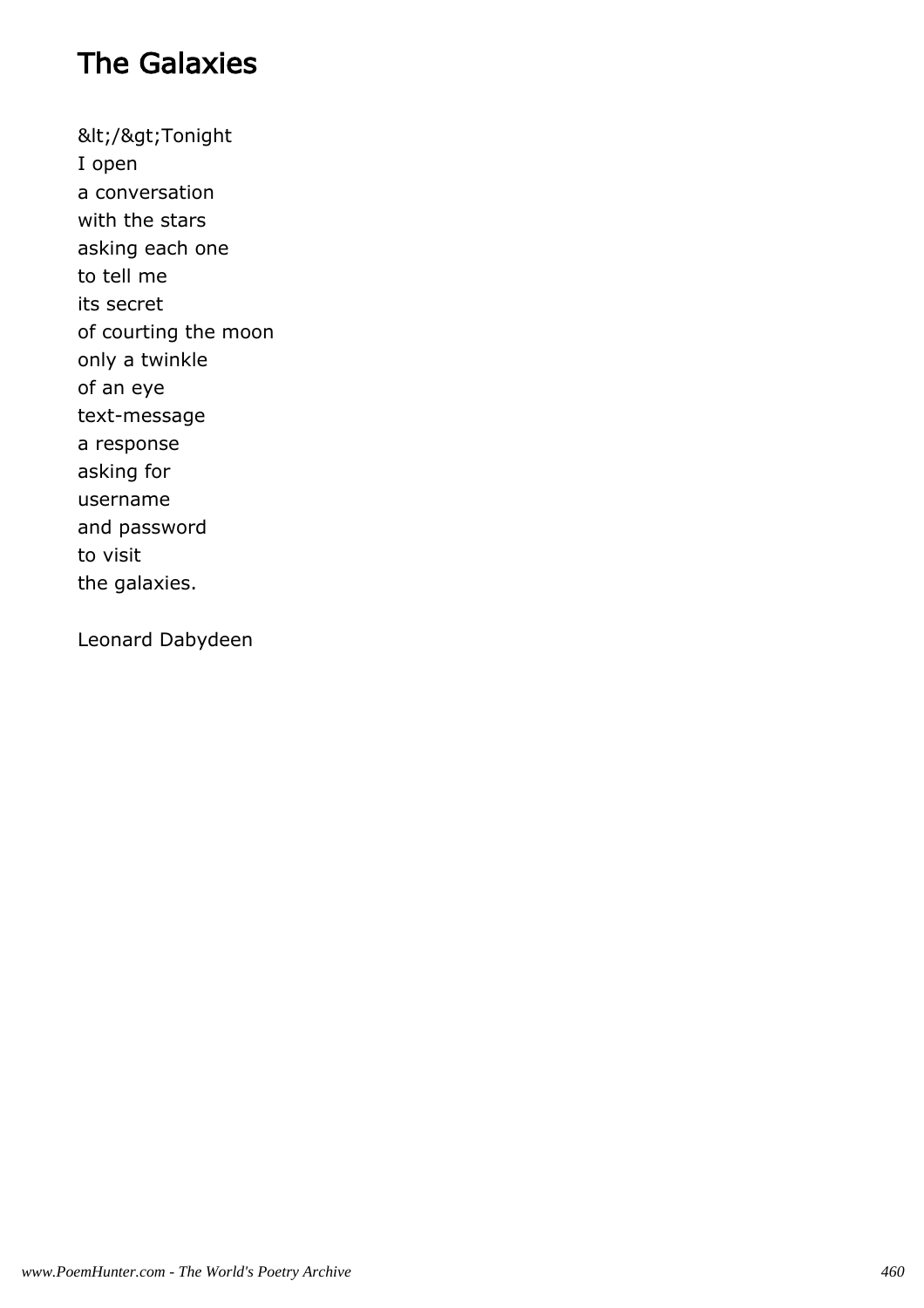# The Hunt

- How can you tell what the hunt looks like what shape or form (or is there no shape or form to begin with?) it will take in the winged mind scouring the bedrock of hope of despair destiny like a rainbow defiant and daring
- yet elegant and inerrant
- the hunt juxtaposed
- between the hunter
- and the hunted
- or the game
- and the gamer
- sometimes you are a victim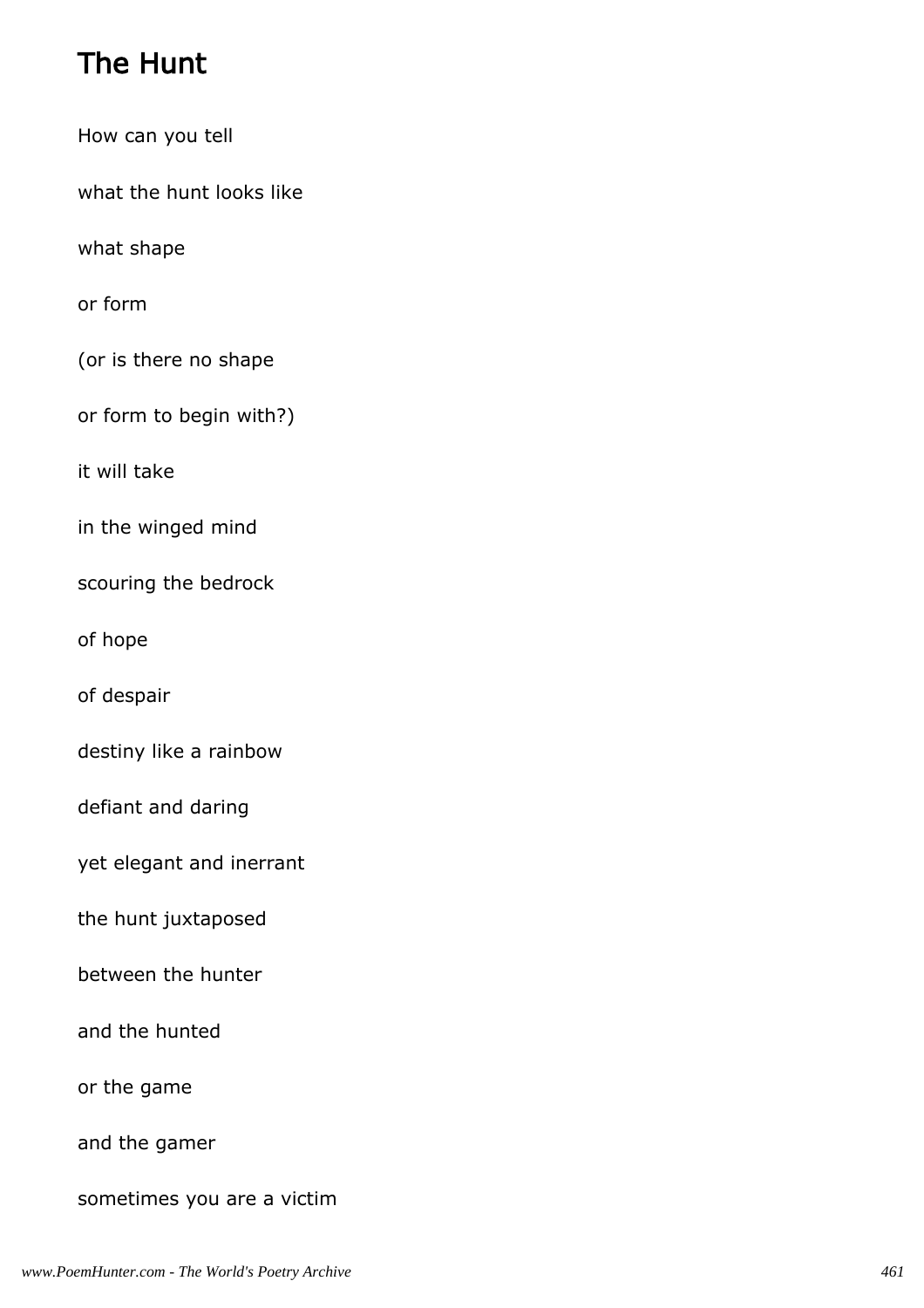innocent as Life

immersed in the hunt

only playing

hide and seek.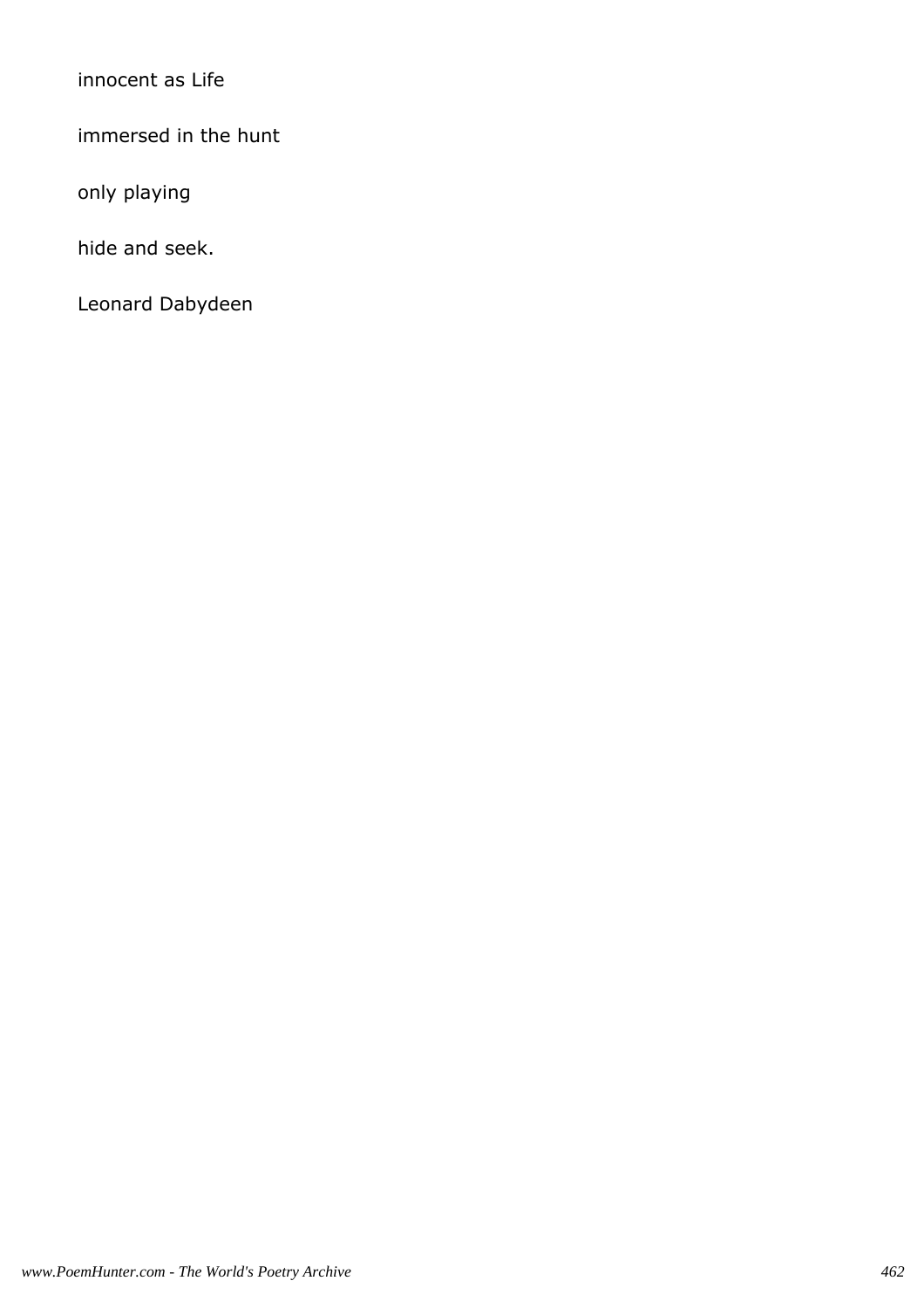# The Hurt Inside

This regret does not care apologies will filter from your mind once more again.

Apology is a fool to accept the hurt inside God only knows how you feel.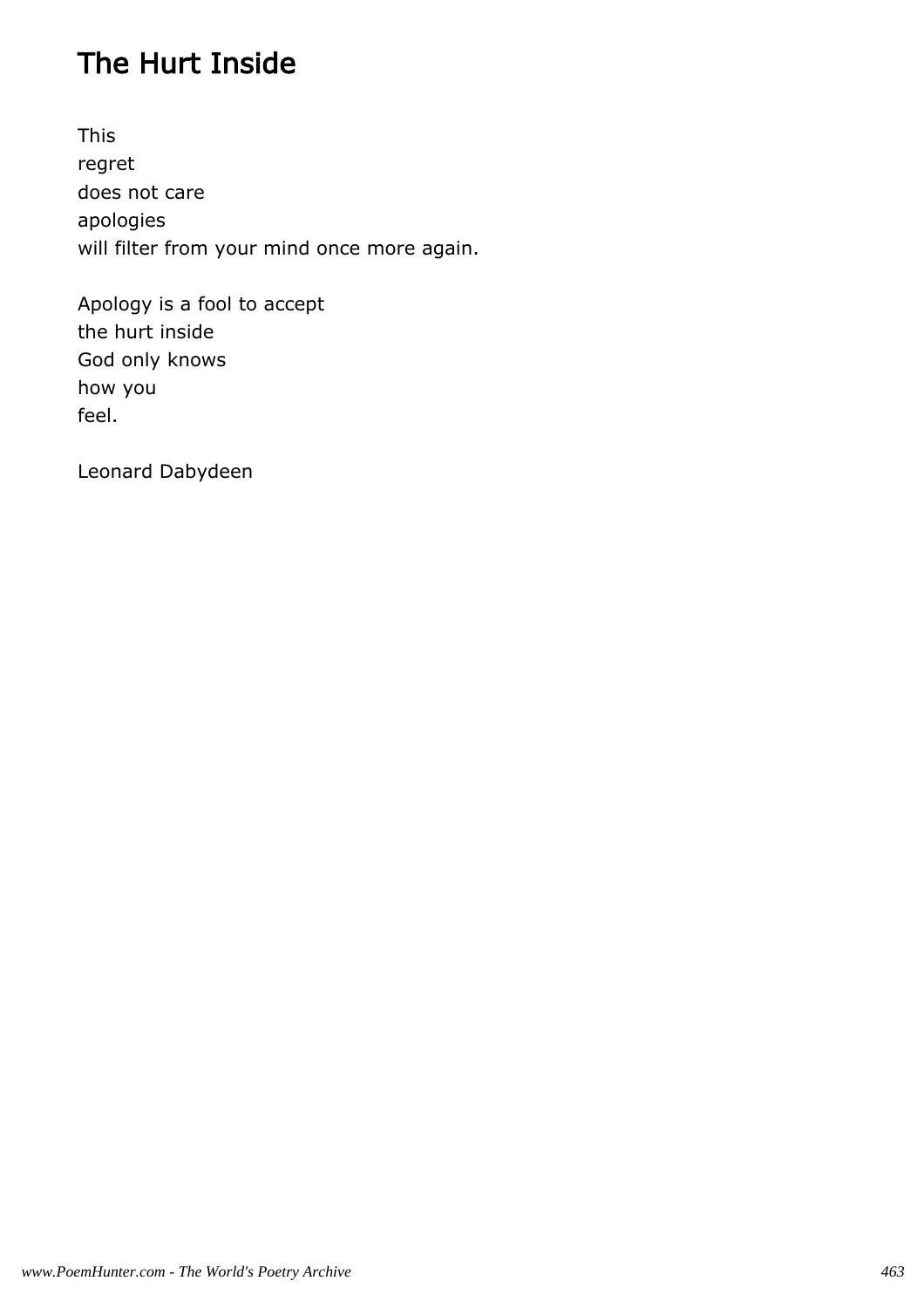# The Innocence Of Dying

To feel or not to feel is the penultimate decision if not the ultimate conclusion the mind must analyze forensically in this unmitigated meandering of our bodies like a tarantula in its readiness for a kill bone in or bone out flesh innocent in its fulfillment in the color of our skin gyrating in the warmth of our time capsule waiting for an answer to feel or not to feel the innocence of dying.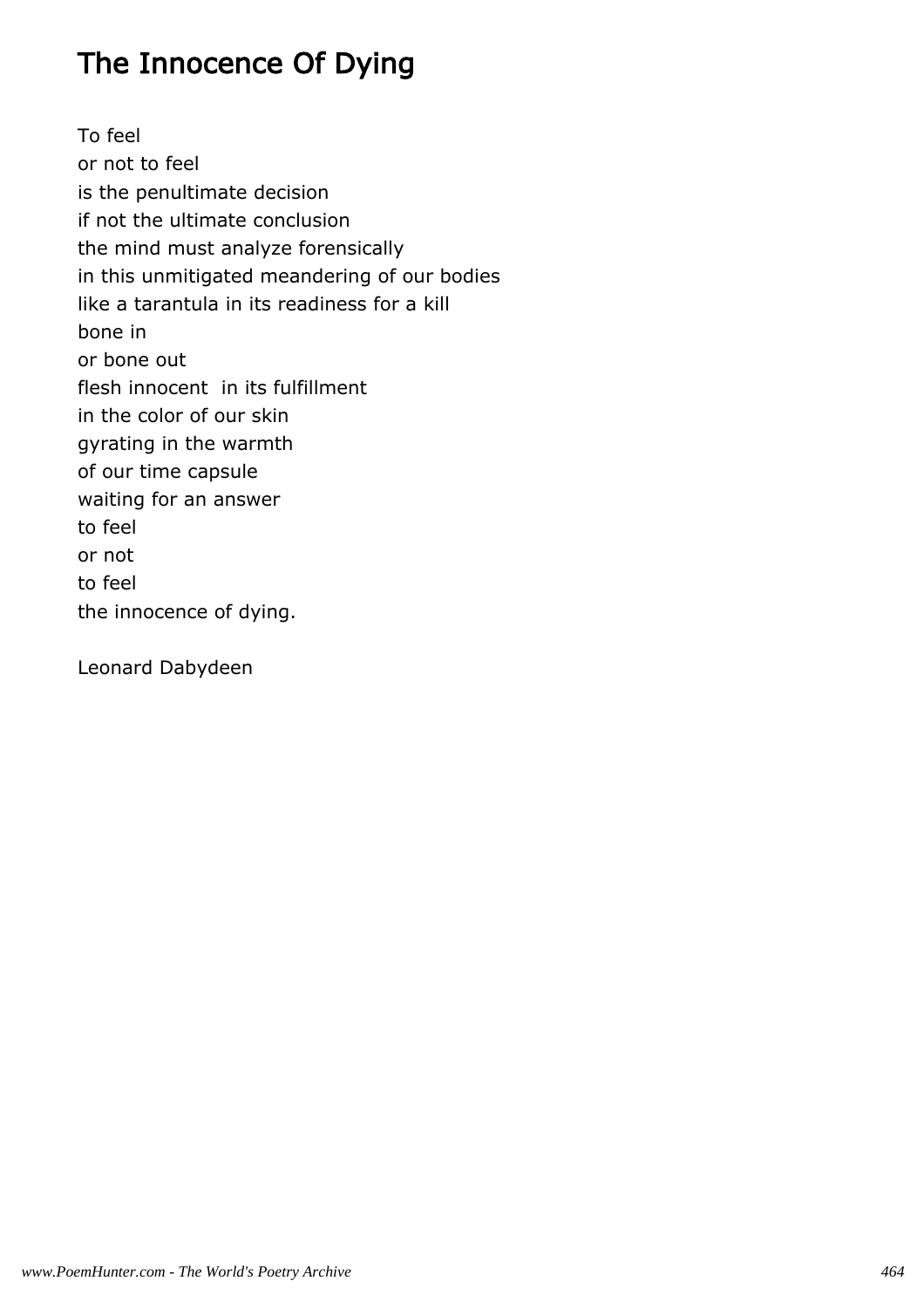# The Night Of Shiva

Night of darkness Phalguna Lord Shiva Linga worship with devotion for love throw ignorance and negativity to the wind let spring of joy and prosperity unfurl with regal pomp for peace and happiness.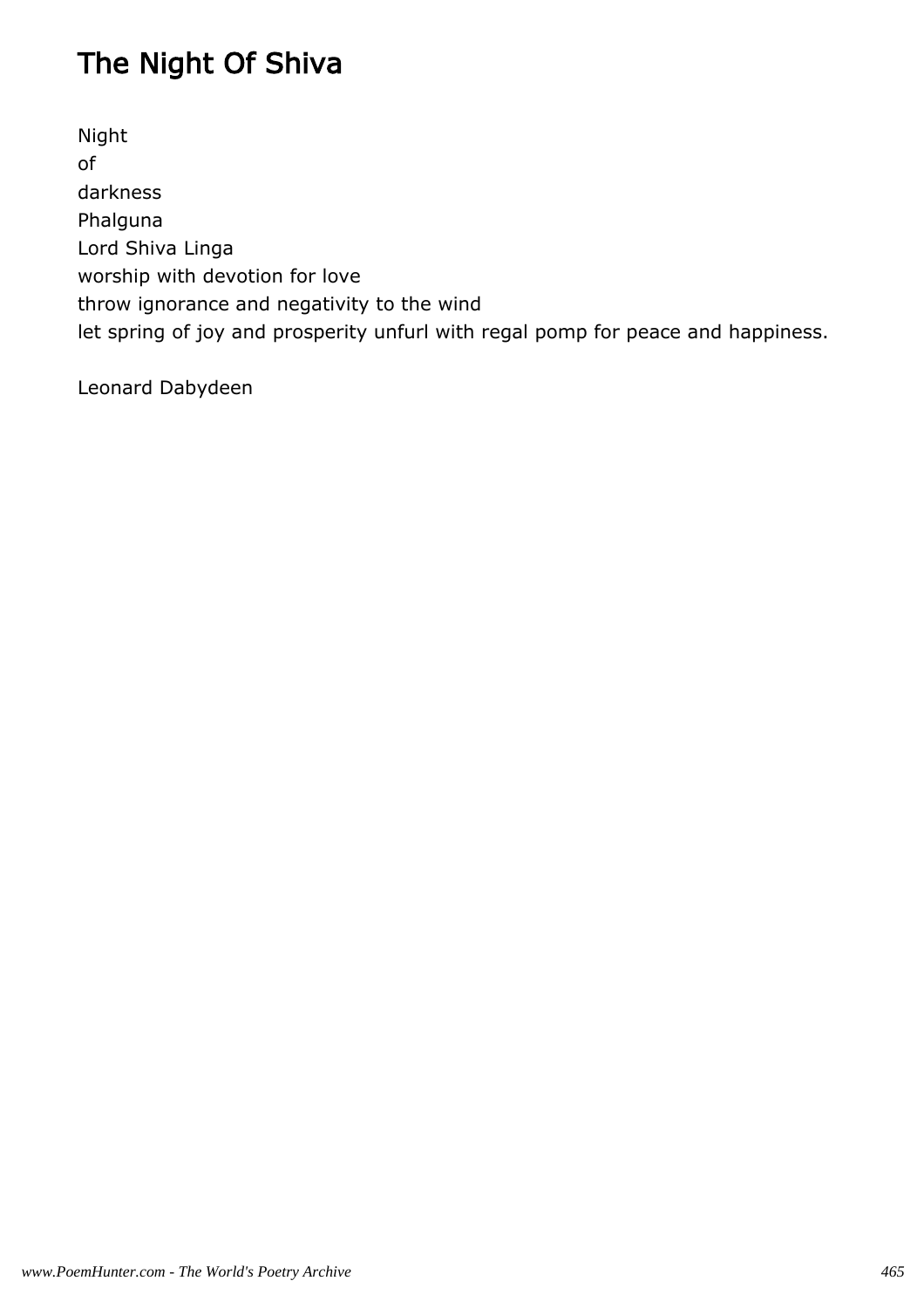# The Ocean

I stand here with bare feet and folded arms to watch you rush to shore and touch my feet. Your horizon is so immense to view: I ask myself how can I be like you?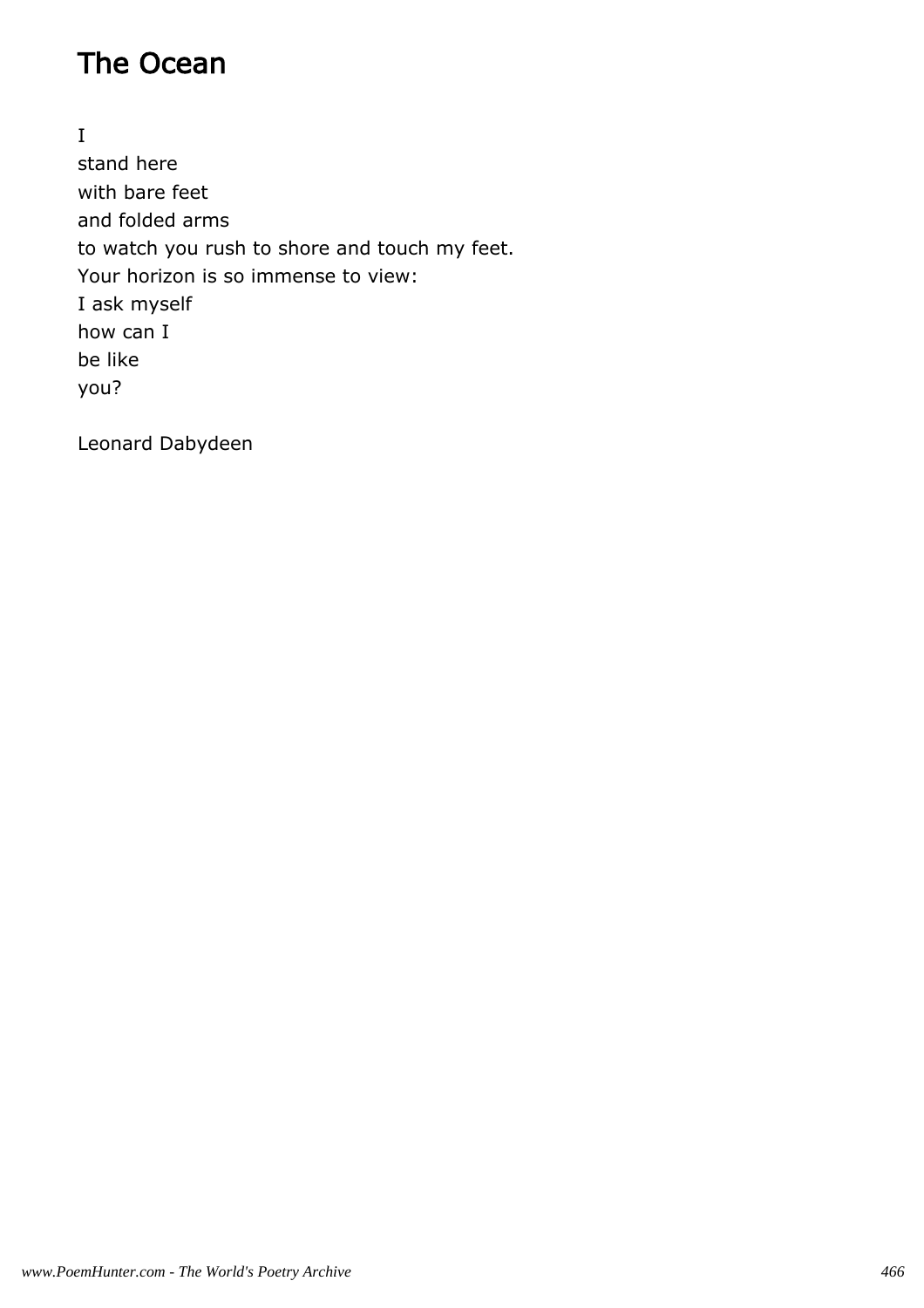## The One I Love

I am happy

to wake up in the morning

and listen to your singing

the echo of your voice

distils the dream I endured

the night gone bye

the bhajan you chant

is more enlightening

than the sunshine breaking

the dawn of day

and my heart beckons

the images of Lord Shiva

and Lord Krishna

and Lord Ganesha

and Mother Laxmi

to make a dance

for the pooja of my soul.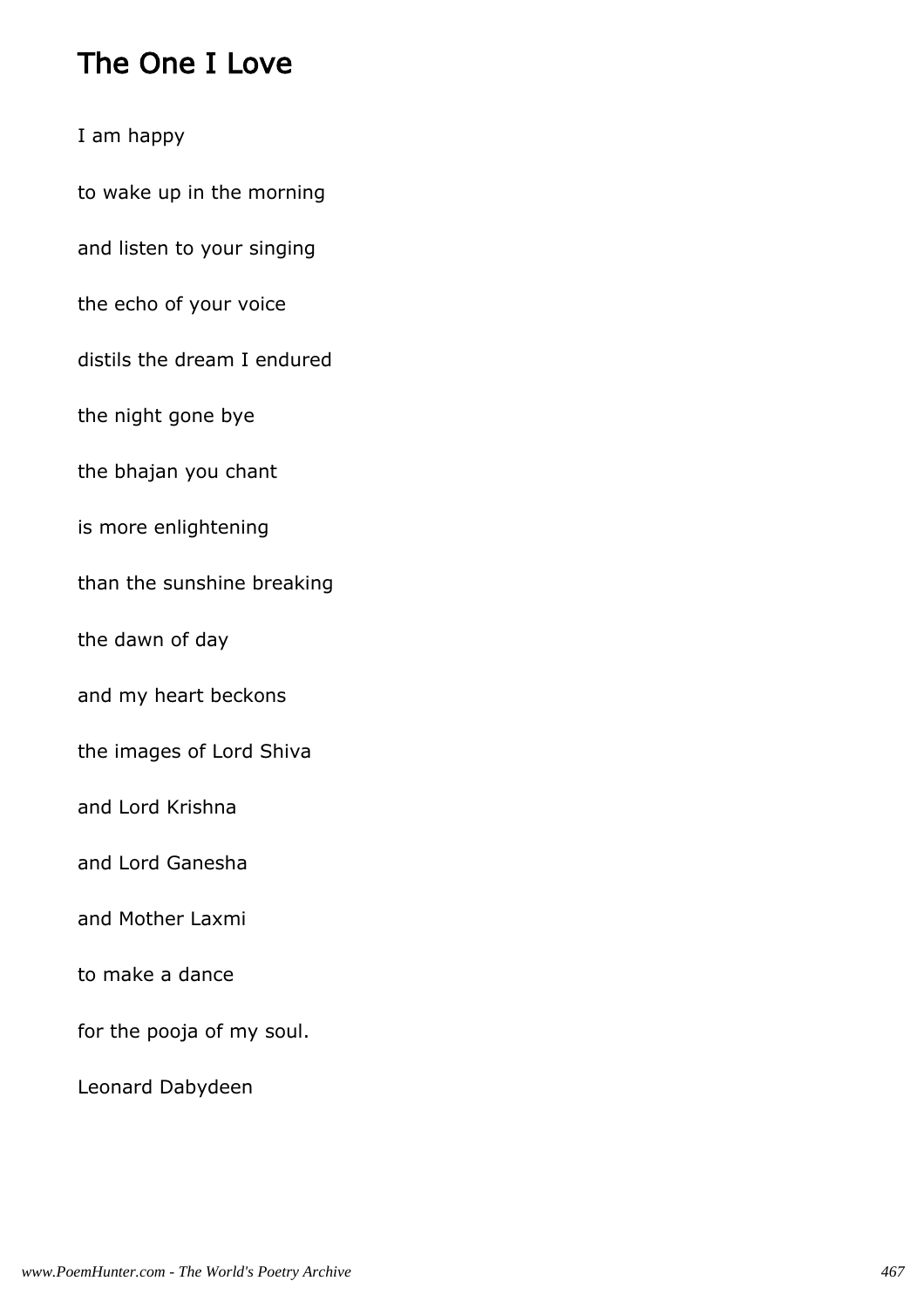# The Only House I Live In

The only house I live in is the house inside of me I make it my home my personal dwelling my beauty my charm my friend when I open its door I share it with the world I laugh I cry I sing I become moody when I want to be fancy I dress up I play I eat at a restaurant I cook I eat with bare hands when it is quiet I read I write I let the world know what my home inside of me looks like because my house I make my home for you and for me.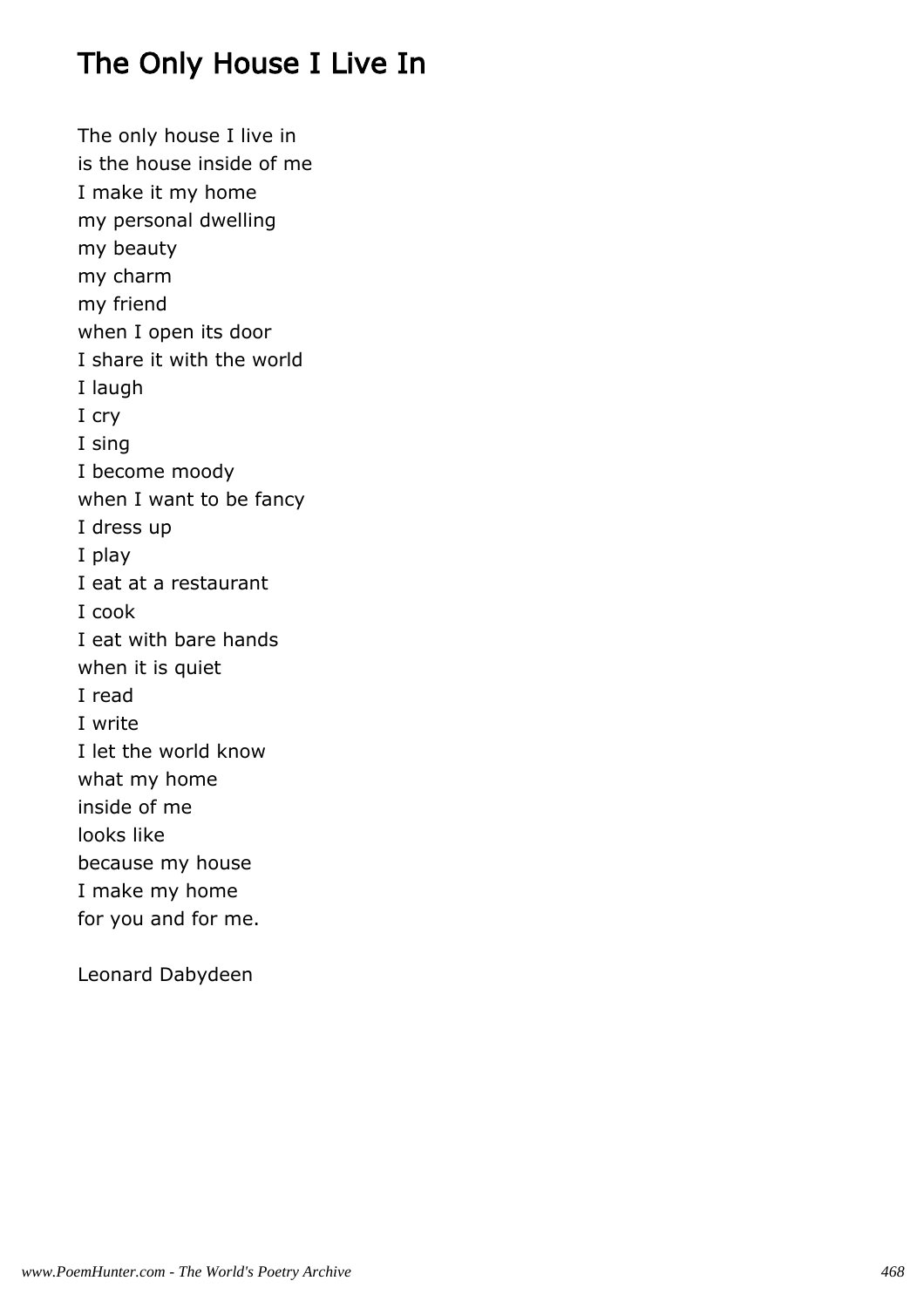# The Poet

The poet

speaks with tongues of fire

his balm

of warm air rising

rising with the flow

of blood

caressing

vessels and veins

palpitating

in his burning heart

yearning and dancing

in a ritual of words

glowing

with crepuscular glee

his mind scurrying

scribbling patterns

nibbling ink

red

black

blue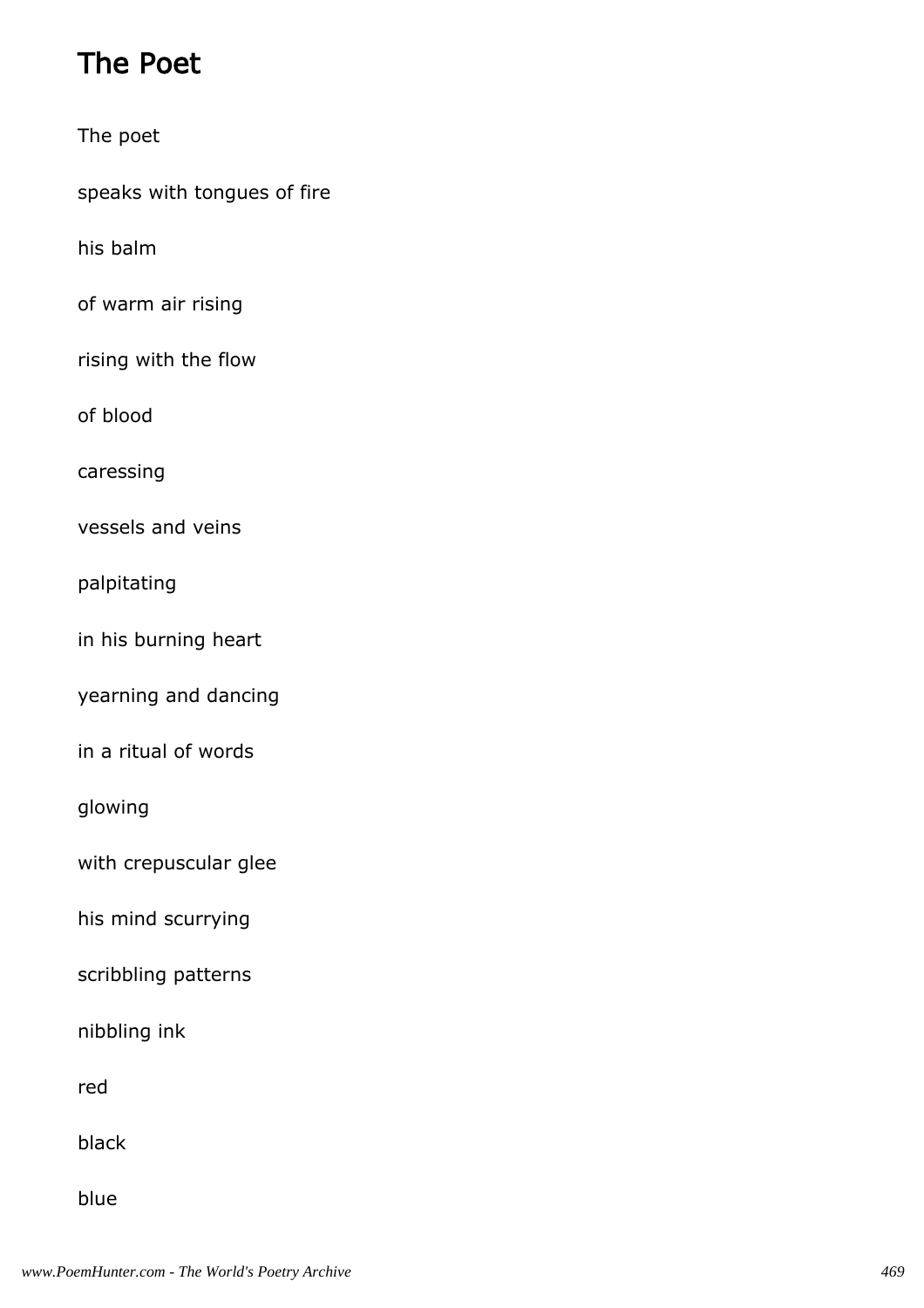sometimes his naked hands

hurrying

trying to make

images real

in a kaleidoscopic world

of ipods and iphones.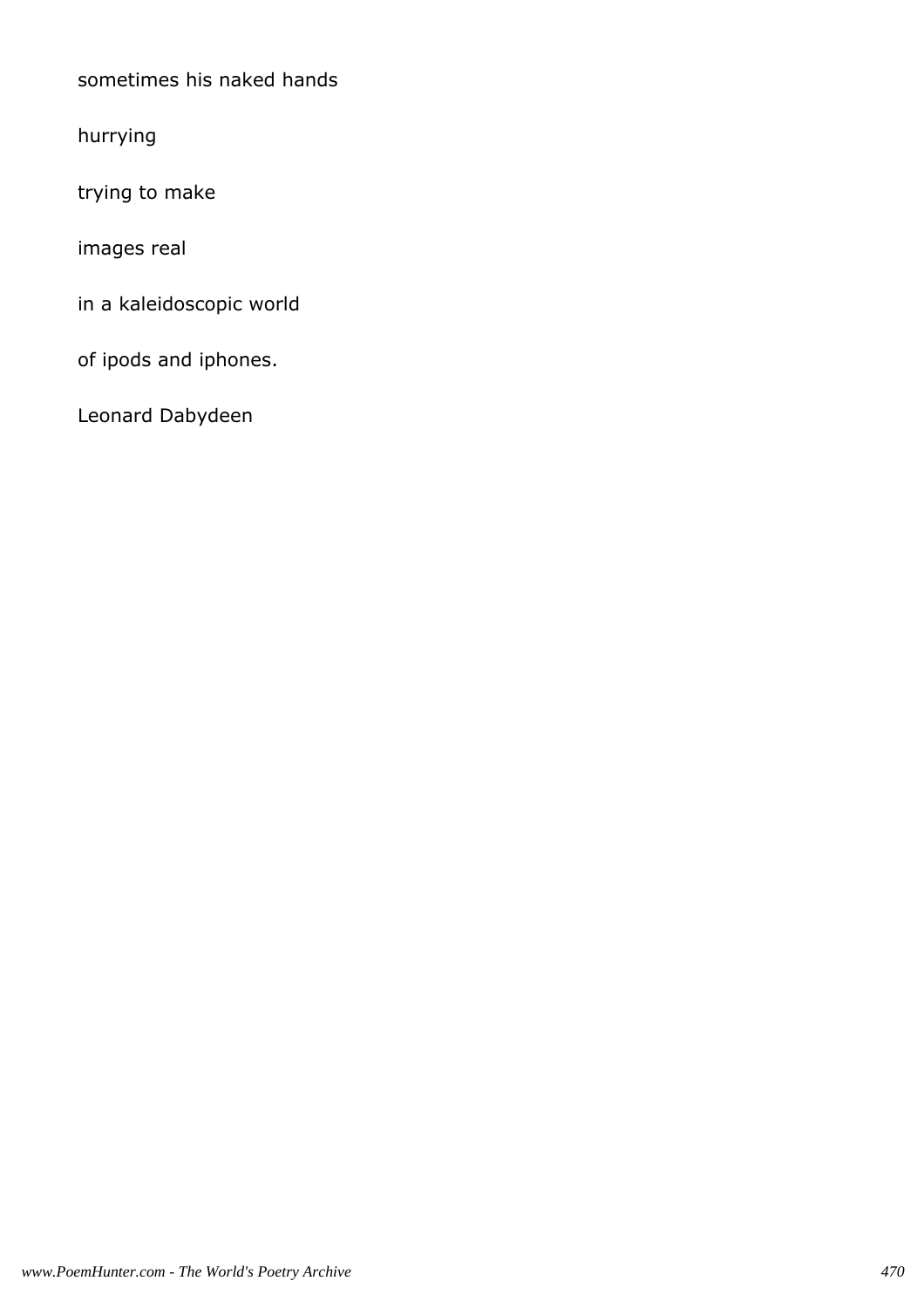### The Psychiatrist

What the hell! Oh what the hell? Can't sleep at night Don't know what the difference is From backside to mouth-side Looks like the same hole Same shit different day! All dressed up like a potato chip Shirt and tie and suit But don't know the time Don't know the dollar value Somebody stealing my money Calling this counsellor, that advisor All the same Can't remember their name No wife, no children, no family Watching television with cup of tea Oh shit! Nobody told me I have to make a list And put down name of a psychiatrist.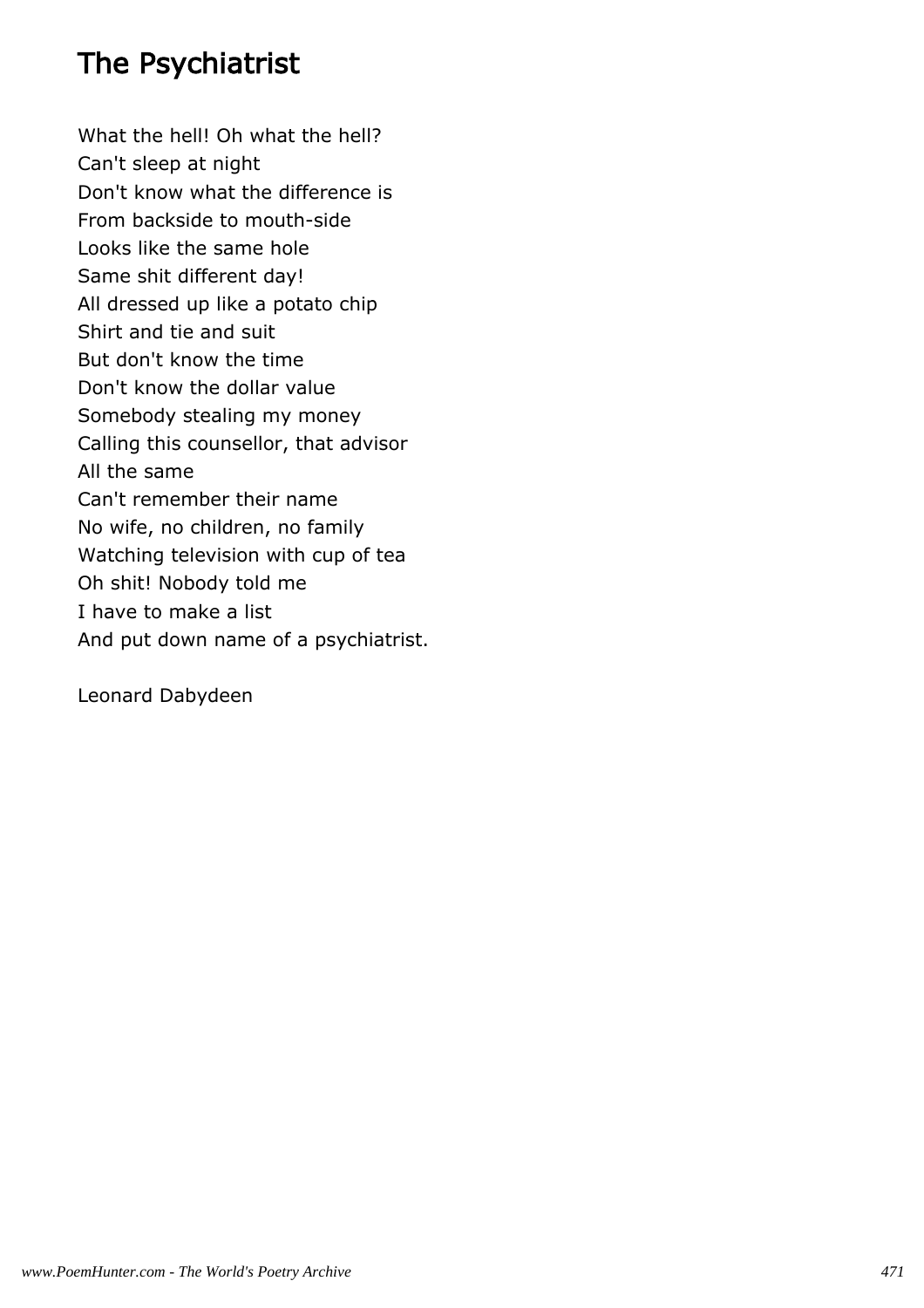## The Shore Line

Once before the shore line there were trees and houses and streets and places where children played and now all washed away chorus of movie songs and prayers in mosques where men dressed in white cotton fabric and filled their hearts with richness of Ramadan and now all washed away in pouring rain and monsoon mockery floodgates of mud sling belch entrails of rubbles over places and people and things in a deluge of ungrateful piety and now all washed away today my body is mud and I am like swamp remembering eating roti sitting on a driftwood plank once before the shore line.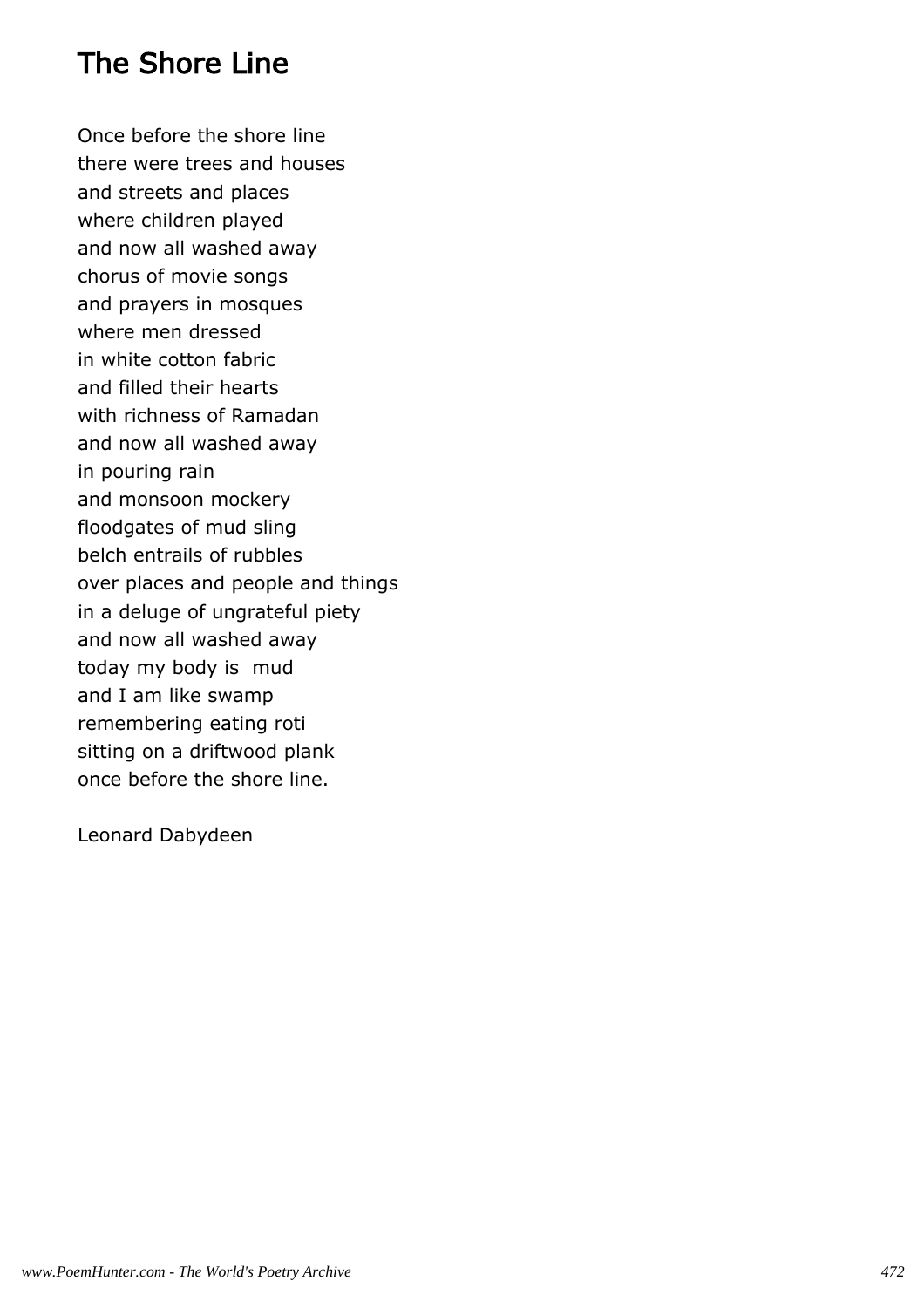# The Storm

Stormy night - Wind blowing fiercely Rooftops flying in the air.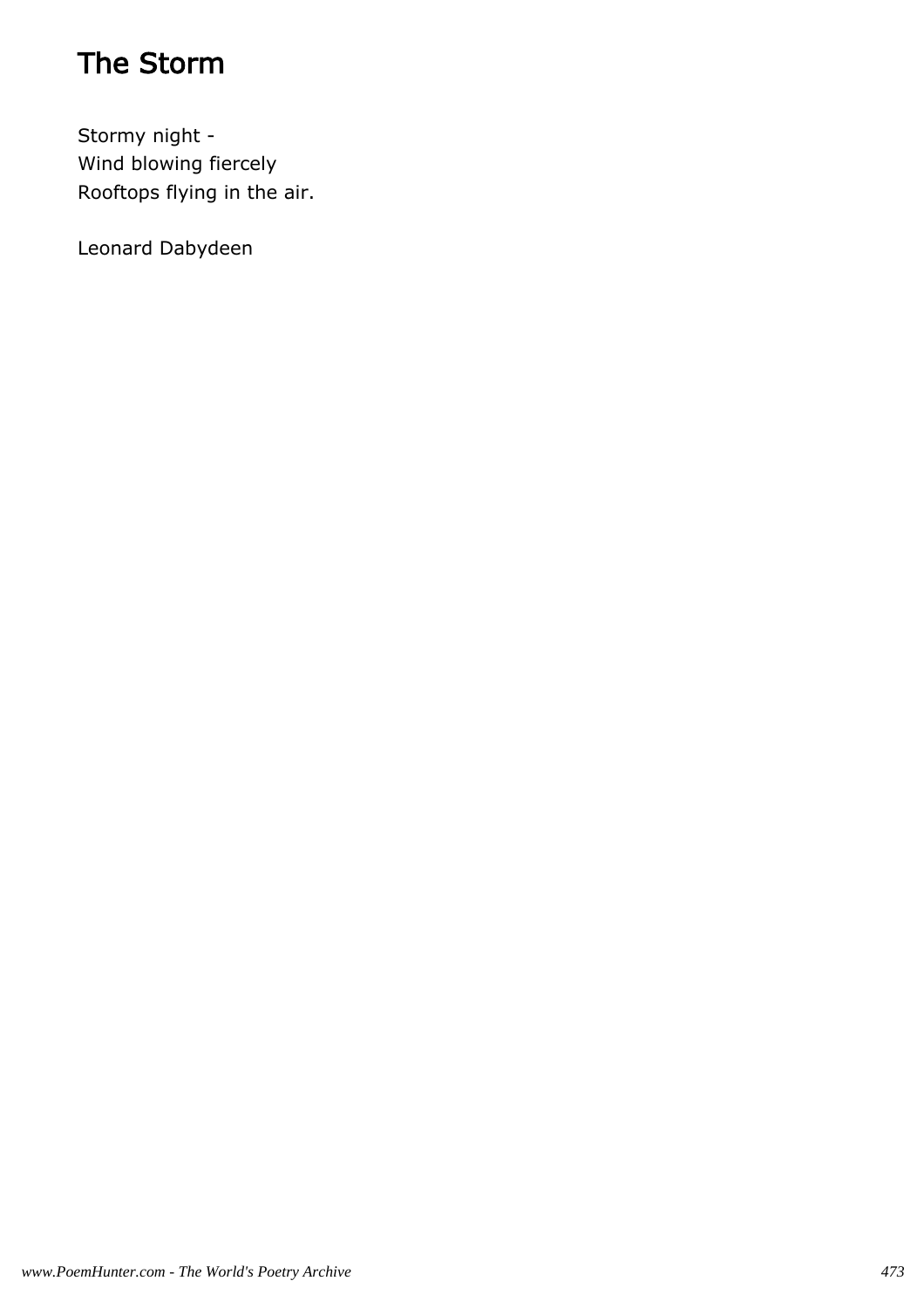# There Are Starlit Dreams (Refugees: Waypoint Sudan To Europe)

In the deep caverns of their pounding heart there are starlit dreams they flicker like tiny lanterns prodigious with silvery hopes like clusters of starry lights on a Christmas night in a festive shopping mall in a city centre where drifters scuttle or scramble from booth to booth fingering coffee cups and ice-cream cones sometimes tongues keep lapping like panting animals wet with desire in their hearts they know mouths to feed hunger clings to empty stomach like man's best friend abuse burns in fiery flares full of angst full of binge and bile so they turn their backs in the deep caverns of their pounding hearts this they know there are starlit dreams.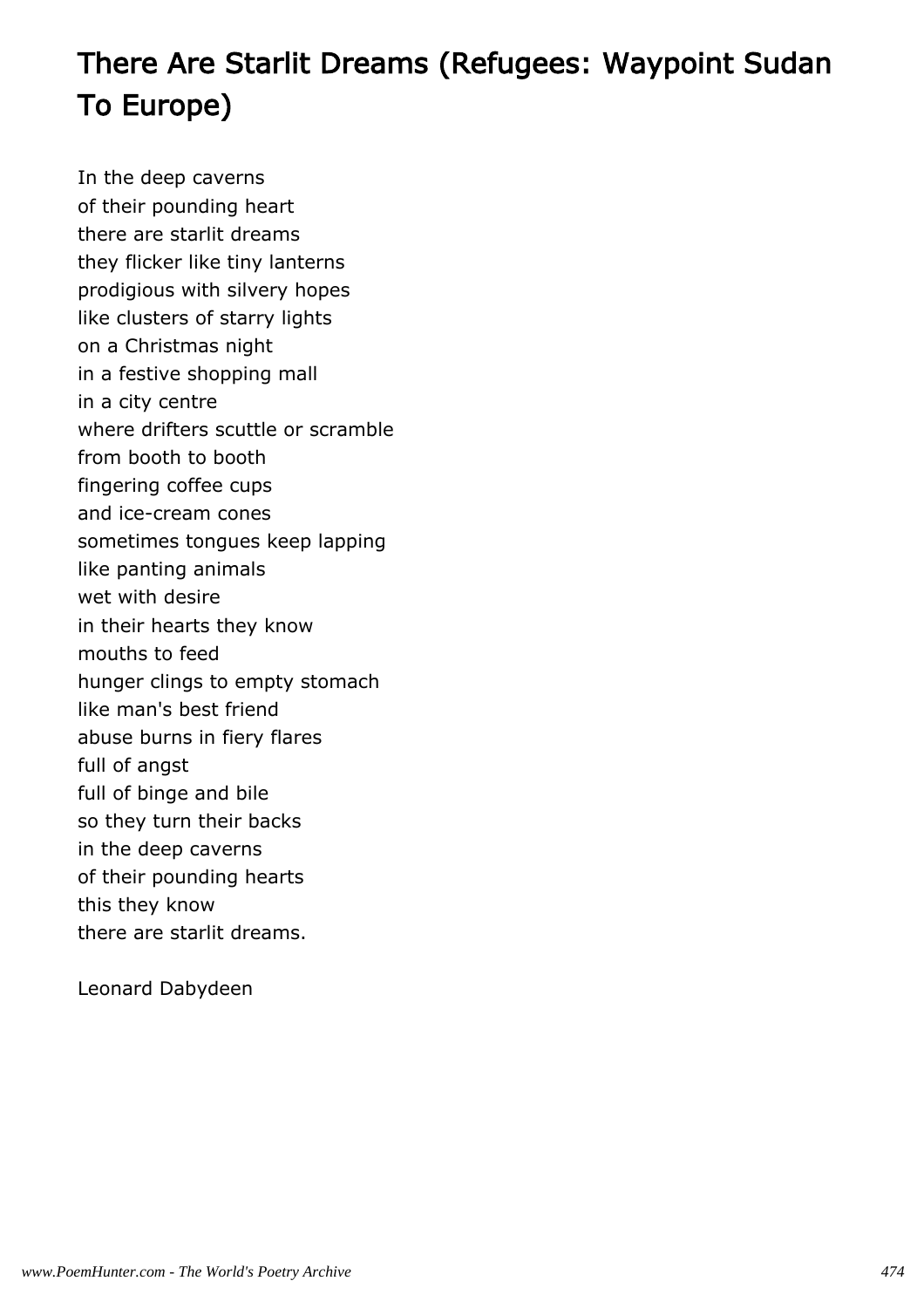# There Is No Cancellation

Because you do not know where he's hiding his calendar you can guarantee your heart that there is no cancellation of his appointment with you all along you have been listed in the mystical tabloid he keeps behind the burning bush time is marked with the ink of your blood since you're saved as his favorite in a new folder every listing starts the same every path, every action and every detour in your life transposed in his search engine you're never alone he feels overjoyed when he sees the love you have for yourself and how you share that love with others a ritual dance in the bazaar of life every footprint jingles with happiness like flowers blooming in radiant colors in the spring of life intransigent as always with guarantee that there is no cancellation of his appointment with you and when night changes to day in his mind's eye he watches in glory among the stars as you clasp your hands in humble prayer Namaste, Namaste Ram, Ram.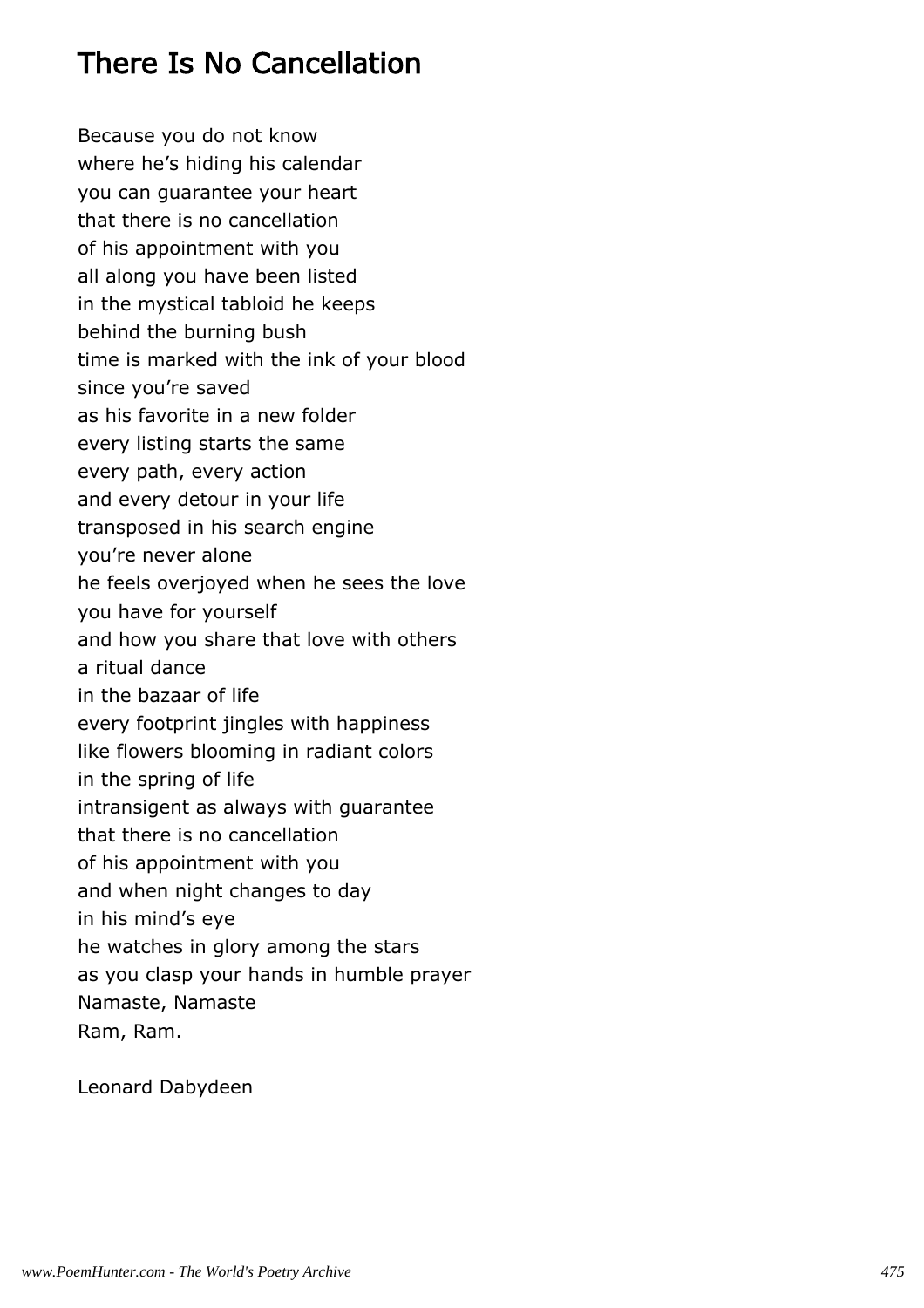# They Call Me Illegal

They call me illegal unwanted in the eye blue as the sky but only seeing my colour my dark skin and I they crimp minds with hate even fornicate their souls to flaming rage and yet on impulse I smile mischievously 'cause I am hopeful I am like falling rain I run in gutters I run in trenches I put a smile on earth trees and plants they welcome me.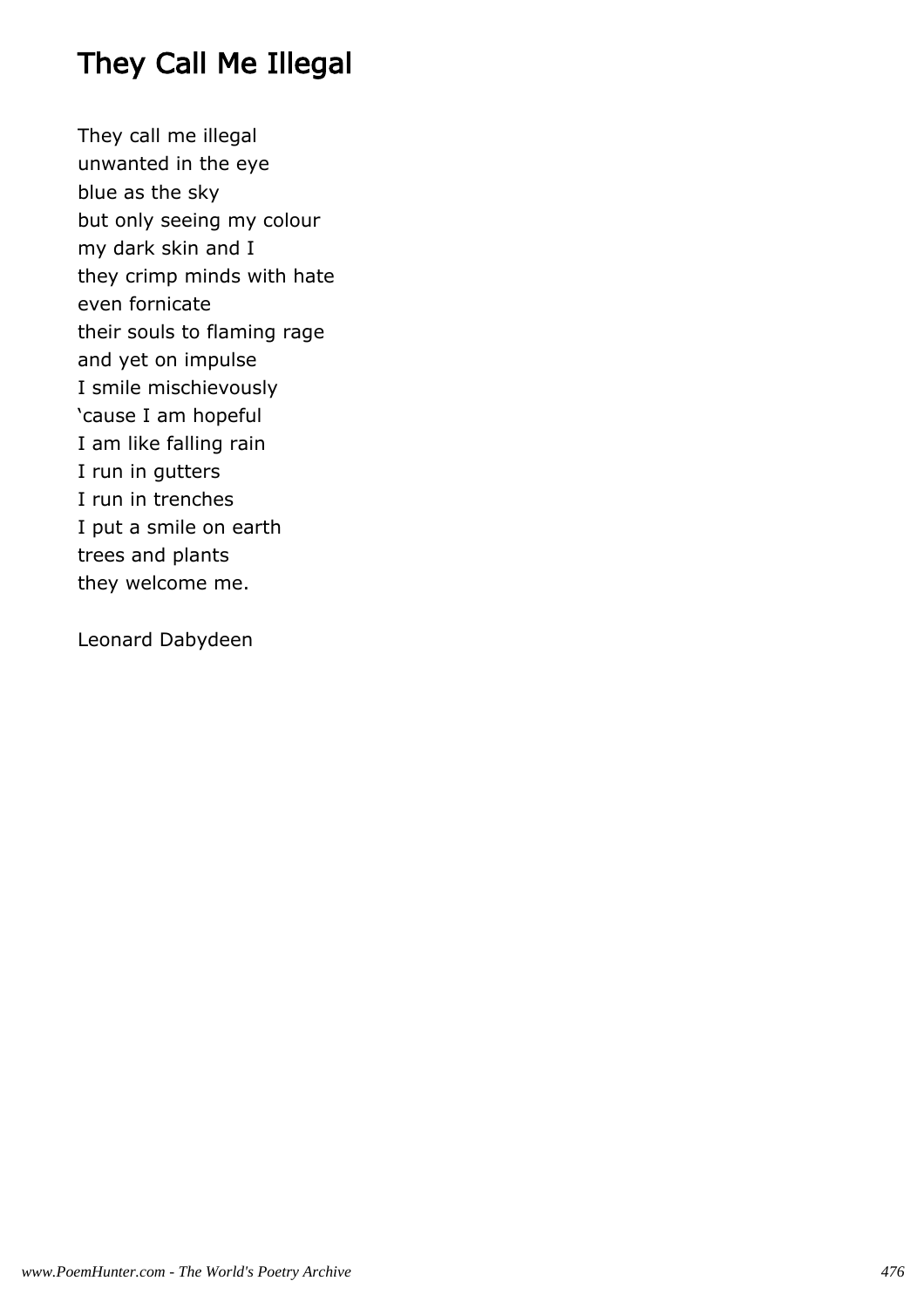# They Returned

They returned immobile without a voice without a sound I watch water recede.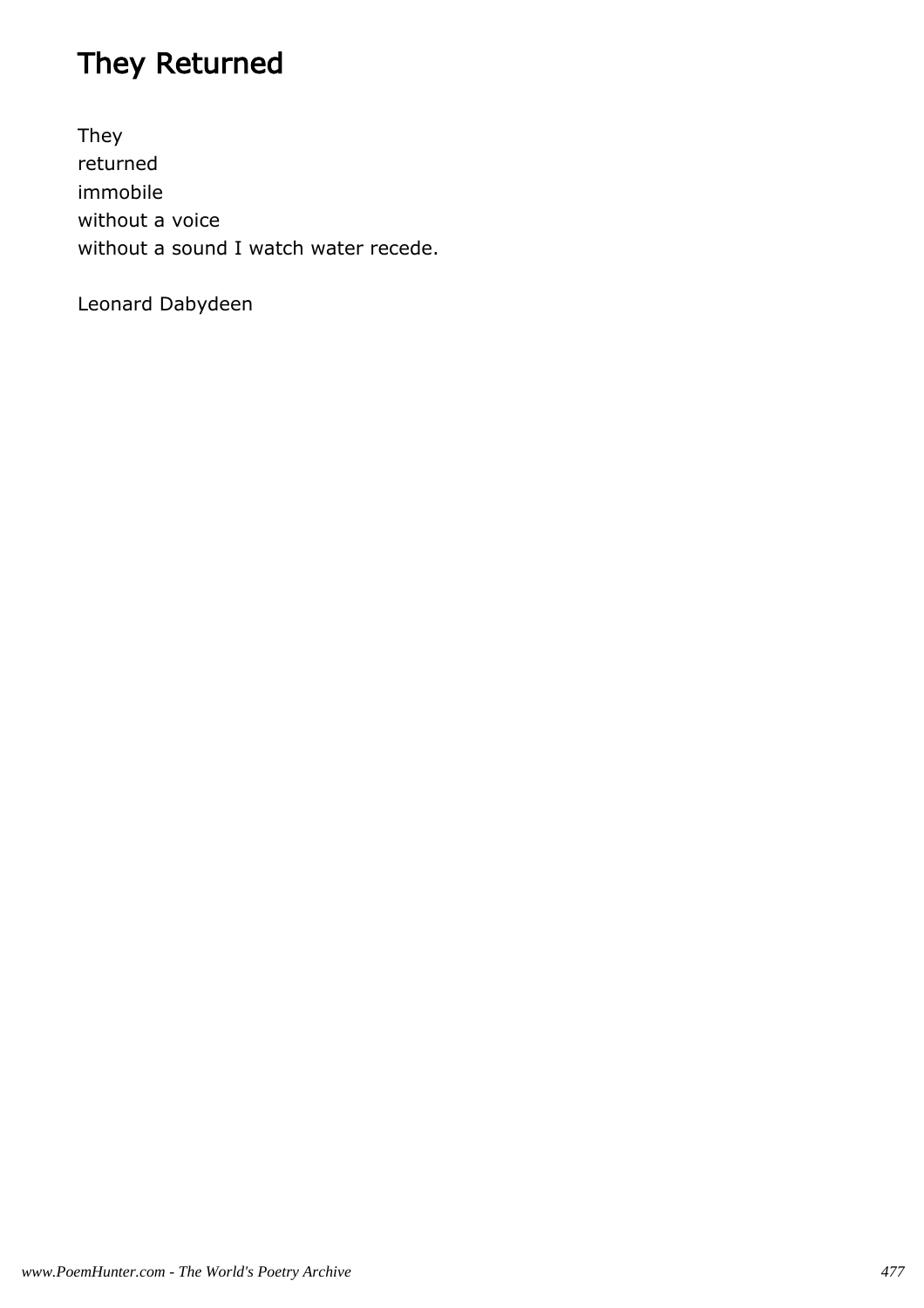# This Feeling I Felt For You

I remember now how you visited my room and touched me with joy

it was heavenly this feeling I felt for you inside my chamber

ruffled sheets of bliss exuded tender loving with hands caressing

body, mind and soul whispering without control it was up to me

for this ecstasy beyond all imaginings to last forever

and before I slept like a little child I wept to love you some more.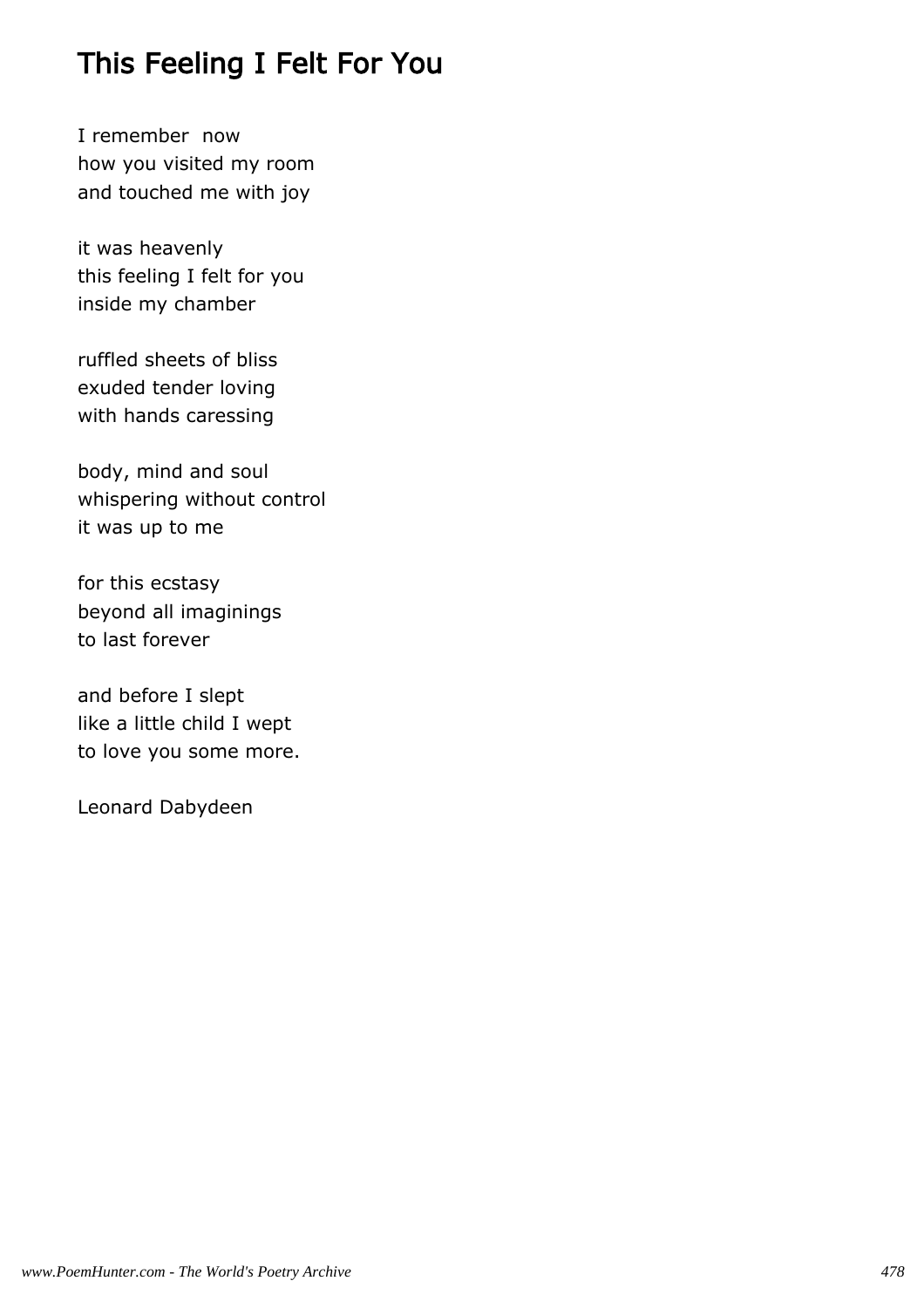# This Field Of Life

- It's like an open journey
- you begin to travel
- from the moment
- your shape and form
- were knitted
- with umbilical attachment
- in a mother's womb
- the field of life
- begins with the echo
- of every heart-beat
- every pulsation
- like a rhythmic dance
- and a preparation
- for formative enrichment
- with eyes wide open
- and senses tuned
- to a new world
- you continue your itinerary
- across the landscape

#### of earth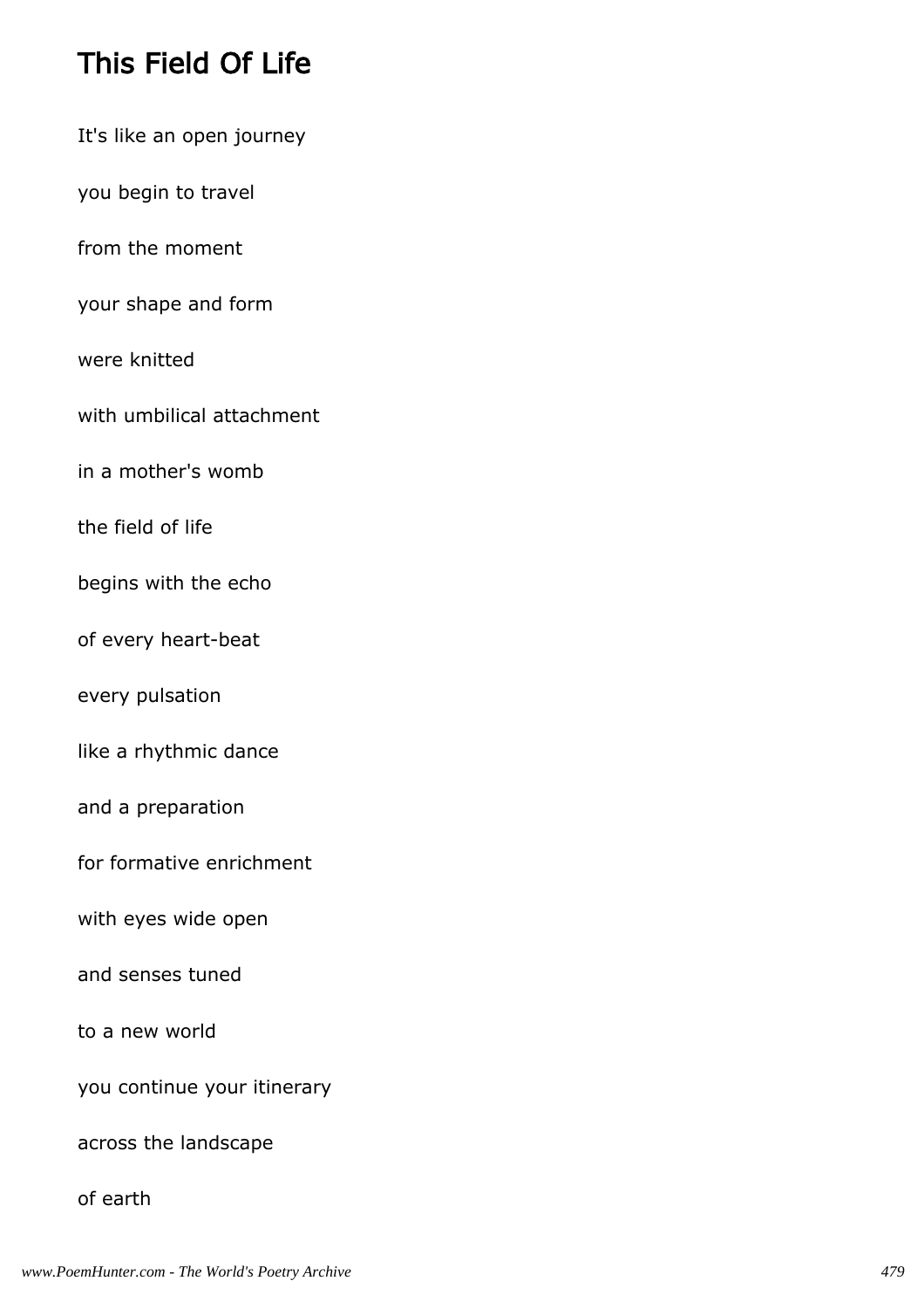of moon

with distances that sometimes

make challenges harmonious

or intimidating

with no scope to hide

or run

there never seems to be

an end

only a beginning

all yesterdays

become today

and all today

roll over tomorrow

making this field of life

a roller-coaster

with endless motion.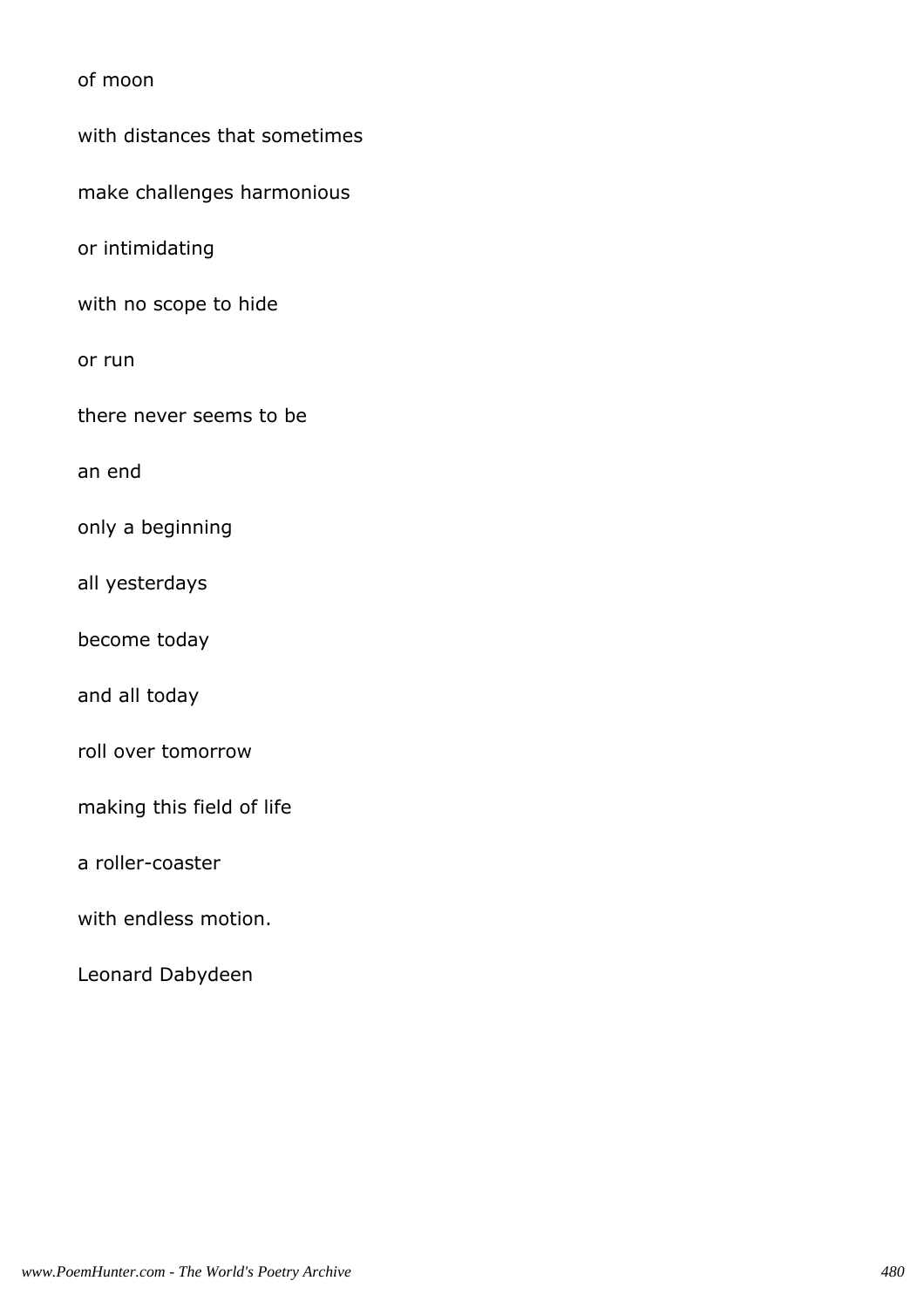# This Hand That Touches You

This hand that touches you walking through your body moving and meandering in meaningful slow intensity without the absence of an undulating curve now wants to slow down feeling the pulse inside as if this sentence of love needs a period like a full stop or more like a comma before the continuation of a ritualistic conjunction it feels like a sentinel in a commanding post a guardian beyond a balm of kinetic pleasure each finger tingling the brain each different from the other each attached to one another same hand in oneness same hand always touching you as you move this is the hand of God deep inside of you this hand touches you everywhere, everywhere.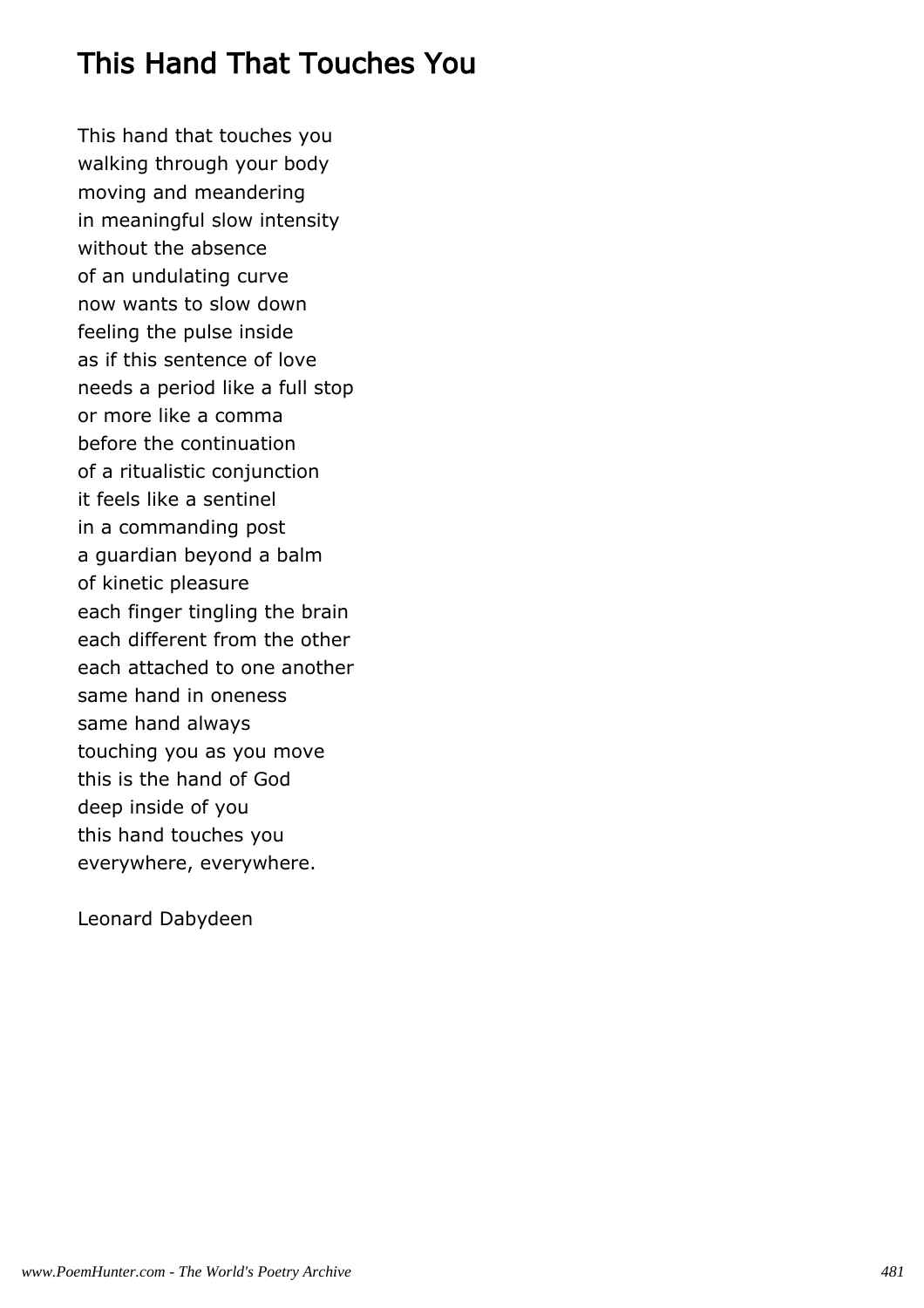#### This Is Who We Are

She who walks with me in the lull evening hours when the night is cool when tall pines and conifers guard red-brick pathways as we hold hands soul-searching for light from the full moon and whispering about astrological gem stones turquoise and purple we share a common bond we heave and sigh at the din of highway traffic we ponder about birds sandpipers and doves nesting in the tall trees we lock-tight our frail fingers at the thought of hungry children in South-Saharan landscape refugees on blind march away from war-torn Syria sad faith without redemption yet we hold subtle allegiance to each other for substance symbiosis we have never left home without it this is who we are.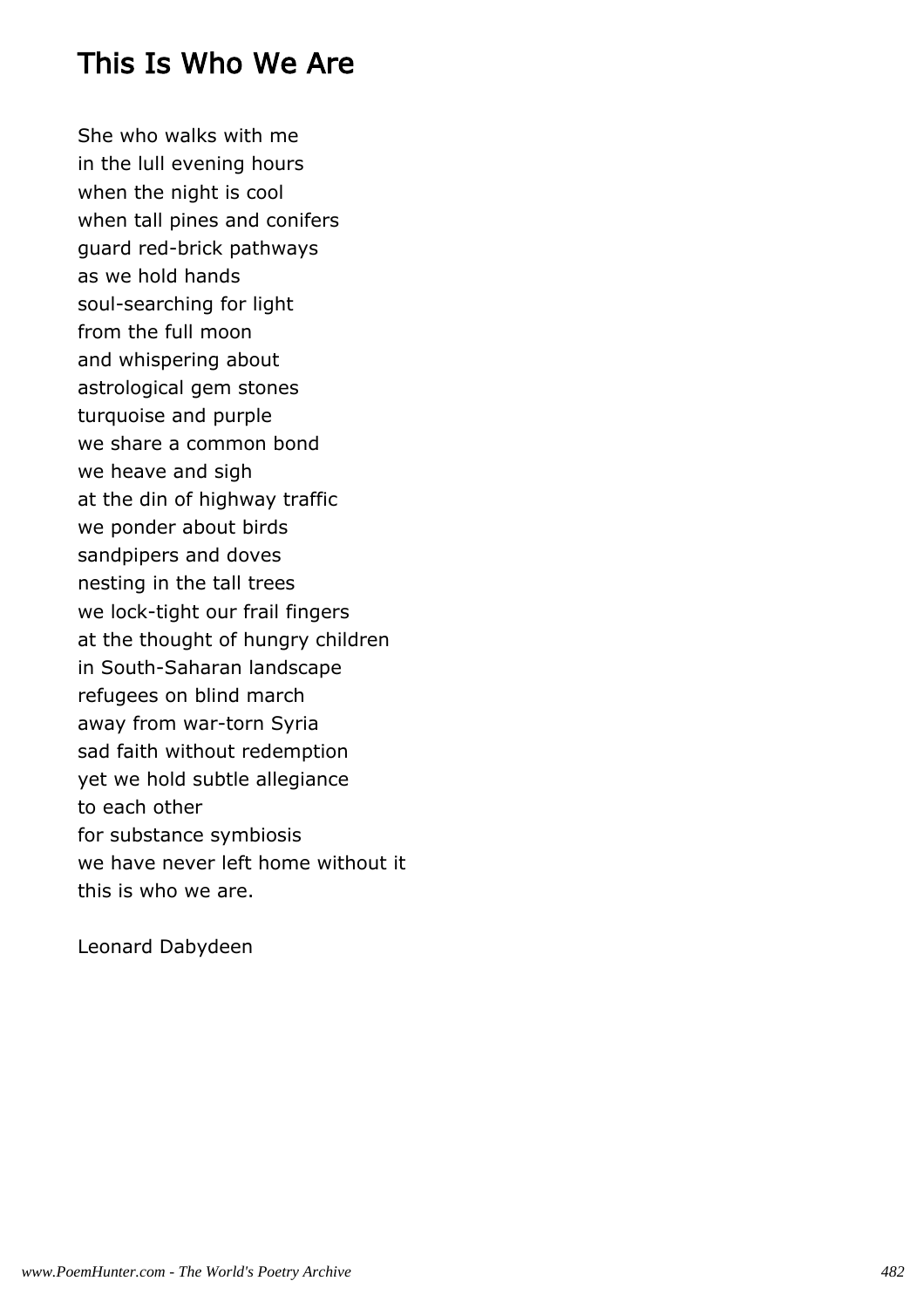# This Night Feels So Quiet

This night feels so quiet as the silence envelopes every corner of my living space; I tune my ears like a maestro player of a mandolin, orchestrating his skills to connect with the band, listening intently; everything is sleeping, even the moonlight casting shadows among the trees seems to lip-sing the quietude, with irritable nonchalance; I sit on the patio chair, watching with eerie thoughts creeping in a vicious circle in the crevices of my mind, physically challenging me to make disturbance of the night; loneliness is eating at my bones and this makes me uneasy: flesh and fantasy dance like a barn-yard chicken teasing a fowl-cock to crow; I heave and sigh, waiting and watching as Time tick-tock away in every bubble of life; morning soon will come and the sun will rise again to break the silence of the night: and a new day will make for a new beginning.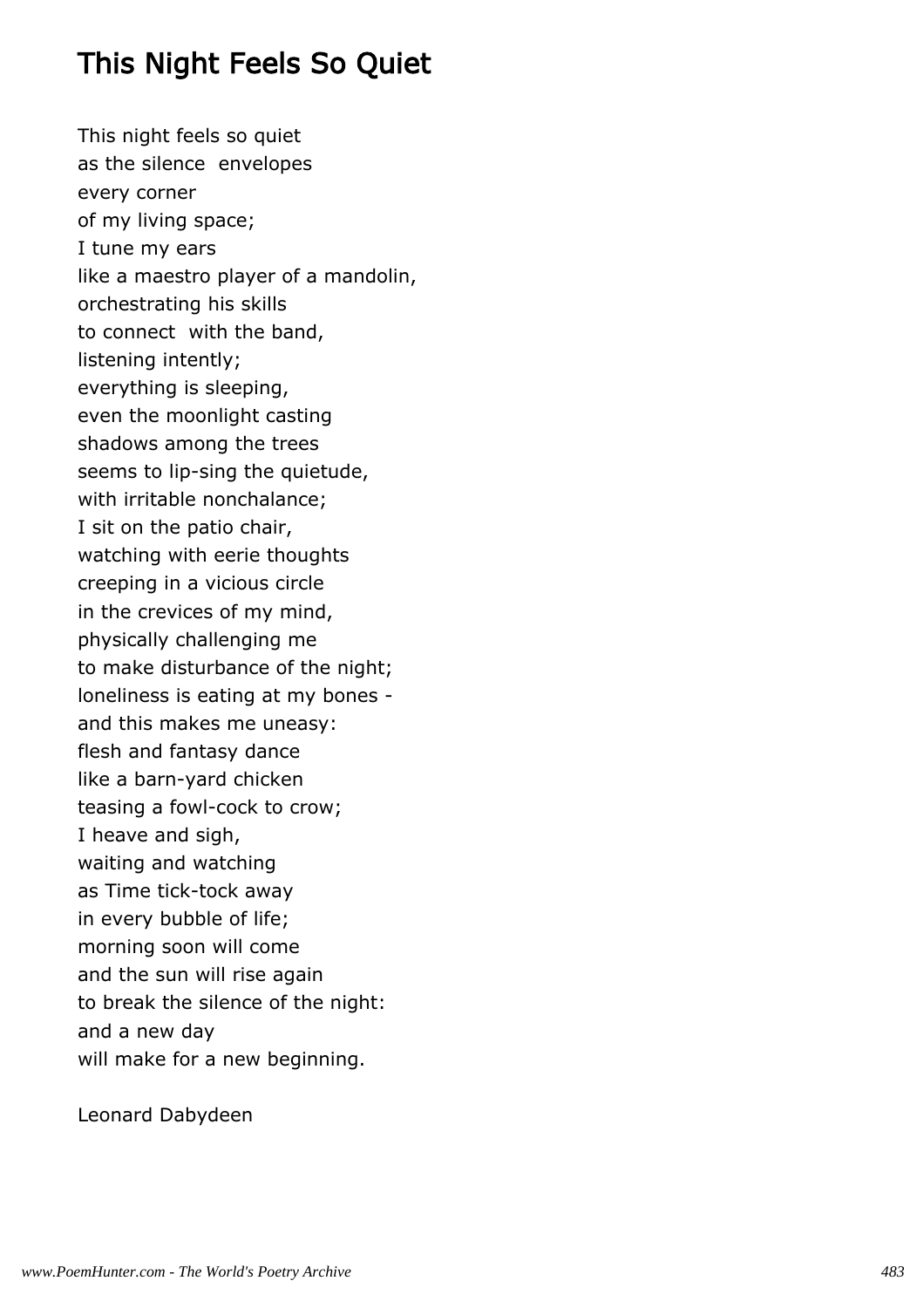# This Night We Celebrate

This night we celebrate festival of lights features triumph over darkness carved by a niche in our being of who we are or part thereof what we've become glorifying light as we gather family and friends neighbours everywhere spoiling hate and deceit fiduciary duty tortuous tort in ashes and tiny lamps brighten every footstep challenging our destiny our fate as promiscuity is sliced away like unwanted body fat and we nourish promises of tomorrow always a new day as if we belong with a lighted torch in our Olympian minds.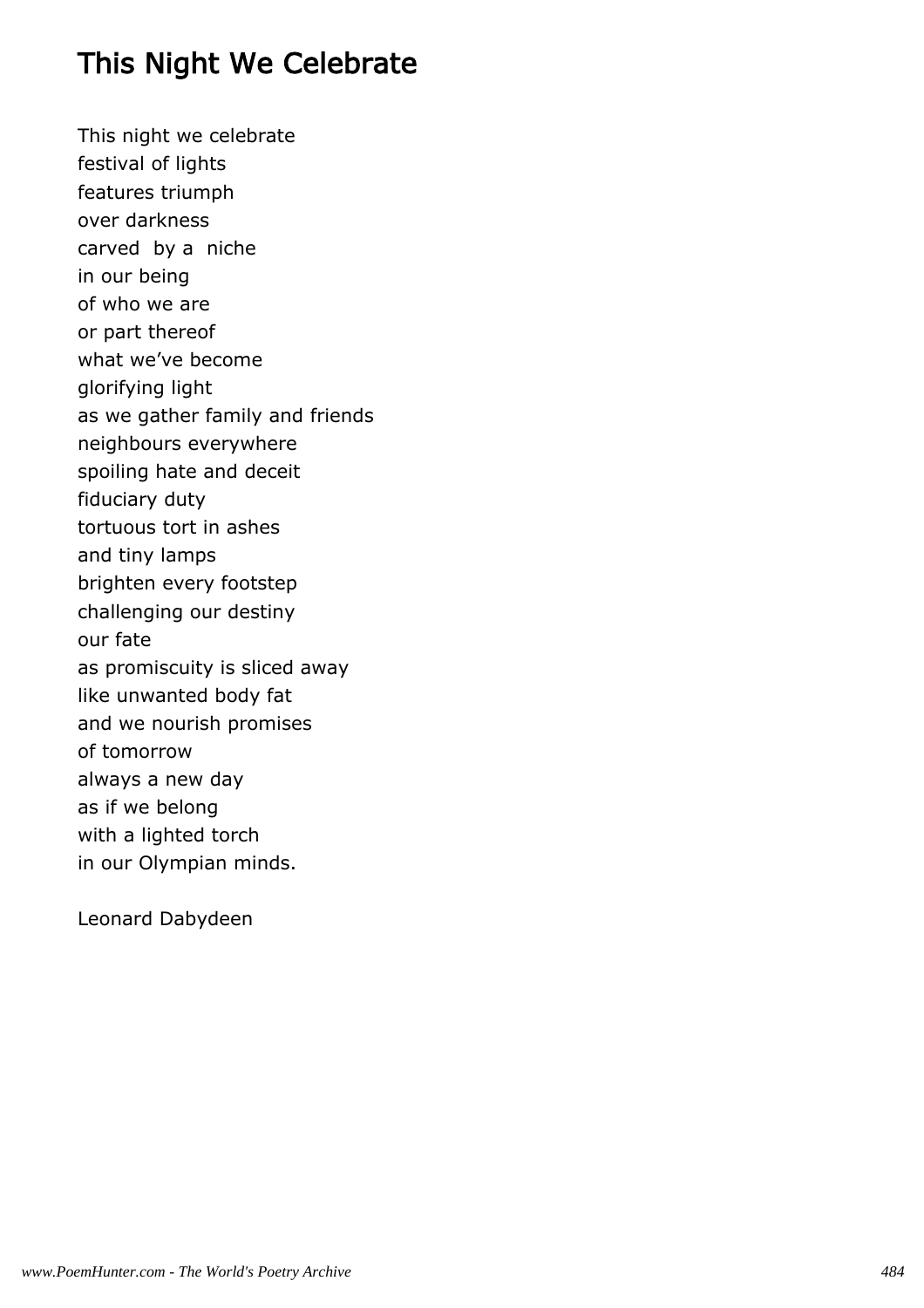### This Phenomenal Woman

I didn't know how often she laughed or cried while I was sitting in a fetal position but she knew what I was up to when I shifted even just a little this phenomenal woman.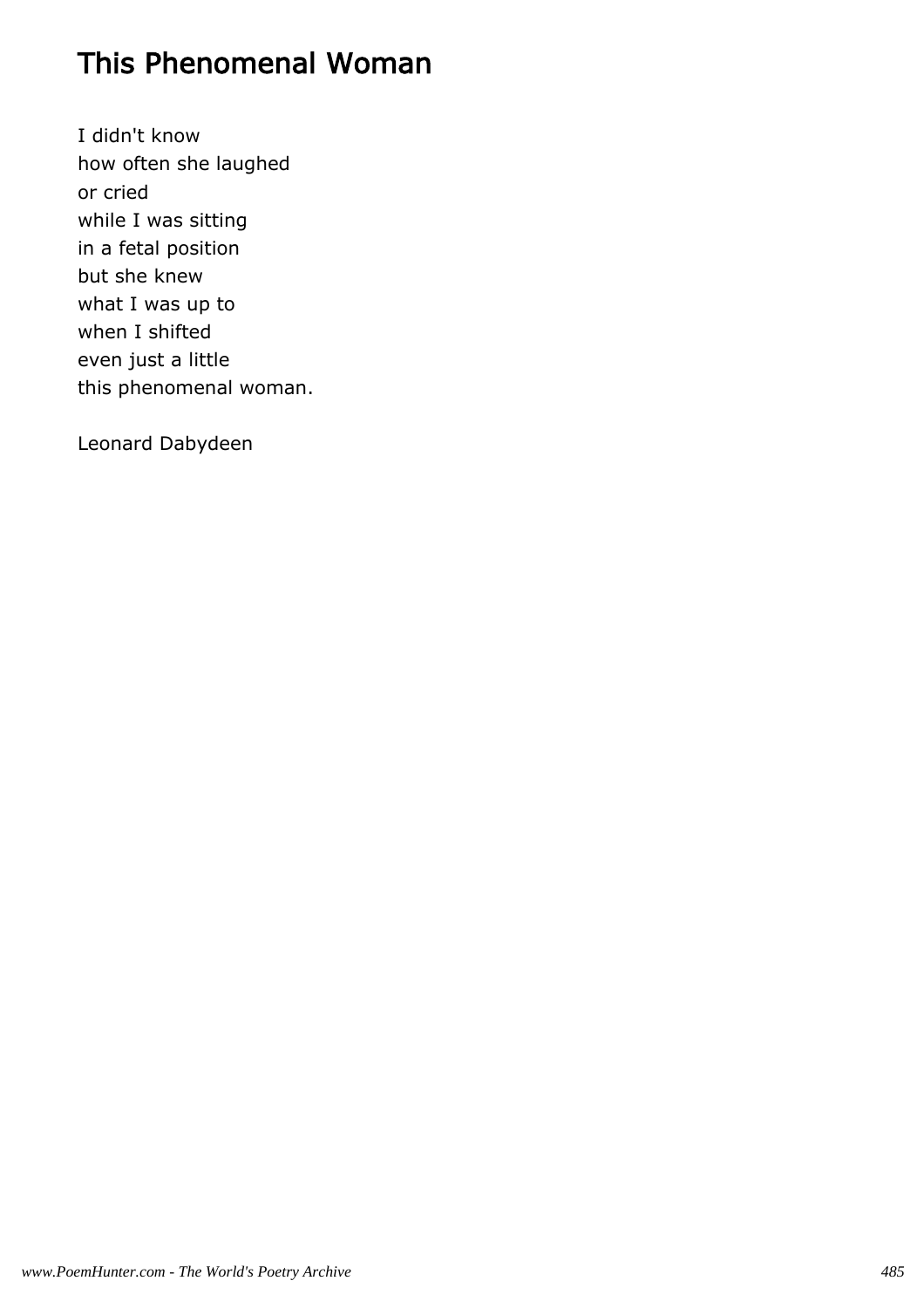# This World

This world takes you under its protection while the sun makes your talents shine also grants you irresistible energy to love and be loved you become a compass guiding sunlight showing direction among shadows of trees Fall leaves still make bed in the parks so colourful in gold and rustic bronze but this is your moment you light the world with an aura of splendid moons you want to spread Life like wings of an eagle soaring high and all you desire is to enjoy all those who are present with you and for you yet sometimes keep silent as if they are far away in a distant dream.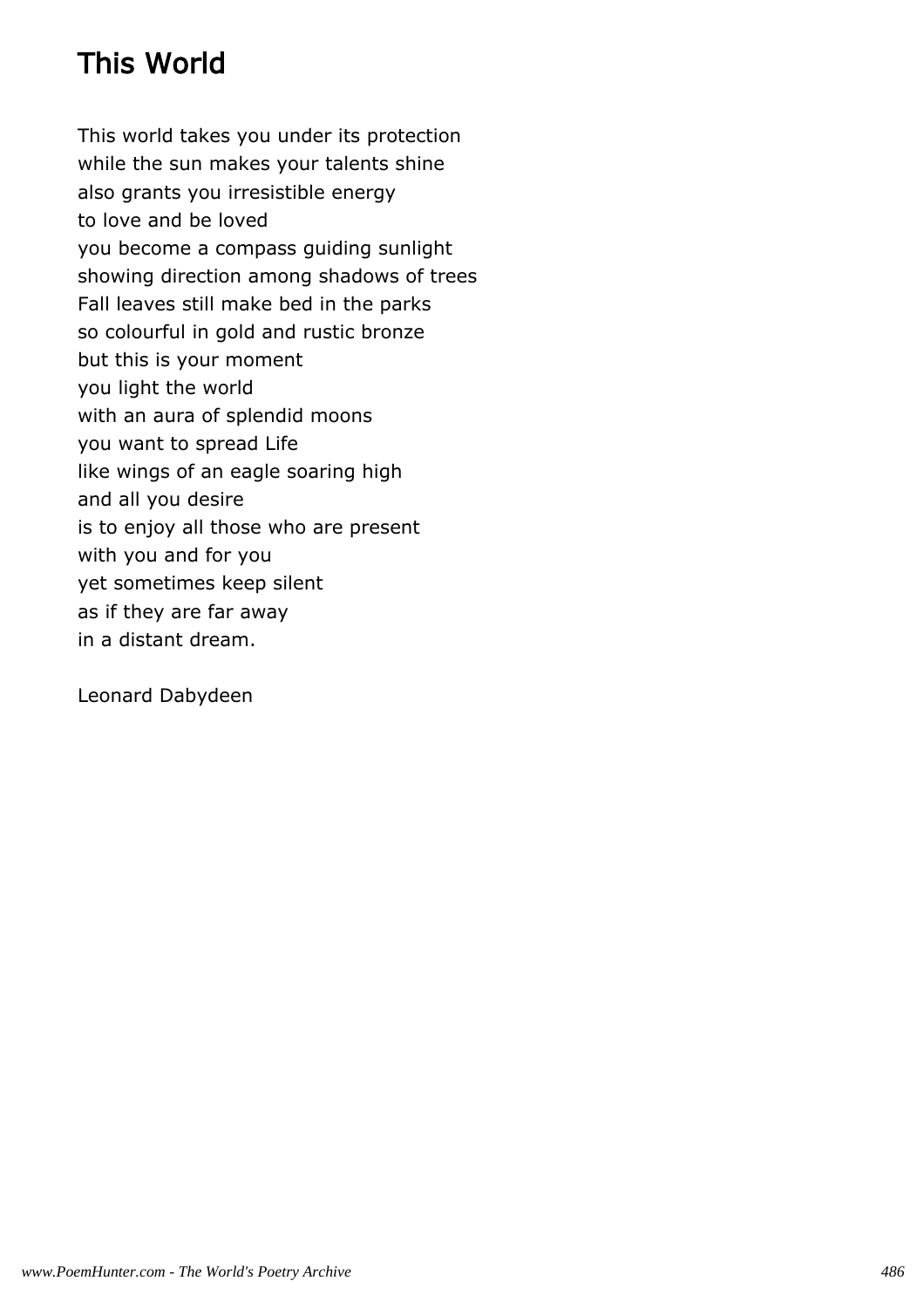#### Three Little Words

Three little words so full of sweetness like honey overflowing on my teaspoon;

Three little words wrap around my mind playing hockey when sunshine is blooming;

Three little words make music in my ears when I say them to you more the merrier;

Three little words are not afraid of you big or small only one or too many;

Three little words wash away all doubts in your poker game of life and living;

Three little words put smiles on your face no global wound forgotten in a passage of time;

Three little words I will say to you no matter what you do when dark clouds hover;

Three little words you will say to me when hopes and dreams are fading in the wind;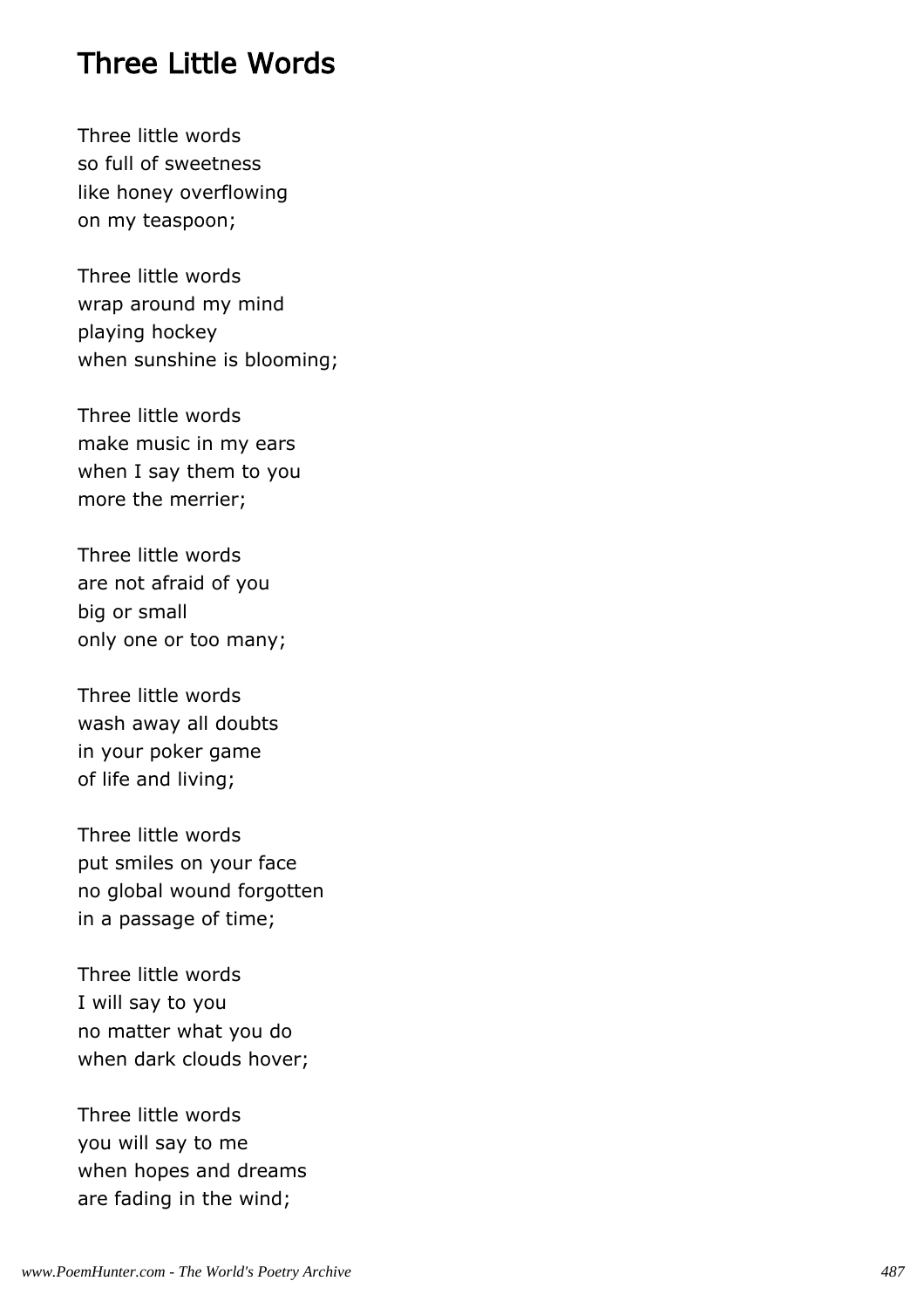Three little words you and I know changes everything and no stones unturned;

Three little words make our undertakings free of cost if money is not everything;

Three little words beautiful and pure each separate or connected: I LOVE YOU...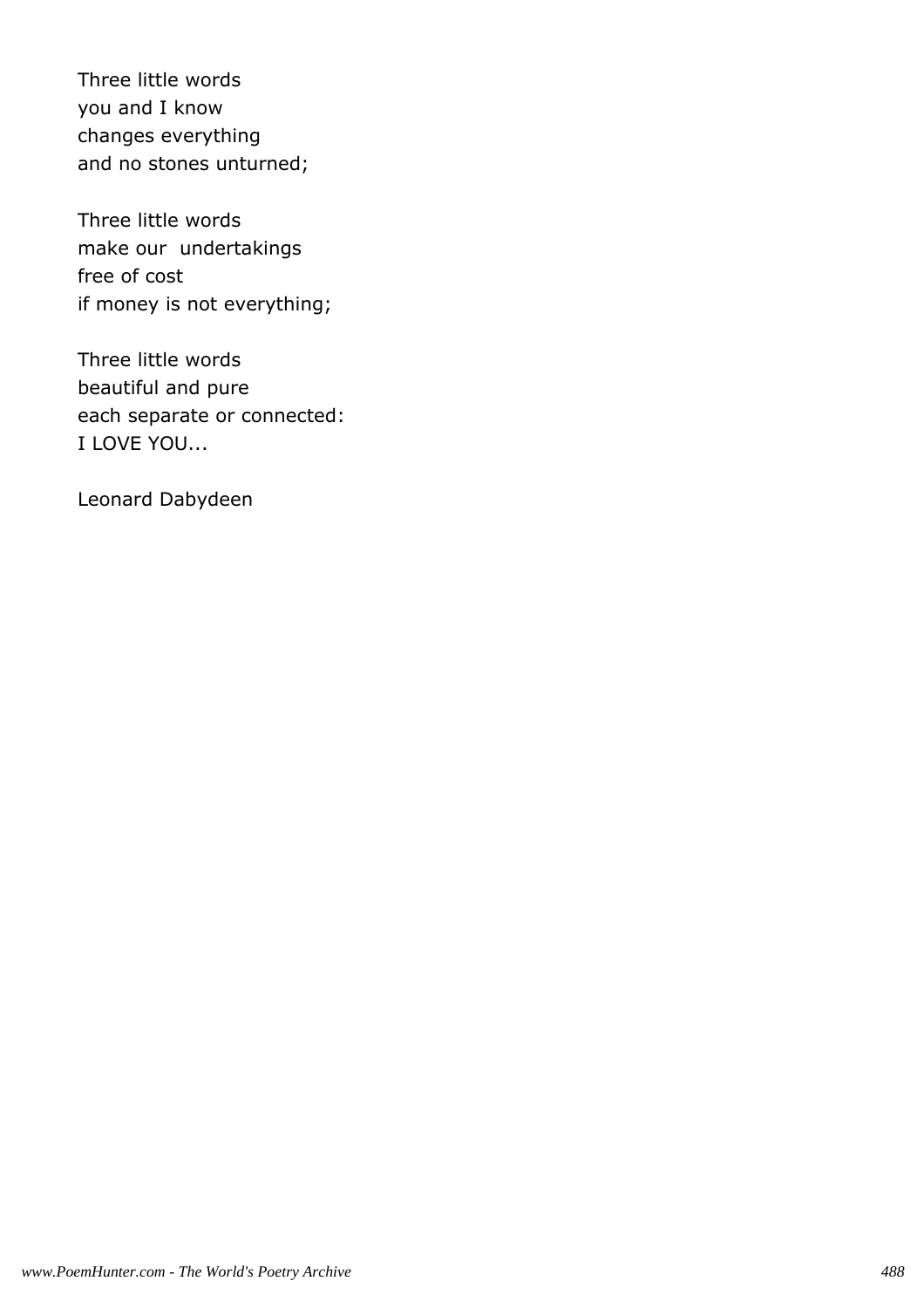# Till The Twain Shall Meet

Mind is so rich it bubbles the brain with opportunity I keep my hands in my pocket feeling the emptiness crying to make holes with my fingertips but my God-given dream does not drift in the falling rain intransigent hope dances like a star in the bright moonlight stirring my faith to move onwards to go where I belong rich mind and poor brain rich brain and poor mind till the twain shall meet.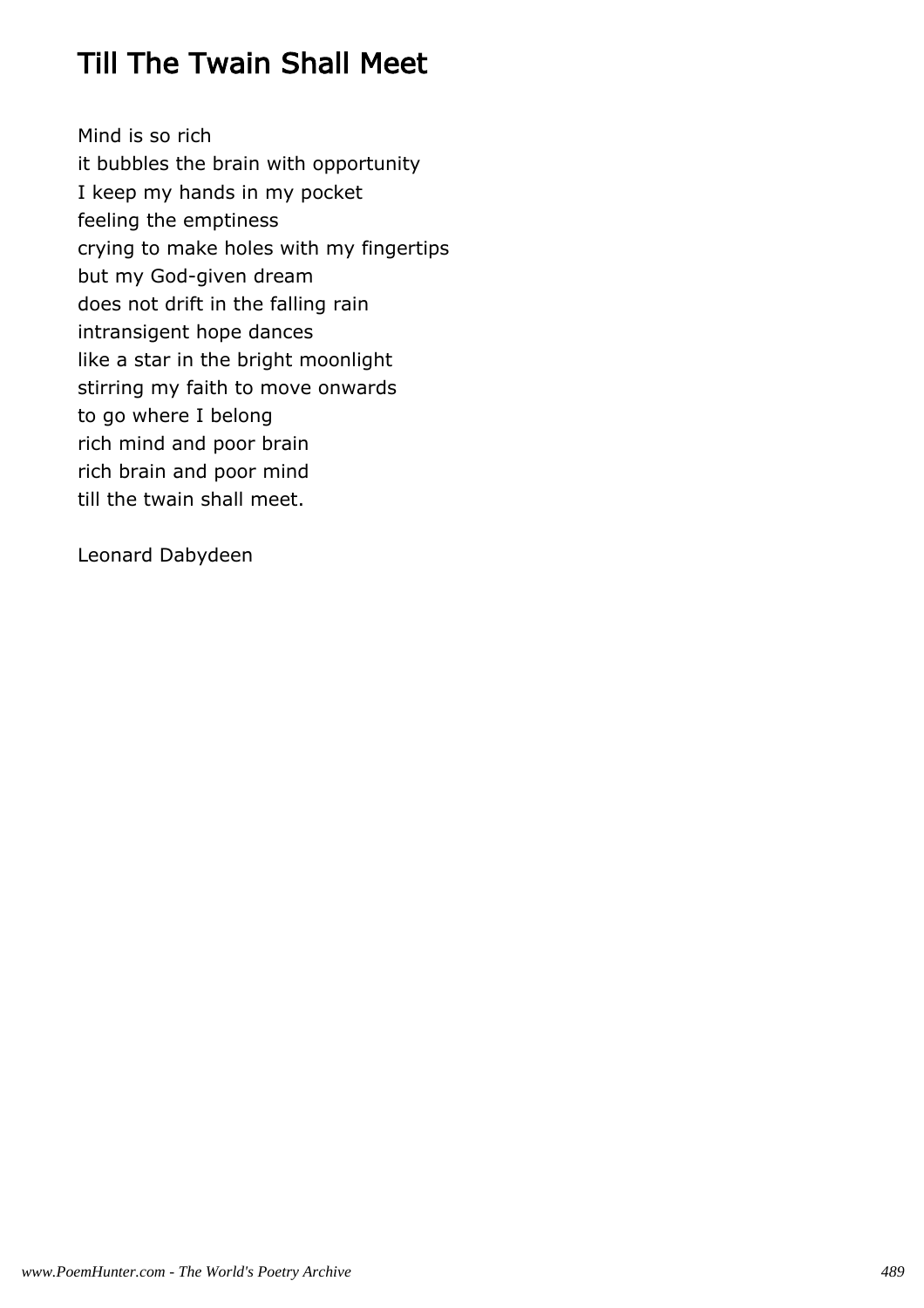# To Be Free

Stop this now this heartache that burns inside my children have birthright to this country.

You molest my humanitarian rights my dignity my longing to be free.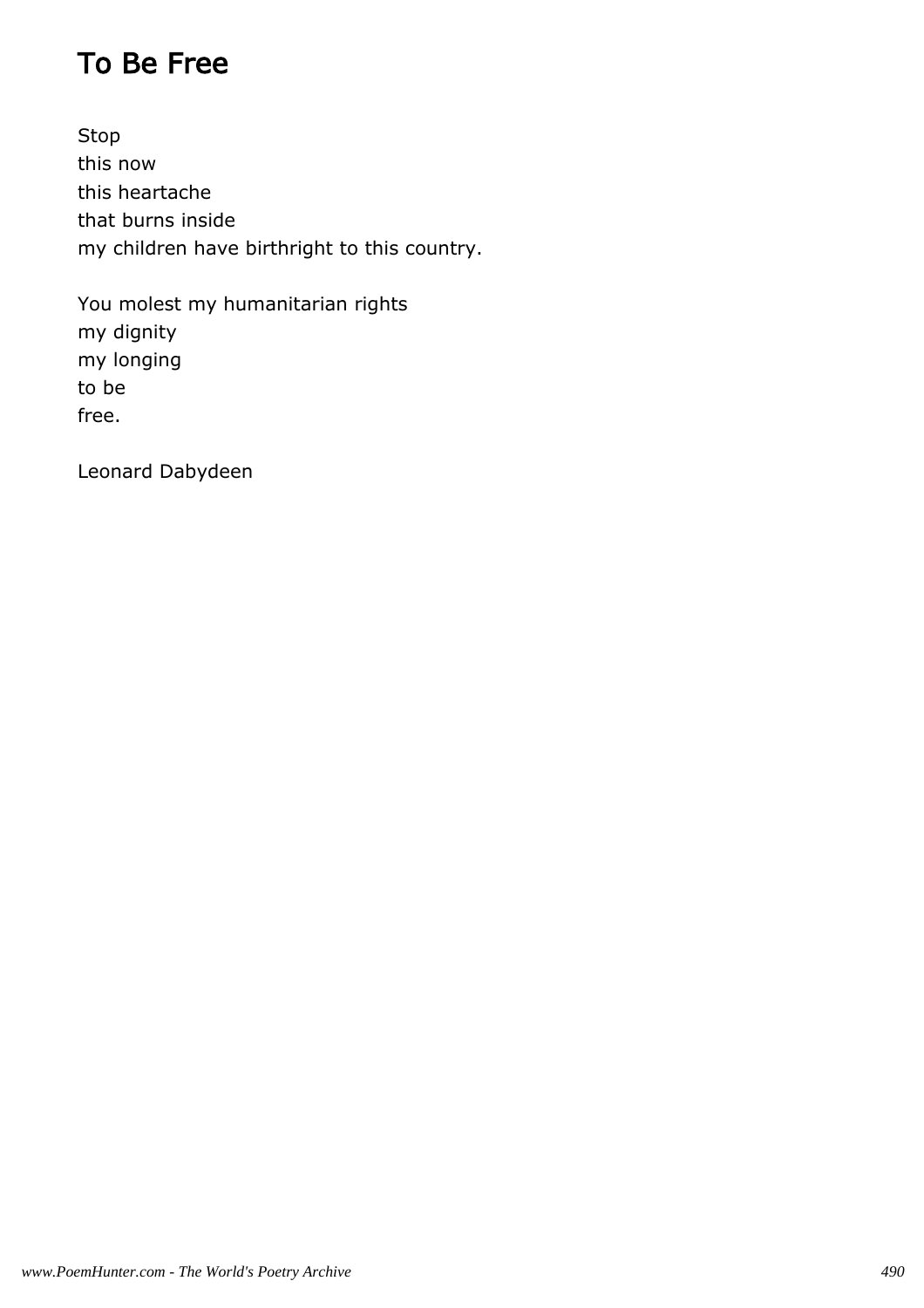# **Tombstones**

Curse of the Devil in darkness of a graveyard tombstones do not lie.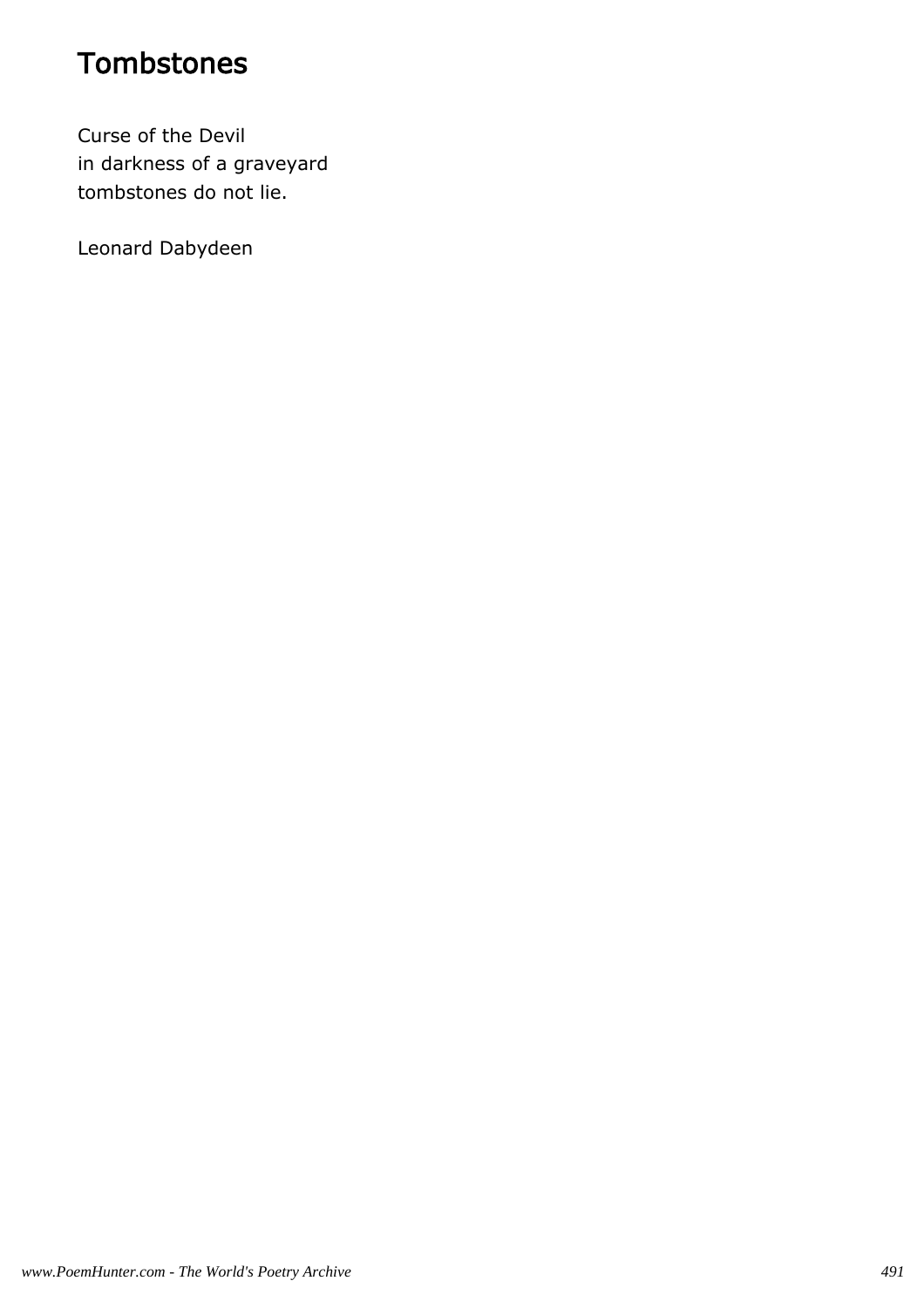# Tonight

Tonight I look at the full moon I gaze in delight over the shadows among the tamarind trees stray-dogs are crying mournfully howling in the heated air in the cemetery where the graves are silent like the tombs coffins do not want to disturb the quiet sound of the graveyard it is transparent xenophobia lingers among the dead and silence is golden like a sleep without a dream I hold the marbled cross where a wreath is hung and wonder who will die tonight I look everywhere for footprints where mounds of fresh earth care less of the environment I will stake-out here like the wind until the moon goes to rest and dogs no longer chant with the spirit and wonder who will die tonight every Thursday night someone will die so be it, as always.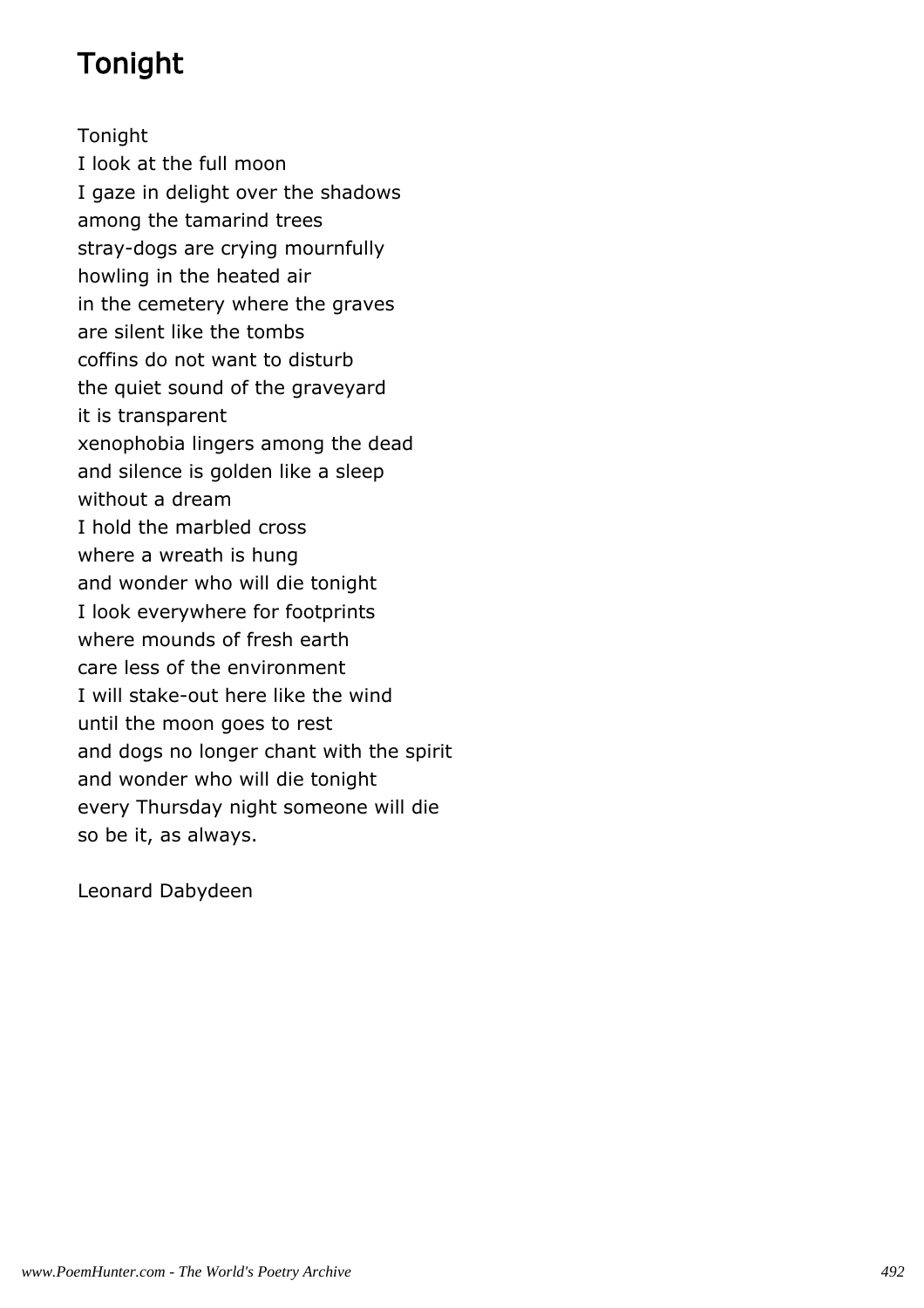# Tornado (Haiku)

Thunderous applause As the lightning strikes again: Rain rupturing earth.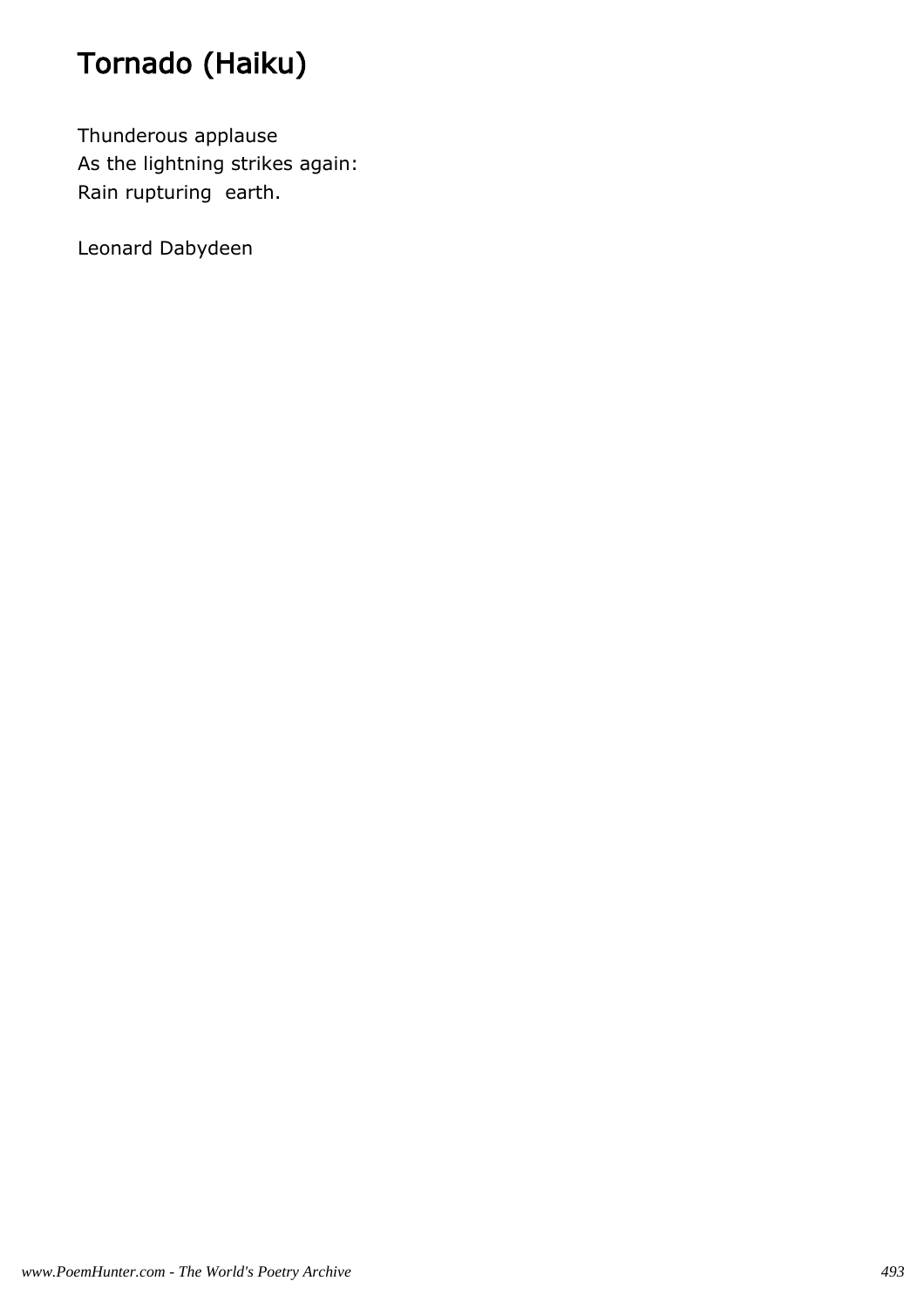# **Trafficker**

You touch me scavenger of my body your lust is so bitter with unleashed hate.

I abhor how you ravage flesh and blood rape my body my freedom like a curse.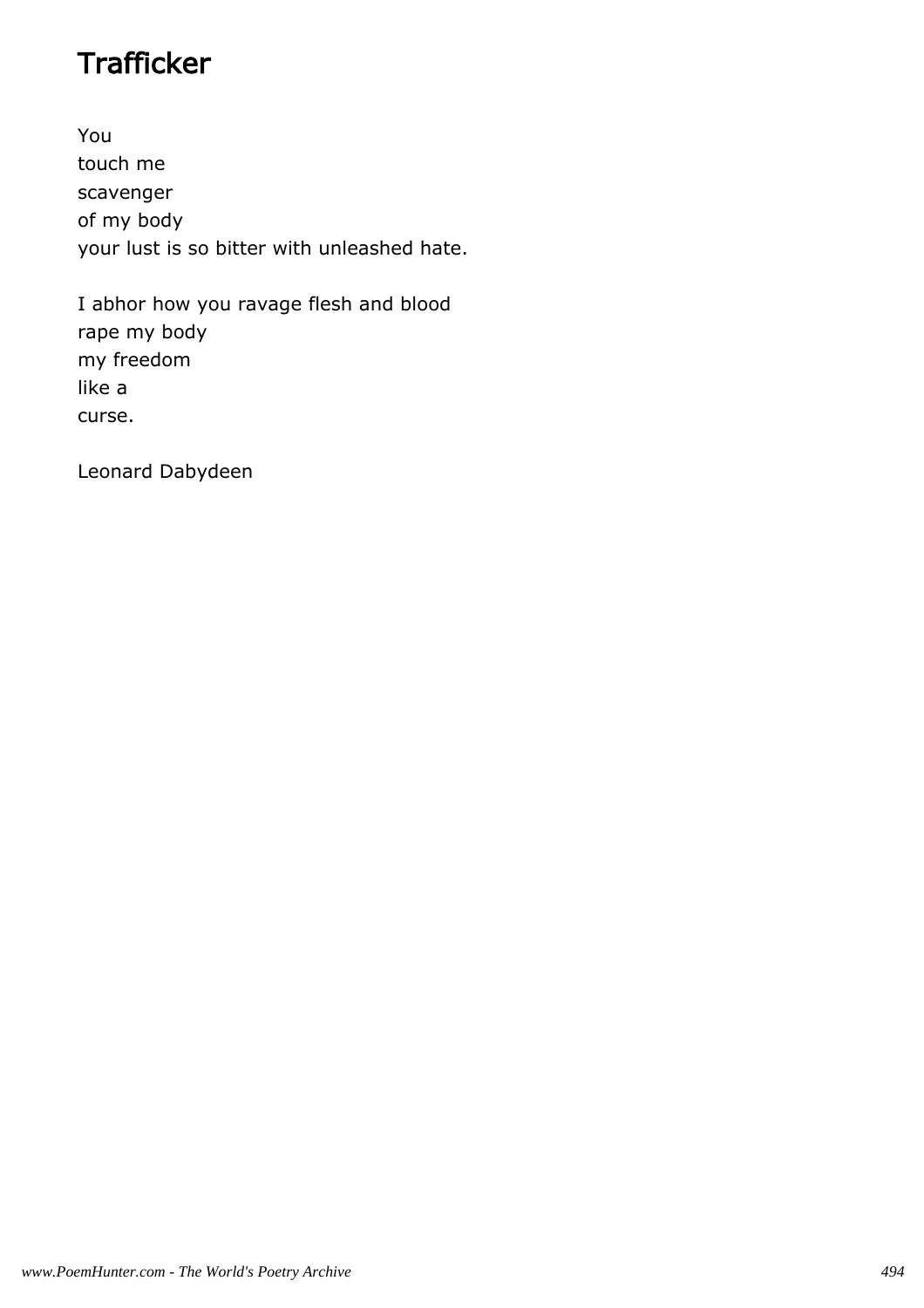# Train Of Thought

In the beginning I knew they were sober; they followed the tracks of my imagination without a cloud of doubt chugging along coherently; sometimes shifting momentum like a snail, then a tortoise, and now moving with the pace of a hare; at every bend sometimes it pauses momentarily to diffuse some ideas, or relinquish a few, or let the hurried fritters exit without loitering on the memory bank; each station of thinking harbors more fresh ideas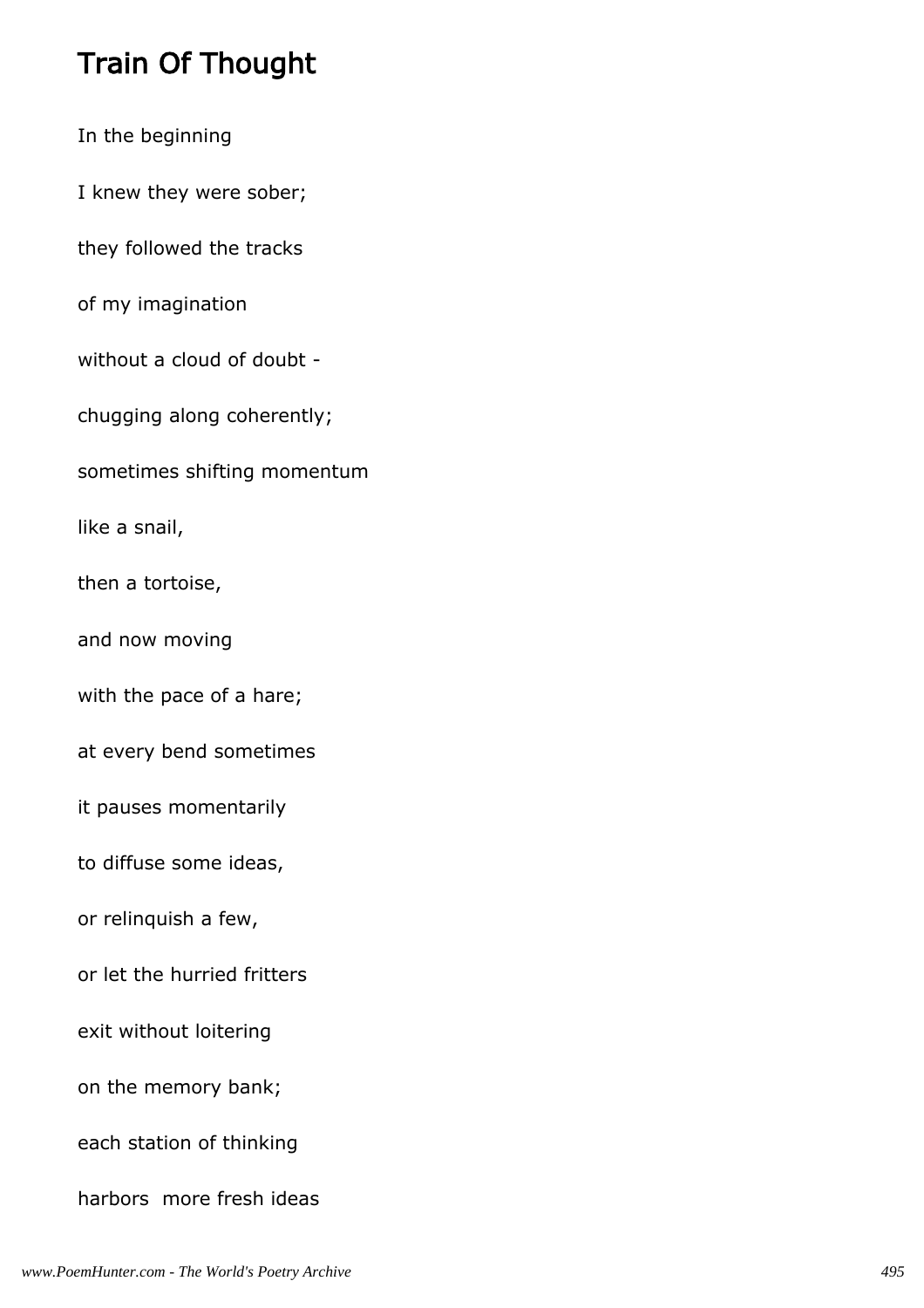keeping the momentum

at a steady pace,

and embracing divisiveness

to freely coordinate

a successful train of thought.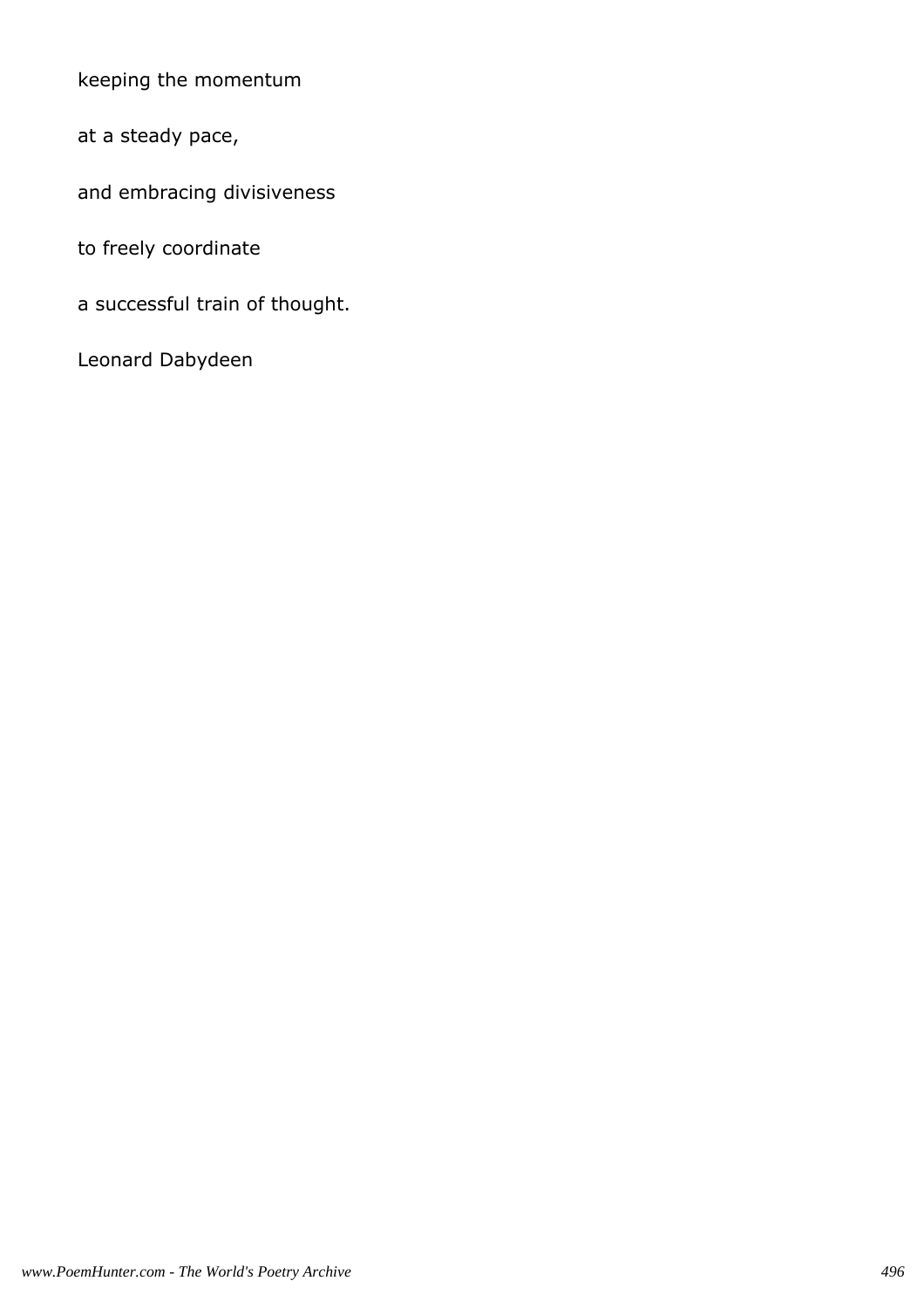# Tribute: Edgar Allan Poe

Back and forth we can still circle his grave and wait for his coffin in the moonlight.

I hear an owl hooting on a tree branch in the school-yard it happens to be him.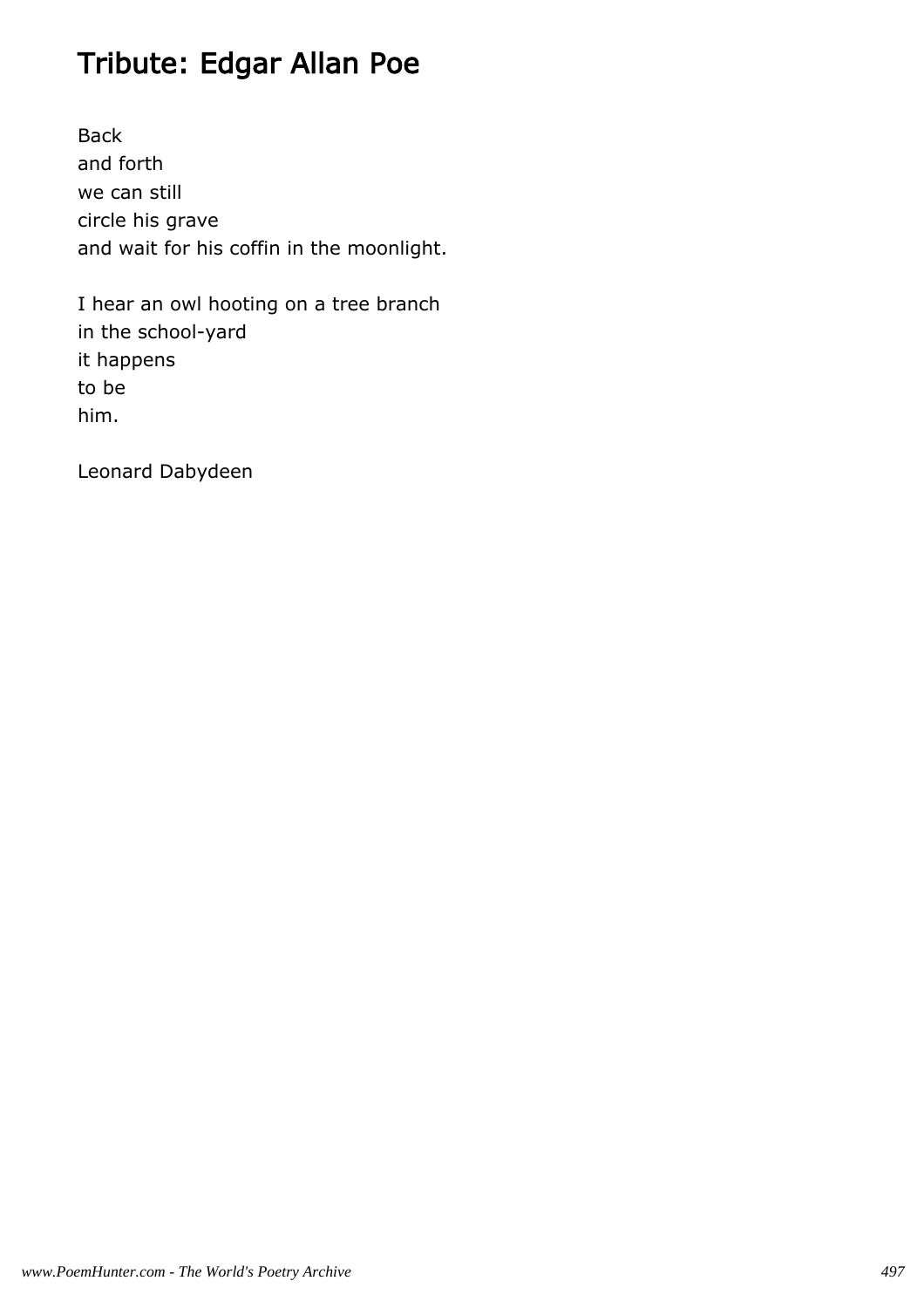# True Friend

I happen to be your only true friend I share the dreams you bring on this journey.

My symbol for peace is not a gesture composed of fear I demand freedom too.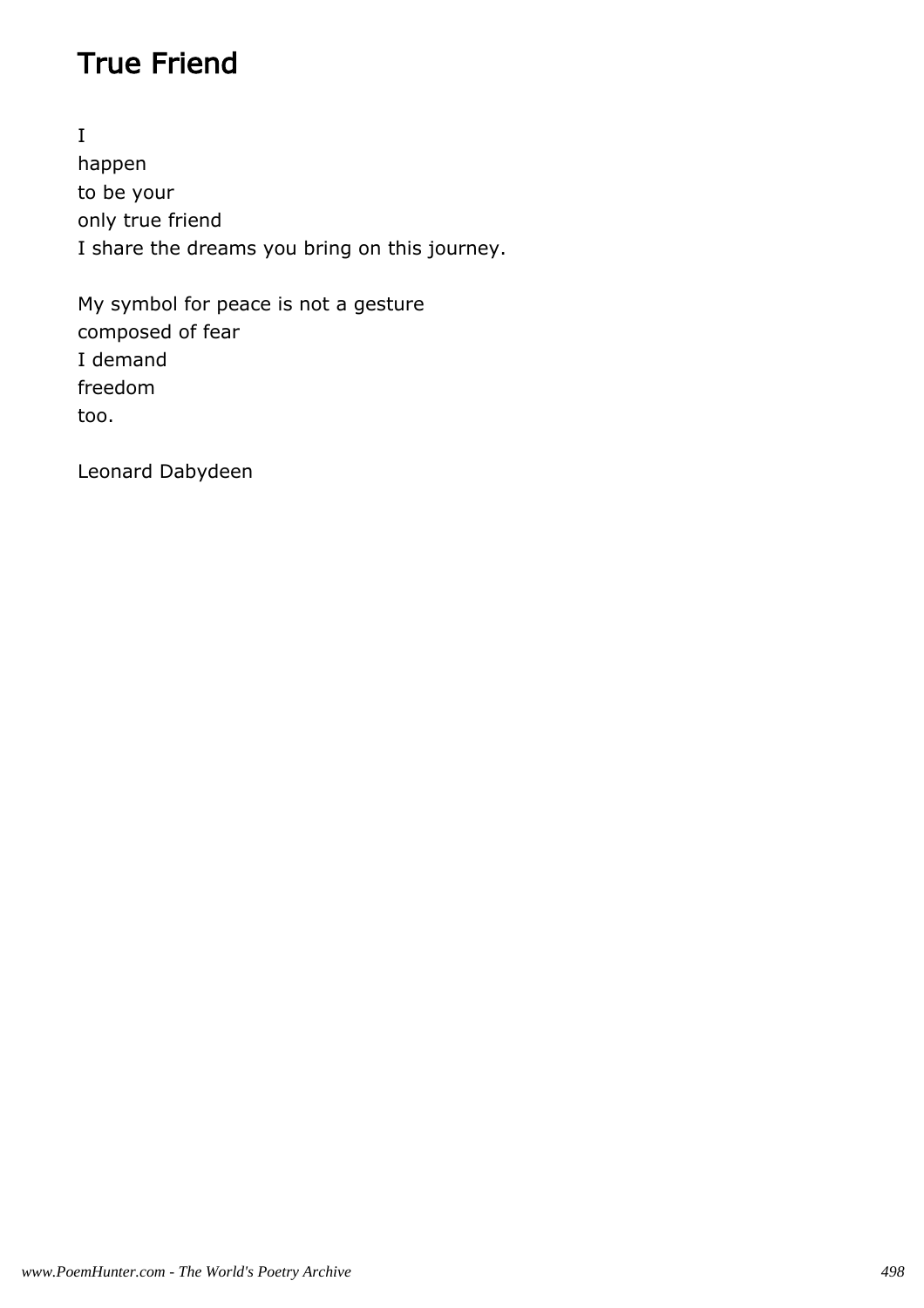# **Truth**

I begin to seek an exit of hope knowing the ocean waves are restless now.

I call upon my angelic spirit knowing that truth lies somewhere inside me.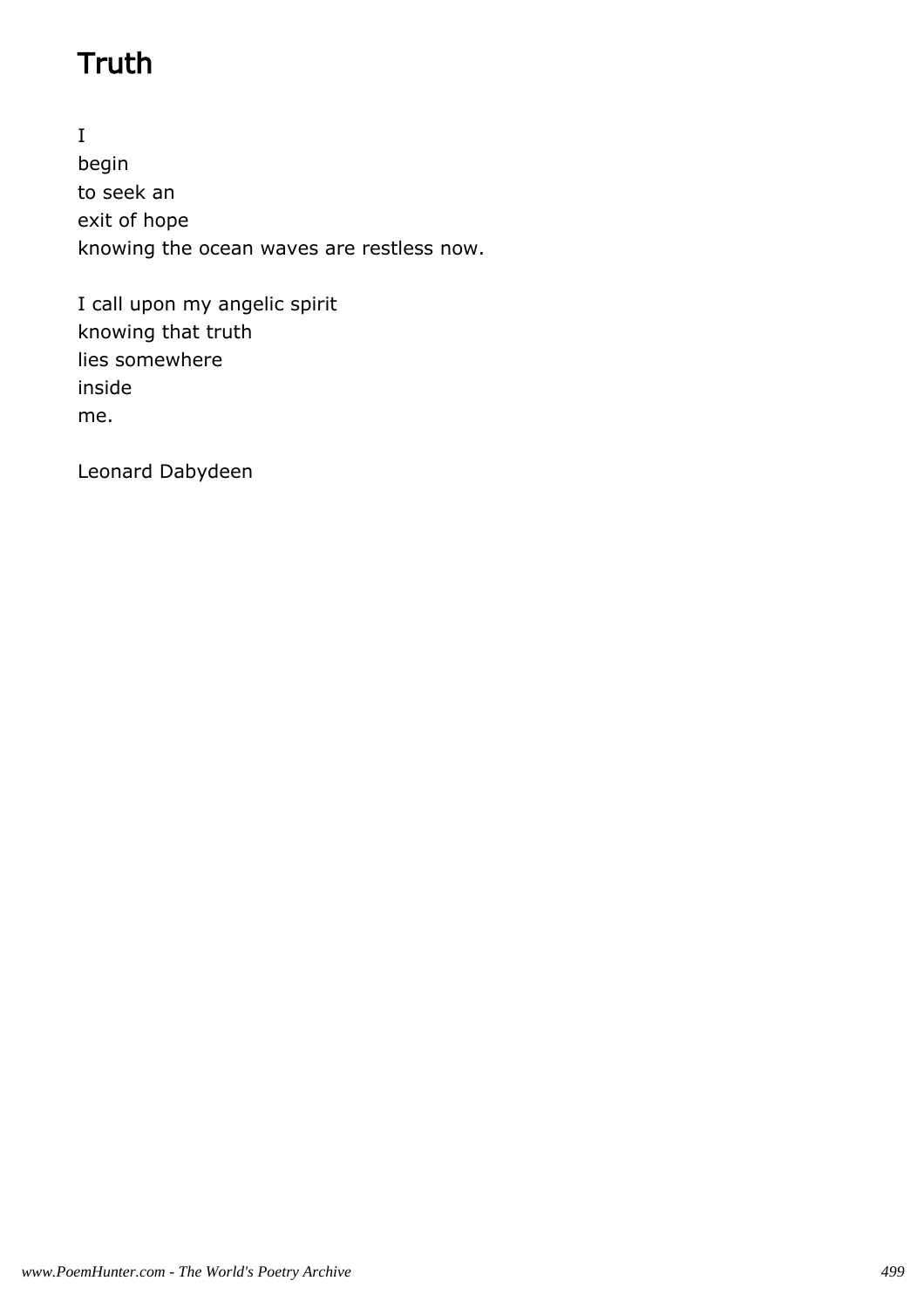# Under The Tamarind Tree (St. Patrick's Anglican School)

Under the tamarind tree I stand there Still as a cross in the graveyard I hear bells toll In the Anglican church Hands cupping salt and pepper Mouth salivating I listen to rivulets Water flowing in Reliance creek Wind whispering among the graves I feel uncanny With my pockets of tamarind And my broken slate On the ground Should I go to school On this ck's Day?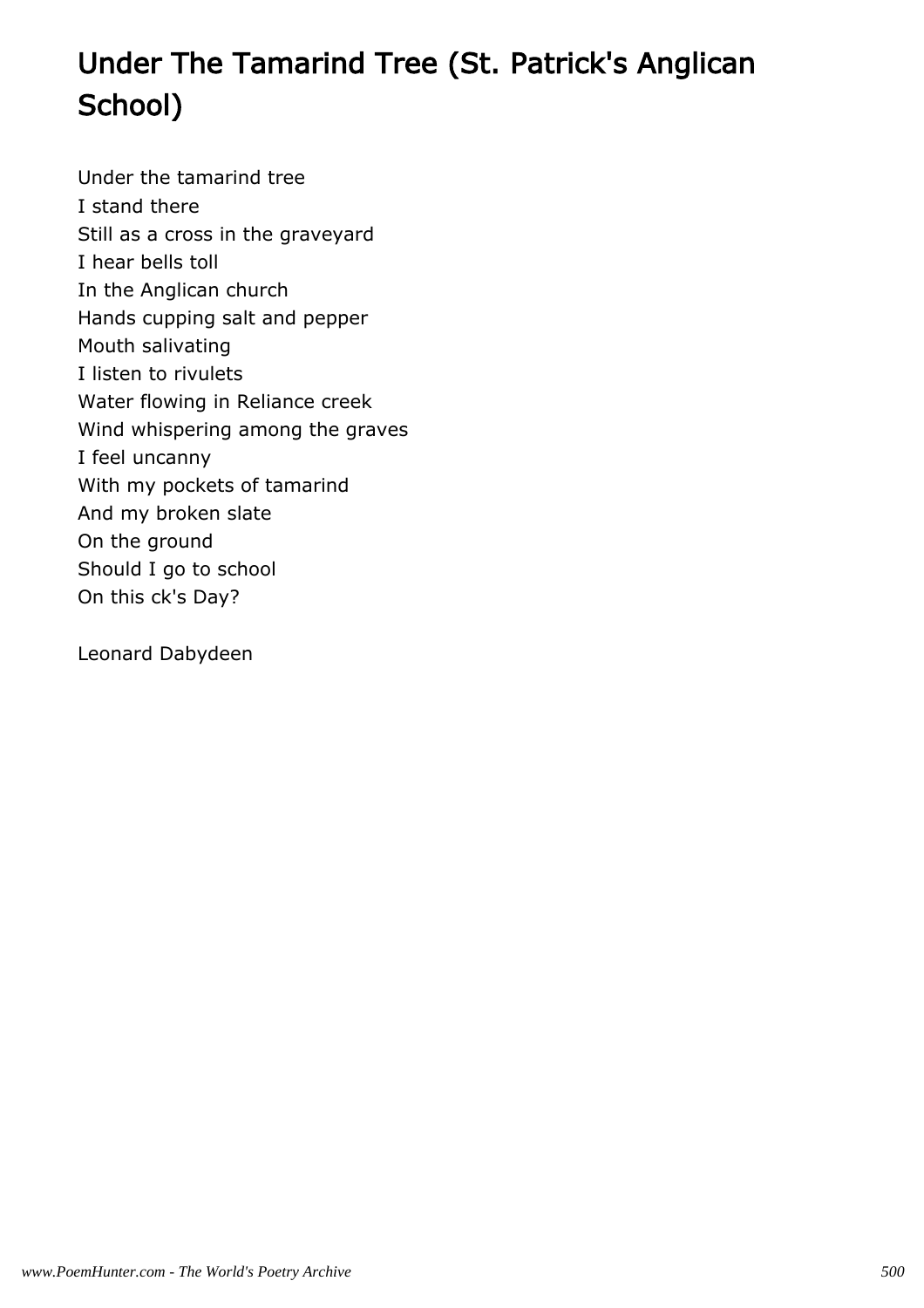# Undocumented

Dreamers undocumented their backs are sore; their pain unhealing truths; their lies are what they live for; how they sit next to me as the train leaves the station becomes reality of tomorrow.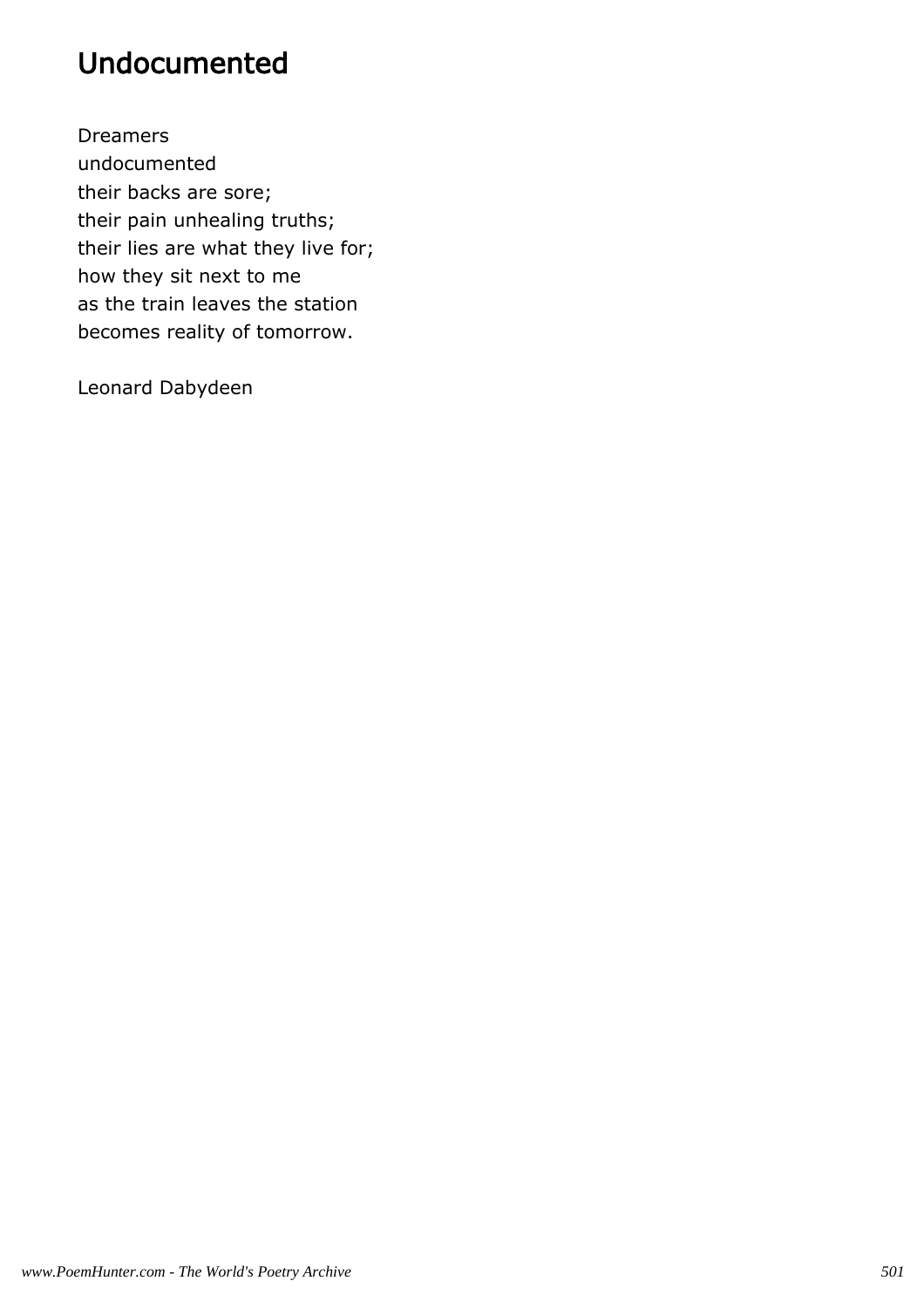# Undocumented Woman

Just being so silent is no mistake that I condescend solicitation. You take my body in witless carnage raging madness so heartless without shame.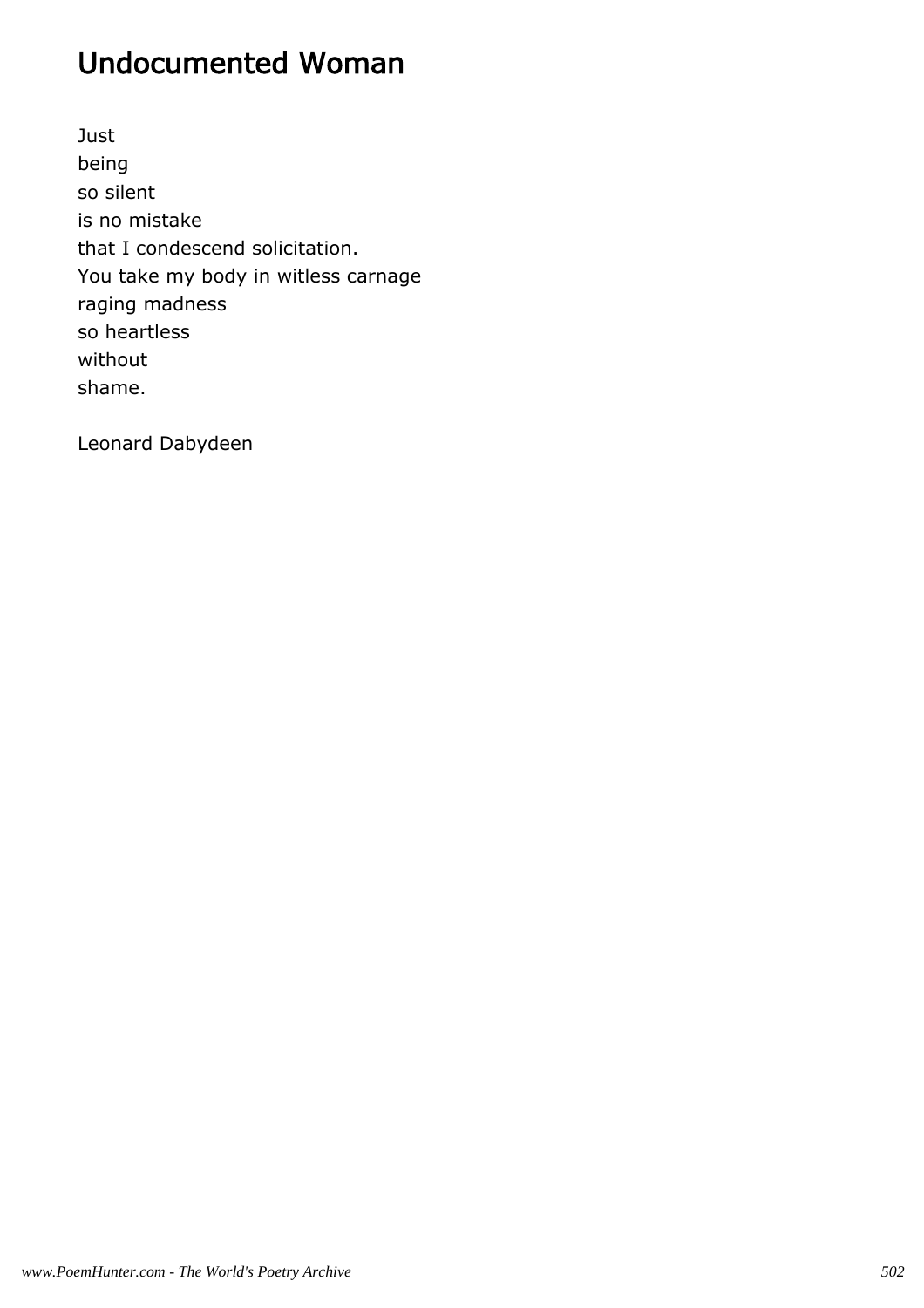# Unwanted Child

You are unwanted doors are closed or opened only by wind that cannot read no sign of welcome but you know skin-deep you are unwelcome no tear wets the eyes that blur a vision you chew spittle moistening your tongue your stomach empty you are hungry not a crumb in site you are unwanted how else can the world tell you so.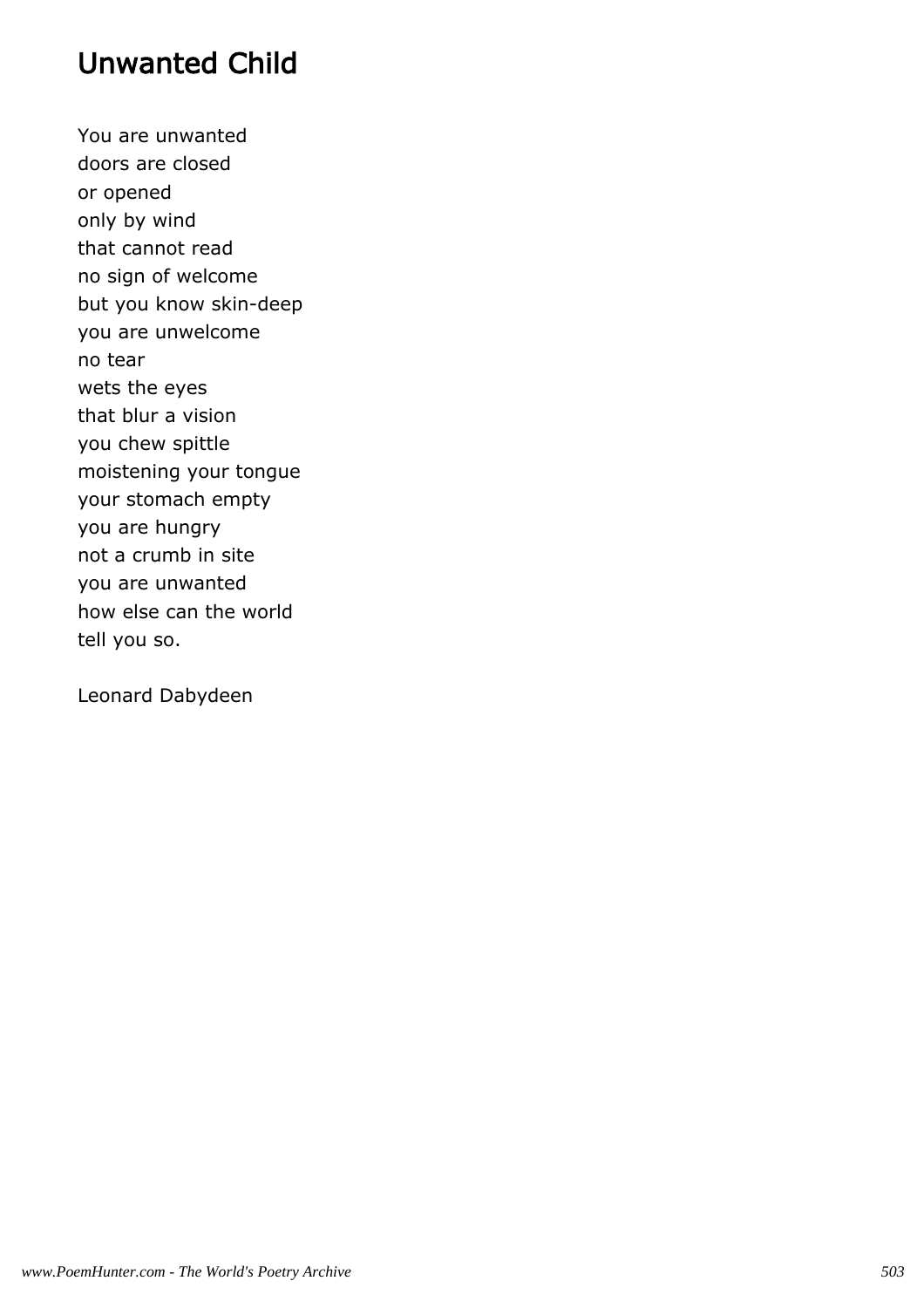# Valentine

**Offer** 

sweet something into your lover's ear say, 'I love you.' in a warm whisper feeling her closeness with soft lips brushing her ears as goose pimples stir unrevolting love immense joy pulsating a valentine nugget of a golden heart.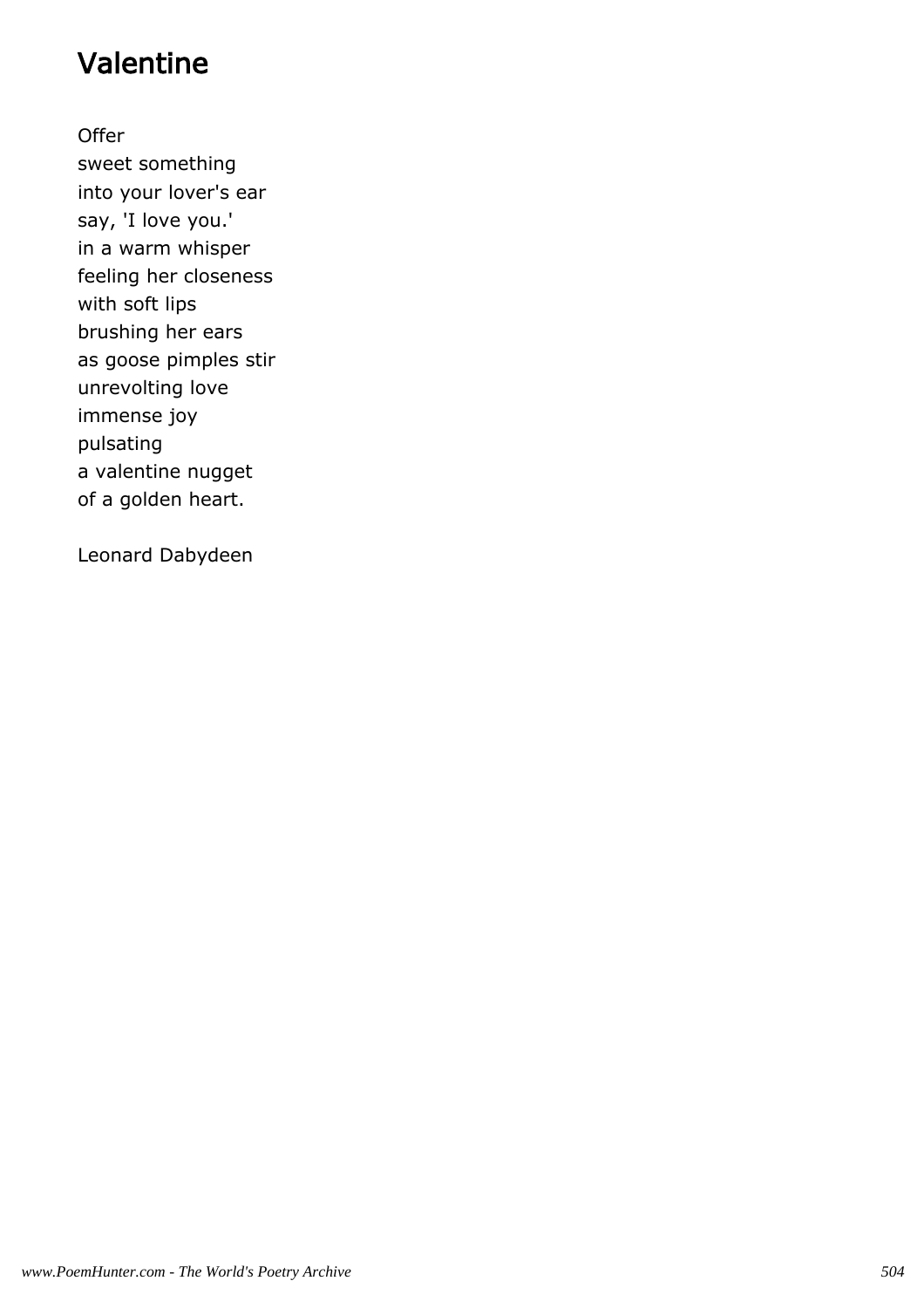# Valentine Party

Heart on fire tonight Flames burning to mind's delight And eyes scorching with desire Infectious with insidious fire.

Music plays on as heavy metal Unwinds crowd before they settle And alter ego heats the rhythm To eye dancing with 'em.

And as the party begins to fade So, too, the joyful brigade Each on his own soliciting line Together with their sweet Valentine.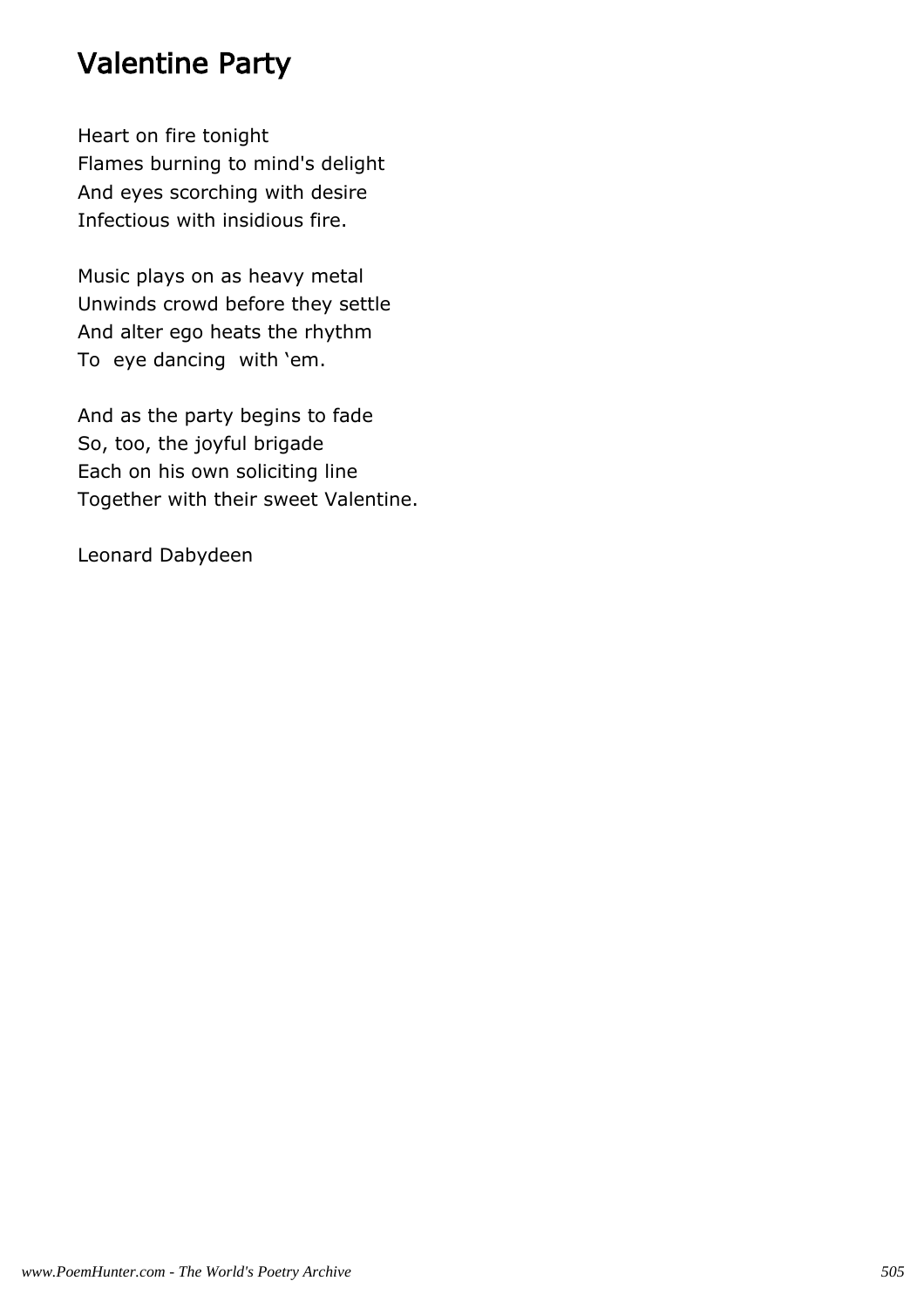# Vastness Of Life

Watch ocean tidal waves rushing to shore I am enthused at the vastness of life.

I watch anemones drift eerily meandering just like ships coming home.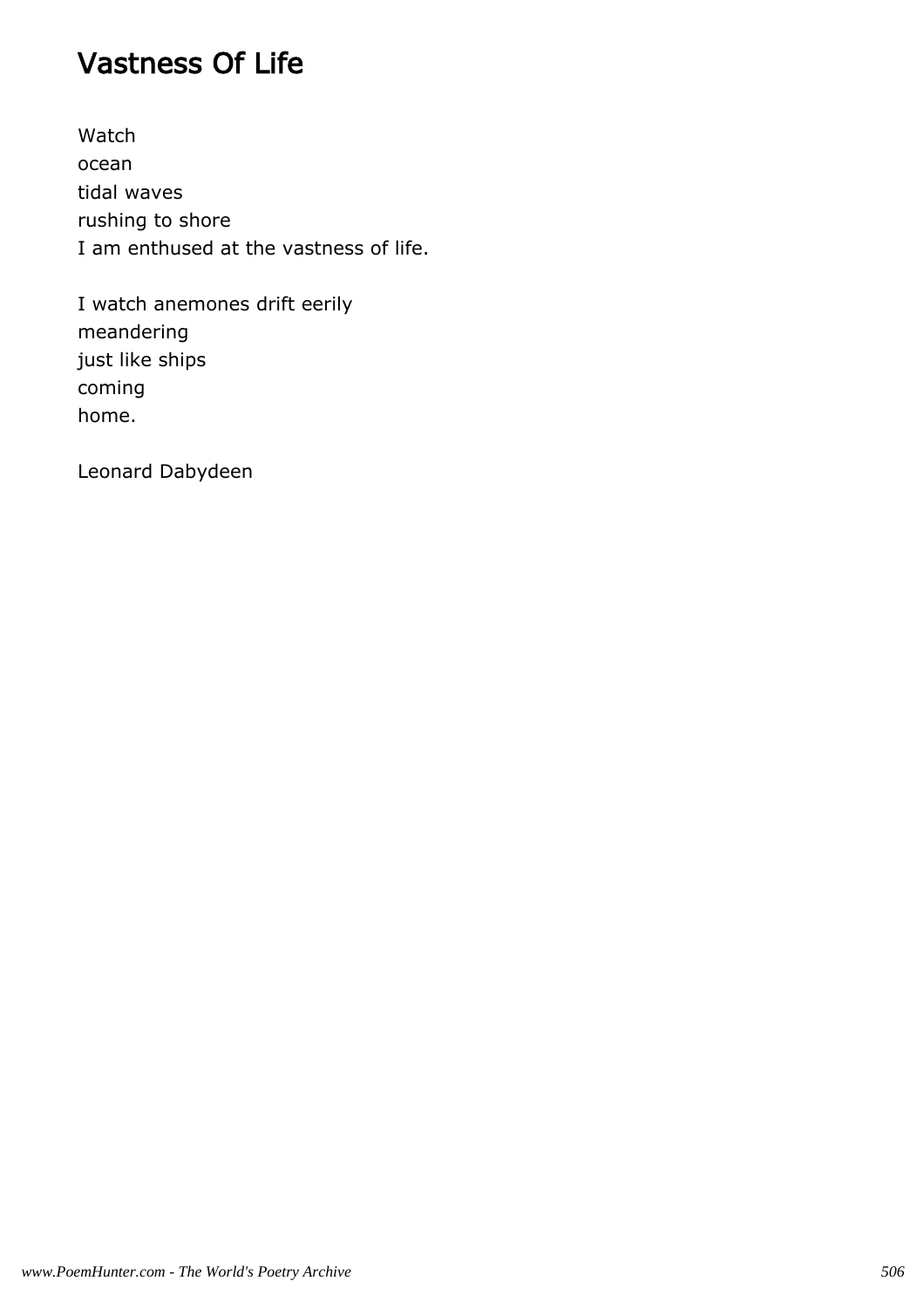# Verification

How strange life can be with the science of verification crafted more like an art of deception becoming more like science fiction suicide bombers teasing airport security with their crutches strapped in naked bombs if the proof of a pudding lies in the eating how can we make verification? shall we wait for an explosion to blast our nation city by city or let it be an enigma of security only to gulp in realization we lack verification in the vagaries of a mockumentary with the world derisive of our country? huh? need more transparency…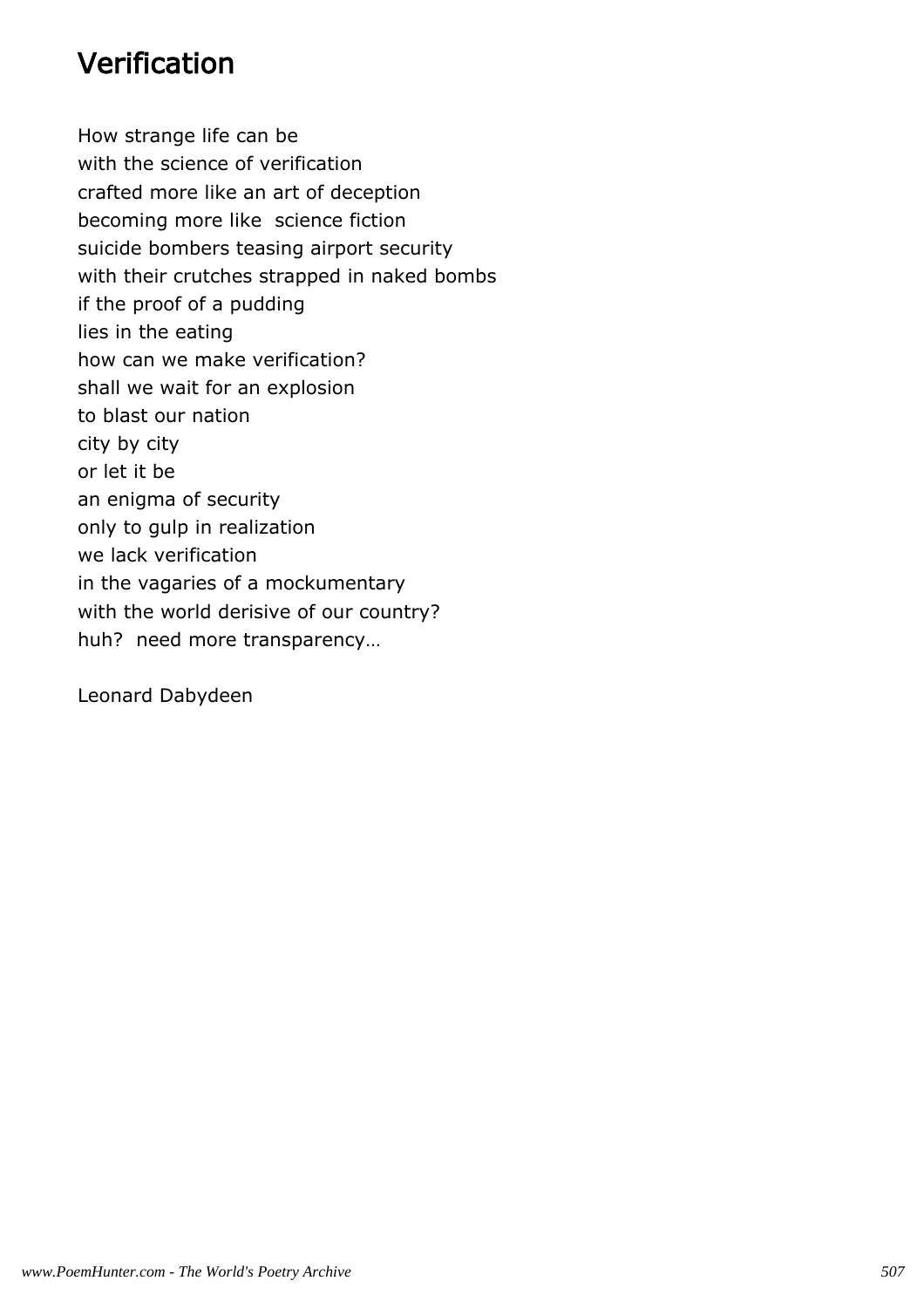# Vignettes Of Life

My radar is beeping in monotones, scanning vignettes of life in passing by.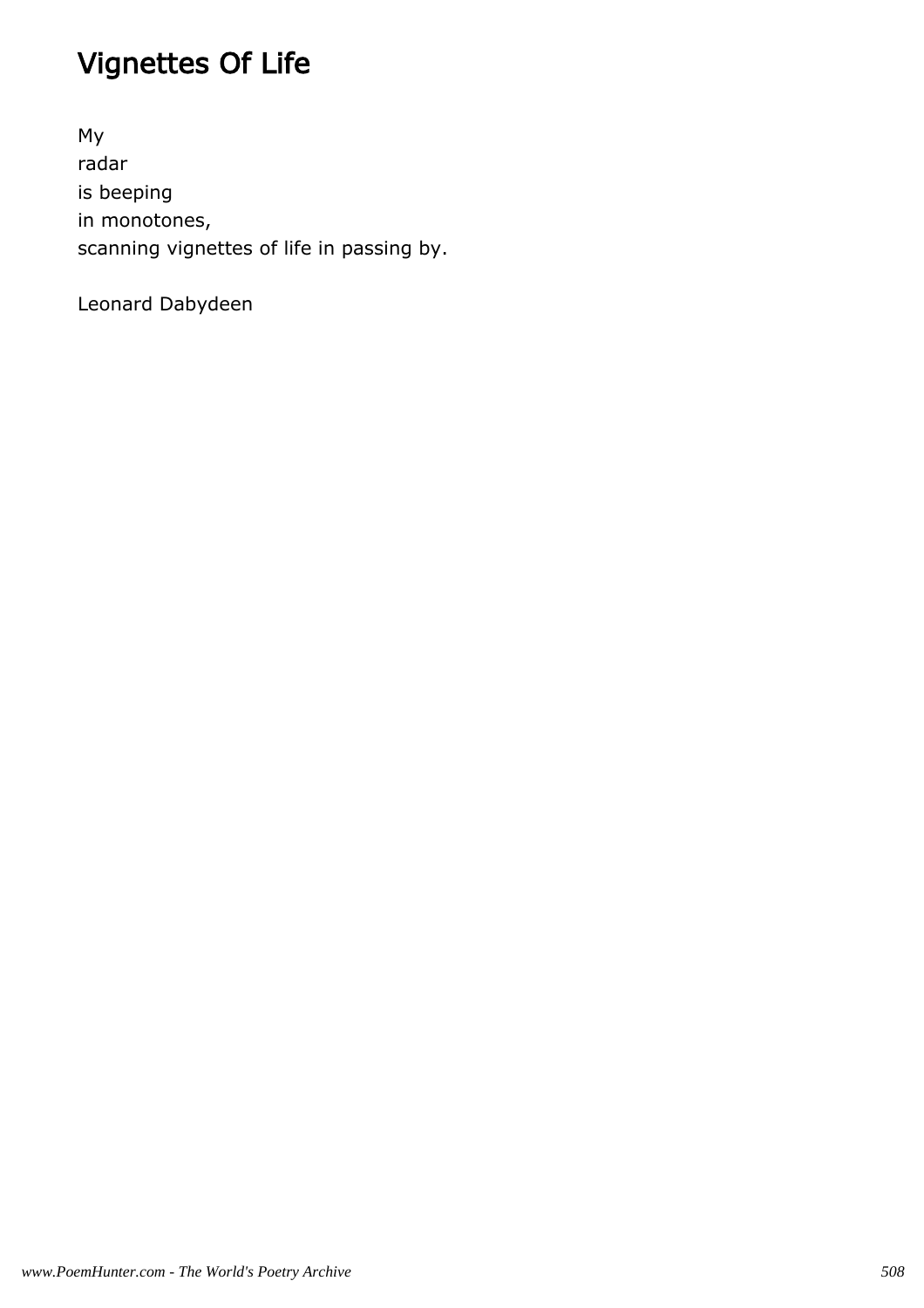### Visions Of You

Like a mirage in the distant horizon across blue undulating sea you rise and fall heaving with tidal waves your hands flailing as if a final goodbye is all that matters or as if you were waving in a beckoning motion egging me to come to your rescue but I keep my distance only watching only seeing only imaging the snarl of hope growling illimitable sounds as I begin to lose visions of you.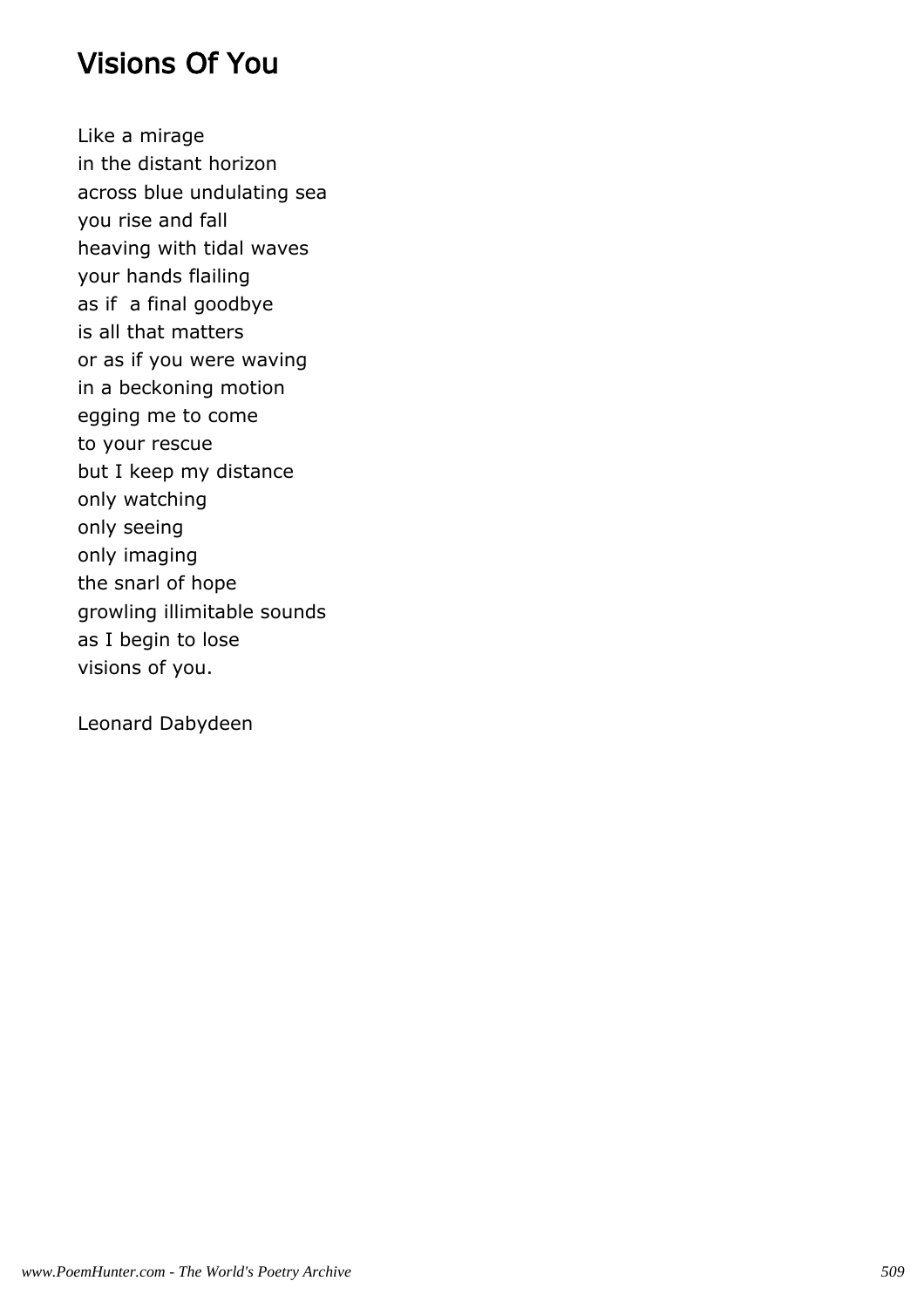# Visitor

I come to see you, Because the blue sky is bright: Rain is not falling.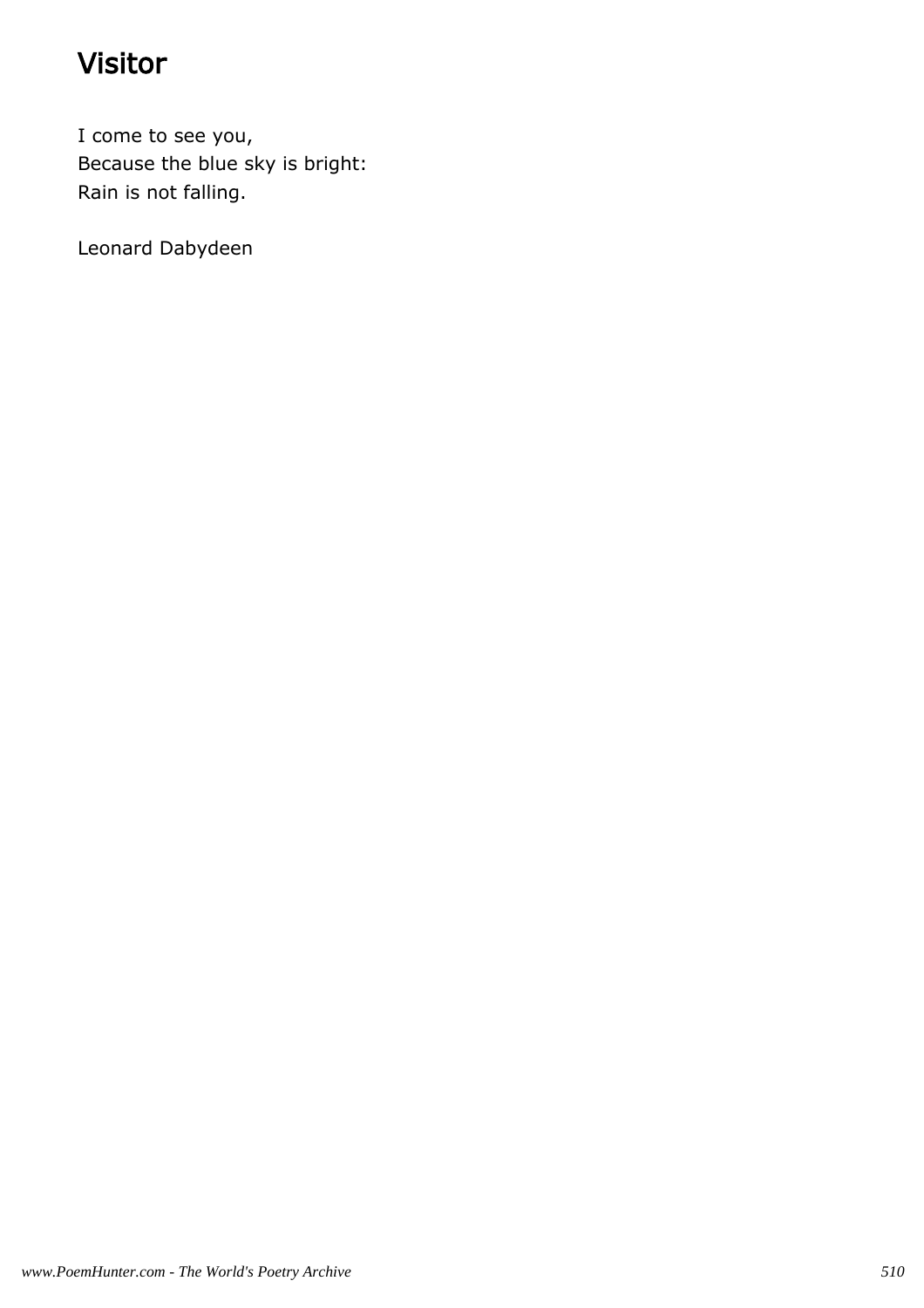# Voices Of Conscience

AALL EEZ NOT WELL…a pariah of gloom blankets the state of Chhattisgarh; and the village of Ittanwali is smeared with blasphemy …an albatross … (Amnesty International hear my cry! !)

(I)

Rush for me no betrayal to tell the truth you who condemn me condemn innocence.

This water before you comes with blessings unmarked religion purifies every drop.

(II)

In the cry for freedom your religion fails to defend you from this callousness.

Even feeding hungry children to be free from starvation cheats conscience like a thief.

AALL EEZ NOT WELL…a pariah of gloom blankets the state of Chhattisgarh; and the village of Ittanwali is smeared with blasphemy …an albatross …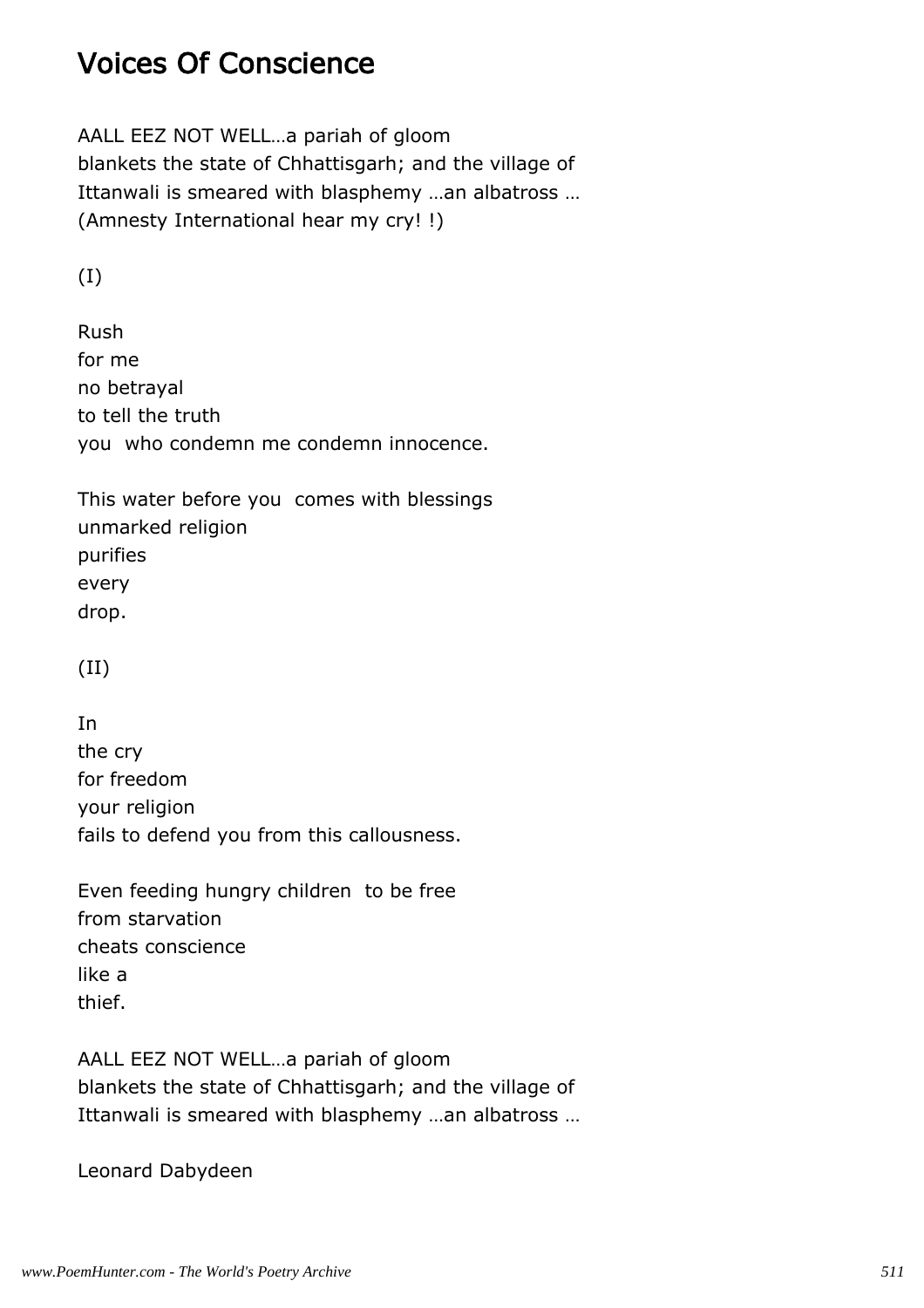# Vulnerable

Prowl and prey night or day vulnerable like the open sky I lean on to cry.

I sleep with open eyes and ears to rest and seek refuge my body knows I need.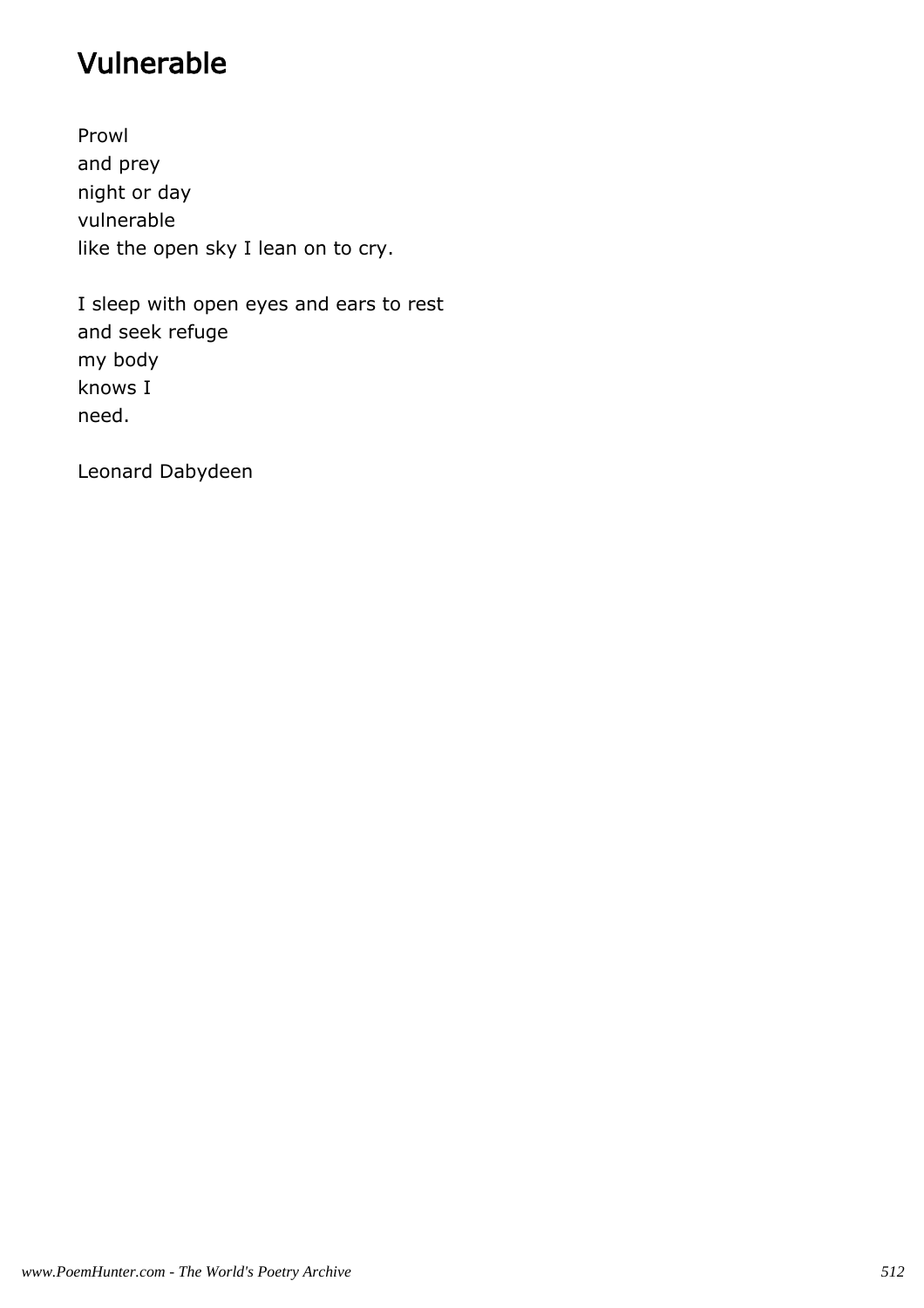#### Wanderer

Sometimes you find it this way and that way, too, bone-dried or brittle as a bone or emaciated as if you come to an end of a long, winding road; even looking in the mirror your eyes stare back at you with some feeling of emptiness; then unknowingly you embrace a thought cruising through your mind like an ocean vessel not even realizing you are a wanderer; you are but a dream within a dream.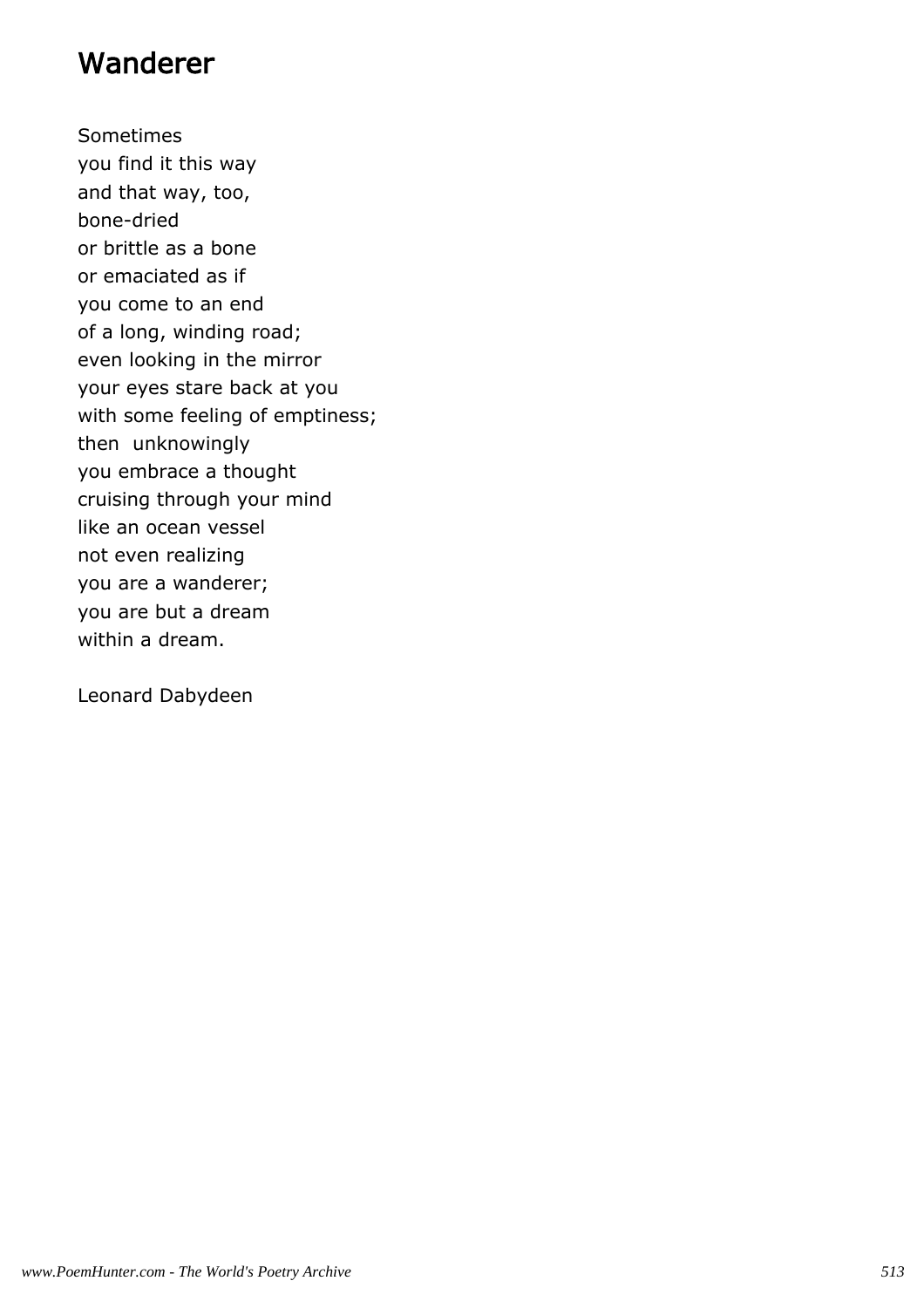# Watching My Health

Comes home to me late at night that I need to lose weight for watchers of health programmes then it dawns on me I am shedding too much to sleep.

Sleep lingers to watch me close my eyelids so tired now as if long ago it did care about me and my overweight watching my health.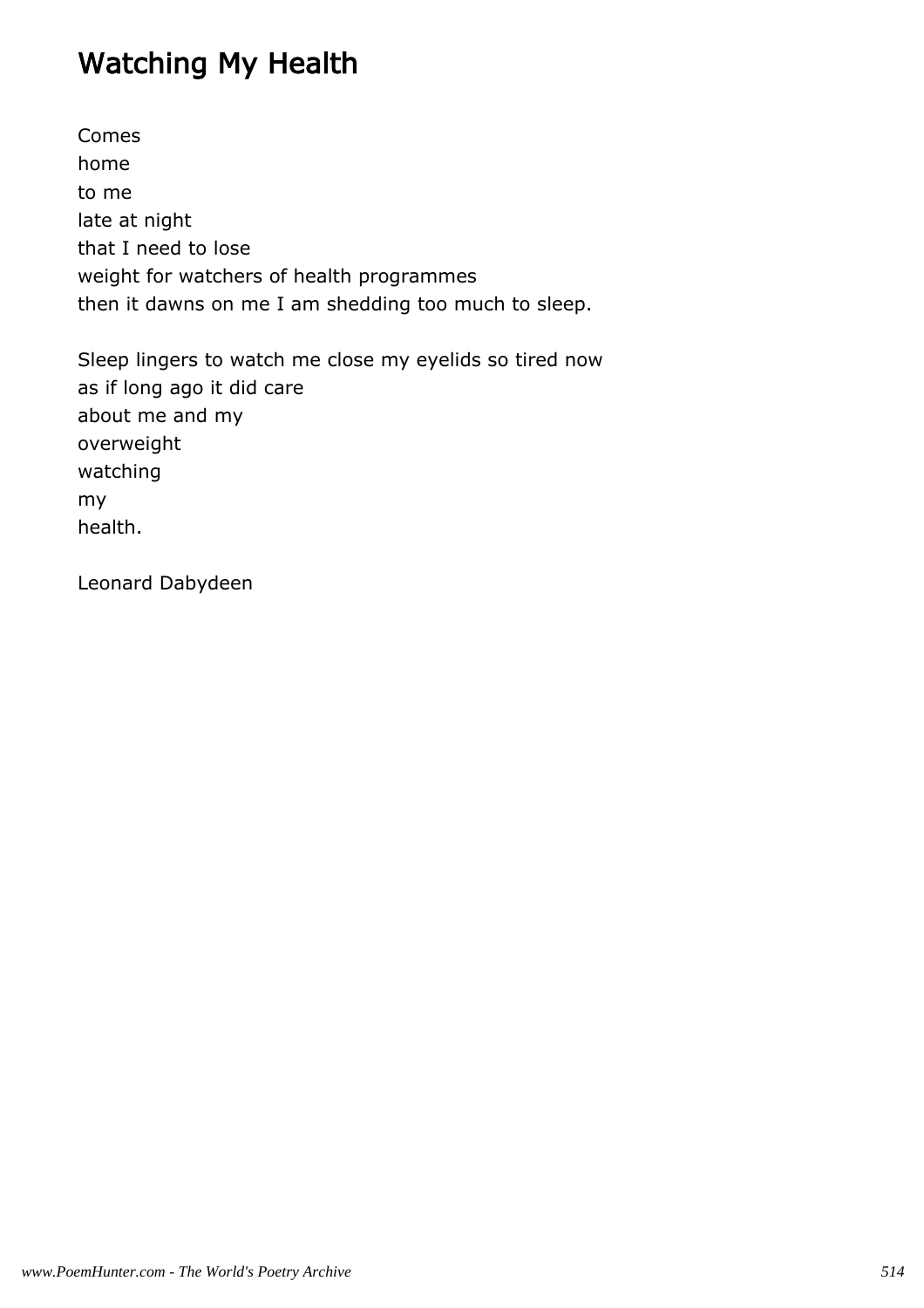# Watching You (Tetractys)

you are like drifting wind across this land soothing every living thing that I touch.

Oceans and seas and rivers know that you only pretend to hate me watching you.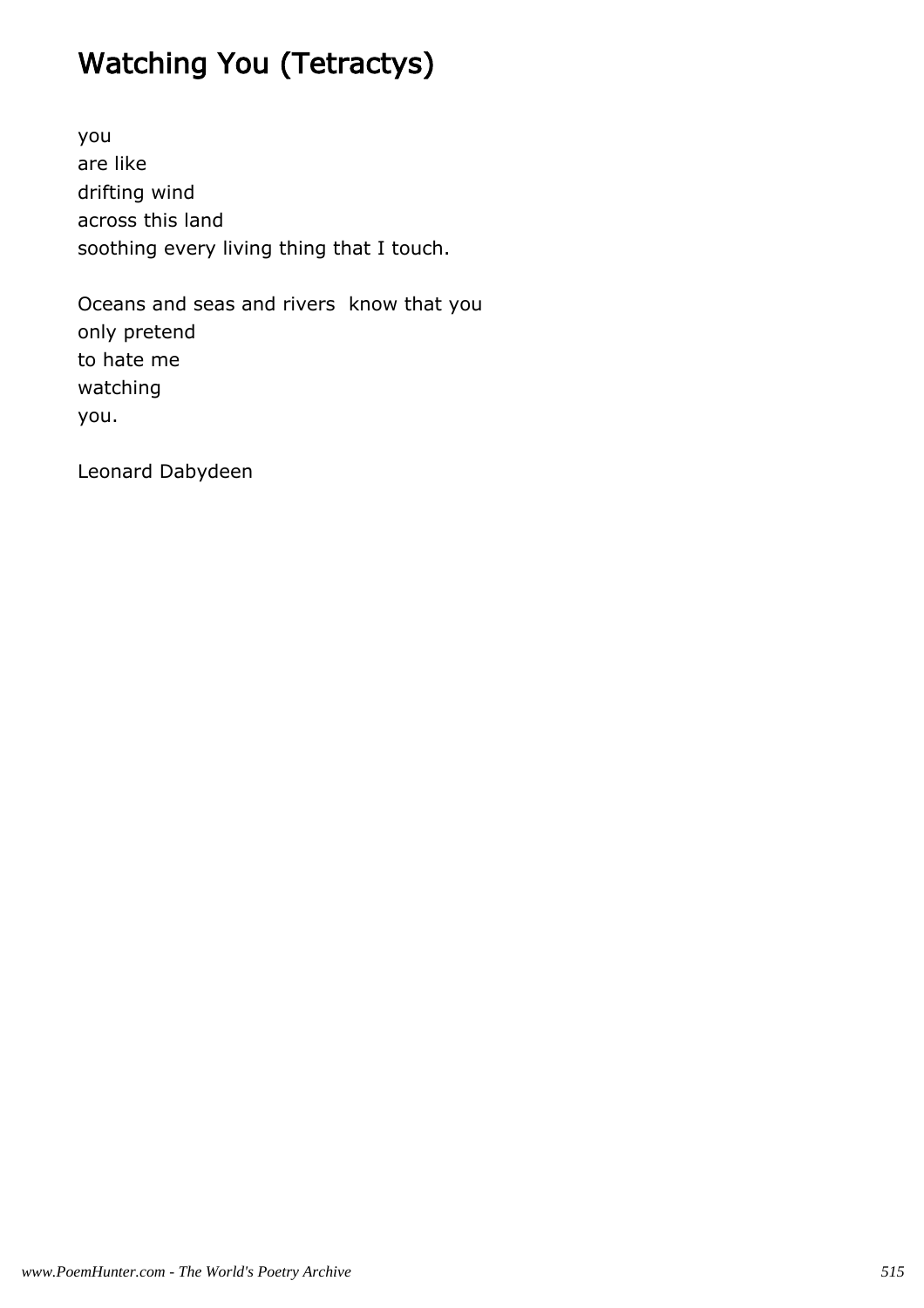# Waving Goodbye

Feels as if I must go waving goodbye to all my best friends at home and abroad.

My world was never short for company here oceans of joy seranade a good time.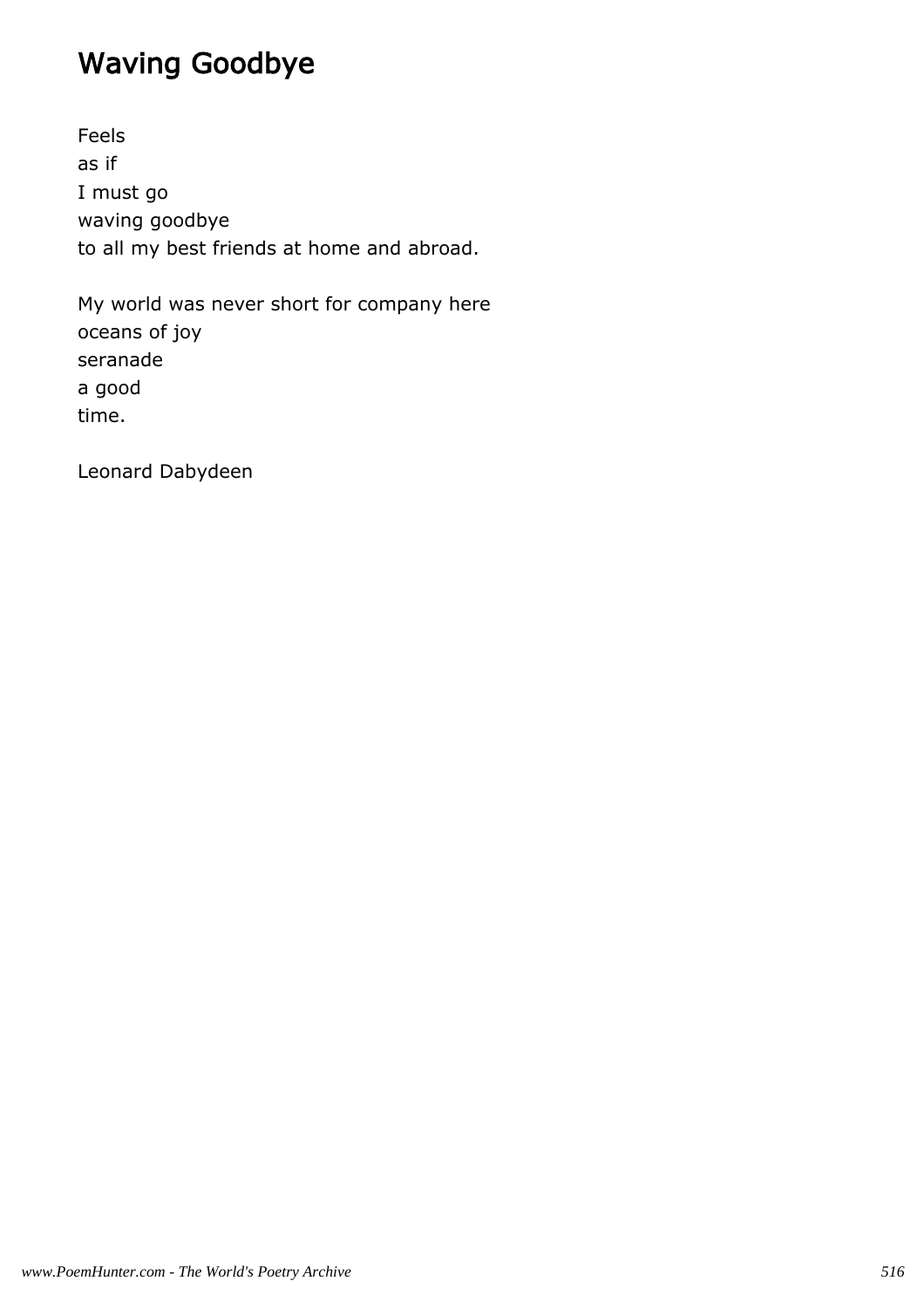# We Are All At Fault

& guot; Your beliefs become your thoughts, Your thoughts become your words, Your words become your actions, Your actions become your habits, Your habits become your values, Your values become your destiny. & quot; ~Mahatma Gandhi We are all at fault you and I and others too in the canon of our trajectory catapulting peace over perjury harmony versus angst no one cooks rice without sifting it always some undesirables within complex webs of our minds where our karma revolts or echoes involuntarily in matrix of peace and sanctity as we grapple with sinews and seek bhakti embellishing dharma being this change we wish for you and me immersing melodic stotras within gems of Bhagavad Gita.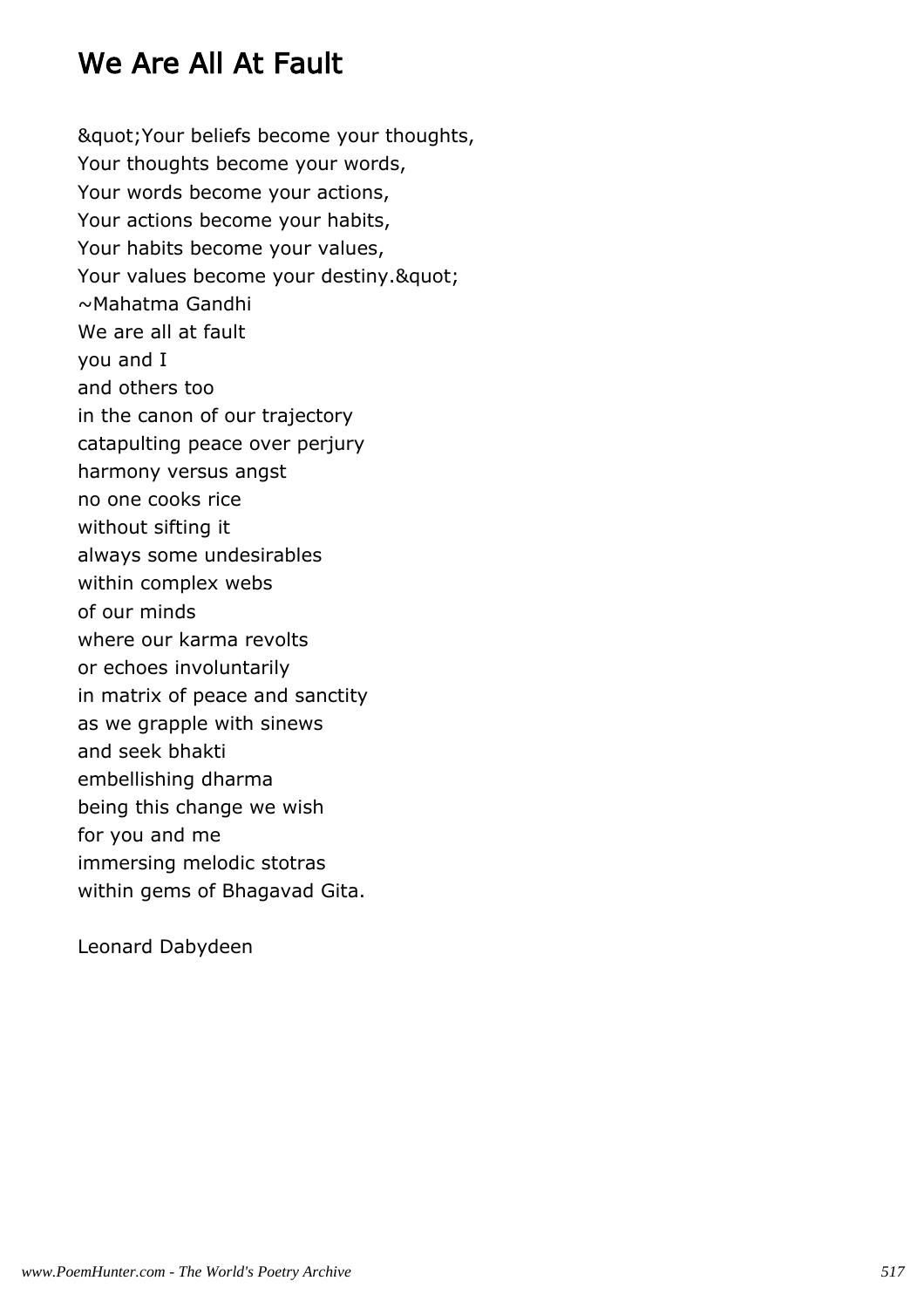# We Will Remember You

In many different ways. Forgetting will be difficult to remember. Each episode takes another turn in the journey. How memory is so nostalgic is beyond the life of me. Sometimes it is the way you walk, your feet make distinct sounds. Shoes so different from sandals. Climbing the stairs and going to your room. Humming a tune as if singing is your birthright.

In many different ways. Forgetting will be difficult to remember. Each morning the sun hides the darkness of night. You walk among the roses in the garden. Hues and tints linger to watch your pretty smile. You in your petite dress. Your rimmed straw hat makes the color of dried grass shy, yet elegant.. Fruits and vegetables bundle in your basket. You are our mother. Your patronage needs no parenting.

In many different ways. Forgetting will be difficult to remember. You are no longer at home. You secretly gift yourself new real estate. You are going to a distant land. Friendship will now have a new meaning. Everyday we are going to wait for you. Breakfast is at the head of the table. You are not sitting on the chair. We know your are there. We will remember you. We will remember you.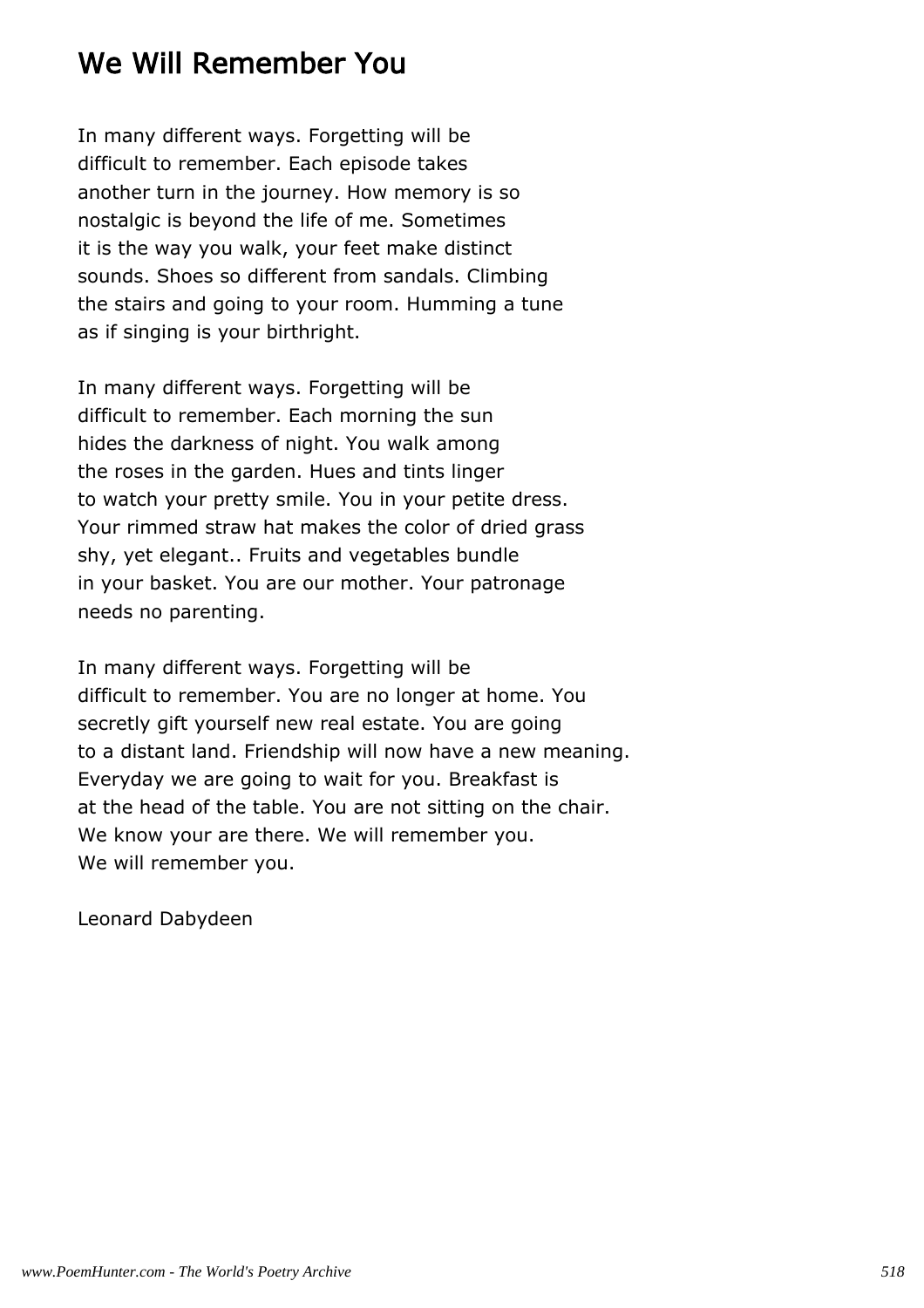# What I Eat-1

Fruits mangoes and guavas cashews, jamoons these are the fruits I am eating today.

I have fruit trees growing in my backyard fruits fresh as rain bountiful always sweet.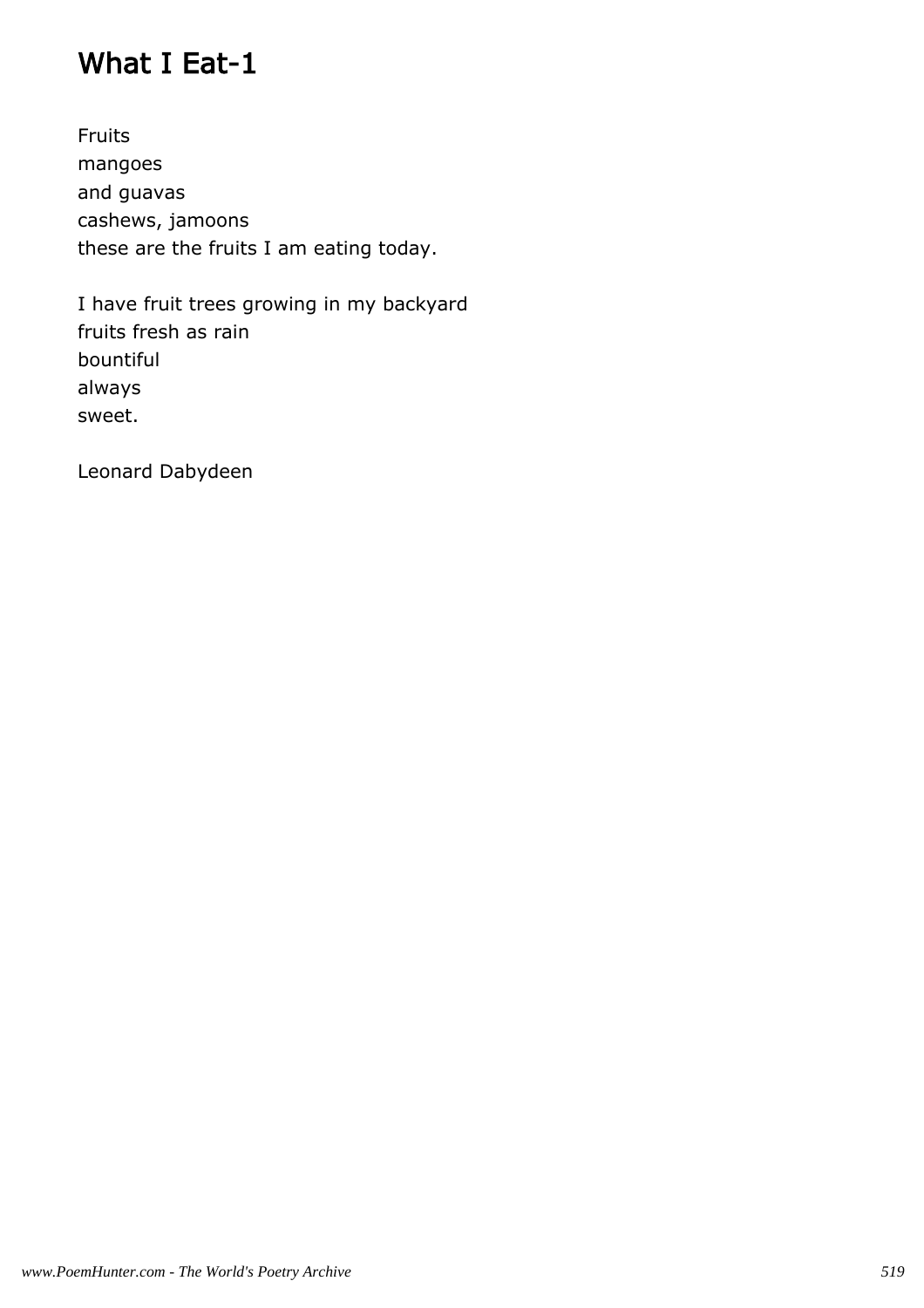# What I Eat-2

Fruits I eat seasonal growing right here not shipped from far away places unknown.

Why I have to waste what I eat today because it is plentiful is not smart.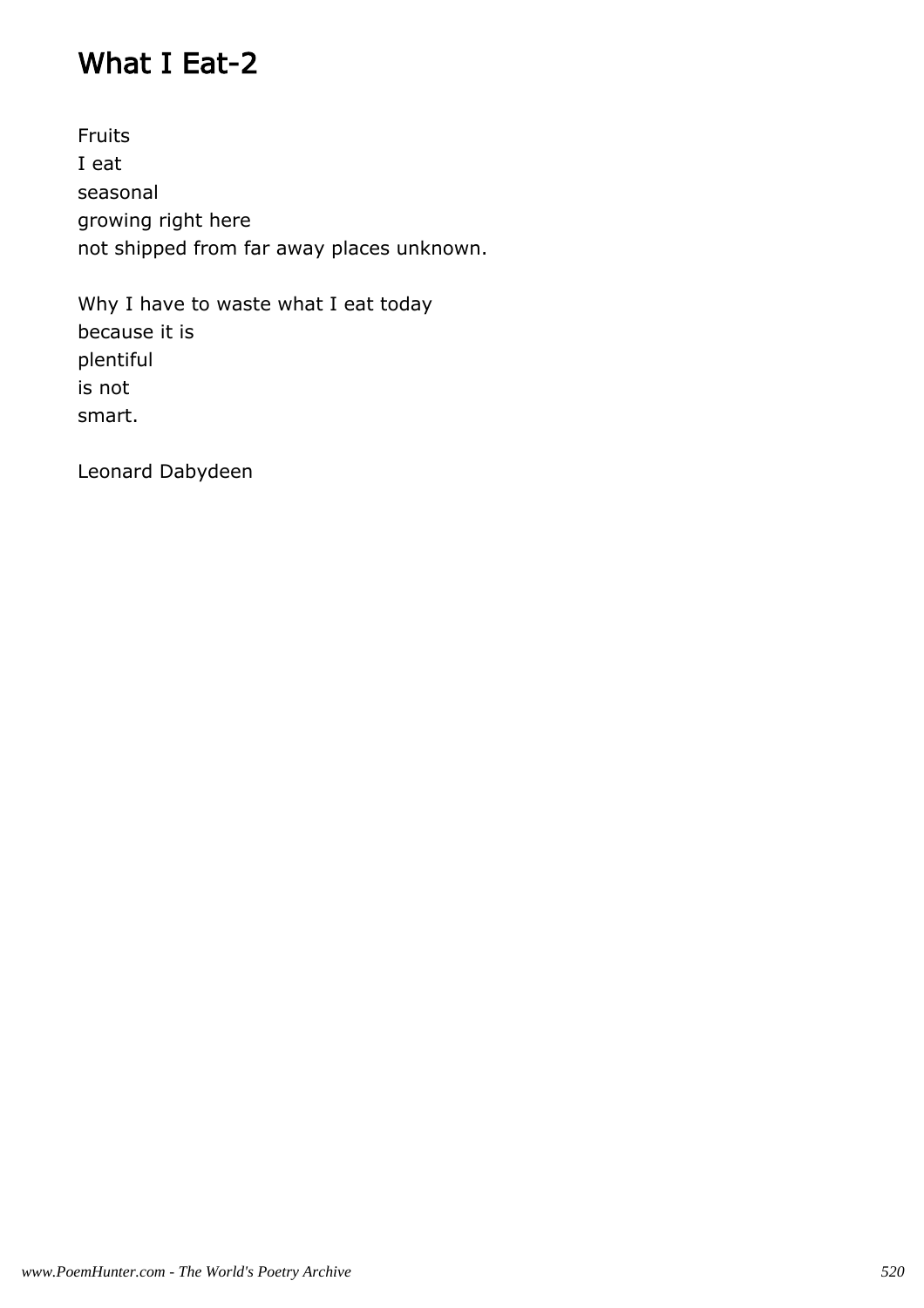# What I Eat-3

Foods I eat are enough to satisfy my hunger and my desire for supper.

More than I wish to eat will be harmful will go wasted in garbage costly too.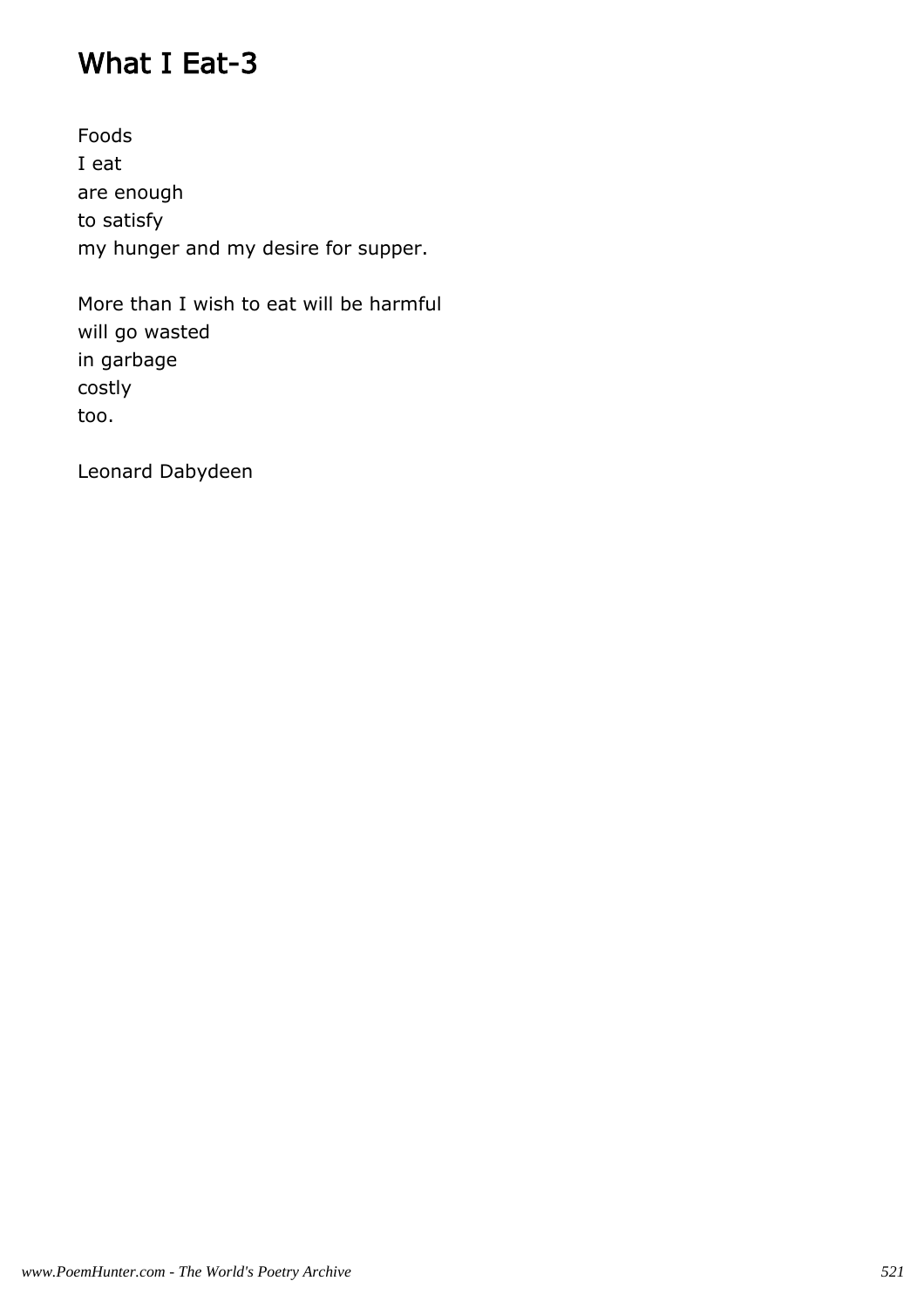### What In The World

What in the world have you done to my aching heart, pulsating it with livid fear that Time will not set it free? I cannot hold on any longer to make-believe that the pain will dissipate when my eyes are closed; my endurance is slipping away just like all the dreams I have lost in the mid-stream of life; pain has harnessed itself in the core of my brain and I can feel it torching its way in the crevices of my mind; and now you've come hosting my heart with comfort, your arms are harnessed with bunches of roses to fragrance my soul and wipe my tears with colorful petals; and hope dances in the palm of your hands to placate my mind once again, and egg me to move one step forward to go where I have never gone before, because Time is not ready to set me free.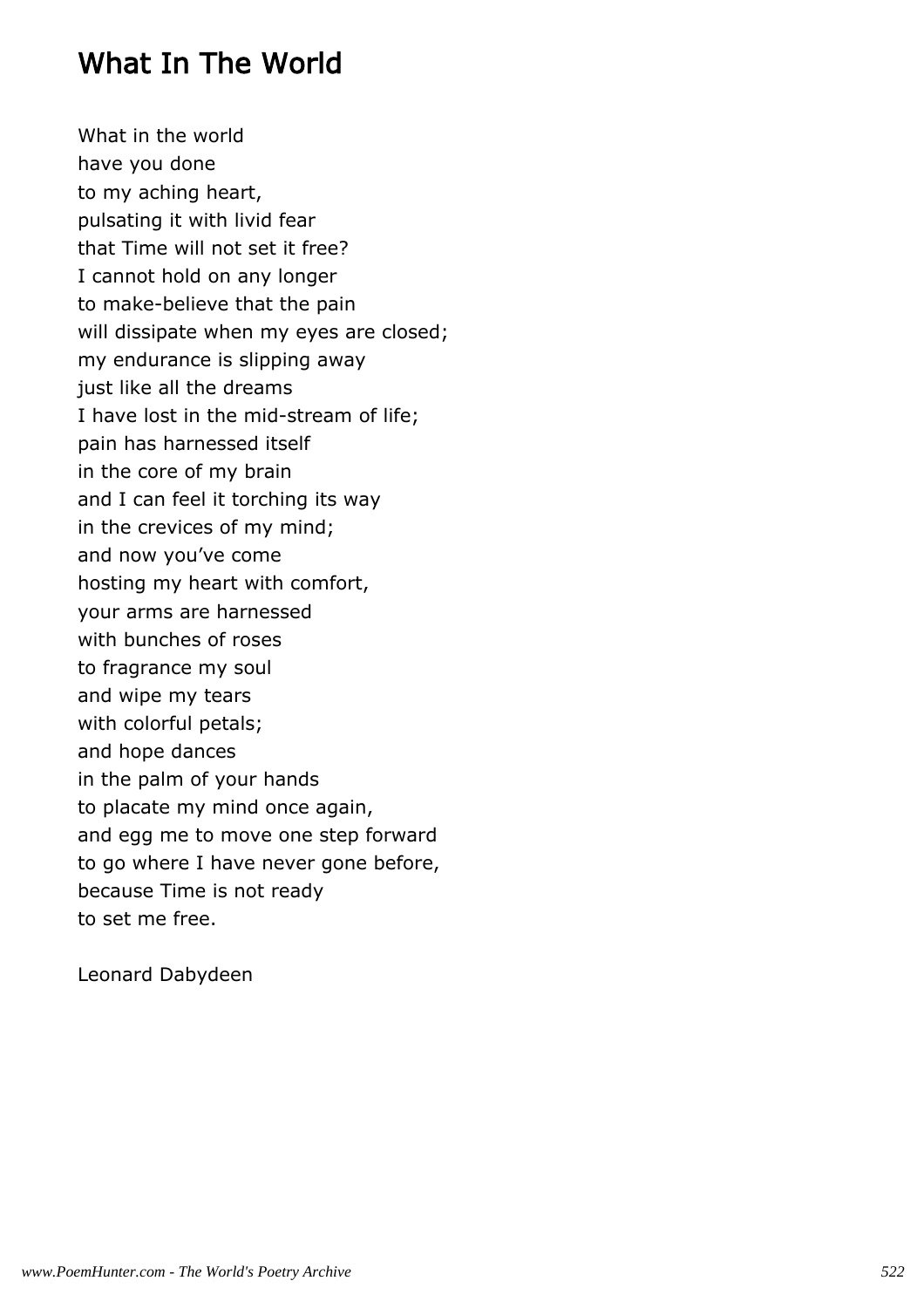### What Is Love?

What is love? if in your waking hours you cannot hold it in your heart let it be the sweetest thing in life God has offered you for living makes you happy becomes enduring as you share each enraptured moment with your world in the morning you have my permission without condition, I guarantee never to leave home without it open your door like you open your heart show the world what love is in the beauty of your smile in the color of your hair in the comfort of your clothes in the confidence of your gait hide a little in your purse, too, let the aroma of your perfume intoxicate each passer-by, face about-turn look at you! ! look at me! ! when evening comes remember not to give all your love away be smart secretly cuddle some for yourself close your door let your evening ride in the tide of life whatever happened cannot change only focus on the things you can change with each footprint tomorrow let your night-cap be a prayer of love that will grow exponentially as you begin your new day in love.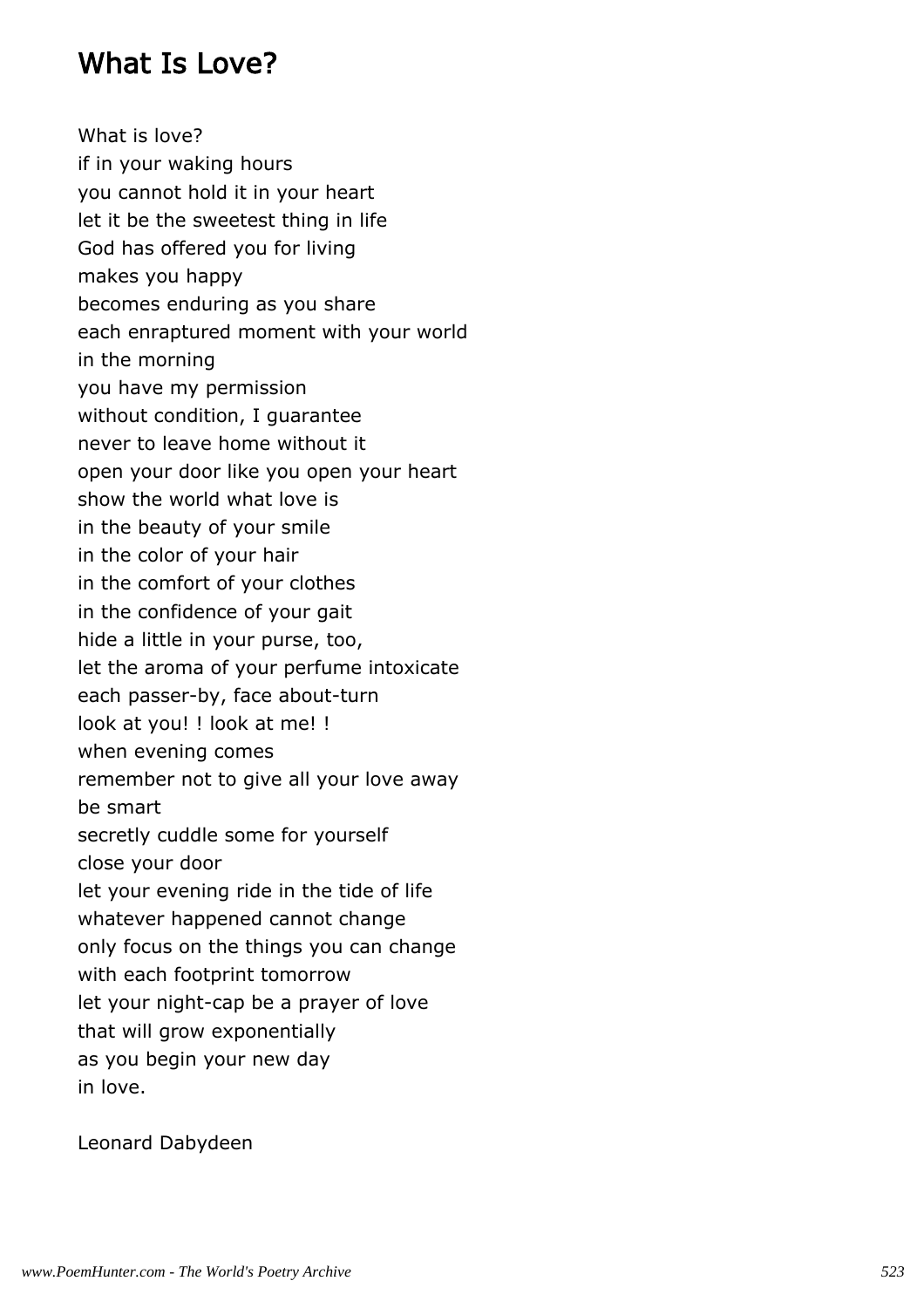#### What Is Real?

What is real does not turn away as if it has a chance to escape like the wind in a storm dead bodies lying in the street cannot move for shelter from the rubble if you do not find a sanctuary to congregate them watching dead men walking is not real not even for Edgar Allan Poe what is real cannot be imagined putrid scent from the heated air as rigor mortis sets in is what you inhale you breathe death every which way you turn you try to lend support to a body sporting a broken limb or other body part and you cannot cry in unison what you hold and see is what is real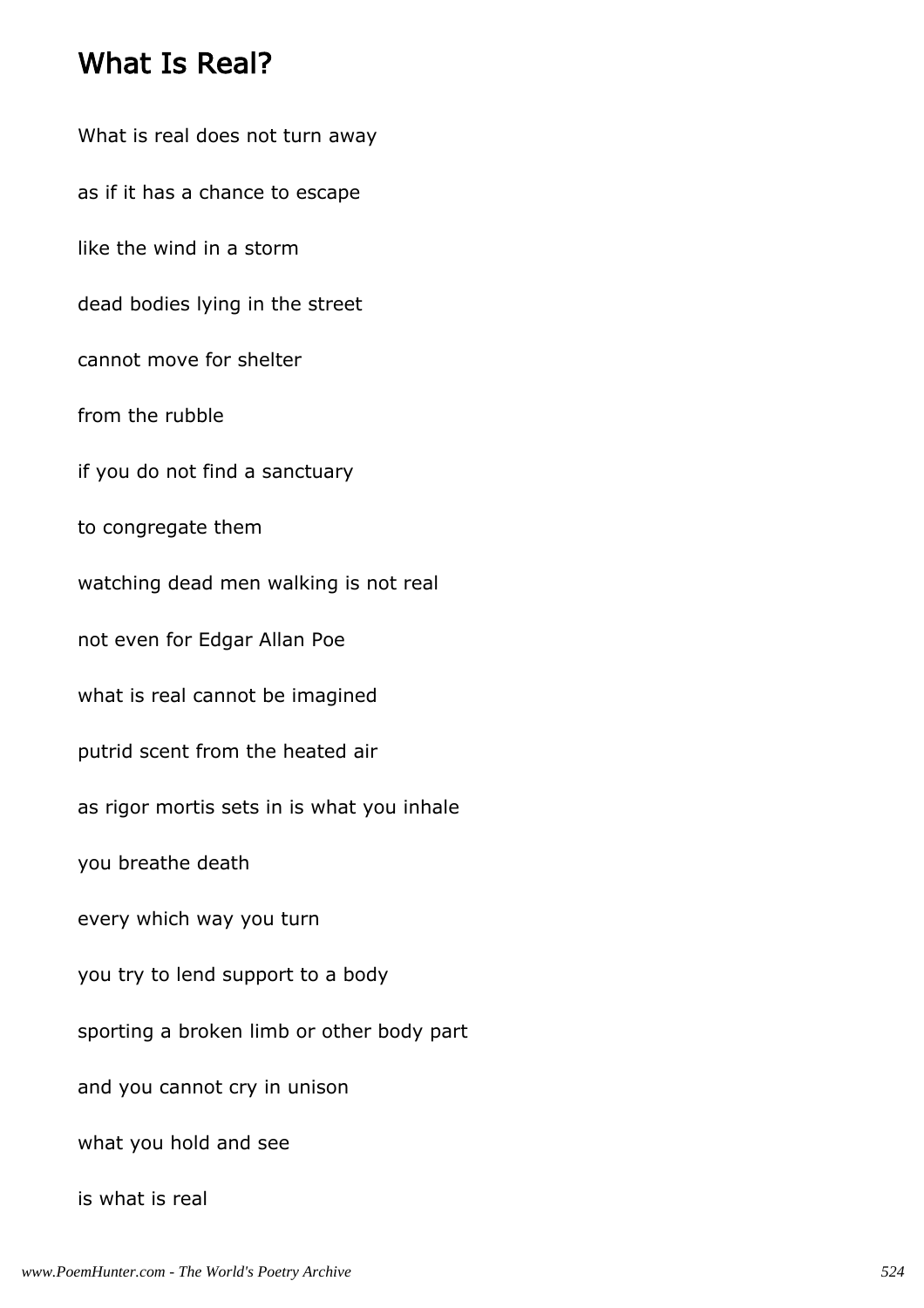hunger and thirst unimaginable

you cannot see, cannot feel

but you know their existence

you only have to believe

I cry for you Port-au-Prince

in my heart I know

what is real

but do you know

what is real?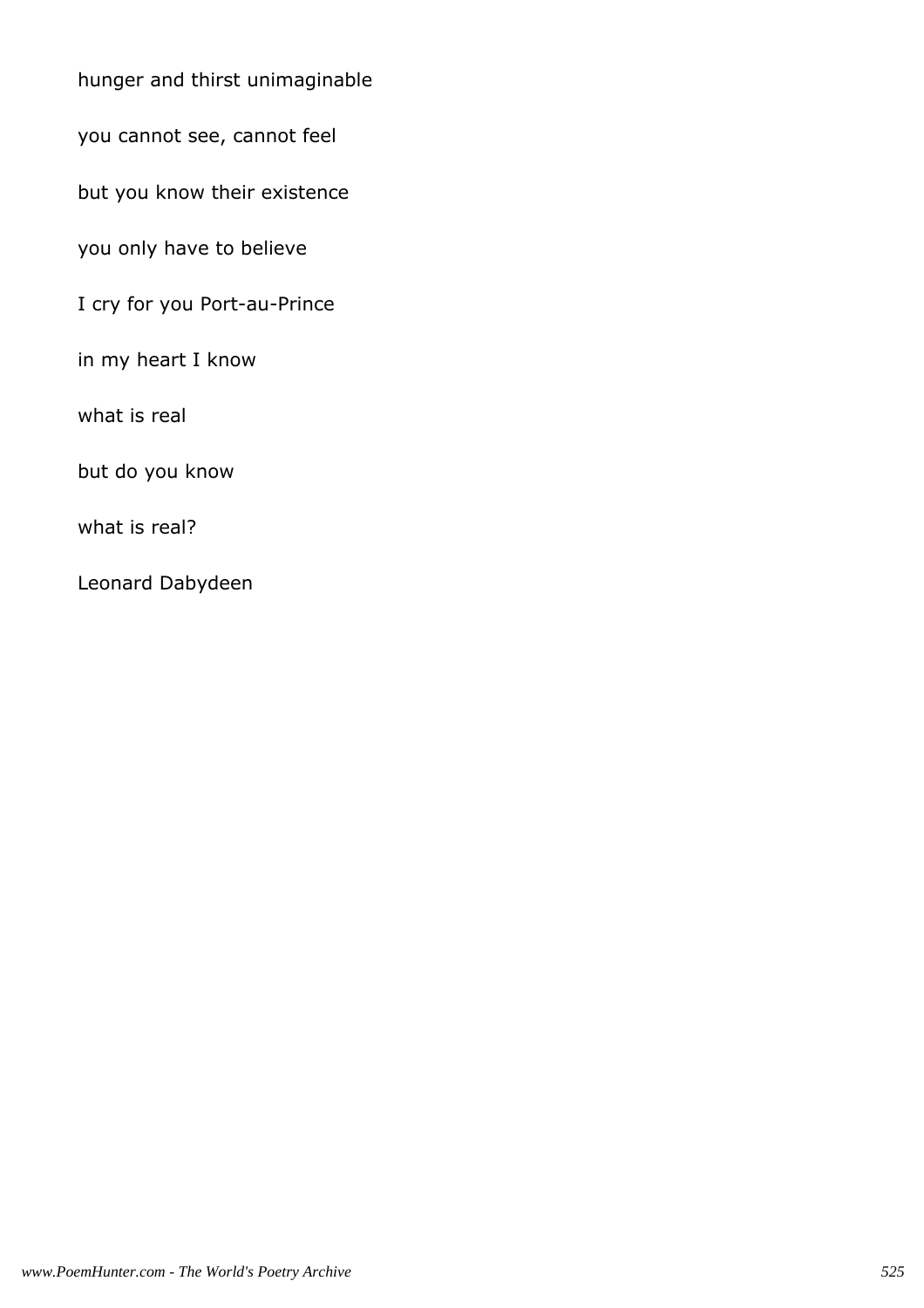# What Is Yet To Come

In spite of one`s weaknesses one`s fallacies unraveled in haste one`s angst and tardiness in moments of peace and tranquility a resonating sound brings unmitigated joy with requited love rich in harmony nurturing the soul healing the present for what tomorrow brings for what is yet to come.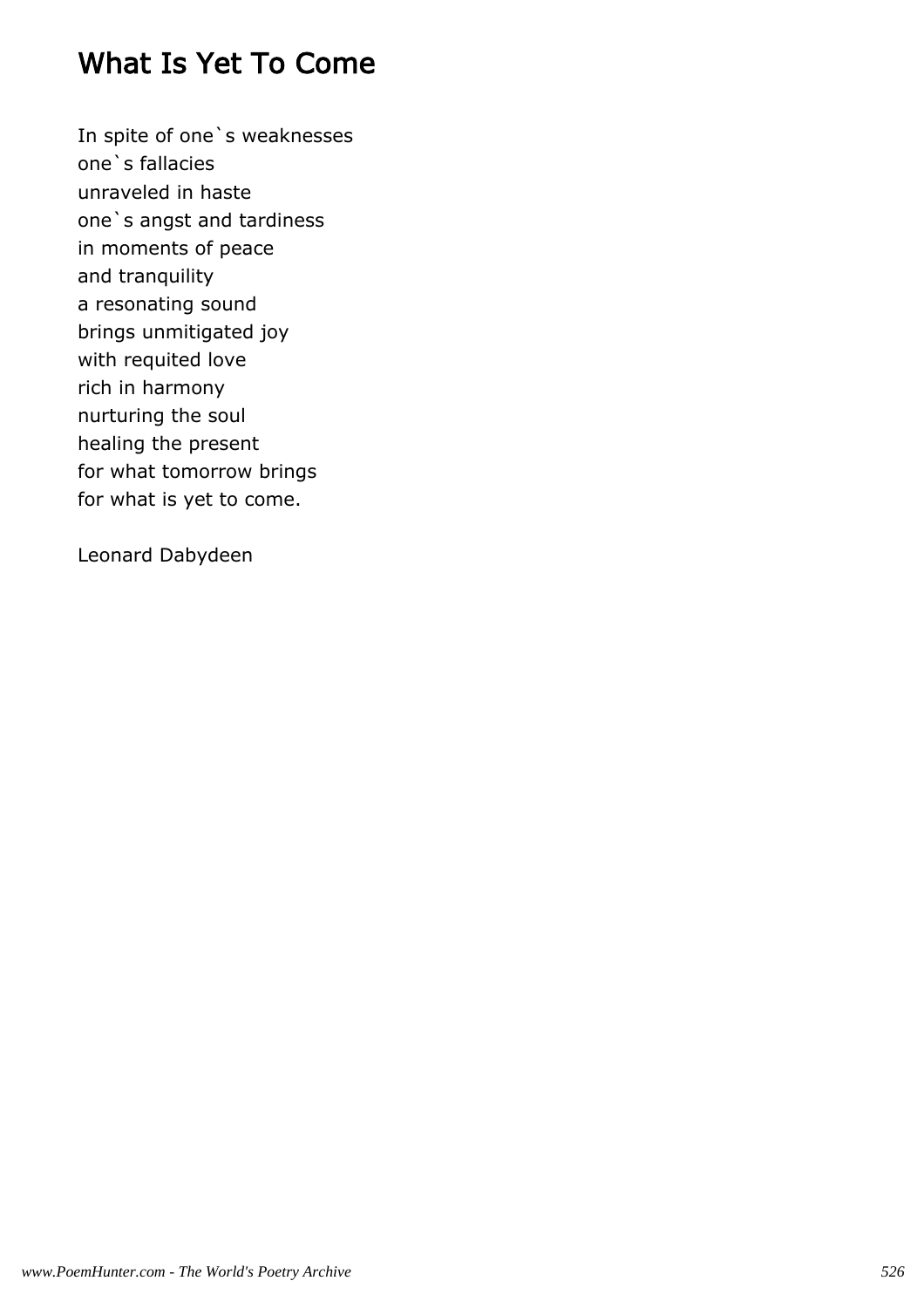#### What Will It Be?

If I only mix pleasure with pain what concoction will it be will it be a form of happiness or joy or sorrow or will it be a grand finale of our togetherness of our lofty thoughts of honeymoon over oceans and seas and where waterfalls flow innocently over rocks and pebbles and sticks and stones what will it be if it's only you and only me.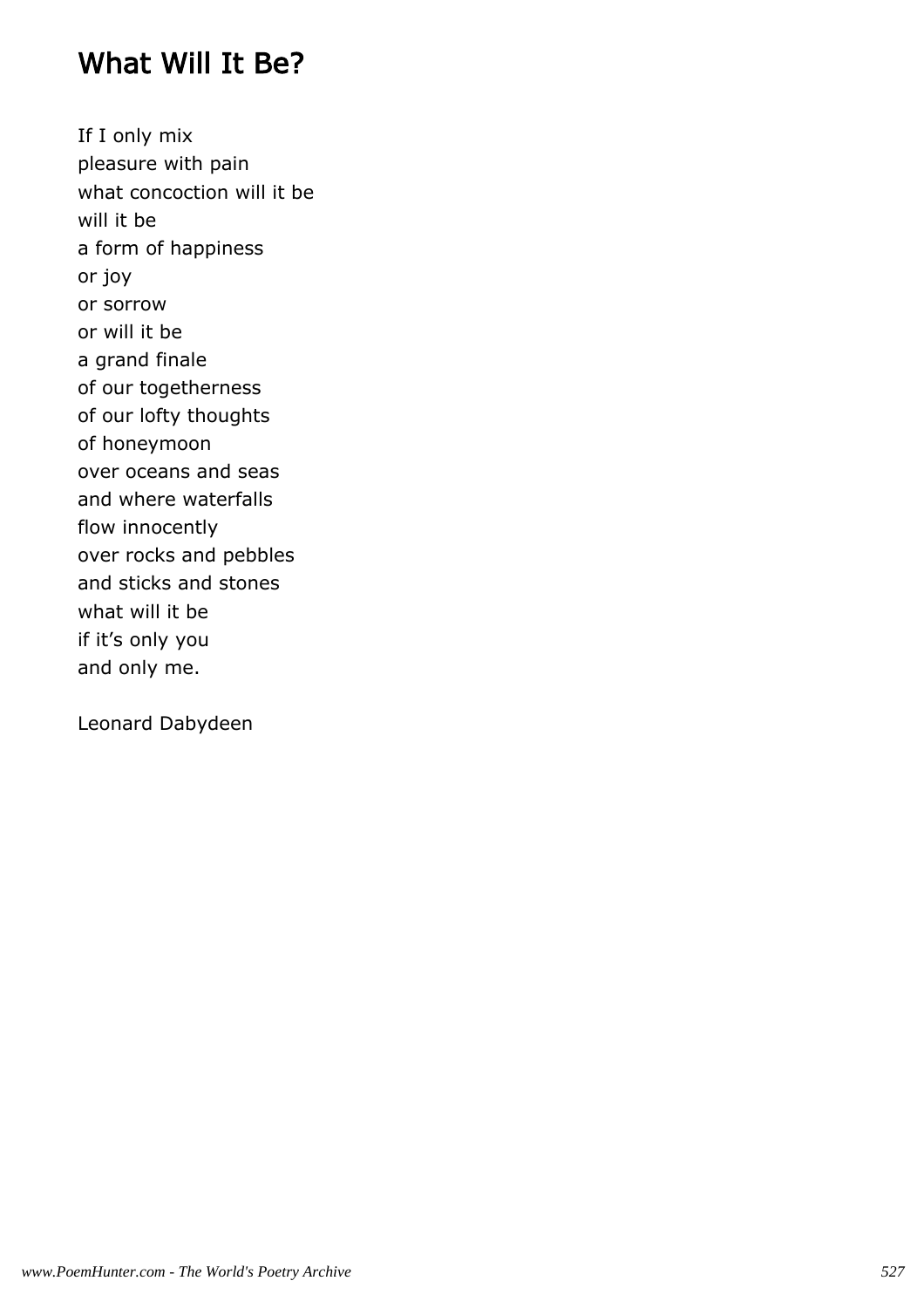# What Would You Rather?

If

I come and visit you when there is an eclipse of the moon and twinkling stars are fast asleep and shadows among us bow in abeyance to the absence of light would I be able to see the beauty of your face and watch the lashes of your eyes close when I touch you and look at your smile that so often brings a message of love in my heart or should I just gather the moment of meeting you into a broadloom of my dreams and wrap you into a soft blanket to keep you warm in my presence away from others what would you rather I do before the eclipse retires into the sky?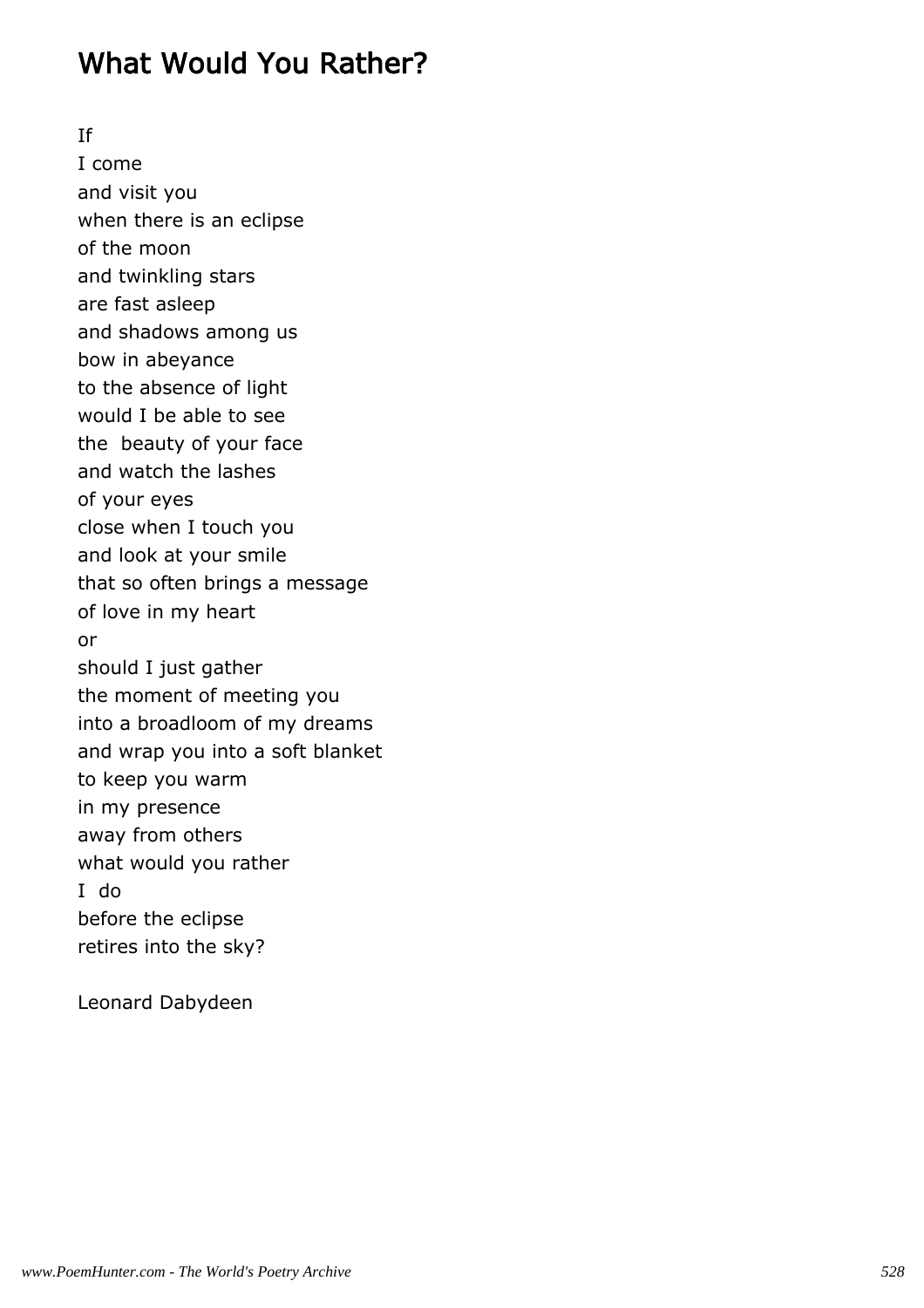#### Whatever Must Be

I stand to lose if I should choose to hide this morning light when the sun is in my sight.

I stand to gain if I should remain within the portal of my dream not listening to your scream.

I stand to profit if I should admit our lives are a corollary not to be wasted in a hurry.

I stand to admire if I should retire all that I accomplish according to my wish.

I stand to be proud if I should be part of crowd knowing you are always part of me as I attain my victory.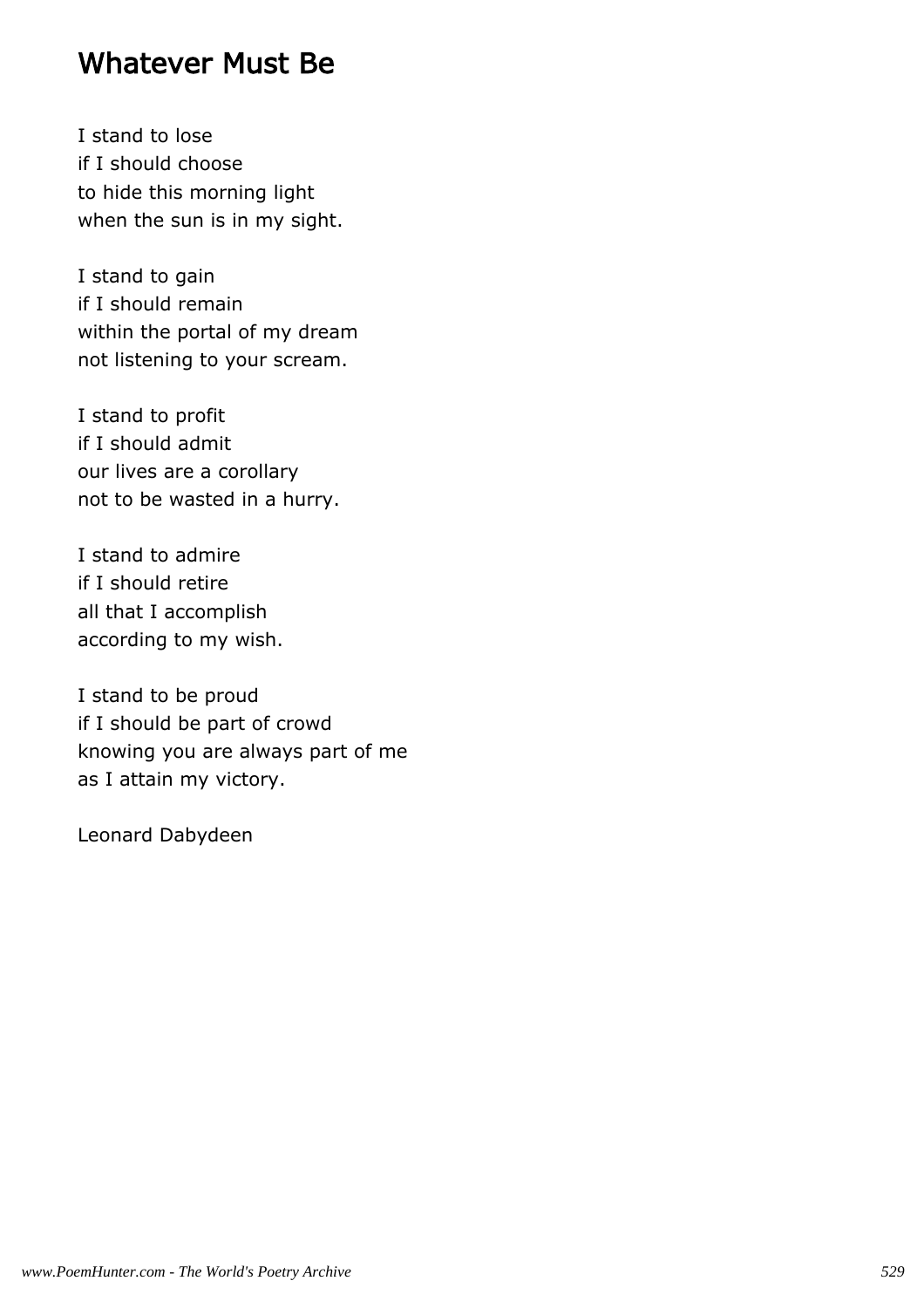# What's With Us, Anyway?

Wake up smiling think for a moment there is something unusual in the way you nest your face on the feathered pillow you, too, are smiling what's with us, anyway?

Outstretch my right arm and pull the soft blanket just a notch over your shoulder my fingers nibble your ear and your forehead registers a sharp acknowledgement with a frown a freckled smile I remember well as your insignia that something's amiss perhaps not an act of mischief but it was left for me to decipher what's with us, anyway?

I must hurry back to bed set my sail of slumber without waving to the moon waxing and waning looking at me through fragile window panes the ghost of this night in bliss soon will pass as I yearn for more of this moment touch me touch me what's with us, anyway?

Smile before you ask what's with you anyway? romancing the mind with a cacophony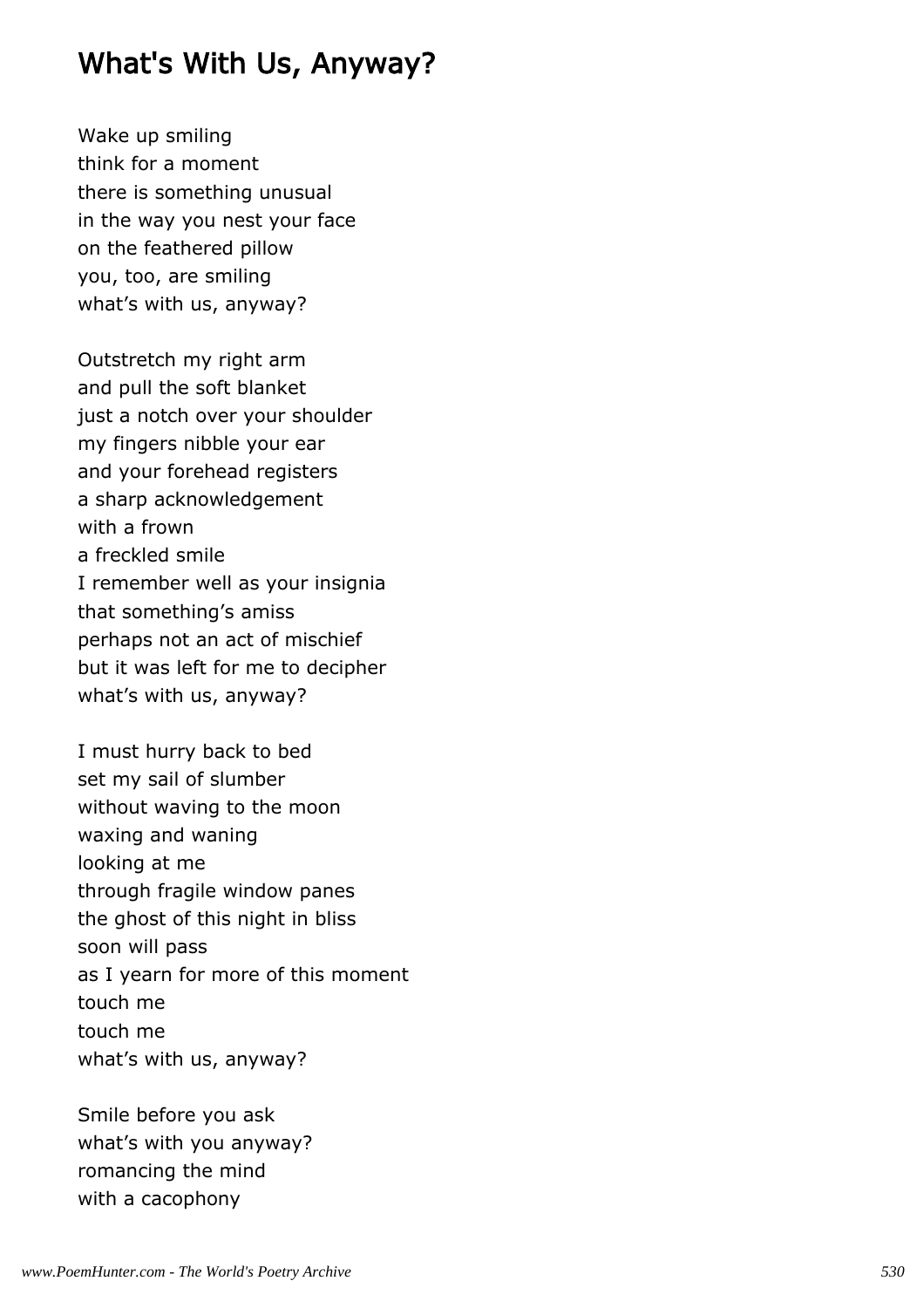cover me in this dream with your soft blanket I must close my eyes before I wake again what's with us, anyway?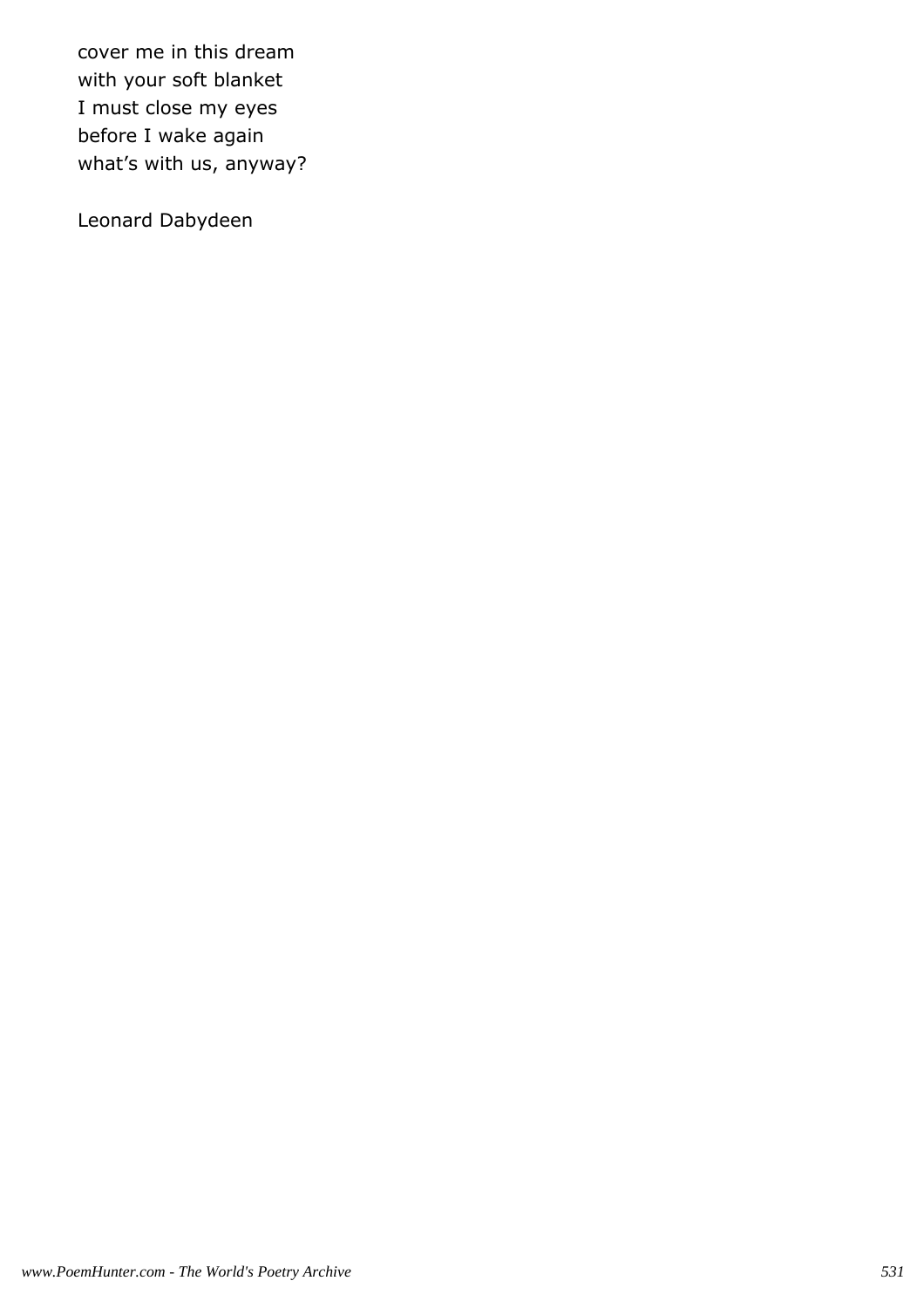# When Day Is Gone

How far does night go when day is gone how much time eludes the mind to catch a shade of sleep in the solitude of a dream birds become silent wind makes sound among brush and bryre no one tells dawn to wake up owls whoo-whooing close to my window listening to my creaking chair how far does night go when day is gone.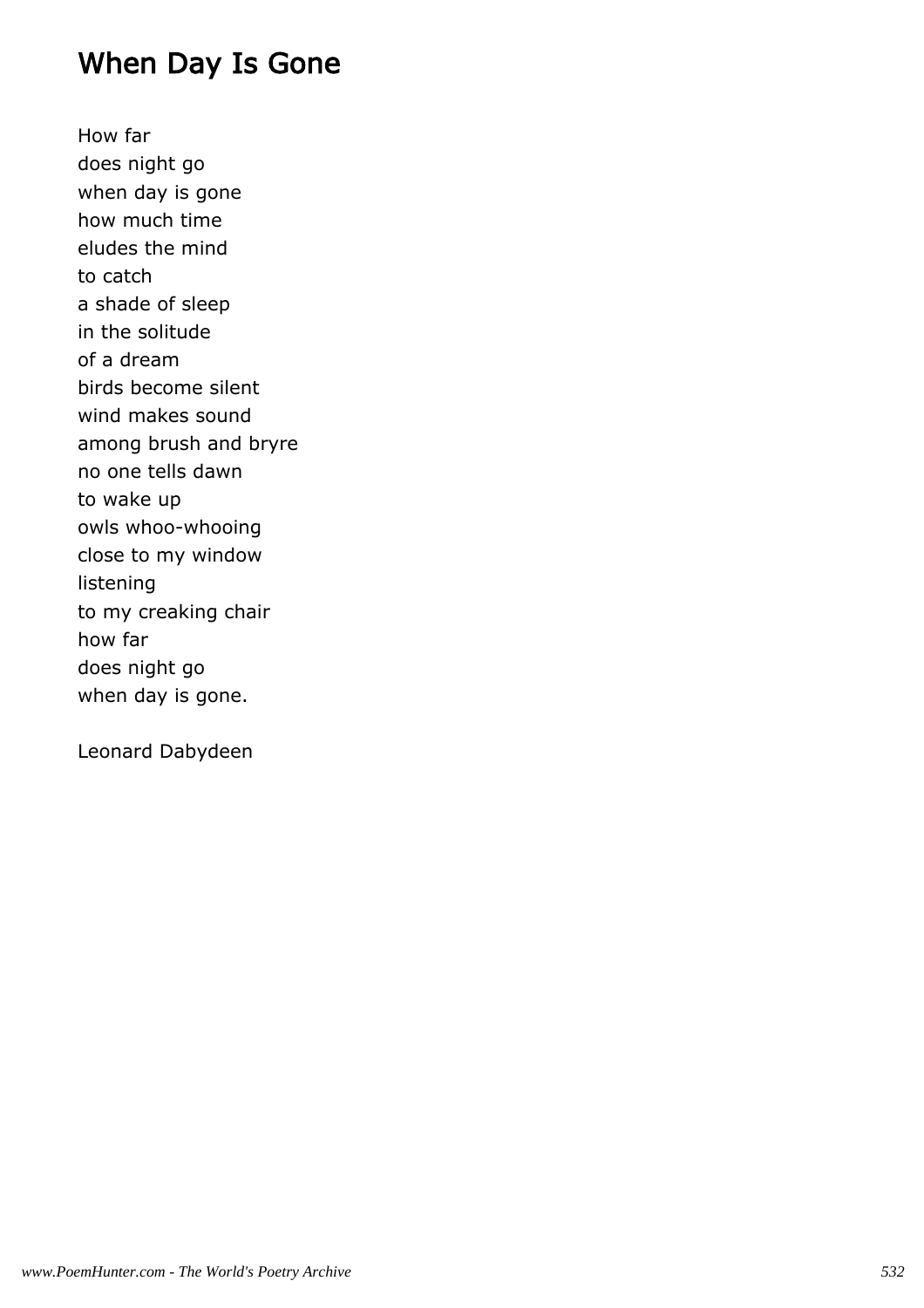# When Happiness Is Illusive

When happiness is illusive it is like a lingering dream funny sometimes to see you cry with a smile with tears of joy taking their own directional path and meandering in happiness on face and flesh the tears being born out of a womb where the story was told where the echo from laughing gave birth to a new friendship a holistic feeling of closeness and comfort more healing in its creation laughing forever laughing while time is not watching over you laughing is your spirit and soul echoing with the tears in your eyes even unable to remember when happiness is illusive.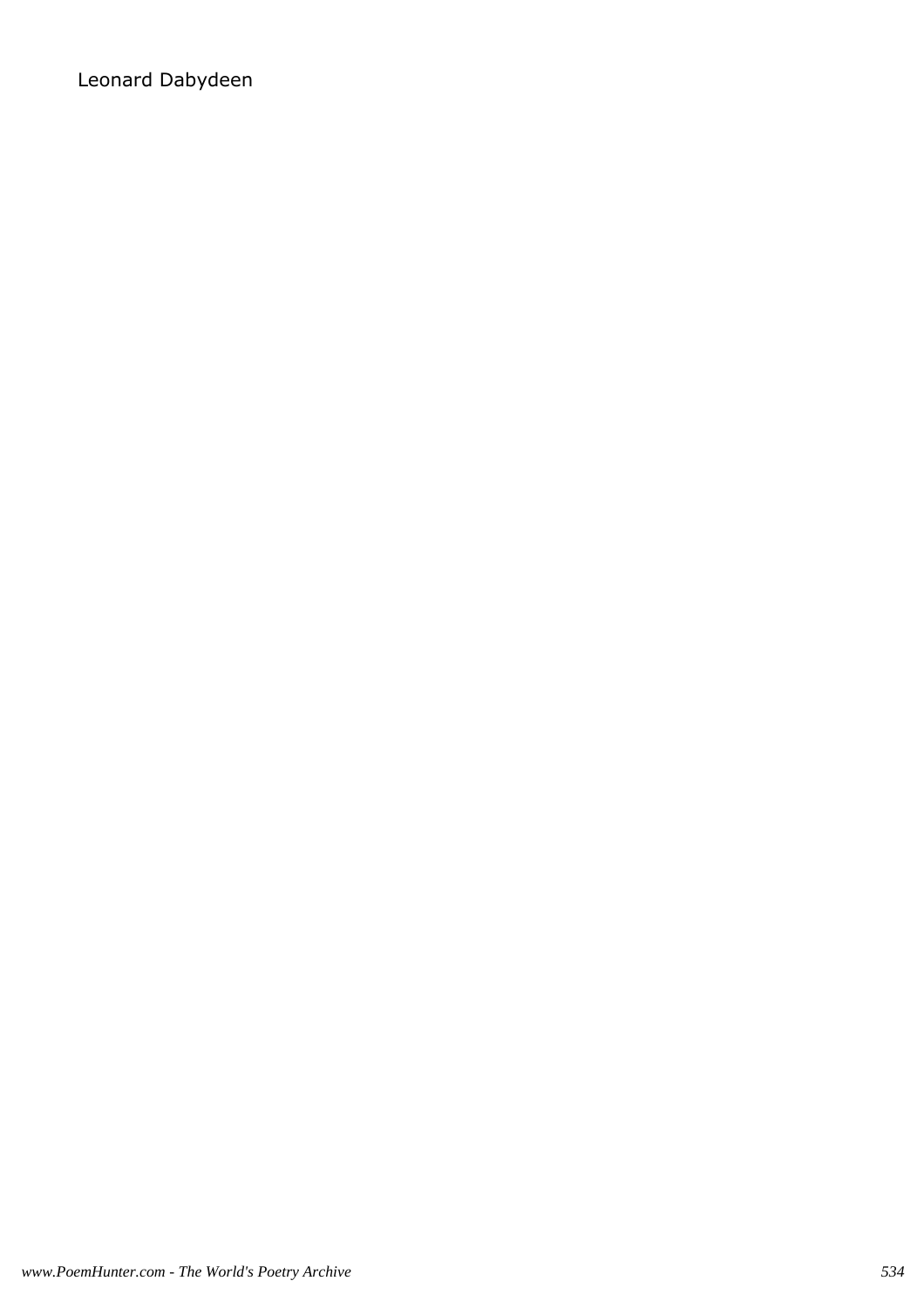# When I Speak Of History

When I speak of history I speak well; I leave behind the past where broken bones Lay scattered on blistering sands to tell Of atrocities that are mostly groans. While you may feel the pain lurking inside With hurt failing any impunity; And browse pages upon pages to ride This feeling of guilt, remorse or pity, It was Columbus sailing the great tides Out discovering many a new world; And Sir Francis Drake loved the battle cries - Chicanery as a new age unfurled. The mind finds revelations in the past, So meaningful and useful to the last.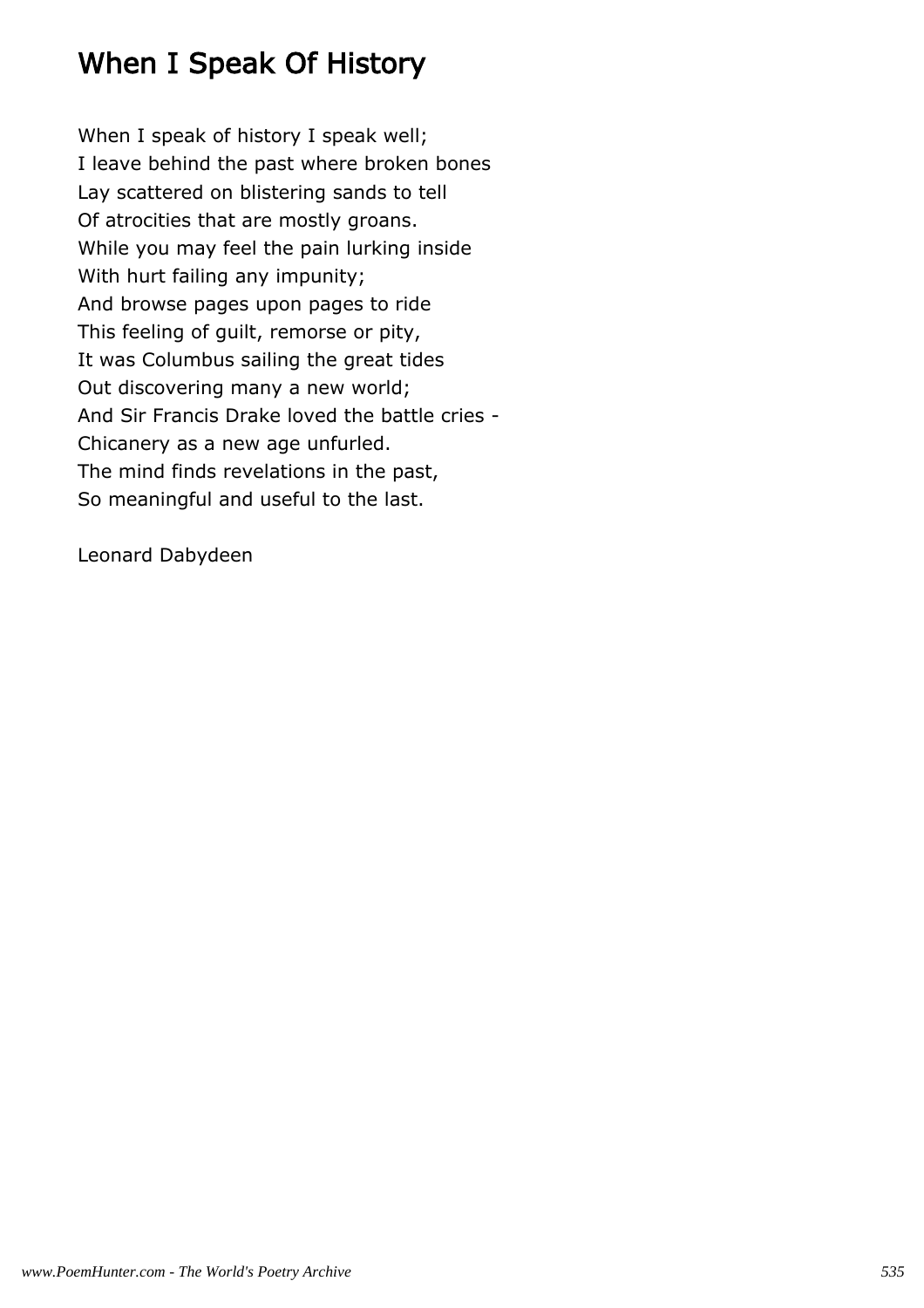# When Night Comes

When night comes with the cool wind combing through the vineyards, I heave and sigh in bated breath with fresh -scented berries filling my nostrils; like an opiate in the dark I feel the breeze sift through my body and suturing my soul.

And by this driftwood fence where I stand to watch this retiring day in drunken ambiance, I feel the wetness of sand soothing my naked feet.

And as if the heavens beckon me before the day is gone, I lift my hands to the skies and wave farewell to another day, hoping I'll see you again standing besides me as if it were yesterday.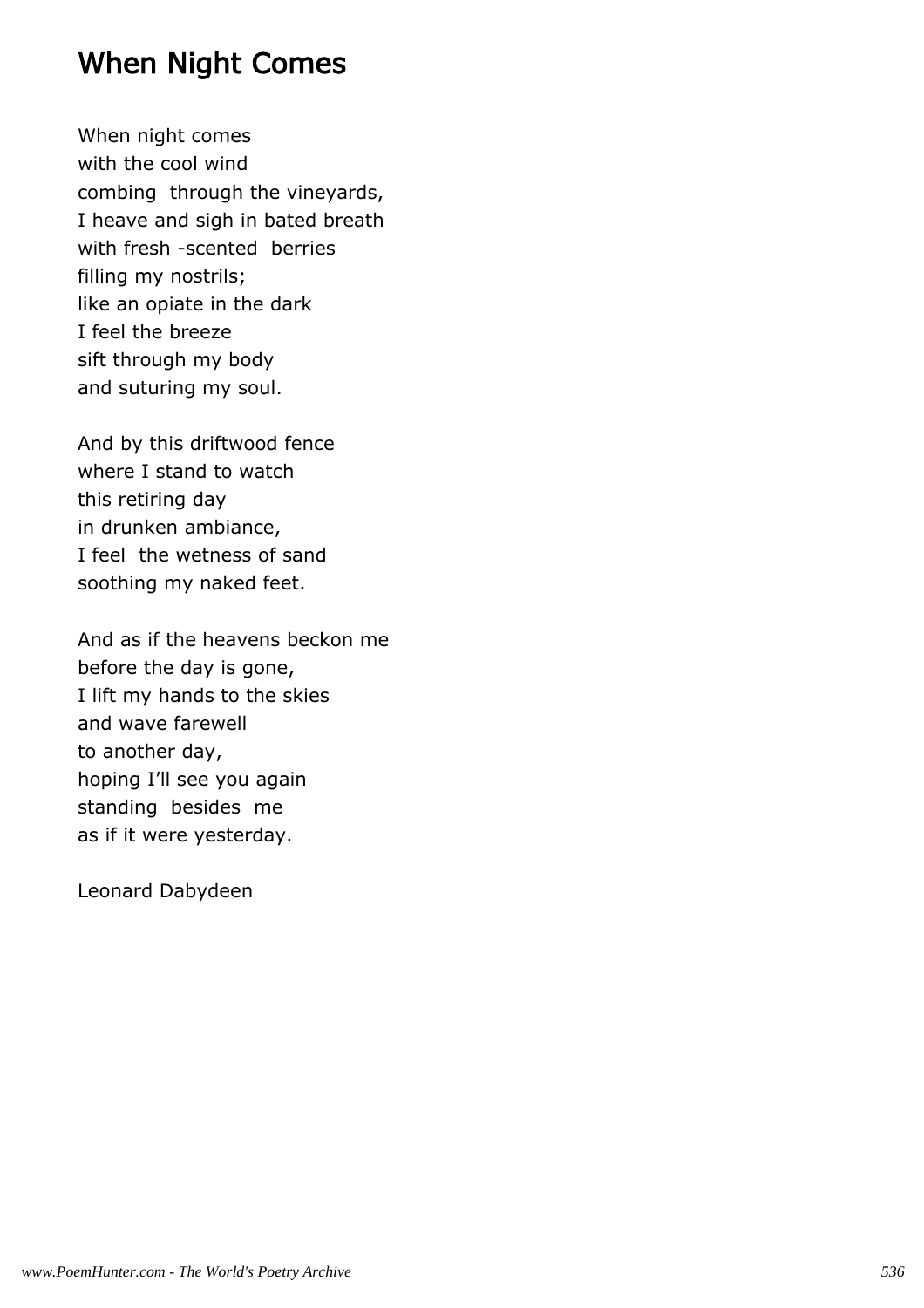# When Night Comes (Tetractys)

When night comes with moonlight searching shadows drifting clouds slowly cluster in a quest.

Gathering in a meeting of the minds brush-strokes of light etch streaks of restless clouds.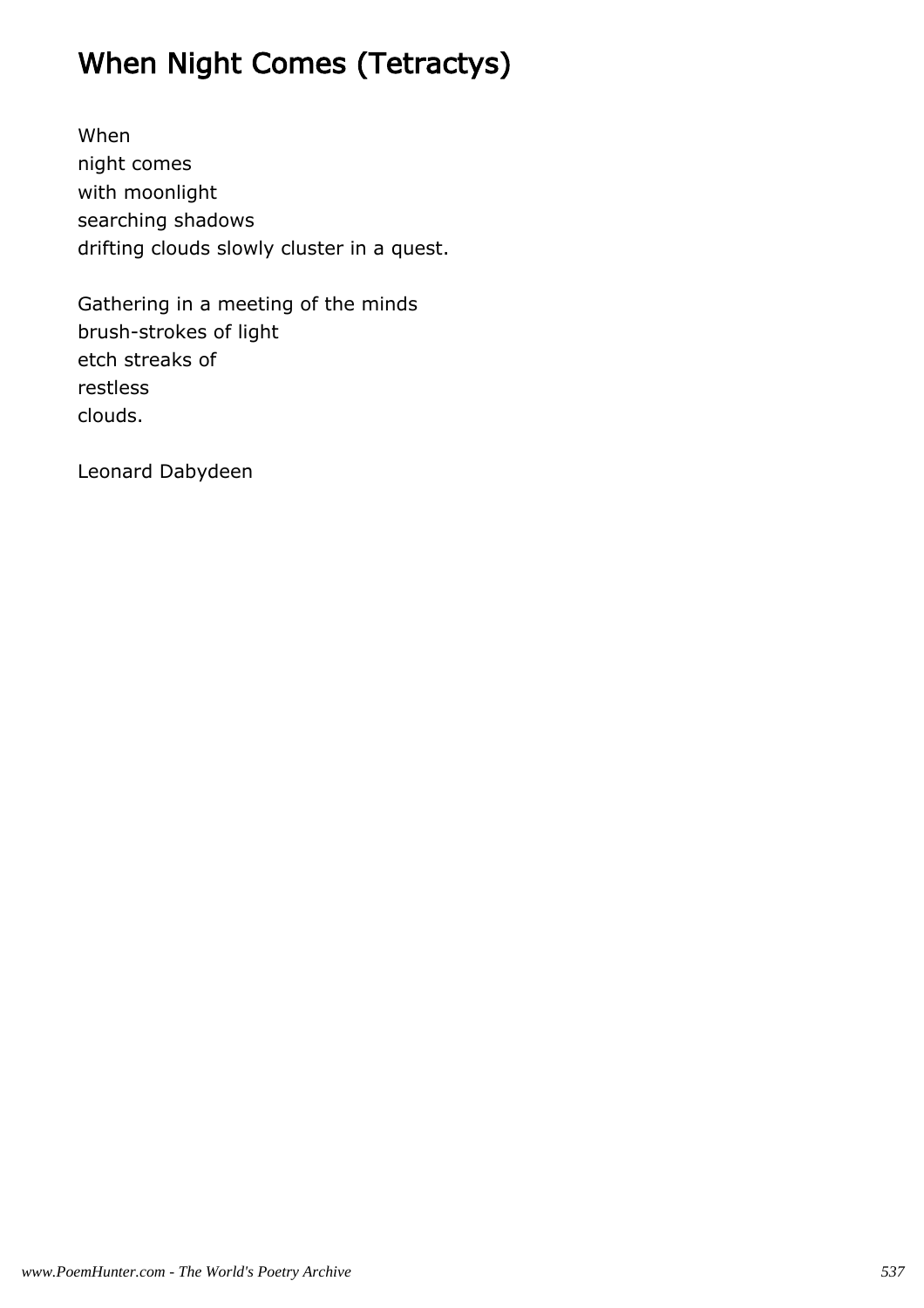# When Night Goes To Sleep

When night goes to sleep and slumber stirs a dream to unfold a new-born day let me wake up with bright shining light gazing through this window with winter storm watch no longer on my calendar my credential for comfort must be reflections of your smiling face in the mirror of my mind with your breath of fresh air perfuming every trestle of hair on my body stirring harmony in my soul.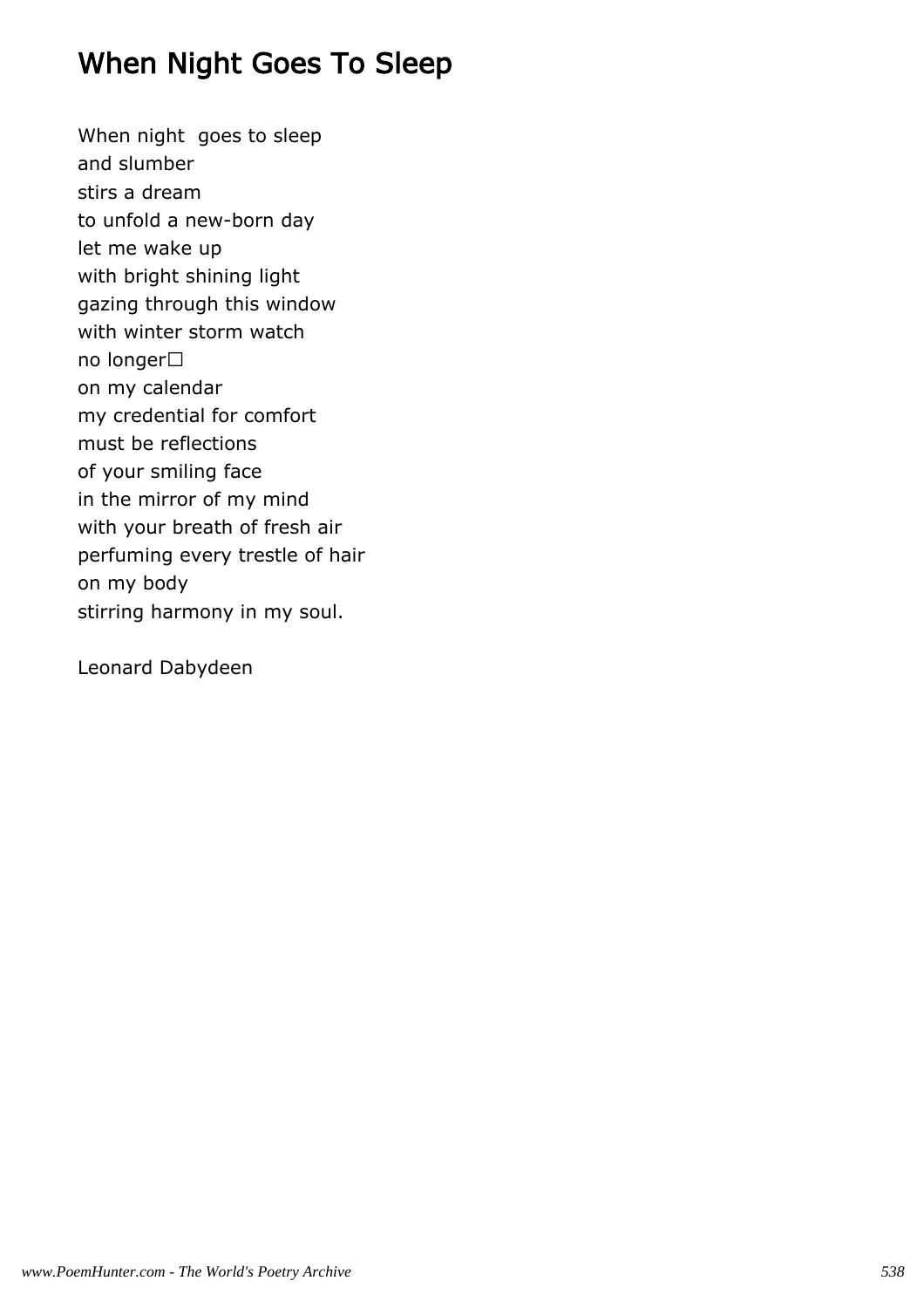# When The Storm Comes

When the storm comes to change the overview and the sea is no longer blue where tiny fishing boats chatter like brown-skinned kids playing cricket on a mud-bank there will be a special boat dancing with the wind and waiting for the tide that knows the passage of time and Indi didi will hoist her sail watching excited Sri pampering with her jacket as she wraps the 'Vignettes of the sea' like a pocket charm and waving with her left hand to a new genre bringing poets of the sea together ever more.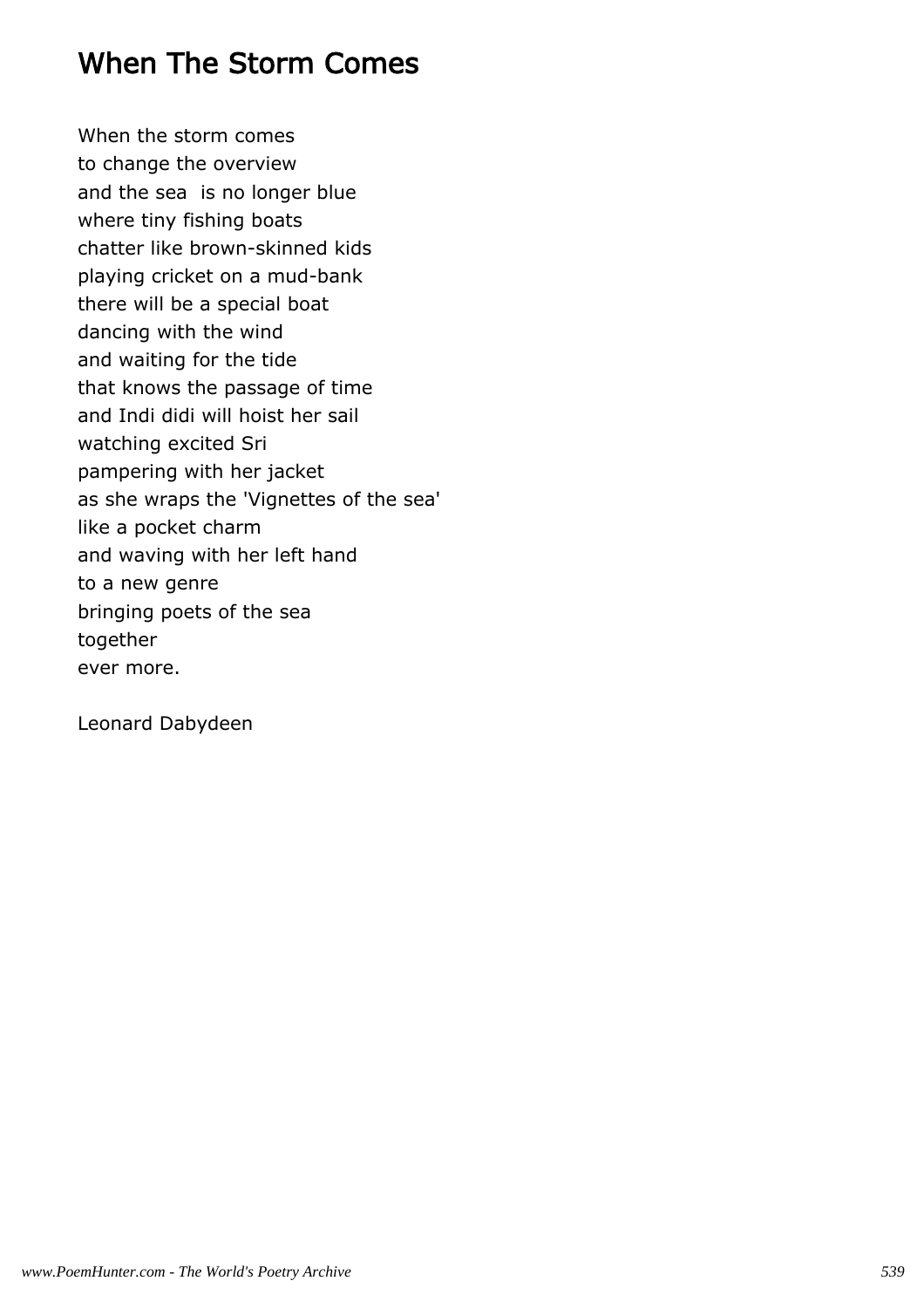### When We First Met

I ain't no Romeo & she ain't no Juliet but some few scores years or so ago 'twas on a moonlit Valentine's night we met!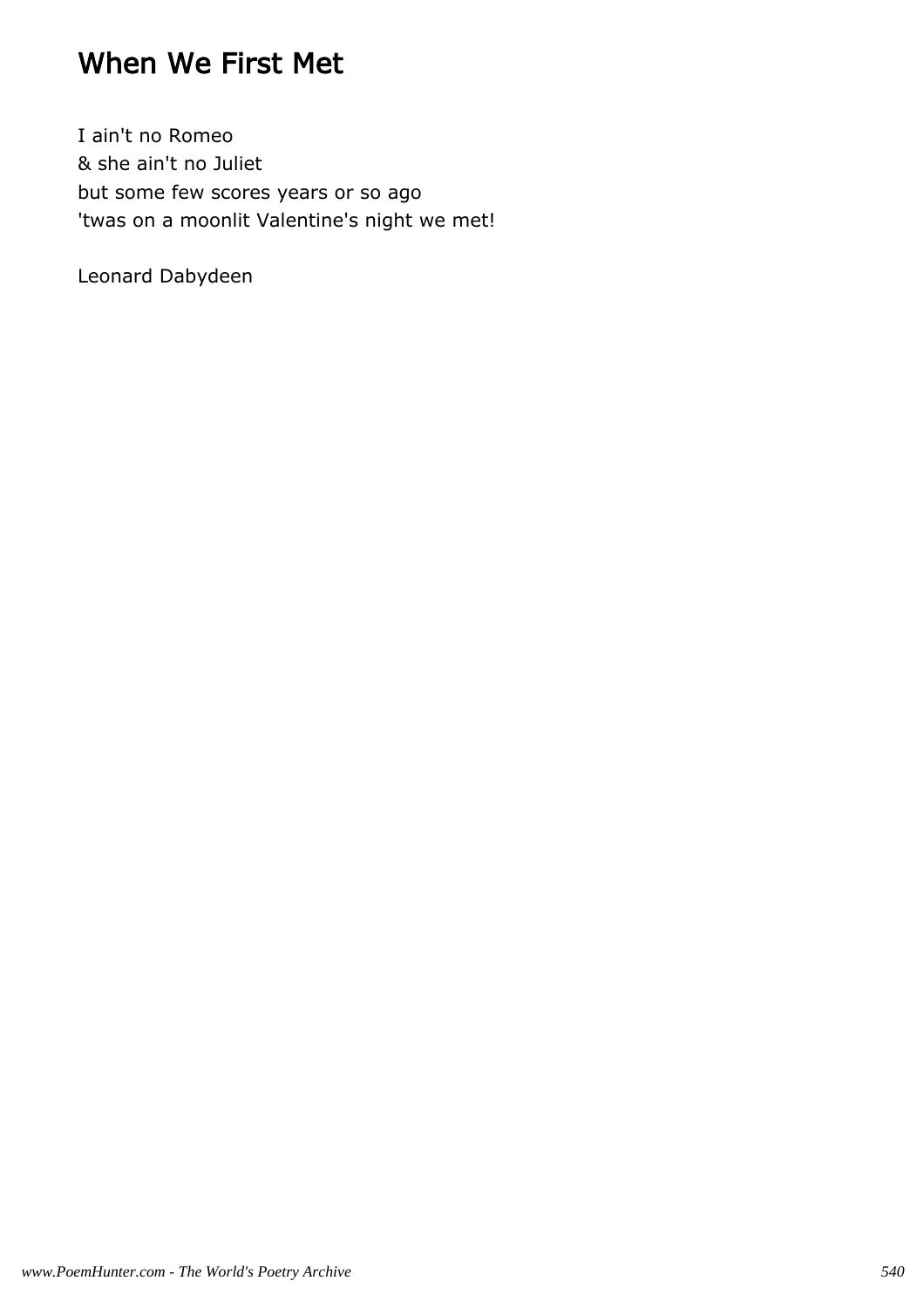### Where Have The Roses Gone

Where have the roses gone from my garden? Look how those left freeze in cold winter wind; Nothing I can do nor ask for pardon To save the lovely petals as they're thinned.

Here in the kitchen I gaze in dismay, Looking at the sky with kind entreaty; Hoping snowflakes will not fall on this day Not till I've picked these roses' beauty.

But soon the snowflakes will come, I know; And marigold of bright yellow and pink Will shiver and go to sleep in the snow; It matters not how I feel; what I think.

When Nature brings forth all its nuisances, Our roses must yield up their fragrances.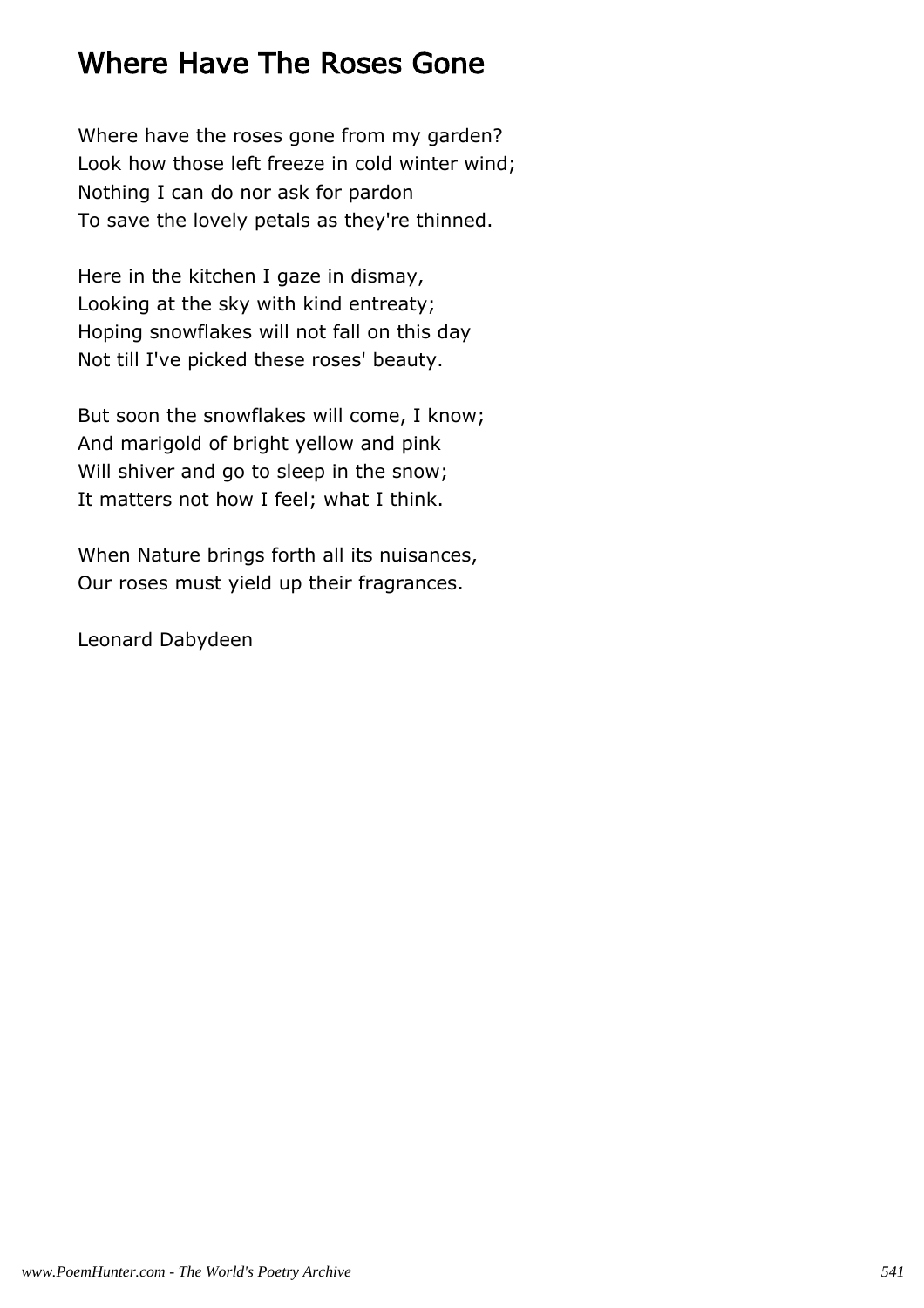#### Where There Are No Mango Trees

I sat on the rubble with my back against a shivering post: I couldn't care less if it were asking me to move my behind; it felt like there was nothing behind to worry about after all this.

My eyes were too frightened to close; I wanted to believe they were afraid to sleep like everything around me afraid they were not going to open again; I was unable to remember if there were any tears, too; crying was the least of my concern.

I looked at the battered buildings along the shoreline so innocent in their crumbled posture: through gaping holes of bruised concrete, the wind was whistling a sad melody as the ocean waves loitered aimlessly along the shoreline, as if they were guilty of something: maybe they were looking at me; or for me how should I know.

I stayed in my fetal posture, with mournful sounds torturing my soul from the pebbles and rocks uncaring for company; mice scurrying in every direction: it felt as if they were being freed from slavery and oppression; indentureship, too; freedom was like blind joy to them: can you imagine their diaspora?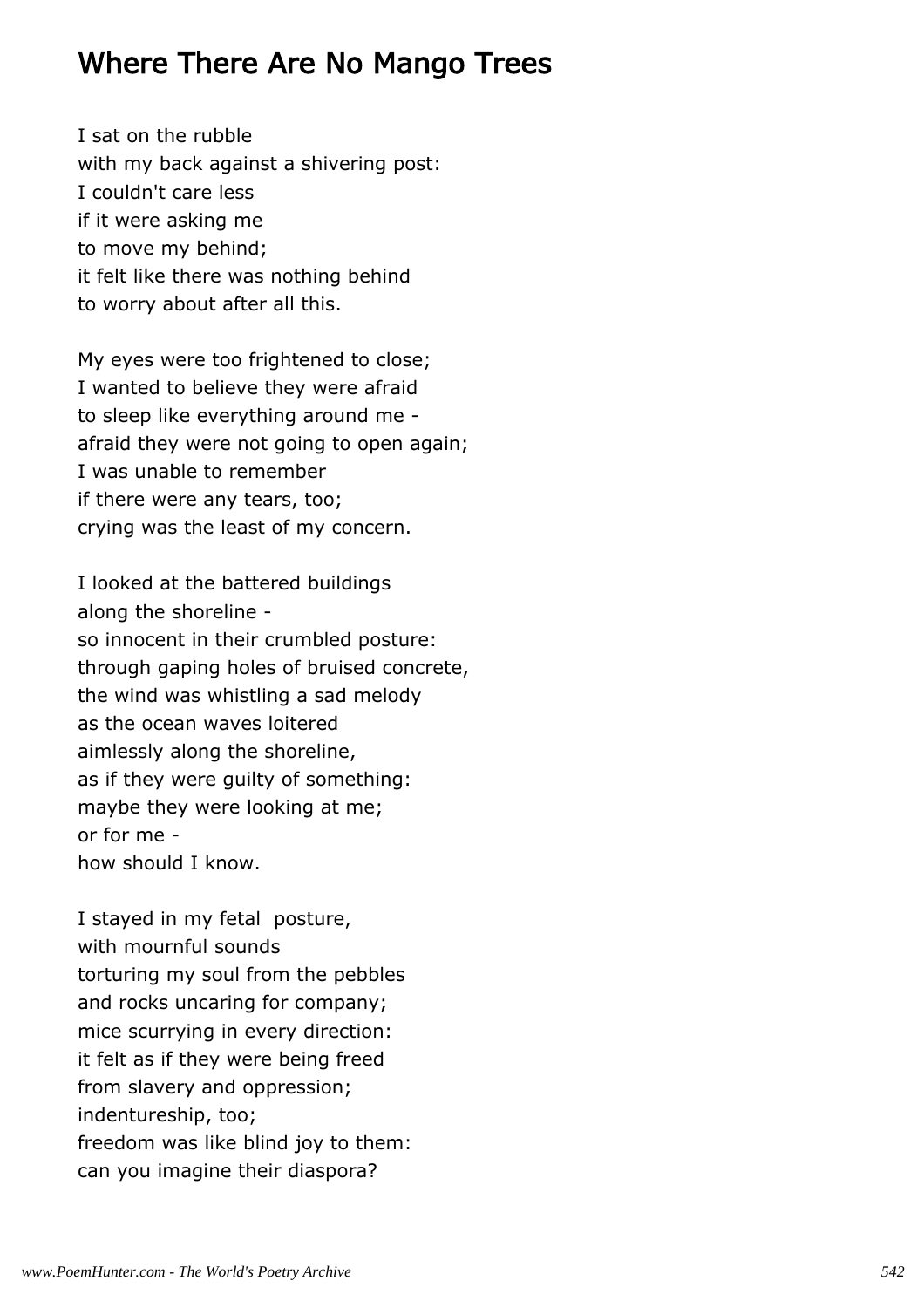Unable to recall how hope became my friend, but feeling it was all that I had from the old fruit-peddler from the streets of Chacabuco: I stood my ground -until he visited me to join him picking mangoes… where there are no mango trees.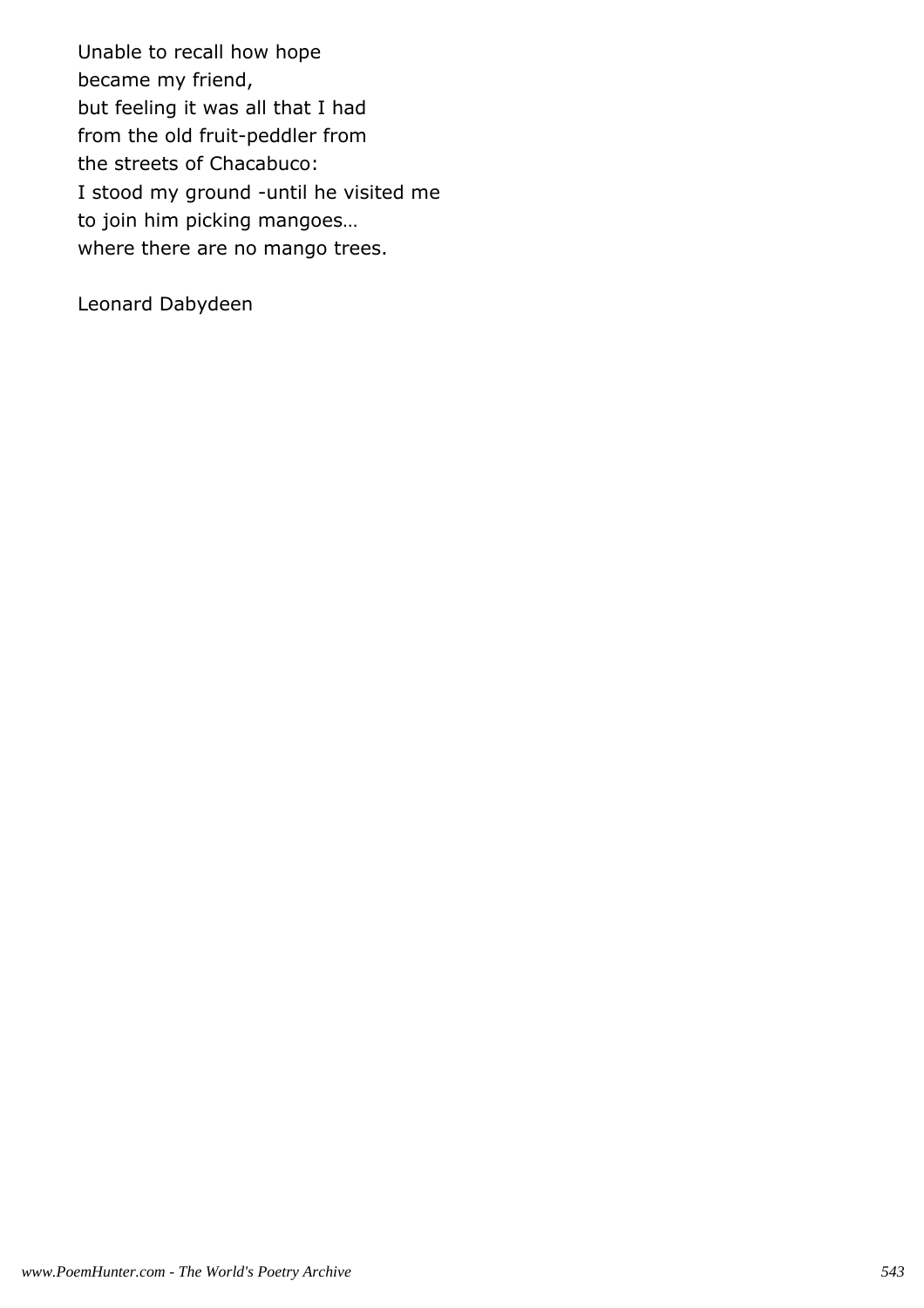### Where There Is Hate

Where there is hate, the heart has no peace. Anger heats up in the gurgling churn Of blood palpitating rush; The mind is restless Like a hungry wolf. You can hear the snarl and growl Over high rises sitting aimlessly Steering at the naked sky. What will man think When the noise abates, To inform the rush of traffic It is only an escalation Of ruptured blood pressure?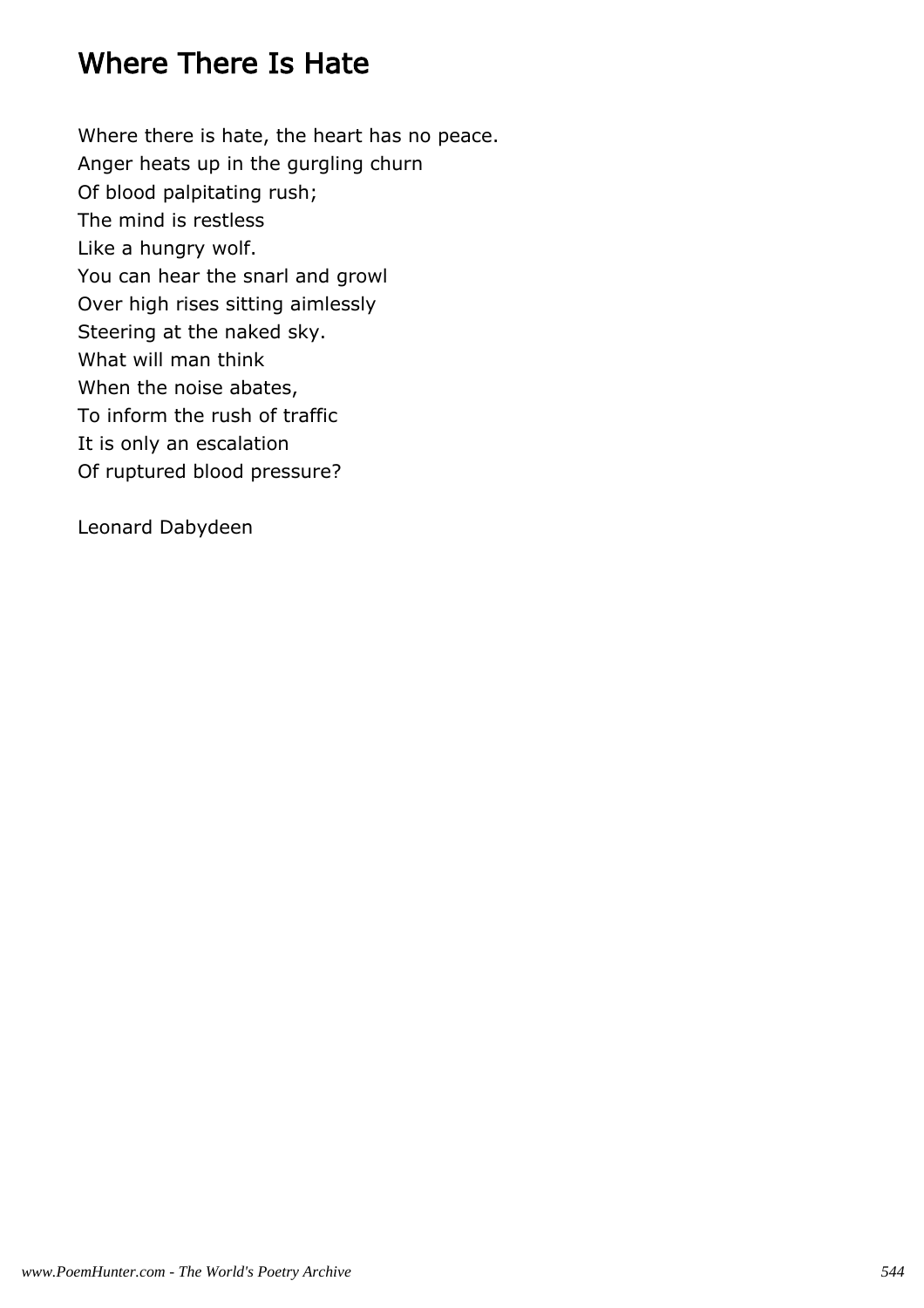#### Wherever You Go

I chuckle a lot deep inside where it amuses me most and bring a smile to my face everytime when I look at the caricature of your face 'cause I know where it is in my golden archive my swaran in front of me you make me happy behind my back you make me happier let your smile flow wherever you go.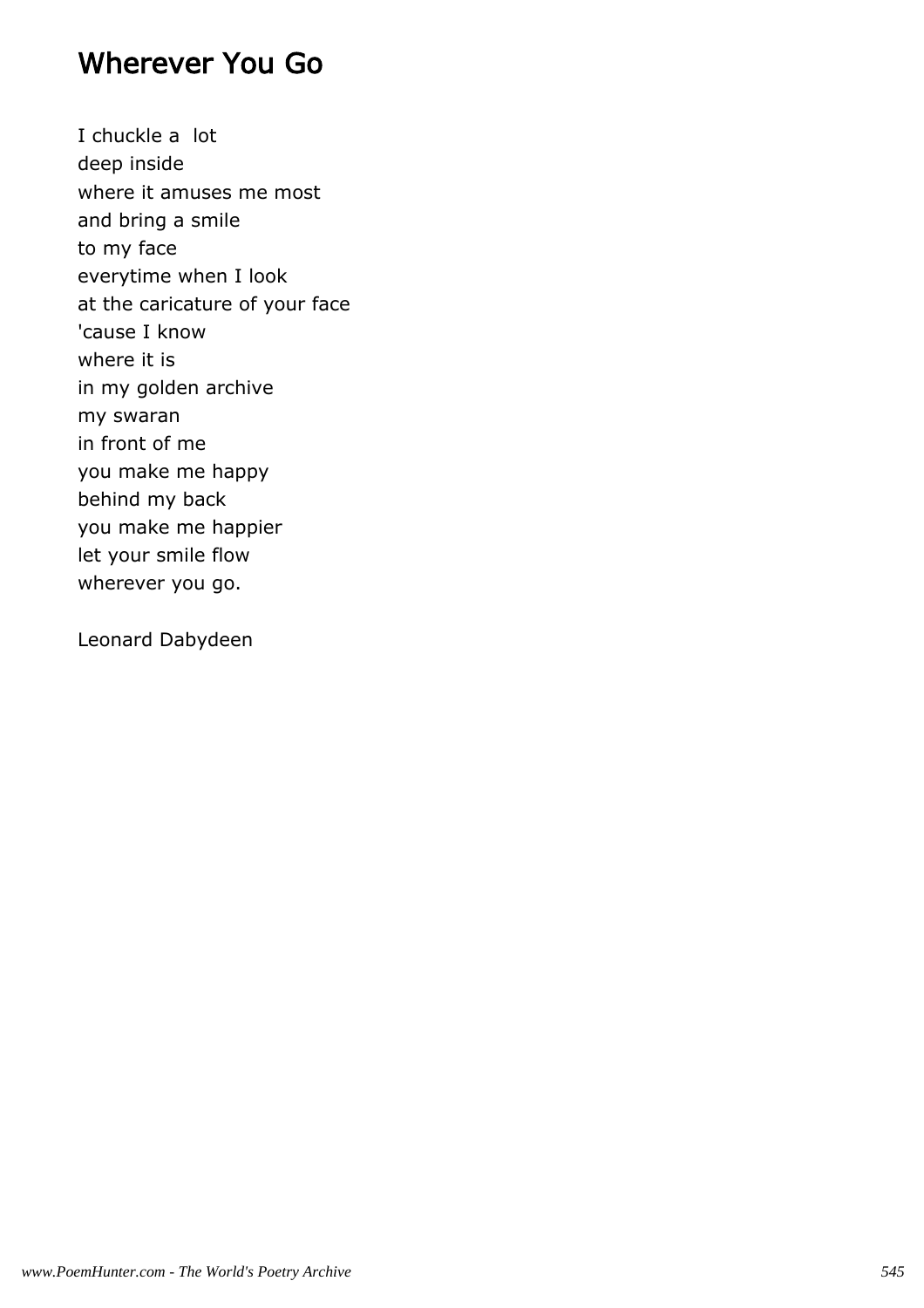### Who Are We

I am me you are you who are we you are me I am you what do we do we are option seekers filter our dislikes shelter our likes then drift in rivulets and streams move around pebbles dance around stones stop here go there pause for a moment move again come closer then make a final plunge no return.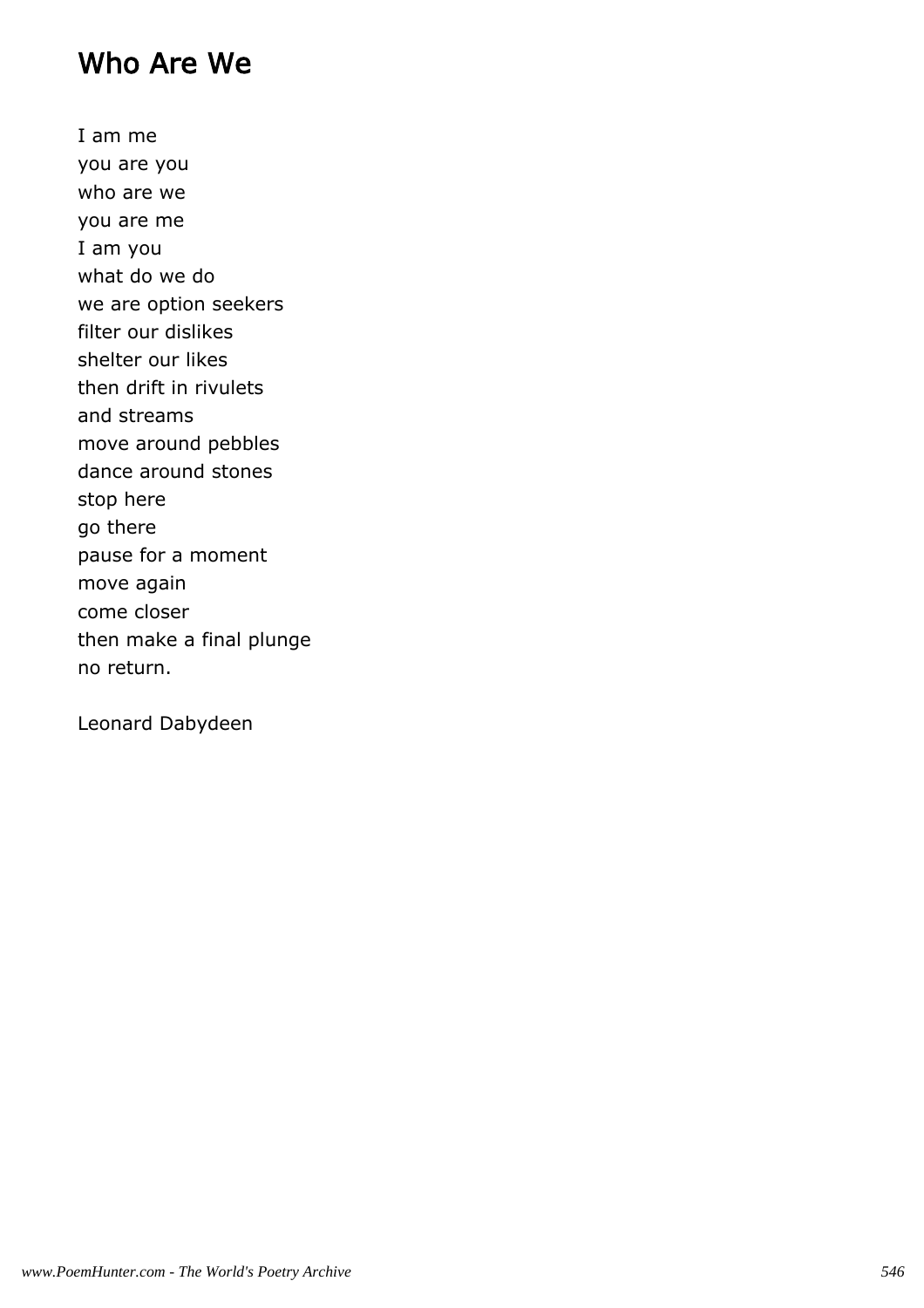## Who Is She

I rejoice with pleasure in her presence like diya burning warmly in my heart.

Happiness is bountiful in her name and I delight in glory touching her.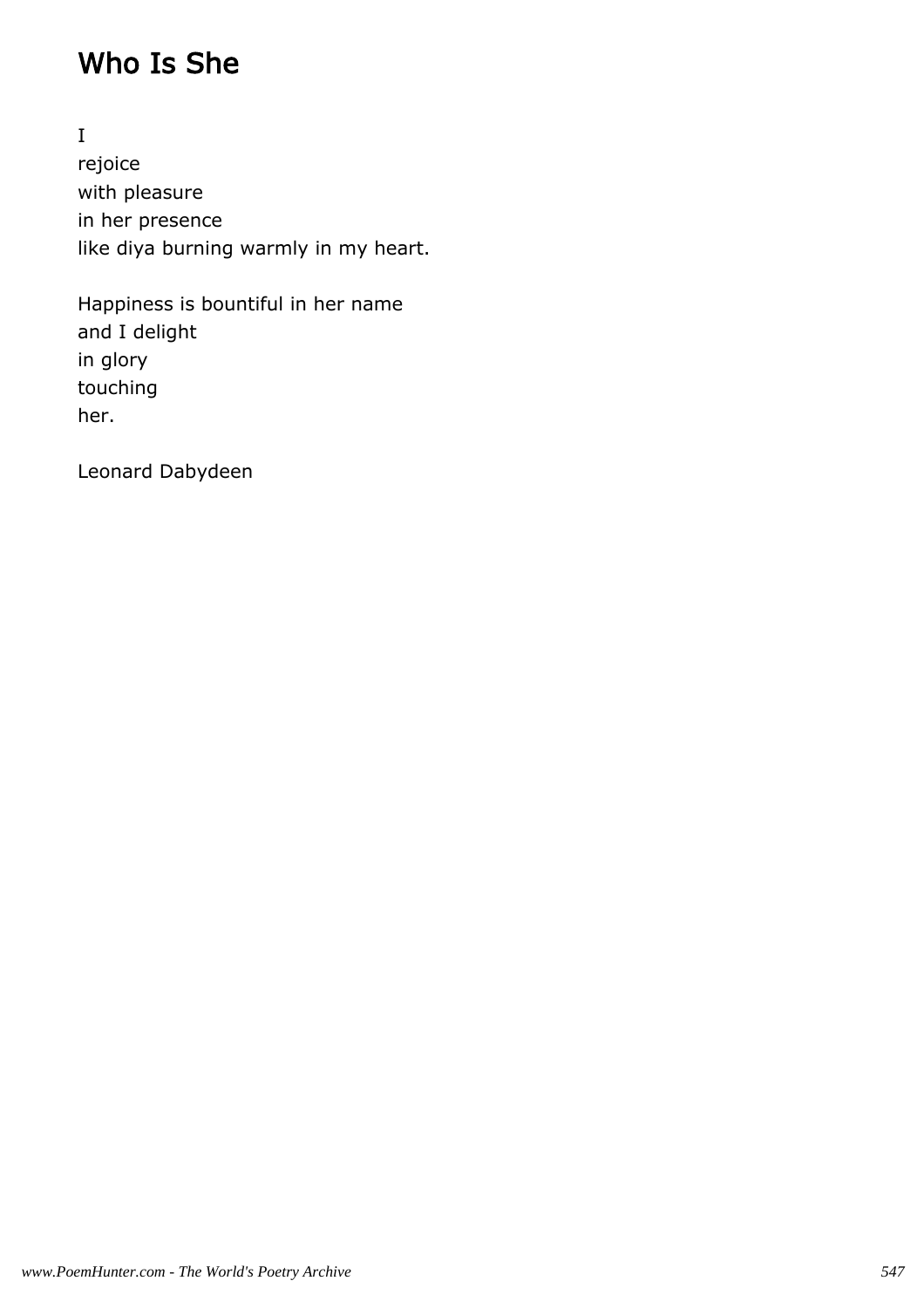### Who's Who

When it is about me I am curious about us and them there is much doubt.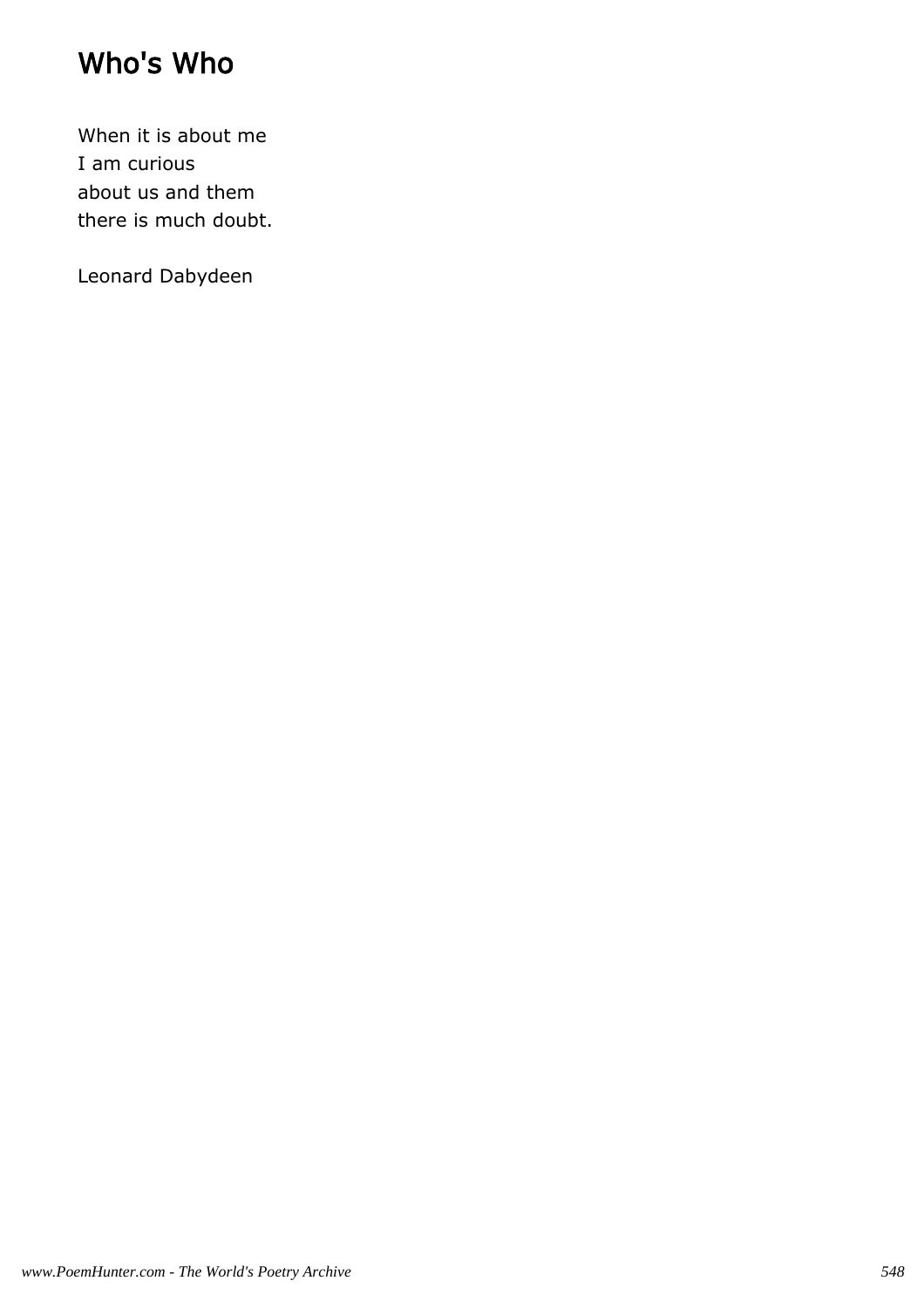## Why, Oh Why

Why, oh why do I ask in the tremor of silence this body is a prisoner in the archipelago of the mind body so real body so inviting sometimes nostalgie de la boue sometimes a harmonic rhythm in Temples of Gods so pure, susceptible to Satanic bier and this mind it dreams oh how it dreams so enigmatic so rich and illustrious manipulative yet trustworthy creative, cultural, karmic mind sits body like a child in mother's arms whispering, singing lullaby cannot let go inseparable like light and day prisoner forever why, oh why I do ask.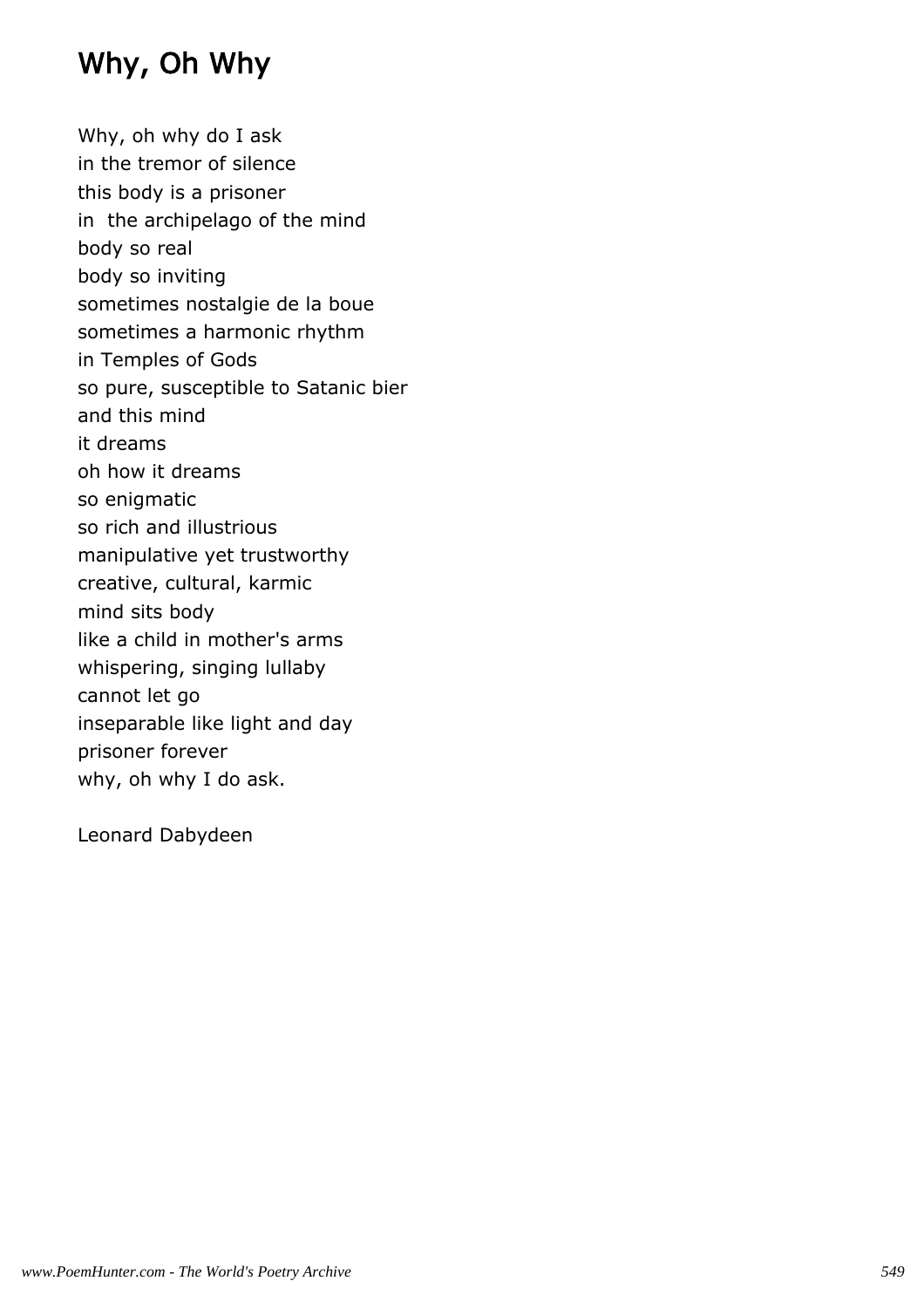## Why?

What is the underlying cause of man's curiosity to know the unknown?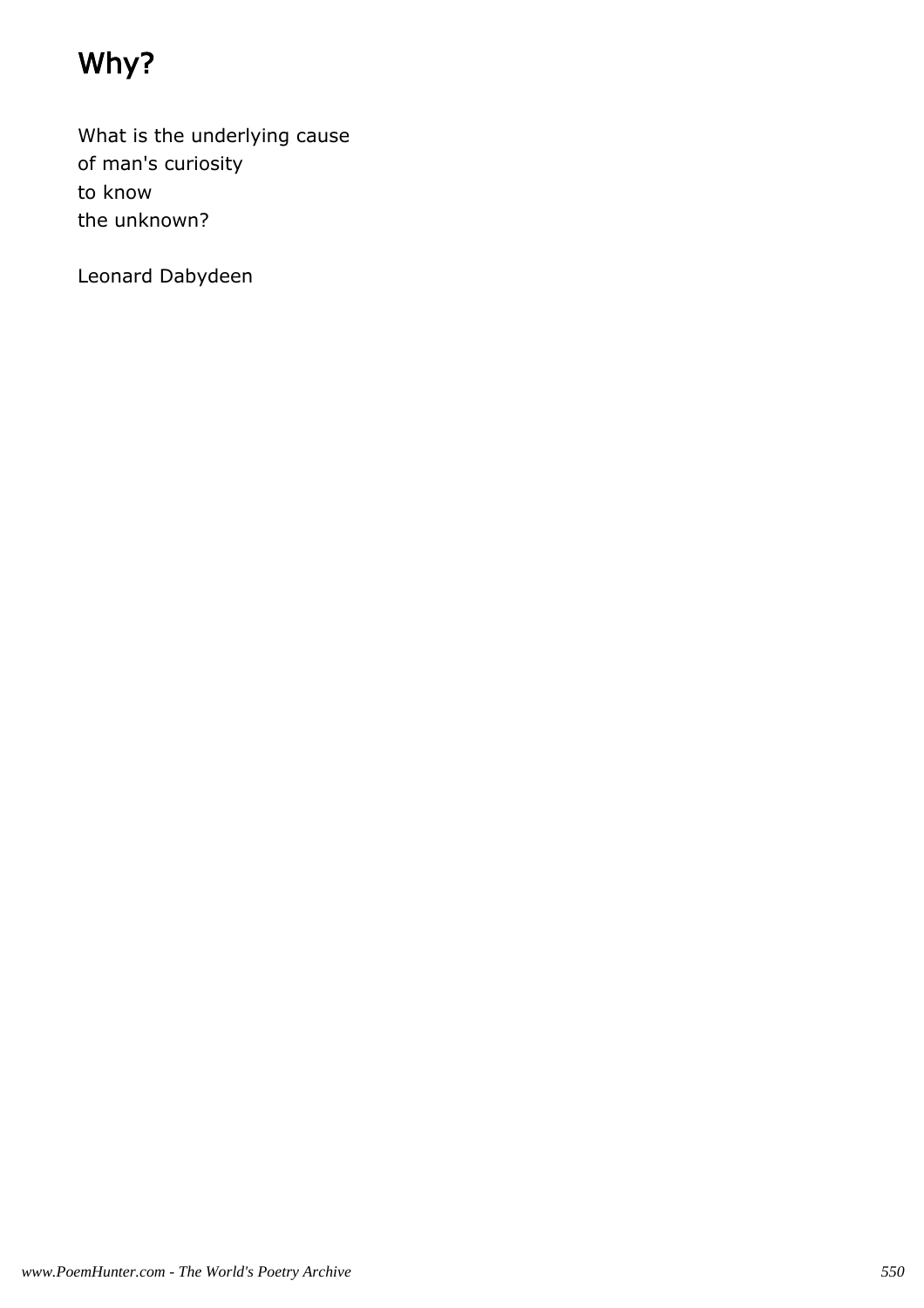## Wings To Fly

Wings to fly where man has not gone before where angels gather thoughts reading biographies and sifting through pages of evil and good I sit among stars at every night hour circle the moon combing through clouds when the moment is quiet I take a swig at peace smile at ghosted satellites signaling earth to protect our real estate from tsunami and angry mud-slides come home in the wee hours on a Sunday post myself at the front-row pew in the cathedral offer a prayer for many waiting for the bell to toll.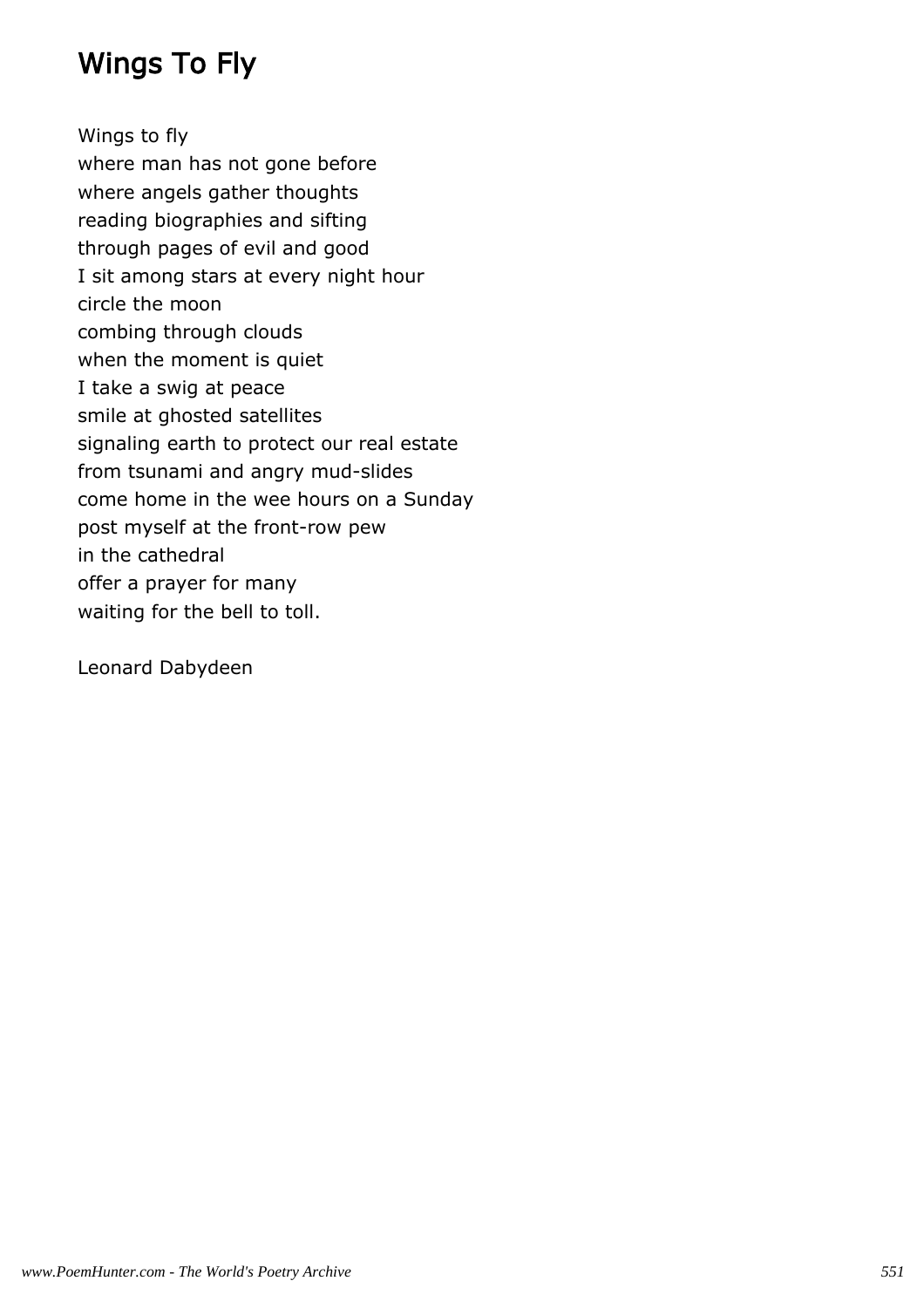## Winter

Trees shedding their leaves-Branches lonely in autumn: Winter is coming.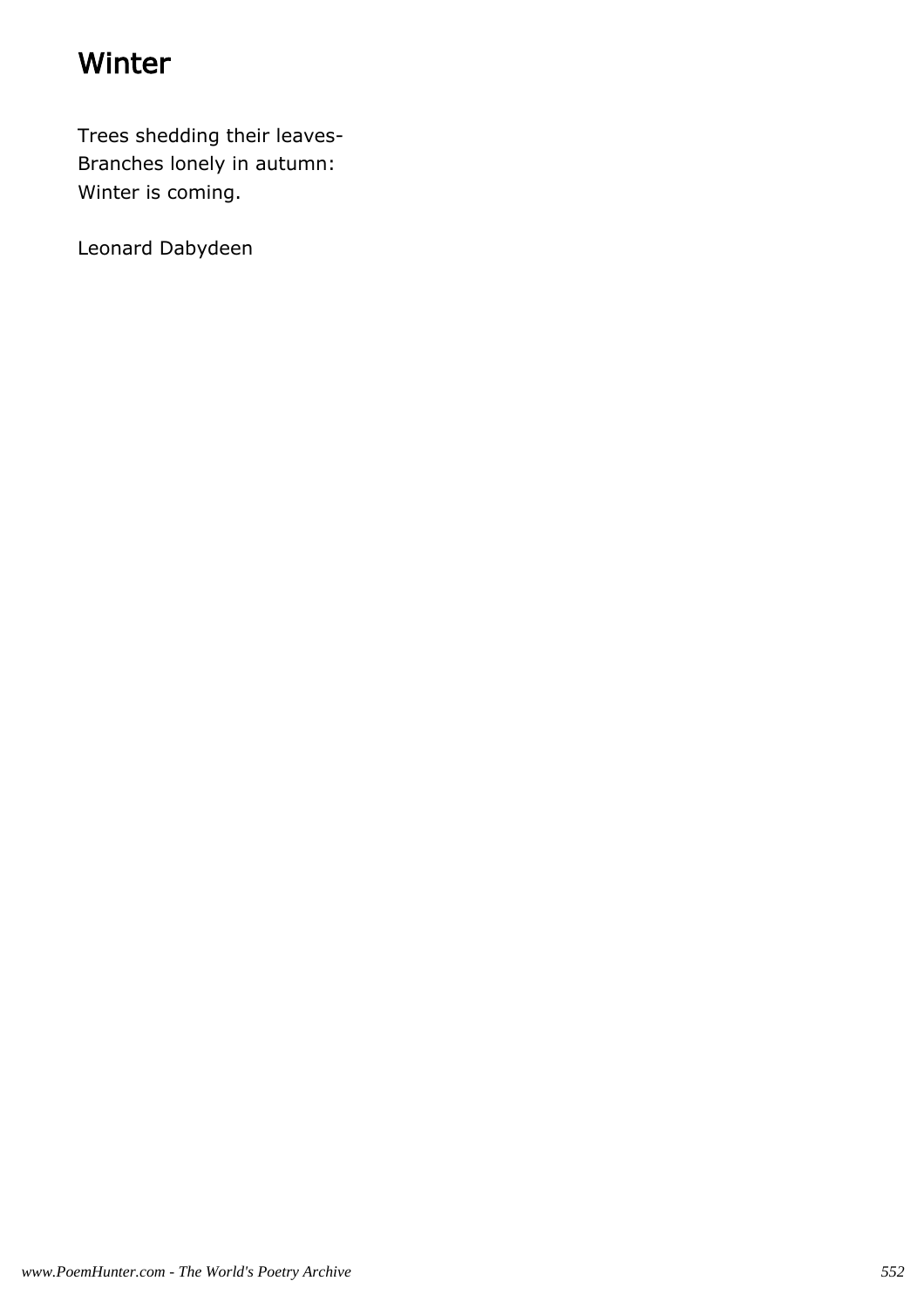## Winter (Tetractys)

Toque and scarf and jacket ear muffs and gloves see how winter gifted me with snow things.

I play with flurries for fun and frolic dancing in snow enjoying winter nights.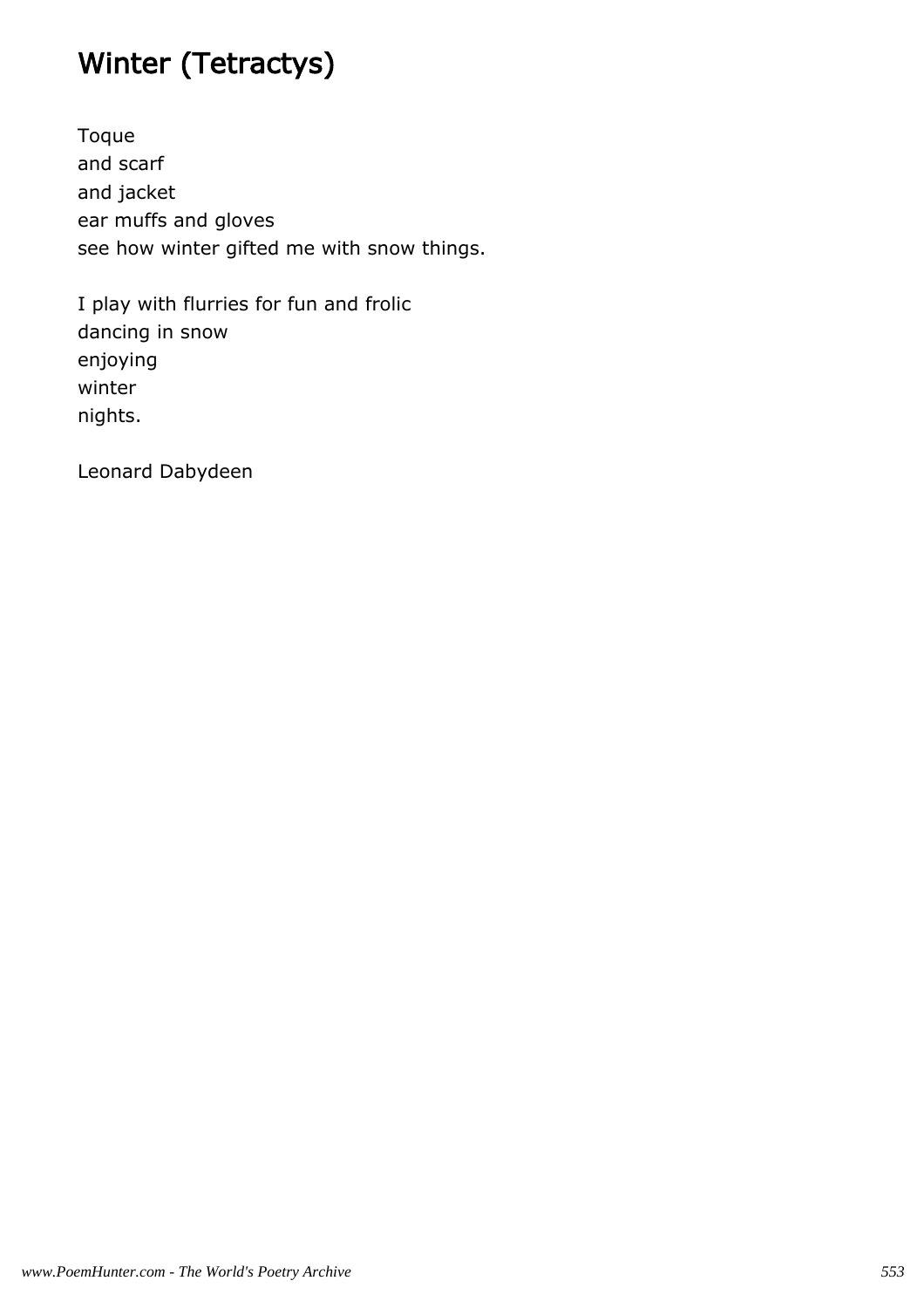### Winter Has Gone Home

Birds are on the trees, Singing ever merrily: Winter has gone home.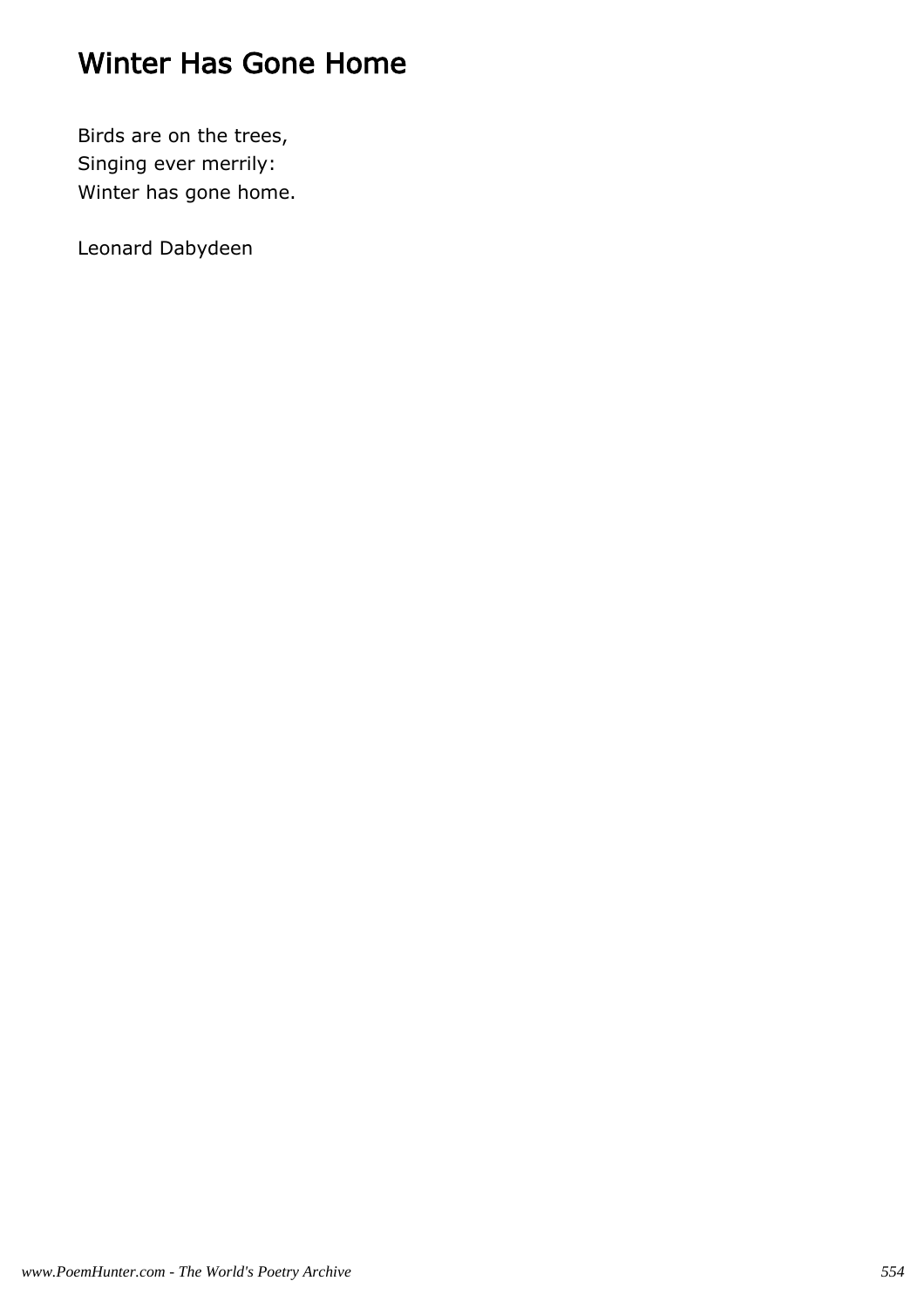## Winter Storm (Haiku)

(1)

snowflake unmindful of any schedule, makes you shovel snow again.

 (2) wind is angry when car windows are left open and storm is coming.

(3)

overcast cloud is nature's way of making you know what to do now.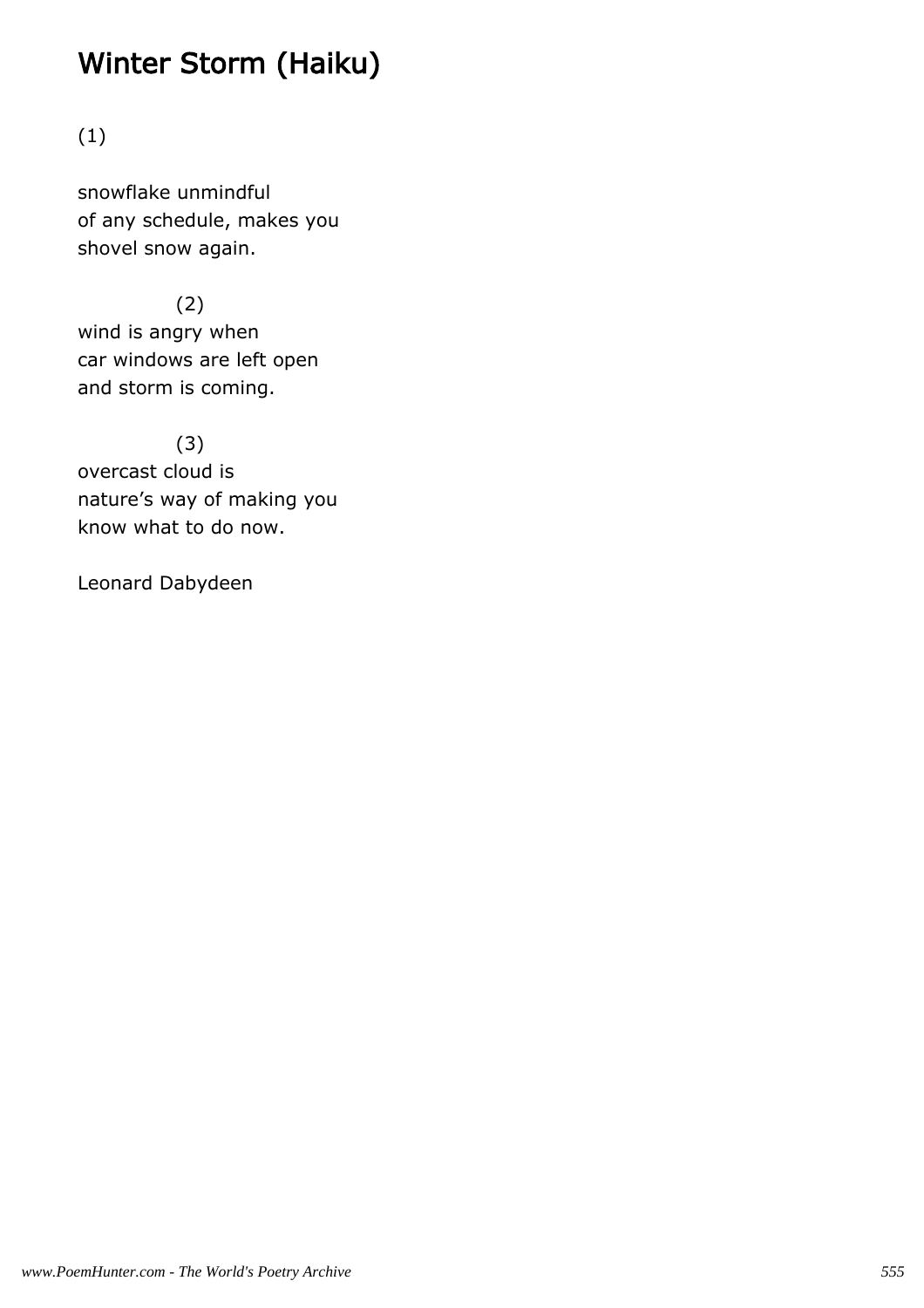## Winter Thoughts

This winter night is cold frosted windows are closed to keep the draft from seeping in.

I sit on my rocking chair with a beer in my right hand thinking you will come soon.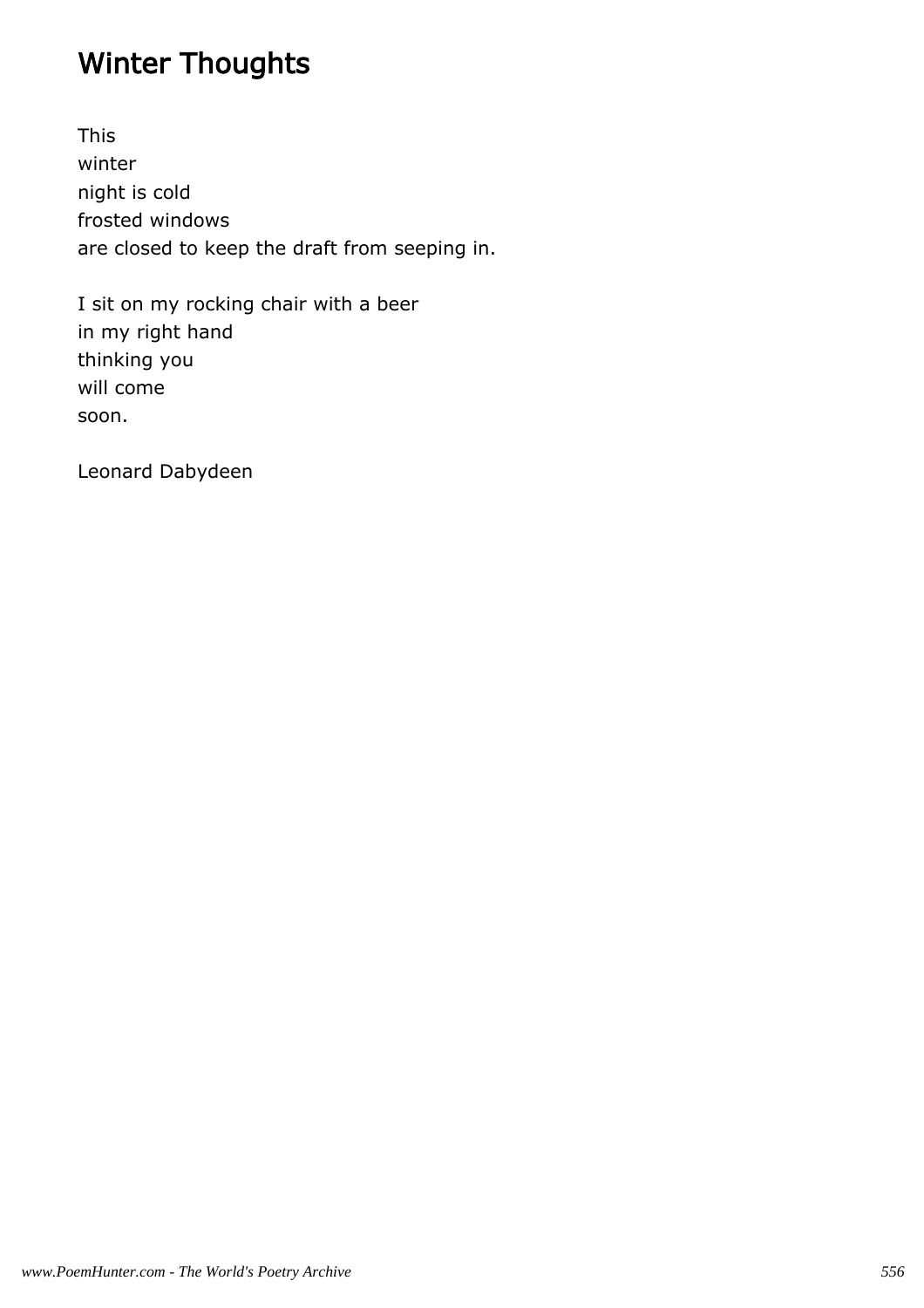# With The Tip Of My Fingers

| You                             |
|---------------------------------|
| got me thinking                 |
| just looking at different views |
| of the same picture             |
| or is it different pictures     |
| but with the same view          |
| same person                     |
| or thing                        |
| not knowing if the mind is set  |
| with fingers                    |
| to trace                        |
| contours of faces               |
| or places                       |
| or feel the caricature          |
| of a picture                    |
| immersed in the heart           |
| as a start                      |
| then again                      |
| the playful sea                 |
| splashed a spray                |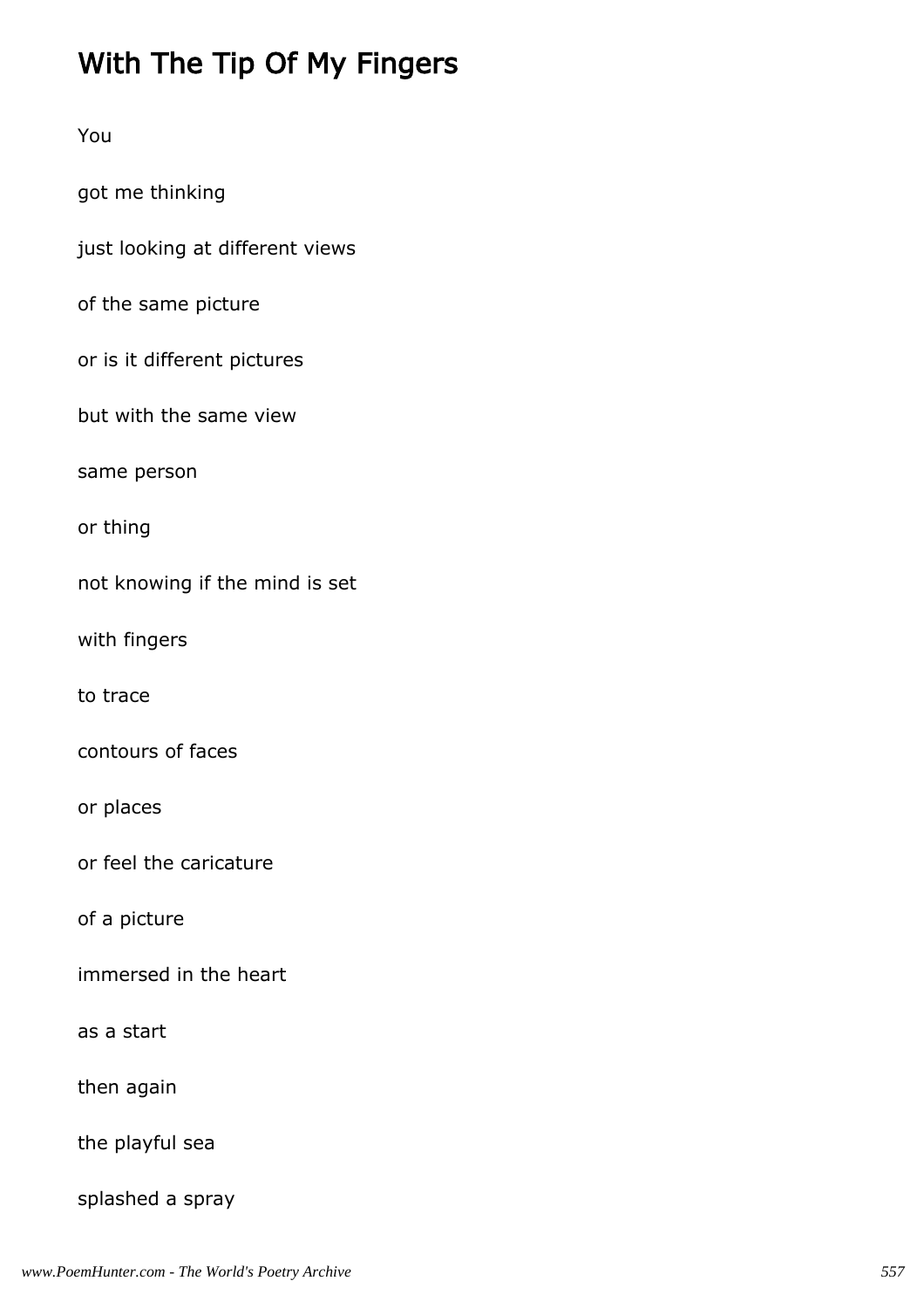of water

on my face

as if it wanted to play

with me

as I looked at the pictures

through the eye

of my mind

colours so engaged

to entice vision

and I begin to feel

excited to read comments

as I move

every footage

by just rolling a tiny ball

with the tip of my finger

one more time

before I exit the window

on my laptop

and touch the screen

of the sea

and climb off the boat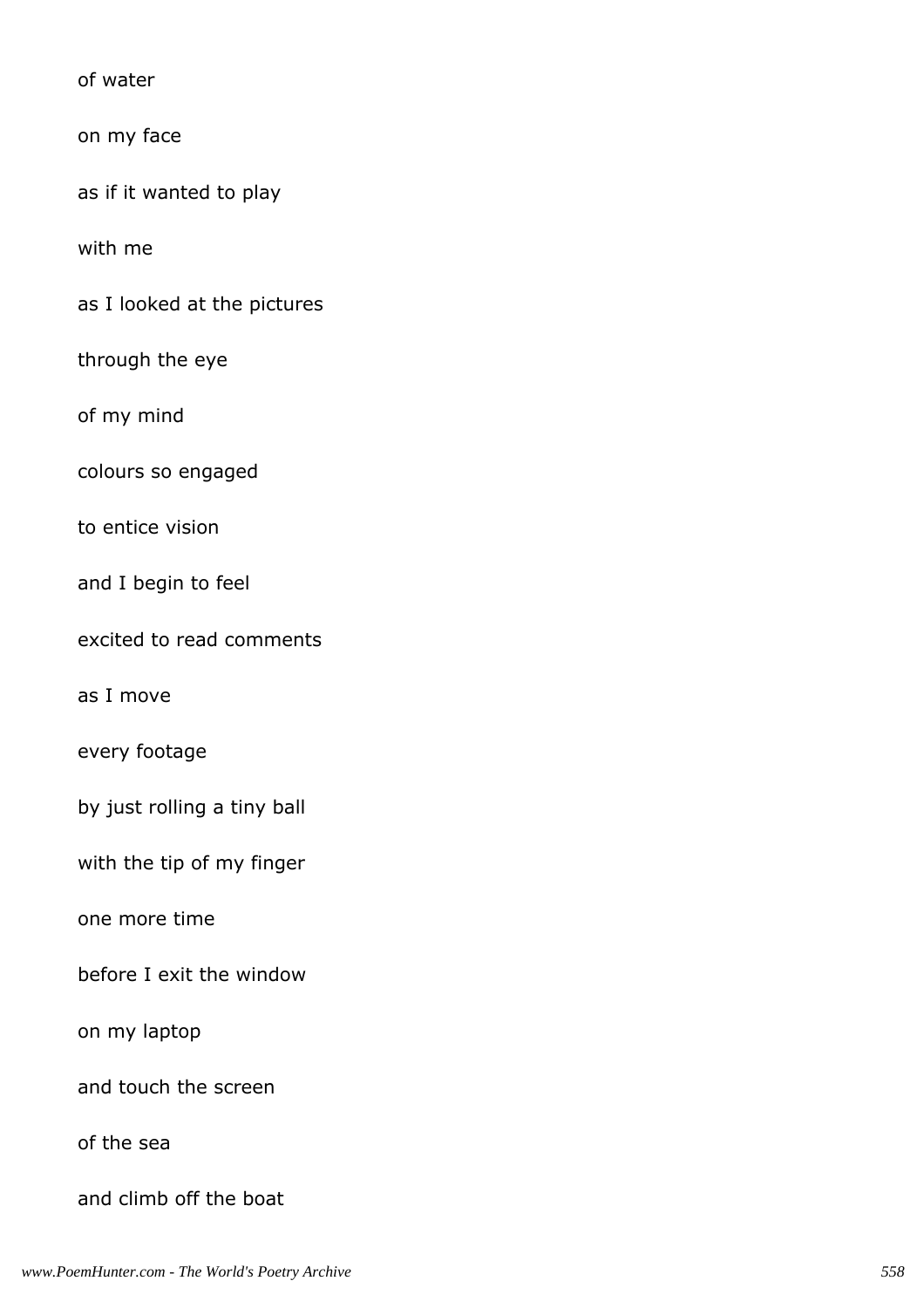to let it dance

on its own.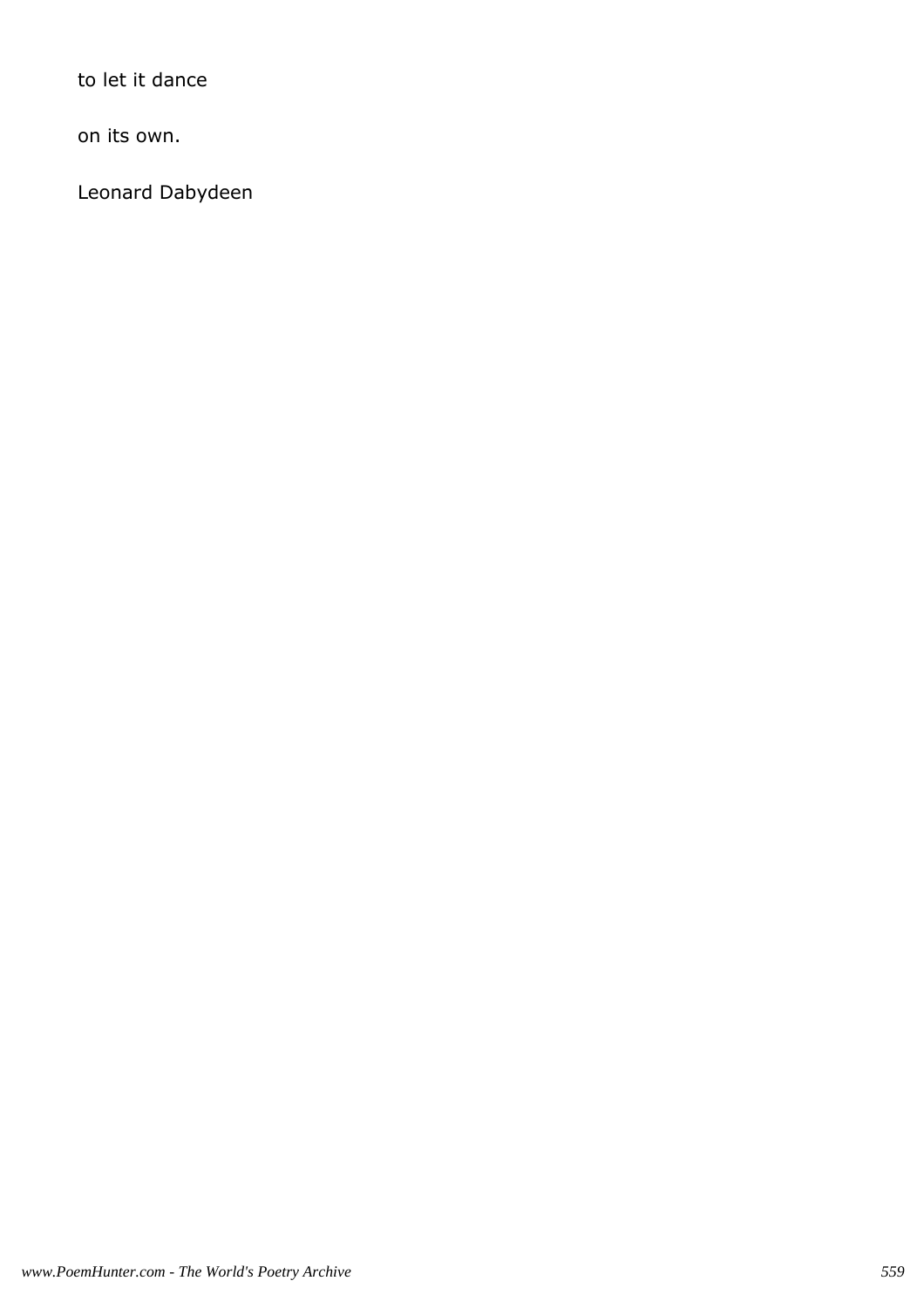## With You By My Side

Now your hands begin to light fire inside the moon glowing in the sky.

And when I wake up I see your mystic hands wave goodbye to the moon.

And the night becomes a journey I must travel with you by my side.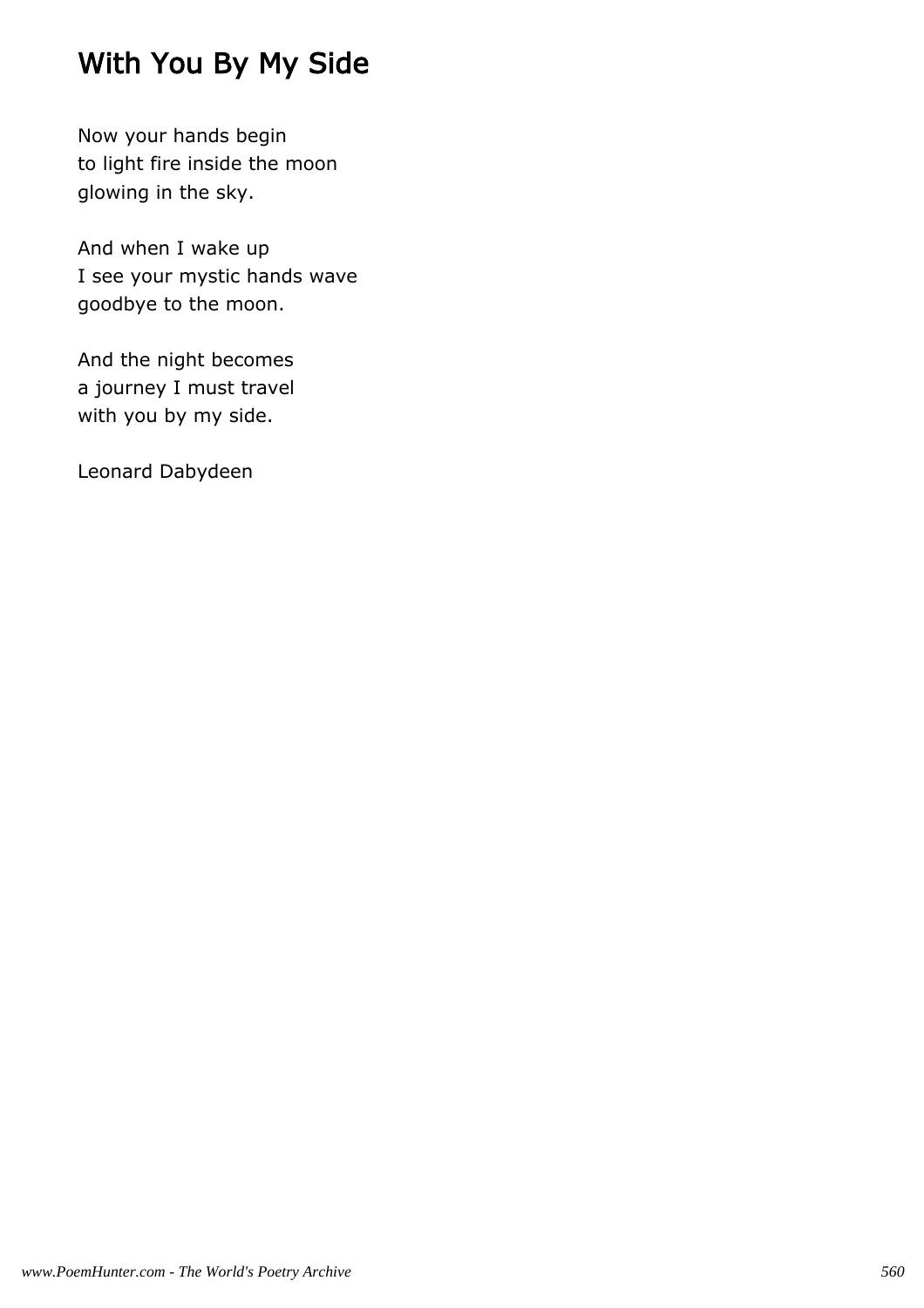### Without You

In the heat of my skin my cravings burn like rising flame lost in the howling wind.

I watch the sea caress the shore yonder unknowing my state of mind without you.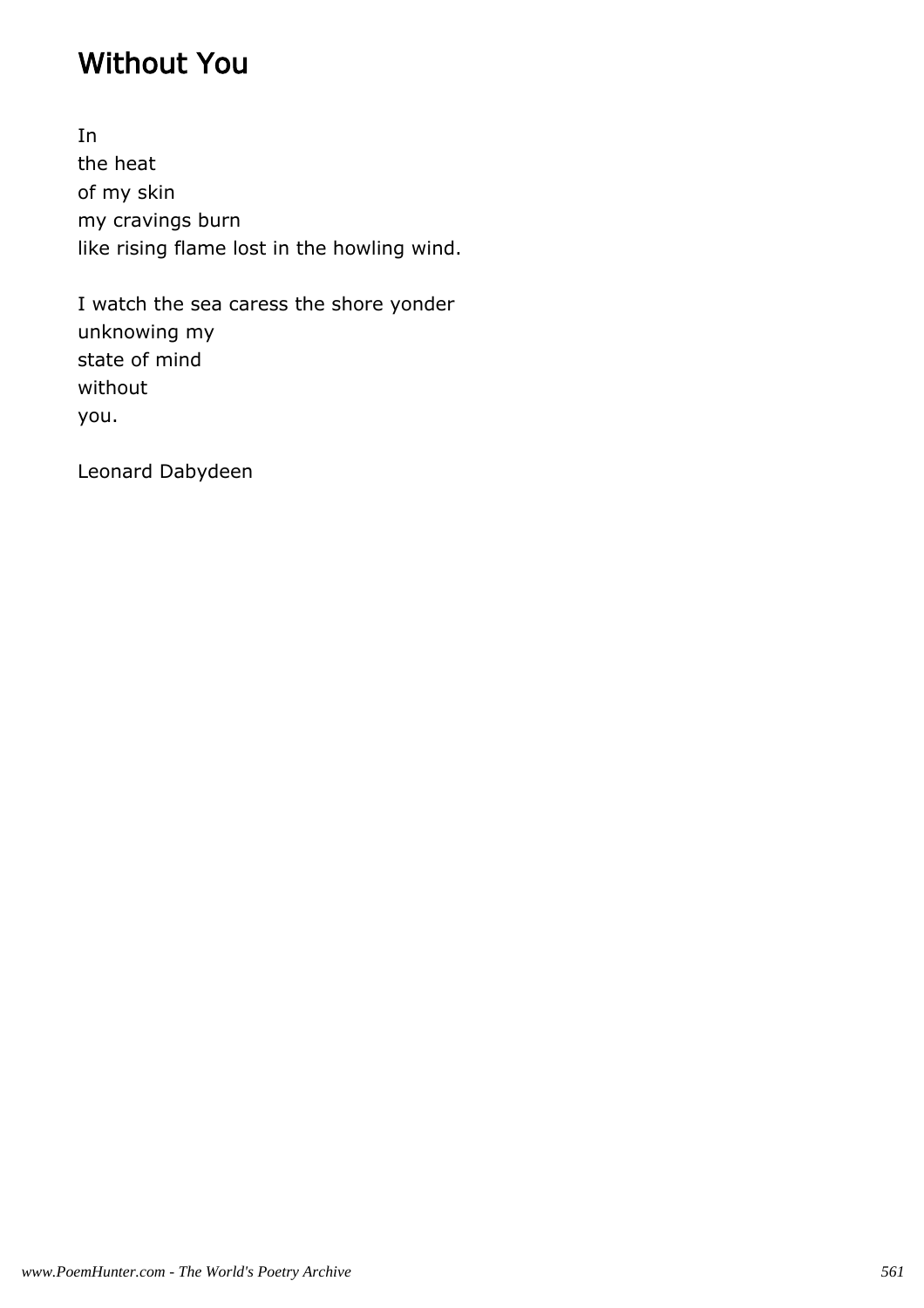### Witness To My Memorial

Late at night amidst thunderous applause dogs evoke eerie feelings howling incessantly grey clouds drift in silent purpose as wind howls against swaying trees flailing branches in fright of full moon glowing in search of shadows scurrying in the graveyard my right hand holds firmly a flickering lantern my eyes furtively scour each tombstone ratifying epitaphs looking for a burning tabloid of my name as it is written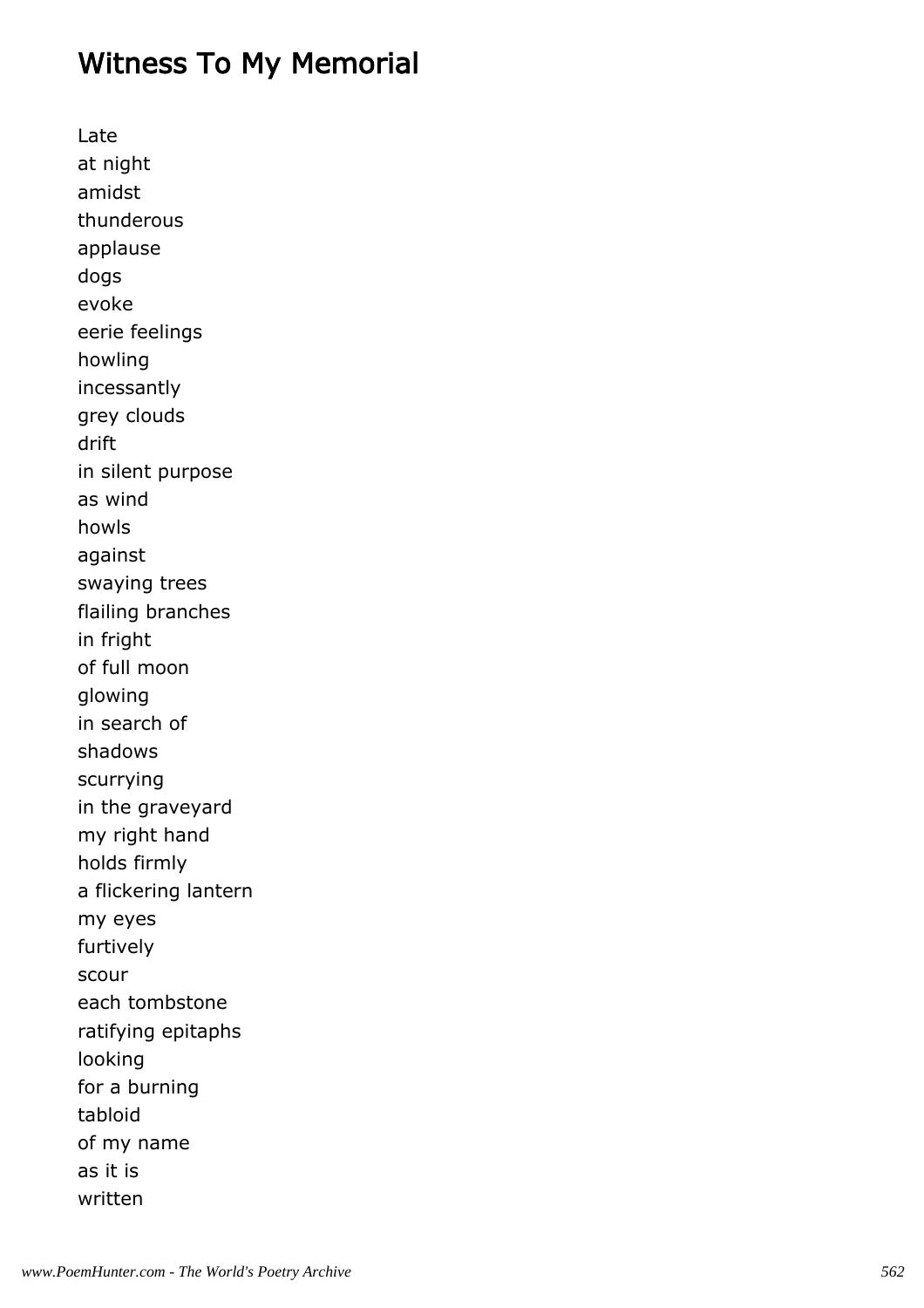in palpitation of your heartbeat my casket is yet to come as I prepare to visit the hereafter as you become witness to my memorial.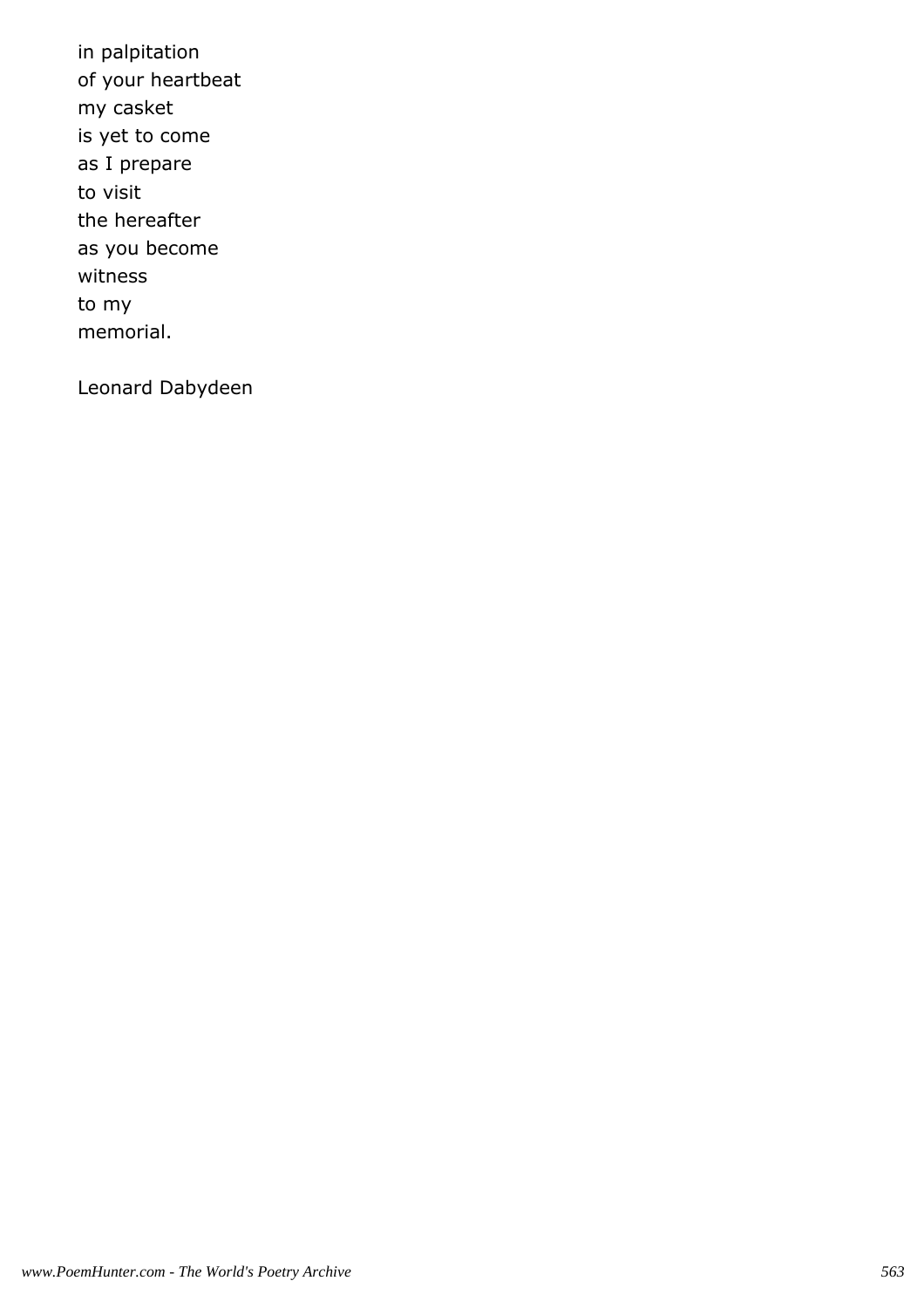## Words You'Ll Never Read

Words you'll never read they hide in the pit of my mind like a secret in a hidden cave not so shallow for you to reach with fragile hands or limbs akimbo you'll never know how questions take root inside of me as the words are spoken like whispers in the wind where pages and papyrus mystify the soul in fluted conjugation I dare you to read me read me as I am tell me what I am thinking of as I titillate like a bottlenose dolphin I have words for you floating without pages I know I am what I am and when you speak to me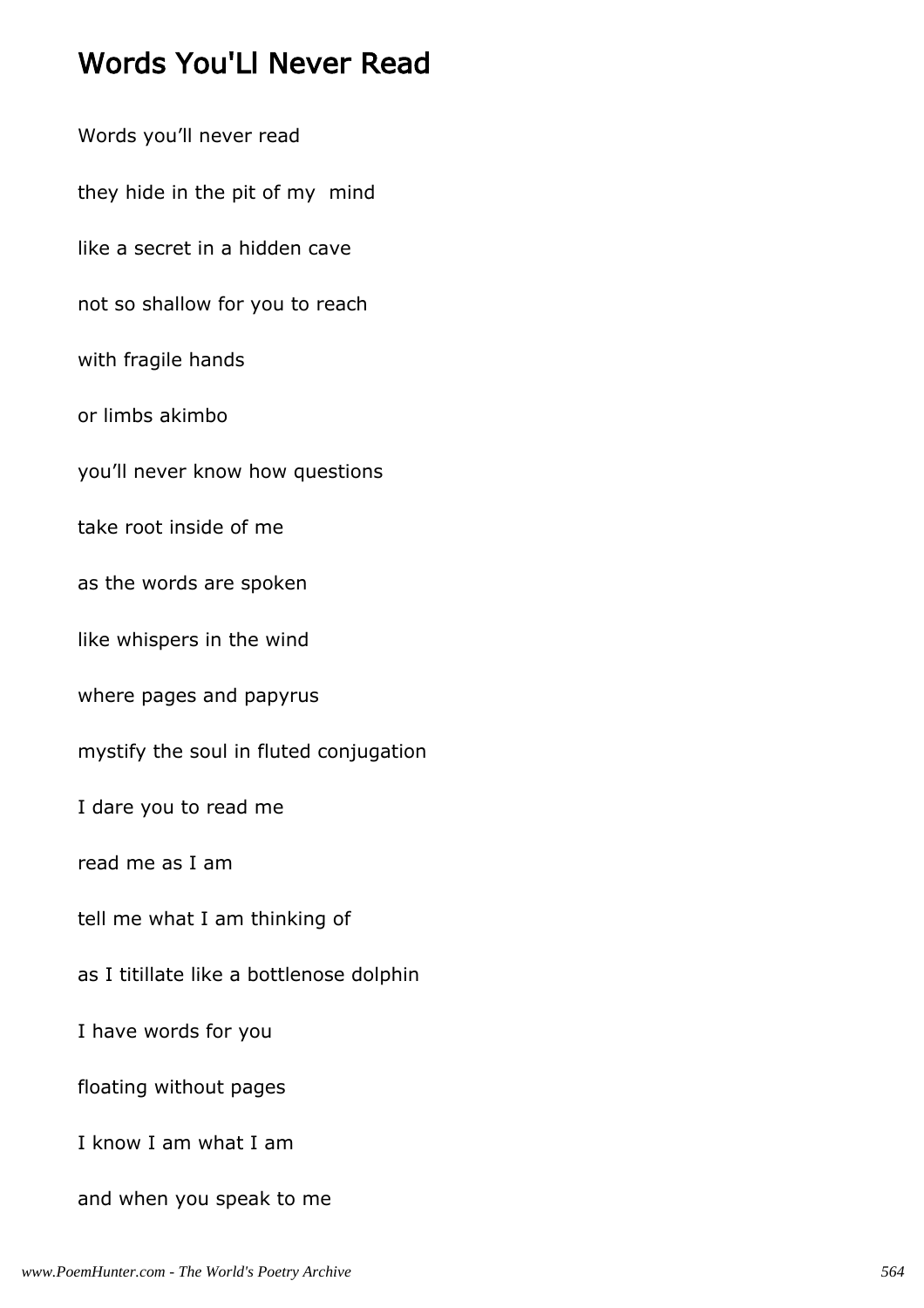your voice will echo

words you'll never read.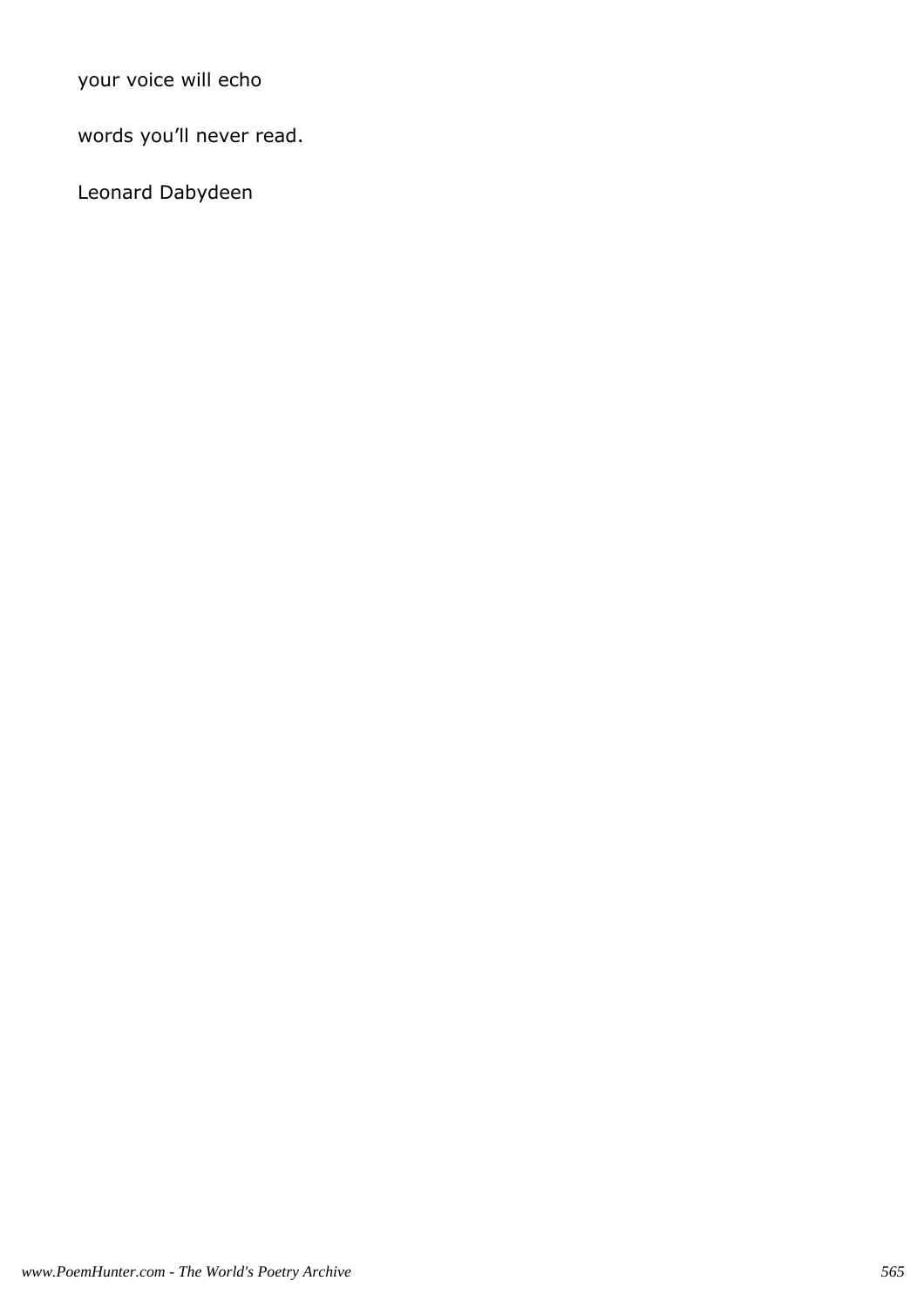# Yaksha-Gana (For Didi Indi)

My costume colorful like the sea-shells adorning my body for the ritual.

You are the gana I am now playing, beating the drumyaksha boy dancing, too.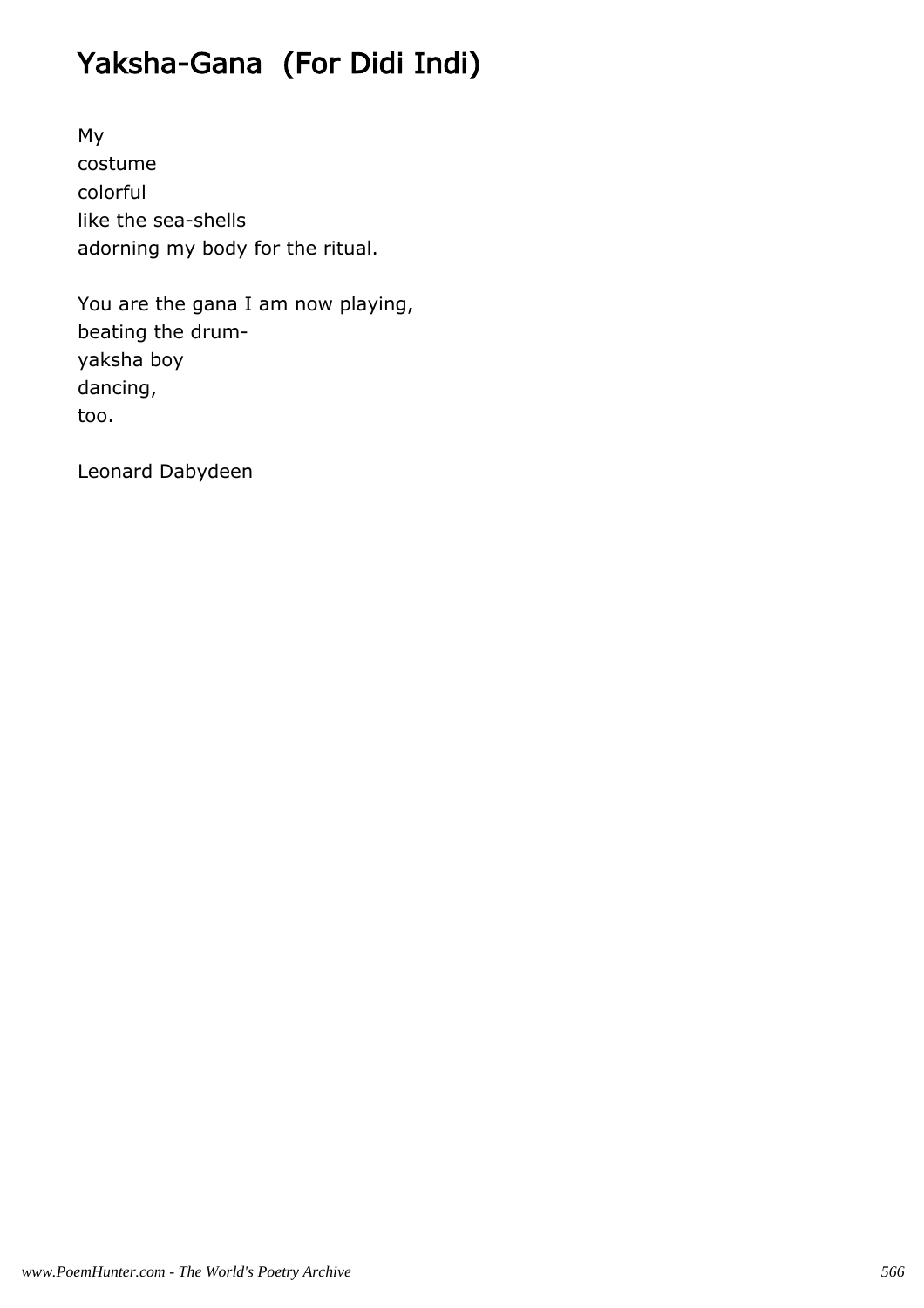### Yet We Will Not Falter

Here is our playground bigger and better than any golf course or football stadium where pebbles of our minds are crested with opinions and beliefs some confessional, some consummate each heart in tandem with another heart or delighting in some differences yet we will not falter as we present our pot-luck to nourish our ambient souls fragrance of pious spices wafting like aroma in a buffet our round- table larger than a globe our seats unmarked, to each his own yet we will not falter as we partake with love encrypted in understanding in this delightful game of life.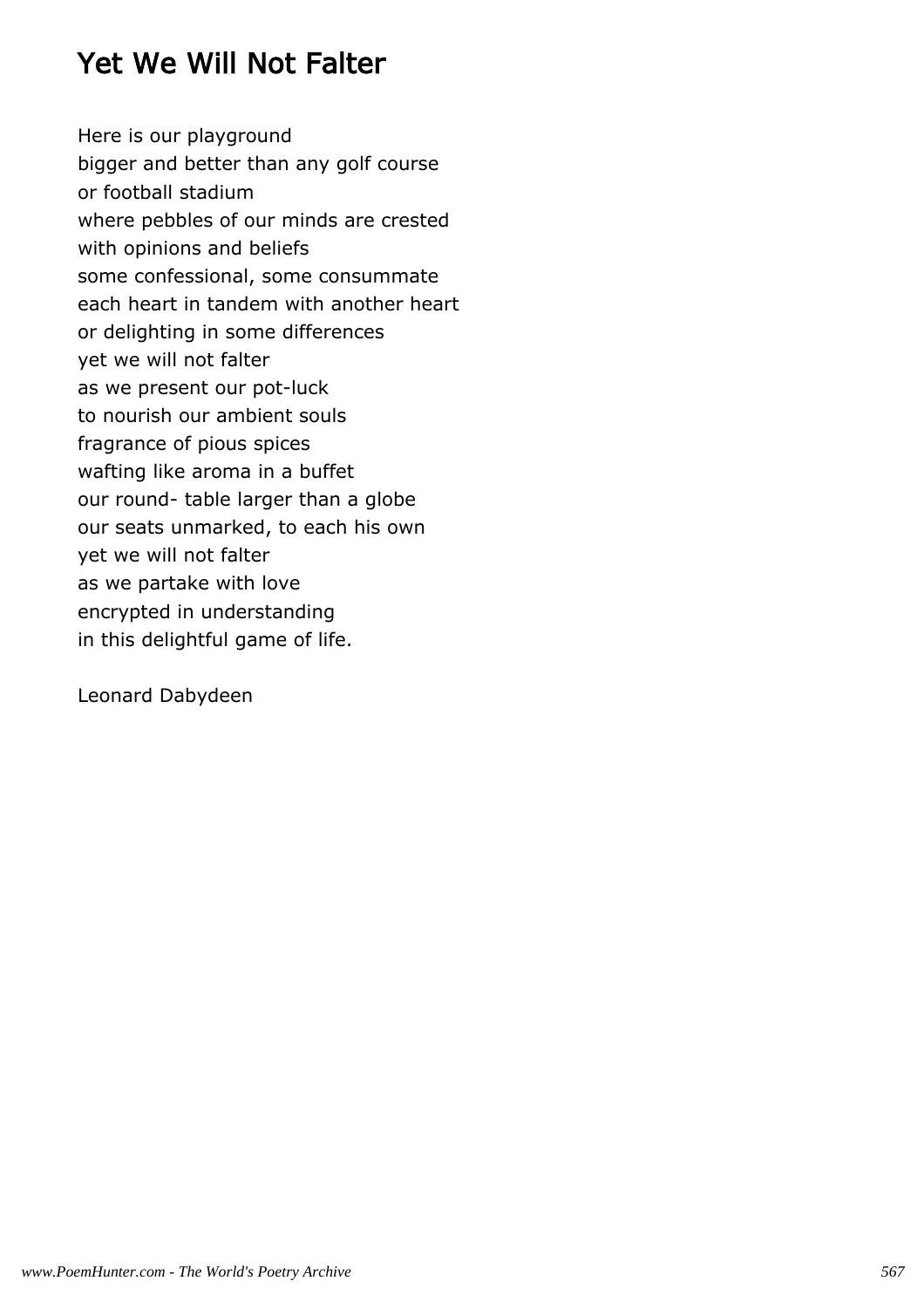### You And Me

Yes something so special I can relate to the world like you are an ocean breeze. There is something in the body fragrance something about you and me meeting once.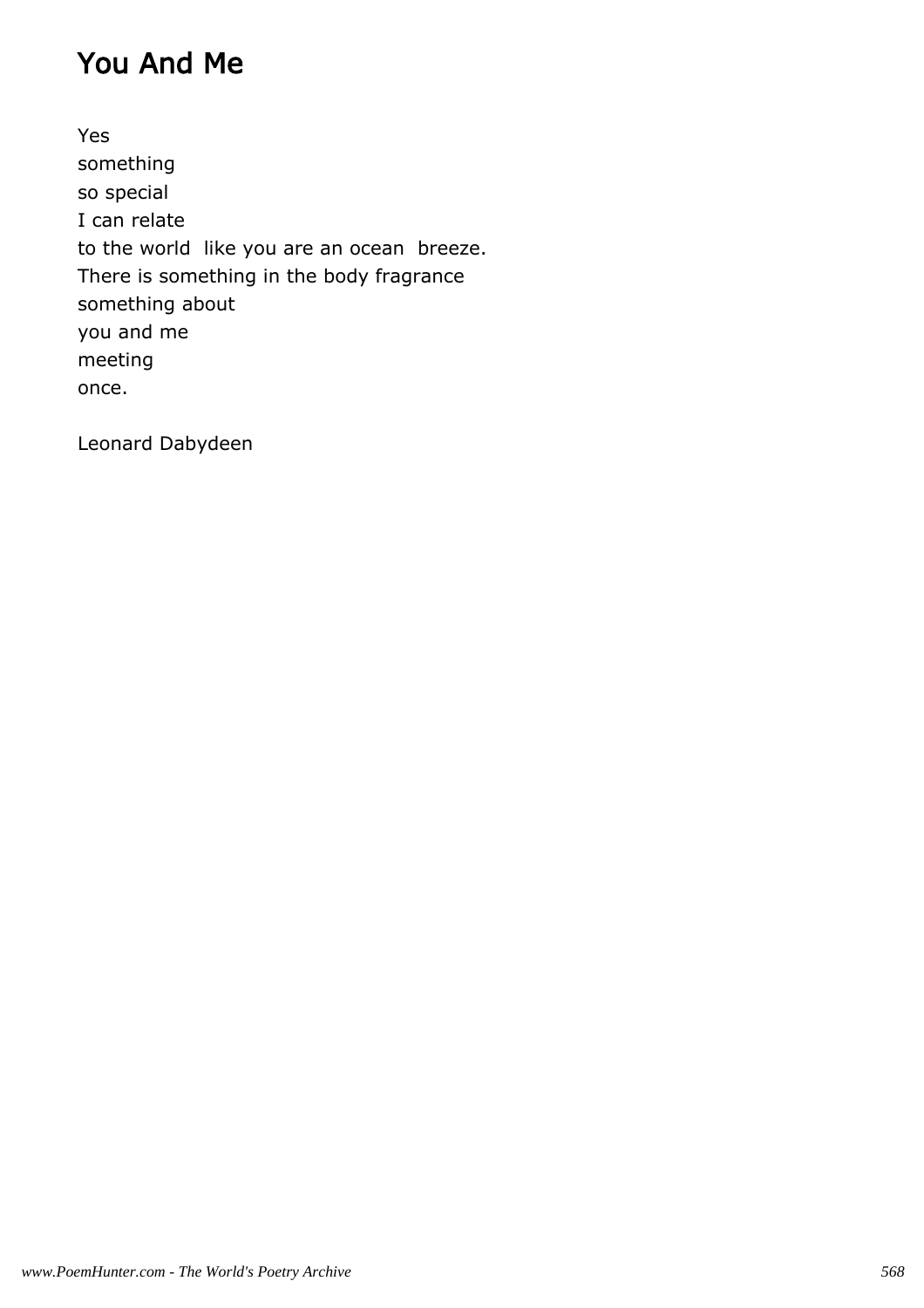### You And Me In Holi Matrimony

you cannot take the rapture of this moment away from me even though I lingered too long in the midst of the chowtal singers

I, too, must play my tassa drum I want to compete with chirping of song-birds and doves as they hop and pop on tree tops

In the midst of the kaleidoscope of beautiful bougainvilleas and marigolds and cherry blossoms azaleas and daffodils all rich red, blue, white and yellows my heart bursts allowed with the herald of spring

I want to come and open your door I want to sprinkle magenta powder on your lovely white sari and pamper your charming smile in hues of yellow and red and sing and dance in holi excitement

everywhere I watch families colorful in their suits of lenghas and kurtas like walking Rembrandts and Picassos dancing and singing in the streets heralding the joy of spring in holi mirth and happiness you and me in holi matrimony.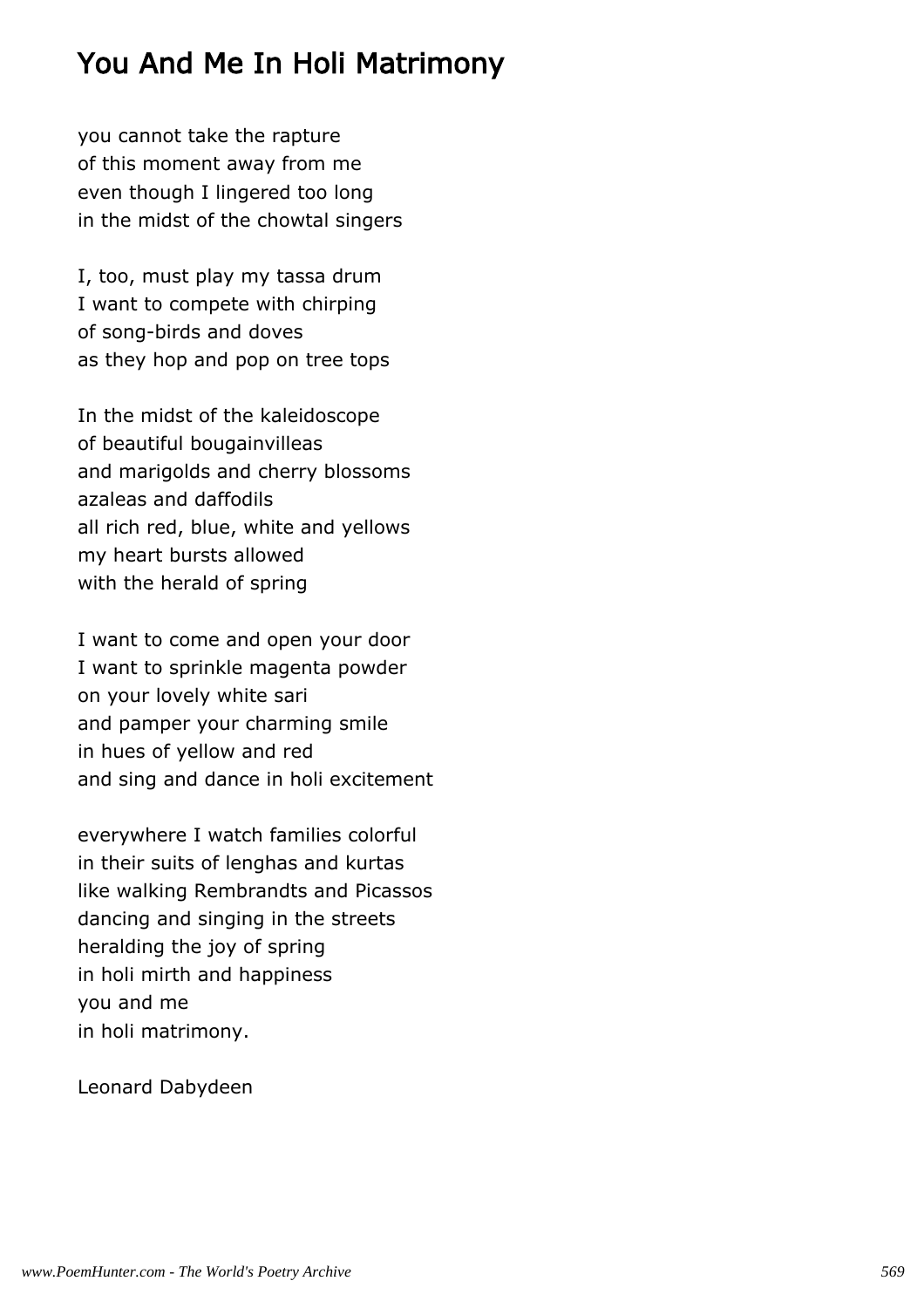# You Are Everything (I)

What do I need from you when I walk here listening to the whispering sea waves?

You are the salted voice preserving things living or dead or moving inside me.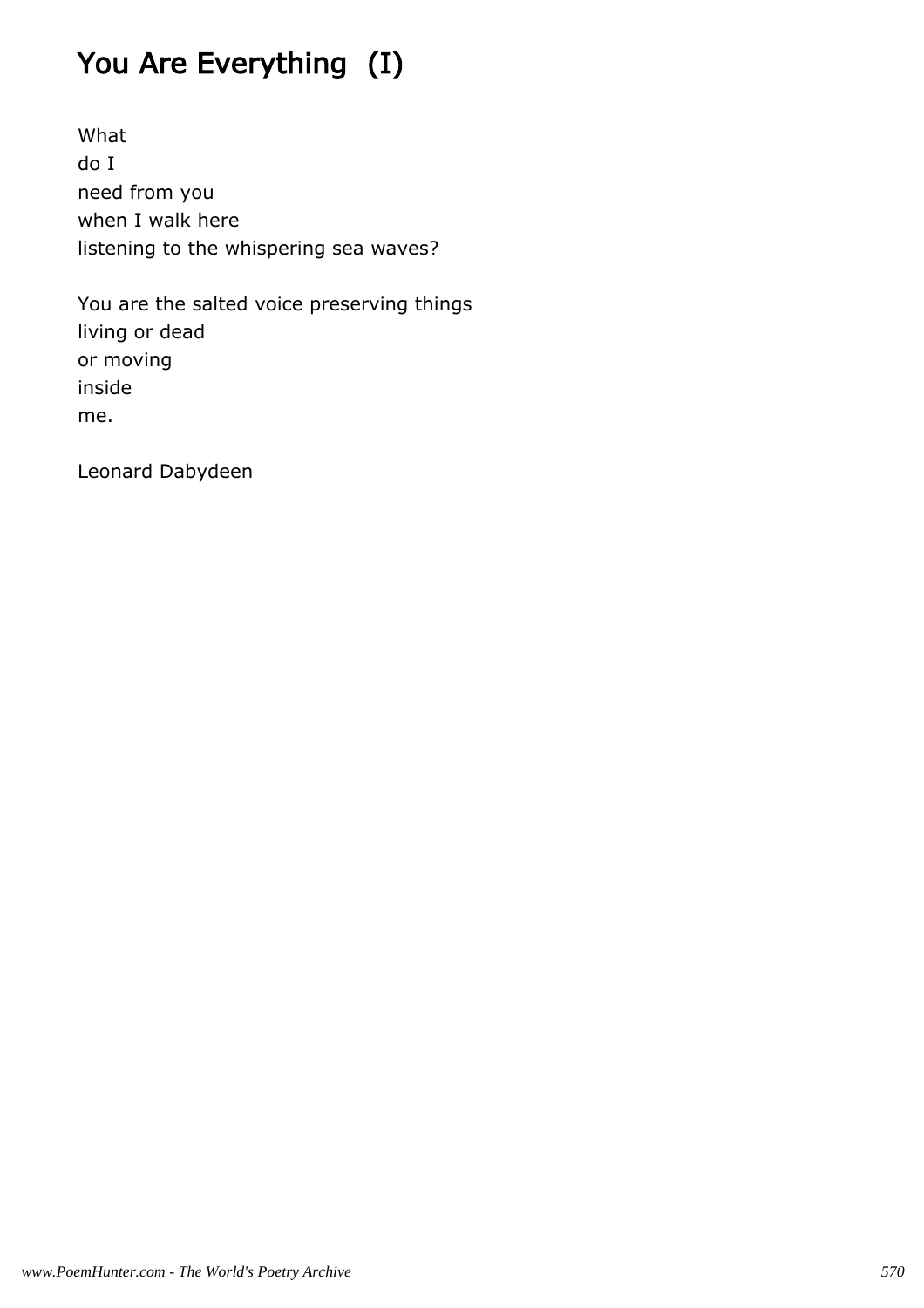## You Are Everything (Ii)

What do you need from me as I walk here leaving footprints to my destination?

Wet sand on my feet mould my destiny as I come here looking out just for you.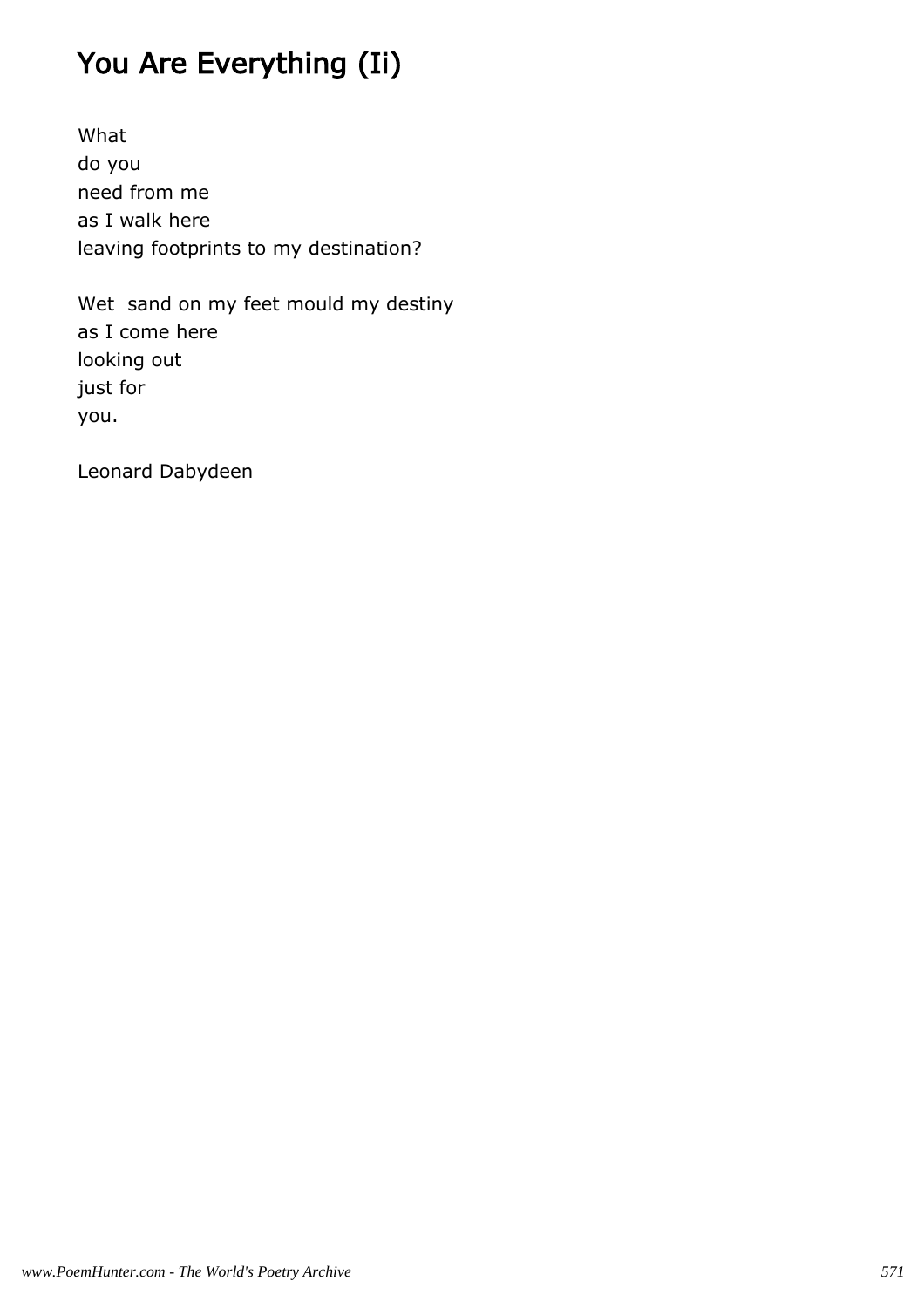### You Are My Light

You are my light, my kindled lamp of guidance like a twinkling star at the mercy of a troubled night; you take me closer and closer to the manger of hopes and dreams where success rocks in a cradle with satiating gifts of gold, frankincense and myrrh. My stumbling path, though battered and bruised in the nature of things, keeps me hurrying along; I am unmindful of stumbling stones with my heart pulsating through my bones, relentless in its pursuit to reach for success.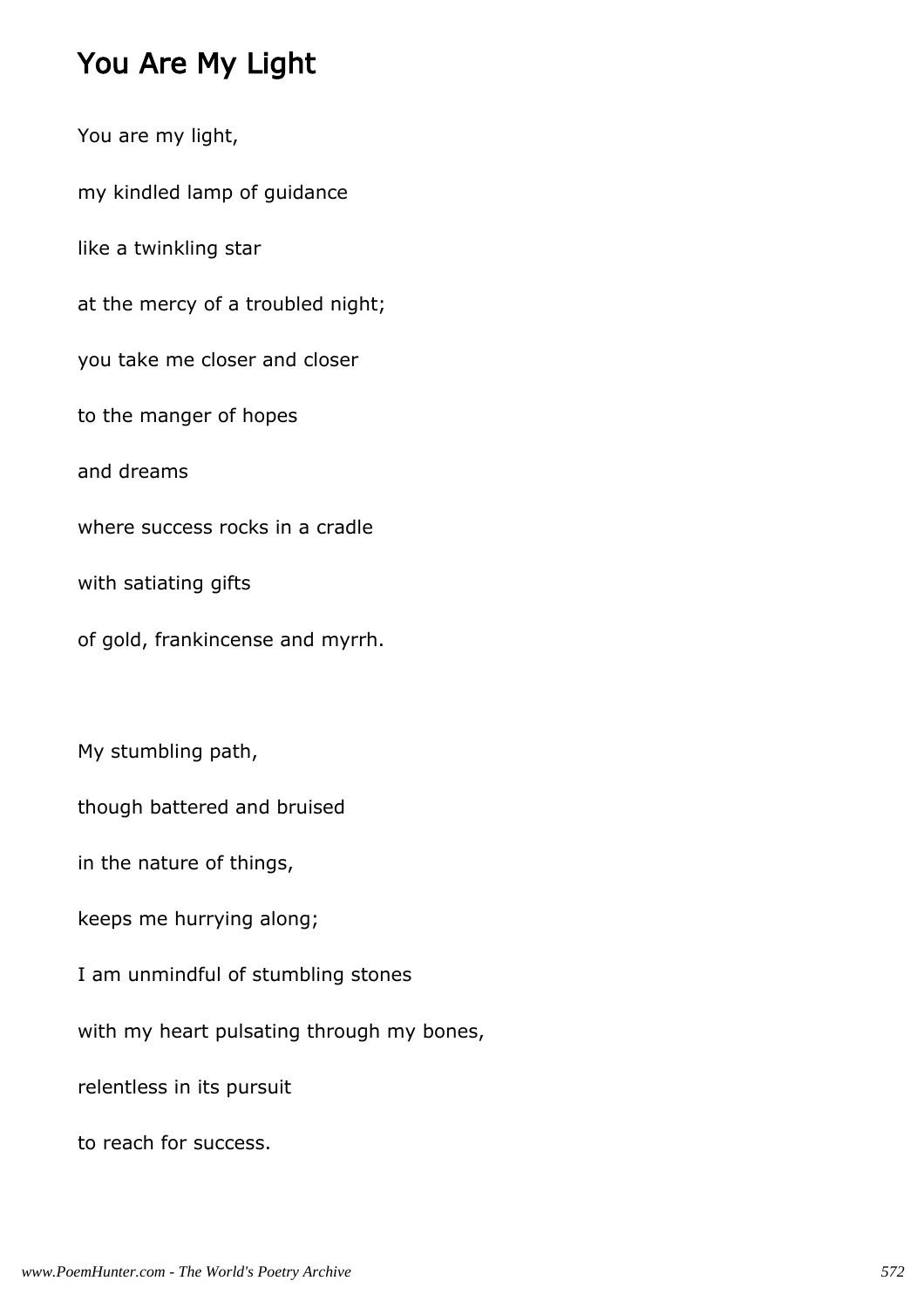And in the eye of my destiny

I will watch the vista

or the panorama,

with determination not to falter;

holding on to you

because you are my light

my kindled lamp of guidance

always and always.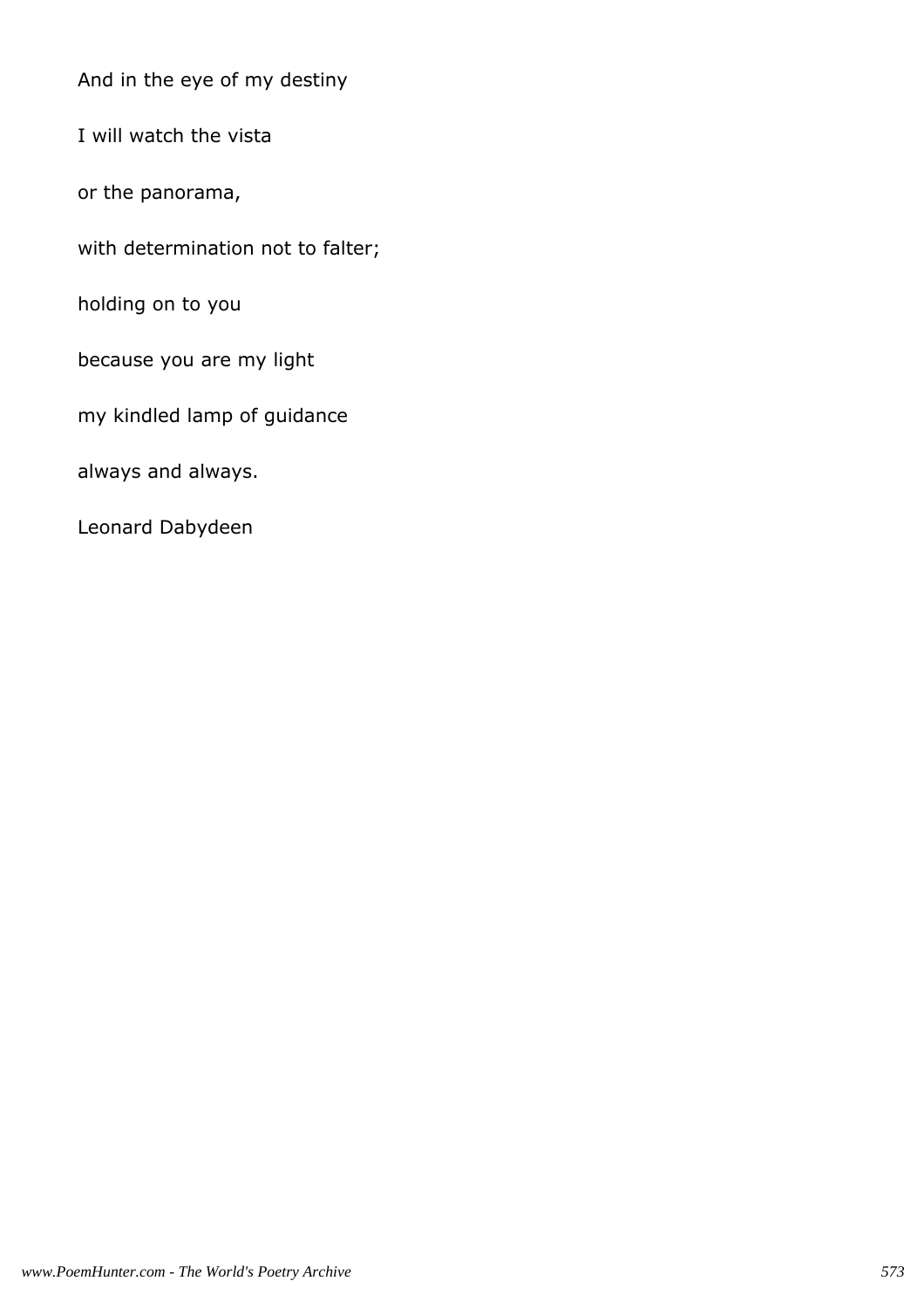### You Hunted Me

You hunted me like a desire in storm with your ambition for all to showcase.

I took flight for a reason beyond what distance I went not looking where I am.

Then you grabbed me short of breath, panting in desperation like a hopeless lost child.

I fell to the ground without a prayer with bended knees knowing that all is lost.

Then I woke hearing a voice and thought I was hallucinating as if in a dream.

The pack was around me in conference with the leader holding me with a smile.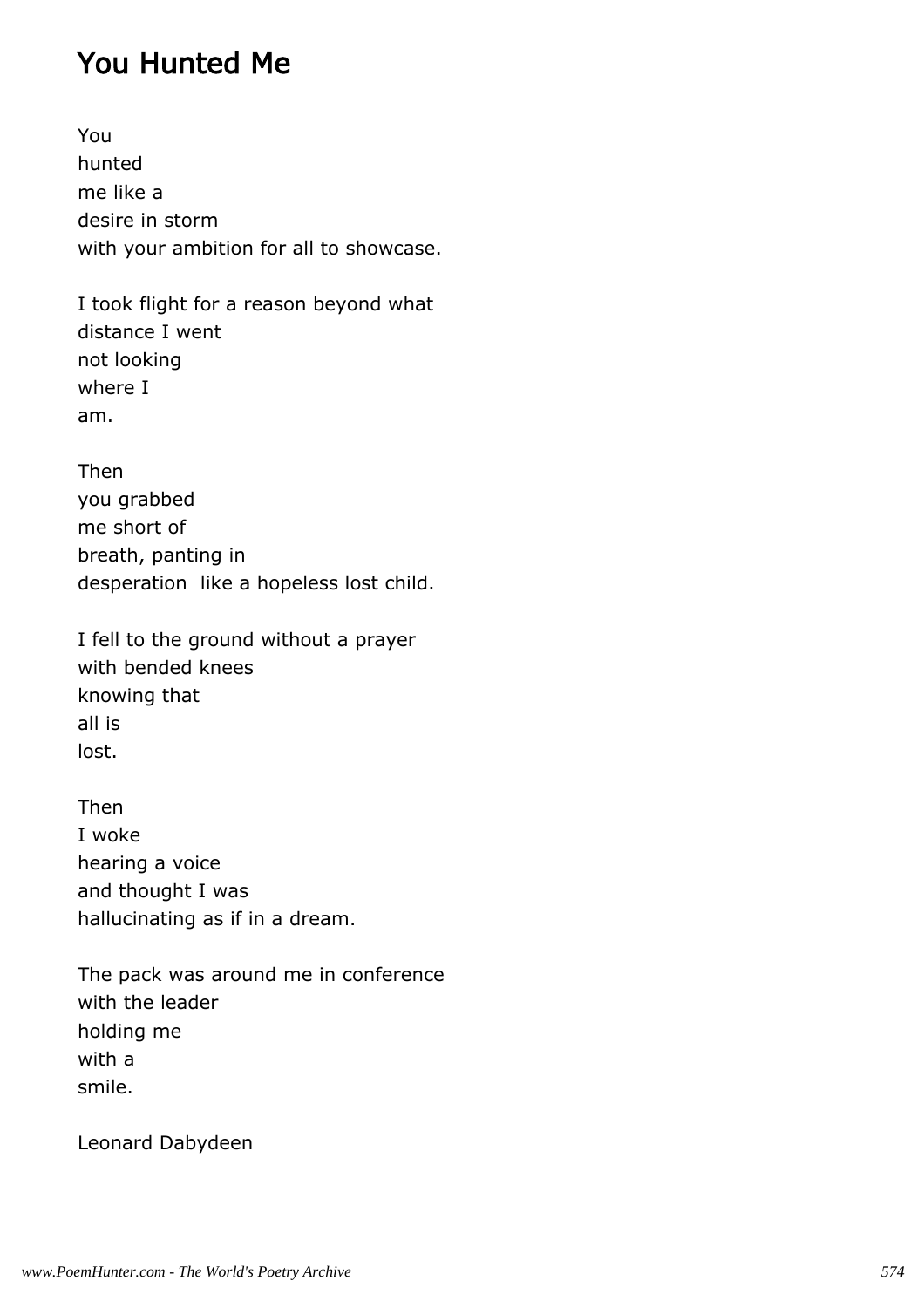# You Will Come (Tetractys)

When must I go to bed to lay my head when I am now dreaming only of you.

If I should close my eyes before I sleep I pray to God you will come in my dreams.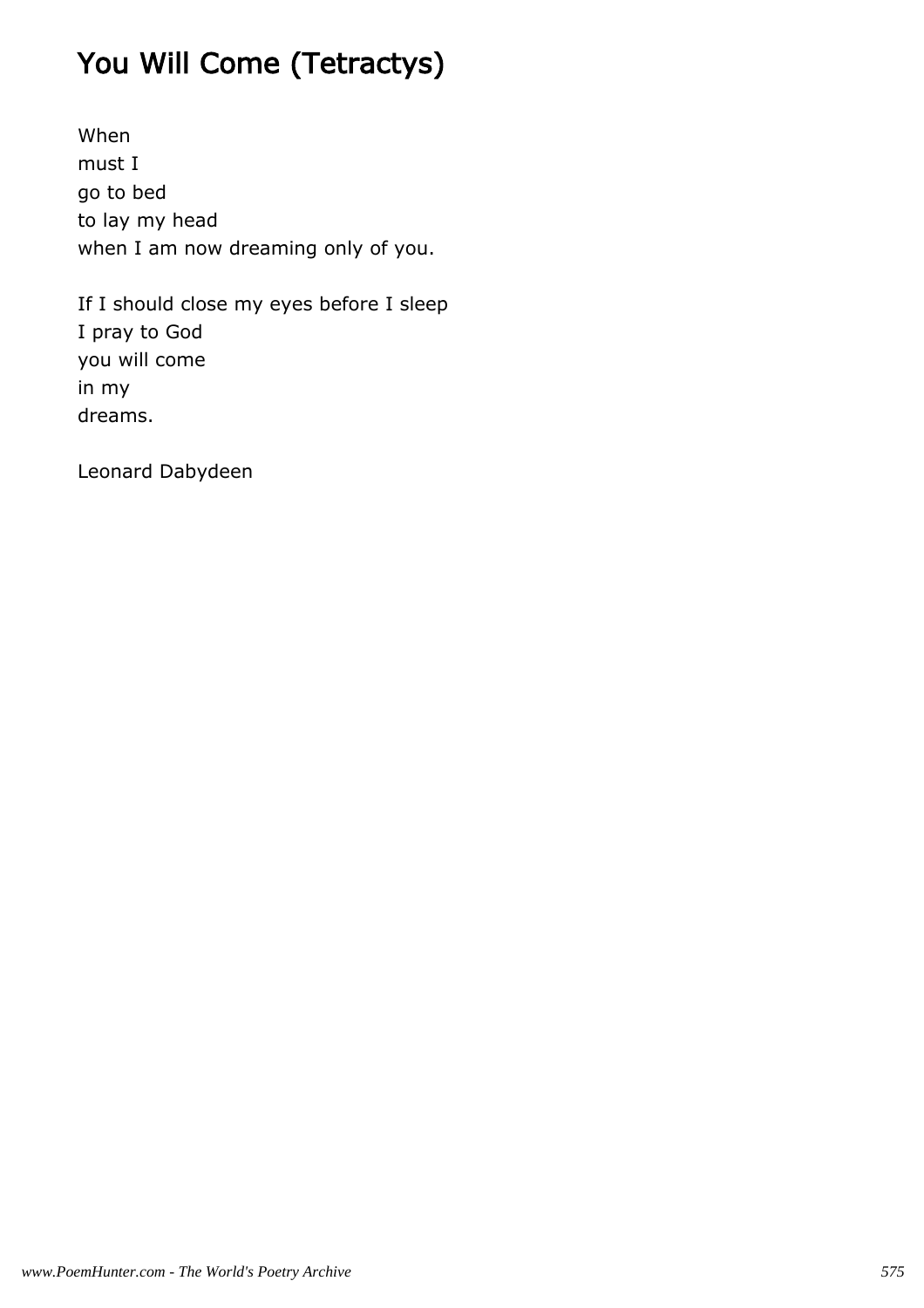## Your Face Value

when you place a mallet in my right hand, and a chisel in my left, all I need is a block of wood to show you what is your face value – even if you turn sideways.

and as life goes on I continue to chip away at this block of wood; layer by layer the contour in my mind goes with the grains, or sometimes runs cross-ways; knots are more difficult to chip.

and as life goes on I know it will be a matter of time, when the virtual becomes real. I will be somewhere either inside or outside, to show you what is your face value and you will no longer be able to turn sideways.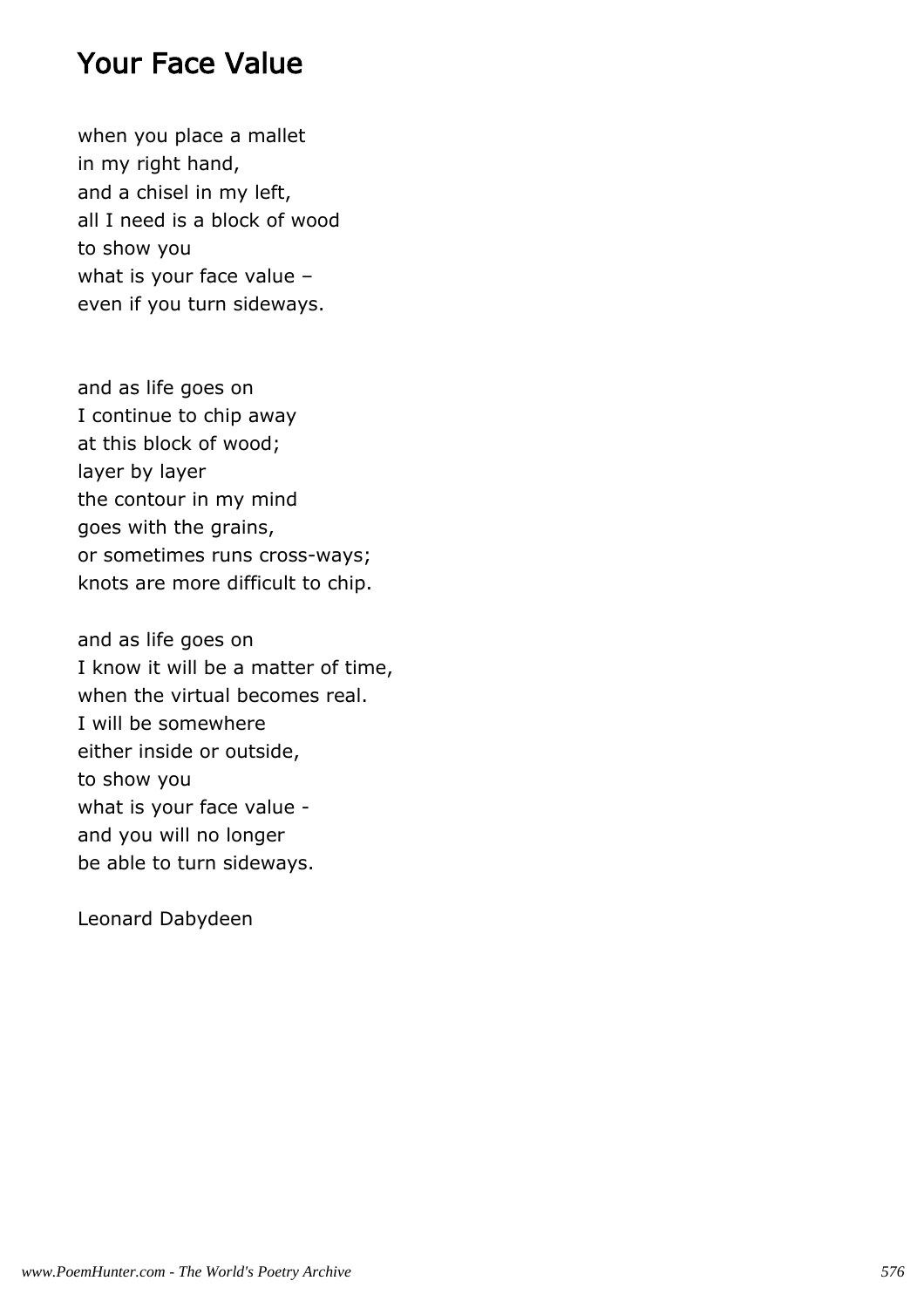# Your Light Is Shining

Your light is shining with love, through every dark cloud: a candle burning.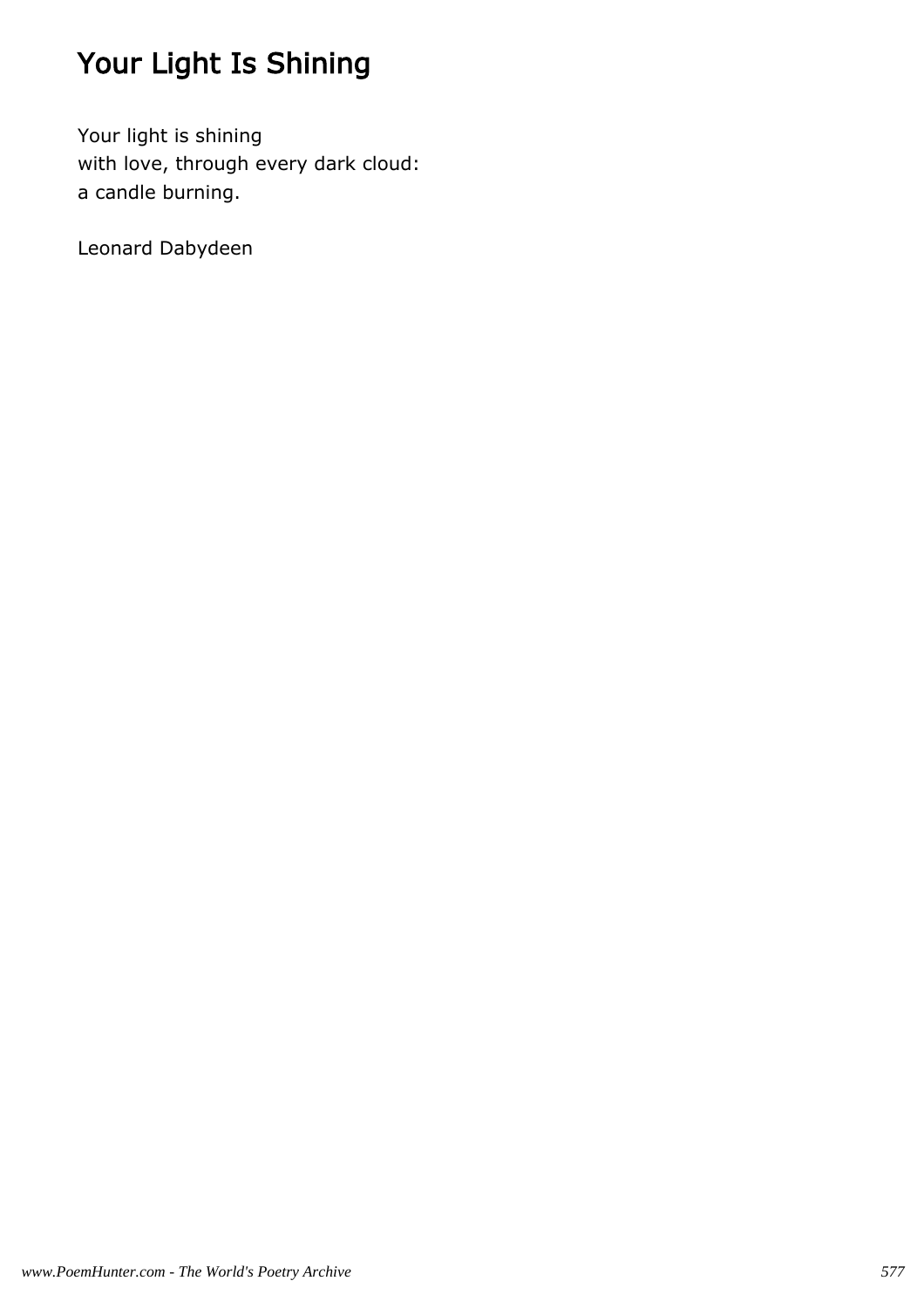### Your Presence

My desire to fill this void beats like a shattered drum, as I hear the echo distance after distance of your unfettered absence; in the quietude of my living room I sit on the sofa stirring memories of yesterday, as I look at your mahogany-framed picture; some time in the afternoon I lifted your coffee-cup off the table where you had your last quench of rich cappuccino; before I reached for the kitchen sink I felt a whiff of emotions like a an elated rush of blood: and I now hold on to this treasure as if it is your presence I need more than myself never to let go; your presence must never be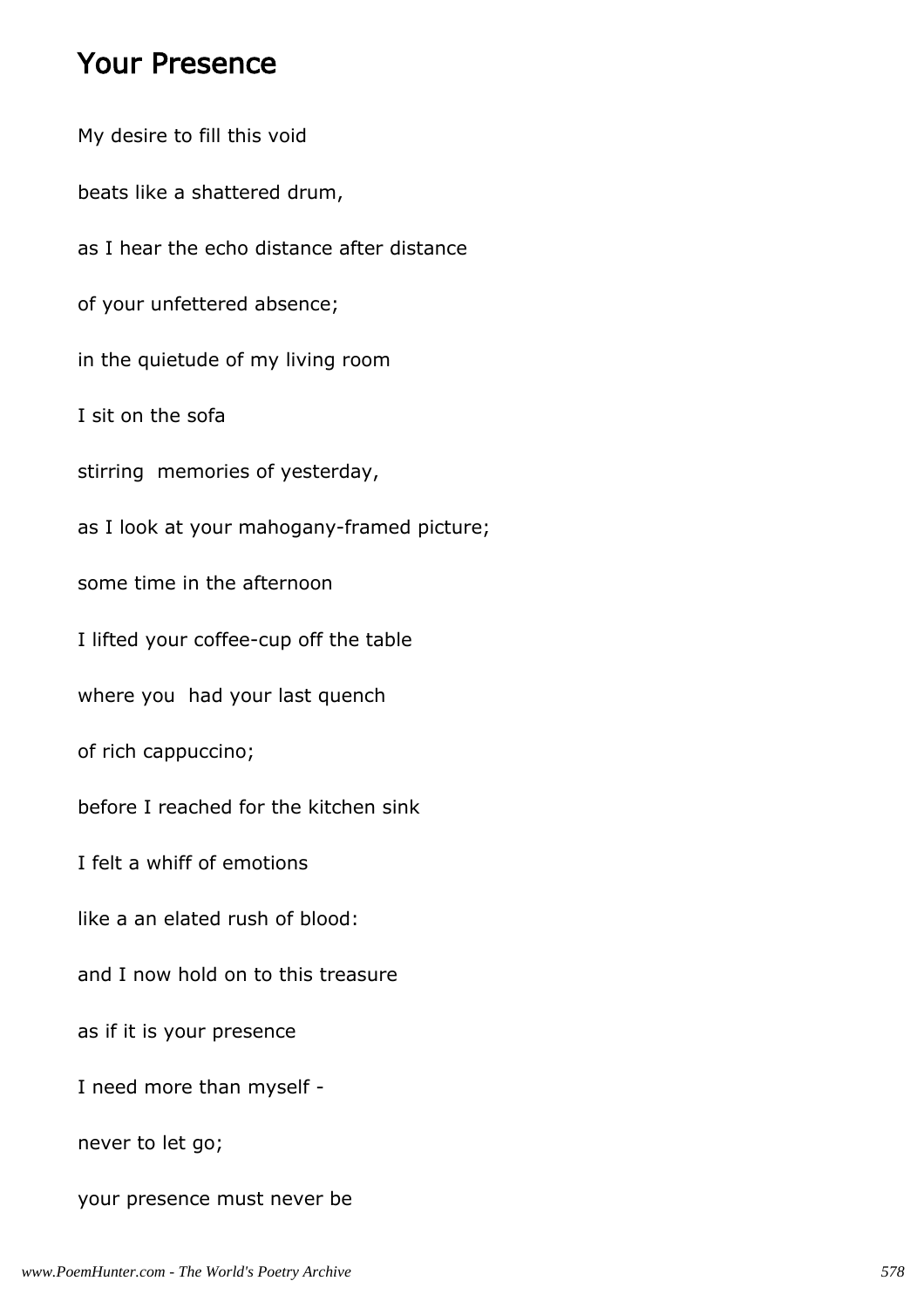just a dream only

on the handle of a coffee-cup.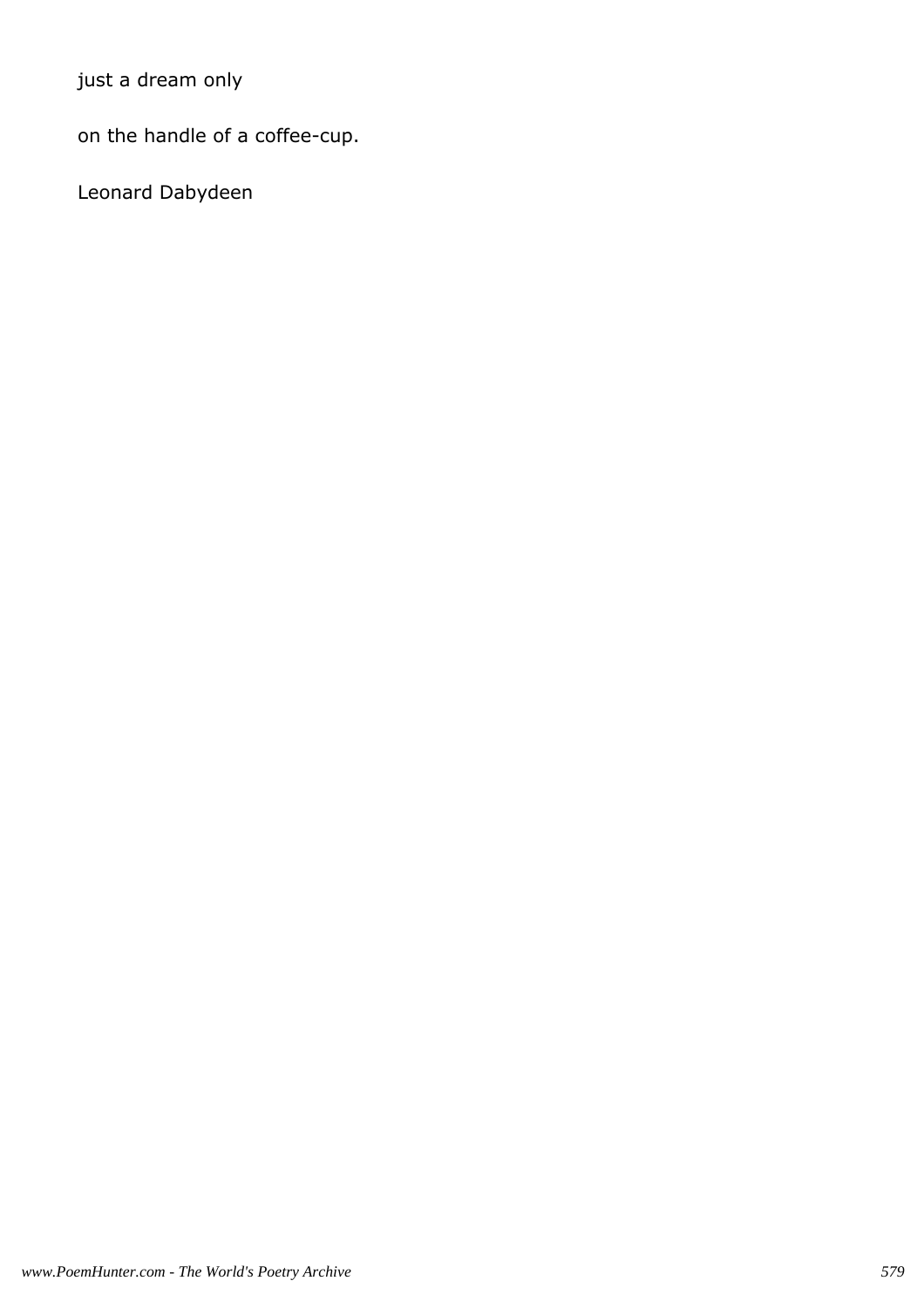#### ????? ?? ?????

?????, ??, ????? ??? ??? ?? ??? ?? ???? ??? ?? ???? ?? ???? ?? ?? ?? ????????? ??? ???? ?? ???? ???? ???? ???????? ??? ??? Nostalgie ?? ?? Boue ??? ??? ?? ????????? ??? ??????? ?? ??????? ??? ???, ????? ??????? ????? ?? ??? ???????????? ?? ?? ?? ?? ???? ??, ?? ???? ???? ????? ?????????? ???? ???? ?? ?? ?????? ???? ???? ??? ?? ???????? ????????, ??????????, ???? ?? ???? ????? ?? ??? ?? ??? ??? ?? ????? ?? ??? ???????, ???? ???? ???? ??? ?? ???? ?????? ?? ??? ?? ??? ???????? ???? ????? ?? ??? ?????, ??, ????? ??? ??? ??? ???

#### kyon oh kyon

kyon, oh, kyon main poochh kar maun ke kampan mein yah shareer ek kaidee hai man kee dveepasamooh mein shareer to asalee shareer itana aamantrit kabhee kabhee nostalgiai de la bouai kabhee kabhee ek haarmonik taal devataon ke mandiron mein haan, shuddh paishaachik arthee ke lie atisanvedanasheel aur is man